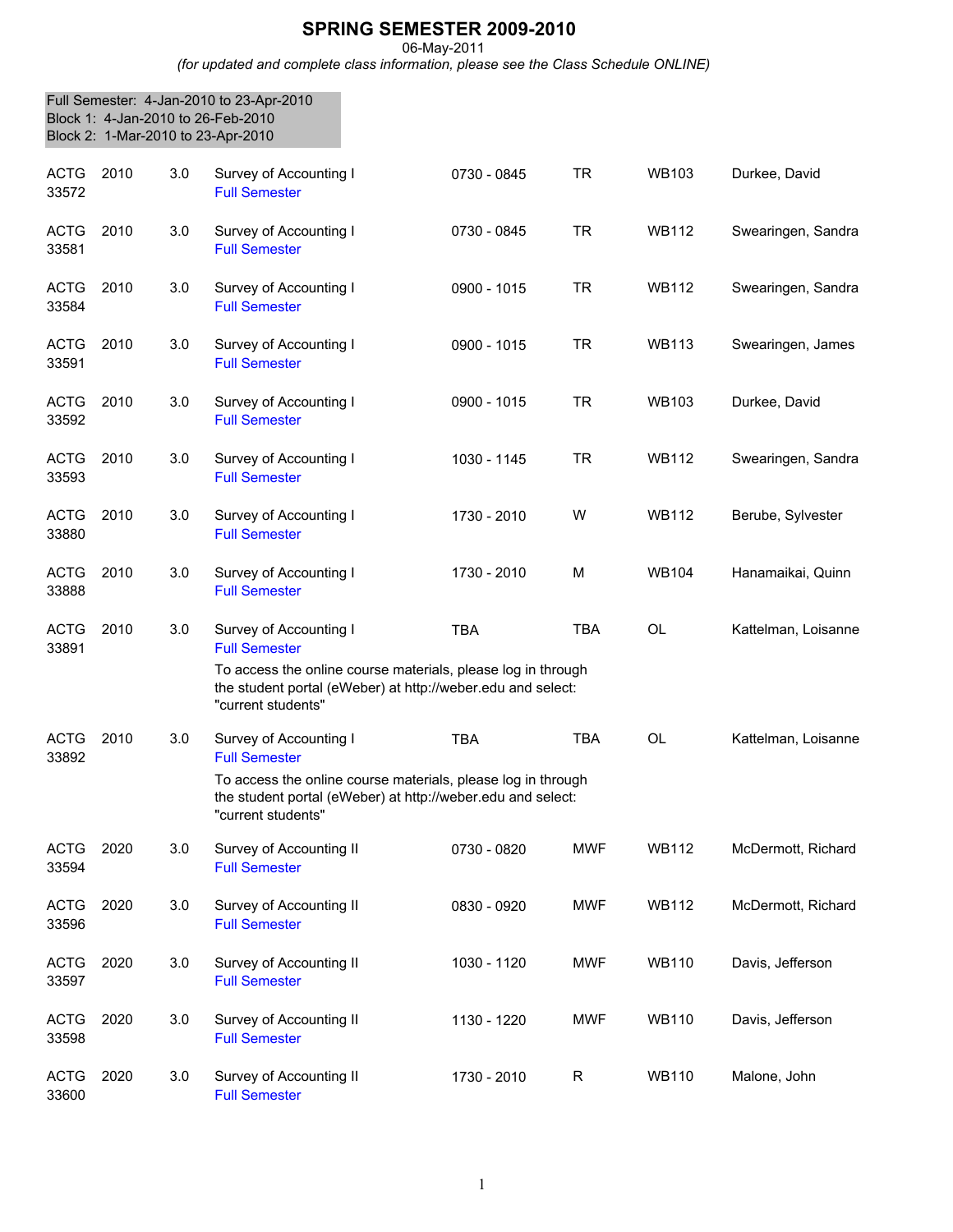| <b>ACTG</b><br>33893 | 2020 | 3.0 | Survey of Accounting II<br><b>Full Semester</b>                                                                                                                                                        | 0730 - 0845 | <b>TR</b>    | <b>WB105</b> | Lindeman, Wayne     |
|----------------------|------|-----|--------------------------------------------------------------------------------------------------------------------------------------------------------------------------------------------------------|-------------|--------------|--------------|---------------------|
| <b>ACTG</b><br>33894 | 2020 | 3.0 | Survey of Accounting II<br><b>Full Semester</b>                                                                                                                                                        | 0900 - 1015 | <b>TR</b>    | <b>WB105</b> | Lindeman, Wayne     |
| <b>ACTG</b><br>33898 | 2020 | 3.0 | Survey of Accounting II<br><b>Full Semester</b>                                                                                                                                                        | 1730 - 2010 | W            | <b>WB116</b> | Hanamaikai, Quinn   |
| <b>ACTG</b><br>33899 | 2020 | 3.0 | Survey of Accounting II<br><b>Full Semester</b><br>To access the online course materials, please log in through<br>the student portal (eWeber) at http://weber.edu and select:<br>"current students"   | <b>TBA</b>  | <b>TBA</b>   | <b>OL</b>    | Kattelman, Loisanne |
| <b>ACTG</b><br>33900 | 2020 | 3.0 | Survey of Accounting II<br><b>Full Semester</b><br>To access the online course materials, please log in through<br>the student portal (eWeber) at http://weber.edu and select:<br>"current students"   | <b>TBA</b>  | <b>TBA</b>   | OL           | Kattelman, Loisanne |
| <b>ACTG</b><br>33601 | 3110 | 3.0 | Intermediate Financial Acct I<br><b>Full Semester</b>                                                                                                                                                  | 0930 - 1020 | <b>MWF</b>   | <b>WB122</b> | Mouritsen, Matthew  |
| <b>ACTG</b><br>33602 | 3120 | 3.0 | Intermediate Financial Acct II<br><b>Full Semester</b>                                                                                                                                                 | 0930 - 1020 | <b>MWF</b>   | <b>WB113</b> | Deppe, Larry        |
| <b>ACTG</b><br>33604 | 3120 | 3.0 | Intermediate Financial Acct II<br><b>Full Semester</b>                                                                                                                                                 | 1730 - 2010 | $\mathsf{T}$ | <b>WB112</b> | Swearingen, Sandra  |
| <b>ACTG</b><br>33605 | 3300 | 3.0 | <b>Cost Accounting</b><br><b>Full Semester</b>                                                                                                                                                         | 1030 - 1120 | <b>MWF</b>   | <b>WB112</b> | McDermott, Richard  |
| <b>ACTG</b><br>33606 | 3300 | 3.0 | <b>Cost Accounting</b><br><b>Full Semester</b>                                                                                                                                                         | 1130 - 1220 | <b>MWF</b>   | <b>WB112</b> | McDermott, Richard  |
| <b>ACTG</b><br>33607 | 3400 | 3.0 | <b>Taxation Of Individuals</b><br><b>Full Semester</b>                                                                                                                                                 | 1030 - 1120 | <b>MWF</b>   | <b>WB115</b> | Smith, Eric         |
| <b>ACTG</b><br>33608 | 3400 | 3.0 | <b>Taxation Of Individuals</b><br><b>Full Semester</b>                                                                                                                                                 | 1130 - 1220 | <b>MWF</b>   | <b>WB115</b> | Smith, Eric         |
| <b>ACTG</b><br>33609 | 3500 | 3.0 | <b>International Accounting</b><br><b>Full Semester</b>                                                                                                                                                | 1030 - 1145 | <b>TR</b>    | <b>WB103</b> | Durkee, David       |
| <b>ACTG</b><br>33610 | 3500 | 3.0 | <b>International Accounting</b><br><b>Full Semester</b>                                                                                                                                                | 1730 - 2010 | Τ            | <b>WB103</b> | Durkee, David       |
| <b>ACTG</b><br>33901 | 3750 | 3.0 | Accounting & Info Systems<br><b>Full Semester</b><br>To access the online course materials, please log in through<br>the student portal (eWeber) at http://weber.edu and select:<br>"current students" | <b>TBA</b>  | <b>TBA</b>   | <b>OL</b>    | Davis, Jefferson    |
| <b>ACTG</b><br>33611 | 4510 | 3.0 | Auditing<br><b>Full Semester</b>                                                                                                                                                                       | 0730 - 0845 | <b>TR</b>    | <b>WB113</b> | Swearingen, James   |
| <b>ACTG</b><br>33612 | 4510 | 3.0 | Auditing<br><b>Full Semester</b>                                                                                                                                                                       | 1030 - 1145 | <b>TR</b>    | <b>WB113</b> | Swearingen, James   |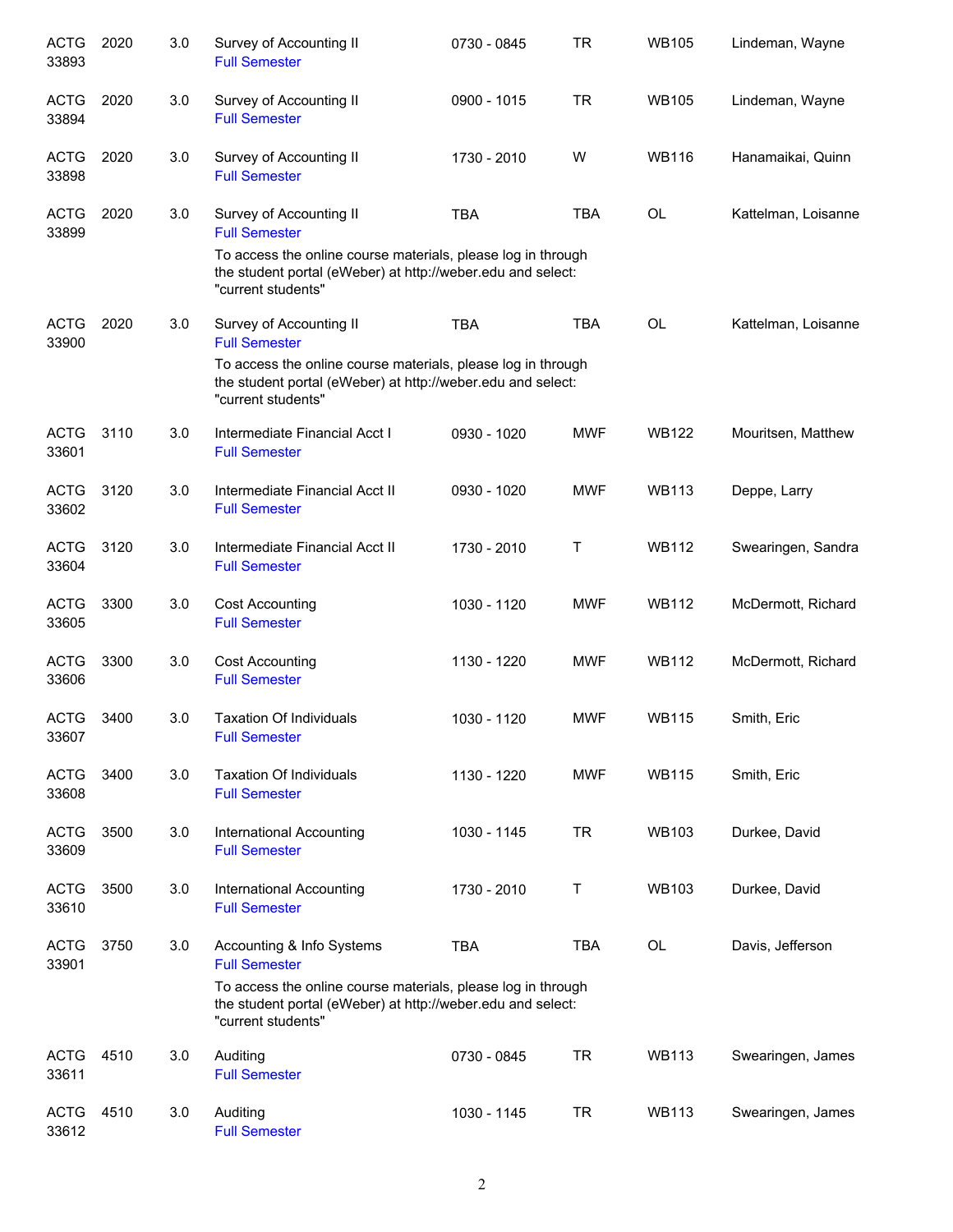| <b>ACTG</b><br>35064 | 4803 | 3.0 | Individual Study<br><b>Full Semester</b>               | <b>TBA</b>  | <b>TBA</b>   |              | Mouritsen, Matthew |
|----------------------|------|-----|--------------------------------------------------------|-------------|--------------|--------------|--------------------|
| <b>ACTG</b><br>35140 | 4893 | 3.0 | Co-op Work Experience<br><b>Full Semester</b>          | <b>TBA</b>  | <b>TBA</b>   |              | Deppe, Larry       |
| <b>ACTG</b><br>33613 | 5130 | 3.0 | <b>Advanced Accounting</b><br><b>Full Semester</b>     | 0730 - 0845 | <b>TR</b>    | <b>WB117</b> | Mano, Ronald       |
| <b>ACTG</b><br>33614 | 5130 | 3.0 | <b>Advanced Accounting</b><br><b>Full Semester</b>     | 0900 - 1015 | <b>TR</b>    | <b>WB117</b> | Mano, Ronald       |
| <b>ACTG</b><br>33615 | 5440 | 3.0 | Corporate & Partner Taxation<br><b>Full Semester</b>   | 1030 - 1120 | <b>MWF</b>   | <b>WB117</b> | Pace, Ryan         |
| <b>ACTG</b><br>33616 | 5440 | 3.0 | Corporate & Partner Taxation<br><b>Full Semester</b>   | 1130 - 1220 | <b>MWF</b>   | <b>WB117</b> | Pace, Ryan         |
| <b>AERO</b><br>34733 | 1011 | 1.0 | Foundations of USAF II<br><b>Full Semester</b>         | 1410 - 1505 | R            |              | Harris, Victor     |
| <b>AERO</b><br>34734 | 1111 | 1.0 | Gen Military Leadership Lab II<br><b>Full Semester</b> | 1530 - 1730 | R            |              | Harris, Victor     |
| <b>AERO</b><br>34735 | 2011 | 1.0 | Airpower History II<br><b>Full Semester</b>            | 1310 - 1400 | R            |              | Harris, Victor     |
| <b>AERO</b><br>34736 | 2111 | 1.0 | Gen Military Leadership Lab IV<br><b>Full Semester</b> | 1530 - 1620 | R            |              | Harris, Victor     |
| <b>AERO</b><br>30542 | 2830 | 1.0 | <b>Directed Studies</b><br><b>Full Semester</b>        | <b>TBA</b>  | <b>TBA</b>   |              | Harris, Victor     |
| <b>AERO</b><br>30547 | 2830 | 2.0 | <b>Directed Studies</b><br><b>Full Semester</b>        | <b>TBA</b>  | <b>TBA</b>   |              | Harris, Victor     |
| <b>AERO</b><br>30549 | 2830 | 3.0 | <b>Directed Studies</b><br><b>Full Semester</b>        | <b>TBA</b>  | <b>TBA</b>   |              | Harris, Victor     |
| <b>AERO</b><br>34737 | 3011 | 3.0 | POC Leadership Lab II<br><b>Full Semester</b>          | 1230 - 1500 | $\mathsf{R}$ |              | Eliason, Michael   |
| <b>AERO</b><br>34738 | 3111 | 1.0 | Leadership Lab II<br><b>Full Semester</b>              | 1530 - 1730 | ${\sf R}$    |              | Harris, Victor     |
| AERO<br>34730        | 4011 | 3.0 | Security Affairs II<br><b>Full Semester</b>            | 0900 - 1150 | R            |              | Beins, James       |
| AERO<br>34731        | 4111 | 1.0 | Leadership Lab IV<br><b>Full Semester</b>              | 1530 - 1730 | R            |              | Harris, Victor     |
| <b>AERO</b><br>30559 | 4830 | 1.0 | <b>Directed Studies</b><br><b>Full Semester</b>        | <b>TBA</b>  | <b>TBA</b>   |              | Eliason, Michael   |
| <b>AERO</b><br>30560 | 4830 | 2.0 | <b>Directed Studies</b><br><b>Full Semester</b>        | <b>TBA</b>  | <b>TBA</b>   |              | Eliason, Michael   |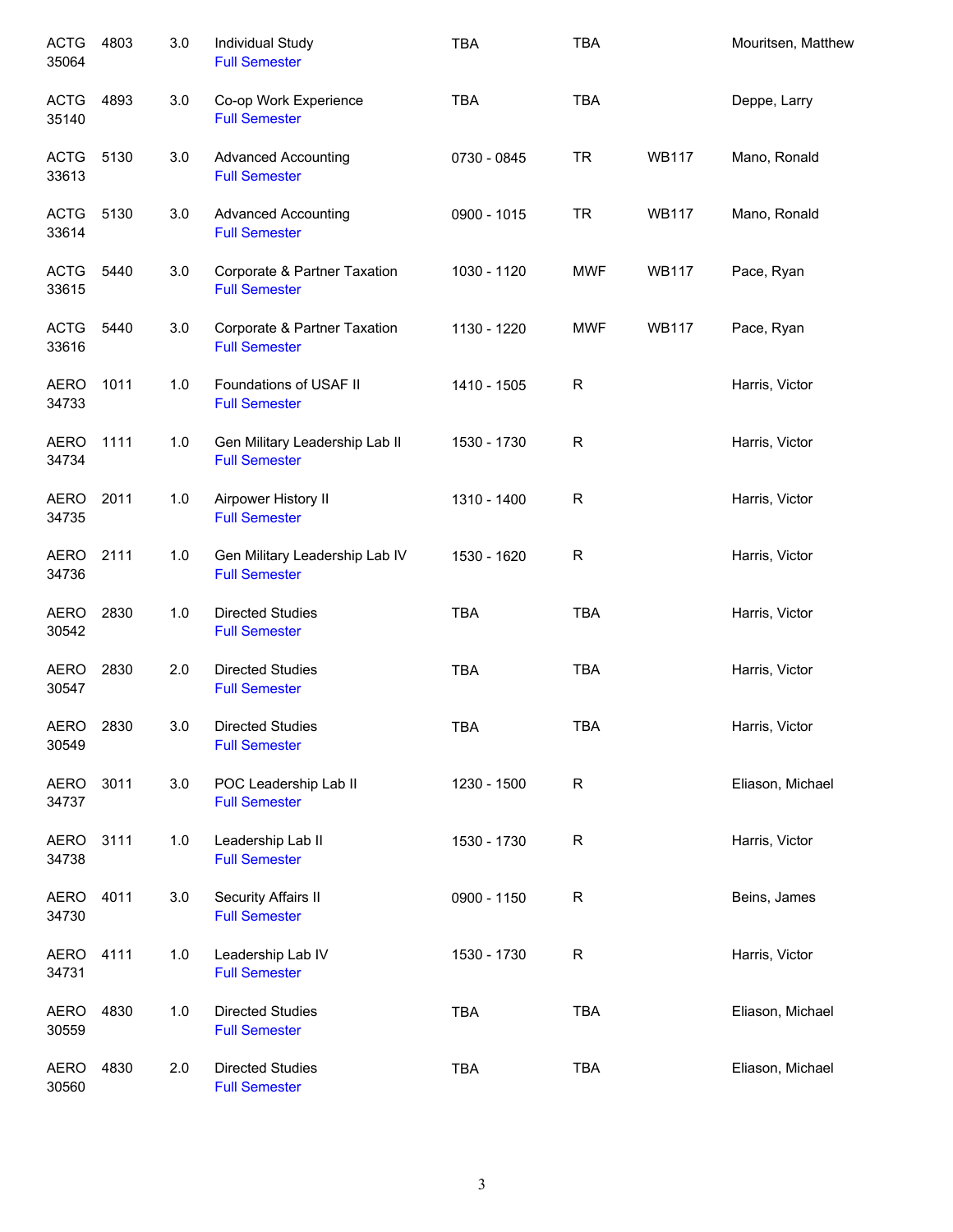| <b>AERO</b><br>30561 | 4830 | 3.0 | <b>Directed Studies</b><br><b>Full Semester</b>                                                                                                                                                          | TBA         | TBA        |                   | Eliason, Michael     |
|----------------------|------|-----|----------------------------------------------------------------------------------------------------------------------------------------------------------------------------------------------------------|-------------|------------|-------------------|----------------------|
| <b>AERO</b><br>30562 | 4830 | 4.0 | <b>Directed Studies</b><br><b>Full Semester</b>                                                                                                                                                          | <b>TBA</b>  | <b>TBA</b> |                   | Eliason, Michael     |
| <b>AERO</b><br>30563 | 4830 | 5.0 | <b>Directed Studies</b><br><b>Full Semester</b>                                                                                                                                                          | <b>TBA</b>  | <b>TBA</b> |                   | Eliason, Michael     |
| <b>ANTH</b><br>31264 | 1000 | 3.0 | SS/DV Intro to Anthropology<br><b>Full Semester</b>                                                                                                                                                      | 0930 - 1020 | <b>MWF</b> | SS <sub>103</sub> | Holt, Ronald         |
| ANTH<br>31299        | 1000 | 3.0 | SS/DV Intro to Anthropology<br><b>Full Semester</b>                                                                                                                                                      | 1030 - 1145 | <b>TR</b>  | SS103             | Eaton, Linda         |
| <b>ANTH</b><br>31301 | 1000 | 3.0 | SS/DV Intro to Anthropology<br><b>Full Semester</b>                                                                                                                                                      | 1200 - 1315 | <b>TR</b>  | SS103             | Eaton, Linda         |
| <b>ANTH</b><br>31316 | 1000 | 3.0 | SS/DV Intro to Anthropology<br><b>Full Semester</b>                                                                                                                                                      | 1730 - 2010 | W          | SS103             | Davies, Legrande     |
| <b>ANTH</b><br>31317 | 1000 | 3.0 | SS/DV Intro to Anthropology<br><b>Full Semester</b>                                                                                                                                                      | 1730 - 2010 | R          | SS103             | Davies, Legrande     |
| <b>ANTH</b><br>32463 | 1000 | 3.0 | SS/DV Intro to Anthropology<br><b>Full Semester</b>                                                                                                                                                      | 1830 - 2110 | Τ          | D02232            | Davies, Legrande     |
| <b>ANTH</b><br>32466 | 1000 | 3.0 | SS/DV Intro to Anthropology<br><b>Full Semester</b><br>To access the online course materials, please log in through<br>the student portal (eWeber) at http://weber.edu and select:<br>"current students" | <b>TBA</b>  | <b>TBA</b> | <b>OL</b>         | Holt, Ronald         |
| <b>ANTH</b><br>32468 | 1000 | 3.0 | SS/DV Intro to Anthropology<br><b>Full Semester</b><br>To access the online course materials, please log in through<br>the student portal (eWeber) at http://weber.edu and select:<br>"current students" | <b>TBA</b>  | <b>TBA</b> | OL                | Young, Susan         |
| <b>ANTH</b><br>31303 | 1020 | 3.0 | LS/DV Biological Anthropology<br><b>Full Semester</b>                                                                                                                                                    | 0900 - 1015 | <b>TR</b>  | <b>SS28</b>       | Conover, Rosemary    |
| <b>ANTH</b><br>31306 | 1020 | 3.0 | LS/DV Biological Anthropology<br><b>Full Semester</b>                                                                                                                                                    | 1200 - 1315 | <b>TR</b>  | <b>SS28</b>       | Conover, Rosemary    |
| <b>ANTH</b><br>32464 | 1020 | 3.0 | <b>LS/DV Biological Anthropology</b><br><b>Full Semester</b>                                                                                                                                             | 1830 - 2110 | W          | D02111            | Niedzwiecki, Stephen |
| <b>ANTH</b><br>31262 | 1040 | 3.0 | HU/DV Language and Culture<br><b>Full Semester</b>                                                                                                                                                       | 0830 - 0920 | <b>MWF</b> | SS103             | Conover, Rosemary    |
| <b>ANTH</b><br>31287 | 1040 | 3.0 | HU/DV Language and Culture<br><b>Full Semester</b>                                                                                                                                                       | 1030 - 1120 | <b>MWF</b> | <b>SS28</b>       | Conover, Rosemary    |
| <b>ANTH</b><br>31258 | 2010 | 3.0 | SS/DV Peoples & Cultures World<br><b>Full Semester</b>                                                                                                                                                   | 0730 - 0820 | <b>MWF</b> | SS103             | Young, Susan         |
| <b>ANTH</b><br>31314 | 2010 | 3.0 | SS/DV Peoples & Cultures World<br><b>Full Semester</b>                                                                                                                                                   | 1730 - 2010 | T          | SS103             | Young, Susan         |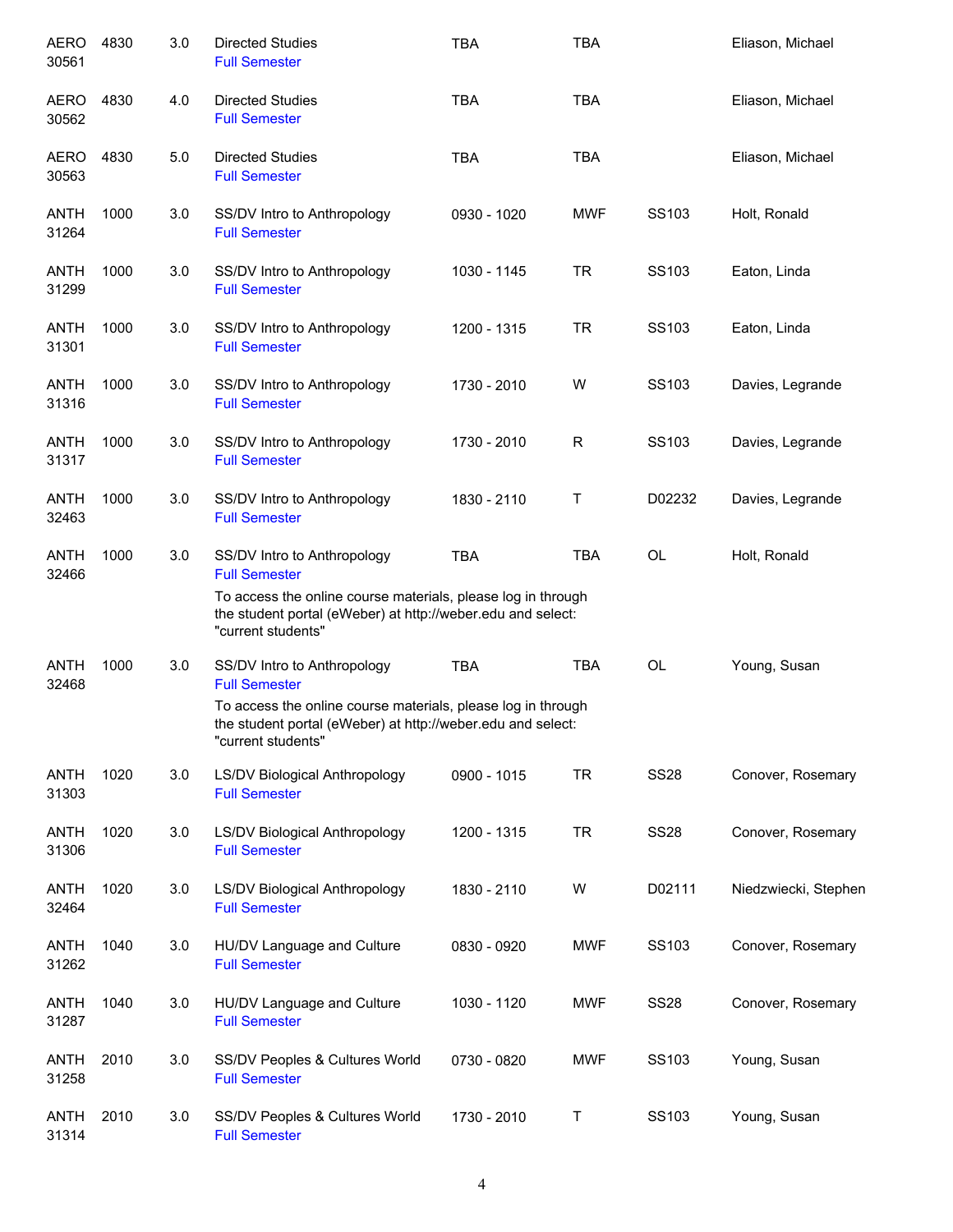| <b>ANTH</b><br>31368 | 2010 | 3.0 | SS/DV Peoples & Cultures World<br><b>Full Semester</b>                                                                                            | 0900 - 1150 | S          | SS103       | Young, Susan    |
|----------------------|------|-----|---------------------------------------------------------------------------------------------------------------------------------------------------|-------------|------------|-------------|-----------------|
| <b>ANTH</b><br>32470 | 2010 | 3.0 | SS/DV Peoples & Cultures World<br><b>Full Semester</b>                                                                                            | <b>TBA</b>  | <b>TBA</b> | OL          | Stevenson, Mark |
|                      |      |     | To access the online course materials, please log in through<br>the student portal (eWeber) at http://weber.edu and select:<br>"current students" |             |            |             |                 |
| <b>ANTH</b><br>31273 | 2990 | 3.0 | Special Topics in Anthropology<br><b>Full Semester</b>                                                                                            | 1230 - 1320 | <b>MWF</b> | SS103       | Young, Susan    |
| <b>ANTH</b><br>31281 | 2990 | 3.0 | Special Topics in Anthropology<br><b>Full Semester</b>                                                                                            | 0930 - 1020 | <b>MWF</b> | <b>SS28</b> | Eaton, Linda    |
| <b>ANTH</b><br>31309 | 2990 | 3.0 | Special Topics in Anthropology<br><b>Full Semester</b>                                                                                            | 0900 - 1015 | <b>TR</b>  | <b>SS26</b> | Holt, Ronald    |
| ANTH<br>31312        | 3400 | 3.0 | SI Archaeological Lab Techs<br><b>Full Semester</b>                                                                                               | 1200 - 1315 | <b>TR</b>  | <b>SS24</b> | Arkush, Brooke  |
| ANTH<br>31295        | 3500 | 3.0 | DV Advncd Culture Anthropology<br><b>Full Semester</b>                                                                                            | 1030 - 1120 | <b>MWF</b> | <b>SS26</b> | Eaton, Linda    |
| <b>ANTH</b><br>32678 | 3600 | 3.0 | DV Culture Area Studies<br><b>Full Semester</b>                                                                                                   | 0830 - 0920 | <b>MWF</b> | <b>SS28</b> | Eaton, Linda    |
| <b>ANTH</b><br>31268 | 3900 | 3.0 | DV Magic, Shamanism & Religion<br><b>Full Semester</b>                                                                                            | 1130 - 1220 | <b>MWF</b> | SS103       | Holt, Ronald    |
| ANTH<br>31292        | 4100 | 3.0 | Archaeological Method & Mngmnt<br><b>Full Semester</b>                                                                                            | 0930 - 1020 | <b>MWF</b> | <b>SS26</b> | Arkush, Brooke  |
| <b>ANTH</b><br>31305 | 4300 | 3.0 | SI Anthro Research Methods<br><b>Full Semester</b>                                                                                                | 1030 - 1145 | <b>TR</b>  | <b>SS28</b> | Holt, Ronald    |
| <b>ANTH</b><br>31380 | 4830 | 1.0 | Readings and/or Projects<br><b>Full Semester</b>                                                                                                  | <b>TBA</b>  | <b>TBA</b> |             | Holt, Ronald    |
| <b>ANTH</b><br>31383 | 4830 | 2.0 | Readings and/or Projects<br><b>Full Semester</b>                                                                                                  | <b>TBA</b>  | <b>TBA</b> |             | Holt, Ronald    |
| <b>ANTH</b><br>31537 | 4830 | 3.0 | Readings and/or Projects<br><b>Full Semester</b>                                                                                                  | <b>TBA</b>  | <b>TBA</b> |             | Holt, Ronald    |
| <b>ANTH</b><br>31540 | 4890 | 1.0 | Internship in Anthropology<br><b>Full Semester</b>                                                                                                | <b>TBA</b>  | <b>TBA</b> |             | Holt, Ronald    |
| ANTH<br>31542        | 4890 | 2.0 | Internship in Anthropology<br><b>Full Semester</b>                                                                                                | <b>TBA</b>  | <b>TBA</b> |             | Holt, Ronald    |
| <b>ANTH</b><br>31545 | 4890 | 3.0 | Internship in Anthropology<br><b>Full Semester</b>                                                                                                | <b>TBA</b>  | <b>TBA</b> |             | Holt, Ronald    |
| ANTH<br>31274        | 4990 | 3.0 | Seminar In Anthropology<br><b>Full Semester</b>                                                                                                   | 1230 - 1320 | <b>MWF</b> | SS103       | Young, Susan    |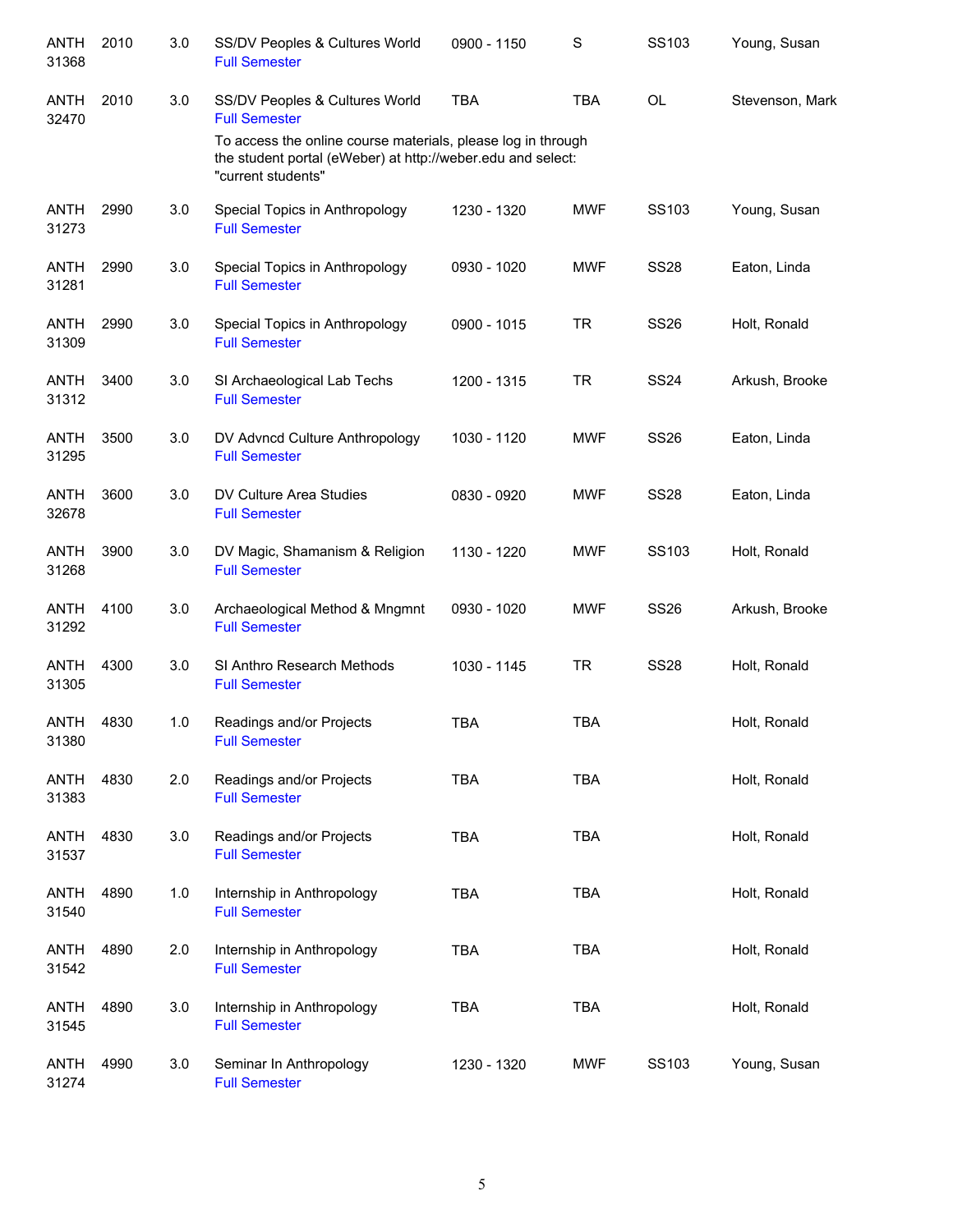| ANTH<br>31284        | 4990 | 3.0 | Seminar In Anthropology<br><b>Full Semester</b>                                                                                                                      | 0930 - 1020 | <b>MWF</b> | <b>SS28</b> | Eaton, Linda       |
|----------------------|------|-----|----------------------------------------------------------------------------------------------------------------------------------------------------------------------|-------------|------------|-------------|--------------------|
| <b>ANTH</b><br>31310 | 4990 | 3.0 | Seminar In Anthropology<br><b>Full Semester</b>                                                                                                                      | 0900 - 1015 | <b>TR</b>  | <b>SS26</b> | Holt, Ronald       |
| <b>ART</b><br>32220  | 1010 | 3.0 | CA Introduction to Visual Arts<br><b>Full Semester</b><br>Course Fee \$10.00                                                                                         | 1030 - 1152 | <b>TR</b>  | KA143       | Banerji, Naseem    |
| <b>ART</b><br>32489  | 1010 | 3.0 | CA Introduction to Visual Arts<br><b>Full Semester</b><br>Course Fee \$10.00                                                                                         | 1630 - 1752 | TR         | KA120       | Stones, Steve      |
| <b>ART</b><br>32490  | 1010 | 3.0 | CA Introduction to Visual Arts<br><b>Full Semester</b><br>Course Fee \$10.00                                                                                         | 1000 - 1245 | S          | KA120       | Stones, Steve      |
| <b>ART</b><br>32839  | 1010 | 3.0 | CA Introduction to Visual Arts<br><b>Full Semester</b><br>Course Fee \$10.00                                                                                         | 1000 - 1122 | <b>MW</b>  | KA120       | Dolberg, Daniel    |
| <b>ART</b><br>33378  | 1010 | 3.0 | CA Introduction to Visual Arts<br><b>Full Semester</b>                                                                                                               | <b>TBA</b>  | <b>TBA</b> | <b>OL</b>   | Stecklein, Brian   |
|                      |      |     | To access the online course material, please log in through<br>the student portal (eWeber) at http://weber.edu and select:<br>"current students." Course Fee \$10.00 |             |            |             |                    |
| <b>ART</b><br>33381  | 1010 | 3.0 | CA Introduction to Visual Arts<br><b>Full Semester</b>                                                                                                               | TBA         | <b>TBA</b> | OL          | Adams, Amy         |
|                      |      |     | To access the online course material, please log in through<br>the student portal (eWeber) at http://weber.edu and select:<br>"current students." Course Fee \$10.00 |             |            |             |                    |
| <b>ART</b><br>33384  | 1010 | 3.0 | CA Introduction to Visual Arts<br><b>Full Semester</b>                                                                                                               | <b>TBA</b>  | <b>TBA</b> | <b>OL</b>   | Simpson, Suzanne   |
|                      |      |     | To access the online course material, please log in through<br>the student portal (eWeber) at http://weber.edu and select:<br>"current students." Course Fee \$10.00 |             |            |             |                    |
| <b>ART</b><br>33385  | 1010 | 3.0 | CA Introduction to Visual Arts<br><b>Full Semester</b>                                                                                                               | <b>TBA</b>  | TBA        | OL          | Titus, Sarah       |
|                      |      |     | To access the online course material, please log in through<br>the student portal (eWeber) at http://weber.edu and select:<br>"current students." Course Fee \$10.00 |             |            |             |                    |
| <b>ART</b><br>33396  | 1010 | 3.0 | CA Introduction to Visual Arts<br><b>Full Semester</b>                                                                                                               | <b>TBA</b>  | <b>TBA</b> | OL          | Reynolds, Gretchen |
|                      |      |     | To access the online course material, please log in through<br>the student portal (eWeber) at http://weber.edu and select:<br>"current students." Course Fee \$10.00 |             |            |             |                    |
| <b>ART</b><br>33401  | 1010 | 3.0 | CA Introduction to Visual Arts<br><b>Full Semester</b>                                                                                                               | <b>TBA</b>  | <b>TBA</b> | <b>OL</b>   | Gilson, Franklin   |
|                      |      |     | To access the online course material, please log in through<br>the student portal (eWeber) at http://weber.edu and select:<br>"current students." Course Fee \$10.00 |             |            |             |                    |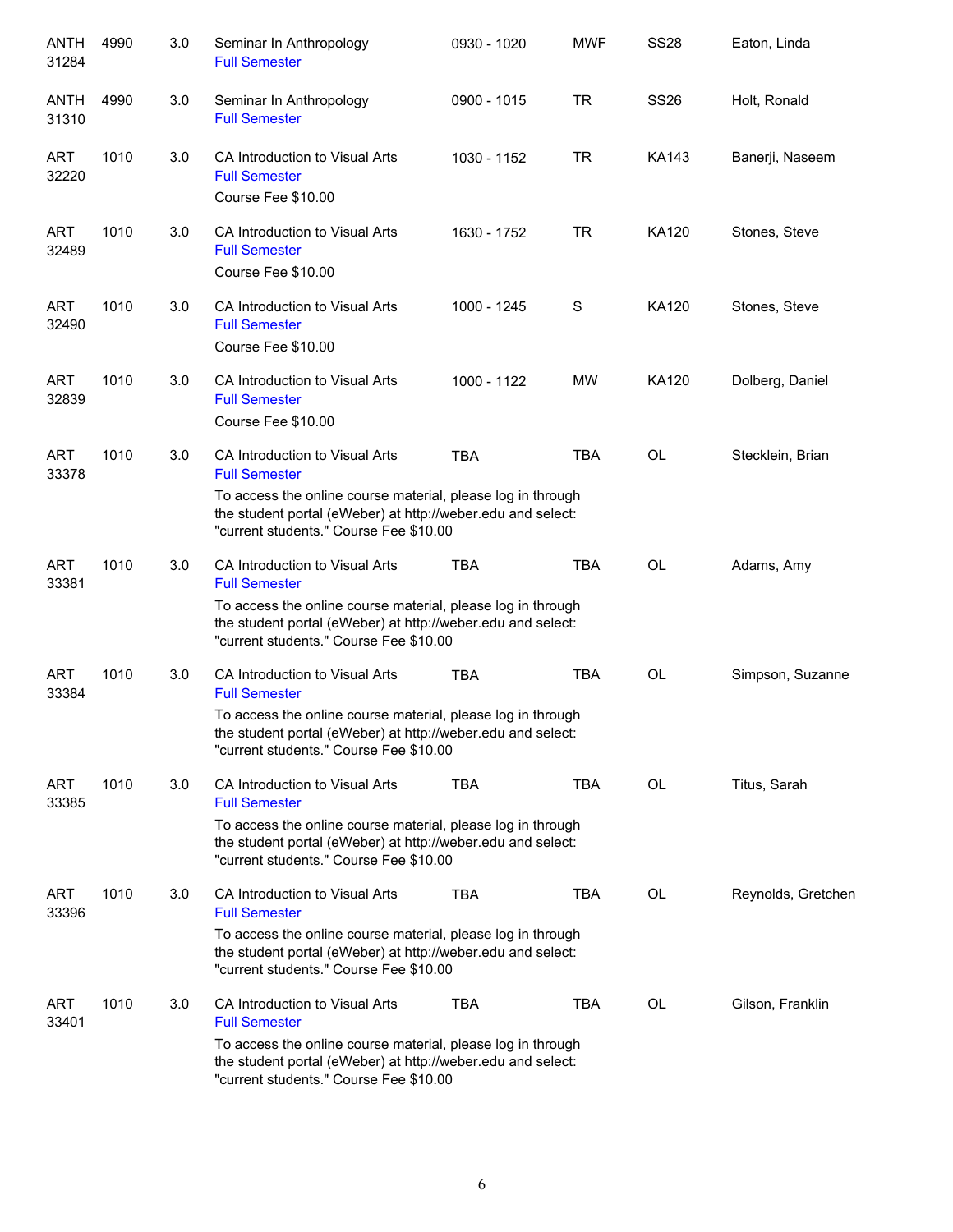| <b>ART</b><br>33403 | 1010 | 3.0 | CA Introduction to Visual Arts<br><b>Full Semester</b>                                                                                                               | <b>TBA</b>  | <b>TBA</b> | <b>OL</b> | Stones, Steve      |
|---------------------|------|-----|----------------------------------------------------------------------------------------------------------------------------------------------------------------------|-------------|------------|-----------|--------------------|
|                     |      |     | To access the online course material, please log in through<br>the student portal (eWeber) at http://weber.edu and select:<br>"current students." Course Fee \$10.00 |             |            |           |                    |
| <b>ART</b><br>33404 | 1010 | 3.0 | CA Introduction to Visual Arts<br><b>Full Semester</b>                                                                                                               | <b>TBA</b>  | <b>TBA</b> | OL        | Stott, Jeremy      |
|                     |      |     | To access the online course material, please log in through<br>the student portal (eWeber) at http://weber.edu and select:<br>"current students." Course Fee \$10.00 |             |            |           |                    |
| <b>ART</b><br>33492 | 1010 | 3.0 | CA Introduction to Visual Arts<br><b>Full Semester</b>                                                                                                               | <b>TBA</b>  | <b>TBA</b> | OL        | Crum, Andrew       |
|                     |      |     | To access the online course material, please log in through<br>the student portal (eWeber) at http://weber.edu and select:<br>"current students." Course Fee \$10.00 |             |            |           |                    |
| <b>ART</b><br>33495 | 1010 | 3.0 | CA Introduction to Visual Arts<br><b>Full Semester</b>                                                                                                               | <b>TBA</b>  | <b>TBA</b> | <b>OL</b> | Dewitte, Elizabeth |
|                     |      |     | To access the online course material, please log in through<br>the student portal (eWeber) at http://weber.edu and select:<br>"current students." Course Fee \$10.00 |             |            |           |                    |
| <b>ART</b><br>33498 | 1010 | 3.0 | CA Introduction to Visual Arts<br><b>Full Semester</b>                                                                                                               | <b>TBA</b>  | <b>TBA</b> | <b>OL</b> | Stones, Steve      |
|                     |      |     | To access the online course material, please log in through<br>the student portal (eWeber) at http://weber.edu and select:<br>"current students." Course Fee \$10.00 |             |            |           |                    |
| <b>ART</b><br>33502 | 1010 | 3.0 | CA Introduction to Visual Arts<br><b>Full Semester</b>                                                                                                               | <b>TBA</b>  | <b>TBA</b> | <b>OL</b> | Simpson, Suzanne   |
|                     |      |     | To access the online course material, please log in through<br>the student portal (eWeber) at http://weber.edu and select:<br>"current students." Course Fee \$10.00 |             |            |           |                    |
| <b>ART</b><br>33531 | 1010 | 3.0 | CA Introduction to Visual Arts<br><b>Full Semester</b>                                                                                                               | <b>TBA</b>  | <b>TBA</b> | OL        | Adams, Amy         |
|                     |      |     | To access the online course material, please log in through<br>the student portal (eWeber) at http://weber.edu and select:<br>"current students." Course Fee \$10.00 |             |            |           |                    |
| <b>ART</b><br>33538 | 1010 | 3.0 | CA Introduction to Visual Arts<br><b>Full Semester</b><br>Course fee \$10.00                                                                                         | 1730 - 2015 | R          | D02104    | Dolberg, Daniel    |
| <b>ART</b><br>33557 | 1010 | 3.0 | CA Introduction to Visual Arts<br><b>Full Semester</b><br>Course fee \$10.00                                                                                         | 1030 - 1145 | <b>TR</b>  | D02104    | Slabaugh, Michael  |
| <b>ART</b><br>33559 | 1010 | 3.0 | CA Introduction to Visual Arts<br><b>Full Semester</b><br>Course fee \$10.00                                                                                         | 1300 - 1422 | <b>TR</b>  | D02104    | Slabaugh, Michael  |
| <b>ART</b><br>34540 | 1010 | 3.0 | CA Introduction to Visual Arts<br><b>Block 1</b><br>Course Fee \$10.00                                                                                               | 1730 - 2010 | W          | KA120     | Stones, Steve      |
| <b>ART</b><br>35215 | 1010 | 3.0 | CA Introduction to Visual Arts<br><b>Full Semester</b>                                                                                                               | 0800 - 0850 | MWF        | KA143     |                    |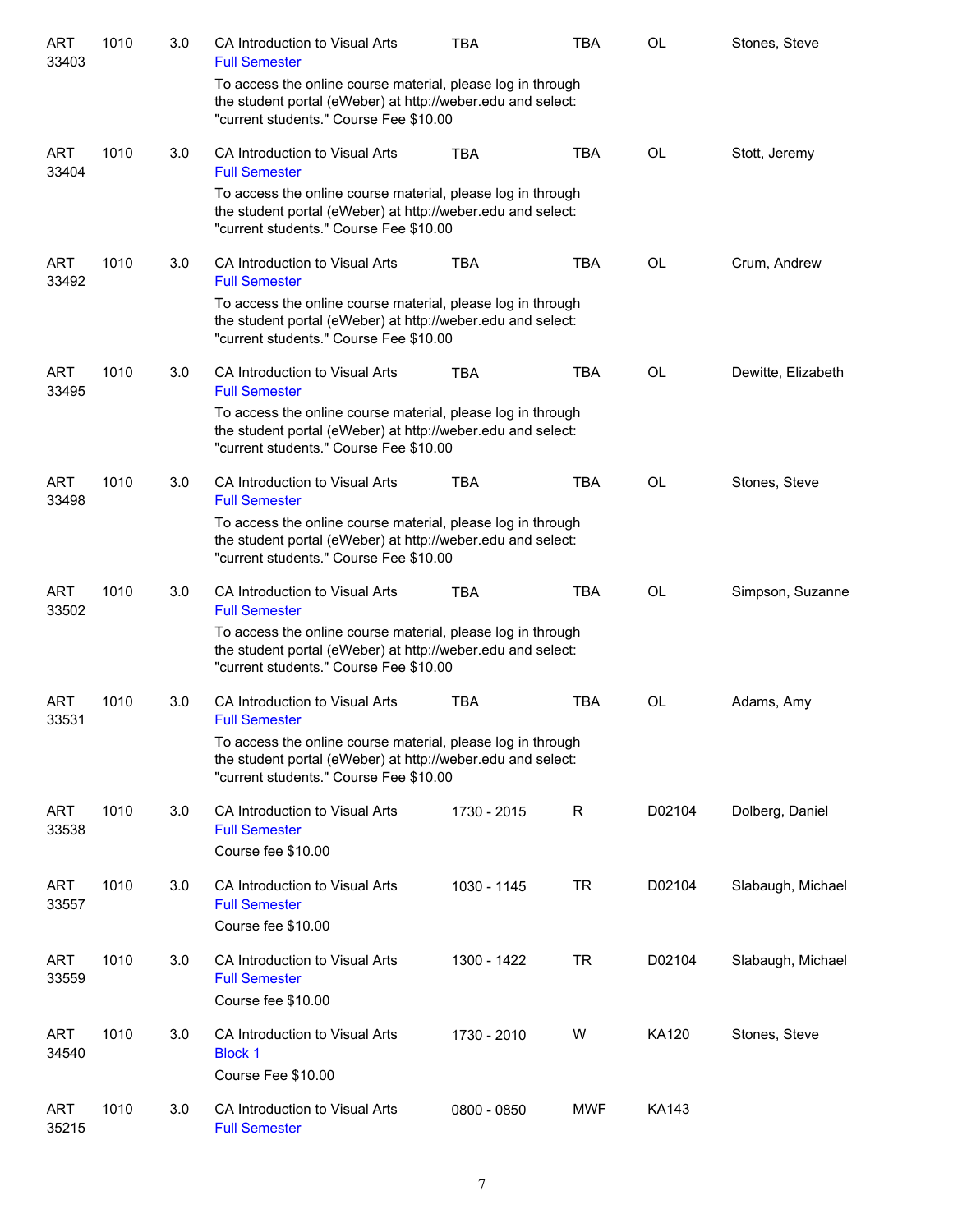| <b>ART</b><br>32491 | 1030 | 3.0 | CA Studio Art for NonArt Major<br><b>Full Semester</b><br>Course Fee \$15.00 | 1400 - 1600 | <b>MW</b>    | KA306            | Reimschussel, Margaret |
|---------------------|------|-----|------------------------------------------------------------------------------|-------------|--------------|------------------|------------------------|
| <b>ART</b><br>32492 | 1030 | 3.0 | CA Studio Art for NonArt Major<br><b>Full Semester</b><br>Course fee \$15.00 | 1700 - 1900 | <b>MW</b>    | KA306            | Reimschussel, Margaret |
| <b>ART</b><br>32493 | 1030 | 3.0 | CA Studio Art for NonArt Major<br><b>Full Semester</b><br>Course fee \$15.00 | 1400 - 1600 | <b>MW</b>    | KA307            | Lenzi, Kristina        |
| <b>ART</b><br>32494 | 1030 | 3.0 | CA Studio Art for NonArt Major<br><b>Full Semester</b><br>Course fee \$15.00 | 0900 - 1300 | $\mathbf S$  | KA307            | Carrera, Tracy         |
| <b>ART</b><br>32497 | 1030 | 3.0 | CA Studio Art for NonArt Major<br><b>Full Semester</b><br>Course fee \$15.00 | 0800 - 1000 | <b>MW</b>    | KA307            | Carrera, Tracy         |
| <b>ART</b><br>32899 | 1030 | 3.0 | CA Studio Art for NonArt Major<br><b>Full Semester</b><br>Course fee \$15.00 | 0900 - 1300 | $\mathbf S$  | WW108            | Lenzi, Kristina        |
| <b>ART</b><br>33561 | 1030 | 3.0 | CA Studio Art for NonArt Major<br><b>Full Semester</b><br>Course fee \$15.00 | 1730 - 2130 | M            | N <sub>0</sub> 3 | Ebberts Cate, Tiffany  |
| <b>ART</b><br>33563 | 1030 | 3.0 | CA Studio Art for NonArt Major<br><b>Full Semester</b><br>Course fee \$15.00 | 1730 - 2130 | $\mathsf{R}$ | N03              | Ebberts Cate, Tiffany  |
| <b>ART</b><br>33566 | 1030 | 3.0 | CA Studio Art for NonArt Major<br><b>Full Semester</b><br>Course fee \$15.00 | 1430 - 1630 | <b>TR</b>    | WW108            | Simpson, Suzanne       |
| <b>ART</b><br>33570 | 1030 | 3.0 | CA Studio Art for NonArt Major<br><b>Full Semester</b><br>Course fee \$15.00 | 1730 - 2110 | R            | <b>WW108</b>     | Simpson, Suzanne       |
| <b>ART</b><br>32240 | 1040 | 3.0 | Orientation to Visual Studies<br><b>Full Semester</b><br>Course fee \$18.00  | 0800 - 1045 | <b>MW</b>    | KA150            | Choberka, Matthew      |
| <b>ART</b><br>32909 | 1040 | 3.0 | Orientation to Visual Studies<br><b>Full Semester</b><br>Course fee \$18.00  | 1700 - 1945 | MW           | KA150            | Adams, Amy             |
| <b>ART</b><br>32521 | 1110 | 3.0 | Drawing I<br><b>Full Semester</b><br>Course fee \$18.00                      | 1700 - 1945 | MW           | KA305            | Reynolds, Gretchen     |
| <b>ART</b><br>32522 | 1110 | 3.0 | Drawing I<br><b>Full Semester</b><br>Course fee \$18.00                      | 0830 - 1115 | <b>TR</b>    | KA305            | Carrera, Tracy         |
| <b>ART</b><br>32523 | 1110 | 3.0 | Drawing I<br><b>Full Semester</b><br>Course fee \$18.00                      | 1130 - 1415 | <b>TR</b>    | KA305            | Carrera, Tracy         |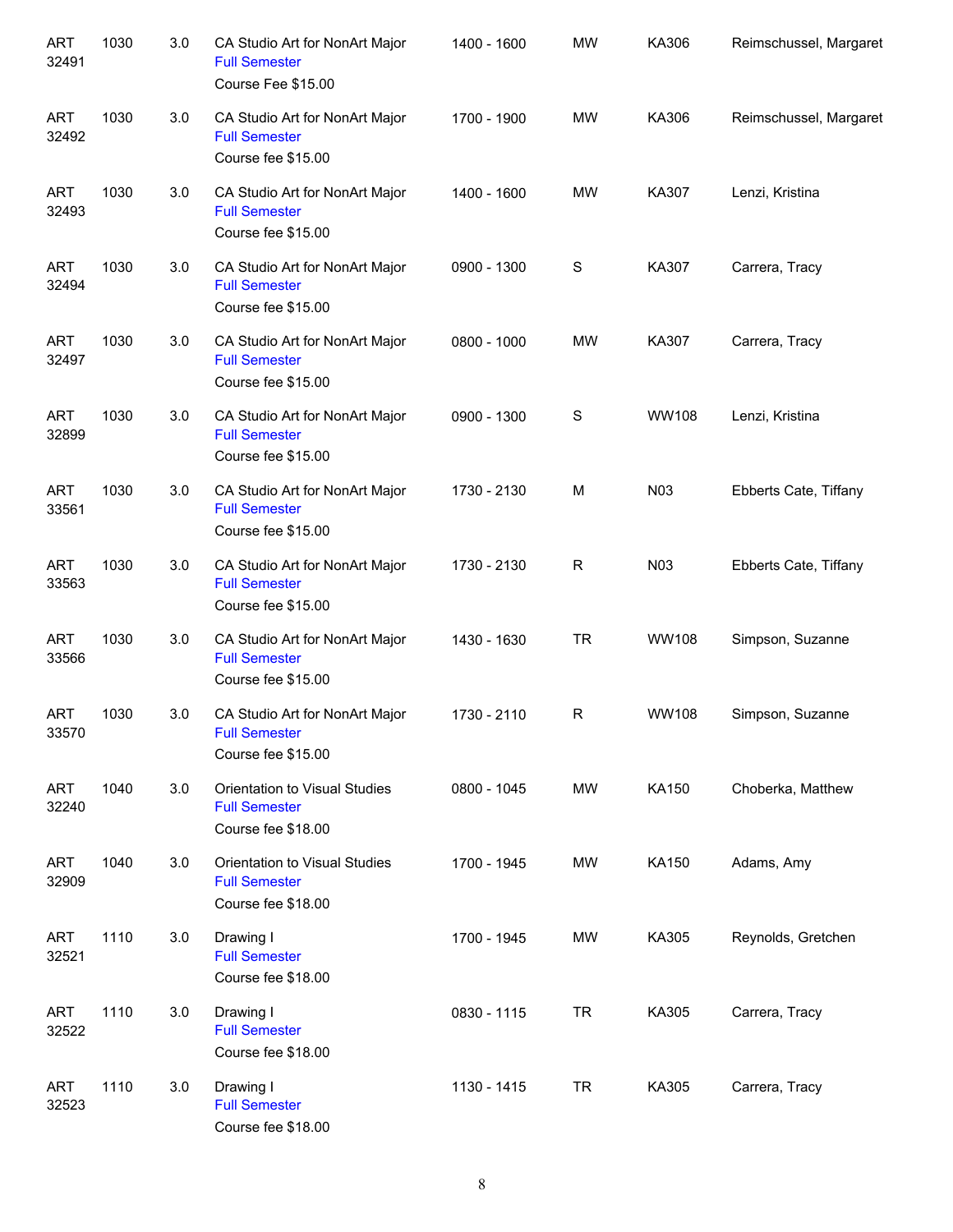| <b>ART</b><br>32850 | 1110 | 3.0 | Drawing I<br><b>Full Semester</b><br>Course fee \$18.00                       | 1430 - 1715 | <b>TR</b> | KA305        | Emerich, William        |
|---------------------|------|-----|-------------------------------------------------------------------------------|-------------|-----------|--------------|-------------------------|
| <b>ART</b><br>32863 | 1120 | 3.0 | Design: 2D<br><b>Full Semester</b><br>Course fee \$18.00                      | 0800 - 1045 | <b>MW</b> | KA           | Emerich, William        |
| <b>ART</b><br>32891 | 1120 | 3.0 | Design: 2D<br><b>Full Semester</b><br>Course fee \$18.00                      | 1100 - 1345 | <b>MW</b> | KA307        | Reynolds, Gretchen      |
| <b>ART</b><br>32902 | 1120 | 3.0 | Design: 2D<br><b>Full Semester</b><br>Course fee \$18.00                      | 1700 - 1945 | <b>MW</b> | KA307        | Lenzi, Kristina         |
| <b>ART</b><br>32525 | 1130 | 3.0 | Design: 3D<br><b>Full Semester</b><br>Course fee \$118.00                     | 1700 - 1945 | <b>MW</b> | KA165        | Bateman, James          |
| <b>ART</b><br>32682 | 1130 | 3.0 | Design: 3D<br><b>Full Semester</b><br>Course fee \$118.00                     | 1730 - 2015 | <b>TR</b> | KA165        | Crow, Paul              |
| <b>ART</b><br>32683 | 1140 | 3.0 | Color Theory<br><b>Full Semester</b><br>Course fee \$18.00                    | 1130 - 1415 | <b>TR</b> | KA307        | Adams, Amy              |
| <b>ART</b><br>32841 | 1140 | 3.0 | Color Theory<br><b>Full Semester</b><br>Course fee \$18.00                    | 1700 - 1945 | <b>MW</b> | KA168        | Dolberg, Daniel         |
| <b>ART</b><br>32949 | 1140 | 3.0 | Color Theory<br><b>Full Semester</b><br>Course fee \$18.00                    | 1430 - 1715 | <b>TR</b> | KA307        | Stott, Jeremy           |
| <b>ART</b><br>32251 | 2200 | 3.0 | Intro to Printmaking<br><b>Full Semester</b><br>Course fee \$118.00           | 1100 - 1345 | <b>MW</b> | <b>KA251</b> | Makov, Susan            |
| <b>ART</b><br>32951 | 2250 | 3.0 | Photgraphy: Black White/Analog<br><b>Full Semester</b><br>Course fee \$113.00 | 1700 - 1945 | MW        | KA223        | Suppha-Atthasitt, Tyler |
| <b>ART</b><br>32954 | 2250 | 3.0 | Photgraphy: Black White/Analog<br><b>Full Semester</b><br>Course fee \$113.00 | 0800 - 1045 | MW        | KA223        | Suppha-Atthasitt, Tyler |
| <b>ART</b><br>32957 | 2250 | 3.0 | Photgraphy: Black White/Analog<br><b>Full Semester</b><br>Course fee \$113.00 | 1130 - 1415 | <b>TR</b> | KA223        | Suppha-Atthasitt, Tyler |
| <b>ART</b><br>32252 | 2310 | 3.0 | Intro to Ceramic Art<br><b>Full Semester</b><br>Course fee \$88.00            | 1430 - 1715 | <b>TR</b> | KA130        | Cox, David              |
| <b>ART</b><br>33093 | 2310 | 3.0 | Intro to Ceramic Art<br><b>Full Semester</b><br>Course fee \$88.00            | 1730 - 2015 | <b>TR</b> | KA130        | Ward, Jared             |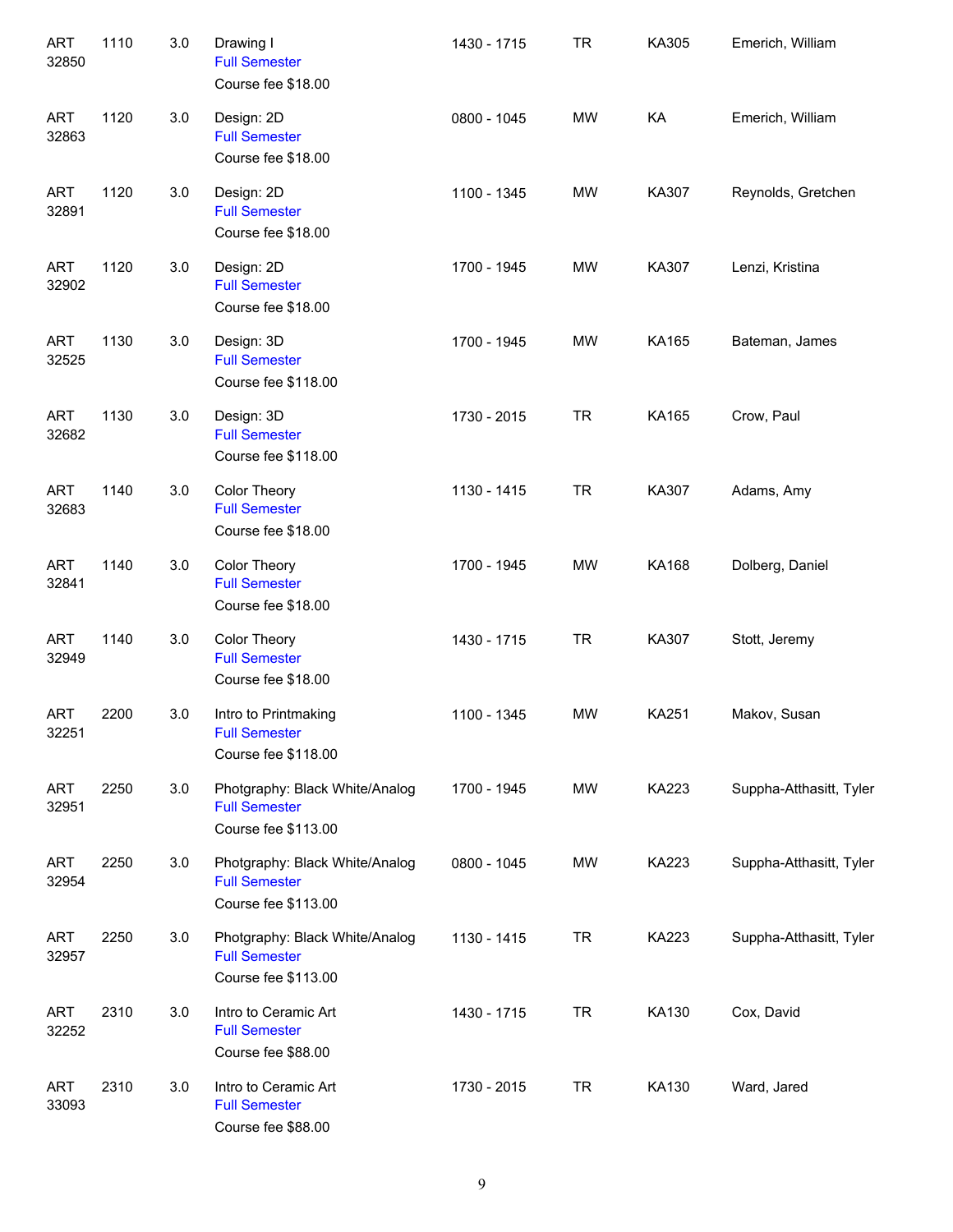| <b>ART</b><br>32958 | 2350  | 3.0 | Small Metals/Jewelry I<br><b>Full Semester</b><br>Course fee \$118.00                                           | 0900 - 1430 | S          | <b>KA168</b> | Venegas, Rene      |
|---------------------|-------|-----|-----------------------------------------------------------------------------------------------------------------|-------------|------------|--------------|--------------------|
| <b>ART</b><br>32799 | 2450  | 3.0 | Photography: Color/Digital<br><b>Full Semester</b><br>Course fee \$143.00                                       | 1400 - 1645 | <b>MW</b>  | <b>KA223</b> | Crow, Paul         |
| <b>ART</b><br>32802 | 2450  | 3.0 | Photography: Color/Digital<br><b>Full Semester</b><br>Course fee \$143.00                                       | 0800 - 1045 | <b>MW</b>  | KA           | Ripplinger, Kent   |
| <b>ART</b><br>32932 | 2450  | 3.0 | Photography: Color/Digital<br><b>Full Semester</b><br>Course fee \$143.00                                       | 0900 - 1430 | S          | <b>KA223</b> | Ripplinger, Kent   |
| <b>ART</b><br>32942 | 2450  | 3.0 | Photography: Color/Digital<br><b>Full Semester</b><br>Course fee \$143.00                                       | 1730 - 2015 | <b>TR</b>  | <b>KA223</b> | Ripplinger, Kent   |
| <b>ART</b><br>32253 | 2600  | 3.0 | Painting I<br><b>Full Semester</b><br>Course fee \$73.00                                                        | 0830 - 1115 | <b>TR</b>  | KA309        | Jacobs, James      |
| <b>ART</b><br>32684 | 2700  | 3.0 | Sculpture I<br><b>Full Semester</b><br>Course fee \$118.00                                                      | 0800 - 1045 | <b>MW</b>  | KA165        | Bateman, James     |
| <b>ART</b><br>30003 | 2920  | 2.0 | Workshop<br><b>Full Semester</b><br>Location: Ogden Weber Community Action Career Center.<br>Course fee \$18.00 | <b>TBA</b>  | <b>TBA</b> | AC           | Dewitte, Elizabeth |
| <b>ART</b><br>32884 | 3120  | 3.0 | <b>Figure Drawing</b><br><b>Full Semester</b><br>Course fee \$100.00                                            | 1100 - 1345 | <b>MW</b>  | KA305        | Emerich, William   |
| ART<br>32963        | 3150  | 3.0 | Photography Seminar<br><b>Full Semester</b><br>Course fee \$113.00                                              | 1100 - 1345 | MW         | KA           | Winegar, Joshua    |
| <b>ART</b><br>34330 | 3320  | 3.0 | Intermed Wheelthrown Ceramics<br><b>Full Semester</b><br>Course Fee \$98.00                                     | 1400 - 1645 | <b>MW</b>  | KA130        | Cox, David         |
| <b>ART</b><br>35236 | 3350  | 3.0 | Small Metals/Jewelry II<br><b>Full Semester</b>                                                                 | <b>TBA</b>  | TBA        |              | Jacobs, James      |
| <b>ART</b><br>32367 | 3420A | 1.0 | <b>Bitmap Imaging</b><br><b>Block 1</b><br>Course fee \$21.00                                                   | 1130 - 1415 | <b>TR</b>  | KA210        | Stott, Jeremy      |
| <b>ART</b><br>32369 | 3420B | 1.0 | Vector Drawing<br><b>Block 1</b><br>Course fee \$21.00                                                          | 1130 - 1415 | <b>TR</b>  | KA210        | Stott, Jeremy      |
| <b>ART</b><br>32370 | 3420C | 1.0 | Digital Page Composition<br><b>Block 2</b><br>Course fee \$21.00                                                | 1130 - 1415 | <b>TR</b>  | KA210        | Stott, Jeremy      |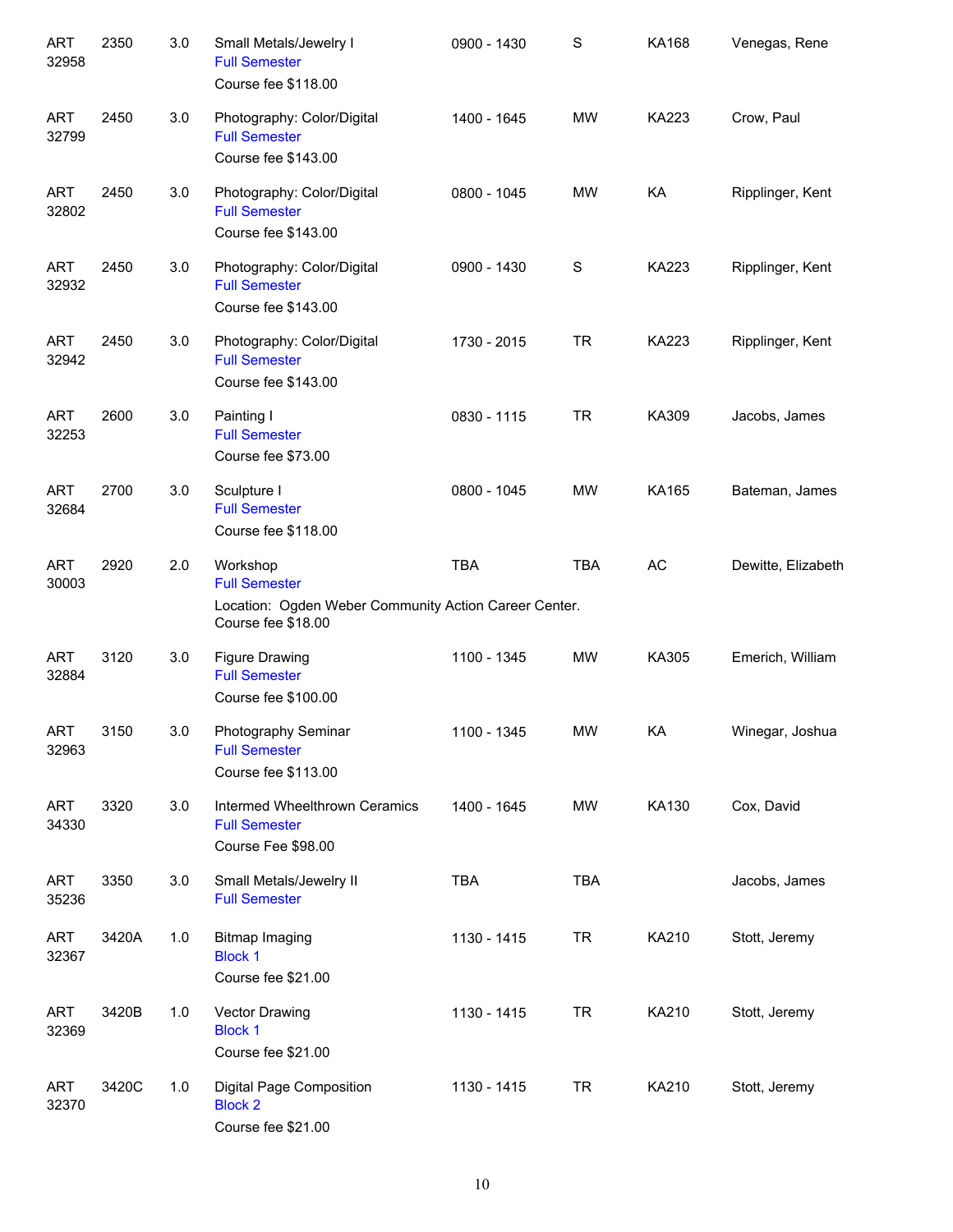| <b>ART</b><br>32372 | 3420D | 1.0 | Design for the Internet<br><b>Block 2</b><br>Course fee \$21.00                  | 0830 - 1115 | <b>TR</b> | KA210        | Stott, Jeremy       |
|---------------------|-------|-----|----------------------------------------------------------------------------------|-------------|-----------|--------------|---------------------|
| <b>ART</b><br>32750 | 3430  | 3.0 | Typography/Publication Design<br><b>Full Semester</b><br>Course fee \$88.00      | 0830 - 1115 | <b>TR</b> | KA220        | Biddle, Mark        |
| <b>ART</b><br>32767 | 3435  | 3.0 | <b>Experimental Typography</b><br><b>Full Semester</b><br>Course fee \$88.00     | 0800 - 1045 | <b>MW</b> | <b>KA220</b> | Clarkson, Larry     |
| <b>ART</b><br>32756 | 3440  | 3.0 | Visual Communication<br><b>Full Semester</b><br>Course fee \$88.00               | 1100 - 1345 | <b>MW</b> | <b>KA220</b> | Biddle, Mark        |
| <b>ART</b><br>32753 | 3460  | 3.0 | Illustration<br><b>Full Semester</b><br>Course fee \$18.00                       | 1430 - 1715 | <b>TR</b> | <b>KA220</b> | Makov, Susan        |
| <b>ART</b><br>32377 | 3520  | 3.0 | Art Methods II<br><b>Full Semester</b>                                           | 1730 - 2015 | <b>TR</b> | KA306        | Stevenson, Kathleen |
| <b>ART</b><br>32760 | 3600  | 3.0 | Painting II<br><b>Full Semester</b><br>Course fee \$73.00                        | 1100 - 1345 | <b>MW</b> | KA309        | Choberka, Matthew   |
| <b>ART</b><br>32685 | 3700  | 3.0 | Sculpture II<br><b>Full Semester</b><br>Course fee \$118.00                      | 0800 - 1045 | <b>MW</b> | KA165        | Bateman, James      |
| <b>ART</b><br>34579 | 3810  | 3.0 | Art, Language, and Process<br><b>Full Semester</b>                               | 1400 - 1645 | <b>MW</b> | KA165        | Bateman, James      |
| <b>ART</b><br>32912 | 3995  | 3.0 | <b>BFA Seminar</b><br><b>Full Semester</b><br>Course fee \$18.00                 | 0830 - 1115 | R         | KA150        | Makov, Susan        |
| ART<br>32762        | 4110  | 3.0 | <b>Advanced Drawing</b><br><b>Full Semester</b><br>Course fee \$18.00            | 1730 - 2015 | <b>TR</b> | KA305        | Choberka, Matthew   |
| <b>ART</b><br>32888 | 4120  | 3.0 | Advanced Figure Drawing<br><b>Full Semester</b><br>Course fee \$100.00           | 1100 - 1345 | MW        | KA305        | Emerich, William    |
| ART<br>32782        | 4300  | 3.0 | Ceramic Glaze Formulation<br><b>Full Semester</b><br>Course fee \$98.00          | 1700 - 1945 | MW        | KA130        | Cox, David          |
| ART<br>32786        | 4310  | 3.0 | <b>Advanced Handbuilt Ceramics</b><br><b>Full Semester</b><br>Course fee \$98.00 | 1400 - 1645 | MW        | KA130        | Cox, David          |
| ART<br>32792        | 4320  | 3.0 | Adv Wheelthrown Ceramics<br><b>Full Semester</b><br>Course fee \$98.00           | 1400 - 1645 | MW        | KA130        | Cox, David          |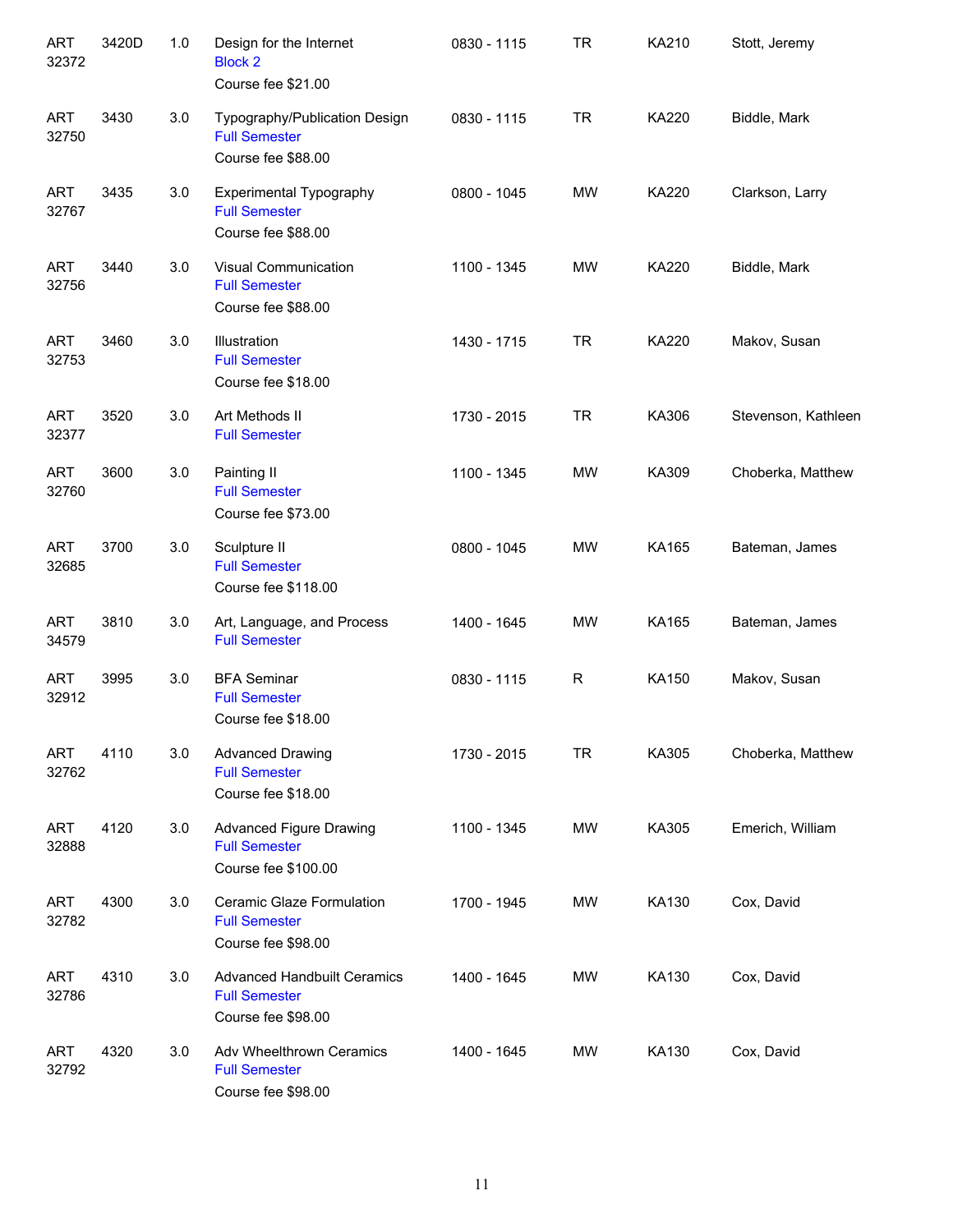| <b>ART</b><br>32770 | 4400 | 3.0   | Adv Graphic Design<br><b>Full Semester</b><br>Course fee \$88.00            | 1400 - 1700 | <b>MW</b>   | KA220        | Clarkson, Larry   |
|---------------------|------|-------|-----------------------------------------------------------------------------|-------------|-------------|--------------|-------------------|
| <b>ART</b><br>32773 | 4410 | 3.0   | Design Seminar<br><b>Full Semester</b><br>Course fee \$88.00                | 1700 - 1945 | <b>MW</b>   | <b>KA220</b> | Clarkson, Larry   |
| <b>ART</b><br>34574 | 4460 | 3.0   | <b>Advanced Illustration</b><br><b>Full Semester</b><br>Course fee \$18.00  | 1430 - 1715 | <b>TR</b>   | <b>KA220</b> | Makov, Susan      |
| <b>ART</b><br>32961 | 4550 | 3.0   | Photography: Studio Lighting<br><b>Full Semester</b><br>Course fee \$143.00 | 1400 - 1645 | <b>TR</b>   | <b>KA223</b> | Winegar, Joshua   |
| <b>ART</b><br>32764 | 4600 | 3.0   | Painting III<br><b>Full Semester</b><br>Course fee \$73.00                  | 1100 - 1345 | <b>MW</b>   | KA309        | Choberka, Matthew |
| <b>ART</b><br>33091 | 4660 | 3.0   | Special Topics in Photography<br><b>Full Semester</b>                       | 0900 - 1430 | $\mathbf S$ | <b>KA223</b> | Hatfield, Matthew |
| <b>ART</b><br>32686 | 4700 | 3.0   | Sculpture III<br><b>Full Semester</b><br>Course fee \$118.00                | 0800 - 1045 | <b>MW</b>   | KA165        | Bateman, James    |
| <b>ART</b><br>35125 | 4890 | 1.0   | Coop Work Experience<br><b>Full Semester</b>                                | <b>TBA</b>  | <b>TBA</b>  |              | Stott, Jeremy     |
| <b>ART</b><br>34840 | 4900 | 2.0   | <b>Individual Studies</b><br><b>Full Semester</b>                           | <b>TBA</b>  | <b>TBA</b>  |              | Pagel, Angelika   |
| <b>ART</b><br>35065 | 4900 | 2.0   | <b>Individual Studies</b><br><b>Full Semester</b>                           | <b>TBA</b>  | <b>TBA</b>  |              | Pagel, Angelika   |
| <b>ART</b><br>35066 | 4900 | 2.0   | <b>Individual Studies</b><br><b>Full Semester</b>                           | <b>TBA</b>  | <b>TBA</b>  |              | Makov, Susan      |
| <b>ART</b><br>35067 | 4900 | 2.0   | <b>Individual Studies</b><br><b>Full Semester</b>                           | <b>TBA</b>  | <b>TBA</b>  |              | Makov, Susan      |
| <b>ART</b><br>35084 | 4900 | $1.0$ | <b>Individual Studies</b><br><b>Full Semester</b>                           | <b>TBA</b>  | <b>TBA</b>  |              | Biddle, Mark      |
| <b>ART</b><br>35096 | 4900 | 2.0   | <b>Individual Studies</b><br><b>Full Semester</b>                           | <b>TBA</b>  | <b>TBA</b>  |              | Clarkson, Larry   |
| <b>ART</b><br>35103 | 4900 | 3.0   | <b>Individual Studies</b><br><b>Full Semester</b>                           | <b>TBA</b>  | <b>TBA</b>  |              | Jacobs, James     |
| <b>ART</b><br>35104 | 4900 | 2.0   | <b>Individual Studies</b><br><b>Full Semester</b>                           | <b>TBA</b>  | <b>TBA</b>  |              | Jacobs, James     |
| <b>ART</b><br>35203 | 4900 | 2.0   | <b>Individual Studies</b><br><b>Full Semester</b>                           | <b>TBA</b>  | <b>TBA</b>  |              | Stott, Jeremy     |
| <b>ART</b><br>35222 | 4900 | $1.0$ | <b>Individual Studies</b><br><b>Full Semester</b>                           | <b>TBA</b>  | <b>TBA</b>  |              | Winegar, Joshua   |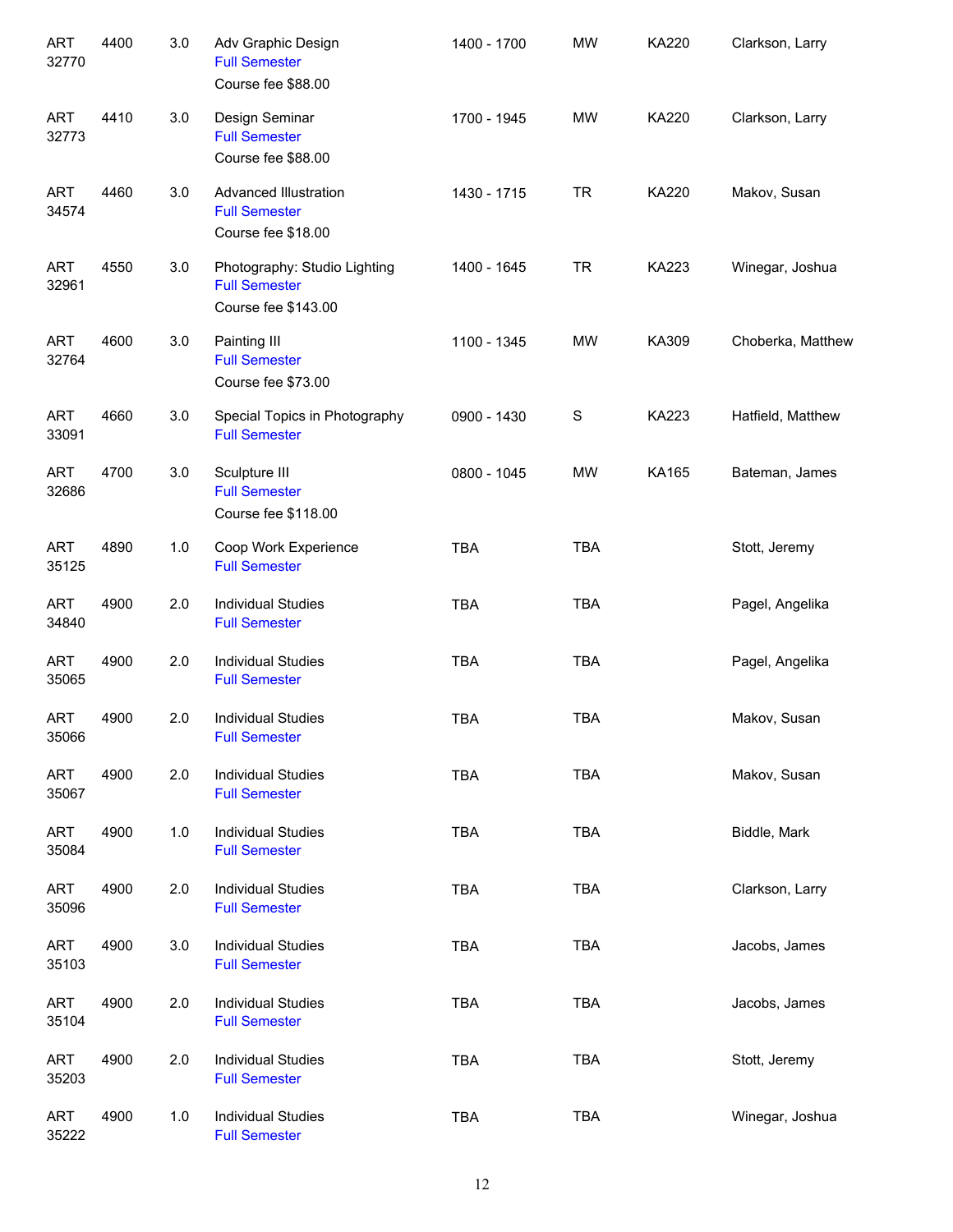| <b>ART</b><br>35224  | 4900 | 3.0 | <b>Individual Studies</b><br><b>Full Semester</b>                                  | <b>TBA</b>  | <b>TBA</b> |              | Ripplinger, Kent    |
|----------------------|------|-----|------------------------------------------------------------------------------------|-------------|------------|--------------|---------------------|
| <b>ART</b><br>32914  | 4990 | 3.0 | <b>BFA Thesis</b><br><b>Full Semester</b><br>Course fee \$18.00                    | 0830 - 1115 | R          | KA150        | Makov, Susan        |
| <b>ARTH</b><br>32242 | 1100 | 4.0 | CA Art/Arch: AD 1000-Present<br><b>Full Semester</b><br>Course fee \$24.00         | 0900 - 1045 | <b>MW</b>  | KA143        | Pagel, Angelika     |
| <b>ARTH</b><br>32246 | 1100 | 4.0 | CA Art/Arch: AD 1000-Present<br><b>Full Semester</b><br>Course fee \$24.00         | 1100 - 1245 | <b>MW</b>  | KA143        | Pagel, Angelika     |
| <b>ARTH</b><br>32248 | 2040 | 4.0 | Art and Architecture of Asia<br><b>Full Semester</b><br>Course fee \$24.00         | 1730 - 1915 | MW         | <b>KA143</b> | Banerji, Naseem     |
| <b>ARTH</b><br>32254 | 3050 | 4.0 | Contemporary Art<br><b>Full Semester</b><br>Course fee \$24.00                     | 0830 - 1015 | <b>TR</b>  | KA143        | Pagel, Angelika     |
| <b>ARTH</b><br>33628 | 3100 | 4.0 | Art/Architect of Islamic World<br><b>Full Semester</b><br>Course fee \$24.00       | 1430 - 1615 | <b>TR</b>  | KA143        | Banerji, Naseem     |
| <b>ASL</b><br>30455  | 1010 | 4.0 | First Year Sign Language I<br><b>Full Semester</b><br>Course fee \$8.00            | 1730 - 1920 | <b>TR</b>  | EH116        | Harrop, Robb        |
| <b>ASL</b><br>30461  | 1010 | 4.0 | First Year Sign Language I<br><b>Full Semester</b><br>Course fee \$8.00            | 1730 - 1920 | <b>MW</b>  | EH116        | Harrop, Scott       |
| <b>ASL</b><br>30465  | 1020 | 4.0 | First Year Sign Language II<br><b>Full Semester</b><br>Course fee \$8.00           | 1730 - 1920 | <b>MW</b>  | EH117        | Montgomery, Gregory |
| ASL<br>30471         | 2020 | 4.0 | HU-Second Year Sign Lang II<br><b>Full Semester</b><br>Course fee \$8.00           | 1730 - 1920 | <b>TR</b>  | EH115        | Williams, Amelia    |
| <b>ASTR</b><br>33579 | 1040 | 3.0 | PS/SI Elementary Astronomy<br><b>Full Semester</b><br>Cross-listed with PHYS 1040. | 1030 - 1120 | <b>MWF</b> | LL125        | Armstrong, John     |
| <b>ASTR</b><br>33582 | 1040 | 3.0 | PS/SI Elementary Astronomy<br><b>Full Semester</b><br>Cross-listed with PHYS 1040. | 0830 - 0920 | <b>MWF</b> | LL203        | Sohl, John          |
| <b>ASTR</b><br>33585 | 1040 | 3.0 | PS/SI Elementary Astronomy<br><b>Full Semester</b><br>Cross-listed with PHYS 1040. | 0930 - 1020 | <b>MWF</b> | LL203        | Sohl, John          |
| <b>ASTR</b><br>33588 | 1040 | 3.0 | PS/SI Elementary Astronomy<br><b>Full Semester</b><br>Cross-listed with PHYS 1040. | 0900 - 1015 | <b>TR</b>  | LL203        | Jennings, Cristine  |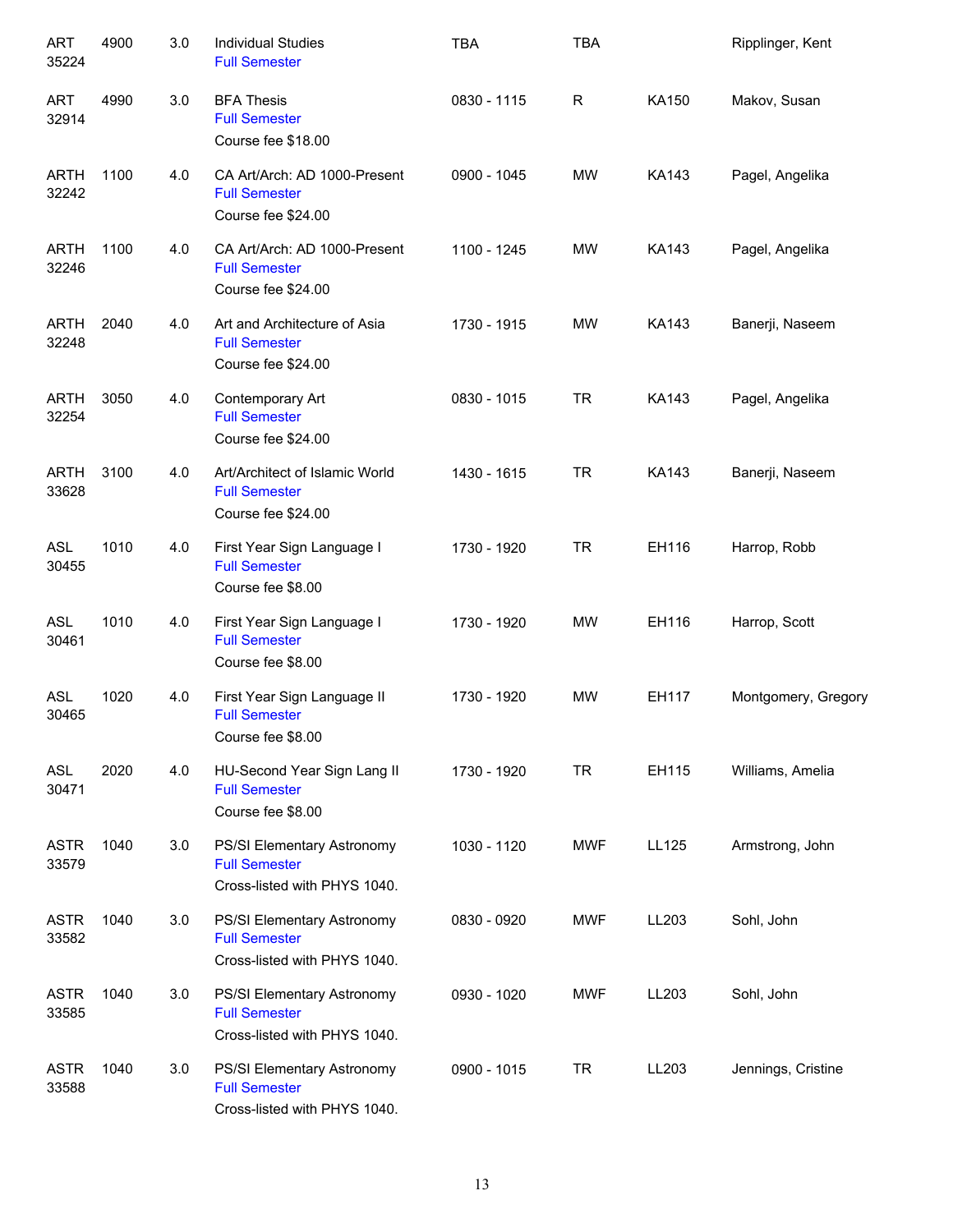| <b>ASTR</b><br>33590 | 1040 | 3.0 | PS/SI Elementary Astronomy<br><b>Full Semester</b><br>Cross-listed with PHYS 1040.                                                                                                                                                                                                                                                                                    | 1730 - 2010 | Τ            | LL203        | Kaur, Simranjit        |
|----------------------|------|-----|-----------------------------------------------------------------------------------------------------------------------------------------------------------------------------------------------------------------------------------------------------------------------------------------------------------------------------------------------------------------------|-------------|--------------|--------------|------------------------|
| <b>ASTR</b><br>34493 | 1040 | 3.0 | PS/SI Elementary Astronomy<br><b>Full Semester</b><br>To access the online courses materials please log in through<br>the student portal (eWeber) at http://weber.edu and enter<br>your Wildcat username and password.                                                                                                                                                | <b>TBA</b>  | <b>TBA</b>   | OL           | Carroll, Bradley       |
| AT<br>33736          | 1300 | 2.0 | First Aid: Resp to Emergencies<br><b>Block 1</b><br>Class meets only 1/9/2010 & 1/16/2010 from 8-5<br>Course fee \$15.00                                                                                                                                                                                                                                              | 0800 - 1700 | S            | <b>SW68</b>  | Berry, David           |
| AT<br>33734          | 1501 | 1.0 | CBL Clinical Applctn. of AT I<br><b>Full Semester</b><br>Course fee \$50.00;<br>CBL stands for Community-Based Learning which means that<br>students engage in meaningful community service that is<br>connected to specific course objectives. See http://www.<br>weber.edu/CommunityInvolvement/CBL Designation.html for a<br>full list of CBL designated courses.  | 1400 - 1450 | <b>TR</b>    | <b>SW68</b>  | Berry, David           |
| AT<br>33739          | 2300 | 3.0 | <b>Emergency Response</b><br><b>Full Semester</b><br>Course fee \$30.00                                                                                                                                                                                                                                                                                               | 1730 - 2020 | Τ            | <b>SW68</b>  | Bass, Joel             |
| AT<br>33746          | 2300 | 3.0 | <b>Emergency Response</b><br><b>Full Semester</b><br>Course fee \$30.00                                                                                                                                                                                                                                                                                               | 1730 - 2020 | $\mathsf{R}$ | <b>SW68</b>  | Berry, David           |
| AT<br>33717          | 2431 | 1.0 | Taping, Bracing, and Splinting<br><b>Full Semester</b><br>Course fee \$40.00                                                                                                                                                                                                                                                                                          | 1800 - 1950 | M            | <b>SW117</b> | Perkins, Marie         |
| AT<br>33724          | 2501 | 2.0 | CBL Clinical Aplctn. of AT III<br><b>Full Semester</b><br>Course fee \$10.00;<br>CBL stands for Community-Based Learning which means that<br>students engage in meaningful community service that is<br>connected to specific course objectives. See http://www.<br>weber.edu/CommunityInvolvement/CBL_Designation.html for a<br>full list of CBL designated courses. | 1630 - 1815 | R            | SW117        | Hansen, Shannon        |
| AT<br>33718          | 3301 | 3.0 | Eval & Care/Upper Extremity<br><b>Full Semester</b>                                                                                                                                                                                                                                                                                                                   | 0730 - 0845 | <b>TR</b>    | <b>SW117</b> | Bass, Joel             |
| AT<br>33722          | 3301 | 3.0 | Eval & Care/Upper Extremity<br><b>Full Semester</b>                                                                                                                                                                                                                                                                                                                   | 1500 - 1620 | <b>TR</b>    | <b>SW117</b> | Hamson-Utley, Jennifer |
| AT<br>33720          | 3501 | 3.0 | CBL Clinical Applctn. of AT V<br><b>Full Semester</b><br>Course fee \$15.00;<br>CBL stands for Community-Based Learning which means that<br>students engage in meaningful community service that is<br>connected to specific course objectives. See http://www.<br>weber.edu/CommunityInvolvement/CBL_Designation.html for a<br>full list of CBL designated courses.  | 1030 - 1120 | <b>TR</b>    | <b>SW117</b> | Weir, Nancy            |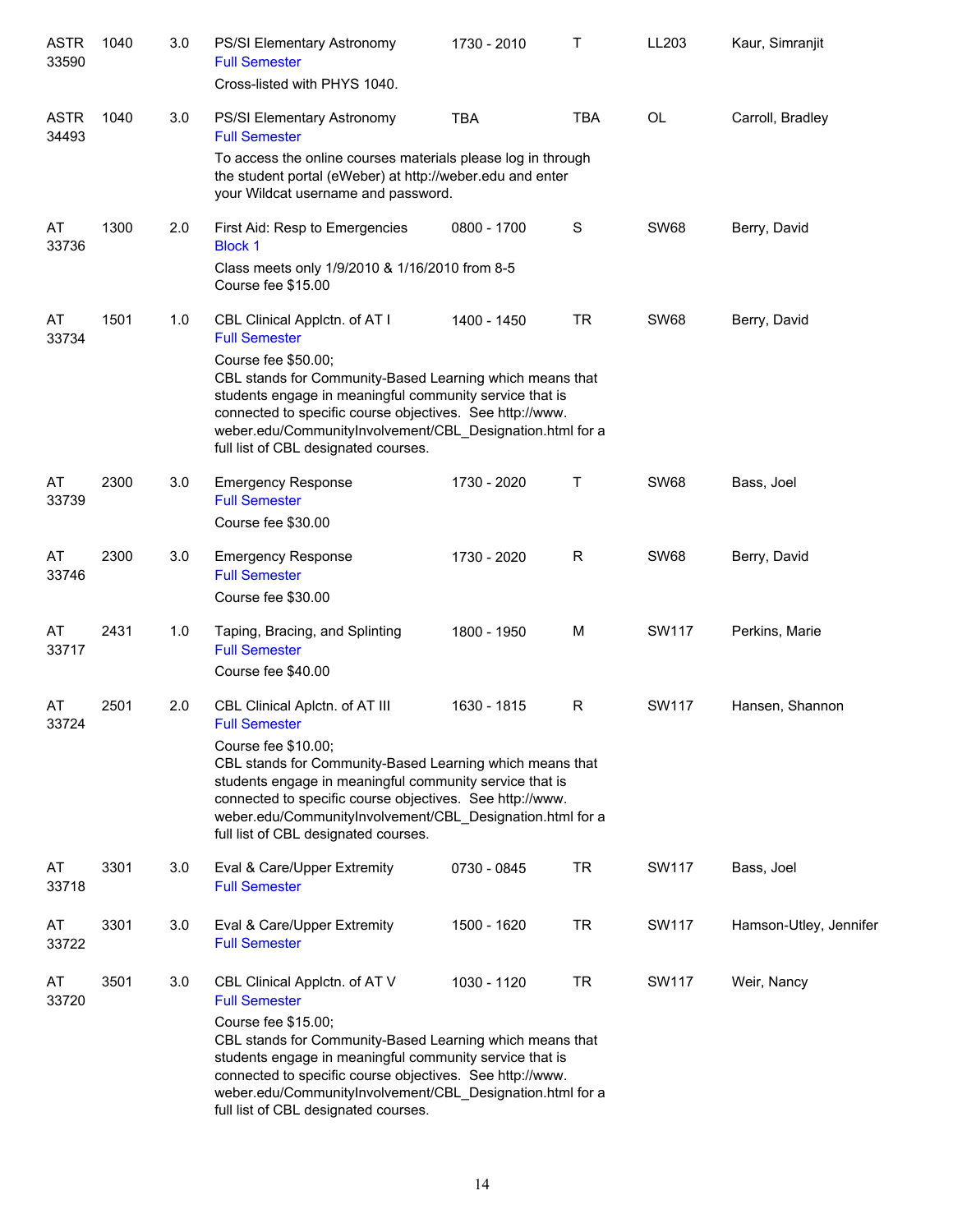| AT<br>33716          | 4101 | 3.0   | Adv Therapeutic Mod/M Injuries<br><b>Full Semester</b><br>Course fee \$20.00                        | 0730 - 0920 | <b>MW</b>    | <b>SW117</b> | Berry, David       |
|----------------------|------|-------|-----------------------------------------------------------------------------------------------------|-------------|--------------|--------------|--------------------|
| AT<br>33721          | 4101 | 3.0   | Adv Therapeutic Mod/M Injuries<br><b>Full Semester</b><br>Course fee \$20.00                        | 1200 - 1350 | <b>TR</b>    | <b>SW117</b> | Berry, David       |
| AT<br>33719          | 4201 | 3.0   | Adv Rehab of Athletic Injuries<br><b>Full Semester</b><br>Course fee \$15.00                        | 0900 - 1015 | <b>TR</b>    | <b>SW117</b> | McGuire, Erica     |
| AT<br>33723          | 4201 | 3.0   | Adv Rehab of Athletic Injuries<br><b>Full Semester</b><br>Course fee \$15.00                        | 1800 - 2100 | W            | <b>SW117</b> | Berry, Leisha      |
| AT<br>33733          | 4550 | 3.0   | General Medical Cond/Adv AT<br><b>Full Semester</b><br>Course fee \$15.00                           | 0930 - 1020 | <b>MWF</b>   | <b>SW68</b>  | Weir, Nancy        |
| AT<br>33732          | 4600 | 3.0   | Administration & Mangmnt in AT<br><b>Full Semester</b>                                              | 0700 - 0815 | <b>TR</b>    | SW116        | Rhodes, Jonathan   |
| AT<br>33940          | 4990 | 1.0   | Senior Seminar<br><b>Full Semester</b>                                                              | 0830 - 0920 | W            | <b>SW80</b>  | Smith, Molly       |
| AT<br>33726          | 4998 | 1.0   | <b>BOC Exam Preparation</b><br><b>Full Semester</b>                                                 | 1030 - 1120 | F            | <b>SW117</b> | Berry, David       |
| <b>ATHL</b><br>33973 | 1570 | 1.0   | Varsity Basketball<br><b>Full Semester</b>                                                          | 1530 - 1730 | <b>MTWRF</b> | DC           | Rahe, Randy        |
| <b>ATHL</b><br>33974 | 1570 | 1.0   | Varsity Basketball<br><b>Full Semester</b>                                                          | 1300 - 1500 | <b>MTWRF</b> | DC           | Taylor, Carla      |
| <b>ATHL</b><br>33975 | 1575 | 1.0   | Rodeo I<br><b>Full Semester</b><br>Rodeo Club Members/Experienced high school<br>rodeo participants | <b>TBA</b>  | <b>TBA</b>   |              | Montgomery, Dennis |
| <b>ATHL</b><br>33976 | 1600 | 1.0   | Varsity Golf<br><b>Full Semester</b>                                                                | 1500 - 1700 | <b>MTWRF</b> |              | Smith, Jeffery     |
| <b>ATHL</b><br>33977 | 1630 | 1.0   | <b>Varsity Tennis</b><br><b>Full Semester</b>                                                       | 1400 - 1700 | <b>MTWRF</b> | <b>SWTC</b>  | Burnham, Jared     |
| <b>ATHL</b><br>33978 | 1640 | 1.0   | Varsity Track and Field<br><b>Full Semester</b>                                                     | 1400 - 1600 | <b>MTWRF</b> | SK           | Walker, Daniel     |
| <b>ATHL</b><br>33979 | 1640 | $1.0$ | Varsity Track and Field<br><b>Full Semester</b>                                                     | 1400 - 1600 | <b>MTWRF</b> | SK           | Blaisdell, James   |
| <b>ATHL</b><br>33980 | 1680 | $1.0$ | Varsity Indoor Track<br><b>Full Semester</b>                                                        | 1500 - 1700 | <b>MTWRF</b> | <b>SBFA</b>  | Blaisdell, James   |
| <b>ATHL</b><br>33981 | 1680 | $1.0$ | Varsity Indoor Track<br><b>Full Semester</b>                                                        | 1500 - 1700 | <b>MTWRF</b> | <b>SBFA</b>  | Walker, Daniel     |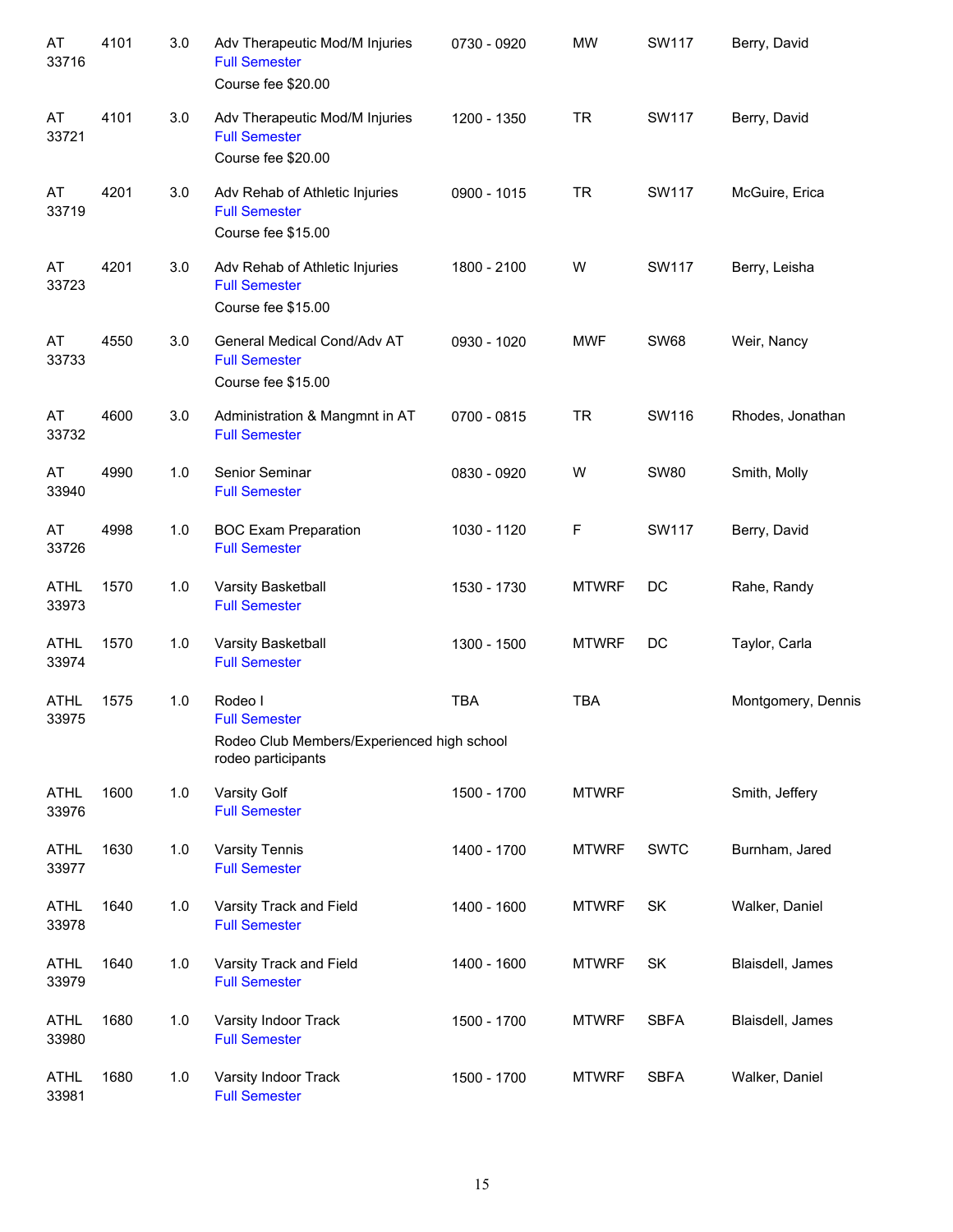| <b>ATHL</b><br>33982 | 1760 | 1.0 | Varsity Cheer/Dance<br><b>Full Semester</b><br><b>Spirit Squad Members</b>                                                                                           | <b>TBA</b>  | <b>TBA</b>   | <b>SB</b>     | Willis, Summer   |
|----------------------|------|-----|----------------------------------------------------------------------------------------------------------------------------------------------------------------------|-------------|--------------|---------------|------------------|
| <b>ATTC</b><br>32362 | 3000 | 1.0 | Intro to Auto Technology<br><b>Full Semester</b>                                                                                                                     | <b>TBA</b>  | <b>TBA</b>   | OL            | Kelly, John      |
|                      |      |     | To access the online course materials, please log in through<br>the student portal (eWeber) at http://weber.edu and select:<br>"current students"                    |             |              |               |                  |
| <b>ATTC</b><br>31215 | 3020 | 3.0 | Intro to Safety and Hazmat<br><b>Full Semester</b>                                                                                                                   | 1800 - 2050 | W            | <b>TE214</b>  | Thomas, Joe      |
|                      |      |     | Course Fee \$10.00                                                                                                                                                   |             |              |               |                  |
| <b>ATTC</b><br>32357 | 3020 | 3.0 | Intro to Safety and Hazmat<br><b>Full Semester</b>                                                                                                                   | <b>TBA</b>  | <b>TBA</b>   | <b>OL</b>     | Thomas, Joe      |
|                      |      |     | To access the online course materials, please log in through<br>the student portal (eWeber) at http://weber.edu and select:<br>"current students" Course Fee \$10.00 |             |              |               |                  |
| <b>ATTC</b><br>31272 | 3620 | 3.0 | <b>Automotive Business Practices</b><br><b>Full Semester</b>                                                                                                         | 1800 - 2050 | R            | <b>TE214</b>  | Stuart, Steven   |
| <b>ATTC</b><br>32363 | 3620 | 3.0 | <b>Automotive Business Practices</b><br><b>Full Semester</b>                                                                                                         | <b>TBA</b>  | TBA          | <b>OL</b>     | Kelly, John      |
|                      |      |     | To access the online course materials, please log in through<br>the student portal (eWeber) at http://weber.edu and select:<br>"current students"                    |             |              |               |                  |
| <b>ATTC</b><br>31221 | 4720 | 2.0 | Capstone Project<br><b>Full Semester</b>                                                                                                                             | 1800 - 1950 | Τ            | <b>TE214</b>  | Kelly, John      |
|                      |      |     | Course Fee \$70.00                                                                                                                                                   |             |              |               |                  |
| <b>ATTC</b><br>32364 | 4720 | 2.0 | Capstone Project<br><b>Full Semester</b>                                                                                                                             | <b>TBA</b>  | <b>TBA</b>   | <b>OL</b>     | Kelly, John      |
|                      |      |     | To access the online course materials, please log in through<br>the student portal (eWeber) at http://weber.edu and select:<br>"current students" Course Fee \$70.00 |             |              |               |                  |
| <b>ATTC</b><br>31229 | 4760 | 3.0 | Alternative Fuel Systems<br><b>Full Semester</b><br>Course Fee \$10.00                                                                                               | 1800 - 2050 | W            | <b>TE215J</b> | Kelly, John      |
| ATTC<br>31219        | 4780 | 3.0 | Ins Industry Business Practice<br><b>Full Semester</b>                                                                                                               | 1800 - 2050 | Τ            | <b>TE219R</b> | Robinette, David |
|                      |      |     | Course Fee \$10.00                                                                                                                                                   |             |              |               |                  |
| ATTC<br>32365        | 4830 | 3.0 | <b>Directed Readings</b><br><b>Full Semester</b>                                                                                                                     | <b>TBA</b>  | <b>TBA</b>   | OL            | Kelly, John      |
|                      |      |     | To access the online course materials, please log in through<br>the student portal (eWeber) at http://weber.edu and select:<br>"current students"                    |             |              |               |                  |
| <b>ATTC</b><br>31233 | 4860 | 3.0 | Auto Standards, Laws and Regs<br><b>Full Semester</b><br>Course Fee \$10.00                                                                                          | 1800 - 2050 | $\mathsf{R}$ | <b>TE215J</b> | Kelly, John      |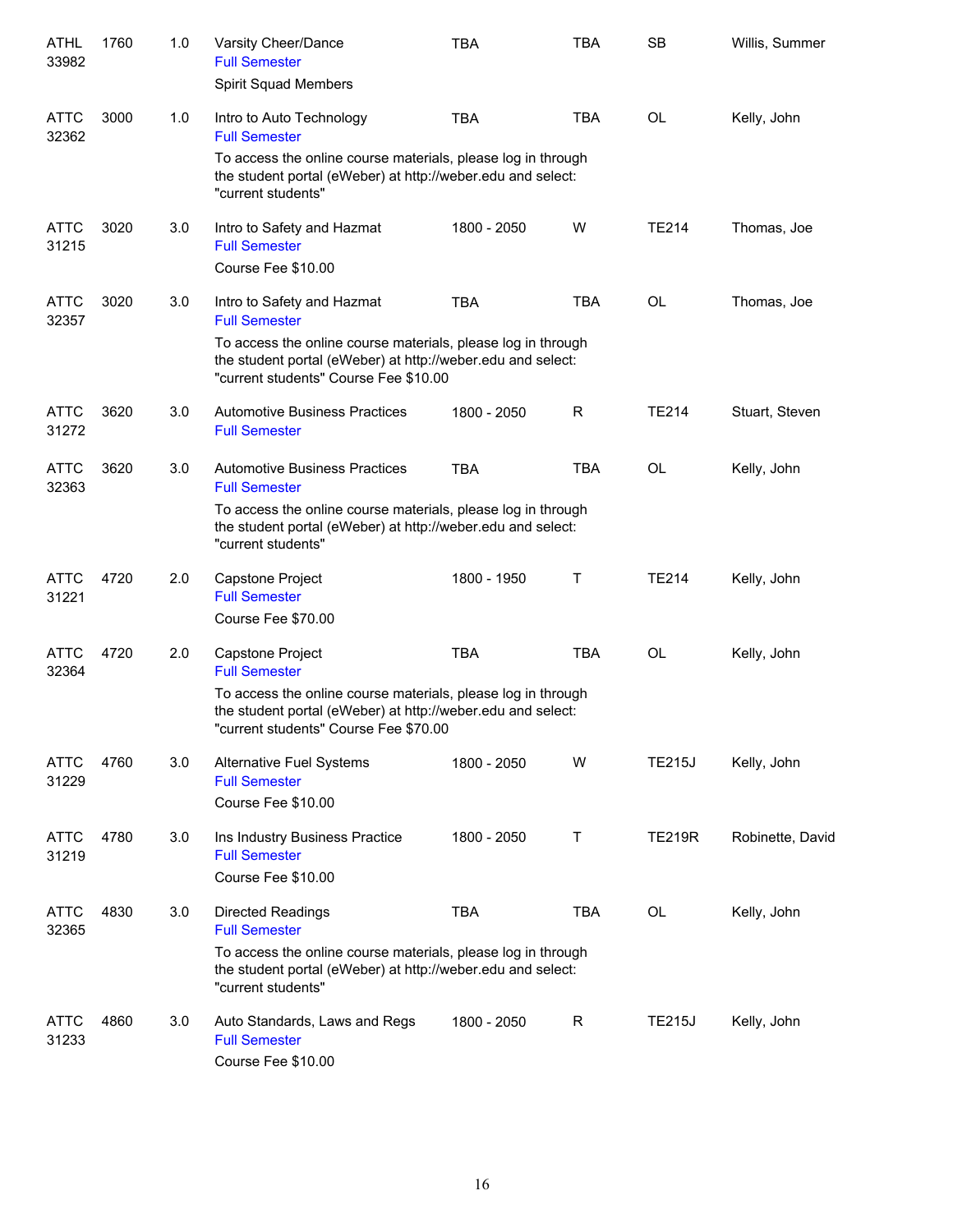| <b>AUSV</b><br>31202 | 1021 | 3.0 | Automotive Braking Systems<br><b>Block 1</b><br>This class for Collision Students<br>Course Fee \$15.00        | 1300 - 1730 | <b>MTWRF</b> | <b>TE217C</b> | Dominguez, Henry  |
|----------------------|------|-----|----------------------------------------------------------------------------------------------------------------|-------------|--------------|---------------|-------------------|
| <b>AUSV</b><br>31276 | 1021 | 3.0 | Automotive Braking Systems<br><b>Block 1</b><br>Course Fee \$15.00                                             | 1630 - 2100 | <b>MTWRF</b> | <b>TE216E</b> | Speigle, William  |
| <b>AUSV</b><br>31216 | 1022 | 2.0 | Steering & Suspension Systems<br><b>Block 1</b><br>This course for Collision Students.<br>Course fee \$10.00   | 1300 - 1730 | <b>MTWRF</b> | <b>TE217C</b> | Dominguez, Henry  |
| <b>AUSV</b><br>31282 | 1022 | 2.0 | Steering & Suspension Systems<br><b>Block 1</b><br>Course Fee \$10.00                                          | 1630 - 2100 | <b>MTWRF</b> | <b>TE216E</b> | Speigle, William  |
| <b>AUSV</b><br>31167 | 1031 | 3.0 | <b>PACT Braking Systems</b><br><b>Block 2</b><br>Course Fee \$15.00                                            | 0730 - 1200 | <b>MTWRF</b> | <b>TE216E</b> | Kelly, John       |
| <b>AUSV</b><br>31181 | 1032 | 2.0 | Honda Steering & Suspension<br><b>Block 2</b><br>Course Fee \$10.00                                            | 0730 - 1200 | <b>MTWRF</b> | <b>TE216E</b> | Kelly, John       |
| <b>AUSV</b><br>31206 | 1041 | 3.0 | <b>ASEP Braking Systems</b><br><b>Block 1</b><br>Course Fee \$15.00                                            | 1300 - 1730 | <b>MTWRF</b> | <b>TE217C</b> | Dominguez, Henry  |
| <b>AUSV</b><br>31217 | 1042 | 2.0 | GM Steering & Suspension Sys<br><b>Block 1</b><br>Course Fee \$10.00                                           | 1300 - 1730 | <b>MTWRF</b> | <b>TE217C</b> | Dominguez, Henry  |
| <b>AUSV</b><br>31244 | 1051 | 3.0 | <b>CAP Braking Systems</b><br><b>Block 2</b><br>Course Fee \$15.00                                             | 1630 - 2120 | <b>MTWRF</b> | <b>TE217C</b> | Griffiths, Robert |
| AUSV<br>31246        | 1052 | 2.0 | Chrysler Steering & Suspension<br><b>Block 2</b><br>Course Fee \$10.00                                         | 1630 - 2120 | <b>MTWRF</b> | <b>TE217C</b> | Griffiths, Robert |
| <b>AUSV</b><br>31097 | 1061 | 3.0 | <b>T-TEN Braking Systems</b><br><b>Block 1</b><br>Course Fee \$15.00                                           | 0730 - 1230 | <b>MTWRF</b> | <b>TE217C</b> | Roner, Kevin      |
| AUSV<br>31090        | 1062 | 3.0 | Toyota Steering & Suspension<br><b>Block 1</b><br>Course Fee \$10.00                                           | 0730 - 1230 | <b>MTWRF</b> | <b>TE217C</b> | Roner, Kevin      |
| <b>AUSV</b><br>31261 | 1100 | 2.0 | Principles of Technology I<br><b>Block 1</b><br>This class for T-TEN and ASEP Students<br>Course Fee \$10.00   | 1300 - 1450 | <b>TR</b>    | TE214         | Stuart, Steven    |
| <b>AUSV</b><br>31265 | 1100 | 2.0 | Principles of Technology I<br><b>Block 2</b><br>This class for CAP, PACT & ATEP Students<br>Course Fee \$10.00 | 1300 - 1450 | <b>TR</b>    | TE214         | Stuart, Steven    |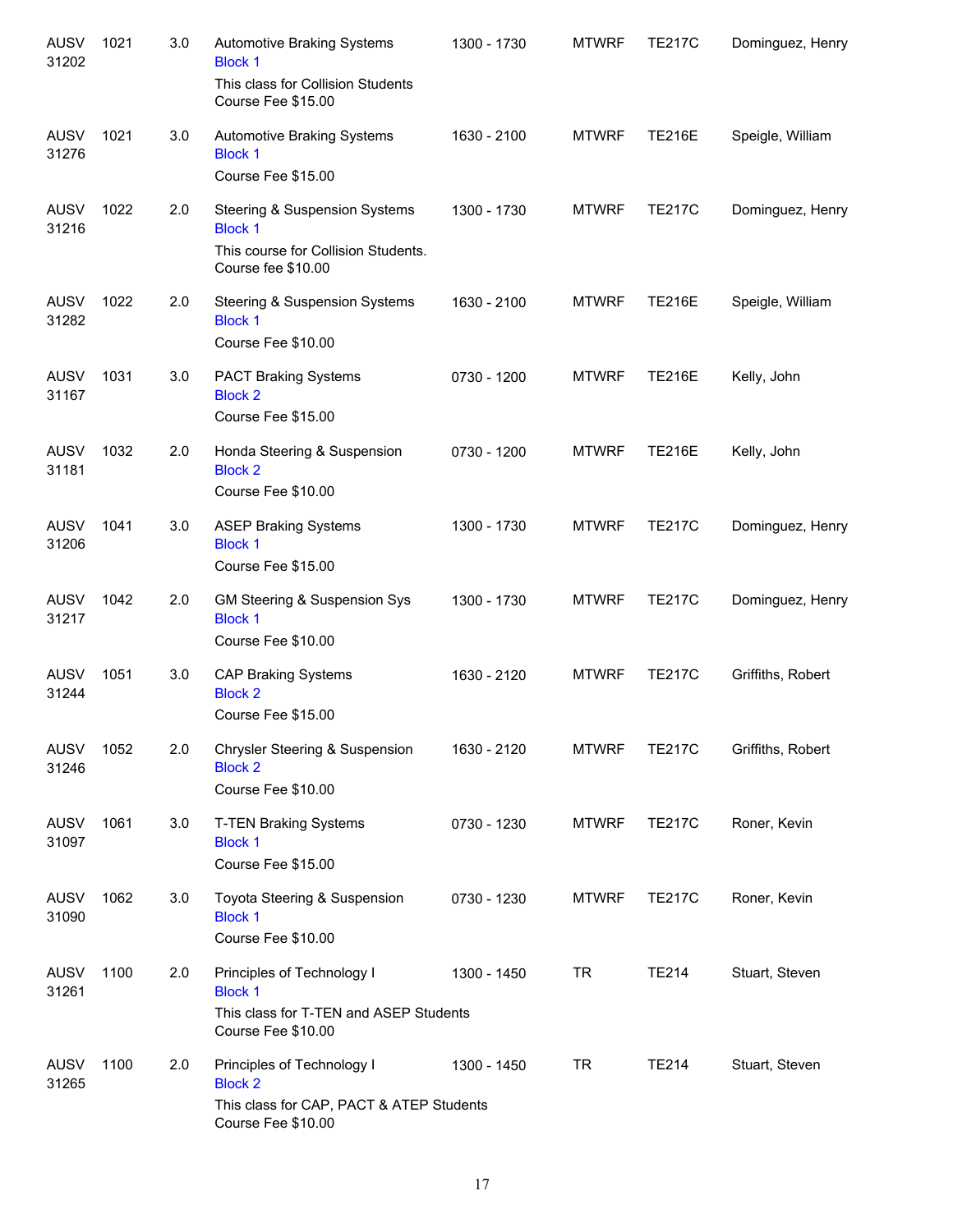| <b>AUSV</b><br>30999 | 1140 | 3.0 | <b>GM Engines</b><br><b>Block 1</b><br>Course Fee \$15.00                                                                                                                                                     | 0730 - 1200 | <b>MTWRF</b> | <b>TE215H</b> | Grundvig, Joseph  |
|----------------------|------|-----|---------------------------------------------------------------------------------------------------------------------------------------------------------------------------------------------------------------|-------------|--------------|---------------|-------------------|
| <b>AUSV</b><br>31005 | 1160 | 4.0 | <b>Toyota Engines</b><br><b>Block 1</b><br>Course Fee \$15.00                                                                                                                                                 | 0730 - 1200 | <b>MTWRF</b> | <b>TE215H</b> | Grundvig, Joseph  |
| <b>AUSV</b><br>31218 | 1180 | 4.0 | Structural Analysis/Dam Repair<br><b>Block 2</b><br>Course Fee \$163.00                                                                                                                                       | 0730 - 1300 | <b>MTWR</b>  | <b>TE219R</b> | Tate, Justin      |
| <b>AUSV</b><br>31157 | 1230 | 3.0 | <b>PACT Manual Drivetrain Systems</b><br><b>Block 1</b><br>Course Fee \$43.00                                                                                                                                 | 0730 - 1200 | <b>MTWRF</b> | <b>TE216E</b> | Kelly, John       |
| <b>AUSV</b><br>31238 | 1250 | 3.0 | CAP Manual Drivetrain Systems<br><b>Block 1</b><br>Course Fee \$43.00                                                                                                                                         | 1630 - 2120 | <b>MTWRF</b> | <b>TE217C</b> | Griffiths, Robert |
| <b>AUSV</b><br>31255 | 1320 | 4.0 | SI Automotive Electronics<br><b>Block 1</b><br>This course for Collision Students.                                                                                                                            | 0730 - 1200 | <b>MWF</b>   | <b>TE214</b>  | Stuart, Steven    |
| <b>AUSV</b><br>32359 | 1320 | 4.0 | <b>SI Automotive Electronics</b><br><b>Full Semester</b><br>To access the online course materials, please log in through<br>the student portal (eWeber) at http://weber.edu and select:<br>"current students" | <b>TBA</b>  | <b>TBA</b>   | <b>OL</b>     | Kelly, John       |
| <b>AUSV</b><br>31270 | 1400 | 2.0 | Automotive Fundamentals<br><b>Full Semester</b>                                                                                                                                                               | 1500 - 1700 | Τ            | <b>TE214</b>  | Stuart, Steven    |
| <b>AUSV</b><br>31068 | 2040 | 3.0 | <b>GM Engine Control Systems</b><br><b>Block 2</b><br>Course Fee \$15.00                                                                                                                                      | 0730 - 1200 | <b>MWF</b>   | <b>TE215H</b> | Grundvig, Joseph  |
| AUSV 2060<br>31102   |      | 6.0 | Toyota Engine Control Systems<br><b>Block 1</b><br>Course Fee \$15.00                                                                                                                                         | 0730 - 1230 | <b>MTWRF</b> | <b>TE217C</b> | Roner, Kevin      |
| AUSV<br>31212        | 2080 | 4.0 | Painting and Refinishing II<br><b>Block 1</b><br>Course Fee \$163.00                                                                                                                                          | 0730 - 1300 | <b>MTWR</b>  | <b>TE219R</b> | Tate, Justin      |
| AUSV<br>33227        | 2085 | 4.0 | Non-Structural II<br><b>Block 1</b><br>Course Fee \$140.00                                                                                                                                                    | 0730 - 1300 | <b>MTWR</b>  | <b>TE219R</b> | Tate, Justin      |
| AUSV<br>31288        | 2320 | 3.0 | Automotive Climate Control Sys<br><b>Block 1</b><br>Course Fee \$30.00                                                                                                                                        | 1600 - 2100 | <b>MTWRF</b> | <b>TE216E</b> | Speigle, William  |
| AUSV<br>31185        | 2330 | 3.0 | <b>PACT Climate Control Systems</b><br><b>Block 2</b><br>Course Fee \$30.00                                                                                                                                   | 0730 - 1200 | <b>MTWRF</b> | <b>TE216E</b> | Kelly, John       |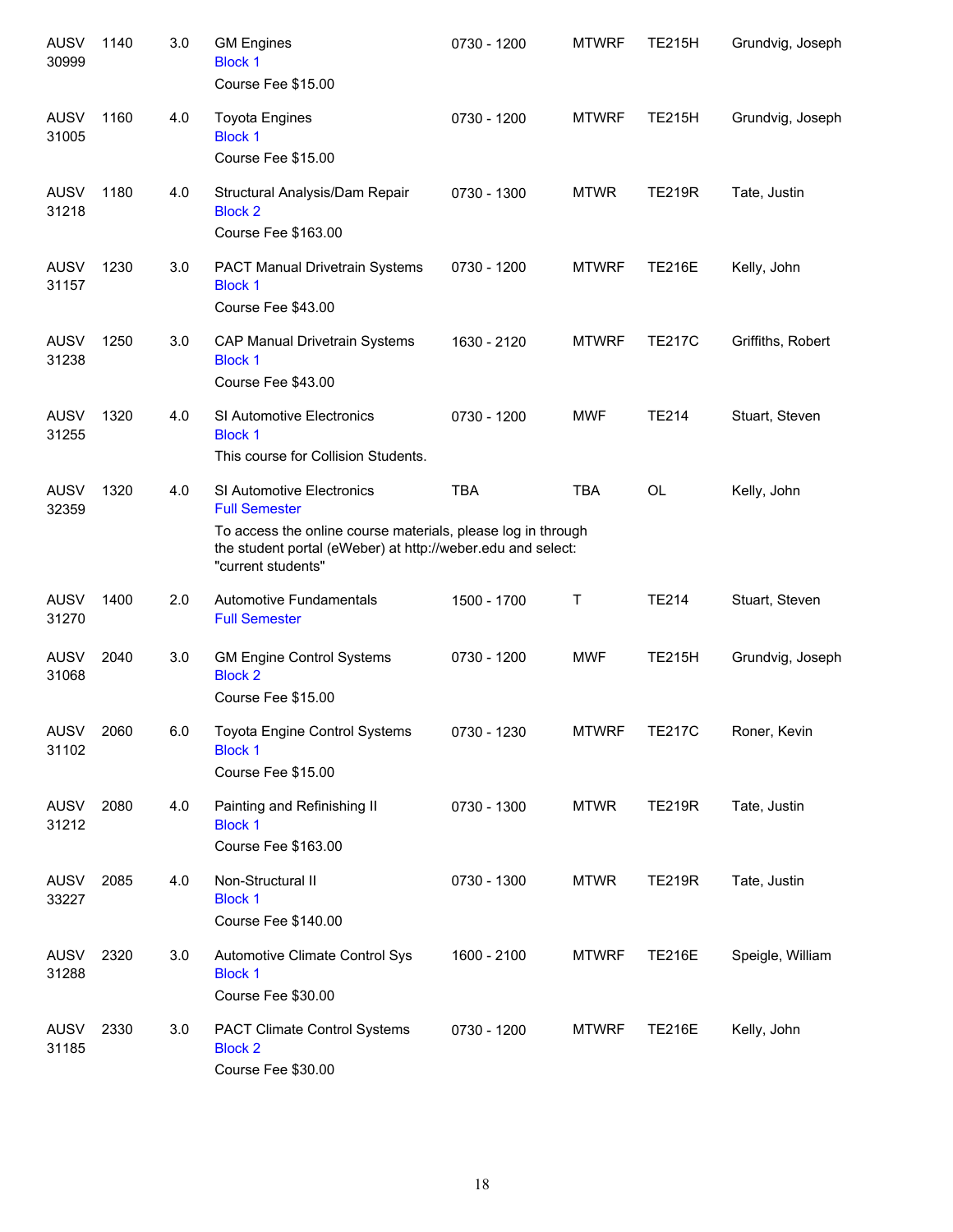| <b>AUSV</b><br>31029 | 2340 | 3.0 | <b>GM Climate Control Systems</b><br><b>Block 1</b><br>Course Fee \$30.00                                       | 0730 - 1200 | <b>MTWRF</b> | <b>TE215H</b> | Grundvig, Joseph  |
|----------------------|------|-----|-----------------------------------------------------------------------------------------------------------------|-------------|--------------|---------------|-------------------|
| <b>AUSV</b><br>31252 | 2350 | 3.0 | <b>CAP Climate Control Systems</b><br><b>Block 2</b><br>Course Fee \$30.00                                      | 1630 - 2120 | <b>MTWRF</b> | <b>TE217C</b> | Griffiths, Robert |
| <b>AUSV</b><br>31039 | 2360 | 3.0 | T-TEN Climate Control Systems<br><b>Block 1</b><br>Course Fee \$30.00                                           | 0730 - 1200 | <b>MTWRF</b> | <b>TE215H</b> | Grundvig, Joseph  |
| <b>AUSV</b><br>31211 | 2480 | 2.0 | Auto Body Business Practices<br><b>Block 2</b>                                                                  | 1400 - 1550 | <b>TR</b>    | <b>TE219R</b> | Tate, Justin      |
| <b>AUSV</b><br>31290 | 2520 | 4.0 | Automatic Transmissions<br><b>Block 2</b><br>Course Fee \$80.00                                                 | 1630 - 2100 | <b>TR</b>    | <b>TE216E</b> | Speigle, William  |
| <b>AUSV</b><br>31159 | 2530 | 4.0 | Honda Automatic Transmissn<br><b>Block 1</b><br>Course Fee \$80.00                                              | 0730 - 1200 | <b>MTWRF</b> | <b>TE216E</b> | Kelly, John       |
| <b>AUSV</b><br>31241 | 2550 | 4.0 | <b>Chrysler Auto Transmissions</b><br><b>Block 1</b><br>Course Fee \$80.00                                      | 1630 - 2120 | <b>MTWRF</b> | <b>TE217C</b> | Griffiths, Robert |
| <b>AUSV</b><br>31214 | 2860 | 3.0 | Auto Shop Practice<br><b>Block 2</b><br>This practicum class for Collision students ONLY                        | 0800 - 1700 | <b>MTWRF</b> |               | Tate, Justin      |
| <b>AUSV</b><br>31293 | 2860 | 3.0 | Auto Shop Practice<br><b>Block 1</b>                                                                            | 0800 - 1700 | <b>MTWRF</b> |               | Speigle, William  |
| <b>AUSV</b><br>31075 | 2880 | 3.0 | Cooperative Practicum<br><b>Block 2</b><br>This Practicum is for ASEP Students ONLY                             | 0800 - 1700 | <b>MTWRF</b> |               | Grundvig, Joseph  |
| <b>AUSV</b><br>31115 | 2880 | 3.0 | Cooperative Practicum<br><b>Block 2</b>                                                                         | 0800 - 1700 | <b>MTWRF</b> |               | Roner, Kevin      |
| <b>AUSV</b><br>31128 | 2880 | 3.0 | Cooperative Practicum<br><b>Block 1</b><br>This practicum for Honda PACT students ONLY                          | 0800 - 1700 | <b>MTWRF</b> |               | Kelly, John       |
| <b>BSAD</b><br>33881 | 1010 | 3.0 | <b>Introduction To Business</b><br><b>Full Semester</b>                                                         | 0900 - 1015 | <b>TR</b>    | <b>WB106</b>  | Powell, Sandra    |
| <b>BSAD</b><br>33882 | 1010 | 3.0 | <b>Introduction To Business</b><br><b>Full Semester</b>                                                         | 1030 - 1145 | <b>TR</b>    | <b>WB106</b>  | Powell, Sandra    |
| <b>BSAD</b><br>34005 | 1010 | 3.0 | Introduction To Business<br><b>Full Semester</b><br>To access the online course material, please log in through | <b>TBA</b>  | <b>TBA</b>   | <b>OL</b>     | Davis, Brian      |
|                      |      |     | the student portal (eWeber) at http://weber.edu ad select:<br>"current students."                               |             |              |               |                   |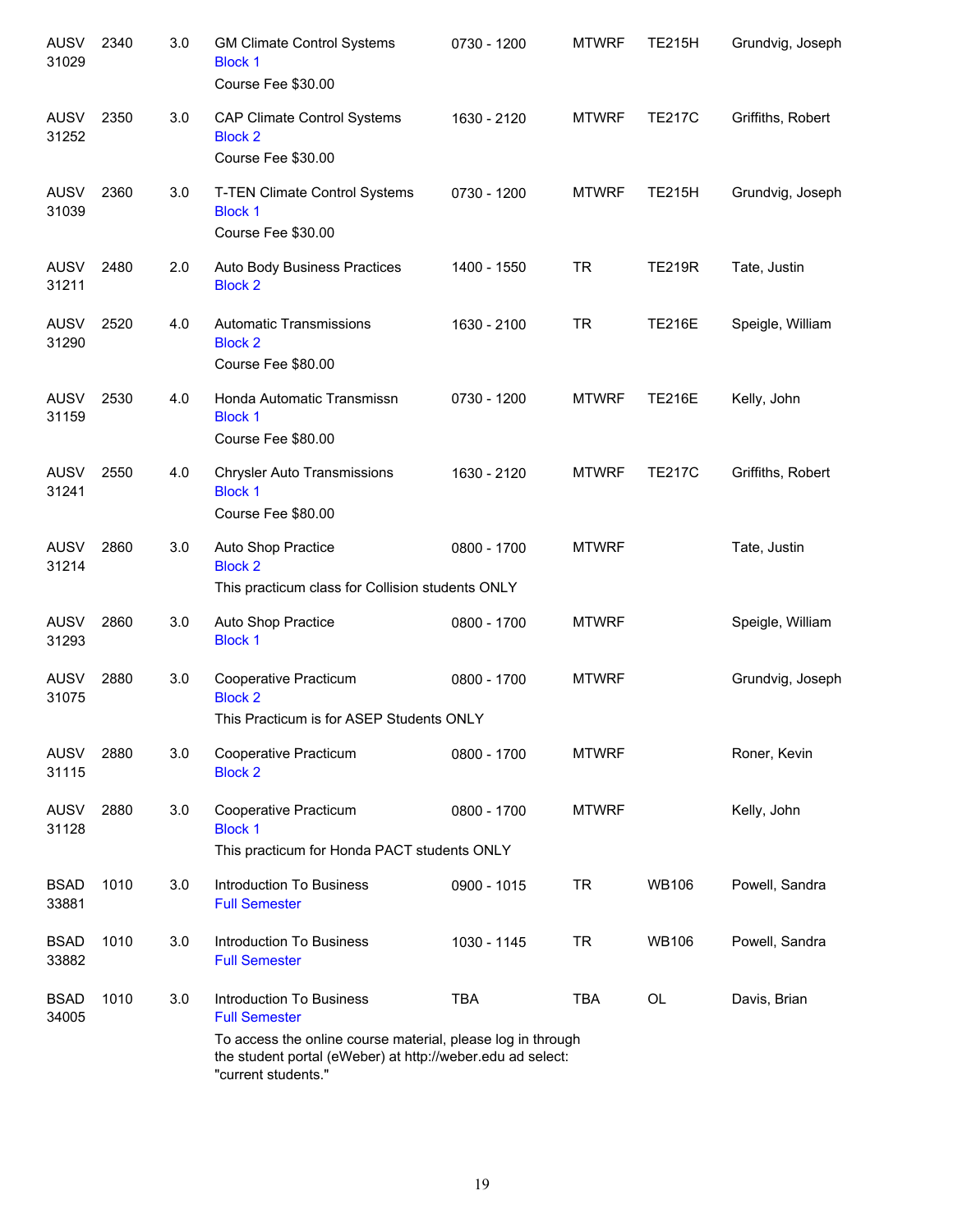| <b>BSAD</b><br>34179 | 2704 | 1.0 | TD Info Resource in Bus Discip<br><b>Block 1</b>                                                                                                  | <b>TBA</b>  | TBA        | OL           | Hahn, Edward     |
|----------------------|------|-----|---------------------------------------------------------------------------------------------------------------------------------------------------|-------------|------------|--------------|------------------|
|                      |      |     | To access the online course material, please log in through<br>the student portal (eWeber) at http://weber.edu and select:<br>"current students." |             |            |              |                  |
| <b>BSAD</b><br>34180 | 2704 | 1.0 | TD Info Resource in Bus Discip<br><b>Block 2</b>                                                                                                  | <b>TBA</b>  | <b>TBA</b> | <b>OL</b>    | Hahn, Edward     |
|                      |      |     | To access the online course material, please log in through<br>the student portal (eWeber) at http://weber.edu and select:<br>"current students." |             |            |              |                  |
| <b>BSAD</b><br>34652 | 2899 | 0.0 | <b>Business Foundations Assessmnt</b><br><b>Full Semester</b>                                                                                     | <b>TBA</b>  | <b>TBA</b> |              | Gale, Lewis      |
|                      |      |     | To access the online course materials, please log in through<br>the student portal (eWeber) at http://weber.edu and select:<br>"current students" |             |            |              |                  |
| <b>BSAD</b><br>34008 | 3000 | 3.0 | Small Business Management<br><b>Full Semester</b>                                                                                                 | <b>TBA</b>  | <b>TBA</b> | <b>OL</b>    | Addams, H        |
|                      |      |     | To access the online course material, please log in through<br>the student portal (eWeber) at http://weber.edu and select:<br>"current students." |             |            |              |                  |
| <b>BSAD</b><br>33883 | 3200 | 3.0 | Legal Environment of Business<br><b>Full Semester</b>                                                                                             | 1730 - 2010 | W          | <b>WB115</b> | Dove, Kenyon     |
| <b>BSAD</b><br>33886 | 3200 | 3.0 | <b>Legal Environment of Business</b><br><b>Full Semester</b>                                                                                      | 0730 - 0820 | <b>MWF</b> | <b>WB115</b> | Knowles, David   |
| <b>BSAD</b><br>33887 | 3200 | 3.0 | <b>Legal Environment of Business</b><br><b>Full Semester</b>                                                                                      | 1730 - 2010 | W          | <b>WB113</b> | Noel, Stephen    |
| <b>BSAD</b><br>33890 | 3200 | 3.0 | <b>Legal Environment of Business</b><br><b>Full Semester</b>                                                                                      | 0900 - 1015 | <b>TR</b>  | <b>WB122</b> | Pace, Ryan       |
| <b>BSAD</b><br>34011 | 3200 | 3.0 | <b>Legal Environment of Business</b><br><b>Full Semester</b>                                                                                      | <b>TBA</b>  | <b>TBA</b> | OL           | Junk, Michael    |
|                      |      |     | To access the online course material, please log in through<br>the student portal (eWeber) at http://weber.edu and select:<br>"current students." |             |            |              |                  |
| <b>BSAD</b><br>33895 | 3330 | 3.0 | <b>Bus Ethics &amp; Environ Respons</b><br><b>Full Semester</b>                                                                                   | 1730 - 2010 | Τ          | <b>WB119</b> | Gomberg, Barry   |
| <b>BSAD</b><br>33907 | 3330 | 3.0 | Bus Ethics & Environ Respons<br><b>Full Semester</b>                                                                                              | 0930 - 1020 | <b>MWF</b> | <b>WB106</b> | Powell, Sandra   |
| <b>BSAD</b><br>33908 | 3330 | 3.0 | Bus Ethics & Environ Respons<br><b>Full Semester</b>                                                                                              | 1030 - 1120 | <b>MWF</b> | <b>WB106</b> | Powell, Sandra   |
| <b>BSAD</b><br>33714 | 3500 | 3.0 | SI Intro to Business Research<br><b>Full Semester</b>                                                                                             | 1730 - 2010 | Т          | D02106       | Valentin, Erhard |
| <b>BSAD</b><br>33911 | 4210 | 3.0 | Survey of Business Law<br><b>Full Semester</b>                                                                                                    | 0730 - 0820 | <b>MWF</b> | <b>WB113</b> | Johnson, Blain   |
| <b>BSAD</b><br>33913 | 4210 | 3.0 | Survey of Business Law<br><b>Full Semester</b>                                                                                                    | 1030 - 1145 | <b>TR</b>  | <b>WB122</b> | Pace, Ryan       |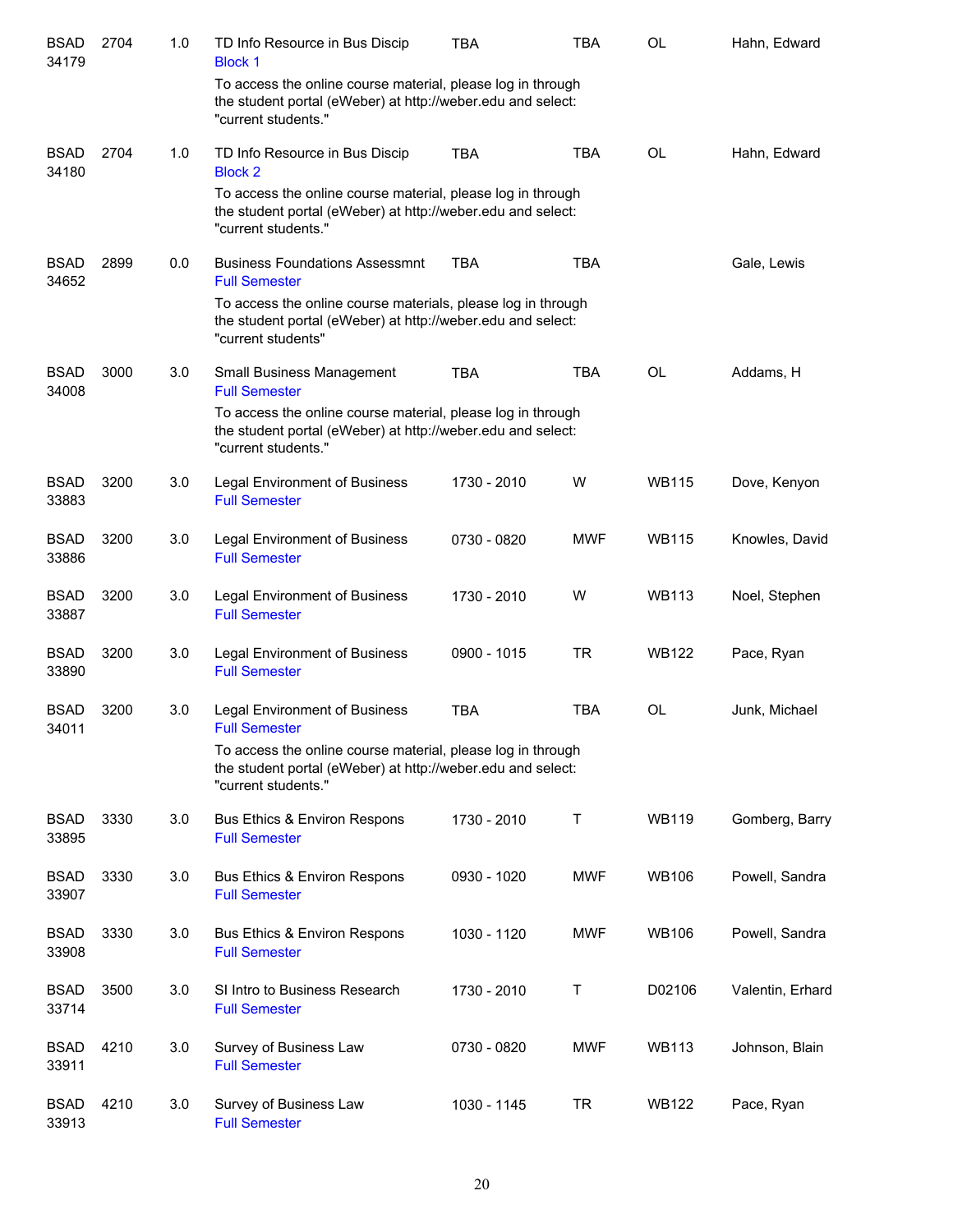| <b>BSAD</b><br>33715 | 4500 | 3.0 | Entepreneurship<br><b>Full Semester</b>                                                                                                                                         | 1730 - 2010                | W              | D02103                       | Lawrence, Alexander |
|----------------------|------|-----|---------------------------------------------------------------------------------------------------------------------------------------------------------------------------------|----------------------------|----------------|------------------------------|---------------------|
| <b>BSAD</b><br>33917 | 4620 | 1.0 | <b>Executive Lectures</b><br><b>Full Semester</b>                                                                                                                               | 1200 - 1315                | R              | <b>WB206</b>                 | Gale, Lewis         |
| <b>BSAD</b><br>34004 | 4620 | 1.0 | <b>Executive Lectures</b><br><b>Full Semester</b>                                                                                                                               | 1730 - 1830                | M              | D02110                       | Davis, Bruce        |
| <b>BSAD</b><br>34009 | 4620 | 1.0 | <b>Executive Lectures</b><br><b>Full Semester</b><br>To access the online course material, please log in through<br>the student portal (eWeber) at http://weber.edu and select: | <b>TBA</b>                 | <b>TBA</b>     | <b>OL</b>                    | Gale, Lewis         |
|                      |      |     | "current students."                                                                                                                                                             |                            |                |                              |                     |
| <b>BSAD</b><br>33920 | 4680 | 3.0 | <b>Small Business Diagnostics</b><br><b>Full Semester</b>                                                                                                                       | <b>TBA</b>                 | <b>TBA</b>     | <b>WB218</b>                 | King, Beverly       |
| <b>BSAD</b><br>33922 | 4780 | 3.0 | Strategic Management<br><b>Full Semester</b>                                                                                                                                    | 1030 - 1145                | <b>TR</b>      | <b>WB116</b>                 | Dixon, Rolf         |
| <b>BSAD</b><br>34010 | 4780 | 3.0 | <b>Strategic Management</b><br><b>Full Semester</b>                                                                                                                             | <b>TBA</b>                 | <b>TBA</b>     | <b>OL</b>                    | Valentin, Erhard    |
|                      |      |     | To access the online course material, please log in through<br>the student portal (eWeber) at http://weber.edu and select:<br>"current students."                               |                            |                |                              |                     |
| <b>BTNY</b><br>32115 | 1203 | 3.0 | LS Plant Biology<br><b>Full Semester</b>                                                                                                                                        | 0830 - 0920                | <b>MWF</b>     | LL129                        | Deckert, Ron        |
| <b>BTNY</b><br>32119 | 1203 | 3.0 | LS Plant Biology<br><b>Full Semester</b>                                                                                                                                        | 0930 - 1020                | <b>MWF</b>     | LL129                        | Gatherum, Dawn      |
| <b>BTNY</b><br>32512 | 1303 | 3.0 | LS Plants in Human Affairs<br><b>Full Semester</b>                                                                                                                              | <b>TBA</b>                 | <b>TBA</b>     | <b>OL</b>                    | Gatherum, Dawn      |
|                      |      |     | To access the online course materials, please log in through<br>the student portal (eWeber) at http://weber.edu and select:<br>"current students"                               |                            |                |                              |                     |
| <b>BTNY</b><br>33465 | 1303 | 3.0 | LS Plants in Human Affairs<br><b>Full Semester</b>                                                                                                                              | 1030 - 1120                | <b>MWF</b>     | LL129                        | Deckert, Ron        |
| <b>BTNY</b><br>32121 | 1370 | 3.0 | LS/SI Principles Life Science<br><b>Full Semester</b>                                                                                                                           | 1030 - 1145<br>1200 - 1420 | <b>TR</b><br>Τ | <b>SL421</b><br><b>SL421</b> | Wachocki, Barbara   |
|                      |      |     | Course is designed for Elementary Education Majors.<br>Lab: Tuesdays from 12:00 - 2:20.                                                                                         |                            |                |                              |                     |
| <b>BTNY</b><br>32207 | 1403 | 3.0 | <b>LS Enviroment Appreciation</b><br><b>Full Semester</b>                                                                                                                       | 0930 - 1020                | <b>MWF</b>     | LL126                        | Bozniak, Eugene     |
| <b>BTNY</b><br>32209 | 1403 | 3.0 | LS Enviroment Appreciation<br><b>Full Semester</b>                                                                                                                              | 1030 - 1120                | <b>MWF</b>     | LL126                        | Gatherum, Dawn      |
| <b>BTNY</b><br>32212 | 1403 | 3.0 | LS Enviroment Appreciation<br><b>Full Semester</b>                                                                                                                              | 1200 - 1315                | <b>TR</b>      | LL126                        | Bozniak, Eugene     |
| <b>BTNY</b><br>32257 | 1403 | 4.0 | LS Enviroment Appreciation<br><b>Full Semester</b>                                                                                                                              | 1200 - 1315                | <b>TR</b>      | LL126                        | Bozniak, Eugene     |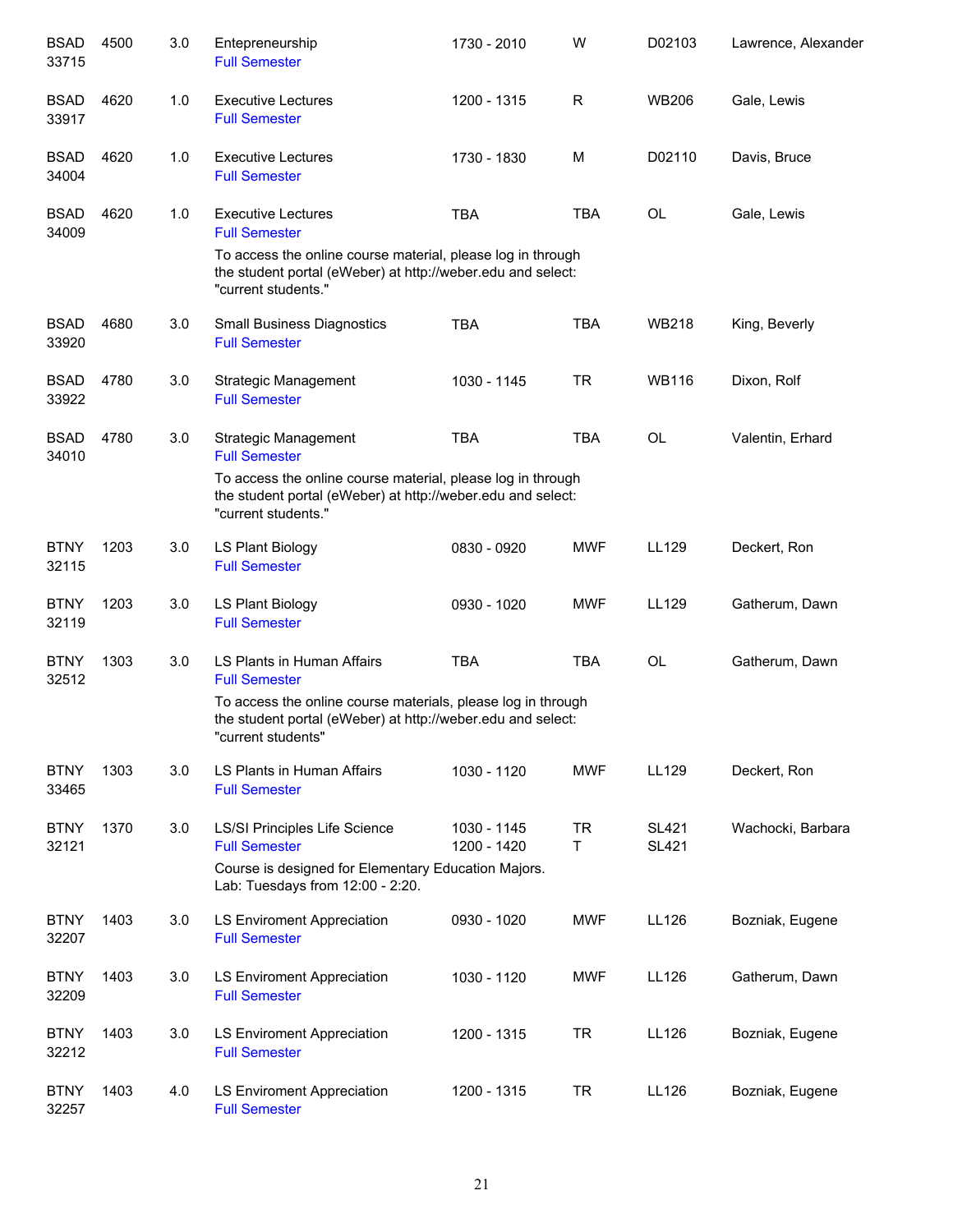| <b>BTNY</b><br>32258 | 1403 | 3.0 | <b>LS Enviroment Appreciation</b><br><b>Full Semester</b>                                                                                                                                                                                | 0900 - 1015                | <b>TR</b>              | LL129                        | Bozniak, Eugene   |
|----------------------|------|-----|------------------------------------------------------------------------------------------------------------------------------------------------------------------------------------------------------------------------------------------|----------------------------|------------------------|------------------------------|-------------------|
| <b>BTNY</b><br>32259 | 1403 | 4.0 | LS Enviroment Appreciation<br><b>Full Semester</b>                                                                                                                                                                                       | 0900 - 1015                | <b>TR</b>              | LL129                        | Bozniak, Eugene   |
| <b>BTNY</b><br>32282 | 1403 | 3.0 | LS Enviroment Appreciation<br><b>Full Semester</b>                                                                                                                                                                                       | 1730 - 2010                | Τ                      | LL129                        | Wachocki, Barbara |
| <b>BTNY</b><br>32510 | 1403 | 3.0 | LS Enviroment Appreciation<br><b>Full Semester</b>                                                                                                                                                                                       | 1730 - 2010                | W                      | D02301                       | Gatherum, Dawn    |
| <b>BTNY</b><br>32276 | 2104 | 4.0 | SI Plant Form and Function<br><b>Full Semester</b><br>Lab: Wednesdays and Fridays from 10:30 - 12:20.<br>Course Fee \$20.00                                                                                                              | 1030 - 1220<br>1030 - 1220 | M<br>WF                | <b>SL421</b><br><b>SL421</b> | Harley, Suzanne   |
| <b>BTNY</b><br>32292 | 2114 | 4.0 | SI Evolutionary Survey Plants<br><b>Full Semester</b><br>Lab: Wednesdays and Fridays from 1:30 - 3:20.<br>Course Fee \$20.00                                                                                                             | 1330 - 1520<br>1330 - 1520 | M<br>WF                | <b>SL421</b><br><b>SL421</b> | Deckert, Ron      |
| <b>BTNY</b><br>32297 | 2121 | 1.0 | Career Planning for Botanists<br><b>Full Semester</b>                                                                                                                                                                                    | 1030 - 1120                | F                      | <b>SL424</b>                 | Wachocki, Barbara |
| <b>BTNY</b><br>32309 | 2303 | 3.0 | DV Ethnobotany<br><b>Full Semester</b>                                                                                                                                                                                                   | 0900 - 1015                | <b>TR</b>              | <b>SL424</b>                 | Clark, Stephen    |
| <b>BTNY</b><br>32313 | 2600 | 1.0 | Laboratory Safety<br><b>Full Semester</b>                                                                                                                                                                                                | 1230 - 1320                | W                      | LL129                        | Wachocki, Barbara |
| <b>BTNY</b><br>32324 | 2950 | 2.0 | <b>Elementary Field Botany</b><br><b>Full Semester</b><br>Course involves a field trip to Southern Utah with pre- and<br>post-trip assignments. Students must sign a "Statement of<br>Understanding." A field trip fee will be assessed. | 1330 - 1420                | F                      | <b>SL424</b>                 | Gatherum, Dawn    |
| <b>BTNY</b><br>32327 | 3204 | 4.0 | Plant Physiology<br><b>Full Semester</b><br>Lab: Tuesdays and Thursdays from 10:30 - 1:20.                                                                                                                                               | 0900 - 0950<br>1030 - 1320 | <b>TR</b><br><b>TR</b> | <b>SL421</b><br><b>SL422</b> | Harley, Suzanne   |
| <b>BTNY</b><br>32332 | 3403 | 3.0 | <b>Environment Appreciation</b><br><b>Full Semester</b><br>Course available only for Botany majors and minors.                                                                                                                           | 0930 - 1020                | <b>MWF</b>             | LL126                        | Bozniak, Eugene   |
| <b>BTNY</b><br>32336 | 3403 | 3.0 | <b>Environment Appreciation</b><br><b>Full Semester</b><br>Course available only for Botany majors and minors.                                                                                                                           | 1030 - 1120                | <b>MWF</b>             | LL126                        | Gatherum, Dawn    |
| <b>BTNY</b><br>32341 | 3403 | 3.0 | <b>Environment Appreciation</b><br><b>Full Semester</b><br>Course available only for Botany majors and minors.                                                                                                                           | 1200 - 1315                | <b>TR</b>              | LL126                        | Bozniak, Eugene   |
| <b>BTNY</b><br>32350 | 3403 | 3.0 | <b>Environment Appreciation</b><br><b>Full Semester</b><br>Course available only for Botany majors and minors.                                                                                                                           | 0900 - 1015                | <b>TR</b>              | LL129                        | Bozniak, Eugene   |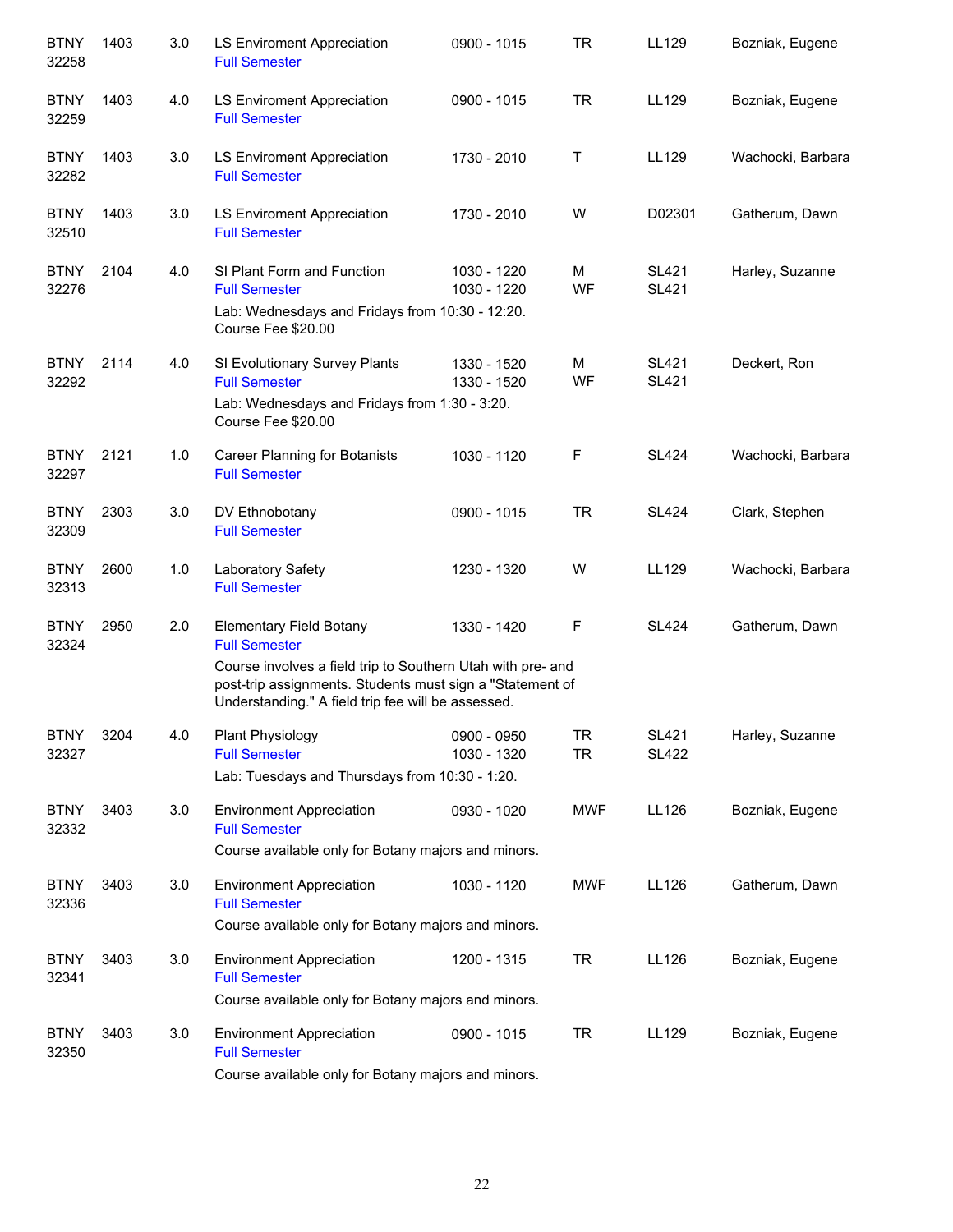| <b>BTNY</b><br>32460 | 3523  | 3.0 | Marine Biology<br><b>Full Semester</b><br>Lab: Thursdays from 1:30 - 3:20.                                                  | 1030 - 1120<br>1330 - 1520 | <b>MW</b><br>R  | <b>SL424</b><br><b>SL424</b> | Bozniak, Eugene   |
|----------------------|-------|-----|-----------------------------------------------------------------------------------------------------------------------------|----------------------------|-----------------|------------------------------|-------------------|
| <b>BTNY</b><br>32467 | 3624  | 4.0 | Taxonomy of Vascular Plants<br><b>Full Semester</b><br>Lab: Mondays and Wednesdays from 12:30 - 2:20.<br>Course Fee \$20.00 | 1130 - 1220<br>1230 - 1420 | MW<br><b>MW</b> | <b>SL424</b><br><b>SL424</b> | Clark, Stephen    |
| <b>BTNY</b><br>32531 | 3641B | 1.0 | Intermntn Flora: Montane Forbs<br><b>Full Semester</b>                                                                      | 1430 - 1620                | W               | <b>SL424</b>                 | Clark, Stephen    |
| <b>BTNY</b><br>32534 | 4750  | 2.0 | Topics In Botany<br><b>Full Semester</b><br>Topic: Ethnobotany of the Great Basin.                                          | 0930 - 1020                | MW              | <b>SL424</b>                 | Clark, Stephen    |
| <b>BTNY</b><br>32122 | 4800  | 2.0 | Individual Research<br><b>Full Semester</b>                                                                                 | <b>TBA</b>                 | <b>TBA</b>      |                              | Bozniak, Eugene   |
| <b>BTNY</b><br>32123 | 4800  | 2.0 | Individual Research<br><b>Full Semester</b>                                                                                 | <b>TBA</b>                 | <b>TBA</b>      |                              | Clark, Stephen    |
| <b>BTNY</b><br>32124 | 4800  | 2.0 | Individual Research<br><b>Full Semester</b>                                                                                 | <b>TBA</b>                 | <b>TBA</b>      |                              | Gatherum, Dawn    |
| <b>BTNY</b><br>32125 | 4800  | 2.0 | Individual Research<br><b>Full Semester</b>                                                                                 | <b>TBA</b>                 | <b>TBA</b>      |                              | Deckert, Ron      |
| <b>BTNY</b><br>32126 | 4800  | 2.0 | Individual Research<br><b>Full Semester</b>                                                                                 | <b>TBA</b>                 | <b>TBA</b>      |                              | Wachocki, Barbara |
| <b>BTNY</b><br>32127 | 4800  | 2.0 | Individual Research<br><b>Full Semester</b>                                                                                 | <b>TBA</b>                 | <b>TBA</b>      |                              | Harley, Suzanne   |
| <b>BTNY</b><br>32128 | 4830  | 2.0 | Readings In Botany<br><b>Full Semester</b>                                                                                  | <b>TBA</b>                 | <b>TBA</b>      |                              | Bozniak, Eugene   |
| <b>BTNY</b><br>32129 | 4830  | 2.0 | Readings In Botany<br><b>Full Semester</b>                                                                                  | TBA                        | <b>TBA</b>      |                              | Clark, Stephen    |
| <b>BTNY</b><br>32130 | 4830  | 2.0 | Readings In Botany<br><b>Full Semester</b>                                                                                  | <b>TBA</b>                 | <b>TBA</b>      |                              | Gatherum, Dawn    |
| <b>BTNY</b><br>32131 | 4830  | 2.0 | Readings In Botany<br><b>Full Semester</b>                                                                                  | <b>TBA</b>                 | <b>TBA</b>      |                              | Deckert, Ron      |
| <b>BTNY</b><br>32132 | 4830  | 2.0 | Readings In Botany<br><b>Full Semester</b>                                                                                  | <b>TBA</b>                 | <b>TBA</b>      |                              | Wachocki, Barbara |
| <b>BTNY</b><br>32133 | 4830  | 2.0 | Readings In Botany<br><b>Full Semester</b>                                                                                  | <b>TBA</b>                 | <b>TBA</b>      |                              | Harley, Suzanne   |
| <b>BTNY</b><br>32168 | 4840  | 2.0 | <b>Thesis Readings</b><br><b>Full Semester</b>                                                                              | <b>TBA</b>                 | <b>TBA</b>      |                              | Bozniak, Eugene   |
| <b>BTNY</b><br>32169 | 4840  | 2.0 | <b>Thesis Readings</b><br><b>Full Semester</b>                                                                              | <b>TBA</b>                 | <b>TBA</b>      |                              | Clark, Stephen    |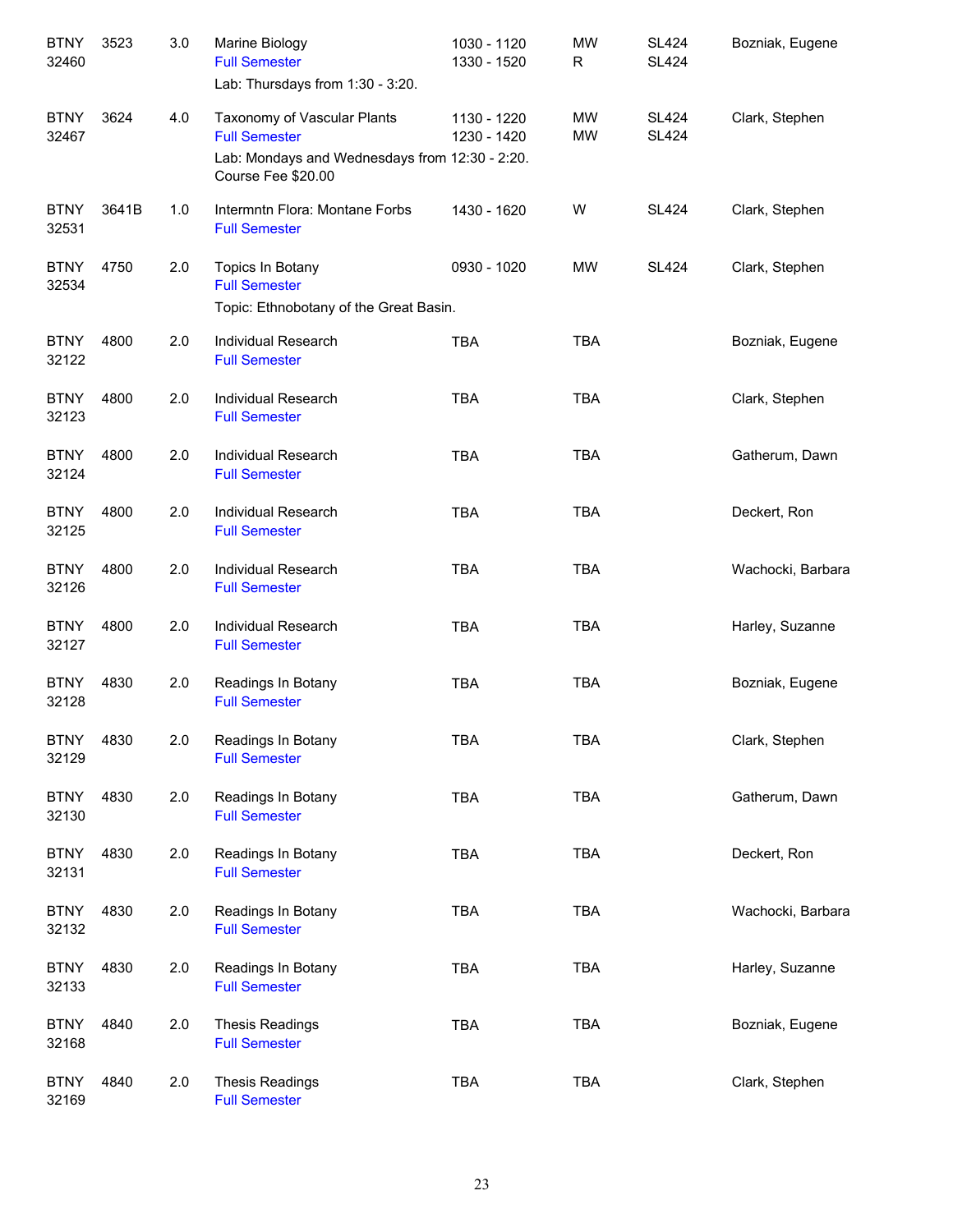| <b>BTNY</b><br>32170 | 4840 | 2.0 | <b>Thesis Readings</b><br><b>Full Semester</b>                                                                                                                                 | <b>TBA</b>  | <b>TBA</b> |              | Gatherum, Dawn    |
|----------------------|------|-----|--------------------------------------------------------------------------------------------------------------------------------------------------------------------------------|-------------|------------|--------------|-------------------|
| <b>BTNY</b><br>32172 | 4840 | 2.0 | <b>Thesis Readings</b><br><b>Full Semester</b>                                                                                                                                 | <b>TBA</b>  | <b>TBA</b> |              | Deckert, Ron      |
| <b>BTNY</b><br>32173 | 4840 | 2.0 | <b>Thesis Readings</b><br><b>Full Semester</b>                                                                                                                                 | <b>TBA</b>  | <b>TBA</b> |              | Wachocki, Barbara |
| <b>BTNY</b><br>32176 | 4840 | 2.0 | <b>Thesis Readings</b><br><b>Full Semester</b>                                                                                                                                 | <b>TBA</b>  | <b>TBA</b> |              | Harley, Suzanne   |
| <b>BTNY</b><br>32177 | 4850 | 2.0 | Thesis Research<br><b>Full Semester</b>                                                                                                                                        | <b>TBA</b>  | <b>TBA</b> |              | Bozniak, Eugene   |
| <b>BTNY</b><br>32178 | 4850 | 2.0 | Thesis Research<br><b>Full Semester</b>                                                                                                                                        | <b>TBA</b>  | <b>TBA</b> |              | Clark, Stephen    |
| <b>BTNY</b><br>32180 | 4850 | 2.0 | Thesis Research<br><b>Full Semester</b>                                                                                                                                        | <b>TBA</b>  | <b>TBA</b> |              | Gatherum, Dawn    |
| <b>BTNY</b><br>32181 | 4850 | 2.0 | Thesis Research<br><b>Full Semester</b>                                                                                                                                        | <b>TBA</b>  | <b>TBA</b> |              | Deckert, Ron      |
| <b>BTNY</b><br>32184 | 4850 | 2.0 | Thesis Research<br><b>Full Semester</b>                                                                                                                                        | <b>TBA</b>  | <b>TBA</b> |              | Wachocki, Barbara |
| <b>BTNY</b><br>32185 | 4850 | 2.0 | Thesis Research<br><b>Full Semester</b>                                                                                                                                        | <b>TBA</b>  | <b>TBA</b> |              | Harley, Suzanne   |
| <b>BTNY</b><br>32188 | 4890 | 1.0 | Co-op Work Experience<br><b>Full Semester</b>                                                                                                                                  | <b>TBA</b>  | <b>TBA</b> |              | Wachocki, Barbara |
| <b>BTNY</b><br>32189 | 4890 | 2.0 | Co-op Work Experience<br><b>Full Semester</b>                                                                                                                                  | <b>TBA</b>  | <b>TBA</b> |              | Wachocki, Barbara |
| <b>BTNY</b><br>32190 | 4890 | 3.0 | Co-op Work Experience<br><b>Full Semester</b>                                                                                                                                  | TBA         | <b>TBA</b> |              | Wachocki, Barbara |
| <b>BTNY</b><br>32191 | 4890 | 4.0 | Co-op Work Experience<br><b>Full Semester</b>                                                                                                                                  | <b>TBA</b>  | <b>TBA</b> |              | Wachocki, Barbara |
| <b>BTNY</b><br>32192 | 4890 | 5.0 | Co-op Work Experience<br><b>Full Semester</b>                                                                                                                                  | <b>TBA</b>  | <b>TBA</b> |              | Wachocki, Barbara |
| <b>BTNY</b><br>32546 | 4950 | 2.0 | <b>Advanced Field Botany</b><br><b>Full Semester</b>                                                                                                                           | 1330 - 1420 | F          | <b>SL424</b> | Gatherum, Dawn    |
|                      |      |     | Course involves a field trip to Southern Utah with pre- and<br>post-trip assignments. Students must sign a "Statement of<br>Understanding." A field trip fee will be assessed. |             |            |              |                   |
| <b>BTNY</b><br>32193 | 4970 | 2.0 | <b>Botany Thesis</b><br><b>Full Semester</b>                                                                                                                                   | <b>TBA</b>  | <b>TBA</b> |              | Bozniak, Eugene   |
| <b>BTNY</b><br>32194 | 4970 | 2.0 | <b>Botany Thesis</b><br><b>Full Semester</b>                                                                                                                                   | <b>TBA</b>  | <b>TBA</b> |              | Clark, Stephen    |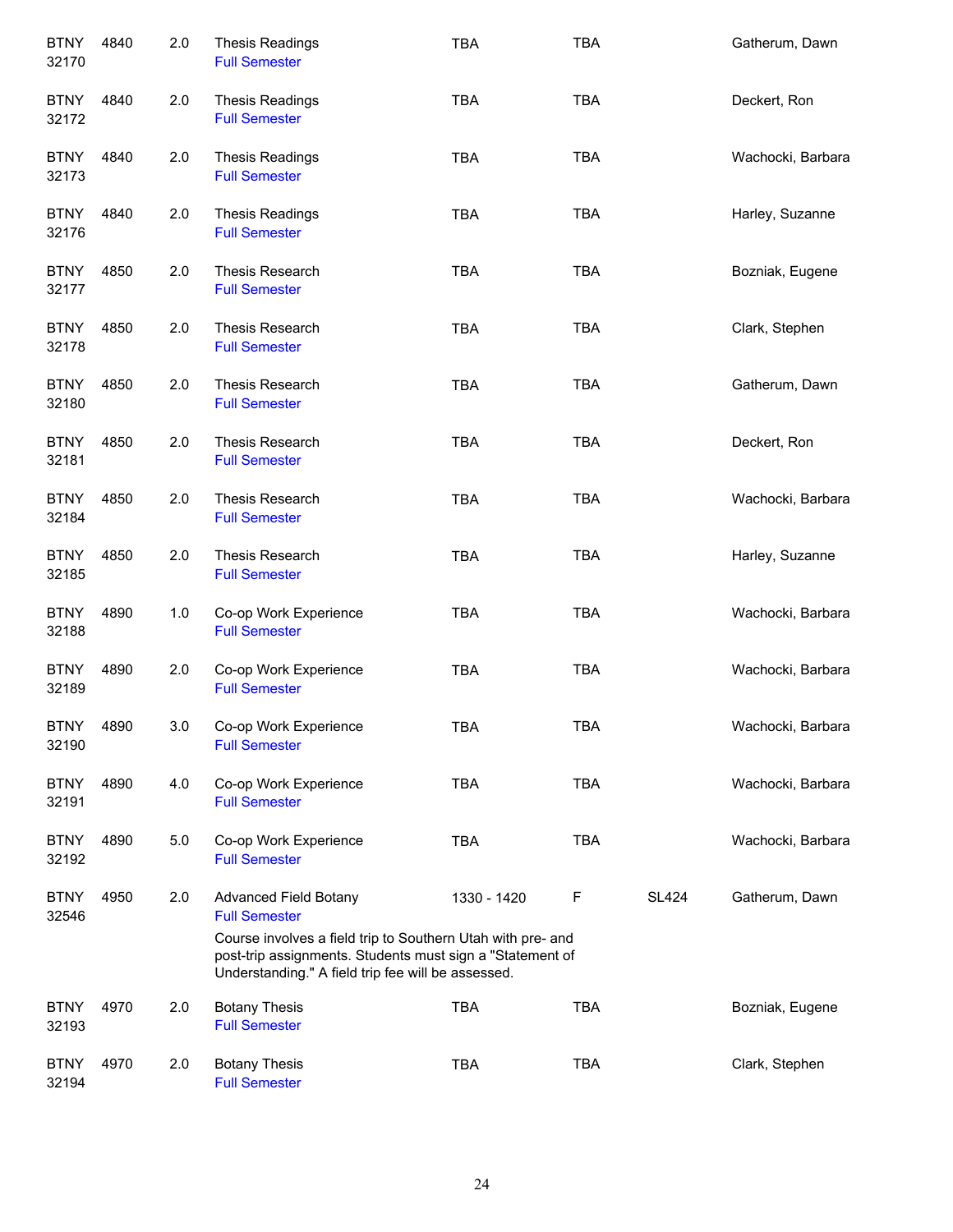| <b>BTNY</b><br>32195 | 4970 | 2.0 | <b>Botany Thesis</b><br><b>Full Semester</b>                                 | <b>TBA</b>  | <b>TBA</b>  |              | Gatherum, Dawn    |
|----------------------|------|-----|------------------------------------------------------------------------------|-------------|-------------|--------------|-------------------|
| <b>BTNY</b><br>32196 | 4970 | 2.0 | <b>Botany Thesis</b><br><b>Full Semester</b>                                 | <b>TBA</b>  | <b>TBA</b>  |              | Deckert, Ron      |
| <b>BTNY</b><br>32197 | 4970 | 2.0 | <b>Botany Thesis</b><br><b>Full Semester</b>                                 | <b>TBA</b>  | <b>TBA</b>  |              | Wachocki, Barbara |
| <b>BTNY</b><br>32198 | 4970 | 2.0 | <b>Botany Thesis</b><br><b>Full Semester</b>                                 | <b>TBA</b>  | <b>TBA</b>  |              | Harley, Suzanne   |
| <b>BTNY</b><br>32607 | 4980 | 3.0 | <b>Portfolio Summative Assess</b><br><b>Full Semester</b>                    | 1430 - 1710 | Τ           | <b>SL421</b> | Harley, Suzanne   |
| <b>BTNY</b><br>32742 | 4990 | 1.0 | Seminar in Botany<br><b>Full Semester</b>                                    | 1230 - 1320 | $\mathsf F$ | <b>SL424</b> | Deckert, Ron      |
| <b>CEET</b><br>30427 | 1105 | 4.0 | Personal Computer Fundamentals<br><b>Full Semester</b><br>Course fee \$30.00 | 1030 - 1220 | <b>MW</b>   | B4411        | Green, Stephen    |
| <b>CEET</b><br>30429 | 1105 | 4.0 | Personal Computer Fundamentals<br><b>Full Semester</b><br>Course fee \$30.00 | 1030 - 1220 | <b>TR</b>   | B4411        | Green, Stephen    |
| <b>CEET</b><br>30812 | 1105 | 4.0 | Personal Computer Fundamentals<br><b>Full Semester</b><br>Course fee \$30.00 | 1700 - 1850 | MW          | B4411        | Green, Stephen    |
| <b>CEET</b><br>30742 | 1110 | 2.0 | <b>Basic Electronics</b><br><b>Full Semester</b><br>Course fee \$20.00       | 1230 - 1420 | W           | B4401        | Green, Stephen    |
| <b>CEET</b><br>30806 | 1110 | 2.0 | <b>Basic Electronics</b><br><b>Full Semester</b><br>Course fee \$20.00       | 1600 - 1750 | W           | B4401        | McCulley, Julanne |
| <b>CEET</b><br>30745 | 1130 | 4.0 | <b>Digital Systems</b><br><b>Full Semester</b><br>Course fee \$30.00         | 1230 - 1420 | <b>TR</b>   | B4417        | Jackson, Justin   |
| <b>CEET</b><br>30409 | 1140 | 4.0 | AC and DC Circuits<br><b>Full Semester</b><br>Course fee \$30.00             | 0830 - 1020 | <b>TR</b>   | B4401        | McCulley, Julanne |
| <b>CEET</b><br>30952 | 1140 | 4.0 | AC and DC Circuits<br><b>Full Semester</b><br>Course fee \$30.00             | 1700 - 1850 | <b>TR</b>   | B4418        | Lake, Dale        |
| <b>CEET</b><br>30741 | 1850 | 4.0 | <b>Industrial Electronics</b><br><b>Full Semester</b><br>Course fee \$30.00  | 1230 - 1420 | <b>TR</b>   | B4401        | McCulley, Julanne |
| <b>CEET</b><br>35015 | 1850 | 4.0 | <b>Industrial Electronics</b><br><b>Full Semester</b>                        | 1230 - 1420 | MW          | B4417        | McCulley, Julanne |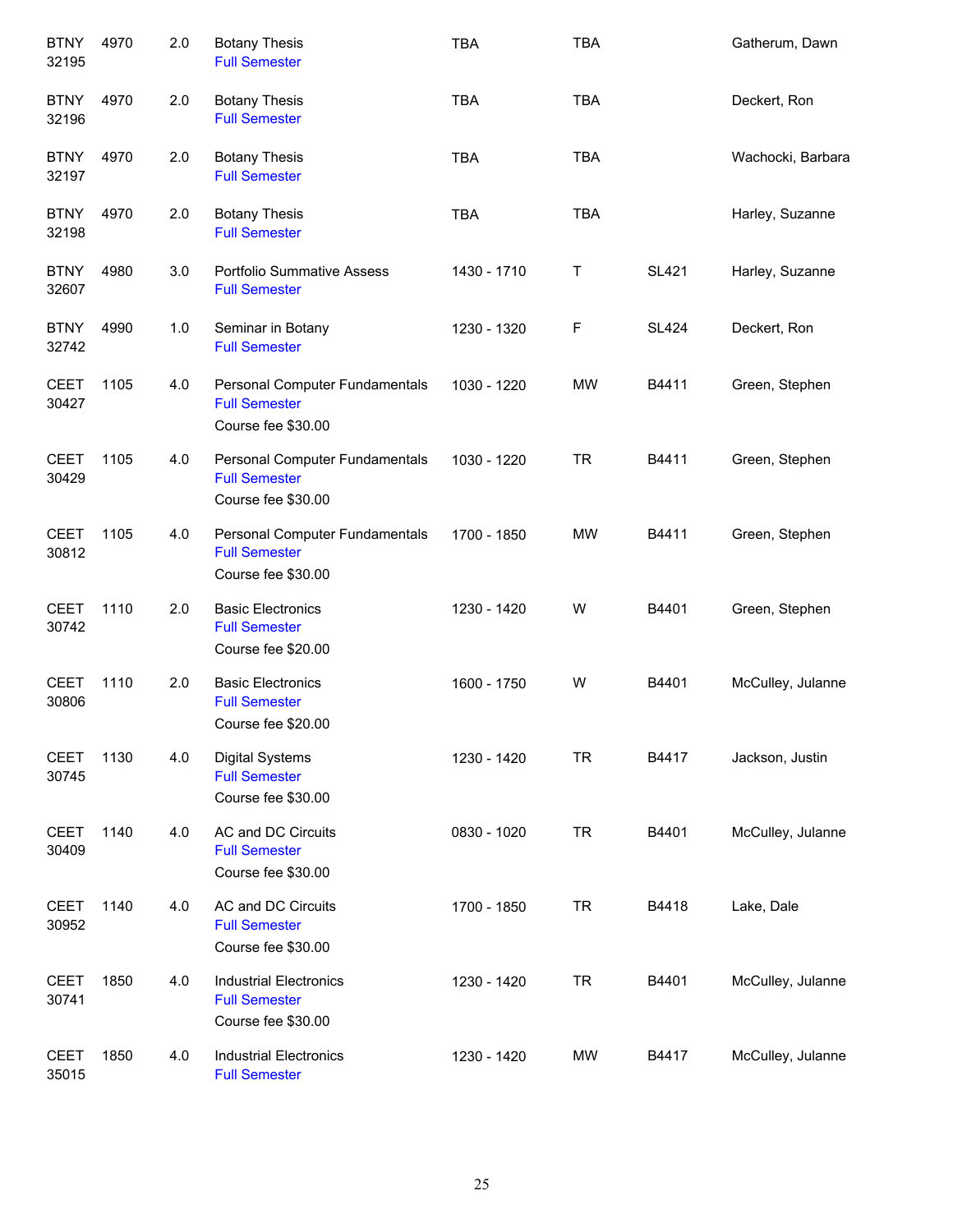| <b>CEET</b><br>30803 | 2000 | 1.0 | <b>Engineering Seminar</b><br><b>Full Semester</b><br>Course fee \$5.00                                                                                                                            | 1600 - 1650                | т          | B4401          | Clapp, William    |
|----------------------|------|-----|----------------------------------------------------------------------------------------------------------------------------------------------------------------------------------------------------|----------------------------|------------|----------------|-------------------|
| <b>CEET</b><br>30437 | 2130 | 3.0 | PC Board Design<br><b>Full Semester</b><br>Course fee \$30.00                                                                                                                                      | 0830 - 1020                | <b>MW</b>  | B4417          | Parker, Steven    |
| <b>CEET</b><br>30438 | 2140 | 4.0 | <b>Communications Systems</b><br><b>Full Semester</b><br>Course fee \$30.00                                                                                                                        | 1220 - 1420                | <b>TR</b>  | B4417          | Smith, Jennifer   |
| <b>CEET</b><br>30832 | 2140 | 4.0 | <b>Communications Systems</b><br><b>Full Semester</b><br>Course fee \$30.00                                                                                                                        | 1700 - 1850                | MW         | B4417          | Smith, Jennifer   |
| <b>CEET</b><br>30424 | 2150 | 4.0 | <b>Embedded Controllers</b><br><b>Full Semester</b><br>Course fee \$30.00                                                                                                                          | 0830 - 1020                | <b>TR</b>  | B4417          | Jackson, Justin   |
| <b>CEET</b><br>30851 | 2150 | 4.0 | <b>Embedded Controllers</b><br><b>Full Semester</b><br>Course fee \$30.00                                                                                                                          | 1900 - 2050                | <b>TR</b>  | B4401          | Jackson, Justin   |
| <b>CEET</b><br>31771 | 2160 | 3.0 | <b>Trouble Shooting</b><br><b>Full Semester</b>                                                                                                                                                    | 1030 - 1230                | <b>MW</b>  | B4421          | Malone, Patrick   |
| <b>CEET</b><br>30444 | 3030 | 4.0 | FPGA and ASIC Design<br><b>Full Semester</b><br>Course fee \$30.00                                                                                                                                 | 1030 - 1220<br>1030 - 1220 | M<br>W     | B4401<br>B4418 | Jackson, Justin   |
| <b>CEET</b><br>30447 | 3070 | 3.0 | <b>Engineering Technology Researc</b><br><b>Full Semester</b><br>Course fee \$20.00                                                                                                                | 1030 - 1220                | <b>TR</b>  | B4421          | Clapp, William    |
| <b>CEET</b><br>30740 | 3090 | 2.0 | <b>Project Management</b><br><b>Full Semester</b>                                                                                                                                                  | 1600 - 1650                | R          | B4417          | McCulley, Julanne |
| <b>CEET</b><br>35091 | 4010 | 2.0 | Senior Project I<br><b>Full Semester</b>                                                                                                                                                           | 1130 - 1220                | M          | B4419          | Clapp, William    |
| <b>CEET</b><br>34653 | 4020 | 2.0 | Senior Project II<br><b>Full Semester</b>                                                                                                                                                          | 1230 - 1420                | M          | B4401          | Clapp, William    |
| <b>CEET</b><br>30837 | 4040 | 4.0 | Signals and Systems<br><b>Full Semester</b><br>Course fee \$30.00                                                                                                                                  | 1900 - 2050                | <b>MW</b>  | B4417          | Smith, Jennifer   |
| <b>CEET</b><br>30836 | 4060 | 4.0 | <b>Advanced Communications</b><br><b>Full Semester</b><br>Course fee \$30.00                                                                                                                       | 1700 - 1850                | <b>TR</b>  | B4401          | Ward, Jeffrey     |
| <b>CEET</b><br>32414 | 4890 | 2.0 | Co-op Work Experience<br><b>Full Semester</b><br>To access the online course materials, please log in through<br>the student portal (eWeber) at http://weber.edu and select:<br>"current students" | <b>TBA</b>                 | <b>TBA</b> | OL             | Clapp, William    |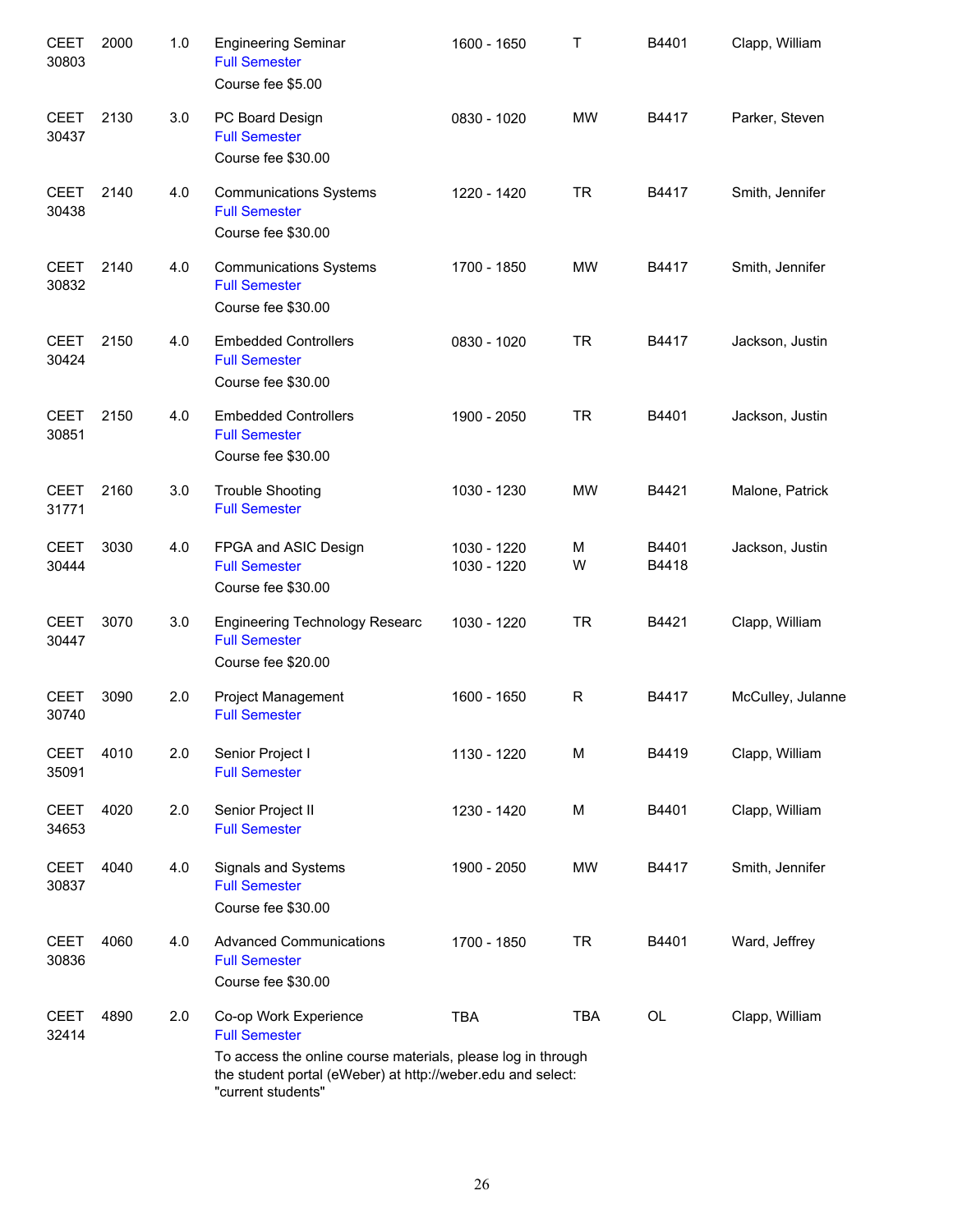| <b>CEET</b><br>32134 | 4900A | 1.0 | <b>Special Topics</b><br><b>Full Semester</b><br>Course fee \$5.00                                                                                                                                                                              | <b>TBA</b>  | <b>TBA</b>  | <b>B4</b>      | Clapp, William    |
|----------------------|-------|-----|-------------------------------------------------------------------------------------------------------------------------------------------------------------------------------------------------------------------------------------------------|-------------|-------------|----------------|-------------------|
| <b>CEET</b><br>32136 | 4900B | 2.0 | <b>Special Topics</b><br><b>Full Semester</b><br>Course fee \$10.00                                                                                                                                                                             | <b>TBA</b>  | <b>TBA</b>  | B <sub>4</sub> | Clapp, William    |
| <b>CEET</b><br>32137 | 4900C | 3.0 | <b>Special Topics</b><br><b>Full Semester</b><br>Course fee \$15.00                                                                                                                                                                             | <b>TBA</b>  | <b>TBA</b>  | B <sub>4</sub> | Clapp, William    |
| <b>CEET</b><br>32139 | 4900D | 4.0 | <b>Special Topics</b><br><b>Full Semester</b><br>Course fee \$20.00                                                                                                                                                                             | <b>TBA</b>  | <b>TBA</b>  | B <sub>4</sub> | Clapp, William    |
| <b>CHEM</b><br>30800 | 1010  | 3.0 | PS Introductory Chemistry<br><b>Full Semester</b>                                                                                                                                                                                               | 0930 - 1020 | <b>MWF</b>  | LL123          | Johnson, Todd     |
| <b>CHEM</b><br>30802 | 1010  | 3.0 | PS Introductory Chemistry<br><b>Full Semester</b>                                                                                                                                                                                               | 1030 - 1120 | <b>MWF</b>  | <b>LL122</b>   | Ashby, Kyle       |
| <b>CHEM</b><br>32554 | 1010  | 3.0 | PS Introductory Chemistry<br><b>Full Semester</b><br>No textbook required for this course.<br>To access the online course materials, please log in through<br>the student portal (eWeber) at http://weber.edu and select:<br>"current students" | <b>TBA</b>  | <b>TBA</b>  | <b>OL</b>      | Davidson, Charles |
| CHEM<br>32556        | 1010  | 3.0 | PS Introductory Chemistry<br><b>Full Semester</b><br>To access the online course materials, please log in through<br>the student portal (eWeber) at http://weber.edu and select:<br>"current students"                                          | <b>TBA</b>  | <b>TBA</b>  | <b>OL</b>      | More, Michelle    |
| <b>CHEM</b><br>33097 | 1010  | 3.0 | PS Introductory Chemistry<br><b>Full Semester</b>                                                                                                                                                                                               | 0900 - 1015 | <b>TR</b>   | D02301         | Hartman, Laird    |
| CHEM<br>33098        | 1010  | 3.0 | PS Introductory Chemistry<br><b>Full Semester</b>                                                                                                                                                                                               | 1300 - 1540 | T           | D02301         | Davidson, Charles |
| CHEM<br>33099        | 1010  | 3.0 | PS Introductory Chemistry<br><b>Full Semester</b>                                                                                                                                                                                               | 1730 - 2010 | $\mathsf R$ | <b>WW116</b>   | Hartman, Laird    |
| CHEM<br>33101        | 1010  | 3.0 | PS Introductory Chemistry<br><b>Full Semester</b>                                                                                                                                                                                               | 1730 - 2010 | М           | D02301         | Davidson, Charles |
| <b>CHEM</b><br>30814 | 1050  | 5.0 | PS/SI Intro to Gen, Organic<br><b>Full Semester</b><br>YOU MUST REGISTER FOR A LAB WITH THIS CLASS<br>Course fee \$30.00                                                                                                                        | 0930 - 1020 | <b>MTWF</b> | LL122          | Seager, Spencer   |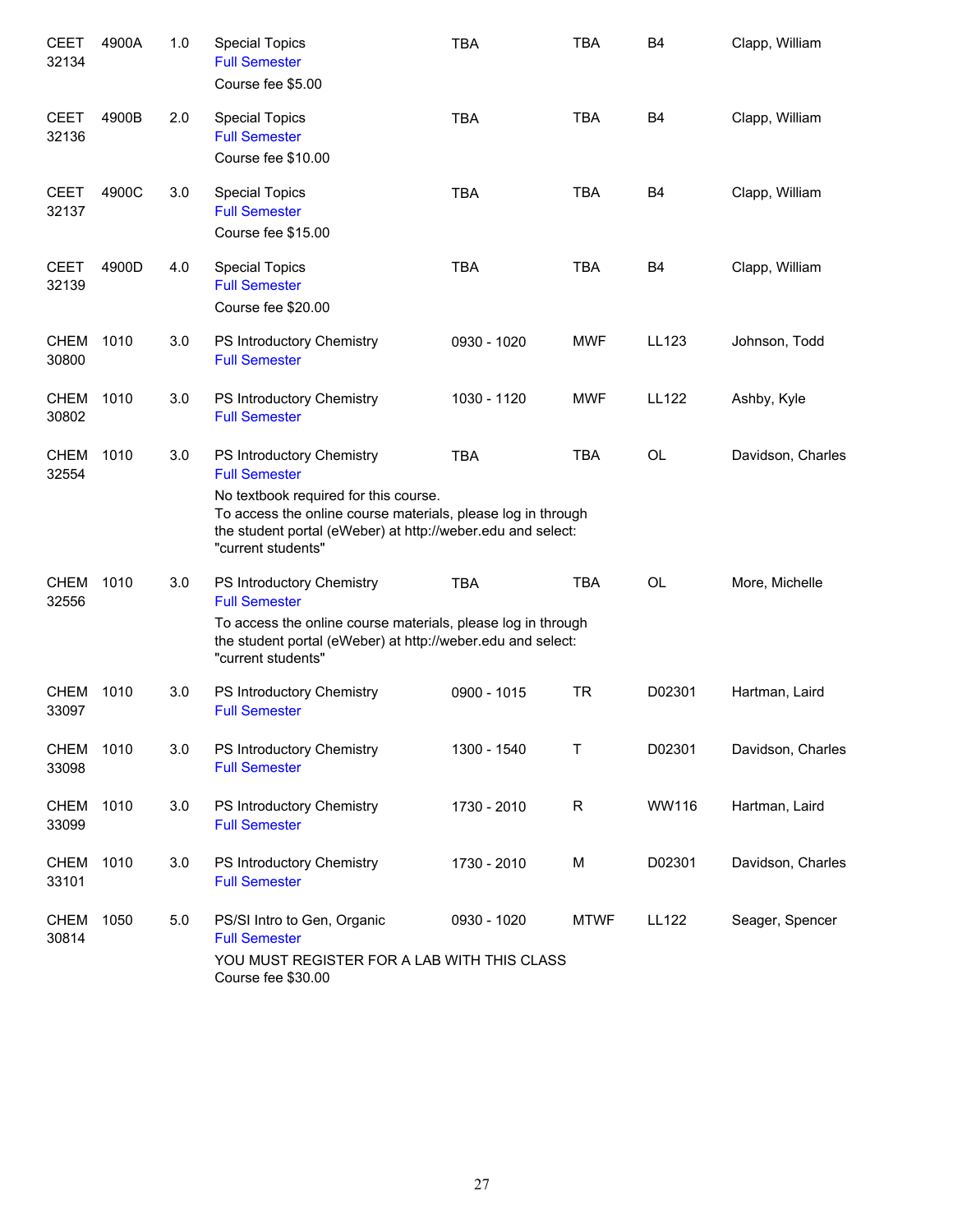| <b>CHEM</b><br>32570 | 1050  | 5.0 | PS/SI Intro to Gen, Organic<br><b>Full Semester</b>                                                                                                                                                                                                                                                                                                                                                                                                                                                                                                                                                                                                                                                                                                                                                                                                         | <b>TBA</b>  | TBA         | <b>OL</b>    | Seager, Spencer   |
|----------------------|-------|-----|-------------------------------------------------------------------------------------------------------------------------------------------------------------------------------------------------------------------------------------------------------------------------------------------------------------------------------------------------------------------------------------------------------------------------------------------------------------------------------------------------------------------------------------------------------------------------------------------------------------------------------------------------------------------------------------------------------------------------------------------------------------------------------------------------------------------------------------------------------------|-------------|-------------|--------------|-------------------|
|                      |       |     | You must also register for Chem 1050L (Lab) course<br>reference number 32591. This Lab is included in the online<br>course and no attendance on campus is necessary. Paced<br>course. Log in on the first day of class for<br>course/assignment information. To access the online course<br>materials, please log in through the student portal (eWeber)<br>at http://weber.edu and select: "current students"<br>Non-Utah residents taking only online courses, and taking no<br>classes within Utah, pay a lower tuition than regular non-<br>residents. You may visit the following website, review<br>criteria, and call the number indicated to be assigned the<br>correct designations for the lower fee:<br>http://wsuonline.weber.edu/Students/costs.asp This course<br>has a \$30.00 Lab fee.                                                      |             |             |              |                   |
| <b>CHEM</b><br>30835 | 1050L | 0.0 | Lab<br><b>Full Semester</b>                                                                                                                                                                                                                                                                                                                                                                                                                                                                                                                                                                                                                                                                                                                                                                                                                                 | 1430 - 1720 | Τ           | <b>SL526</b> | Ashby, Kyle       |
| <b>CHEM</b><br>30927 | 1050L | 0.0 | Lab<br><b>Full Semester</b>                                                                                                                                                                                                                                                                                                                                                                                                                                                                                                                                                                                                                                                                                                                                                                                                                                 | 1130 - 1420 | R           | <b>SL531</b> | Seager, Spencer   |
| <b>CHEM</b><br>30928 | 1050L | 0.0 | Lab<br><b>Full Semester</b>                                                                                                                                                                                                                                                                                                                                                                                                                                                                                                                                                                                                                                                                                                                                                                                                                                 | 1130 - 1420 | R           | <b>SL532</b> | Seager, Spencer   |
| <b>CHEM</b><br>32591 | 1050L | 0.0 | Lab<br><b>Full Semester</b><br>This Lab section is ONLY for online course Chem 1050, course<br>reference number 32570. To access the online course<br>materials, please log in through the student portal (eWeber)<br>at http://weber.edu and select: "current students"                                                                                                                                                                                                                                                                                                                                                                                                                                                                                                                                                                                    | <b>TBA</b>  | <b>TBA</b>  | <b>OL</b>    | Seager, Spencer   |
| <b>CHEM</b><br>34670 | 1055  | 1.0 | General, Organic & Biochem Lab<br><b>Full Semester</b><br>To access the online course materials, please log in through<br>the student portal (eWeber) at http://weber.edu and select:<br>"current students"                                                                                                                                                                                                                                                                                                                                                                                                                                                                                                                                                                                                                                                 | TBA         | <b>TBA</b>  | OL           | Slabaugh, Michael |
| CHEM<br>30929        | 1110  | 5.0 | PS/SI Elementary Chemistry<br><b>Full Semester</b><br>YOU MUST REGISTER FOR A LAB WITH THIS CLASS<br>Course fee \$30.00                                                                                                                                                                                                                                                                                                                                                                                                                                                                                                                                                                                                                                                                                                                                     | 0830 - 0920 | <b>MWRF</b> | LL122        | More, Michelle    |
| <b>CHEM</b><br>32592 | 1110  | 5.0 | PS/SI Elementary Chemistry<br><b>Full Semester</b><br>You must also register for Chem 1110L (Lab) course<br>reference number 32598. This Lab is included in the online<br>course and no attendance on campus is necessary. Paced<br>course. Log in on the first day of class for<br>course/assigment information. To access the online course<br>materials, please log in through the student portal<br>(eWeber) at http://weber.edu and select: "current students"<br>Non-Utah residents taking only online courses, and taking no<br>classes within Utah, pay a lower tuition than regular non-<br>residents. You may visit the following website, review<br>criteria, and call the number indicated to be assigned the<br>correct designations for the lower fee:<br>http://wsuonline.weber.edu/Students/costs.asp<br>This course has a \$30.00 Lab fee. | <b>TBA</b>  | TBA         | OL           | Seager, Spencer   |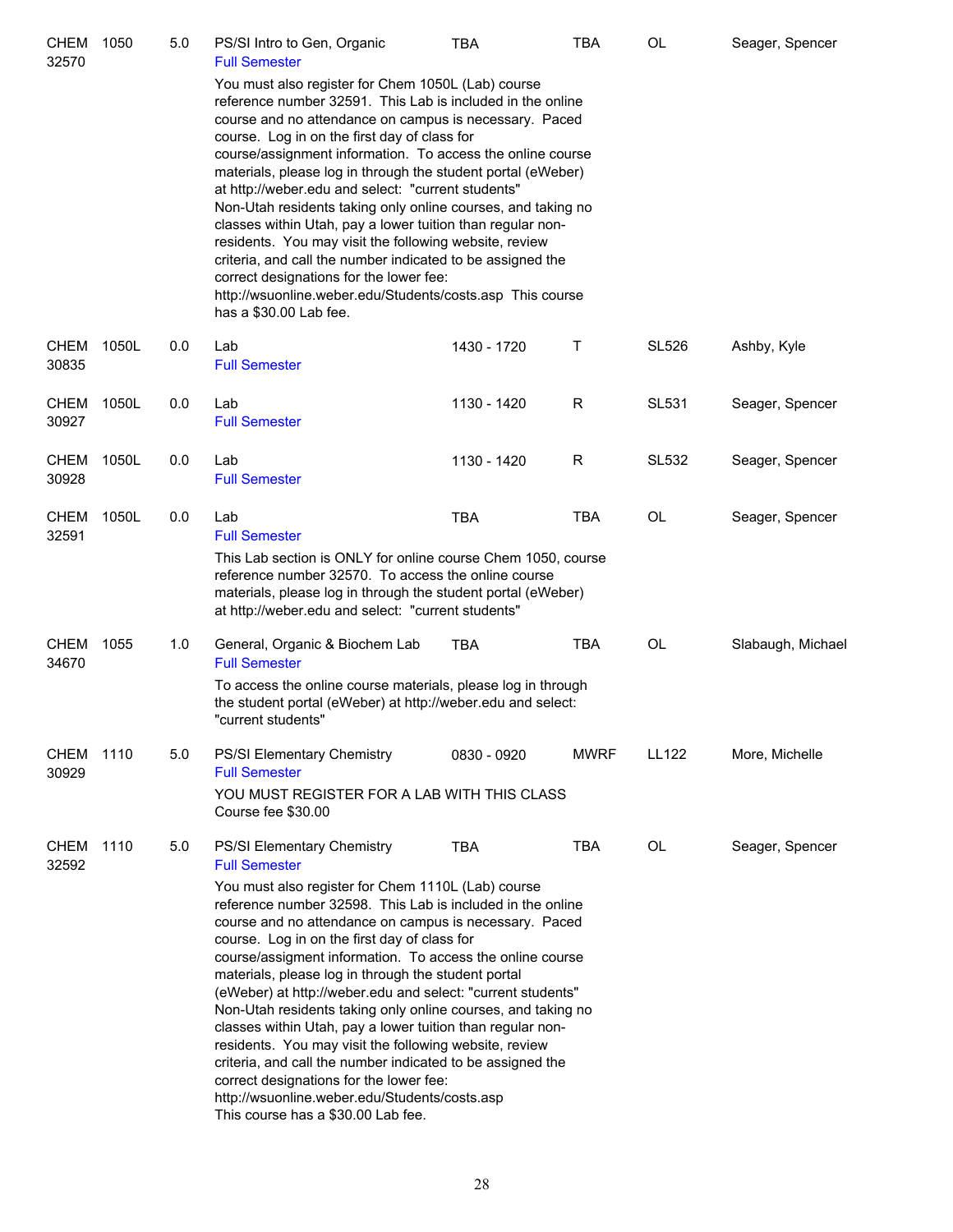| CHEM<br>32605        | 1110  | 5.0 | <b>PS/SI Elementary Chemistry</b><br><b>Full Semester</b>                                                                                                                                                                                                                                                                                                                                                                                                                                                                                                                                                                                                                                                                                                                                                 | TBA         | TBA          | OL           | Johnson, Todd   |
|----------------------|-------|-----|-----------------------------------------------------------------------------------------------------------------------------------------------------------------------------------------------------------------------------------------------------------------------------------------------------------------------------------------------------------------------------------------------------------------------------------------------------------------------------------------------------------------------------------------------------------------------------------------------------------------------------------------------------------------------------------------------------------------------------------------------------------------------------------------------------------|-------------|--------------|--------------|-----------------|
|                      |       |     | You must also register for Chem 1110L (Lab), course<br>reference number 32606.<br>This Lab is included in the online course and no attendance<br>on campus is necessary. Paced course. Log in on the first<br>day of class for course/assignment information. To access<br>the online course materials, please log in through the<br>student portal (eWeber) at http://weber.edu and select:<br>"current students" Non-Utah residents taking only online<br>courses, and taking no classes within Utah, pay a lower<br>tuition than regular non-residents. You may visit the<br>following website, review criteria, and call the number<br>indicated to be assigned the correct designations for the<br>lower fee:<br>http://wsuonline.weber.edu/Students/costs.asp<br>This course has a \$30.00 Lab fee. |             |              |              |                 |
| CHEM<br>30931        | 1110L | 0.0 | Lab<br><b>Full Semester</b>                                                                                                                                                                                                                                                                                                                                                                                                                                                                                                                                                                                                                                                                                                                                                                               | 0830 - 1120 | Τ            | <b>SL526</b> | More, Michelle  |
| CHEM<br>30932        | 1110L | 0.0 | Lab<br><b>Full Semester</b>                                                                                                                                                                                                                                                                                                                                                                                                                                                                                                                                                                                                                                                                                                                                                                               | 0830 - 1120 | Τ            | <b>SL527</b> | More, Michelle  |
| <b>CHEM</b><br>30933 | 1110L | 0.0 | Lab<br><b>Full Semester</b>                                                                                                                                                                                                                                                                                                                                                                                                                                                                                                                                                                                                                                                                                                                                                                               | 1430 - 1720 | R            | <b>SL526</b> | More, Michelle  |
| <b>CHEM</b><br>30934 | 1110L | 0.0 | Lab<br><b>Full Semester</b>                                                                                                                                                                                                                                                                                                                                                                                                                                                                                                                                                                                                                                                                                                                                                                               | 1430 - 1720 | R            | <b>SL527</b> | More, Michelle  |
| <b>CHEM</b><br>32598 | 1110L | 0.0 | Lab<br><b>Full Semester</b><br>This Lab section is ONLY for online course Chem 1110, course<br>reference number 32592. To access the online course<br>materials, please log in through the student portal (eWeber)<br>at http://weber.edu and select: "current students"                                                                                                                                                                                                                                                                                                                                                                                                                                                                                                                                  | <b>TBA</b>  | <b>TBA</b>   | OL           | Seager, Spencer |
| CHEM<br>32606        | 1110L | 0.0 | Lab<br><b>Full Semester</b><br>This Lab section is ONLY for online course Chem 1110, course<br>reference number 32605. To access the online course<br>materials, please log in through the student portal (eWeber)<br>at http://weber.edu and select: "current students"                                                                                                                                                                                                                                                                                                                                                                                                                                                                                                                                  | <b>TBA</b>  | TBA          | OL           | Johnson, Todd   |
| <b>CHEM</b><br>31046 | 1120  | 5.0 | SI Elem Organic Bio-Chemistry<br><b>Full Semester</b><br>YOU MUST REGISTER FOR A CLASS WITH THIS LAB<br>Course fee \$30.00                                                                                                                                                                                                                                                                                                                                                                                                                                                                                                                                                                                                                                                                                | 0830 - 0920 | <b>MTWRF</b> | <b>SL540</b> | Stoker, H       |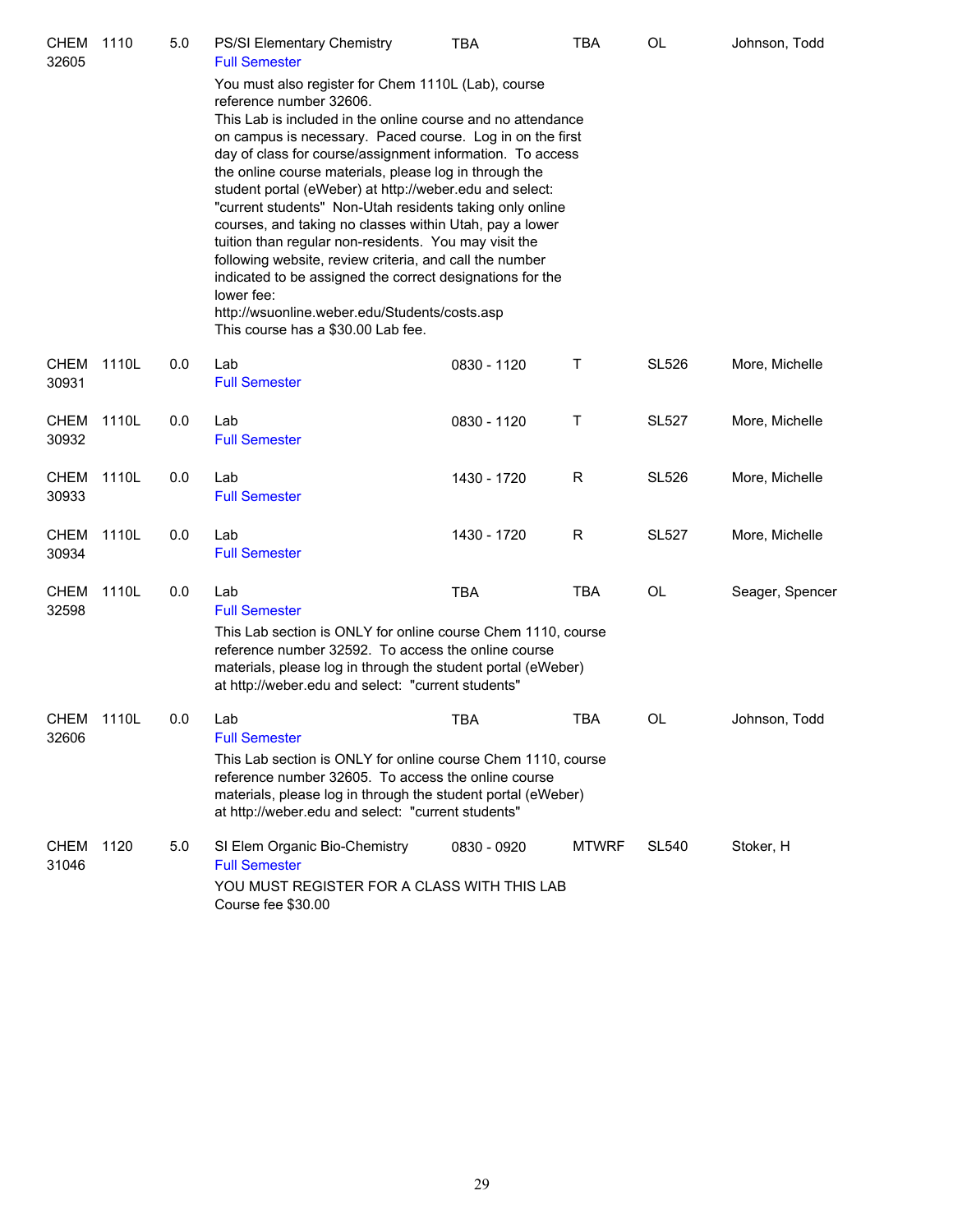| CHEM<br>32601        | 1120  | 5.0 | SI Elem Organic Bio-Chemistry<br><b>Full Semester</b>                                                                                                                                                                                                                                                                                                                                                                                                                                                                                                                                                                                                                                                                                                                                                  | <b>TBA</b>  | <b>TBA</b>  | OL           | Seager, Spencer |
|----------------------|-------|-----|--------------------------------------------------------------------------------------------------------------------------------------------------------------------------------------------------------------------------------------------------------------------------------------------------------------------------------------------------------------------------------------------------------------------------------------------------------------------------------------------------------------------------------------------------------------------------------------------------------------------------------------------------------------------------------------------------------------------------------------------------------------------------------------------------------|-------------|-------------|--------------|-----------------|
|                      |       |     | You must also register for Chem 1120L (Lab) course<br>reference number 32602. This Lab is included in the online<br>course and no attendance on campus is necessary.<br>Paced course. Log in on the first day of class for<br>course/assignment information. To access the online course<br>materials, please log in through the student portal (eWeber)<br>at http://weber.edu and select: "current students"<br>Non-Utah residents taking only online courses, and taking no<br>classes within Utah, pay a lower tuition than regualar<br>non-residents. You may visit the following website, review<br>criteria, and call the number indicated to be assigned the<br>correct designations for the lower fee:<br>http://wsuonline.weber.edu/Students/costs.asp<br>This course has a \$30.00 Lab fee. |             |             |              |                 |
| <b>CHEM</b><br>31049 | 1120L | 0.0 | Lab<br><b>Full Semester</b>                                                                                                                                                                                                                                                                                                                                                                                                                                                                                                                                                                                                                                                                                                                                                                            | 1130 - 1420 | Т           | <b>SL526</b> | Johnson, Todd   |
| <b>CHEM</b><br>31050 | 1120L | 0.0 | Lab<br><b>Full Semester</b>                                                                                                                                                                                                                                                                                                                                                                                                                                                                                                                                                                                                                                                                                                                                                                            | 1130 - 1420 | Т           | <b>SL527</b> | Johnson, Todd   |
| <b>CHEM</b><br>32602 | 1120L | 0.0 | Lab<br><b>Full Semester</b><br>This Lab is ONLY for online Chem 1120, course reference<br>number 32601. To access the online course materials,<br>please log in through the student portal (eWeber) at<br>http://weber.edu and select: "current students"                                                                                                                                                                                                                                                                                                                                                                                                                                                                                                                                              | <b>TBA</b>  | TBA         | <b>OL</b>    | Seager, Spencer |
| <b>CHEM</b><br>31053 | 1200  | 3.0 | Preparation for College Chem<br><b>Full Semester</b>                                                                                                                                                                                                                                                                                                                                                                                                                                                                                                                                                                                                                                                                                                                                                   | 1130 - 1220 | <b>MWF</b>  | LL129        | Herzog, Timothy |
| <b>CHEM</b><br>31058 | 1200  | 3.0 | Preparation for College Chem<br><b>Full Semester</b>                                                                                                                                                                                                                                                                                                                                                                                                                                                                                                                                                                                                                                                                                                                                                   | 1230 - 1320 | <b>MWRF</b> | <b>LL122</b> | Stoker, H       |
| <b>CHEM</b><br>32611 | 1200  | 3.0 | Preparation for College Chem<br><b>Full Semester</b><br>To access the online course materials, please log in through<br>the student portal (eWeber) at http://weber.edu and select:<br>"current students"                                                                                                                                                                                                                                                                                                                                                                                                                                                                                                                                                                                              | <b>TBA</b>  | TBA         | <b>OL</b>    | Johnson, Todd   |
| CHEM<br>34182        | 1200  | 3.0 | Preparation for College Chem<br><b>Full Semester</b>                                                                                                                                                                                                                                                                                                                                                                                                                                                                                                                                                                                                                                                                                                                                                   | 1730 - 2020 | R           | <b>SL540</b> | Lippert, J.     |
| <b>CHEM</b><br>31061 | 1210  | 5.0 | PS/SI Principles of Chem I<br><b>Full Semester</b><br>YOU MUST REGISTER FOR A LAB WITH THIS CLASS<br>Course fee \$35.00                                                                                                                                                                                                                                                                                                                                                                                                                                                                                                                                                                                                                                                                                | 0730 - 0820 | <b>MTWF</b> | LL123        | Berghout, Henry |
| <b>CHEM</b><br>33103 | 1210  | 5.0 | PS/SI Principles of Chem I<br><b>Full Semester</b><br>Chem 1210L (Lab) crn 33105 or crn 34715 MUST be taken<br>with this course.<br>Course Fee \$35.00.                                                                                                                                                                                                                                                                                                                                                                                                                                                                                                                                                                                                                                                | 1615 - 1725 | <b>MWF</b>  | D02301       | Ashby, Kyle     |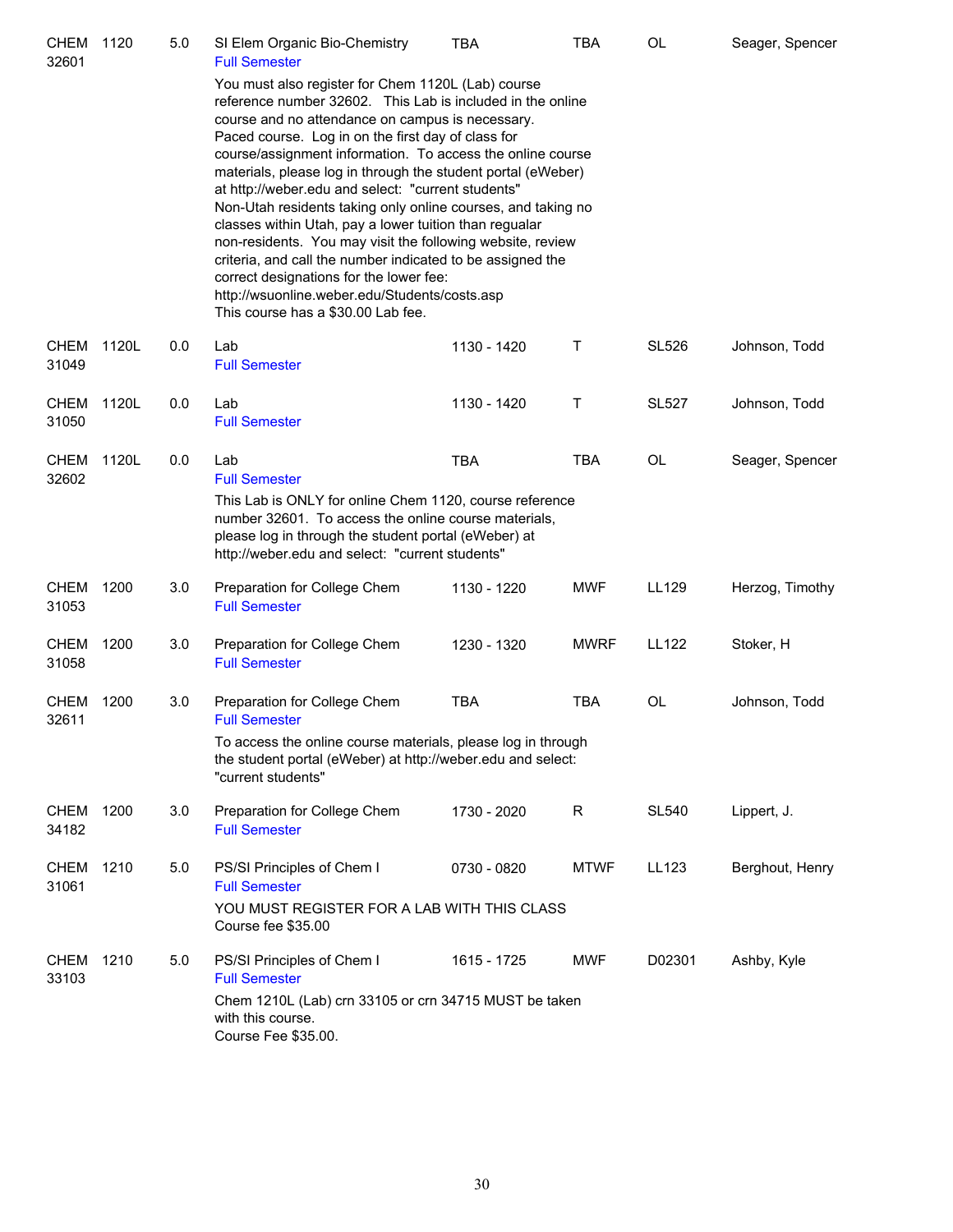| <b>CHEM</b><br>34183 | 1210  | 5.0 | PS/SI Principles of Chem I<br><b>Full Semester</b><br>Chem 1210L (Lab) CRN 34184 must<br>be taken with this course.<br>Course fee \$35.00                           | 1700 - 1750                | W                 | <b>LL122</b>   | Berghout, Henry   |
|----------------------|-------|-----|---------------------------------------------------------------------------------------------------------------------------------------------------------------------|----------------------------|-------------------|----------------|-------------------|
| <b>CHEM</b><br>31064 | 1210L | 0.0 | Lab<br><b>Full Semester</b>                                                                                                                                         | 0830 - 1120                | R                 | <b>SL531</b>   | Davidson, Charles |
| <b>CHEM</b><br>31066 | 1210L | 0.0 | Lab<br><b>Full Semester</b>                                                                                                                                         | 0830 - 1120                | R                 | <b>SL532</b>   | Davidson, Charles |
| CHEM<br>31067        | 1210L | 0.0 | Lab<br><b>Full Semester</b>                                                                                                                                         | 1430 - 1720                | R                 | <b>SL531</b>   | Stoker, H         |
| <b>CHEM</b><br>31071 | 1210L | 0.0 | Lab<br><b>Full Semester</b>                                                                                                                                         | 1430 - 1720                | R                 | <b>SL532</b>   | Stoker, H         |
| <b>CHEM</b><br>33105 | 1210L | 0.0 | Lab<br><b>Full Semester</b><br>Chem 1210, course reference number 33103 MUST be taken                                                                               | 1800 - 2050                | W                 | D02330         | Ashby, Kyle       |
|                      |       |     | with this course. This Lab is ONLY for students taking<br>Chem 1210/33103.                                                                                          |                            |                   |                |                   |
| <b>CHEM</b><br>34184 | 1210L | 0.0 | Lab<br><b>Full Semester</b><br>Chem 1210 course reference number 34183 must be taken with<br>this lab.                                                              | 1800 - 2050                | W                 | <b>SL531</b>   | Berghout, Henry   |
| <b>CHEM</b><br>34185 | 1210L | 0.0 | Lab<br><b>Full Semester</b><br>Chem 1210 course reference number 34183 must be taken with<br>this lab.                                                              | 1800 - 2050                | W                 | <b>SL532</b>   | Berghout, Henry   |
| CHEM<br>34715        | 1210L | 0.0 | Lab<br><b>Full Semester</b><br>Chem 1210, course reference number 33103 MUST be<br>taken with this course. This Lab is ONLY for students<br>taking Chem 1210/33103. | 1745 - 2035                | M                 | D02330         | Ashby, Kyle       |
| CHEM 1215<br>35105   |       | 1.0 | Principles of Chemistry I Lab<br><b>Full Semester</b>                                                                                                               | 1430 - 1720                | R                 | <b>SL531</b>   | Stoker, H         |
| CHEM 1220<br>31073   |       | 5.0 | SI Principles of Chemistry II<br><b>Full Semester</b><br>YOU MUST REGISTER FOR A LAB WITH THIS CLASS<br>Course fee \$35.00                                          | 0830 - 0920                | <b>MTWF</b>       | LL126          | Herzog, Timothy   |
| CHEM<br>31081        | 1220  | 5.0 | SI Principles of Chemistry II<br><b>Full Semester</b><br>YOU MUST REGISTER FOR A LAB WITH THIS CLASS<br>Course fee \$35.00                                          | 1230 - 1320                | <b>MTWF</b>       | LL123          | Seager, Spencer   |
| <b>CHEM</b><br>31289 | 1220  | 5.0 | SI Principles of Chemistry II<br><b>Full Semester</b><br>Course fee \$35.00<br>YOU MUST REGISTER FOR A LAB WITH THIS CLASS                                          | 1800 - 2100<br>1800 - 1850 | Τ<br>$\mathsf{R}$ | LL123<br>LL123 | Banks, Lavoir     |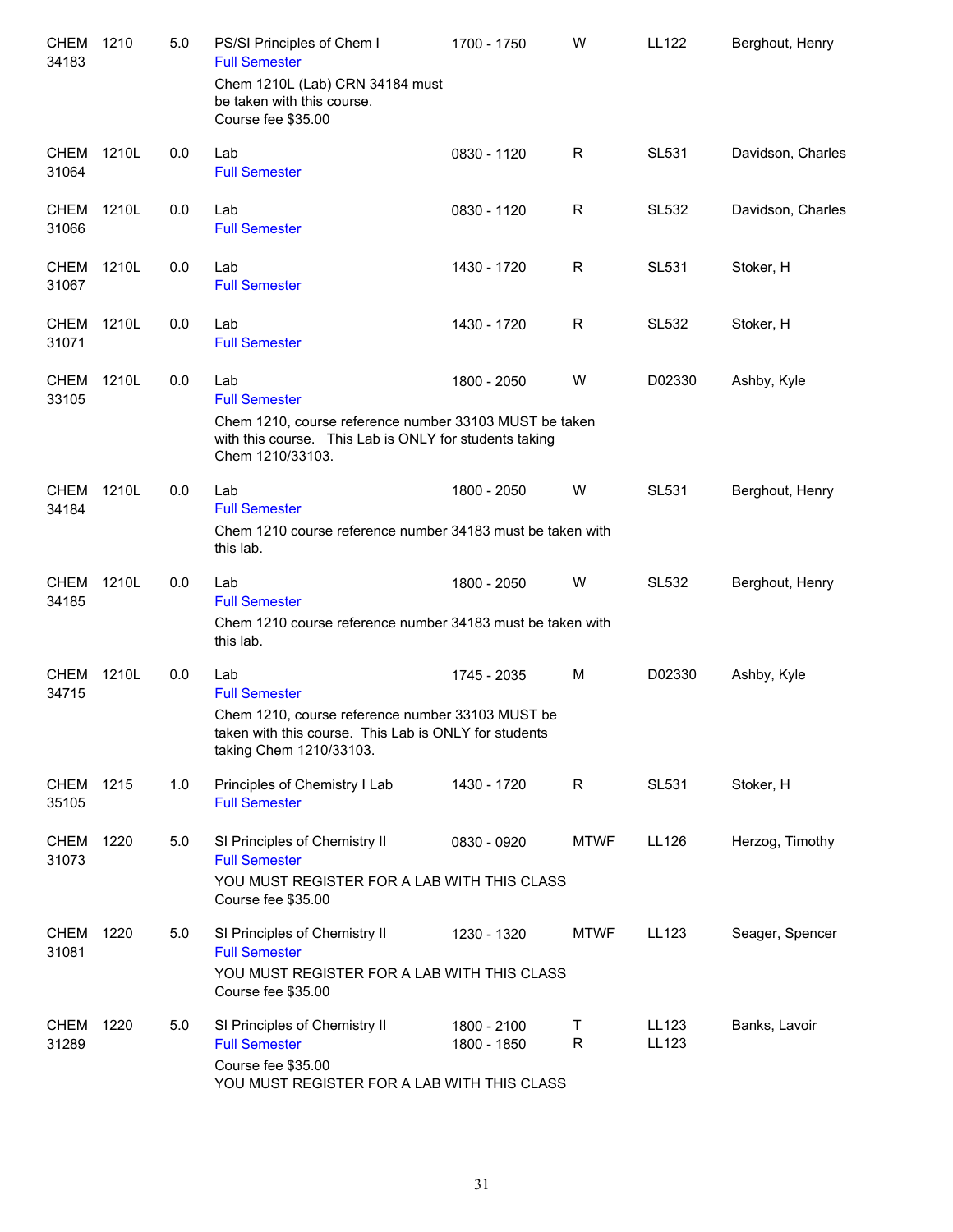| <b>CHEM</b><br>33107 | 1220  | 5.0     | SI Principles of Chemistry II<br><b>Full Semester</b>                                                             | 1300 - 1440 | <b>MW</b>   | D02301       | Davidson, Charles |
|----------------------|-------|---------|-------------------------------------------------------------------------------------------------------------------|-------------|-------------|--------------|-------------------|
|                      |       |         | Course fee \$35.00<br>YOU MUST REGISTER FOR A LAB WITH THIS CLASS                                                 |             |             |              |                   |
| <b>CHEM</b><br>31084 | 1220L | 0.0     | Lab<br><b>Full Semester</b>                                                                                       | 0830 - 1120 | Τ           | <b>SL531</b> | Davidson, Charles |
| <b>CHEM</b><br>31089 | 1220L | 0.0     | Lab<br><b>Full Semester</b>                                                                                       | 0830 - 1120 | T           | <b>SL532</b> | Davidson, Charles |
| <b>CHEM</b><br>31139 | 1220L | 0.0     | Lab<br><b>Full Semester</b>                                                                                       | 1430 - 1720 | Τ           | <b>SL531</b> | Seager, Spencer   |
| <b>CHEM</b><br>31142 | 1220L | 0.0     | Lab<br><b>Full Semester</b>                                                                                       | 1430 - 1720 | Τ           | <b>SL532</b> | Seager, Spencer   |
| <b>CHEM</b><br>31145 | 1220L | 0.0     | Lab<br><b>Full Semester</b>                                                                                       | 1330 - 1620 | W           | <b>SL531</b> | More, Michelle    |
| <b>CHEM</b><br>31148 | 1220L | 0.0     | Lab<br><b>Full Semester</b>                                                                                       | 1330 - 1620 | W           | <b>SL532</b> | More, Michelle    |
| <b>CHEM</b><br>31291 | 1220L | 0.0     | Lab<br><b>Full Semester</b>                                                                                       | 1900 - 2150 | R           | <b>SL531</b> | Banks, Lavoir     |
| <b>CHEM</b><br>31296 | 1220L | 0.0     | Lab<br><b>Full Semester</b>                                                                                       | 1900 - 2250 | $\mathsf R$ | <b>SL532</b> | Banks, Lavoir     |
| <b>CHEM</b><br>33110 | 1220L | 0.0     | Lab<br><b>Full Semester</b>                                                                                       | 1300 - 1540 | $\mathsf R$ | D02330       | Davidson, Charles |
| <b>CHEM</b><br>31155 | 2310  | 5.0     | Organic Chemistry I<br><b>Full Semester</b>                                                                       | 1130 - 1220 | <b>MWRF</b> | LL122        | Davies, Don       |
|                      |       |         | YOU MUST REGISTER FOR A LAB WITH THIS CLASS<br>Course fee \$35.00                                                 |             |             |              |                   |
| CHEM 2310L<br>31161  |       | $0.0\,$ | Lab<br><b>Full Semester</b>                                                                                       | 0830 - 1120 | R           | <b>SL621</b> | Herzog, Timothy   |
| <b>CHEM</b><br>31163 | 2310L | 0.0     | Lab<br><b>Full Semester</b>                                                                                       | 0830 - 1120 | R           | <b>SL626</b> | Herzog, Timothy   |
| <b>CHEM</b><br>31164 | 2310L | 0.0     | Lab<br><b>Full Semester</b>                                                                                       | 1430 - 1720 | R           | SL621        | Johnson, Todd     |
| <b>CHEM</b><br>31166 | 2320  | 5.0     | Organic Chemistry II<br><b>Full Semester</b><br>YOU MUST REGISTER FOR A LAB WITH THIS CLASS<br>Course fee \$35.00 | 0830 - 0920 | <b>MWRF</b> | LL123        | Davies, Don       |
| <b>CHEM</b><br>31172 | 2320  | 5.0     | Organic Chemistry II<br><b>Full Semester</b><br>YOU MUST REGISTER FOR A LAB WITH THIS CLASS<br>Course fee \$35.00 | 1130 - 1220 | <b>MTWR</b> | LL123        | Lloyd, Barry      |
| CHEM 2320L<br>31173  |       | 0.0     | Lab<br><b>Full Semester</b>                                                                                       | 0830 - 1120 | Τ           | <b>SL621</b> | Davies, Don       |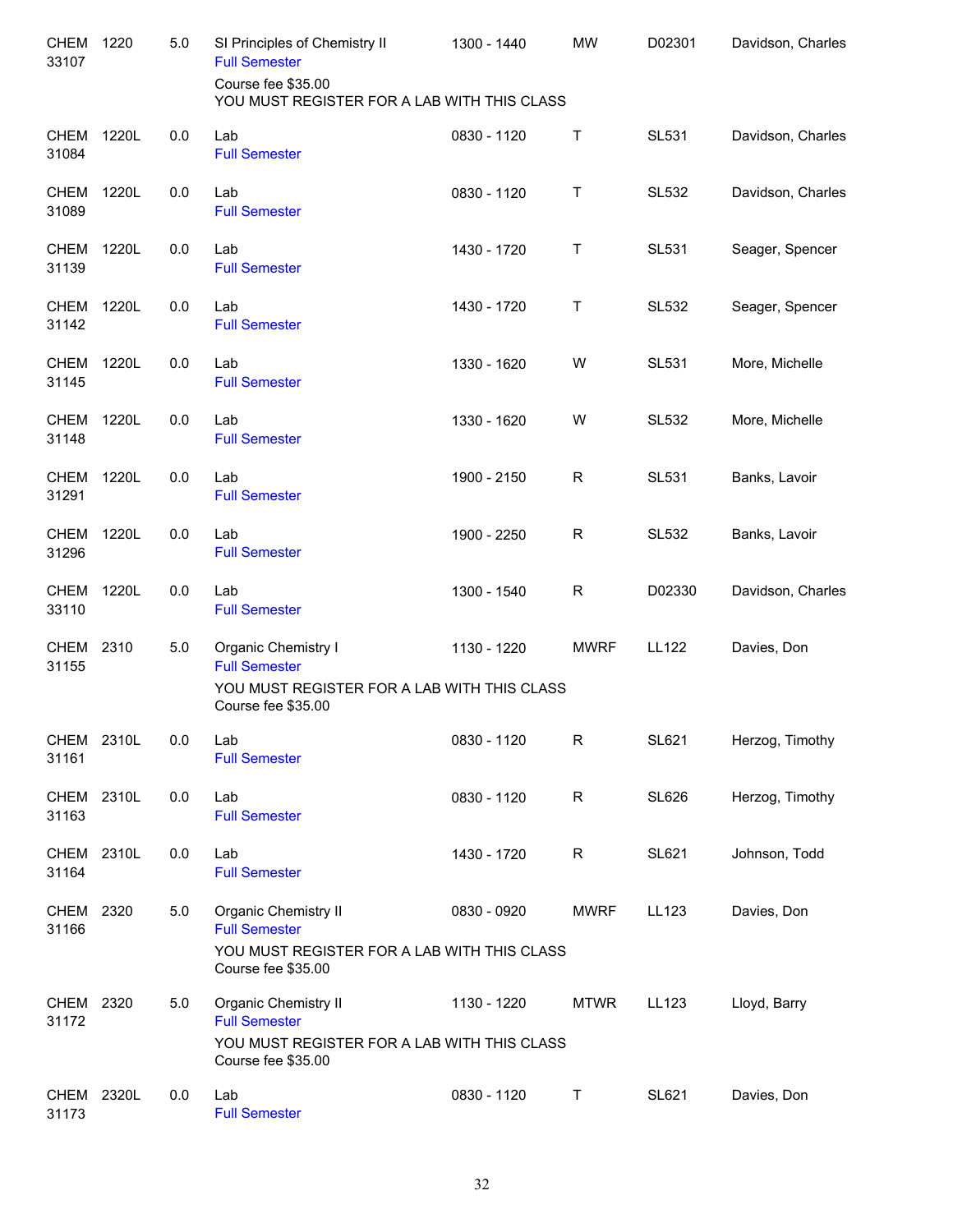| CHEM 2320L<br>31176  |       | 0.0   | Lab<br><b>Full Semester</b>                                                                                      | 0830 - 1120 | Т           | <b>SL626</b> | Davies, Don       |
|----------------------|-------|-------|------------------------------------------------------------------------------------------------------------------|-------------|-------------|--------------|-------------------|
| CHEM<br>31179        | 2320L | 0.0   | Lab<br><b>Full Semester</b>                                                                                      | 1330 - 1620 | Τ           | <b>SL626</b> | Lloyd, Barry      |
| CHEM<br>31182        | 2320L | 0.0   | Lab<br><b>Full Semester</b>                                                                                      | 1330 - 1620 | Τ           | <b>SL626</b> | Lloyd, Barry      |
| CHEM<br>31189        | 2320L | 0.0   | Lab<br><b>Full Semester</b>                                                                                      | 1330 - 1620 | W           | <b>SL621</b> | Davies, Don       |
| CHEM 2320L<br>31190  |       | 0.0   | Lab<br><b>Full Semester</b>                                                                                      | 1330 - 1620 | W           | <b>SL626</b> | Davies, Don       |
| CHEM 2600<br>31195   |       | 1.0   | Laboratory Safety<br><b>Full Semester</b>                                                                        | 1230 - 1320 | W           | LL129        | Wachocki, Barbara |
| CHEM<br>31197        | 2890  | 1.0   | Cooperative Work Experience<br><b>Full Semester</b>                                                              | <b>TBA</b>  | <b>TBA</b>  |              | Walker, Edward    |
|                      |       |       | MUST HAVE PRIOR APPROVAL OF INSTRUCTOR TO REGISTER FOR THIS<br>CLASS.                                            |             |             |              |                   |
| CHEM 2890<br>31223   |       | 2.0   | Cooperative Work Experience<br><b>Full Semester</b>                                                              | <b>TBA</b>  | <b>TBA</b>  |              | Walker, Edward    |
|                      |       |       | REQUIRES PRIOR APPROVAL OF INSTRUCTOR BEFORE REGISTRATION                                                        |             |             |              |                   |
| CHEM<br>31224        | 2890  | 3.0   | Cooperative Work Experience<br><b>Full Semester</b><br>REQUIRES PRIOR APPROVAL OF INSTRUCTOR BEFORE REGISTRATION | <b>TBA</b>  | <b>TBA</b>  |              | Walker, Edward    |
| CHEM 2990<br>31225   |       | 1.0   | Chem Tech Seminar<br><b>Full Semester</b>                                                                        | 1230 - 1320 | Τ           | <b>SL540</b> | Walker, Edward    |
| <b>CHEM</b><br>31226 | 3000  | 4.0   | Quantitative Analysis<br><b>Full Semester</b><br>Course fee \$25.00                                              | 1230 - 1320 | <b>MWF</b>  | <b>SL540</b> | Ashby, Kyle       |
| <b>CHEM</b><br>31228 | 3000L | 0.0   | Lab<br><b>Full Semester</b>                                                                                      | 1430 - 1720 | $\mathsf R$ | <b>SL525</b> | Ashby, Kyle       |
| <b>CHEM</b><br>31232 | 3020  | $1.0$ | Computer Application in Chem<br><b>Full Semester</b>                                                             | 1330 - 1420 | T           | <b>SL540</b> | Walker, Edward    |
| <b>CHEM</b><br>31234 | 3050  | 4.0   | <b>Instrumental Analysis</b><br><b>Full Semester</b><br>Course fee \$20.00                                       | 0930 - 1045 | <b>TR</b>   | <b>SL540</b> | Lippert, J.       |
| <b>CHEM</b><br>31236 | 3050L | 0.0   | Lab<br><b>Full Semester</b>                                                                                      | 1130 - 1420 | $\mathsf R$ | <b>SL525</b> | Lippert, J.       |
| <b>CHEM</b><br>31240 | 3050L | 0.0   | Lab<br><b>Full Semester</b>                                                                                      | 1330 - 1620 | W           | <b>SL525</b> | Lippert, J.       |
| <b>CHEM</b><br>34495 | 3060  | 1.0   | <b>Applied Analysis</b><br><b>Full Semester</b><br>Course Fee \$5.00                                             | 0930 - 1045 | <b>TR</b>   | <b>SL540</b> | Lippert, J.       |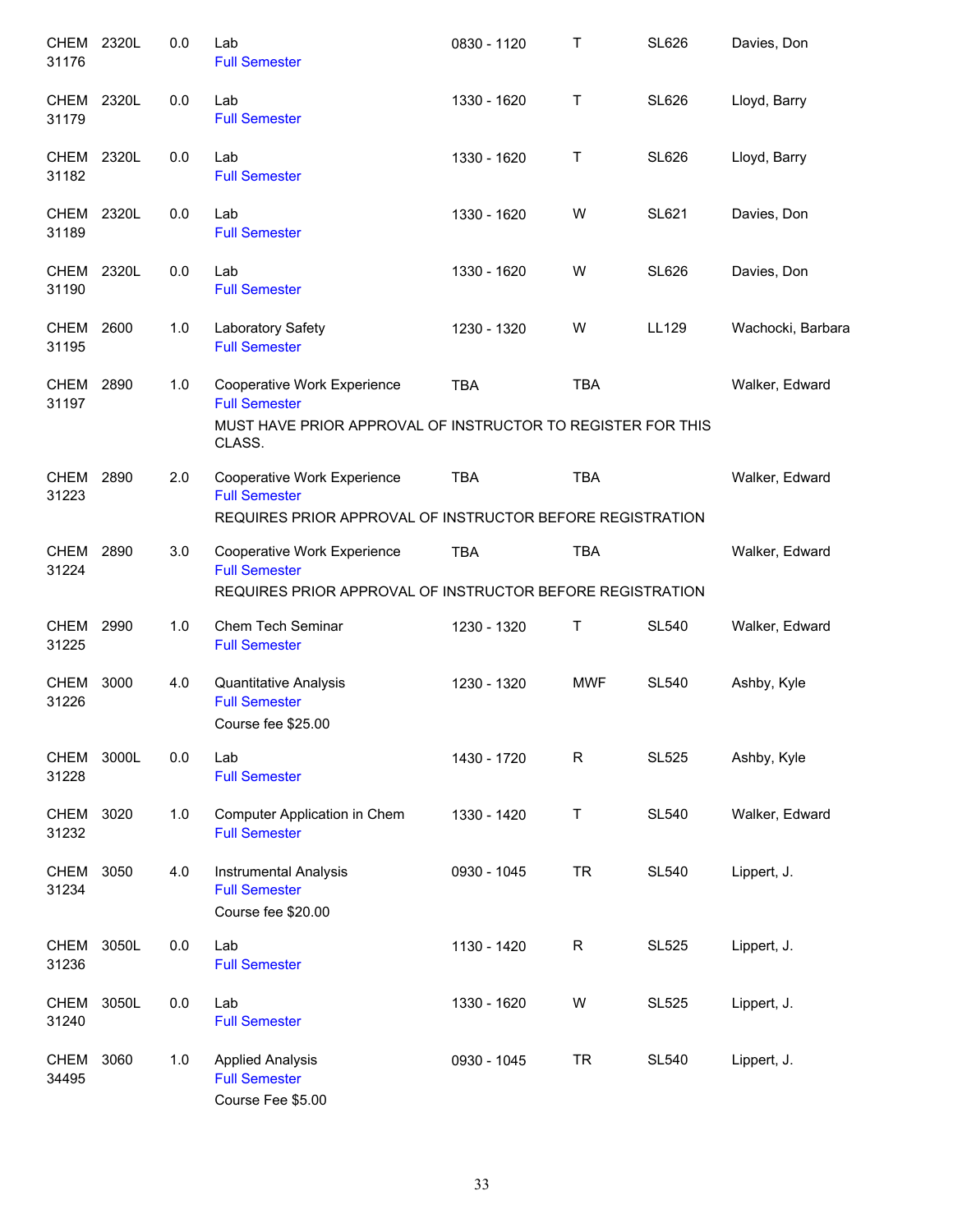| <b>CHEM</b><br>31245 | 3070  | 4.0 | <b>Biochemistry I</b><br><b>Full Semester</b><br>Course fee \$35.00          | 1030 - 1120 | <b>MWF</b>   | LL123        | Walker, Edward  |
|----------------------|-------|-----|------------------------------------------------------------------------------|-------------|--------------|--------------|-----------------|
| CHEM<br>31247        | 3070L | 0.0 | Biochem I Lab<br><b>Full Semester</b>                                        | 1430 - 1720 | Τ            | <b>SL527</b> | Walker, Edward  |
| <b>CHEM</b><br>31249 | 3070L | 0.0 | Biochem I Lab<br><b>Full Semester</b>                                        | 1430 - 1720 | W            | <b>SL527</b> | Walker, Edward  |
| <b>CHEM</b><br>31251 | 3070L | 0.0 | Biochem I Lab<br><b>Full Semester</b>                                        | 1130 - 1420 | $\mathsf{R}$ | <b>SL527</b> | Ashby, Kyle     |
| <b>CHEM</b><br>31254 | 3080  | 3.0 | <b>Biochemistry II</b><br><b>Full Semester</b>                               | 1130 - 1220 | <b>MWF</b>   | <b>SL540</b> | Johnson, Todd   |
| CHEM<br>31256        | 3090  | 1.0 | <b>Biochemical Techniques</b><br><b>Full Semester</b><br>Course fee \$5.00   | 0830 - 1120 | R            | <b>SL527</b> | Johnson, Todd   |
| CHEM<br>31259        | 3420  | 4.0 | <b>Physical Chemistry II</b><br><b>Full Semester</b><br>Course fee \$10.00   | 1030 - 1120 | <b>MWF</b>   | <b>SL540</b> | Berghout, Henry |
| CHEM<br>31263        | 3420L | 0.0 | Lab<br><b>Full Semester</b>                                                  | 0900 - 1150 | Τ            | <b>SL515</b> | Berghout, Henry |
| CHEM<br>31267        | 3420L | 0.0 | Lab<br><b>Full Semester</b>                                                  | 1330 - 1620 | Τ            | <b>SL515</b> | Berghout, Henry |
| <b>CHEM</b><br>31271 | 4540  | 4.0 | Spectrometric/Separation Metho<br><b>Full Semester</b><br>Course fee \$10.00 | 0930 - 1020 | <b>MWF</b>   | <b>SL540</b> | Lippert, J.     |
| <b>CHEM</b><br>31275 | 4540L | 0.0 | Separation Methods Lab<br><b>Full Semester</b>                               | 1330 - 1620 | M            | <b>SL525</b> | Lippert, J.     |
| CHEM 4600<br>31278   |       | 4.0 | Inorganic Chemistry<br><b>Full Semester</b><br>Course fee \$10.00            | 0730 - 0820 | <b>MTWR</b>  | <b>SL540</b> | Stoker, H       |
| CHEM<br>31280        | 4600L | 0.0 | Lab<br><b>Full Semester</b>                                                  | 1230 - 1520 | Τ            | <b>SL525</b> | Herzog, Timothy |
| <b>CHEM</b><br>31283 | 4700  | 1.0 | Special Topics in Chemistry<br><b>Full Semester</b>                          | 1330 - 1420 | $\mathsf{R}$ | <b>SL540</b> | Johnson, Todd   |
| <b>CHEM</b><br>31328 | 4800  | 1.0 | Research & Independent Study<br><b>Full Semester</b><br>Course fee \$5.00    | <b>TBA</b>  | <b>TBA</b>   |              | Ashby, Kyle     |
| <b>CHEM</b><br>31330 | 4800  | 2.0 | Research & Independent Study<br><b>Full Semester</b><br>Course fee \$10.00   | <b>TBA</b>  | <b>TBA</b>   |              | Ashby, Kyle     |
| <b>CHEM</b><br>31331 | 4800  | 3.0 | Research & Independent Study<br><b>Full Semester</b><br>Course fee \$15.00   | <b>TBA</b>  | <b>TBA</b>   |              | Ashby, Kyle     |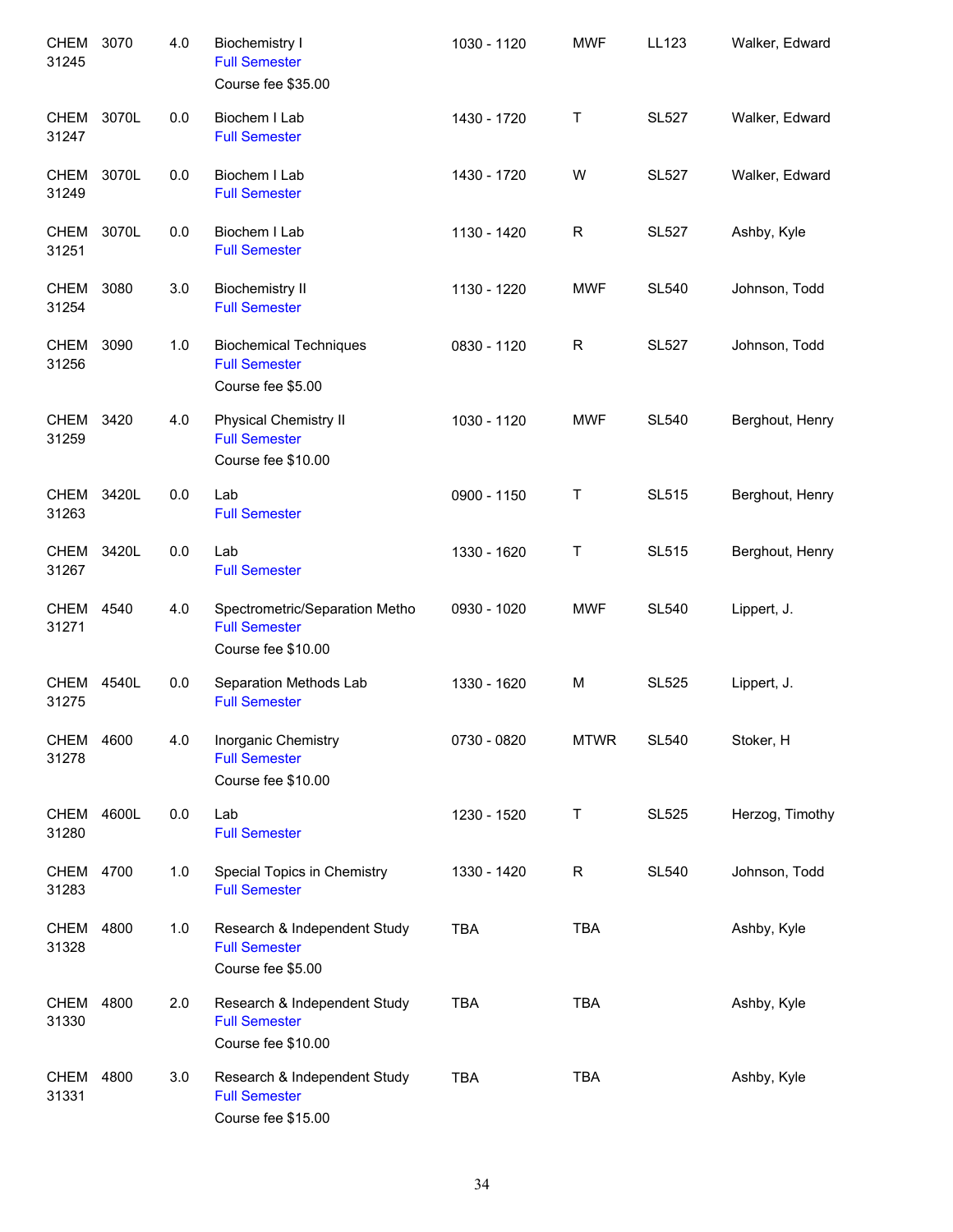| CHEM<br>31333        | 4800 | 1.0 | Research & Independent Study<br><b>Full Semester</b><br>Course fee \$5.00  | <b>TBA</b> | <b>TBA</b> | Berghout, Henry   |
|----------------------|------|-----|----------------------------------------------------------------------------|------------|------------|-------------------|
| <b>CHEM</b><br>31334 | 4800 | 2.0 | Research & Independent Study<br><b>Full Semester</b><br>Course fee \$10.00 | <b>TBA</b> | <b>TBA</b> | Berghout, Henry   |
| CHEM<br>31335        | 4800 | 3.0 | Research & Independent Study<br><b>Full Semester</b><br>Course fee \$15.00 | <b>TBA</b> | <b>TBA</b> | Berghout, Henry   |
| CHEM<br>31336        | 4800 | 1.0 | Research & Independent Study<br><b>Full Semester</b><br>Course fee \$5.00  | <b>TBA</b> | <b>TBA</b> | Davidson, Charles |
| <b>CHEM</b><br>31338 | 4800 | 2.0 | Research & Independent Study<br><b>Full Semester</b><br>Course fee \$10.00 | <b>TBA</b> | <b>TBA</b> | Davidson, Charles |
| <b>CHEM</b><br>31340 | 4800 | 3.0 | Research & Independent Study<br><b>Full Semester</b><br>Course fee \$15.00 | <b>TBA</b> | <b>TBA</b> | Davidson, Charles |
| <b>CHEM</b><br>31341 | 4800 | 1.0 | Research & Independent Study<br><b>Full Semester</b><br>Course fee \$5.00  | <b>TBA</b> | <b>TBA</b> | Davies, Don       |
| <b>CHEM</b><br>31343 | 4800 | 2.0 | Research & Independent Study<br><b>Full Semester</b><br>Course fee \$10.00 | <b>TBA</b> | <b>TBA</b> | Davies, Don       |
| CHEM<br>31344        | 4800 | 2.0 | Research & Independent Study<br><b>Full Semester</b><br>Course fee \$10.00 | <b>TBA</b> | <b>TBA</b> | Davies, Don       |
| CHEM 4800<br>31345   |      | 3.0 | Research & Independent Study<br><b>Full Semester</b><br>Course fee \$15.00 | <b>TBA</b> | <b>TBA</b> | Davies, Don       |
| CHEM 4800<br>31347   |      | 1.0 | Research & Independent Study<br><b>Full Semester</b><br>Course fee \$5.00  | <b>TBA</b> | <b>TBA</b> | Herzog, Timothy   |
| CHEM<br>31349        | 4800 | 2.0 | Research & Independent Study<br><b>Full Semester</b><br>Course fee \$10.00 | <b>TBA</b> | <b>TBA</b> | Herzog, Timothy   |
| CHEM<br>31350        | 4800 | 3.0 | Research & Independent Study<br><b>Full Semester</b><br>Course fee \$15.00 | <b>TBA</b> | <b>TBA</b> | Herzog, Timothy   |
| CHEM<br>31353        | 4800 | 1.0 | Research & Independent Study<br><b>Full Semester</b><br>Course fee \$5.00  | <b>TBA</b> | <b>TBA</b> | Johnson, Todd     |
| <b>CHEM</b><br>31354 | 4800 | 2.0 | Research & Independent Study<br><b>Full Semester</b><br>Course fee \$10.00 | <b>TBA</b> | <b>TBA</b> | Johnson, Todd     |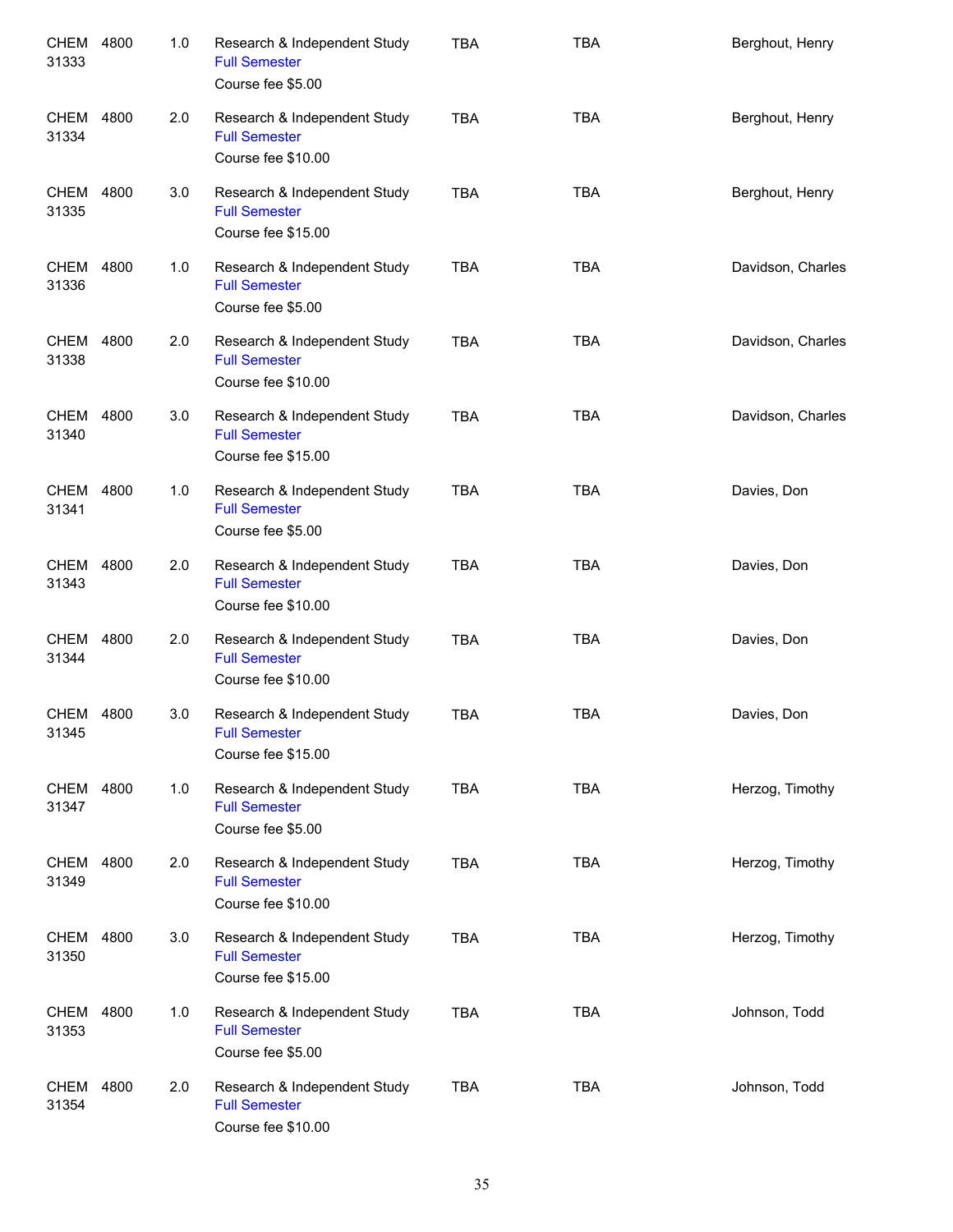| <b>CHEM</b><br>31356 | 4800 | 3.0 | Research & Independent Study<br><b>Full Semester</b><br>Course fee \$15.00 | <b>TBA</b> | <b>TBA</b> | Johnson, Todd   |
|----------------------|------|-----|----------------------------------------------------------------------------|------------|------------|-----------------|
| CHEM<br>31357        | 4800 | 1.0 | Research & Independent Study<br><b>Full Semester</b><br>Course fee \$5.00  | <b>TBA</b> | <b>TBA</b> | Lippert, J.     |
| CHEM<br>31358        | 4800 | 2.0 | Research & Independent Study<br><b>Full Semester</b><br>Course fee \$10.00 | <b>TBA</b> | <b>TBA</b> | Lippert, J.     |
| CHEM<br>31360        | 4800 | 3.0 | Research & Independent Study<br><b>Full Semester</b><br>Course fee \$15.00 | <b>TBA</b> | <b>TBA</b> | Lippert, J.     |
| CHEM<br>31362        | 4800 | 1.0 | Research & Independent Study<br><b>Full Semester</b><br>Course fee \$5.00  | <b>TBA</b> | <b>TBA</b> | Lloyd, Barry    |
| CHEM<br>31363        | 4800 | 2.0 | Research & Independent Study<br><b>Full Semester</b><br>Course fee \$10.00 | <b>TBA</b> | <b>TBA</b> | Lloyd, Barry    |
| CHEM<br>31364        | 4800 | 3.0 | Research & Independent Study<br><b>Full Semester</b><br>Course fee \$15.00 | <b>TBA</b> | <b>TBA</b> | Lloyd, Barry    |
| CHEM<br>31365        | 4800 | 1.0 | Research & Independent Study<br><b>Full Semester</b><br>Course fee \$5.00  | <b>TBA</b> | <b>TBA</b> | More, Michelle  |
| CHEM<br>31366        | 4800 | 2.0 | Research & Independent Study<br><b>Full Semester</b><br>Course fee \$10.00 | <b>TBA</b> | <b>TBA</b> | More, Michelle  |
| CHEM 4800<br>31367   |      | 3.0 | Research & Independent Study<br><b>Full Semester</b><br>Course fee \$15.00 | <b>TBA</b> | <b>TBA</b> | More, Michelle  |
| CHEM 4800<br>31370   |      | 1.0 | Research & Independent Study<br><b>Full Semester</b><br>Course fee \$5.00  | <b>TBA</b> | <b>TBA</b> | Seager, Spencer |
| CHEM<br>31371        | 4800 | 2.0 | Research & Independent Study<br><b>Full Semester</b><br>Course fee \$10.00 | <b>TBA</b> | <b>TBA</b> | Seager, Spencer |
| CHEM 4800<br>31372   |      | 3.0 | Research & Independent Study<br><b>Full Semester</b><br>Course fee \$15.00 | <b>TBA</b> | <b>TBA</b> | Seager, Spencer |
| CHEM<br>31373        | 4800 | 1.0 | Research & Independent Study<br><b>Full Semester</b><br>Course fee \$5.00  | <b>TBA</b> | <b>TBA</b> | Stoker, H       |
| CHEM<br>31374        | 4800 | 2.0 | Research & Independent Study<br><b>Full Semester</b><br>Course fee \$10.00 | <b>TBA</b> | <b>TBA</b> | Stoker, H       |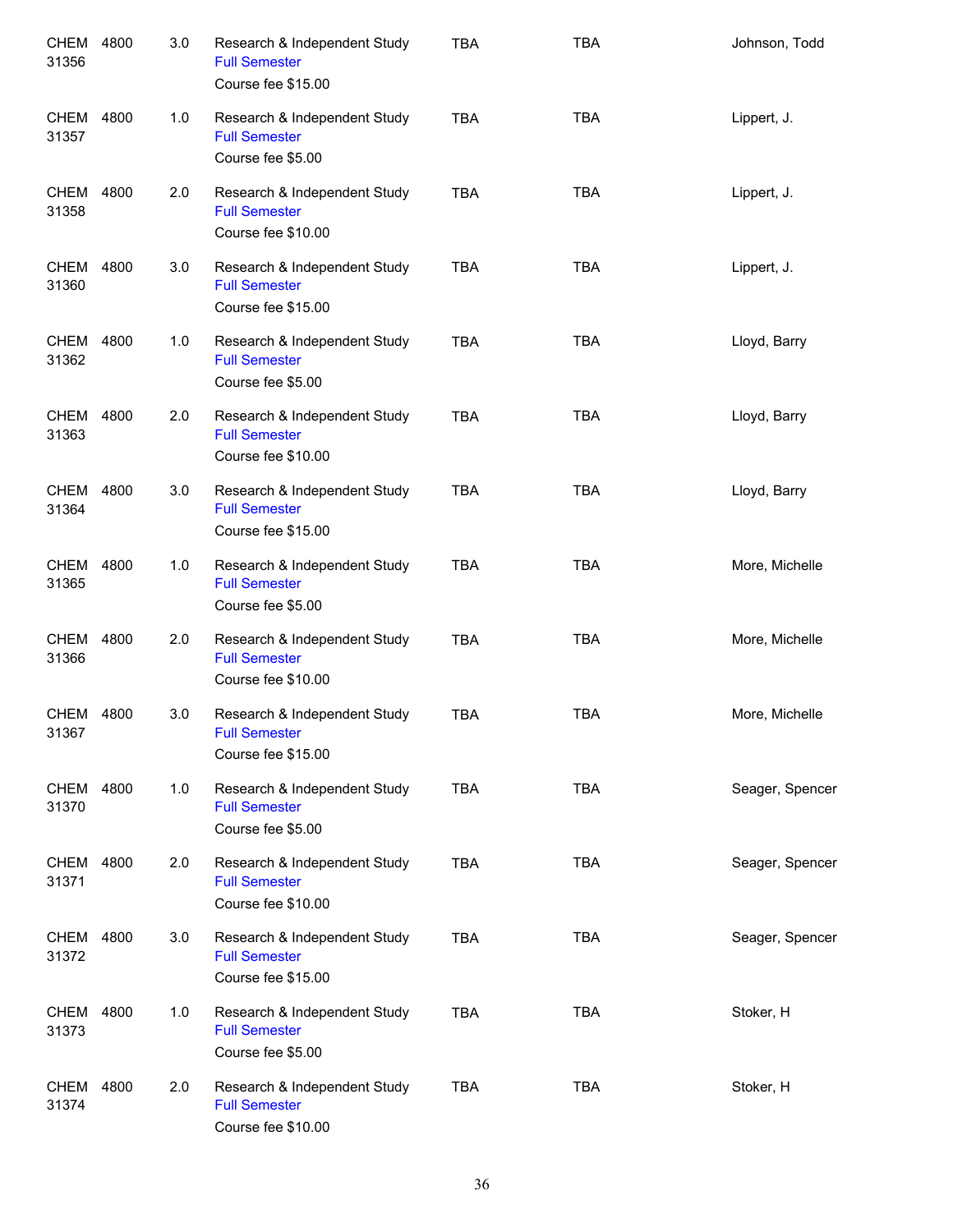| CHEM<br>31376       | 4800 | 3.0 | Research & Independent Study<br><b>Full Semester</b><br>Course fee \$15.00                                                                       | <b>TBA</b>  | <b>TBA</b> |              | Stoker, H        |
|---------------------|------|-----|--------------------------------------------------------------------------------------------------------------------------------------------------|-------------|------------|--------------|------------------|
| CHEM<br>34420       | 4800 | 1.0 | Research & Independent Study<br><b>Full Semester</b><br>Course Fee \$5.00                                                                        | <b>TBA</b>  | <b>TBA</b> |              | Walker, Edward   |
| CHEM<br>34421       | 4800 | 2.0 | Research & Independent Study<br><b>Full Semester</b><br>Course Fee \$10.00                                                                       | <b>TBA</b>  | <b>TBA</b> |              | Walker, Edward   |
| CHEM<br>34423       | 4800 | 3.0 | Research & Independent Study<br><b>Full Semester</b><br>Course Fee \$15.00                                                                       | <b>TBA</b>  | <b>TBA</b> |              | Walker, Edward   |
| CHEM<br>31390       | 4890 | 1.0 | Cooperative Work Experience<br><b>Full Semester</b>                                                                                              | <b>TBA</b>  | <b>TBA</b> |              | Walker, Edward   |
| CHEM<br>31394       | 4890 | 2.0 | Cooperative Work Experience<br><b>Full Semester</b>                                                                                              | <b>TBA</b>  | <b>TBA</b> |              | Walker, Edward   |
| CHEM<br>31397       | 4890 | 3.0 | Cooperative Work Experience<br><b>Full Semester</b>                                                                                              | <b>TBA</b>  | <b>TBA</b> |              | Walker, Edward   |
| CHEM<br>31286       | 4990 | 1.0 | Senior Seminar<br><b>Full Semester</b>                                                                                                           | 1130 - 1220 | R          | <b>SL540</b> | Berghout, Henry  |
| <b>CHF</b><br>30015 | 1400 | 3.0 | Marriage as Interpersonal Proc<br><b>Full Semester</b>                                                                                           | 1030 - 1145 | <b>TR</b>  | ED233        | Chatelain, Randy |
| <b>CHF</b><br>30016 | 1400 | 3.0 | Marriage as Interpersonal Proc<br><b>Full Semester</b>                                                                                           | 1200 - 1315 | <b>TR</b>  | ED233        | Chatelain, Randy |
| <b>CHF</b><br>32091 | 1400 | 3.0 | Marriage as Interpersonal Proc<br><b>Full Semester</b>                                                                                           | <b>TBA</b>  | <b>TBA</b> | <b>OL</b>    | Merrill, Chloe   |
|                     |      |     | To access the onlne course materials, please log in through<br>the student portal (eWeber) at http://weber.edu and select:<br>"current students" |             |            |              |                  |
| <b>CHF</b><br>30045 | 1500 | 3.0 | SS Human Development<br><b>Full Semester</b>                                                                                                     | 1030 - 1145 | <b>TR</b>  | ED104        | Bird, James      |
| <b>CHF</b><br>30046 | 1500 | 3.0 | SS Human Development<br><b>Full Semester</b>                                                                                                     | 0900 - 1015 | <b>TR</b>  | ED104        | Bird, James      |
| <b>CHF</b><br>30047 | 1500 | 3.0 | SS Human Development<br><b>Full Semester</b>                                                                                                     | 0830 - 0920 | <b>MWF</b> | ED104        | Qiu, Wei         |
| <b>CHF</b><br>30048 | 1500 | 3.0 | SS Human Development<br><b>Full Semester</b>                                                                                                     | 0930 - 1020 | <b>MWF</b> | ED104        | Sahin, Volkan    |
| <b>CHF</b><br>30049 | 1500 | 3.0 | SS Human Development<br><b>Full Semester</b>                                                                                                     | 1030 - 1120 | <b>MWF</b> | ED104        | Sahin, Volkan    |
| <b>CHF</b><br>30050 | 1500 | 3.0 | SS Human Development<br><b>Full Semester</b>                                                                                                     | 1800 - 2040 | W          | MH341        | Smith, Julee     |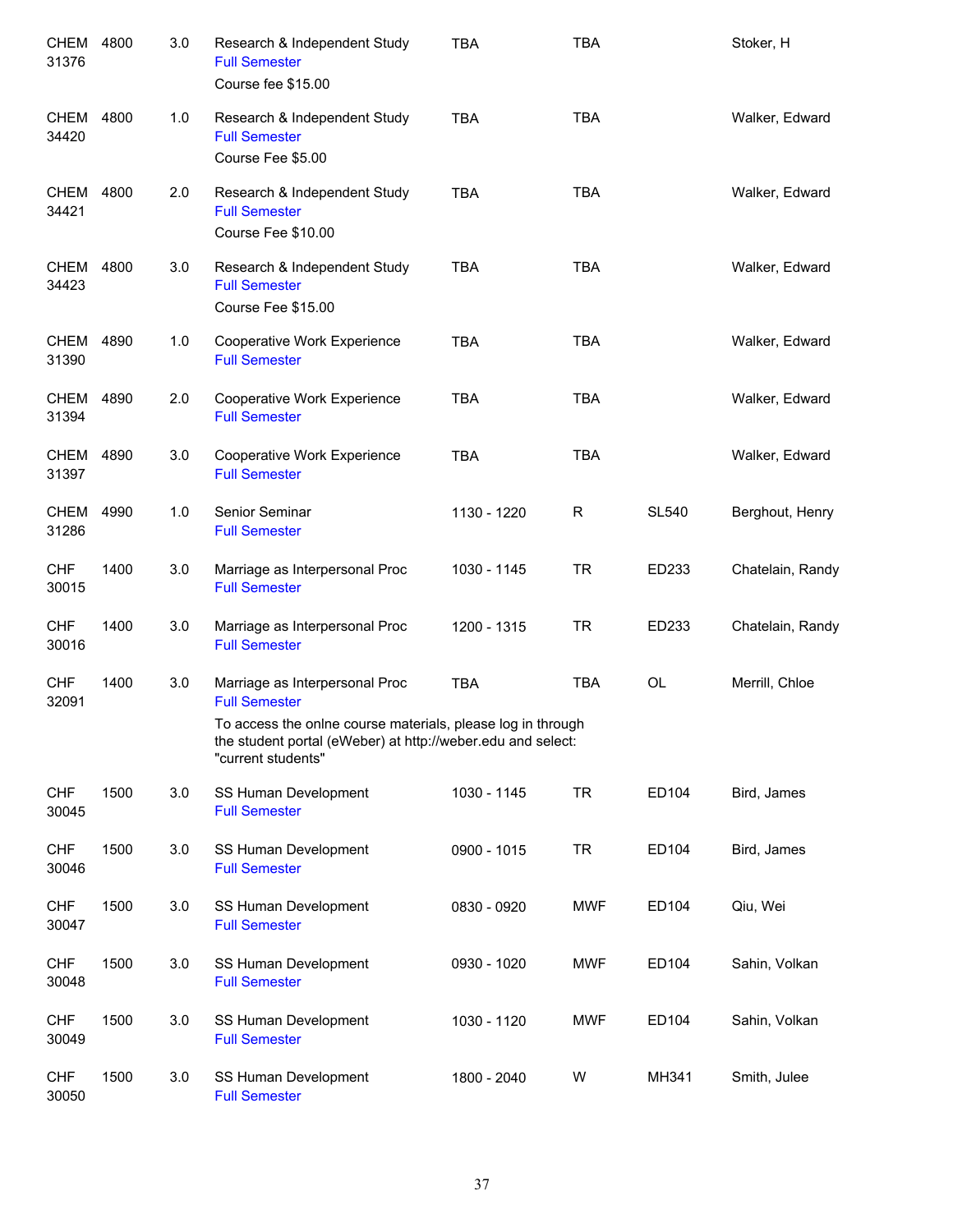| <b>CHF</b><br>32140 | 1500 | 3.0 | SS Human Development<br><b>Full Semester</b>                                                                                                      | <b>TBA</b>  | <b>TBA</b>   | <b>OL</b> | Day, Tom           |
|---------------------|------|-----|---------------------------------------------------------------------------------------------------------------------------------------------------|-------------|--------------|-----------|--------------------|
|                     |      |     | To access the online course materials, please log in through<br>the student portal (eWeber) at http://weber.edu and select:<br>"current students" |             |              |           |                    |
| <b>CHF</b><br>33851 | 1500 | 3.0 | SS Human Development<br><b>Full Semester</b>                                                                                                      | 1730 - 2010 | $\sf T$      | N02       | Sahin, Volkan      |
| <b>CHF</b><br>34271 | 1500 | 3.0 | SS Human Development<br><b>Full Semester</b>                                                                                                      | 1800 - 2040 | W            | MR418     | Smith, Julee       |
| <b>CHF</b><br>34272 | 1500 | 3.0 | SS Human Development<br><b>Full Semester</b>                                                                                                      | 1800 - 2040 | W            | WW102     | Smith, Julee       |
| <b>CHF</b><br>30017 | 2100 | 3.0 | Family Resource Management<br><b>Full Semester</b>                                                                                                | 0900 - 1015 | <b>TR</b>    | ED207     | Buck, Joyce        |
| <b>CHF</b><br>32092 | 2100 | 3.0 | Family Resource Management<br><b>Full Semester</b>                                                                                                | <b>TBA</b>  | <b>TBA</b>   | OL        | Buck, Joyce        |
|                     |      |     | To access the online course materials, please log in through<br>the student portal (eWeber) at http://weber.edu and select:<br>"current students" |             |              |           |                    |
| <b>CHF</b><br>30018 | 2400 | 3.0 | <b>Family Relations</b><br><b>Full Semester</b>                                                                                                   | 1030 - 1120 | <b>MWF</b>   | ED207     | Campbell, S        |
| <b>CHF</b><br>30019 | 2400 | 3.0 | <b>Family Relations</b><br><b>Full Semester</b>                                                                                                   | 1130 - 1220 | <b>MWF</b>   | ED239     | Schvaneveldt, Paul |
| <b>CHF</b><br>30020 | 2400 | 3.0 | <b>Family Relations</b><br><b>Full Semester</b>                                                                                                   | 1030 - 1145 | <b>TR</b>    | ED239     | Buck, Joyce        |
| <b>CHF</b><br>32093 | 2400 | 3.0 | <b>Family Relations</b><br><b>Full Semester</b>                                                                                                   | <b>TBA</b>  | <b>TBA</b>   | OL        | Schvaneveldt, Paul |
|                     |      |     | To access the online course materials, please log in through<br>the student portal (eWeber) at http://weber.edu and select:<br>"current students" |             |              |           |                    |
| <b>CHF</b><br>30060 | 2500 | 3.0 | Develop of Child Birth - 8<br><b>Full Semester</b>                                                                                                | 0930 - 1020 | <b>MWF</b>   | ED116     | Qiu, Wei           |
| <b>CHF</b><br>32142 | 2570 | 3.0 | The Child From 6-12<br><b>Full Semester</b>                                                                                                       | <b>TBA</b>  | <b>TBA</b>   | OL        | Bird, James        |
|                     |      |     | To access the online course materials, please log in through<br>the student portal (eWeber) at http://weber.edu and select:<br>"current students" |             |              |           |                    |
| <b>CHF</b><br>30065 | 2610 | 3.0 | Guidance - Development Theory<br><b>Full Semester</b>                                                                                             | 0700 - 0815 | <b>TR</b>    | ED116     | West, Sherrie      |
|                     |      |     | PREREQ: CHF 1500 OR CONSENT OF INSTRUCTOR                                                                                                         |             |              |           |                    |
| <b>CHF</b><br>30068 | 2610 | 3.0 | Guidance - Development Theory<br><b>Full Semester</b><br>PREREQ: CHF 1500 OR CONSENT OF INSTRUCTOR                                                | 1200 - 1315 | <b>TR</b>    | ED207     | Qiu, Wei           |
| <b>CHF</b><br>30069 | 2620 | 3.0 | <b>Planning Creative Experiences</b><br><b>Full Semester</b><br>PREREQ: CHF 1500                                                                  | 1630 - 1910 | $\mathsf{R}$ | ED207     | Sahin, Volkan      |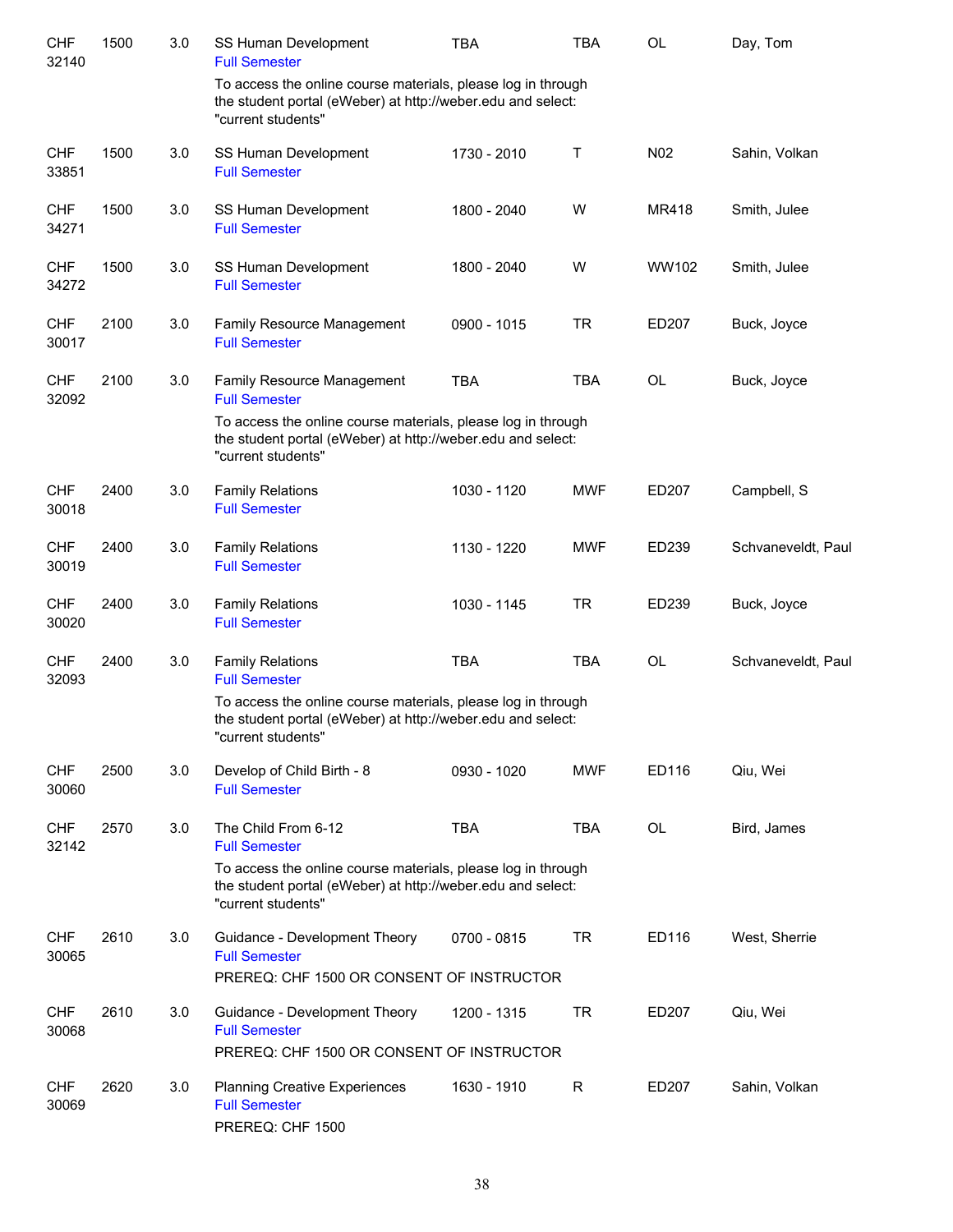| <b>CHF</b><br>30070 | 2620  | 3.0 | <b>Planning Creative Experiences</b><br><b>Full Semester</b><br>PREREQ: CHF 1500                                                                                                                                                                                                                                                                                                                                                                                                                                                                                                                                                                                                                                                                                                                                                                                                                                                                                                                                                                                                                                                                                                                                                                                                                                                                                                                                                                                                      | 1130 - 1410 | W          | ED116        | Sahin, Volkan          |
|---------------------|-------|-----|---------------------------------------------------------------------------------------------------------------------------------------------------------------------------------------------------------------------------------------------------------------------------------------------------------------------------------------------------------------------------------------------------------------------------------------------------------------------------------------------------------------------------------------------------------------------------------------------------------------------------------------------------------------------------------------------------------------------------------------------------------------------------------------------------------------------------------------------------------------------------------------------------------------------------------------------------------------------------------------------------------------------------------------------------------------------------------------------------------------------------------------------------------------------------------------------------------------------------------------------------------------------------------------------------------------------------------------------------------------------------------------------------------------------------------------------------------------------------------------|-------------|------------|--------------|------------------------|
| <b>CHF</b><br>30071 | 2860  | 5.0 | Practicum<br><b>Full Semester</b><br>CONSENT OF FACULTY SUPERVISOR PRIOR TO REGISTRATION                                                                                                                                                                                                                                                                                                                                                                                                                                                                                                                                                                                                                                                                                                                                                                                                                                                                                                                                                                                                                                                                                                                                                                                                                                                                                                                                                                                              | <b>TBA</b>  | <b>TBA</b> |              | Haun, Carole           |
| <b>CHF</b><br>30072 | 2860  | 3.0 | Practicum<br><b>Full Semester</b><br>CONSENT OF FACULTY SUPERVISOR PRIOR TO REGISTRATION                                                                                                                                                                                                                                                                                                                                                                                                                                                                                                                                                                                                                                                                                                                                                                                                                                                                                                                                                                                                                                                                                                                                                                                                                                                                                                                                                                                              | <b>TBA</b>  | <b>TBA</b> |              | Haun, Carole           |
| <b>CHF</b><br>32141 | 2900  | 2.0 | Career Development<br><b>Full Semester</b><br>To access the online course materials, please log in through<br>the student portal (eWeber) at http://weber.edu and select:<br>"current students"                                                                                                                                                                                                                                                                                                                                                                                                                                                                                                                                                                                                                                                                                                                                                                                                                                                                                                                                                                                                                                                                                                                                                                                                                                                                                       | <b>TBA</b>  | <b>TBA</b> | OL           | Simons, Betty          |
| <b>CHF</b><br>32791 | 2900  | 2.0 | Career Development<br><b>Full Semester</b>                                                                                                                                                                                                                                                                                                                                                                                                                                                                                                                                                                                                                                                                                                                                                                                                                                                                                                                                                                                                                                                                                                                                                                                                                                                                                                                                                                                                                                            | 0930 - 1020 | <b>MW</b>  | <b>SC230</b> | Nielsen, Gregory       |
| <b>CHF</b><br>32800 | 2900  | 2.0 | Career Development<br><b>Full Semester</b>                                                                                                                                                                                                                                                                                                                                                                                                                                                                                                                                                                                                                                                                                                                                                                                                                                                                                                                                                                                                                                                                                                                                                                                                                                                                                                                                                                                                                                            | 0930 - 1020 | <b>TR</b>  | <b>SC230</b> | St Clair Bowen, Janice |
| <b>CHF</b><br>30073 | 2990A | 1.0 | Seminar in Childhood Develop<br><b>Full Semester</b><br><b>CONSENT OF INSTRUCTOR</b>                                                                                                                                                                                                                                                                                                                                                                                                                                                                                                                                                                                                                                                                                                                                                                                                                                                                                                                                                                                                                                                                                                                                                                                                                                                                                                                                                                                                  | 1210 - 1300 | W          | ED10         | Haun, Carole           |
| <b>CHF</b><br>30021 | 2990B | 3.0 | Seminar in Family Studies<br><b>Full Semester</b><br>CBL stands for Community-Based Learning which means that students engage in<br>meaningful community service that is connected to specific course objectives.<br>See http://www.weber.edu/CommunityInvolvement/CBL_Designation.html for a full<br>list of CBL designated courses.<br>CBL stands for Community-Based Learning which means that students engage in<br>meaningful community service that is connected to specific course objectives.<br>See http://www.weber.edu/CommunityInvolvement/CBL Designation.html for a full<br>list of CBL designated courses.<br>CBL stands for Community-Based Learning which means that students engage in<br>meaningful community service that is connected to specific course objectives.<br>See http://www.weber.edu/CommunityInvolvement/CBL_Designation.html for a full<br>list of CBL designated courses.<br>CBL stands for Community-Based Learning which means that students engage in<br>meaningful community service that is connected to specific course objectives.<br>See http://www.weber.edu/CommunityInvolvement/CBL_Designation.html for a full<br>list of CBL designated courses.<br>CBL stands for Community-Based Learning which means that students engage in<br>meaningful community service that is connected to specific course objectives.<br>See http://www.weber.edu/CommunityInvolvement/CBL Designation.html for a full<br>list of CBL designated courses. | 1230 - 1345 | <b>MW</b>  | ED207        | Buck, Joyce            |
| <b>CHF</b><br>32135 | 3150  | 3.0 | Consumer Rights & Responsibil<br><b>Full Semester</b><br>To access the online course materials, please log in through<br>the student portal (eWeber) at http://weber.edu and select:<br>"current students"                                                                                                                                                                                                                                                                                                                                                                                                                                                                                                                                                                                                                                                                                                                                                                                                                                                                                                                                                                                                                                                                                                                                                                                                                                                                            | TBA         | TBA        | OL           | Buck, Joyce            |
| <b>CHF</b><br>30022 | 3350  | 3.0 | DV Diverse Families<br><b>Full Semester</b>                                                                                                                                                                                                                                                                                                                                                                                                                                                                                                                                                                                                                                                                                                                                                                                                                                                                                                                                                                                                                                                                                                                                                                                                                                                                                                                                                                                                                                           | 1030 - 1120 | MWF        | ED116        | Merrill, Chloe         |
| <b>CHF</b><br>30023 | 3450  | 3.0 | <b>Adult Development</b><br><b>Full Semester</b>                                                                                                                                                                                                                                                                                                                                                                                                                                                                                                                                                                                                                                                                                                                                                                                                                                                                                                                                                                                                                                                                                                                                                                                                                                                                                                                                                                                                                                      | 0930 - 1020 | MWF        | ED207        | Oreshnick, Craig       |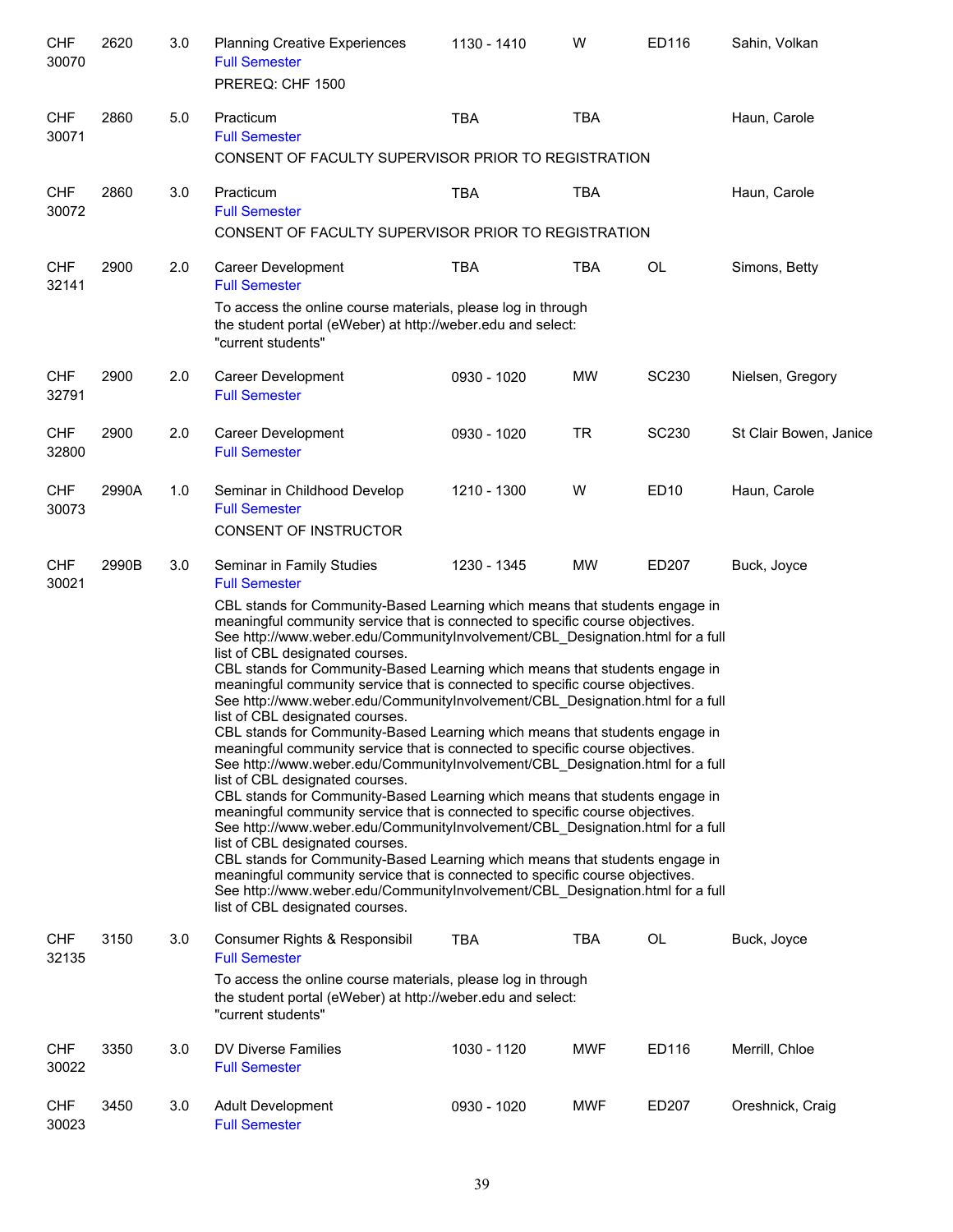| <b>CHF</b><br>30074 | 3500 | 3.0 | Young Children at Risk<br><b>Full Semester</b>                                                                                                                   | 1030 - 1120 | <b>MWF</b>   | <b>ED10</b>   | Bird, James        |
|---------------------|------|-----|------------------------------------------------------------------------------------------------------------------------------------------------------------------|-------------|--------------|---------------|--------------------|
|                     |      |     | PREREQ: CHF 1500 OR EQUIVALENT                                                                                                                                   |             |              |               |                    |
| <b>CHF</b><br>30024 | 3550 | 3.0 | <b>Parenting Education</b><br><b>Full Semester</b>                                                                                                               | 0830 - 0920 | <b>MWF</b>   | ED239         | Schvaneveldt, Paul |
| <b>CHF</b><br>33855 | 3640 | 3.0 | Working with Parents<br><b>Full Semester</b>                                                                                                                     | 1730 - 2010 | W            | D02324        | Day, Kay           |
| <b>CHF</b><br>30025 | 3650 | 3.0 | <b>Family Processes</b><br><b>Full Semester</b>                                                                                                                  | 1130 - 1220 | <b>MWF</b>   | ED207         | Campbell, S        |
| <b>CHF</b><br>30075 | 3680 | 3.0 | Teaching Experience Preschool<br><b>Full Semester</b>                                                                                                            | <b>TBA</b>  | <b>TBA</b>   |               | Haun, Carole       |
|                     |      |     | PREREQ:CHF 1500, CHF 2610, CHF 2620, CONSENT OF INSTRUCTOR                                                                                                       |             |              |               |                    |
| <b>CHF</b><br>30026 | 3850 | 3.0 | SI Current Research Methods<br><b>Full Semester</b>                                                                                                              | 1030 - 1120 | <b>MWF</b>   | ED239         | Qiu, Wei           |
| <b>CHF</b><br>30027 | 4400 | 3.0 | The Family in Stress<br><b>Full Semester</b>                                                                                                                     | 0930 - 1020 | <b>MWF</b>   | ED233         | Chatelain, Randy   |
| <b>CHF</b><br>32138 | 4400 | 3.0 | The Family in Stress<br><b>Full Semester</b>                                                                                                                     | <b>TBA</b>  | <b>TBA</b>   | <b>OL</b>     | Merrill, Chloe     |
|                     |      |     | To access the online course materials, please log in through<br>the student portal (eWeber) at http://weber.edu and select:<br>"current students"                |             |              |               |                    |
| <b>CHF</b><br>34750 | 4400 | 3.0 | The Family in Stress<br><b>Full Semester</b>                                                                                                                     | <b>TBA</b>  | <b>TBA</b>   | <b>OL</b>     | Merrill, Chloe     |
|                     |      |     | To access the online course materials, please log in through<br>the student portal (eWeber) at http://weber.edu and enter<br>your Wildcat username and password. |             |              |               |                    |
| <b>CHF</b><br>30029 | 4500 | 3.0 | Comp Study of Childhood/Adoles<br><b>Full Semester</b>                                                                                                           | 0930 - 1020 | <b>MWF</b>   | ED239         | Schvaneveldt, Paul |
| <b>CHF</b><br>34315 | 4510 | 3.0 | Contemp Planning for Children<br><b>Block 2</b>                                                                                                                  | <b>TBA</b>  | <b>TBA</b>   | OL            | Sahin, Volkan      |
|                     |      |     | To access the online course materials, please log in through<br>the student portal (eWeber) at http://weber.edu and enter<br>your Wildcat username and password. |             |              |               |                    |
| <b>CHF</b><br>30030 | 4650 | 3.0 | Family Life Education Methods<br><b>Full Semester</b>                                                                                                            | 1030 - 1120 | <b>MWF</b>   | ED233         | Chatelain, Randy   |
| <b>CHF</b><br>30077 | 4710 | 3.0 | Advanced Guidance & Planning<br><b>Full Semester</b><br>PREREQ: CHF 2600, CHF 2610, CHF 2620                                                                     | 1210 - 1300 | <b>MTRF</b>  | ED10          | Haun, Carole       |
| <b>CHF</b><br>30078 | 4720 | 6.0 | Student Teach/Childrens School<br><b>Full Semester</b>                                                                                                           | 1300 - 1700 | <b>MTWRF</b> | <b>ED108B</b> | Bearden, Camie     |
| <b>CHF</b><br>30079 | 4720 | 6.0 | Student Teach/Childrens School<br><b>Full Semester</b>                                                                                                           | 1300 - 1700 | <b>MTWF</b>  | <b>ED110A</b> | Kearsley, Jamie    |
| <b>CHF</b><br>30080 | 4720 | 6.0 | Student Teach/Childrens School<br><b>Full Semester</b>                                                                                                           | 0730 - 1200 | <b>MTWRF</b> | <b>ED110A</b> | Kearsley, Jamie    |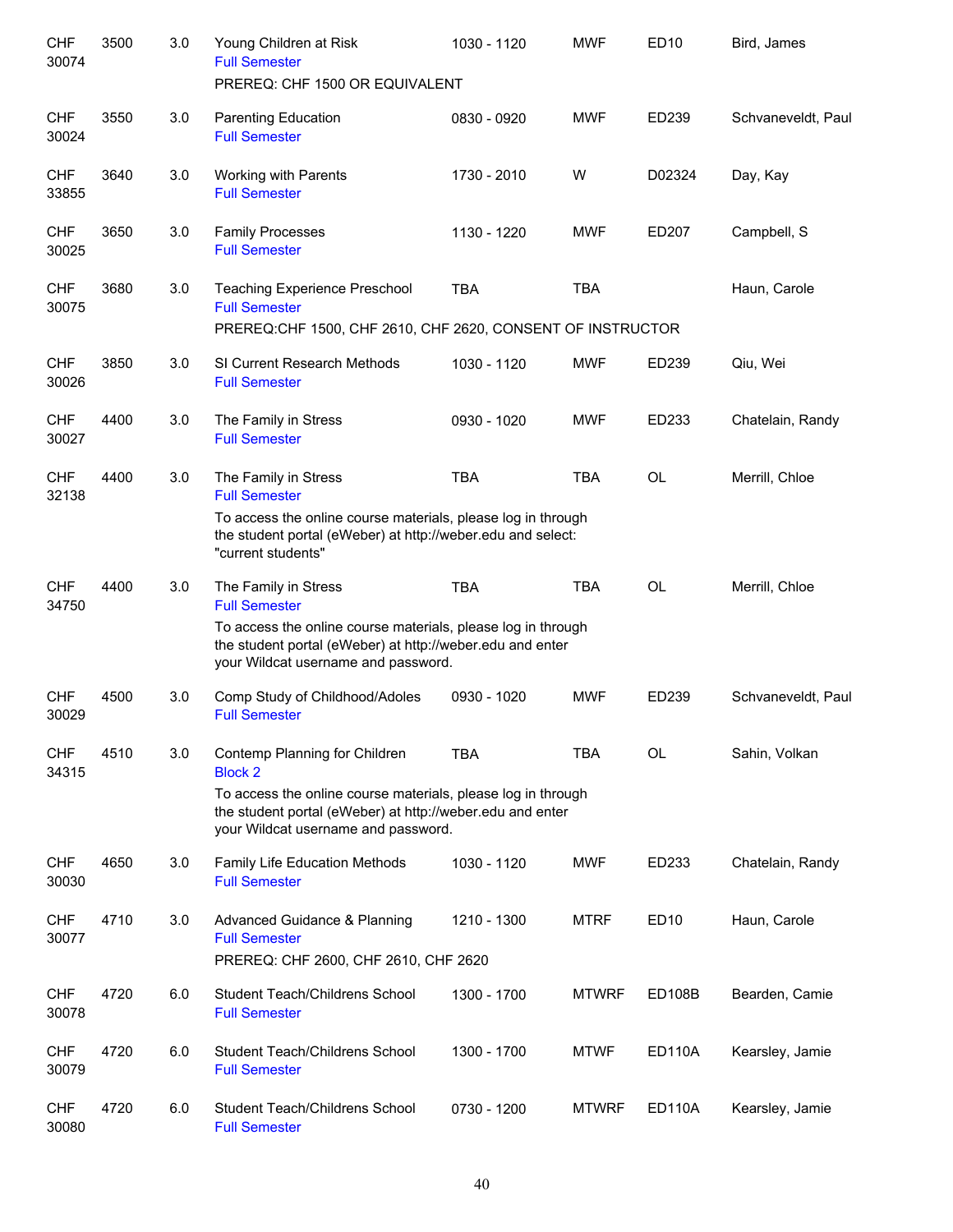| <b>CHF</b><br>30081 | 4720 | 6.0 | Student Teach/Childrens School<br><b>Full Semester</b>                                                                                                                                                                                                                               | 1300 - 1700 | <b>MTWRF</b> | <b>ED105A</b> | Biehl, Sara        |
|---------------------|------|-----|--------------------------------------------------------------------------------------------------------------------------------------------------------------------------------------------------------------------------------------------------------------------------------------|-------------|--------------|---------------|--------------------|
| <b>CHF</b><br>30082 | 4720 | 6.0 | Student Teach/Childrens School<br><b>Full Semester</b>                                                                                                                                                                                                                               | 0730 - 1200 | <b>MTWRF</b> | <b>ED108B</b> | Biehl, Sara        |
| <b>CHF</b><br>30083 | 4720 | 6.0 | Student Teach/Childrens School<br><b>Full Semester</b>                                                                                                                                                                                                                               | 1300 - 1700 | <b>MTWRF</b> | <b>ED106B</b> | Valletta, Alisa    |
| <b>CHF</b><br>30084 | 4720 | 6.0 | Student Teach/Childrens School<br><b>Full Semester</b>                                                                                                                                                                                                                               | 0730 - 1200 | <b>MTWRF</b> | <b>ED106B</b> | West, Sherrie      |
| <b>CHF</b><br>30085 | 4720 | 6.0 | Student Teach/Childrens School<br><b>Full Semester</b>                                                                                                                                                                                                                               | 0730 - 1200 | <b>MTWRF</b> | <b>ED109A</b> | Valletta, Alisa    |
| <b>CHF</b><br>30086 | 4720 | 6.0 | Student Teach/Childrens School<br><b>Full Semester</b>                                                                                                                                                                                                                               | 0730 - 1200 | <b>MTWF</b>  | <b>ED105A</b> | Hunter, Laura      |
| <b>CHF</b><br>35119 | 4800 | 3.0 | Individual Research<br><b>Full Semester</b>                                                                                                                                                                                                                                          | <b>TBA</b>  | <b>TBA</b>   |               | Schvaneveldt, Paul |
| <b>CHF</b><br>30087 | 4830 | 3.0 | <b>Directed Readings</b><br><b>Full Semester</b><br>CONSENT OF INSTRUCTOR                                                                                                                                                                                                            | <b>TBA</b>  | <b>TBA</b>   |               | Bird, James        |
| <b>CHF</b><br>30103 | 4830 | 2.0 | <b>Directed Readings</b><br><b>Full Semester</b><br>CONSENT OF INSTRUCTOR                                                                                                                                                                                                            | <b>TBA</b>  | <b>TBA</b>   |               | Qiu, Wei           |
| <b>CHF</b><br>35129 | 4830 | 2.0 | <b>Directed Readings</b><br><b>Full Semester</b>                                                                                                                                                                                                                                     | <b>TBA</b>  | <b>TBA</b>   |               | Buck, Joyce        |
| <b>CHF</b><br>35142 | 4830 | 1.0 | <b>Directed Readings</b><br><b>Full Semester</b>                                                                                                                                                                                                                                     | <b>TBA</b>  | <b>TBA</b>   |               | Buck, Joyce        |
| <b>CHF</b><br>30031 | 4860 | 3.0 | Practicum<br><b>Full Semester</b>                                                                                                                                                                                                                                                    | 1130 - 1220 | M            | ED233         | Buck, Joyce        |
|                     |      |     | CBL stands for Community-Based Learning which means that<br>students engage in meaningful community service that is<br>connected to specific course objectives. See http://www.<br>weber.edu/CommunityInvolvement/CBL_Designation.html for a<br>full list of CBL designated courses. |             |              |               |                    |
| <b>CHF</b><br>30104 | 4860 | 2.0 | Practicum<br><b>Full Semester</b><br>CONSENT OF INSTRUCTOR                                                                                                                                                                                                                           | <b>TBA</b>  | <b>TBA</b>   |               | Haun, Carole       |
| <b>CHF</b><br>30105 | 4860 | 5.0 | Practicum<br><b>Full Semester</b><br>CONSENT OF INSTRUCTOR                                                                                                                                                                                                                           | <b>TBA</b>  | <b>TBA</b>   |               | Haun, Carole       |
| <b>CHF</b><br>34318 | 4860 | 3.0 | Practicum<br><b>Full Semester</b>                                                                                                                                                                                                                                                    | <b>TBA</b>  | <b>TBA</b>   |               | Schvaneveldt, Paul |
| <b>CHF</b><br>35051 | 4860 | 3.0 | Practicum<br><b>Full Semester</b>                                                                                                                                                                                                                                                    | <b>TBA</b>  | <b>TBA</b>   |               | Campbell, S        |
| <b>CHF</b><br>35088 | 4860 | 3.0 | Practicum<br><b>Full Semester</b>                                                                                                                                                                                                                                                    | <b>TBA</b>  | <b>TBA</b>   |               | West, Sherrie      |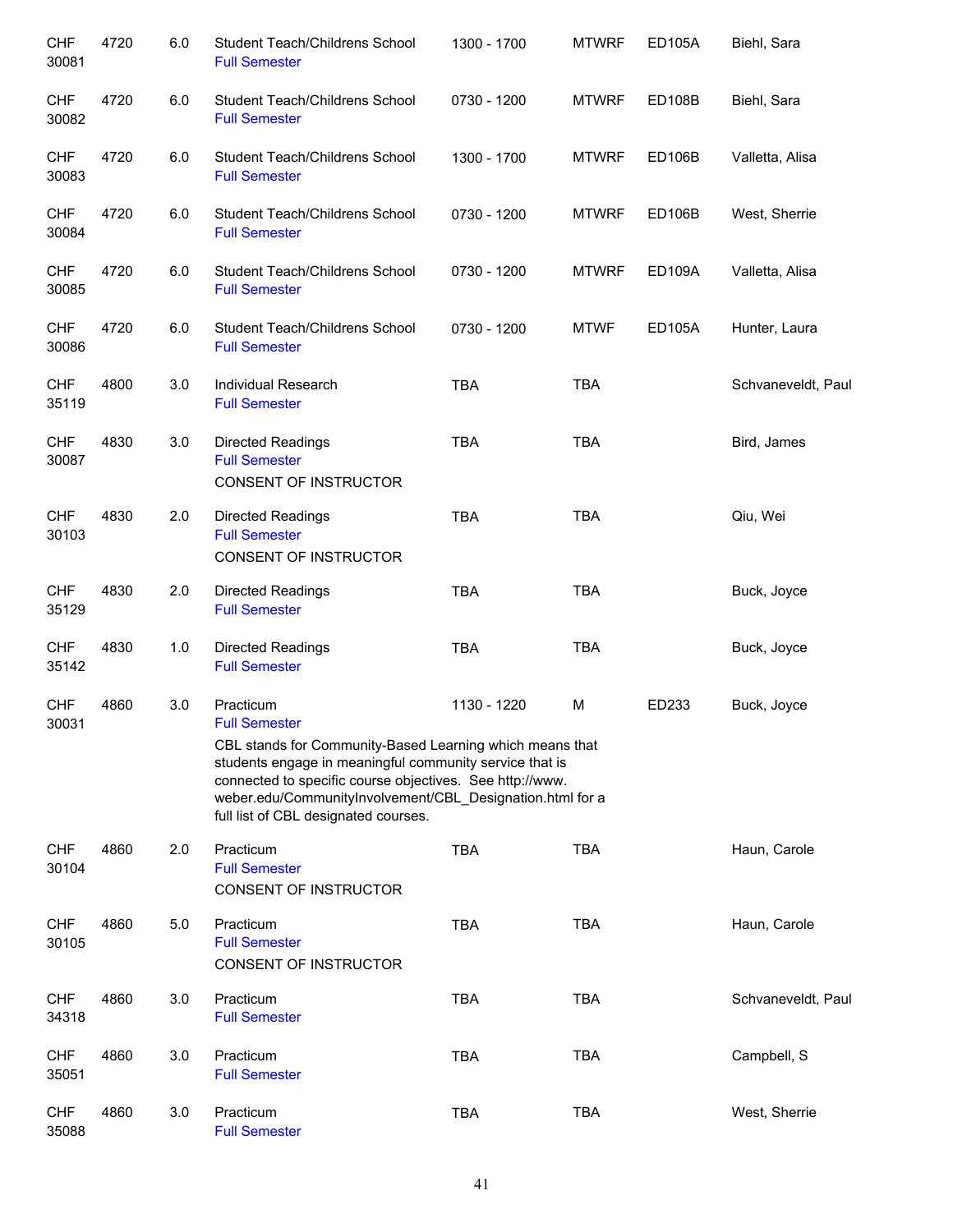| <b>CHF</b><br>30107  | 4890  | 3.0 | Cooperative Work Experience<br><b>Full Semester</b><br>CONSENT OF INSTRUCTOR                                                                                       | <b>TBA</b>  | <b>TBA</b> |       | Bird, James      |
|----------------------|-------|-----|--------------------------------------------------------------------------------------------------------------------------------------------------------------------|-------------|------------|-------|------------------|
| <b>CHF</b><br>30108  | 4890  | 3.0 | Cooperative Work Experience<br><b>Full Semester</b><br>CONSENT OF INSTRUCTOR                                                                                       | <b>TBA</b>  | <b>TBA</b> |       | Qiu, Wei         |
| <b>CHF</b><br>30109  | 4890  | 3.0 | Cooperative Work Experience<br><b>Full Semester</b><br>CONSENT OF INSTRUCTOR                                                                                       | <b>TBA</b>  | <b>TBA</b> |       | Sahin, Volkan    |
| <b>CHF</b><br>30110  | 4890  | 4.0 | Cooperative Work Experience<br><b>Full Semester</b><br>CONSENT OF INSTRUCTOR                                                                                       | <b>TBA</b>  | <b>TBA</b> |       | Sahin, Volkan    |
| <b>CHF</b><br>35115  | 4890  | 2.0 | Cooperative Work Experience<br><b>Full Semester</b>                                                                                                                | <b>TBA</b>  | <b>TBA</b> |       | Haun, Carole     |
| <b>CHF</b><br>35128  | 4890  | 3.0 | Cooperative Work Experience<br><b>Full Semester</b>                                                                                                                | <b>TBA</b>  | <b>TBA</b> |       | West, Sherrie    |
| <b>CHF</b><br>35138  | 4890  | 1.0 | Cooperative Work Experience<br><b>Full Semester</b>                                                                                                                | <b>TBA</b>  | <b>TBA</b> |       | Qiu, Wei         |
| <b>CHF</b><br>30111  | 4980  | 1.0 | EC Senior Synthesis Seminar<br><b>Full Semester</b><br>CONSENT OF INSTRUCTOR<br>CLASSES: MONDAY, APRIL 19 ED RM 330 8AM-4PM<br>TUESDAY, APRIL 20 ED RM 330 8AM-4PM | <b>TBA</b>  | <b>TBA</b> |       | Stewart, Pene'e  |
| <b>CHF</b><br>30112  | 4990A | 1.0 | Seminar in Child Development<br><b>Full Semester</b><br>PREREQ: CONCURRENT OR PRIOR ENROLLMENT IN CHF 4710, CHF 4720<br>CLASS BEGINS FEB 11 THROUGH APRIL 8        | 1210 - 1300 | <b>TR</b>  |       | Bird, James      |
| CHF<br>30032         | 4990B | 3.0 | Snr Seminar in Family Studies<br><b>Full Semester</b>                                                                                                              | 0830 - 0920 | <b>MWF</b> | ED116 | Merrill, Chloe   |
| <b>CHNS</b><br>30472 | 1000  | 2.0 | <b>Proficiency Development</b><br><b>Full Semester</b>                                                                                                             | 1730 - 1920 | W          | KA306 | Pittman, Melissa |
| <b>CHNS</b><br>30473 | 1020  | 4.0 | First Year Chinese II<br><b>Full Semester</b><br>Course fee \$8.00                                                                                                 | 1730 - 1920 | MW         | EH104 | Kerr, Cheng-Hua  |
| <b>CHNS</b><br>30590 | 2000  | 2.0 | <b>Proficiency Development</b><br><b>Full Semester</b>                                                                                                             | 1730 - 1920 | W          | KA306 | Pittman, Melissa |
| <b>CHNS</b><br>30598 | 3320  | 3.0 | Applied Language Studies<br><b>Full Semester</b><br>Course fee \$6.00                                                                                              | 1730 - 2010 | Τ          | EH217 | Pittman, Melissa |
| CJ<br>30117          | 1010  | 3.0 | SS Intro to Criminal Justice<br><b>Full Semester</b>                                                                                                               | 1030 - 1120 | <b>MWF</b> | SS119 | Gillespie, L     |
| CJ<br>30125          | 1010  | 3.0 | SS Intro to Criminal Justice<br><b>Full Semester</b>                                                                                                               | 1130 - 1220 | <b>MWF</b> | SS215 | Lynch, David     |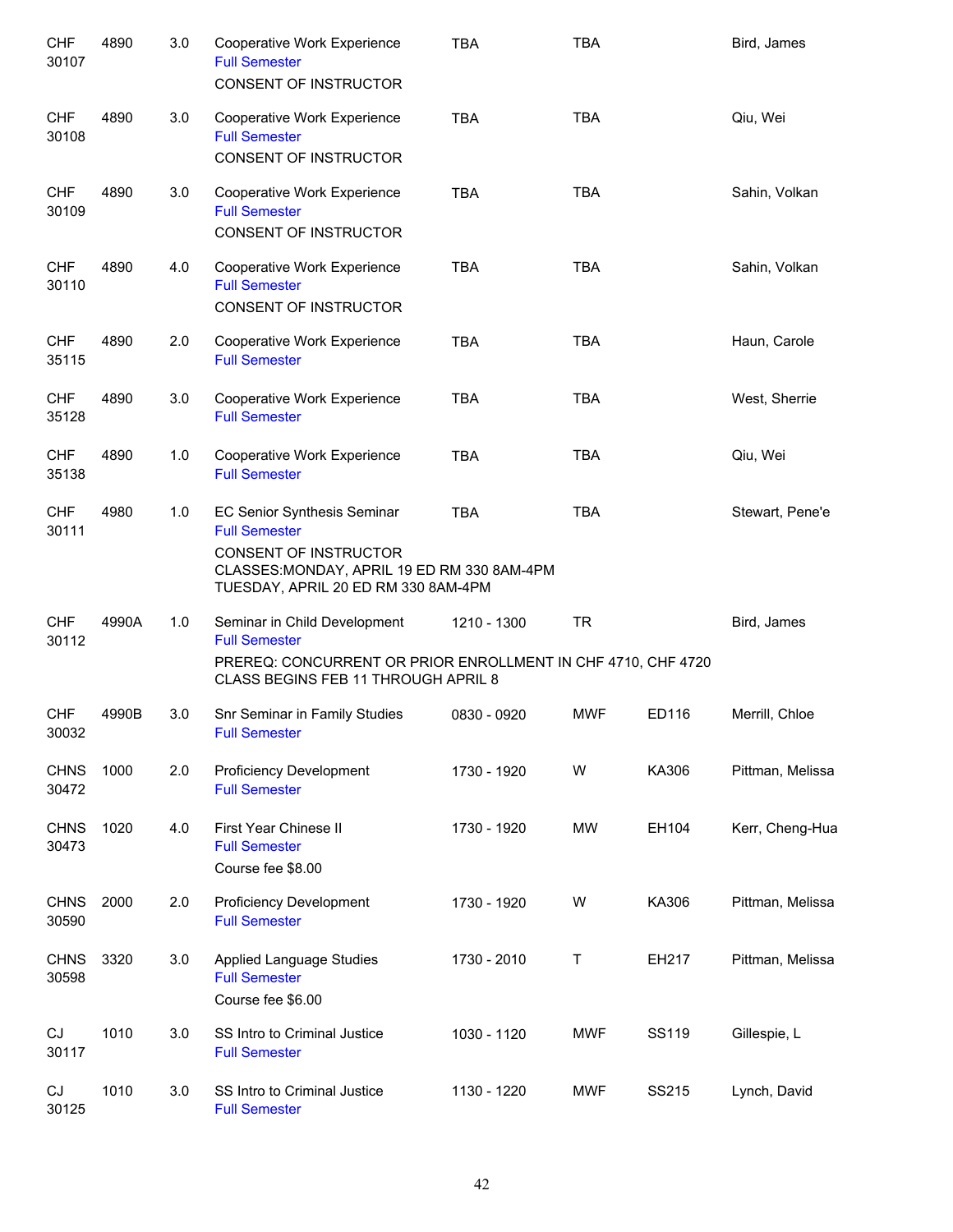| CJ<br>30134 | 1010 | 3.0 | SS Intro to Criminal Justice<br><b>Full Semester</b>                                                                                                                              | 1200 - 1315 | <b>TR</b>  | SS215        | Senjo, Scott           |
|-------------|------|-----|-----------------------------------------------------------------------------------------------------------------------------------------------------------------------------------|-------------|------------|--------------|------------------------|
| CJ<br>30136 | 1010 | 3.0 | SS Intro to Criminal Justice<br><b>Full Semester</b>                                                                                                                              | 0830 - 0920 | MWF        | SS215        | Newton, Samuel         |
| CJ<br>30152 | 1010 | 3.0 | SS Intro to Criminal Justice<br><b>Full Semester</b>                                                                                                                              | 0730 - 0820 | MWF        | SS215        | Chabries, Michael      |
| CJ<br>30158 | 1010 | 3.0 | SS Intro to Criminal Justice<br><b>Full Semester</b>                                                                                                                              | 1230 - 1320 | <b>MWF</b> | SS215        | Buck, Julie            |
| CJ<br>30163 | 1010 | 3.0 | SS Intro to Criminal Justice<br><b>Full Semester</b>                                                                                                                              | 0900 - 1015 | <b>TR</b>  | SS215        | Pilkington, Mitchell   |
| CJ<br>30166 | 1010 | 3.0 | SS Intro to Criminal Justice<br><b>Full Semester</b>                                                                                                                              | 1030 - 1145 | <b>TR</b>  | SS215        | Zimmerman, Christopher |
| CJ<br>30180 | 1010 | 3.0 | SS Intro to Criminal Justice<br><b>Full Semester</b>                                                                                                                              | 0930 - 1020 | <b>MWF</b> | SS215        | Bayley, Bruce          |
| CJ<br>30285 | 1010 | 3.0 | SS Intro to Criminal Justice<br><b>Full Semester</b>                                                                                                                              | 1730 - 2010 | Τ          | SS215        | Hunt, Roger            |
| CJ<br>34106 | 1010 | 3.0 | SS Intro to Criminal Justice<br><b>Full Semester</b>                                                                                                                              | 0900 - 1015 | <b>TR</b>  | D02134       | McBride, Lavarr        |
| CJ<br>34109 | 1010 | 3.0 | SS Intro to Criminal Justice<br><b>Full Semester</b>                                                                                                                              | 0830 - 0920 | <b>MWF</b> | D02306       | McBride, Lavarr        |
| CJ<br>34110 | 1010 | 3.0 | SS Intro to Criminal Justice<br><b>Full Semester</b>                                                                                                                              | 1730 - 2010 | T          | N10          | Cottrell, Brad         |
| CJ<br>32609 | 1300 | 3.0 | Introduction to Corrections<br><b>Full Semester</b><br>To access the online course material, please log in through<br>the student portal (eWeber) at http://weber.edu and select: | <b>TBA</b>  | <b>TBA</b> | OL           | Bayley, Bruce          |
|             |      |     | "current students."                                                                                                                                                               |             |            |              |                        |
| CJ<br>30127 | 1330 | 3.0 | <b>Criminal Law</b><br><b>Full Semester</b>                                                                                                                                       | 1230 - 1320 | <b>MWF</b> | <b>SS239</b> | Lynch, David           |
| CJ<br>30168 | 1330 | 3.0 | <b>Criminal Law</b><br><b>Full Semester</b>                                                                                                                                       | 1030 - 1120 | <b>MWF</b> | SS215        | Lynch, David           |
| CJ<br>32610 | 1330 | 3.0 | <b>Criminal Law</b><br><b>Full Semester</b>                                                                                                                                       | TBA         | <b>TBA</b> | OL           | Senjo, Scott           |
|             |      |     | To access the online course material, please log in through<br>the student portal (eWeber) at http://weber.edu and select:<br>"current students."                                 |             |            |              |                        |
| CJ<br>34112 | 1330 | 3.0 | <b>Criminal Law</b><br><b>Full Semester</b>                                                                                                                                       | 1730 - 2010 | M          | D02229A      | Westmoreland, Fredrick |
| CJ<br>30144 | 1340 | 3.0 | Criminal Investigation<br><b>Full Semester</b>                                                                                                                                    | 0930 - 1020 | <b>MWF</b> | SS119        | Dean, Russell          |
| CJ<br>32158 | 1340 | 3.0 | Criminal Investigation<br><b>Full Semester</b>                                                                                                                                    | 1730 - 2010 | T          | <b>SS239</b> | Dean, Russell          |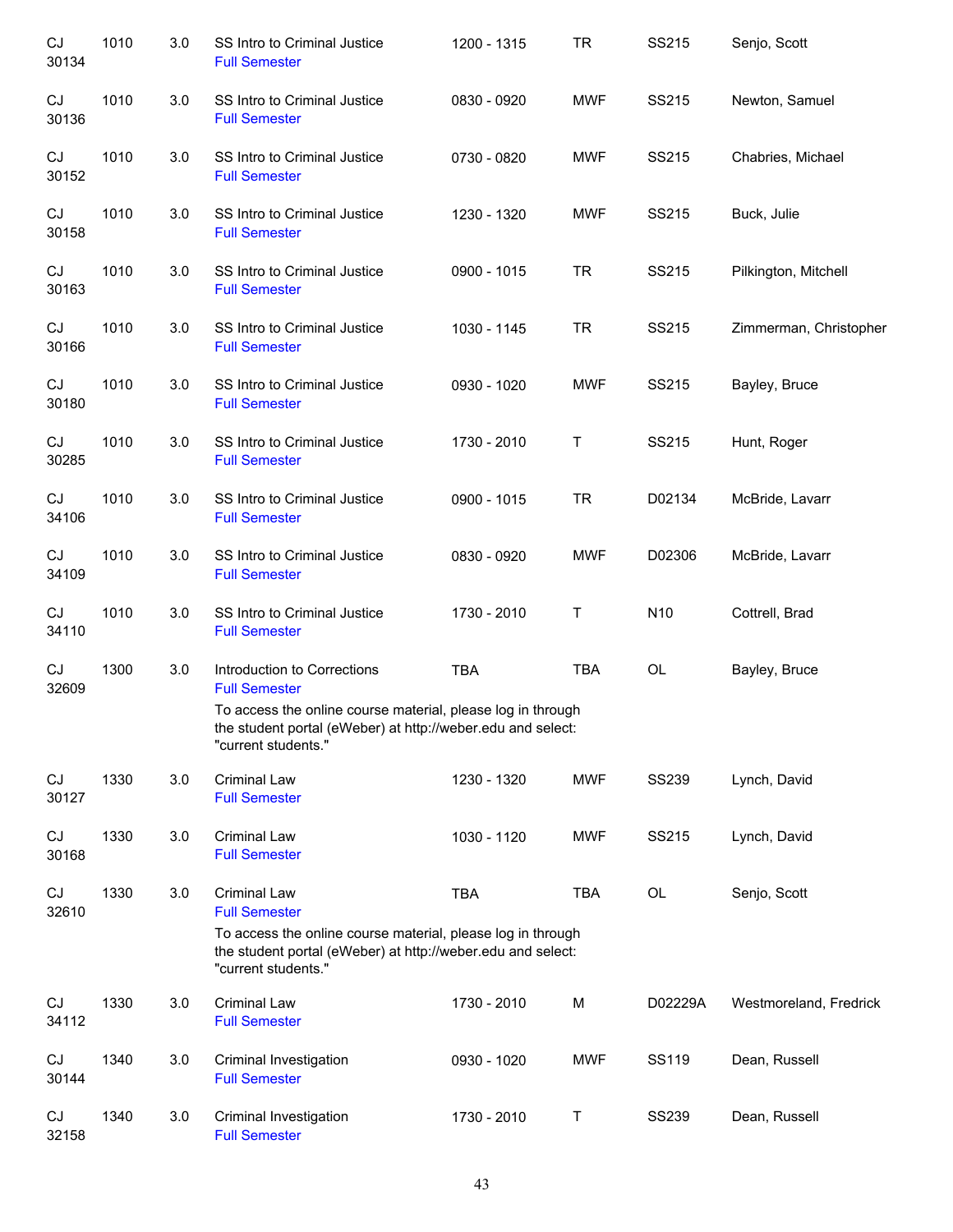| CJ<br>30140        | 1350 | 3.0 | <b>Introduction Forensic Science</b><br><b>Full Semester</b>                                                                                      | 0900 - 1015 | <b>TR</b>    | <b>SS239</b> | Horn, Brent            |
|--------------------|------|-----|---------------------------------------------------------------------------------------------------------------------------------------------------|-------------|--------------|--------------|------------------------|
| CJ<br>30145        | 1350 | 3.0 | <b>Introduction Forensic Science</b><br><b>Full Semester</b>                                                                                      | 0830 - 0920 | <b>MWF</b>   | <b>SS239</b> | Dean, Russell          |
| CJ<br>32613        | 1350 | 3.0 | <b>Introduction Forensic Science</b><br><b>Full Semester</b>                                                                                      | <b>TBA</b>  | <b>TBA</b>   | OL           | Gaskill, James         |
|                    |      |     | To access the online course material, please log in through<br>the student portal (eWeber) at http://weber.edu and select:<br>"current students." |             |              |              |                        |
| CJ<br>34113        | 1350 | 3.0 | <b>Introduction Forensic Science</b><br><b>Full Semester</b>                                                                                      | 1730 - 2010 | Τ            | D02113       | Gaskill, James         |
| CJ<br>32614        | 2110 | 3.0 | Introduction to Security<br><b>Full Semester</b>                                                                                                  | <b>TBA</b>  | <b>TBA</b>   | OL           | Freimuth, Kenneth      |
|                    |      |     | To access the online course material, please log in through<br>the student portal (eWeber) at http://weber.edu and select:<br>"current students." |             |              |              |                        |
| CJ<br>34103        | 2330 | 3.0 | Juvenile Justice<br><b>Full Semester</b>                                                                                                          | 1730 - 2010 | $\mathsf R$  | DH2504       | Cottrell, Brad         |
| CJ<br>30146        | 2340 | 3.0 | Scientific Crime Scene Investi<br><b>Full Semester</b>                                                                                            | 1030 - 1145 | <b>TR</b>    | <b>SS233</b> | Dean, Russell          |
| CJ<br>30138        | 2350 | 3.0 | Laws of Evidence<br><b>Full Semester</b>                                                                                                          | 1130 - 1220 | <b>MWF</b>   | <b>SS226</b> | Newton, Samuel         |
| CJ<br>30165        | 2350 | 3.0 | Laws of Evidence<br><b>Full Semester</b>                                                                                                          | 1730 - 2010 | W            | SS215        | Conklin, Catherine     |
| CJ<br>30119        | 2360 | 3.0 | Juvenile Law and Procedure<br><b>Full Semester</b>                                                                                                | 0930 - 1020 | <b>MWF</b>   | <b>SS239</b> | Heward, Carol Michelle |
| CJ<br>30043        | 3020 | 3.0 | <b>Criminal Justice Management</b><br><b>Full Semester</b>                                                                                        | 1630 - 1910 | R            | P2101        | Chabries, Michael      |
| CJ<br>32615        | 3020 | 3.0 | Criminal Justice Management<br><b>Full Semester</b>                                                                                               | <b>TBA</b>  | <b>TBA</b>   | <b>OL</b>    | Chabries, Michael      |
|                    |      |     | To access the online course material, please log in through<br>the student portal (eWeber) at http://weber.edu and select:<br>"current students." |             |              |              |                        |
| CJ<br>30989        | 3040 | 3.0 | DV Community Policing<br><b>Full Semester</b>                                                                                                     | 1730 - 2010 | $\mathsf{R}$ | <b>SS239</b> | Hansen, David          |
| CJ<br>30164        | 3060 | 3.0 | Corrections in the Community<br><b>Full Semester</b>                                                                                              | 1800 - 2050 | M            | SS215        | Chatterton, Larry      |
| CJ<br>30132        | 3130 | 3.0 | Investigation Computer Crime<br><b>Full Semester</b>                                                                                              | 0900 - 1015 | <b>TR</b>    | <b>SS335</b> | Senjo, Scott           |
| CJ<br>30162        | 3270 | 3.0 | Theories - Crime & Delinquency<br><b>Full Semester</b>                                                                                            | 1030 - 1145 | <b>TR</b>    | <b>SS46</b>  | Pilkington, Mitchell   |
| <b>CJ</b><br>30178 | 3270 | 3.0 | Theories - Crime & Delinquency<br><b>Full Semester</b>                                                                                            | 0830 - 0920 | <b>MWF</b>   | SS226        | Bayley, Bruce          |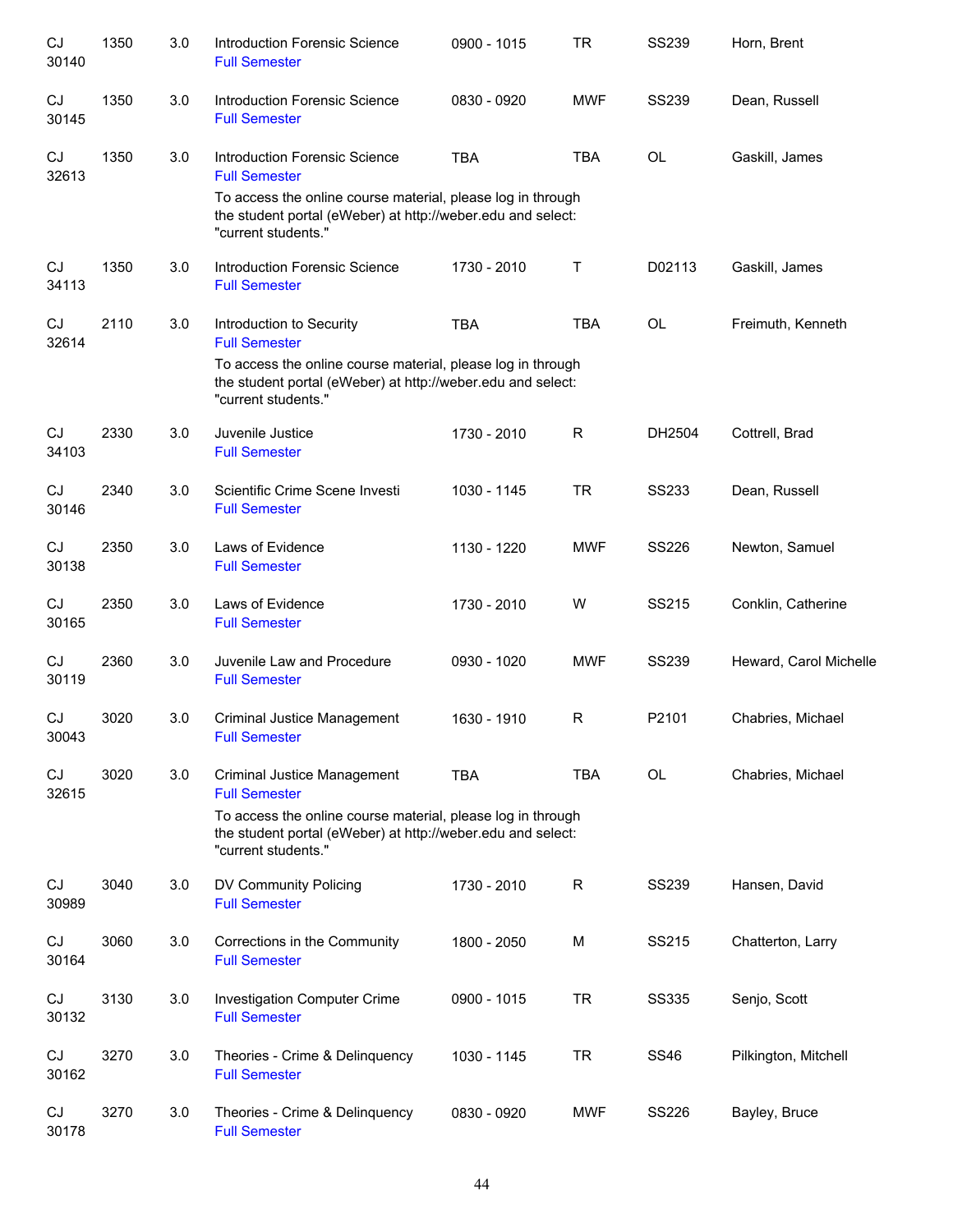| CJ<br>30286 | 3270 | 3.0 | Theories - Crime & Delinquency<br><b>Full Semester</b>                                      | 1730 - 2010                | $\mathsf R$    | SS215                 | Pilkington, Mitchell   |
|-------------|------|-----|---------------------------------------------------------------------------------------------|----------------------------|----------------|-----------------------|------------------------|
| CJ<br>32500 | 3270 | 3.0 | Theories - Crime & Delinquency<br><b>Full Semester</b>                                      | 1030 - 1310                | ${\mathsf S}$  | SS215                 | Pilkington, Mitchell   |
| CJ<br>34114 | 3270 | 3.0 | Theories - Crime & Delinquency<br><b>Full Semester</b>                                      | 1030 - 1120                | <b>MWF</b>     | D02113                | McBride, Lavarr        |
| CJ<br>30160 | 3300 | 3.0 | Victimology<br><b>Full Semester</b>                                                         | 1030 - 1120                | <b>MWF</b>     | <b>SS46</b>           | Buck, Julie            |
| CJ<br>34115 | 3300 | 3.0 | Victimology<br><b>Full Semester</b>                                                         | 1730 - 2010                | M              | D02103                | McBride, Lavarr        |
| CJ<br>34117 | 3360 | 3.0 | DV Prisons-Cont Iss & Dilemmas<br><b>Full Semester</b>                                      | 1730 - 2010                | Τ              | D02325                | McBride, Lavarr        |
| CJ<br>30150 | 3400 | 3.0 | Drugs and Crime<br><b>Full Semester</b>                                                     | 1200 - 1350                | <b>TR</b>      | <b>SS46</b>           | McBride, Lavarr        |
| CJ<br>30006 | 3600 | 3.0 | SI Criminal Justice Statistics<br><b>Full Semester</b>                                      | 1630 - 1910                | M              | P2101                 | Haddon, Michael        |
| CJ<br>30131 | 3600 | 3.0 | SI Criminal Justice Statistics<br><b>Full Semester</b>                                      | 1030 - 1145                | <b>TR</b>      | SS226                 | Senjo, Scott           |
| CJ<br>30752 | 4000 | 3.0 | <b>Critical Legal Studies</b><br><b>Full Semester</b>                                       | 1230 - 1320                | <b>MWF</b>     | <b>SS335</b>          | Newton, Samuel         |
| CJ<br>30143 | 4060 | 3.0 | Special Problems in CJ<br><b>Full Semester</b><br>Visit Dr. Horn in SS208 for registration. | 1730 - 2010                | Τ              | SS226                 | Horn, Brent            |
| CJ<br>30038 | 4100 | 3.0 | Laws Arrest, Search & Seizure<br><b>Full Semester</b>                                       | 1630 - 1910                | $\mathsf T$    | P2101                 | Torgensen, Kirk        |
| CJ<br>34119 | 4100 | 3.0 | Laws Arrest, Search & Seizure<br><b>Full Semester</b>                                       | 1730 - 2010                | Τ              | D02105                | Larsen, Richard        |
| CJ<br>30141 | 4110 | 4.0 | Phys Methods in Forensic Sci<br><b>Full Semester</b><br>Course fee \$60.00                  | 0930 - 1020<br>1130 - 1430 | MWF<br>W       | <b>SS335</b><br>SS232 | Horn, Brent            |
| CJ<br>30142 | 4120 | 4.0 | Adv Methods in Forensic Sci<br><b>Full Semester</b><br>Course fee \$60.00                   | 1030 - 1145<br>1200 - 1500 | <b>TR</b><br>R | <b>SS335</b><br>SS232 | Horn, Brent            |
| CJ<br>30122 | 4160 | 3.0 | Constitutnl Rights/Responsibil<br><b>Full Semester</b>                                      | 1030 - 1120                | <b>MWF</b>     | <b>SS239</b>          | Heward, Carol Michelle |
| CJ<br>30148 | 4160 | 3.0 | Constitutnl Rights/Responsibil<br><b>Full Semester</b>                                      | 0830 - 0920                | <b>MWF</b>     | <b>SS335</b>          | Heward, Carol Michelle |
| CJ<br>30156 | 4200 | 3.0 | Ethical Issues in CJ<br><b>Full Semester</b>                                                | 0900 - 1015                | <b>TR</b>      | SS226                 | Bayley, Bruce          |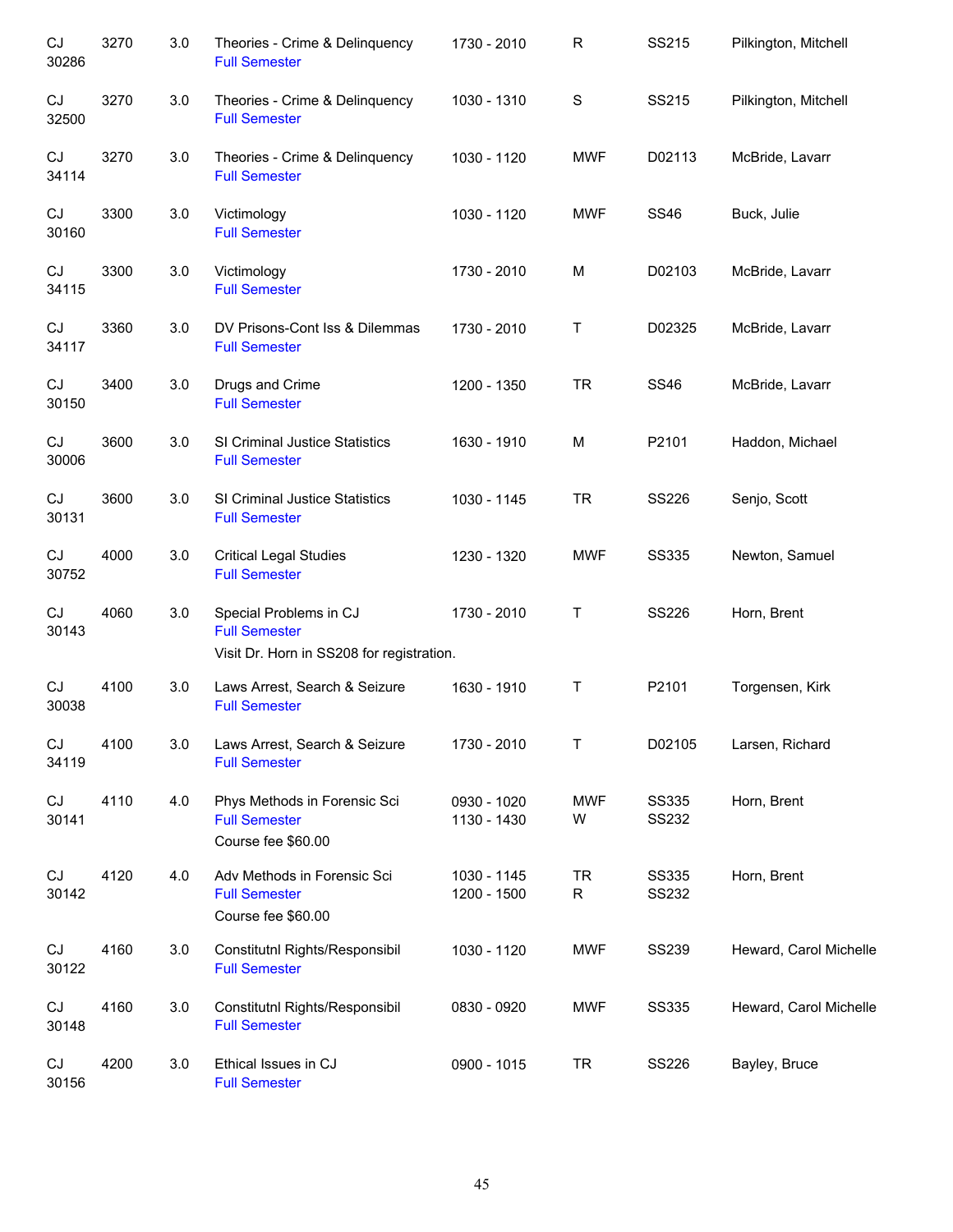| CJ<br>30442                | 4200 | 3.0 | Ethical Issues in CJ<br><b>Full Semester</b>                                                                                                                               | 1200 - 1315 | <b>TR</b>  | <b>SS335</b> | Parke, Darin           |
|----------------------------|------|-----|----------------------------------------------------------------------------------------------------------------------------------------------------------------------------|-------------|------------|--------------|------------------------|
| CJ<br>30037                | 4300 | 3.0 | History of Law Enforcement<br><b>Full Semester</b>                                                                                                                         | 1930 - 2210 | M          | P2101        | Mickelsen, Scott       |
| CJ<br>30153                | 4300 | 3.0 | History of Law Enforcement<br><b>Full Semester</b>                                                                                                                         | 0830 - 0920 | <b>MWF</b> | <b>SS46</b>  | Chabries, Michael      |
| CJ<br>30167                | 4300 | 3.0 | History of Law Enforcement<br><b>Full Semester</b>                                                                                                                         | 1730 - 2010 | M          | <b>SS239</b> | Zimmerman, Christopher |
| CJ<br>30040                | 4700 | 3.0 | Comparative CJ Systems<br><b>Full Semester</b>                                                                                                                             | 1930 - 2210 | т          | P2101        | Welch, Teresa          |
| CJ<br>30751                | 4700 | 3.0 | Comparative CJ Systems<br><b>Full Semester</b>                                                                                                                             | 0930 - 1020 | <b>MWF</b> | <b>SS46</b>  | Newton, Samuel         |
| CJ<br>34663                | 4830 | 2.0 | Directed Readings/Special Proj<br><b>Full Semester</b>                                                                                                                     | <b>TBA</b>  | <b>TBA</b> |              | Heward, Carol Michelle |
| CJ<br>35113                | 4830 | 1.0 | Directed Readings/Special Proj<br><b>Full Semester</b>                                                                                                                     | <b>TBA</b>  | <b>TBA</b> |              | Gillespie, L           |
| CJ<br>30124                | 4860 | 3.0 | Crim Justice Field Experience<br><b>Full Semester</b>                                                                                                                      | 1730 - 2010 | W          | <b>SS239</b> | Heward, Carol Michelle |
| $\mathop{\rm CJ}$<br>30159 | 4900 | 3.0 | Current Issues in CJ<br><b>Full Semester</b><br>Students can also register under Psy4900 (31952).                                                                          | 1130 - 1220 | <b>MWF</b> | <b>SS46</b>  | Buck, Julie            |
| CJ<br>32616                | 4900 | 3.0 | Current Issues in CJ<br><b>Full Semester</b><br>To access the online course material, please log in through<br>the student portal (eWeber) at http://weber.edu and select: | <b>TBA</b>  | <b>TBA</b> | OL           | Chabries, Michael      |
|                            |      |     | "current students."                                                                                                                                                        |             |            |              |                        |
| $\mathop{\rm CJ}$<br>32617 | 4900 | 3.0 | Current Issues in CJ<br><b>Full Semester</b>                                                                                                                               | TBA         | TBA        | OL           | Gillespie, L           |
|                            |      |     | To access the online course material, please log in through<br>the student portal (eWeber) at http://weber.edu and select:<br>"current students."                          |             |            |              |                        |
| CJ<br>30157                | 4980 | 3.0 | SI Research Methods in CJ<br><b>Full Semester</b>                                                                                                                          | 1030 - 1145 | <b>TR</b>  | <b>SS239</b> | Bayley, Bruce          |
| CJ<br>32501                | 4980 | 3.0 | SI Research Methods in CJ<br><b>Full Semester</b>                                                                                                                          | 1330 - 1445 | <b>TR</b>  | SS215        | Senjo, Scott           |
| CJ<br>30044                | 4990 | 3.0 | Criminal Justice Seminar<br><b>Full Semester</b>                                                                                                                           | 1930 - 2210 | R          | P2101        | Chabries, Michael      |
| CJ<br>30123                | 4990 | 3.0 | <b>Criminal Justice Seminar</b><br><b>Full Semester</b>                                                                                                                    | 1230 - 1510 | W          | SS226        | Heward, Carol Michelle |
| CJ<br>30154                | 4990 | 3.0 | <b>Criminal Justice Seminar</b><br><b>Full Semester</b>                                                                                                                    | 1230 - 1510 | Τ          | SS226        | Chabries, Michael      |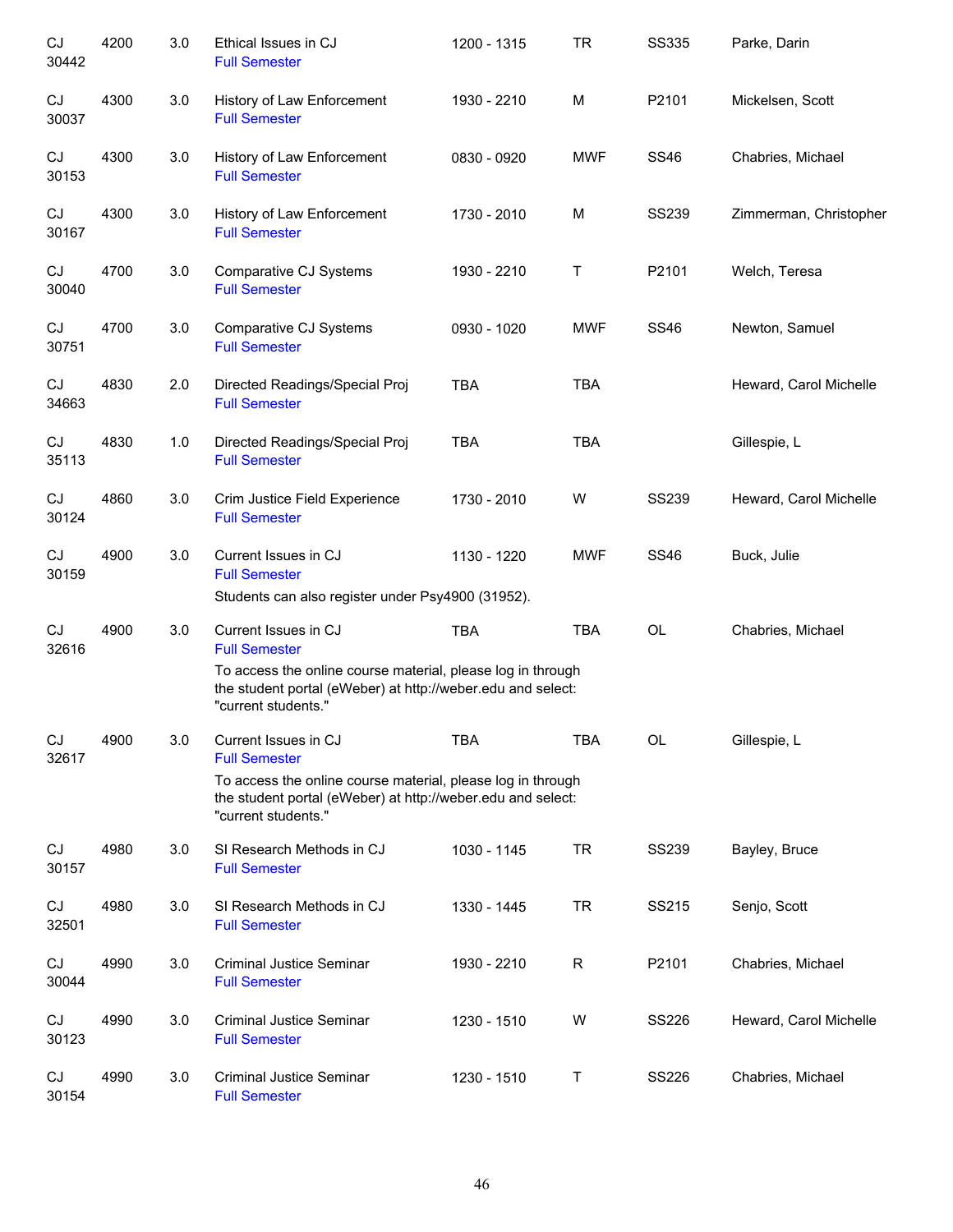| <b>CLS</b><br>34227 | 1001  | 1.0 | Online Orientation for AAS Deg<br><b>Full Semester</b>                                                                                                                                     | <b>TBA</b>  | <b>TBA</b> | OL        | Clawson, Amie      |
|---------------------|-------|-----|--------------------------------------------------------------------------------------------------------------------------------------------------------------------------------------------|-------------|------------|-----------|--------------------|
|                     |       |     | To access the online course materials, please log in through<br>the student portal (eWeber) at http://weber.edu and select:<br>"current students"<br>Course fee \$10.00                    |             |            |           |                    |
| <b>CLS</b><br>34689 | 1003  | 1.0 | Intro to Clinical Immunology<br><b>Full Semester</b>                                                                                                                                       | <b>TBA</b>  | <b>TBA</b> | OL        | Price, Travis      |
|                     |       |     | To access the online course materials, please log in through<br>the student portal (eWeber) at http://weber.edu and select:<br>"current students"                                          |             |            |           |                    |
| <b>CLS</b><br>33221 | 1113  | 4.0 | Intro - Clinical Lab Practices<br><b>Full Semester</b>                                                                                                                                     | 0830 - 0920 | <b>MWF</b> | MH117     | Price, Travis      |
|                     |       |     | Course fee \$40.00                                                                                                                                                                         |             |            |           |                    |
| <b>CLS</b><br>34228 | 1113  | 4.0 | Intro - Clinical Lab Practices<br><b>Full Semester</b>                                                                                                                                     | <b>TBA</b>  | <b>TBA</b> | <b>OL</b> | Price, Travis      |
|                     |       |     | To access the online course materials, please log in through<br>the student portal (eWeber) at http://weber.edu and select:<br>"current students"<br>Course fee \$40.00<br>CLS Major only. |             |            |           |                    |
| <b>CLS</b><br>33287 | 1113L | 0.0 | Intro - Clinical Practices Lab<br><b>Full Semester</b>                                                                                                                                     | 1430 - 1650 | М          | MH211     | Price, Travis      |
| <b>CLS</b><br>33291 | 1113L | 0.0 | Intro - Clinical Practices Lab<br><b>Full Semester</b>                                                                                                                                     | 1030 - 1250 | F          | MH211     | Oja, Janet         |
| <b>CLS</b><br>34229 | 1113L | 0.0 | Intro - Clinical Practices Lab<br><b>Full Semester</b>                                                                                                                                     | <b>TBA</b>  | <b>TBA</b> | OL        | Price, Travis      |
|                     |       |     | To access the online course materials, please log in through<br>the student portal (eWeber) at http://weber.edu and select:<br>"current students"<br>CLS Major only.                       |             |            |           |                    |
| <b>CLS</b><br>33222 | 1123  | 5.0 | Prin of Hematolgy & Hemostasis<br><b>Full Semester</b>                                                                                                                                     | 1330 - 1420 | <b>MWF</b> | MH341     | Hansen-Suchy, Kara |
| <b>CLS</b><br>34422 | 1123  | 5.0 | Prin of Hematolgy & Hemostasis<br><b>Full Semester</b>                                                                                                                                     | <b>TBA</b>  | <b>TBA</b> | OL        | Hansen-Suchy, Kara |
|                     |       |     | To access the online course materials, please log in through<br>the student portal (eWeber) at http://weber.edu and select:<br>"current students"                                          |             |            |           |                    |
| <b>CLS</b><br>33297 | 1123L | 0.0 | Lab<br><b>Full Semester</b><br>Course fee \$50.00                                                                                                                                          | 0830 - 1050 | <b>TR</b>  | MH211     | Hansen-Suchy, Kara |
| <b>CLS</b><br>33302 | 1123L | 0.0 | Lab<br><b>Full Semester</b><br>Course fee \$50.00                                                                                                                                          | 1430 - 1650 | <b>TR</b>  | MH211     | Hansen-Suchy, Kara |
| <b>CLS</b><br>33308 | 1123L | 0.0 | Lab<br><b>Full Semester</b><br>Course fee \$50.00                                                                                                                                          | 1130 - 1350 | <b>TR</b>  | MH211     | Hansen-Suchy, Kara |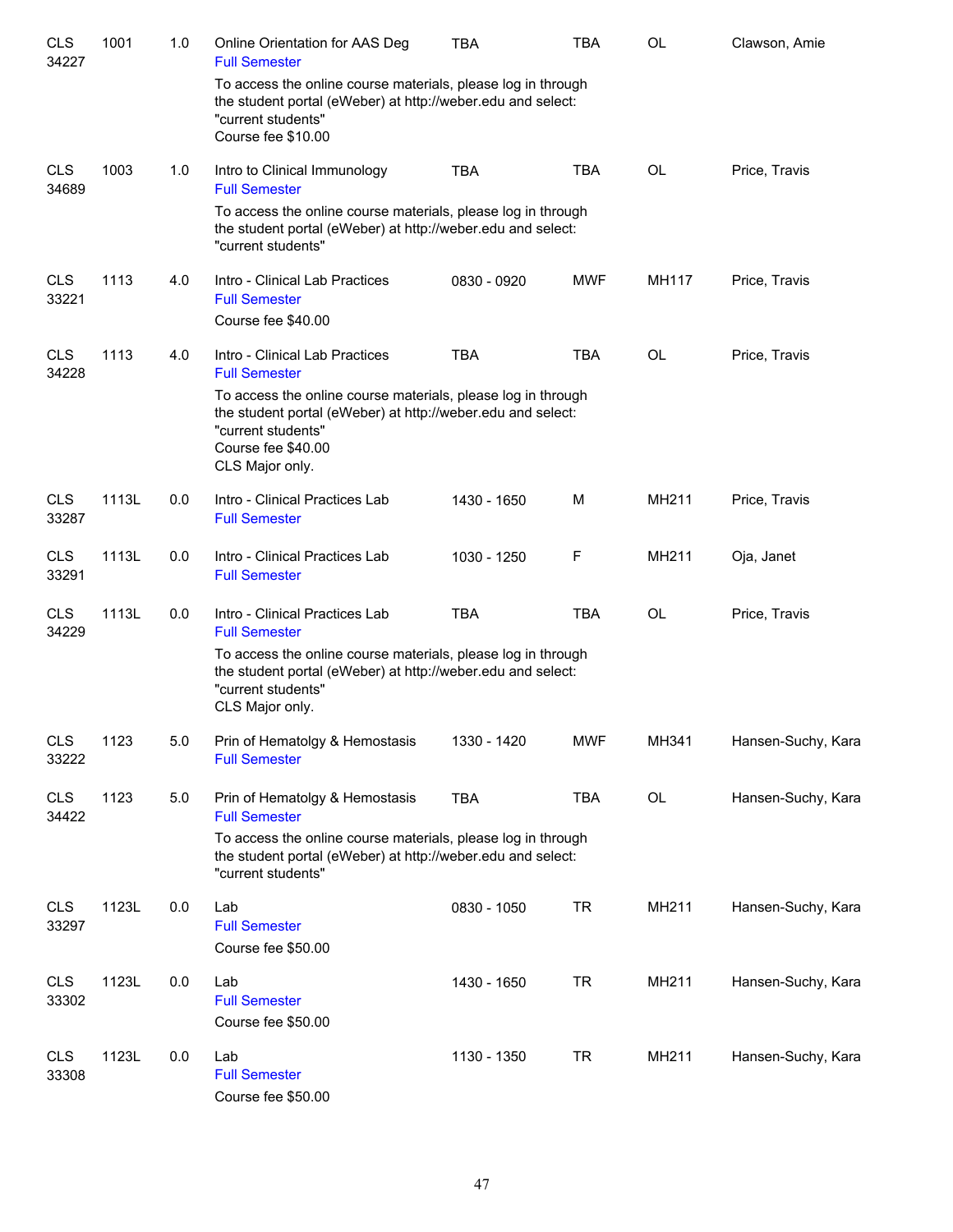| <b>CLS</b><br>34424 | 1123L | 0.0 | Lab<br><b>Full Semester</b>                                                                                                                                                                | <b>TBA</b>  | <b>TBA</b> | OL           | Hansen-Suchy, Kara |
|---------------------|-------|-----|--------------------------------------------------------------------------------------------------------------------------------------------------------------------------------------------|-------------|------------|--------------|--------------------|
|                     |       |     | To access the online course materials, please log in through<br>the student portal (eWeber) at http://weber.edu and select:<br>"current students" Course fee \$50.00                       |             |            |              |                    |
| <b>CLS</b><br>33223 | 2213  | 5.0 | Prin of Clinical Chemisty II<br><b>Full Semester</b>                                                                                                                                       | 1330 - 1420 | <b>MWF</b> | MH117        | Nielsen, Leonard   |
| <b>CLS</b><br>34230 | 2213  | 5.0 | Prin of Clinical Chemisty II<br><b>Full Semester</b><br>To access the online course materials, please log in through                                                                       | <b>TBA</b>  | <b>TBA</b> | OL           | Cotner, Diana      |
|                     |       |     | the student portal (eWeber) at http://weber.edu and select:<br>"current students"<br>CLS Major only.                                                                                       |             |            |              |                    |
| <b>CLS</b><br>33313 | 2213L | 0.0 | Lab<br><b>Full Semester</b><br>Course fee \$50.00                                                                                                                                          | 0830 - 1050 | <b>TR</b>  | MH221        | Criddle, Kent      |
| <b>CLS</b><br>33314 | 2213L | 0.0 | Lab<br><b>Full Semester</b><br>Course fee \$50.00                                                                                                                                          | 1130 - 1350 | <b>TR</b>  | <b>MH221</b> | Nielsen, Leonard   |
| <b>CLS</b><br>33317 | 2213L | 0.0 | Lab<br><b>Full Semester</b><br>Course fee \$50.00                                                                                                                                          | 1430 - 1650 | <b>TR</b>  | MH221        | Criddle, Kent      |
| <b>CLS</b><br>33341 | 2213L | 0.0 | Lab<br><b>Full Semester</b><br>Course fee \$50.00                                                                                                                                          | 1430 - 1650 | WF         | MH221        | Nielsen, Leonard   |
| <b>CLS</b><br>34231 | 2213L | 0.0 | Lab<br><b>Full Semester</b>                                                                                                                                                                | <b>TBA</b>  | <b>TBA</b> | OL           | Cotner, Diana      |
|                     |       |     | To access the online course materials, please log in through<br>the student portal (eWeber) at http://weber.edu and select:<br>"current students"<br>Course fee \$50.00<br>CLS Major only. |             |            |              |                    |
| <b>CLS</b><br>33224 | 2214  | 4.0 | Prin Clinical Microbiology II<br><b>Full Semester</b>                                                                                                                                      | 1030 - 1120 | <b>MWF</b> | MH117        | Wright, Scott      |
| <b>CLS</b><br>34232 | 2214  | 4.0 | Prin Clinical Microbiology II<br><b>Full Semester</b>                                                                                                                                      | <b>TBA</b>  | <b>TBA</b> | OL           | Kakazu, Julie      |
|                     |       |     | To access the online course materials, please log in through<br>the student portal (eWeber) at http://weber.edu and select:<br>"current students"<br>CLS Major only.                       |             |            |              |                    |
| <b>CLS</b><br>33343 | 2214L | 0.0 | Lab<br><b>Full Semester</b><br>Course fee \$40.00                                                                                                                                          | 0930 - 1050 | <b>TR</b>  | MH212        | Wright, Scott      |
| <b>CLS</b><br>33346 | 2214L | 0.0 | Lab<br><b>Full Semester</b><br>Course fee \$40.00                                                                                                                                          | 1130 - 1250 | <b>TR</b>  | MH212        | Wright, Scott      |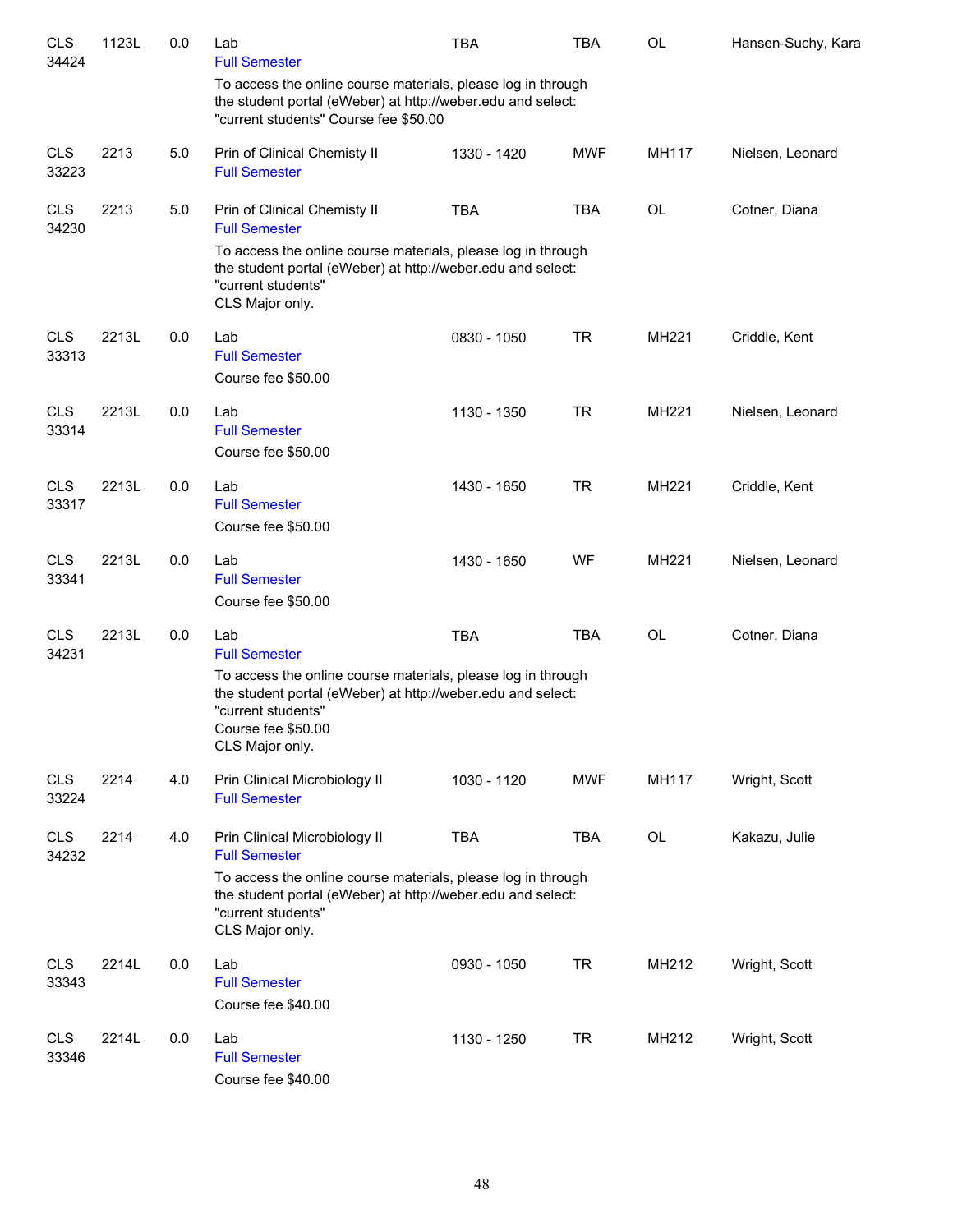| <b>CLS</b><br>33347 | 2214L | 0.0 | Lab<br><b>Full Semester</b><br>Course fee \$40.00                                                                                                                                | 1330 - 1450 | <b>TR</b>    | MH212 | Price, Travis      |
|---------------------|-------|-----|----------------------------------------------------------------------------------------------------------------------------------------------------------------------------------|-------------|--------------|-------|--------------------|
| <b>CLS</b><br>33348 | 2214L | 0.0 | Lab<br><b>Full Semester</b><br>Course fee \$40.00                                                                                                                                | 1530 - 1650 | <b>TR</b>    | MH212 | Price, Travis      |
| <b>CLS</b><br>34233 | 2214L | 0.0 | Lab<br><b>Full Semester</b><br>To access the online course materials, please log in through<br>the student portal (eWeber) at http://weber.edu and select:<br>"current students" | <b>TBA</b>  | <b>TBA</b>   | OL    | Kakazu, Julie      |
|                     |       |     | Course fee \$40.00<br>CLS Major only.                                                                                                                                            |             |              |       |                    |
| <b>CLS</b><br>33225 | 2215  | 4.0 | Clinical Immunohematology<br><b>Full Semester</b>                                                                                                                                | 0930 - 1020 | <b>MWF</b>   | MH117 | Oja, Janet         |
| <b>CLS</b><br>34234 | 2215  | 4.0 | Clinical Immunohematology<br><b>Full Semester</b>                                                                                                                                | <b>TBA</b>  | <b>TBA</b>   | OL    | Wariner, Lisa      |
|                     |       |     | To access the online course materials, please log in through<br>the student portal (eWeber) at http://weber.edu and select:<br>"current students"<br>CLS Major only.             |             |              |       |                    |
| <b>CLS</b><br>33349 | 2215L | 0.0 | Lab<br><b>Full Semester</b><br>Course fee \$40.00                                                                                                                                | 1130 - 1350 | T            | MH210 | Oja, Janet         |
| <b>CLS</b><br>33350 | 2215L | 0.0 | Lab<br><b>Full Semester</b><br>Course fee \$40.00                                                                                                                                | 1430 - 1650 | W            | MH210 | Oja, Janet         |
| <b>CLS</b><br>33351 | 2215L | 0.0 | Lab<br><b>Full Semester</b><br>Course fee \$40.00                                                                                                                                | 0830 - 1050 | $\mathsf{R}$ | MH210 | Oja, Janet         |
| <b>CLS</b><br>34235 | 2215L | 0.0 | Lab<br><b>Full Semester</b><br>To access the online course materials, please log in through<br>the student portal (eWeber) at http://weber.edu and select:                       | <b>TBA</b>  | <b>TBA</b>   | OL    | Wariner, Lisa      |
|                     |       |     | "current students"<br>Course fee \$40.00<br>CLS Major only.                                                                                                                      |             |              |       |                    |
| <b>CLS</b><br>33242 | 2256  | 1.0 | Sup Clinical Experience I<br><b>Full Semester</b><br>Course fee \$10.00                                                                                                          | <b>TBA</b>  | <b>TBA</b>   |       | Hansen-Suchy, Kara |
| <b>CLS</b><br>33243 | 2257  | 1.0 | Clinical Experience II<br><b>Full Semester</b><br>Course fee \$10.00                                                                                                             | <b>TBA</b>  | <b>TBA</b>   |       | Hansen-Suchy, Kara |
| <b>CLS</b><br>33256 | 2830  | 1.0 | <b>Directed Readings</b><br><b>Full Semester</b>                                                                                                                                 | <b>TBA</b>  | <b>TBA</b>   |       |                    |
| <b>CLS</b><br>33265 | 2830  | 2.0 | Directed Readings<br><b>Full Semester</b>                                                                                                                                        | <b>TBA</b>  | <b>TBA</b>   |       |                    |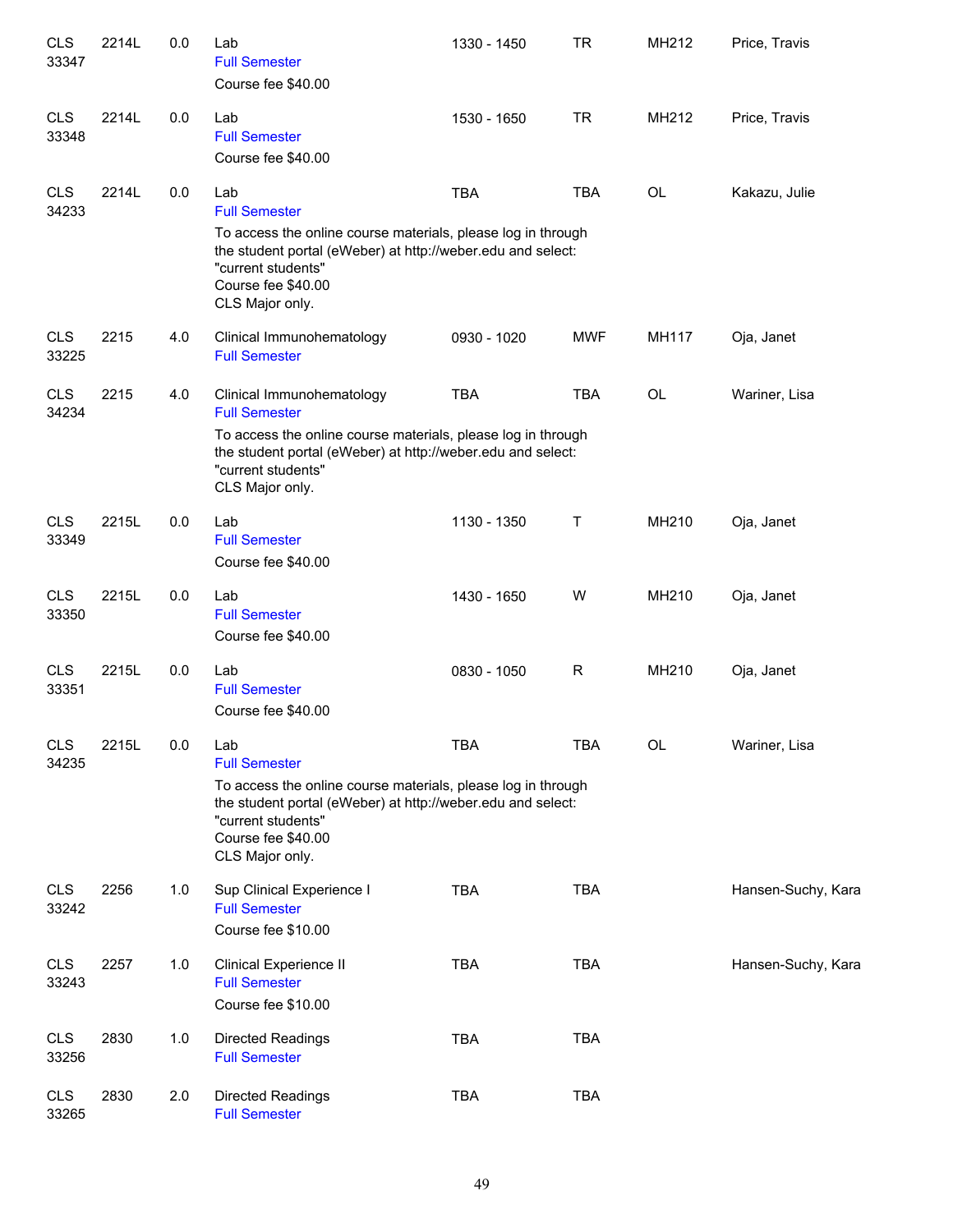| <b>CLS</b><br>33267 | 2830  | 3.0 | <b>Directed Readings</b><br><b>Full Semester</b>                                                                                                                                           | <b>TBA</b> | <b>TBA</b> |           |                    |
|---------------------|-------|-----|--------------------------------------------------------------------------------------------------------------------------------------------------------------------------------------------|------------|------------|-----------|--------------------|
| <b>CLS</b><br>34236 | 2830  | 1.0 | <b>Directed Readings</b><br><b>Full Semester</b>                                                                                                                                           | <b>TBA</b> | <b>TBA</b> | <b>OL</b> | Hansen-Suchy, Kara |
|                     |       |     | To access the online course materials, please log in through<br>the student portal (eWeber) at http://weber.edu and select:<br>"current students"<br>CLS Major only.                       |            |            |           |                    |
| <b>CLS</b><br>34237 | 3301  | 1.0 | Online Orientation for BS Degr<br><b>Full Semester</b>                                                                                                                                     | <b>TBA</b> | <b>TBA</b> | <b>OL</b> | Clawson, Amie      |
|                     |       |     | To access the online course materials, please log in through<br>the student portal (eWeber) at http://weber.edu and select:<br>"current students"<br>Course fee \$10.00                    |            |            |           |                    |
| <b>CLS</b><br>34238 | 3302  | 4.0 | SI Adv Clinical Lab Practice I<br><b>Full Semester</b>                                                                                                                                     | <b>TBA</b> | <b>TBA</b> | <b>OL</b> | Price, Travis      |
|                     |       |     | To access the online course materials, please log in through<br>the student portal (eWeber) at http://weber.edu and select:<br>"current students"<br>Course fee \$40.00<br>CLS Major only. |            |            |           |                    |
| <b>CLS</b><br>34239 | 3302L | 0.0 | Lab<br><b>Full Semester</b>                                                                                                                                                                | <b>TBA</b> | <b>TBA</b> | <b>OL</b> | Price, Travis      |
|                     |       |     | To access the online course materials, please log in through<br>the student portal (eWeber) at http://weber.edu and select:<br>"current students"<br>CLS Major only.                       |            |            |           |                    |
| <b>CLS</b><br>34240 | 3311  | 3.0 | Adv Clinical Immunohemotology<br><b>Full Semester</b>                                                                                                                                      | <b>TBA</b> | <b>TBA</b> | <b>OL</b> | Wariner, Lisa      |
|                     |       |     | Course fee \$40.00<br>CLS Major only.                                                                                                                                                      |            |            |           |                    |
| <b>CLS</b><br>34241 | 3311L | 0.0 | Lab<br><b>Full Semester</b>                                                                                                                                                                | <b>TBA</b> | <b>TBA</b> | OL        | Wariner, Lisa      |
|                     |       |     | To access the online course materials, please log in through<br>the student portal (eWeber) at http://weber.edu and select:<br>"current students"<br>CLS Major only.                       |            |            |           |                    |
| <b>CLS</b><br>34242 | 3313  | 4.0 | Adv Hematology/Hemostasis Lab<br><b>Full Semester</b>                                                                                                                                      | <b>TBA</b> | <b>TBA</b> | OL        | Hansen-Suchy, Kara |
|                     |       |     | To access the online course materials, please log in through<br>the student portal (eWeber) at http://weber.edu and select:<br>"current students"<br>Course fee \$40.00<br>CLS Major only. |            |            |           |                    |
| <b>CLS</b><br>34243 | 3313L | 0.0 | Lab<br><b>Full Semester</b>                                                                                                                                                                | <b>TBA</b> | TBA        | OL        | Hansen-Suchy, Kara |
|                     |       |     | To access the online course materials, please log in through<br>the student portal (eWeber) at http://weber.edu and select:<br>"current students"<br>CLS Major only.                       |            |            |           |                    |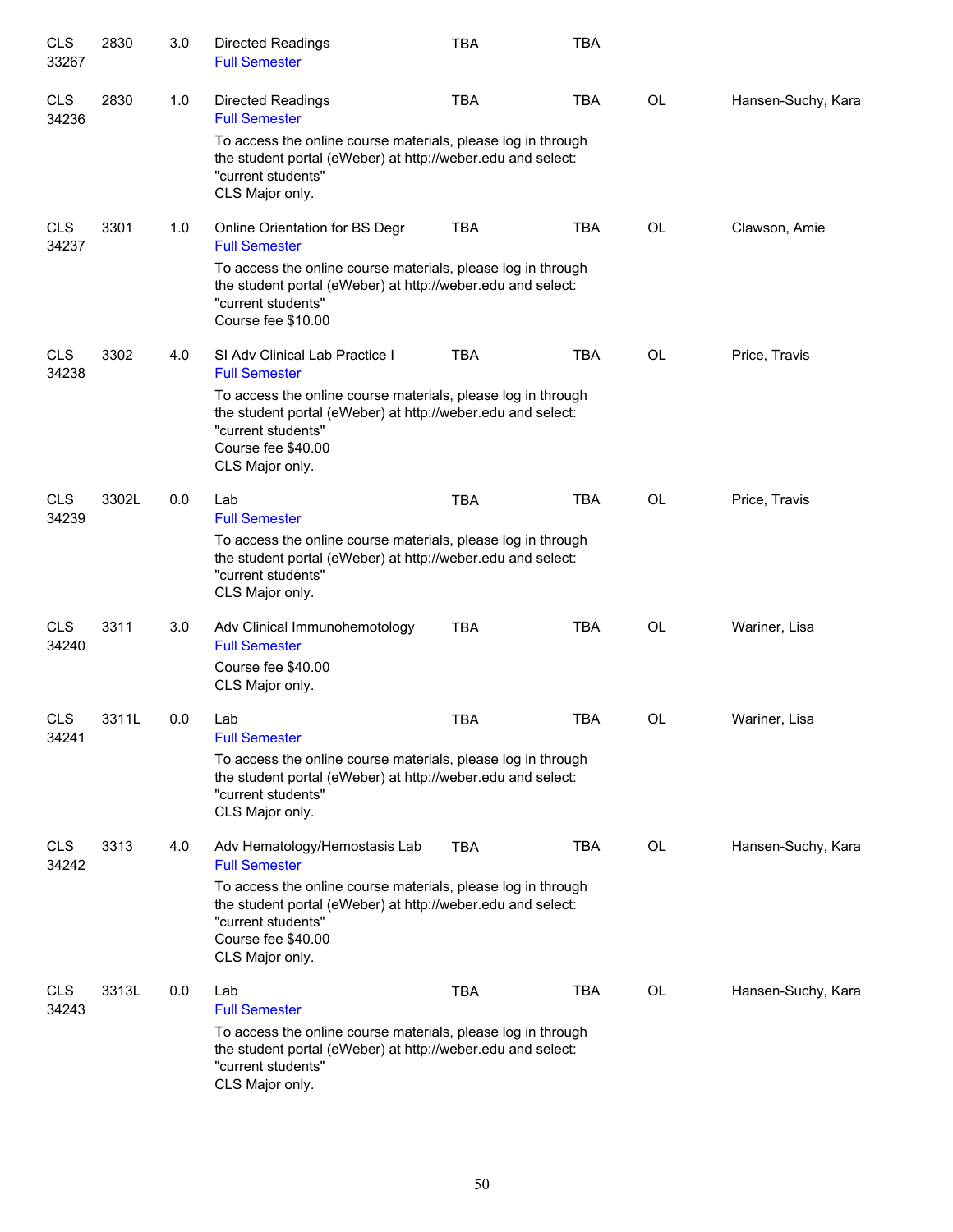| <b>CLS</b><br>33226 | 3314  | 3.0 | SI Advanced Clinical Chemistry<br><b>Full Semester</b>                                                                                                                                     | 0930 - 1020 | <b>MW</b>  | <b>MH222</b> | Nielsen, Leonard |
|---------------------|-------|-----|--------------------------------------------------------------------------------------------------------------------------------------------------------------------------------------------|-------------|------------|--------------|------------------|
| <b>CLS</b><br>34244 | 3314  | 3.0 | SI Advanced Clinical Chemistry<br><b>Full Semester</b>                                                                                                                                     | <b>TBA</b>  | <b>TBA</b> | <b>OL</b>    | Hansen, Sarah    |
|                     |       |     | To access the online course materials, please log in through<br>the student portal (eWeber) at http://weber.edu and select:<br>"current students"<br>CLS Major only.                       |             |            |              |                  |
| <b>CLS</b><br>33228 | 3314L | 0.0 | Lab<br><b>Full Semester</b><br>Course fee \$30.00                                                                                                                                          | 0930 - 1120 | F          | <b>MH222</b> | Nielsen, Leonard |
| <b>CLS</b><br>34245 | 3314L | 0.0 | Lab<br><b>Full Semester</b>                                                                                                                                                                | <b>TBA</b>  | <b>TBA</b> | OL           | Hansen, Sarah    |
|                     |       |     | To access the online course materials, please log in through<br>the student portal (eWeber) at http://weber.edu and select:<br>"current students"<br>Course fee \$30.00<br>CLS Major only. |             |            |              |                  |
| <b>CLS</b><br>33233 | 3316  | 4.0 | Adv Clinical Micro & Molec<br><b>Full Semester</b>                                                                                                                                         | 1230 - 1320 | <b>MWF</b> | <b>MH117</b> | Wright, Scott    |
| <b>CLS</b><br>34246 | 3316  | 4.0 | Adv Clinical Micro & Molec<br><b>Full Semester</b>                                                                                                                                         | <b>TBA</b>  | <b>TBA</b> | OL           | Kakazu, Julie    |
|                     |       |     | To access the online course materials, please log in through<br>the student portal (eWeber) at http://weber.edu and select:<br>"current students"<br>CLS Major only.                       |             |            |              |                  |
| <b>CLS</b><br>33352 | 3316L | 0.0 | Lab<br><b>Full Semester</b><br>Course fee \$30.00                                                                                                                                          | 1400 - 1520 | <b>MW</b>  | MH212        | Wright, Scott    |
| <b>CLS</b><br>33353 | 3316L | 0.0 | Lab<br><b>Full Semester</b><br>Course fee \$30.00                                                                                                                                          | 1530 - 1650 | <b>MW</b>  | MH212        | Wright, Scott    |
| <b>CLS</b><br>34247 | 3316L | 0.0 | Lab<br><b>Full Semester</b>                                                                                                                                                                | <b>TBA</b>  | <b>TBA</b> | <b>OL</b>    | Kakazu, Julie    |
|                     |       |     | To access the online course materials, please log in through<br>the student portal (eWeber) at http://weber.edu and select:<br>"current students"<br>Course fee \$30.00<br>CLS Major only. |             |            |              |                  |
| <b>CLS</b><br>34248 | 4401  | 1.0 | Working Clinical Lab Theory I<br><b>Full Semester</b>                                                                                                                                      | <b>TBA</b>  | TBA        | OL           | Daily, Leah      |
|                     |       |     | To access the online course materials, please log in through<br>the student portal (eWeber) at http://weber.edu and select:<br>"current students"<br>Course fee \$10.00<br>CLS Major only. |             |            |              |                  |
| <b>CLS</b><br>33235 | 4405  | 1.0 | Working Clinical Lab Theory II<br><b>Full Semester</b><br>Course fee \$10.00                                                                                                               | 1130 - 1220 | M          | <b>MH117</b> | Nielsen, Leonard |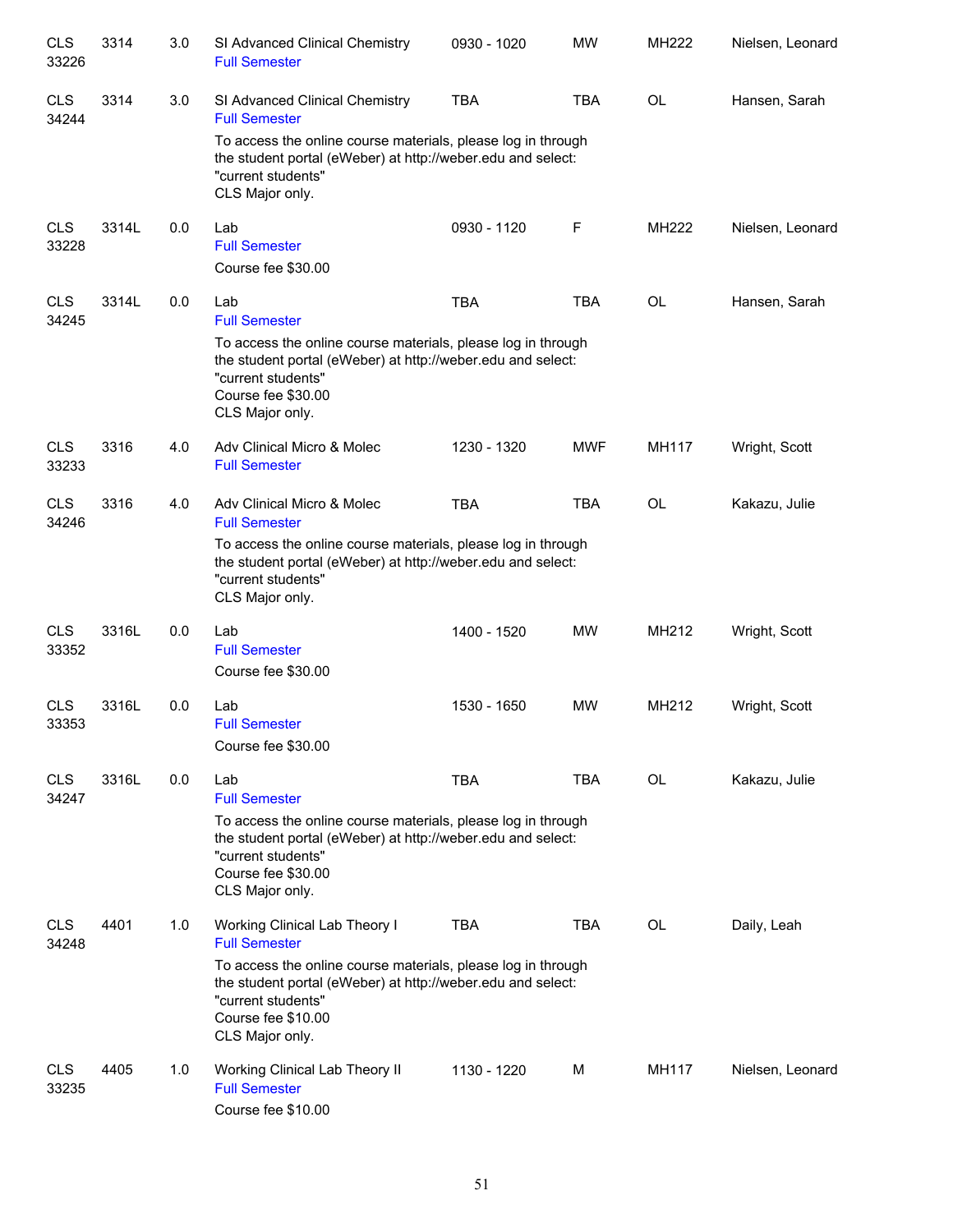| <b>CLS</b><br>34249 | 4405 | 1.0 | Working Clinical Lab Theory II<br><b>Full Semester</b>                                                                                                                                     | TBA         | TBA        | OL        | Nielsen, Leonard   |
|---------------------|------|-----|--------------------------------------------------------------------------------------------------------------------------------------------------------------------------------------------|-------------|------------|-----------|--------------------|
|                     |      |     | To access the online course materials, please log in through<br>the student portal (eWeber) at http://weber.edu and select:<br>"current students"<br>Course fee \$10.00<br>CLS Major only. |             |            |           |                    |
| <b>CLS</b><br>34250 | 4405 | 1.0 | Working Clinical Lab Theory II<br><b>Full Semester</b>                                                                                                                                     | <b>TBA</b>  | <b>TBA</b> | OL        | Daily, Leah        |
|                     |      |     | To access the online course materials, please log in through<br>the student portal (eWeber) at http://weber.edu and select:<br>"current students"<br>Course fee \$10.00<br>CLS Major only. |             |            |           |                    |
| <b>CLS</b><br>34251 | 4409 | 1.0 | <b>Clinical Correlation</b><br><b>Full Semester</b>                                                                                                                                        | <b>TBA</b>  | <b>TBA</b> | <b>OL</b> | Simonian, Yasmen   |
|                     |      |     | To access the online course materials, please log in through<br>the student portal (eWeber) at http://weber.edu and select:<br>"current students"<br>CLS Major only.                       |             |            |           |                    |
| <b>CLS</b><br>34252 | 4414 | 2.0 | Lab Teaching & Supervision I<br><b>Full Semester</b>                                                                                                                                       | <b>TBA</b>  | <b>TBA</b> | OL        | Maciel, Megan      |
|                     |      |     | To access the online course materials, please log in through<br>the student portal (eWeber) at http://weber.edu and select:<br>"current students"<br>Course fee \$20.00<br>CLS Major only. |             |            |           |                    |
| <b>CLS</b><br>33236 | 4417 | 1.0 | Lab Teaching & Supervision II<br><b>Full Semester</b><br>Course fee \$10.00                                                                                                                | 1030 - 1120 | М          | MH222     | Hansen-Suchy, Kara |
| <b>CLS</b><br>34253 | 4417 | 1.0 | Lab Teaching & Supervision II<br><b>Full Semester</b>                                                                                                                                      | <b>TBA</b>  | <b>TBA</b> | OL        | Maciel, Megan      |
|                     |      |     | To access the online course materials, please log in through<br>the student portal (eWeber) at http://weber.edu and select:<br>"current students"<br>Course fee \$10.00<br>CLS Major only. |             |            |           |                    |
| <b>CLS</b><br>34254 | 4442 | 3.0 | Applied Working Lab I<br><b>Full Semester</b>                                                                                                                                              | <b>TBA</b>  | <b>TBA</b> | OL        | Daily, Leah        |
|                     |      |     | To access the online course materials, please log in through<br>the student portal (eWeber) at http://weber.edu and select:<br>"current students"<br>Course fee \$40.00<br>CLS Major only. |             |            |           |                    |
| <b>CLS</b><br>33238 | 4446 | 3.0 | Applied Working Lab II<br><b>Full Semester</b><br>Course fee \$40.00                                                                                                                       | <b>TBA</b>  | <b>TBA</b> | MH202     | Nielsen, Leonard   |
| <b>CLS</b><br>33239 | 4446 | 3.0 | Applied Working Lab II<br><b>Full Semester</b><br>Course fee \$40.00                                                                                                                       | <b>TBA</b>  | <b>TBA</b> | MH202     | Price, Travis      |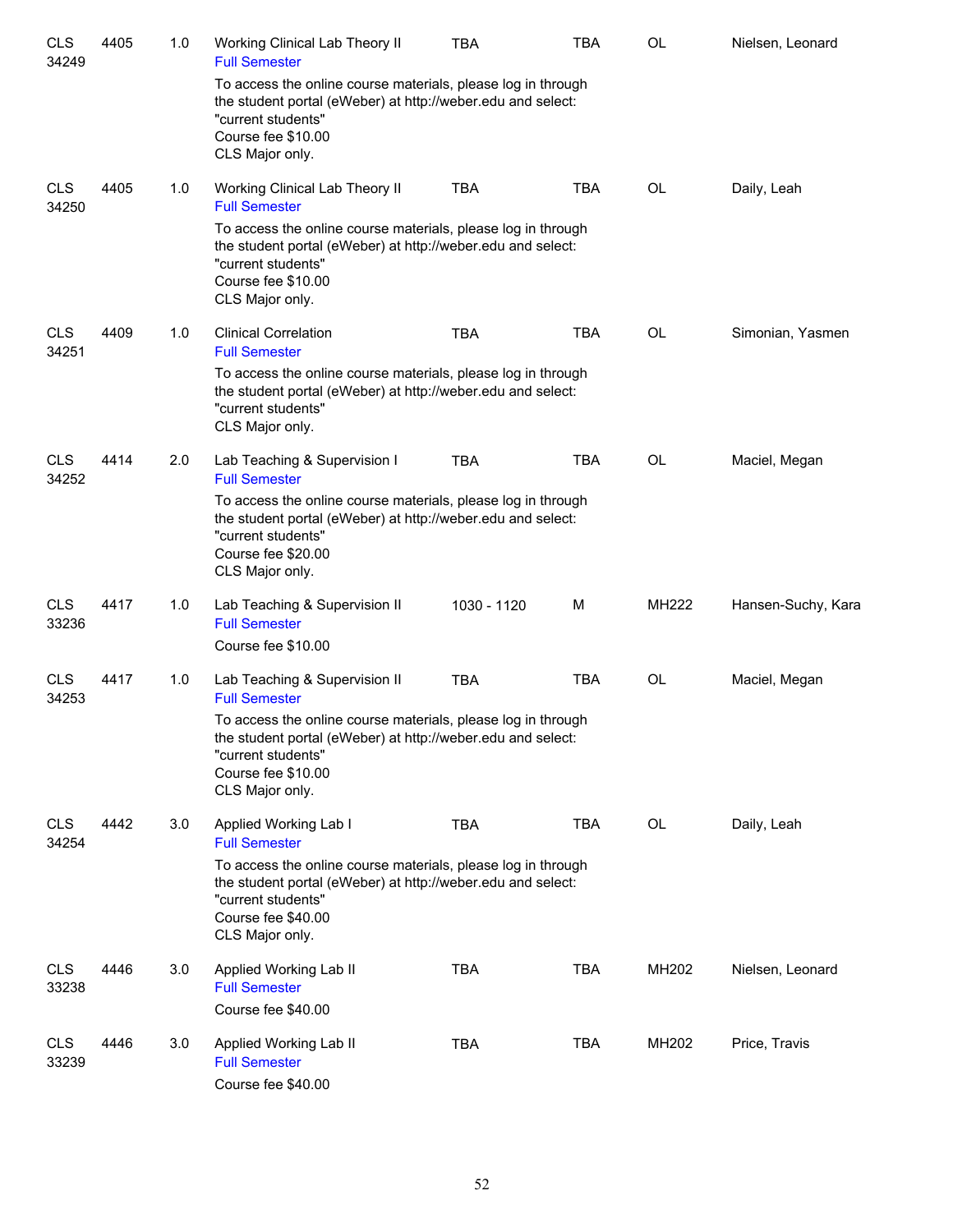| <b>CLS</b><br>33240 | 4446 | 3.0     | Applied Working Lab II<br><b>Full Semester</b><br>Course fee \$40.00                                                                                                                       | <b>TBA</b>  | <b>TBA</b> | MH202 | Oja, Janet         |
|---------------------|------|---------|--------------------------------------------------------------------------------------------------------------------------------------------------------------------------------------------|-------------|------------|-------|--------------------|
| <b>CLS</b><br>33241 | 4446 | 3.0     | Applied Working Lab II<br><b>Full Semester</b><br>Course fee \$40.00                                                                                                                       | <b>TBA</b>  | <b>TBA</b> | MH202 | Hansen-Suchy, Kara |
| <b>CLS</b><br>34255 | 4446 | 3.0     | Applied Working Lab II<br><b>Full Semester</b>                                                                                                                                             | <b>TBA</b>  | <b>TBA</b> | OL    | Nielsen, Leonard   |
|                     |      |         | To access the online course materials, please log in through<br>the student portal (eWeber) at http://weber.edu and select:<br>"current students"<br>Course fee \$40.00<br>CLS Major only. |             |            |       |                    |
| <b>CLS</b><br>34256 | 4446 | 3.0     | Applied Working Lab II<br><b>Full Semester</b>                                                                                                                                             | <b>TBA</b>  | <b>TBA</b> | OL    | Daily, Leah        |
|                     |      |         | To access the online course materials, please log in through<br>the student portal (eWeber) at http://weber.edu and select:<br>"current students"<br>Course fee \$40.00<br>CLS Major only. |             |            |       |                    |
| <b>CLS</b><br>33244 | 4453 | 1.0     | Supervised Clinical Exp I<br><b>Full Semester</b><br>Course fee \$10.00                                                                                                                    | <b>TBA</b>  | <b>TBA</b> |       | Hansen-Suchy, Kara |
| <b>CLS</b><br>33245 | 4454 | 1.0     | Supervised Clinical Exp II<br><b>Full Semester</b><br>Course fee \$10.00                                                                                                                   | <b>TBA</b>  | <b>TBA</b> |       | Hansen-Suchy, Kara |
| <b>CLS</b><br>33268 | 4800 | 1.0     | <b>Special Problems</b><br><b>Full Semester</b>                                                                                                                                            | <b>TBA</b>  | <b>TBA</b> |       |                    |
| <b>CLS</b><br>33272 | 4800 | 2.0     | <b>Special Problems</b><br><b>Full Semester</b>                                                                                                                                            | <b>TBA</b>  | <b>TBA</b> |       |                    |
| <b>CLS</b><br>33274 | 4800 | $3.0\,$ | <b>Special Problems</b><br><b>Full Semester</b>                                                                                                                                            | <b>TBA</b>  | <b>TBA</b> |       |                    |
| <b>CLS</b><br>33237 | 4802 | 1.0     | Research Projects in CLS II<br><b>Full Semester</b>                                                                                                                                        | 1130 - 1220 | F          |       | Wright, Scott      |
| <b>CLS</b><br>34257 | 4802 | 1.0     | Research Projects in CLS II<br><b>Full Semester</b>                                                                                                                                        | TBA         | <b>TBA</b> | OL    | Price, Travis      |
|                     |      |         | To access the online course materials, please log in through<br>the student portal (eWeber) at http://weber.edu and select:<br>"current students"<br>CLS Major only.                       |             |            |       |                    |
| <b>CLS</b><br>33279 | 4830 | 1.0     | <b>Directed Readings</b><br><b>Full Semester</b>                                                                                                                                           | <b>TBA</b>  | <b>TBA</b> |       |                    |
| <b>CLS</b><br>33281 | 4830 | 2.0     | <b>Directed Readings</b><br><b>Full Semester</b>                                                                                                                                           | <b>TBA</b>  | <b>TBA</b> |       |                    |
| <b>CLS</b><br>33283 | 4830 | 3.0     | <b>Directed Readings</b><br><b>Full Semester</b>                                                                                                                                           | <b>TBA</b>  | <b>TBA</b> |       |                    |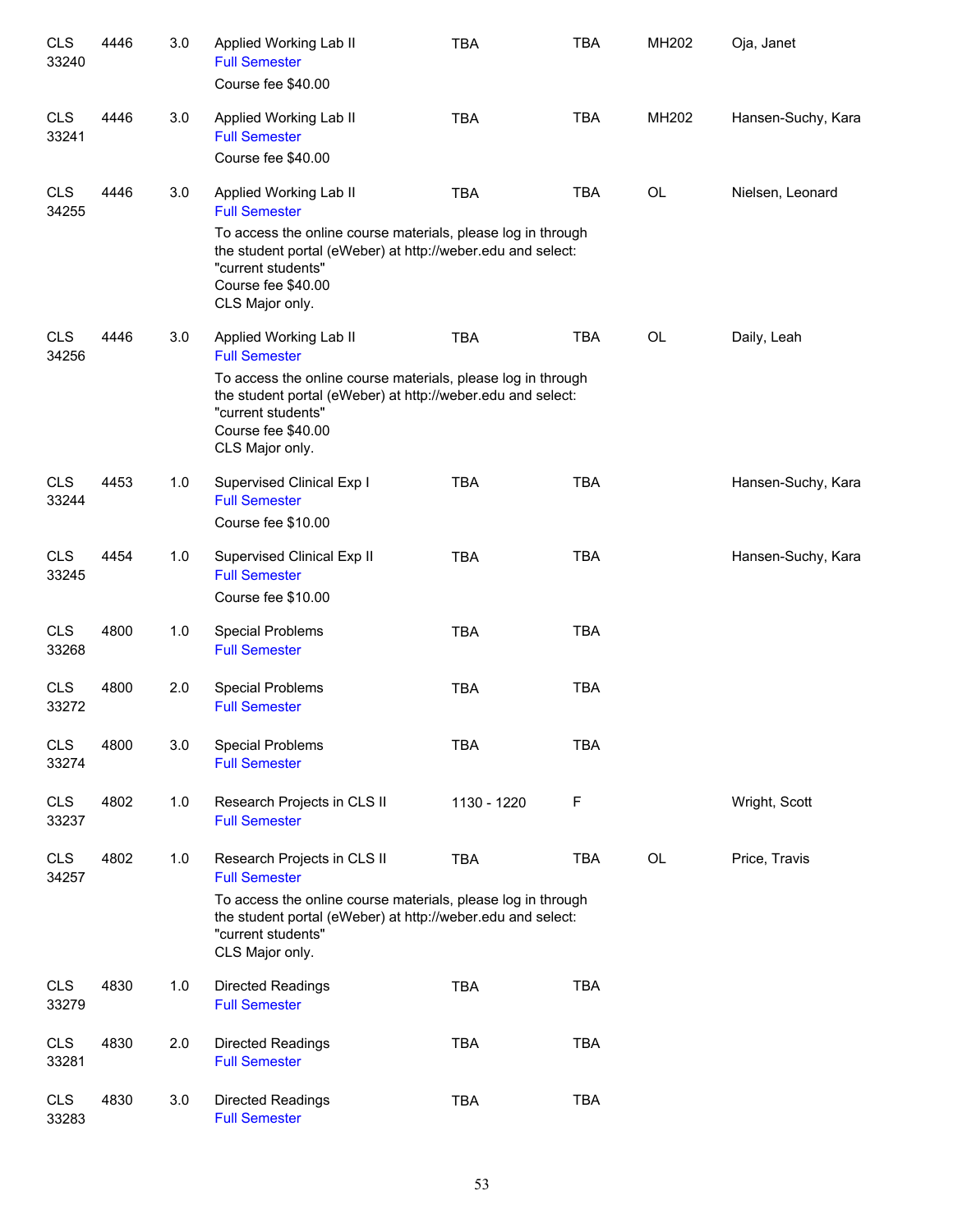| <b>CLS</b><br>34258 | 4830 | 1.0 | <b>Directed Readings</b><br><b>Full Semester</b>                                                                                                                        | <b>TBA</b>  | <b>TBA</b> | <b>OL</b> | Wright, Scott       |
|---------------------|------|-----|-------------------------------------------------------------------------------------------------------------------------------------------------------------------------|-------------|------------|-----------|---------------------|
|                     |      |     | To access the online course materials, please log in through<br>the student portal (eWeber) at http://weber.edu and select:<br>"current students"<br>CLS Major only.    |             |            |           |                     |
| <b>CLS</b><br>34260 | 5101 | 4.0 | Analytical Chemistry Appl/CLS<br><b>Full Semester</b>                                                                                                                   | <b>TBA</b>  | <b>TBA</b> | OL        | Rostamkhani, Masoud |
|                     |      |     | To access the online course materials, please log in through<br>the student portal (eWeber) at http://weber.edu and select:<br>"current students"<br>Course fee \$40.00 |             |            |           |                     |
| <b>CLS</b><br>34262 | 5102 | 3.0 | Clin Appl/Hematology/Hemostasi<br><b>Full Semester</b>                                                                                                                  | <b>TBA</b>  | <b>TBA</b> | OL        | Thomas, Janice      |
|                     |      |     | To access the online course materials, please log in through<br>the student portal (eWeber) at http://weber.edu and select:<br>"current students"<br>Course fee \$30.00 |             |            |           |                     |
| <b>CLS</b><br>34265 | 5104 | 3.0 | Clinical Lab Microbiology II<br><b>Full Semester</b>                                                                                                                    | <b>TBA</b>  | <b>TBA</b> | <b>OL</b> | Kakazu, Julie       |
|                     |      |     | To access the online course materials, please log in through<br>the student portal (eWeber) at http://weber.edu and select:<br>"current students"<br>Course fee \$30.00 |             |            |           |                     |
| <b>CLS</b><br>34266 | 5105 | 3.0 | Clinical Immunohematolgy<br><b>Full Semester</b>                                                                                                                        | <b>TBA</b>  | <b>TBA</b> | <b>OL</b> | Wariner, Lisa       |
|                     |      |     | To access the online course materials, please log in through<br>the student portal (eWeber) at http://weber.edu and select:<br>"current students"                       |             |            |           |                     |
| <b>CMT</b><br>33770 | 1100 | 1.0 | <b>Construction Manag Orientation</b><br><b>Full Semester</b>                                                                                                           | <b>TBA</b>  | <b>TBA</b> | OL        | Soelberg, Chris     |
|                     |      |     | To access the onlne course materials, please log in through<br>the student portal (eWeber) at http://weber.edu and select:<br>"current students"                        |             |            |           |                     |
| <b>CMT</b><br>33773 | 1150 | 3.0 | <b>Construction Graphics</b><br><b>Full Semester</b>                                                                                                                    | <b>TBA</b>  | <b>TBA</b> | <b>OL</b> | Peterson, Steven    |
|                     |      |     | To access the online course materials, please log in through<br>the student portal (eWeber) at http://weber.edu and select:<br>"current students"                       |             |            |           |                     |
| <b>CMT</b><br>30762 | 1210 | 3.0 | <b>Residential Constr Materials/M</b><br><b>Full Semester</b>                                                                                                           | 1730 - 1850 | <b>TR</b>  | ET224     | Wall, Daniel        |
| <b>CMT</b><br>30763 | 1310 | 3.0 | <b>Commercial Constru Methods/Mat</b><br><b>Full Semester</b><br>$\star$                                                                                                | 1900 - 2020 | <b>TR</b>  | ET224     | Wall, Daniel        |
| <b>CMT</b><br>30778 | 1310 | 3.0 | Commercial Constru Methods/Mat<br><b>Full Semester</b>                                                                                                                  | 1600 - 1720 | <b>TR</b>  | ET224     | Soelberg, Chris     |
| <b>CMT</b><br>30764 | 1500 | 3.0 | <b>Computer Applications/Construc</b><br><b>Full Semester</b>                                                                                                           | 1920 - 2040 | MW         | ET240     | Wolfe, Joseph       |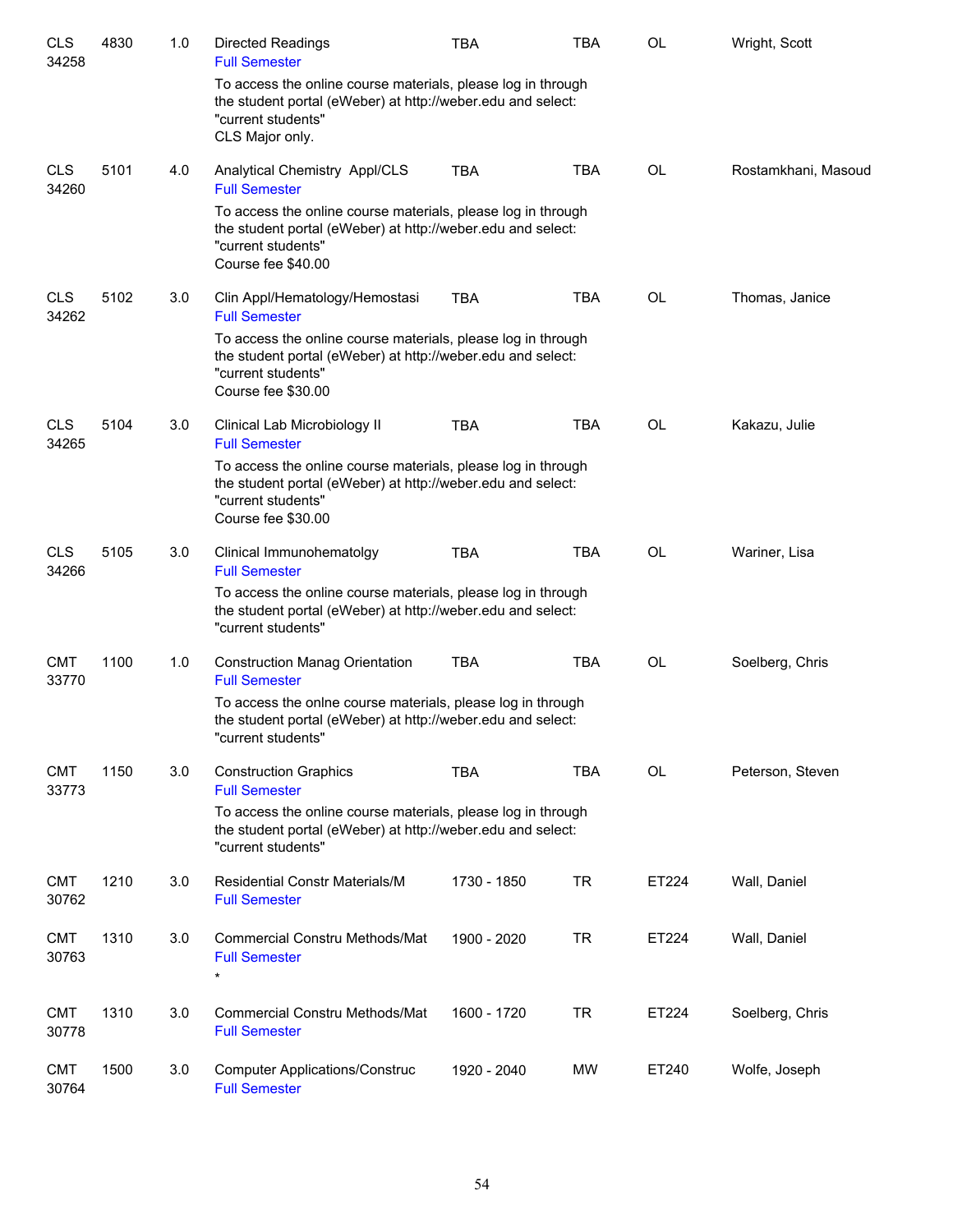| <b>CMT</b><br>30779 | 1500 | 3.0 | <b>Computer Applications/Construc</b><br><b>Full Semester</b>                                                                                     | 1600 - 1720 | <b>MW</b>  | ET240     | Park, Kristen        |
|---------------------|------|-----|---------------------------------------------------------------------------------------------------------------------------------------------------|-------------|------------|-----------|----------------------|
| <b>CMT</b><br>30765 | 2220 | 3.0 | Const Contracts & Specificati<br><b>Full Semester</b>                                                                                             | 1730 - 2010 | Т          | ET238     | Park, Kristen        |
| <b>CMT</b><br>30766 | 2330 | 3.0 | SI Concrete Technology<br><b>Full Semester</b><br>Course fee \$10.00                                                                              | 1730 - 2010 | W          | ET247     | Bedingfield, Douglas |
| <b>CMT</b><br>30905 | 2340 | 2.0 | <b>Construction Surveying</b><br><b>Block 2</b><br>this is a hybrid course                                                                        | 1730 - 1910 | M          | ET228     | Peterson, Steven     |
| <b>CMT</b><br>33780 | 2360 | 2.0 | <b>Building Codes &amp; Inspection</b><br><b>Full Semester</b>                                                                                    | <b>TBA</b>  | <b>TBA</b> | <b>OL</b> | Peterson, Steven     |
|                     |      |     | To access the online course materials, please log in through<br>the student portal (eWeber) at http://weber.edu and select:<br>"current students" |             |            |           |                      |
| <b>CMT</b><br>30767 | 2640 | 2.0 | <b>Architectural Estimating</b><br><b>Full Semester</b>                                                                                           | 1920 - 2100 | M          | ET238     | Wall, Daniel         |
| <b>CMT</b><br>33782 | 2880 | 3.0 | Internship<br><b>Full Semester</b>                                                                                                                | <b>TBA</b>  | <b>TBA</b> | OL        | Soelberg, Chris      |
|                     |      |     | To access the online course materials, please log in through<br>the student portal (eWeber) at http://weber.edu and select:<br>"current students" |             |            |           |                      |
| <b>CMT</b><br>30768 | 3115 | 3.0 | <b>Construction Cost Estimating</b><br><b>Full Semester</b><br>Course fee \$10.00                                                                 | 1730 - 1850 | <b>TR</b>  | ET240     | Wolfe, Joseph        |
| <b>CMT</b><br>33725 | 3115 | 3.0 | <b>Construction Cost Estimating</b><br><b>Full Semester</b><br>Course fee \$10.00                                                                 | 1730 - 1845 | <b>MW</b>  | TB403     | Hogan, James         |
| <b>CMT</b><br>30769 | 3130 | 3.0 | Construction Planning/Scheduli<br><b>Full Semester</b><br>Course fee \$10.00                                                                      | 1900 - 2020 | MW         | ET210     | Park, Kristen        |
| <b>CMT</b><br>30770 | 3210 | 3.0 | <b>Construction Management</b><br><b>Full Semester</b>                                                                                            | 1730 - 1850 | MW         | ET238     | Park, Kristen        |
| <b>CMT</b><br>33727 | 3210 | 3.0 | <b>Construction Management</b><br><b>Full Semester</b>                                                                                            | 1900 - 2015 | MW         | TB403     | Hogan, James         |
| <b>CMT</b><br>33783 | 3260 | 4.0 | Mechanical/Electrical Systems<br><b>Full Semester</b>                                                                                             | <b>TBA</b>  | <b>TBA</b> | OL        | Peterson, Steven     |
|                     |      |     | To access the online course materials, please log in through<br>the student portal (eWeber) at http://weber.edu and select:<br>"current students" |             |            |           |                      |
| <b>CMT</b><br>30771 | 3350 | 4.0 | <b>Applied Structures</b><br><b>Full Semester</b>                                                                                                 | 1900 - 2040 | <b>TR</b>  | ET240     | Wolfe, Joseph        |
| <b>CMT</b><br>34761 | 3350 | 4.0 | <b>Applied Structures</b><br><b>Full Semester</b>                                                                                                 | 1900 - 2040 | <b>TR</b>  | ET228     | Willard, Tim         |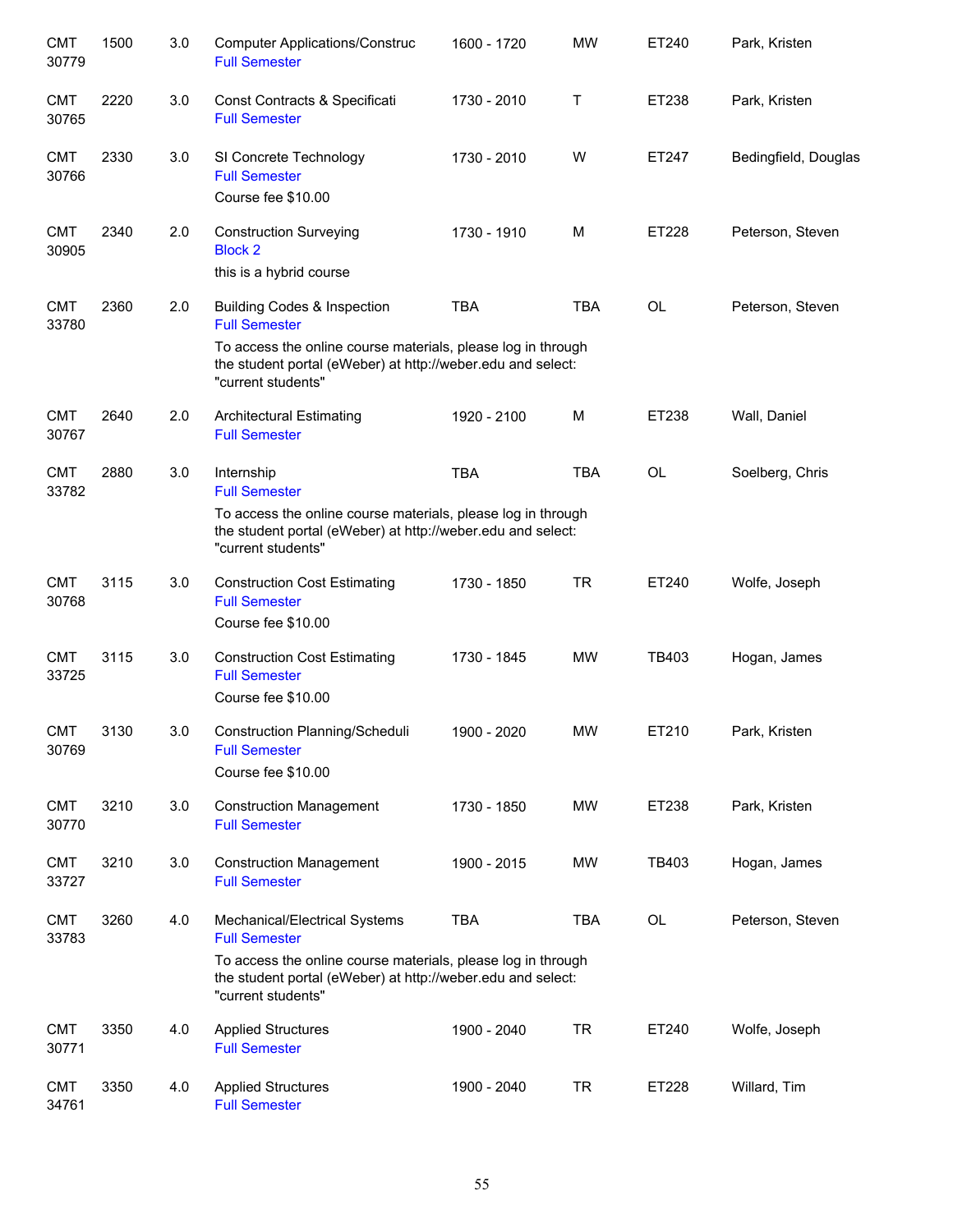| <b>CMT</b><br>30772 | 4120 | 3.0 | <b>Construction Accntng/Finance</b><br><b>Full Semester</b>                                                                                       | 1800 - 2040 | T            | ET210 | Peterson, Steven |
|---------------------|------|-----|---------------------------------------------------------------------------------------------------------------------------------------------------|-------------|--------------|-------|------------------|
| <b>CMT</b><br>33755 | 4120 | 3.0 | <b>Construction Accntng/Finance</b><br><b>Full Semester</b>                                                                                       | 1730 - 2010 | $\mathsf{R}$ | TB403 | Park, Kristen    |
| <b>CMT</b><br>30773 | 4150 | 3.0 | <b>Construction Equipment/Methods</b><br><b>Full Semester</b>                                                                                     | 1730 - 2010 | $\mathsf{R}$ | ET238 | Hogan, James     |
| <b>CMT</b><br>33758 | 4150 | 3.0 | <b>Construction Equipment/Methods</b><br><b>Full Semester</b>                                                                                     | 2020 - 2140 | <b>MW</b>    | TB403 | Hogan, James     |
| <b>CMT</b><br>30774 | 4350 | 2.0 | Design of Construction Systems<br><b>Full Semester</b>                                                                                            | 1730 - 1910 | W            | ET224 | Wolfe, Joseph    |
| <b>CMT</b><br>30775 | 4550 | 2.0 | <b>Construction Safety</b><br><b>Full Semester</b>                                                                                                | 1920 - 2100 | M            | ET224 | Soelberg, Chris  |
| <b>CMT</b><br>30776 | 4610 | 2.0 | Senior Project<br><b>Full Semester</b>                                                                                                            | 1730 - 1910 | M            | ET240 | Wolfe, Joseph    |
|                     |      |     | Requires departmental approval to register.<br>Course fee \$140.00                                                                                |             |              |       |                  |
| <b>CMT</b><br>34578 | 4610 | 2.0 | Senior Project<br><b>Full Semester</b>                                                                                                            | 1920 - 2100 | W            | ET224 | Wolfe, Joseph    |
|                     |      |     | Course fee \$140.00                                                                                                                               |             |              |       |                  |
| <b>CMT</b><br>30777 | 4620 | 2.0 | Senior Project<br><b>Full Semester</b>                                                                                                            | 1730 - 1910 | M            | ET224 | Soelberg, Chris  |
| <b>CMT</b><br>33759 | 4620 | 2.0 | Senior Project<br><b>Full Semester</b>                                                                                                            | 1730 - 1920 | Τ            | TB403 | Hogan, James     |
| <b>CMT</b><br>33786 | 4890 | 2.0 | Practicum<br><b>Full Semester</b>                                                                                                                 | <b>TBA</b>  | <b>TBA</b>   | OL    | Soelberg, Chris  |
|                     |      |     | To access the online course materials, please log in through<br>the student portal (eWeber) at http://weber.edu and select:<br>"current students" |             |              |       |                  |
| COMM 1020<br>30993  |      | 3.0 | HU Princip Of Public Speaking<br><b>Full Semester</b>                                                                                             | 0830 - 0920 | <b>MWF</b>   | EH314 | Rampton, Russ    |
| COMM 1020<br>30995  |      | 3.0 | HU Princip Of Public Speaking<br><b>Full Semester</b>                                                                                             | 0930 - 1020 | <b>MWF</b>   | EH314 | Bialowas, Anne   |
| COMM 1020<br>31077  |      | 3.0 | HU Princip Of Public Speaking<br><b>Full Semester</b>                                                                                             | 1030 - 1120 | <b>MWF</b>   | EH314 | Scott, Randolph  |
| COMM<br>31082       | 1020 | 3.0 | HU Princip Of Public Speaking<br><b>Full Semester</b>                                                                                             | 1030 - 1120 | <b>MWF</b>   | EH304 | Horton, Victoria |
| COMM<br>31083       | 1020 | 3.0 | HU Princip Of Public Speaking<br><b>Full Semester</b>                                                                                             | 1130 - 1220 | <b>MWF</b>   | EH314 | Bialowas, Anne   |
| COMM<br>31086       | 1020 | 3.0 | HU Princip Of Public Speaking<br><b>Full Semester</b>                                                                                             | 1730 - 2010 | W            | EH314 | Guevara, Omar    |
| COMM 1020<br>31104  |      | 3.0 | HU Princip Of Public Speaking<br><b>Full Semester</b>                                                                                             | 1730 - 2010 | M            | LP    | Smith, Kim       |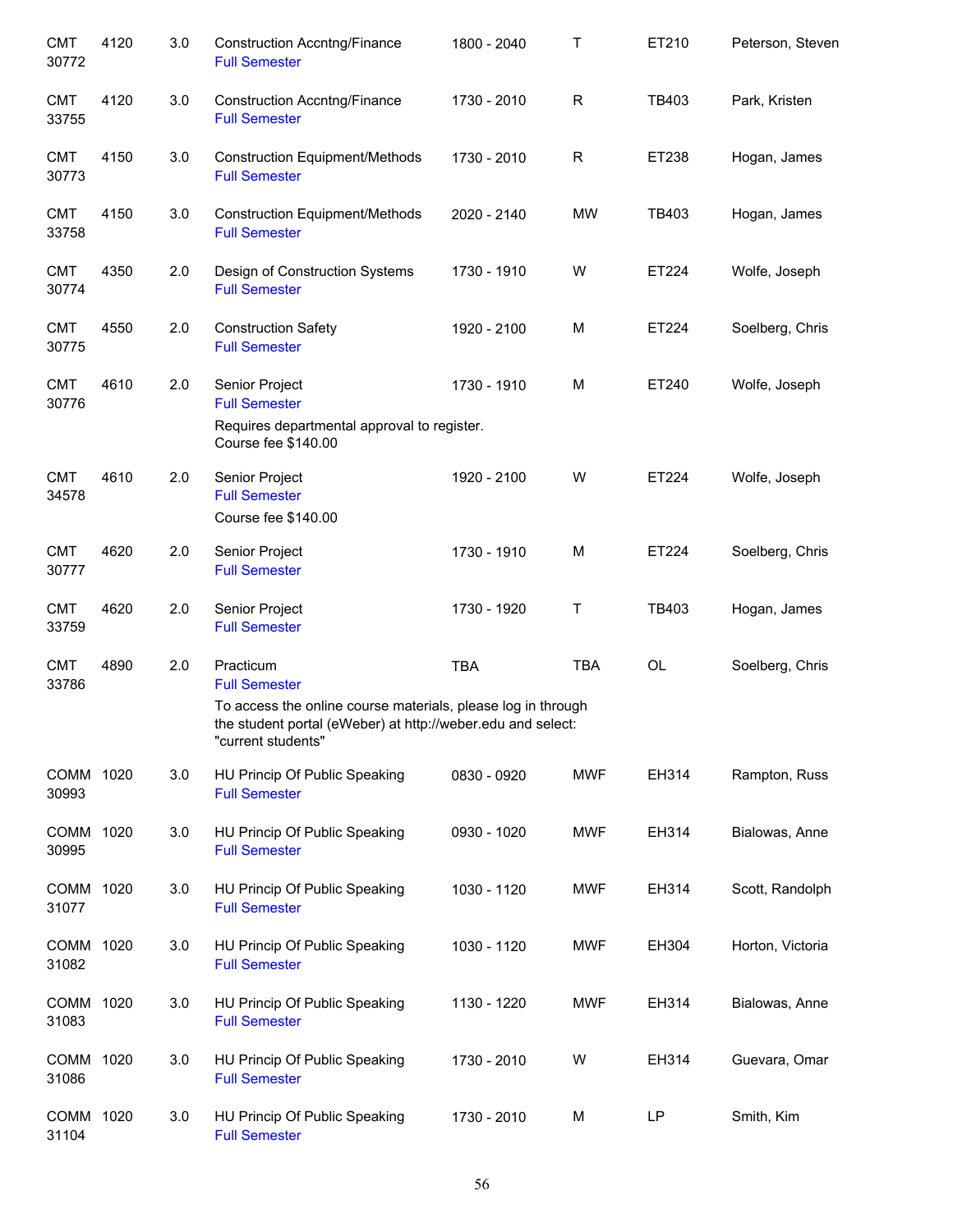| COMM 1020<br>31137 | 3.0 | HU Princip Of Public Speaking<br><b>Full Semester</b>                                                                                             | 0730 - 0845 | <b>TR</b>  | EH304     | Richardson, Frank  |
|--------------------|-----|---------------------------------------------------------------------------------------------------------------------------------------------------|-------------|------------|-----------|--------------------|
| COMM 1020<br>31140 | 3.0 | HU Princip Of Public Speaking<br><b>Full Semester</b>                                                                                             | 0900 - 1015 | <b>TR</b>  | EH306     | Johns, Rebecca     |
| COMM 1020<br>31143 | 3.0 | HU Princip Of Public Speaking<br><b>Full Semester</b>                                                                                             | 0900 - 1015 | <b>TR</b>  | EH304     | Richardson, Frank  |
| COMM 1020<br>31146 | 3.0 | HU Princip Of Public Speaking<br><b>Full Semester</b>                                                                                             | 1200 - 1315 | <b>TR</b>  | EH314     | Foy, John          |
| COMM 1020<br>31153 | 3.0 | HU Princip Of Public Speaking<br><b>Full Semester</b>                                                                                             | 1730 - 2010 | Τ          | EH314     | Foy, John          |
| COMM 1020<br>31194 | 3.0 | HU Princip Of Public Speaking<br><b>Full Semester</b>                                                                                             | 1730 - 2010 | R          | EH314     | Threlkeld, Douglas |
| COMM 1020<br>31666 | 3.0 | HU Princip Of Public Speaking<br><b>Full Semester</b>                                                                                             | 1130 - 1220 | <b>MWF</b> | EH304     | Merkley, Mark      |
| COMM 1020<br>31681 | 3.0 | HU Princip Of Public Speaking<br><b>Full Semester</b>                                                                                             | 1030 - 1145 | <b>TR</b>  | EH314     | Packer, Colleen    |
| COMM 1020<br>31682 | 3.0 | HU Princip Of Public Speaking<br><b>Full Semester</b>                                                                                             | 0930 - 1020 | <b>MWF</b> | EH304     | Merkley, Mark      |
| COMM 1020<br>32340 | 3.0 | HU Princip Of Public Speaking<br><b>Full Semester</b>                                                                                             | <b>TBA</b>  | <b>TBA</b> | OL        | Merkley, Mark      |
|                    |     | To access the online course materials, please log in through<br>the student portal (eWeber) at http://weber.edu and select:<br>"current students" |             |            |           |                    |
| COMM 1020<br>32345 | 3.0 | HU Princip Of Public Speaking<br><b>Full Semester</b>                                                                                             | <b>TBA</b>  | <b>TBA</b> | <b>OL</b> | Johns, Rebecca     |
|                    |     | To access the online course materials, please log in through<br>the student portal (eWeber) at http://weber.edu and select:<br>"current students" |             |            |           |                    |
| COMM 1020<br>33355 | 3.0 | HU Princip Of Public Speaking<br><b>Full Semester</b>                                                                                             | 0830 - 1110 | S          | WW102     | Berg, David        |
| COMM 1020<br>33356 | 3.0 | HU Princip Of Public Speaking<br><b>Full Semester</b>                                                                                             | 1730 - 2010 | Τ          | DH2404    | Berg, David        |
| COMM 1020<br>33358 | 3.0 | HU Princip Of Public Speaking<br><b>Full Semester</b>                                                                                             | 0730 - 0820 | <b>MWF</b> | D02320    | Frandsen, Bruce    |
| COMM 1020<br>33359 | 3.0 | HU Princip Of Public Speaking<br><b>Full Semester</b>                                                                                             | 0930 - 1020 | <b>MWF</b> | D02320    | Bishop, Cynthia    |
| COMM 1020<br>33360 | 3.0 | HU Princip Of Public Speaking<br><b>Full Semester</b>                                                                                             | 1030 - 1120 | <b>MWF</b> | D02320    | Bishop, Cynthia    |
| COMM 1020<br>33361 | 3.0 | HU Princip Of Public Speaking<br><b>Full Semester</b>                                                                                             | 1030 - 1145 | <b>TR</b>  | D02103    | Speechly, Gayle    |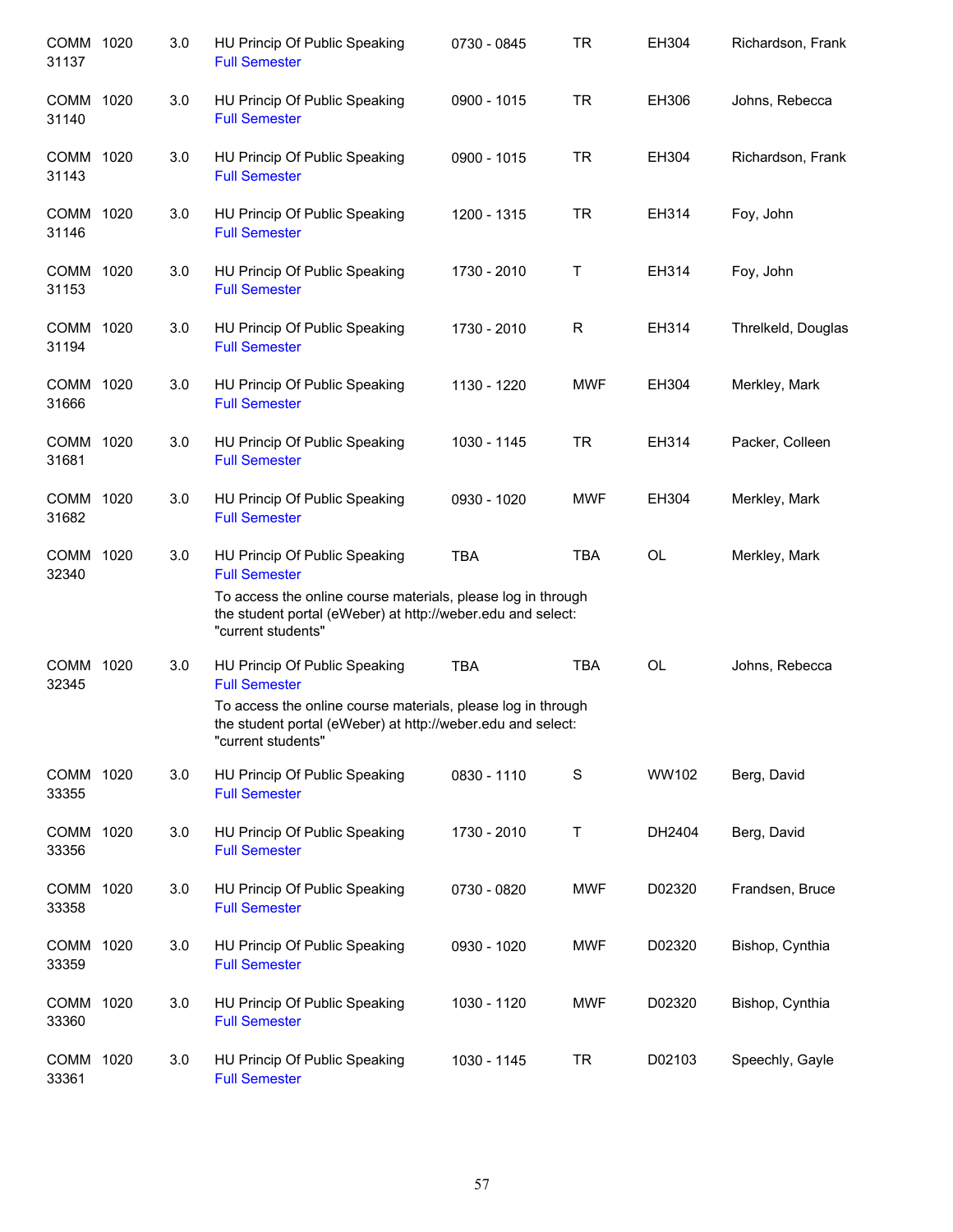| COMM 1020<br>33626 | 3.0 | HU Princip Of Public Speaking<br><b>Block 1</b>                                                                                                                                                                                                                                                                                                | 1730 - 2010 | W          | EH304     | Johns, Rebecca   |
|--------------------|-----|------------------------------------------------------------------------------------------------------------------------------------------------------------------------------------------------------------------------------------------------------------------------------------------------------------------------------------------------|-------------|------------|-----------|------------------|
|                    |     | Hybrid course will have an online component added to the<br>face-to-face portion. Class meets the first 7 week session<br>only.                                                                                                                                                                                                                |             |            |           |                  |
| COMM 1020          | 3.0 |                                                                                                                                                                                                                                                                                                                                                | 1730 - 2010 | М          | <b>MR</b> |                  |
| 34301              |     | HU Princip Of Public Speaking<br><b>Full Semester</b>                                                                                                                                                                                                                                                                                          |             |            |           | Smith, Kim       |
| COMM 1130<br>30538 | 3.0 | Media Writing<br><b>Full Semester</b><br>Prerequisite: Proficiency in word processing.                                                                                                                                                                                                                                                         | 1730 - 2010 | R          | EH410     | Farver, Shane    |
| COMM 1130<br>31201 | 3.0 | <b>Media Writing</b><br><b>Full Semester</b><br>Prerequisite: Proficiency in word processing.                                                                                                                                                                                                                                                  | 0900 - 1015 | <b>TR</b>  | EH410     | Noel, Howard     |
| COMM 1130<br>33410 | 3.0 | <b>Media Writing</b><br><b>Full Semester</b><br>Prerequisite: Proficiency in word processing.                                                                                                                                                                                                                                                  | 0930 - 1020 | MWF        | LI31      | Hess, Allison    |
| COMM 1130<br>35172 | 3.0 | Media Writing<br><b>Full Semester</b>                                                                                                                                                                                                                                                                                                          |             |            |           |                  |
| COMM 1500<br>31679 | 3.0 | Intro to Mass Communication<br><b>Full Semester</b>                                                                                                                                                                                                                                                                                            | 0930 - 1020 | MWF        | EH307     | Sanders, Anthony |
| COMM 1500<br>32347 | 3.0 | Intro to Mass Communication<br><b>Full Semester</b>                                                                                                                                                                                                                                                                                            | <b>TBA</b>  | <b>TBA</b> | <b>OL</b> | Sanders, Anthony |
|                    |     | To access the online course materials, please log in through<br>the student portal (eWeber) at http://weber.edu and select:<br>"current students"                                                                                                                                                                                              |             |            |           |                  |
| COMM 1560<br>31680 | 3.0 | Audio Production & Performance<br><b>Full Semester</b>                                                                                                                                                                                                                                                                                         | 0900 - 1015 | <b>TR</b>  | EH323     | Sanders, Anthony |
| COMM 2010<br>31196 | 3.0 | HU Mass Media and Society<br><b>Full Semester</b>                                                                                                                                                                                                                                                                                              | 1200 - 1315 | <b>TR</b>  | EH307     | Bialowas, Anne   |
| COMM 2110<br>31528 | 3.0 | HU CBL Intrprsnl/Sm Group Comm<br><b>Full Semester</b>                                                                                                                                                                                                                                                                                         | 0730 - 0820 | MWF        | EH406     | Rampton, Russ    |
|                    |     | CBL stands for Community-Based Learning which means that<br>students engage in meaningful community service that is<br>connected to specific course objectives. See http://www.<br>weber.edu/CommunityInvolvement/CBL_Designation.html for a<br>full list of CBL designated courses.                                                           |             |            |           |                  |
| COMM 2110<br>31532 | 3.0 | HU CBL Intrprsnl/Sm Group Comm<br><b>Full Semester</b><br>CBL stands for Community-Based Learning which means that<br>students engage in meaningful community service that is<br>connected to specific course objectives. See http://www.<br>weber.edu/CommunityInvolvement/CBL_Designation.html for a<br>full list of CBL designated courses. | 0830 - 0920 | <b>MWF</b> | EH407     | Sline, Richard   |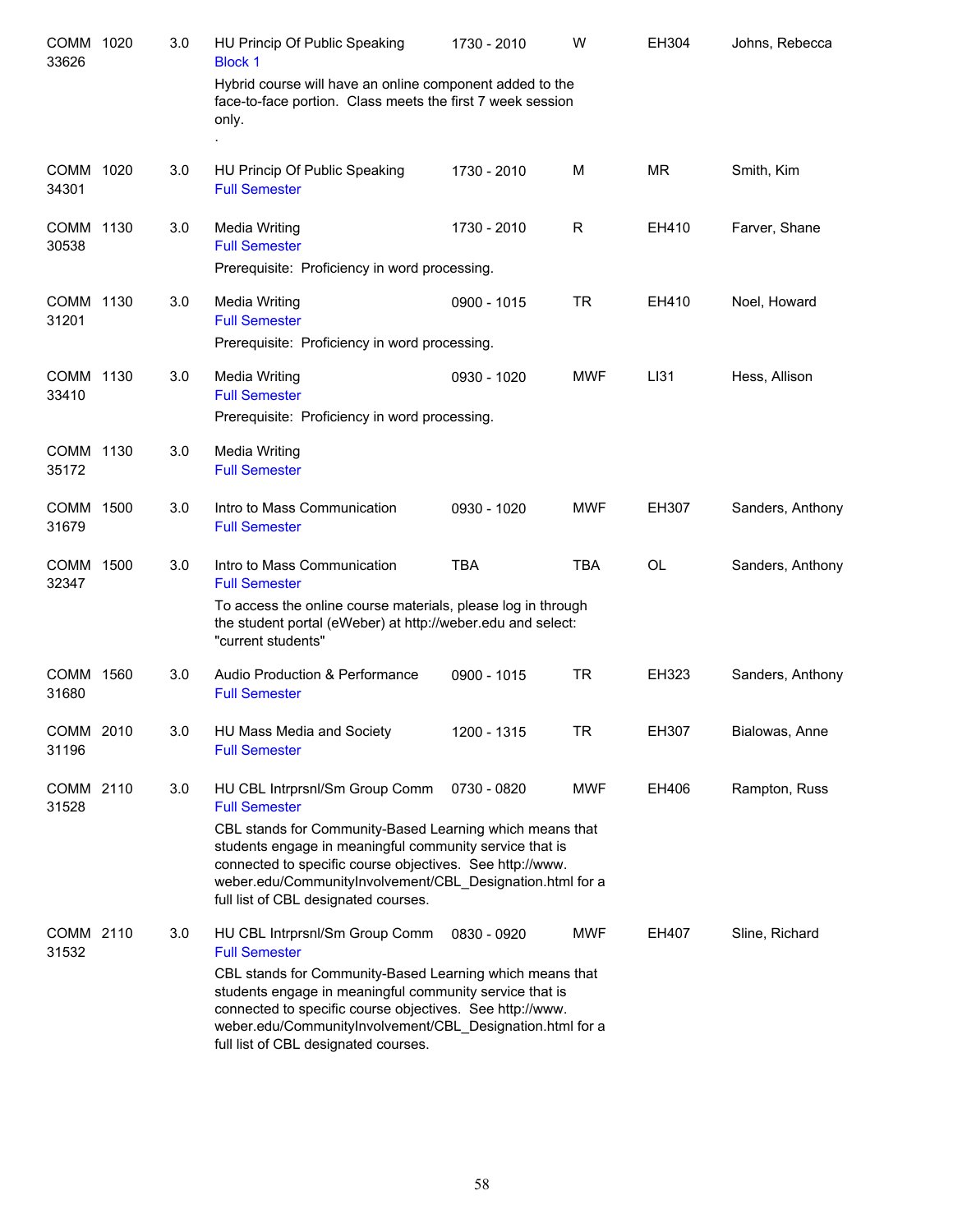| COMM 2110<br>31536 | 3.0 | HU CBL Intrprsnl/Sm Group Comm<br>1030 - 1120<br><b>Full Semester</b>                                                                                                                                                                                                                | <b>MWF</b> | EH406 | Johns, Rebecca         |
|--------------------|-----|--------------------------------------------------------------------------------------------------------------------------------------------------------------------------------------------------------------------------------------------------------------------------------------|------------|-------|------------------------|
|                    |     | CBL stands for Community-Based Learning which means that<br>students engage in meaningful community service that is<br>connected to specific course objectives. See http://www.<br>weber.edu/CommunityInvolvement/CBL Designation.html for a<br>full list of CBL designated courses. |            |       |                        |
| COMM 2110<br>31667 | 3.0 | HU CBL Intrprsnl/Sm Group Comm<br>1030 - 1120<br><b>Full Semester</b>                                                                                                                                                                                                                | <b>MWF</b> | EH407 | Hafen, Susan           |
|                    |     | CBL stands for Community-Based Learning which means that<br>students engage in meaningful community service that is<br>connected to specific course objectives. See http://www.<br>weber.edu/CommunityInvolvement/CBL_Designation.html for a<br>full list of CBL designated courses. |            |       |                        |
| COMM 2110<br>31668 | 3.0 | HU CBL Intrprsnl/Sm Group Comm<br>1130 - 1220<br><b>Full Semester</b>                                                                                                                                                                                                                | <b>MWF</b> | EH407 | Hafen, Susan           |
|                    |     | CBL stands for Community-Based Learning which means that<br>students engage in meaningful community service that is<br>connected to specific course objectives. See http://www.<br>weber.edu/CommunityInvolvement/CBL_Designation.html for a<br>full list of CBL designated courses. |            |       |                        |
| COMM 2110<br>31669 | 3.0 | HU CBL Intrprsnl/Sm Group Comm<br>1730 - 2010<br><b>Full Semester</b>                                                                                                                                                                                                                | W          | EH406 | Scott, Constance       |
|                    |     | CBL stands for Community-Based Learning which means that<br>students engage in meaningful community service that is<br>connected to specific course objectives. See http://www.<br>weber.edu/CommunityInvolvement/CBL_Designation.html for a<br>full list of CBL designated courses. |            |       |                        |
| COMM 2110<br>31671 | 3.0 | HU CBL Intrprsnl/Sm Group Comm<br>0730 - 0845<br><b>Full Semester</b>                                                                                                                                                                                                                | <b>TR</b>  | EH407 | Reddout-Sanders, Terri |
|                    |     | CBL stands for Community-Based Learning which means that<br>students engage in meaningful community service that is<br>connected to specific course objectives. See http://www.<br>weber.edu/CommunityInvolvement/CBL_Designation.html for a<br>full list of CBL designated courses. |            |       |                        |
| COMM 2110<br>31672 | 3.0 | HU CBL Intrprsnl/Sm Group Comm<br>0900 - 1015<br><b>Full Semester</b>                                                                                                                                                                                                                | TR         | EH406 | Merkley, Mark          |
|                    |     | CBL stands for Community-Based Learning which means that<br>students engage in meaningful community service that is<br>connected to specific course objectives. See http://www.<br>weber.edu/CommunityInvolvement/CBL Designation.html for a<br>full list of CBL designated courses. |            |       |                        |
| COMM 2110<br>31673 | 3.0 | HU CBL Intrprsnl/Sm Group Comm<br>0900 - 1015<br><b>Full Semester</b>                                                                                                                                                                                                                | <b>TR</b>  | EH407 | Bishop, Cynthia        |
|                    |     | CBL stands for Community-Based Learning which means that<br>students engage in meaningful community service that is<br>connected to specific course objectives. See http://www.<br>weber.edu/CommunityInvolvement/CBL_Designation.html for a<br>full list of CBL designated courses. |            |       |                        |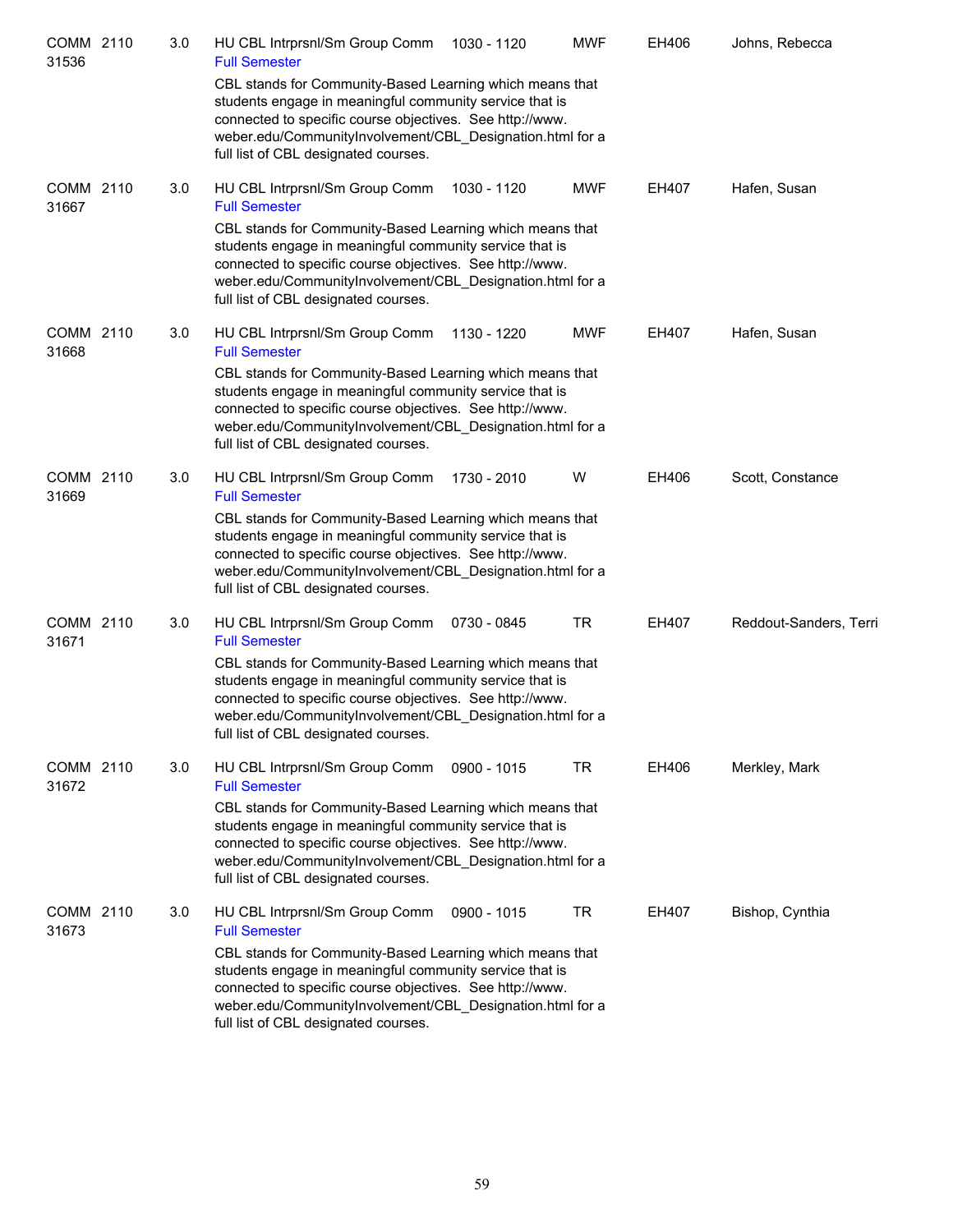| COMM 2110<br>31674 | 3.0 | HU CBL Intrprsnl/Sm Group Comm<br>1030 - 1145<br><b>Full Semester</b>                                                                                                                                                                                                                | TR         | EH406  | Merkley, Mark   |
|--------------------|-----|--------------------------------------------------------------------------------------------------------------------------------------------------------------------------------------------------------------------------------------------------------------------------------------|------------|--------|-----------------|
|                    |     | CBL stands for Community-Based Learning which means that<br>students engage in meaningful community service that is<br>connected to specific course objectives. See http://www.<br>weber.edu/CommunityInvolvement/CBL Designation.html for a<br>full list of CBL designated courses. |            |        |                 |
| COMM 2110<br>31676 | 3.0 | HU CBL Intrprsnl/Sm Group Comm<br>1030 - 1145<br><b>Full Semester</b>                                                                                                                                                                                                                | TR         | EH407  | Bishop, Cynthia |
|                    |     | CBL stands for Community-Based Learning which means that<br>students engage in meaningful community service that is<br>connected to specific course objectives. See http://www.<br>weber.edu/CommunityInvolvement/CBL_Designation.html for a<br>full list of CBL designated courses. |            |        |                 |
| COMM 2110<br>31678 | 3.0 | HU CBL Intrprsnl/Sm Group Comm<br>1730 - 2010<br><b>Full Semester</b>                                                                                                                                                                                                                | R.         | EH406  | Oseguera, Eva   |
|                    |     | CBL stands for Community-Based Learning which means that<br>students engage in meaningful community service that is<br>connected to specific course objectives. See http://www.                                                                                                      |            |        |                 |
|                    |     | weber.edu/CommunityInvolvement/CBL Designation.html for a<br>full list of CBL designated courses.                                                                                                                                                                                    |            |        |                 |
| COMM 2110<br>32015 | 3.0 | HU CBL Intrprsnl/Sm Group Comm<br>1730 - 2010<br><b>Full Semester</b>                                                                                                                                                                                                                | Τ          | EH406  | Johns, Brent    |
|                    |     | CBL stands for Community-Based Learning which means that<br>students engage in meaningful community service that is<br>connected to specific course objectives. See http://www.<br>weber.edu/CommunityInvolvement/CBL_Designation.html for a<br>full list of CBL designated courses. |            |        |                 |
| COMM 2110<br>32417 | 3.0 | HU CBL Intrprsnl/Sm Group Comm<br>1200 - 1315<br><b>Full Semester</b>                                                                                                                                                                                                                | TR         | EH406  | Sline, Richard  |
|                    |     | CBL stands for Community-Based Learning which means that<br>students engage in meaningful community service that is                                                                                                                                                                  |            |        |                 |
|                    |     | connected to specific course objectives. See http://www.<br>weber.edu/CommunityInvolvement/CBL Designation.html for a<br>full list of CBL designated courses.                                                                                                                        |            |        |                 |
| COMM 2110<br>33357 | 3.0 | HU CBL Intrprsnl/Sm Group Comm<br>1730 - 2010<br><b>Full Semester</b>                                                                                                                                                                                                                | т          | DH2507 | Smith, Kim      |
|                    |     | CBL stands for Community-Based Learning which means that<br>students engage in meaningful community service that is<br>connected to specific course objectives. See http://www.                                                                                                      |            |        |                 |
|                    |     | weber.edu/CommunityInvolvement/CBL Designation.html for a<br>full list of CBL designated courses.                                                                                                                                                                                    |            |        |                 |
| COMM 2110<br>33363 | 3.0 | HU CBL Intrprsnl/Sm Group Comm<br>0830 - 0920<br><b>Full Semester</b>                                                                                                                                                                                                                | <b>MWF</b> | D02320 | Bishop, Cynthia |
|                    |     | CBL stands for Community-Based Learning which means that<br>students engage in meaningful community service that is<br>connected to specific course objectives. See http://www.<br>weber.edu/CommunityInvolvement/CBL_Designation.html for a<br>full list of CBL designated courses. |            |        |                 |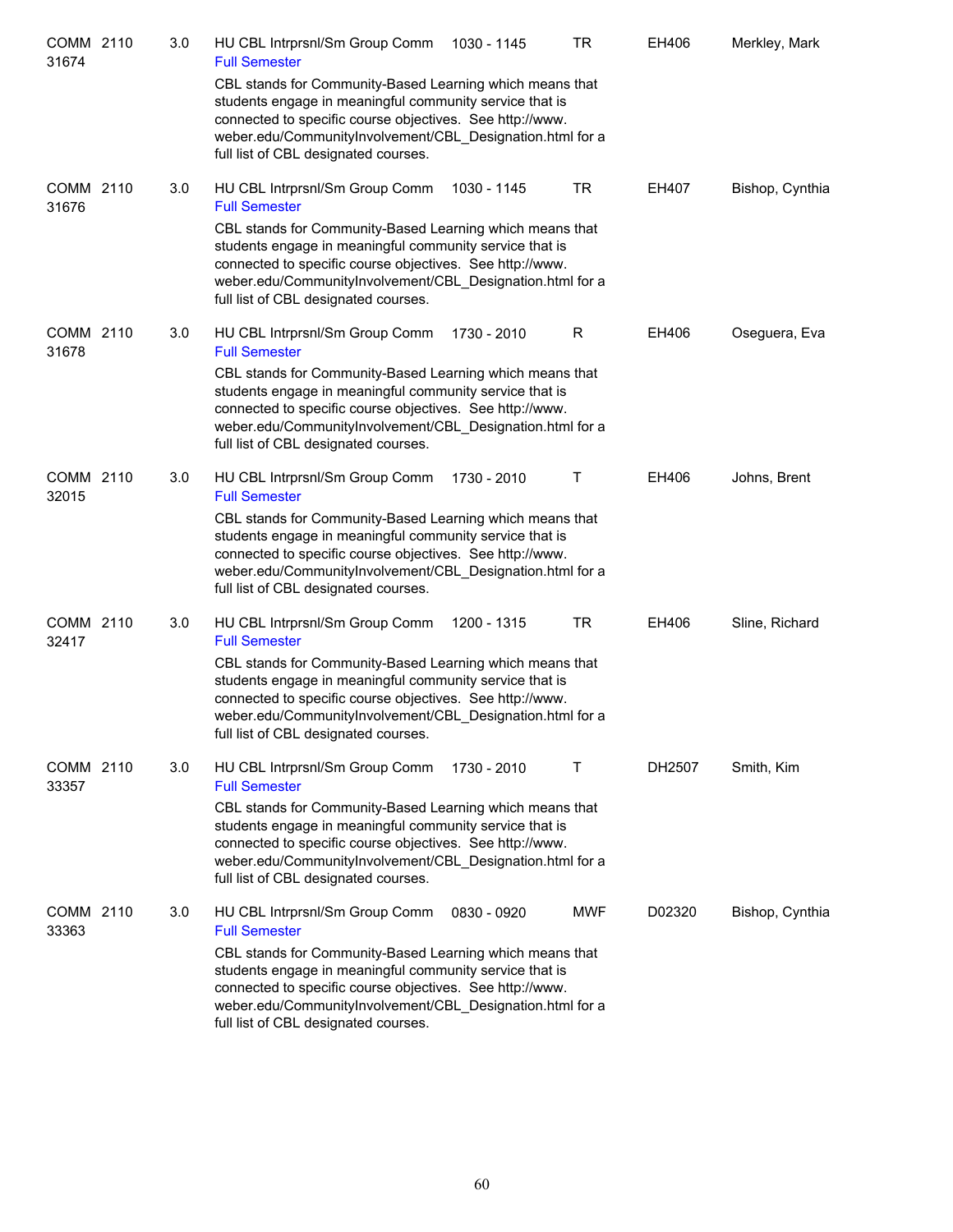| COMM 2110<br>33372 | 3.0 | HU CBL Intrprsnl/Sm Group Comm<br><b>Full Semester</b>                                                                                                                                                                                                                               | 0900 - 1015 | <b>TR</b>    | D02103 | Speechly, Gayle  |
|--------------------|-----|--------------------------------------------------------------------------------------------------------------------------------------------------------------------------------------------------------------------------------------------------------------------------------------|-------------|--------------|--------|------------------|
|                    |     | CBL stands for Community-Based Learning which means that<br>students engage in meaningful community service that is<br>connected to specific course objectives. See http://www.<br>weber.edu/CommunityInvolvement/CBL Designation.html for a<br>full list of CBL designated courses. |             |              |        |                  |
| COMM 2210<br>32020 | 1.0 | Intercollegiate Debate<br><b>Full Semester</b>                                                                                                                                                                                                                                       | 1500 - 1600 | <b>TBA</b>   | EH111  | Foy, John        |
| COMM 2270<br>31695 | 3.0 | Argumentation & Debate<br><b>Full Semester</b>                                                                                                                                                                                                                                       | 1730 - 2010 | R            | EH304  | Guevara, Omar    |
| COMM 2350<br>31867 | 3.0 | <b>Communication Graphic Design</b><br><b>Full Semester</b>                                                                                                                                                                                                                          | 1030 - 1120 | <b>MWF</b>   | EH410  | Singh, Mukhbir   |
|                    |     | Prerequisite: COMM 1130. Working familiarity with desktop<br>publishing required.                                                                                                                                                                                                    |             |              |        |                  |
| COMM 2730<br>31692 | 1.0 | Radio Production Workshop<br><b>Full Semester</b>                                                                                                                                                                                                                                    | 1330 - 1520 | $\mathsf{T}$ | SU235  | Sanders, Anthony |
|                    |     | Prerequisite: Comm 1560 or permission of instructor.                                                                                                                                                                                                                                 |             |              |        |                  |
| COMM 2730<br>35206 | 1.0 | Radio Production Workshop<br><b>Full Semester</b>                                                                                                                                                                                                                                    | 1330 - 1445 | T            | SU     | Sanders, Anthony |
| COMM 2890<br>31698 | 1.0 | Cooperative Work Exp. Signpost<br><b>Full Semester</b>                                                                                                                                                                                                                               | 1330 - 1445 | T            | EH407  | Noel, Howard     |
| COMM 3000<br>31683 | 3.0 | <b>Communication Theory</b><br><b>Full Semester</b>                                                                                                                                                                                                                                  | 1030 - 1120 | <b>MWF</b>   | EH307  | Sline, Richard   |
|                    |     | Prerequisites for Comm. majors, minors & BIS students: Comm<br>1020, 1130, 2110 & acceptance in program. Prerequisite for<br>non-Communication students: advanced standing.                                                                                                          |             |              |        |                  |
| COMM 3000<br>31684 | 3.0 | <b>Communication Theory</b><br><b>Full Semester</b>                                                                                                                                                                                                                                  | 1200 - 1315 | <b>TR</b>    | EH407  | Hafen, Susan     |
|                    |     | Prerequisites for Comm. majors, minors & BIS students: Comm<br>1020, 1130, 2110 & acceptance in program. Prerequisite for<br>non-Communication students: advanced standing.                                                                                                          |             |              |        |                  |
| COMM 3000<br>32418 | 3.0 | <b>Communication Theory</b><br><b>Full Semester</b>                                                                                                                                                                                                                                  | 1730 - 2010 | W            | EH306  | Packer, Colleen  |
|                    |     | Prerequisites for Comm. majors, minors & BIS students: COMM<br>1020, 1130, 2110 & acceptance in program. Prerequisite for<br>Prerequisite for non-Communication students: advanced<br>standing.                                                                                      |             |              |        |                  |
| COMM 3090<br>31690 | 3.0 | DV Gender & Communication<br><b>Full Semester</b>                                                                                                                                                                                                                                    | 0900 - 1015 | TR           | EH314  | Packer, Colleen  |
|                    |     | Prerequisites for Comm. majors, minors & BIS students:<br>Comm 1020, 1130, 2110 & acceptance in program: pre/co-requi-<br>site, Comm 3000. Prerequisite for non-Comm students:<br>advanced standing.                                                                                 |             |              |        |                  |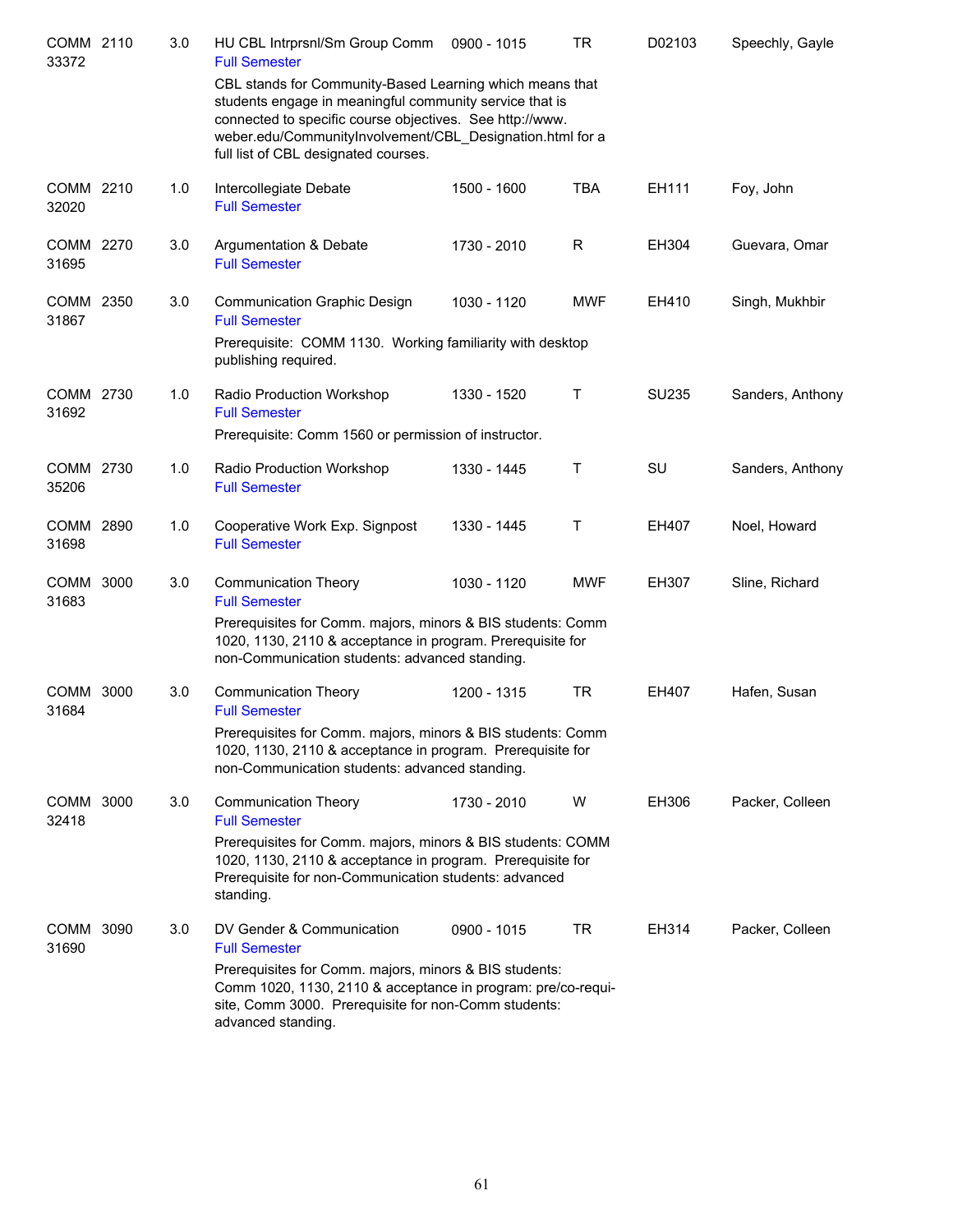| COMM 3100<br>31685 | 3.0 | Smll Grp Facilitation & Leader<br><b>Full Semester</b>                                                                                                                                                                                                                                                                           | 1030 - 1145 | TR         | EH323            | Sline, Richard    |
|--------------------|-----|----------------------------------------------------------------------------------------------------------------------------------------------------------------------------------------------------------------------------------------------------------------------------------------------------------------------------------|-------------|------------|------------------|-------------------|
|                    |     | Prerequisites for Comm. majors, minors & BIS students: Comm<br>1020, 1130, 2110 & acceptance in program; pre/co-requisite,<br>Comm 3000. Prerequisite for non-Communication students:<br>permission of instructor. Communication majors will be give<br>priority for admittance into this class.                                 |             |            |                  |                   |
| COMM 3120<br>31702 | 3.0 | Adv Public Speak<br><b>Full Semester</b>                                                                                                                                                                                                                                                                                         | 0900 - 1015 | TR         | EH307            | Bialowas, Anne    |
|                    |     | This is an opportunity to enhance speaking skills & discuss<br>social media (facebook, blogs, etc.) as speaking.<br>Prerequisite for Comm. majors, minors & BIS students;<br>1020, 1130, 2110 & acceptance in program; pre/co-requisite,<br>Comm 3000. Prerequisite for non-Communication Students;<br>permission of instructor. |             |            |                  |                   |
| COMM 3150<br>31710 | 3.0 | SI Comm. Research Methods<br><b>Full Semester</b>                                                                                                                                                                                                                                                                                | 1030 - 1145 | TR         | EH410            | Singh, Mukhbir    |
|                    |     | Prerequisites for Comm. majors, minors & BIS students: COMM<br>1020, 1130, 2110, & acceptance in program; pre/co-requisite,<br>COMM 3000. Prerequisites for non-communication students:<br>quantitative literacy & advanced standing.                                                                                            |             |            |                  |                   |
| COMM 3150<br>31861 | 3.0 | SI Comm. Research Methods<br><b>Full Semester</b>                                                                                                                                                                                                                                                                                | 0830 - 0920 | <b>MWF</b> | EH410            | Josephson, Sheree |
|                    |     | Prerequisites for Comm. majors, minors & BIS students: COMM<br>1020, 1130, 2110 & acceptance in program; pre/co-requisite,<br>COMM 3000. Prerequisites for non-communication students:<br>quantitative literacy and advanced standing.                                                                                           |             |            |                  |                   |
| COMM 3220<br>32348 | 3.0 | Editing<br><b>Full Semester</b>                                                                                                                                                                                                                                                                                                  | <b>TBA</b>  | TBA        | OL               | Josephson, Sheree |
|                    |     | To access the online course materials, please log in through<br>the student portal (eWeber) at http://weber.edu and select:<br>"current students"                                                                                                                                                                                |             |            |                  |                   |
| COMM 3440<br>31864 | 3.0 | <b>Public Relations Writing</b><br><b>Full Semester</b>                                                                                                                                                                                                                                                                          | 0830 - 0920 | <b>MWF</b> | LI <sub>59</sub> | Noel, Howard      |
|                    |     | Prerequisites for Comm. majors, minors & BIS students: COMM<br>1020, 1130, 2110 & acceptance in program; pre/co-requisite,<br>COMM 3000. Prerequisite for non-Communication students:<br>permission of instructor.                                                                                                               |             |            |                  |                   |
| COMM 3550<br>31983 | 3.0 | Organizational Communication<br><b>Full Semester</b>                                                                                                                                                                                                                                                                             | 1130 - 1220 | <b>MWF</b> | EH307            | Johns, Rebecca    |
|                    |     | Prerequisites for Comm. majors, minors & BIS students: COMM<br>1020, 1130, 2110 and acceptance in program; pre/co-requisite<br>COMM 3000. Prerequisite for non-Communication students;<br>advanced standing.                                                                                                                     |             |            |                  |                   |
| COMM 3650<br>31700 | 3.0 | <b>Communication Law</b><br><b>Full Semester</b>                                                                                                                                                                                                                                                                                 | 1030 - 1120 | <b>MWF</b> | EH306            | Josephson, Sheree |
|                    |     | Prerequisites for Comm. majors, minors & BIS students: COMM<br>1020, 1130, 2110 & acceptance in program; pre/co-requisite,<br>COMM 3000. Prerequisite for non-Communication students:<br>advanced standing.                                                                                                                      |             |            |                  |                   |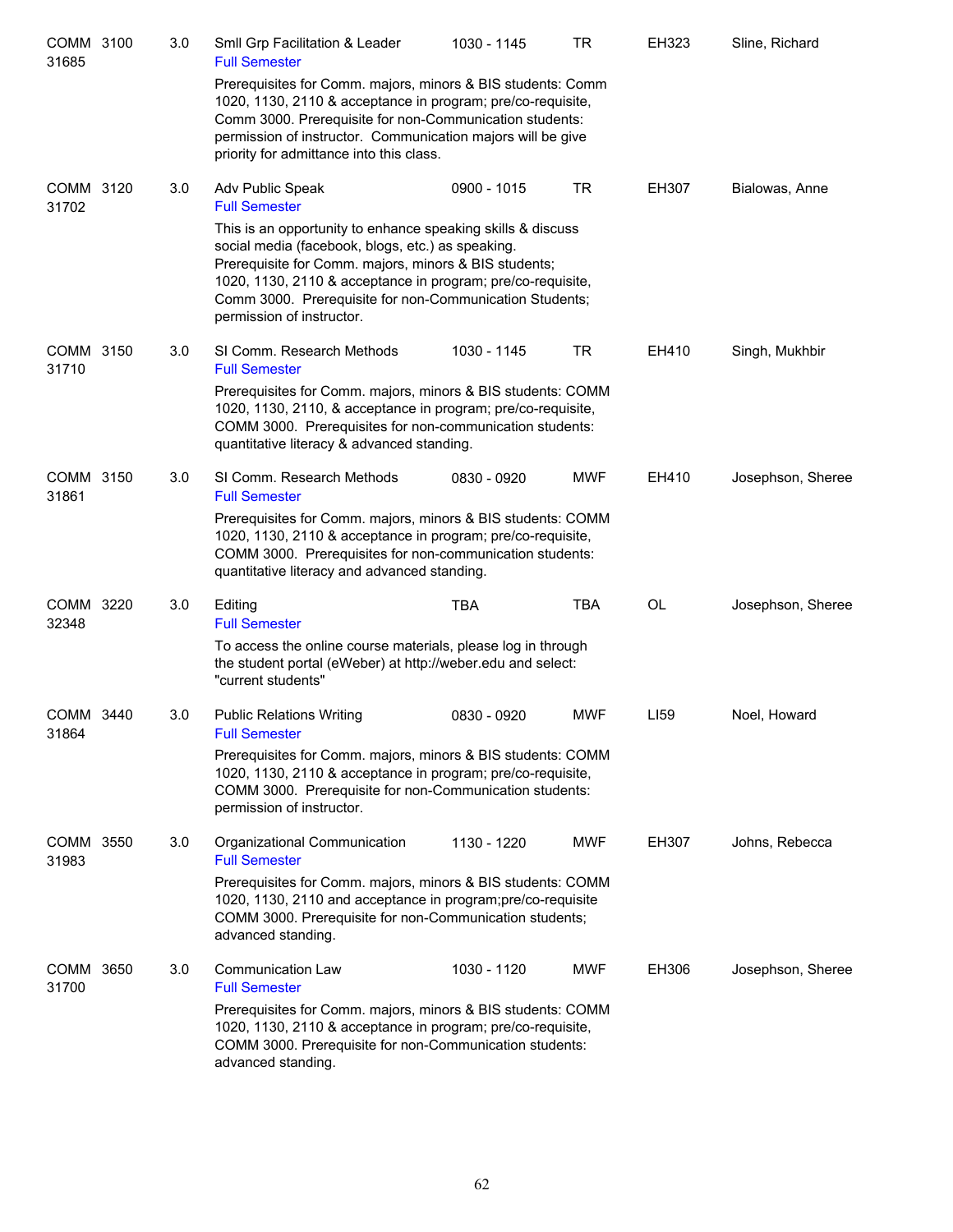| COMM 3740<br>33413   |       | 3.0 | Copy Writing for Audio & Video<br><b>Full Semester</b>                                                                                                                                                                                                           | 1130 - 1220 | <b>MWF</b> | LI31  | Hess, Allison          |
|----------------------|-------|-----|------------------------------------------------------------------------------------------------------------------------------------------------------------------------------------------------------------------------------------------------------------------|-------------|------------|-------|------------------------|
|                      |       |     | Prerequisites for Comm. majors, minors & BIS students: COMM<br>1020, 1130, 2110 & acceptance in program; pre/co-requisite,<br>COMM 3000. Prerequisite for non-Communication students:<br>COMM 1130 or permission of instructor.                                  |             |            |       |                        |
| COMM 3780<br>32024   |       | 3.0 | Broadcast News Writing & Prod<br><b>Full Semester</b>                                                                                                                                                                                                            | 0930 - 1020 | <b>MWF</b> | LI76  | Reddout-Sanders, Terri |
|                      |       |     | Prerequisites for Comm. majors, minors, & BIS students: COMM<br>1020, 1130, 2110 & acceptance in program; pre/co-requisite,<br>COMM 3000. Prerequisite for non-Communication students: COMM<br>1130 or permission of instructor.                                 |             |            |       |                        |
| <b>COMM</b><br>31717 | 3810  | 3.0 | Persuasive Communication<br><b>Full Semester</b>                                                                                                                                                                                                                 | 1730 - 2010 | Τ          | EH307 | Scott, Randolph        |
|                      |       |     | Prerequisites for Comm. majors, minors & BIS students: Comm.<br>1020, 1130, 2110 & acceptance in program; pre/co-requisite,<br>Comm 3000. Prerequisite for non-Comm. students: advanced<br>standing.                                                             |             |            |       |                        |
| <b>COMM</b><br>31714 | 3850  | 3.0 | Advertising<br><b>Full Semester</b>                                                                                                                                                                                                                              | 1200 - 1315 | TR         | EH304 | Singh, Mukhbir         |
|                      |       |     | Prerequisites for Comm. majors, minors & BIS students: Comm<br>1020, 1130, 2110 & acceptance in program; pre/co-requisite<br>for non-Communication students: permission of instructor.                                                                           |             |            |       |                        |
| <b>COMM</b><br>31725 | 3890A | 1.0 | Coop Work/Signpost<br><b>Full Semester</b>                                                                                                                                                                                                                       | 1330 - 1445 | R          | SU401 | Hess, Allison          |
|                      |       |     | Prerequisites for Comm. majors, minors & BIS students: COMM<br>1020, 1130, 2110 & acceptance in program; pre/co-requisite,<br>COMM 3000. Prerequisite for non-Communication students:<br>permission of instructor.                                               |             |            |       |                        |
| <b>COMM</b><br>31743 | 3890A | 2.0 | Coop Work/Signpost<br><b>Full Semester</b>                                                                                                                                                                                                                       | 1330 - 1445 | R          | SU401 | Hess, Allison          |
|                      |       |     | Prerequisites for Comm. majors, minors & BIS students: COMM<br>1020, 1130, 2110 & acceptance in program, pre/co-requisite,<br>COMM 3000. Prerequisite for non-Communication students: per<br>mission of instructor.                                              |             |            |       |                        |
| COMM 3890A<br>31747  |       | 3.0 | Coop Work/Signpost<br><b>Full Semester</b>                                                                                                                                                                                                                       | 1330 - 1445 | R          | SU401 | Hess, Allison          |
|                      |       |     | Prerequisites for Comm majors, minors & BIS students: COMM<br>1020, 1130, 2110 & acceptance in program; pre/co-requisite,<br>COMM 3000. Prerequisite for non-Comm. students: permission<br>of instructor.                                                        |             |            |       |                        |
| <b>COMM</b><br>31752 | 3890B | 1.0 | Adv Coop Work Exp with KWCR<br><b>Full Semester</b>                                                                                                                                                                                                              | 1330 - 1520 | R          | SU    | Sanders, Anthony       |
|                      |       |     | Open to students who are KWCR senior staff. Prerequisite for<br>Comm. majors, minors & BIS students: COMM 1020, 1130,<br>2110 & acceptance in program; pre/co-requisite, COMM 3000.<br>Prerequisite for non-Communication students; permission of<br>instructor. |             |            |       |                        |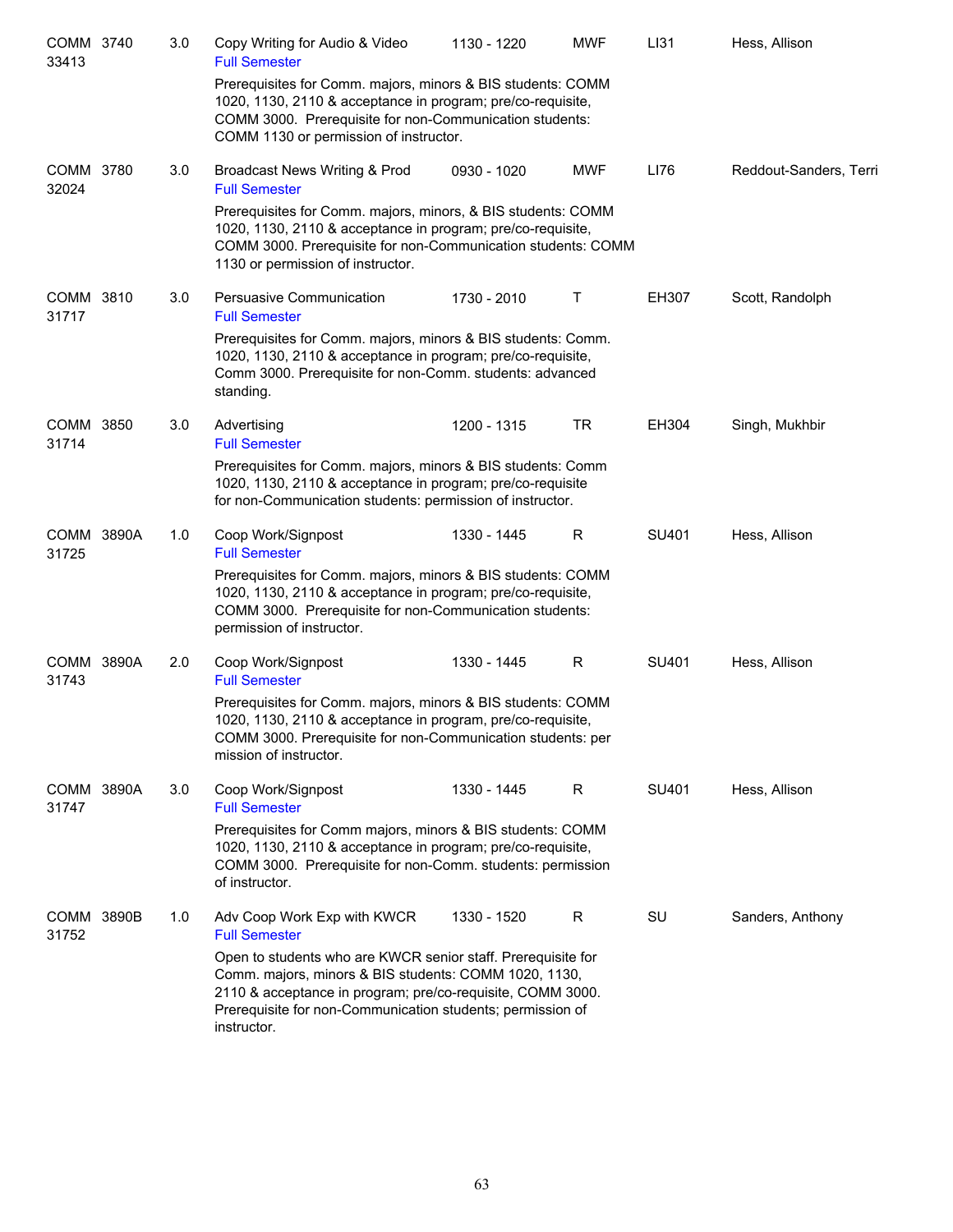| <b>COMM 3890B</b><br>31758 | 2.0 | Adv Coop Work Exp with KWCR<br><b>Full Semester</b>                                                                                                                                                                                                                      | 1330 - 1520 | R          | SU    | Sanders, Anthony       |
|----------------------------|-----|--------------------------------------------------------------------------------------------------------------------------------------------------------------------------------------------------------------------------------------------------------------------------|-------------|------------|-------|------------------------|
|                            |     | Open to students who are KWCR senior staff. Prerequisites<br>for Comm. majors, minors & BIS students: COMM 1020, 1130,<br>2110 & acceptance in program; pre/co-requisite, COMM 3000.<br>Prerequisite for non-Communication students; permission of<br>instructor.        |             |            |       |                        |
| COMM 3890B<br>31760        | 3.0 | Adv Coop Work Exp with KWCR<br><b>Full Semester</b>                                                                                                                                                                                                                      | 1330 - 1610 | R          | SU    | Sanders, Anthony       |
|                            |     | Open to students who are KWCR senior staff. Prerequisites<br>for Comm. majors, minors & BIS students: COMM 1020, 1130,<br>2110 & acceptance in program; pre/co-requisite, COMM 3000.<br>Prerequisite for non-Comm.students: permission of instructor                     |             |            |       |                        |
| COMM 3890C<br>31773        | 1.0 | Adv Coop Work Exp with PR<br><b>Full Semester</b>                                                                                                                                                                                                                        | 1130 - 1220 | W          | EH406 | Noel, Howard           |
|                            |     | Prerequisites for Comm. majors, minors & BIS students; COMM<br>1020, 1130, 2110 & acceptance in program; pre/co-requisite,<br>COMM 3000. Prerequisite for non-Communication students:<br>permission of instructor.                                                       |             |            |       |                        |
| COMM 3890C<br>31774        | 2.0 | Adv Coop Work Exp with PR<br><b>Full Semester</b>                                                                                                                                                                                                                        | 1130 - 1220 | W          | EH406 | Noel, Howard           |
|                            |     | Prerequisites for Comm. majors, minors & BIS students; COMM<br>1020, 1130, 2110 & acceptance in program; pre/co-requisite,<br>COMM 3000. Prerequisite for non-Communication students:<br>permission of instructor.                                                       |             |            |       |                        |
| COMM 3890C<br>31775        | 3.0 | Adv Coop Work Exp with PR<br><b>Full Semester</b>                                                                                                                                                                                                                        | 1130 - 1220 | W          | EH406 | Noel, Howard           |
|                            |     | Prerequisites for Comm. majors, minors & BIS students: COMM<br>1020, 1130, 2110 & acceptance in program; pre/co-requisite,<br>COMM 3000. Prerequisite for non-Communication students:<br>permission of instructor.                                                       |             |            |       |                        |
| COMM 3890D<br>31777        | 2.0 | Adv Coop Work Exp TV Broadcast<br><b>Full Semester</b>                                                                                                                                                                                                                   | 0930 - 1020 | <b>MWF</b> | LI76  | Reddout-Sanders, Terri |
|                            |     | Open to students who are members of WSU News crew.<br>Prerequisites for Comm. majors, minors & BIS students: COMM<br>1020, 1130, 2110 & acceptance in program; pre/co-requisite,<br>COMM 3000. Prerequisite for non-Communication students:<br>permission of instructor. |             |            |       |                        |
| COMM 3890D<br>31778        | 3.0 | Adv Coop Work Exp TV Broadcast<br><b>Full Semester</b>                                                                                                                                                                                                                   | 0930 - 1020 | <b>MWF</b> | LI76  | Reddout-Sanders, Terri |
|                            |     | Open to students who are members of the WSU News.<br>Prerequisites for Comm. majors, minors & BIS students: COMM<br>1020, 1130, 2110 and acceptance in program; pre/co-requisite<br>COMM 3000. Perequisite for non-Communication students;<br>permission of instructor.  |             |            |       |                        |
| COMM 3890D<br>31998        | 1.0 | Adv Coop Work Exp TV Broadcast<br><b>Full Semester</b>                                                                                                                                                                                                                   | 0930 - 1020 | <b>MWF</b> | LI76  | Reddout-Sanders, Terri |
|                            |     | Open to students who are members of the WSU News.<br>Prerequisites for Comm. majors, minors & BIS students: COMM<br>1020, 1130, 2110 & acceptance in program; pre/co-requsite,<br>COMM 3000. Prerequisite for non-Communication students:<br>permission of instructor.   |             |            |       |                        |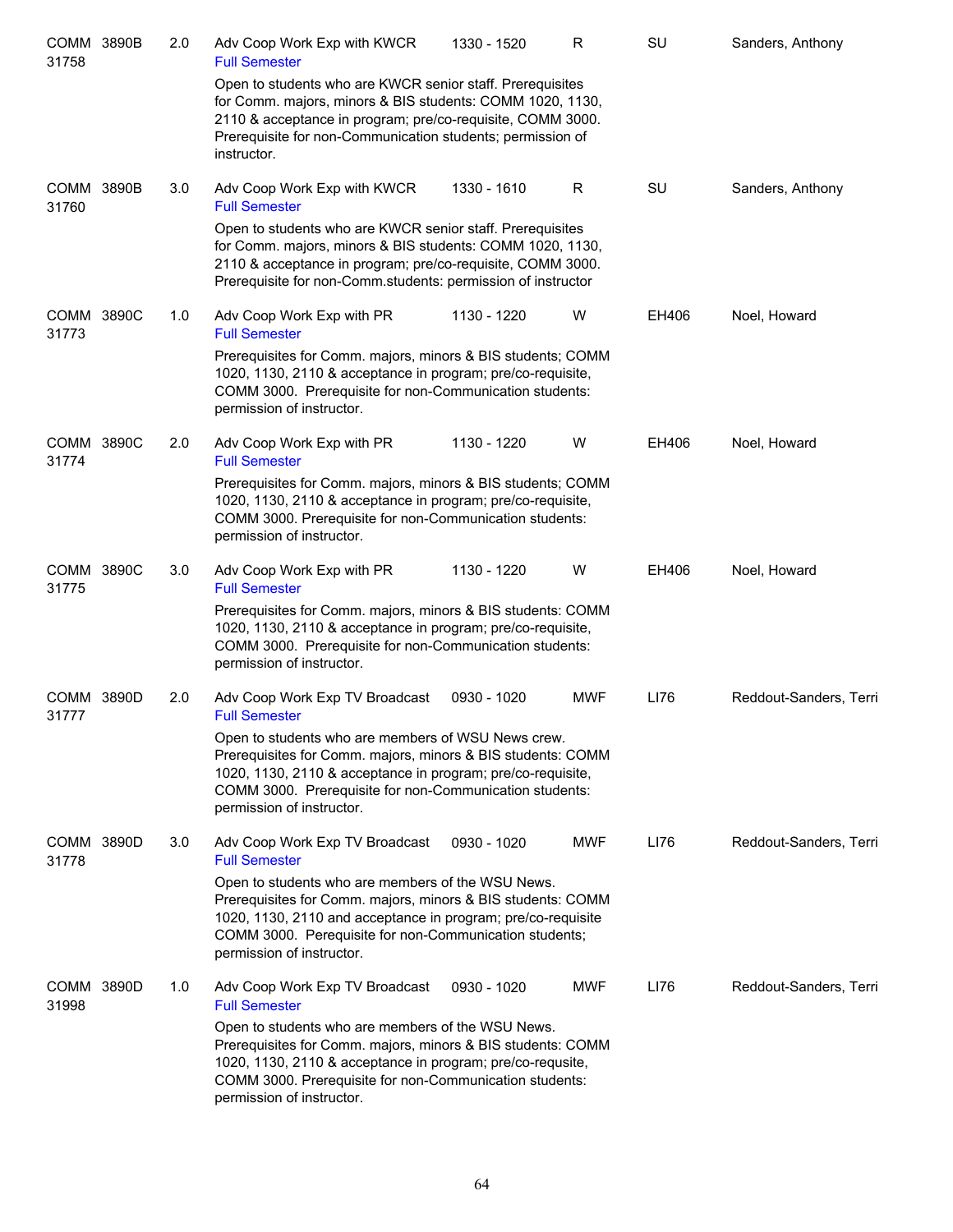| COMM 4210<br>32017   |      | 1.0 | Intercoll Debate<br><b>Full Semester</b>                                                                                                                                                                                        | 1300 - 1400 | <b>MTWRF</b> | EH111 | Guevara, Omar          |
|----------------------|------|-----|---------------------------------------------------------------------------------------------------------------------------------------------------------------------------------------------------------------------------------|-------------|--------------|-------|------------------------|
|                      |      |     | Prerequisites for Comm. majors, minors & BIS students: COMM<br>1020, 1130, 2110 & acceptance in program; pre/co-requisite,<br>COMM 3000. Prerequisite for non-Communication students;<br>permission of instructor.              |             |              |       |                        |
| COMM 4400<br>31780   |      | 3.0 | <b>Pub Relatns Media</b><br><b>Full Semester</b>                                                                                                                                                                                | 1030 - 1145 | TR           | EH307 | Noel, Howard           |
|                      |      |     | Prerequisites for Comm. majors, minors &i BIS students; COMM<br>1020, 1130 2110 & acceptance in program; pre/co-requisite,<br>COMM 3000. Prerequisite for non-Communication students;<br>advanced standing.                     |             |              |       |                        |
| <b>COMM</b><br>31870 | 4400 | 3.0 | <b>Pub Relatns Media</b><br><b>Full Semester</b>                                                                                                                                                                                | 1130 - 1220 | <b>MWF</b>   | EH306 | Singh, Mukhbir         |
|                      |      |     | Prerequisites for Comm. majors, minors & BIS students: COMM<br>1020, 1130, 2110 & acceptance in program; pre/co-requisite,<br>COMM 3000. Prerequisite for non-Communication students:<br>permission of instructor.              |             |              |       |                        |
| COMM 4750<br>32025   |      | 3.0 | Adv Audio/video Pr<br><b>Full Semester</b>                                                                                                                                                                                      | 1230 - 1320 | <b>MW</b>    | LI76  | Reddout-Sanders, Terri |
|                      |      |     | Prerequisites for Comm. majors, minors, & BIS students: COMM<br>1020, 1130, 2110 & acceptance in program; pre/co-requisite,<br>COMM 3000. Prerequisite for non-Communication students:<br>permission of instructor.             |             |              |       |                        |
| COMM 4760<br>32041   |      | 3.0 | Elect Media Mgmt<br><b>Full Semester</b>                                                                                                                                                                                        | 1200 - 1315 | TR           | EH323 | Sanders, Anthony       |
|                      |      |     | Prerequisites for Comm. majors, minors, & BIS students: COMM<br>1020, 1130, 2110 & acceptance in program; pre/co-requisite,<br>COMM 3000. Prerequisite for non-Communiation students:<br>COMM 1130 or permission of instructor. |             |              |       |                        |
| <b>COMM</b><br>31897 | 4800 | 1.0 | Spec Study/Indiv Projects<br><b>Full Semester</b>                                                                                                                                                                               | 1330 - 1445 | Τ            | EH307 | Josephson, Sheree      |
|                      |      |     | Prerequisites for Comm. majors, minors & BIS students: COMM<br>1020, 1130, 2110, 3000, 3150, acceptance in program and<br>permission of instructor. Course meets one time on first day                                          |             |              |       |                        |
| COMM 4800<br>31901   |      | 2.0 | Spec Study/Indiv Projects<br><b>Full Semester</b>                                                                                                                                                                               | 1330 - 1445 | Τ            | EH307 | Josephson, Sheree      |
|                      |      |     | Prerequisites for Comm. majors, minors & BIS students: COMM<br>1020, 1130, 2110, 3000, 3150, acceptance in program and<br>permission of instructor. Class meets one time on first day.                                          |             |              |       |                        |
| COMM 4800<br>31909   |      | 3.0 | Spec Study/Indiv Projects<br><b>Full Semester</b>                                                                                                                                                                               | 1330 - 1445 | Τ            | EH307 | Josephson, Sheree      |
|                      |      |     | Class meets one time on the first Tuesday.<br>Prerequisites for Comm. majors, minors & BIS students: COMM<br>1020, 1130, 2110, 3000, 3150, acceptance in program and<br>permission of instructor.                               |             |              |       |                        |
| COMM 4890<br>31986   |      | 1.0 | Co-op Work Exper<br><b>Full Semester</b>                                                                                                                                                                                        | 1330 - 1445 | Τ            | EH307 | Josephson, Sheree      |
|                      |      |     | One time meeting on first day of class.<br>Prerequisites: COMM major with junior or senior standing.<br>Pre/co-requisite: COMM 3000.                                                                                            |             |              |       |                        |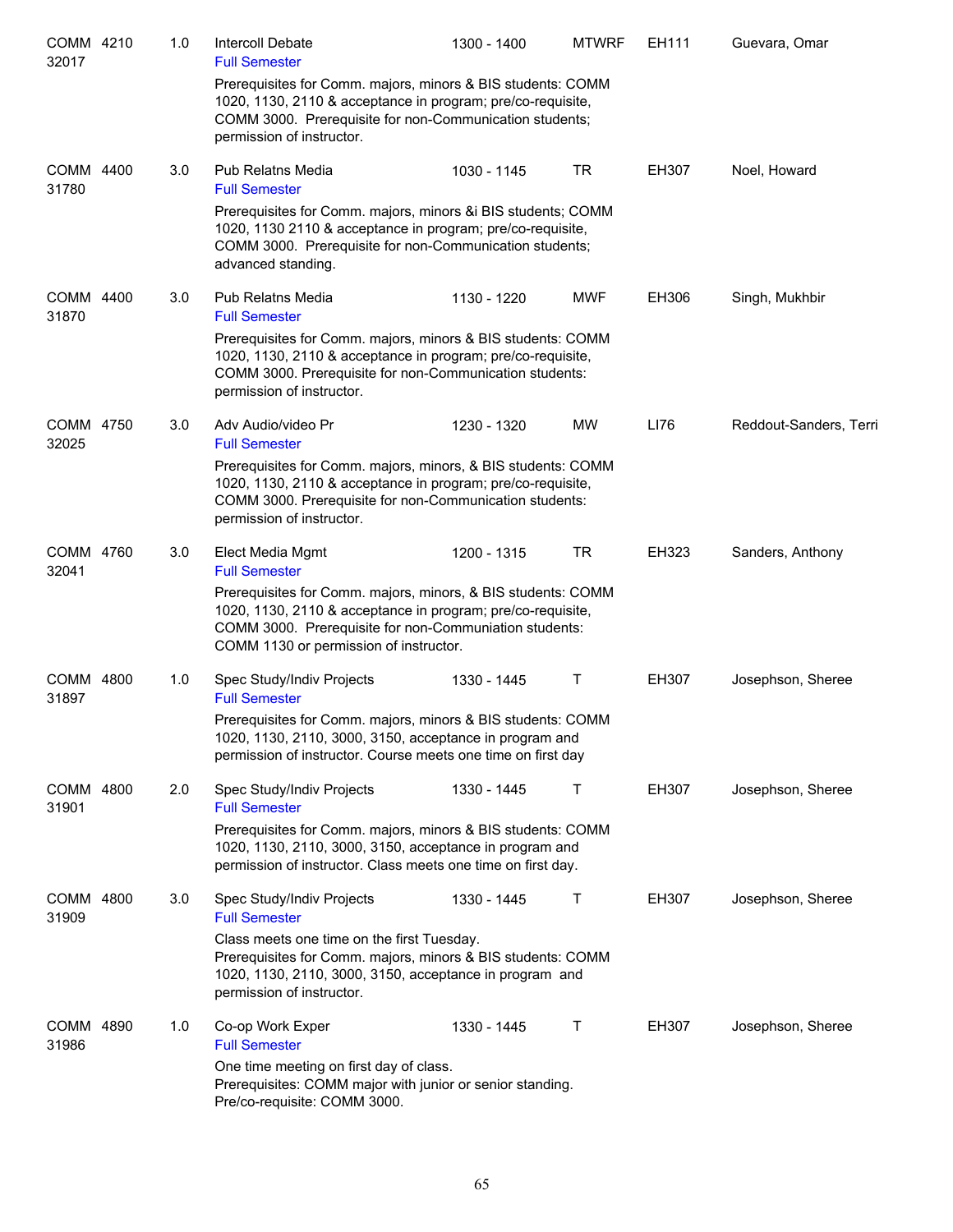| COMM 4890<br>31989   |      | 2.0 | Co-op Work Exper<br><b>Full Semester</b>                                                                                                                                | 1330 - 1445 | T          | EH307         | Josephson, Sheree |
|----------------------|------|-----|-------------------------------------------------------------------------------------------------------------------------------------------------------------------------|-------------|------------|---------------|-------------------|
|                      |      |     | Class meets one time on first Tuesday.<br>Prerequisites: COMM major with junior or senior standing.<br>Pre/co-requisite: COMM 3000.                                     |             |            |               |                   |
| COMM 4890<br>31993   |      | 3.0 | Co-op Work Exper<br><b>Full Semester</b>                                                                                                                                | 1330 - 1445 | т          | EH307         | Josephson, Sheree |
|                      |      |     | Class meets once on first day of class.<br>Prerequisites: COMM major with junior or senior standing.<br>Pre/co-requisite: COMM 3000.                                    |             |            |               |                   |
| COMM 4990<br>31875   |      | 3.0 | Senior Seminar<br><b>Full Semester</b>                                                                                                                                  | 0730 - 0845 | <b>TR</b>  | EH314         | Packer, Colleen   |
|                      |      |     | Prerequisites: Communication major, COMM 3000, COMM SI3150,<br>and senior-level standing.                                                                               |             |            |               |                   |
| COMM 4990<br>31978   |      | 3.0 | Senior Seminar<br><b>Full Semester</b>                                                                                                                                  | 1730 - 2010 | W          | EH307         | Hafen, Susan      |
|                      |      |     | Prerequisites: Comm. major, COMM 3000, COMM SI3150 and<br>senior-level standing.                                                                                        |             |            |               |                   |
| <b>CONC</b><br>34672 | 0001 | 1.0 | <b>Concurrent Nursing</b><br><b>Full Semester</b>                                                                                                                       | <b>TBA</b>  | <b>TBA</b> |               | Stevens, Candace  |
| CONC<br>34673        | 0002 | 1.0 | Off Campus Programs<br><b>Full Semester</b>                                                                                                                             | <b>TBA</b>  | <b>TBA</b> |               |                   |
| CS<br>31149          | 1010 | 3.0 | Intro to Interactive Entertain<br><b>Full Semester</b>                                                                                                                  | 1130 - 1300 | <b>TR</b>  | <b>TE105</b>  | Anderson, Gregory |
| CS<br>30974          | 1030 | 4.0 | Foundations - Computer Science<br><b>Full Semester</b><br>Course fee \$20.00                                                                                            | 0930 - 1120 | <b>TR</b>  | <b>TE202S</b> | Weidman, Drew     |
| CS<br>31091          | 1030 | 4.0 | Foundations - Computer Science<br><b>Full Semester</b><br>Course fee \$20.00                                                                                            | 1130 - 1310 | <b>MW</b>  | <b>TE202S</b> | Cowan, Ted        |
| CS<br>31094          | 1030 | 4.0 | Foundations - Computer Science<br><b>Full Semester</b><br>Course fee \$20.00                                                                                            | 1330 - 1520 | <b>MW</b>  | <b>TE202S</b> | Cowan, Ted        |
| CS<br>32573          | 1030 | 4.0 | Foundations - Computer Science<br><b>Full Semester</b>                                                                                                                  | <b>TBA</b>  | TBA        | OL            | Hilton, Spencer   |
|                      |      |     | To access the online course material, please log in through<br>the student portal (eWeber) at http://weber.edu and select:<br>"current students."<br>Course fee \$20.00 |             |            |               |                   |
| CS<br>34751          | 1030 | 4.0 | Foundations - Computer Science<br><b>Full Semester</b>                                                                                                                  | <b>TBA</b>  | <b>TBA</b> | OL            | Hilton, Spencer   |
|                      |      |     | To access the online course materials, please log in through<br>the student portal (eWeber) at http://weber.edu and enter<br>your Wildcat username and password.        |             |            |               |                   |
| <b>CS</b><br>31006   | 1400 | 4.0 | SI Fundamentals of Programng<br><b>Full Semester</b><br>Course fee \$20.00                                                                                              | 0930 - 1120 | <b>MW</b>  | <b>TE103D</b> | Rague, Brian      |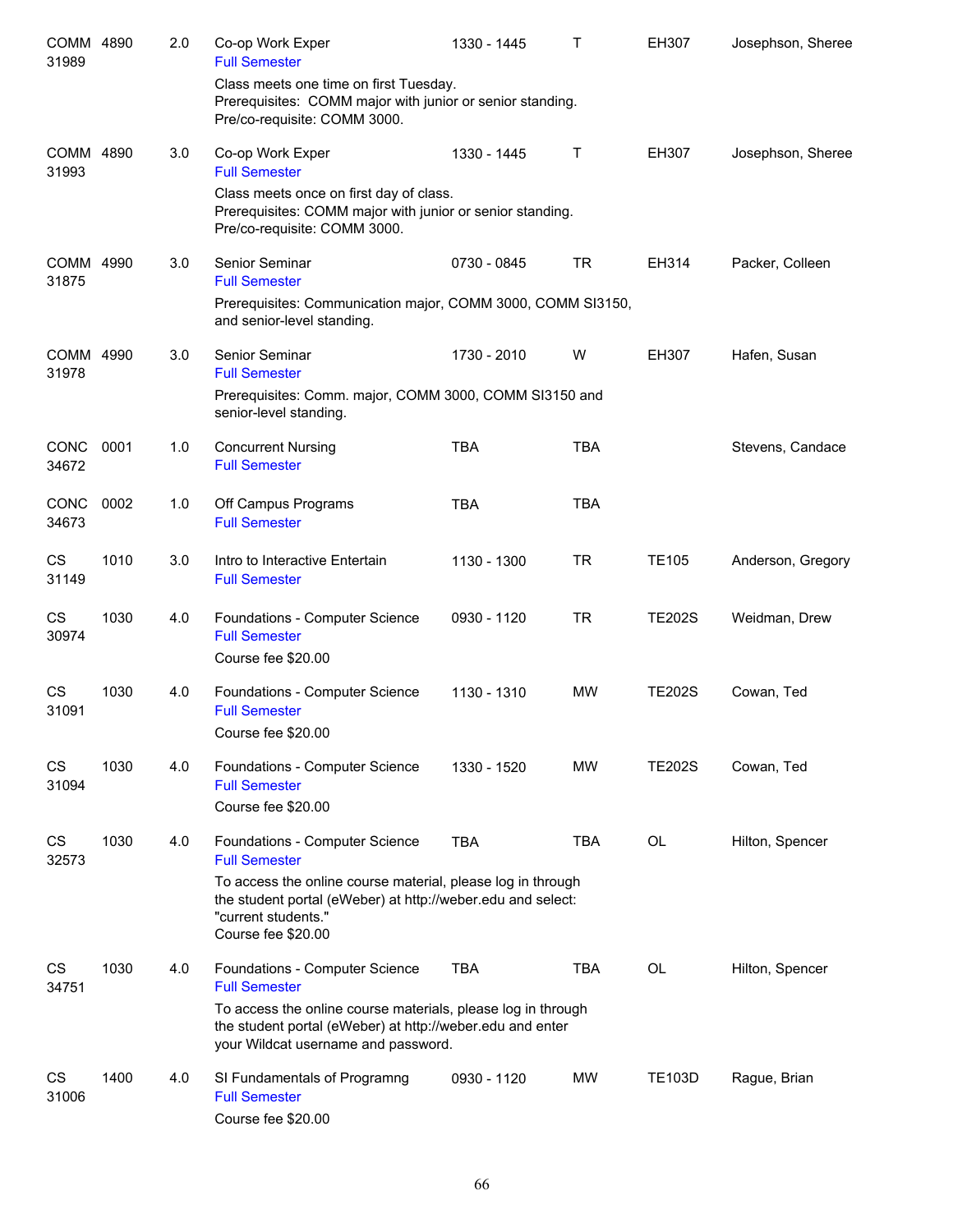| CS<br>31007 | 1400 | 4.0 | SI Fundamentals of Programng<br><b>Full Semester</b><br>Course fee \$20.00                                                                                              | 0730 - 0920 | <b>TR</b>  | <b>TE103C</b> | Rague, Brian        |
|-------------|------|-----|-------------------------------------------------------------------------------------------------------------------------------------------------------------------------|-------------|------------|---------------|---------------------|
| CS<br>31100 | 1400 | 4.0 | SI Fundamentals of Programng<br><b>Full Semester</b><br>Course fee \$20.00                                                                                              | 1130 - 1320 | <b>TR</b>  | <b>TE103D</b> | Cowan, Ted          |
| CS<br>32583 | 1400 | 4.0 | SI Fundamentals of Programng<br><b>Full Semester</b>                                                                                                                    | <b>TBA</b>  | <b>TBA</b> | <b>OL</b>     | Anderson, Gregory   |
|             |      |     | To access the online course material, please log in through<br>the student portal (eWeber) at http://weber.edu and select:<br>"current students."<br>Course fee \$20.00 |             |            |               |                     |
| CS<br>32662 | 1400 | 4.0 | SI Fundamentals of Programng<br><b>Full Semester</b><br>Course fee \$20.00                                                                                              | 1730 - 1920 | <b>TR</b>  | D02314        | Hilton, Spencer     |
| CS<br>31112 | 1410 | 4.0 | SI Object-Oriented Programming<br><b>Full Semester</b><br>Course fee \$20.00                                                                                            | 0930 - 1120 | <b>TR</b>  | <b>TE103C</b> | Brinkerhoff, Delroy |
| CS<br>32589 | 1410 | 4.0 | SI Object-Oriented Programming<br><b>Full Semester</b>                                                                                                                  | <b>TBA</b>  | <b>TBA</b> | <b>OL</b>     | Rague, Brian        |
|             |      |     | To access the online course material, please log in through<br>the student portal (eWeber) at http://weber.edu and select:<br>"current students."<br>Course fee \$20.00 |             |            |               |                     |
| CS<br>32649 | 1410 | 4.0 | SI Object-Oriented Programming<br><b>Full Semester</b><br>Course fee \$20.00                                                                                            | 1730 - 1920 | <b>MW</b>  | D02314        | Halverson, Michael  |
| CS<br>30971 | 2350 | 4.0 | World Wide Web & Internet<br><b>Full Semester</b><br>Course fee \$30.00                                                                                                 | 0930 - 1120 | <b>MW</b>  | <b>TE109C</b> | Austin, Heather     |
| CS<br>32590 | 2350 | 4.0 | World Wide Web & Internet<br><b>Full Semester</b>                                                                                                                       | <b>TBA</b>  | <b>TBA</b> | <b>OL</b>     | Ferro, David        |
|             |      |     | To access the online course material, please log in through<br>the student portal (eWeber) at http://weber.edu and select:<br>"current students."<br>Course fee \$30.00 |             |            |               |                     |
| CS<br>32674 | 2350 | 4.0 | World Wide Web & Internet<br><b>Full Semester</b><br>Course fee \$30.00                                                                                                 | 1730 - 1920 | <b>TR</b>  | D02312        | Grayston, Scott     |
| CS<br>31018 | 2420 | 4.0 | SI Data Structures & Algorithm<br><b>Full Semester</b>                                                                                                                  | 1130 - 1320 | MW         | <b>TE108</b>  | Peterson, Ronald    |
|             |      |     | Course fee \$20.00                                                                                                                                                      |             |            |               |                     |
| CS<br>32594 | 2420 | 4.0 | SI Data Structures & Algorithm<br><b>Full Semester</b>                                                                                                                  | <b>TBA</b>  | <b>TBA</b> | <b>OL</b>     | Peterson, Ronald    |
|             |      |     | To access the online course material, please log in through<br>the student portal (eWeber) at http://weber.edu and select:<br>"current students."<br>Course fee \$20.00 |             |            |               |                     |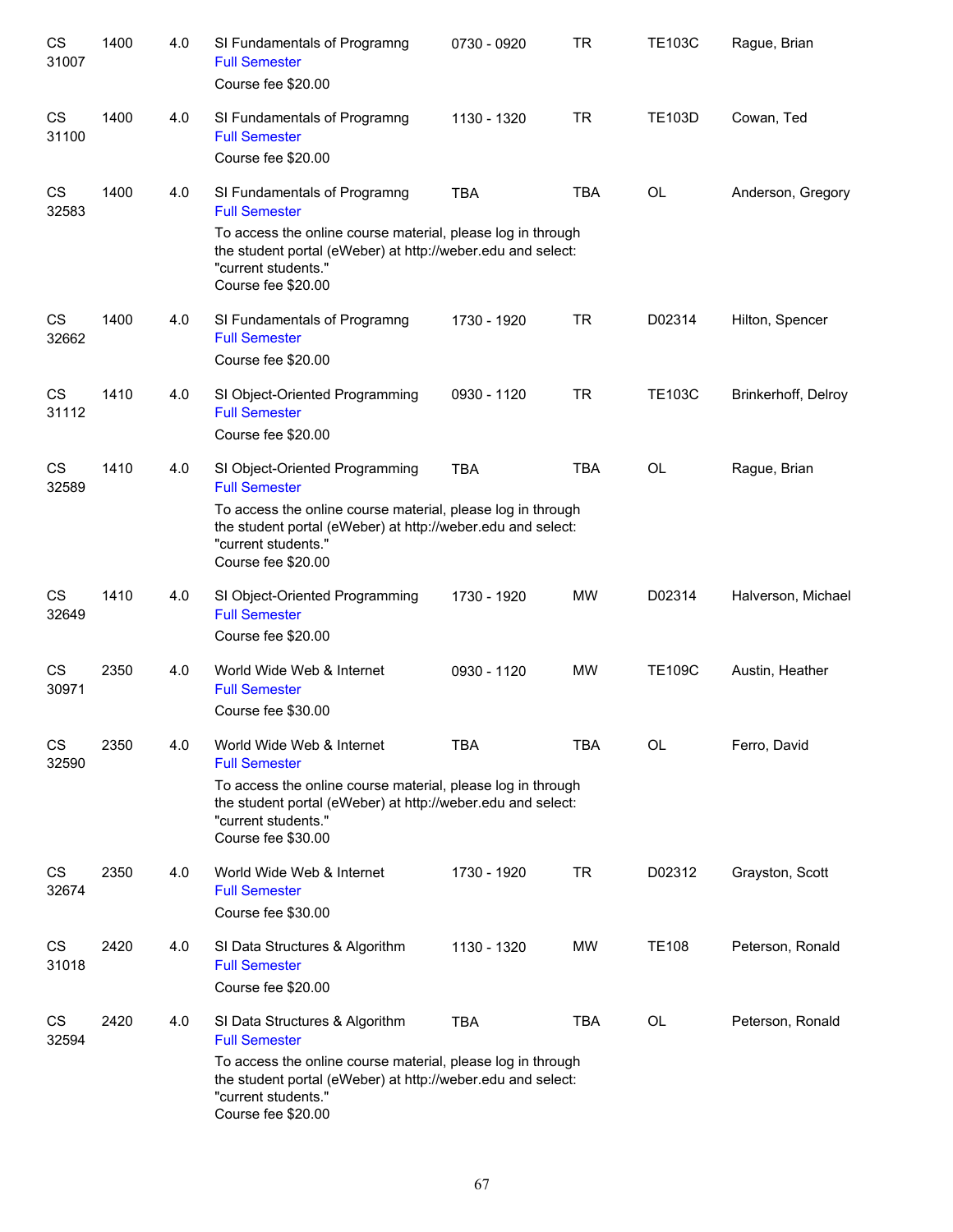| CS<br>34312        | 2420 | 4.0 | SI Data Structures & Algorithm<br><b>Full Semester</b><br>Course Fee \$20.00                                                                                                                    | 1730 - 1920 | <b>MW</b>  | D02312        | Horton, Matthew |
|--------------------|------|-----|-------------------------------------------------------------------------------------------------------------------------------------------------------------------------------------------------|-------------|------------|---------------|-----------------|
| CS<br>31087        | 2450 | 4.0 | Obj Oriented Analysis & Design<br><b>Full Semester</b><br>Course fee \$20.00                                                                                                                    | 0730 - 0920 | <b>TR</b>  | <b>TE109C</b> | Cowan, Ted      |
| CS<br>32596        | 2450 | 4.0 | Obj Oriented Analysis & Design<br><b>Full Semester</b>                                                                                                                                          | <b>TBA</b>  | <b>TBA</b> | OL            | Fry, Richard    |
|                    |      |     | To access the online course material, please log in through<br>the student portal (eWeber) at http://weber.edu and select:<br>"current students."<br>Course fee \$20.00                         |             |            |               |                 |
| CS<br>31030        | 2550 | 4.0 | Database Design & Application<br><b>Full Semester</b><br>Course fee \$20.00                                                                                                                     | 1130 - 1320 | <b>TR</b>  | <b>TE109C</b> | Hilton, Robert  |
| CS<br>32603        | 2550 | 4.0 | Database Design & Application<br><b>Full Semester</b>                                                                                                                                           | <b>TBA</b>  | <b>TBA</b> | <b>OL</b>     | Hilton, Robert  |
|                    |      |     | To access the online course material, please log in through<br>the student portal (eWeber) at http://weber.edu and select:<br>"current students."<br>Course fee \$20.00                         |             |            |               |                 |
| CS<br>31031        | 2650 | 4.0 | SI Comp Architecture/Organiz<br><b>Full Semester</b><br>Course fee \$20.00                                                                                                                      | 0730 - 0920 | <b>TR</b>  | <b>TE103D</b> | Hilton, Robert  |
| CS<br>32651        | 2650 | 4.0 | SI Comp Architecture/Organiz<br><b>Full Semester</b>                                                                                                                                            | 1930 - 2120 | <b>MW</b>  | D02312        | Reed, James     |
| CS                 | 2705 | 4.0 | Course fee \$20.00<br>Network Fundamentals/Design                                                                                                                                               | <b>TBA</b>  | <b>TBA</b> | <b>OL</b>     | Weidman, Drew   |
| 32604              |      |     | <b>Full Semester</b><br>To access the online course material, please log in through<br>the student portal (eWeber) at http://weber.edu and select:<br>"current students."<br>Course fee \$20.00 |             |            |               |                 |
| CS<br>30181        | 2800 | 1.0 | Individual Projects and Resear<br><b>Full Semester</b>                                                                                                                                          | TBA         | TBA        |               | Fry, Richard    |
| CS<br>30184        | 2800 | 2.0 | Individual Projects and Resear<br><b>Full Semester</b>                                                                                                                                          | <b>TBA</b>  | <b>TBA</b> |               | Fry, Richard    |
| CS<br>30192        | 2800 | 3.0 | Individual Projects and Resear<br><b>Full Semester</b>                                                                                                                                          | <b>TBA</b>  | <b>TBA</b> |               | Fry, Richard    |
| CS<br>30196        | 2800 | 4.0 | Individual Projects and Resear<br><b>Full Semester</b>                                                                                                                                          | <b>TBA</b>  | <b>TBA</b> |               | Fry, Richard    |
| CS<br>30248        | 2890 | 1.0 | Coop Work Experience<br><b>Full Semester</b>                                                                                                                                                    | <b>TBA</b>  | <b>TBA</b> |               | Fry, Richard    |
| <b>CS</b><br>30252 | 2890 | 2.0 | Coop Work Experience<br><b>Full Semester</b>                                                                                                                                                    | <b>TBA</b>  | <b>TBA</b> |               | Fry, Richard    |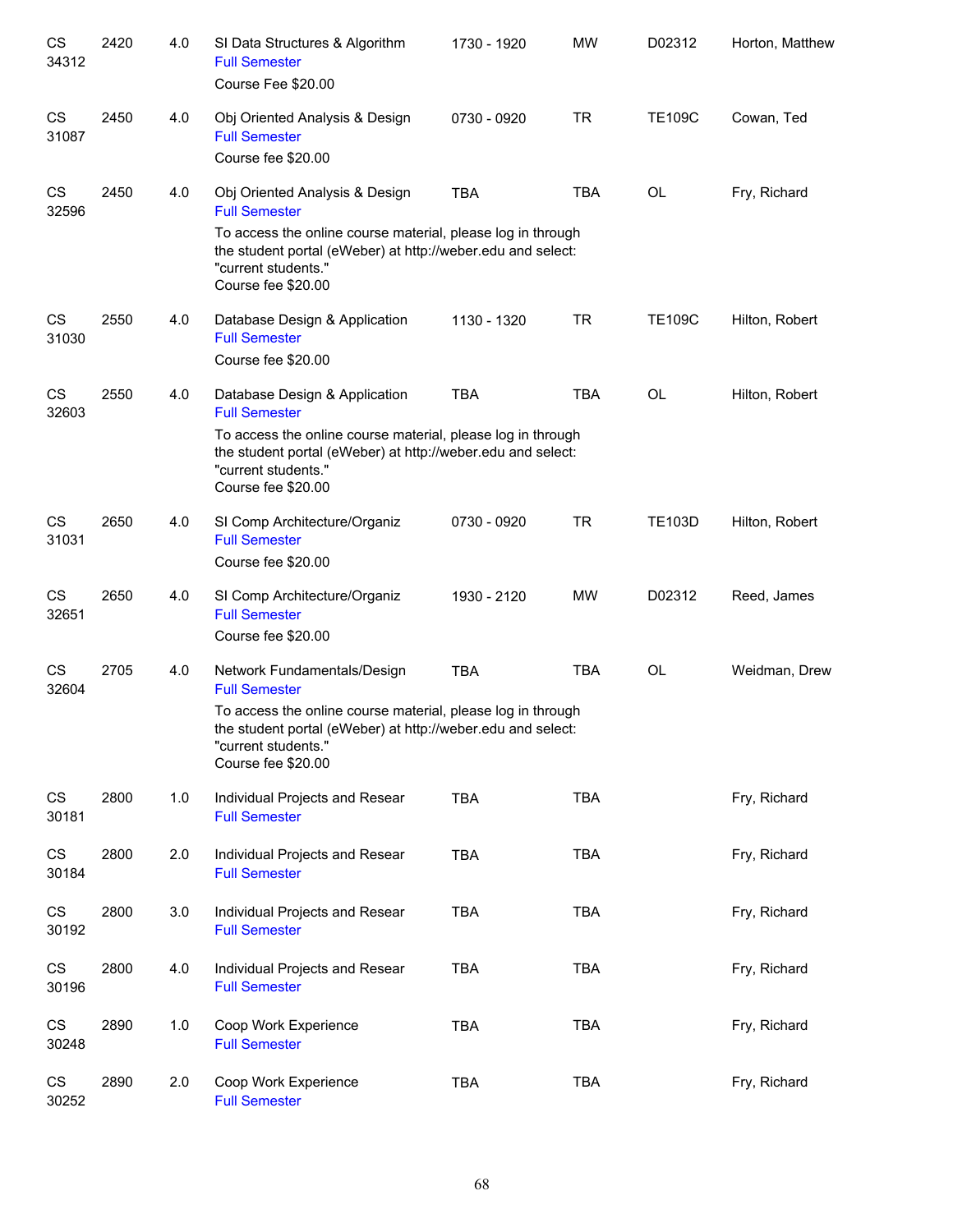| CS<br>30262 | 2890 | 3.0 | Coop Work Experience<br><b>Full Semester</b>                                   | <b>TBA</b>  | <b>TBA</b> |               | Fry, Richard        |
|-------------|------|-----|--------------------------------------------------------------------------------|-------------|------------|---------------|---------------------|
| CS<br>30263 | 2890 | 4.0 | Coop Work Experience<br><b>Full Semester</b>                                   | <b>TBA</b>  | <b>TBA</b> |               | Fry, Richard        |
| CS<br>32991 | 3030 | 4.0 | <b>Scripting Languages</b><br><b>Full Semester</b>                             | 1730 - 1920 | <b>MW</b>  | <b>SM</b>     | Peterson, Bradley   |
| CS<br>31118 | 3100 | 4.0 | <b>Operating Systems</b><br><b>Full Semester</b><br>Course fee \$20.00         | 0730 - 0920 | <b>MW</b>  | <b>TE103C</b> | Brinkerhoff, Delroy |
| CS<br>31130 | 3100 | 4.0 | <b>Operating Systems</b><br><b>Full Semester</b><br>Course fee \$20.00         | 1130 - 1320 | <b>TR</b>  | <b>TE103C</b> | Brinkerhoff, Delroy |
| CS<br>31138 | 3230 | 4.0 | Internet Multimedia Serv Java<br><b>Full Semester</b><br>Course fee \$20.00    | 1130 - 1320 | MW         | <b>TE103C</b> | Brinkerhoff, Delroy |
| CS<br>31033 | 3540 | 4.0 | Database Administration<br><b>Full Semester</b><br>Course fee \$20.00          | 0930 - 1120 | <b>MW</b>  | <b>TE109F</b> | Hilton, Robert      |
| CS<br>32993 | 3550 | 4.0 | Distrib Database Architecture<br><b>Full Semester</b><br>Course fee \$20.00    | 1930 - 2120 | <b>MW</b>  | <b>SM</b>     | Brown, Jason        |
| CS<br>30979 | 3805 | 4.0 | <b>Computer/Network Security</b><br><b>Full Semester</b><br>Course fee \$20.00 | 0730 - 0920 | <b>TR</b>  | <b>TE109F</b> | Weidman, Drew       |
| CS<br>32998 | 3805 | 4.0 | <b>Computer/Network Security</b><br><b>Full Semester</b><br>Course fee \$20.00 | 1930 - 2120 | <b>TR</b>  | <b>SM</b>     | Barton, Doran       |
| CS<br>31023 | 4110 | 4.0 | Formal Languages & Algorithms<br><b>Full Semester</b><br>Course fee \$20.00    | 0730 - 0920 | <b>TR</b>  | <b>TE108</b>  | Peterson, Ronald    |
| CS<br>32992 | 4230 | 4.0 | Java Application Development<br><b>Full Semester</b>                           | 1930 - 2120 | <b>MW</b>  | <b>SM</b>     | Taft, Adam          |
| CS<br>31011 | 4280 | 4.0 | <b>Computer Graphics</b><br><b>Full Semester</b><br>Course fee \$20.00         | 0930 - 1120 | <b>TR</b>  | <b>TE109D</b> | Rague, Brian        |
| CS<br>31028 | 4500 | 4.0 | Artificial Intelligence<br><b>Full Semester</b><br>Course fee \$20.00          | 1130 - 1320 | <b>TR</b>  | <b>TE108</b>  | Peterson, Ronald    |
| CS<br>31043 | 4610 | 4.0 | Intro. to Gaming Industry<br><b>Full Semester</b>                              | 0930 - 1120 | <b>MW</b>  | <b>TE109D</b> | Fry, Richard        |
| CS<br>31001 | 4740 | 4.0 | Security Vulnerability<br><b>Full Semester</b><br>Course fee \$20.00           | 0730 - 0920 | <b>MW</b>  | <b>TE109F</b> | Weidman, Drew       |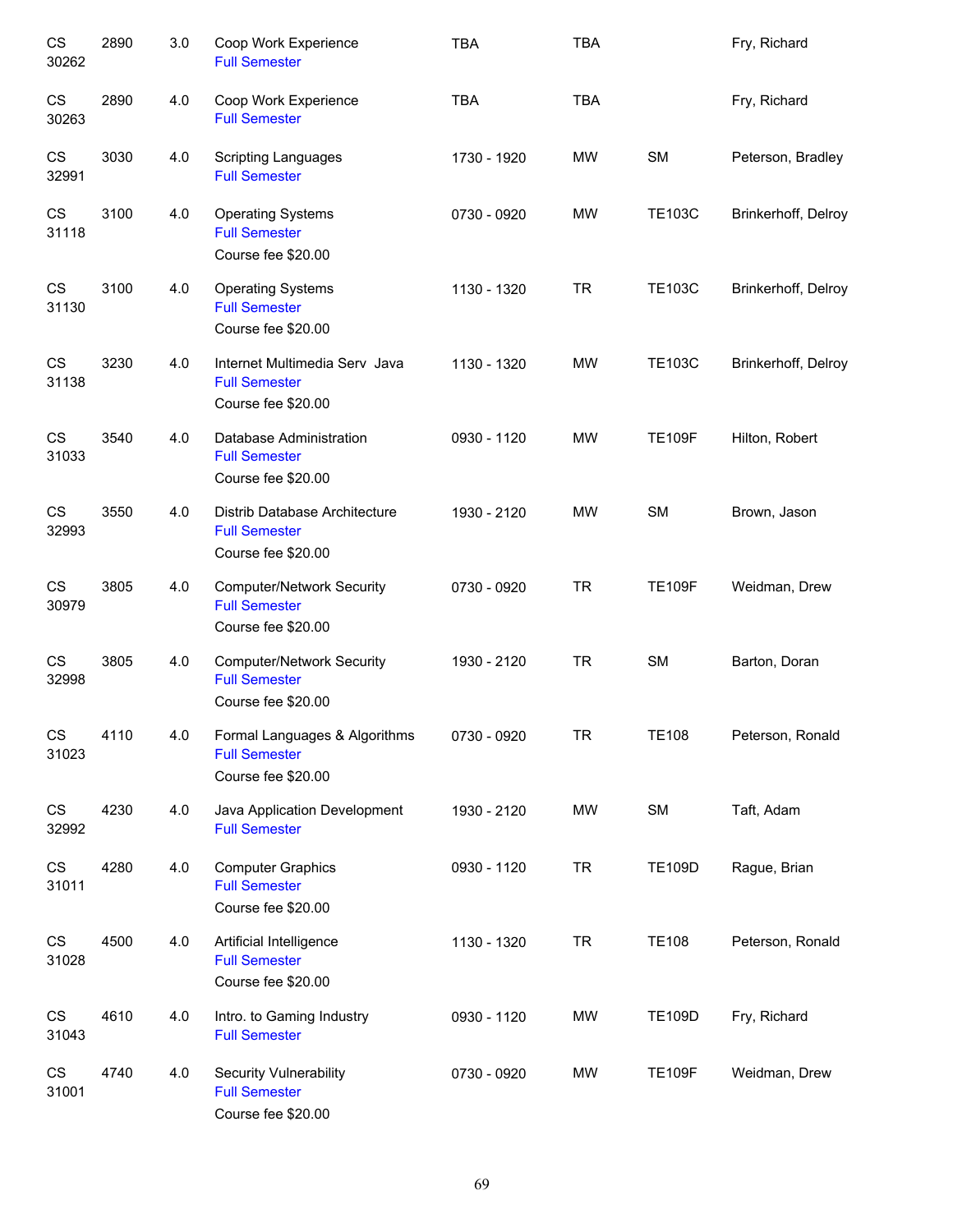| CS<br>32995          | 4740 | 4.0 | <b>Security Vulnerability</b><br><b>Full Semester</b><br>Course fee \$20.00        | 1730 - 1920                | <b>TR</b>              | <b>SM</b>                  | Peterson, Bradley |
|----------------------|------|-----|------------------------------------------------------------------------------------|----------------------------|------------------------|----------------------------|-------------------|
| CS<br>31078          | 4750 | 4.0 | <b>Advanced Software Engineering</b><br><b>Full Semester</b><br>Course fee \$20.00 | 0730 - 0920                | <b>MW</b>              | <b>TE109C</b>              | Fry, Richard      |
| CS<br>32996          | 4750 | 4.0 | <b>Advanced Software Engineering</b><br><b>Full Semester</b><br>Course fee \$20.00 | 1930 - 2120                | <b>TR</b>              | <b>SM</b>                  | Peterson, Bradley |
| CS<br>32994          | 4780 | 4.0 | <b>Object Oriented Windows</b><br><b>Full Semester</b><br>Course fee \$20.00       | 1730 - 1920                | <b>TR</b>              | <b>SM</b>                  | Fry, Richard      |
| CS<br>32659          | 4790 | 4.0 | N-Tier Web Programming<br><b>Full Semester</b><br>Course fee \$20.00               | 1930 - 2120                | <b>MW</b>              | D02314                     | Thornton, Nathan  |
| CS<br>30201          | 4800 | 1.0 | Individual Projects & Research<br><b>Full Semester</b><br>Course fee \$7.50        | <b>TBA</b>                 | <b>TBA</b>             |                            | Fry, Richard      |
| CS<br>30205          | 4800 | 2.0 | Individual Projects & Research<br><b>Full Semester</b><br>Course fee \$15.00       | <b>TBA</b>                 | <b>TBA</b>             |                            | Fry, Richard      |
| CS<br>30207          | 4800 | 3.0 | Individual Projects & Research<br><b>Full Semester</b><br>Course fee \$22.50       | <b>TBA</b>                 | <b>TBA</b>             |                            | Fry, Richard      |
| CS<br>30210          | 4800 | 4.0 | Individual Projects & Research<br><b>Full Semester</b><br>Course fee \$30.00       | <b>TBA</b>                 | <b>TBA</b>             |                            | Fry, Richard      |
| CS<br>34855          | 4830 | 4.0 | Adv Topics in Computer Science<br><b>Full Semester</b>                             | 1130 - 1320                | W                      | <b>TE109F</b>              | Hilton, Robert    |
| CS<br>30264          | 4890 | 1.0 | Cooperative Work Experience<br><b>Full Semester</b>                                | TBA                        | <b>TBA</b>             |                            | Fry, Richard      |
| CS<br>30265          | 4890 | 2.0 | <b>Cooperative Work Experience</b><br><b>Block 1</b>                               | <b>TBA</b>                 | <b>TBA</b>             |                            | Fry, Richard      |
| CS<br>30266          | 4890 | 3.0 | Cooperative Work Experience<br><b>Full Semester</b>                                | TBA                        | <b>TBA</b>             |                            | Fry, Richard      |
| CS<br>30267          | 4890 | 4.0 | Cooperative Work Experience<br><b>Full Semester</b>                                | TBA                        | <b>TBA</b>             |                            | Fry, Richard      |
| <b>DANC</b><br>32618 | 1010 | 3.0 | CA/DV Introduction to Dance<br><b>Full Semester</b>                                | 1230 - 1400<br>1230 - 1400 | MW<br><b>MW</b>        | <b>SG72</b><br><b>SG71</b> | Stern, Erik       |
| <b>DANC</b><br>32619 | 1010 | 3.0 | CA/DV Introduction to Dance<br><b>Full Semester</b>                                | 1730 - 1900<br>1730 - 1900 | <b>MW</b><br><b>MW</b> | <b>SG72</b><br><b>SG71</b> | Hamblin, Michael  |
| <b>DANC</b><br>32620 | 1010 | 3.0 | CA/DV Introduction to Dance<br><b>Full Semester</b>                                | 1430 - 1600<br>1430 - 1600 | <b>TR</b><br><b>TR</b> | <b>SG72</b><br><b>SG71</b> | Woodruff, Alysia  |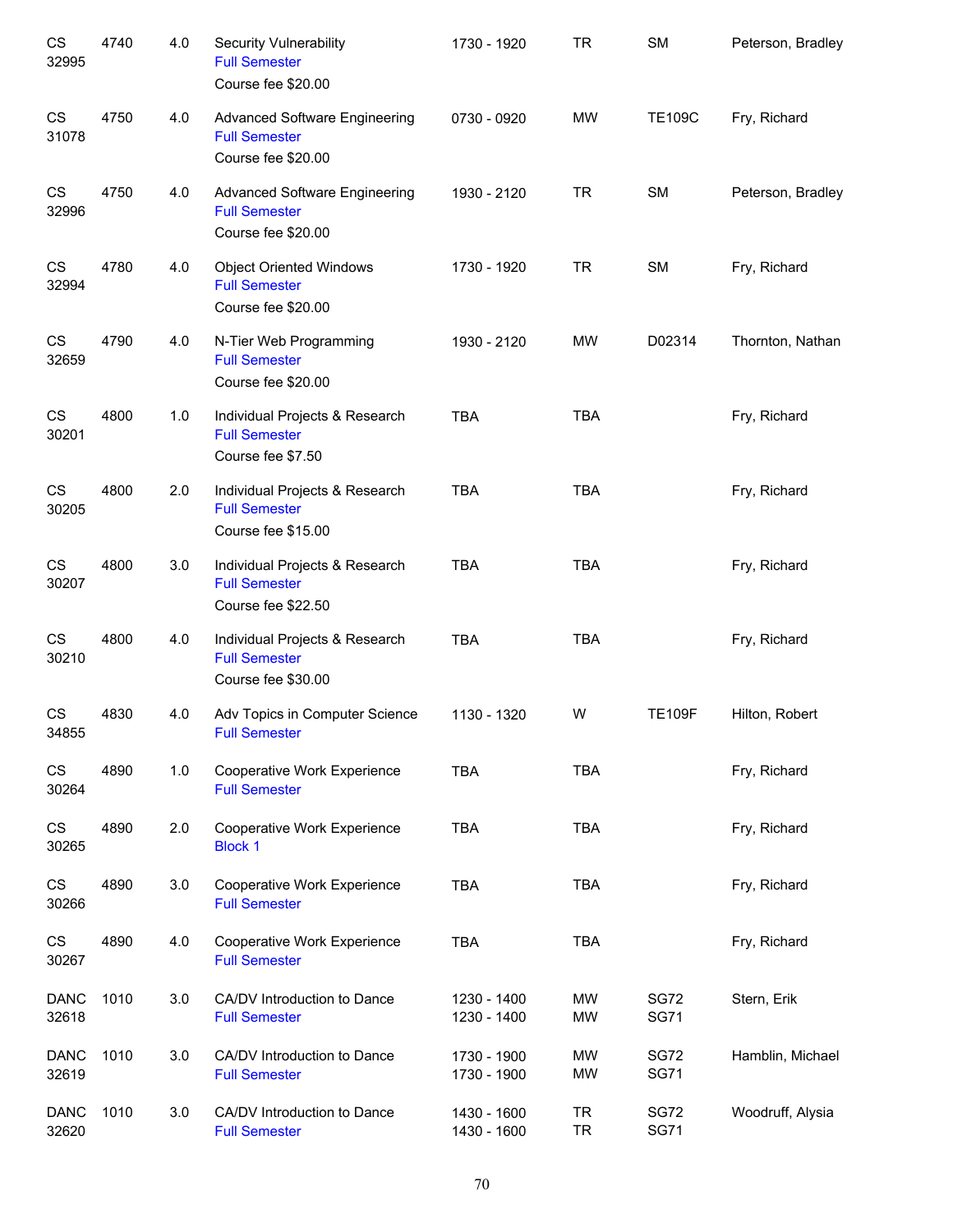| <b>DANC</b><br>33087 | 1010 | 3.0 | CA/DV Introduction to Dance<br><b>Full Semester</b>                                                                            | 1730 - 2010                | $\mathsf R$            | DH2214                     | Hamblin, Michael |
|----------------------|------|-----|--------------------------------------------------------------------------------------------------------------------------------|----------------------------|------------------------|----------------------------|------------------|
| <b>DANC</b><br>32621 | 1100 | 1.0 | <b>Ballet I</b><br><b>Full Semester</b>                                                                                        | 0830 - 1000                | <b>TR</b>              | <b>BC38</b>                | Lawrence, Joanne |
| <b>DANC</b><br>32623 | 1200 | 1.0 | Modern I<br><b>Full Semester</b>                                                                                               | 0830 - 1000                | <b>MW</b>              | <b>SB19</b>                | Stern, Erik      |
| <b>DANC</b><br>32625 | 1450 | 1.0 | Special Topic Dance Form<br><b>Block 2</b><br>Class begins on March 1.                                                         | 1030 - 1310                | S                      | <b>BC38</b>                | Gomes, Solange   |
| <b>DANC</b><br>32626 | 2250 | 1.0 | Alignment/Conditioning Pilates<br><b>Full Semester</b>                                                                         | 0830 - 0950                | F                      | <b>BC38</b>                | Sowerby, Amanda  |
| <b>DANC</b><br>32627 | 2410 | 2.0 | Improvisation<br><b>Full Semester</b>                                                                                          | 1430 - 1600                | <b>TR</b>              | <b>SG72</b>                | Sowerby, Amanda  |
| <b>DANC</b><br>32628 | 2470 | 1.0 | <b>Ballet II</b><br><b>Full Semester</b><br>Prereq: two semesters of DANC 1100.                                                | 1030 - 1200                | <b>TRF</b>             | <b>BC38</b>                | Woodruff, Alysia |
| <b>DANC</b><br>32629 | 2480 | 1.0 | Jazz II<br><b>Full Semester</b><br>Prereq: DANC 1500.                                                                          | 1230 - 1400                | <b>TR</b>              | <b>BC38</b>                | Woodruff, Alysia |
| <b>DANC</b><br>32630 | 2490 | 1.0 | Modern II<br><b>Full Semester</b><br>Prereq: Two semesters of DANC 1200.                                                       | 1030 - 1200                | <b>MWF</b>             | <b>SG72</b>                | Sowerby, Amanda  |
| <b>DANC</b><br>32670 | 2610 | 2.0 | Dance For Camera<br><b>Full Semester</b>                                                                                       | 1230 - 1400                | F                      | <b>BC322</b>               | Sowerby, Amanda  |
| <b>DANC</b><br>32631 | 2890 | 1.0 | Cooperative Work Experience<br><b>Full Semester</b><br>By permission only.                                                     | <b>TBA</b>                 | <b>TBA</b>             | <b>BC213C</b>              | Lawrence, Joanne |
| <b>DANC</b><br>32632 | 2890 | 2.0 | Cooperative Work Experience<br><b>Full Semester</b><br>By permission only.                                                     | <b>TBA</b>                 | <b>TBA</b>             | <b>BC213C</b>              | Lawrence, Joanne |
| <b>DANC</b><br>31761 | 2950 | 1.0 | Dance Festival Participant<br><b>Full Semester</b><br>By permission only.                                                      | 0830 - 1030                | <b>MTWRF</b>           | <b>SG72</b>                | Lawrence, Joanne |
| <b>DANC</b><br>32673 | 3020 | 3.0 | Danc Hist II Twentieth Century<br><b>Full Semester</b>                                                                         | 1530 - 1700<br>1530 - 1700 | <b>MW</b><br><b>MW</b> | <b>SG72</b><br><b>SG71</b> | Lawrence, Joanne |
| <b>DANC</b><br>32408 | 3440 | 1.0 | Dance for Musical Theatre<br><b>Full Semester</b><br>Prereq: DANC 1200 & 1500. By audition or<br>permission of the instructor. | 1130 - 1220                | <b>MWF</b>             | <b>BC230</b>               | Christian, James |
| <b>DANC</b><br>33083 | 3450 | 1.0 | Special Topic Dance Form<br><b>Block 2</b><br>Class begins on March 1.                                                         | 1030 - 1310                | S                      | <b>BC38</b>                | Gomes, Solange   |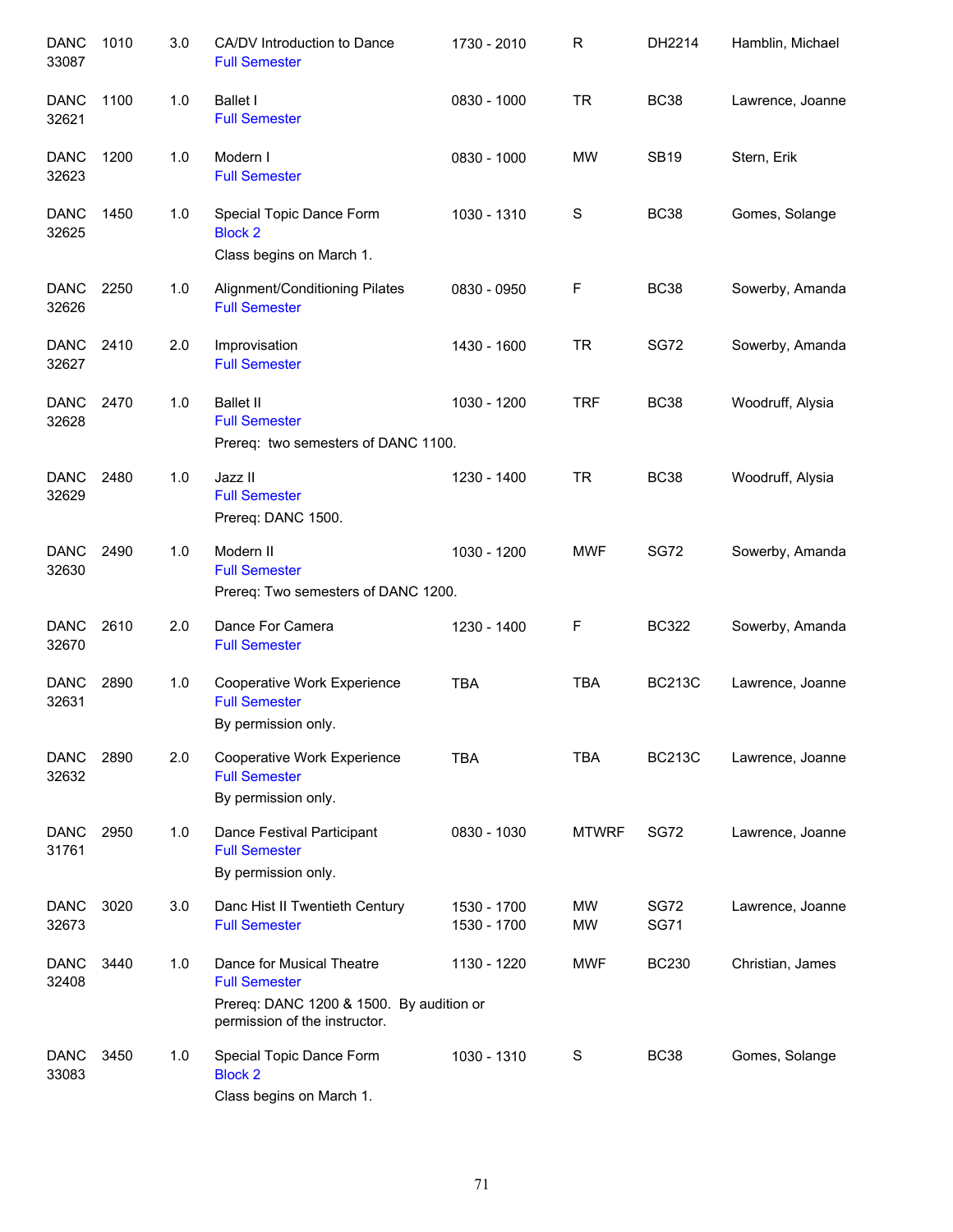| <b>DANC</b><br>32635 | 3470 | 1.0 | <b>Ballet III</b><br><b>Full Semester</b><br>Prereq: Two semesters of DANC 2470.                           | 1030 - 1200 | <b>TRF</b> | <b>BC38</b>   | Woodruff, Alysia |
|----------------------|------|-----|------------------------------------------------------------------------------------------------------------|-------------|------------|---------------|------------------|
| <b>DANC</b><br>32636 | 3490 | 1.0 | Modern III<br><b>Full Semester</b><br>Prereq: Two semesters of DANC 2490.                                  | 1030 - 1200 | <b>MWF</b> | <b>SG72</b>   | Sowerby, Amanda  |
| <b>DANC</b><br>32638 | 3510 | 2.0 | Choreography II: Process<br><b>Full Semester</b><br>Prereq: DANC 3500                                      | 1230 - 1400 | <b>TR</b>  | <b>SG72</b>   | Stern, Erik      |
| <b>DANC</b><br>32639 | 3520 | 1.0 | Choreography Practicum<br><b>Full Semester</b><br>Prereq: DANC 3510 & permission.                          | 1200 - 1400 | F          | <b>SG72</b>   | Lawrence, Joanne |
| <b>DANC</b><br>32640 | 3860 | 1.0 | <b>Field Experience</b><br><b>Full Semester</b><br>See instructor before the end of Fall Semester. BC 213A | <b>TBA</b>  | <b>TBA</b> | <b>BC213A</b> | Sowerby, Amanda  |
| <b>DANC</b><br>32669 | 3911 | 2.0 | Moving Company: Performance<br><b>Full Semester</b>                                                        | 1230 - 1530 | <b>MWF</b> | <b>BC38</b>   | Sowerby, Amanda  |
| <b>DANC</b><br>32641 | 4250 | 1.0 | <b>Alignment &amp; Condition Pilates</b><br><b>Full Semester</b><br>Prereq: DANC 2250                      | 0830 - 1000 | F          | <b>BC38</b>   | Sowerby, Amanda  |
| <b>DANC</b><br>32672 | 4610 | 2.0 | Dance For Camera<br><b>Full Semester</b>                                                                   | 1230 - 1400 | F          | <b>BC322</b>  | Sowerby, Amanda  |
| <b>DANC</b><br>32643 | 4620 | 1.0 | Dance for the Camera Seminar<br><b>Full Semester</b><br>Prereq: DANC 2610 and Permission.                  | 1230 - 1400 | F          | <b>BC322</b>  | Sowerby, Amanda  |
| <b>DANC</b><br>31762 | 4800 | 1.0 | Individual Study<br><b>Full Semester</b><br>By permission only.                                            | <b>TBA</b>  | <b>TBA</b> | <b>BC213C</b> | Lawrence, Joanne |
| <b>DANC</b><br>31763 | 4800 | 2.0 | <b>Individual Study</b><br><b>Full Semester</b><br>By permission only.                                     | <b>TBA</b>  | TBA        | <b>BC213C</b> | Lawrence, Joanne |
| <b>DANC</b><br>31764 | 4800 | 3.0 | Individual Study<br><b>Full Semester</b><br>By permission only.                                            | <b>TBA</b>  | <b>TBA</b> | <b>BC213C</b> | Lawrence, Joanne |
| <b>DANC</b><br>31766 | 4890 | 1.0 | Cooperative Work Experience<br><b>Full Semester</b><br>By permission only.                                 | <b>TBA</b>  | <b>TBA</b> | <b>BC213C</b> | Lawrence, Joanne |
| <b>DANC</b><br>31767 | 4890 | 2.0 | Cooperative Work Experience<br><b>Full Semester</b><br>By permission only.                                 | <b>TBA</b>  | <b>TBA</b> | <b>BC213C</b> | Lawrence, Joanne |
| <b>DANC</b><br>31768 | 4890 | 3.0 | Cooperative Work Experience<br><b>Full Semester</b><br>By permission only.                                 | <b>TBA</b>  | <b>TBA</b> | <b>BC213C</b> | Lawrence, Joanne |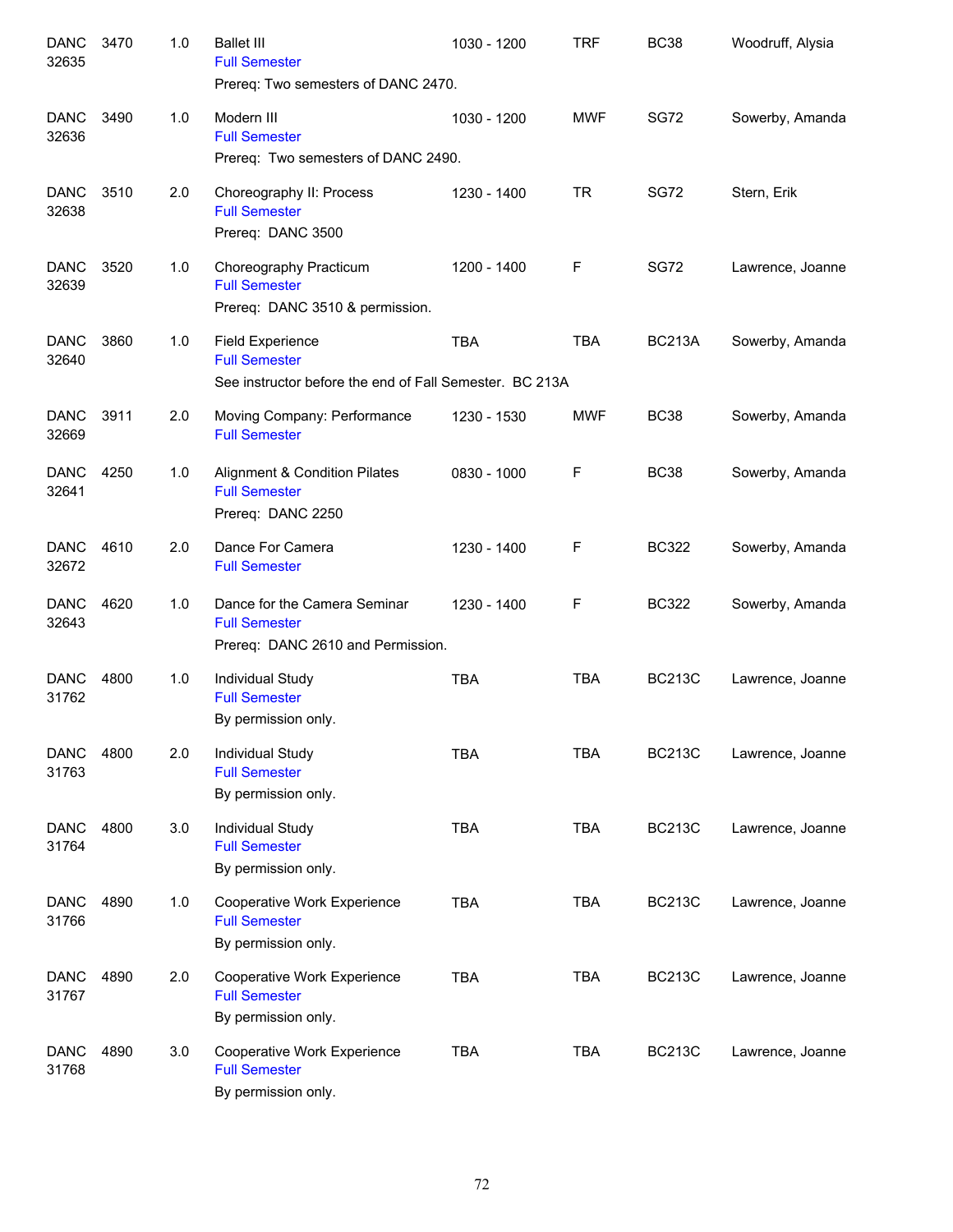| <b>DANC</b><br>32644 | 4910 | 1.0 | Rehearsal & Performance<br><b>Full Semester</b><br>Audition required: Friday, Jan. 8, 2010, 4:30pm, BC 38. | 0700 - 0930<br>1400 - 1530 | <b>MTWRF</b><br><b>MWF</b> | <b>SG72</b><br><b>SG72</b> | Lawrence, Joanne        |
|----------------------|------|-----|------------------------------------------------------------------------------------------------------------|----------------------------|----------------------------|----------------------------|-------------------------|
| <b>DANC</b><br>31770 | 4950 | 1.0 | Dance Festival Participation<br><b>Full Semester</b><br>By permission only.                                | 1030 - 1230                | <b>TR</b>                  | <b>SG72</b>                | Lawrence, Joanne        |
| <b>DENT</b><br>30190 | 2211 | 3.0 | Oral Pathology<br><b>Full Semester</b>                                                                     | 0900 - 1150                | Τ                          | MH480                      | Perry, Jeffrey          |
| DENT<br>30193        | 2215 | 2.0 | Periodontology<br><b>Full Semester</b><br>Course fee \$25.00                                               | 0900 - 1050                | R                          | MH480                      | McConaughy, Frances     |
| <b>DENT</b><br>30194 | 2216 | 3.0 | Clinical Dental Hygiene II<br><b>Full Semester</b><br>Course fee \$50.00                                   | 0750 - 1120                | M                          | MH450                      | Costley, Shelly         |
| <b>DENT</b><br>30195 | 2216 | 3.0 | Clinical Dental Hygiene II<br><b>Full Semester</b><br>Course fee \$50.00                                   | 1230 - 1620                | M                          | MH450                      | Caldwell, Kimberlee     |
| <b>DENT</b><br>30197 | 2216 | 3.0 | Clinical Dental Hygiene II<br><b>Full Semester</b><br>Course fee \$50.00                                   | 0750 - 1120                | W                          | MH450                      | Caldwell, Kimberlee     |
| <b>DENT</b><br>30199 | 2216 | 3.0 | Clinical Dental Hygiene II<br><b>Full Semester</b><br>Course fee \$50.00                                   | 1230 - 1620                | W                          | MH450                      | McConaughy, Frances     |
| <b>DENT</b><br>30203 | 2217 | 3.0 | Dental Hygiene II<br><b>Full Semester</b>                                                                  | 1230 - 1520                | TU                         | MH480                      | Costley, Shelly         |
| DENT<br>30206        | 2235 | 2.0 | Dental Medicine I<br><b>Full Semester</b>                                                                  | 1130 - 1320                | R                          | MH480                      | Naylor, Carol           |
| <b>DENT</b><br>30208 | 2800 | 1.0 | Individual Research<br><b>Full Semester</b>                                                                | TBA                        | TBA                        |                            | Bossenberger, Stephanie |
| <b>DENT</b><br>30211 | 3130 | 1.0 | Independent Study<br><b>Full Semester</b>                                                                  | <b>TBA</b>                 | <b>TBA</b>                 |                            | Bossenberger, Stephanie |
| <b>DENT</b><br>30212 | 3130 | 2.0 | Independent Study<br><b>Full Semester</b>                                                                  | <b>TBA</b>                 | <b>TBA</b>                 |                            | Bossenberger, Stephanie |
| <b>DENT</b><br>30213 | 3130 | 3.0 | Independent Study<br><b>Full Semester</b>                                                                  | <b>TBA</b>                 | <b>TBA</b>                 |                            | Bossenberger, Stephanie |
| <b>DENT</b><br>30215 | 3130 | 1.0 | Independent Study<br><b>Full Semester</b>                                                                  | <b>TBA</b>                 | <b>TBA</b>                 |                            | Hanson, Kami            |
| <b>DENT</b><br>30216 | 3130 | 2.0 | Independent Study<br><b>Full Semester</b>                                                                  | <b>TBA</b>                 | <b>TBA</b>                 |                            | Hanson, Kami            |
| DENT<br>30217        | 3130 | 3.0 | Independent Study<br><b>Full Semester</b>                                                                  | <b>TBA</b>                 | <b>TBA</b>                 |                            | Hanson, Kami            |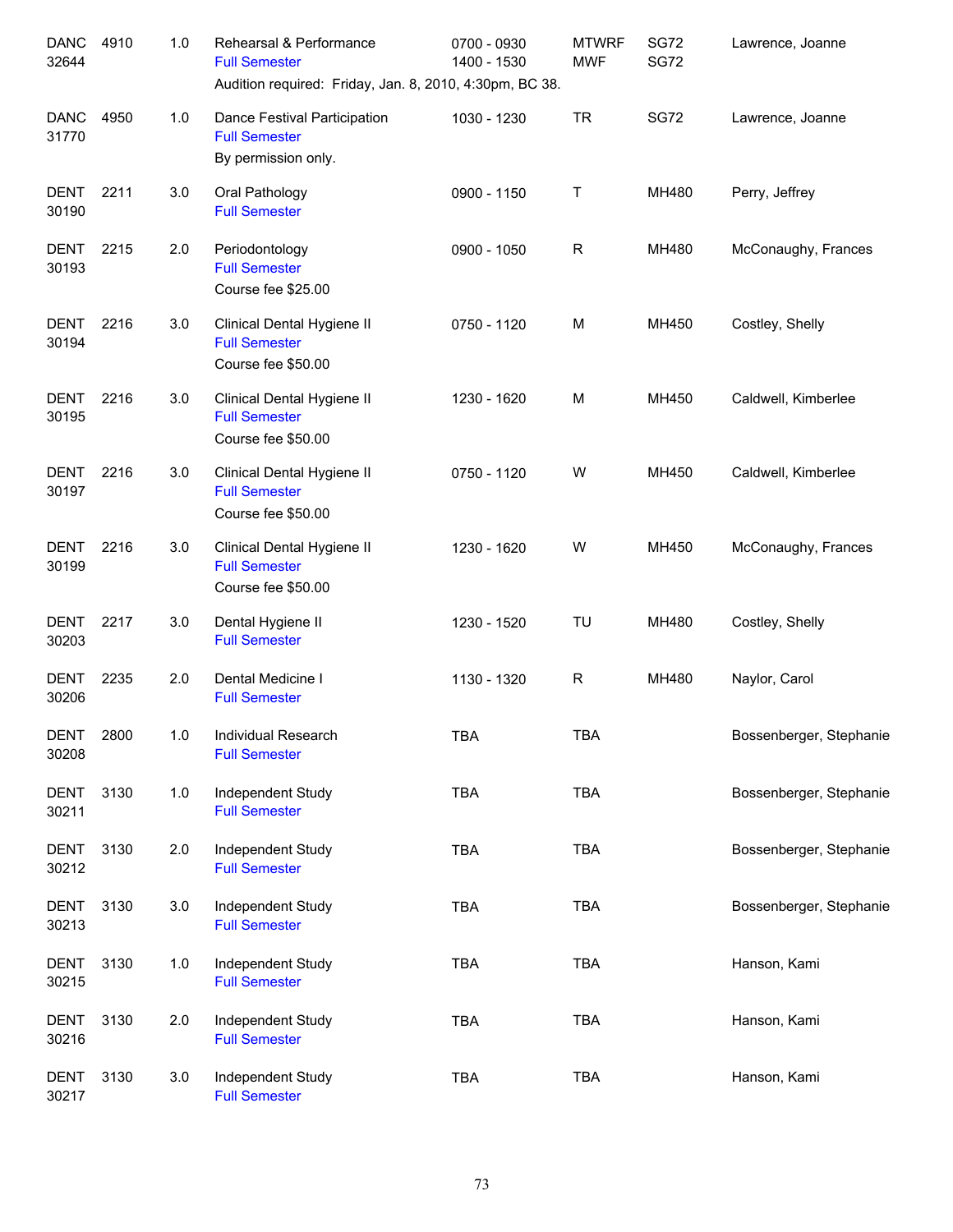| <b>DENT</b><br>30219 | 3301 | 1.0 | Community Service Learning Lab<br><b>Full Semester</b><br>Course fee \$20.00                | 1100 - 1150 | M           | MH480 | Bossenberger, Stephanie |
|----------------------|------|-----|---------------------------------------------------------------------------------------------|-------------|-------------|-------|-------------------------|
| <b>DENT</b><br>30221 | 3346 | 4.0 | Clinical Dental Hygiene IV<br><b>Full Semester</b><br>Course fee \$50.00                    | 0750 - 1120 | Τ           | MH450 | Alexander, Susan        |
| <b>DENT</b><br>30224 | 3346 | 4.0 | Clinical Dental Hygiene IV<br><b>Full Semester</b><br>Course fee \$50.00                    | 1230 - 1620 | т           | MH450 | Bossenberger, Stephanie |
| <b>DENT</b><br>30226 | 3346 | 4.0 | Clinical Dental Hygiene IV<br><b>Full Semester</b><br>Course fee \$50.00                    | 0750 - 1120 | W           | MH450 | Hanson, Kami            |
| <b>DENT</b><br>30228 | 3346 | 4.0 | Clinical Dental Hygiene IV<br><b>Full Semester</b><br>Course fee \$50.00                    | 1230 - 1620 | W           | MH450 | Wold, Jennifer          |
| <b>DENT</b><br>30231 | 3346 | 4.0 | Clinical Dental Hygiene IV<br><b>Full Semester</b><br>Course fee \$50.00                    | 0750 - 1120 | Τ           | MH450 | McConaughy, Frances     |
| <b>DENT</b><br>30233 | 3346 | 4.0 | Clinical Dental Hygiene IV<br><b>Full Semester</b><br>Course fee \$50.00                    | 1230 - 1620 | $\mathsf R$ | MH450 | Perry, Jeffrey          |
| <b>DENT</b><br>35083 | 3346 | 4.0 | Clinical Dental Hygiene IV<br><b>Full Semester</b>                                          | 0750 - 1130 | $\mathsf R$ | MH450 | Wold, Jennifer          |
| <b>DENT</b><br>30236 | 3347 | 2.0 | Dental Hygiene IV<br><b>Full Semester</b>                                                   | 0900 - 1050 | M           | MH480 | Alexander, Susan        |
| DENT<br>30239        | 4405 | 4.0 | <b>Clinical Teaching Practice</b><br><b>Full Semester</b>                                   | <b>TBA</b>  | <b>TBA</b>  |       | Costley, Shelly         |
| <b>DENT</b><br>30247 | 4405 | 4.0 | <b>Clinical Teaching Practice</b><br><b>Full Semester</b>                                   | <b>TBA</b>  | TBA         |       | Alexander, Susan        |
| <b>DENT</b><br>30249 | 4405 | 4.0 | <b>Clinical Teaching Practice</b><br><b>Full Semester</b>                                   | <b>TBA</b>  | <b>TBA</b>  |       | Bossenberger, Stephanie |
| <b>DENT</b><br>34727 | 4530 | 2.0 | <b>Evidence-based Dental Practice</b><br><b>Full Semester</b><br>Faculty Approval Required. | <b>TBA</b>  | <b>TBA</b>  | OL    | Bossenberger, Stephanie |
| <b>DENT</b><br>30250 | 4780 | 3.0 | SI Baccalaurate Thesis<br><b>Full Semester</b><br>Course fee \$40.00                        | <b>TBA</b>  | <b>TBA</b>  |       | Bossenberger, Stephanie |
| <b>DENT</b><br>30251 | 4780 | 3.0 | SI Baccalaurate Thesis<br><b>Full Semester</b><br>Course fee \$40.00                        | <b>TBA</b>  | <b>TBA</b>  |       | Hanson, Kami            |
| <b>DENT</b><br>30253 | 4780 | 3.0 | SI Baccalaurate Thesis<br><b>Full Semester</b><br>Course fee \$40.00                        | <b>TBA</b>  | <b>TBA</b>  |       | Costley, Shelly         |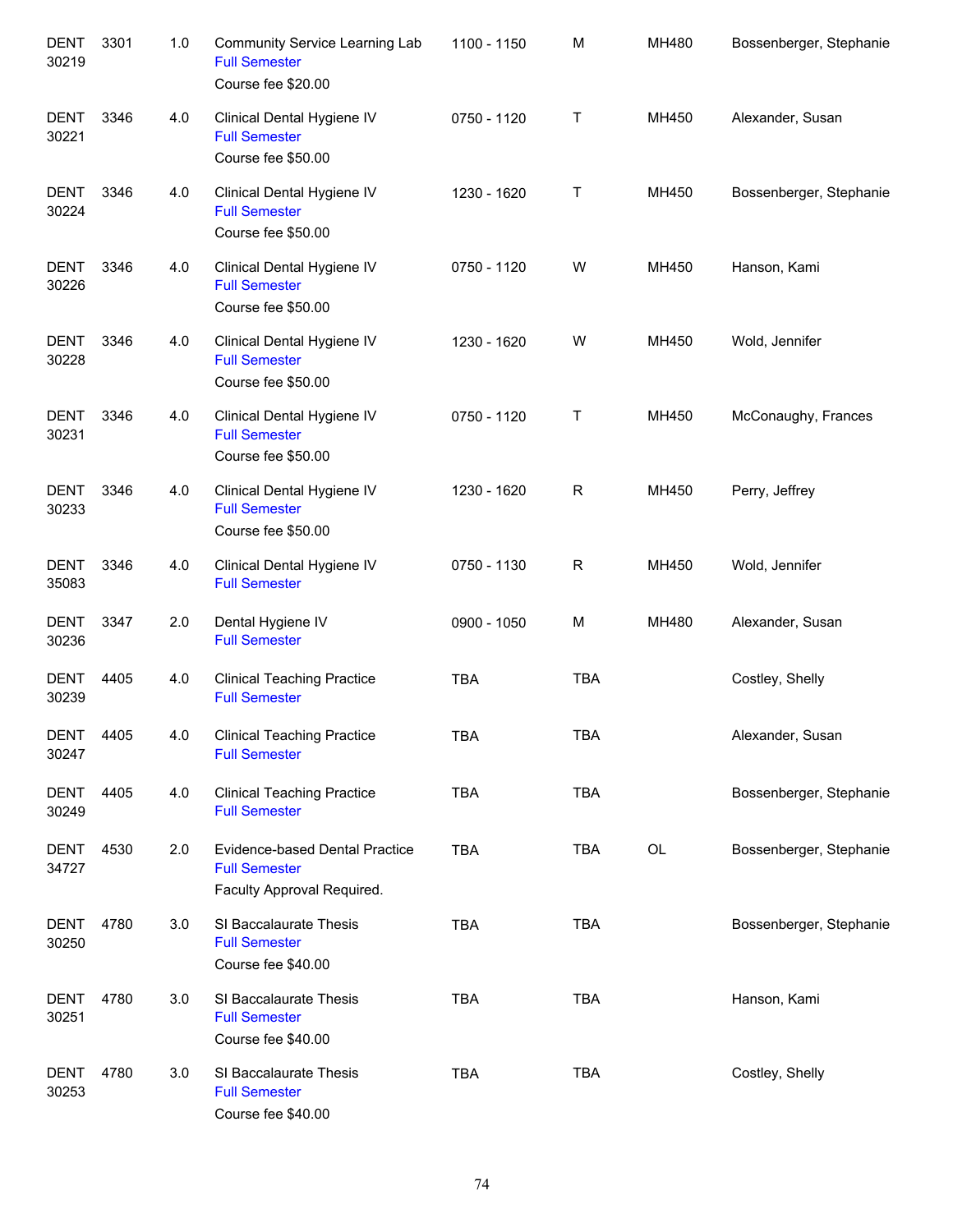| DENT<br>34729        | 4780 | 3.0 | SI Baccalaurate Thesis<br><b>Full Semester</b><br>Faculty Approval Required.          | <b>TBA</b>  | <b>TBA</b>   | OL    | Bossenberger, Stephanie |
|----------------------|------|-----|---------------------------------------------------------------------------------------|-------------|--------------|-------|-------------------------|
| DENT<br>30254        | 4800 | 1.0 | Individual Research<br><b>Full Semester</b>                                           | <b>TBA</b>  | <b>TBA</b>   |       | Bossenberger, Stephanie |
| <b>DENT</b><br>30255 | 4800 | 2.0 | Individual Research<br><b>Full Semester</b>                                           | <b>TBA</b>  | <b>TBA</b>   |       | Bossenberger, Stephanie |
| <b>DENT</b><br>30256 | 4800 | 3.0 | <b>Individual Research</b><br><b>Full Semester</b>                                    | <b>TBA</b>  | <b>TBA</b>   |       | Hanson, Kami            |
| <b>DENT</b><br>30257 | 4830 | 1.0 | <b>Directed Readings</b><br><b>Full Semester</b>                                      | <b>TBA</b>  | <b>TBA</b>   |       | Hanson, Kami            |
| <b>DENT</b><br>30258 | 4830 | 2.0 | <b>Directed Readings</b><br><b>Full Semester</b>                                      | <b>TBA</b>  | <b>TBA</b>   |       | Hanson, Kami            |
| DENT<br>30259        | 4830 | 3.0 | <b>Directed Readings</b><br><b>Full Semester</b>                                      | <b>TBA</b>  | <b>TBA</b>   |       | Hanson, Kami            |
| <b>DENT</b><br>30260 | 4890 | 2.0 | <b>Clinical Work Experience</b><br><b>Full Semester</b>                               | <b>TBA</b>  | <b>TBA</b>   |       | Bossenberger, Stephanie |
| <b>DENT</b><br>30261 | 4890 | 2.0 | <b>Clinical Work Experience</b><br><b>Full Semester</b>                               | <b>TBA</b>  | <b>TBA</b>   |       | Bossenberger, Stephanie |
| <b>DENT</b><br>34728 | 4890 | 2.0 | <b>Clinical Work Experience</b><br><b>Full Semester</b><br>Faculty Approval Required. | <b>TBA</b>  | <b>TBA</b>   | OL    | Bossenberger, Stephanie |
| <b>DGET</b><br>30171 | 1060 | 3.0 | Fund of Drafting Using 3D CAD<br><b>Full Semester</b><br>Course fee \$10.00           | 0930 - 1020 | <b>MWF</b>   | ET120 | Farner, Jeremy          |
| <b>DGET</b><br>30172 | 1060 | 3.0 | Fund of Drafting Using 3D CAD<br><b>Full Semester</b><br>Course fee \$10.00           | 1230 - 1320 | <b>MWF</b>   | ET101 | Farner, Jeremy          |
| <b>DGET</b><br>30173 | 1060 | 3.0 | Fund of Drafting Using 3D CAD<br><b>Full Semester</b><br>Course fee \$10.00           | 1630 - 1745 | <b>TR</b>    | ET120 | Leatherbury, Megumi     |
| <b>DGET</b><br>30174 | 1160 | 3.0 | Documentation Using 3D CAD<br><b>Full Semester</b><br>Course fee \$10.00              | 0900 - 1015 | <b>TR</b>    | ET224 | Leatherbury, Megumi     |
| <b>DGET</b><br>34760 | 1160 | 3.0 | Documentation Using 3D CAD<br><b>Full Semester</b>                                    | 1130 - 1220 | <b>MWF</b>   | ET120 | Leatherbury, Megumi     |
| <b>DGET</b><br>30175 | 1340 | 3.0 | Architectural Drafting for IDT<br><b>Full Semester</b><br>Course fee \$10.00          | 0830 - 0920 | <b>MWF</b>   | ET120 | Allred, Keith           |
| <b>DGET</b><br>30176 | 1360 | 5.0 | Architectural Drafting/CAD<br><b>Full Semester</b><br>Course fee \$10.00              | 1030 - 1120 | <b>MTWRF</b> | ET101 | Farner, Jeremy          |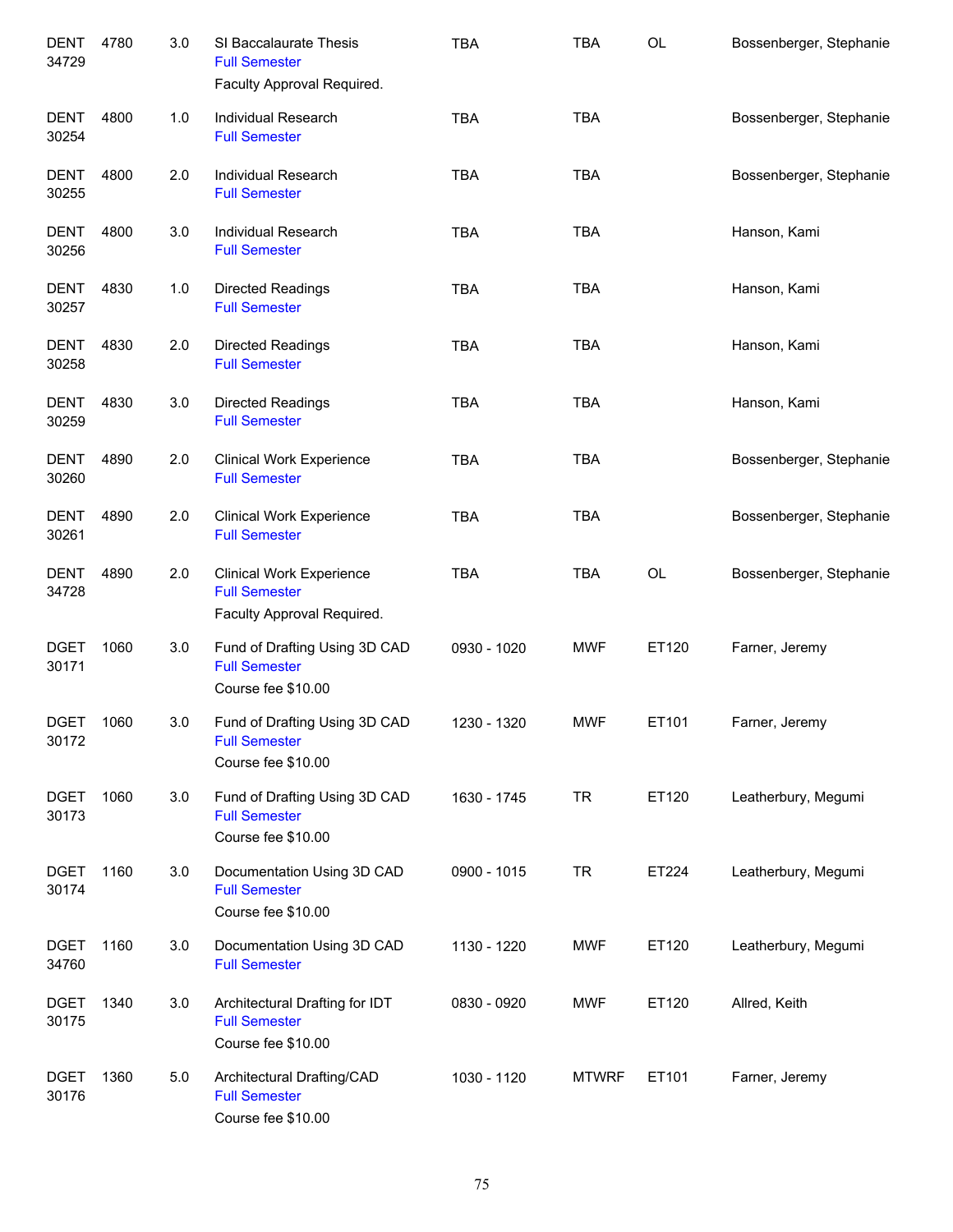| <b>DGET</b><br>30177 | 1890 | 3.0     | Co-op Work Experience<br><b>Full Semester</b>                                | <b>TBA</b>  | <b>TBA</b> | ET214 | West, Glen          |
|----------------------|------|---------|------------------------------------------------------------------------------|-------------|------------|-------|---------------------|
| <b>DGET</b><br>30198 | 2350 | 4.0     | Advanced Architectural Drawing<br><b>Full Semester</b><br>Course fee \$10.00 | 1030 - 1220 | <b>TR</b>  | ET120 | Allred, Keith       |
| <b>DGET</b><br>30288 | 2460 | 3.0     | Design Fundamentl Using 3D CAD<br><b>Full Semester</b><br>Course fee \$10.00 | 1230 - 1320 | <b>MWF</b> | ET224 | Leatherbury, Megumi |
| <b>DGET</b><br>30202 | 2650 | 3.0     | Adv Mechanical Drafting/Design<br><b>Full Semester</b><br>Course fee \$7.50  | 0830 - 0920 | <b>MWF</b> | ET224 | West, Glen          |
| <b>DGET</b><br>30209 | 2660 | 3.0     | <b>Structural Detailing</b><br><b>Full Semester</b><br>Course fee \$5.00     | 0900 - 1015 | <b>TR</b>  | ET120 | Allred, Keith       |
| <b>DGET</b><br>30218 | 2890 | 3.0     | Cooperative Work Experience<br><b>Full Semester</b>                          | <b>TBA</b>  | <b>TBA</b> | ET214 | West, Glen          |
| <b>DGET</b><br>30220 | 3300 | 3.0     | <b>Graphical Kinematics/Animation</b><br><b>Full Semester</b>                | 1030 - 1145 | <b>TR</b>  | ET224 | West, Glen          |
| <b>DGET</b><br>30222 | 3460 | 3.0     | Parametric Design Graphics<br><b>Full Semester</b>                           | 1130 - 1245 | <b>TR</b>  | ET101 | Harward, Kelly      |
| <b>DGET</b><br>30223 | 3640 | 3.0     | Cost Estimating & Control<br><b>Full Semester</b>                            | 0930 - 1020 | <b>MWF</b> | ET228 | Drake, Andrew       |
| <b>DGET</b><br>30225 | 3890 | 3.0     | Cooperative Work Experience<br><b>Full Semester</b>                          | <b>TBA</b>  | <b>TBA</b> | ET210 | West, Glen          |
| <b>DGET</b><br>30227 | 4400 | 3.0     | Tech Illustration/Document II<br><b>Full Semester</b><br>Course fee \$7.50   | 1630 - 1745 | <b>TR</b>  | ET101 | Julander, John      |
| <b>DGET</b><br>30229 | 4470 | 3.0     | Advanced 3D CAD Modeling<br><b>Full Semester</b><br>Course fee \$7.50        | 0900 - 1015 | <b>TR</b>  | ET101 | Farner, Jeremy      |
| <b>DGET</b><br>30230 | 4500 | $3.0\,$ | Pneumatics, Electric & Hydraul<br><b>Full Semester</b>                       | 1130 - 1220 | <b>MWF</b> | ET224 | West, Glen          |
| <b>DGET</b><br>30232 | 4600 | 2.0     | Senior Project<br><b>Full Semester</b>                                       | <b>TBA</b>  | <b>TBA</b> | ET214 | Allred, Keith       |
| <b>DGET</b><br>30234 | 4610 | 2.0     | Senior Project<br><b>Full Semester</b>                                       | <b>TBA</b>  | <b>TBA</b> | ET214 | West, Glen          |
| <b>DGET</b><br>30235 | 4610 | 2.0     | Senior Project<br><b>Full Semester</b>                                       | <b>TBA</b>  | <b>TBA</b> | ET214 | Farner, Jeremy      |
| <b>DGET</b><br>30237 | 4610 | 2.0     | Senior Project<br><b>Full Semester</b>                                       | <b>TBA</b>  | <b>TBA</b> | ET214 | Leatherbury, Megumi |
| <b>DGET</b><br>30289 | 4830 | 3.0     | Directed Readings<br><b>Full Semester</b>                                    | <b>TBA</b>  | <b>TBA</b> | ET214 | West, Glen          |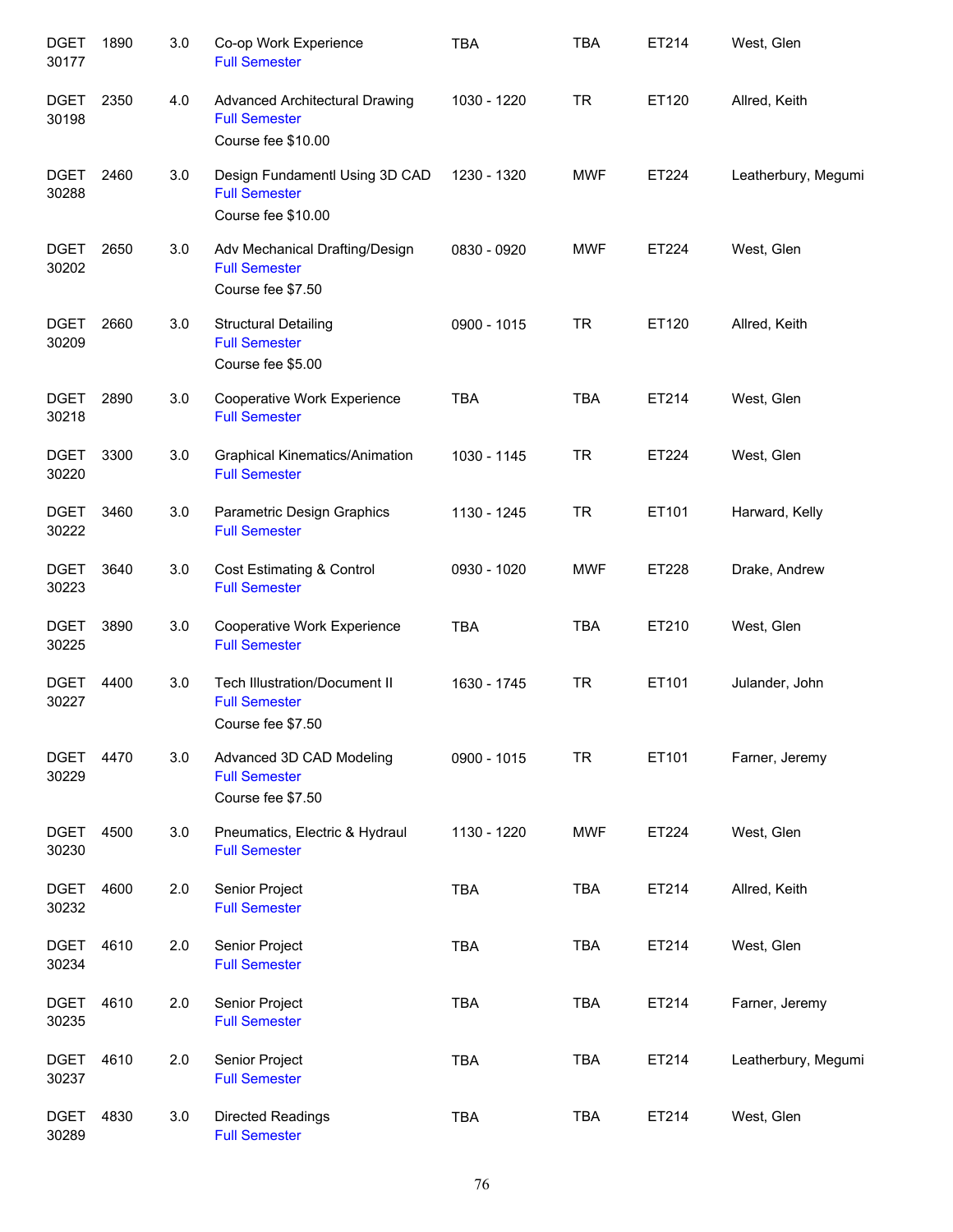| <b>DGET</b><br>30240 | 4890 | 3.0 | Cooperative Work Experience<br><b>Full Semester</b>                 | <b>TBA</b> | <b>TBA</b> | ET214 | West, Glen         |
|----------------------|------|-----|---------------------------------------------------------------------|------------|------------|-------|--------------------|
| <b>DGET</b><br>30241 | 4890 | 2.0 | Cooperative Work Experience<br><b>Full Semester</b>                 | <b>TBA</b> | <b>TBA</b> | ET214 | West, Glen         |
| <b>DGET</b><br>30242 | 4890 | 1.0 | Cooperative Work Experience<br><b>Full Semester</b>                 | <b>TBA</b> | <b>TBA</b> | ET214 | West, Glen         |
| <b>DMS</b><br>31444  | 4110 | 3.0 | Sonography PI (SPI)<br><b>Full Semester</b><br>Course fee \$9.00    | <b>TBA</b> | <b>TBA</b> | MH    | Kawamura, Diane    |
| <b>DMS</b><br>31497  | 4110 | 3.0 | Sonography PI (SPI)<br><b>Full Semester</b><br>Course fee \$9.00    | <b>TBA</b> | <b>TBA</b> | MH    | Kawamura, Diane    |
| <b>DMS</b><br>31509  | 4110 | 3.0 | Sonography PI (SPI)<br><b>Full Semester</b><br>Course fee \$9.00    | <b>TBA</b> | <b>TBA</b> | MH    | Kawamura, Diane    |
| <b>DMS</b><br>31583  | 4110 | 3.0 | Sonography PI (SPI)<br><b>Full Semester</b><br>Course fee \$9.00    | <b>TBA</b> | <b>TBA</b> |       | Kawamura, Diane    |
| <b>DMS</b><br>31640  | 4110 | 3.0 | Sonography PI (SPI)<br><b>Full Semester</b><br>Course fee \$9.00    | <b>TBA</b> | <b>TBA</b> |       | Kawamura, Diane    |
| <b>DMS</b><br>31645  | 4110 | 3.0 | Sonography PI (SPI)<br><b>Full Semester</b><br>Course fee \$9.00    | <b>TBA</b> | <b>TBA</b> |       | Kawamura, Diane    |
| <b>DMS</b><br>31697  | 4110 | 3.0 | Sonography PI (SPI)<br><b>Full Semester</b><br>Course fee \$9.00    | <b>TBA</b> | <b>TBA</b> |       | Kawamura, Diane    |
| <b>DMS</b><br>31699  | 4220 | 3.0 | Cardiac Sonography II<br><b>Full Semester</b><br>Course fee \$9.00  | TBA        | <b>TBA</b> |       | Devenport, Michael |
| <b>DMS</b><br>31498  | 4330 | 1.0 | Gynecologic Sonography<br><b>Full Semester</b><br>Course fee \$3.00 | <b>TBA</b> | <b>TBA</b> | MH    | Kawamura, Diane    |
| <b>DMS</b><br>31641  | 4330 | 1.0 | Gynecologic Sonography<br><b>Full Semester</b><br>Course fee \$3.00 | <b>TBA</b> | <b>TBA</b> |       | Kawamura, Diane    |
| <b>DMS</b><br>31499  | 4340 | 3.0 | Obestetric Sonography<br><b>Full Semester</b><br>Course fee \$9.00  | <b>TBA</b> | <b>TBA</b> | MH    | Kawamura, Diane    |
| <b>DMS</b><br>31642  | 4340 | 3.0 | Obestetric Sonography<br><b>Full Semester</b><br>Course fee \$9.00  | <b>TBA</b> | <b>TBA</b> |       | Kawamura, Diane    |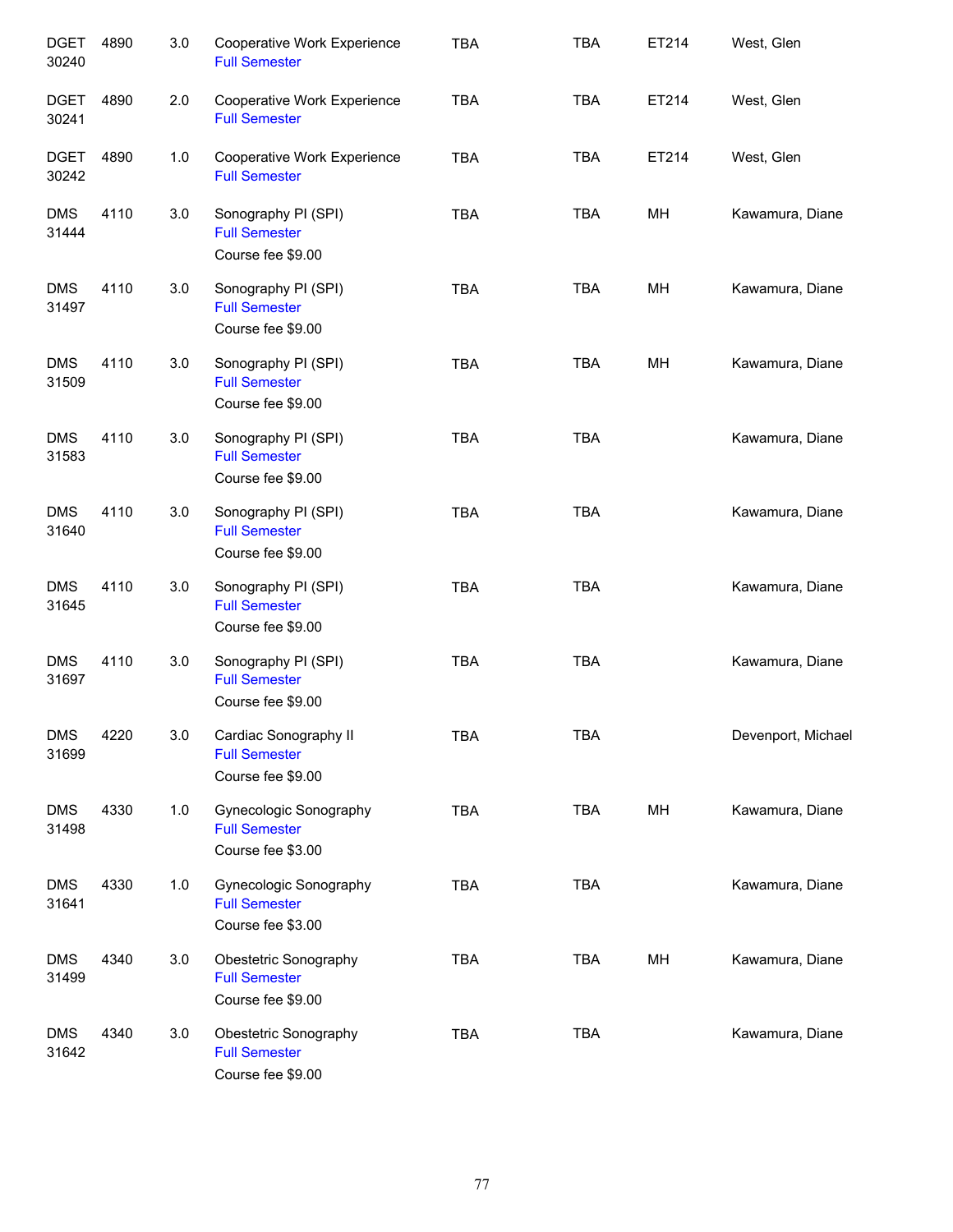| <b>DMS</b><br>31511  | 4420 | 3.0 | Vascular Sonography II<br><b>Full Semester</b><br>Course fee \$9.00   | <b>TBA</b>  | <b>TBA</b> | MH           | Jurkiewicz, Terri |
|----------------------|------|-----|-----------------------------------------------------------------------|-------------|------------|--------------|-------------------|
| <b>DMS</b><br>31646  | 4420 | 3.0 | Vascular Sonography II<br><b>Full Semester</b><br>Course fee \$9.00   | <b>TBA</b>  | <b>TBA</b> |              | Jurkiewicz, Terri |
| <b>DMS</b><br>31447  | 4510 | 1.0 | <b>Breast Sonography</b><br><b>Full Semester</b><br>Course fee \$3.00 | <b>TBA</b>  | <b>TBA</b> | MH           | Jurkiewicz, Terri |
| <b>DMS</b><br>31507  | 4510 | 1.0 | <b>Breast Sonography</b><br><b>Full Semester</b><br>Course fee \$3.00 | <b>TBA</b>  | <b>TBA</b> | MH           | Jurkiewicz, Terri |
| <b>DMS</b><br>31644  | 4510 | 1.0 | <b>Breast Sonography</b><br><b>Full Semester</b><br>Course fee \$3.00 | <b>TBA</b>  | <b>TBA</b> |              | Jurkiewicz, Terri |
| <b>DMS</b><br>34549  | 4510 | 1.0 | <b>Breast Sonography</b><br><b>Full Semester</b><br>Course fee \$3.00 | <b>TBA</b>  | <b>TBA</b> |              | Jurkiewicz, Terri |
| <b>DMS</b><br>31703  | 4811 | 3.0 | Cardiac Clinical I<br><b>Full Semester</b>                            | <b>TBA</b>  | <b>TBA</b> |              | Nolan, Tanya      |
| <b>DMS</b><br>31500  | 4821 | 3.0 | Medical Clinical I<br><b>Full Semester</b>                            | <b>TBA</b>  | <b>TBA</b> | MH           | Nolan, Tanya      |
| <b>DMS</b><br>31643  | 4821 | 3.0 | Medical Clinical I<br><b>Full Semester</b>                            | <b>TBA</b>  | <b>TBA</b> |              | Nolan, Tanya      |
| <b>DMS</b><br>31513  | 4832 | 3.0 | Vascular Clinical II<br><b>Full Semester</b>                          | <b>TBA</b>  | <b>TBA</b> | MH           | Jurkiewicz, Terri |
| <b>DMS</b><br>31648  | 4832 | 3.0 | Vascular Clinical II<br><b>Full Semester</b>                          | <b>TBA</b>  | <b>TBA</b> |              | Jurkiewicz, Terri |
| <b>DMS</b><br>31448  | 4841 | 3.0 | <b>Breast Clinical</b><br><b>Full Semester</b>                        | <b>TBA</b>  | <b>TBA</b> | MH           | Nolan, Tanya      |
| <b>DMS</b><br>31585  | 4841 | 3.0 | <b>Breast Clinical</b><br><b>Full Semester</b>                        | <b>TBA</b>  | <b>TBA</b> |              | Nolan, Tanya      |
| <b>ECON</b><br>33247 | 1010 | 3.0 | SS Econ as a Social Science<br><b>Full Semester</b>                   | 0930 - 1020 | <b>MWF</b> | <b>WB114</b> | Grijalva, Therese |
| <b>ECON</b><br>33252 | 1010 | 3.0 | SS Econ as a Social Science<br><b>Full Semester</b>                   | 1030 - 1120 | <b>MWF</b> | <b>WB114</b> | Grijalva, Therese |
| <b>ECON</b><br>33254 | 1010 | 3.0 | SS Econ as a Social Science<br><b>Full Semester</b>                   | 1030 - 1145 | <b>TR</b>  | <b>WB105</b> | Froerer, Deana    |
| <b>ECON</b><br>33260 | 1010 | 3.0 | SS Econ as a Social Science<br><b>Full Semester</b>                   | 1730 - 2010 | W          | <b>WB110</b> | Froerer, Deana    |
| <b>ECON</b><br>33263 | 1010 | 3.0 | SS Econ as a Social Science<br><b>Full Semester</b>                   | 0730 - 0845 | <b>TR</b>  | <b>WB110</b> | Jones, Rick       |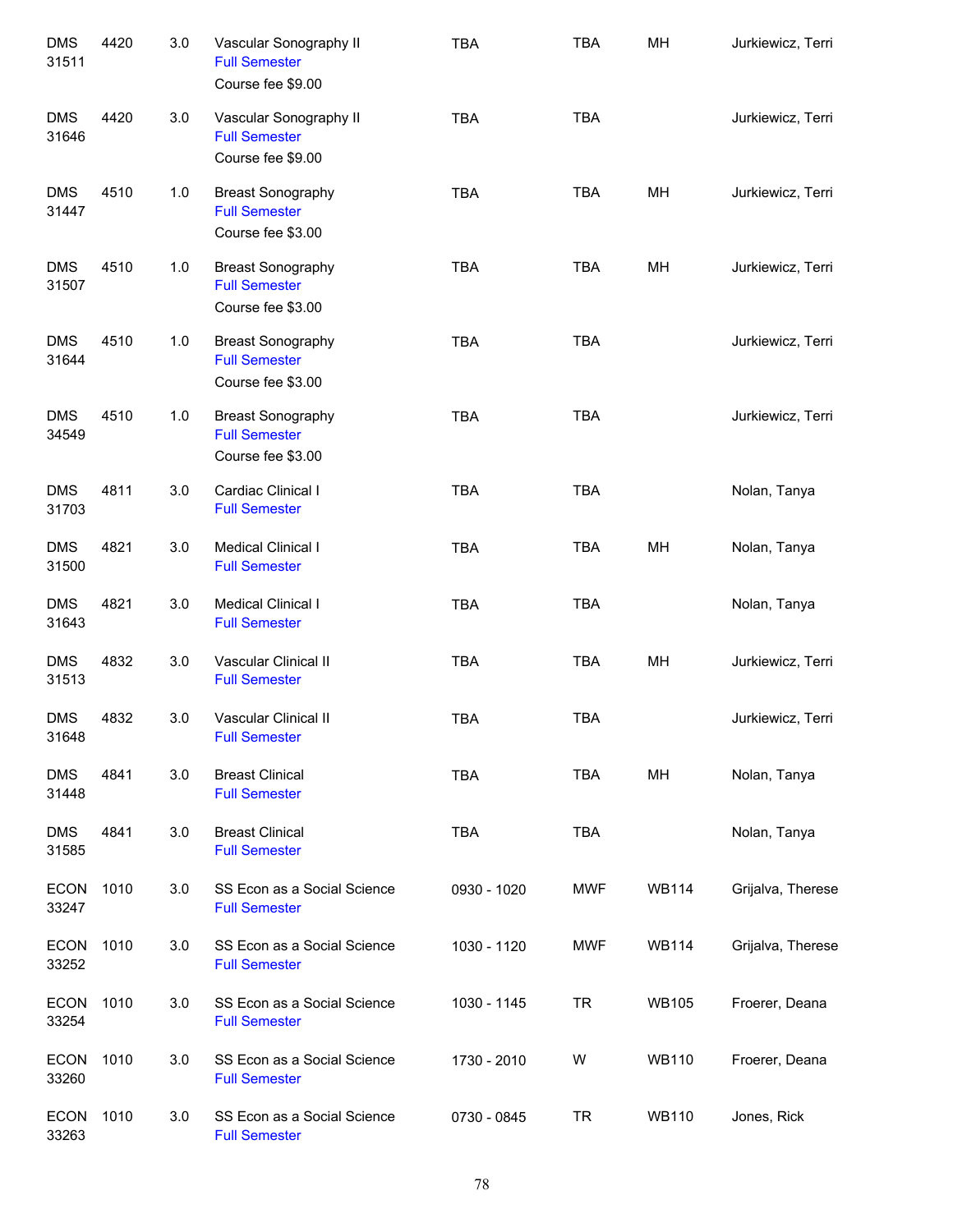| <b>ECON</b><br>33266 | 1740 | 3.0 | AI Economic History of the U S<br><b>Full Semester</b>     | 0900 - 1015 | <b>TR</b>   | <b>WB104</b> | Fuller, Dan      |
|----------------------|------|-----|------------------------------------------------------------|-------------|-------------|--------------|------------------|
| <b>ECON</b><br>33270 | 1740 | 3.0 | AI Economic History of the U S<br><b>Full Semester</b>     | 1030 - 1145 | <b>TR</b>   | <b>WB110</b> | Ogden, Monte     |
| <b>ECON</b><br>33273 | 1740 | 3.0 | Al Economic History of the U S<br><b>Full Semester</b>     | 1200 - 1315 | <b>TR</b>   | <b>WB110</b> | Wrenn, Mary      |
| ECON 2010<br>33276   |      | 3.0 | SS Principles of Microeconomic<br><b>Full Semester</b>     | 0930 - 1020 | <b>MWF</b>  | <b>WB104</b> | Skocki, Ronald   |
| ECON 2010<br>33278   |      | 3.0 | SS Principles of Microeconomic<br><b>Full Semester</b>     | 1130 - 1220 | <b>MWF</b>  | <b>WB104</b> | Skocki, Ronald   |
| ECON 2010<br>33280   |      | 3.0 | SS Principles of Microeconomic<br><b>Full Semester</b>     | 1730 - 2010 | W           | <b>WB117</b> | Mbaku, John      |
| <b>ECON</b><br>33285 | 2010 | 3.0 | SS Principles of Microeconomic<br><b>Full Semester</b>     | 1030 - 1120 | <b>MWF</b>  | <b>WB206</b> | Gale, Lewis      |
| ECON<br>33635        | 2010 | 3.0 | SS Principles of Microeconomic<br><b>Full Semester</b>     | 0900 - 1015 | <b>TR</b>   | D02112       | Roberts, Wade    |
| ECON<br>34296        | 2010 | 3.0 | SS Principles of Microeconomic<br><b>Full Semester</b>     | 1730 - 2010 | M           | D02111       | Mbaku, John      |
| <b>ECON</b><br>33286 | 2020 | 3.0 | SS Principles of Macroeconomic<br><b>Full Semester</b>     | 1030 - 1145 | <b>TR</b>   | <b>WB114</b> | Ahmad, Nazneen   |
| <b>ECON</b><br>33289 | 2020 | 3.0 | SS Principles of Macroeconomic<br><b>Full Semester</b>     | 1730 - 2010 | $\mathsf R$ | <b>WB114</b> | Ahmad, Nazneen   |
| <b>ECON</b><br>33294 | 2020 | 3.0 | SS Principles of Macroeconomic<br><b>Full Semester</b>     | 1030 - 1120 | <b>MWF</b>  | <b>WB104</b> | Stevenson, Doris |
| <b>ECON</b><br>33639 | 2020 | 3.0 | SS Principles of Macroeconomic<br><b>Full Semester</b>     | 1730 - 2010 | Τ           | D02301       | Perry, Nathan    |
| ECON<br>34682        | 2899 | 0.0 | <b>Econ Foundations Assessment</b><br><b>Full Semester</b> | <b>TBA</b>  | <b>TBA</b>  |              | Stevenson, Doris |
| ECON<br>33301        | 3110 | 3.0 | <b>International Trade</b><br><b>Full Semester</b>         | 0730 - 0845 | <b>TR</b>   | <b>WB104</b> | Mbaku, John      |
| <b>ECON</b><br>33298 | 3200 | 3.0 | Money & Banking<br><b>Full Semester</b>                    | 0930 - 1020 | <b>MWF</b>  | <b>WB115</b> | Stevenson, Doris |
| ECON<br>33307        | 4010 | 3.0 | Intermed Microeconomic Theory<br><b>Full Semester</b>      | 0900 - 1015 | <b>TR</b>   | <b>WB110</b> | Wrenn, Mary      |
| <b>ECON</b><br>33306 | 4020 | 3.0 | Intermed Macroeconomic Theory<br><b>Full Semester</b>      | 1200 - 1315 | <b>TR</b>   | <b>WB114</b> | Ahmad, Nazneen   |
| ECON<br>33304        | 4320 | 3.0 | Industrial Organization<br><b>Full Semester</b>            | 1030 - 1145 | <b>TR</b>   | <b>WB104</b> | Fuller, Dan      |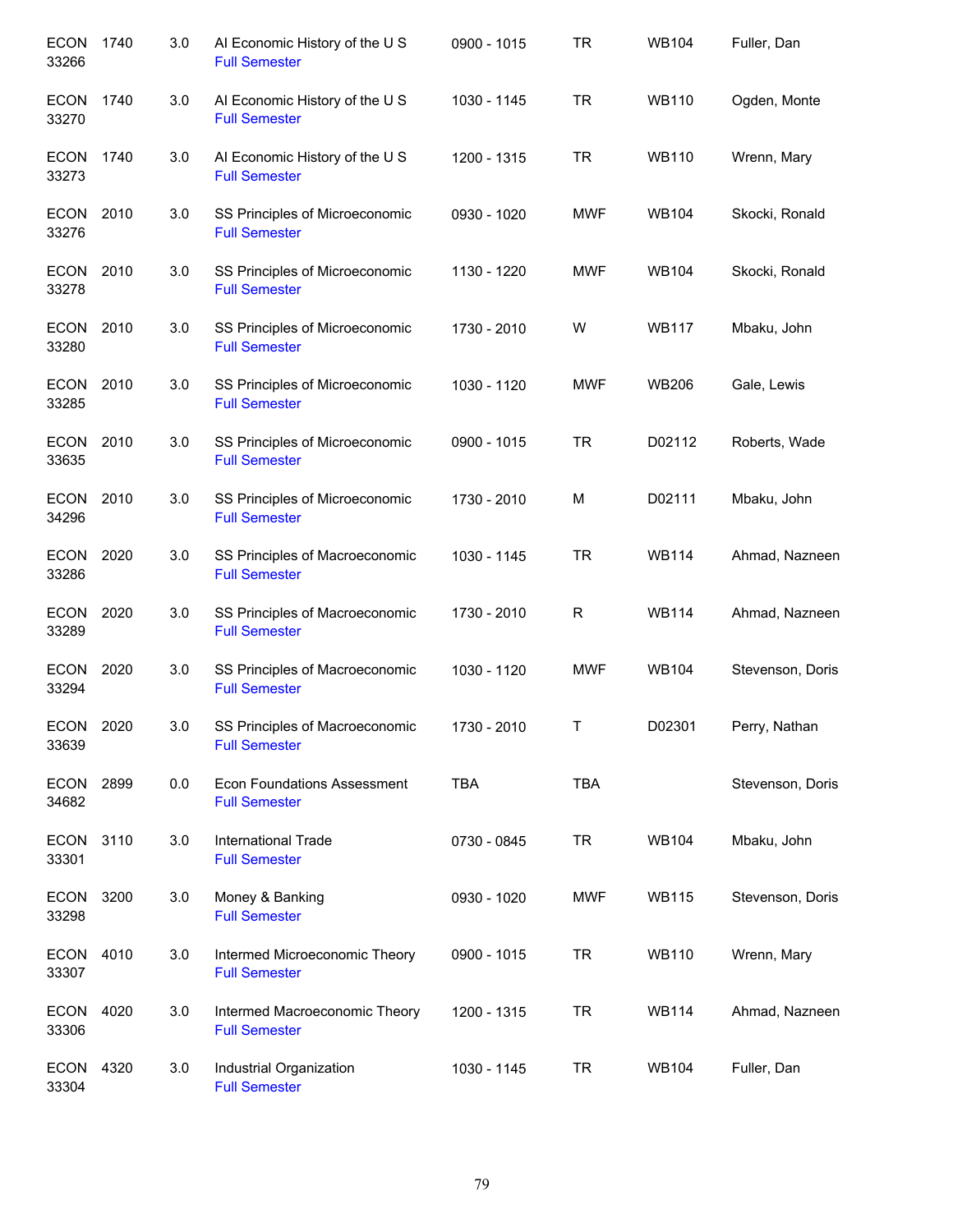| <b>ECON</b><br>33310 | 4560 | 3.0 | <b>Mathematical Economics</b><br><b>Full Semester</b>                                                | 1130 - 1245 | <b>MW</b>   | <b>WB113</b>    | Bagchi, Shantanu  |
|----------------------|------|-----|------------------------------------------------------------------------------------------------------|-------------|-------------|-----------------|-------------------|
| <b>ECON</b><br>34712 | 4980 | 3.0 | <b>Research Methods</b><br><b>Full Semester</b>                                                      | <b>TBA</b>  | <b>TBA</b>  |                 | Stevenson, Doris  |
| <b>EDUC</b><br>30445 | 1010 | 3.0 | <b>Exploring Teaching</b><br><b>Full Semester</b>                                                    | 0900 - 1015 | <b>TR</b>   | <b>ED15</b>     | Rasmussen, Jack   |
| <b>EDUC</b><br>30446 | 1010 | 3.0 | <b>Exploring Teaching</b><br><b>Full Semester</b>                                                    | 1630 - 1930 | M           | ED219           | Pontius, Richard  |
| <b>EDUC</b><br>30731 | 1010 | 3.0 | <b>Exploring Teaching</b><br><b>Full Semester</b>                                                    | 1330 - 1445 | <b>TR</b>   | ED325           | Hadley, Kristin   |
| <b>EDUC</b><br>33206 | 1010 | 3.0 | <b>Exploring Teaching</b><br><b>Full Semester</b>                                                    | 0930 - 1210 | $\mathsf R$ | D02114          | Smith, R          |
| <b>EDUC</b><br>33207 | 1010 | 3.0 | <b>Exploring Teaching</b><br><b>Full Semester</b>                                                    | 1630 - 1930 | W           | D02322          | Cena, Michael     |
| <b>EDUC</b><br>34748 | 1010 | 3.0 | <b>Exploring Teaching</b><br><b>Full Semester</b>                                                    | 1630 - 1910 | Τ           | <b>ED10</b>     | Rasmussen, Jack   |
| <b>EDUC</b><br>32455 | 1105 | 3.0 | Introduction to the University<br><b>Full Semester</b>                                               | 1030 - 1120 | <b>MWF</b>  | SC141           | Jackson, Cherlyn  |
| <b>EDUC</b><br>32457 | 1105 | 3.0 | Introduction to the University<br><b>Full Semester</b>                                               | 1130 - 1220 | <b>MWF</b>  | SC141           | Jackson, Cherlyn  |
| <b>EDUC</b><br>32458 | 1105 | 3.0 | Introduction to the University<br><b>Full Semester</b>                                               | 0900 - 1015 | <b>TR</b>   | ED233           | Gregg, Darcy      |
| <b>EDUC</b><br>32459 | 1105 | 3.0 | Introduction to the University<br><b>Full Semester</b>                                               | 1200 - 1315 | <b>TR</b>   | <b>SC141</b>    | Alder, Melissa    |
| <b>EDUC</b><br>33209 | 1105 | 3.0 | Introduction to the University<br><b>Full Semester</b>                                               | 0900 - 1015 | <b>TR</b>   | D02235          | Drake, Lori       |
| <b>EDUC</b><br>31395 | 2000 | 3.0 | Soc Studies for Elem Teachers<br><b>Full Semester</b>                                                | 1630 - 1910 | Τ           | ED330           | Forsyth, Alfred   |
| <b>EDUC</b><br>31399 | 2000 | 3.0 | Soc Studies for Elem Teachers<br><b>Full Semester</b>                                                | 1630 - 1910 | M           | ED330           | Forsyth, Alfred   |
| <b>EDUC</b><br>31294 | 2010 | 3.0 | Human Exceptionality<br><b>Full Semester</b>                                                         | 1630 - 1910 | R           | ED <sub>6</sub> | Williams, Natalie |
| <b>EDUC</b><br>31402 | 2890 | 1.0 | Cooperative Work Experience<br><b>Full Semester</b>                                                  | 1630 - 1720 | Τ           | ED320           | Leali, Shirley    |
|                      |      |     | MUST ATTEND FIRST MEETING HELD TUESDAY 1/5/10                                                        |             |             |                 |                   |
| <b>EDUC</b><br>31409 | 2890 | 2.0 | Cooperative Work Experience<br><b>Full Semester</b><br>MUST ATTEND FIRST MEETING HELD TUESDAY 1/5/10 | 1630 - 1720 | Т           | ED320           | Leali, Shirley    |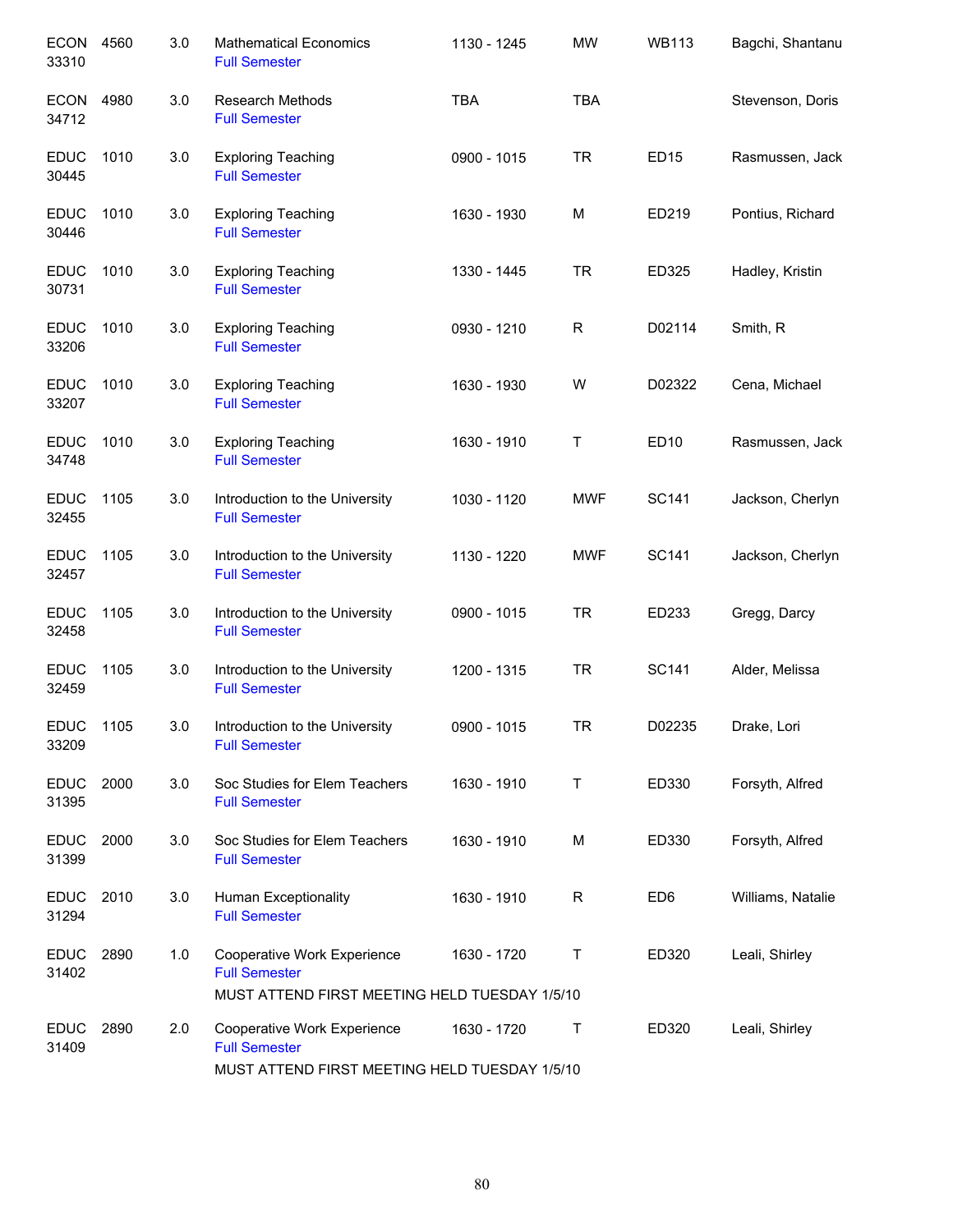| <b>EDUC</b><br>31414 | 2890  | 3.0 | Cooperative Work Experience<br><b>Full Semester</b><br>MUST ATTEND FIRST MEETING HELD TUESDAY 1/5/10                                                                                                                   | 1630 - 1720 | Τ            | ED320  | Leali, Shirley  |
|----------------------|-------|-----|------------------------------------------------------------------------------------------------------------------------------------------------------------------------------------------------------------------------|-------------|--------------|--------|-----------------|
| <b>EDUC</b><br>31417 | 2890  | 4.0 | Cooperative Work Experience<br><b>Full Semester</b>                                                                                                                                                                    | 1630 - 1720 | Τ            | ED320  | Leali, Shirley  |
|                      |       |     | MUST ATTEND FIRST MEETING HELD TUESDAY 1/5/10                                                                                                                                                                          |             |              |        |                 |
| <b>EDUC</b><br>31420 | 2890  | 5.0 | Cooperative Work Experience<br><b>Full Semester</b>                                                                                                                                                                    | 1630 - 1720 | $\top$       | ED320  | Leali, Shirley  |
|                      |       |     | MUST ATTEND FIRST MEETING HELD TUESDAY 1/5/10                                                                                                                                                                          |             |              |        |                 |
| <b>EDUC</b><br>31422 | 2890  | 6.0 | Cooperative Work Experience<br><b>Full Semester</b><br>MUST ATTEND FIRST MEETING HELD TUESDAY 1/5/10                                                                                                                   | 1630 - 1720 | Τ            | ED320  | Leali, Shirley  |
| <b>EDUC</b><br>34582 | 2920  | 2.0 | Workshop<br><b>Full Semester</b>                                                                                                                                                                                       | 1630 - 1820 | R            | SU     | Newman, Aaron   |
| <b>EDUC</b><br>34695 | 2920C | 1.0 | <b>Tutor Training II</b><br><b>Full Semester</b>                                                                                                                                                                       | 1200 - 1250 | $\mathsf T$  | SC261  | Dopp, Lynnae    |
|                      |       |     | To register by phone, call Continuing Education at<br>801-626-6600.                                                                                                                                                    |             |              |        |                 |
| <b>EDUC</b><br>34700 | 2920C | 1.0 | <b>Tutor Training II</b><br><b>Full Semester</b>                                                                                                                                                                       | 1300 - 1350 | $\mathsf{T}$ | SC261  | Dopp, Lynnae    |
|                      |       |     | To register by phone, please call Continuing Education at<br>801-626-6600.                                                                                                                                             |             |              |        |                 |
| <b>EDUC</b><br>34702 | 2920C | 1.0 | <b>Tutor Training II</b><br><b>Full Semester</b>                                                                                                                                                                       | 1230 - 1320 | W            | SC261  | Dopp, Lynnae    |
|                      |       |     | To register by phone, call Continuing Education at<br>801-626-6600.                                                                                                                                                    |             |              |        |                 |
| <b>EDUC</b><br>34703 | 2920C | 1.0 | <b>Tutor Training II</b><br><b>Full Semester</b>                                                                                                                                                                       | 1330 - 1420 | W            | SC261  | Dopp, Lynnae    |
|                      |       |     | To register by phone, please call Continuing Education at<br>801-626-6600.                                                                                                                                             |             |              |        |                 |
| <b>EDUC</b><br>34704 | 2920C | 1.0 | <b>Tutor Training II</b><br><b>Full Semester</b>                                                                                                                                                                       | 1330 - 1420 | R            | D02306 | Dopp, Lynnae    |
|                      |       |     | To register by phone, plwase call Continuing Education at<br>801-626-6600.                                                                                                                                             |             |              |        |                 |
| <b>EDUC</b><br>30448 | 3100  | 3.0 | Instructional Plan & Assesment<br><b>Full Semester</b>                                                                                                                                                                 | 0830 - 1110 | MW           | ED325  | Hadley, Kristin |
|                      |       |     | LEVEL 1 A. For info re courses that MUST be taken together<br>go to:weber.edu/education then click on Teacher Education<br>Field Experience req.<br>Course fee \$3.00                                                  |             |              |        |                 |
| <b>EDUC</b><br>30451 | 3100  | 3.0 | Instructional Plan & Assesment<br><b>Full Semester</b>                                                                                                                                                                 | 1230 - 1510 | MW           | ED325  | Stewart, Pene'e |
|                      |       |     | Level 1 B. For info re courses that MUST be taken together<br>to to: weber.edu/education then click on Teacher Education<br>NOTE: This course is NOT req. for ECE & DUAL MAJORS<br>Field Ex. req.<br>Course fee \$3.00 |             |              |        |                 |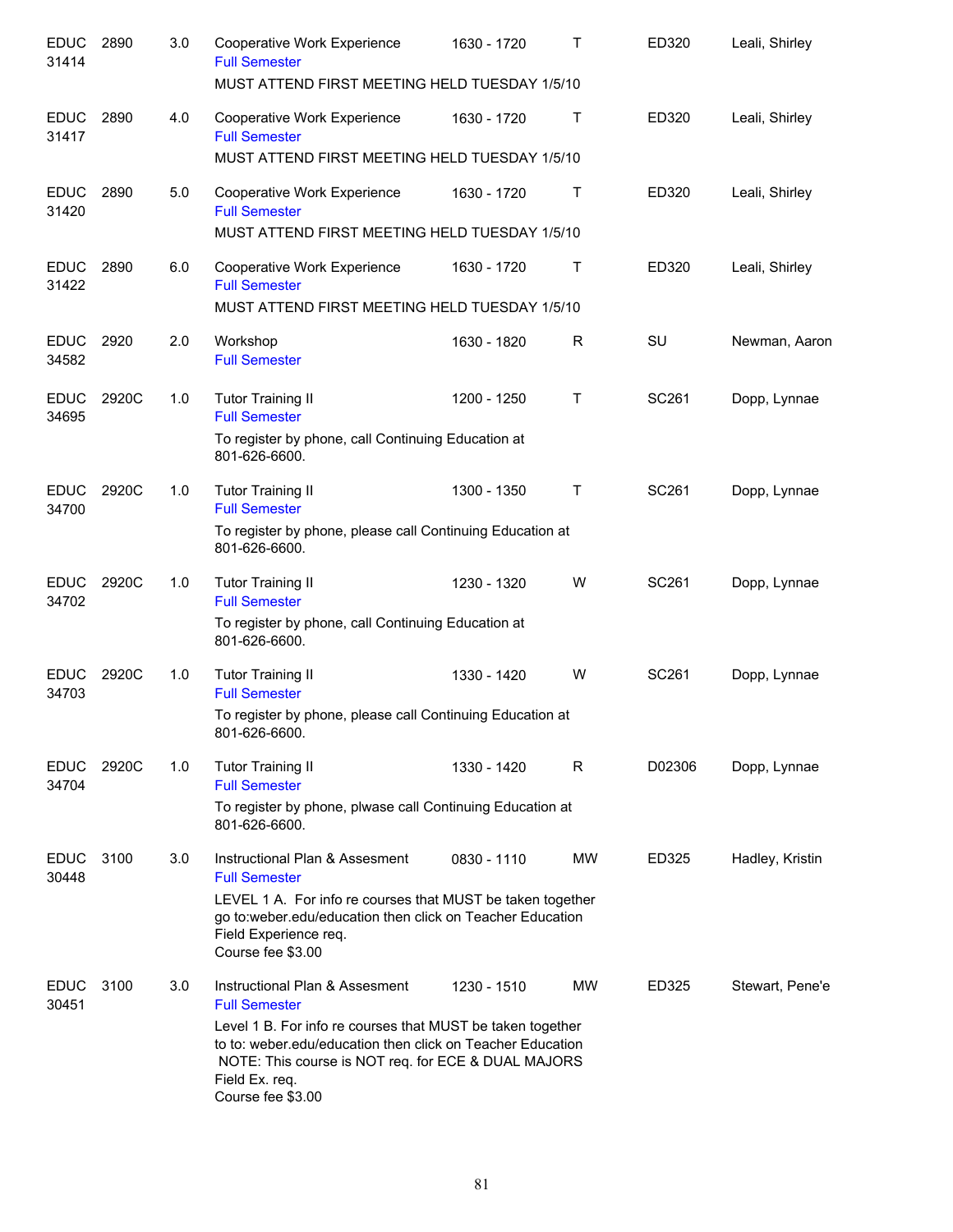| <b>EDUC</b><br>30450 | 3110  | 1.0 | Instructional Technology<br><b>Full Semester</b>                                                                                                                                                          | 0900 - 1015                | T                       | ED303          | Napper, Vicki     |
|----------------------|-------|-----|-----------------------------------------------------------------------------------------------------------------------------------------------------------------------------------------------------------|----------------------------|-------------------------|----------------|-------------------|
| <b>EDUC</b><br>30453 | 3110  | 1.0 | Instructional Technology<br><b>Full Semester</b>                                                                                                                                                          | 1330 - 1445                | Т                       | ED303          | Napper, Vicki     |
| <b>EDUC</b><br>30454 | 3110  | 1.0 | Instructional Technology<br><b>Full Semester</b>                                                                                                                                                          | 0900 - 1015                | R                       | ED303          | Napper, Vicki     |
| <b>EDUC</b><br>30449 | 3140  | 3.0 | Educ Psych/Classroom Mgmnt<br><b>Full Semester</b><br>Field Ex. req. should be taken w/ other Level 1A courses.<br>NOTE: This course is NOT req. for ECE & DUAL MAJORS.                                   | 0830 - 1110                | MW                      | ED325          | Stewart, Pene'e   |
| <b>EDUC</b><br>30452 | 3140  | 3.0 | Educ Psych/Classroom Mgmnt<br><b>Full Semester</b><br>Field Ex. req. Should be taken with other LEVEL 1B courses.<br>This course is NOT req. for ECE & DUAL MAJORS.                                       | 1230 - 1510                | <b>MW</b>               | ED325          | Ellis, Ann        |
| <b>EDUC</b><br>32465 | 3170  | 0.0 | <b>FYE Mentor Leadership</b><br><b>Full Semester</b><br>This class is for FYE Peer Mentors only. It requires<br>instructor approval. Contact the FYE office for<br>instructions.                          | 1330 - 1420                | F                       | <b>SC220</b>   | Grob, Jill        |
| <b>EDUC</b><br>32469 | 3170  | 2.0 | FYE Mentor Leadership<br><b>Full Semester</b><br>This class is for FYE Peer Mentors only. It requires<br>instructor approval. Contact the FYE office for<br>instructions.                                 | 1330 - 1420                | F                       | <b>SC220</b>   | Grob, Jill        |
| <b>EDUC</b><br>30935 | 3200E | 3.0 | DV Foundations of Diversity<br><b>Full Semester</b><br>LEVEL 2 E. For info re courses that MIST be taken together<br>go to: weber.edu/education then click on Teacher Education<br>Field work on Fridays. | 0830 - 1110                | <b>MTWR</b>             | ED330          | Wong, Raymond     |
| <b>EDUC</b><br>30939 | 3200E | 3.0 | DV Foundations of Diversity<br><b>Full Semester</b><br>Field work on Fridays.                                                                                                                             | 1230 - 1510                | <b>MTWR</b>             | ED330          | Wong, Raymond     |
| <b>EDUC</b><br>31152 | 3200S | 3.0 | DV Foundations of Diversity<br><b>Full Semester</b><br>SEC CORE PROG. A For info on courses that MUST be taken<br>together go to: weber.edu/education then click on Teacher<br>Education                  | 0830 - 1110<br>0900 - 1015 | <b>MWF</b><br><b>TR</b> | ED227<br>ED227 | Crawford, Forrest |
| <b>EDUC</b><br>31237 | 3200S | 3.0 | DV Foundations of Diversity<br><b>Full Semester</b><br>SEC CORE PROG.B For info re courses that MUST be taken<br>together go to: weber.edu/education then click on Teacher<br>Education                   | 1230 - 1510<br>1330 - 1445 | <b>MWF</b><br><b>TR</b> |                | Crawford, Forrest |
| <b>EDUC</b><br>30936 | 3240  | 3.0 | Found/Methods of Elem Reading<br><b>Full Semester</b><br>Field work on Fridays.                                                                                                                           | 0830 - 1110                | <b>MTWR</b>             | ED330          | Mitchell, Judith  |
| <b>EDUC</b><br>30940 | 3240  | 3.0 | Found/Methods of Elem Reading<br><b>Full Semester</b><br>Field work on Fridays.                                                                                                                           | 1230 - 1510                | <b>MTWR</b>             | ED330          | Cena, Michael     |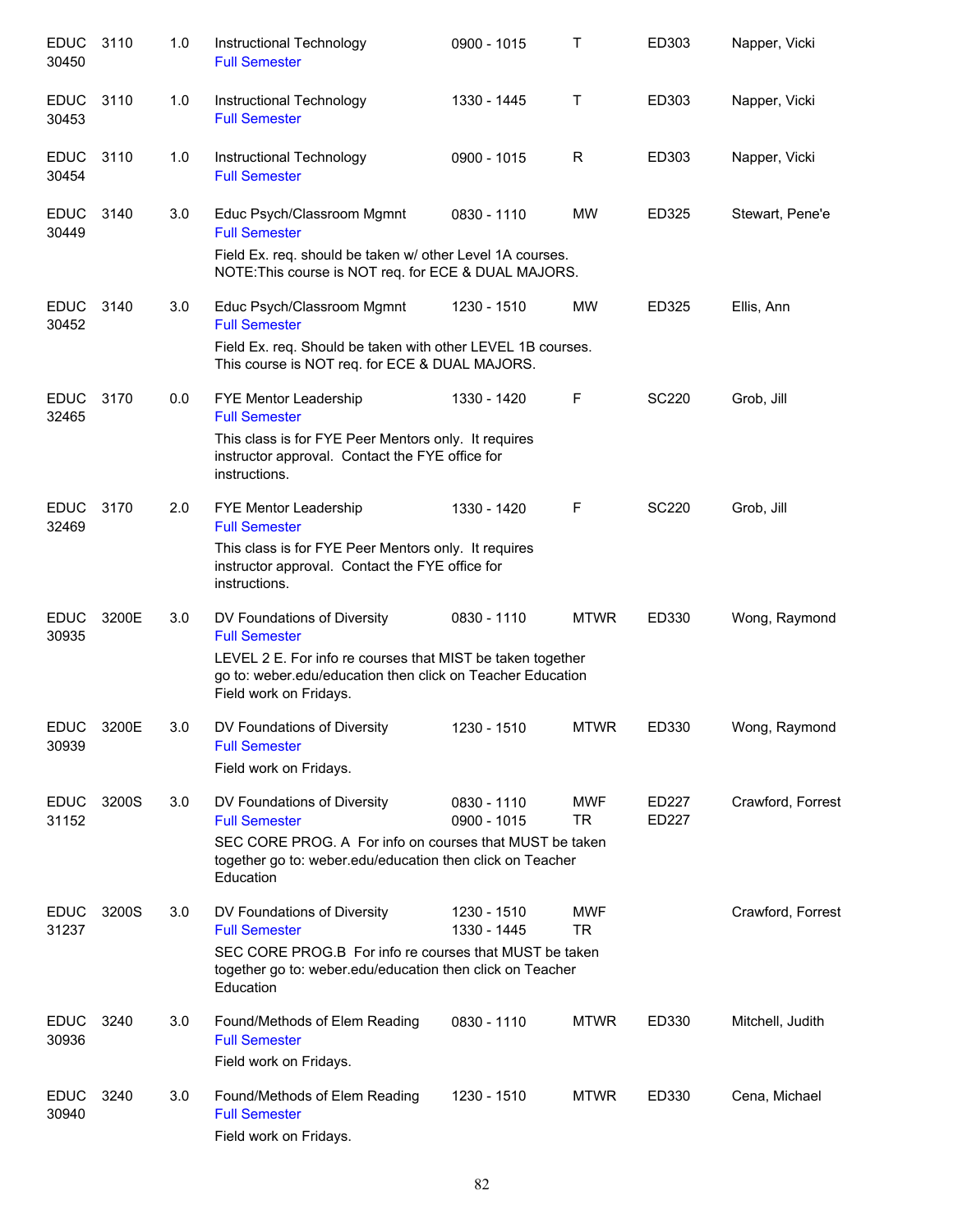| <b>EDUC</b><br>30937 | 3260E | 3.0 | DV The Exceptional Student<br><b>Full Semester</b>                                                                                                                                    | 0830 - 1110                | <b>MTWR</b>             | ED330          | Williams, Natalie |
|----------------------|-------|-----|---------------------------------------------------------------------------------------------------------------------------------------------------------------------------------------|----------------------------|-------------------------|----------------|-------------------|
|                      |       |     | Requried for Dual Majors (ECE students should take if have<br>not taken CHFAM 3500)<br>Field work on Fridays.                                                                         |                            |                         |                |                   |
| <b>EDUC</b><br>30941 | 3260E | 3.0 | DV The Exceptional Student<br><b>Full Semester</b>                                                                                                                                    | 1230 - 1510                | <b>MTWR</b>             | ED330          | Williams, Natalie |
|                      |       |     | Requried for Dual Majors (ECE students should take if have<br>not taken CHFAM 3500)<br>Field work on Fridays.                                                                         |                            |                         |                |                   |
| EDUC<br>31209        | 3260S | 3.0 | DV The Exceptional Student<br><b>Full Semester</b>                                                                                                                                    | 0830 - 1110<br>0900 - 1015 | <b>MWF</b><br>TR        | ED227<br>ED227 | Alexander, Melina |
| <b>EDUC</b><br>31248 | 3260S | 3.0 | DV The Exceptional Student<br><b>Full Semester</b>                                                                                                                                    | 1230 - 1510<br>1330 - 1445 | <b>MWF</b><br><b>TR</b> | ED227<br>ED227 | Alexander, Melina |
| <b>EDUC</b><br>30938 | 3280  | 3.0 | Elem Social Studies Methods<br><b>Full Semester</b><br>Field work on Fridays.                                                                                                         | 0830 - 1110                | <b>MTWR</b>             | ED330          | Smith, R          |
|                      |       |     |                                                                                                                                                                                       |                            |                         |                |                   |
| <b>EDUC</b><br>30942 | 3280  | 3.0 | Elem Social Studies Methods<br><b>Full Semester</b><br>Field work on Fridays.                                                                                                         | 1230 - 1510                | <b>MTWR</b>             | ED330          | Smith, R          |
| <b>EDUC</b><br>31966 | 3370  | 3.0 | Adv Instructional Technology<br><b>Full Semester</b><br>Course fee \$5.00                                                                                                             | 1630 - 1910                | M                       | ED303          | Napper, Vicki     |
| <b>EDUC</b><br>31438 | 3430  | 3.0 | Creat Processes - Elem School<br><b>Full Semester</b><br>See faculty web site for current info. MW 1/4-2/22,10.<br>Prereq.: Admission to T. Ed., or with permission of<br>Insturctor. | 1630 - 1910                | <b>MW</b>               | ED317          | Walker, Loretta   |
| <b>EDUC</b><br>33210 | 3800  | 1.0 | <b>Bis Capstone/Grad Preparation</b><br><b>Full Semester</b>                                                                                                                          | <b>TBA</b>                 | <b>TBA</b>              | <b>OL</b>      | Sitzman, Kathleen |
|                      |       |     | To access the online course materials, please log in through<br>the student portal (eWeber) at http://weber.edu and select:<br>"current students"                                     |                            |                         |                |                   |
| <b>EDUC</b><br>30421 | 3850  | 2.0 | <b>BIS</b> Internship<br><b>Full Semester</b>                                                                                                                                         | 0800 - 0900                | M                       |                | Sitzman, Kathleen |
| <b>EDUC</b><br>30422 | 3850  | 2.0 | <b>BIS Internship</b><br><b>Full Semester</b>                                                                                                                                         | <b>TBA</b>                 | <b>TBA</b>              |                | Sitzman, Kathleen |
| <b>EDUC</b><br>30425 | 3850  | 3.0 | <b>BIS Internship</b><br><b>Full Semester</b>                                                                                                                                         | <b>TBA</b>                 | <b>TBA</b>              |                | Sitzman, Kathleen |
| <b>EDUC</b><br>31210 | 3900  | 3.0 | Preparing/Teach/Assess Instruc<br><b>Full Semester</b>                                                                                                                                | 0830 - 1110<br>0900 - 1015 | <b>MWF</b><br><b>TR</b> | ED227<br>ED227 | Saunders, Peggy   |
| <b>EDUC</b><br>31253 | 3900  | 3.0 | Preparing/Teach/Assess Instruc<br><b>Full Semester</b>                                                                                                                                | 1230 - 1510<br>1330 - 1445 | <b>MWF</b><br><b>TR</b> | ED227<br>ED227 | Saunders, Peggy   |
| <b>EDUC</b><br>31235 | 3930  | 3.0 | Read & Write/Secondary Curricu<br><b>Full Semester</b>                                                                                                                                | 0830 - 1110<br>0900 - 1015 | <b>MWF</b><br><b>TR</b> | ED227<br>ED227 | Gowans, Linda     |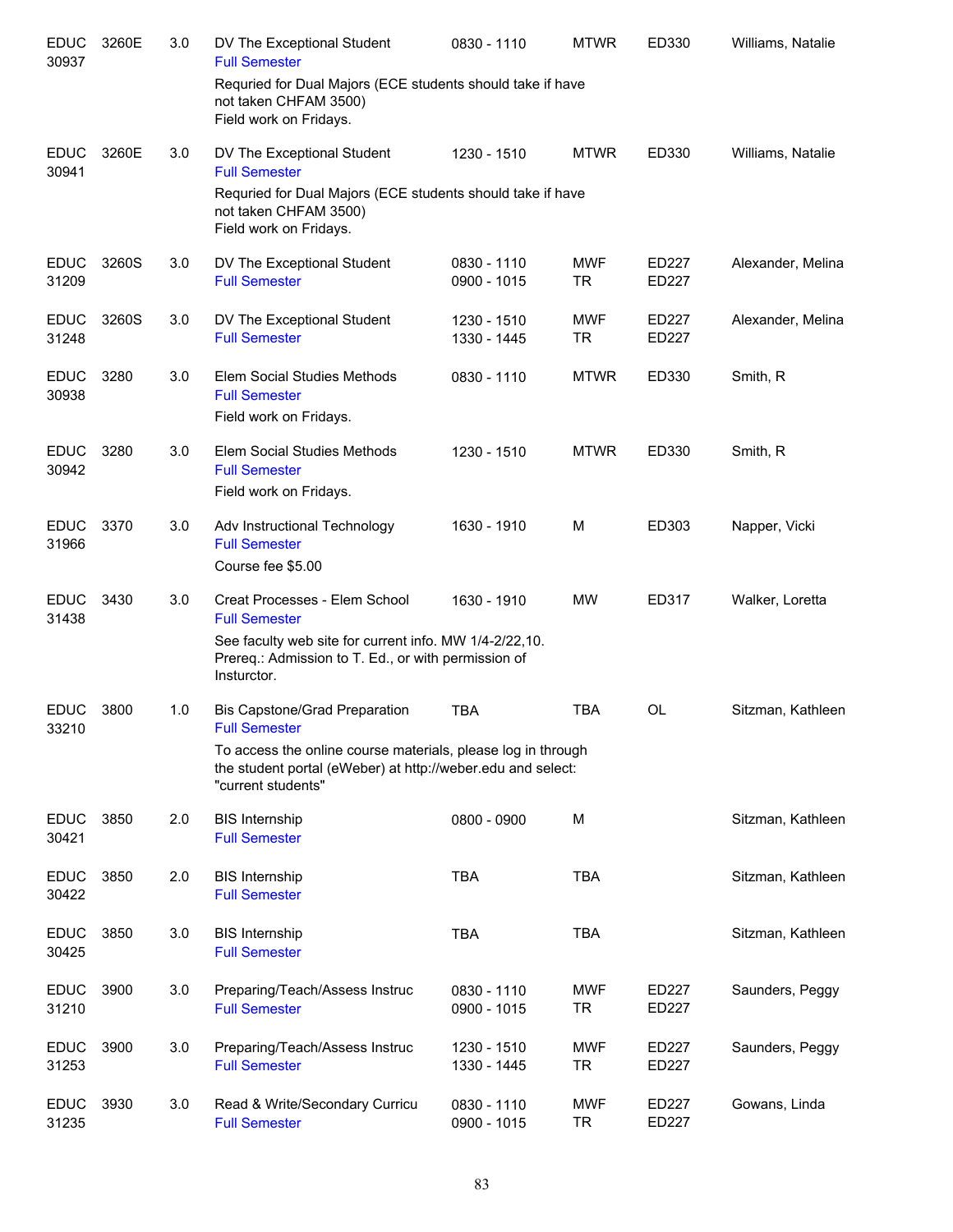| <b>EDUC</b><br>31257 | 3930  | 3.0 | Read & Write/Secondary Curricu<br><b>Full Semester</b>                                                                                                                                       | 1230 - 1510<br>1330 - 1445 | <b>MWF</b><br><b>TR</b> | ED227<br>ED227   | Gowans, Linda     |
|----------------------|-------|-----|----------------------------------------------------------------------------------------------------------------------------------------------------------------------------------------------|----------------------------|-------------------------|------------------|-------------------|
| <b>EDUC</b><br>31445 | 4270  | 3.0 | Literacy Strategies<br><b>Full Semester</b>                                                                                                                                                  | 1630 - 1910                | R                       | ED317            | Byrd, David       |
| <b>EDUC</b><br>30959 | 4300  | 3.0 | Elem Math Methods<br><b>Full Semester</b>                                                                                                                                                    | 0900 - 1015                | <b>TR</b>               | ED317            | Leali, Shirley    |
|                      |       |     | LEVEL 3 E A. For info re courses that MUST be taken together<br>go to: weber.edu/education then click on Teacher Education<br>PREREQ: Need MATHED 2010 and MATHED 2020.<br>Course fee \$3.00 |                            |                         |                  |                   |
| <b>EDUC</b><br>30966 | 4300  | 3.0 | Elem Math Methods<br><b>Full Semester</b>                                                                                                                                                    | 1330 - 1445                | <b>TR</b>               | ED317            | Leali, Shirley    |
|                      |       |     | PREREQ: Need MATHED 2010 and MATHED 2020<br>Course fee \$3.00                                                                                                                                |                            |                         |                  |                   |
| <b>EDUC</b><br>30960 | 4320  | 3.0 | Elem Language Arts Methods<br><b>Full Semester</b>                                                                                                                                           | 0830 - 1110                | F                       | ED317            | Pitts, Paul       |
| <b>EDUC</b><br>30968 | 4320  | 3.0 | Elem Language Arts Methods<br><b>Full Semester</b>                                                                                                                                           | 1230 - 1510                | F                       |                  | Pitts, Paul       |
| <b>EDUC</b><br>30961 | 4330  | 3.0 | <b>Elementary Science Methods</b><br><b>Full Semester</b><br>Course fee \$3.00                                                                                                               | 0830 - 1110                | M                       | ED317            | Pontius, Richard  |
| <b>EDUC</b><br>30969 | 4330  | 3.0 | <b>Elementary Science Methods</b><br><b>Full Semester</b><br>Course fee \$3.00                                                                                                               | 1230 - 1510                | M                       |                  | Pontius, Richard  |
| <b>EDUC</b><br>30962 | 4340  | 3.0 | Elementary Art/Music Methods<br><b>Full Semester</b>                                                                                                                                         | 0830 - 1110                | W                       | ED317            | Walker, Loretta   |
| <b>EDUC</b><br>30970 | 4340  | 3.0 | <b>Elementary Art/Music Methods</b><br><b>Full Semester</b>                                                                                                                                  | 1230 - 1510                | W                       | ED317            | Walker, Loretta   |
| <b>EDUC</b><br>31449 | 4380A | 4.0 | Student Teaching-Elementary Ed<br><b>Full Semester</b><br>Course fee \$75.00                                                                                                                 | <b>TBA</b>                 | <b>TBA</b>              |                  | Eldredge, Ana     |
| <b>EDUC</b><br>31452 | 4380B | 4.0 | Student Teaching-Elementary Ed<br><b>Full Semester</b><br>REMOTE SITE Course fee \$150.00                                                                                                    | <b>TBA</b>                 | <b>TBA</b>              |                  | Eldredge, Ana     |
| <b>EDUC</b><br>31298 | 4530  | 3.0 | SI Princip Special Ed Assess<br><b>Full Semester</b><br>Course fee \$20.00                                                                                                                   | 1630 - 1910                | W                       | <b>ED15</b>      | Mayhew, John      |
| <b>EDUC</b><br>31300 | 4540  | 3.0 | Managing Student Behavior<br><b>Full Semester</b>                                                                                                                                            | 1630 - 1910                | $\mathsf T$             | <b>ED15</b>      | Williams, Natalie |
| <b>EDUC</b><br>31302 | 4550  | 3.0 | Instruct Content/Elem Spec Ed<br><b>Full Semester</b>                                                                                                                                        | 1630 - 1910                | M                       | ED <sub>15</sub> | Butler, Frances   |
| <b>EDUC</b><br>31304 | 4581  | 4.0 | Pre-Student Teaching-Spec Ed<br><b>Full Semester</b>                                                                                                                                         | 1530 - 1620                | W                       | ED <sub>15</sub> | Alexander, Melina |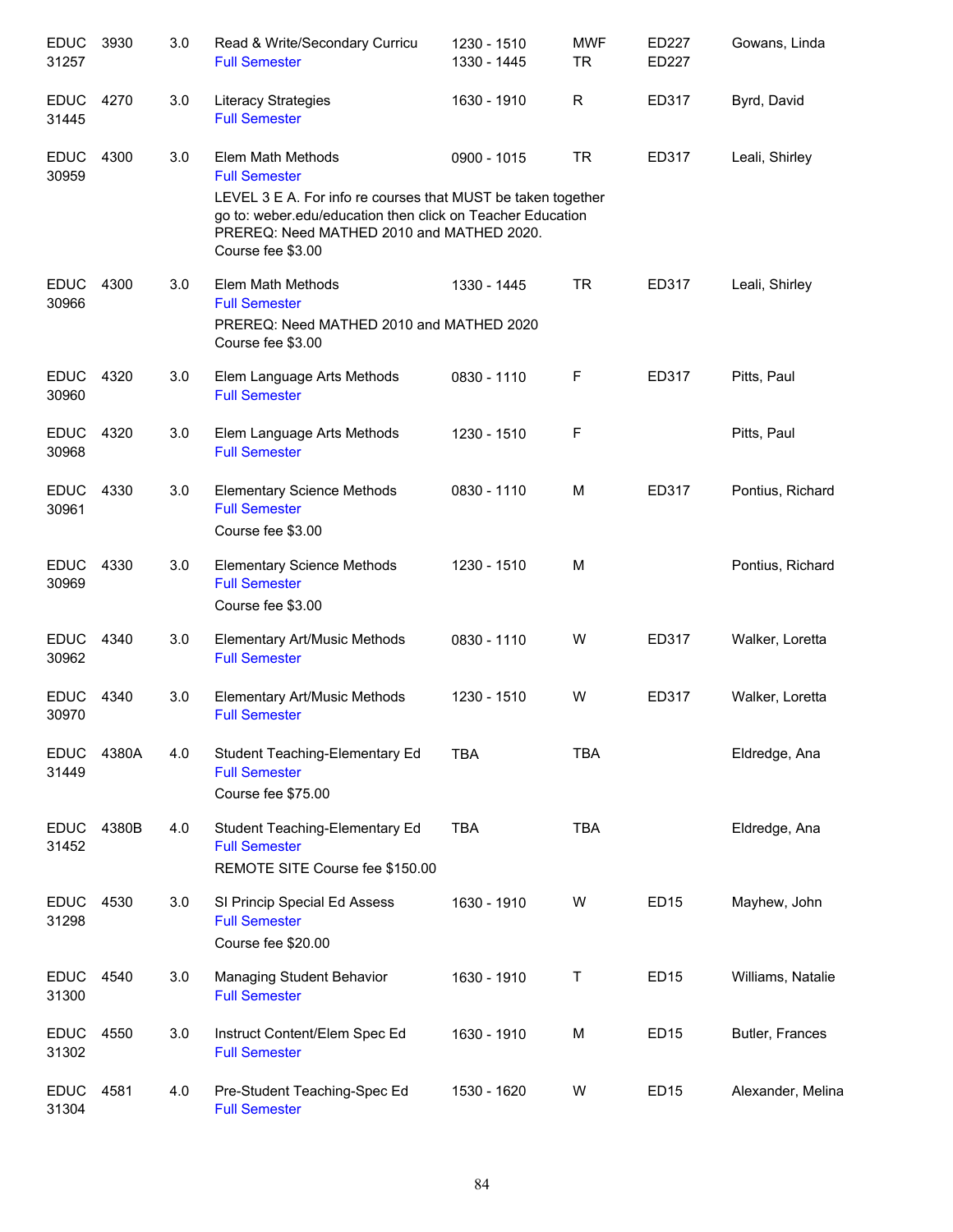| <b>EDUC</b><br>31307 | 4640  | 4.0 | Validated Methods: Mathematics<br><b>Full Semester</b>                                                                                                                                                  | 1630 - 1910 | R          | <b>ED15</b> | Butler, Frances   |
|----------------------|-------|-----|---------------------------------------------------------------------------------------------------------------------------------------------------------------------------------------------------------|-------------|------------|-------------|-------------------|
| <b>EDUC</b><br>31315 | 4670A | 4.0 | Special Educ Student Teaching<br><b>Full Semester</b><br>Course Fee \$75.00                                                                                                                             | <b>TBA</b>  | <b>TBA</b> |             | Eldredge, Ana     |
| <b>EDUC</b><br>31393 | 4670B | 4.0 | Special Educ Student Teaching<br><b>Full Semester</b><br>REMOTE SITE Course fee \$150.00                                                                                                                | <b>TBA</b>  | <b>TBA</b> |             | Eldredge, Ana     |
| <b>EDUC</b><br>31308 | 4680  | 8.0 | SpEd Student Teaching<br><b>Full Semester</b>                                                                                                                                                           | <b>TBA</b>  | <b>TBA</b> |             | Eldredge, Ana     |
| <b>EDUC</b><br>31311 | 4685  | 1.0 | SpEd Student Teaching Seminar<br><b>Full Semester</b>                                                                                                                                                   | 1630 - 1910 | W          | ED219       | Butler, Frances   |
| <b>EDUC</b><br>31313 | 4686  | 4.0 | SpEd Sem. & Syn. SpEd Majors<br><b>Full Semester</b>                                                                                                                                                    | 1630 - 1910 | W          | ED219       | Butler, Frances   |
| <b>EDUC</b><br>34101 | 4740  | 1.0 | Partnerships ESL/Bilingual<br><b>Full Semester</b><br>To access the online course materials, please log in through<br>the student portal (eWeber) at http://weber.edu and select:<br>"current students" | <b>TBA</b>  | <b>TBA</b> | <b>OL</b>   | Byrd, David       |
| <b>EDUC</b><br>34754 | 4740  | 1.0 | Partnerships ESL/Bilingual<br><b>Block 1</b>                                                                                                                                                            | <b>TBA</b>  | <b>TBA</b> |             | Byrd, David       |
| <b>EDUC</b><br>30426 | 4800  | 3.0 | <b>BIS Senior Capstone</b><br><b>Full Semester</b>                                                                                                                                                      | <b>TBA</b>  | <b>TBA</b> |             | Sitzman, Kathleen |
| <b>EDUC</b><br>30972 | 4820E | 3.0 | Managing Diverse Classrooms<br><b>Full Semester</b><br>LEVEL 4. Mt. on Monday January 4th. in the Wildcat Theater<br>from 8:00 a.m. to 4:00 p.m. for Elementary Student<br>Teaching Orientation.        | 1630 - 1910 | M          | ED227       | Eliason, Claudia  |
| <b>EDUC</b><br>30973 | 4820E | 3.0 | Managing Diverse Classrooms<br><b>Full Semester</b><br>LEVEL 4. Mt. on Monday January 4th. in the Wildcat Theater<br>from 8:00 a.m. to 4:00 p.m. for Elementary Student<br><b>Teaching Orientation</b>  | 1630 - 1910 | M          | ED227       | Stewart, Pene'e   |
| <b>EDUC</b><br>31455 | 4830  | 1.0 | Individ Prescribed Program<br><b>Full Semester</b>                                                                                                                                                      | <b>TBA</b>  | <b>TBA</b> |             | Mayhew, John      |
| <b>EDUC</b><br>31469 | 4830  | 2.0 | Individ Prescribed Program<br><b>Full Semester</b>                                                                                                                                                      | <b>TBA</b>  | <b>TBA</b> |             | Mayhew, John      |
| <b>EDUC</b><br>31470 | 4830  | 3.0 | Individ Prescribed Program<br><b>Full Semester</b>                                                                                                                                                      | <b>TBA</b>  | <b>TBA</b> |             | Mayhew, John      |
| <b>EDUC</b><br>31473 | 4830  | 4.0 | Individ Prescribed Program<br><b>Full Semester</b>                                                                                                                                                      | <b>TBA</b>  | <b>TBA</b> |             | Mayhew, John      |
| <b>EDUC</b><br>31475 | 4830  | 5.0 | Individ Prescribed Program<br><b>Full Semester</b>                                                                                                                                                      | <b>TBA</b>  | <b>TBA</b> |             | Mayhew, John      |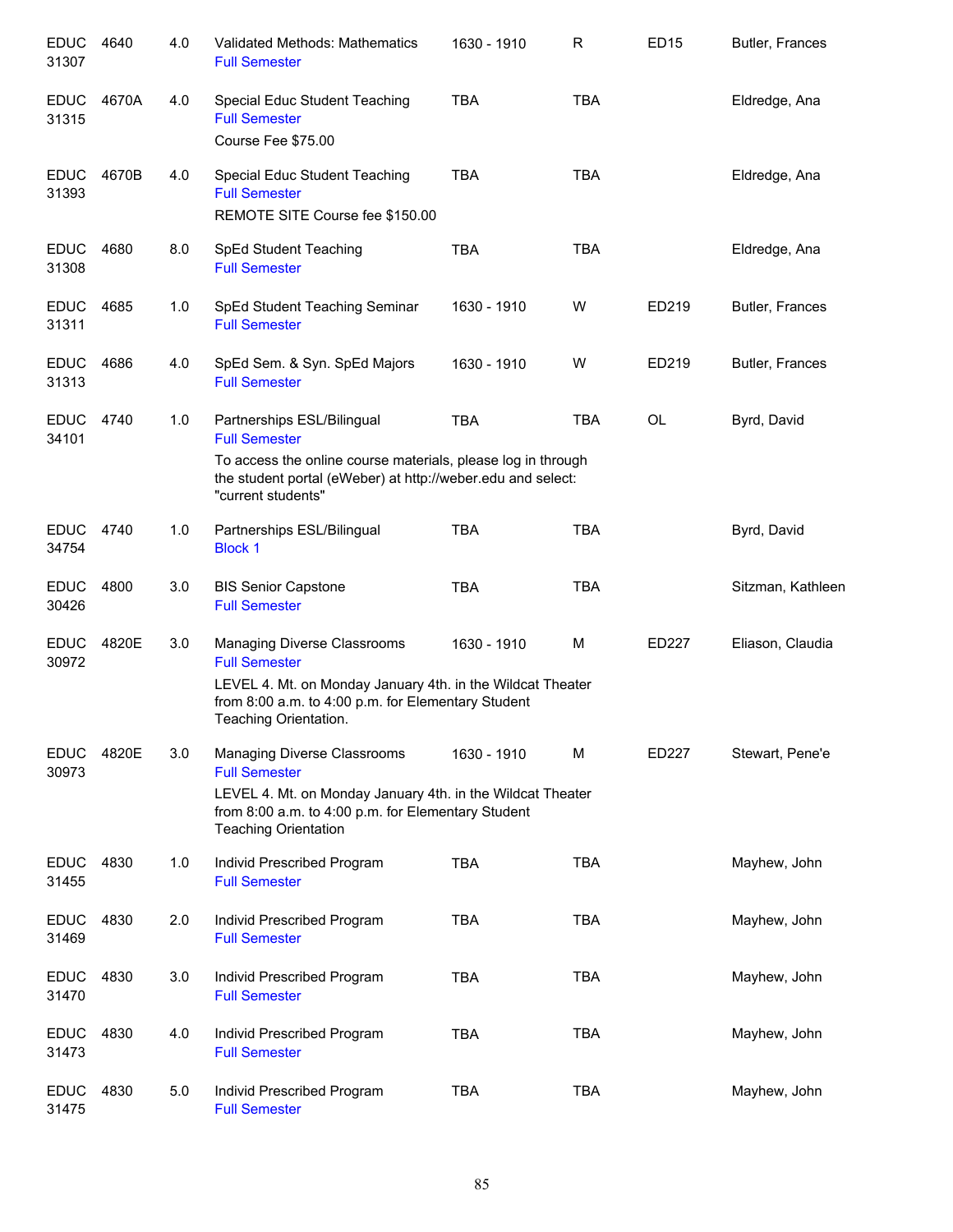| <b>EDUC</b><br>31477 | 4830  | 6.0 | Individ Prescribed Program<br><b>Full Semester</b>                                                                                                                                                                                                                                                                                                                                                                                 | <b>TBA</b>                 | <b>TBA</b> |                | Mayhew, John     |
|----------------------|-------|-----|------------------------------------------------------------------------------------------------------------------------------------------------------------------------------------------------------------------------------------------------------------------------------------------------------------------------------------------------------------------------------------------------------------------------------------|----------------------------|------------|----------------|------------------|
| <b>EDUC</b><br>30975 | 4840A | 8.0 | Student Teaching-Elementary Ed<br><b>Full Semester</b><br>Course fee \$150.00                                                                                                                                                                                                                                                                                                                                                      | <b>TBA</b>                 | <b>TBA</b> |                | Eldredge, Ana    |
| <b>EDUC</b><br>30976 | 4840B | 8.0 | Student Teaching-Elementary Ed<br><b>Full Semester</b><br>REMOTE SITE Course fee \$300.00                                                                                                                                                                                                                                                                                                                                          | TBA                        | <b>TBA</b> |                | Eldredge, Ana    |
| <b>EDUC</b><br>30977 | 4860  | 1.0 | Elem Senior Synthesis Seminar<br><b>Full Semester</b><br>Monday 4/19/10 8:00 a.m. to 4:00 p.m. &<br>Tuesday 4/20/10 8:00 a.m. to 4:00 p.m.<br>CBL stands for Community-Based Learning which means that<br>students engage in meaningful community service that is<br>connected to specific course objectives. See http://www.<br>weber.edu/CommunityInvolvement/CBL Designation.html for a<br>full list of CBL designated courses. | 0800 - 1600<br>0800 - 1600 | M<br>т     | ED330<br>ED325 | Eliason, Claudia |
| <b>EDUC</b><br>30978 | 4860  | 1.0 | Elem Senior Synthesis Seminar<br><b>Full Semester</b><br>Monday 4/19/10 8:00 a.m. to 4:00 p.m.<br>Tuesday 4/20/10 8:00 a.m. to 4:00 p.m.<br>CBL stands for Community-Based Learning which means that<br>students engage in meaningful community service that is<br>connected to specific course objectives. See http://www.<br>weber.edu/CommunityInvolvement/CBL_Designation.html for a<br>full list of CBL designated courses.   | 0800 - 1600<br>0800 - 1600 | M<br>T     | ED330<br>ED325 | Stewart, Pene'e  |
| <b>EDUC</b><br>31480 | 4890  | 1.0 | Cooperative Work Experience<br><b>Full Semester</b><br>Must attend first meeting held Tuesday 1/5/10                                                                                                                                                                                                                                                                                                                               | 1630 - 1720                | Т          | ED320          | Leali, Shirley   |
| <b>EDUC</b><br>31482 | 4890  | 2.0 | Cooperative Work Experience<br><b>Full Semester</b><br>Must attend first meeting held Tuesday 1/5/10                                                                                                                                                                                                                                                                                                                               | 1630 - 1720                | Τ          | ED320          | Leali, Shirley   |
| <b>EDUC</b><br>31483 | 4890  | 3.0 | Cooperative Work Experience<br><b>Full Semester</b><br>Must attend first meeting held Tuesday 1/5/10                                                                                                                                                                                                                                                                                                                               | 1630 - 1720                | Τ          | ED320          | Leali, Shirley   |
| <b>EDUC</b><br>31484 | 4890  | 4.0 | Cooperative Work Experience<br><b>Full Semester</b><br>Must attend first meeting held Tuesday 1/5/10                                                                                                                                                                                                                                                                                                                               | 1630 - 1720                | Τ          | ED320          | Leali, Shirley   |
| <b>EDUC</b><br>31485 | 4890  | 5.0 | Cooperative Work Experience<br><b>Full Semester</b><br>Must attend first meeting held Tuesday 1/5/10                                                                                                                                                                                                                                                                                                                               | 1630 - 1720                | Τ          | ED320          | Leali, Shirley   |
| <b>EDUC</b><br>31486 | 4890  | 6.0 | Cooperative Work Experience<br><b>Full Semester</b><br>Must attend first meeting held Tuesday 1/5/10                                                                                                                                                                                                                                                                                                                               | 1630 - 1720                | Τ          |                | Leali, Shirley   |
| <b>EDUC</b><br>34592 | 4920  | 3.0 | Workshop<br><b>Full Semester</b>                                                                                                                                                                                                                                                                                                                                                                                                   | 1630 - 1820                | Τ          | SU             | Newman, Aaron    |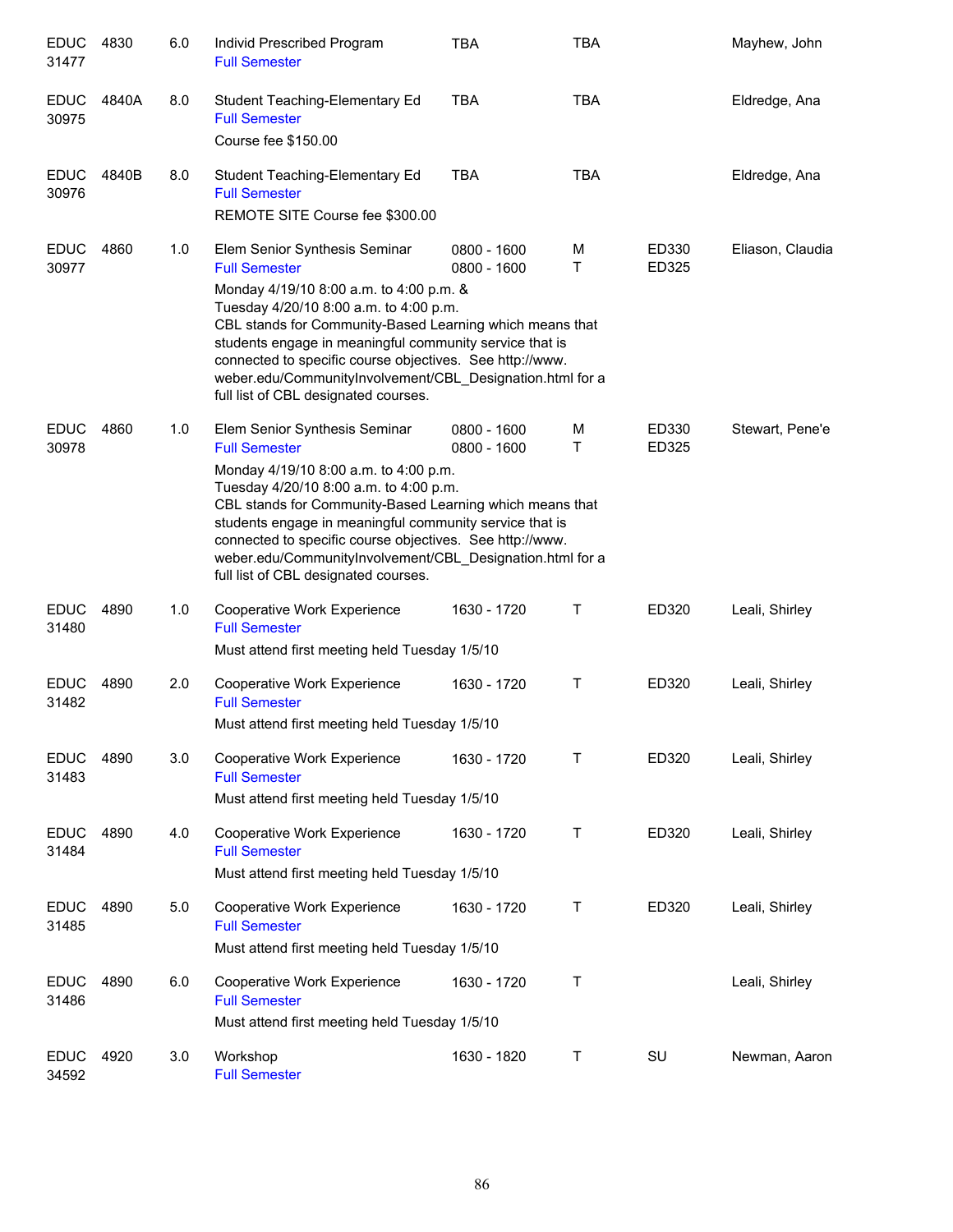| <b>EDUC</b><br>31487 | 4930A | 4.0 | Clinical Practice in Sec Educ<br><b>Full Semester</b><br>Course fee \$150.00                                                                                                                                                                     | <b>TBA</b>                                | <b>TBA</b>           |                                   | Eldredge, Ana    |
|----------------------|-------|-----|--------------------------------------------------------------------------------------------------------------------------------------------------------------------------------------------------------------------------------------------------|-------------------------------------------|----------------------|-----------------------------------|------------------|
| <b>EDUC</b><br>31488 | 4930B | 4.0 | Clinical Practice in Sec Educ<br><b>Full Semester</b><br>REMOTE SITE Course fee \$300.00                                                                                                                                                         | <b>TBA</b>                                | <b>TBA</b>           |                                   | Eldredge, Ana    |
| <b>EDUC</b><br>31260 | 4940A | 8.0 | Clinical Practice in Sec Educ<br><b>Full Semester</b>                                                                                                                                                                                            | <b>TBA</b>                                | <b>TBA</b>           |                                   | Eldredge, Ana    |
|                      |       |     | CLINICAL PRAC. IN SEC. ED. For info re courses<br>that MUST be taken together go to: weber.edu/education then<br>click on Teacher Education. Course fee \$150.00                                                                                 |                                           |                      |                                   |                  |
| <b>EDUC</b><br>31269 | 4940B | 8.0 | Clinical Practice in Sec Educ<br><b>Full Semester</b>                                                                                                                                                                                            | <b>TBA</b>                                | <b>TBA</b>           |                                   | Eldredge, Ana    |
|                      |       |     | CLINICAL PRAC. IN SEC. ED. REMOTE SITE Course fee \$300.00:<br>Note: Requires prior approval of Student<br>Teacher Coordinator. For info re courses that MUST<br>be taken together go to: weber.edu/education then<br>click on Teacher education |                                           |                      |                                   |                  |
| <b>EDUC</b><br>31285 | 4950  | 4.0 | Int Sec Student Teach Seminar<br><b>Full Semester</b>                                                                                                                                                                                            | 0800 - 1200<br>0800 - 1600                | <b>MWF</b><br>M      | ED219<br><b>ED227</b>             | Leali, Shirley   |
|                      |       |     | 8:30 a.m. to 11:10 (1/4-1/15)<br>4:30 p.m. to 7:10 p.m. (Begin 1/13)<br>8:00 a.m. to 4:00 p.m. (4/19)<br>Mt. on Jan. 4, from 8:00 -12 noon in the Wildcat<br>Theater for Sec. Student Teaching Orientation                                       | 1630 - 1910                               | W                    | ED <sub>6</sub>                   |                  |
| <b>EDUC</b><br>33711 | 4950  | 4.0 | Int Sec Student Teach Seminar<br><b>Full Semester</b>                                                                                                                                                                                            | 0800 - 1600<br>1230 - 1610<br>1630 - 1910 | M<br><b>MTW</b><br>W | ED227<br>ED219<br>ED <sub>6</sub> | Saunders, Peggy  |
|                      |       |     | 12:30 p.m. to 4:10 p.m. (1/4-1/13)<br>4:30 p.m. to 7:10 p.m (Begin 1/20)<br>8:00 a.m. to 4:00 p.m. (4/19)<br>Mt. on Jan 4th, from 8:00-12 noon in the Wildcat<br>Theater for Secondary Student Teaching Orientation                              |                                           |                      |                                   |                  |
| <b>EDUC</b><br>31493 | 5770  | 2.0 | Field Exp in ESL/Bilingual Ed<br><b>Full Semester</b>                                                                                                                                                                                            | 1630 - 1820                               | F                    | ED319                             | Byrd, David      |
| <b>EDUC</b><br>31489 | 5840  | 6.0 | Student Teaching El. ED. MED<br><b>Full Semester</b><br>Course fee \$150.00                                                                                                                                                                      | <b>TBA</b>                                | <b>TBA</b>           |                                   | Eliason, Claudia |
| <b>EDUC</b><br>31490 | 5860  | 2.0 | Practicum in Education<br><b>Full Semester</b>                                                                                                                                                                                                   | <b>TBA</b>                                | <b>TBA</b>           |                                   | Eliason, Claudia |
| <b>EDUC</b><br>31491 | 5860  | 4.0 | Practicum in Education<br><b>Full Semester</b>                                                                                                                                                                                                   | <b>TBA</b>                                | <b>TBA</b>           |                                   | Eliason, Claudia |
| <b>EDUC</b><br>31492 | 5880  | 6.0 | Student Teaching in Sec Ed<br><b>Full Semester</b><br>Course fee \$150.00                                                                                                                                                                        | <b>TBA</b>                                | <b>TBA</b>           |                                   | Eliason, Claudia |
| <b>ENGL</b><br>32174 | 0900  | 3.0 | Fund College Reading/Writing<br><b>Full Semester</b>                                                                                                                                                                                             | 0900 - 1015                               | <b>TR</b>            | EH317                             | Diamond, Marilyn |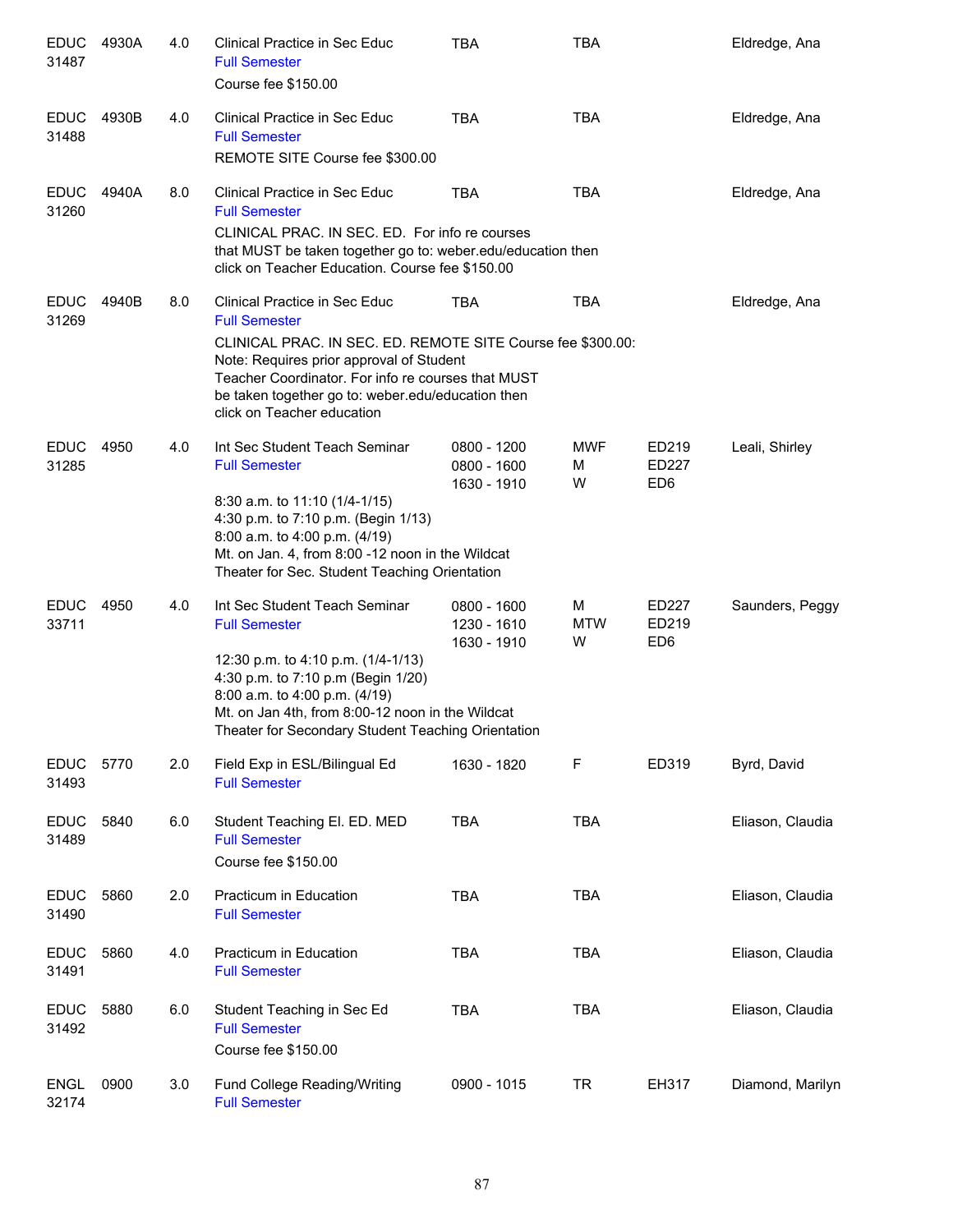| <b>ENGL</b><br>32179 | 0900 | 3.0 | Fund College Reading/Writing<br><b>Full Semester</b>                                                                                              | 0900 - 1015 | <b>TR</b>    | EH203  | Olson, Eleanor     |
|----------------------|------|-----|---------------------------------------------------------------------------------------------------------------------------------------------------|-------------|--------------|--------|--------------------|
| <b>ENGL</b><br>32182 | 0955 | 6.0 | Dev College Reading/Writing<br><b>Full Semester</b>                                                                                               | 0730 - 0820 | <b>MTWRF</b> | EH203  | Porter, Carl       |
| <b>ENGL</b><br>32200 | 0955 | 6.0 | Dev College Reading/Writing<br><b>Full Semester</b>                                                                                               | 0730 - 0820 | <b>MTWRF</b> | EH316  | Hughes, Claire     |
| <b>ENGL</b><br>32201 | 0955 | 6.0 | Dev College Reading/Writing<br><b>Full Semester</b>                                                                                               | 0830 - 0920 | <b>MTWRF</b> | EH316  | Asay, Toni         |
| <b>ENGL</b><br>32202 | 0955 | 6.0 | Dev College Reading/Writing<br><b>Full Semester</b>                                                                                               | 0830 - 0920 | <b>MTWRF</b> | EH305  | Call, Christy      |
| ENGL<br>32203        | 0955 | 6.0 | Dev College Reading/Writing<br><b>Full Semester</b>                                                                                               | 0830 - 0920 | <b>MTWRF</b> | D02105 | Mason, Marilee     |
| <b>ENGL</b><br>32204 | 0955 | 6.0 | Dev College Reading/Writing<br><b>Full Semester</b>                                                                                               | 1130 - 1220 | <b>MTWRF</b> | EH305  | Goff, Kamri        |
| <b>ENGL</b><br>32215 | 0955 | 6.0 | Dev College Reading/Writing<br><b>Full Semester</b>                                                                                               | 0930 - 1020 | <b>MTWRF</b> | ET238  | Lukken, Kathleen   |
| <b>ENGL</b><br>32303 | 0955 | 6.0 | Dev College Reading/Writing<br><b>Full Semester</b>                                                                                               | 0930 - 1020 | <b>MTWRF</b> | EH305  | Wilson, Tonia      |
| <b>ENGL</b><br>32306 | 0955 | 6.0 | Dev College Reading/Writing<br><b>Full Semester</b>                                                                                               | 0930 - 1020 | <b>MTWRF</b> | EH316  | Asay, Toni         |
| <b>ENGL</b><br>32312 | 0955 | 6.0 | Dev College Reading/Writing<br><b>Full Semester</b>                                                                                               | 1030 - 1120 | <b>MTWRF</b> | EH305  | Marchant, Becky    |
| <b>ENGL</b><br>32314 | 0955 | 6.0 | Dev College Reading/Writing<br><b>Full Semester</b>                                                                                               | 1030 - 1120 | <b>MTWRF</b> | EH316  | Call, Christy      |
| <b>ENGL</b><br>32416 | 0955 | 6.0 | Dev College Reading/Writing<br><b>Full Semester</b>                                                                                               | 1030 - 1120 | <b>MTWRF</b> | D02105 | Kelly, Brooke      |
| <b>ENGL</b><br>32420 | 0955 | 6.0 | Dev College Reading/Writing<br><b>Full Semester</b>                                                                                               | 1130 - 1220 | <b>MTWRF</b> | EH316  | Marchant, Becky    |
| <b>ENGL</b><br>32421 | 0955 | 6.0 | Dev College Reading/Writing<br><b>Full Semester</b>                                                                                               | 1730 - 1945 | <b>MW</b>    | EH316  | Newhart, Bryson    |
| <b>ENGL</b><br>32424 | 0955 | 6.0 | Dev College Reading/Writing<br><b>Full Semester</b>                                                                                               | 1730 - 1945 | <b>TR</b>    | EH316  | Thompson, Jennifer |
| <b>ENGL</b><br>34487 | 0955 | 6.0 | Dev College Reading/Writing<br><b>Full Semester</b>                                                                                               | 0730 - 0820 | <b>MTWRF</b> | D02105 | Davis, Deborah     |
| <b>ENGL</b><br>34488 | 0955 | 6.0 | Dev College Reading/Writing<br><b>Full Semester</b>                                                                                               | <b>TBA</b>  | <b>TBA</b>   | OL     | Asay, Toni         |
|                      |      |     | To access the online course materials, please log in through<br>the student portal (eWeber) at http://weber.edu and select:<br>"current students" |             |              |        |                    |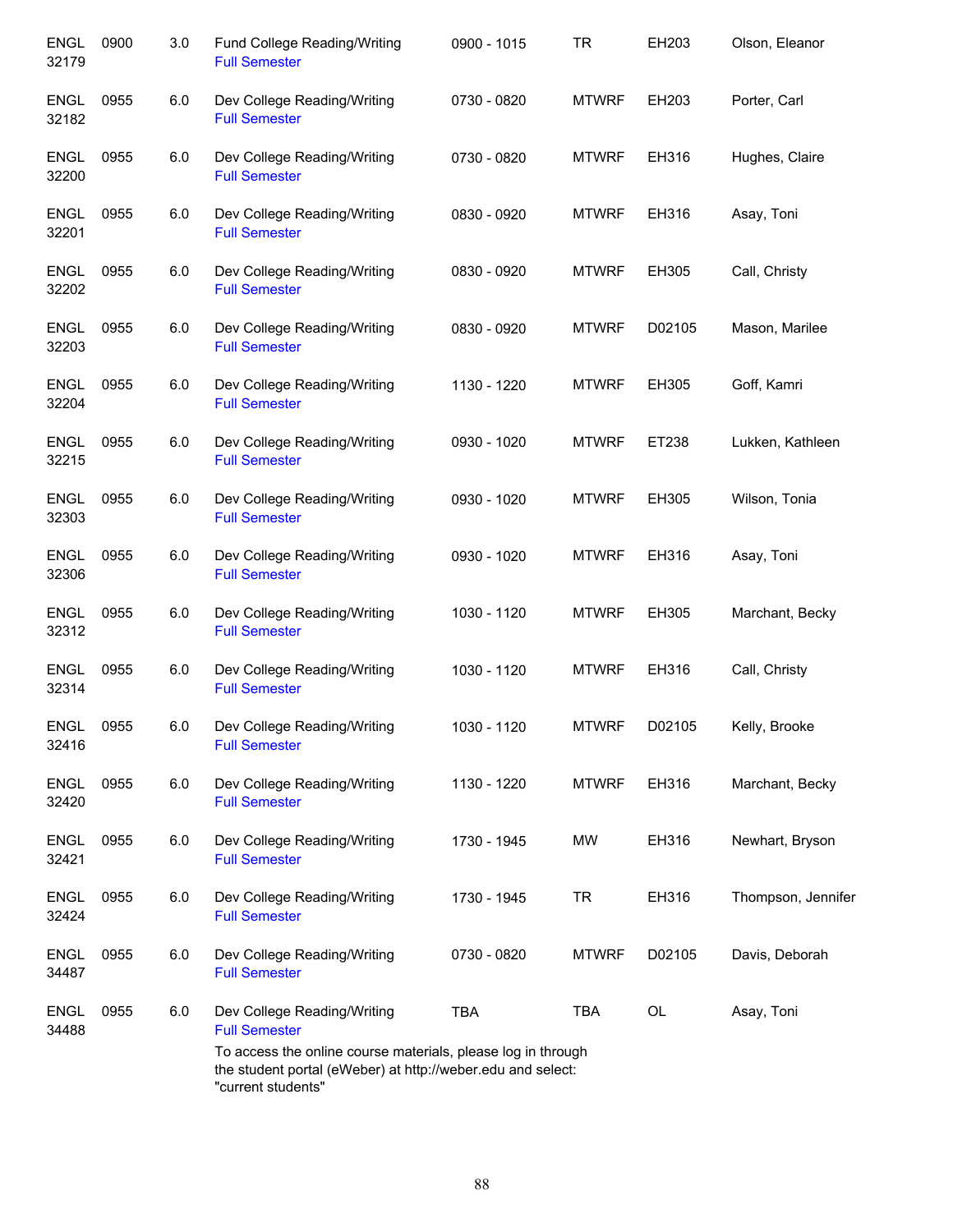| <b>ENGL</b><br>34489 | 0955 | 6.0 | Dev College Reading/Writing<br><b>Full Semester</b>                                                                                                                                                                                                                                  | <b>TBA</b>  | <b>TBA</b>   | <b>OL</b> | Marchant, Becky   |
|----------------------|------|-----|--------------------------------------------------------------------------------------------------------------------------------------------------------------------------------------------------------------------------------------------------------------------------------------|-------------|--------------|-----------|-------------------|
|                      |      |     | To access the online course materials, please log in through<br>the student portal (eWeber) at http://weber.edu and select:<br>"current students"                                                                                                                                    |             |              |           |                   |
| <b>ENGL</b><br>34490 | 0955 | 6.0 | Dev College Reading/Writing<br><b>Full Semester</b>                                                                                                                                                                                                                                  | <b>TBA</b>  | <b>TBA</b>   | <b>OL</b> | Goff, Kamri       |
|                      |      |     | To access the online course materials, please log in through<br>the student portal (eWeber) at http://weber.edu and select:<br>"current students"                                                                                                                                    |             |              |           |                   |
| <b>ENGL</b><br>34491 | 0955 | 6.0 | Dev College Reading/Writing<br><b>Full Semester</b>                                                                                                                                                                                                                                  | <b>TBA</b>  | <b>TBA</b>   | <b>OL</b> | Call, Christy     |
|                      |      |     | To access the online course materials, please log in through<br>the student portal (eWeber) at http://weber.edu and select:<br>"current students"                                                                                                                                    |             |              |           |                   |
| <b>ENGL</b><br>34492 | 0955 | 6.0 | Dev College Reading/Writing<br><b>Full Semester</b>                                                                                                                                                                                                                                  | <b>TBA</b>  | <b>TBA</b>   | <b>OL</b> | Greenwood, Mejken |
|                      |      |     | To access the online course materials, please log in through<br>the student portal (eWeber) at http://weber.edu and select:<br>"current students"                                                                                                                                    |             |              |           |                   |
| <b>ENGL</b><br>34564 | 0955 | 6.0 | Dev College Reading/Writing<br><b>Full Semester</b>                                                                                                                                                                                                                                  | 1130 - 1220 | <b>MTWRF</b> | D02105    | Larsen, Linda     |
| <b>ENGL</b><br>30113 | 1010 | 3.0 | <b>EN Introduct College Writing</b><br><b>Block 1</b>                                                                                                                                                                                                                                | 1730 - 2010 | R            | EH317     | Yngve, Gail       |
| <b>ENGL</b><br>32425 | 1010 | 3.0 | <b>EN Introduct College Writing</b><br><b>Full Semester</b>                                                                                                                                                                                                                          | 0730 - 0820 | MWF          | EH204     | Hamer, Jan        |
|                      |      |     | CBL stands for Community-Based Learning which means that<br>students engage in meaningful community service that is<br>connected to specific course objectives. See http://www.<br>weber.edu/CommunityInvolvement/CBL_Designation.html for a<br>full list of CBL designated courses. |             |              |           |                   |
| <b>ENGL</b><br>32426 | 1010 | 3.0 | <b>EN Introduct College Writing</b><br><b>Full Semester</b>                                                                                                                                                                                                                          | 0730 - 0845 | <b>TR</b>    | EH317     | Roghaar, Brad     |
| <b>ENGL</b><br>32428 | 1010 | 3.0 | <b>EN Introduct College Writing</b><br><b>Full Semester</b>                                                                                                                                                                                                                          | 0730 - 0845 | <b>TR</b>    | EH218     | Dohrer, Gary      |
| <b>ENGL</b><br>32429 | 1010 | 3.0 | <b>EN Introduct College Writing</b><br><b>Full Semester</b>                                                                                                                                                                                                                          | 0830 - 0920 | <b>MWF</b>   | EH317     | Burrows, J        |
| <b>ENGL</b><br>32431 | 1010 | 3.0 | EN Introduct College Writing<br><b>Full Semester</b>                                                                                                                                                                                                                                 | 0830 - 0920 | <b>MWF</b>   | EH218     | Ramirez, Victoria |
|                      |      |     | CBL stands for Community-Based Learning which means that<br>students engage in meaningful community service that is<br>connected to specific course objectives. See http://www.<br>weber.edu/CommunityInvolvement/CBL_Designation.html for a<br>full list of CBL designated courses. |             |              |           |                   |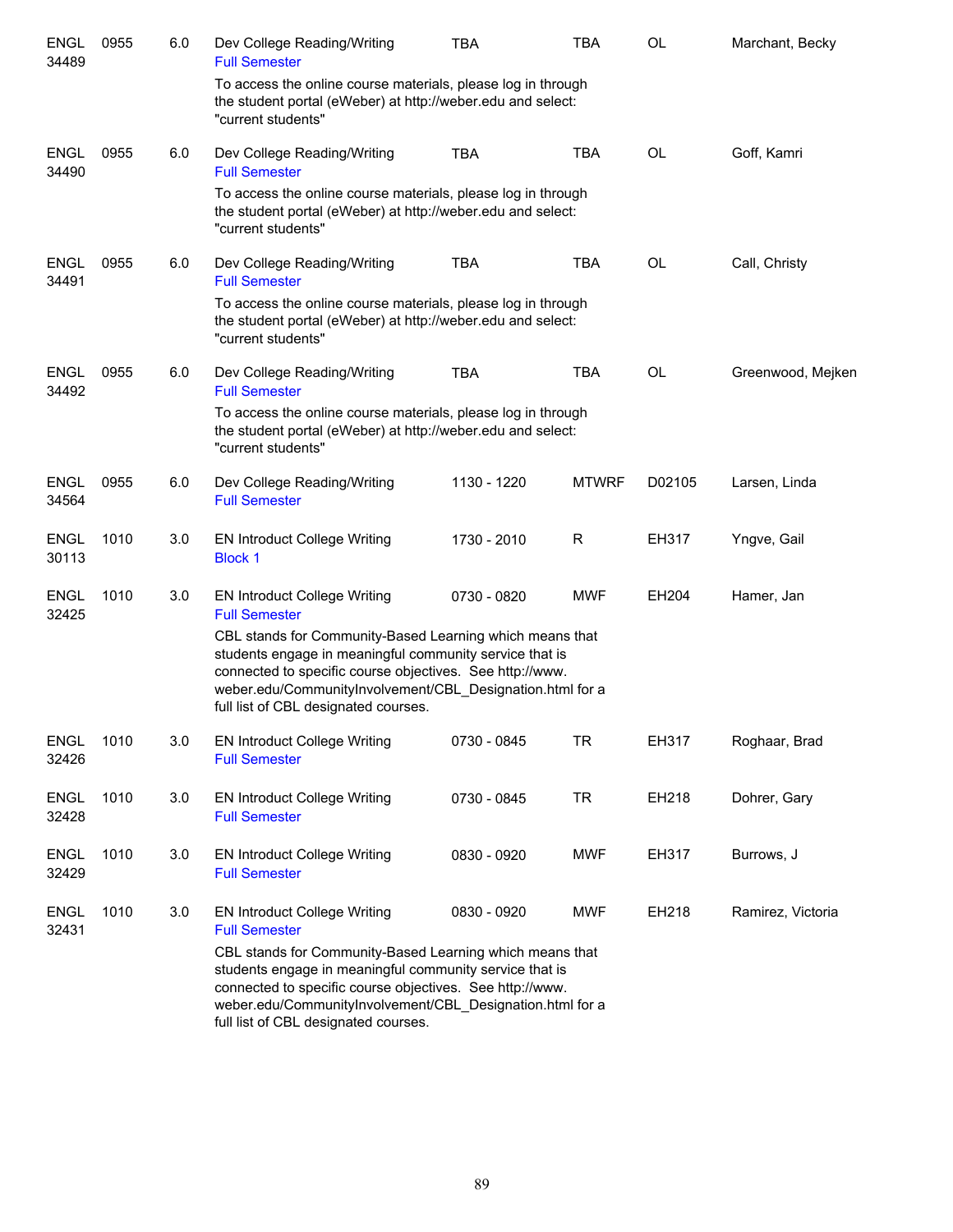| <b>ENGL</b><br>32495 | 1010 | 3.0 | <b>EN Introduct College Writing</b><br><b>Full Semester</b>                                                                                                                                                                                                                          | 0830 - 0920 | <b>MWF</b> | EH204 | Hamer, Jan        |
|----------------------|------|-----|--------------------------------------------------------------------------------------------------------------------------------------------------------------------------------------------------------------------------------------------------------------------------------------|-------------|------------|-------|-------------------|
|                      |      |     | CBL stands for Community-Based Learning which means that<br>students engage in meaningful community service that is<br>connected to specific course objectives. See http://www.<br>weber.edu/CommunityInvolvement/CBL_Designation.html for a<br>full list of CBL designated courses. |             |            |       |                   |
| <b>ENGL</b><br>32498 | 1010 | 3.0 | <b>EN Introduct College Writing</b><br><b>Full Semester</b>                                                                                                                                                                                                                          | 0900 - 1015 | <b>TR</b>  | EH403 | Butler, Jeffrey   |
| <b>ENGL</b><br>32499 | 1010 | 3.0 | <b>EN Introduct College Writing</b><br><b>Full Semester</b>                                                                                                                                                                                                                          | 0900 - 1015 | <b>TR</b>  | EH206 | Pollett, William  |
| <b>ENGL</b><br>32515 | 1010 | 3.0 | <b>EN Introduct College Writing</b><br><b>Full Semester</b>                                                                                                                                                                                                                          | 0930 - 1020 | <b>MWF</b> | EH306 | Burrows, J        |
| <b>ENGL</b><br>32516 | 1010 | 3.0 | <b>EN Introduct College Writing</b><br><b>Full Semester</b>                                                                                                                                                                                                                          | 0930 - 1020 | <b>MWF</b> | EH206 | Deeter, Ronald    |
| <b>ENGL</b><br>32517 | 1010 | 3.0 | <b>EN Introduct College Writing</b><br><b>Full Semester</b>                                                                                                                                                                                                                          | 0930 - 1020 | <b>MWF</b> | EH203 | Hudson, Kyra      |
| <b>ENGL</b><br>32518 | 1010 | 3.0 | <b>EN Introduct College Writing</b><br><b>Full Semester</b>                                                                                                                                                                                                                          | 0930 - 1020 | <b>MWF</b> | EH215 | Sheridan, Deborah |
| <b>ENGL</b><br>32519 | 1010 | 3.0 | <b>EN Introduct College Writing</b><br><b>Full Semester</b>                                                                                                                                                                                                                          | 1030 - 1120 | <b>MWF</b> | EH206 | Schwiebert, John  |
| <b>ENGL</b><br>32520 | 1010 | 3.0 | <b>EN Introduct College Writing</b><br><b>Full Semester</b>                                                                                                                                                                                                                          | 1030 - 1120 | <b>MWF</b> | EH105 | Hamer, Jan        |
|                      |      |     | CBL stands for Community-Based Learning which means that<br>students engage in meaningful community service that is<br>connected to specific course objectives. See http://www.<br>weber.edu/CommunityInvolvement/CBL Designation.html for a<br>full list of CBL designated courses. |             |            |       |                   |
| <b>ENGL</b><br>32524 | 1010 | 3.0 | <b>EN Introduct College Writing</b><br><b>Full Semester</b>                                                                                                                                                                                                                          | 1030 - 1145 | TR         | EH206 | Butler, Shannon   |
|                      |      |     | CBL stands for Community-Based Learning which means that<br>students engage in meaningful community service that is<br>connected to specific course objectives. See http://www.<br>weber.edu/CommunityInvolvement/CBL_Designation.html for a<br>full list of CBL designated courses. |             |            |       |                   |
| <b>ENGL</b><br>32526 | 1010 | 3.0 | EN Introduct College Writing<br><b>Full Semester</b><br>FOR NON-NATIVE SPEAKERS OF ENGLISH. REGISTER THROUGH                                                                                                                                                                         | 1030 - 1145 | <b>TR</b>  | EH205 | Conrad, Timothy   |
|                      |      |     | THE ENGLISH DEPT. AT EH 413 OR CALL 801-626-6251.                                                                                                                                                                                                                                    |             |            |       |                   |
| <b>ENGL</b><br>32527 | 1010 | 3.0 | <b>EN Introduct College Writing</b><br><b>Full Semester</b>                                                                                                                                                                                                                          | 1130 - 1220 | <b>MWF</b> | EH218 | Ramirez, Victoria |
|                      |      |     | CBL stands for Community-Based Learning which means that<br>students engage in meaningful community service that is<br>connected to specific course objectives. See http://www.<br>weber.edu/CommunityInvolvement/CBL_Designation.html for a<br>full list of CBL designated courses. |             |            |       |                   |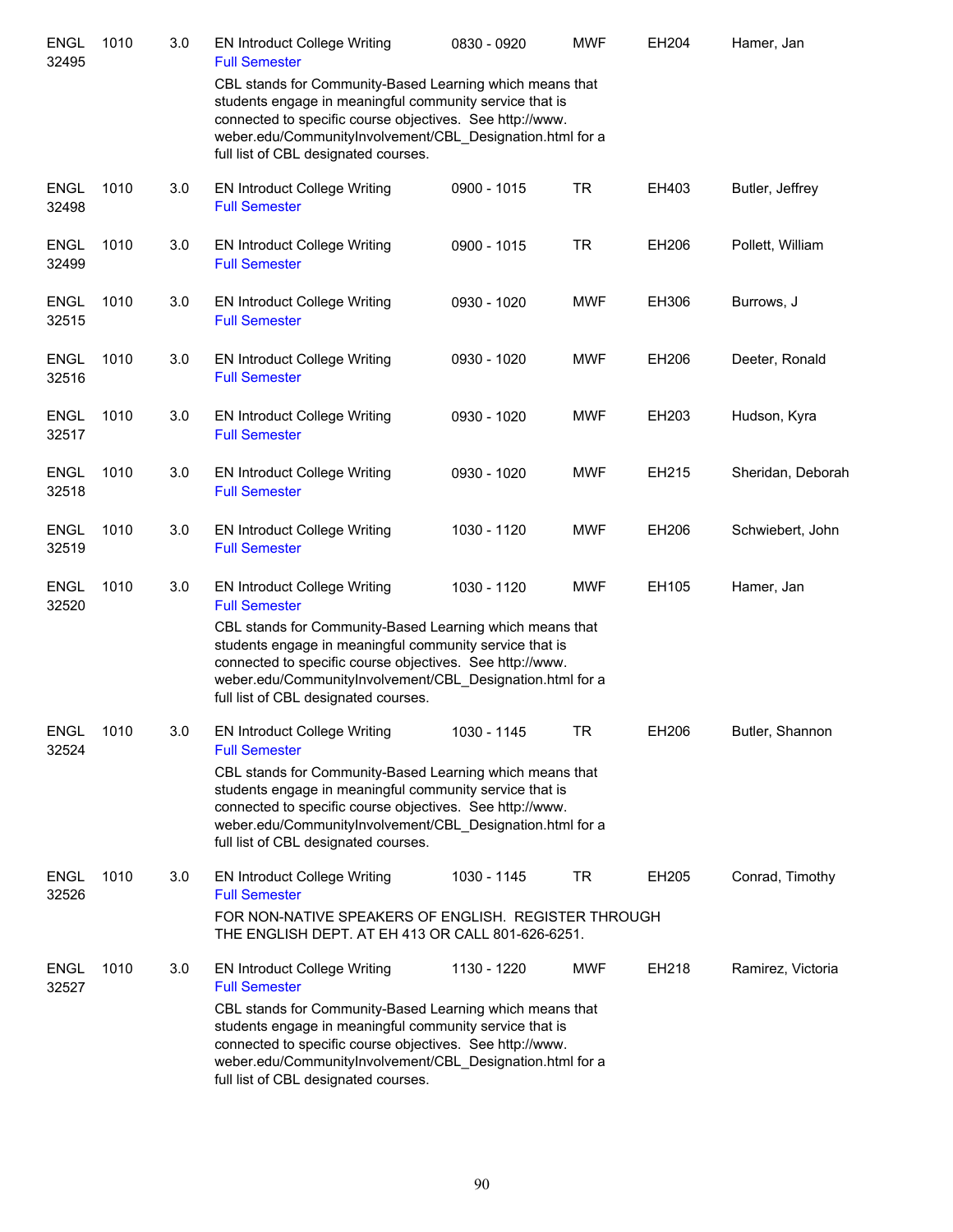| <b>ENGL</b><br>32528 | 1010 | 3.0 | <b>EN Introduct College Writing</b><br><b>Full Semester</b><br>FOR SMART START STUDENTS ONLY.                                                                                                                                                                                        | 1130 - 1220 | <b>MWF</b>   | EH219 | Hamer, Jan       |
|----------------------|------|-----|--------------------------------------------------------------------------------------------------------------------------------------------------------------------------------------------------------------------------------------------------------------------------------------|-------------|--------------|-------|------------------|
|                      |      |     | CBL stands for Community-Based Learning which means that<br>students engage in meaningful community service that is<br>connected to specific course objectives. See http://www.<br>weber.edu/CommunityInvolvement/CBL_Designation.html for a<br>full list of CBL designated courses. |             |              |       |                  |
| <b>ENGL</b><br>32529 | 1010 | 3.0 | <b>EN Introduct College Writing</b><br><b>Full Semester</b>                                                                                                                                                                                                                          | 1200 - 1315 | <b>TR</b>    | EH403 | Egan, Stacie     |
| <b>ENGL</b><br>32530 | 1010 | 3.0 | <b>EN Introduct College Writing</b><br><b>Full Semester</b>                                                                                                                                                                                                                          | 1200 - 1315 | TR           | EH206 | Pollett, William |
| <b>ENGL</b><br>32692 | 1010 | 3.0 | <b>EN Introduct College Writing</b><br><b>Full Semester</b>                                                                                                                                                                                                                          | 1200 - 1315 | <b>TR</b>    | EH215 | Butler, Jeffrey  |
| <b>ENGL</b><br>32696 | 1010 | 3.0 | <b>EN Introduct College Writing</b><br><b>Full Semester</b>                                                                                                                                                                                                                          | 1230 - 1320 | <b>MWF</b>   | EH203 | Hudson, Kyra     |
| <b>ENGL</b><br>32698 | 1010 | 3.0 | <b>EN Introduct College Writing</b><br><b>Full Semester</b>                                                                                                                                                                                                                          | 1230 - 1320 | <b>MWF</b>   | EH220 | McKay, Susan     |
| <b>ENGL</b><br>32699 | 1010 | 3.0 | <b>EN Introduct College Writing</b><br><b>Full Semester</b>                                                                                                                                                                                                                          | 1330 - 1420 | <b>MWF</b>   | EH220 | McKay, Susan     |
| <b>ENGL</b><br>32700 | 1010 | 3.0 | <b>EN Introduct College Writing</b><br><b>Full Semester</b>                                                                                                                                                                                                                          | 1330 - 1445 | TR           | EH217 | Harper, Gavin    |
| <b>ENGL</b><br>32702 | 1010 | 3.0 | <b>EN Introduct College Writing</b><br><b>Full Semester</b>                                                                                                                                                                                                                          | 1330 - 1425 | <b>TR</b>    | EH215 | Vause, Sarah     |
| <b>ENGL</b><br>32703 | 1010 | 3.0 | <b>EN Introduct College Writing</b><br><b>Full Semester</b>                                                                                                                                                                                                                          | 1730 - 2010 | M            | EH205 | Forman, Keith    |
| <b>ENGL</b><br>32704 | 1010 | 3.0 | <b>EN Introduct College Writing</b><br><b>Full Semester</b>                                                                                                                                                                                                                          | 1730 - 2010 | $\mathsf{T}$ | EH204 | Wade, Leslie     |
| <b>ENGL</b><br>32708 | 1010 | 3.0 | <b>EN Introduct College Writing</b><br><b>Full Semester</b>                                                                                                                                                                                                                          | 1730 - 2010 | Τ            | EH205 | Vause, Sarah     |
| <b>ENGL</b><br>32710 | 1010 | 3.0 | <b>EN Introduct College Writing</b><br><b>Full Semester</b>                                                                                                                                                                                                                          | 1730 - 2010 | W            | EH205 | Forman, Keith    |
| <b>ENGL</b><br>32711 | 1010 | 3.0 | <b>EN Introduct College Writing</b><br><b>Full Semester</b>                                                                                                                                                                                                                          | 1730 - 2010 | $\mathsf{R}$ | EH205 | Pollett, William |
| <b>ENGL</b><br>32714 | 1010 | 3.0 | <b>EN Introduct College Writing</b><br><b>Full Semester</b>                                                                                                                                                                                                                          | 1730 - 2010 | R            | EH403 | Handley, Helen   |
| <b>ENGL</b><br>33365 | 1010 | 3.0 | <b>EN Introduct College Writing</b><br><b>Full Semester</b>                                                                                                                                                                                                                          | <b>TBA</b>  | <b>TBA</b>   | OL    | Harper, Gavin    |
|                      |      |     | To access the online course materials, please log in through<br>the student portal (eWeber) at http://weber.edu and select:<br>"current students"                                                                                                                                    |             |              |       |                  |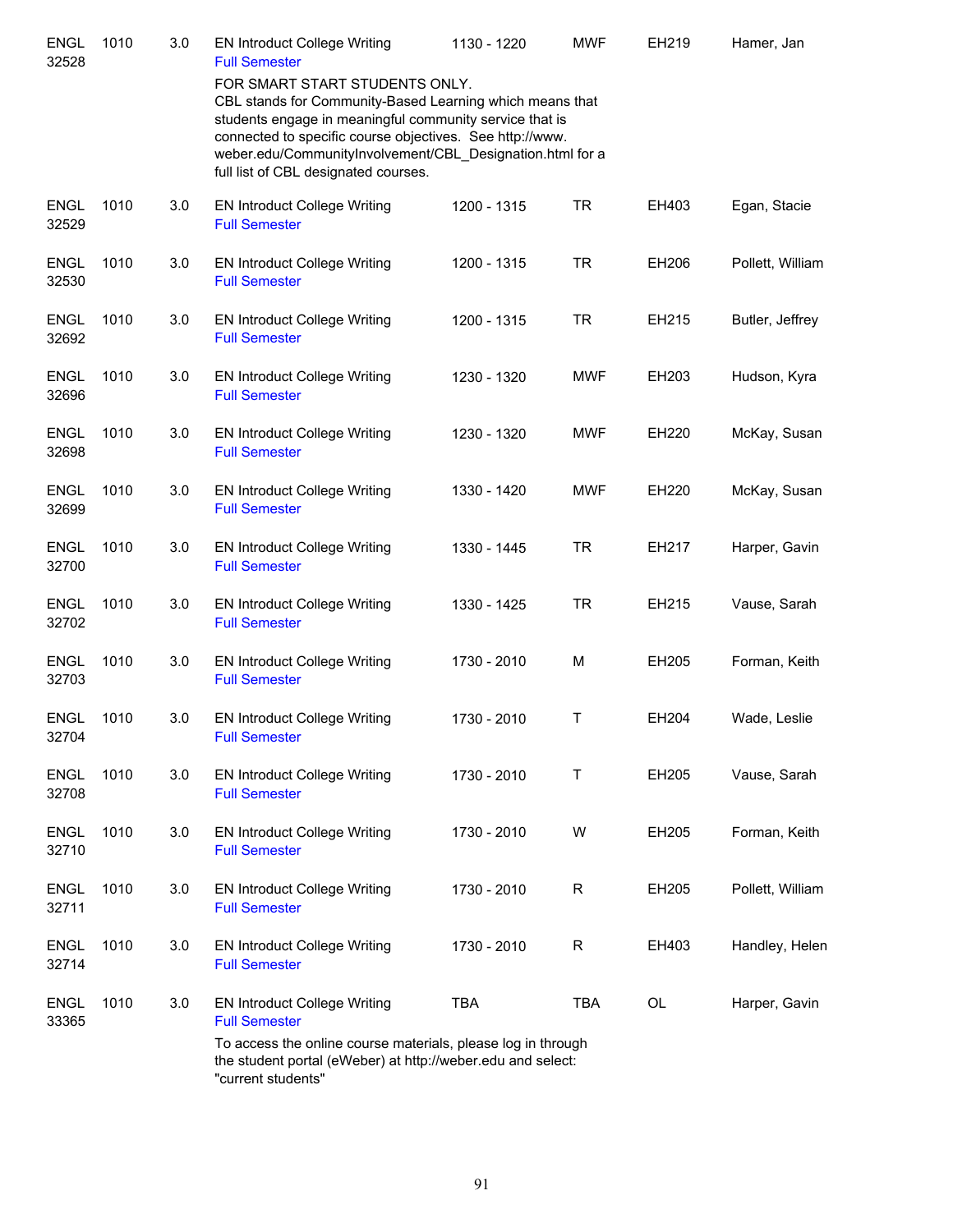| <b>ENGL</b><br>33371 | 1010 | 3.0 | <b>EN Introduct College Writing</b><br><b>Full Semester</b>                                                                                       | <b>TBA</b>  | <b>TBA</b>  | OL        | Hirst, Holly     |
|----------------------|------|-----|---------------------------------------------------------------------------------------------------------------------------------------------------|-------------|-------------|-----------|------------------|
|                      |      |     | To access the online course materials, please log in through<br>the student portal (eWeber) at http://weber.edu and select:<br>"current students" |             |             |           |                  |
| <b>ENGL</b><br>33373 | 1010 | 3.0 | <b>EN Introduct College Writing</b><br><b>Full Semester</b>                                                                                       | <b>TBA</b>  | <b>TBA</b>  | OL        | Triplett, Joan   |
|                      |      |     | To access the online course materials, please log in through<br>the student portal (eWeber) at http://weber.edu and select:<br>"current students" |             |             |           |                  |
| <b>ENGL</b><br>33374 | 1010 | 3.0 | <b>EN Introduct College Writing</b><br><b>Full Semester</b>                                                                                       | <b>TBA</b>  | <b>TBA</b>  | OL        | Smith, Brigette  |
|                      |      |     | To access the online course materials, please log in through<br>the student portal (eWeber) at http://weber.edu and select:<br>"current students" |             |             |           |                  |
| <b>ENGL</b><br>33376 | 1010 | 3.0 | <b>EN Introduct College Writing</b><br><b>Full Semester</b>                                                                                       | <b>TBA</b>  | <b>TBA</b>  | <b>OL</b> | Egan, Stacie     |
|                      |      |     | To access the online course materials, please log in through<br>the student portal (eWeber) at http://weber.edu and select:<br>"current students" |             |             |           |                  |
| <b>ENGL</b><br>33377 | 1010 | 3.0 | <b>EN Introduct College Writing</b><br><b>Full Semester</b>                                                                                       | <b>TBA</b>  | <b>TBA</b>  | <b>OL</b> | Smith, Brigette  |
|                      |      |     | To access the online course materials, please log in through<br>the student portal (eWeber) at http://weber.edu and select:<br>"current students" |             |             |           |                  |
| <b>ENGL</b><br>33379 | 1010 | 3.0 | <b>EN Introduct College Writing</b><br><b>Full Semester</b>                                                                                       | <b>TBA</b>  | <b>TBA</b>  | OL        | Egan, Stacie     |
|                      |      |     | To access the online course materials, please log in through<br>the student portal (eWeber) at http://weber.edu and select:<br>"current students" |             |             |           |                  |
| ENGL<br>33380        | 1010 | 3.0 | <b>EN Introduct College Writing</b><br><b>Full Semester</b>                                                                                       | <b>TBA</b>  | <b>TBA</b>  | OL        | Triplett, Joan   |
|                      |      |     | To access the online course materials, please log in through<br>the student portal (eWeber) at http://weber.edu and select:<br>"current students" |             |             |           |                  |
| <b>ENGL</b><br>33506 | 1010 | 3.0 | <b>EN Introduct College Writing</b><br><b>Full Semester</b>                                                                                       | 0730 - 0845 | <b>TR</b>   | D02232    | Marchant, Rodney |
| <b>ENGL</b><br>33509 | 1010 | 3.0 | <b>EN Introduct College Writing</b><br><b>Full Semester</b>                                                                                       | 0830 - 0920 | <b>MWF</b>  | D02235    | Barlow, Laurel   |
| <b>ENGL</b><br>33511 | 1010 | 3.0 | <b>EN Introduct College Writing</b><br><b>Full Semester</b>                                                                                       | 0900 - 1015 | <b>TR</b>   | D02232    | Marchant, Rodney |
| <b>ENGL</b><br>33513 | 1010 | 3.0 | <b>EN Introduct College Writing</b><br><b>Full Semester</b>                                                                                       | 1730 - 2010 | М           | D02235    | Summers, Kaydee  |
| <b>ENGL</b><br>33514 | 1010 | 3.0 | <b>EN Introduct College Writing</b><br><b>Full Semester</b>                                                                                       | 1730 - 2010 | W           | D02223    | Summers, Kaydee  |
| <b>ENGL</b><br>33518 | 1010 | 3.0 | <b>EN Introduct College Writing</b><br><b>Full Semester</b>                                                                                       | 1730 - 2010 | $\mathsf R$ | N10       | Roghaar, Brad    |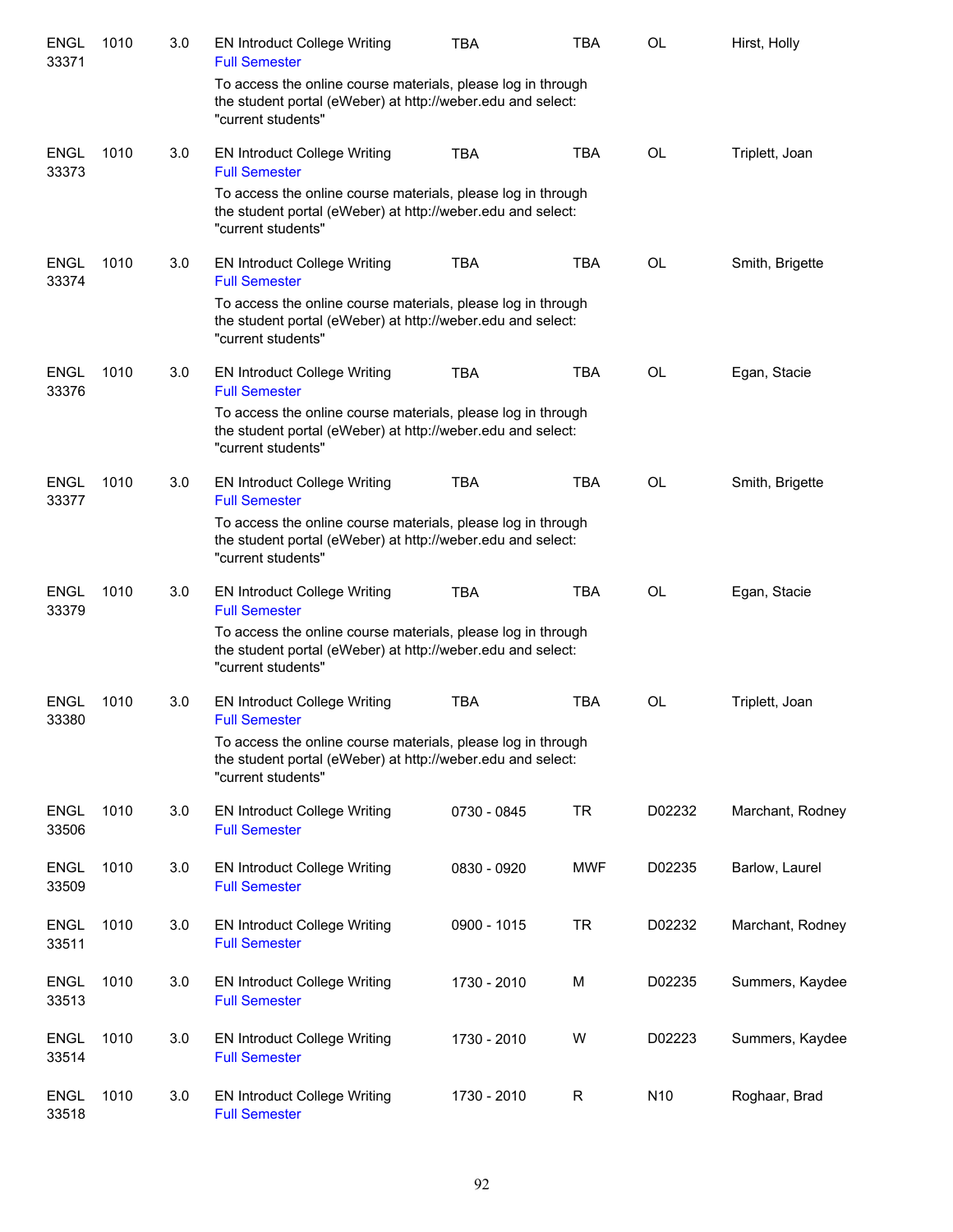| <b>ENGL</b><br>34463 | 1010 | 3.0 | <b>EN Introduct College Writing</b><br><b>Full Semester</b>                                                                                                                                                                                                                          | 1730 - 2010 | Τ          | DH2408       | Marchant, Rodney  |
|----------------------|------|-----|--------------------------------------------------------------------------------------------------------------------------------------------------------------------------------------------------------------------------------------------------------------------------------------|-------------|------------|--------------|-------------------|
| <b>ENGL</b><br>34486 | 1010 | 3.0 | <b>EN Introduct College Writing</b><br><b>Full Semester</b>                                                                                                                                                                                                                          | 0830 - 1110 | S          | WW103        | Carper, Donald    |
| <b>ENGL</b><br>34743 | 1010 | 3.0 | <b>EN Introduct College Writing</b><br><b>Full Semester</b>                                                                                                                                                                                                                          | 0830 - 0920 | <b>MWF</b> | EH205        | Brown, Teri       |
| <b>ENGL</b><br>34744 | 1010 | 3.0 | <b>EN Introduct College Writing</b><br><b>Full Semester</b>                                                                                                                                                                                                                          | 1330 - 1420 | <b>MWF</b> | EH317        | Whitby, Emily     |
| <b>ENGL</b><br>34995 | 1010 | 3.0 | <b>EN Introduct College Writing</b><br><b>Full Semester</b>                                                                                                                                                                                                                          | 1030 - 1120 | <b>MWF</b> | <b>SS378</b> | Cheney, Merlin    |
| <b>ENGL</b><br>30114 | 2010 | 3.0 | EN Intermed College Writing<br><b>Block 2</b>                                                                                                                                                                                                                                        | 1730 - 2010 | R          | <b>EH317</b> | Yngve, Gail       |
| <b>ENGL</b><br>30115 | 2010 | 3.0 | EN Intermed College Writing<br><b>Full Semester</b>                                                                                                                                                                                                                                  | <b>TBA</b>  | <b>TBA</b> | OL           | Yngve, Gail       |
|                      |      |     | To access the online course materials, please log in through<br>the student portal (eWeber) at http://weber.edu and select:<br>"current students"                                                                                                                                    |             |            |              |                   |
| <b>ENGL</b><br>30116 | 2010 | 3.0 | EN Intermed College Writing<br><b>Full Semester</b>                                                                                                                                                                                                                                  | 1030 - 1145 | <b>TR</b>  | <b>WW108</b> | Yngve, Gail       |
| <b>ENGL</b><br>32715 | 2010 | 3.0 | EN Intermed College Writing<br><b>Full Semester</b>                                                                                                                                                                                                                                  | 0730 - 0820 | <b>MWF</b> | EH215        | Sheridan, Deborah |
|                      |      |     | CBL stands for Community-Based Learning which means that<br>students engage in meaningful community service that is<br>connected to specific course objectives. See http://www.<br>weber.edu/CommunityInvolvement/CBL_Designation.html for a<br>full list of CBL designated courses. |             |            |              |                   |
| <b>ENGL</b><br>32718 | 2010 | 3.0 | EN Intermed College Writing<br><b>Full Semester</b>                                                                                                                                                                                                                                  | 0730 - 0820 | <b>MWF</b> | EH403        | Allred, Gordon    |
| <b>ENGL</b><br>32719 | 2010 | 3.0 | <b>EN Intermed College Writing</b><br><b>Full Semester</b>                                                                                                                                                                                                                           | 0730 - 0845 | <b>TR</b>  | EH217        | Houtz, Susan      |
| <b>ENGL</b><br>32720 | 2010 | 3.0 | EN Intermed College Writing<br><b>Full Semester</b>                                                                                                                                                                                                                                  | 0730 - 0845 | <b>TR</b>  | EH204        | Schaffer, Edward  |
| <b>ENGL</b><br>32722 | 2010 | 3.0 | EN Intermed College Writing<br><b>Full Semester</b>                                                                                                                                                                                                                                  | 0830 - 0920 | <b>MWF</b> | EH219        | Hogge, Robert     |
| <b>ENGL</b><br>32723 | 2010 | 3.0 | EN Intermed College Writing<br><b>Full Semester</b>                                                                                                                                                                                                                                  | 0830 - 0920 | <b>MWF</b> | EH215        | Sheridan, Deborah |
|                      |      |     | CBL stands for Community-Based Learning which means that<br>students engage in meaningful community service that is<br>connected to specific course objectives. See http://www.<br>weber.edu/CommunityInvolvement/CBL_Designation.html for a<br>full list of CBL designated courses. |             |            |              |                   |
| <b>ENGL</b><br>32724 | 2010 | 3.0 | EN Intermed College Writing<br><b>Full Semester</b>                                                                                                                                                                                                                                  | 0830 - 0920 | <b>MWF</b> | EH403        | Allred, Gordon    |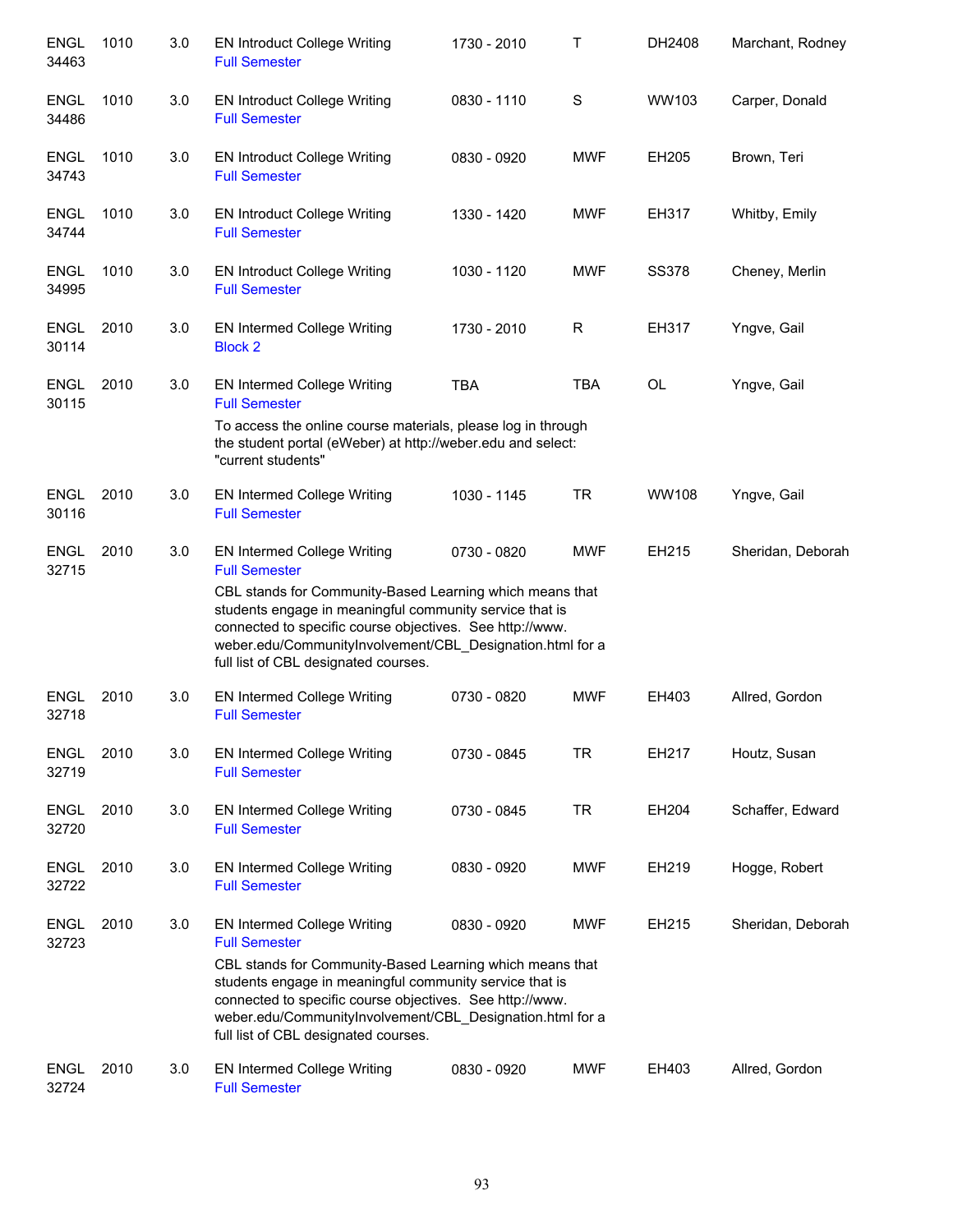| <b>ENGL</b><br>32731 | 2010 | 3.0 | EN Intermed College Writing<br><b>Full Semester</b>                                                                                                                                                         | 0900 - 1015 | <b>TR</b>  | EH217 | Rogers, Scott        |
|----------------------|------|-----|-------------------------------------------------------------------------------------------------------------------------------------------------------------------------------------------------------------|-------------|------------|-------|----------------------|
| ENGL<br>32732        | 2010 | 3.0 | EN Intermed College Writing<br><b>Full Semester</b>                                                                                                                                                         | 0900 - 1015 | <b>TR</b>  | EH205 | LeTourneau, Mark     |
| <b>ENGL</b><br>32734 | 2010 | 3.0 | EN Intermed College Writing<br><b>Full Semester</b>                                                                                                                                                         | 0900 - 1015 | <b>TR</b>  | EH204 | Schaffer, Edward     |
| <b>ENGL</b><br>32735 | 2010 | 3.0 | EN Intermed College Writing<br><b>Full Semester</b>                                                                                                                                                         | 0930 - 1020 | <b>MWF</b> | EH219 | Hogge, Robert        |
| <b>ENGL</b><br>32736 | 2010 | 3.0 | EN Intermed College Writing<br><b>Full Semester</b>                                                                                                                                                         | 0930 - 1020 | <b>MWF</b> | EH204 | Crimmel, Henry       |
| <b>ENGL</b><br>32738 | 2010 | 3.0 | EN Intermed College Writing<br><b>Full Semester</b>                                                                                                                                                         | 0930 - 1020 | <b>MWF</b> | EH205 | Brown, Teri          |
| <b>ENGL</b><br>32740 | 2010 | 3.0 | EN Intermed College Writing<br><b>Full Semester</b>                                                                                                                                                         | 1030 - 1120 | <b>MWF</b> | EH203 | Hudson, Kyra         |
| <b>ENGL</b><br>32743 | 2010 | 3.0 | EN Intermed College Writing<br><b>Full Semester</b><br>RHETORIC FOR THE REAL WORLD.<br>STUDENTS MUST HAVE A MINIMUM GPA OF 3.3 OR BE A MEMBER OF<br>THE WSU HONORS PROGRAM. COME TO ENGLISH DEPT. IN EH 413 | 1030 - 1120 | <b>MWF</b> | LI227 | Newman, Sylvia       |
|                      |      |     | OR CALL 801-626-6251 FOR REGISTRATION HELP.                                                                                                                                                                 |             |            |       |                      |
| <b>ENGL</b><br>32745 | 2010 | 3.0 | EN Intermed College Writing<br><b>Full Semester</b>                                                                                                                                                         | 1030 - 1120 | <b>MWF</b> | EH317 | Wheelwright, Cheyney |
| <b>ENGL</b><br>32766 | 2010 | 3.0 | EN Intermed College Writing<br><b>Full Semester</b>                                                                                                                                                         | 1030 - 1120 | <b>MWF</b> | EH205 | Brown, Teri          |
| ENGL<br>32775        | 2010 | 3.0 | EN Intermed College Writing<br><b>Full Semester</b>                                                                                                                                                         | 1030 - 1120 | <b>MWF</b> | SS231 | Whitby, Emily        |
| <b>ENGL</b><br>32777 | 2010 | 3.0 | <b>EN Intermed College Writing</b><br><b>Full Semester</b>                                                                                                                                                  | 1030 - 1145 | TR         | EH219 | Reagan, Lori         |
| <b>ENGL</b><br>32779 | 2010 | 3.0 | EN Intermed College Writing<br><b>Full Semester</b><br>FOR NON-NATIVE SPEAKERS OF ENGLISH. REGISTER BY CONTACTING<br>ENGLISH DEPT. IN EH 413 OR CALL 801-626-6251.                                          | 1030 - 1145 | <b>TR</b>  | EH204 | Curtis, Giana        |
| <b>ENGL</b><br>32781 | 2010 | 3.0 | <b>EN Intermed College Writing</b><br><b>Full Semester</b>                                                                                                                                                  | 1130 - 1220 | <b>MWF</b> | EH204 | Crimmel, Henry       |
| <b>ENGL</b><br>32783 | 2010 | 3.0 | <b>EN Intermed College Writing</b><br><b>Full Semester</b>                                                                                                                                                  | 1130 - 1220 | <b>MWF</b> | EH317 | Wheelwright, Cheyney |
| <b>ENGL</b><br>32785 | 2010 | 3.0 | <b>EN Intermed College Writing</b><br><b>Full Semester</b><br>CLASS WILL HAVE A COMPUTER PORTION TO IT -- NOT ALL<br>FACE-TO-FACE LECTURES.                                                                 | 1130 - 1220 | <b>MWF</b> | EH206 | Wade, Leslie         |
| <b>ENGL</b><br>32787 | 2010 | 3.0 | <b>EN Intermed College Writing</b><br><b>Full Semester</b>                                                                                                                                                  | 1130 - 1220 | <b>MWF</b> | EH403 | Newman, Sylvia       |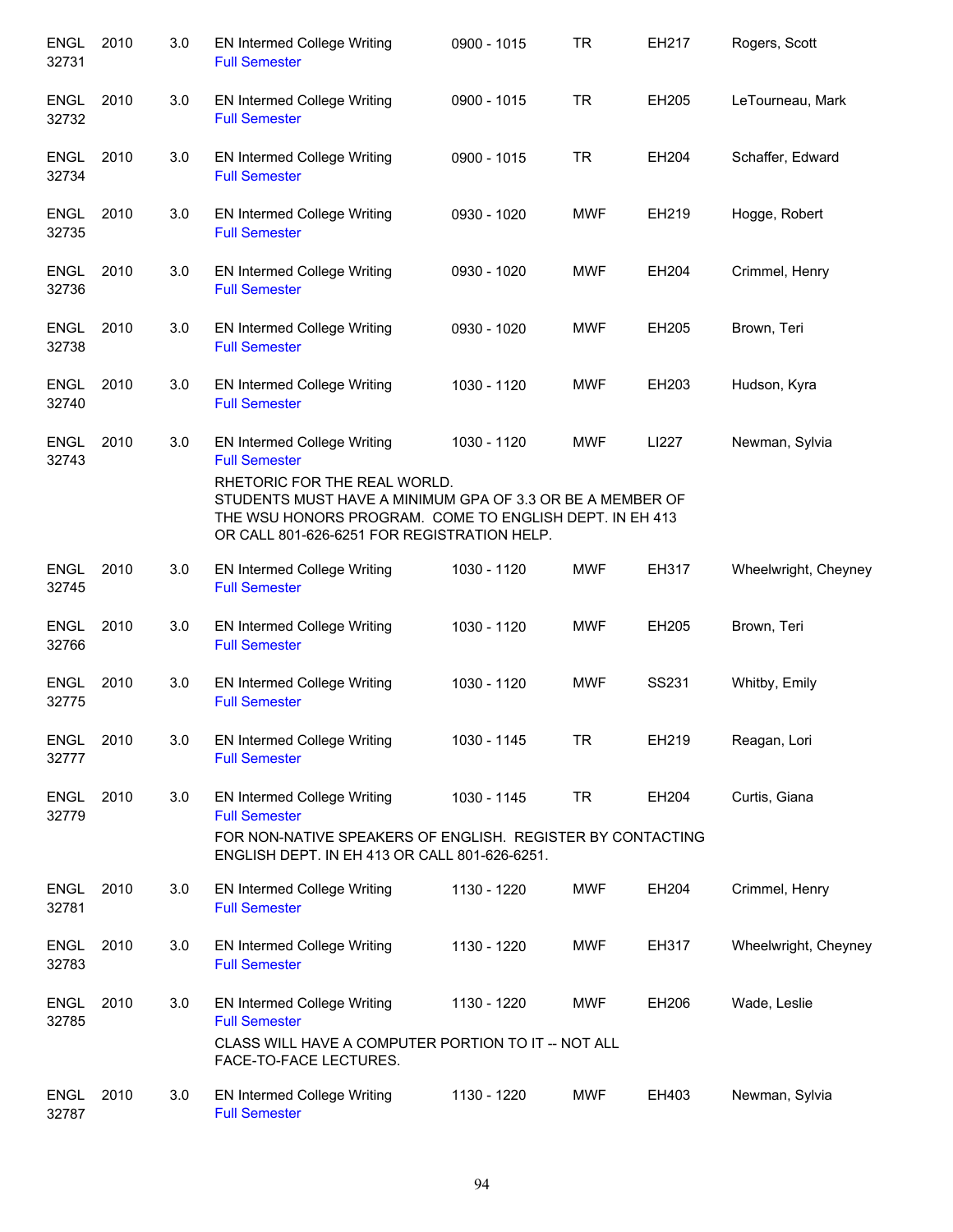| <b>ENGL</b><br>32788 | 2010 | 3.0 | EN Intermed College Writing<br><b>Full Semester</b>                           | 1230 - 1320 | <b>MWF</b> | EH219 | Moloney, Karen   |
|----------------------|------|-----|-------------------------------------------------------------------------------|-------------|------------|-------|------------------|
| <b>ENGL</b><br>32789 | 2010 | 3.0 | EN Intermed College Writing<br><b>Full Semester</b>                           | 1230 - 1320 | <b>MWF</b> | EH204 | Wutz, Michael    |
| <b>ENGL</b><br>32790 | 2010 | 3.0 | <b>EN Intermed College Writing</b><br><b>Full Semester</b>                    | 1230 - 1320 | MWF        | EH206 | Wade, Leslie     |
|                      |      |     | CLASS WILL HAVE A COMPUTER PORTION TO IT -- NOT ALL<br>FACE-TO-FACE LECTURES. |             |            |       |                  |
| <b>ENGL</b><br>32795 | 2010 | 3.0 | EN Intermed College Writing<br><b>Full Semester</b>                           | 1230 - 1320 | MWF        | EH403 | Luper, A         |
| <b>ENGL</b><br>32797 | 2010 | 3.0 | EN Intermed College Writing<br><b>Full Semester</b>                           | 1230 - 1320 | <b>MWF</b> | EH317 | Whitby, Emily    |
| <b>ENGL</b><br>32906 | 2010 | 3.0 | EN Intermed College Writing<br><b>Full Semester</b>                           | 1200 - 1315 | <b>TR</b>  | EH217 | McKay, Susan     |
| <b>ENGL</b><br>32907 | 2010 | 3.0 | EN Intermed College Writing<br><b>Full Semester</b>                           | 1200 - 1315 | <b>TR</b>  | EH205 | LeTourneau, Mark |
| <b>ENGL</b><br>32908 | 2010 | 3.0 | EN Intermed College Writing<br><b>Full Semester</b>                           | 1200 - 1315 | <b>TR</b>  | EH317 | Schaffer, Edward |
| <b>ENGL</b><br>32910 | 2010 | 3.0 | EN Intermed College Writing<br><b>Full Semester</b>                           | 1200 - 1315 | <b>TR</b>  | EH219 | Reagan, Lori     |
| <b>ENGL</b><br>32911 | 2010 | 3.0 | <b>EN Intermed College Writing</b><br><b>Full Semester</b>                    | 1200 - 1315 | <b>TR</b>  | EH204 | McGrew, Jennifer |
| <b>ENGL</b><br>32913 | 2010 | 3.0 | EN Intermed College Writing<br><b>Full Semester</b>                           | 1330 - 1420 | <b>MWF</b> | EH219 | Moloney, Karen   |
| <b>ENGL</b><br>32916 | 2010 | 3.0 | EN Intermed College Writing<br><b>Full Semester</b>                           | 1330 - 1420 | <b>MWF</b> | EH218 | Prothero, Walter |
| <b>ENGL</b><br>32917 | 2010 | 3.0 | <b>EN Intermed College Writing</b><br><b>Full Semester</b>                    | 1330 - 1445 | <b>TR</b>  | EH317 | Egan, Stacie     |
| <b>ENGL</b><br>32920 | 2010 | 3.0 | EN Intermed College Writing<br><b>Full Semester</b>                           | 1330 - 1445 | <b>TR</b>  | EH204 | McGrew, Jennifer |
| <b>ENGL</b><br>32921 | 2010 | 3.0 | EN Intermed College Writing<br><b>Full Semester</b>                           | 1430 - 1520 | MWF        | EH219 | Moloney, Karen   |
| <b>ENGL</b><br>32922 | 2010 | 3.0 | EN Intermed College Writing<br><b>Full Semester</b>                           | 1730 - 2010 | М          | EH203 | James, Jim       |
| <b>ENGL</b><br>32923 | 2010 | 3.0 | EN Intermed College Writing<br><b>Full Semester</b>                           | 1730 - 2010 | т          | EH203 | Borup, Byron     |
| <b>ENGL</b><br>32924 | 2010 | 3.0 | EN Intermed College Writing<br><b>Full Semester</b>                           | 1730 - 2010 | W          | EH204 | Wilkinson, Sunni |
| <b>ENGL</b><br>32926 | 2010 | 3.0 | EN Intermed College Writing<br><b>Full Semester</b>                           | 1730 - 2010 | R          | EH203 | Borup, Byron     |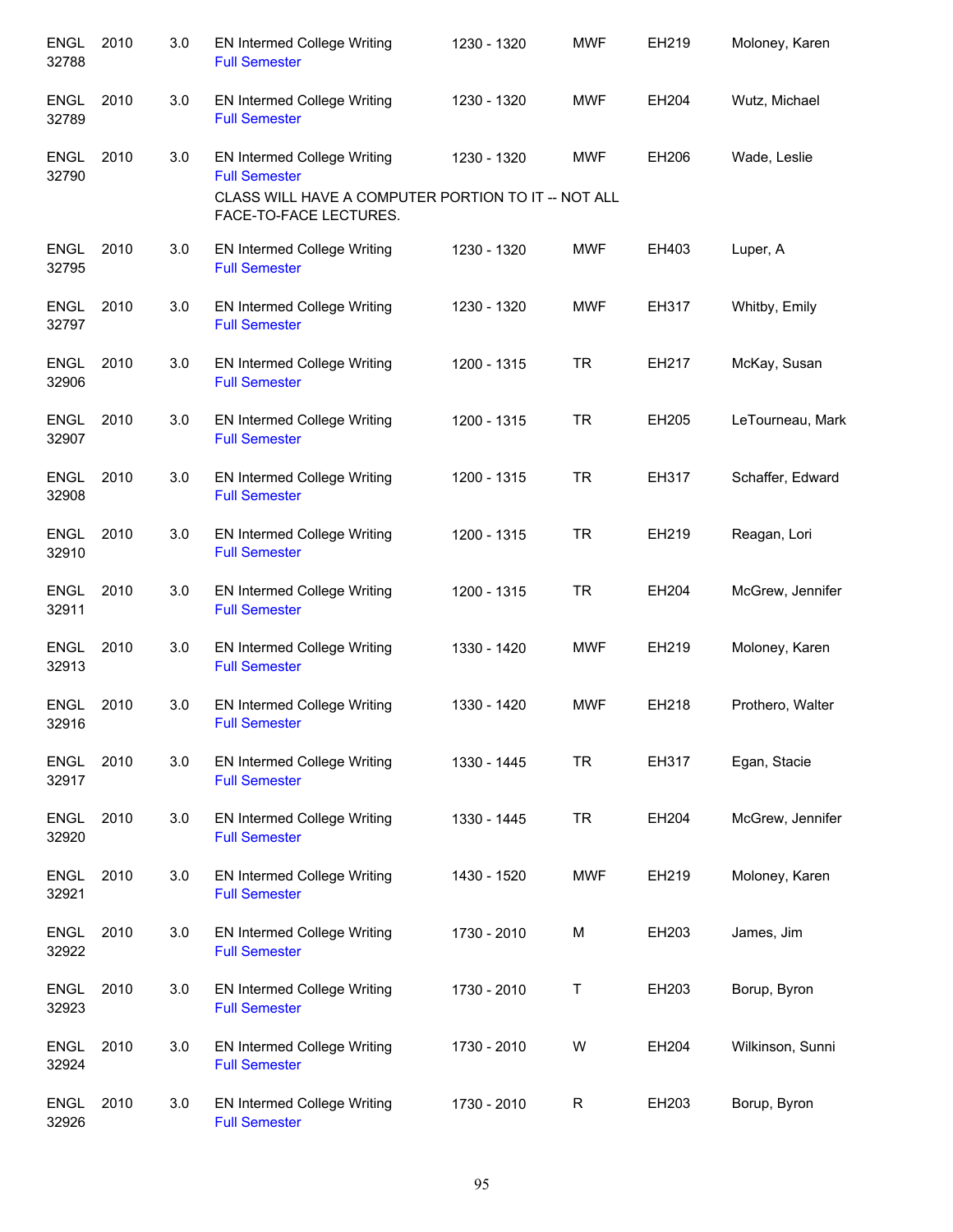| <b>ENGL</b><br>32929 | 2010 | 3.0 | <b>EN Intermed College Writing</b><br><b>Full Semester</b>                                                                                        | 1730 - 2010 | R          | EH204     | Wilkinson, Sunni   |
|----------------------|------|-----|---------------------------------------------------------------------------------------------------------------------------------------------------|-------------|------------|-----------|--------------------|
| <b>ENGL</b><br>33382 | 2010 | 3.0 | <b>EN Intermed College Writing</b><br><b>Full Semester</b>                                                                                        | <b>TBA</b>  | <b>TBA</b> | <b>OL</b> | Sheridan, Deborah  |
|                      |      |     | To access the online course materials, please log in through<br>the student portal (eWeber) at http://weber.edu and select:<br>"current students" |             |            |           |                    |
| <b>ENGL</b><br>33383 | 2010 | 3.0 | <b>EN Intermed College Writing</b><br><b>Full Semester</b>                                                                                        | <b>TBA</b>  | <b>TBA</b> | <b>OL</b> | Peterson, Levi     |
|                      |      |     | To access the online course materials, please log in through<br>the student portal (eWeber) at http://weber.edu and select:<br>"current students" |             |            |           |                    |
| <b>ENGL</b><br>33429 | 2010 | 3.0 | <b>EN Intermed College Writing</b><br><b>Full Semester</b>                                                                                        | <b>TBA</b>  | <b>TBA</b> | OL        | Millard, Christina |
|                      |      |     | To access the online course materials, please log in through<br>the student portal (eWeber) at http://weber.edu and select:<br>"current students" |             |            |           |                    |
| <b>ENGL</b><br>33431 | 2010 | 3.0 | <b>EN Intermed College Writing</b><br><b>Full Semester</b>                                                                                        | <b>TBA</b>  | <b>TBA</b> | <b>OL</b> | Reddy, Prasanna    |
|                      |      |     | To access the online course materials, please log in through<br>the student portal (eWeber) at http://weber.edu and select:<br>"current students" |             |            |           |                    |
| <b>ENGL</b><br>33432 | 2010 | 3.0 | <b>EN Intermed College Writing</b><br><b>Full Semester</b>                                                                                        | <b>TBA</b>  | <b>TBA</b> | OL        | Luper, A           |
|                      |      |     | To access the online course materials, please log in through<br>the student portal (eWeber) at http://weber.edu and select:<br>"current students" |             |            |           |                    |
| <b>ENGL</b><br>33433 | 2010 | 3.0 | EN Intermed College Writing<br><b>Full Semester</b>                                                                                               | <b>TBA</b>  | <b>TBA</b> | <b>OL</b> | Peterson, Levi     |
|                      |      |     | To access the online course materials, please log in through<br>the student portal (eWeber) at http://weber.edu and select:<br>"current students" |             |            |           |                    |
| <b>ENGL</b><br>33434 | 2010 | 3.0 | <b>EN Intermed College Writing</b><br><b>Full Semester</b>                                                                                        | <b>TBA</b>  | <b>TBA</b> | OL        | Millard, Christina |
|                      |      |     | To access the online course materials, please log in through<br>the student portal (eWeber) at http://weber.edu and select:<br>"current students" |             |            |           |                    |
| <b>ENGL</b><br>33435 | 2010 | 3.0 | <b>EN Intermed College Writing</b><br><b>Full Semester</b>                                                                                        | <b>TBA</b>  | <b>TBA</b> | <b>OL</b> | Hudson, Kyra       |
|                      |      |     | To access the online course materials, please log in through<br>the student portal (eWeber) at http://weber.edu and select:<br>"current students" |             |            |           |                    |
| <b>ENGL</b><br>33522 | 2010 | 3.0 | EN Intermed College Writing<br><b>Full Semester</b>                                                                                               | 0830 - 0920 | MWF        | D02117    | Petersen, Emily    |
| <b>ENGL</b><br>33523 | 2010 | 3.0 | <b>EN Intermed College Writing</b><br><b>Full Semester</b>                                                                                        | 0900 - 1015 | TR         | D02222    | Drott, Jolynn      |
| <b>ENGL</b><br>33526 | 2010 | 3.0 | <b>EN Intermed College Writing</b><br><b>Full Semester</b>                                                                                        | 0930 - 1020 | MWF        | D02117    | Petersen, Emily    |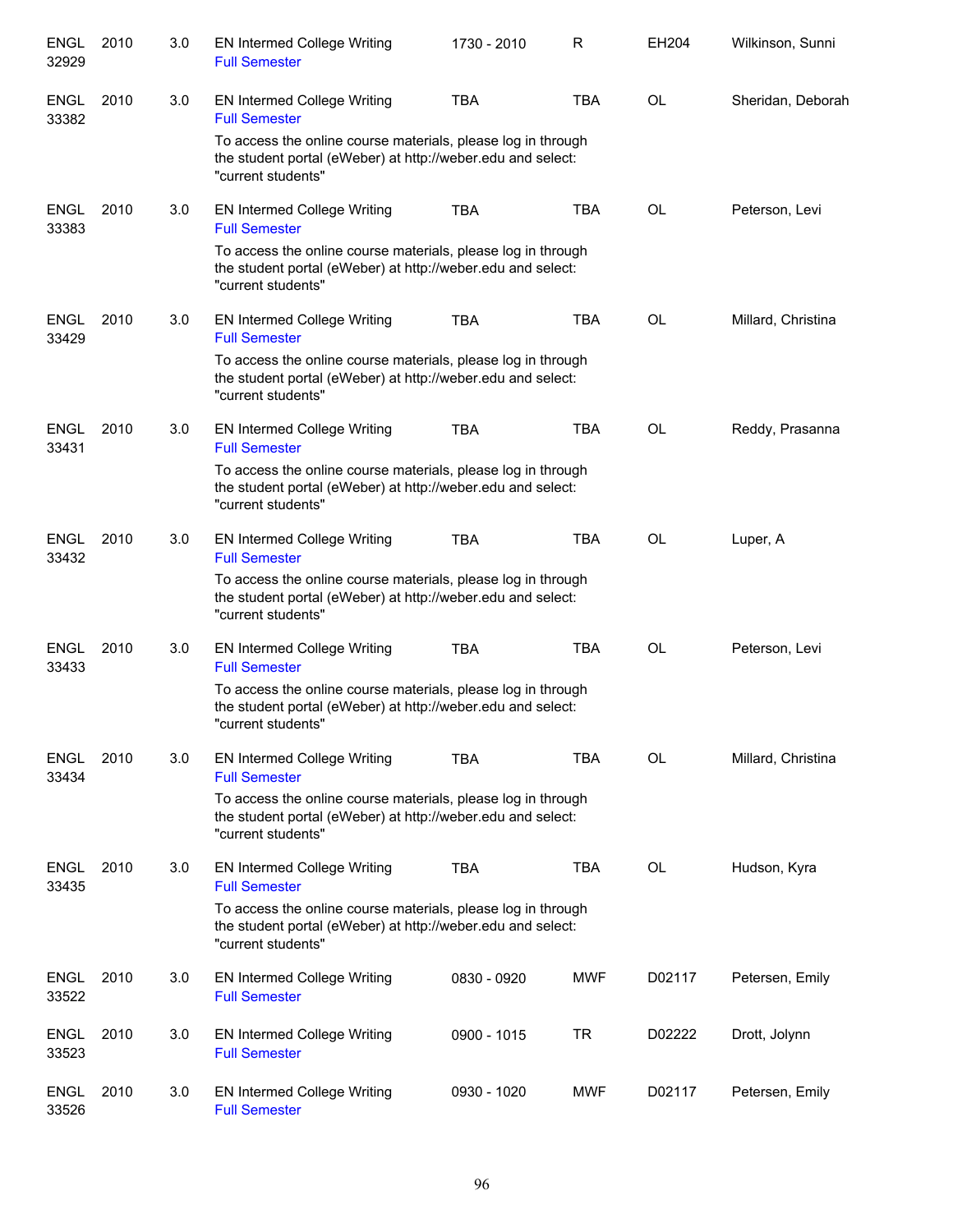| <b>ENGL</b><br>33527 | 2010 | 3.0 | <b>EN Intermed College Writing</b><br><b>Full Semester</b>                                                                                        | 1030 - 1120 | <b>MWF</b> | D02235       | Barlow, Laurel |
|----------------------|------|-----|---------------------------------------------------------------------------------------------------------------------------------------------------|-------------|------------|--------------|----------------|
| <b>ENGL</b><br>33529 | 2010 | 3.0 | <b>EN Intermed College Writing</b><br><b>Full Semester</b>                                                                                        | 1130 - 1220 | <b>MWF</b> | D02235       | Barlow, Laurel |
| <b>ENGL</b><br>33532 | 2010 | 3.0 | <b>EN Intermed College Writing</b><br><b>Full Semester</b>                                                                                        | 1200 - 1315 | <b>TR</b>  | D02112       | Tanner, Laurel |
| <b>ENGL</b><br>33535 | 2010 | 3.0 | <b>EN Intermed College Writing</b><br><b>Full Semester</b>                                                                                        | 1730 - 2010 | M          | D02321       | Beal, John     |
| <b>ENGL</b><br>33537 | 2010 | 3.0 | <b>EN Intermed College Writing</b><br><b>Full Semester</b>                                                                                        | 1730 - 2010 | W          | D02232       | Beal, John     |
| <b>ENGL</b><br>34328 | 2010 | 3.0 | EN Intermed College Writing<br><b>Full Semester</b>                                                                                               | <b>TBA</b>  | <b>TBA</b> | OL           | Luper, A       |
|                      |      |     | To access the online course materials, please log in through<br>the student portal (eWeber) at http://weber.edu and select:<br>"current students" |             |            |              |                |
| <b>ENGL</b><br>34496 | 2010 | 3.0 | <b>EN Intermed College Writing</b><br><b>Full Semester</b>                                                                                        | <b>TBA</b>  | <b>TBA</b> | <b>OL</b>    | Hamer, Jan     |
|                      |      |     | To access the online course materials, please log in through<br>the student portal (eWeber) at http://weber.edu and select:<br>"current students" |             |            |              |                |
| <b>ENGL</b><br>34502 | 2010 | 3.0 | <b>EN Intermed College Writing</b><br><b>Full Semester</b>                                                                                        | 1730 - 2010 | Τ          | DH2407       | James, Jim     |
| <b>ENGL</b><br>34563 | 2010 | 3.0 | <b>EN Intermed College Writing</b><br><b>Full Semester</b>                                                                                        | 1030 - 1145 | <b>TR</b>  | D02222       | Drott, Jolynn  |
| <b>ENGL</b><br>34726 | 2010 | 3.0 | <b>EN Intermed College Writing</b><br><b>Full Semester</b>                                                                                        | <b>TBA</b>  | <b>TBA</b> | <b>OL</b>    | Stott, Laura   |
|                      |      |     | To access the online course materials, please log in through<br>the student portal (eWeber) at http://weber.edu and select:<br>"current students" |             |            |              |                |
| <b>ENGL</b><br>34745 | 2010 | 3.0 | <b>EN Intermed College Writing</b><br><b>Full Semester</b>                                                                                        | 0730 - 0845 | TR         | EH219        | Beal, John     |
| <b>ENGL</b><br>34746 | 2010 | 3.0 | <b>EN Intermed College Writing</b><br><b>Full Semester</b>                                                                                        | 0730 - 0845 | TR         | <b>EH220</b> | Vause, Sarah   |
| <b>ENGL</b><br>32934 | 2100 | 3.0 | <b>Technical Writing</b><br><b>Full Semester</b><br>Hybrid Course -- Has a computer component included in the<br>face-to-face class.              | 1130 - 1220 | <b>MWF</b> | EH117        | McShane, Becky |
| <b>ENGL</b><br>33437 | 2100 | 3.0 | <b>Technical Writing</b><br><b>Full Semester</b>                                                                                                  | <b>TBA</b>  | TBA        | OL           | McShane, Becky |
|                      |      |     | To access the online course materials, please log in through<br>the student portal (eWeber) at http://weber.edu and select:<br>"current students" |             |            |              |                |
| <b>ENGL</b><br>32936 | 2200 | 3.0 | HU/DV Intro to Literature<br><b>Full Semester</b>                                                                                                 | 0930 - 1020 | <b>MWF</b> | EH403        | Newman, Sylvia |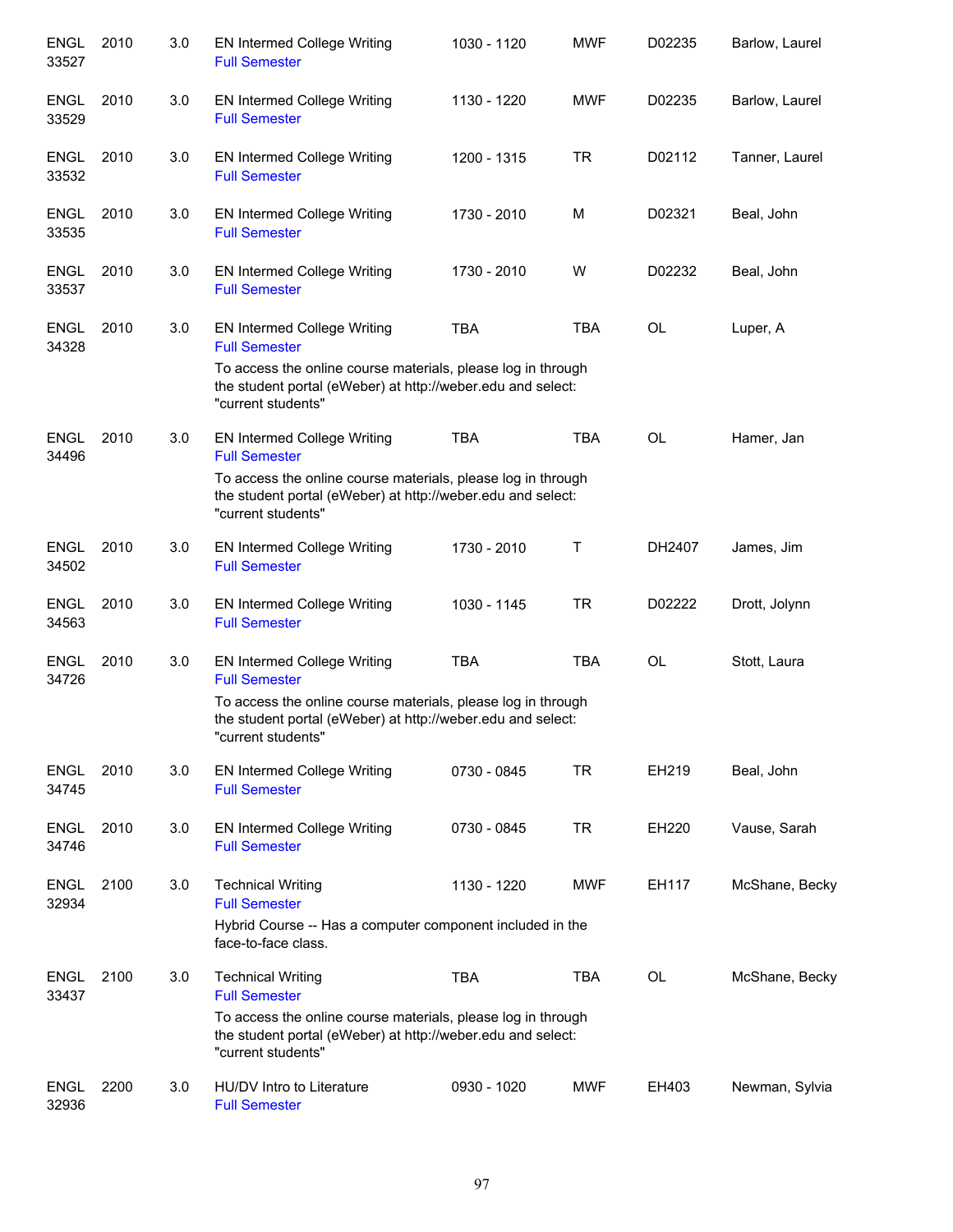| <b>ENGL</b><br>32937 | 2200 | 3.0 | HU/DV Intro to Literature<br><b>Full Semester</b>                                                                                                 | 1030 - 1120 | <b>MWF</b> | EH215     | Burrows, J        |
|----------------------|------|-----|---------------------------------------------------------------------------------------------------------------------------------------------------|-------------|------------|-----------|-------------------|
| <b>ENGL</b><br>32939 | 2200 | 3.0 | HU/DV Intro to Literature<br><b>Full Semester</b>                                                                                                 | 1030 - 1145 | <b>TR</b>  | EH215     | Krantz, Mary      |
| <b>ENGL</b><br>32941 | 2200 | 3.0 | HU/DV Intro to Literature<br><b>Full Semester</b>                                                                                                 | 1200 - 1315 | <b>TR</b>  | EH220     | Vause, L          |
| <b>ENGL</b><br>32943 | 2200 | 3.0 | HU/DV Intro to Literature<br><b>Full Semester</b>                                                                                                 | 1730 - 2020 | Т          | EH206     | Rogers, Scott     |
| <b>ENGL</b><br>33438 | 2200 | 3.0 | HU/DV Intro to Literature<br><b>Full Semester</b>                                                                                                 | <b>TBA</b>  | <b>TBA</b> | <b>OL</b> | Reddy, Prasanna   |
|                      |      |     | To access the online course materials, please log in through<br>the student portal (eWeber) at http://weber.edu and select:<br>"current students" |             |            |           |                   |
| <b>ENGL</b><br>33542 | 2200 | 3.0 | HU/DV Intro to Literature<br><b>Full Semester</b>                                                                                                 | 0900 - 1140 | S          | D02321    | Peterson, Mark    |
| <b>ENGL</b><br>32945 | 2220 | 3.0 | HU/DV Introduction to Fiction<br><b>Full Semester</b>                                                                                             | 0730 - 0845 | <b>TR</b>  | EH403     | Allred, Gordon    |
| <b>ENGL</b><br>32947 | 2220 | 3.0 | HU/DV Introduction to Fiction<br><b>Full Semester</b>                                                                                             | 1030 - 1145 | <b>TR</b>  | EH220     | Miner, Madonne    |
| <b>ENGL</b><br>32950 | 2220 | 3.0 | HU/DV Introduction to Fiction<br><b>Full Semester</b>                                                                                             | 1130 - 1220 | <b>MWF</b> | EH203     | Hudson, Kyra      |
| <b>ENGL</b><br>32952 | 2220 | 3.0 | HU/DV Introduction to Fiction<br><b>Full Semester</b>                                                                                             | 1230 - 1320 | <b>MWF</b> | EH217     | Hogge, Robert     |
| <b>ENGL</b><br>33440 | 2220 | 3.0 | HU/DV Introduction to Fiction<br><b>Full Semester</b>                                                                                             | <b>TBA</b>  | <b>TBA</b> | <b>OL</b> | Deeter, Ronald    |
|                      |      |     | To access the online course materials, please log in through<br>the student portal (eWeber) at http://weber.edu and select:<br>"current students" |             |            |           |                   |
| <b>ENGL</b><br>33546 | 2220 | 3.0 | HU/DV Introduction to Fiction<br><b>Full Semester</b>                                                                                             | 0930 - 1020 | <b>MWF</b> | D02235    | Barlow, Laurel    |
| <b>ENGL</b><br>32953 | 2240 | 3.0 | HU/DV Introduction to Poetry<br><b>Full Semester</b>                                                                                              | 1730 - 2020 | M          | EH219     | Moloney, Karen    |
| <b>ENGL</b><br>32955 | 2250 | 3.0 | <b>Creative Writing</b><br><b>Full Semester</b>                                                                                                   | 1200 - 1315 | <b>TR</b>  | EH203     | Deeter, Ronald    |
| <b>ENGL</b><br>32956 | 2290 | 3.0 | HU/DV Introduction to Drama<br><b>Full Semester</b>                                                                                               | 1030 - 1120 | <b>MWF</b> | EH220     | McKay, Susan      |
| <b>ENGL</b><br>32959 | 2510 | 3.0 | HU/DV Masterpieces of Lit<br><b>Full Semester</b>                                                                                                 | 1030 - 1145 | <b>TR</b>  | EH203     | Deeter, Ronald    |
| <b>ENGL</b><br>32960 | 2710 | 3.0 | HU/DV Perspecs on Women's Lit<br><b>Full Semester</b>                                                                                             | 0900 - 1015 | <b>TR</b>  | EH215     | Sheridan, Deborah |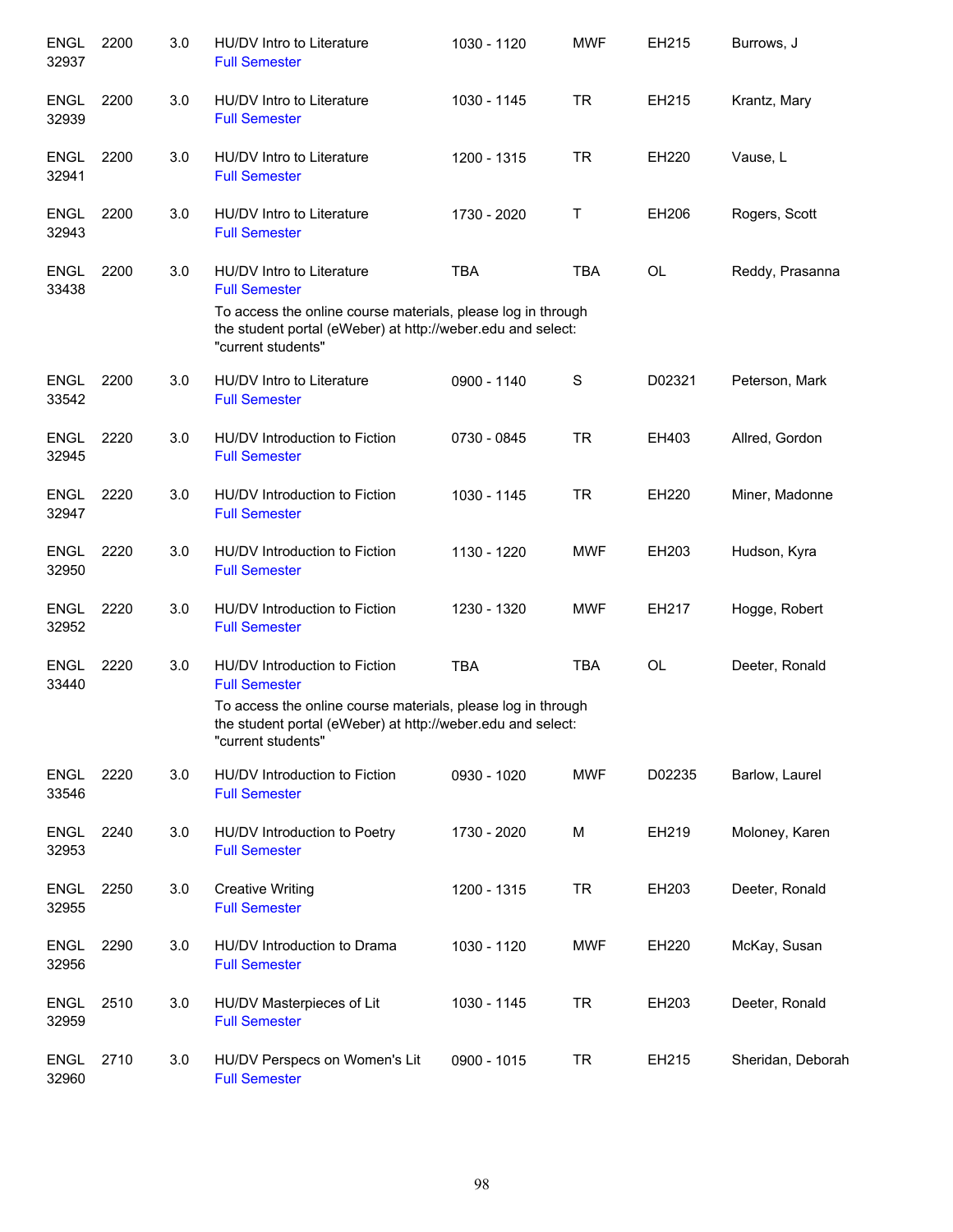| <b>ENGL</b><br>32962 | 2830 | 1.0 | <b>Directed Readings</b><br><b>Full Semester</b>                                                                                                  | <b>TBA</b>  | <b>TBA</b> |           | Herndon, Kathleen   |
|----------------------|------|-----|---------------------------------------------------------------------------------------------------------------------------------------------------|-------------|------------|-----------|---------------------|
|                      |      |     | NEED TO PICK UP CONTRACT FROM ENGLISH DEPT. IN EH 413.                                                                                            |             |            |           |                     |
| <b>ENGL</b><br>32964 | 2830 | 2.0 | <b>Directed Readings</b><br><b>Full Semester</b>                                                                                                  | <b>TBA</b>  | <b>TBA</b> |           | Herndon, Kathleen   |
|                      |      |     | NEED TO PICK UP CONTRACT FROM ENGLISH DEPT. IN EH 413.                                                                                            |             |            |           |                     |
| <b>ENGL</b><br>32966 | 2830 | 3.0 | <b>Directed Readings</b><br><b>Full Semester</b>                                                                                                  | <b>TBA</b>  | <b>TBA</b> |           | Herndon, Kathleen   |
|                      |      |     | NEED TO PICK UP CONTRACT FROM ENGLISH DEPT. IN EH 413.                                                                                            |             |            |           |                     |
| <b>ENGL</b><br>32997 | 3010 | 3.0 | SI Intro to Linguistics<br><b>Full Semester</b>                                                                                                   | 1230 - 1320 | <b>MWF</b> | EH205     | LeTourneau, Mark    |
| <b>ENGL</b><br>32999 | 3020 | 3.0 | Intro to Study of Language Tea<br><b>Full Semester</b>                                                                                            | 0930 - 1020 | <b>MWF</b> | EH218     | Young, James        |
|                      |      |     | WILL NEED TO REGISTER FOR THE OTHER 3 METHODOLOGY<br>BLOCK CLASSES (ENGLISH 3400, 3410 AND 3420), TOO.                                            |             |            |           |                     |
| <b>ENGL</b><br>33000 | 3030 | 3.0 | Structure of English<br><b>Full Semester</b>                                                                                                      | 1730 - 2020 | R          | SS231     | McKay, Susan        |
| <b>ENGL</b><br>33002 | 3050 | 3.0 | Grammar/Style/Usage in Adv Wri<br><b>Full Semester</b>                                                                                            | 1130 - 1220 | <b>MWF</b> | EH205     | LeTourneau, Mark    |
| <b>ENGL</b><br>33004 | 3080 | 3.0 | Critical Approaches to Literat<br><b>Full Semester</b>                                                                                            | 0900 - 1015 | <b>TR</b>  | SS231     | Shigley, Sally      |
| <b>ENGL</b><br>33009 | 3080 | 3.0 | Critical Approaches to Literat<br><b>Full Semester</b>                                                                                            | 1030 - 1120 | MWF        | EH204     | Crimmel, Henry      |
| ENGL<br>33010        | 3080 | 3.0 | Critical Approaches to Literat<br><b>Full Semester</b>                                                                                            | 1030 - 1145 | <b>TR</b>  | EH304     | Shigley, Sally      |
| <b>ENGL</b><br>33011 | 3080 | 3.0 | Critical Approaches to Literat<br><b>Full Semester</b>                                                                                            | 1200 - 1315 | <b>TR</b>  | EH218     | Young, James        |
| <b>ENGL</b><br>33441 | 3080 | 3.0 | Critical Approaches to Literat<br><b>Full Semester</b>                                                                                            | <b>TBA</b>  | <b>TBA</b> | <b>OL</b> | Krantz, Mary        |
|                      |      |     | To access the online course materials, please log in through<br>the student portal (eWeber) at http://weber.edu and select:<br>"current students" |             |            |           |                     |
| <b>ENGL</b><br>33012 | 3100 | 3.0 | Professional/Technical Writing<br><b>Full Semester</b>                                                                                            | 0930 - 1020 | <b>MWF</b> | EH410     | Thomas, Shelley     |
| <b>ENGL</b><br>33013 | 3100 | 3.0 | Professional/Technical Writing<br><b>Full Semester</b>                                                                                            | 1200 - 1315 | TR         | EH410     | Subbiah, Mahalingam |
| <b>ENGL</b><br>33018 | 3100 | 3.0 | Professional/Technical Writing<br><b>Full Semester</b>                                                                                            | 1130 - 1220 | <b>MWF</b> | EH410     | Thomas, Shelley     |
| <b>ENGL</b><br>33442 | 3100 | 3.0 | Professional/Technical Writing<br><b>Full Semester</b>                                                                                            | <b>TBA</b>  | <b>TBA</b> | OL        | Subbiah, Mahalingam |
|                      |      |     | To access the online course materials, please log in through<br>the student portal (eWeber) at http://weber.edu and select:<br>"current students" |             |            |           |                     |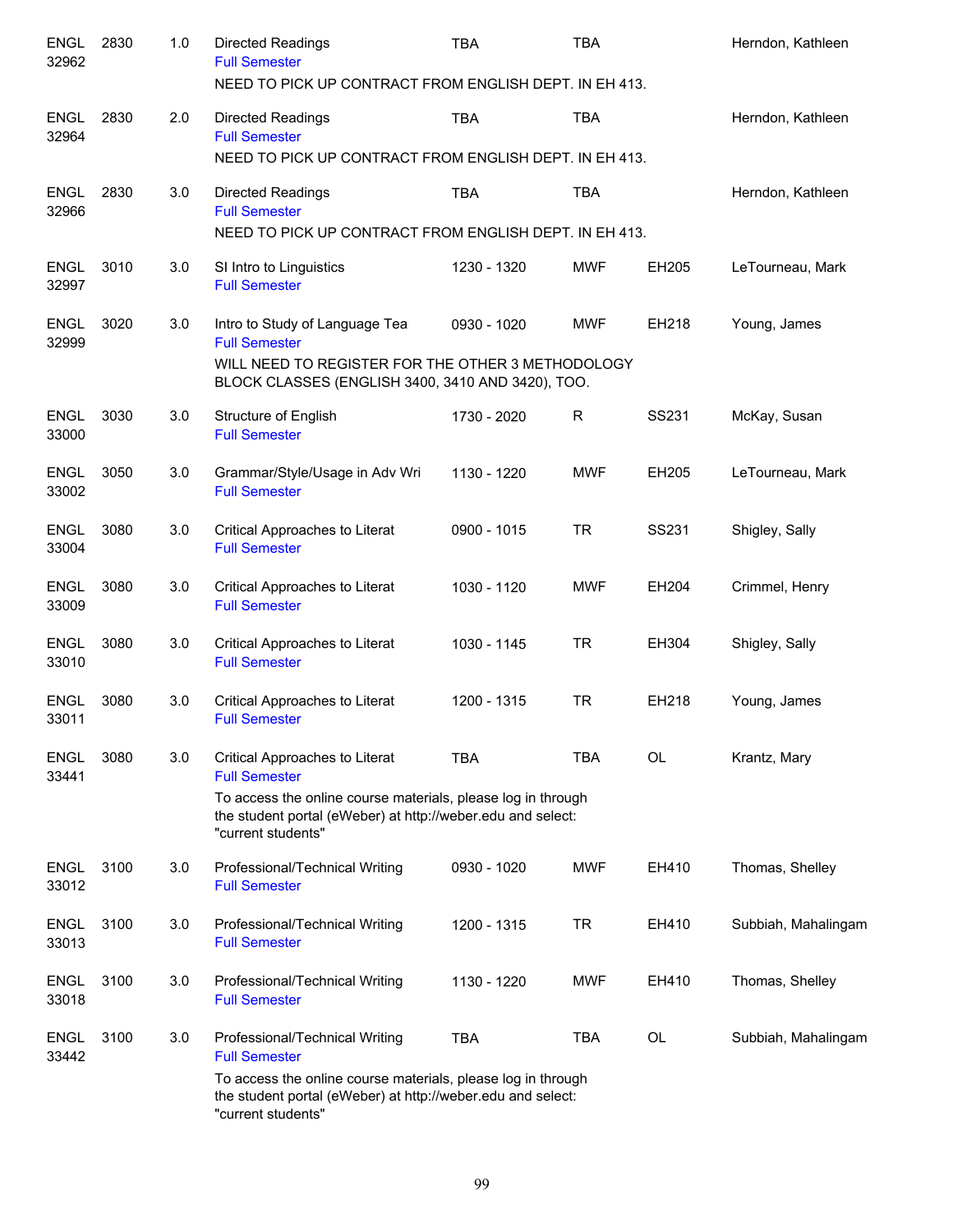| <b>ENGL</b><br>34204 | 3100 | 3.0 | Professional/Technical Writing<br><b>Full Semester</b>                                                                                                                                                                                                                                                                                 | 1730 - 2010 | $\mathsf{R}$ | D02114 | Thomas, Shelley   |
|----------------------|------|-----|----------------------------------------------------------------------------------------------------------------------------------------------------------------------------------------------------------------------------------------------------------------------------------------------------------------------------------------|-------------|--------------|--------|-------------------|
| ENGL<br>33021        | 3140 | 3.0 | Professional/Technical Editing<br><b>Full Semester</b>                                                                                                                                                                                                                                                                                 | 1730 - 2020 | Τ            | EH410  | Thomas, Shelley   |
| <b>ENGL</b><br>33023 | 3210 | 3.0 | <b>Advanced College Writng</b><br><b>Full Semester</b>                                                                                                                                                                                                                                                                                 | 0930 - 1020 | <b>MWF</b>   | EH317  | Rogers, Scott     |
| <b>ENGL</b><br>33039 | 3260 | 3.0 | <b>Poetry Writing</b><br><b>Full Semester</b>                                                                                                                                                                                                                                                                                          | 1730 - 2020 | Τ            | EH407  | Roghaar, Brad     |
| <b>ENGL</b><br>33040 | 3270 | 3.0 | Magazine Article Writing<br><b>Full Semester</b>                                                                                                                                                                                                                                                                                       | 1230 - 1320 | <b>MWF</b>   | EH218  | Prothero, Walter  |
| <b>ENGL</b><br>33041 | 3280 | 3.0 | <b>Biographical Writing</b><br><b>Full Semester</b>                                                                                                                                                                                                                                                                                    | 1030 - 1145 | <b>TR</b>    | EH403  | Allred, Gordon    |
| <b>ENGL</b><br>33042 | 3300 | 3.0 | <b>Childrens Literature</b><br><b>Full Semester</b>                                                                                                                                                                                                                                                                                    | 1130 - 1220 | <b>MWF</b>   | EH215  | Olson, Eleanor    |
| <b>ENGL</b><br>33043 | 3300 | 3.0 | <b>Childrens Literature</b><br><b>Full Semester</b>                                                                                                                                                                                                                                                                                    | 1230 - 1320 | <b>MWF</b>   | EH215  | Olson, Eleanor    |
| <b>ENGL</b><br>33044 | 3300 | 3.0 | <b>Childrens Literature</b><br><b>Full Semester</b>                                                                                                                                                                                                                                                                                    | 1730 - 2020 | M            | EH403  | Conrad, Timothy   |
| <b>ENGL</b><br>33548 | 3310 | 3.0 | Young Adult Literature<br><b>Full Semester</b><br>CBL stands for Community-Based Learning which means that<br>students engage in meaningful community service that is<br>connected to specific course objectives. See http://www.<br>weber.edu/CommunityInvolvement/CBL Designation.html for a<br>full list of CBL designated courses. | 1730 - 2010 | W            | D02321 | Butler, Shannon   |
| <b>ENGL</b><br>33059 | 3350 | 3.0 | Studies in Literary Genres<br><b>Full Semester</b><br><b>NOVEL GENRE</b>                                                                                                                                                                                                                                                               | 1030 - 1120 | <b>MWF</b>   | EH219  | Ramirez, Victoria |
| <b>ENGL</b><br>33061 | 3350 | 3.0 | <b>Studies in Literary Genres</b><br><b>Full Semester</b><br>NOTEBOOKS AND JOURNALS                                                                                                                                                                                                                                                    | 1130 - 1220 | <b>MWF</b>   | EH217  | Schwiebert, John  |
| <b>ENGL</b><br>34683 | 3350 | 3.0 | Studies in Literary Genres<br><b>Full Semester</b>                                                                                                                                                                                                                                                                                     | <b>TBA</b>  | <b>TBA</b>   |        | Roghaar, Brad     |
| <b>ENGL</b><br>33062 | 3400 | 3.0 | <b>Teaching Of Literature</b><br><b>Full Semester</b><br>NEED TO REGISTER FOR OTHER 3 METHODOLOGY BLOCK<br>CLASSES (ENGLISH 3020, 3410 AND 3240), TOO.                                                                                                                                                                                 | 1030 - 1120 | <b>MWF</b>   | EH218  | Young, James      |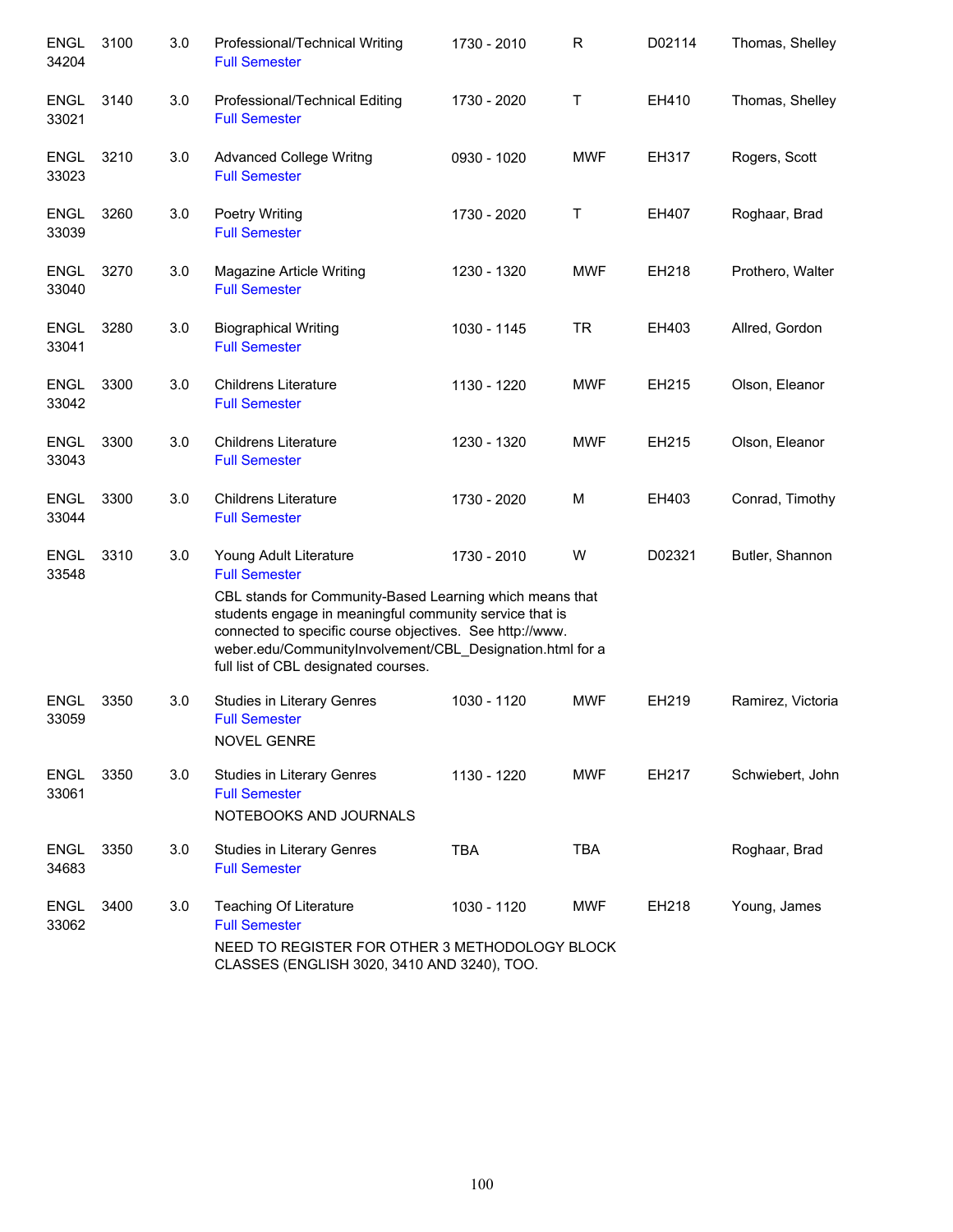| <b>ENGL</b><br>33066 | 3410 | 3.0 | <b>CBL Teaching Writing</b><br><b>Full Semester</b>                                                                                                                                                                                                                                                                                                                                        | 1030 - 1145 | <b>TR</b>  | EH218     | Dohrer, Gary        |
|----------------------|------|-----|--------------------------------------------------------------------------------------------------------------------------------------------------------------------------------------------------------------------------------------------------------------------------------------------------------------------------------------------------------------------------------------------|-------------|------------|-----------|---------------------|
|                      |      |     | NEED TO REGISTER FOR THE OTHER 3 METHODOLOGY BLOCK<br>CLASSES (ENGLISH 3020, 3400, AND 3420), TOO.<br>CBL stands for Community-Based Learning which means that<br>students engage in meaningful community service that is<br>connected to specific course objectives. See http://www.<br>weber.edu/CommunityInvolvement/CBL_Designation.html for a<br>full list of CBL designated courses. |             |            |           |                     |
| <b>ENGL</b><br>33068 | 3420 | 3.0 | Teaching with Young Adult Lit<br><b>Full Semester</b>                                                                                                                                                                                                                                                                                                                                      | 0900 - 1015 | <b>TR</b>  | EH218     | Dohrer, Gary        |
|                      |      |     | NEED TO REGISTER FOR THE OTHER 3 METHODOLOGY BLOCK<br>CLASSES (ENGLISH 3020, 3400, AND 3410), TOO.                                                                                                                                                                                                                                                                                         |             |            |           |                     |
| <b>ENGL</b><br>33072 | 3500 | 3.0 | HU Studies in Shakespeare<br><b>Full Semester</b>                                                                                                                                                                                                                                                                                                                                          | 1130 - 1220 | <b>MWF</b> | EH107     | Deeter, Ronald      |
| <b>ENGL</b><br>33074 | 3510 | 3.0 | <b>HU/DV World Literature</b><br><b>Full Semester</b>                                                                                                                                                                                                                                                                                                                                      | 1730 - 2020 | W          | EH203     | Deeter, Ronald      |
| <b>ENGL</b><br>33443 | 3520 | 3.0 | <b>HU Literature of Natural World</b><br><b>Full Semester</b>                                                                                                                                                                                                                                                                                                                              | <b>TBA</b>  | <b>TBA</b> | <b>OL</b> | Vause, L            |
|                      |      |     | To access the online course materials, please log in through<br>the student portal (eWeber) at http://weber.edu and select:<br>"current students"                                                                                                                                                                                                                                          |             |            |           |                     |
| <b>ENGL</b><br>33077 | 3720 | 3.0 | Topics In Literature<br><b>Full Semester</b>                                                                                                                                                                                                                                                                                                                                               | 1130 - 1220 | <b>MWF</b> | EH220     | Rogers, Scott       |
| ENGL<br>33078        | 3730 | 3.0 | DV Lit of Cultures & Places<br><b>Full Semester</b>                                                                                                                                                                                                                                                                                                                                        | 0930 - 1020 | <b>MWF</b> | EH220     | Subbiah, Mahalingam |
| <b>ENGL</b><br>33079 | 3730 | 3.0 | DV Lit of Cultures & Places<br><b>Full Semester</b>                                                                                                                                                                                                                                                                                                                                        | 1030 - 1145 | <b>TR</b>  | EH317     | Herndon, Kathleen   |
| <b>ENGL</b><br>33813 | 3740 | 3.0 | Literature of the Sacred<br><b>Full Semester</b>                                                                                                                                                                                                                                                                                                                                           | 0900 - 1015 | <b>TR</b>  | EH219     | Roghaar, Brad       |
| <b>ENGL</b><br>33081 | 3750 | 3.0 | HU Themes & Ideas - Literature<br><b>Full Semester</b><br>TEXT AND TEXTILES.                                                                                                                                                                                                                                                                                                               | 1730 - 2020 | Τ          | LI225     | Elsley, Judith      |
| <b>ENGL</b><br>33082 | 3750 | 3.0 | HU Themes & Ideas - Literature<br><b>Full Semester</b>                                                                                                                                                                                                                                                                                                                                     | 1730 - 2020 | Т          | LI225     | Elsley, Judith      |
|                      |      |     | HONORS STUDENTS CONTACT LRIDDLE@WEBER.EDU OR<br>MDIAMOND@WEBER.EDU FOR OVERRIDE. CALL 801-626-7591.                                                                                                                                                                                                                                                                                        |             |            |           |                     |
| <b>ENGL</b><br>33444 | 3750 | 3.0 | HU Themes & Ideas - Literature<br><b>Full Semester</b>                                                                                                                                                                                                                                                                                                                                     | <b>TBA</b>  | <b>TBA</b> | OL        | Vause, L            |
|                      |      |     | To access the online course materials, please log in through<br>the student portal (eWeber) at http://weber.edu and select:<br>"current students"                                                                                                                                                                                                                                          |             |            |           |                     |
| <b>ENGL</b><br>33084 | 3850 | 1.0 | Method/Pract Tutoring ESL Stud<br><b>Full Semester</b>                                                                                                                                                                                                                                                                                                                                     | 1330 - 1420 | M          | EH217     | Curtis, Giana       |
| <b>ENGL</b><br>33085 | 3850 | 2.0 | Method/Pract Tutoring ESL Stud<br><b>Full Semester</b>                                                                                                                                                                                                                                                                                                                                     | 1330 - 1420 | M          | EH217     | Curtis, Giana       |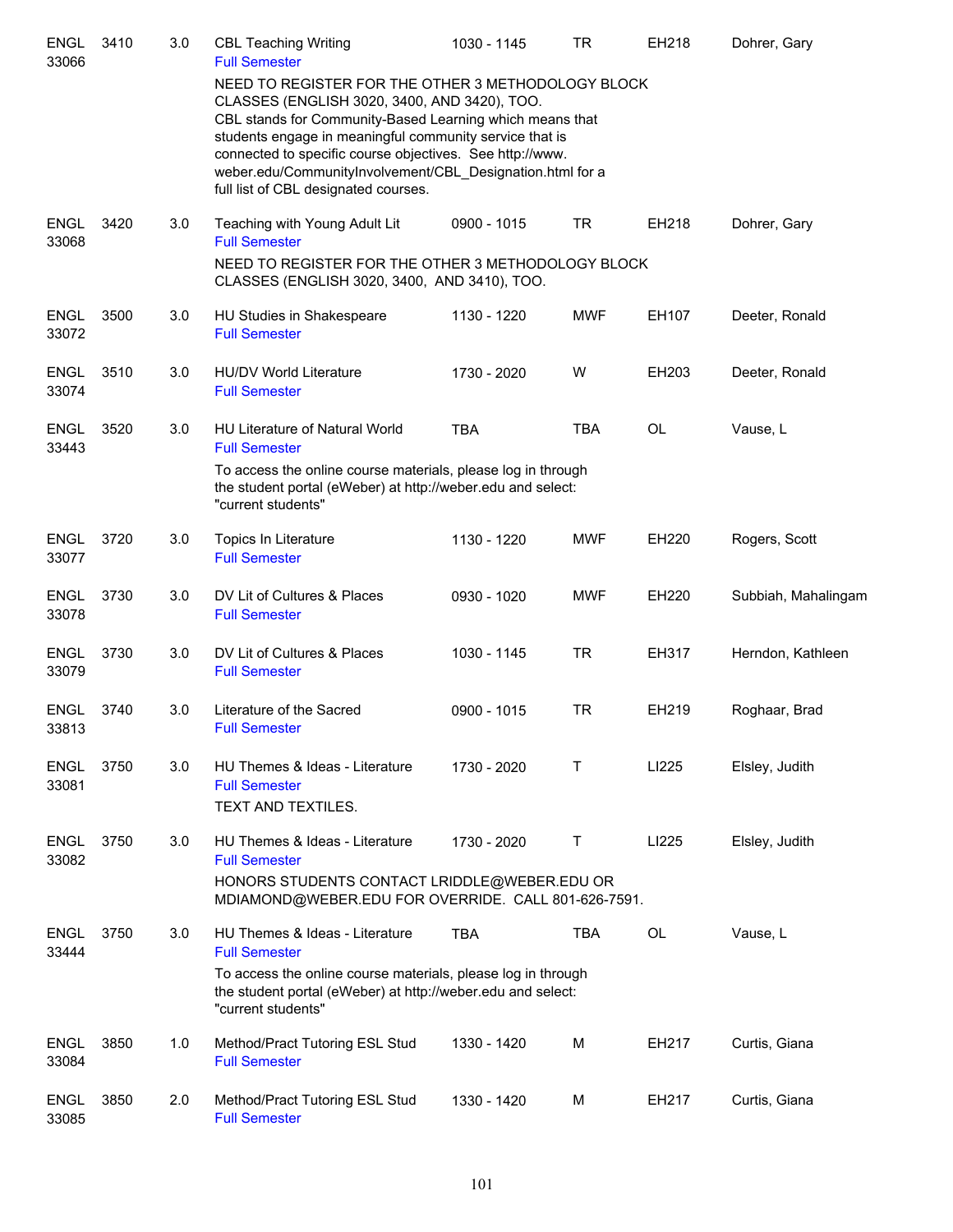| <b>ENGL</b><br>33086 | 3850 | 3.0 | Method/Pract Tutoring ESL Stud<br><b>Full Semester</b>                                                                 | 1330 - 1420 | M            | EH217     | Curtis, Giana       |
|----------------------|------|-----|------------------------------------------------------------------------------------------------------------------------|-------------|--------------|-----------|---------------------|
| <b>ENGL</b><br>33088 | 4100 | 3.0 | Issues in Professional/Tech Wr<br><b>Full Semester</b>                                                                 | 1730 - 2020 | M            | EH410     | Subbiah, Mahalingam |
| <b>ENGL</b><br>33089 | 4110 | 3.0 | <b>Content Management</b><br><b>Full Semester</b>                                                                      | 1730 - 2020 | W            | EH410     | McShane, Becky      |
| <b>ENGL</b><br>33983 | 4120 | 3.0 | Seminar/Practicum Prof/Tech Wr<br><b>Full Semester</b><br>To access the online course materials, please log in through | <b>TBA</b>  | <b>TBA</b>   | <b>OL</b> | Thomas, Shelley     |
|                      |      |     | the student portal (eWeber) at http://weber.edu and select:<br>"current students"                                      |             |              |           |                     |
| <b>ENGL</b><br>33155 | 4410 | 3.0 | Strat/Method Teach ESL<br><b>Full Semester</b>                                                                         | 1630 - 1920 | Т            | EH403     | Conrad, Timothy     |
| <b>ENGL</b><br>33158 | 4450 | 3.0 | <b>ESL/Bilin Assessment: Theory</b><br><b>Full Semester</b>                                                            | 1630 - 1920 | W            | EH218     | Curtis, Giana       |
| <b>ENGL</b><br>33550 | 4530 | 3.0 | America Lit: Realism/Naturalis<br><b>Full Semester</b>                                                                 | 1730 - 2010 | R            | D02321    | Hogge, Robert       |
| <b>ENGL</b><br>33159 | 4540 | 3.0 | American Lit: Modern<br><b>Full Semester</b>                                                                           | 1030 - 1120 | <b>MWF</b>   | EH217     | Wutz, Michael       |
| <b>ENGL</b><br>33160 | 4550 | 3.0 | American Lit: Contemporary<br><b>Full Semester</b>                                                                     | 1730 - 2020 | $\mathsf T$  | EH220     | Burrows, J          |
| <b>ENGL</b><br>33161 | 4610 | 3.0 | <b>British Lit: Medieval</b><br><b>Full Semester</b>                                                                   | 1730 - 2020 | W            | EH217     | Krantz, Mary        |
| <b>ENGL</b><br>33163 | 4620 | 3.0 | British Lit: Renaissance<br><b>Full Semester</b>                                                                       | 1730 - 2020 | $\mathsf{R}$ | EH217     | Shigley, Sally      |
| <b>ENGL</b><br>33164 | 4630 | 3.0 | British Lit: Neoclassic/Romant<br><b>Full Semester</b>                                                                 | 0930 - 1020 | <b>MWF</b>   | EH217     | Schwiebert, John    |
| <b>ENGL</b><br>33165 | 4640 | 3.0 | British Lit: Victorian<br><b>Full Semester</b>                                                                         | 0900 - 1015 | <b>TR</b>    | EH220     | Vause, L            |
| <b>ENGL</b><br>33552 | 4650 | 3.0 | British Lit: Modern<br><b>Full Semester</b>                                                                            | 1730 - 2010 | T            | D02321    | Moloney, Karen      |
| <b>ENGL</b><br>33166 | 4660 | 3.0 | <b>British Lit:Contemporary</b><br><b>Full Semester</b>                                                                | 1030 - 1145 | <b>TR</b>    | EH217     | Elsley, Judith      |
| <b>ENGL</b><br>33167 | 4830 | 1.0 | <b>Directed Readings</b><br><b>Full Semester</b><br>NEED TO PICK UP CONTRACT FROM ENGLISH DEPT. IN EH 413.             | <b>TBA</b>  | <b>TBA</b>   |           | Herndon, Kathleen   |
| <b>ENGL</b><br>33168 | 4830 | 2.0 | <b>Directed Readings</b><br><b>Full Semester</b>                                                                       | <b>TBA</b>  | <b>TBA</b>   |           | Herndon, Kathleen   |
|                      |      |     | NEED TO PICK UP CONTRACT FROM ENGLISH DEPT. IN EH 413.                                                                 |             |              |           |                     |
| <b>ENGL</b><br>33169 | 4830 | 3.0 | <b>Directed Readings</b><br><b>Full Semester</b><br>NEED TO PICK UP CONTRACT FROM ENGLISH DEPT. IN EH 413.             | <b>TBA</b>  | <b>TBA</b>   |           | Herndon, Kathleen   |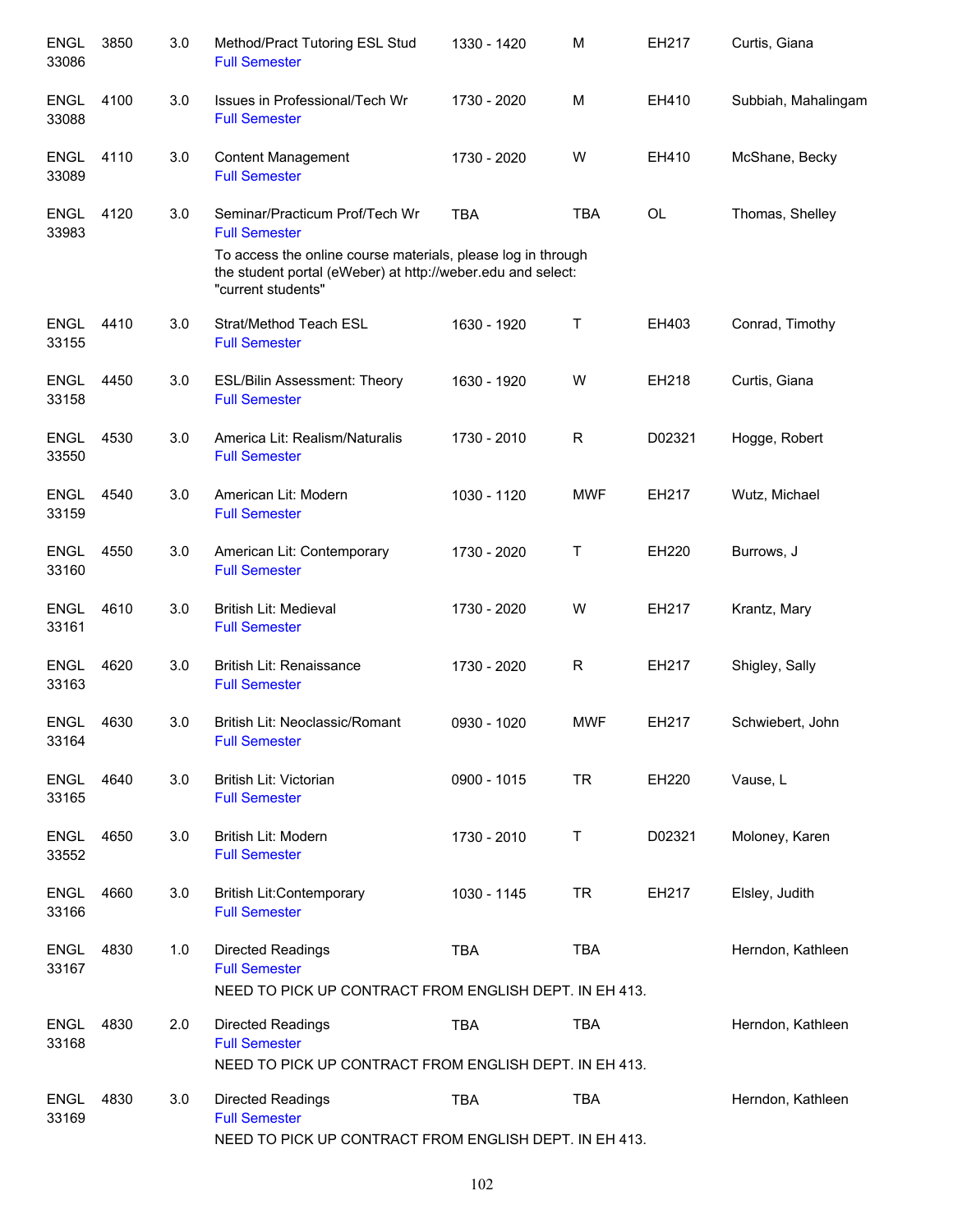| <b>ENGL</b><br>33170 | 4960 | 3.0 | Metaphor: Edit Student Journal<br><b>Full Semester</b>                                                                                                                                                                   | 1600 - 1720 | Т           | EH215        | Roghaar, Brad        |
|----------------------|------|-----|--------------------------------------------------------------------------------------------------------------------------------------------------------------------------------------------------------------------------|-------------|-------------|--------------|----------------------|
|                      |      |     | NEED PERMISSION FROM METAPHOR ADVISOR, PROFESSOR<br>BRAD ROGHAAR IN EH 429, TO REGISTER FOR THIS CLASS.<br>WILL BE ON THE METAPHOR STAFF AND ATTEND ALL MEETINGS<br>TO BE ABLE TO PUBLISH THE STUDENT JOURNAL, METAPHOR. |             |             |              |                      |
| <b>ENGR</b><br>30094 | 1000 | 2.0 | Introduction to Engineering<br><b>Full Semester</b>                                                                                                                                                                      | 1130 - 1220 | <b>TR</b>   | ET210        | Hagen, Kirk          |
| <b>ENGR</b><br>30801 | 1000 | 2.0 | Introduction to Engineering<br><b>Full Semester</b>                                                                                                                                                                      | 1230 - 1320 | <b>MW</b>   | ET120        | Ward, Jeffrey        |
| <b>ENGR</b><br>30053 | 2080 | 4.0 | Dynamics<br><b>Full Semester</b>                                                                                                                                                                                         | 0830 - 0920 | <b>MTWF</b> | ET238        | Hagen, Kirk          |
| <b>ENGR</b><br>30054 | 2140 | 3.0 | <b>Strength of Materials</b><br><b>Full Semester</b>                                                                                                                                                                     | 1130 - 1220 | <b>MWF</b>  | ET210        | Wheeler, Gerald      |
| <b>ENGR</b><br>30055 | 2160 | 3.0 | Materials Science/Engineering<br><b>Full Semester</b>                                                                                                                                                                    | 1030 - 1120 | <b>MWF</b>  | ET210        | Wheeler, Gerald      |
| <b>ENGR</b><br>30433 | 2210 | 4.0 | Elect. Eng. for Non-majors<br><b>Full Semester</b>                                                                                                                                                                       | 1030 - 1220 | <b>TR</b>   | B4401        | Ward, Jeffrey        |
| <b>ENGR</b><br>30414 | 2250 | 4.0 | <b>Electrical Circuits</b><br><b>Full Semester</b>                                                                                                                                                                       | 1030 - 1220 | <b>MW</b>   | B4417        | Ward, Jeffrey        |
| <b>ENGR</b><br>30930 | 2700 | 4.0 | <b>Digital Circuits</b><br><b>Full Semester</b>                                                                                                                                                                          | 1230 - 1420 | <b>TR</b>   | B4417        | Jackson, Justin      |
| <b>ESL</b><br>33457  | 0010 | 2.0 | Language Foundations I<br><b>Block 1</b>                                                                                                                                                                                 | 1030 - 1120 | <b>MTWR</b> | EH270        | Rivera, Ada          |
| ESL<br>35061         | 0010 | 2.0 | Language Foundations I<br><b>Block 1</b>                                                                                                                                                                                 | 1030 - 1120 | <b>MTWR</b> | SU316        | Callahan, Jenny      |
| ESL<br>33468         | 0015 | 2.0 | Language Foundations II<br><b>Block 2</b>                                                                                                                                                                                | 1030 - 1120 | <b>MTWR</b> | EH270        | Thomas Hansen, Karen |
| <b>ESL</b><br>33460  | 0020 | 2.0 | Begining Reading I<br><b>Block 1</b>                                                                                                                                                                                     | 0930 - 1020 | <b>MTWR</b> | <b>SS378</b> | McKay, Susan         |
| <b>ESL</b><br>35062  | 0020 | 2.0 | Begining Reading I<br><b>Block 1</b>                                                                                                                                                                                     | 1330 - 1510 | <b>TR</b>   | EH105        | McKay, Susan         |
| <b>ESL</b><br>33470  | 0025 | 2.0 | <b>Beginning Reading II</b><br><b>Block 2</b>                                                                                                                                                                            | 0930 - 1020 | <b>MTWR</b> | <b>SS378</b> | McKay, Susan         |
| <b>ESL</b><br>33462  | 0030 | 2.0 | <b>Basic Conversation I</b><br><b>Block 1</b>                                                                                                                                                                            | 1230 - 1320 | <b>MTWR</b> | EH107        | Curtis, Giana        |
| <b>ESL</b><br>35063  | 0030 | 2.0 | <b>Basic Conversation I</b><br><b>Block 1</b>                                                                                                                                                                            | 1330 - 1420 | <b>MTWR</b> | EH104        | Tang, Katia          |
| <b>ESL</b><br>33473  | 0035 | 2.0 | <b>Basic Conversation II</b><br><b>Block 2</b>                                                                                                                                                                           | 1230 - 1320 | <b>MTWR</b> | EH107        | Callahan, Jenny      |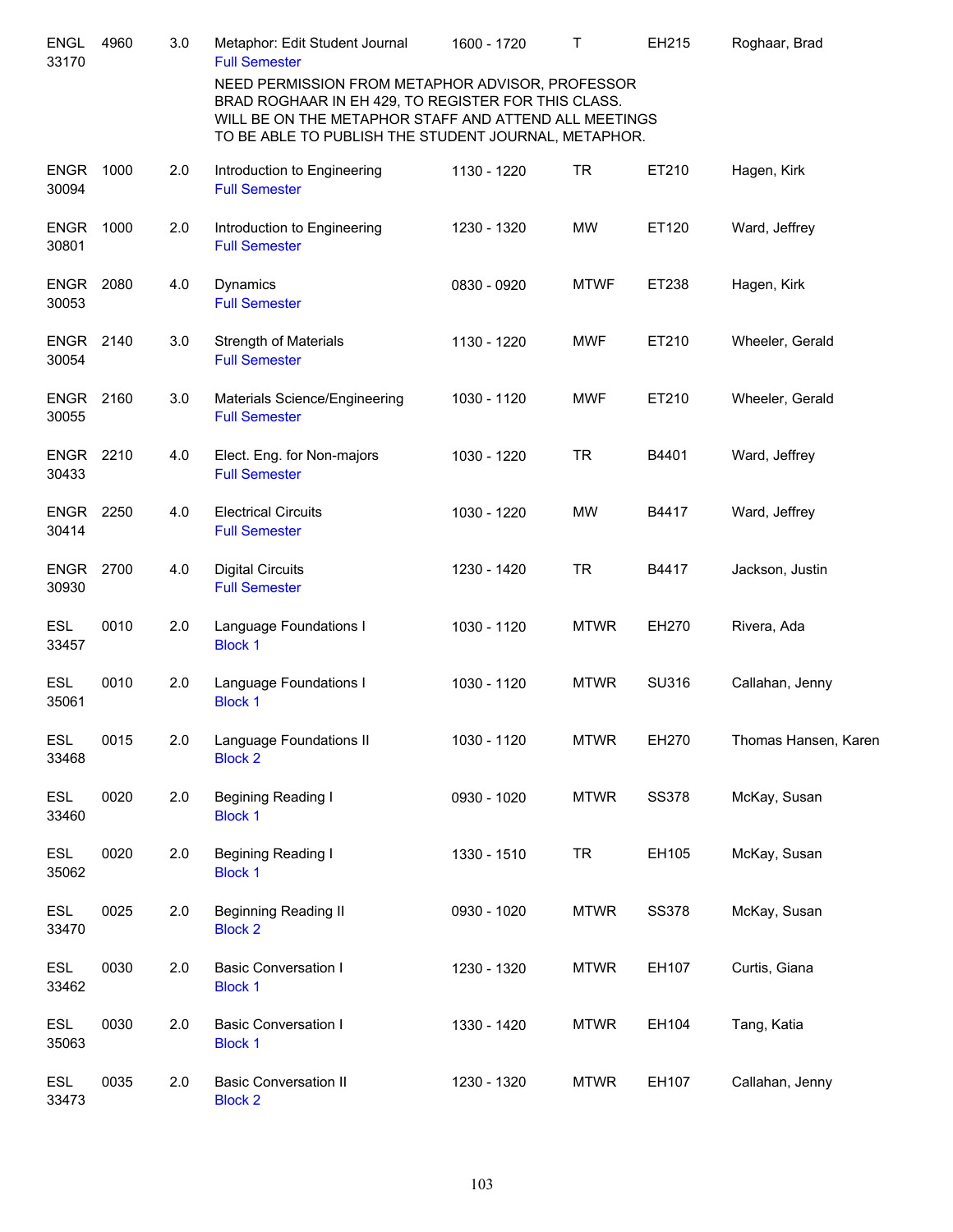| <b>ESL</b><br>33262 | 0110 | 2.0 | <b>Written Communication I</b><br><b>Block 1</b>     | 0930 - 1020 | <b>MTWR</b> | EH216        | Day, Bryce           |
|---------------------|------|-----|------------------------------------------------------|-------------|-------------|--------------|----------------------|
| <b>ESL</b><br>35130 | 0110 | 2.0 | Written Communication I<br><b>Block 2</b>            | 1230 - 1320 | <b>MTWR</b> | EH115        | Heslop, Brian        |
| <b>ESL</b><br>33269 | 0120 | 2.0 | Topics In English<br><b>Block 1</b>                  | 1030 - 1120 | <b>MTWR</b> | EH216        | Peterson, Mark       |
| <b>ESL</b><br>35131 | 0120 | 2.0 | Topics In English<br><b>Block 2</b>                  | 0930 - 1020 | <b>MTWR</b> | <b>SS337</b> | Curtis, Giana        |
| <b>ESL</b><br>33293 | 0130 | 2.0 | <b>Basic English Communication</b><br><b>Block 1</b> | 1230 - 1320 | <b>MTWR</b> | EH216        | Rivera, Ada          |
| <b>ESL</b><br>35132 | 0130 | 2.0 | <b>Basic English Communication</b><br><b>Block 2</b> | 1030 - 1120 | <b>MTWR</b> | EH104        | Lifferth, Lara       |
| <b>ESL</b><br>33322 | 0141 | 2.0 | <b>Grammar Foundations I</b><br><b>Block 1</b>       | 1330 - 1420 | <b>MW</b>   | EH216        | Wheelwright, Cheyney |
| <b>ESL</b><br>35098 | 0141 | 2.0 | <b>Grammar Foundations I</b><br><b>Block 1</b>       | 1330 - 1510 | <b>TR</b>   | EH216        | Wheelwright, Cheyney |
| <b>ESL</b><br>35133 | 0141 | 2.0 | <b>Grammar Foundations I</b><br><b>Block 2</b>       | 1330 - 1445 | <b>TR</b>   | EH220        | McKay, Susan         |
| <b>ESL</b><br>33369 | 0150 | 1.0 | Pronunciation I<br><b>Block 1</b>                    | 1430 - 1520 | <b>MW</b>   | EH216        | Conrad, Timothy      |
| <b>ESL</b><br>35134 | 0150 | 1.0 | Pronunciation I<br><b>Block 2</b>                    | <b>TBA</b>  | <b>MW</b>   |              | Conrad, Timothy      |
| <b>ESL</b><br>33390 | 1210 | 2.0 | Written Communication II<br><b>Block 2</b>           | 0930 - 1020 | <b>MTWR</b> | EH107        | Lifferth, Lara       |
| <b>ESL</b><br>33392 | 1220 | 2.0 | Topics in Learning English<br><b>Block 2</b>         | 1030 - 1120 | <b>MTWR</b> | EH107        | Reimann, Amy         |
| <b>ESL</b><br>33394 | 1230 | 2.0 | Interpersonal Communication<br><b>Block 2</b>        | 1230 - 1320 | <b>MTWR</b> | EH216        | Nicholes, Holly      |
| ESL<br>33569        | 1241 | 2.0 | <b>Grammar Foundations II</b><br><b>Block 2</b>      | 1330 - 1420 | <b>TR</b>   | EH216        | Wheelwright, Cheyney |
| <b>ESL</b><br>34345 | 1241 | 2.0 | <b>Grammar Foundations II</b><br><b>Block 2</b>      | 1330 - 1420 | <b>MW</b>   | LL223        | Wheelwright, Cheyney |
| <b>ESL</b><br>33397 | 1250 | 1.0 | Pronunciation II<br><b>Block 2</b>                   | 1430 - 1520 | MW          | EH216        | Conrad, Timothy      |
| ESL<br>34346        | 1250 | 1.0 | Pronunciation II<br><b>Block 2</b>                   | 1430 - 1520 | <b>MW</b>   | LL223        |                      |
| ESL<br>33370        | 2310 | 2.0 | Written Communication III<br><b>Block 1</b>          | 0930 - 1020 | <b>MTWR</b> | EH315        | Lifferth, Lara       |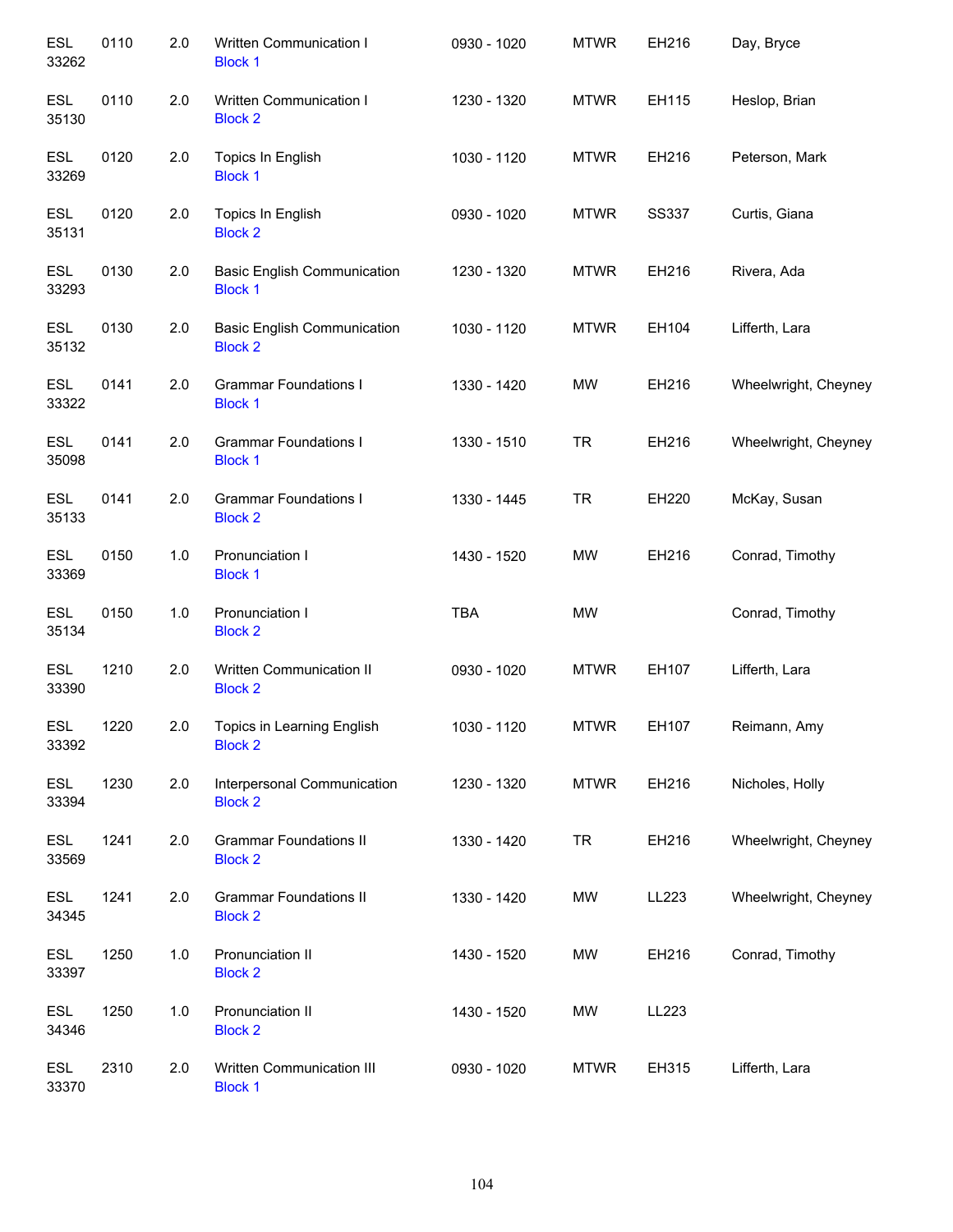| <b>ESL</b><br>34347 | 2310 | 2.0 | Written Communication III<br><b>Block 1</b>      | 0930 - 1020 | <b>MTWR</b> | LL221 | Peterson, Mark         |
|---------------------|------|-----|--------------------------------------------------|-------------|-------------|-------|------------------------|
| <b>ESL</b><br>33386 | 2320 | 2.0 | Topics for Academic Purposes I<br><b>Block 1</b> | 1030 - 1120 | <b>MTWR</b> | EH315 | Lifferth, Lara         |
| <b>ESL</b><br>34348 | 2320 | 2.0 | Topics for Academic Purposes I<br><b>Block 1</b> | 1030 - 1120 | <b>MTWR</b> | LL221 | Day, Bryce             |
| ESL<br>34780        | 2320 | 2.0 | Topics for Academic Purposes I<br><b>Block 1</b> | 1730 - 1920 | <b>MW</b>   | EH315 | Rodriguez Mesa, Monica |
| ESL<br>33387        | 2330 | 2.0 | Academic Communication I<br><b>Block 1</b>       | 1230 - 1320 | <b>MTWR</b> | EH315 | Day, Bryce             |
| ESL<br>34349        | 2330 | 2.0 | Academic Communication I<br><b>Block 1</b>       | 1230 - 1330 | <b>MTWR</b> | LL221 | Sheridan, Deborah      |
| ESL<br>33388        | 2341 | 2.0 | Advanced Grammar I<br><b>Block 1</b>             | 1330 - 1420 | <b>MTWR</b> | EH315 | Heslop, Brian          |
| ESL<br>34350        | 2341 | 2.0 | Advanced Grammar I<br><b>Block 1</b>             | 1330 - 1420 | <b>MTWR</b> | EH117 | Szalay, Eva            |
| ESL<br>33425        | 2410 | 2.0 | Written Communication IV<br><b>Block 2</b>       | 0930 - 1020 | <b>MTWR</b> | EH315 | Peterson, Mark         |
| ESL<br>34351        | 2410 | 2.0 | Written Communication IV<br><b>Block 2</b>       | 0930 - 1020 | <b>MTWR</b> | LL221 | Nicholes, Holly        |
| <b>ESL</b><br>34779 | 2410 | 2.0 | Written Communication IV<br><b>Block 2</b>       | 1730 - 1920 | <b>TR</b>   | EH315 |                        |
| <b>ESL</b><br>33426 | 2420 | 2.0 | Topics - Academic Purposes II<br><b>Block 2</b>  | 1030 - 1120 | <b>MTWR</b> | EH315 | Peterson, Mark         |
| <b>ESL</b><br>34352 | 2420 | 2.0 | Topics - Academic Purposes II<br><b>Block 2</b>  | 1030 - 1120 | <b>MTWR</b> | LL221 | Conrad, Timothy        |
| ESL<br>33427        | 2430 | 2.0 | Academic Communication II<br><b>Block 2</b>      | 1230 - 1320 | <b>MTWR</b> | EH316 | Sheridan, Deborah      |
| ESL<br>34354        | 2430 | 2.0 | Academic Communication II<br><b>Block 2</b>      | 1230 - 1320 | <b>MTWR</b> | EH315 | Reimann, Amy           |
| <b>ESL</b><br>34783 | 2430 | 2.0 | Academic Communication II<br><b>Block 2</b>      | 1930 - 2120 | MW          | EH315 |                        |
| ESL<br>33428        | 2441 | 2.0 | Advanced Grammar II<br><b>Block 2</b>            | 1330 - 1420 | <b>MTWR</b> | EH315 | Reimann, Amy           |
| ESL<br>34355        | 2441 | 2.0 | <b>Advanced Grammar II</b><br><b>Block 2</b>     | 1330 - 1420 | <b>MTWR</b> | EH117 | Nicholes, Holly        |
| <b>ESL</b><br>34785 | 2441 | 2.0 | <b>Advanced Grammar II</b><br><b>Block 2</b>     | 1930 - 2120 | <b>TR</b>   | EH315 |                        |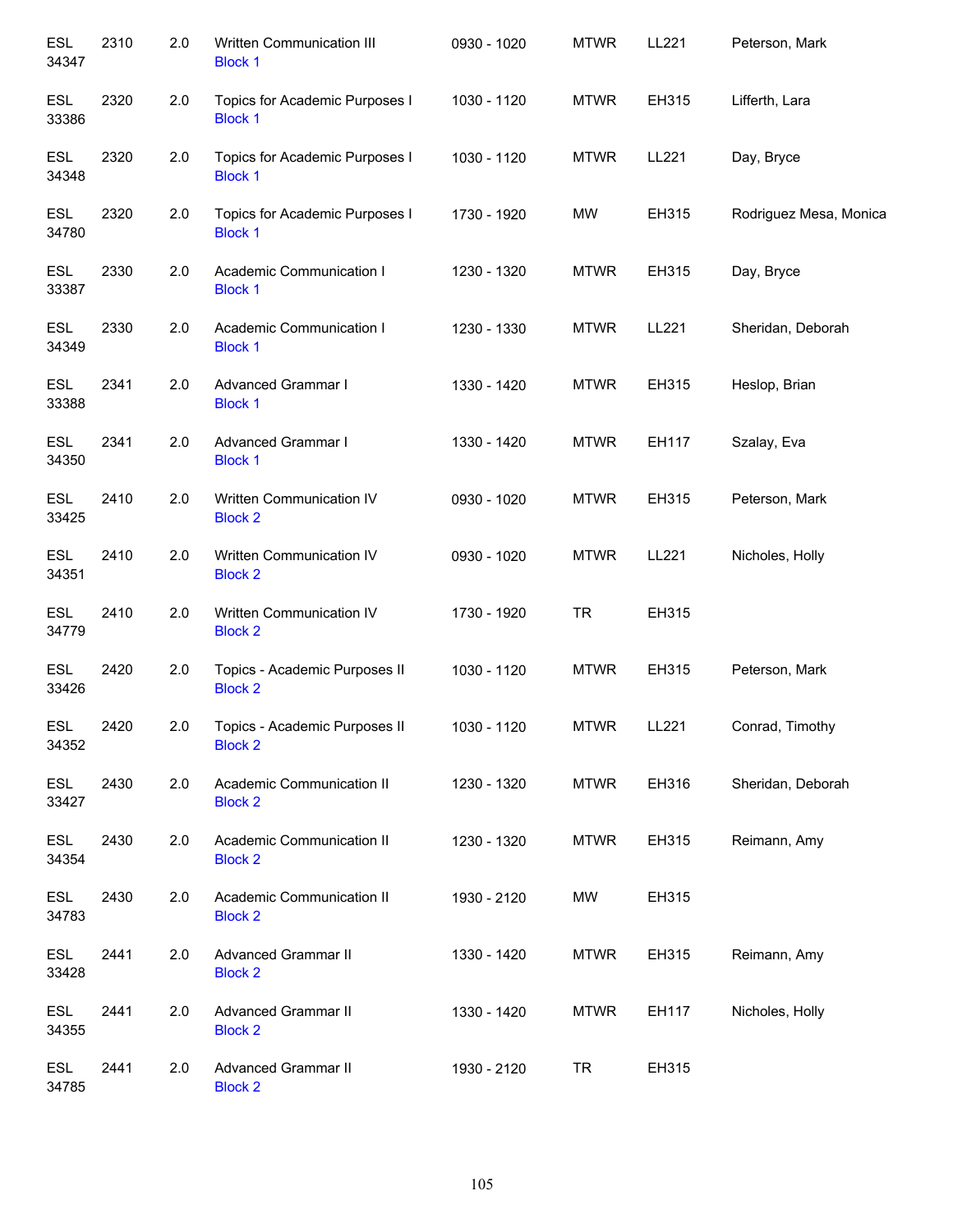| ESL<br>33430        | 2510 | 3.0   | Written Communication V<br><b>Full Semester</b>                          | 1330 - 1445 | <b>TR</b>  | EH107        | Curtis, Giana     |
|---------------------|------|-------|--------------------------------------------------------------------------|-------------|------------|--------------|-------------------|
| <b>ESL</b><br>33436 | 2510 | 3.0   | Written Communication V<br><b>Full Semester</b>                          | 1330 - 1445 | <b>MW</b>  | EH206        | Peterson, Mark    |
| <b>ESL</b><br>33439 | 2510 | 3.0   | Written Communication V<br><b>Full Semester</b>                          | 1730 - 2020 | M          | EH107        | Heslop, Brian     |
| <b>ESL</b><br>33446 | 2520 | 3.0   | Variable Topics-Academic Study<br><b>Full Semester</b>                   | 1730 - 2020 | T          | EH107        | Heslop, Brian     |
| ESL<br>33448        | 2520 | 3.0   | Variable Topics-Academic Study<br><b>Full Semester</b>                   | 1330 - 1445 | <b>TR</b>  | EH206        | Peterson, Mark    |
| <b>ESL</b><br>33451 | 2520 | 3.0   | Variable Topics-Academic Study<br><b>Full Semester</b>                   | 1330 - 1445 | <b>MW</b>  | EH107        | Sheridan, Deborah |
| ESL<br>33475        | 2750 | $1.0$ | <b>Special Projects</b><br><b>Full Semester</b><br>Course fee \$5.00     | <b>TBA</b>  | TBA        |              | Curtis, Giana     |
| ESL<br>33501        | 2750 | 2.0   | <b>Special Projects</b><br><b>Full Semester</b><br>Course fee \$10.00    | <b>TBA</b>  | <b>TBA</b> |              | Curtis, Giana     |
| ESL<br>33504        | 2750 | 3.0   | <b>Special Projects</b><br><b>Full Semester</b><br>Course fee \$15.00    | <b>TBA</b>  | <b>TBA</b> |              | Curtis, Giana     |
| <b>ESL</b><br>33508 | 2750 | $1.0$ | <b>Special Projects</b><br><b>Full Semester</b><br>Course fee \$5.00     | <b>TBA</b>  | <b>TBA</b> |              | Curtis, Giana     |
| <b>ESL</b><br>33536 | 2750 | 2.0   | <b>Special Projects</b><br><b>Full Semester</b><br>Course fee \$10.00    | <b>TBA</b>  | <b>TBA</b> |              | Curtis, Giana     |
| <b>ESL</b><br>33543 | 2750 | 3.0   | <b>Special Projects</b><br><b>Full Semester</b><br>Course fee \$15.00    | <b>TBA</b>  | <b>TBA</b> |              | Curtis, Giana     |
| <b>ESL</b><br>34775 | 2750 | 1.0   | <b>Special Projects</b><br><b>Full Semester</b><br>Community Involvement | <b>TBA</b>  | <b>TBA</b> |              | Curtis, Giana     |
| <b>ESL</b><br>34776 | 2750 | 2.0   | <b>Special Projects</b><br><b>Full Semester</b><br>Community Involvement | <b>TBA</b>  | <b>TBA</b> |              | Curtis, Giana     |
| <b>ESL</b><br>34777 | 2750 | 3.0   | <b>Special Projects</b><br><b>Full Semester</b><br>Community Involvement | <b>TBA</b>  | <b>TBA</b> |              | Curtis, Giana     |
| <b>FIN</b><br>33812 | 1010 | 3.0   | <b>Personal Finance</b><br><b>Full Semester</b>                          | 1030 - 1145 | <b>TR</b>  | <b>WB121</b> | Fan, Yuhong       |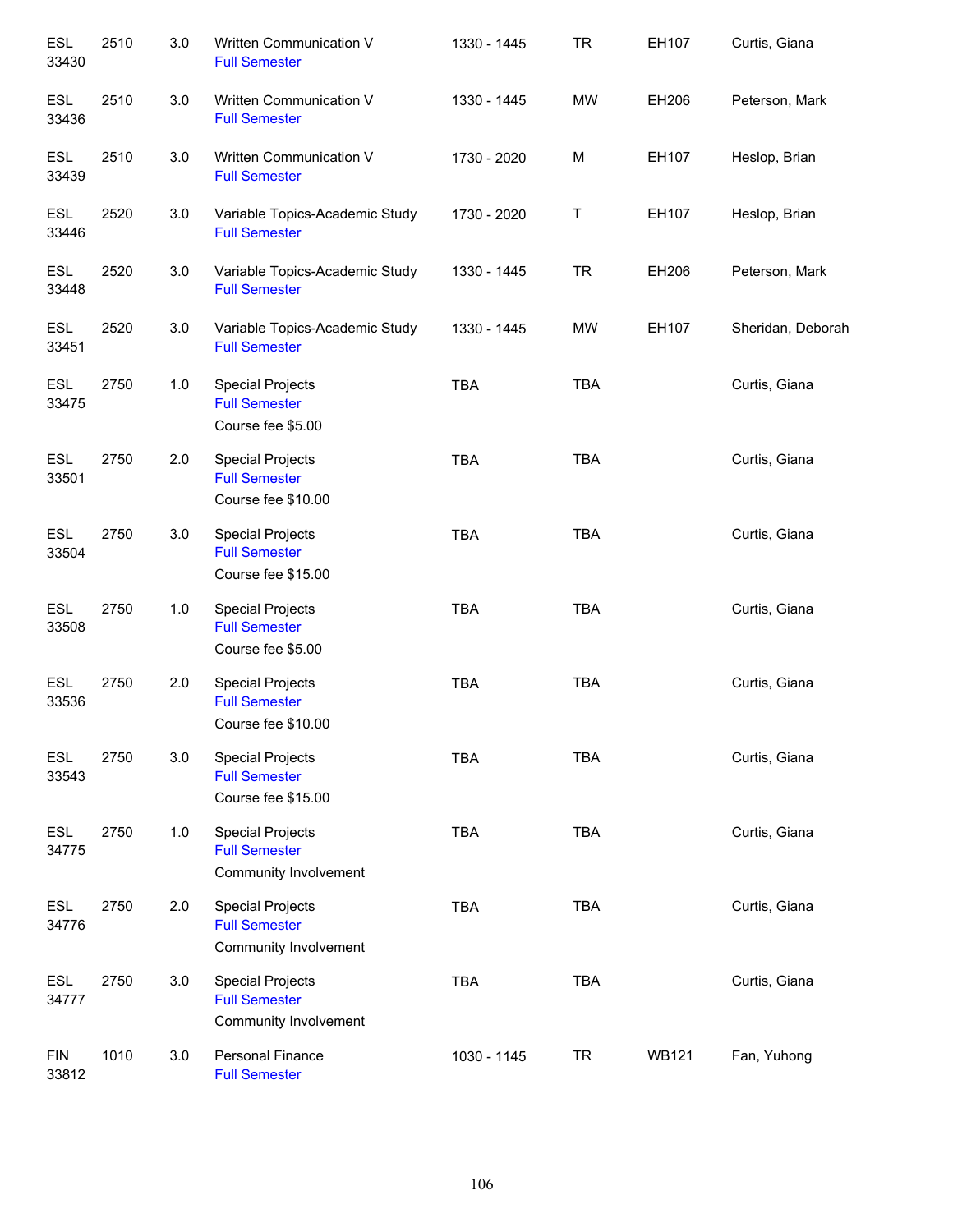| <b>FIN</b><br>34329  | 1010 | 3.0 | <b>Personal Finance</b><br><b>Full Semester</b>                                                                                                   | <b>TBA</b>  | <b>TBA</b>  | <b>OL</b>    | Livingston, E    |
|----------------------|------|-----|---------------------------------------------------------------------------------------------------------------------------------------------------|-------------|-------------|--------------|------------------|
|                      |      |     | To access the online course materials, please log in through<br>the student portal (eWeber) at http://weber.edu and select:<br>"current students" |             |             |              |                  |
| <b>FIN</b><br>33814  | 2300 | 3.0 | Introduction to Investments<br><b>Full Semester</b>                                                                                               | 0730 - 0845 | <b>TR</b>   | <b>WB115</b> | Barlow, James    |
| <b>FIN</b><br>33815  | 3200 | 3.0 | <b>Financial Management</b><br><b>Full Semester</b>                                                                                               | 1730 - 2010 | Τ           | <b>WB121</b> | Morgan, Terrilyn |
| <b>FIN</b><br>33816  | 3200 | 3.0 | <b>Financial Management</b><br><b>Full Semester</b>                                                                                               | 0900 - 1015 | <b>TR</b>   | <b>WB121</b> | Morgan, Terrilyn |
| <b>FIN</b><br>33817  | 3200 | 3.0 | <b>Financial Management</b><br><b>Full Semester</b>                                                                                               | 0930 - 1020 | <b>MWF</b>  | <b>WB121</b> | Morgan, Terrilyn |
| <b>FIN</b><br>33818  | 3300 | 3.0 | Investments<br><b>Full Semester</b>                                                                                                               | 0900 - 1015 | <b>TR</b>   | <b>WB119</b> | Fan, Yuhong      |
| <b>FIN</b><br>33819  | 3350 | 3.0 | <b>Financial Institutions</b><br><b>Full Semester</b>                                                                                             | 1730 - 2010 | R           | <b>WB120</b> | Morgan, Terrilyn |
| <b>FIN</b><br>34013  | 3400 | 3.0 | Real Estate Principles & Pract<br><b>Full Semester</b>                                                                                            | <b>TBA</b>  | <b>TBA</b>  | <b>OL</b>    | Handley, William |
|                      |      |     | To access the online course material, please log in through<br>the student portal (eWeber) at http://weber.edu and select:<br>"current students"  |             |             |              |                  |
| <b>FIN</b><br>33820  | 3500 | 3.0 | <b>Capital Budgeting</b><br><b>Full Semester</b>                                                                                                  | 0900 - 1015 | <b>TR</b>   | <b>WB116</b> | Turner, James    |
| <b>FIN</b><br>33821  | 4400 | 3.0 | Financial Prob - Corporate Fin<br><b>Full Semester</b>                                                                                            | 1200 - 1315 | <b>TR</b>   | <b>WB117</b> | Turner, James    |
| <b>FIN</b><br>33822  | 4410 | 3.0 | <b>Financial Prob - Investments</b><br><b>Full Semester</b>                                                                                       | 1200 - 1315 | <b>TR</b>   | <b>WB119</b> | Fan, Yuhong      |
| <b>FIN</b><br>33823  | 4860 | 3.0 | Finance Internship<br><b>Full Semester</b>                                                                                                        | <b>TBA</b>  | <b>TBA</b>  | <b>WB</b>    | Russell, Stephen |
|                      |      |     | Instructor and departmental approval required.                                                                                                    |             |             |              |                  |
| FL.<br>30534         | 4400 | 3.0 | Methods of Teaching For Lang<br><b>Full Semester</b><br>Course fee \$6.00                                                                         | 1130 - 1220 | <b>MWF</b>  | EH105        | Spanos, Anthony  |
| FL.<br>30535         | 4990 | 0.5 | Senior Assessment<br><b>Full Semester</b><br>This course meets only once: January 15, 2009                                                        | 1730 - 1830 | F           | EH118        | Mathews, Thomas  |
| <b>FRCH</b><br>30541 | 1020 | 4.0 | First Year French II<br><b>Full Semester</b><br>Course fee \$8.00                                                                                 | 0830 - 0920 | <b>MTWR</b> | EH116        | Hansen, Cheryl   |
| <b>FRCH</b><br>30543 | 1020 | 4.0 | First Year French II<br><b>Full Semester</b><br>Course fee \$8.00                                                                                 | 1230 - 1320 | <b>MTWR</b> | EH116        | Hansen, Cheryl   |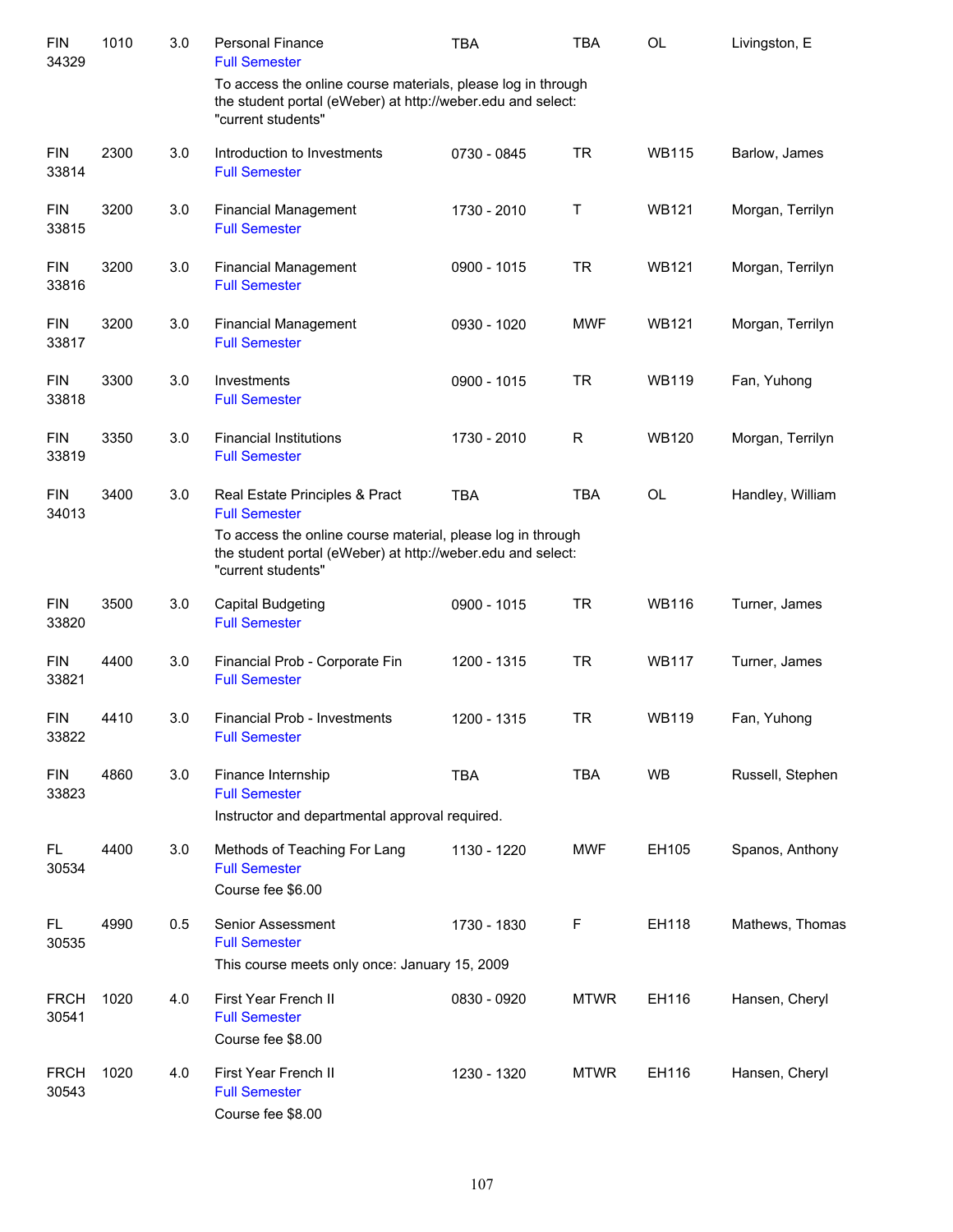| <b>FRCH</b><br>30544 | 2020 | 4.0 | HU Second Year French II<br><b>Full Semester</b><br>Course fee \$8.00                                                                                                                                     | 0930 - 1020 | <b>TWRF</b> | EH116        | Wa Nyatetu-Waigwa, Wanga |
|----------------------|------|-----|-----------------------------------------------------------------------------------------------------------------------------------------------------------------------------------------------------------|-------------|-------------|--------------|--------------------------|
| <b>FRCH</b><br>30545 | 3160 | 3.0 | Intro to French Literature<br><b>Full Semester</b><br>Course fee \$6.00                                                                                                                                   | 1030 - 1120 | <b>MWF</b>  | EH116        | Wa Nyatetu-Waigwa, Wanga |
| <b>FRCH</b><br>30546 | 3320 | 3.0 | <b>Applied Language Studies</b><br><b>Full Semester</b><br>Course fee \$6.00                                                                                                                              | 1030 - 1145 | <b>TR</b>   | EH116        | Hansen, Cheryl           |
| <b>FRCH</b><br>30548 | 3570 | 3.0 | Special Topics in Culture<br><b>Full Semester</b><br>Course fee \$6.00                                                                                                                                    | 1130 - 1220 | <b>MWF</b>  | EH116        | Wa Nyatetu-Waigwa, Wanga |
| <b>FRCH</b><br>30564 | 4830 | 1.0 | <b>Directed Readings</b><br><b>Full Semester</b>                                                                                                                                                          | <b>TBA</b>  | <b>TBA</b>  |              | Mathews, Thomas          |
| <b>FRCH</b><br>34907 | 4830 | 3.0 | <b>Directed Readings</b><br><b>Full Semester</b>                                                                                                                                                          | <b>TBA</b>  | <b>TBA</b>  |              | Wa Nyatetu-Waigwa, Wanga |
| <b>GEO</b><br>32471  | 1030 | 3.0 | PS/SI Earthquakes & Volcanoes<br><b>Full Semester</b>                                                                                                                                                     | 0930 - 1020 | <b>MWF</b>  | LL124        | Wilson, James            |
| <b>GEO</b><br>32472  | 1030 | 3.0 | PS/SI Earthquakes & Volcanoes<br><b>Full Semester</b>                                                                                                                                                     | 1130 - 1220 | <b>MWF</b>  | LL124        | Wilson, James            |
| <b>GEO</b><br>32473  | 1030 | 3.0 | PS/SI Earthquakes & Volcanoes<br><b>Full Semester</b>                                                                                                                                                     | 0900 - 1015 | <b>TR</b>   | LL124        | Nielsen, Gregory         |
| <b>GEO</b><br>33203  | 1030 | 3.0 | PS/SI Earthquakes & Volcanoes<br><b>Block 2</b><br>Hybrid course will have an online component added to the<br>face-to-face portion. Class meets the second 7 week<br>session only.                       | 1730 - 2010 | W           | LL124        | Wilson, James            |
| GEO<br>33282         | 1030 | 3.0 | PS/SI Earthquakes & Volcanoes<br><b>Full Semester</b>                                                                                                                                                     | 1730 - 2010 | W           | D02110       | Larsen, David            |
| GEO<br>32474         | 1060 | 3.0 | PS Environmental Geosciences<br><b>Full Semester</b>                                                                                                                                                      | 1130 - 1220 | <b>MWF</b>  | <b>SL320</b> | Matyjasik, Marek         |
| GEO<br>33264         | 1060 | 3.0 | PS Environmental Geosciences<br><b>Full Semester</b><br>To access the online course materials, please log in through<br>the student portal (eWeber) at http://weber.edu and select:<br>"current students" | <b>TBA</b>  | <b>TBA</b>  | OL           | Matyjasik, Marek         |
| GEO<br>32475         | 1110 | 3.0 | PS/SI Dynam Earth: Physical Geo<br><b>Full Semester</b>                                                                                                                                                   | 1030 - 1120 | <b>MWF</b>  | <b>SL320</b> | Eaton, Jeffrey           |
| <b>GEO</b><br>32496  | 1110 | 3.0 | PS/SI Dynam Earth: Physical Geo<br><b>Full Semester</b>                                                                                                                                                   | 1730 - 2010 | Τ           | <b>SL328</b> | Barker, Helen            |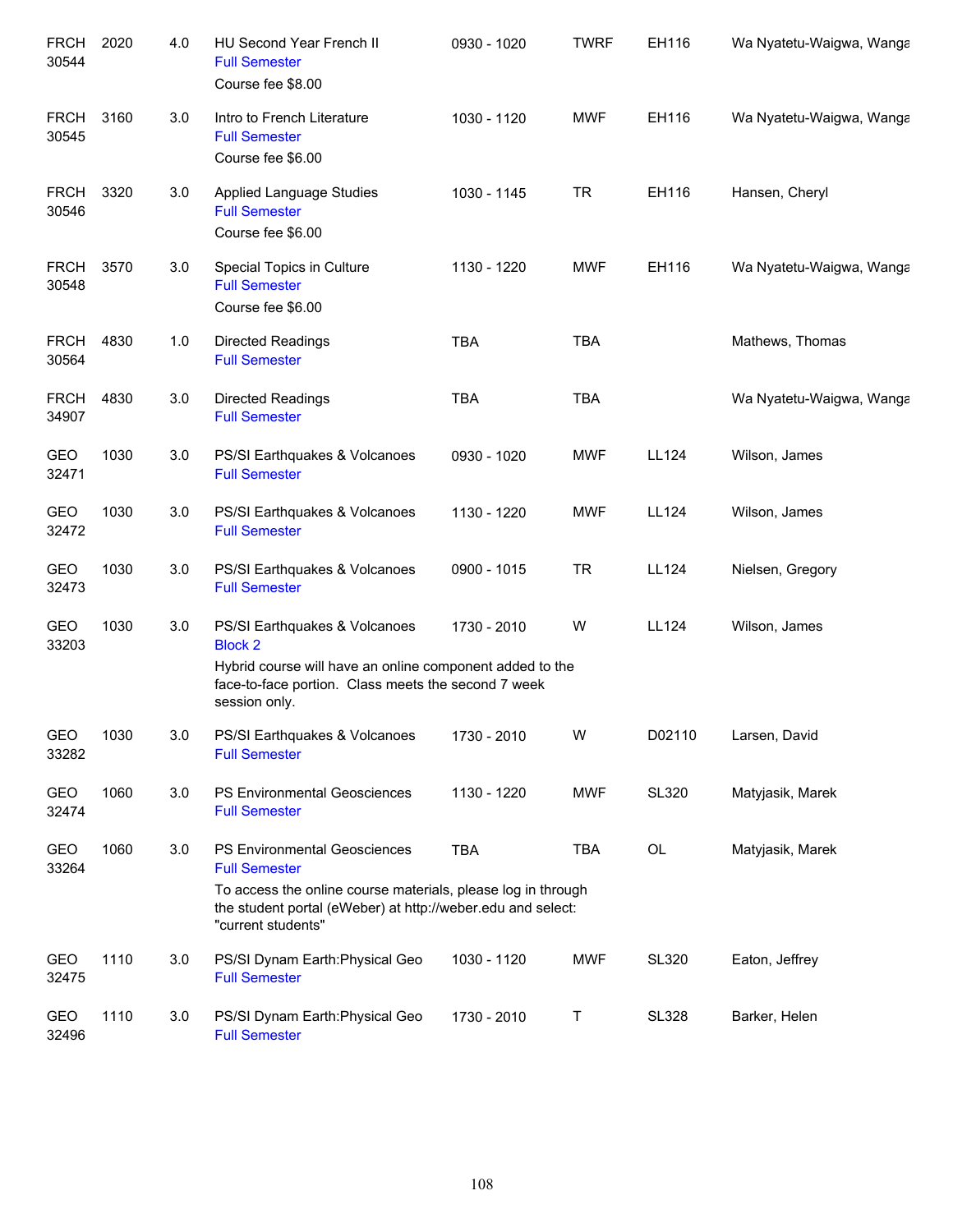| <b>GEO</b><br>33271 | 1110 | 3.0 | PS/SI Dynam Earth: Physical Geo<br><b>Full Semester</b>                                                                                           | <b>TBA</b>                 | <b>TBA</b>      | <b>OL</b>                    | Matyjasik, Marek   |
|---------------------|------|-----|---------------------------------------------------------------------------------------------------------------------------------------------------|----------------------------|-----------------|------------------------------|--------------------|
|                     |      |     | To access the online course materials, please log in through<br>the student portal (eWeber) at http://weber.edu and select:<br>"current students" |                            |                 |                              |                    |
| <b>GEO</b><br>32476 | 1115 | 1.0 | PS/SI Physical Geology Lab<br><b>Full Semester</b>                                                                                                | 1330 - 1620                | Τ               | <b>SL328</b>                 | Wilson, James      |
|                     |      |     | Course fee \$10.00                                                                                                                                |                            |                 |                              |                    |
| <b>GEO</b><br>32477 | 1130 | 3.0 | PS/SI Intro to Meteorology<br><b>Full Semester</b>                                                                                                | 1030 - 1120                | <b>MWF</b>      | LL124                        | Ford, Richard      |
| GEO<br>33284        | 1130 | 3.0 | PS/SI Intro to Meteorology<br><b>Full Semester</b>                                                                                                | 1730 - 2010                | $\mathsf{R}$    | D02324                       | Herret, Thomas     |
| GEO<br>32478        | 1220 | 4.0 | <b>Historical Geology</b><br><b>Full Semester</b>                                                                                                 | 0830 - 0920<br>1430 - 1720 | <b>MWF</b><br>M | <b>SL320</b><br><b>SL328</b> | Eaton, Jeffrey     |
| GEO<br>32479        | 1350 | 3.0 | PS/SI Prin of Earth Science<br><b>Full Semester</b>                                                                                               | 1200 - 1450<br>1230 - 1320 | R<br><b>MW</b>  | <b>SL328</b><br><b>LL124</b> | Ford, Richard      |
| <b>GEO</b><br>32480 | 2050 | 4.0 | <b>Earth Materials</b><br><b>Full Semester</b>                                                                                                    | 1330 - 1420<br>1430 - 1720 | <b>MWF</b><br>W | <b>SL328</b><br><b>SL328</b> | Wilson, James      |
| <b>GEO</b><br>32481 | 2600 | 1.0 | Laboratory Safety<br><b>Full Semester</b>                                                                                                         | 1230 - 1320                | W               | LL129                        | Wachocki, Barbara  |
| GEO<br>32668        | 3010 | 3.0 | SI Oceanography & Earth System<br><b>Full Semester</b>                                                                                            | 0930 - 1020                | <b>MWF</b>      | <b>SL320</b>                 | Ford, Richard      |
| GEO<br>32482        | 3060 | 4.0 | <b>Structural Geology</b><br><b>Full Semester</b>                                                                                                 | 0730 - 0845<br>1430 - 1720 | <b>TR</b><br>F  | <b>SL320</b><br><b>SL320</b> | Yonkee, W          |
| GEO<br>32484        | 3550 | 4.0 | Sedimentology and Stratigraphy<br><b>Full Semester</b>                                                                                            | 1030 - 1145<br>1330 - 1620 | <b>TR</b><br>R  | <b>SL320</b><br><b>SL332</b> | Eaton, Jeffrey     |
| GEO<br>32485        | 3880 | 4.0 | Groundwater<br><b>Full Semester</b>                                                                                                               | 1230 - 1320<br>1430 - 1720 | <b>MWF</b><br>M | <b>SL320</b><br><b>SL320</b> | Matyjasik, Marek   |
| GEO<br>33277        | 4100 | 3.0 | <b>Engineering Geology</b><br><b>Full Semester</b>                                                                                                | <b>TBA</b>                 | <b>TBA</b>      | OL                           | Matyjasik, Marek   |
|                     |      |     | To access the online course materials, please log in through<br>the student portal (eWeber) at http://weber.edu and select:<br>"current students" |                            |                 |                              |                    |
| GEO<br>32486        | 4220 | 4.0 | Technical and Appli Issues GIS<br><b>Full Semester</b><br>Course fee \$40.00                                                                      | 0900 - 1015<br>1330 - 1620 | <b>TR</b><br>T  | <b>SL320</b><br><b>SL329</b> | Hernandez, Michael |
| GEO<br>32487        | 4300 | 4.0 | Igneous/Metamorphic Petrology<br><b>Full Semester</b>                                                                                             | 1200 - 1315<br>1430 - 1720 | <b>TR</b><br>W  | <b>SL332</b><br><b>SL332</b> | Yonkee, W          |
| GEO<br>32488        | 4400 | 4.0 | Remote Sensing II<br><b>Full Semester</b><br>Course fee \$40.00                                                                                   | 1200 - 1315<br>1330 - 1620 | <b>TR</b><br>R  | <b>SL320</b><br><b>SL329</b> | Hernandez, Michael |
| GEO<br>30909        | 4800 | 1.0 | Independent Research<br><b>Full Semester</b>                                                                                                      | <b>TBA</b>                 | <b>TBA</b>      |                              | Eaton, Jeffrey     |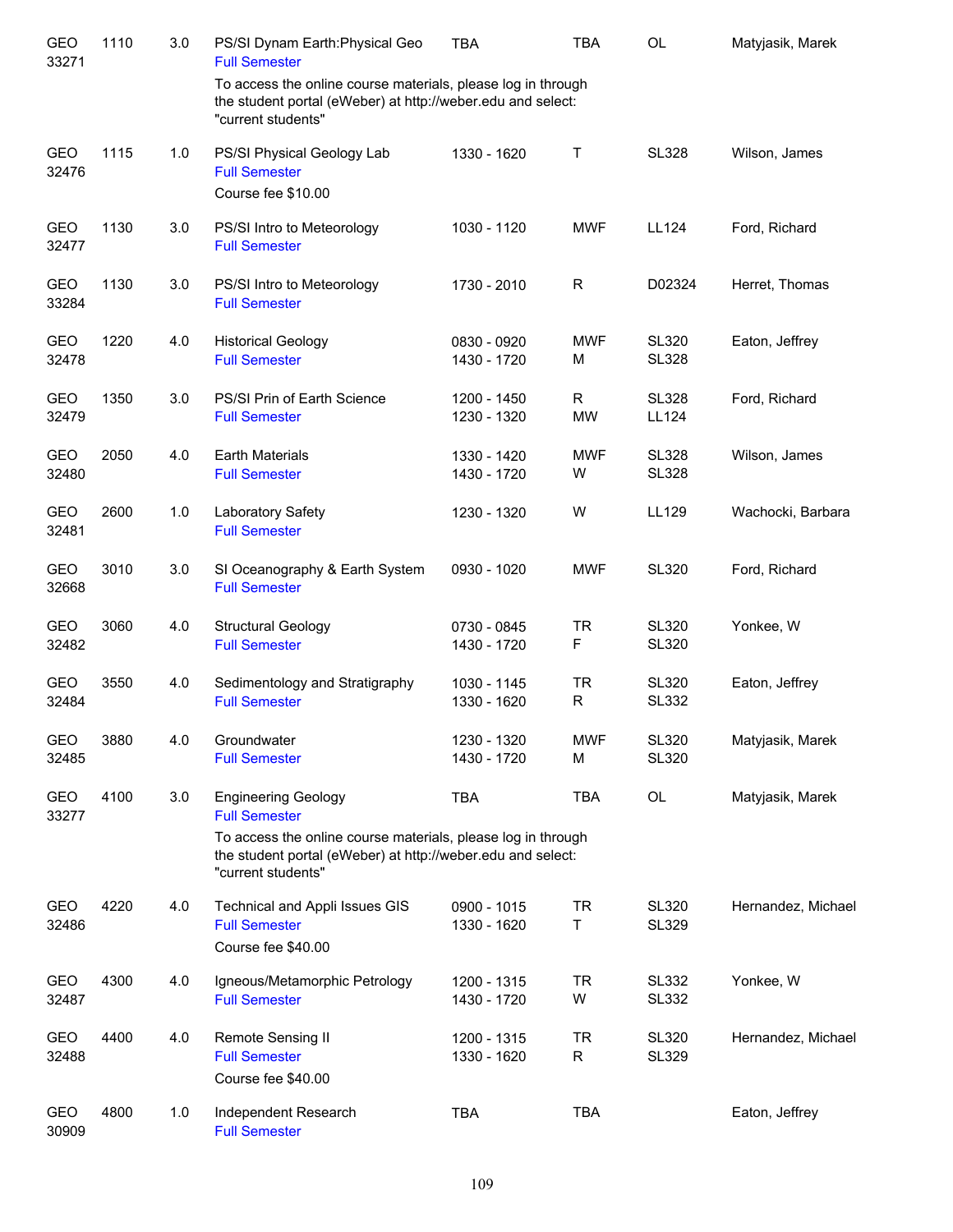| GEO<br>30910         | 4800 | 2.0 | Independent Research<br><b>Full Semester</b>           | <b>TBA</b>  | <b>TBA</b> |              | Eaton, Jeffrey     |
|----------------------|------|-----|--------------------------------------------------------|-------------|------------|--------------|--------------------|
| GEO<br>30911         | 4800 | 3.0 | Independent Research<br><b>Full Semester</b>           | <b>TBA</b>  | <b>TBA</b> |              | Eaton, Jeffrey     |
| GEO<br>30912         | 4800 | 1.0 | Independent Research<br><b>Full Semester</b>           | <b>TBA</b>  | <b>TBA</b> |              | Ford, Richard      |
| GEO<br>30913         | 4800 | 2.0 | Independent Research<br><b>Full Semester</b>           | <b>TBA</b>  | <b>TBA</b> |              | Ford, Richard      |
| GEO<br>30914         | 4800 | 3.0 | Independent Research<br><b>Full Semester</b>           | <b>TBA</b>  | <b>TBA</b> |              | Ford, Richard      |
| GEO<br>30915         | 4800 | 1.0 | Independent Research<br><b>Full Semester</b>           | <b>TBA</b>  | <b>TBA</b> |              | Hernandez, Michael |
| GEO<br>30916         | 4800 | 2.0 | Independent Research<br><b>Full Semester</b>           | <b>TBA</b>  | <b>TBA</b> |              | Hernandez, Michael |
| GEO<br>30917         | 4800 | 3.0 | Independent Research<br><b>Full Semester</b>           | <b>TBA</b>  | <b>TBA</b> |              | Hernandez, Michael |
| GEO<br>30918         | 4800 | 1.0 | Independent Research<br><b>Full Semester</b>           | <b>TBA</b>  | <b>TBA</b> |              | Matyjasik, Marek   |
| GEO<br>30919         | 4800 | 2.0 | Independent Research<br><b>Full Semester</b>           | <b>TBA</b>  | <b>TBA</b> |              | Matyjasik, Marek   |
| GEO<br>30920         | 4800 | 3.0 | Independent Research<br><b>Full Semester</b>           | <b>TBA</b>  | <b>TBA</b> |              | Matyjasik, Marek   |
| GEO<br>30921         | 4800 | 1.0 | Independent Research<br><b>Full Semester</b>           | <b>TBA</b>  | <b>TBA</b> |              | Wilson, James      |
| GEO<br>30922         | 4800 | 2.0 | Independent Research<br><b>Full Semester</b>           | <b>TBA</b>  | <b>TBA</b> |              | Wilson, James      |
| GEO<br>30923         | 4800 | 3.0 | Independent Research<br><b>Full Semester</b>           | <b>TBA</b>  | <b>TBA</b> |              | Wilson, James      |
| GEO<br>30924         | 4800 | 1.0 | Independent Research<br><b>Full Semester</b>           | <b>TBA</b>  | TBA        |              | Yonkee, W          |
| GEO<br>30925         | 4800 | 2.0 | Independent Research<br><b>Full Semester</b>           | <b>TBA</b>  | <b>TBA</b> |              | Yonkee, W          |
| GEO<br>30926         | 4800 | 3.0 | Independent Research<br><b>Full Semester</b>           | <b>TBA</b>  | <b>TBA</b> |              | Yonkee, W          |
| GEOG<br>32754        | 1000 | 3.0 | PS/SI Natural Envmnts of Earth<br><b>Full Semester</b> | 0900 - 1015 | <b>TR</b>  | SS318        | Bedford, Daniel    |
| <b>GEOG</b><br>32763 | 1000 | 3.0 | PS/SI Natural Envmnts of Earth<br><b>Full Semester</b> | 1030 - 1145 | <b>TR</b>  | <b>SS318</b> | Bedford, Daniel    |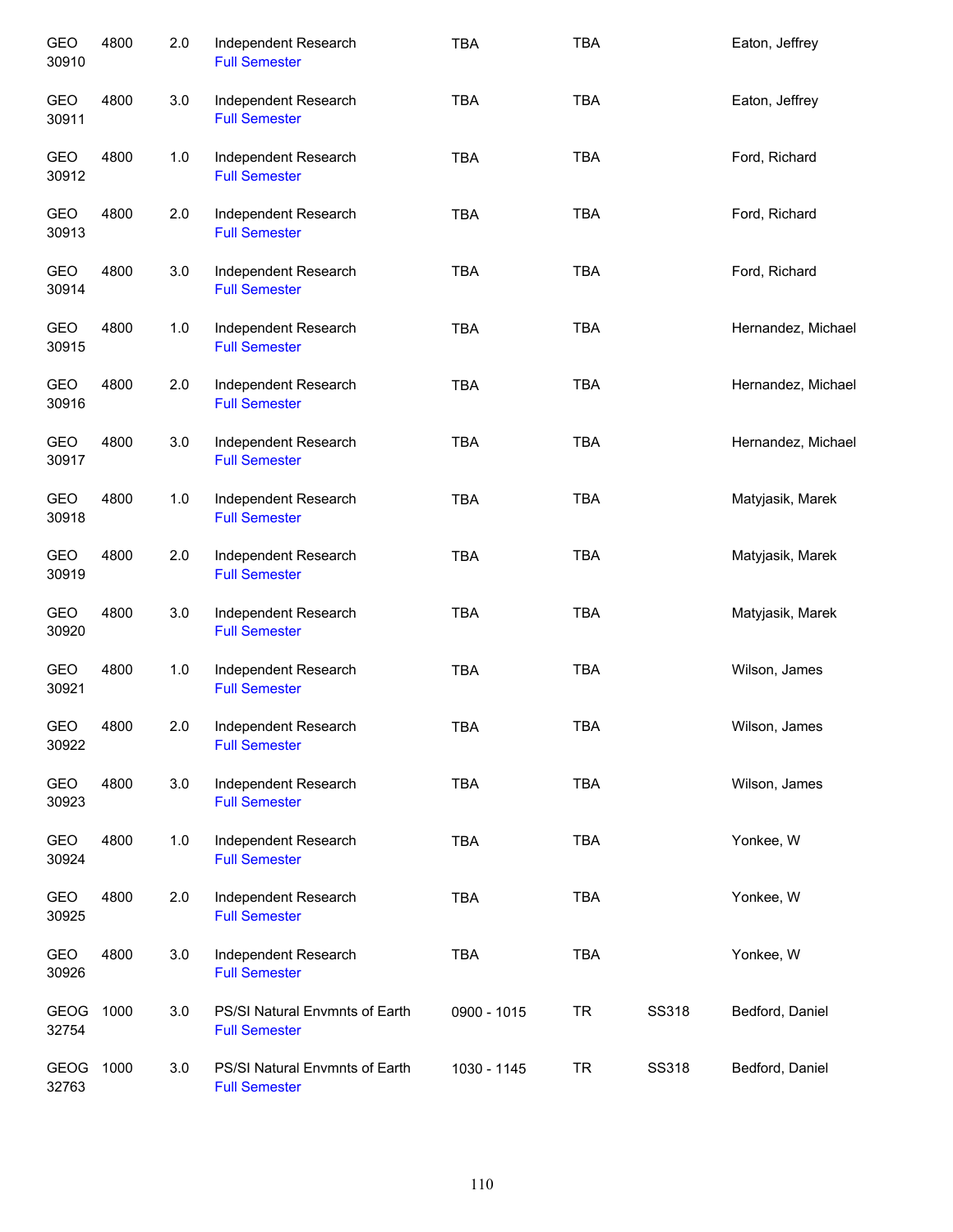| GEOG<br>32807        | 1000 | 3.0 | PS/SI Natural Envmnts of Earth<br><b>Full Semester</b> | 1030 - 1120 | <b>MWF</b> | <b>SS318</b> | Ewert, Eric       |
|----------------------|------|-----|--------------------------------------------------------|-------------|------------|--------------|-------------------|
| GEOG<br>32812        | 1000 | 3.0 | PS/SI Natural Envmnts of Earth<br><b>Full Semester</b> | 0830 - 0920 | <b>MWF</b> | SS318        | Lang, Anna        |
| GEOG<br>32813        | 1000 | 3.0 | PS/SI Natural Envmnts of Earth<br><b>Full Semester</b> | 0930 - 1020 | MWF        | SS318        | Lang, Anna        |
| GEOG 1000<br>32817   |      | 3.0 | PS/SI Natural Envmnts of Earth<br><b>Full Semester</b> | 1130 - 1220 | <b>MWF</b> | <b>SS318</b> | Callahan, Heather |
| GEOG 1000<br>32827   |      | 3.0 | PS/SI Natural Envmnts of Earth<br><b>Full Semester</b> | 1730 - 2010 | Т          | SS318        | Callahan, Heather |
| GEOG 1000<br>32831   |      | 3.0 | PS/SI Natural Envmnts of Earth<br><b>Full Semester</b> | 1200 - 1315 | <b>TR</b>  | SS318        | Dickie, Wendy     |
| GEOG 1000<br>32832   |      | 3.0 | PS/SI Natural Envmnts of Earth<br><b>Full Semester</b> | 1330 - 1445 | <b>TR</b>  | SS318        | Dickie, Wendy     |
| GEOG<br>32838        | 1000 | 3.0 | PS/SI Natural Envmnts of Earth<br><b>Full Semester</b> | 0900 - 1015 | <b>TR</b>  | D02320       | Rich, Julie       |
| GEOG<br>32842        | 1000 | 3.0 | PS/SI Natural Envmnts of Earth<br><b>Full Semester</b> | 1730 - 2010 | R          | D02222       | Hadfield, Kimball |
| GEOG<br>32844        | 1000 | 3.0 | PS/SI Natural Envmnts of Earth<br><b>Full Semester</b> | 1030 - 1145 | <b>TR</b>  | D02320       | Rich, Julie       |
| GEOG<br>32846        | 1000 | 3.0 | PS/SI Natural Envmnts of Earth<br><b>Full Semester</b> | 1230 - 1320 | MWF        | SS318        | Richards, Paul    |
| <b>GEOG</b><br>32739 | 1300 | 3.0 | SS/DV Places & Peoples World<br><b>Full Semester</b>   | 0830 - 0920 | MWF        | SS390        | Elliott, Harold   |
| GEOG<br>32748        | 1300 | 3.0 | SS/DV Places & Peoples World<br><b>Full Semester</b>   | 1030 - 1145 | TR         | SS390        | Elliott, Harold   |
| GEOG<br>32840        | 1300 | 3.0 | SS/DV Places & Peoples World<br><b>Full Semester</b>   | 1730 - 2010 | Τ          | D02222       | Hadfield, Kimball |
| GEOG<br>32848        | 1300 | 3.0 | SS/DV Places & Peoples World<br><b>Full Semester</b>   | 1730 - 2010 | W          | <b>SS318</b> | Richards, Paul    |
| <b>GEOG</b><br>32749 | 1520 | 3.0 | SS/DV Geog of U.S. & Canada<br><b>Full Semester</b>    | 1630 - 1910 | M          | SS390        | Elliott, Harold   |
| GEOG<br>32821        | 1520 | 3.0 | SS/DV Geog of U.S. & Canada<br><b>Full Semester</b>    | 1330 - 1420 | MWF        | SS318        | Callahan, Heather |
| GEOG<br>32765        | 3060 | 3.0 | World Environmental Issues<br><b>Full Semester</b>     | 1030 - 1120 | MWF        | <b>SS48</b>  | Dorsey, Bryan     |
| GEOG<br>32761        | 3090 | 3.0 | Arctic & Alpine Environments<br><b>Full Semester</b>   | 1030 - 1120 | <b>MWF</b> | <b>SS333</b> | Bedford, Daniel   |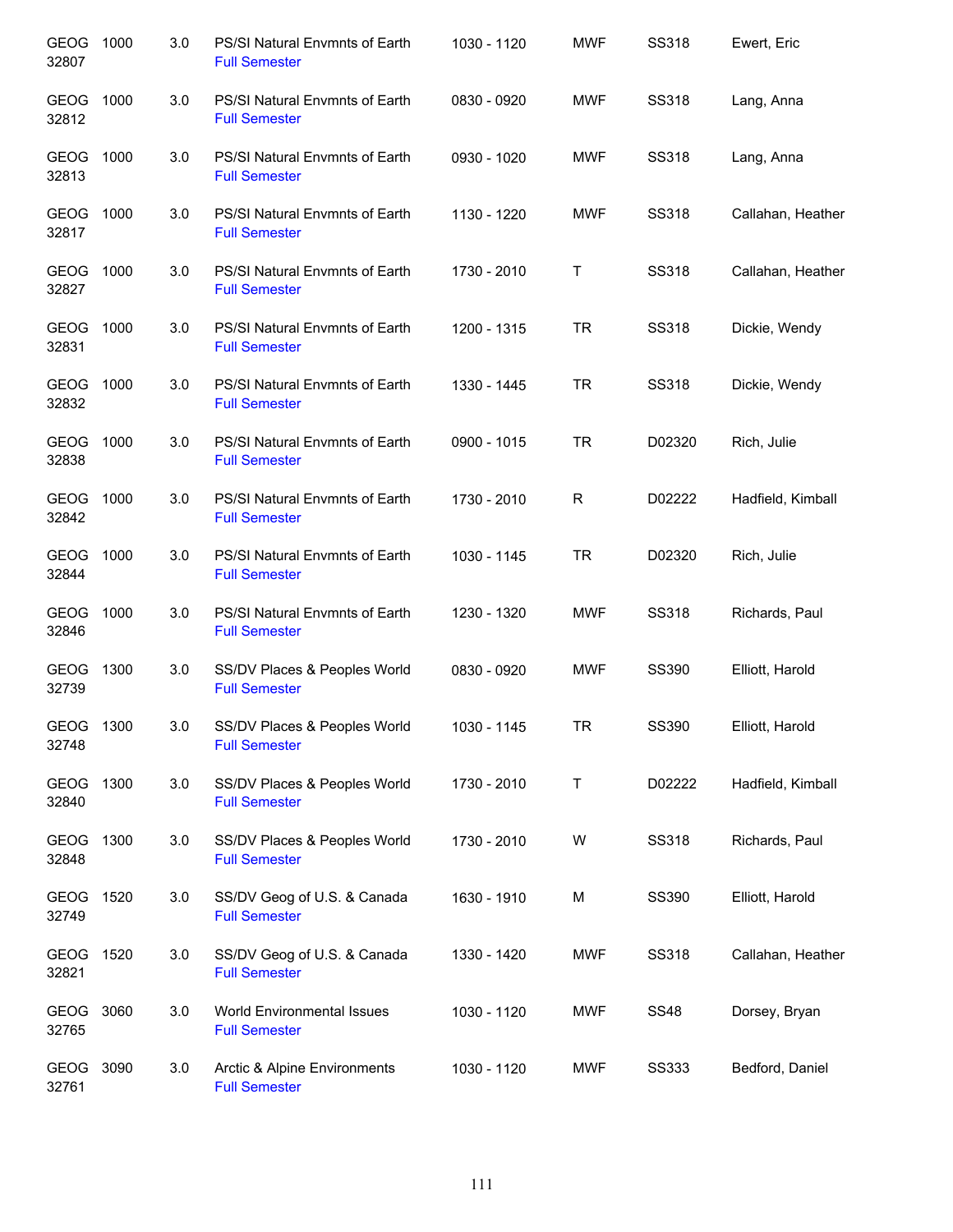| GEOG 3360<br>32808   |      | 3.0 | Economic Geography<br><b>Full Semester</b>                                                                                                                                                                                                                                                                                                          | 1130 - 1220 | <b>MWF</b> | <b>SS333</b> | Ewert, Eric     |
|----------------------|------|-----|-----------------------------------------------------------------------------------------------------------------------------------------------------------------------------------------------------------------------------------------------------------------------------------------------------------------------------------------------------|-------------|------------|--------------|-----------------|
| GEOG<br>32811        | 3450 | 3.0 | Cartography<br><b>Full Semester</b>                                                                                                                                                                                                                                                                                                                 | 1630 - 1910 | R          | SS390        | Ewert, Eric     |
| GEOG<br>32810        | 3460 | 3.0 | Advanced Cartography<br><b>Full Semester</b>                                                                                                                                                                                                                                                                                                        | 1200 - 1315 | <b>TR</b>  | <b>SS48</b>  | Ewert, Eric     |
| <b>GEOG</b><br>32843 | 3500 | 3.0 | Geography Of Utah<br><b>Full Semester</b><br>CBL stands for Community-Based Learning which means that<br>students engage in meaningful community service that is<br>connected to specific course objectives. See http://www.<br>weber.edu/CommunityInvolvement/CBL_Designation.html for a<br>full list of CBL designated courses.                   | 1630 - 1910 | W          | D02105       | Rich, Julie     |
| GEOG<br>32759        | 3590 | 3.0 | DV Geography Of Europe<br><b>Full Semester</b>                                                                                                                                                                                                                                                                                                      | 0930 - 1020 | <b>MWF</b> | <b>SS333</b> | Bedford, Daniel |
| GEOG<br>32746        | 3640 | 3.0 | DV Geography Of Asia<br><b>Full Semester</b>                                                                                                                                                                                                                                                                                                        | 0900 - 1015 | <b>TR</b>  | <b>SS48</b>  | Elliott, Harold |
| GEOG<br>32768        | 4420 | 3.0 | <b>Advanced Planning Techniques</b><br><b>Full Semester</b><br>CBL stands for Community-Based Learning which means that<br>students engage in meaningful community service that is<br>connected to specific course objectives. See http://www.<br>weber.edu/CommunityInvolvement/CBL_Designation.html for a<br>full list of CBL designated courses. | 1230 - 1320 | <b>MWF</b> | <b>SS333</b> | Dorsey, Bryan   |
| GEOG 4800<br>32965   |      | 1.0 | Individual Research<br><b>Full Semester</b>                                                                                                                                                                                                                                                                                                         | <b>TBA</b>  | <b>TBA</b> |              | Elliott, Harold |
| GEOG<br>32967        | 4800 | 2.0 | <b>Individual Research</b><br><b>Full Semester</b>                                                                                                                                                                                                                                                                                                  | <b>TBA</b>  | <b>TBA</b> |              | Elliott, Harold |
| GEOG 4800<br>32968   |      | 3.0 | Individual Research<br><b>Full Semester</b>                                                                                                                                                                                                                                                                                                         | <b>TBA</b>  | <b>TBA</b> |              | Elliott, Harold |
| GEOG 4800<br>32969   |      | 1.0 | Individual Research<br><b>Full Semester</b>                                                                                                                                                                                                                                                                                                         | <b>TBA</b>  | <b>TBA</b> |              | Bedford, Daniel |
| GEOG 4800<br>32970   |      | 2.0 | Individual Research<br><b>Full Semester</b>                                                                                                                                                                                                                                                                                                         | <b>TBA</b>  | <b>TBA</b> |              | Bedford, Daniel |
| GEOG 4800<br>32971   |      | 3.0 | <b>Individual Research</b><br><b>Full Semester</b>                                                                                                                                                                                                                                                                                                  | <b>TBA</b>  | <b>TBA</b> |              | Bedford, Daniel |
| GEOG 4800<br>32972   |      | 1.0 | <b>Individual Research</b><br><b>Full Semester</b>                                                                                                                                                                                                                                                                                                  | <b>TBA</b>  | <b>TBA</b> |              | Dorsey, Bryan   |
| <b>GEOG</b><br>32973 | 4800 | 2.0 | Individual Research<br><b>Full Semester</b>                                                                                                                                                                                                                                                                                                         | <b>TBA</b>  | <b>TBA</b> |              | Dorsey, Bryan   |
| GEOG 4800<br>32974   |      | 3.0 | Individual Research<br><b>Full Semester</b>                                                                                                                                                                                                                                                                                                         | <b>TBA</b>  | <b>TBA</b> |              | Dorsey, Bryan   |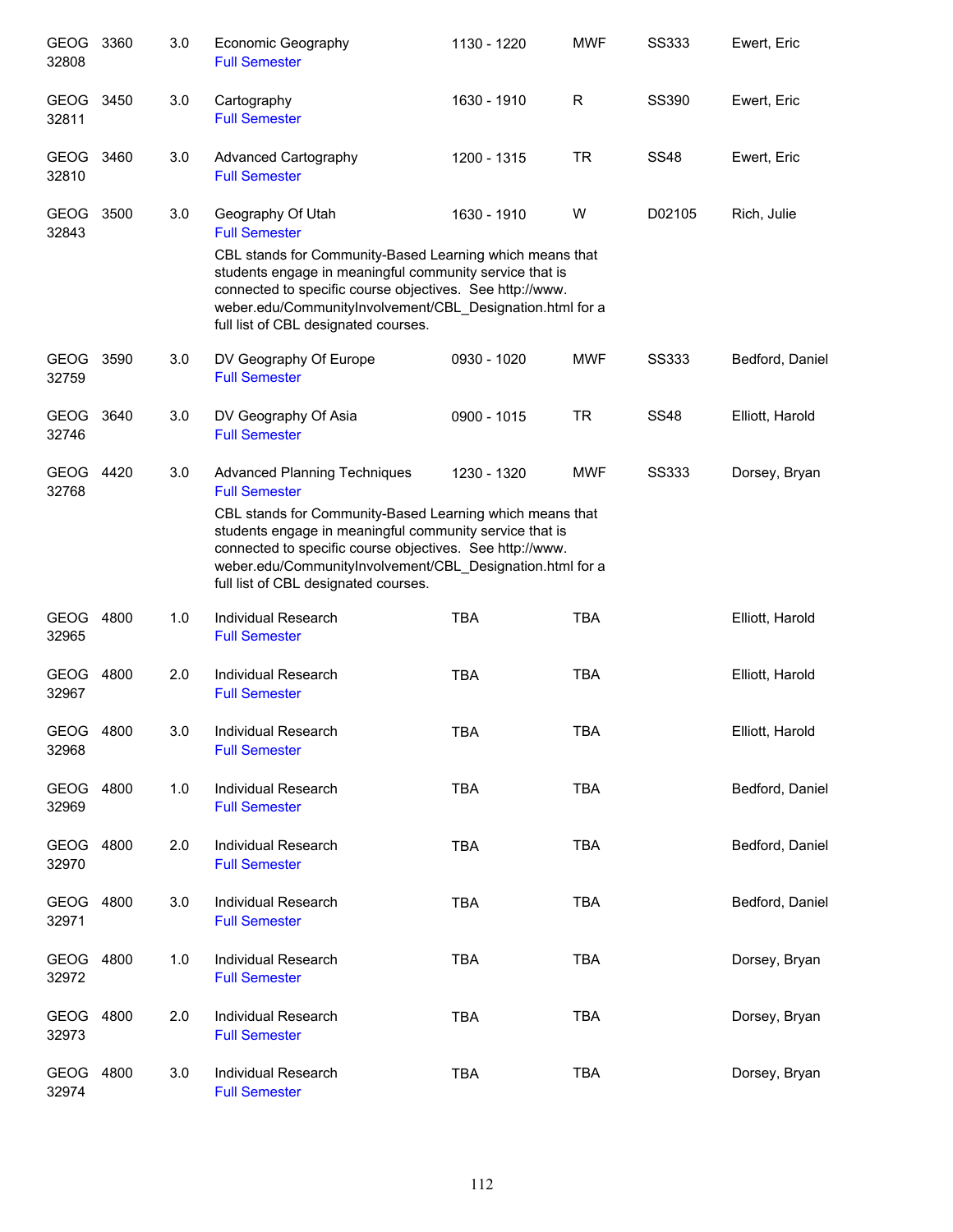| GEOG 4800<br>32975   |      | 1.0 | Individual Research<br><b>Full Semester</b>                                                                                                                      | <b>TBA</b>  | <b>TBA</b> |       | Ewert, Eric      |
|----------------------|------|-----|------------------------------------------------------------------------------------------------------------------------------------------------------------------|-------------|------------|-------|------------------|
| GEOG 4800<br>32976   |      | 2.0 | <b>Individual Research</b><br><b>Full Semester</b>                                                                                                               | <b>TBA</b>  | <b>TBA</b> |       | Ewert, Eric      |
| GEOG 4800<br>32977   |      | 3.0 | Individual Research<br><b>Full Semester</b>                                                                                                                      | <b>TBA</b>  | <b>TBA</b> |       | Ewert, Eric      |
| GEOG 4800<br>32978   |      | 1.0 | Individual Research<br><b>Full Semester</b>                                                                                                                      | <b>TBA</b>  | <b>TBA</b> |       | Lang, Anna       |
| GEOG 4800<br>32979   |      | 2.0 | <b>Individual Research</b><br><b>Full Semester</b>                                                                                                               | <b>TBA</b>  | <b>TBA</b> |       | Lang, Anna       |
| GEOG 4800<br>32980   |      | 3.0 | Individual Research<br><b>Full Semester</b>                                                                                                                      | <b>TBA</b>  | <b>TBA</b> |       | Lang, Anna       |
| GEOG 4800<br>32981   |      | 1.0 | <b>Individual Research</b><br><b>Full Semester</b>                                                                                                               | <b>TBA</b>  | <b>TBA</b> |       | Rich, Julie      |
| GEOG 4800<br>32982   |      | 2.0 | Individual Research<br><b>Full Semester</b>                                                                                                                      | <b>TBA</b>  | <b>TBA</b> |       | Rich, Julie      |
| GEOG 4800<br>32983   |      | 3.0 | Individual Research<br><b>Full Semester</b>                                                                                                                      | <b>TBA</b>  | <b>TBA</b> |       | Rich, Julie      |
| GEOG 4890<br>32984   |      | 1.0 | Cooperative Work Experience<br><b>Full Semester</b>                                                                                                              | <b>TBA</b>  | <b>TBA</b> |       | Dorsey, Bryan    |
| GEOG 4890<br>32985   |      | 2.0 | Cooperative Work Experience<br><b>Full Semester</b>                                                                                                              | <b>TBA</b>  | <b>TBA</b> |       | Dorsey, Bryan    |
| GEOG 4890<br>32986   |      | 3.0 | Cooperative Work Experience<br><b>Full Semester</b>                                                                                                              | <b>TBA</b>  | <b>TBA</b> |       | Dorsey, Bryan    |
| GEOG 4890<br>32987   |      | 1.0 | Cooperative Work Experience<br><b>Full Semester</b>                                                                                                              | <b>TBA</b>  | <b>TBA</b> |       | Ewert, Eric      |
| GEOG 4890<br>32988   |      | 2.0 | Cooperative Work Experience<br><b>Full Semester</b>                                                                                                              | <b>TBA</b>  | <b>TBA</b> |       | Ewert, Eric      |
| GEOG 4890<br>32989   |      | 3.0 | Cooperative Work Experience<br><b>Full Semester</b>                                                                                                              | <b>TBA</b>  | <b>TBA</b> |       | Ewert, Eric      |
| GEOG 4950<br>32776   |      | 1.0 | Adv Regional Field Studies<br><b>Block 2</b><br>Cost: \$50.00. Field Trip - San Rafael Swell, Central Utah,<br>April 9-11. Must sign statement of understanding. | <b>TBA</b>  | <b>TBA</b> |       | Dorsey, Bryan    |
| GEOG 4990<br>32771   |      | 3.0 | SI Research Seminar<br><b>Full Semester</b>                                                                                                                      | 1330 - 1620 | M          | SS333 | Dorsey, Bryan    |
| <b>GERT</b><br>30864 | 1010 | 3.0 | SS Introduction to Gerontology<br><b>Full Semester</b>                                                                                                           | 0730 - 0845 | <b>TR</b>  | SS121 | Fifield, Rodney  |
| <b>GERT</b><br>30867 | 3000 | 3.0 | Death And Dying<br><b>Full Semester</b>                                                                                                                          | 1200 - 1315 | <b>TR</b>  | SS121 | Tadehara, Corina |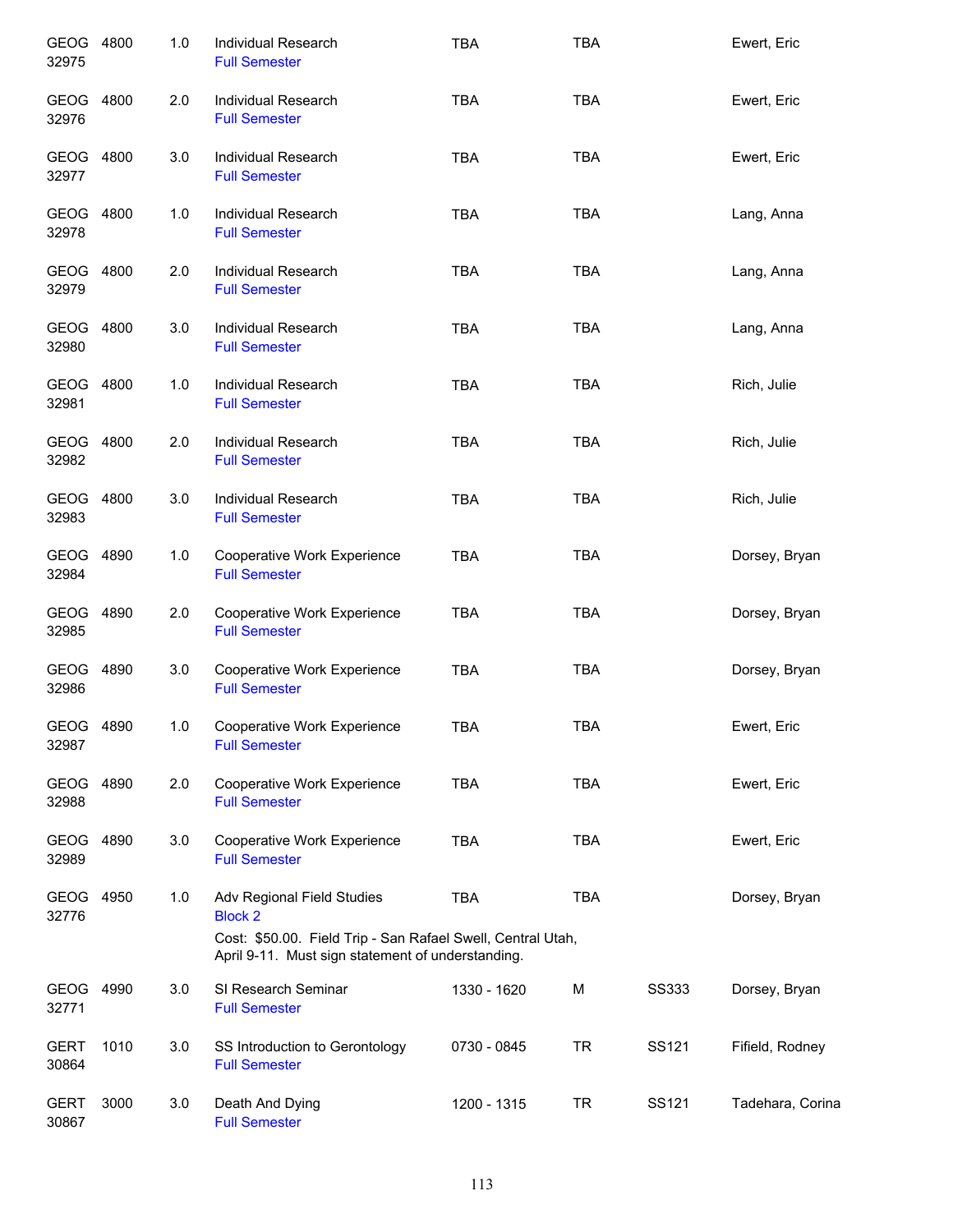| <b>GERT</b><br>30868 | 3500 | 3.0 | Welfare & Geront Policy Dev<br><b>Full Semester</b>                                                                                               | 1200 - 1315 | <b>TR</b>   | SS101  | Pressey, Sean          |
|----------------------|------|-----|---------------------------------------------------------------------------------------------------------------------------------------------------|-------------|-------------|--------|------------------------|
| <b>GERT</b><br>30871 | 3500 | 3.0 | Welfare & Geront Policy Dev<br><b>Full Semester</b>                                                                                               | 1730 - 2030 | $\mathsf R$ | SS101  | Pressey, Sean          |
| <b>GERT</b><br>30869 | 3600 | 3.0 | <b>SI Social Statistics</b><br><b>Full Semester</b>                                                                                               | 0930 - 1020 | <b>MWF</b>  | SS121  | Kennedy-Pressey, Kerry |
| <b>GERT</b><br>30872 | 3600 | 3.0 | SI Social Statistics<br><b>Full Semester</b>                                                                                                      | 1730 - 2030 | M           | SS101  | Kennedy-Pressey, Kerry |
| <b>GERT</b><br>32016 | 3600 | 3.0 | SI Social Statistics<br><b>Full Semester</b>                                                                                                      | <b>TBA</b>  | <b>TBA</b>  | OL     | Kennedy-Pressey, Kerry |
|                      |      |     | To access the online course materials, please log in through<br>the student portal (eWeber) at http://weber.edu and select:<br>"current students" |             |             |        |                        |
| <b>GERT</b><br>32026 | 3600 | 3.0 | SI Social Statistics<br><b>Full Semester</b>                                                                                                      | 1730 - 2010 | W           | D02134 | Kennedy-Pressey, Kerry |
|                      |      |     | Hybrid classes are 50% face to face and 50% online<br>instruction. This class will meet the first day of class.                                   |             |             |        |                        |
| <b>GERT</b><br>31025 | 4830 | 2.0 | Readings and/or Projects<br><b>Full Semester</b>                                                                                                  | <b>TBA</b>  | <b>TBA</b>  |        | Bigler, Mark           |
|                      |      |     | Instructor approval required. Contact the Social Work and<br>Gerontology Office for instructions at 801-626-6157.                                 |             |             |        |                        |
| <b>GERT</b><br>31026 | 4830 | 3.0 | Readings and/or Projects<br><b>Full Semester</b>                                                                                                  | <b>TBA</b>  | <b>TBA</b>  |        | Bigler, Mark           |
|                      |      |     | Instructor approval required. Contact the Social Work &<br>Gerontology Office for instructions at 801-626-6157.                                   |             |             |        |                        |
| <b>GERT</b><br>31027 | 4830 | 4.0 | Readings and/or Projects<br><b>Full Semester</b>                                                                                                  | <b>TBA</b>  | <b>TBA</b>  |        | Bigler, Mark           |
|                      |      |     | Instructor approval required. Contact the Social Work &<br>Gerontology Office for instructions at 801-626-6157.                                   |             |             |        |                        |
| <b>GERT</b><br>30873 | 4860 | 2.0 | Introductory Field Practicum<br><b>Full Semester</b>                                                                                              | 1430 - 1540 | M           | SS101  | Vigil, Steven          |
|                      |      |     | Departmental approval needed to register. Contact<br>the Social Work & Gerontology Office 801-626-6157.<br>Course fee \$10.00                     |             |             |        |                        |
| <b>GERT</b><br>30874 | 4861 | 2.0 | Advanced Field Practicum<br><b>Full Semester</b>                                                                                                  | 1430 - 1540 | м           | SS101  | Vigil, Steven          |
|                      |      |     | Departmental approval needed to register. Contact the<br>Social Work & Gerontology Office 801-626-6157.<br>Course fee \$10.00                     |             |             |        |                        |
| <b>GERT</b><br>30875 | 4862 | 2.0 | Specialized Field Practicum<br><b>Full Semester</b>                                                                                               | 1430 - 1540 | м           | SS101  | Vigil, Steven          |
|                      |      |     | Department approval needed to register. Contact the<br>Social Work & Gerontology Office at 801-626-6157.<br>Course fee \$10.00                    |             |             |        |                        |
| <b>GERT</b><br>33595 | 4990 | 2.0 | Senior Seminar<br><b>Full Semester</b>                                                                                                            | 1430 - 1540 | M           | SS101  | Vigil, Steven          |
|                      |      |     | Instructor approval required. Contact Social Work &<br>Gerontology Office 801-626-6157 for more information.                                      |             |             |        |                        |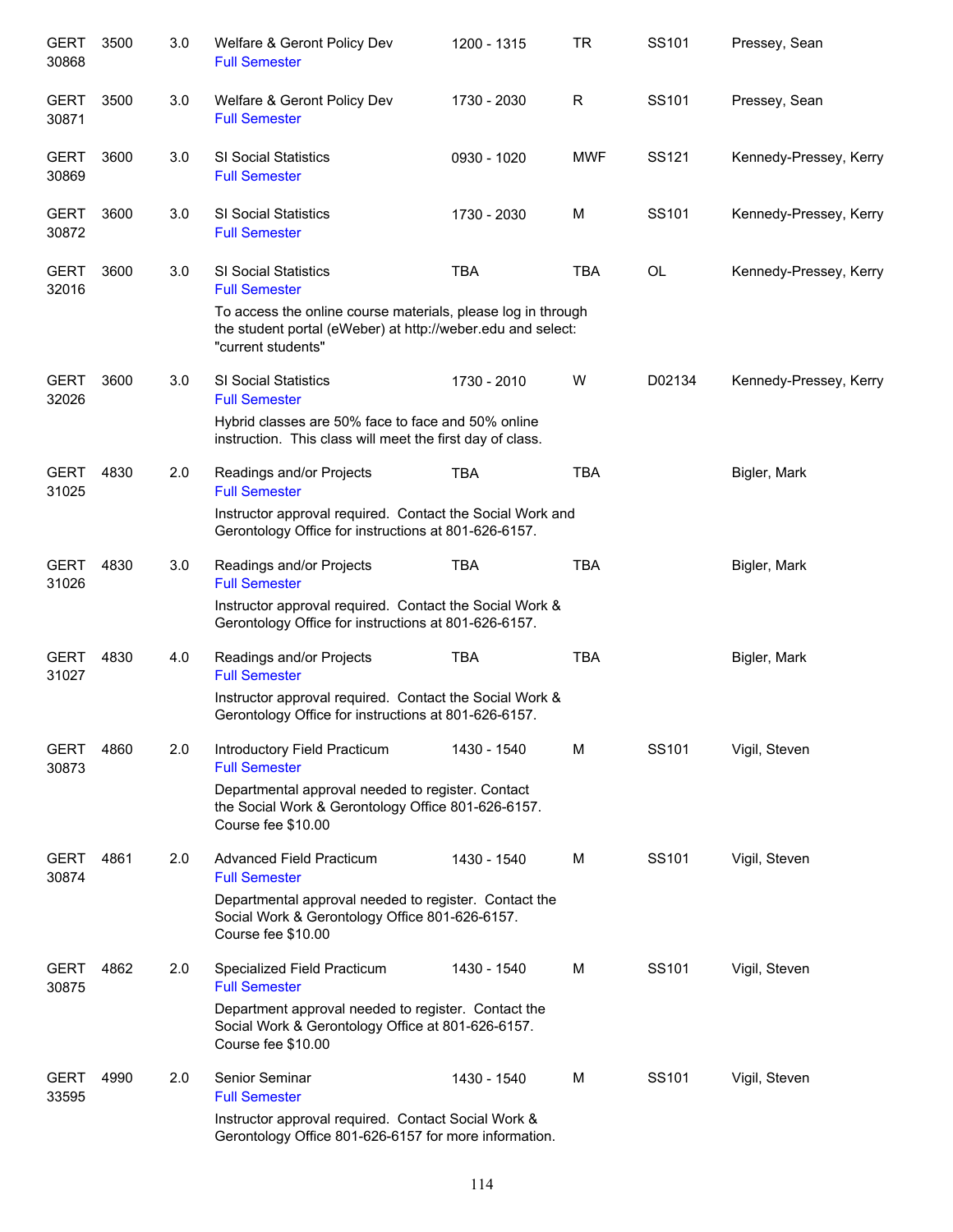| <b>GRMN</b><br>30568 | 1010 | 4.0 | First Year German I<br><b>Full Semester</b><br>Course fee \$8.00                                                                                  | 1030 - 1120 | <b>MTWF</b> | <b>WB111</b> | Daines, Erika       |
|----------------------|------|-----|---------------------------------------------------------------------------------------------------------------------------------------------------|-------------|-------------|--------------|---------------------|
| <b>GRMN</b><br>30570 | 1020 | 4.0 | First Year German II<br><b>Full Semester</b><br>Course fee \$8.00                                                                                 | 0930 - 1020 | <b>MTWR</b> | <b>WB111</b> | Szalay, Eva         |
| GRMN 2020<br>30572   |      | 4.0 | HU Second Year German II<br><b>Full Semester</b><br>Course fee \$8.00                                                                             | 0830 - 0920 | <b>MTWF</b> | <b>WB111</b> | Daines, Erika       |
| GRMN 3000<br>30573   |      | 3.0 | <b>Proficiency Development</b><br><b>Full Semester</b><br>Course fee \$6.00                                                                       | 0730 - 0820 | <b>MWF</b>  | <b>WB111</b> | Daines, Erika       |
| GRMN 3160<br>30575   |      | 3.0 | Intro To German Literature<br><b>Full Semester</b><br>Course fee \$6.00                                                                           | 0730 - 0820 | <b>MWF</b>  | EH115        | Szalay, Eva         |
| GRMN 3570<br>30576   |      | 3.0 | Special Topics in Culture<br><b>Full Semester</b><br>Course fee \$6.00                                                                            | 0930 - 1020 | <b>MWF</b>  | EH117        | Daines, Erika       |
| GRMN 3630<br>30578   |      | 3.0 | <b>Literature Genres</b><br><b>Full Semester</b><br>Course fee \$6.00                                                                             | 0830 - 0920 | <b>MWF</b>  | EH117        | Szalay, Eva         |
| GRMN<br>30581        | 4830 | 1.0 | Directed Readings<br><b>Full Semester</b>                                                                                                         | <b>TBA</b>  | <b>TBA</b>  |              | Mathews, Thomas     |
| <b>HAS</b><br>33054  | 3000 | 3.0 | The Health Care System<br><b>Full Semester</b>                                                                                                    | 1730 - 2010 | M           | MH117        | Dahlkemper, Richard |
| <b>HAS</b><br>34280  | 3000 | 3.0 | The Health Care System<br><b>Full Semester</b>                                                                                                    | <b>TBA</b>  | <b>TBA</b>  | <b>OL</b>    | Dahlkemper, Richard |
|                      |      |     | To access the online course material, please log in through<br>the student portal (eWeber) at http://weber.edu and select:<br>"current students." |             |             |              |                     |
| HAS<br>34284         | 3020 | 3.0 | Health Care Marketing<br><b>Full Semester</b>                                                                                                     | <b>TBA</b>  | <b>TBA</b>  | OL           | Dahlkemper, Richard |
|                      |      |     | To access the online course material, please log in through<br>the student portal (eWeber) at http://weber.edu and select:<br>"current students." |             |             |              |                     |
| <b>HAS</b><br>33116  | 3150 | 3.0 | Com Health Agencies & Services<br><b>Full Semester</b>                                                                                            | 1430 - 1710 | М           | MH117        | Johnson, Kenneth    |
| HAS<br>33117         | 3190 | 3.0 | DV Cultural Divers in Patient<br><b>Full Semester</b>                                                                                             | 1430 - 1710 | W           | MH117        | Jones, Kristi       |
| HAS<br>33130         | 3230 | 3.0 | <b>Health Communication</b><br><b>Full Semester</b>                                                                                               | 1430 - 1710 | W           | MH222        | Moss, Cory          |
| HAS<br>33132         | 3240 | 3.0 | Human Resource Develpmnt HC<br><b>Full Semester</b>                                                                                               | 1730 - 2010 | M           | MH304        | Moss, Cory          |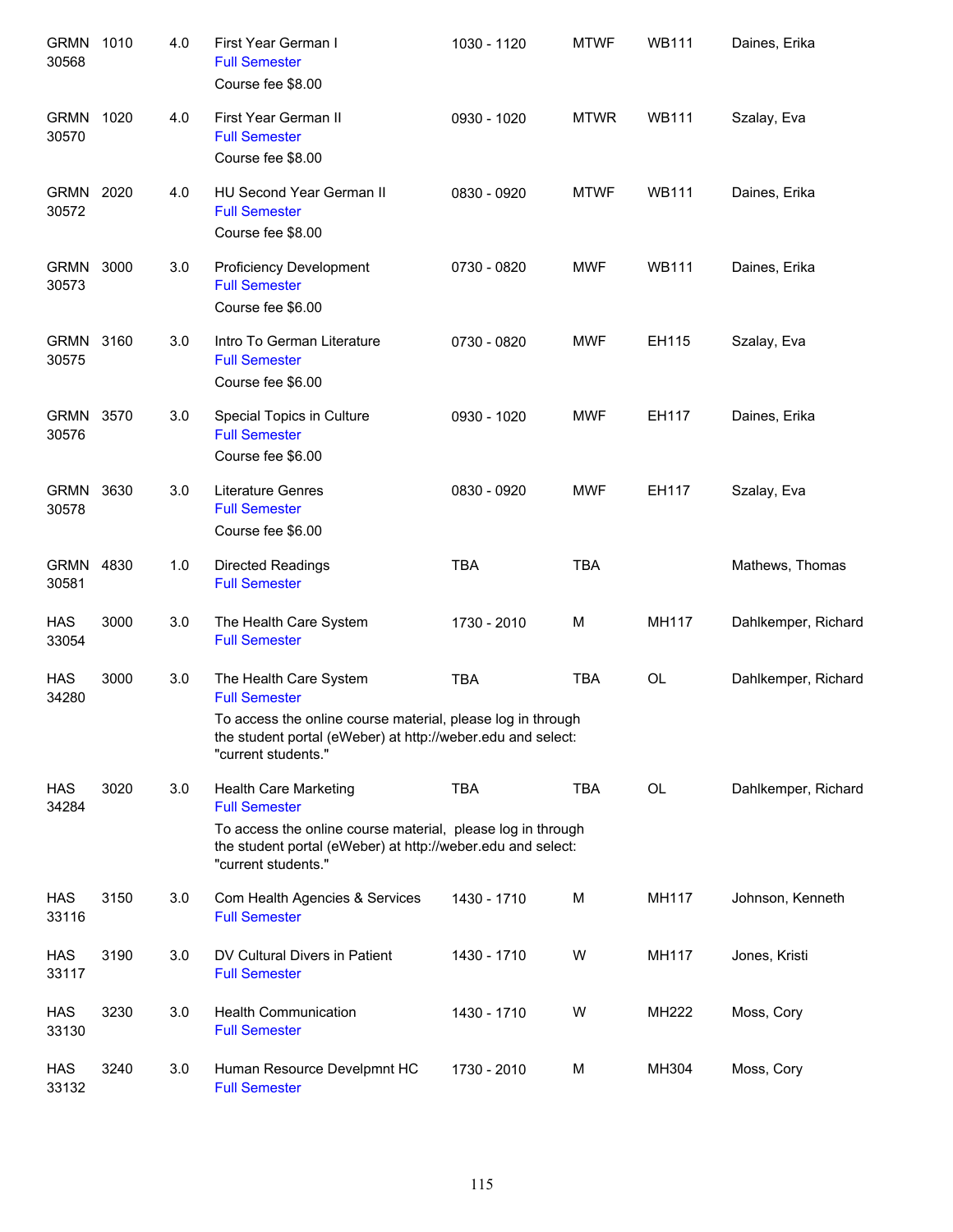| <b>HAS</b><br>33136 | 3260 | 3.0 | Administrative/Supervisor Theo<br><b>Full Semester</b>                                                                                            | 1730 - 2010 | Τ          | MH222     | Burton, Lloyd       |
|---------------------|------|-----|---------------------------------------------------------------------------------------------------------------------------------------------------|-------------|------------|-----------|---------------------|
| <b>HAS</b><br>33138 | 3750 | 3.0 | <b>Health Care Financial Administ</b><br><b>Full Semester</b>                                                                                     | 1730 - 2010 | W          | MH332     | Wyant, David        |
| HAS<br>34291        | 4320 | 3.0 | Health Care Economics/Policy<br><b>Full Semester</b>                                                                                              | <b>TBA</b>  | <b>TBA</b> | <b>OL</b> | Wyant, David        |
|                     |      |     | To register, call Continuing Education at 801-626-6600.                                                                                           |             |            |           |                     |
| HAS<br>34292        | 4400 | 3.0 | Legal/Ethical Aspects Hith Adm<br><b>Full Semester</b>                                                                                            | <b>TBA</b>  | <b>TBA</b> | <b>OL</b> | Burton, Lloyd       |
|                     |      |     | To access the online course material, please log in through<br>the student portal (eWeber) at http://weber.edu and select:<br>"current students." |             |            |           |                     |
| HAS<br>34295        | 4420 | 3.0 | <b>Clinical Instructional Skills</b><br><b>Full Semester</b>                                                                                      | <b>TBA</b>  | <b>TBA</b> | <b>OL</b> | Jensen, Marion      |
|                     |      |     | To access the online course material, please log in thorugh<br>the student portal (eWeber) at http://weber.edu and select:<br>"current students." |             |            |           |                     |
| <b>HAS</b><br>33141 | 4520 | 2.0 | Long-term Care Administration<br><b>Block 1</b>                                                                                                   | 1730 - 2100 | Т          | MH332     | Snowball, Kelly     |
| <b>HAS</b><br>33143 | 4525 | 1.0 | <b>Health Facility Operations</b><br><b>Block 2</b>                                                                                               | 1730 - 1920 | Т          | MH332     |                     |
| <b>HAS</b><br>33147 | 4740 | 1.0 | Senior Seminar<br><b>Block 1</b>                                                                                                                  | 1530 - 1710 | W          | MH332     | Burton, Lloyd       |
| <b>HAS</b><br>33174 | 4860 | 2.0 | Practicum/Internship<br><b>Full Semester</b>                                                                                                      | <b>TBA</b>  | <b>TBA</b> |           | Dahlkemper, Richard |
| <b>HAS</b><br>33175 | 4860 | 4.0 | Practicum/Internship<br><b>Full Semester</b>                                                                                                      | <b>TBA</b>  | <b>TBA</b> |           | Dahlkemper, Richard |
| HAS<br>33176        | 4860 | 6.0 | Practicum/Internship<br><b>Full Semester</b>                                                                                                      | TBA         | TBA        |           | Dahlkemper, Richard |
| HAS<br>33151        | 4990 | 1.0 | Seminar<br><b>Block 2</b>                                                                                                                         | 1530 - 1710 | W          | MH332     | Burton, Lloyd       |
| HIM<br>34311        | 2000 | 4.0 | Intro Health Info Systems/Sett<br><b>Full Semester</b>                                                                                            | <b>TBA</b>  | <b>TBA</b> | OL        | Merkley, Heather    |
|                     |      |     | To access the online course material, please log in through<br>the student portal (eWeber) at http://weber.edu and select:<br>"current students." |             |            |           |                     |
| HIM<br>33177        | 2200 | 3.0 | Healthcare Stats & Privacy<br><b>Full Semester</b>                                                                                                | 1200 - 1315 | <b>TR</b>  | MH222     | Merkley, Heather    |
| HIM<br>34314        | 2300 | 3.0 | Diagnosis Coding<br><b>Full Semester</b>                                                                                                          | <b>TBA</b>  | <b>TBA</b> | OL        | Carter, Darcy       |
|                     |      |     | To access the online course material, please log in through<br>the student portal (eWeber) at http://weber.edu and select:<br>"current students." |             |            |           |                     |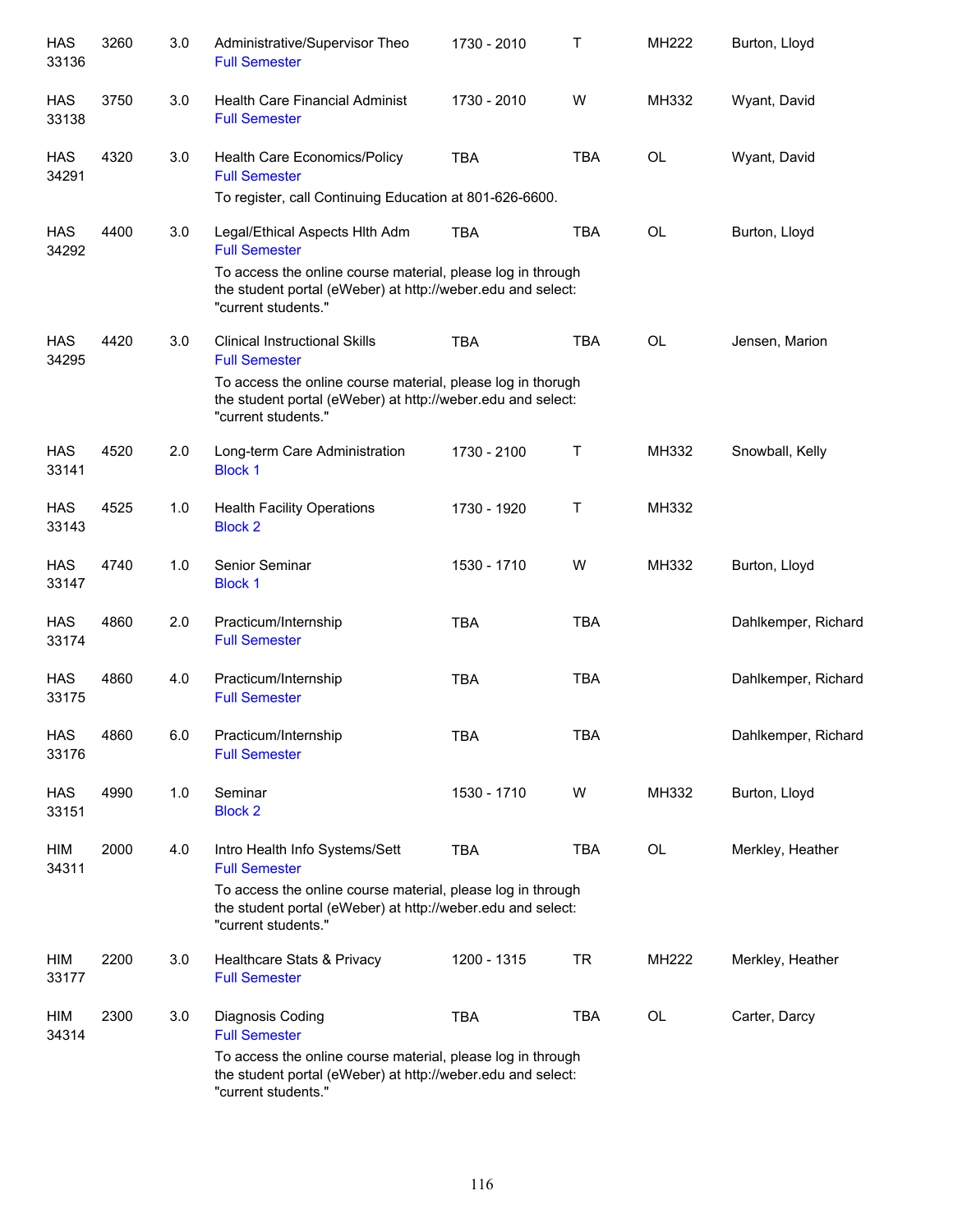| HIM<br>33178         | 2320 | 3.0 | Ambulatory/Physician Office Co<br><b>Full Semester</b>                                                                                            | 1200 - 1315 | <b>MW</b>  | <b>MH222</b> | Merkley, Heather |
|----------------------|------|-----|---------------------------------------------------------------------------------------------------------------------------------------------------|-------------|------------|--------------|------------------|
| HIM<br>34332         | 2320 | 3.0 | Ambulatory/Physician Office Co<br><b>Full Semester</b>                                                                                            | <b>TBA</b>  | <b>TBA</b> | OL           | Merkley, Heather |
|                      |      |     | To access the online course materials, please log in through<br>the student portal (eWeber) at http://weber.edu and select:<br>"current students" |             |            |              |                  |
| HIM<br>34334         | 2330 | 2.0 | Class Systems Topics/Reimburse<br><b>Full Semester</b>                                                                                            | <b>TBA</b>  | <b>TBA</b> | OL           | Merkley, Heather |
|                      |      |     | To access the online course materials, please log in through<br>the student portal (eWeber) at http://weber.edu and select:<br>"current students" |             |            |              |                  |
| HIM<br>34344         | 2500 | 3.0 | Database Mngmnt & Security<br><b>Full Semester</b>                                                                                                | <b>TBA</b>  | <b>TBA</b> | <b>OL</b>    | Shaw, Patricia   |
|                      |      |     | To access the online course materials, please log in through<br>the student portal (eWeber) at http://weber.edu and select:<br>"current students" |             |            |              |                  |
| HIM<br>34353         | 2862 | 2.0 | Professional Practice Experien<br><b>Full Semester</b>                                                                                            | <b>TBA</b>  | <b>TBA</b> | <b>OL</b>    | Carter, Darcy    |
|                      |      |     | To access the online course materials, please log in through<br>the student portal (eWeber) at http://weber.edu and select:<br>"current students" |             |            |              |                  |
| HIM<br>33181         | 3000 | 3.0 | Computer Applications in Hlth<br><b>Full Semester</b>                                                                                             | 1530 - 1810 | R          | MH332        | Merkley, Heather |
| HIM<br>33183         | 3200 | 3.0 | SI Epidemiology & Biostatistic<br><b>Full Semester</b>                                                                                            | 1430 - 1710 | Τ          | MH332        | Wyant, David     |
| HIM<br>34365         | 3300 | 3.0 | Intro Quality Improve Hith Car<br><b>Full Semester</b>                                                                                            | <b>TBA</b>  | <b>TBA</b> | OL           | Shaw, Patricia   |
|                      |      |     | To access the online course materials, please log in through<br>the student portal (eWeber) at http://weber.edu and select:<br>"current students" |             |            |              |                  |
| HIM<br>34366         | 3450 | 3.0 | Hith Care Syst Analysis/Design<br><b>Full Semester</b>                                                                                            | <b>TBA</b>  | TBA        | <b>OL</b>    | Shaw, Patricia   |
|                      |      |     | To access the online course materials, please log in through<br>the student portal (eWeber) at http://weber.edu and select:<br>"current students" |             |            |              |                  |
| HIM<br>34368         | 4100 | 3.0 | Health Info Service Managemnt<br><b>Full Semester</b>                                                                                             | <b>TBA</b>  | <b>TBA</b> | <b>OL</b>    | Shaw, Patricia   |
|                      |      |     | To access the online course materials, please log in through<br>the student portal (eWeber) at http://weber.edu and select:<br>"current students" |             |            |              |                  |
| <b>HIST</b><br>30610 | 1500 | 3.0 | SS World History to 1500<br><b>Full Semester</b>                                                                                                  | 1030 - 1120 | <b>MWF</b> | SS201        | Brower, Matthew  |
| <b>HIST</b><br>30612 | 1500 | 3.0 | SS World History to 1500<br><b>Full Semester</b>                                                                                                  | 0900 - 1015 | <b>TR</b>  | SS201        | Francis, Stephen |
| <b>HIST</b><br>30884 | 1500 | 3.0 | SS World History to 1500<br><b>Full Semester</b>                                                                                                  | 1200 - 1315 | <b>TR</b>  | SS201        | Schmidt, Brent   |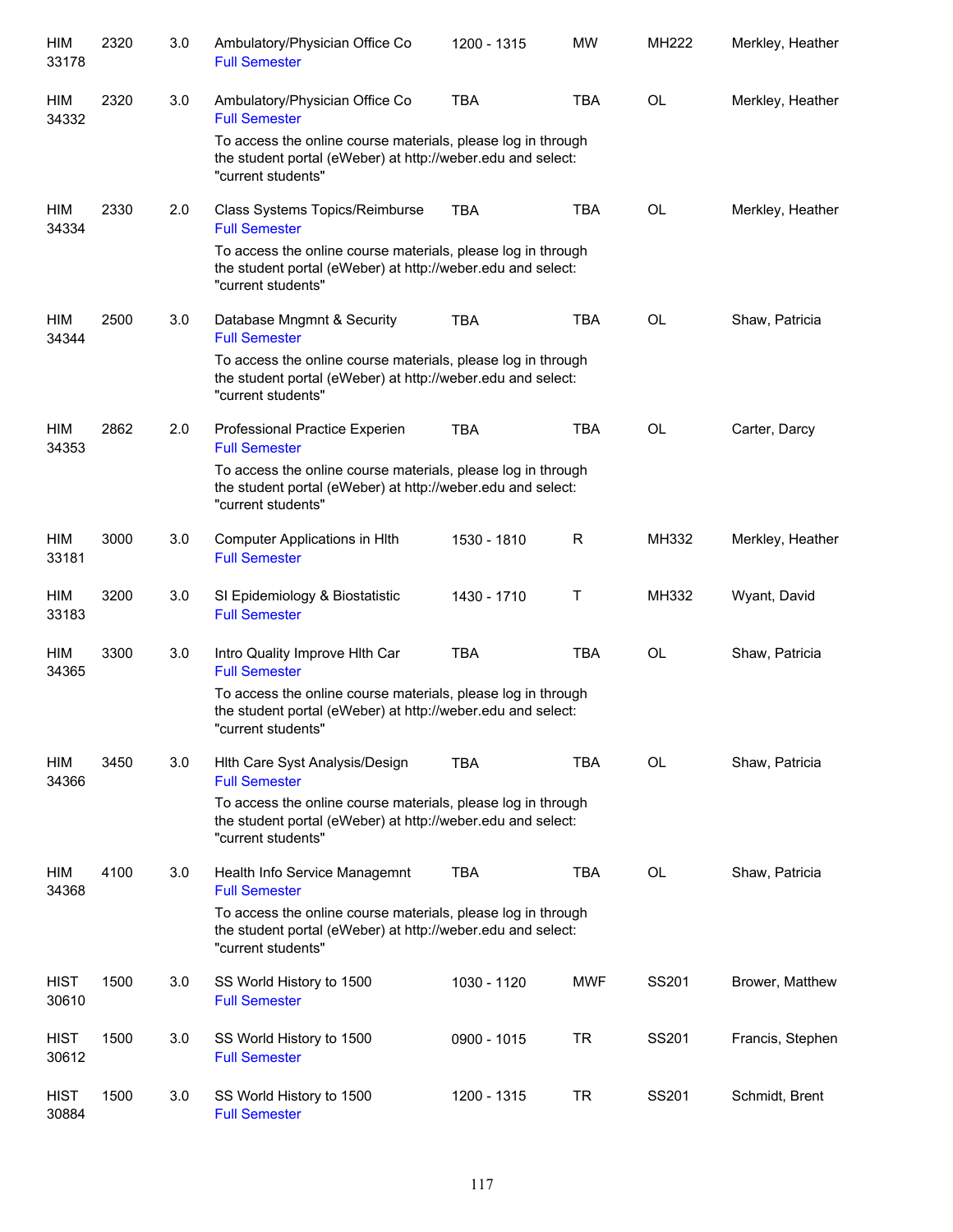| <b>HIST</b><br>30887 | 1500 | 3.0 | SS World History to 1500<br><b>Full Semester</b>                                                                                                  | 1130 - 1220 | <b>MWF</b> | SS201        | Schmidt, Brent    |
|----------------------|------|-----|---------------------------------------------------------------------------------------------------------------------------------------------------|-------------|------------|--------------|-------------------|
| <b>HIST</b><br>30907 | 1500 | 3.0 | SS World History to 1500<br><b>Full Semester</b>                                                                                                  | 1030 - 1145 | <b>TR</b>  | SS201        | Sheridan, Deborah |
| <b>HIST</b><br>34019 | 1500 | 3.0 | SS World History to 1500<br><b>Full Semester</b>                                                                                                  | <b>TBA</b>  | <b>TBA</b> | OL           | Francis, Stephen  |
|                      |      |     | To access the online course materials, please log in through<br>the student portal (eWeber) at http://weber.edu and select:<br>"current students" |             |            |              |                   |
| <b>HIST</b><br>30614 | 1510 | 3.0 | SS/DV World Hist 1500 to Pres<br><b>Full Semester</b>                                                                                             | 1230 - 1320 | <b>MWF</b> | SS201        | Brower, Matthew   |
| <b>HIST</b><br>30616 | 1510 | 3.0 | SS/DV World Hist 1500 to Pres<br><b>Full Semester</b>                                                                                             | 0830 - 0920 | <b>MWF</b> | SS201        | Lewis, Gregory    |
| <b>HIST</b><br>30617 | 1510 | 3.0 | SS/DV World Hist 1500 to Pres<br><b>Full Semester</b>                                                                                             | 0930 - 1020 | <b>MWF</b> | SS201        | Lewis, Gregory    |
| <b>HIST</b><br>30619 | 1510 | 3.0 | SS/DV World Hist 1500 to Pres<br><b>Full Semester</b>                                                                                             | 0900 - 1015 | <b>TR</b>  | SS390        | Brower, Matthew   |
| <b>HIST</b><br>30891 | 1510 | 3.0 | SS/DV World Hist 1500 to Pres<br><b>Full Semester</b>                                                                                             | 1730 - 2010 | R          | SS201        | Schmidt, Brent    |
| <b>HIST</b><br>34020 | 1510 | 3.0 | SS/DV World Hist 1500 to Pres<br><b>Full Semester</b>                                                                                             | <b>TBA</b>  | <b>TBA</b> | <b>OL</b>    | Francis, Stephen  |
|                      |      |     | To access the online course materials, please log in through<br>the student portal (eWeber) at http://weber.edu and select:<br>"current students" |             |            |              |                   |
| <b>HIST</b><br>30620 | 1700 | 3.0 | Al American Civilization<br><b>Full Semester</b>                                                                                                  | 1730 - 2010 | M          | <b>SS274</b> | Kronmiller, Jay   |
| <b>HIST</b><br>30623 | 1700 | 3.0 | Al American Civilization<br><b>Full Semester</b>                                                                                                  | 0730 - 0820 | <b>MWF</b> | <b>SS119</b> | MacKay, Kathryn   |
| <b>HIST</b><br>30625 | 1700 | 3.0 | Al American Civilization<br><b>Full Semester</b>                                                                                                  | 1330 - 1420 | <b>MWF</b> | SS219        | Greenwell, Scott  |
| <b>HIST</b><br>30627 | 1700 | 3.0 | Al American Civilization<br><b>Full Semester</b>                                                                                                  | 1030 - 1120 | <b>MWF</b> | SS390        | Dant, Sara        |
| <b>HIST</b><br>30628 | 1700 | 3.0 | Al American Civilization<br><b>Full Semester</b>                                                                                                  | 1030 - 1120 | <b>MWF</b> | SS219        | Becker, Robert    |
| <b>HIST</b><br>30630 | 1700 | 3.0 | Al American Civilization<br><b>Full Semester</b>                                                                                                  | 1130 - 1220 | <b>MWF</b> | SS219        | Little, Branden   |
| <b>HIST</b><br>30632 | 1700 | 3.0 | Al American Civilization<br><b>Full Semester</b>                                                                                                  | 1230 - 1320 | <b>MWF</b> | SS219        | Becker, Robert    |
| <b>HIST</b><br>30635 | 1700 | 3.0 | Al American Civilization<br><b>Full Semester</b>                                                                                                  | 0830 - 0920 | <b>MWF</b> | SS219        | Little, Branden   |
| <b>HIST</b><br>30637 | 1700 | 3.0 | Al American Civilization<br><b>Full Semester</b>                                                                                                  | 0830 - 0920 | <b>MWF</b> | <b>WB206</b> | Sessions, Gene    |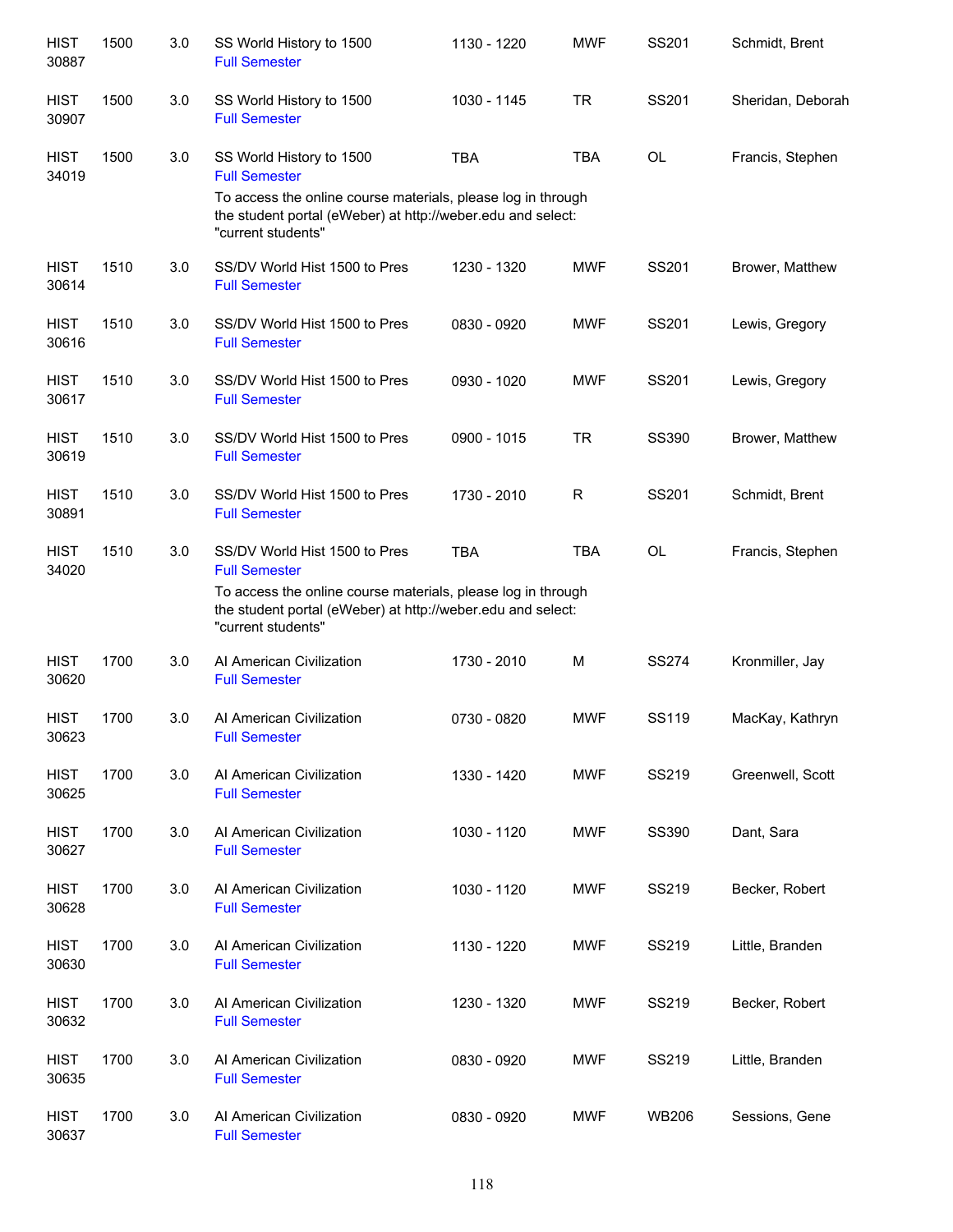| <b>HIST</b><br>30643 | 1700 | 3.0 | Al American Civilization<br><b>Full Semester</b>                                                                                                  | 0930 - 1020 | <b>MWF</b>   | SS219        | Little, Branden   |
|----------------------|------|-----|---------------------------------------------------------------------------------------------------------------------------------------------------|-------------|--------------|--------------|-------------------|
| <b>HIST</b><br>30645 | 1700 | 3.0 | Al American Civilization<br><b>Full Semester</b>                                                                                                  | 0930 - 1020 | <b>MWF</b>   | <b>WB206</b> | Sessions, Gene    |
| <b>HIST</b><br>30648 | 1700 | 3.0 | Al American Civilization<br><b>Full Semester</b>                                                                                                  | 1730 - 2010 | Τ            | <b>SS217</b> | Smith, Tracey     |
| <b>HIST</b><br>30650 | 1700 | 3.0 | Al American Civilization<br><b>Full Semester</b>                                                                                                  | 1200 - 1315 | <b>TR</b>    | SS219        | Reynolds, Dynette |
| <b>HIST</b><br>30651 | 1700 | 3.0 | Al American Civilization<br><b>Full Semester</b>                                                                                                  | 1130 - 1220 | MWF          | SS119        | Dant, Sara        |
| <b>HIST</b><br>30652 | 1700 | 3.0 | Al American Civilization<br><b>Full Semester</b>                                                                                                  | 1030 - 1145 | <b>TR</b>    | SS119        | Vickers, Vikki    |
| <b>HIST</b><br>30655 | 1700 | 3.0 | Al American Civilization<br><b>Full Semester</b>                                                                                                  | 0730 - 0845 | <b>TR</b>    | SS219        | Ulibarri, Richard |
| <b>HIST</b><br>30656 | 1700 | 3.0 | Al American Civilization<br><b>Full Semester</b>                                                                                                  | 0900 - 1015 | <b>TR</b>    | SS119        | Matt, Susan       |
| <b>HIST</b><br>30657 | 1700 | 3.0 | Al American Civilization<br><b>Full Semester</b>                                                                                                  | 1730 - 2010 | W            | <b>SS274</b> | Hedges, Andrew    |
| <b>HIST</b><br>30895 | 1700 | 3.0 | Al American Civilization<br><b>Full Semester</b>                                                                                                  | 1730 - 2010 | $\mathsf{R}$ | SS219        | Stephens, Doug    |
| <b>HIST</b><br>32774 | 1700 | 3.0 | Al American Civilization<br><b>Full Semester</b>                                                                                                  | 1730 - 2010 | $\mathsf{R}$ | DH2510       | Harris, Calvin    |
| <b>HIST</b><br>32778 | 1700 | 3.0 | Al American Civilization<br><b>Full Semester</b>                                                                                                  | 1730 - 2010 | Τ            | WW116        | Waite, Ryan       |
| <b>HIST</b><br>32780 | 1700 | 3.0 | Al American Civilization<br><b>Full Semester</b>                                                                                                  | 1730 - 2010 | Τ            | D02111       | Stephens, Doug    |
| <b>HIST</b><br>32784 | 1700 | 3.0 | Al American Civilization<br><b>Full Semester</b>                                                                                                  | 0930 - 1020 | <b>MWF</b>   | D02103       | Layton, Stanford  |
| <b>HIST</b><br>32798 | 1700 | 3.0 | Al American Civilization<br><b>Full Semester</b>                                                                                                  | 0730 - 0820 | <b>MWF</b>   | D02103       | Ulibarri, Richard |
| <b>HIST</b><br>32801 | 1700 | 3.0 | Al American Civilization<br><b>Full Semester</b>                                                                                                  | 0830 - 0920 | <b>MWF</b>   | D02103       | Ulibarri, Richard |
| <b>HIST</b><br>34022 | 1700 | 3.0 | Al American Civilization<br><b>Full Semester</b>                                                                                                  | <b>TBA</b>  | <b>TBA</b>   | <b>OL</b>    | Sessions, Gene    |
|                      |      |     | To access the online course materials, please log in through<br>the student portal (eWeber) at http://weber.edu and select:<br>"current students" |             |              |              |                   |
| <b>HIST</b><br>34024 | 1700 | 3.0 | Al American Civilization<br><b>Full Semester</b>                                                                                                  | <b>TBA</b>  | <b>TBA</b>   | <b>OL</b>    | Vickers, Vikki    |
|                      |      |     | To access the online course materials, please log in through<br>the student portal (eWeber) at http://weber.edu and select:<br>"current students" |             |              |              |                   |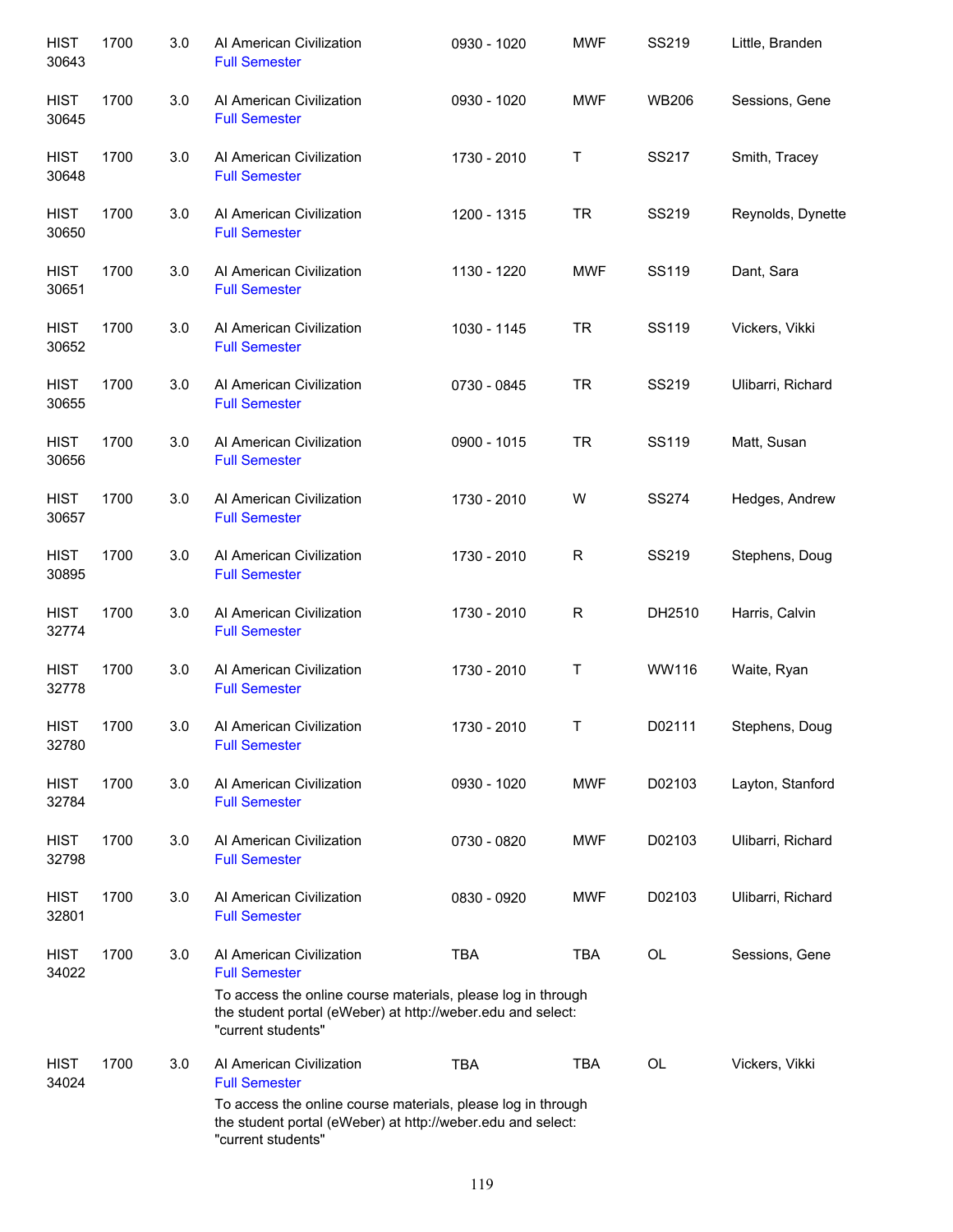| <b>HIST</b><br>30658 | 2700 | 3.0 | Al History of the U.S. to 1877<br><b>Full Semester</b>                                                                                            | 0900 - 1015 | TR         | SS219        | Vickers, Vikki    |
|----------------------|------|-----|---------------------------------------------------------------------------------------------------------------------------------------------------|-------------|------------|--------------|-------------------|
| <b>HIST</b><br>34025 | 2700 | 3.0 | Al History of the U.S. to 1877<br><b>Full Semester</b>                                                                                            | <b>TBA</b>  | <b>TBA</b> | <b>OL</b>    | MacKay, Kathryn   |
|                      |      |     | To access the online course materials, please log in through<br>the student portal (eWeber) at http://weber.edu and select:<br>"current students" |             |            |              |                   |
| <b>HIST</b><br>30659 | 2710 | 3.0 | Al Hist of the U.S. Since 1877<br><b>Full Semester</b>                                                                                            | 0830 - 0920 | <b>MWF</b> | <b>SS119</b> | MacKay, Kathryn   |
| <b>HIST</b><br>34026 | 2710 | 3.0 | Al Hist of the U.S. Since 1877<br><b>Full Semester</b>                                                                                            | <b>TBA</b>  | <b>TBA</b> | OL           | Vickers, Vikki    |
|                      |      |     | To access the online course materials, please log in through<br>the student portal (eWeber) at http://weber.edu and select:<br>"current students" |             |            |              |                   |
| <b>HIST</b><br>30004 | 2920 | 2.0 | Workshop<br><b>Full Semester</b>                                                                                                                  | <b>TBA</b>  | <b>TBA</b> | AC           | Matt, Susan       |
|                      |      |     | Location: Ogden Weber Community Action Career Center.                                                                                             |             |            |              |                   |
| <b>HIST</b><br>30660 | 3000 | 3.0 | SI Investigating History<br><b>Full Semester</b>                                                                                                  | 1730 - 2010 | W          | SS219        | Sillito, John     |
|                      |      |     | PRE-REQUISITE FOR HIST AND HIST HEACHING MAJORS IN ORDER TO<br><b>ENROLL IN HIST 4990</b>                                                         |             |            |              |                   |
| <b>HIST</b><br>30661 | 3000 | 3.0 | SI Investigating History<br><b>Full Semester</b>                                                                                                  | 1230 - 1510 | W          | SS213        | MacKay, Kathryn   |
|                      |      |     | PRE-REQUISITE FOR HIST AND HIST TEACHING MAJORS IN ORDER<br>TO ENROLL IN HIST 4990                                                                |             |            |              |                   |
| <b>HIST</b><br>30663 | 3110 | 3.0 | American Ideas and Culture<br><b>Full Semester</b>                                                                                                | 1030 - 1120 | <b>MWF</b> | <b>SS274</b> | Matt, Susan       |
| <b>HIST</b><br>30664 | 3250 | 3.0 | Religion in American History<br><b>Full Semester</b>                                                                                              | 0930 - 1020 | <b>MWF</b> | SS217        | Vickers, Vikki    |
| <b>HIST</b><br>30666 | 3270 | 3.0 | American Environmental History<br><b>Full Semester</b>                                                                                            | 0930 - 1020 | <b>MWF</b> | SS231        | Dant, Sara        |
| <b>HIST</b><br>30667 | 3290 | 3.0 | Amer. Military Hist from 1917<br><b>Full Semester</b>                                                                                             | 1030 - 1145 | <b>TR</b>  | SS217        | Little, Branden   |
| <b>HIST</b><br>30669 | 3350 | 3.0 | History/ Philosophy of Science<br><b>Full Semester</b>                                                                                            | 1730 - 2010 | М          | SS119        | Swedin, Eric      |
| <b>HIST</b><br>30671 | 4020 | 3.0 | Era of American Revolution<br><b>Full Semester</b>                                                                                                | 1030 - 1120 | MWF        | SS217        | Vickers, Vikki    |
| <b>HIST</b><br>30672 | 4040 | 3.0 | Civil War and Reconstruction<br><b>Full Semester</b>                                                                                              | 0900 - 1015 | TR         | <b>SS274</b> | Sadler, Richard   |
| <b>HIST</b><br>30674 | 4110 | 3.0 | DV Hist of Amer West to 1900<br><b>Full Semester</b>                                                                                              | 1030 - 1145 | <b>TR</b>  | SS231        | Ulibarri, Richard |
| <b>HIST</b><br>30676 | 4120 | 3.0 | The American West Since 1900<br><b>Full Semester</b>                                                                                              | 1730 - 2010 | W          | SS217        | Dant, Sara        |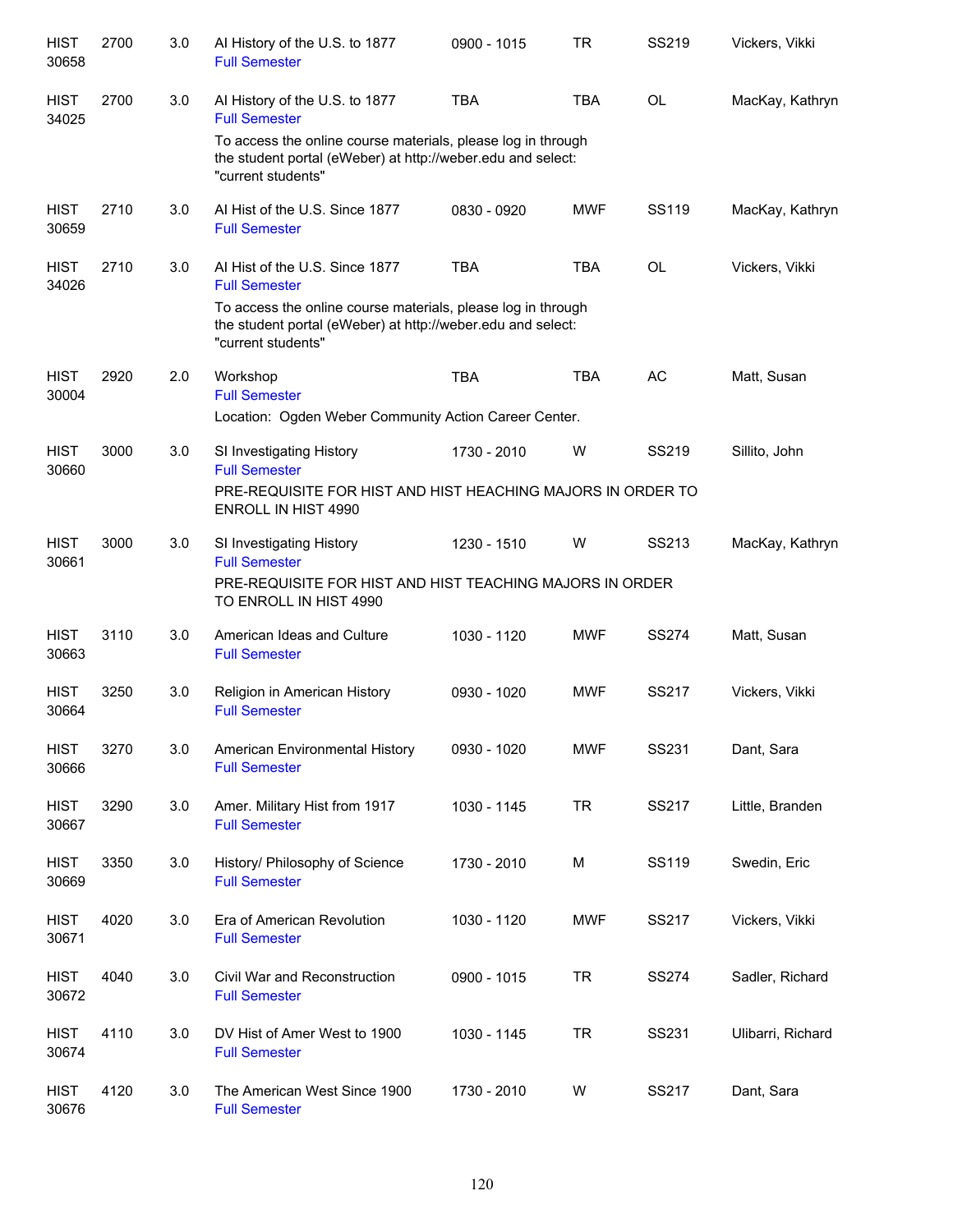| <b>HIST</b><br>32803 | 4130 | 3.0 | History Of Utah<br><b>Full Semester</b>                                                                                                           | 1730 - 2010 | R          | D02301       | Sessions, Gene   |
|----------------------|------|-----|---------------------------------------------------------------------------------------------------------------------------------------------------|-------------|------------|--------------|------------------|
| <b>HIST</b><br>30677 | 4230 | 3.0 | Renaissance and Reformation<br><b>Full Semester</b>                                                                                               | 1030 - 1145 | <b>TR</b>  | <b>SS274</b> | Francis, Stephen |
| <b>HIST</b><br>30908 | 4260 | 3.0 | <b>Twentieth Century Europe</b><br><b>Full Semester</b>                                                                                           | 1200 - 1315 | <b>TR</b>  | <b>SS274</b> | Brower, Matthew  |
| <b>HIST</b><br>30679 | 4320 | 3.0 | Russia Since 1917<br><b>Full Semester</b>                                                                                                         | 0930 - 1020 | <b>MWF</b> | <b>SS274</b> | Larkin, Larae    |
| <b>HIST</b><br>30680 | 4450 | 3.0 | History of Modern East Europe<br><b>Full Semester</b>                                                                                             | 0830 - 0920 | <b>MWF</b> | <b>SS274</b> | Larkin, Larae    |
| <b>HIST</b><br>32804 | 4500 | 3.0 | Teaching Soc. Studies in 5-12<br><b>Full Semester</b>                                                                                             | 1530 - 1810 | M          | D02325       | Hadley, Van      |
| <b>HIST</b><br>30685 | 4590 | 3.0 | DV Middle Eastern History<br><b>Full Semester</b>                                                                                                 | 1030 - 1145 | <b>TR</b>  | SS213        | Lewis, Gregory   |
| <b>HIST</b><br>34027 | 4610 | 3.0 | History of Africa<br><b>Full Semester</b>                                                                                                         | <b>TBA</b>  | <b>TBA</b> | <b>OL</b>    | Sessions, Gene   |
|                      |      |     | To access the online course materials, please log in through<br>the student portal (eWeber) at http://weber.edu and select:<br>"current students" |             |            |              |                  |
| <b>HIST</b><br>30688 | 4710 | 3.0 | Special Issues and Topics<br><b>Full Semester</b><br>20th Century U.S. History Through Film                                                       | 1330 - 1610 | Τ          | SS201        | Francis, Stephen |
| <b>HIST</b><br>30730 | 4720 | 3.0 | Issues and Topics in European<br><b>Full Semester</b><br>Greece                                                                                   | 0900 - 1015 | <b>TR</b>  | LI138        | Payne, Kathryn   |
| <b>HIST</b><br>33205 | 4730 | 3.0 | Issues in Global History<br><b>Full Semester</b><br>SOUTH ASIAN HISTORY                                                                           | 1730 - 2010 | Τ          | <b>SS274</b> | Lewis, Gregory   |
| <b>HIST</b><br>30693 | 4830 | 1.0 | Directed Readings<br><b>Full Semester</b>                                                                                                         | <b>TBA</b>  | <b>TBA</b> |              | MacKay, Kathryn  |
| <b>HIST</b><br>30694 | 4830 | 2.0 | <b>Directed Readings</b><br><b>Full Semester</b>                                                                                                  | <b>TBA</b>  | <b>TBA</b> |              | MacKay, Kathryn  |
| <b>HIST</b><br>30695 | 4830 | 3.0 | Directed Readings<br><b>Full Semester</b>                                                                                                         | <b>TBA</b>  | <b>TBA</b> |              | MacKay, Kathryn  |
| <b>HIST</b><br>30705 | 4860 | 1.0 | Internship in Historical Study<br><b>Full Semester</b>                                                                                            | <b>TBA</b>  | <b>TBA</b> |              | MacKay, Kathryn  |
| <b>HIST</b><br>30706 | 4860 | 2.0 | Internship in Historical Study<br><b>Full Semester</b>                                                                                            | <b>TBA</b>  | <b>TBA</b> |              | MacKay, Kathryn  |
| <b>HIST</b><br>30708 | 4860 | 3.0 | Internship in Historical Study<br><b>Full Semester</b>                                                                                            | <b>TBA</b>  | <b>TBA</b> |              | MacKay, Kathryn  |
| <b>HIST</b><br>30709 | 4860 | 4.0 | Internship in Historical Study<br><b>Full Semester</b>                                                                                            | <b>TBA</b>  | <b>TBA</b> |              | MacKay, Kathryn  |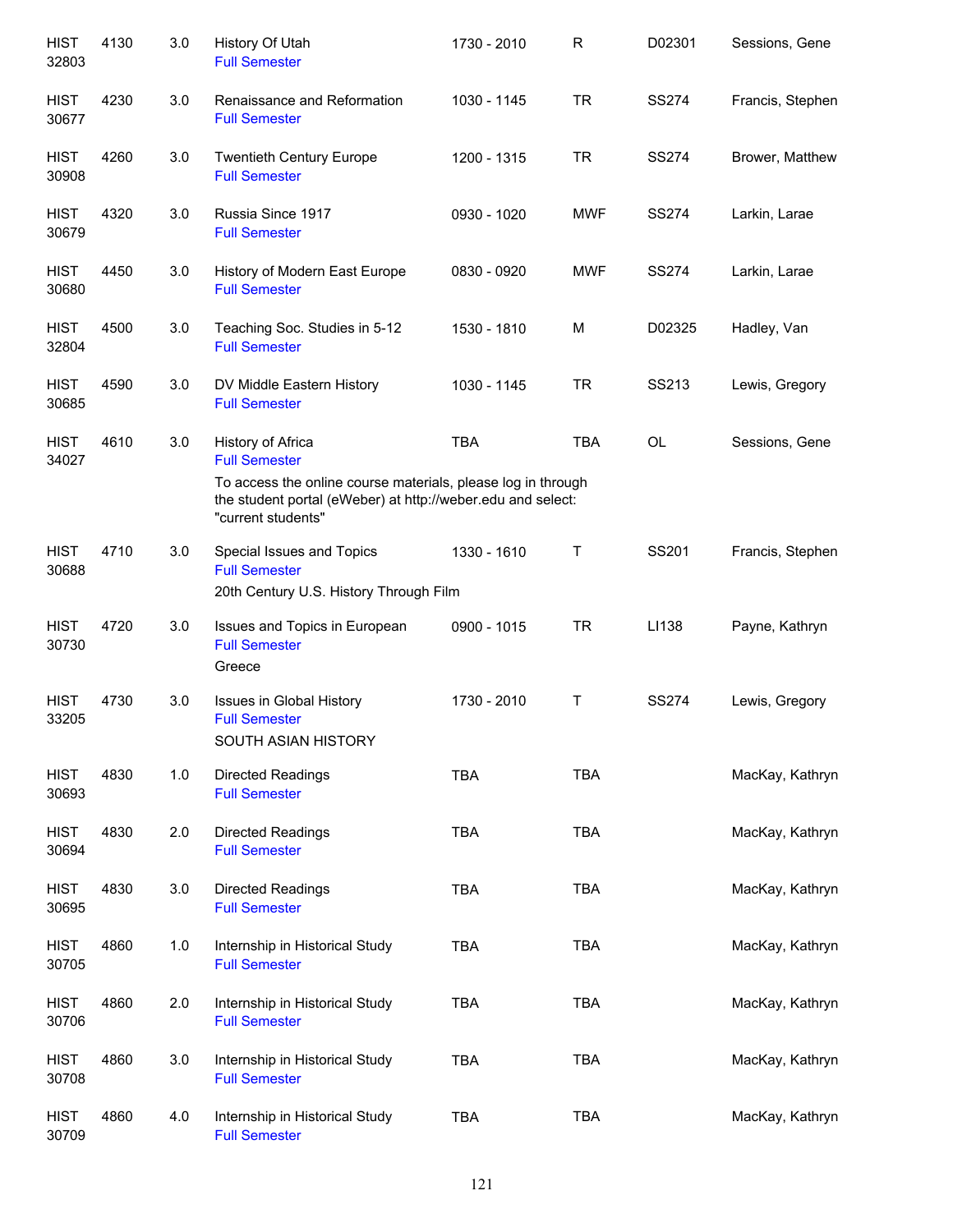| <b>HIST</b><br>30710 | 4860 | 5.0 | Internship in Historical Study<br><b>Full Semester</b>                                                                                                                              | <b>TBA</b>  | <b>TBA</b>   |              | MacKay, Kathryn         |
|----------------------|------|-----|-------------------------------------------------------------------------------------------------------------------------------------------------------------------------------------|-------------|--------------|--------------|-------------------------|
| <b>HIST</b><br>30711 | 4860 | 6.0 | Internship in Historical Study<br><b>Full Semester</b>                                                                                                                              | <b>TBA</b>  | <b>TBA</b>   |              | MacKay, Kathryn         |
| <b>HIST</b><br>30697 | 4890 | 1.0 | Cooperative Work Experience<br><b>Full Semester</b>                                                                                                                                 | <b>TBA</b>  | <b>TBA</b>   |              | MacKay, Kathryn         |
| <b>HIST</b><br>30698 | 4890 | 2.0 | Cooperative Work Experience<br><b>Full Semester</b>                                                                                                                                 | <b>TBA</b>  | <b>TBA</b>   |              | MacKay, Kathryn         |
| <b>HIST</b><br>30699 | 4890 | 3.0 | Cooperative Work Experience<br><b>Full Semester</b>                                                                                                                                 | <b>TBA</b>  | <b>TBA</b>   |              | MacKay, Kathryn         |
| <b>HIST</b><br>30702 | 4890 | 4.0 | Cooperative Work Experience<br><b>Full Semester</b>                                                                                                                                 | <b>TBA</b>  | <b>TBA</b>   |              | MacKay, Kathryn         |
| <b>HIST</b><br>30703 | 4890 | 5.0 | Cooperative Work Experience<br><b>Full Semester</b>                                                                                                                                 | <b>TBA</b>  | <b>TBA</b>   |              | MacKay, Kathryn         |
| <b>HIST</b><br>30704 | 4890 | 6.0 | Cooperative Work Experience<br><b>Full Semester</b>                                                                                                                                 | <b>TBA</b>  | <b>TBA</b>   |              | MacKay, Kathryn         |
| <b>HIST</b><br>30690 | 4990 | 3.0 | Senior Seminar<br><b>Full Semester</b><br>contact history office for override clearance to enroll in<br><b>Hist 4990</b>                                                            | 1230 - 1510 | W            | <b>SS274</b> | Francis, Stephen        |
| <b>HIST</b><br>32805 | 4990 | 3.0 | Senior Seminar<br><b>Full Semester</b>                                                                                                                                              | 1730 - 2010 | W            | D02104       | Layton, Stanford        |
| <b>HIST</b><br>34635 | 6130 | 3.0 | History Of Utah<br><b>Full Semester</b>                                                                                                                                             | 1730 - 2010 | $\mathsf{R}$ | D02301       | Sessions, Gene          |
| <b>HLTH</b><br>33641 | 1030 | 3.0 | <b>SS Healthy Lifestyles</b><br><b>Full Semester</b><br>Course fee \$10.00                                                                                                          | 1730 - 2010 | M            | D02104       | Bemel, James            |
| <b>HLTH</b><br>33642 | 1030 | 3.0 | SS Healthy Lifestyles<br><b>Full Semester</b><br>Course fee \$10.00                                                                                                                 | 1200 - 1315 | <b>TR</b>    | D02103       | Speechly, Gayle         |
| <b>HLTH</b><br>33784 | 1030 | 3.0 | SS Healthy Lifestyles<br><b>Full Semester</b><br>Course fee \$10.00                                                                                                                 | 0830 - 1210 | $\mathbf S$  | <b>SW62</b>  | Sherwood, Bryce         |
| <b>HLTH</b><br>33787 | 1030 | 3.0 | SS Healthy Lifestyles<br><b>Full Semester</b><br>Course fee \$10.00                                                                                                                 | 1030 - 1145 | <b>TR</b>    | <b>SW71</b>  | Eisenbarth, Christopher |
| <b>HLTH</b><br>34425 | 1030 | 3.0 | SS Healthy Lifestyles<br><b>Full Semester</b>                                                                                                                                       | <b>TBA</b>  | <b>TBA</b>   | OL           | Eisenbarth, Christopher |
|                      |      |     | To access the online courses materials please log in through<br>the student portal (eWeber) at http://weber.edu and enter<br>your Wildcat username and password. Course fee \$10.00 |             |              |              |                         |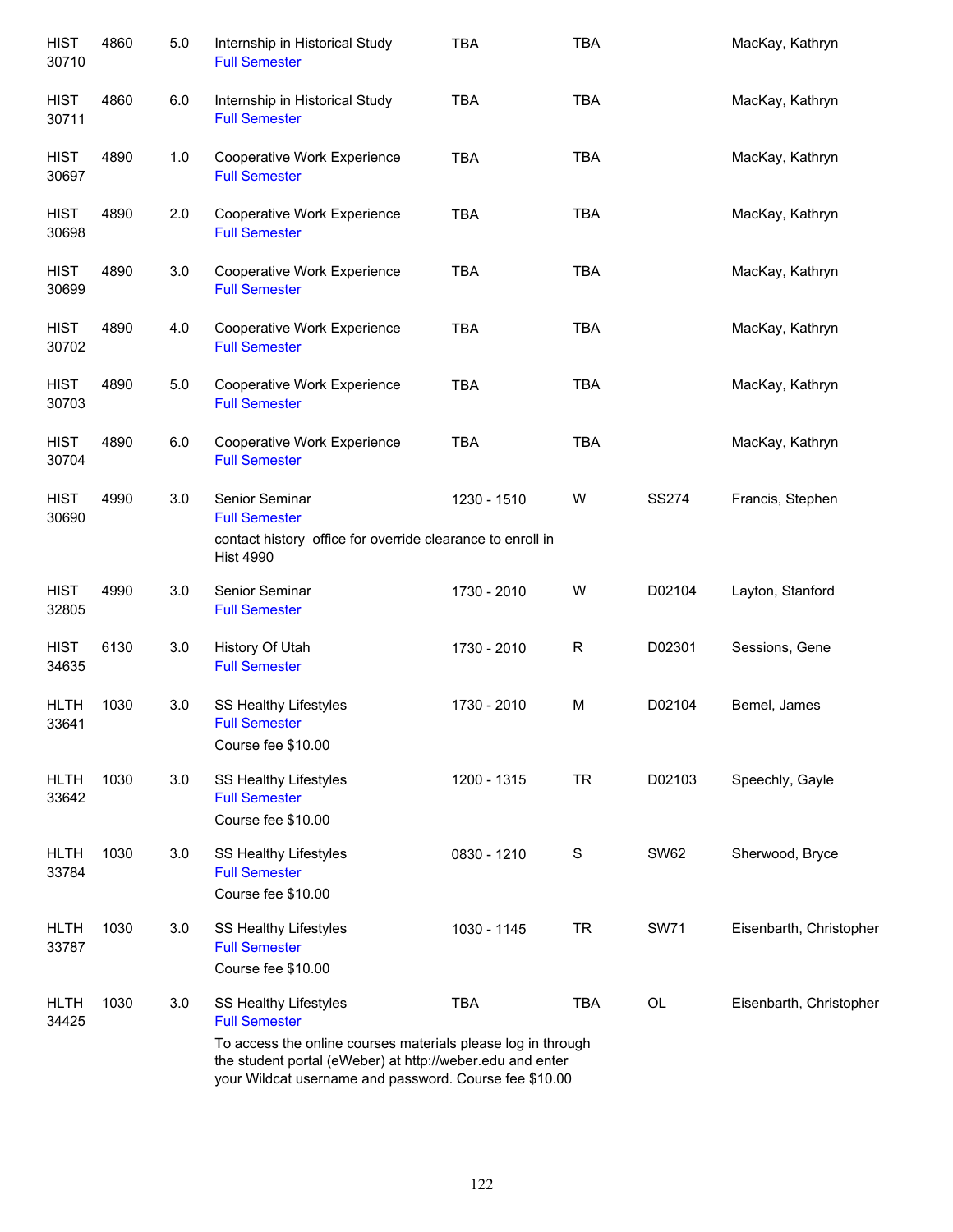| <b>HLTH</b><br>34426 | 1030 | 3.0 | <b>SS Healthy Lifestyles</b><br><b>Full Semester</b>                                                                                                                                                                                    | <b>TBA</b>  | <b>TBA</b>   | OL          | Olpin, Shanyn           |
|----------------------|------|-----|-----------------------------------------------------------------------------------------------------------------------------------------------------------------------------------------------------------------------------------------|-------------|--------------|-------------|-------------------------|
|                      |      |     | To access the online courses materials please log in through<br>the student portal (eWeber) at http://weber.edu and enter<br>your Wildcat username and password. Course fee \$10.00                                                     |             |              |             |                         |
| <b>HLTH</b><br>33643 | 1110 | 3.0 | <b>Stress Management</b><br><b>Full Semester</b><br>Course fee \$10.00                                                                                                                                                                  | 1730 - 2010 | $\mathsf{R}$ | D02105      | Hadley, Susan           |
| <b>HLTH</b><br>33788 | 1110 | 3.0 | <b>Stress Management</b><br><b>Full Semester</b><br>Course fee \$10.00                                                                                                                                                                  | 1130 - 1220 | <b>MWF</b>   | <b>SW62</b> | Eisenbarth, Christopher |
| <b>HLTH</b><br>33789 | 1110 | 3.0 | <b>Stress Management</b><br><b>Full Semester</b><br>Course fee \$10.00                                                                                                                                                                  | 1030 - 1145 | <b>TR</b>    | <b>SW62</b> | Olpin, Michael          |
| <b>HLTH</b><br>34427 | 1110 | 3.0 | <b>Stress Management</b><br><b>Full Semester</b><br>To access the online courses materials please log in through<br>the student portal (eWeber) at http://weber.edu and enter<br>your Wildcat username and password. Course fee \$10.00 | <b>TBA</b>  | <b>TBA</b>   | <b>OL</b>   | Olpin, Michael          |
| <b>HLTH</b><br>33737 | 1300 | 2.0 | First Aid: Resp to Emergencies<br><b>Block 1</b><br>Course fee \$15.00. Class runs 1/9/2010 & 1/16/2010 only.                                                                                                                           | 0800 - 1700 | S            | <b>SW68</b> | Berry, David            |
| <b>HLTH</b><br>33744 | 2300 | 3.0 | <b>Emergency Response</b><br><b>Full Semester</b><br>Course fee \$30.00                                                                                                                                                                 | 1730 - 2020 | $\mathsf T$  | <b>SW68</b> | Bass, Joel              |
| <b>HLTH</b><br>33749 | 2300 | 3.0 | <b>Emergency Response</b><br><b>Full Semester</b><br>Course fee \$30.00                                                                                                                                                                 | 1730 - 2020 | R            | <b>SW68</b> | Berry, David            |
| <b>HLTH</b><br>33790 | 2400 | 3.0 | Art of Emotional Wellness<br><b>Full Semester</b>                                                                                                                                                                                       | 1030 - 1120 | <b>MWF</b>   | <b>SW62</b> | Olpin, Michael          |
| <b>HLTH</b><br>34428 | 2700 | 3.0 | <b>Consumer Health</b><br><b>Full Semester</b><br>To access the online courses materials please log in through<br>the student portal (eWeber) at http://weber.edu and enter<br>your Wildcat username and password.                      | <b>TBA</b>  | <b>TBA</b>   | OL          | Hadley, Susan           |
| <b>HLTH</b><br>33794 | 3000 | 3.0 | Foundations of HIth Promotion<br><b>Full Semester</b>                                                                                                                                                                                   | 0930 - 1020 | <b>MWF</b>   | <b>SW62</b> | Eisenbarth, Christopher |
| <b>HLTH</b><br>33795 | 3100 | 3.0 | App of Tech - Health Promotion<br><b>Full Semester</b><br>Course fee \$10.00                                                                                                                                                            | 0900 - 1015 | <b>TR</b>    | <b>SB12</b> | Olpin, Michael          |
| <b>HLTH</b><br>33796 | 3200 | 3.0 | Methods in Health Education<br><b>Full Semester</b>                                                                                                                                                                                     | 0830 - 0920 | <b>MWF</b>   | <b>SW62</b> | Olpin, Michael          |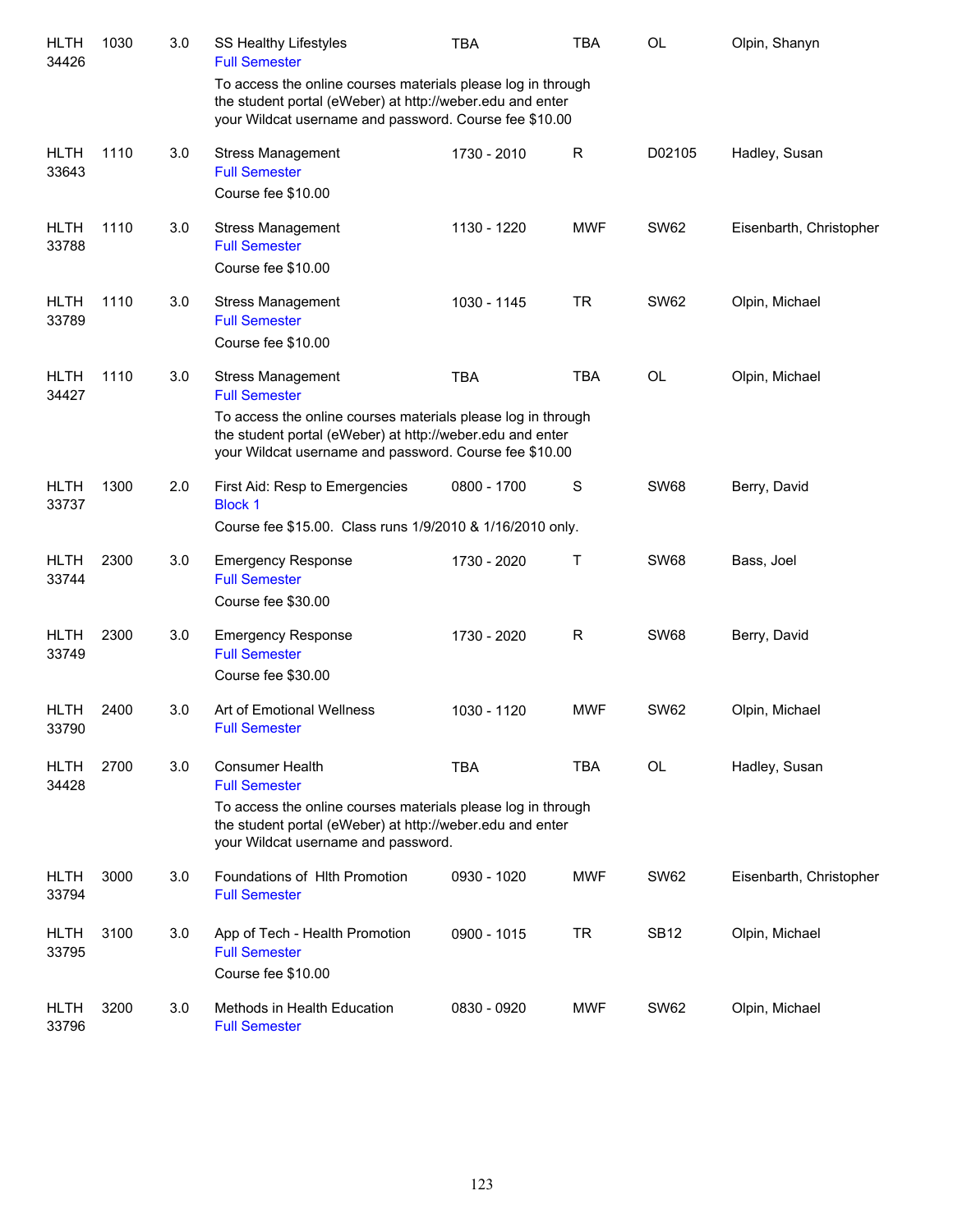| <b>HLTH</b><br>34429 | 3400 | 3.0 | Substance Abuse Prevention<br><b>Full Semester</b>                                                                                                                                                                                                                                   | <b>TBA</b>  | <b>TBA</b>   | <b>OL</b>   | Cost, Patricia          |
|----------------------|------|-----|--------------------------------------------------------------------------------------------------------------------------------------------------------------------------------------------------------------------------------------------------------------------------------------|-------------|--------------|-------------|-------------------------|
|                      |      |     | To access the online courses materials please log in through<br>the student portal (eWeber) at http://weber.edu and enter<br>your Wildcat username and password.                                                                                                                     |             |              |             |                         |
| <b>HLTH</b><br>33798 | 3500 | 3.0 | Human Sexuality<br><b>Full Semester</b>                                                                                                                                                                                                                                              | 1030 - 1120 | <b>MWF</b>   | <b>SW71</b> | Cost, Patricia          |
| <b>HLTH</b><br>34430 | 3500 | 3.0 | <b>Human Sexuality</b><br><b>Full Semester</b><br>To access the online courses materials please log in through<br>the student portal (eWeber) at http://weber.edu and enter                                                                                                          | <b>TBA</b>  | <b>TBA</b>   | OL          | Cost, Patricia          |
|                      |      |     | your Wildcat username and password.                                                                                                                                                                                                                                                  |             |              |             |                         |
| <b>HLTH</b><br>33799 | 4150 | 4.0 | Plan/Eval Hith Promotion Prog<br><b>Full Semester</b>                                                                                                                                                                                                                                | 1130 - 1320 | <b>TR</b>    | <b>SW80</b> | Cost, Patricia          |
|                      |      |     | CBL stands for Community-Based Learning which means that<br>students engage in meaningful community service that is<br>connected to specific course objectives. See http://www.<br>weber.edu/CommunityInvolvement/CBL_Designation.html for a<br>full list of CBL designated courses. |             |              |             |                         |
| <b>HLTH</b><br>34432 | 4250 | 2.0 | <b>Health Issues Adolescents</b><br><b>Full Semester</b>                                                                                                                                                                                                                             | <b>TBA</b>  | <b>TBA</b>   | OL          | Olpin, Shanyn           |
|                      |      |     | To access the online courses materials please log in through<br>the student portal (eWeber) at http://weber.edu and enter<br>your Wildcat username and password.                                                                                                                     |             |              |             |                         |
| <b>HLTH</b><br>33644 | 4300 | 2.0 | Health Ed in Elementary School<br><b>Full Semester</b>                                                                                                                                                                                                                               | 1630 - 1820 | Т            | WW102       | Bingham, Sheri          |
| <b>HLTH</b><br>33801 | 4300 | 2.0 | Health Ed in Elementary School<br><b>Full Semester</b>                                                                                                                                                                                                                               | 1730 - 1920 | M            | <b>SW62</b> | Hawkins, Hanalee        |
| <b>HLTH</b><br>33804 | 4300 | 2.0 | Health Ed in Elementary School<br><b>Full Semester</b>                                                                                                                                                                                                                               | 1230 - 1320 | MW           | <b>SW62</b> | Cost, Patricia          |
| <b>HLTH</b><br>33824 | 4800 | 1.0 | Individual Projects<br><b>Full Semester</b>                                                                                                                                                                                                                                          | 1600 - 1650 | $\mathsf{R}$ | <b>SW62</b> | Olpin, Michael          |
|                      |      |     | Instructor approval necessary. Contact molpin@weber.edu                                                                                                                                                                                                                              |             |              |             |                         |
| <b>HLTH</b><br>33825 | 4800 | 2.0 | Individual Projects<br><b>Full Semester</b>                                                                                                                                                                                                                                          | 1600 - 1650 | R            | <b>SW62</b> | Olpin, Michael          |
|                      |      |     | Instructor approval required. Contact molpin@weber.edu                                                                                                                                                                                                                               |             |              |             |                         |
| <b>HLTH</b><br>33826 | 4800 | 3.0 | Individual Projects<br><b>Full Semester</b>                                                                                                                                                                                                                                          | 1600 - 1650 | $\mathsf R$  | <b>SW62</b> | Olpin, Michael          |
|                      |      |     | Instructor approval required. Contact molpin@weber.edu                                                                                                                                                                                                                               |             |              |             |                         |
| <b>HLTH</b><br>33827 | 4860 | 2.0 | <b>Field Experience</b><br><b>Full Semester</b>                                                                                                                                                                                                                                      | 1430 - 1550 | R            | <b>SW62</b> | Eisenbarth, Christopher |
|                      |      |     | Instructor approval required.<br>Contact christophereisenbarth@weber.edu                                                                                                                                                                                                             |             |              |             |                         |
| <b>HLTH</b><br>33828 | 4860 | 3.0 | <b>Field Experience</b><br><b>Full Semester</b>                                                                                                                                                                                                                                      | 1430 - 1550 | $\mathsf R$  | <b>SW62</b> | Eisenbarth, Christopher |
|                      |      |     | Instructor approval required.<br>Contact christophereisenbarth@weber.edu                                                                                                                                                                                                             |             |              |             |                         |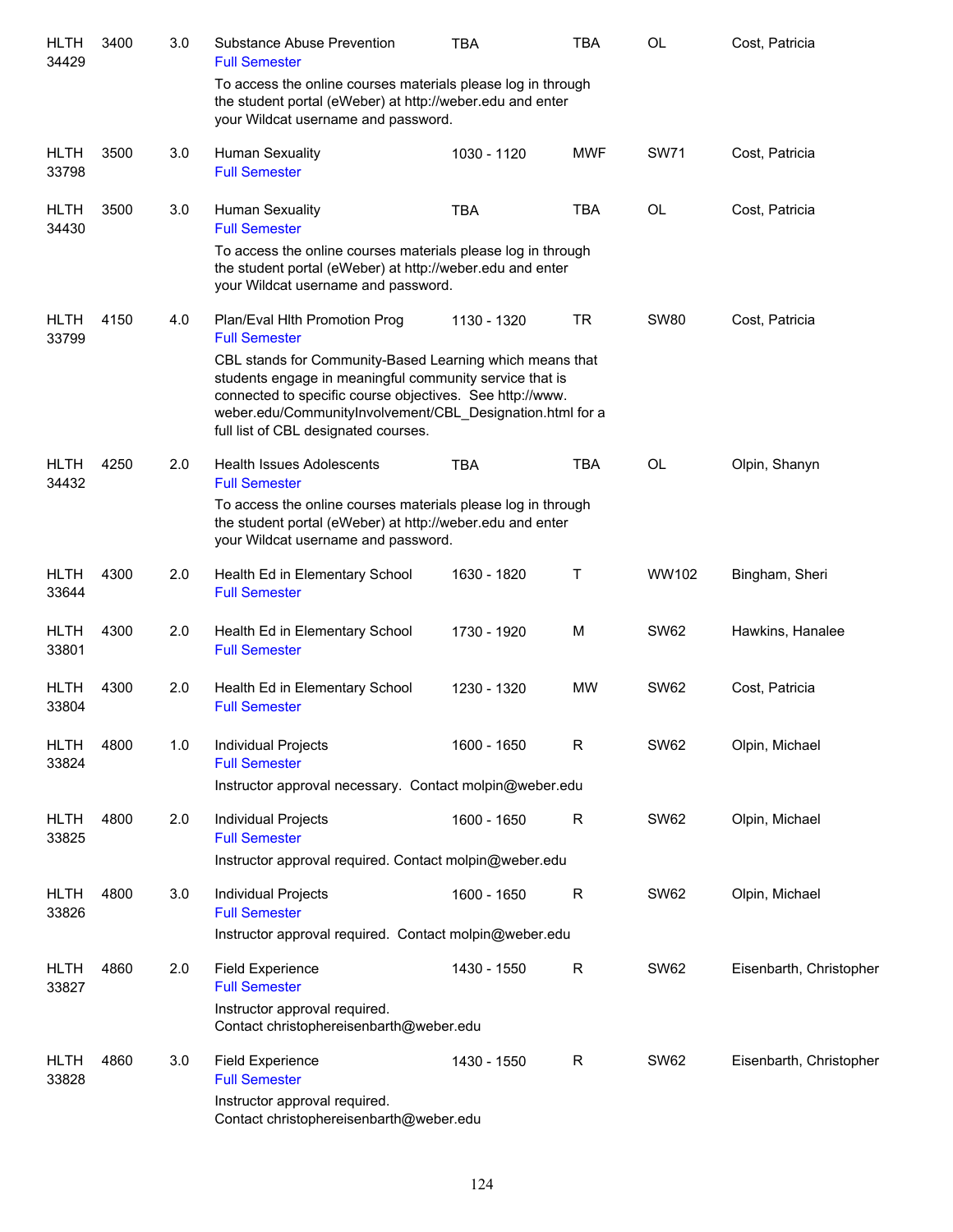| <b>HLTH</b><br>33829 | 4860 | 4.0 | <b>Field Experience</b><br><b>Full Semester</b>                                                                                                                  | 1430 - 1550 | R          | <b>SW62</b> | Eisenbarth, Christopher |
|----------------------|------|-----|------------------------------------------------------------------------------------------------------------------------------------------------------------------|-------------|------------|-------------|-------------------------|
|                      |      |     | Instructor approval required.<br>Contact christophereisenbarth@weber.edu                                                                                         |             |            |             |                         |
| <b>HLTH</b><br>33830 | 4860 | 5.0 | <b>Field Experience</b><br><b>Full Semester</b>                                                                                                                  | 1430 - 1550 | R          | <b>SW62</b> | Eisenbarth, Christopher |
|                      |      |     | Instructor approval required.<br>Contact christophereisenbarth@weber.edu                                                                                         |             |            |             |                         |
| <b>HLTH</b><br>33831 | 4860 | 6.0 | <b>Field Experience</b><br><b>Full Semester</b>                                                                                                                  | 1430 - 1550 | R          | <b>SW62</b> | Eisenbarth, Christopher |
|                      |      |     | Instructor approval required.<br>Contact christophereisenbarth@weber.edu                                                                                         |             |            |             |                         |
| <b>HLTH</b><br>34872 | 4890 | 1.0 | Cooperative Work Experience<br><b>Full Semester</b>                                                                                                              | <b>TBA</b>  | <b>TBA</b> |             | Olpin, Michael          |
|                      |      |     | "Contact molpin@weber.edu."                                                                                                                                      |             |            |             |                         |
| <b>HLTH</b><br>34873 | 4890 | 2.0 | <b>Cooperative Work Experience</b><br><b>Full Semester</b>                                                                                                       | <b>TBA</b>  | <b>TBA</b> |             | Olpin, Michael          |
|                      |      |     | "Contact molpin@weber.edu."                                                                                                                                      |             |            |             |                         |
| <b>HLTH</b><br>34874 | 4890 | 3.0 | <b>Cooperative Work Experience</b><br><b>Full Semester</b>                                                                                                       | <b>TBA</b>  | <b>TBA</b> |             | Olpin, Michael          |
|                      |      |     | "Contact molpin@weber.edu."                                                                                                                                      |             |            |             |                         |
| <b>HLTH</b><br>34875 | 4890 | 5.0 | Cooperative Work Experience<br><b>Full Semester</b>                                                                                                              | <b>TBA</b>  | <b>TBA</b> |             | Olpin, Michael          |
|                      |      |     | "Contact molpin@weber.edu."                                                                                                                                      |             |            |             |                         |
| <b>HLTH</b><br>33807 | 4990 | 1.0 | Senior Seminar<br><b>Full Semester</b>                                                                                                                           | 1430 - 1550 | Т          | <b>SW62</b> | Cost, Patricia          |
| <b>HLTH</b><br>34431 | 6250 | 2.0 | Health Issues of Adolescents<br><b>Full Semester</b>                                                                                                             | <b>TBA</b>  | <b>TBA</b> | OL          | Olpin, Shanyn           |
|                      |      |     | To access the online courses materials please log in through<br>the student portal (eWeber) at http://weber.edu and enter<br>your Wildcat username and password. |             |            |             |                         |
| <b>HLTH</b><br>33646 | 6300 | 2.0 | Health Ed in Elementary School<br><b>Full Semester</b>                                                                                                           | 1630 - 1820 | Т          | WW102       | Bingham, Sheri          |
| <b>HLTH</b><br>33803 | 6300 | 2.0 | Health Ed in Elementary School<br><b>Full Semester</b>                                                                                                           | 1730 - 1920 | М          | <b>SW62</b> | Hawkins, Hanalee        |
| <b>HLTH</b><br>33805 | 6300 | 2.0 | Health Ed in Elementary School<br><b>Full Semester</b>                                                                                                           | 1230 - 1320 | MW         | SW62        | Cost, Patricia          |
| <b>HNRS</b><br>31871 | 1110 | 3.0 | H - Introduction to Honors<br><b>Full Semester</b>                                                                                                               | 0900 - 1015 | <b>TR</b>  | LI227       | Porter, Carl            |
|                      |      |     | "Construction of Knowledge" Non-Honors students may<br>register by obtaining an override from Iriddle@weber.edu                                                  |             |            |             |                         |
| <b>HNRS</b><br>31881 | 1500 | 3.0 | H - PS/SI Perspct Phys Science<br><b>Full Semester</b>                                                                                                           | 1130 - 1220 | <b>MWF</b> | LL221       | Sohl, John              |
|                      |      |     | "Misconceptions in Science and Astronomy"<br>Non-Honors students may register by contacting<br>Iriddle@weber.edu                                                 |             |            |             |                         |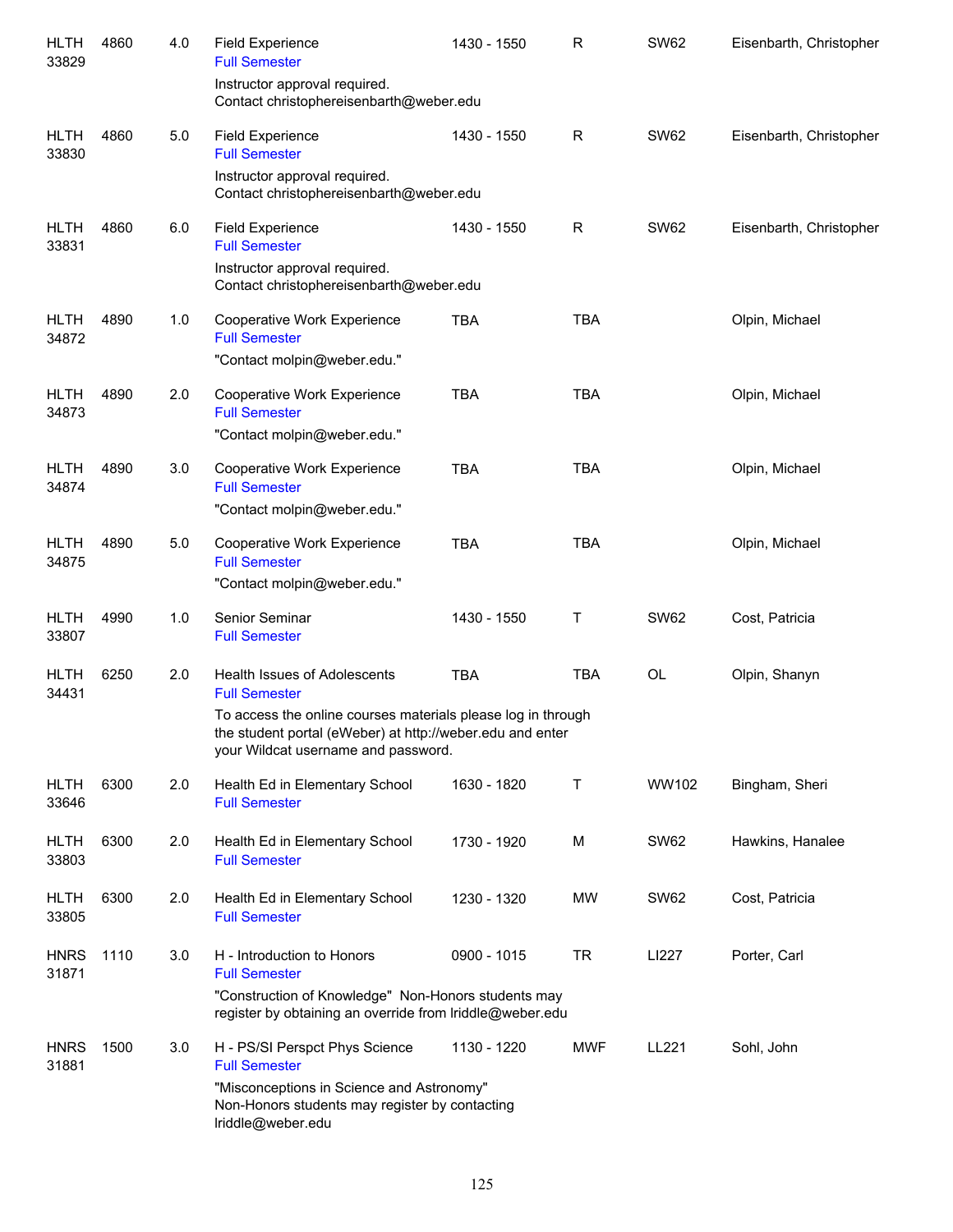| <b>HNRS</b><br>31885 | 1510  | 3.0 | H - LS Perps in Life Sciences<br><b>Full Semester</b><br>"Bugs in the System: The Importance of Insects in                                  | 0900 - 1015 | TR         | LI231        | Mull, John        |
|----------------------|-------|-----|---------------------------------------------------------------------------------------------------------------------------------------------|-------------|------------|--------------|-------------------|
|                      |       |     | Human Affairs" Non-Honors students may<br>register by contacting Iriddle@weber.edu                                                          |             |            |              |                   |
| <b>HNRS</b><br>31918 | 1520  | 3.0 | H - SS Perspects - Social Sci<br><b>Full Semester</b>                                                                                       | 0930 - 1020 | <b>MWF</b> | <b>SS48</b>  | Dorsey, Bryan     |
|                      |       |     | "Traveling Around the World: What is Happening to the<br>Global Environment?" Non-students may register<br>by contacting Iriddle@weber.edu. |             |            |              |                   |
| <b>HNRS</b><br>31920 | 1530  | 3.0 | H - CA Perspect Creative Arts<br><b>Full Semester</b><br>"Music and Health in Global Perspectives" Non-Honors                               | 1230 - 1510 | M          | LI227        | Akombo, David     |
|                      |       |     | students may register by contacting Iriddle@weber.edu.                                                                                      |             |            |              |                   |
| <b>HNRS</b><br>31923 | 1540  | 3.0 | H-HU Persp in the Humanities<br><b>Full Semester</b>                                                                                        | 1030 - 1145 | <b>TR</b>  | LI227        | Asensio, Isabel   |
|                      |       |     | "South America: The Literature, Film and Art" Non-<br>Honors students may register by contacting<br>Iriddle@weber.edu.                      |             |            |              |                   |
| <b>HNRS</b><br>31924 | 2130A | 3.0 | H - HU/DV Great Ideas of East<br><b>Full Semester</b>                                                                                       | 0930 - 1020 | <b>MWF</b> | LI227        | Thomas, Ryan      |
|                      |       |     | "The Modern Islamist Movement: Religiosity or Extremism?"<br>Non-Honors students may register by contacting<br>Iriddle@weber.edu.           |             |            |              |                   |
| <b>HNRS</b><br>31925 | 2130B | 3.0 | H - SS/DV Great Ideas of East<br><b>Full Semester</b>                                                                                       | 0930 - 1020 | <b>MWF</b> | LI227        | Thomas, Ryan      |
|                      |       |     | "The Modern Islamist Movement: Religiosity or Extremism?"<br>Non-Honors students may register by contacting<br>Iriddle@weber.edu.           |             |            |              |                   |
| <b>HNRS</b><br>31939 | 4830  | 3.0 | H - Directed Readings<br><b>Full Semester</b>                                                                                               | 1230 - 1510 | Т          | LI226A       | MacKay, Kathryn   |
|                      |       |     | WEBER READS HUCKLEBERRY FINN<br>Contact Iriddle@weber.edu to register.                                                                      |             |            |              |                   |
| <b>HNRS</b><br>31944 | 4830  | 1.0 | H - Directed Readings<br><b>Full Semester</b>                                                                                               | <b>TBA</b>  | <b>TBA</b> |              | Elsley, Judith    |
|                      |       |     | Connected only with Honors Sr. Project.<br>Needs Director's approval.                                                                       |             |            |              |                   |
| <b>HNRS</b><br>31940 | 4920  | 1.0 | H - Workshop<br><b>Block 2</b>                                                                                                              | 1130 - 1245 | M          | <b>WB119</b> | Davis, Brian      |
|                      |       |     | "Global Issues in Religion and Ethics"<br>Non-Honors students may register by contacting<br>Iriddle@weber.edu.                              |             |            |              |                   |
| <b>HNRS</b><br>31949 | 4990  | 3.0 | H - Honors Senior Project<br><b>Full Semester</b>                                                                                           | <b>TBA</b>  | <b>TBA</b> | LI225        | Elsley, Judith    |
|                      |       |     | Need Director's Approval.                                                                                                                   |             |            |              |                   |
| <b>HTHS</b><br>30319 | 1101  | 2.0 | <b>Medical Terminology</b><br><b>Full Semester</b>                                                                                          | 0830 - 0920 | <b>TR</b>  | MH117        | Hoffman, Rosemary |
| <b>HTHS</b><br>30320 | 1101  | 2.0 | <b>Medical Terminology</b><br><b>Full Semester</b>                                                                                          | 1130 - 1220 | <b>TR</b>  | MH304        | Kotter, Marie     |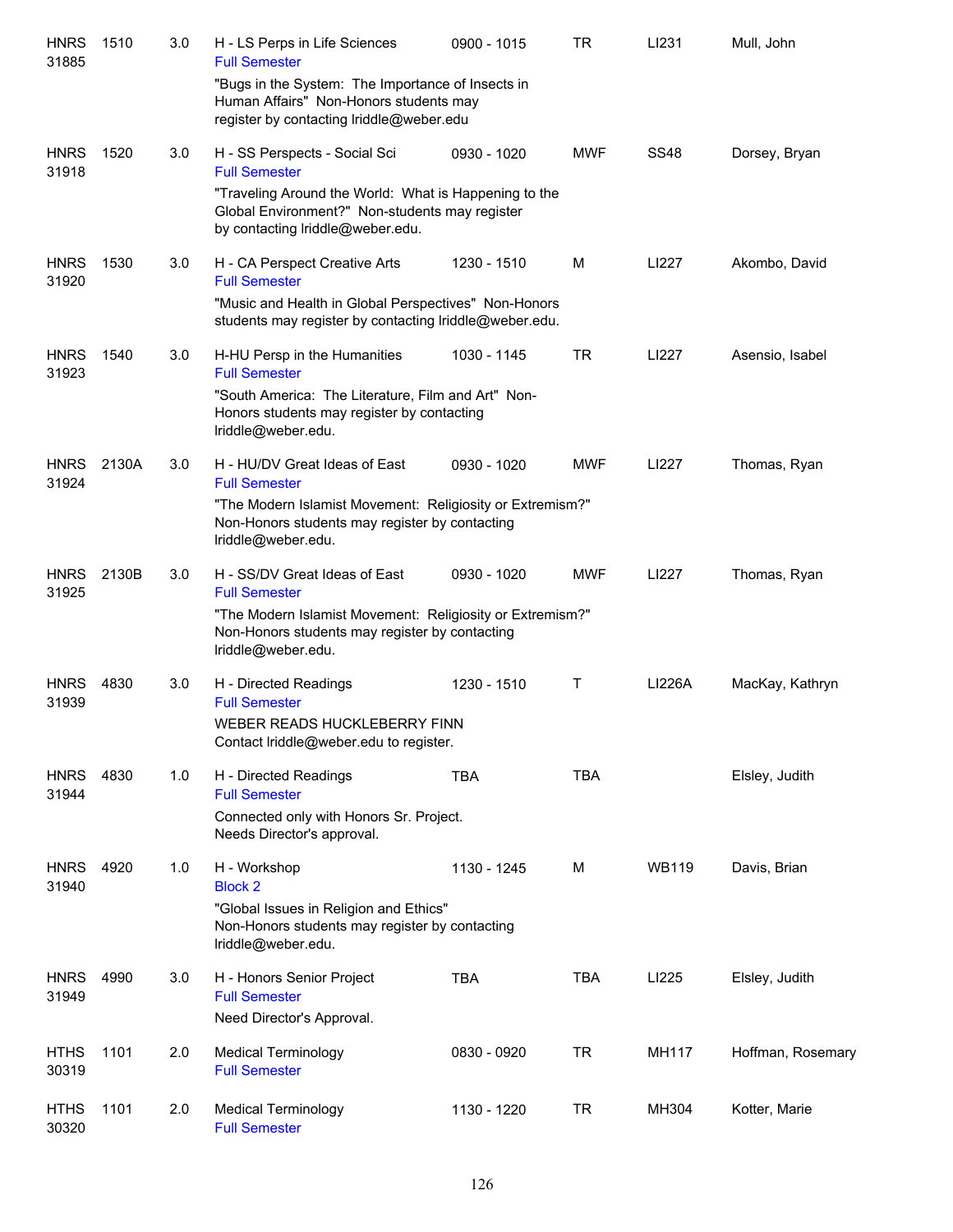| <b>HTHS</b><br>32066 | 1101  | 2.0 | <b>Medical Terminology</b><br><b>Full Semester</b>                                                                                                | 0930 - 1020                | <b>MW</b>       | D02113           | Newton, Kathryn |
|----------------------|-------|-----|---------------------------------------------------------------------------------------------------------------------------------------------------|----------------------------|-----------------|------------------|-----------------|
| <b>HTHS</b><br>32260 | 1101  | 2.0 | Medical Terminology<br><b>Full Semester</b>                                                                                                       | <b>TBA</b>                 | <b>TBA</b>      | <b>OL</b>        | Hutchins, James |
|                      |       |     | To access the online course material, please log in through<br>the student portal (eWeber) at http://weber.edu and select:<br>"Current Students." |                            |                 |                  |                 |
| <b>HTHS</b><br>32267 | 1101  | 2.0 | <b>Medical Terminology</b><br><b>Full Semester</b>                                                                                                | <b>TBA</b>                 | <b>TBA</b>      | <b>OL</b>        | Nichols, Roger  |
|                      |       |     | To access the online course material, please log in through<br>the student portal (eWeber) at http://weber.edu and select:<br>"current students." |                            |                 |                  |                 |
| <b>HTHS</b><br>32269 | 1101  | 2.0 | <b>Medical Terminology</b><br><b>Full Semester</b>                                                                                                | <b>TBA</b>                 | <b>TBA</b>      | <b>OL</b>        | Kotter, Marie   |
|                      |       |     | To access the online course material, please log in through<br>the student portal (eWeber) at http://weber.edu and select:<br>"current students." |                            |                 |                  |                 |
| <b>HTHS</b><br>32270 | 1101  | 2.0 | <b>Medical Terminology</b><br><b>Full Semester</b>                                                                                                | <b>TBA</b>                 | <b>TBA</b>      | <b>OL</b>        | Naylor, Carol   |
|                      |       |     | To access the online course material, please log in through<br>the studnt portal (eWeber) at http://weber.edu and select:<br>"current students."  |                            |                 |                  |                 |
| <b>HTHS</b><br>30321 | 1103  | 3.0 | Intro to Health Careers<br><b>Full Semester</b>                                                                                                   | 1030 - 1145                | <b>TR</b>       | MH222            | Watson, Doug    |
| <b>HTHS</b><br>32067 | 1103  | 3.0 | Intro to Health Careers<br><b>Full Semester</b>                                                                                                   | 0800 - 0915                | <b>TR</b>       | D02117           | Watson, Doug    |
| <b>HTHS</b><br>30322 | 1108  | 5.0 | <b>Biocalculation for Health Prof</b><br><b>Full Semester</b>                                                                                     | 0930 - 1020                | <b>MTWR</b>     | MH332            | Tate, Louise    |
|                      |       |     | Students registering for this class must also register for<br>HTHS 1108L (lab) CRN<br>Course fee \$20.00                                          |                            |                 |                  |                 |
| <b>HTHS</b><br>32080 | 1108  | 5.0 | <b>Biocalculation for Health Prof</b><br><b>Full Semester</b><br>Course fee \$20.00                                                               | 1230 - 1320<br>1330 - 1420 | W<br><b>MTR</b> | D02235<br>D02235 | Tate, Louise    |
| <b>HTHS</b><br>30328 | 1108L | 0.0 | <b>Biocalculation Lab</b><br><b>Full Semester</b>                                                                                                 | 1030 - 1220                | R               | MH332            | Tate, Louise    |
|                      |       |     | Students must also register for the HTHS 1108 Lecture<br>Choose HTHS 1108 CRN 30322. Lab fee \$30.                                                |                            |                 |                  |                 |
| <b>HTHS</b><br>30329 | 1108L | 0.0 | <b>Biocalculation Lab</b><br><b>Full Semester</b>                                                                                                 | 1030 - 1220                | M               | MH332            | Tate, Louise    |
|                      |       |     | Student must also register for HTHS 1108 Lecture<br>CRN30322. Lab fee \$20.                                                                       |                            |                 |                  |                 |
| <b>HTHS</b><br>32083 | 1108L | 0.0 | <b>Biocalculation Lab</b><br><b>Full Semester</b>                                                                                                 | 1330 - 1520                | М               | D02235           | Tate, Louise    |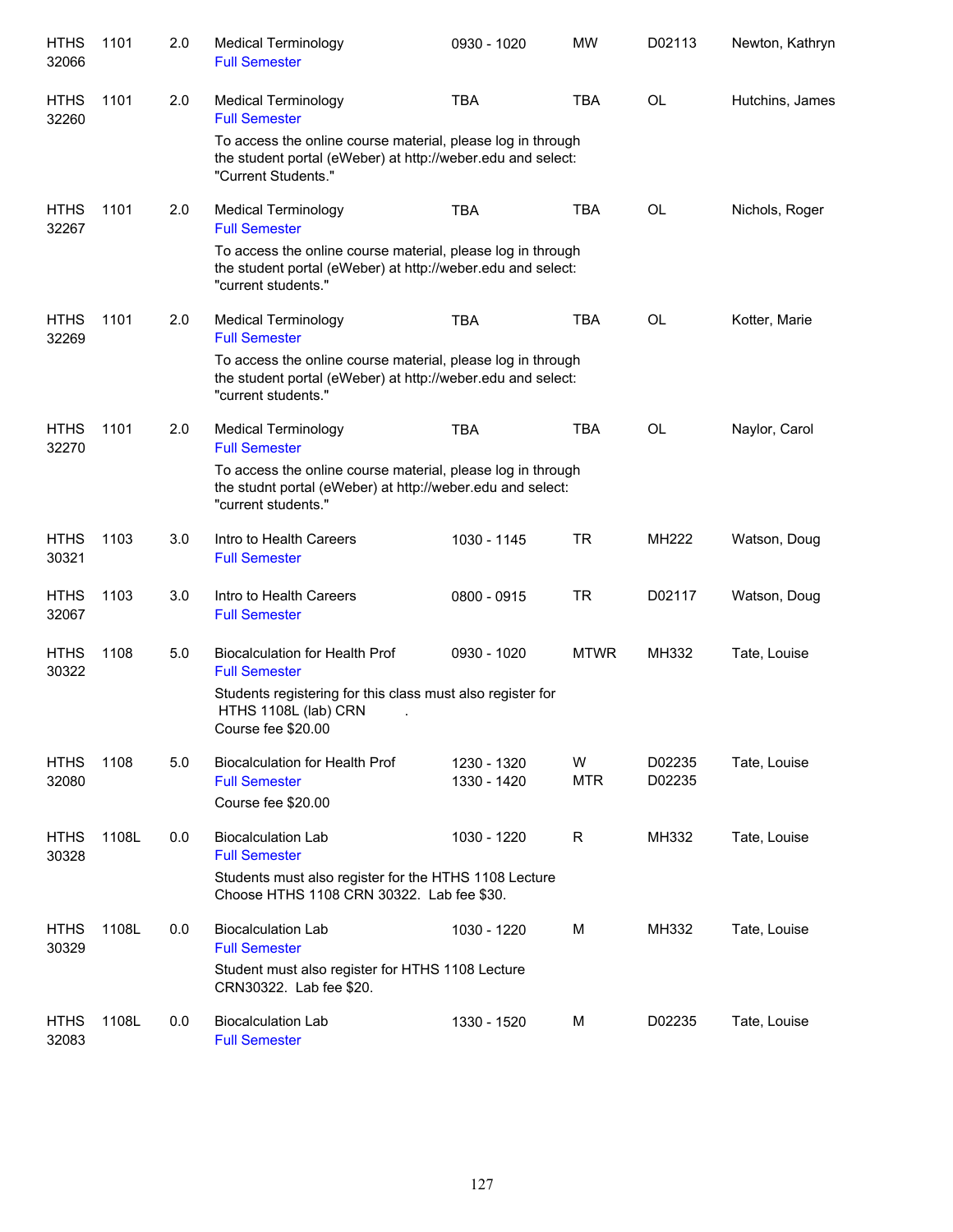| <b>HTHS</b><br>30323 | 1110  | 4.0 | LS Biomedical Core Lecture<br><b>Full Semester</b>                                                                                                                                                                                                                                         | 0900 - 1020 | TR         | MH101  | Kotter, Marie     |
|----------------------|-------|-----|--------------------------------------------------------------------------------------------------------------------------------------------------------------------------------------------------------------------------------------------------------------------------------------------|-------------|------------|--------|-------------------|
|                      |       |     | Student must also register for labs HTHS 1110L to complete<br>lecture registration. Choose from HTHS 1110L CRN 30324,<br>CRN 30327. Course fee \$30.                                                                                                                                       |             |            |        |                   |
| <b>HTHS</b><br>30326 | 1110  | 4.0 | LS Biomedical Core Lecture<br><b>Full Semester</b>                                                                                                                                                                                                                                         | 1000 - 1120 | MW         | MH101  | DeFriez, Curtis   |
|                      |       |     | Students registering for this class must also register<br>for HTHS 1110L (lab) to complete registration.<br>Course fee \$30.00                                                                                                                                                             |             |            |        |                   |
| <b>HTHS</b><br>30948 | 1110  | 4.0 | <b>LS Biomedical Core Lecture</b><br><b>Full Semester</b><br>Students in this lecture must register for HTHS 1110L<br>only with Richardson. Only students registered for<br>this lecture with Richardson may register for lab<br>with Richardson CRN 30949 or 34720.<br>Course fee \$30.00 | 1630 - 1750 | <b>MW</b>  | MH341  | Richardson, Brent |
| <b>HTHS</b><br>32084 | 1110  | 4.0 | LS Biomedical Core Lecture<br><b>Full Semester</b>                                                                                                                                                                                                                                         | 0930 - 1045 | <b>MW</b>  | D02222 | Naylor, Carol     |
|                      |       |     | Students registering for this class must also register for<br>HTHS 1110L (lab), crns 32085 or 33540, to complete<br>registration.<br>Course fee \$30.00.                                                                                                                                   |             |            |        |                   |
| <b>HTHS</b><br>32275 | 1110  | 4.0 | LS Biomedical Core Lecture<br><b>Full Semester</b>                                                                                                                                                                                                                                         | <b>TBA</b>  | <b>TBA</b> | OL     | DeFriez, Curtis   |
|                      |       |     | Students registering for this online class must also<br>register for the online Lab crn 32278.<br>Course fee \$30.00.                                                                                                                                                                      |             |            |        |                   |
| <b>HTHS</b><br>32279 | 1110  | 4.0 | LS Biomedical Core Lecture<br><b>Full Semester</b>                                                                                                                                                                                                                                         | <b>TBA</b>  | <b>TBA</b> | OL     | Naylor, Carol     |
|                      |       |     | To access the online course material, please log in through<br>the student portal (eWeber) at http://weber.edu and select:<br>"current students."<br>Course fee \$30.00<br>Students rgistering for this online class must also register<br>for the online Lab crn 32286.                   |             |            |        |                   |
| <b>HTHS</b><br>32290 | 1110  | 4.0 | LS Biomedical Core Lecture<br><b>Full Semester</b>                                                                                                                                                                                                                                         | <b>TBA</b>  | TBA        | OL     | Gundy, LeAnne     |
|                      |       |     | To acess the online course materials, please log int through<br>the studnet portal (eWeber) at http://weber.edu and select:<br>"current students."<br>Course fee \$30.00                                                                                                                   |             |            |        |                   |
| <b>HTHS</b><br>30324 | 1110L | 0.0 | <b>Biomed Core Lab</b><br><b>Full Semester</b>                                                                                                                                                                                                                                             | 1030 - 1220 | W          | MH107  | Kotter, Marie     |
|                      |       |     | Students must also register for HTHS 1110 Lecture<br>CRN 30323, or CRN 30326 to complete<br>this lab registration. Lab fee \$30.                                                                                                                                                           |             |            |        |                   |
| <b>HTHS</b><br>30327 | 1110L | 0.0 | <b>Biomed Core Lab</b><br><b>Full Semester</b>                                                                                                                                                                                                                                             | 1000 - 1150 | W          | MH107  | DeFriez, Curtis   |
|                      |       |     | Student must also choose a lecture to complete this lab<br>registration. Choose from HTHS 1110 CRN 30326,<br>CRN 30323. Lab fee \$30.                                                                                                                                                      |             |            |        |                   |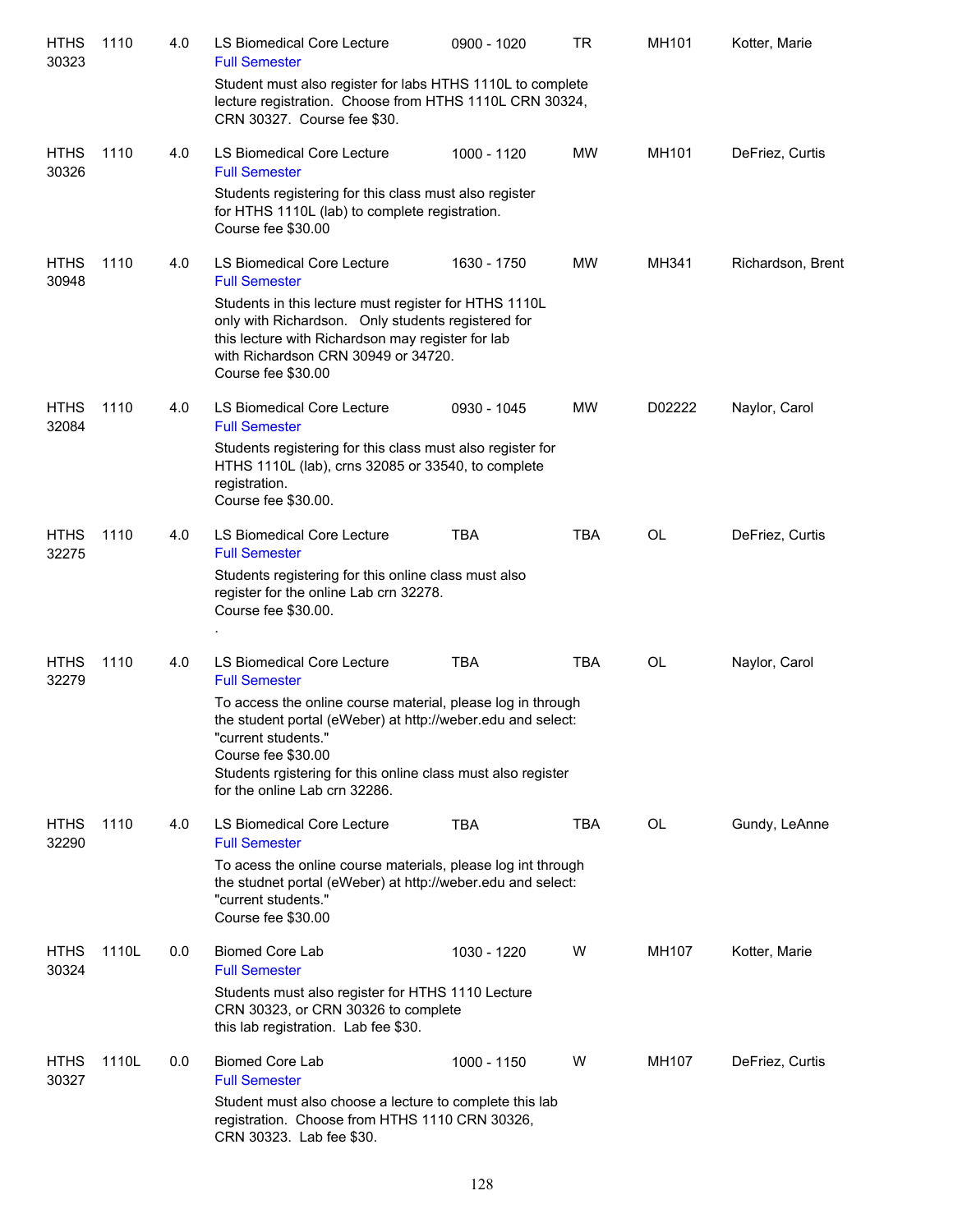| <b>HTHS</b><br>30949 | 1110L | 0.0 | <b>Biomed Core Lab</b><br><b>Full Semester</b>                                                                                                                                                                                                        | 1800 - 1950 | M          | MH107  | Richardson, Brent |
|----------------------|-------|-----|-------------------------------------------------------------------------------------------------------------------------------------------------------------------------------------------------------------------------------------------------------|-------------|------------|--------|-------------------|
|                      |       |     | Only students also registered for HTHS 1110 CRN 30948 may<br>sign up for this lab with Richardson.                                                                                                                                                    |             |            |        |                   |
| <b>HTHS</b><br>32085 | 1110L | 0.0 | <b>Biomed Core Lab</b><br><b>Full Semester</b>                                                                                                                                                                                                        | 1100 - 1250 | M          | D02232 | Naylor, Carol     |
|                      |       |     | Students must also register for 1110 Lecture CRN 32084 to<br>complete registration.                                                                                                                                                                   |             |            |        |                   |
| <b>HTHS</b><br>32278 | 1110L | 0.0 | <b>Biomed Core Lab</b><br><b>Full Semester</b>                                                                                                                                                                                                        | <b>TBA</b>  | TBA        | OL     | DeFriez, Curtis   |
|                      |       |     | Students registering for this online Lab must also register<br>for the online lecture crn 32275.<br>To access the online course materials, please log in through<br>the student portal (eWeber) at http://weber.edu and select:<br>"current students" |             |            |        |                   |
| <b>HTHS</b><br>32286 | 1110L | 0.0 | <b>Biomed Core Lab</b><br><b>Full Semester</b>                                                                                                                                                                                                        | <b>TBA</b>  | TBA        | OL     | Naylor, Carol     |
|                      |       |     | To access the online course material, please log in through<br>the student portal (eWeber) at http://weber.edu and select:<br>"current students."<br>Students registering for this online Lab must also<br>register fro the online lecture crn 32279. |             |            |        |                   |
| <b>HTHS</b><br>32295 | 1110L | 0.0 | <b>Biomed Core Lab</b><br><b>Full Semester</b>                                                                                                                                                                                                        | <b>TBA</b>  | <b>TBA</b> | OL     | Gundy, LeAnne     |
|                      |       |     | To access the online course material, please log in through<br>the student portal (eWeber) at http://weber.edu and select:<br>"current students"                                                                                                      |             |            |        |                   |
| <b>HTHS</b><br>33540 | 1110L | 0.0 | <b>Biomed Core Lab</b><br><b>Full Semester</b>                                                                                                                                                                                                        | 1100 - 1250 | W          | D02232 | Naylor, Carol     |
|                      |       |     | Students registering for this Lab must also register for<br>lecturer HTHS 1110 crn 32085.                                                                                                                                                             |             |            |        |                   |
| <b>HTHS</b><br>34654 | 1110L | 0.0 | <b>Biomed Core Lab</b><br><b>Full Semester</b>                                                                                                                                                                                                        | 1130 - 1320 | M          | MH107  | Gemmill, Timothy  |
|                      |       |     | Students registering for this lab MUST also register for any<br>daytime classroom HTHS 1110 lecture. They need to<br>register for both at the same time. Lab Fee \$30.                                                                                |             |            |        |                   |
| <b>HTHS</b><br>34657 | 1110L | 0.0 | <b>Biomed Core Lab</b><br><b>Full Semester</b>                                                                                                                                                                                                        | 1030 - 1220 | Τ          | MH107  | Burr, Justin      |
|                      |       |     | Students registering for this lab MUST also register for any<br>daytime classroom HTHS 1110 lecture. They need to<br>register for both at the same time. Lab Fee \$30.                                                                                |             |            |        |                   |
| <b>HTHS</b><br>34658 | 1110L | 0.0 | <b>Biomed Core Lab</b><br><b>Full Semester</b>                                                                                                                                                                                                        | 1030 - 1220 | R          | MH107  | Burr, Justin      |
|                      |       |     | Students registering for this lab MUST also register for any<br>daytime classroom HTHS 1110 lecture. They need to<br>register for both at the same time. Lab Fee \$30.                                                                                |             |            |        |                   |
| <b>HTHS</b><br>34659 | 1110L | 0.0 | <b>Biomed Core Lab</b><br><b>Full Semester</b>                                                                                                                                                                                                        | 1230 - 1420 | R          | MH107  | Mercado, Jamie    |
|                      |       |     | Students registering for this lab MUST also register for any<br>daytime classroom HTHS 1110 lecture. They need to<br>register for both at the same time. Lab Fee \$30.                                                                                |             |            |        |                   |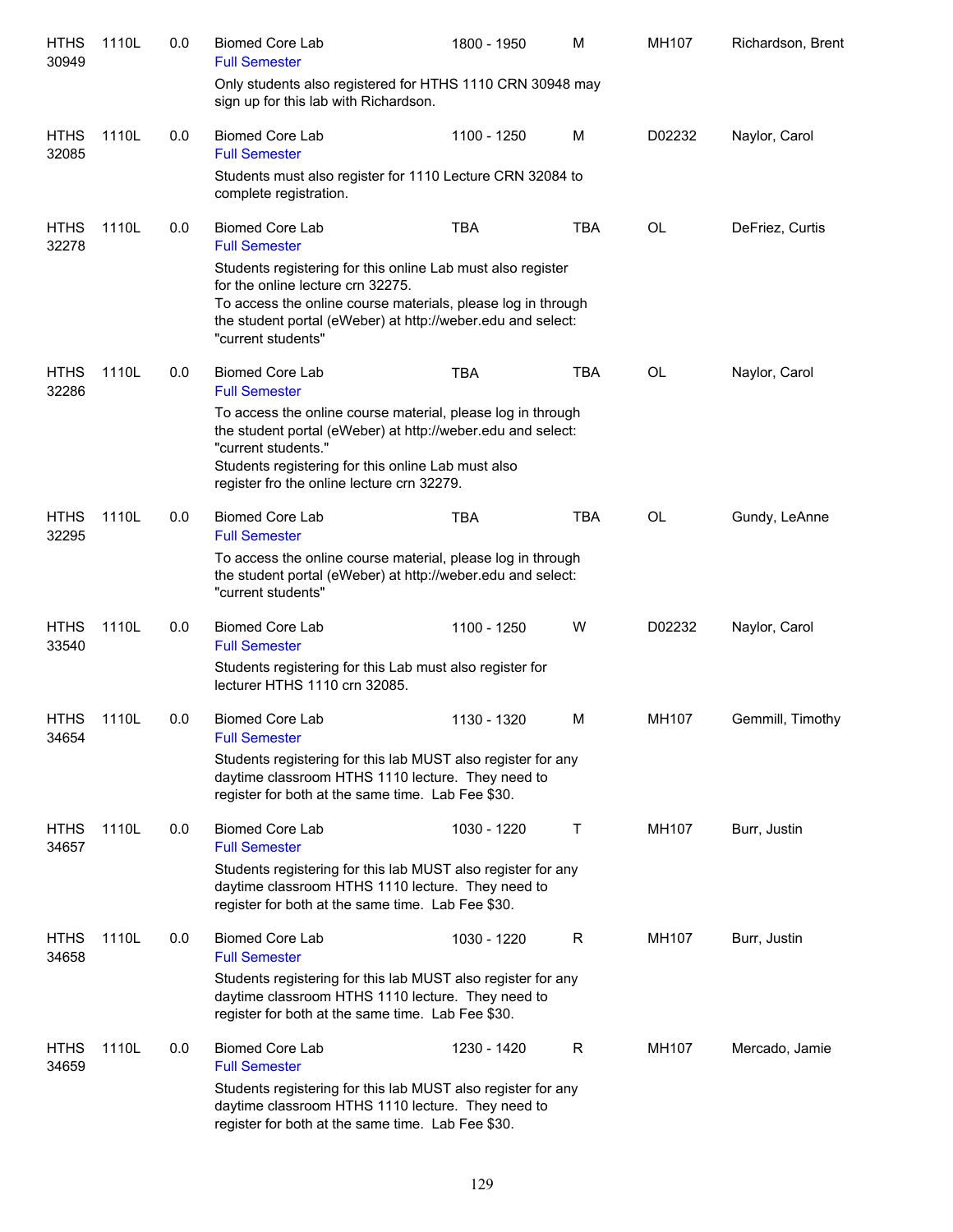| <b>HTHS</b><br>34660 | 1110L | 0.0 | <b>Biomed Core Lab</b><br><b>Full Semester</b>                                                                                                                                                                                                                                          | 1430 - 1620 | R   | MH107        | Egan, Stacie      |
|----------------------|-------|-----|-----------------------------------------------------------------------------------------------------------------------------------------------------------------------------------------------------------------------------------------------------------------------------------------|-------------|-----|--------------|-------------------|
|                      |       |     | Students registering for this lab MUST also register for any<br>daytime classroom HTHS 1110 lecture. They need to<br>register for both at the same time. Lab Fee \$30.                                                                                                                  |             |     |              |                   |
| <b>HTHS</b><br>34661 | 1110L | 0.0 | <b>Biomed Core Lab</b><br><b>Full Semester</b>                                                                                                                                                                                                                                          | 0830 - 1020 | F   | MH107        | Egan, Stacie      |
|                      |       |     | Students registering for this lab MUST also register for any<br>daytime classroom HTHS 1110 lecture. They need to<br>register for both at the same time. Lab Fee \$30.                                                                                                                  |             |     |              |                   |
| <b>HTHS</b><br>34662 | 1110L | 0.0 | <b>Biomed Core Lab</b><br><b>Full Semester</b>                                                                                                                                                                                                                                          | 1030 - 1220 | F   | MH107        | Egan, Stacie      |
|                      |       |     | Students registering for this lab MUST also register for any<br>daytime classroom HTHS 1110 lecture. They need to<br>register for both at the same time. Lab Fee \$30.                                                                                                                  |             |     |              |                   |
| <b>HTHS</b><br>34720 | 1110L | 0.0 | <b>Biomed Core Lab</b><br><b>Full Semester</b>                                                                                                                                                                                                                                          | 1800 - 1950 | W   | MH107        | Richardson, Brent |
|                      |       |     | Students registering for this Lab must also register for the<br>lecture HTHS 1110 crn 30948.                                                                                                                                                                                            |             |     |              |                   |
| <b>HTHS</b><br>30330 | 1111  | 4.0 | <b>Biomedical Core Lecture</b><br><b>Full Semester</b>                                                                                                                                                                                                                                  | 1030 - 1150 | TR  | MH101        | Hutchins, James   |
|                      |       |     | Student must also register for a HTHS 1111 lab to complete<br>registration for this lecture. Choose from: HTHS 1111L<br>CRN 30331, CRN 30360, CRN 30374, CRN 30378, CRN 30379,<br>CRN 30383, CRN 30389, CRN 30390, CRN 30393, CRN 30395,<br>CRN 30397, CRN 30400.<br>Course fee \$30.00 |             |     |              |                   |
| <b>HTHS</b><br>30335 | 1111  | 4.0 | <b>Biomedical Core Lecture</b><br><b>Full Semester</b>                                                                                                                                                                                                                                  | 1130 - 1250 | MW  | MH101        | Chugg, Kraig      |
|                      |       |     | Student must also register for any HTHS 1111L (lab) with<br>this lecture: CRN 30339, CRN 30341,<br>CRN30331, CRN 30346, CRN 30360,<br>CRN 30378, CRN 30379, CRN 30383, CRN 30389,<br>CRN 30390, CRN 30393, CRN 30395, CRN 30397, CRN 30400.<br>Course fee \$30.00                       |             |     |              |                   |
| <b>HTHS</b><br>30346 | 1111  | 4.0 | <b>Biomedical Core Lecture</b><br><b>Full Semester</b>                                                                                                                                                                                                                                  | 0900 - 1020 | TR. | <b>MH327</b> | Chugg, Kraig      |
|                      |       |     | Students must also register for HTHS 111L labs to complete<br>registration for this class. Student may choose from<br>HTHS 1111L (lab): CRN 30360, CRN 30378,<br>CRN 30379, CRN 30383, CRN 30389, CRN 30390,<br>CRN 30393, CRN 30395, CRN 30397, CRN 30400.<br>Course fee \$30.         |             |     |              |                   |
| <b>HTHS</b><br>30950 | 1111  | 4.0 | <b>Biomedical Core Lecture</b><br><b>Full Semester</b>                                                                                                                                                                                                                                  | 1630 - 1750 | TR  | MH341        | Richardson, Brent |
|                      |       |     | Students in Richardson's 1111 must also register for<br>HTHS 1111L/30951. Only students in Richardson's<br>1111L lab may register for Richardson's lecture.<br>Course fee \$30.00                                                                                                       |             |     |              |                   |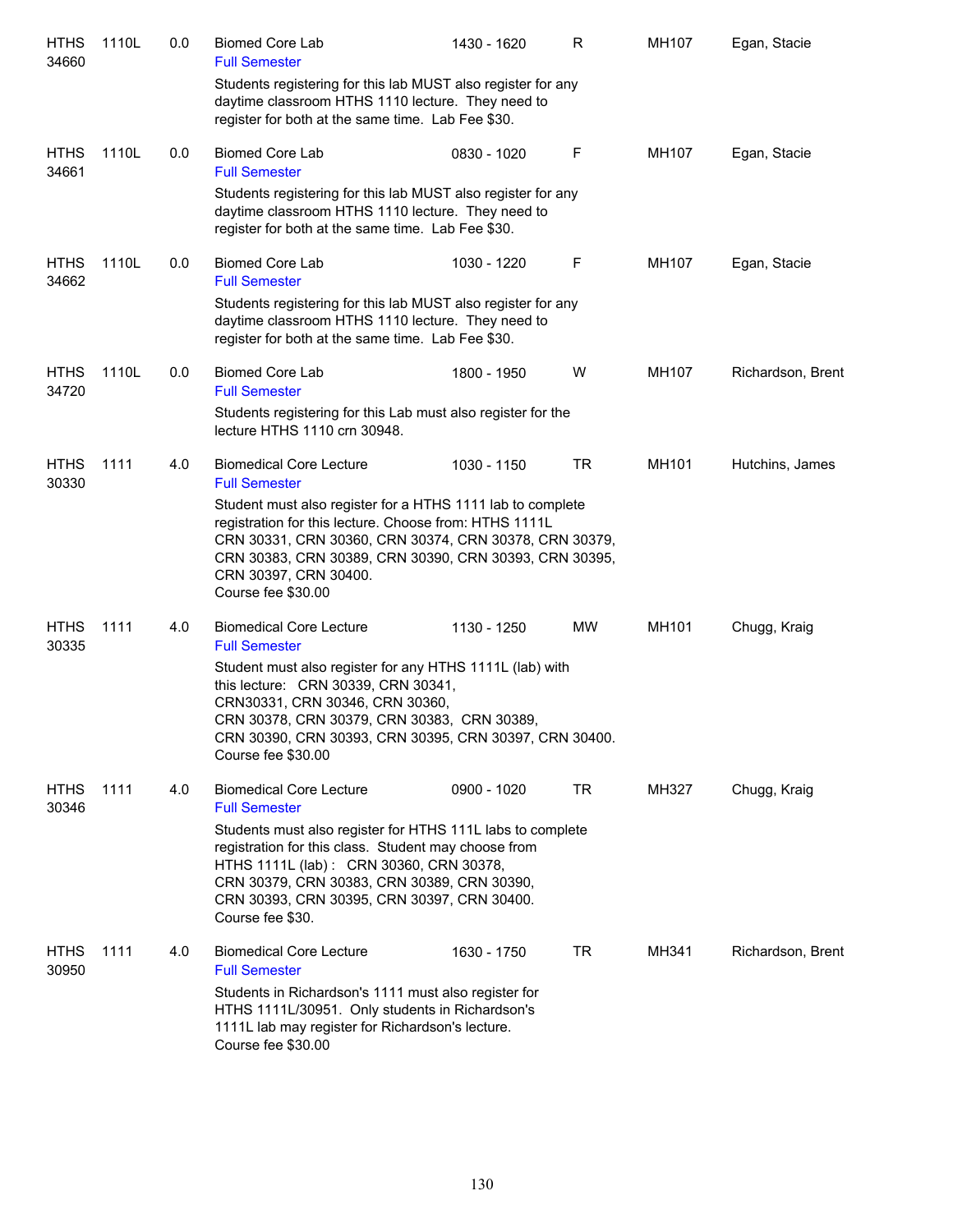| <b>HTHS</b><br>30954 | 1111  | 4.0 | <b>Biomedical Core Lecture</b><br><b>Full Semester</b>                                                                                                                                                                                                                     | 1630 - 1745 | <b>TR</b>  | BA     | Richardson, Brent |
|----------------------|-------|-----|----------------------------------------------------------------------------------------------------------------------------------------------------------------------------------------------------------------------------------------------------------------------------|-------------|------------|--------|-------------------|
|                      |       |     | Only students registering for HTHS 1111 CRN 30954<br>may register for HTHS 1111L lab CRN 30958 with Christensen.<br>Course fee \$30.00                                                                                                                                     |             |            |        |                   |
| <b>HTHS</b><br>32086 | 1111  | 4.0 | <b>Biomedical Core Lecture</b><br><b>Full Semester</b>                                                                                                                                                                                                                     | 0930 - 1050 | <b>TR</b>  | D02117 | Newton, Kathryn   |
|                      |       |     | Students registering for this class must also register for<br>Lab HTHS 1111L crn 32087 or 32088.                                                                                                                                                                           |             |            |        |                   |
| <b>HTHS</b><br>32310 | 1111  | 4.0 | <b>Biomedical Core Lecture</b><br><b>Full Semester</b>                                                                                                                                                                                                                     | <b>TBA</b>  | <b>TBA</b> | OL     | Hutchins, James   |
|                      |       |     | To access the online course material, please log in through<br>the student portal (eWeber at http://weber.edu and select:<br>"current students."<br>Course fee \$30.00<br>Students registering for this online class must also<br>register for the online Lab crn 32319.   |             |            |        |                   |
| <b>HTHS</b><br>32322 | 1111  | 4.0 | <b>Biomedical Core Lecture</b><br><b>Full Semester</b>                                                                                                                                                                                                                     | TBA         | TBA        | OL     | Gundy, LeAnne     |
|                      |       |     | To access the online course jmaterial, please log in through<br>the student portal (eWeber) at http://weber.edu and select:<br>"current students."<br>Course fee \$30.00<br>Students registering for this online class must also<br>register for the online Lab crn 32323. |             |            |        |                   |
| <b>HTHS</b><br>32328 | 1111  | 4.0 | <b>Biomedical Core Lecture</b><br><b>Full Semester</b>                                                                                                                                                                                                                     | <b>TBA</b>  | <b>TBA</b> | OL     | Newton, Kathryn   |
|                      |       |     | To access the online course material, please log in through<br>the student portal (eWeber) at http://weber.edu and select:<br>"current students."<br>Course fee \$30.00<br>Students registering for this online class must also<br>register for the online Lab crn 32330.  |             |            |        |                   |
| <b>HTHS</b><br>34718 | 1111  | 4.0 | <b>Biomedical Core Lecture</b><br><b>Full Semester</b>                                                                                                                                                                                                                     | TBA         | TBA        | OL     | Nichols, Roger    |
|                      |       |     | Students registering for this online class must also<br>register for the online Lab crn 32337.<br>Course fee \$30.00<br>To access the online course materials, please log in through<br>the student portal (eWeber) at http://weber.edu and select:<br>"current students"  |             |            |        |                   |
| <b>HTHS</b>          | 1111L | 0.0 | <b>Biomed Core Lab</b>                                                                                                                                                                                                                                                     | 1430 - 1620 | Τ          | MH107  | Hutchins, James   |
| 30331                |       |     | <b>Full Semester</b><br>Students must register for HTHS 1111 CRN 30330 or<br>CRN 30335 to complete registration. Lab fee \$30.                                                                                                                                             |             |            |        |                   |
| <b>HTHS</b><br>30341 | 1111L | 0.0 | <b>Biomed Core Lab</b><br><b>Full Semester</b>                                                                                                                                                                                                                             | 0830 - 1020 | M          | MH107  | Marden, Brad      |
|                      |       |     | Students registering for this lab MUST also register for any<br>daytime classroom HTHS 1111 lecture. They need to<br>register for both at the same time. Lab fee \$30.                                                                                                     |             |            |        |                   |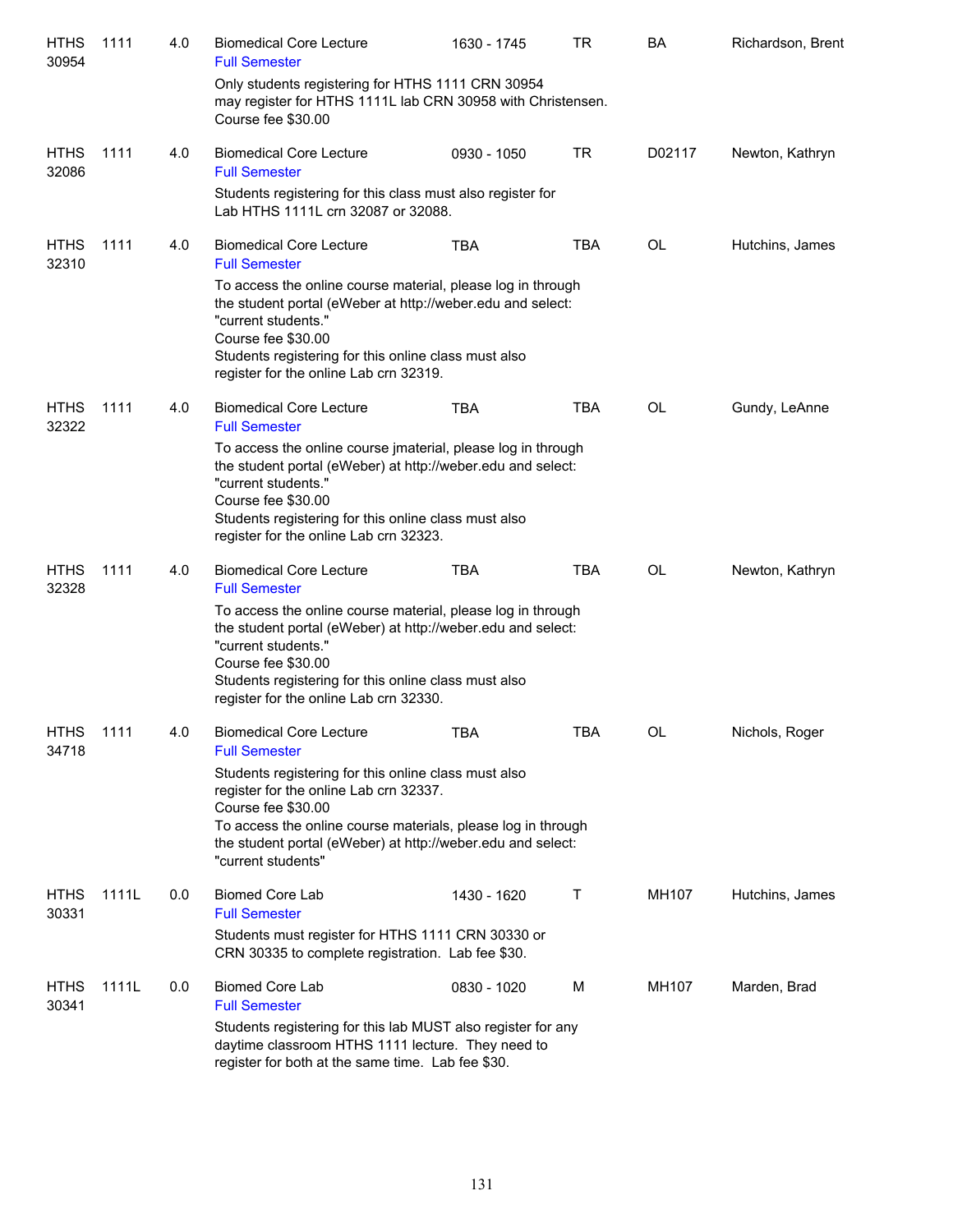| <b>HTHS</b><br>30360 | 1111L | 0.0 | <b>Biomed Core Lab</b><br><b>Full Semester</b>                                                                                                                         | 0830 - 1020 | т   | MH107 | Marden, Brad         |
|----------------------|-------|-----|------------------------------------------------------------------------------------------------------------------------------------------------------------------------|-------------|-----|-------|----------------------|
|                      |       |     | Students must also register for a lecture HTHS1111. Student<br>may choose from HTHS CRN 30335, CRN 30330 or CRN 30346.<br>Coure fee \$30.                              |             |     |       |                      |
| <b>HTHS</b><br>30374 | 1111L | 0.0 | Biomed Core Lab<br><b>Full Semester</b>                                                                                                                                | 1230 - 1420 | Τ   | MH107 | Chugg, Kraig         |
|                      |       |     | Student must also register for a HTHS 1111 lecture to<br>complete registration for this lab. Choose from<br>HTHS CRN 30346, CRN30335, CRN 30330.                       |             |     |       |                      |
| <b>HTHS</b><br>30378 | 1111L | 0.0 | <b>Biomed Core Lab</b><br><b>Full Semester</b>                                                                                                                         | 0830 - 1020 | W   | MH107 | Lofthouse, Lisa      |
|                      |       |     | Student must also register for a HTHS 1111 lecture to<br>complete lab registration. Choose from HTHS<br>CRN 30330, CRN 30335, CRN 30346.                               |             |     |       |                      |
| <b>HTHS</b><br>30379 | 1111L | 0.0 | <b>Biomed Core Lab</b><br><b>Full Semester</b>                                                                                                                         | 1530 - 1720 | W   | MH107 | Birch, Marissa       |
|                      |       |     | Student must also register for HTHS lecture to complete<br>lab registration. Choose from HTHS CRN 30330, CRN 30335,<br>CRN30346. Lab fee \$30.                         |             |     |       |                      |
| <b>HTHS</b><br>30383 | 1111L | 0.0 | <b>Biomed Core Lab</b><br><b>Full Semester</b>                                                                                                                         | 0830 - 1020 | R   | MH107 | Lofthouse, Lisa      |
|                      |       |     | Student must also register for a HTHS 1111 lecture<br>to complete lab registration. Choose from<br>CRN 30335 or CRN 30330.                                             |             |     |       |                      |
| <b>HTHS</b><br>30389 | 1111L | 0.0 | <b>Biomed Core Lab</b><br><b>Full Semester</b>                                                                                                                         | 1330 - 1520 | M   | MH107 | Burr, Justin         |
|                      |       |     | Students registering for this lab MUST also register for any<br>daytime classroom HTHS 1111 lecture. They need to<br>register for both at the same time. Lab Fee \$30. |             |     |       |                      |
| <b>HTHS</b><br>30390 | 1111L | 0.0 | <b>Biomed Core Lab</b><br><b>Full Semester</b>                                                                                                                         | 1230 - 1420 | F   | MH107 | Burr, Justin         |
|                      |       |     | Students registering for this lab MUST also register for any<br>daytime classroom HTHS 1111 lecture. They need to<br>register for both at the same time. Lab Fee \$30. |             |     |       |                      |
| <b>HTHS</b><br>30393 | 1111L | 0.0 | <b>Biomed Core Lab</b><br><b>Full Semester</b>                                                                                                                         | 1430 - 1620 | F   | MH107 | Birch, Marissa       |
|                      |       |     | Students registering for this lab MUST also register for any<br>daytime classroom HTHS 1111 lecture. They need to<br>register for both at the same time. Lab Fee \$30. |             |     |       |                      |
| <b>HTHS</b><br>30951 | 1111L | 0.0 | <b>Biomed Core Lab</b><br><b>Full Semester</b>                                                                                                                         | 1900 - 2050 | Т   | MH107 | Richardson, Brent    |
|                      |       |     | Only students in Richardson's HTHS 1111 lecture<br>CRN 30950 may register for this lab.                                                                                |             |     |       |                      |
| <b>HTHS</b><br>30958 | 1111L | 0.0 | <b>Biomed Core Lab</b><br><b>Full Semester</b>                                                                                                                         | <b>TBA</b>  | TBA | BA    | Christensen, Randall |
|                      |       |     | Only students taking Christensen's HTHS 1111 lecture<br>CRN30954 may register for this class.                                                                          |             |     |       |                      |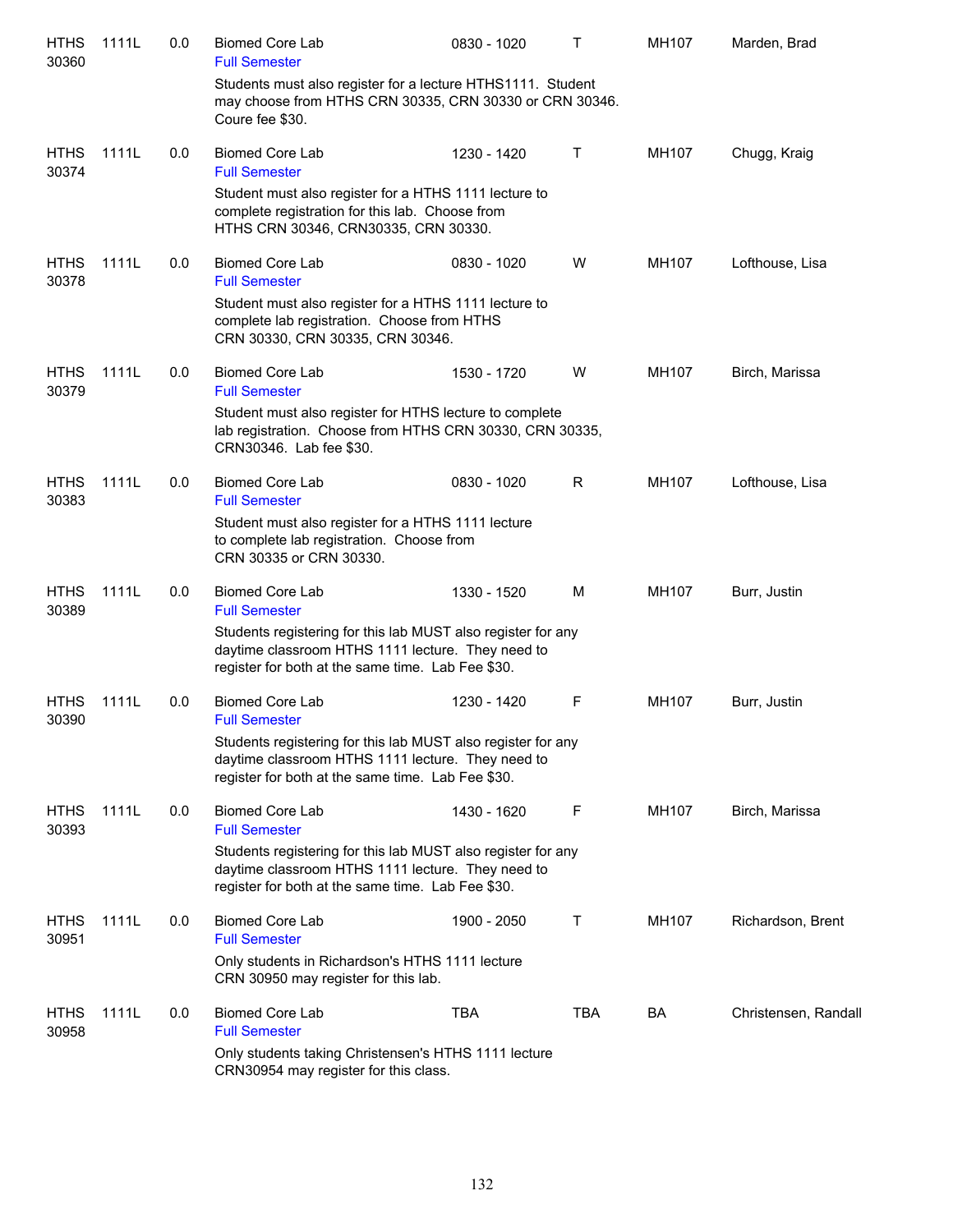| <b>HTHS</b><br>32087 | 1111L | 0.0 | <b>Biomed Core Lab</b><br><b>Full Semester</b>                                                                                                                                                                                                        | 1100 - 1250 | т          | D02232 | Newton, Kathryn   |
|----------------------|-------|-----|-------------------------------------------------------------------------------------------------------------------------------------------------------------------------------------------------------------------------------------------------------|-------------|------------|--------|-------------------|
|                      |       |     | Students registering for this Lab must also register for<br>lecturer crn 32086.                                                                                                                                                                       |             |            |        |                   |
| <b>HTHS</b><br>32088 | 1111L | 0.0 | <b>Biomed Core Lab</b><br><b>Full Semester</b>                                                                                                                                                                                                        | 1100 - 1250 | R          | D02232 | Newton, Kathryn   |
|                      |       |     | Students registering for this Lab must also register<br>for lecturer crn 32086.                                                                                                                                                                       |             |            |        |                   |
| <b>HTHS</b><br>32094 | 1111L | 0.0 | <b>Biomed Core Lab</b><br><b>Full Semester</b>                                                                                                                                                                                                        | 1730 - 1850 | Τ          | MH107  | Dean, Nicholas    |
|                      |       |     | Students must also register for a HTHW 1111 Lecture to<br>complete reigstration. Choose from CRN 30330, CRN 30335,<br>or CRN 30346. Lab fee \$30.                                                                                                     |             |            |        |                   |
| <b>HTHS</b><br>32319 | 1111L | 0.0 | <b>Biomed Core Lab</b><br><b>Full Semester</b>                                                                                                                                                                                                        | <b>TBA</b>  | <b>TBA</b> | OL     | Hutchins, James   |
|                      |       |     | To access the online course material, please log in through<br>the student portal (eWeber) at http://weber.edu and select:<br>"current students."<br>Students registering for this online Lab must also register                                      |             |            |        |                   |
| <b>HTHS</b>          | 1111L | 0.0 | the online lecture crn 32310.<br><b>Biomed Core Lab</b>                                                                                                                                                                                               | <b>TBA</b>  | <b>TBA</b> | OL     | Gundy, LeAnne     |
| 32323                |       |     | <b>Full Semester</b>                                                                                                                                                                                                                                  |             |            |        |                   |
|                      |       |     | To access the online course material, please log in through<br>the student portal (eWeber) at http://weber.edu and select:<br>"current students."<br>Students registering for this online Lab must also register<br>fro the online lecture crn 32322. |             |            |        |                   |
| <b>HTHS</b><br>32330 | 1111L | 0.0 | <b>Biomed Core Lab</b><br><b>Full Semester</b>                                                                                                                                                                                                        | <b>TBA</b>  | <b>TBA</b> | OL     | Newton, Kathryn   |
|                      |       |     | To access the online course material, please log in through<br>the student portal (eWeber) at http://weber.edu and select:<br>"current students."<br>Students registering for this online Lab must also<br>register for the online lecture crn 32328. |             |            |        |                   |
| <b>HTHS</b><br>32337 | 1111L | 0.0 | <b>Biomed Core Lab</b><br><b>Full Semester</b>                                                                                                                                                                                                        | TBA         | <b>TBA</b> | OL     | Nichols, Roger    |
|                      |       |     | To access the online course material, please log in through<br>the student portal (eWeber) at http://weber.edu and select:<br>"current students."<br>Students registering for this online Lab must also<br>register for the online lecture crn 32335. |             |            |        |                   |
| <b>HTHS</b><br>34725 | 1111L | 0.0 | <b>Biomed Core Lab</b><br><b>Full Semester</b>                                                                                                                                                                                                        | 1800 - 1950 | R          | MH107  | Richardson, Brent |
|                      |       |     | This Lab is for Brent Richardson's HTHS 1111/30950 course.                                                                                                                                                                                            |             |            |        |                   |
| <b>HTHS</b><br>32339 | 1120  | 3.0 | Case Studies in Health Science<br><b>Full Semester</b>                                                                                                                                                                                                | TBA         | <b>TBA</b> | OL     | Newton, Kathryn   |
|                      |       |     | To access the online course material, please log in through<br>the student portal (eWeber) at http://weber.edu and select:<br>"current students."                                                                                                     |             |            |        |                   |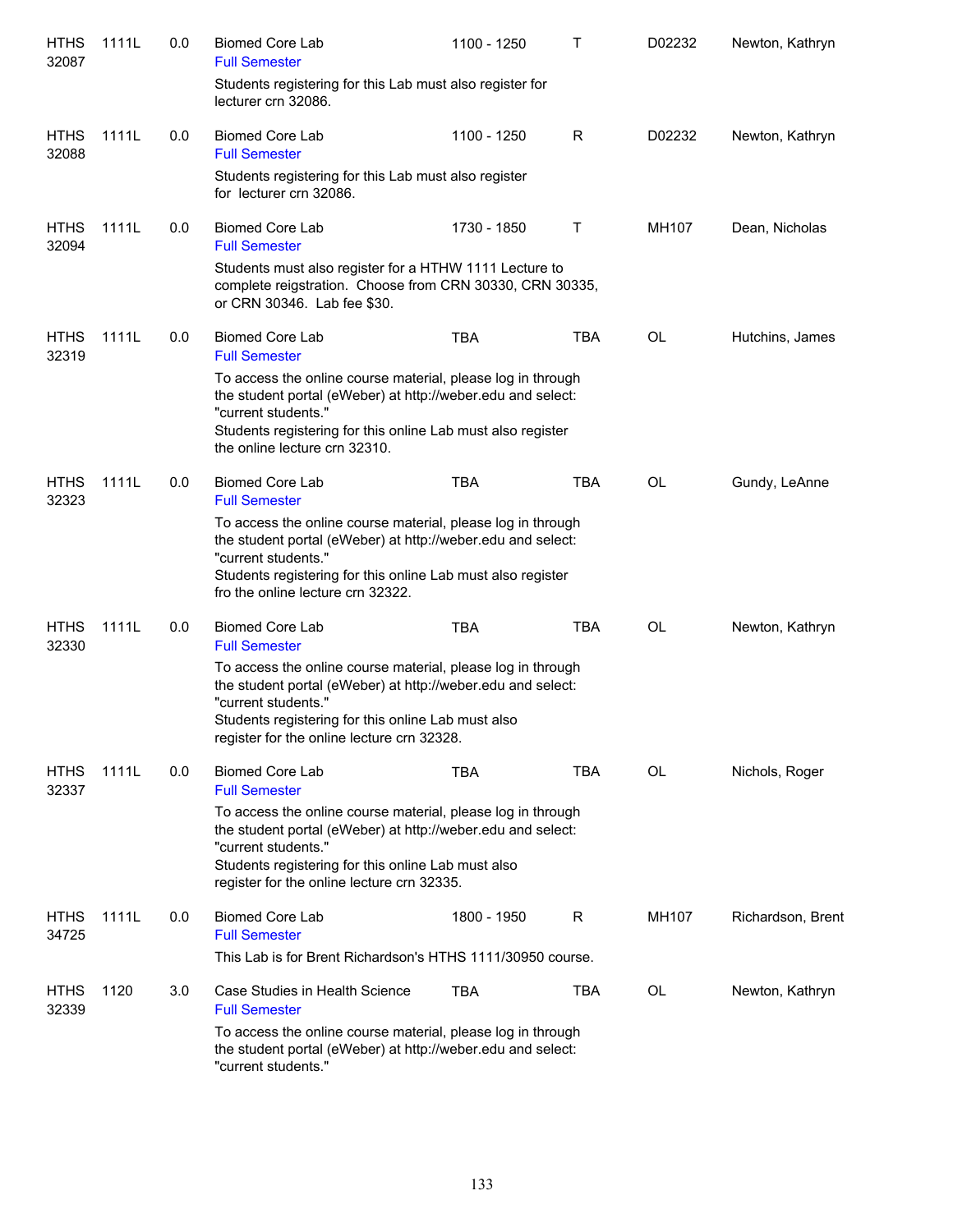| <b>HTHS</b><br>30403 | 2230 | 3.0 | Introductory Pathophysiology<br><b>Full Semester</b>                                                                                                                | 0900 - 1020 | TR         | MH222         | Hutchins, James      |
|----------------------|------|-----|---------------------------------------------------------------------------------------------------------------------------------------------------------------------|-------------|------------|---------------|----------------------|
|                      |      |     | HTHS 1110 and 1111 are required before taking tis course.<br>It is strongly recommended that students take HTHS 2231<br>concurrently with this class. \$30 lab fee. |             |            |               |                      |
| <b>HTHS</b><br>30412 | 2230 | 3.0 | Introductory Pathophysiology<br><b>Full Semester</b>                                                                                                                | 0830 - 0950 | <b>MW</b>  | MH101         | Chugg, Kraig         |
|                      |      |     | HTHS 1110 and 1111 are required before taking this course.<br>It is strongly recommended that students take<br>the Lab HTHS 2231 concurrently with this lecture.    |             |            |               |                      |
| <b>HTHS</b><br>32089 | 2230 | 3.0 | Introductory Pathophysiology<br><b>Full Semester</b>                                                                                                                | 1600 - 1715 | <b>WR</b>  | D02222        | Newton, Kathryn      |
| <b>HTHS</b><br>32342 | 2230 | 3.0 | Introductory Pathophysiology<br><b>Full Semester</b>                                                                                                                | <b>TBA</b>  | <b>TBA</b> | <b>OL</b>     | Chugg, Kraig         |
|                      |      |     | To access the online course material, please log in through<br>the student portal (eWeber) at http://weber.edu and select:<br>"current students."                   |             |            |               |                      |
| <b>HTHS</b><br>34752 | 2230 | 3.0 | Introductory Pathophysiology<br><b>Full Semester</b>                                                                                                                | 1800 - 1920 | <b>TR</b>  | MH117         | Hutchins, James      |
| <b>HTHS</b><br>30410 | 2231 | 1.0 | Intro Pathophysiology Lab<br><b>Full Semester</b>                                                                                                                   | 1030 - 1150 | Τ          | <b>MH111C</b> | Dean, Nicholas       |
|                      |      |     | Student is advised to register for the lecture HTHS 2230.<br>Choose from HTHS 2230 CRN 30403 or CRN 30412.<br>Course fee \$20.00                                    |             |            |               |                      |
| <b>HTHS</b><br>30411 | 2231 | 1.0 | Intro Pathophysiology Lab<br><b>Full Semester</b>                                                                                                                   | 1030 - 1150 | R          | <b>MH111C</b> | Dean, Nicholas       |
|                      |      |     | Recommended to also register for HTHS 2230 lecture.<br>Choose from 30412, CRN 30403.<br>Course fee \$20.                                                            |             |            |               |                      |
| <b>HTHS</b><br>30415 | 2231 | 1.0 | Intro Pathophysiology Lab<br><b>Full Semester</b>                                                                                                                   | 1000 - 1150 | W          | <b>MH111C</b> | Dean, Nicholas       |
|                      |      |     | Course fee \$20.00                                                                                                                                                  |             |            |               |                      |
| <b>HTHS</b><br>30416 | 2231 | 1.0 | Intro Pathophysiology Lab<br><b>Full Semester</b>                                                                                                                   | 1200 - 1350 | W          | <b>MH111C</b> | Henderson, Frederick |
|                      |      |     | Course fee \$20.00                                                                                                                                                  |             |            |               |                      |
| <b>HTHS</b><br>30430 | 2231 | 1.0 | Intro Pathophysiology Lab<br><b>Full Semester</b>                                                                                                                   | 1230 - 1420 | R          | <b>MH111C</b> | Henderson, Frederick |
|                      |      |     | It is necessary to also register for HTHS 2230 lecture.<br>Choose from HTHS 2231 CRN 30412 or CRN 30403.<br>Course fee \$20.                                        |             |            |               |                      |
| <b>HTHS</b><br>32090 | 2231 | 1.0 | Intro Pathophysiology Lab<br><b>Full Semester</b><br>Course fee \$20.00                                                                                             | 1730 - 1920 | R          | D02232        | Henderson, Frederick |
| <b>HTHS</b>          | 2231 | 1.0 | Intro Pathophysiology Lab                                                                                                                                           | <b>TBA</b>  | <b>TBA</b> | OL            | Chugg, Kraig         |
| 32353                |      |     | <b>Full Semester</b><br>To access the online course material, please log in through                                                                                 |             |            |               |                      |
|                      |      |     | the student portal (eWeber) at http://weber.edu and select:<br>"curent students."<br>Course fee \$20.00                                                             |             |            |               |                      |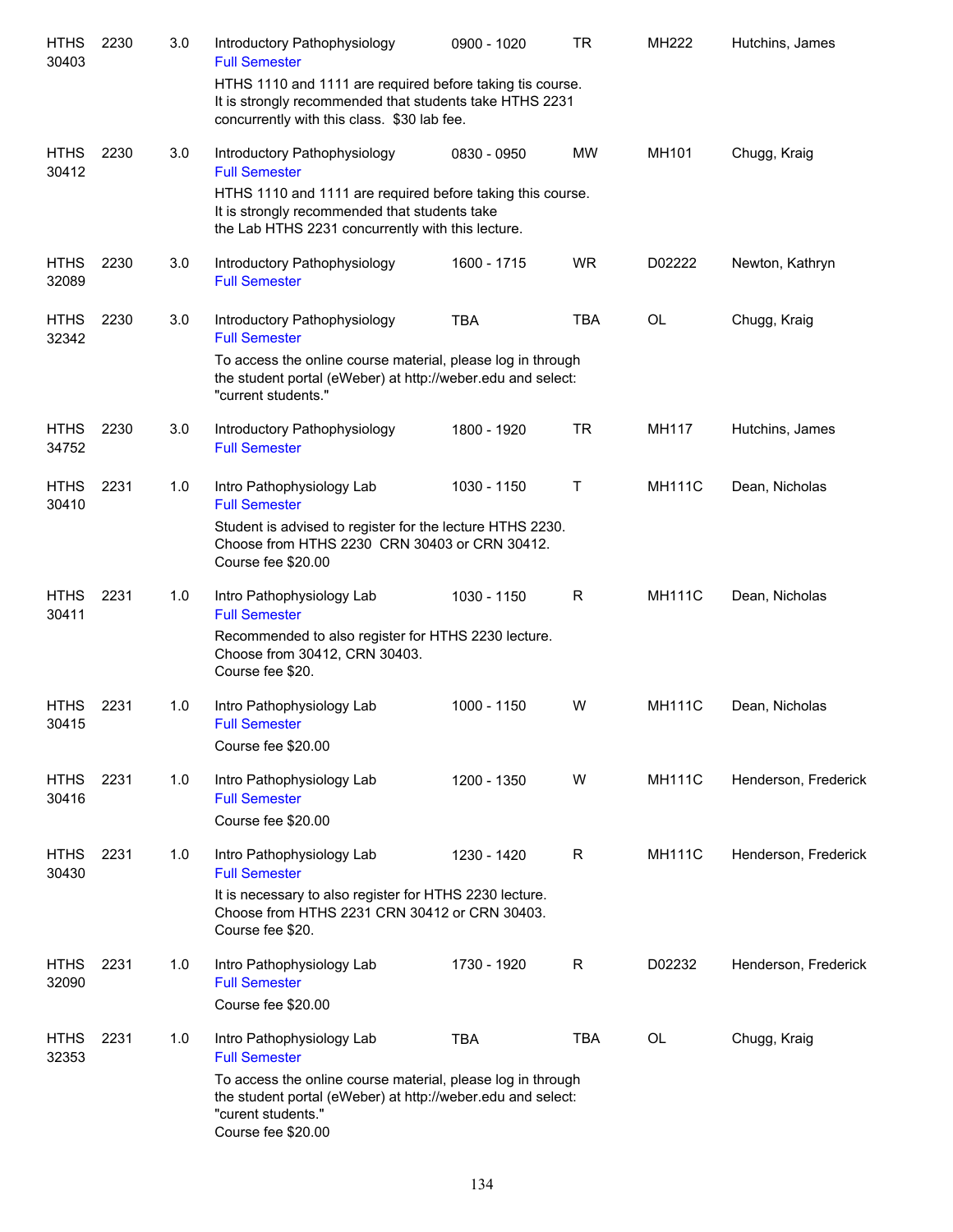| <b>HTHS</b><br>34753 | 2231 | 1.0 | Intro Pathophysiology Lab<br><b>Full Semester</b>                                                                                                 | 1800 - 1950 | W          | <b>MH111C</b> | Dean, Nicholas   |
|----------------------|------|-----|---------------------------------------------------------------------------------------------------------------------------------------------------|-------------|------------|---------------|------------------|
| <b>HTHS</b><br>30435 | 2240 | 3.0 | Introduction to Pharmacology<br><b>Full Semester</b>                                                                                              | 1030 - 1220 | <b>TR</b>  | MH117         | DeFriez, Curtis  |
| <b>HTHS</b><br>32355 | 2240 | 3.0 | Introduction to Pharmacology<br><b>Full Semester</b>                                                                                              | <b>TBA</b>  | <b>TBA</b> | OL            | DeFriez, Curtis  |
|                      |      |     | To access the online course material, please log in through<br>the student portal (eWeber) at http://weber.edu and select:<br>"current students." |             |            |               |                  |
| <b>HTHS</b><br>30436 | 2830 | 2.0 | <b>Directed Readings</b><br><b>Full Semester</b>                                                                                                  | <b>TBA</b>  | <b>TBA</b> | MН            | Hutchins, James  |
| <b>HTHS</b><br>30439 | 2830 | 3.0 | <b>Directed Readings</b><br><b>Full Semester</b>                                                                                                  | <b>TBA</b>  | <b>TBA</b> | MH            | Hutchins, James  |
| <b>HTHS</b><br>30440 | 2830 | 1.0 | <b>Directed Readings</b><br><b>Full Semester</b>                                                                                                  | <b>TBA</b>  | <b>TBA</b> | MH            | Hutchins, James  |
| <b>HTHS</b><br>34181 | 2904 | 1.0 | Info Resources in Hith Prof<br><b>Full Semester</b>                                                                                               | <b>TBA</b>  | <b>TBA</b> | <b>OL</b>     | Davis, Garad M   |
|                      |      |     | To access the online course material, please log in through<br>the student portal (eWeber) at http://weber.edu and select:<br>"current students." |             |            |               |                  |
| <b>HTHS</b><br>30441 | 3240 | 3.0 | Intro to Pharmacology<br><b>Full Semester</b>                                                                                                     | 1030 - 1145 | <b>TR</b>  | MH117         | DeFriez, Curtis  |
| <b>HTHS</b><br>32358 | 3240 | 3.0 | Intro to Pharmacology<br><b>Full Semester</b>                                                                                                     | <b>TBA</b>  | <b>TBA</b> | <b>OL</b>     | DeFriez, Curtis  |
|                      |      |     | To access the online course material, please log in through<br>the student portal (eWeber) at http://weber.edu and select:<br>"current students." |             |            |               |                  |
| <b>HTHS</b><br>32360 | 3328 | 2.0 | Pathophysiology Cells & Tissue<br><b>Full Semester</b>                                                                                            | <b>TBA</b>  | <b>TBA</b> | <b>OL</b>     | Clayton, Cathryn |
|                      |      |     | To access the online course material, please log in through<br>the student portal (eWeber) at http://weber.edu and select:<br>"current students." |             |            |               |                  |
| <b>HTHS</b><br>32361 | 3329 | 2.0 | Pathophysiology Organs/Systems<br><b>Full Semester</b>                                                                                            | <b>TBA</b>  | <b>TBA</b> | <b>OL</b>     | Clayton, Cathryn |
|                      |      |     | To access the online course material, please log in through<br>the student portal (eWeber) at http://weber.edu and select:<br>"current students." |             |            |               |                  |
| IDT<br>30312         | 1010 | 3.0 | Introduction - Interior Design<br><b>Full Semester</b>                                                                                            | 1030 - 1120 | <b>MWF</b> | B3306         | Johnson, Jacie   |
| IDT<br>31096         | 1010 | 3.0 | Introduction - Interior Design<br><b>Full Semester</b>                                                                                            | <b>TBA</b>  | TBA        | OL            | Slabaugh, Cherie |
|                      |      |     | To access the online course materials, please log in through<br>the student portal (eWeber) at http://weber.edu                                   |             |            |               |                  |
| IDT<br>30712         | 1020 | 2.0 | <b>Presentation Techniques</b><br><b>Full Semester</b><br>Course fee \$10.00                                                                      | 1030 - 1145 | TR         | B3306         | Arnold, Kristen  |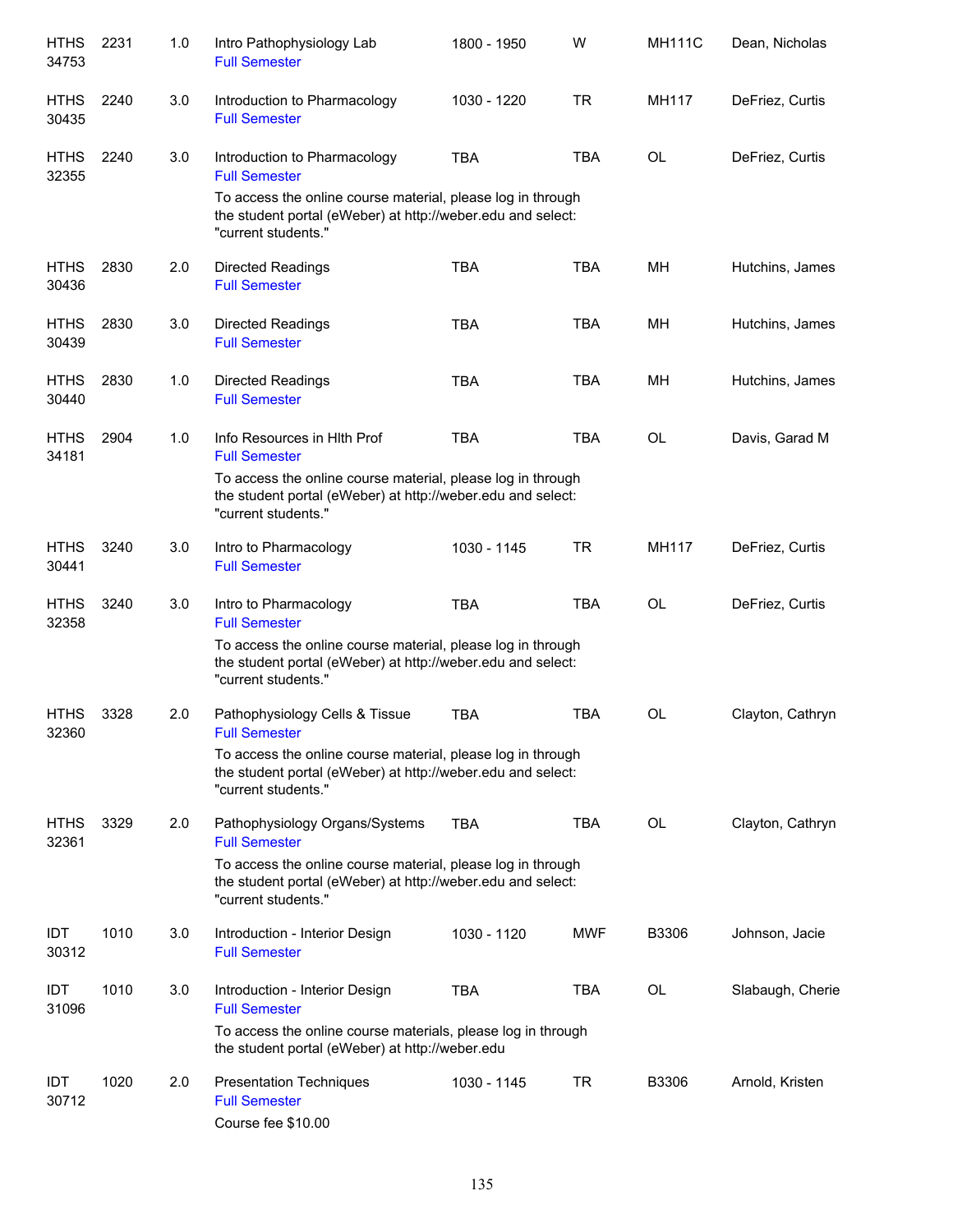| IDT<br>30609        | 2010 | 3.0 | <b>Textiles</b><br><b>Full Semester</b>                                                                                                                                                        | 0930 - 1020 | <b>MWF</b> | B3306         | Morris, Shauna   |
|---------------------|------|-----|------------------------------------------------------------------------------------------------------------------------------------------------------------------------------------------------|-------------|------------|---------------|------------------|
| IDT<br>30715        | 2020 | 3.0 | Computer-aided Design & Draft<br><b>Full Semester</b><br>Course fee \$15.00                                                                                                                    | 1700 - 2000 | <b>MW</b>  | B3311         | Call, John       |
| IDT<br>30700        | 2035 | 3.0 | Design Process/Space Planning<br><b>Full Semester</b><br>Course fee \$15.00                                                                                                                    | 0730 - 1015 | <b>TR</b>  | B3333         | Morris, Shauna   |
| IDT<br>34763        | 2830 | 1.0 | <b>Directed Readings</b><br><b>Full Semester</b>                                                                                                                                               | <b>TBA</b>  | <b>TBA</b> |               | Arnold, Kristen  |
| IDT<br>30696        | 2990 | 1.0 | Interior Design Seminar<br><b>Full Semester</b>                                                                                                                                                | 1130 - 1220 | F          | B3333         | Arnold, Kristen  |
| IDT<br>30290        | 3020 | 3.0 | American & Modern Interiors<br><b>Full Semester</b>                                                                                                                                            | 0730 - 0820 | <b>MWF</b> | <b>TE102A</b> | Slabaugh, Cherie |
| IDT<br>30313        | 3030 | 3.0 | <b>Materials</b><br><b>Full Semester</b>                                                                                                                                                       | 0830 - 0920 | <b>MWF</b> | B3306         | Johnson, Jacie   |
| IDT<br>30713        | 3045 | 3.0 | <b>Residential Design</b><br><b>Full Semester</b><br>Course fee \$15.00                                                                                                                        | 1030 - 1320 | <b>TR</b>  | B3310         | Slabaugh, Cherie |
| IDT<br>30622        | 4020 | 3.0 | <b>Commercial Design</b><br><b>Full Semester</b><br>Course fee \$15.00                                                                                                                         | 1130 - 1420 | <b>MW</b>  | B3333         | Morris, Shauna   |
| IDT<br>30291        | 4030 | 3.0 | Senior Project<br><b>Full Semester</b><br>Course fee \$15.00                                                                                                                                   | 0730 - 1015 | <b>TR</b>  | B3311         | Call, John       |
| IDT<br>30687        | 4040 | 1.0 | Portfolio<br><b>Full Semester</b><br>Course fee \$5.00                                                                                                                                         | 0830 - 1120 | <b>MW</b>  | B3310         | Arnold, Kristen  |
| IDT<br>30309        | 4830 | 1.0 | <b>Directed Readings</b><br><b>Full Semester</b>                                                                                                                                               | <b>TBA</b>  | <b>TBA</b> |               | Slabaugh, Cherie |
| IDT<br>30310        | 4830 | 2.0 | <b>Directed Readings</b><br><b>Full Semester</b>                                                                                                                                               | <b>TBA</b>  | <b>TBA</b> |               | Arnold, Kristen  |
| IDT<br>30311        | 4860 | 3.0 | Internship for Interior Design<br><b>Full Semester</b>                                                                                                                                         | <b>TBA</b>  | <b>TBA</b> |               | Slabaugh, Cherie |
| <b>IST</b><br>33735 | 1100 | 3.0 | SS The Wired Society<br><b>Block 1</b><br>Hybrid course-will have an online component added<br>to the face-to-face portion. Class meets the first 7<br>week session only.<br>Course fee \$5.00 | 1730 - 2010 | T          | <b>WB106</b>  | Harris, G        |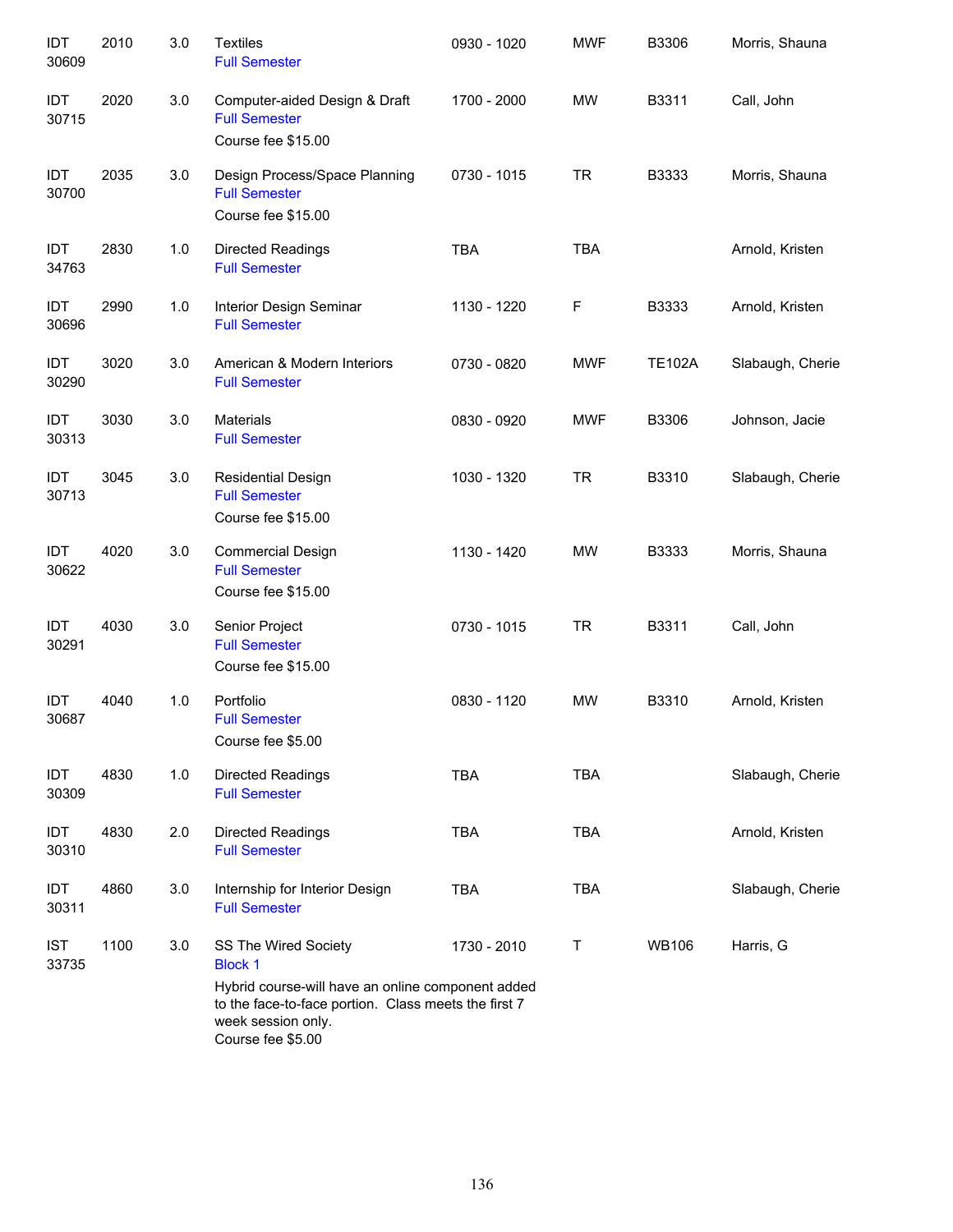| <b>IST</b><br>34108 | 1100 | 3.0 | SS The Wired Society<br><b>Full Semester</b>                                                                                                                           | TBA                                       | <b>TBA</b>            | <b>OL</b>                  | Painter, Ava      |
|---------------------|------|-----|------------------------------------------------------------------------------------------------------------------------------------------------------------------------|-------------------------------------------|-----------------------|----------------------------|-------------------|
|                     |      |     | To access the online course material, please log in through<br>the student portal (eWeber) at http://weber.edu and select:<br>"current students."<br>Course fee \$5.00 |                                           |                       |                            |                   |
| <b>IST</b><br>34111 | 1100 | 3.0 | SS The Wired Society<br><b>Full Semester</b>                                                                                                                           | <b>TBA</b>                                | <b>TBA</b>            | OL                         | Niklason, Barbara |
|                     |      |     | To access the online course material, please log in through<br>the student portal (eWeber) at http://weber.edu and select:<br>"current students"<br>Course fee \$5.00  |                                           |                       |                            |                   |
| <b>IST</b><br>34116 | 1100 | 3.0 | SS The Wired Society<br><b>Full Semester</b>                                                                                                                           | <b>TBA</b>                                | <b>TBA</b>            | OL                         | Swedin, Eric      |
|                     |      |     | To access the online course material, please log in through<br>the student portal (eWeber) at http://weber.edu and select:<br>"current students"<br>Course fee \$5.00  |                                           |                       |                            |                   |
| <b>IST</b><br>34118 | 1100 | 3.0 | SS The Wired Society<br><b>Full Semester</b>                                                                                                                           | <b>TBA</b>                                | <b>TBA</b>            | OL                         | Fernandez, Luke   |
|                     |      |     | To access the online course material, please log in through<br>the student portal (eWeber) at http://weber.edu and select:<br>"current students."<br>Course fee \$5.00 |                                           |                       |                            |                   |
| <b>IST</b><br>34202 | 1100 | 3.0 | SS The Wired Society<br><b>Full Semester</b><br>Course fee \$5.00                                                                                                      | 1130 - 1220                               | <b>MWF</b>            | <b>WB120</b>               | Painter, Ava      |
| <b>IST</b><br>34120 | 2010 | 1.0 | TE Business Computer Skills<br><b>Full Semester</b>                                                                                                                    | <b>TBA</b>                                | <b>TBA</b>            | OL                         | Harris, G         |
|                     |      |     | To access the online course material, please log in through<br>the student portal (eWeber) at http://weber.edu and select:<br>"current students."<br>Course fee \$5.00 |                                           |                       |                            |                   |
| <b>IST</b><br>34121 | 2010 | 1.0 | TE Business Computer Skills<br><b>Full Semester</b>                                                                                                                    | <b>TBA</b>                                | <b>TBA</b>            | <b>OL</b>                  | Harris, G         |
|                     |      |     | To access the online course material, please log in through<br>the student portal (eWeber) at http://weber.edu and select:<br>"current students."<br>Course fee \$5.00 |                                           |                       |                            |                   |
| <b>IST</b><br>34122 | 2010 | 1.0 | TE Business Computer Skills<br><b>Full Semester</b>                                                                                                                    | <b>TBA</b>                                | TBA                   | OL                         | Harris, G         |
|                     |      |     | To access the online course material, please log in through<br>the student portal (eWeber) at http://weber.edu and select:<br>"current students."<br>Course fee \$5.00 |                                           |                       |                            |                   |
| <b>IST</b><br>34162 | 2015 | 1.0 | Intro to Inform System & Tech<br><b>Full Semester</b>                                                                                                                  | 0800 - 1600<br>0800 - 1200<br>0800 - 1200 | S<br>$\mathbf S$<br>S | D02101<br>D02101<br>D02101 | Le, Taowen        |
|                     |      |     | Course fee \$5.00                                                                                                                                                      |                                           |                       |                            |                   |
| <b>IST</b><br>34173 | 2110 | 3.0 | SI Software Development I<br><b>Full Semester</b><br>Course fee \$15.00                                                                                                | 1730 - 2010                               | Τ                     | D02101                     | Le, Taowen        |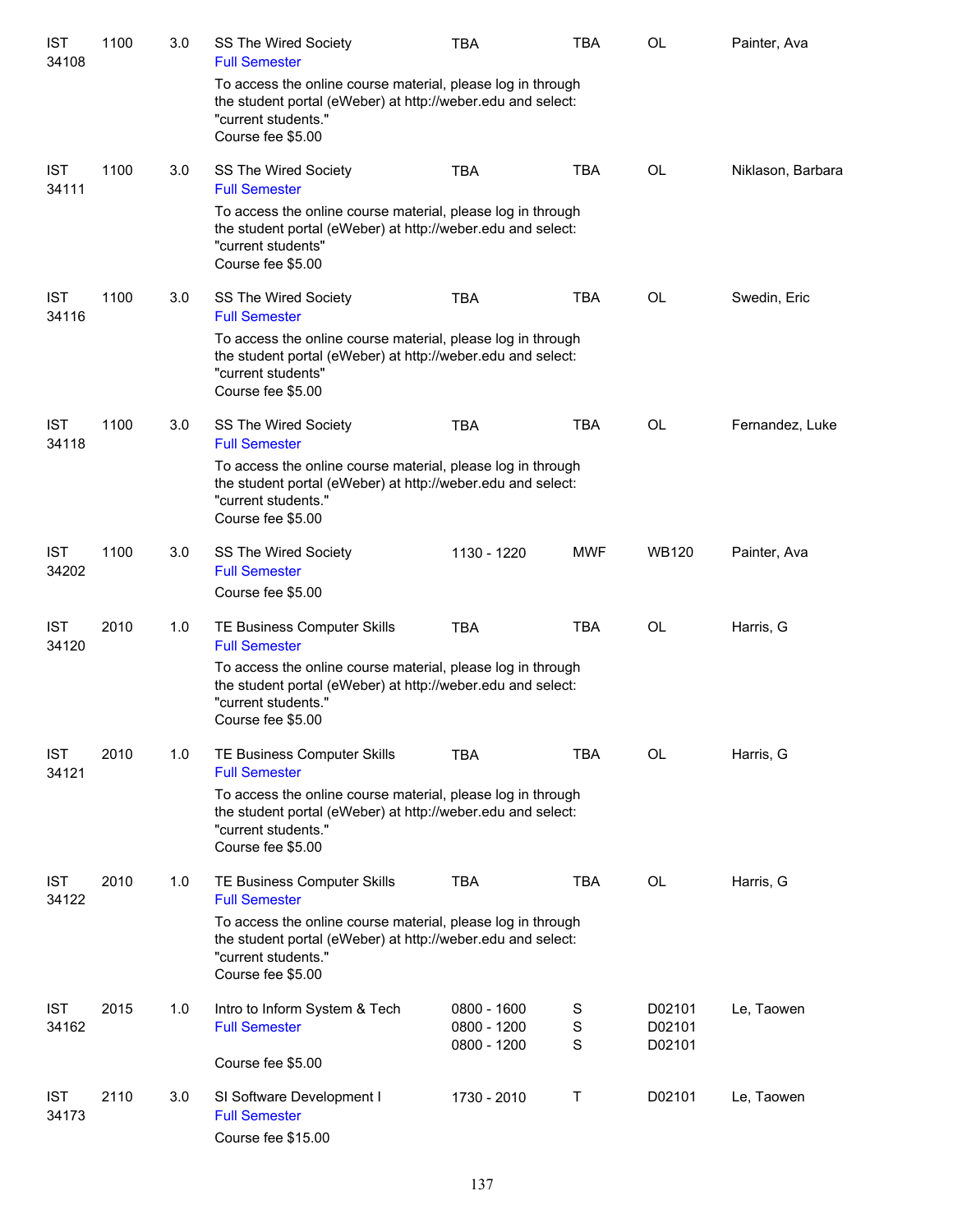| <b>IST</b><br>34174 | 2410 | 3.0 | Information Systems Architectu<br><b>Full Semester</b><br>Course fee \$15.00                                                                                           | 1545 - 1700 | <b>MW</b>  | D02225           | Drake, Andrew     |
|---------------------|------|-----|------------------------------------------------------------------------------------------------------------------------------------------------------------------------|-------------|------------|------------------|-------------------|
| <b>IST</b><br>34186 | 2720 | 3.0 | Data Structures & Algorithms<br><b>Full Semester</b><br>Course fee \$15.00                                                                                             | 0900 - 1015 | <b>TR</b>  | D02101           | Yu, Zhuolin       |
| <b>IST</b><br>34196 | 2891 | 1.0 | Coop Work Experience<br><b>Full Semester</b>                                                                                                                           | <b>TBA</b>  | <b>TBA</b> | D <sub>0</sub> 2 | Harris, G         |
| <b>IST</b><br>34676 | 2892 | 2.0 | Coop Work Experience<br><b>Full Semester</b>                                                                                                                           | <b>TBA</b>  | <b>TBA</b> | D <sub>0</sub> 2 | Harris, G         |
| <b>IST</b><br>34677 | 2893 | 3.0 | Coop Work Experience<br><b>Full Semester</b>                                                                                                                           | <b>TBA</b>  | <b>TBA</b> | D <sub>0</sub> 2 | Harris, G         |
| <b>IST</b><br>34678 | 2894 | 4.0 | Coop Work Experience<br><b>Full Semester</b>                                                                                                                           | <b>TBA</b>  | <b>TBA</b> | D <sub>0</sub> 2 | Harris, G         |
| <b>IST</b><br>33748 | 3110 | 3.0 | Information Technology/Busines<br><b>Full Semester</b><br>Course fee \$5.00                                                                                            | 0900 - 1015 | Τ          | <b>WB120</b>     | Song, Seokwoo     |
| <b>IST</b><br>34102 | 3110 | 3.0 | Information Technology/Busines<br><b>Full Semester</b>                                                                                                                 | <b>TBA</b>  | <b>TBA</b> | <b>OL</b>        | Park, Julie       |
|                     |      |     | To access the online course material, please log in through<br>the student portal (eWeber) at http://weber.edu and select:<br>"current students"<br>Course fee \$5.00  |             |            |                  |                   |
| <b>IST</b><br>34123 | 3110 | 3.0 | Information Technology/Busines<br><b>Full Semester</b>                                                                                                                 | <b>TBA</b>  | <b>TBA</b> | OL               | Le, Taowen        |
|                     |      |     | To access the online course material, please log in through<br>the student portal (eWeber) at http://weber.edu and select:<br>"current students"<br>Course fee \$5.00  |             |            |                  |                   |
| <b>IST</b><br>34124 | 3110 | 3.0 | Information Technology/Busines<br><b>Full Semester</b>                                                                                                                 | <b>TBA</b>  | <b>TBA</b> | <b>OL</b>        | Belflower, Shelly |
|                     |      |     | To access the online course material, please log in through<br>the student portal (eWeber) at http://weber.edu and select:<br>"current students."<br>Course fee \$5.00 |             |            |                  |                   |
| <b>IST</b><br>34125 | 3110 | 3.0 | Information Technology/Busines<br><b>Full Semester</b>                                                                                                                 | <b>TBA</b>  | <b>TBA</b> | OL               | Le, Taowen        |
|                     |      |     | To access the online course material, please log in through<br>the student portal (eWeber) at http://weber.edu and select:<br>"current students."<br>Course fee \$5.00 |             |            |                  |                   |
| <b>IST</b><br>34203 | 3110 | 3.0 | Information Technology/Busines<br><b>Full Semester</b><br>Course fee \$5.00                                                                                            | 1730 - 2010 | Т          | <b>WB120</b>     | Belflower, Shelly |
| <b>IST</b><br>34187 | 3210 | 4.0 | Database Design/Implementation<br><b>Full Semester</b><br>Course fee \$20.00                                                                                           | 1730 - 2030 | Т          | D02226           | Yu, Zhuolin       |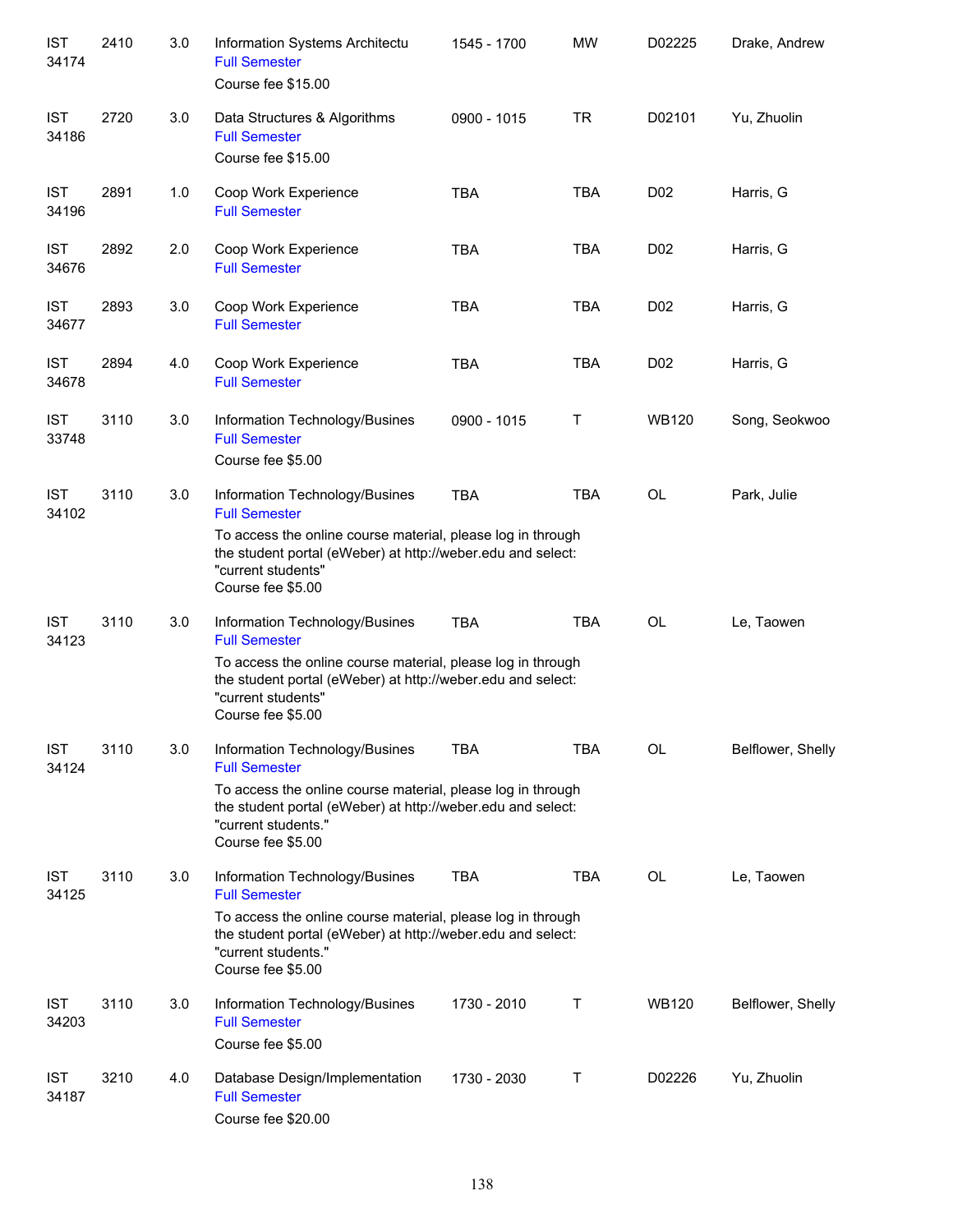| <b>IST</b><br>34190 | 3610 | 4.0 | <b>Networks &amp; Data Communications</b><br><b>Full Semester</b><br>Course fee \$20.00                                                                                 | 1730 - 2030 | W          | D02225          | Drake, Andrew |
|---------------------|------|-----|-------------------------------------------------------------------------------------------------------------------------------------------------------------------------|-------------|------------|-----------------|---------------|
| <b>IST</b><br>34191 | 3700 | 3.0 | E-business Tech & Web Develop<br><b>Full Semester</b><br>Course fee \$15.00                                                                                             | 1730 - 2010 | M          | D02226          | Song, Seokwoo |
| <b>IST</b><br>34126 | 3710 | 3.0 | Global Issues in I.T.<br><b>Full Semester</b>                                                                                                                           | <b>TBA</b>  | <b>TBA</b> | OL              | Yu, Zhuolin   |
|                     |      |     | To access the online course material, please log in through<br>the student portal (eWeber) at http://weber.edu and select:<br>"current students."<br>Course fee \$5.00  |             |            |                 |               |
| <b>IST</b><br>34127 | 3710 | 3.0 | Global Issues in I.T.<br><b>Full Semester</b>                                                                                                                           | <b>TBA</b>  | <b>TBA</b> | <b>OL</b>       | Yu, Zhuolin   |
|                     |      |     | To access the online course material, please log in through<br>the student portal (eWeber) at http://weber.edu and select:<br>"current students."<br>Course fee \$5.00  |             |            |                 |               |
| <b>IST</b><br>34104 | 3730 | 3.0 | Systems Analysis and Design<br><b>Full Semester</b>                                                                                                                     | <b>TBA</b>  | <b>TBA</b> | OL              | Gee, Richard  |
|                     |      |     | To access the online course material, please log in through<br>the student portal (eWeber) at http://weber.edu and select:<br>"current students."<br>Course fee \$15.00 |             |            |                 |               |
| <b>IST</b><br>34105 | 3750 | 3.0 | Electronic Business Communicat<br><b>Full Semester</b>                                                                                                                  | <b>TBA</b>  | <b>TBA</b> | <b>OL</b>       | Song, Seokwoo |
|                     |      |     | To access the online course material, please log in through<br>the student portal (eWeber) at http://weber.edu and select:<br>"current students."<br>Course fee \$15.00 |             |            |                 |               |
| <b>IST</b><br>34192 | 4700 | 3.0 | Information Security II<br><b>Full Semester</b><br>Course fee \$15.00                                                                                                   | 1730 - 2010 | R          | D02225          | Harris, G     |
| <b>IST</b><br>34193 | 4710 | 3.0 | Enterprise Software Developmen<br><b>Full Semester</b><br>Course fee \$15.00                                                                                            | 1730 - 2010 | R          | D02101          | Le, Taowen    |
| <b>IST</b><br>34107 | 4720 | 3.0 | <b>Emerging Info Technologies</b><br><b>Full Semester</b>                                                                                                               | <b>TBA</b>  | <b>TBA</b> | OL              | Harris, G     |
|                     |      |     | To access the online course material, please log in through<br>the student portal (eWeber) at http://weber.edu and select:<br>"current students."<br>Course fee \$15.00 |             |            |                 |               |
| <b>IST</b><br>34195 | 4730 | 3.0 | Senior Practicum: Project Manag<br><b>Full Semester</b><br>Course fee \$5.00                                                                                            | 1730 - 2010 | Τ          | D02134          | Harris, G     |
| <b>IST</b><br>34197 | 4801 | 1.0 | Individual Project<br><b>Full Semester</b>                                                                                                                              | <b>TBA</b>  | <b>TBA</b> | D <sub>02</sub> | Harris, G     |
| <b>IST</b><br>34199 | 4801 | 2.0 | Individual Project<br><b>Full Semester</b>                                                                                                                              | TBA         | <b>TBA</b> | D <sub>02</sub> | Harris, G     |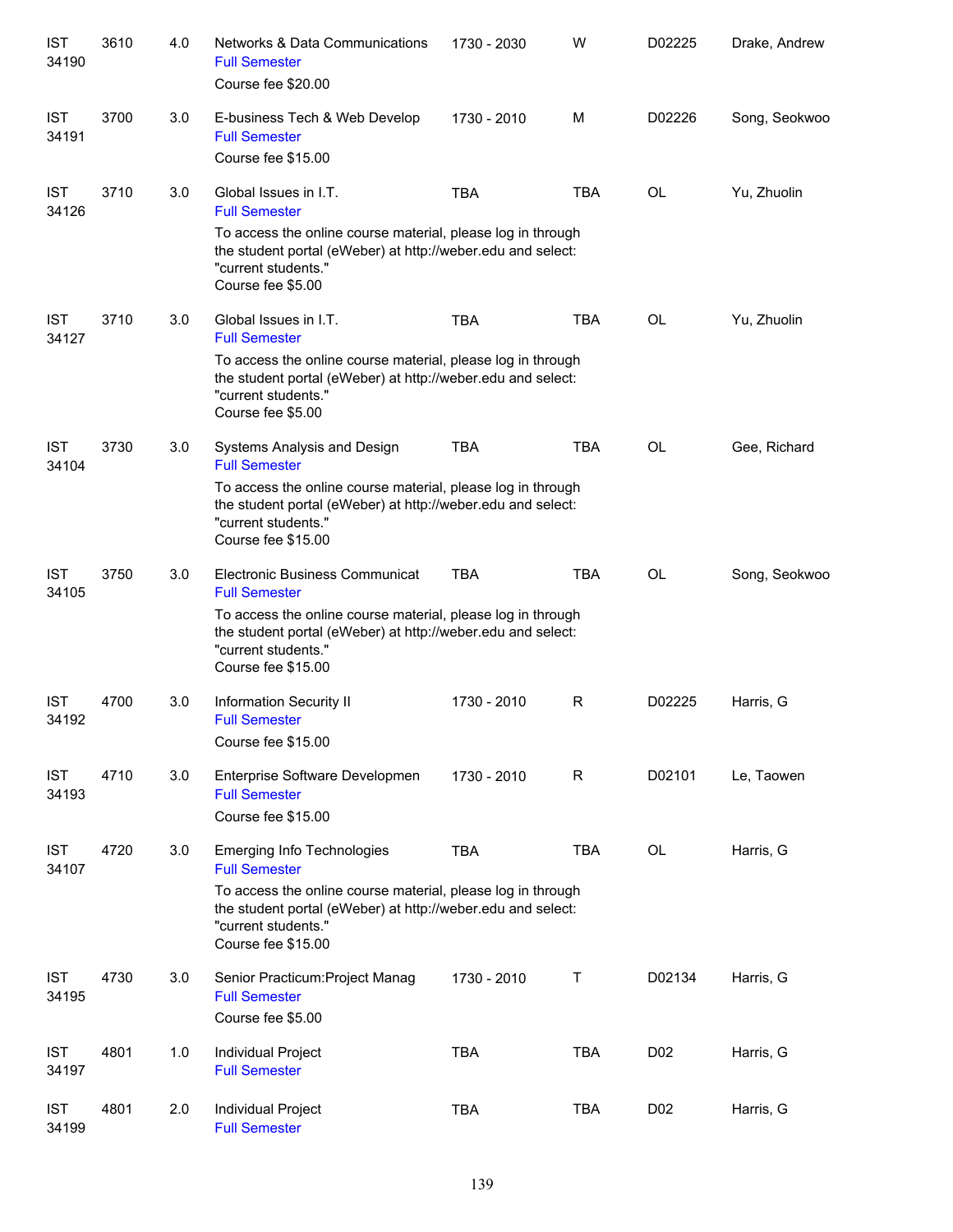| <b>IST</b><br>34200  | 4801 | 3.0   | Individual Project<br><b>Full Semester</b>                                                                                                                                                                          | <b>TBA</b>  | <b>TBA</b>  | D <sub>0</sub> 2 | Harris, G         |
|----------------------|------|-------|---------------------------------------------------------------------------------------------------------------------------------------------------------------------------------------------------------------------|-------------|-------------|------------------|-------------------|
| <b>IST</b><br>34741  | 6800 | 1.0   | <b>Directed Studies</b><br><b>Full Semester</b><br>To access the online course materials, please log in through<br>the student portat (eWeber) at http://weber.edu and enter<br>your Wildcat username and password. | <b>TBA</b>  | <b>TBA</b>  | <b>OL</b>        | Harris, G         |
| <b>ITLN</b><br>30604 | 1020 | 4.0   | First Year Italian II<br><b>Full Semester</b><br>Course fee \$8.00                                                                                                                                                  | 1730 - 1920 | <b>MW</b>   | EH105            | Holmes, Maria     |
| <b>JPNS</b><br>30605 | 1020 | 4.0   | First Year Japanese II<br><b>Full Semester</b><br>Course fee \$8.00                                                                                                                                                 | 0930 - 1020 | <b>MTWF</b> | EH106            | Adachi, Yumi      |
| <b>JPNS</b><br>30606 | 1020 | 4.0   | First Year Japanese II<br><b>Full Semester</b><br>Course fee \$8.00                                                                                                                                                 | 1730 - 1920 | <b>TR</b>   | EH106            | Lay, Lisa         |
| <b>JPNS</b><br>30607 | 2020 | 4.0   | HU Second Year Japanese II<br><b>Full Semester</b><br>Course fee \$8.00                                                                                                                                             | 1030 - 1120 | <b>MTWF</b> | EH106            | Adachi, Yumi      |
| <b>JPNS</b><br>30608 | 3360 | 3.0   | <b>Grammar Review</b><br><b>Full Semester</b><br>Course fee \$6.00                                                                                                                                                  | 1230 - 1320 | <b>MWF</b>  | EH106            | Adachi, Yumi      |
| <b>JPNS</b><br>34816 | 3850 | 6.0   | Study Abroad<br><b>Full Semester</b>                                                                                                                                                                                | <b>TBA</b>  | <b>TBA</b>  |                  | Adachi, Yumi      |
| <b>JPNS</b><br>34706 | 4830 | 3.0   | Directed Readings<br><b>Full Semester</b>                                                                                                                                                                           | <b>TBA</b>  | <b>TBA</b>  |                  | Adachi, Yumi      |
| <b>JPNS</b><br>34817 | 4850 | 6.0   | Study Abroad<br><b>Full Semester</b>                                                                                                                                                                                | <b>TBA</b>  | <b>TBA</b>  |                  | Adachi, Yumi      |
| <b>LIBS</b><br>34014 | 1115 | 3.0   | HU Humanites on the Internet<br><b>Full Semester</b>                                                                                                                                                                | 1030 - 1145 | <b>TR</b>   | LI138            | Hansen, Carol     |
| <b>LIBS</b><br>34016 | 1704 | 1.0   | TD Information Navigator<br><b>Block 1</b>                                                                                                                                                                          | 0830 - 0920 | <b>TR</b>   | LI31             | Christensen, Evan |
| <b>LIBS</b><br>34029 | 1704 | 1.0   | TD Information Navigator<br><b>Block 1</b>                                                                                                                                                                          | 1730 - 1920 | Τ           | LI106            | Davis, Garad M    |
| <b>LIBS</b><br>34030 | 1704 | 1.0   | TD Information Navigator<br><b>Block 1</b>                                                                                                                                                                          | 0930 - 1100 | T           | LI31             | Kinikin, Janae    |
| <b>LIBS</b><br>34032 | 1704 | 1.0   | TD Information Navigator<br><b>Block 2</b>                                                                                                                                                                          | 0930 - 1100 | Τ           | LI31             | Kinikin, Janae    |
| <b>LIBS</b><br>34034 | 1704 | $1.0$ | TD Information Navigator<br><b>Block 1</b>                                                                                                                                                                          | 1030 - 1120 | MW          | LI138            | Licona, Ruby      |
| <b>LIBS</b><br>34036 | 1704 | 1.0   | TD Information Navigator<br><b>Block 1</b>                                                                                                                                                                          | 1130 - 1220 | MW          | LI138            | Licona, Ruby      |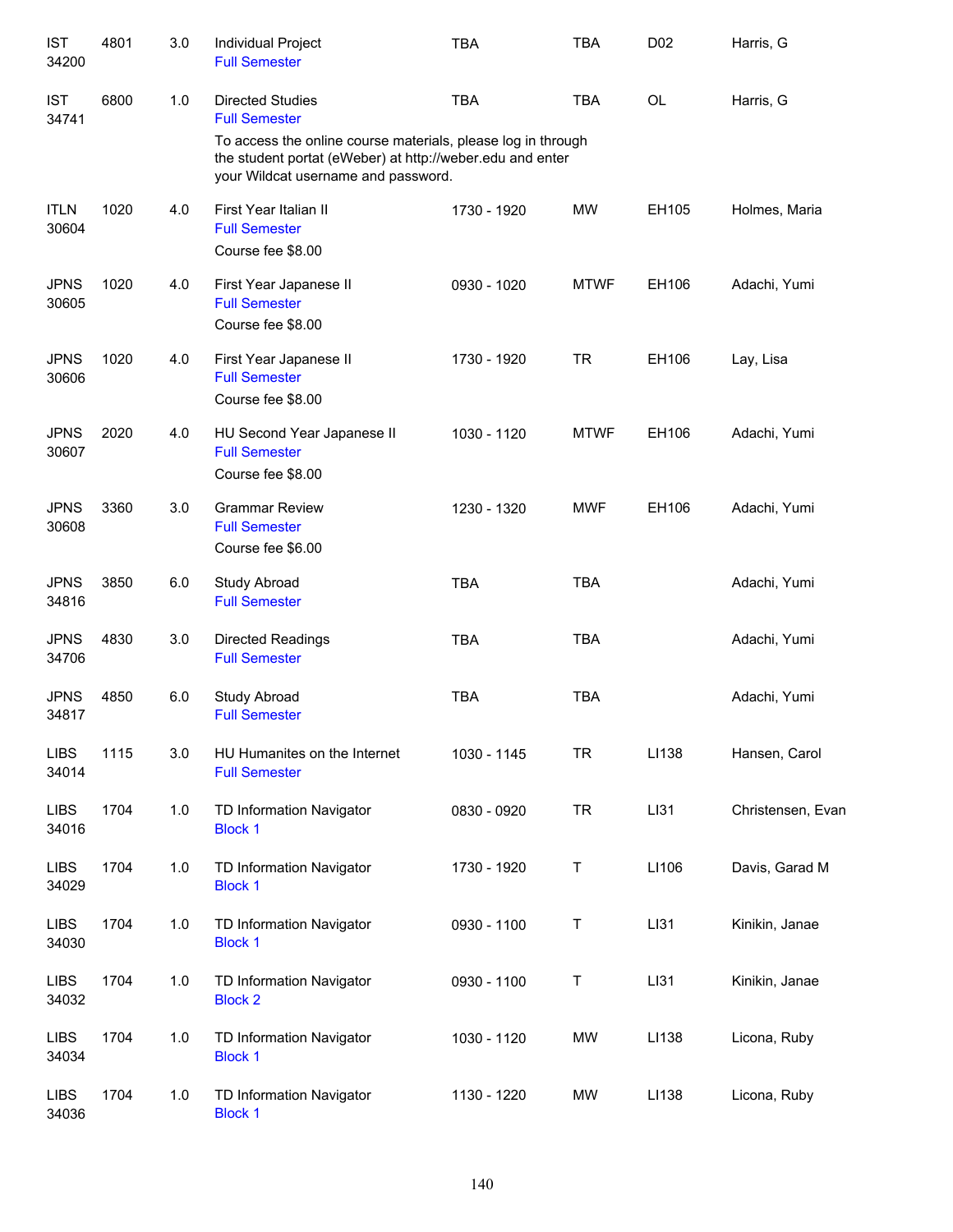| <b>LIBS</b><br>34164 | 1704 | 1.0 | TD Information Navigator<br><b>Full Semester</b>                                                                                                  | <b>TBA</b>  | TBA        | <b>OL</b> | Baker, Lesli      |
|----------------------|------|-----|---------------------------------------------------------------------------------------------------------------------------------------------------|-------------|------------|-----------|-------------------|
|                      |      |     | To access the online course material, please log in through<br>the student portal (eWeber) at http://weber.edu and select:<br>"current students." |             |            |           |                   |
| <b>LIBS</b><br>34165 | 1704 | 1.0 | TD Information Navigator<br><b>Full Semester</b>                                                                                                  | <b>TBA</b>  | <b>TBA</b> | <b>OL</b> | Carpenter, Gerald |
|                      |      |     | To access the online course material, please log in through<br>the student portal (eWeber) at http://weber.edu and select:<br>"current students." |             |            |           |                   |
| <b>LIBS</b><br>34167 | 1704 | 1.0 | TD Information Navigator<br><b>Full Semester</b>                                                                                                  | <b>TBA</b>  | <b>TBA</b> | OL        | Carpenter, Gerald |
|                      |      |     | To access the online course material, please log in through<br>the student portal (eWeber) at http://weber.edu and select:<br>"current students." |             |            |           |                   |
| <b>LIBS</b><br>34169 | 1704 | 1.0 | TD Information Navigator<br><b>Full Semester</b>                                                                                                  | <b>TBA</b>  | <b>TBA</b> | OL        | Hansen, Carol     |
|                      |      |     | To access the online course material, please log in through<br>the student portal (eWeber) at http://weber.edu and select:<br>"current students." |             |            |           |                   |
| <b>LIBS</b><br>34170 | 1704 | 1.0 | TD Information Navigator<br><b>Full Semester</b>                                                                                                  | <b>TBA</b>  | <b>TBA</b> | <b>OL</b> | Jackson, Shaun    |
|                      |      |     | To access the online course material, please log in through<br>the student portal (eWeber) at http://weber.edu and select:<br>"current students." |             |            |           |                   |
| <b>LIBS</b><br>34171 | 1704 | 1.0 | TD Information Navigator<br><b>Full Semester</b>                                                                                                  | <b>TBA</b>  | <b>TBA</b> | <b>OL</b> | Licona, Ruby      |
|                      |      |     | To access the online course material, please log in through<br>the student portal (eWeber) at http://weber.edu and select:<br>"current students." |             |            |           |                   |
| <b>LIBS</b><br>34172 | 1704 | 1.0 | TD Information Navigator<br><b>Full Semester</b>                                                                                                  | <b>TBA</b>  | <b>TBA</b> | OL        | Payne, Kathryn    |
|                      |      |     | To access the online course material, please log in through<br>the student portal (eWeber) at http://weber.edu and select:<br>"current students." |             |            |           |                   |
| <b>LIBS</b><br>34175 | 1704 | 1.0 | TD Information Navigator<br><b>Full Semester</b>                                                                                                  | TBA         | <b>TBA</b> | OL        | Slade, Keith      |
|                      |      |     | To access the online course material, please log in through<br>the student portal (eWeber) at http://weber.edu and select:<br>"current students." |             |            |           |                   |
| <b>LIBS</b><br>34176 | 1704 | 1.0 | TD Information Navigator<br><b>Full Semester</b>                                                                                                  | TBA         | TBA        | OL        | Zedney, Francis   |
|                      |      |     | To access the online course material, please log in through<br>the student portal (eWeber) at http://weber.edu and select:<br>"current students." |             |            |           |                   |
| <b>LIBS</b><br>34273 | 1704 | 1.0 | TD Information Navigator<br><b>Block 1</b>                                                                                                        | 0830 - 0920 | TR         | LI31      | Christensen, Evan |
|                      |      |     | Hybrid=part in classroom and part online.                                                                                                         |             |            |           |                   |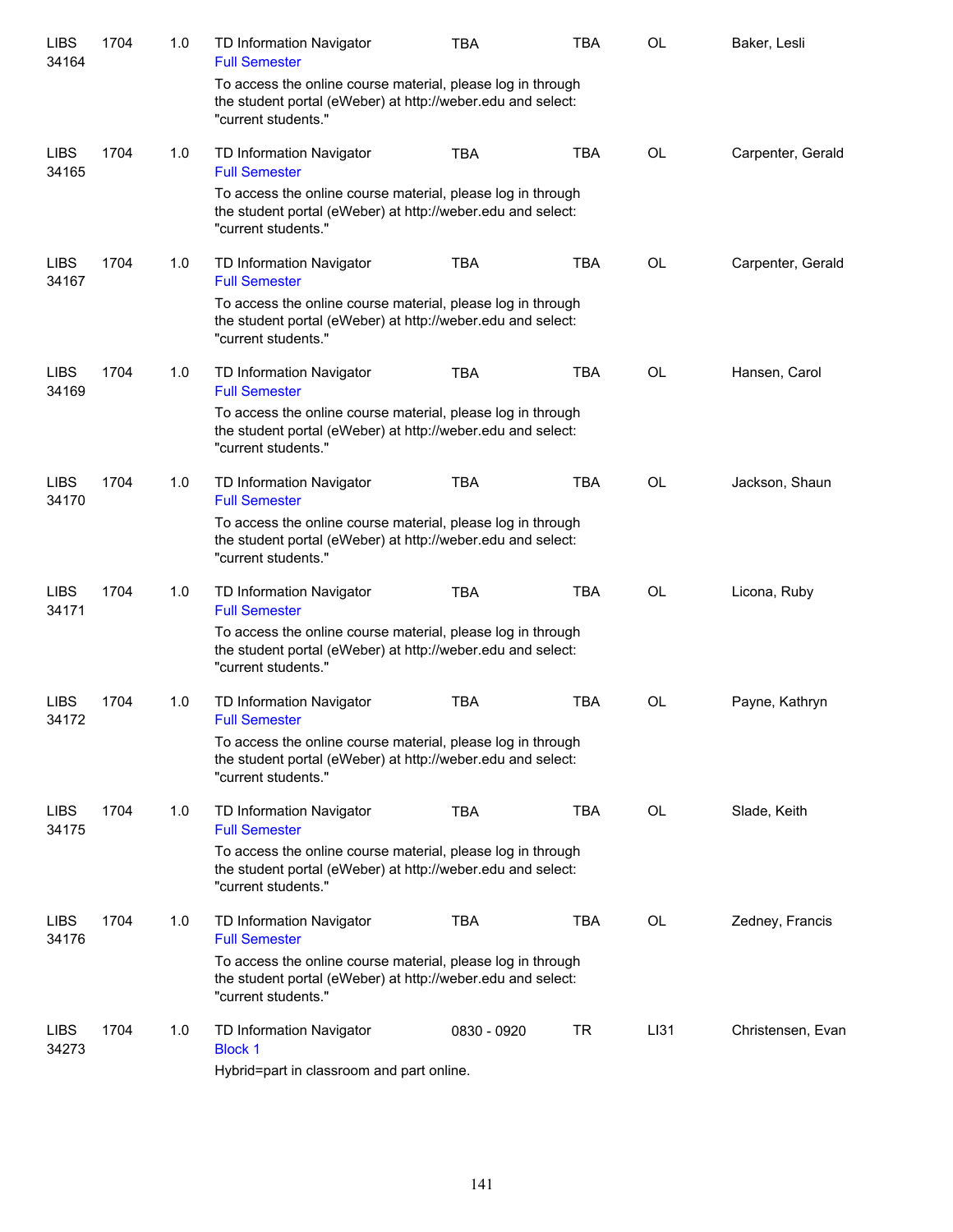| <b>LIBS</b><br>34274 | 1704 | 1.0 | TD Information Navigator<br><b>Block 2</b>                                                                                                        | 0830 - 0920 | <b>TR</b>   | LI31             | Christensen, Evan  |
|----------------------|------|-----|---------------------------------------------------------------------------------------------------------------------------------------------------|-------------|-------------|------------------|--------------------|
|                      |      |     | Hybrid=part in classroom and part online.                                                                                                         |             |             |                  |                    |
| <b>LIBS</b><br>34279 | 1704 | 1.0 | TD Information Navigator<br><b>Full Semester</b>                                                                                                  | <b>TBA</b>  | <b>TBA</b>  | <b>OL</b>        | Eissinger, Richard |
|                      |      |     | To access the online course materials, please log in through<br>the student portal (eWeber) at http://weber.edu and select:<br>"current students" |             |             |                  |                    |
| <b>LIBS</b><br>34498 | 2704 | 1.0 | TD Info Resources/Business<br><b>Block 1</b>                                                                                                      | <b>TBA</b>  | <b>TBA</b>  | <b>OL</b>        | Hahn, Edward       |
|                      |      |     | To access the online course materials, please log in through<br>the student portal (eWeber) at http://weber.edu and select:<br>"current students" |             |             |                  |                    |
| <b>LIBS</b><br>34499 | 2704 | 1.0 | TD Info Resources/Business<br><b>Block 2</b>                                                                                                      | <b>TBA</b>  | <b>TBA</b>  | <b>OL</b>        | Hahn, Edward       |
|                      |      |     | To access the online course materials, please log in through<br>the student portal (eWeber) at http://weber.edu and select:<br>"current students" |             |             |                  |                    |
| <b>LIBS</b><br>34037 | 2804 | 1.0 | TD Info Resources Soc Sciences<br><b>Full Semester</b>                                                                                            | 1030 - 1120 | W           | LI106            | Kotter, Wade       |
| <b>LIBS</b><br>34500 | 2904 | 1.0 | Info Resources in HIth Prof<br><b>Full Semester</b>                                                                                               | <b>TBA</b>  | <b>TBA</b>  | <b>OL</b>        | Davis, Garad M     |
|                      |      |     | To access the online course materials, please log in through<br>the student portal (eWeber) at http://weber.edu and select:<br>"current students" |             |             |                  |                    |
| <b>LING</b><br>34675 | 4990 | 3.0 | <b>Centering Experience</b><br><b>Full Semester</b>                                                                                               | <b>TBA</b>  | <b>TBA</b>  |                  | LeTourneau, Mark   |
| MACC<br>33617        | 6130 | 3.0 | Govmnt/Non-Profit Accounting<br><b>Full Semester</b><br>MPACC Differential \$366.00                                                               | 1530 - 1810 | M           | D02105           | Allen, Tom         |
| <b>MACC</b><br>33618 | 6160 | 3.0 | <b>Financial Statement Analysis</b><br><b>Full Semester</b><br>MPACC Differential \$366.00                                                        | 1530 - 1810 | R           | D02103           | Mano, Ronald       |
| MACC<br>33619        | 6330 | 3.0 | <b>Strategic Management Accting</b><br><b>Full Semester</b><br>MPACC Differential \$366.00                                                        | 1530 - 1810 | W           | D02114           | Mouritsen, Matthew |
| MACC<br>33620        | 6410 | 3.0 | International Taxation<br><b>Full Semester</b><br>MPACC Differential \$366.00                                                                     | 1530 - 1810 | $\mathsf R$ | D <sub>0</sub> 2 | Smith, Eric        |
| MACC<br>33621        | 6425 | 3.0 | Tax Practice, Procedure/Ethics<br><b>Full Semester</b><br>MPACC Differential \$366.00                                                             | 1830 - 2110 | М           | D02114           | Pace, Ryan         |
| MACC<br>33622        | 6450 | 3.0 | Real Estate Taxation<br><b>Full Semester</b><br>MPACC Differential \$366.00                                                                       | 1530 - 1810 | М           | D02114           | Pace, Ryan         |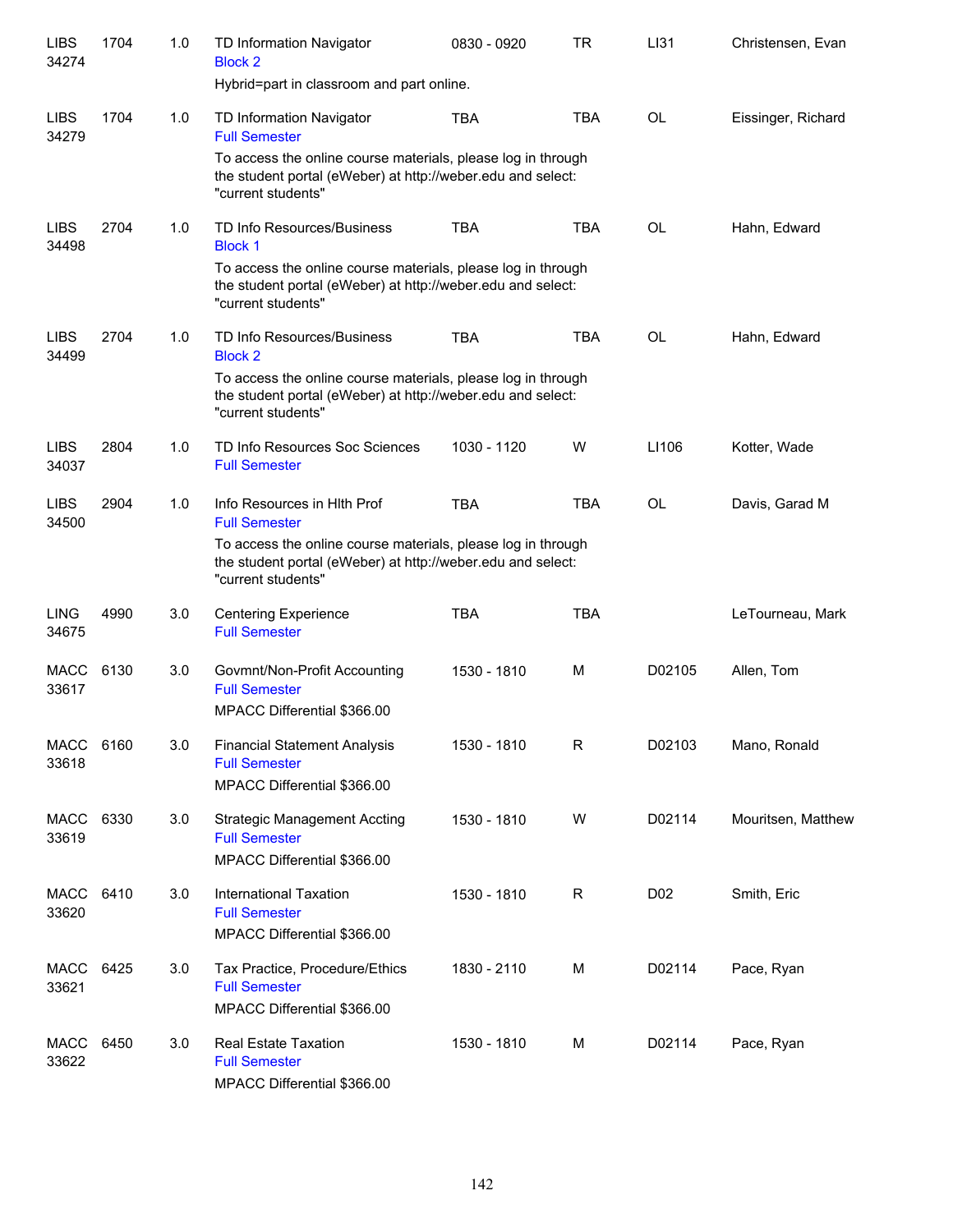| <b>MACC</b><br>33623 | 6460 | 3.0 | Adv Corporate Taxation<br><b>Full Semester</b><br>MPACC Differential \$366.00       | 1830 - 2110 | W            | D02114 | Pace, Ryan         |
|----------------------|------|-----|-------------------------------------------------------------------------------------|-------------|--------------|--------|--------------------|
| MACC<br>33624        | 6570 | 3.0 | Information Systems Auditing<br><b>Full Semester</b><br>MPACC Differential \$366.00 | 1830 - 2110 | R            | D02223 | Thorsted, Stephen  |
| MACC<br>33625        | 6580 | 3.0 | Internal Auditing<br><b>Full Semester</b><br>MPACC Differential \$366.00            | 1830 - 2110 | Τ            | D02103 | Swearingen, James  |
| MATH<br>32557        | 0950 | 3.0 | Pre-algebra<br><b>Full Semester</b><br>Course fee \$90.00 includes online textbook  | 0830 - 0920 | Т            | ET127  | Webster, Lori      |
| <b>MATH</b><br>32558 | 0950 | 3.0 | Pre-algebra<br><b>Full Semester</b><br>Course fee \$90.00 includes online textbook  | 0830 - 0920 | W            | ET127  | Baker, Loyal       |
| <b>MATH</b><br>32559 | 0950 | 3.0 | Pre-algebra<br><b>Full Semester</b><br>Course fee \$90.00 includes online textbook  | 0830 - 0920 | $\mathsf{R}$ | ET127  | Lukken, Kathleen   |
| <b>MATH</b><br>32560 | 0950 | 3.0 | Pre-algebra<br><b>Full Semester</b><br>Course fee \$90.00 includes online textbook  | 0830 - 0920 | F            | ET127  | Hadlock, Amanda    |
| <b>MATH</b><br>32561 | 0950 | 3.0 | Pre-algebra<br><b>Full Semester</b><br>Course fee \$90.00 includes online textbook  | 0930 - 1020 | Т            | ET127  | Kohler, Eric       |
| <b>MATH</b><br>32562 | 0950 | 3.0 | Pre-algebra<br><b>Full Semester</b><br>Course fee \$90.00 includes online textbook  | 0930 - 1020 | W            | ET127  | Thaeler, John      |
| MATH<br>32563        | 0950 | 3.0 | Pre-algebra<br><b>Full Semester</b><br>Course fee \$90.00 includes online textbook  | 0930 - 1020 | R            | ET127  | Wilkinson, Janette |
| MATH<br>32564        | 0950 | 3.0 | Pre-algebra<br><b>Full Semester</b><br>Course fee \$90.00 includes online textbook  | 0930 - 1020 | F            | ET127  | Thaeler, John      |
| <b>MATH</b><br>32565 | 0950 | 3.0 | Pre-algebra<br><b>Full Semester</b><br>Course fee \$90.00 includes online textbook  | 1030 - 1120 | Τ            | ET127  | Allred, Alice      |
| MATH<br>32566        | 0950 | 3.0 | Pre-algebra<br><b>Full Semester</b><br>Course fee \$90.00 includes online textbook  | 1030 - 1120 | W            | ET127  | Hansen, Mary       |
| MATH<br>32567        | 0950 | 3.0 | Pre-algebra<br><b>Full Semester</b><br>Course fee \$90.00 includes online textbook  | 1030 - 1120 | R            | ET127  | Poore, Darrell     |
| <b>MATH</b><br>32568 | 0950 | 3.0 | Pre-algebra<br><b>Full Semester</b><br>Course fee \$90.00 includes online textbook  | 1030 - 1120 | F            | ET127  | Yonkee, Mary       |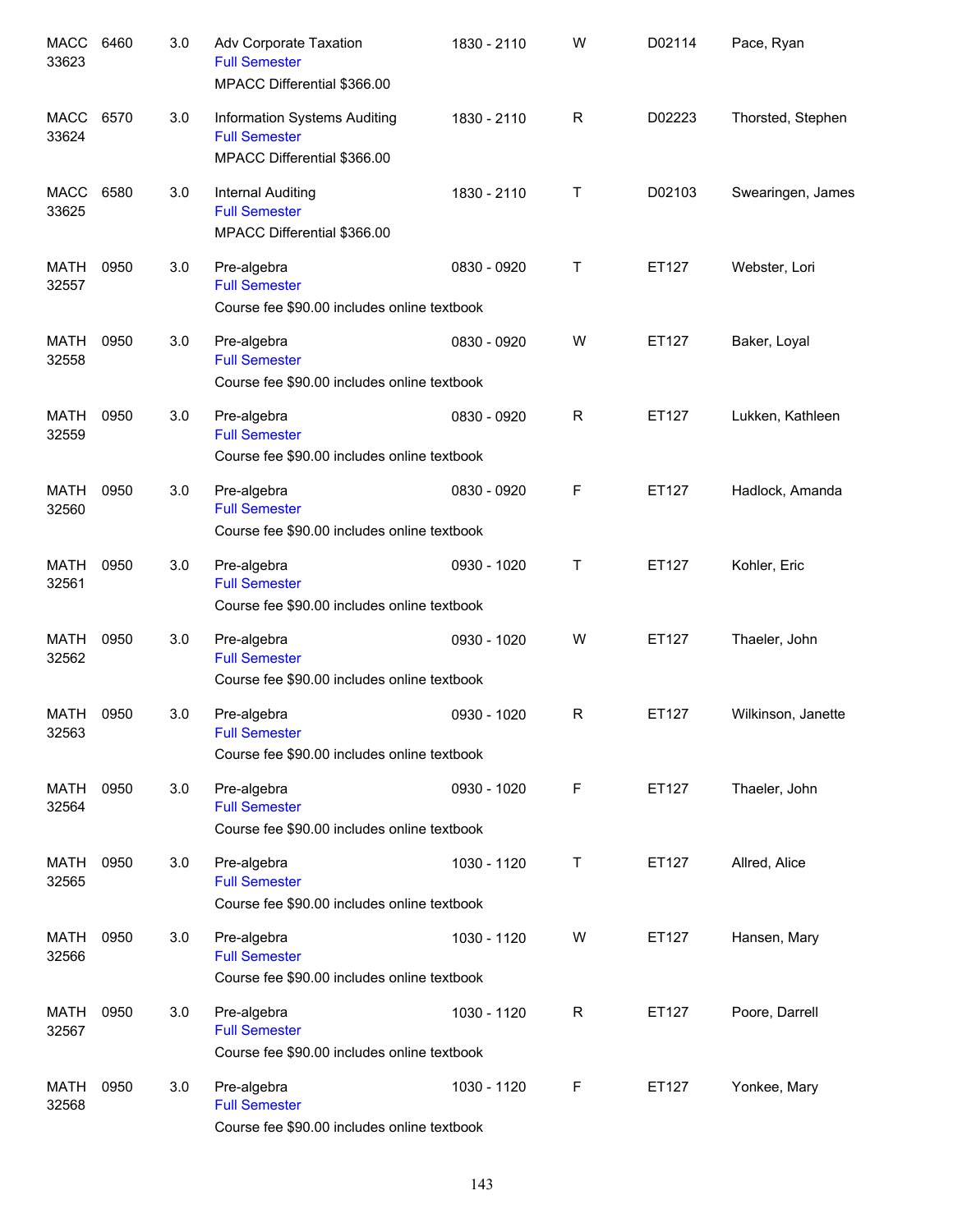| <b>MATH</b><br>32569 | 0950 | 3.0 | Pre-algebra<br><b>Full Semester</b><br>Course fee \$90.00 includes online textbook        | 1130 - 1220                | Т                       | ET127          | Hallin, Stephen      |
|----------------------|------|-----|-------------------------------------------------------------------------------------------|----------------------------|-------------------------|----------------|----------------------|
| MATH<br>32571        | 0950 | 3.0 | Pre-algebra<br><b>Full Semester</b><br>Course fee \$90.00 includes online textbook        | 1130 - 1220                | W                       | ET127          | Imig, David          |
| <b>MATH</b><br>32575 | 0950 | 3.0 | Pre-algebra<br><b>Full Semester</b><br>Course fee \$90.00 includes online textbook        | 1230 - 1320                | Τ                       | ET127          | Quesnell, Carrie     |
| <b>MATH</b><br>32576 | 0950 | 3.0 | Pre-algebra<br><b>Full Semester</b><br>Course fee \$90.00 includes online textbook        | 1230 - 1320                | W                       | ET127          | Marx, Christine      |
| MATH<br>32577        | 0950 | 3.0 | Pre-algebra<br><b>Full Semester</b><br>Course fee \$90.00 includes online textbook        | 1230 - 1320                | R                       | ET127          | Jones, Charity       |
| MATH<br>32578        | 0950 | 3.0 | Pre-algebra<br><b>Full Semester</b><br>Course fee \$90.00 includes online textbook        | 1230 - 1320                | F                       | ET127          | Allred, Alice        |
| <b>MATH</b><br>32579 | 0950 | 3.0 | Pre-algebra<br><b>Full Semester</b><br>Course fee \$90.00 includes online textbook        | 1730 - 1820                | $\top$                  | ET127          | Marriott, Katrina    |
| <b>MATH</b><br>32580 | 0950 | 3.0 | Pre-algebra<br><b>Full Semester</b><br>Course fee \$90.00 includes online textbook        | 1730 - 1820                | W                       | ET127          | Whitby, Dale         |
| <b>MATH</b><br>32581 | 0950 | 3.0 | Pre-algebra<br><b>Full Semester</b><br>Course fee \$90.00 includes online textbook        | 1730 - 1820                | $\mathsf{R}$            | ET127          | Rosenvall, Bailee    |
| MATH<br>34041        | 0950 | 3.0 | Pre-algebra<br><b>Full Semester</b><br>Course fee \$90.00 includes online textbook        | 0830 - 0920                | T                       | D02233         | Acor, Brenda         |
| MATH<br>34069        | 0950 | 3.0 | Pre-algebra<br><b>Full Semester</b><br>Course fee \$90.00 includes online textbook        | 0730 - 0820                | $\mathsf{R}$            | D02233         | Schilling, Pamela    |
| MATH<br>34073        | 0950 | 3.0 | Pre-algebra<br><b>Full Semester</b><br>Course fee \$90.00 includes online textbook        | 1230 - 1320                | W                       | D02233         | Schilling, Pamela    |
| MATH<br>34074        | 0950 | 3.0 | Pre-algebra<br><b>Full Semester</b><br>Course fee \$90.00 includes online textbook        | 1630 - 1720                | $\sf T$                 | D02233         | Chamberlain, Heather |
| MATH<br>34075        | 0950 | 3.0 | Pre-algebra<br><b>Full Semester</b><br>Course fee \$90.00 includes online textbook        | 1930 - 2020                | W                       | D02233         | Porter, Richard      |
| MATH<br>31781        | 0955 | 6.0 | Integrated Arith & Beg Algebra<br><b>Full Semester</b><br>This class meets 5 days a week. | 0830 - 0920<br>0900 - 1015 | <b>MWF</b><br><b>TR</b> | B3328<br>B3328 | Scholes, Elizabeth   |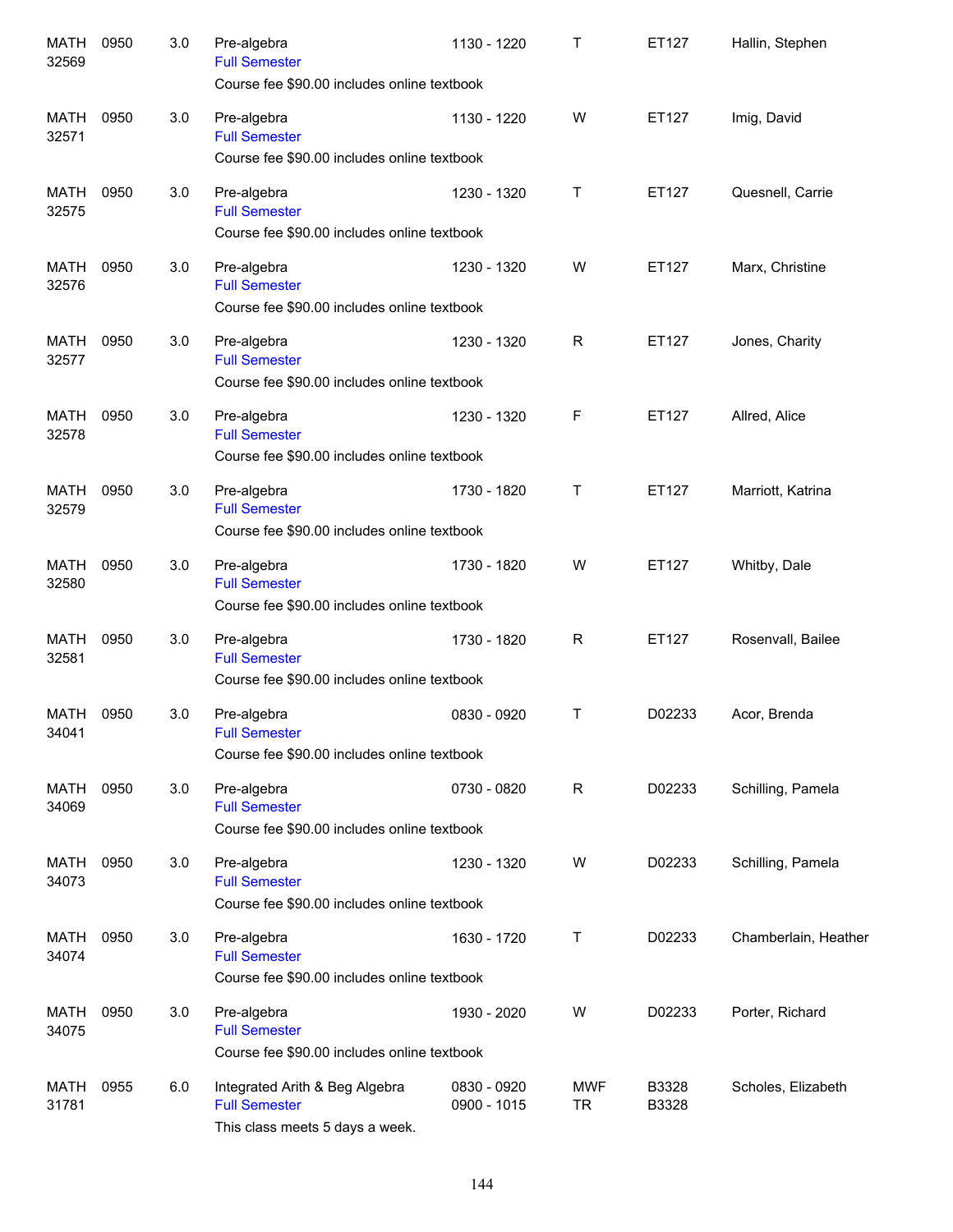| <b>MATH</b><br>31782 | 0955 | 6.0 | Integrated Arith & Beg Algebra<br><b>Full Semester</b><br>This class meets 5 days a week. | 0900 - 1015<br>0930 - 1020 | <b>TR</b><br><b>MWF</b> | B4409<br>B4409 | McKee, Deborah     |
|----------------------|------|-----|-------------------------------------------------------------------------------------------|----------------------------|-------------------------|----------------|--------------------|
| MATH<br>31783        | 0955 | 6.0 | Integrated Arith & Beg Algebra<br><b>Full Semester</b><br>This class meets 5 days a week. | 1030 - 1120<br>1030 - 1145 | <b>MWF</b><br><b>TR</b> | B4409<br>B4409 | McKee, Deborah     |
| MATH<br>31784        | 0955 | 6.0 | Integrated Arith & Beg Algebra<br><b>Full Semester</b><br>This class meets 5 days a week. | 1130 - 1220<br>1200 - 1315 | <b>MWF</b><br><b>TR</b> | B4409<br>B4409 | McKee, Deborah     |
| MATH<br>31785        | 0955 | 6.0 | Integrated Arith & Beg Algebra<br><b>Full Semester</b><br>This class meets 5 days a week. | 1200 - 1315<br>1230 - 1320 | <b>TR</b><br><b>MWF</b> | LL222<br>LL222 | Webster, Lori      |
| MATH<br>31786        | 0955 | 6.0 | Integrated Arith & Beg Algebra<br><b>Full Semester</b>                                    | 1730 - 2020                | MW                      | <b>LL222</b>   | Jee, Richard       |
| <b>MATH</b><br>31787 | 0955 | 6.0 | Integrated Arith & Beg Algebra<br><b>Full Semester</b>                                    | 1730 - 2020                | <b>TR</b>               | LL229          | Whitby, Dale       |
| <b>MATH</b><br>31788 | 0960 | 3.0 | First Course in Algebra<br><b>Full Semester</b>                                           | 0730 - 0820                | <b>MWF</b>              | B4515          | Webster, Lori      |
| <b>MATH</b><br>31789 | 0960 | 3.0 | First Course in Algebra<br><b>Full Semester</b>                                           | 0830 - 0920                | <b>MWF</b>              | B4409          | Hunt, Corinne      |
| <b>MATH</b><br>31790 | 0960 | 3.0 | First Course in Algebra<br><b>Full Semester</b>                                           | 0830 - 0920                | <b>MWF</b>              | B3313          | Webster, Lori      |
| <b>MATH</b><br>31792 | 0960 | 3.0 | First Course in Algebra<br><b>Full Semester</b>                                           | 0930 - 1020                | <b>MWF</b>              | B3313          | Wilkinson, Janette |
| <b>MATH</b><br>31793 | 0960 | 3.0 | First Course in Algebra<br><b>Full Semester</b>                                           | 0930 - 1020                | <b>MWF</b>              | B3328          | Wilkinson, Susan   |
| MATH<br>31795        | 0960 | 3.0 | First Course in Algebra<br><b>Full Semester</b>                                           | 0930 - 1020                | <b>MWF</b>              | LL222          | Harden, Elizabeth  |
| <b>MATH</b><br>31796 | 0960 | 3.0 | First Course in Algebra<br><b>Full Semester</b>                                           | 1030 - 1120                | <b>MWF</b>              | B3328          | Wilkinson, Susan   |
| MATH<br>31797        | 0960 | 3.0 | First Course in Algebra<br><b>Full Semester</b>                                           | 1030 - 1120                | <b>MWF</b>              | B3313          | Wilkinson, Janette |
| MATH<br>31798        | 0960 | 3.0 | First Course in Algebra<br><b>Full Semester</b>                                           | 1030 - 1120                | <b>MWF</b>              | <b>SS227</b>   | Harden, Elizabeth  |
| MATH<br>31799        | 0960 | 3.0 | First Course in Algebra<br><b>Full Semester</b>                                           | 1130 - 1220                | MWF                     | B3313          | Hallin, Stephen    |
| MATH<br>31800        | 0960 | 3.0 | First Course in Algebra<br><b>Full Semester</b>                                           | 1130 - 1220                | <b>MWF</b>              | B3328          | Wilkinson, Susan   |
| MATH<br>31802        | 0960 | 3.0 | First Course in Algebra<br><b>Full Semester</b>                                           | 1130 - 1220                | <b>MWF</b>              | <b>SS227</b>   | Marx, Christine    |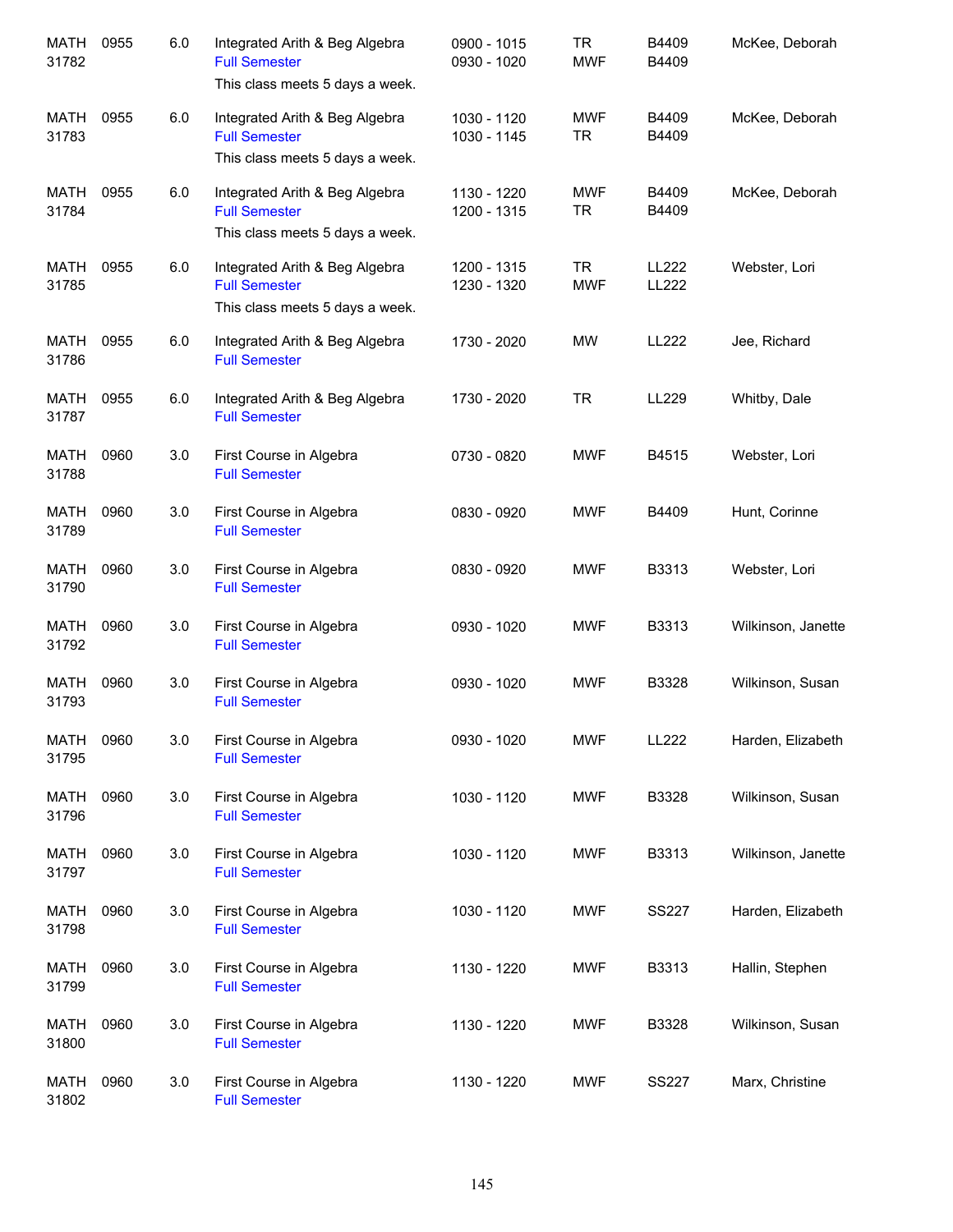| <b>MATH</b><br>31803 | 0960 | 3.0 | First Course in Algebra<br><b>Full Semester</b>                                                                                                                                                                                                                                                                                                                     | 1230 - 1320 | <b>MWF</b>  | B4409  | Poore, Darrell    |
|----------------------|------|-----|---------------------------------------------------------------------------------------------------------------------------------------------------------------------------------------------------------------------------------------------------------------------------------------------------------------------------------------------------------------------|-------------|-------------|--------|-------------------|
| MATH<br>31806        | 0960 | 3.0 | First Course in Algebra<br><b>Full Semester</b>                                                                                                                                                                                                                                                                                                                     | 1330 - 1420 | <b>MWF</b>  | B4516  | Imig, David       |
| MATH<br>31807        | 0960 | 3.0 | First Course in Algebra<br><b>Full Semester</b>                                                                                                                                                                                                                                                                                                                     | 1800 - 1915 | <b>MW</b>   | B4409  | Hadlock, Amanda   |
| MATH<br>31809        | 0960 | 3.0 | First Course in Algebra<br><b>Full Semester</b>                                                                                                                                                                                                                                                                                                                     | 1800 - 1915 | <b>TR</b>   | B3328  | Rich, Stephen     |
| MATH<br>33246        | 0960 | 3.0 | First Course in Algebra<br><b>Full Semester</b>                                                                                                                                                                                                                                                                                                                     | 1930 - 2045 | <b>MW</b>   | WW116  | Thompson, Erin    |
| MATH<br>33248        | 0960 | 3.0 | First Course in Algebra<br><b>Full Semester</b>                                                                                                                                                                                                                                                                                                                     | 1930 - 2045 | <b>TR</b>   | DH2506 | Scholz, Katherine |
| MATH<br>33249        | 0960 | 3.0 | First Course in Algebra<br><b>Full Semester</b>                                                                                                                                                                                                                                                                                                                     | 0900 - 1015 | <b>TR</b>   | WW116  | Jones, Charity    |
| <b>MATH</b><br>34076 | 0960 | 3.0 | First Course in Algebra<br><b>Full Semester</b>                                                                                                                                                                                                                                                                                                                     | 0830 - 0920 | <b>MWF</b>  | D02112 | Zundel, Erwin     |
| <b>MATH</b><br>34077 | 0960 | 3.0 | First Course in Algebra<br><b>Full Semester</b>                                                                                                                                                                                                                                                                                                                     | 1030 - 1120 | <b>MWF</b>  | D02112 | Johnson, Gina     |
| <b>MATH</b><br>34078 | 0960 | 3.0 | First Course in Algebra<br><b>Full Semester</b>                                                                                                                                                                                                                                                                                                                     | 1230 - 1320 | <b>MWF</b>  | D02113 | Acor, Brenda      |
| <b>MATH</b><br>34079 | 0960 | 3.0 | First Course in Algebra<br><b>Full Semester</b>                                                                                                                                                                                                                                                                                                                     | 1930 - 2045 | <b>MW</b>   | D02106 | Howell, Janae     |
| <b>MATH</b><br>34080 | 0960 | 3.0 | First Course in Algebra<br><b>Full Semester</b>                                                                                                                                                                                                                                                                                                                     | 1930 - 2045 | <b>TR</b>   | D02235 | Baker, Loyal      |
| <b>MATH</b><br>34160 | 0960 | 3.0 | First Course in Algebra<br><b>Full Semester</b><br>Requires departmental approval. For more information go to<br>http://faculty.weber.edu/jlund/<br>To register call the department secretary at 801-626-7478.<br>To access the online course materials, please log in through<br>the student portal (eWeber) at http://weber.edu and select:<br>"current students" | <b>TBA</b>  | <b>TBA</b>  | OL     | Lund, Julliana    |
| <b>MATH</b><br>35139 | 0960 | 3.0 | First Course in Algebra<br><b>Block 2</b>                                                                                                                                                                                                                                                                                                                           | <b>TBA</b>  | <b>TBA</b>  |        | Acor, Brenda      |
| <b>MATH</b><br>31819 | 1010 | 4.0 | Intermediate Algebra<br><b>Full Semester</b>                                                                                                                                                                                                                                                                                                                        | 0830 - 0920 | <b>MWRF</b> | B4515  | Smalley, Sandra   |
| <b>MATH</b><br>31820 | 1010 | 4.0 | Intermediate Algebra<br><b>Full Semester</b>                                                                                                                                                                                                                                                                                                                        | 0830 - 0920 | <b>MTWF</b> | B4516  | Imig, David       |
| <b>MATH</b><br>31821 | 1010 | 4.0 | Intermediate Algebra<br><b>Full Semester</b>                                                                                                                                                                                                                                                                                                                        | 0830 - 0920 | <b>MTWF</b> | B4517  | Marx, Christine   |
| MATH<br>31822        | 1010 | 4.0 | Intermediate Algebra<br><b>Full Semester</b>                                                                                                                                                                                                                                                                                                                        | 0830 - 0920 | <b>MWRF</b> | LL222  | Harden, Elizabeth |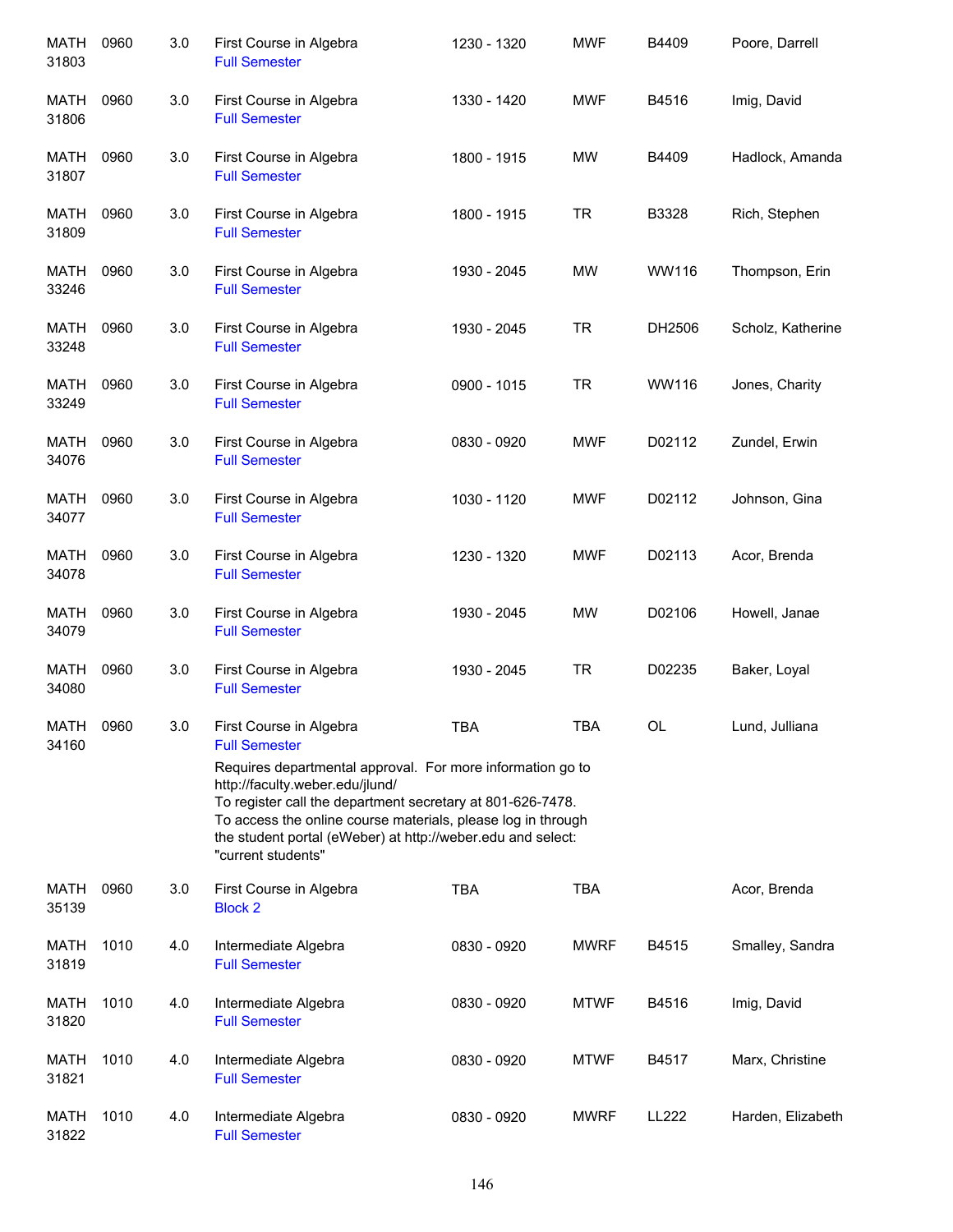| MATH<br>31823        | 1010 | 4.0 | Intermediate Algebra<br><b>Full Semester</b> | 0930 - 1020 | <b>MWRF</b> | B4515        | Kohler, Eric       |
|----------------------|------|-----|----------------------------------------------|-------------|-------------|--------------|--------------------|
| MATH<br>31824        | 1010 | 4.0 | Intermediate Algebra<br><b>Full Semester</b> | 0930 - 1020 | <b>MTWF</b> | B4516        | Hansen, Mary       |
| MATH<br>31825        | 1010 | 4.0 | Intermediate Algebra<br><b>Full Semester</b> | 0930 - 1020 | <b>MTWF</b> | B4511        | Hallin, Stephen    |
| MATH<br>31826        | 1010 | 4.0 | Intermediate Algebra<br><b>Full Semester</b> | 1030 - 1120 | <b>MWRF</b> | B4515        | Baker, Loyal       |
| MATH<br>31827        | 1010 | 4.0 | Intermediate Algebra<br><b>Full Semester</b> | 1030 - 1120 | <b>MTWF</b> | B4516        | Quesnell, Carrie   |
| <b>MATH</b><br>31828 | 1010 | 4.0 | Intermediate Algebra<br><b>Full Semester</b> | 1030 - 1120 | <b>MTWF</b> | B4517        | Poore, Darrell     |
| <b>MATH</b><br>31829 | 1010 | 4.0 | Intermediate Algebra<br><b>Full Semester</b> | 1030 - 1120 | <b>MWRF</b> | <b>SS337</b> | Jennings, Cristine |
| <b>MATH</b><br>31830 | 1010 | 4.0 | Intermediate Algebra<br><b>Full Semester</b> | 1130 - 1220 | <b>MWRF</b> | B4515        | Jennings, Cristine |
| <b>MATH</b><br>31831 | 1010 | 4.0 | Intermediate Algebra<br><b>Full Semester</b> | 1130 - 1220 | <b>MTWF</b> | B4516        | Poore, Darrell     |
| <b>MATH</b><br>31832 | 1010 | 4.0 | Intermediate Algebra<br><b>Full Semester</b> | 1130 - 1220 | <b>MTWF</b> | B4517        | Allred, Alice      |
| <b>MATH</b><br>31833 | 1010 | 4.0 | Intermediate Algebra<br><b>Full Semester</b> | 1230 - 1320 | <b>MWRF</b> | B4515        | Baker, Loyal       |
| <b>MATH</b><br>31834 | 1010 | 4.0 | Intermediate Algebra<br><b>Full Semester</b> | 1230 - 1320 | <b>MTWF</b> | B4516        | Hallin, Stephen    |
| <b>MATH</b><br>31836 | 1010 | 4.0 | Intermediate Algebra<br><b>Full Semester</b> | 1230 - 1320 | <b>MWRF</b> | B3328        | Kohler, Eric       |
| MATH<br>31837        | 1010 | 4.0 | Intermediate Algebra<br><b>Full Semester</b> | 1330 - 1420 | <b>MTWF</b> | B4517        | Quesnell, Carrie   |
| MATH<br>31838        | 1010 | 4.0 | Intermediate Algebra<br><b>Full Semester</b> | 1730 - 1920 | MW          | B4515        | Hollopeter, W      |
| <b>MATH</b><br>31839 | 1010 | 4.0 | Intermediate Algebra<br><b>Full Semester</b> | 1730 - 1920 | <b>TR</b>   | B4515        | Marx, Christine    |
| <b>MATH</b><br>31840 | 1010 | 4.0 | Intermediate Algebra<br><b>Full Semester</b> | 1730 - 1920 | MW          | B4516        | lacovelli, John    |
| <b>MATH</b><br>31841 | 1010 | 4.0 | Intermediate Algebra<br><b>Full Semester</b> | 1730 - 1920 | <b>TR</b>   | B4516        | Jee, Richard       |
| <b>MATH</b><br>31842 | 1010 | 4.0 | Intermediate Algebra<br><b>Full Semester</b> | 1730 - 1920 | MW          | B4517        | Floyd, M           |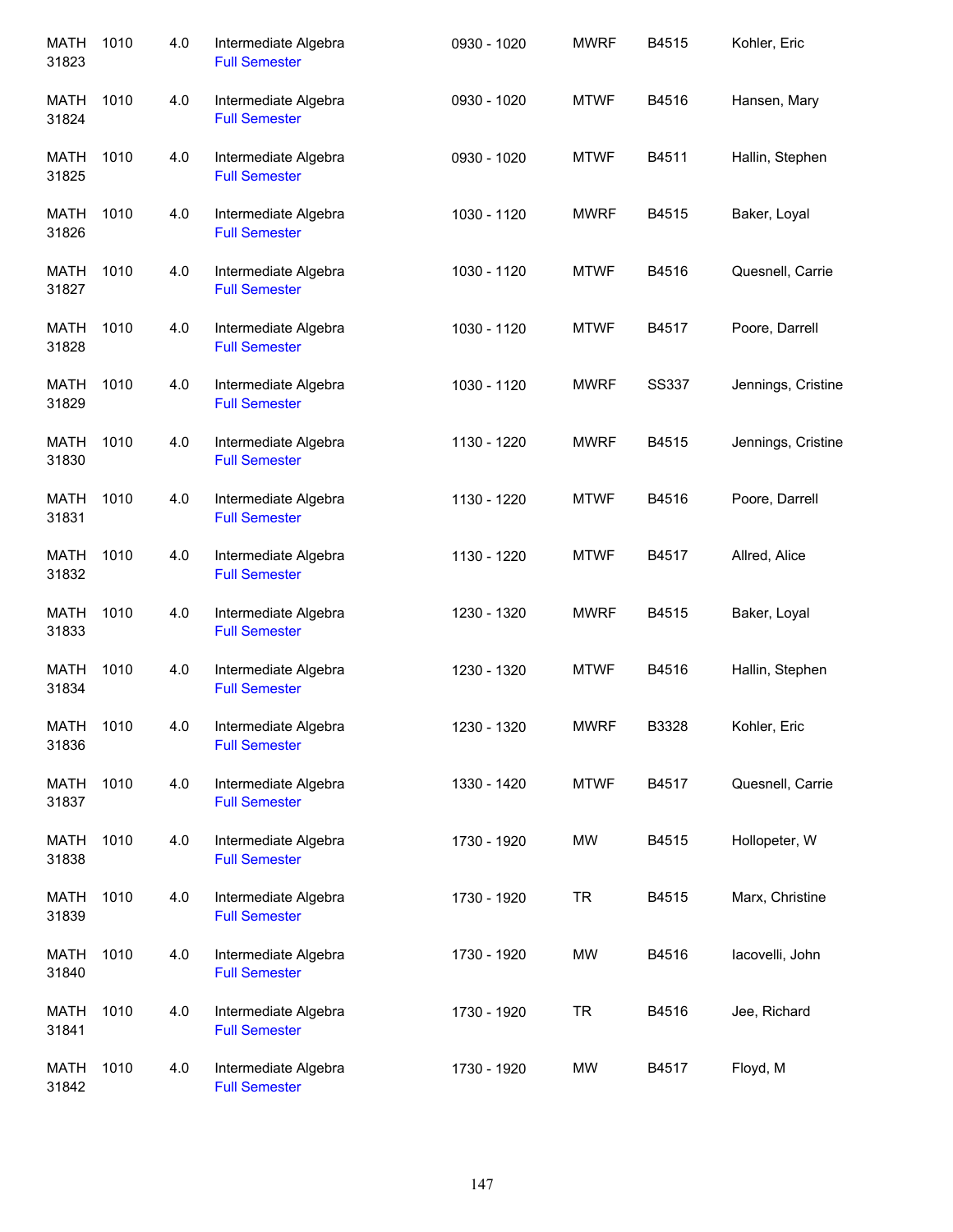| <b>MATH</b><br>31843 | 1010 | 4.0 | Intermediate Algebra<br><b>Full Semester</b>                                                                                                                                                                                                                                                                     | 1730 - 1920 | <b>TR</b>   | B4517        | Floyd, M             |
|----------------------|------|-----|------------------------------------------------------------------------------------------------------------------------------------------------------------------------------------------------------------------------------------------------------------------------------------------------------------------|-------------|-------------|--------------|----------------------|
| <b>MATH</b><br>33250 | 1010 | 4.0 | Intermediate Algebra<br><b>Full Semester</b>                                                                                                                                                                                                                                                                     | 1730 - 1920 | <b>MW</b>   | WW108        | Ortega, Robert       |
| <b>MATH</b><br>33251 | 1010 | 4.0 | Intermediate Algebra<br><b>Full Semester</b>                                                                                                                                                                                                                                                                     | 1030 - 1120 | <b>MTWF</b> | WW116        | Jones, Charity       |
| MATH<br>33253        | 1010 | 4.0 | Intermediate Algebra<br><b>Full Semester</b>                                                                                                                                                                                                                                                                     | 1730 - 1920 | <b>TR</b>   | DH1306       | Barney, Corine       |
| <b>MATH</b><br>34081 | 1010 | 4.0 | Intermediate Algebra<br><b>Full Semester</b>                                                                                                                                                                                                                                                                     | 0730 - 0820 | <b>MTWF</b> | D02114       | Acor, Brenda         |
| <b>MATH</b><br>34082 | 1010 | 4.0 | Intermediate Algebra<br><b>Full Semester</b>                                                                                                                                                                                                                                                                     | 0930 - 1020 | <b>MTWF</b> | D02114       | Acor, Brenda         |
| <b>MATH</b><br>34083 | 1010 | 4.0 | Intermediate Algebra<br><b>Full Semester</b>                                                                                                                                                                                                                                                                     | 1130 - 1220 | <b>MTWF</b> | D02113       | Acor, Brenda         |
| <b>MATH</b><br>34084 | 1010 | 4.0 | Intermediate Algebra<br><b>Full Semester</b>                                                                                                                                                                                                                                                                     | 1730 - 1920 | <b>MW</b>   | N08          | Green, Bill          |
| <b>MATH</b><br>34085 | 1010 | 4.0 | Intermediate Algebra<br><b>Full Semester</b>                                                                                                                                                                                                                                                                     | 1730 - 1920 | <b>MW</b>   | D02106       | Howell, Janae        |
| <b>MATH</b><br>34086 | 1010 | 4.0 | Intermediate Algebra<br><b>Full Semester</b>                                                                                                                                                                                                                                                                     | 1730 - 1920 | <b>TR</b>   | N09          | Chamberlain, Heather |
| <b>MATH</b><br>34087 | 1010 | 4.0 | Intermediate Algebra<br><b>Full Semester</b>                                                                                                                                                                                                                                                                     | 1730 - 1920 | <b>TR</b>   | N08          | Shock, Sandee        |
| <b>MATH</b><br>34161 | 1010 | 4.0 | Intermediate Algebra<br><b>Full Semester</b>                                                                                                                                                                                                                                                                     | <b>TBA</b>  | <b>TBA</b>  | OL           | Lund, Julliana       |
|                      |      |     | Requires departmental approval. For more information go to<br>http://faculty.weber.edu/jlund/<br>To register call the department secretary at 801-626-7478.<br>To access the online course materials, please log in through<br>the student portal (eWeber) at http://weber.edu and select:<br>"current students" |             |             |              |                      |
| <b>MATH</b><br>31858 | 1030 | 3.0 | QL Contemporary Math<br><b>Full Semester</b>                                                                                                                                                                                                                                                                     | 0830 - 0920 | <b>MWF</b>  | <b>SS229</b> | Yonkee, Mary         |
| <b>MATH</b><br>31860 | 1030 | 3.0 | QL Contemporary Math<br><b>Full Semester</b>                                                                                                                                                                                                                                                                     | 1130 - 1220 | <b>MWF</b>  | <b>LL222</b> | Yonkee, Mary         |
| <b>MATH</b><br>31862 | 1030 | 3.0 | QL Contemporary Math<br><b>Full Semester</b>                                                                                                                                                                                                                                                                     | 0900 - 1015 | <b>TR</b>   | LL228        | Baker, Loyal         |
| <b>MATH</b><br>31865 | 1030 | 3.0 | QL Contemporary Math<br><b>Full Semester</b>                                                                                                                                                                                                                                                                     | 1730 - 1845 | <b>MW</b>   | B4510        | Marx, Christine      |
| MATH<br>32413        | 1030 | 3.0 | <b>QL Contemporary Math</b><br><b>Full Semester</b>                                                                                                                                                                                                                                                              | 1030 - 1145 | <b>TR</b>   | LL222        | Kohler, Eric         |
| <b>MATH</b><br>33187 | 1030 | 3.0 | QL Contemporary Math<br><b>Full Semester</b>                                                                                                                                                                                                                                                                     | 1730 - 1845 | <b>TR</b>   | D02235       | Baker, Loyal         |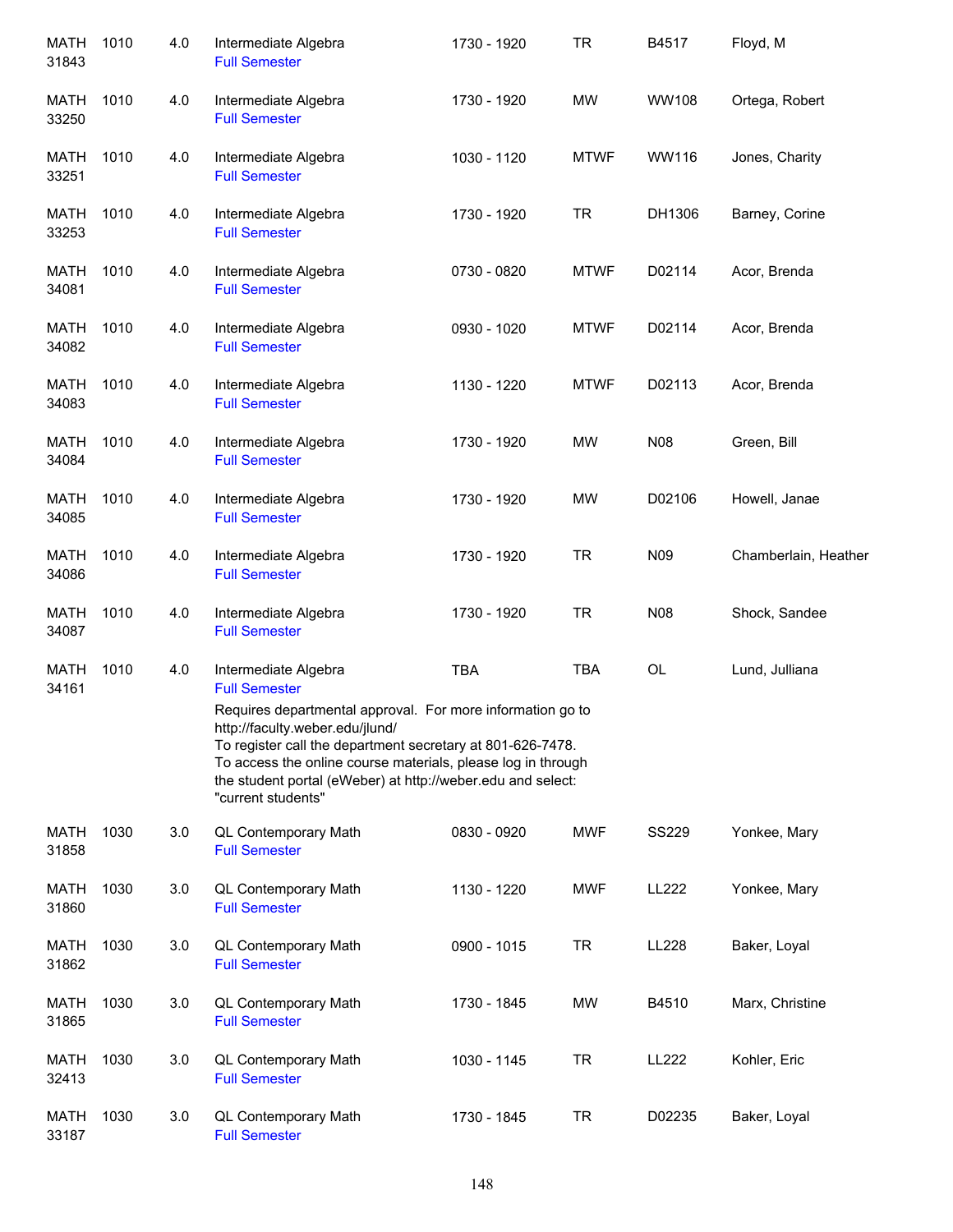| <b>MATH</b><br>33188 | 1030 | 3.0 | QL Contemporary Math<br><b>Full Semester</b>                                                                                                      | 0930 - 1020                | <b>MWF</b>      | D02112         | Quintrequeo, Jeree   |
|----------------------|------|-----|---------------------------------------------------------------------------------------------------------------------------------------------------|----------------------------|-----------------|----------------|----------------------|
| MATH<br>33202        | 1030 | 3.0 | <b>QL Contemporary Math</b><br><b>Full Semester</b>                                                                                               | <b>TBA</b>                 | <b>TBA</b>      | OL             | Peters, James        |
|                      |      |     | To access the online course materials, please log in through<br>the student portal (eWeber) at http://weber.edu and select:<br>"current students" |                            |                 |                |                      |
| <b>MATH</b><br>31866 | 1040 | 3.0 | <b>QL Introduction To Statistics</b><br><b>Full Semester</b>                                                                                      | 1030 - 1145                | <b>TR</b>       | B4511          | Hansen, Mary         |
| <b>MATH</b><br>31868 | 1040 | 3.0 | <b>QL Introduction To Statistics</b><br><b>Full Semester</b>                                                                                      | 1130 - 1220                | <b>MWF</b>      | B4511          | Mahemuti, Ahelibaike |
| <b>MATH</b><br>31869 | 1050 | 4.0 | QL College Algebra<br><b>Full Semester</b>                                                                                                        | 0730 - 0820                | <b>MTWF</b>     | B4518          | Imig, David          |
| <b>MATH</b><br>31872 | 1050 | 4.0 | QL College Algebra<br><b>Full Semester</b>                                                                                                        | 0930 - 1020                | <b>MTWF</b>     | LL223          | Emami, Morteza       |
| <b>MATH</b><br>31873 | 1050 | 4.0 | QL College Algebra<br><b>Full Semester</b>                                                                                                        | 0830 - 0920                | <b>MTWF</b>     | B4509          | Peters, James        |
| <b>MATH</b><br>31874 | 1050 | 4.0 | QL College Algebra<br><b>Full Semester</b>                                                                                                        | 1030 - 1120<br>1030 - 1120 | <b>MWF</b><br>Т | B4511<br>B4518 | Kidman, Kent         |
| <b>MATH</b><br>31886 | 1050 | 4.0 | QL College Algebra<br><b>Full Semester</b>                                                                                                        | 1130 - 1220                | <b>MTWF</b>     | B4518          | Cocos, Mihail        |
| <b>MATH</b><br>31890 | 1050 | 4.0 | QL College Algebra<br><b>Full Semester</b>                                                                                                        | 1130 - 1220                | <b>MWRF</b>     | B4509          | Foster, James        |
| <b>MATH</b><br>31891 | 1050 | 4.0 | QL College Algebra<br><b>Full Semester</b>                                                                                                        | 1230 - 1320                | <b>MWRF</b>     | B4510          | Wills, Michael       |
| <b>MATH</b><br>31892 | 1050 | 4.0 | QL College Algebra<br><b>Full Semester</b>                                                                                                        | 1230 - 1320                | <b>MTWF</b>     | LL229          | Salt, Jeffrey        |
| <b>MATH</b><br>31896 | 1050 | 4.0 | QL College Algebra<br><b>Full Semester</b>                                                                                                        | 1730 - 1920                | <b>TR</b>       | B4511          | Hollopeter, W        |
| <b>MATH</b><br>31898 | 1050 | 4.0 | QL College Algebra<br><b>Full Semester</b>                                                                                                        | 1730 - 1920                | <b>MW</b>       | B4511          | Mahemuti, Ahelibaike |
| <b>MATH</b><br>31899 | 1050 | 4.0 | QL College Algebra<br><b>Full Semester</b>                                                                                                        | 1730 - 1920                | MW              | LL223          | Ellis, Maria         |
| <b>MATH</b><br>31900 | 1050 | 4.0 | QL College Algebra<br><b>Full Semester</b>                                                                                                        | 1830 - 2020                | MW              | LL228          | Hunt, Corinne        |
| <b>MATH</b><br>31902 | 1050 | 4.0 | QL College Algebra<br><b>Full Semester</b>                                                                                                        | 1730 - 1920                | <b>TR</b>       | LL228          | Gabbitas, Allison    |
| <b>MATH</b><br>33179 | 1050 | 4.0 | QL College Algebra<br><b>Full Semester</b>                                                                                                        | 1730 - 1920                | <b>TR</b>       | DH2211         | Haueter, Gordon      |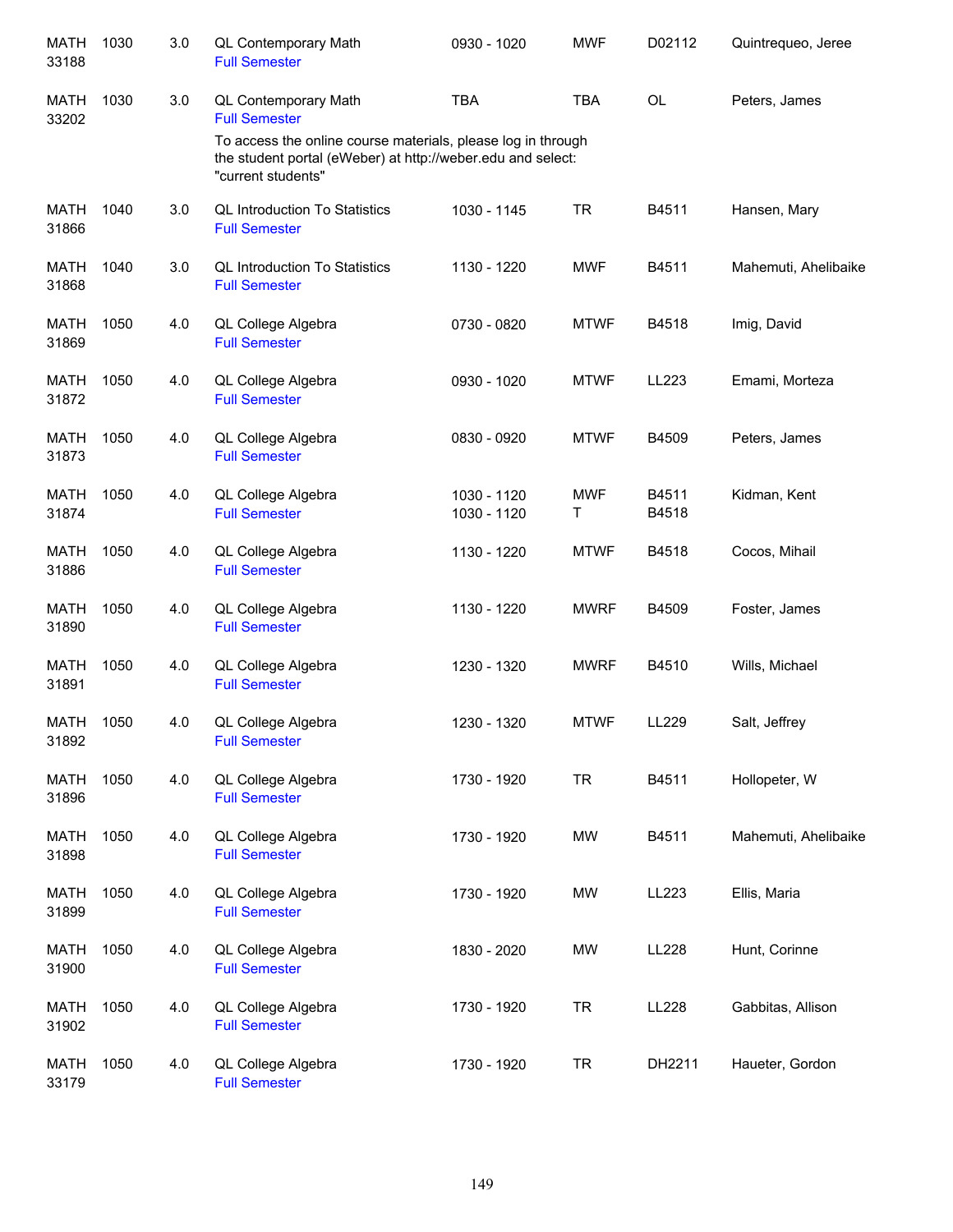| <b>MATH</b><br>33182 | 1050 | 4.0 | QL College Algebra<br><b>Full Semester</b>                                                                                                        | 1930 - 2120 | <b>TR</b>    | DH2211       | Haueter, Gordon       |
|----------------------|------|-----|---------------------------------------------------------------------------------------------------------------------------------------------------|-------------|--------------|--------------|-----------------------|
| MATH<br>33184        | 1050 | 4.0 | QL College Algebra<br><b>Full Semester</b>                                                                                                        | 1730 - 1920 | <b>MW</b>    | WW116        | Wheeler, Nicole       |
| MATH<br>33189        | 1050 | 4.0 | QL College Algebra<br><b>Full Semester</b>                                                                                                        | 0830 - 0920 | <b>MWRF</b>  | D02114       | Schilling, Pamela     |
| <b>MATH</b><br>33190 | 1050 | 4.0 | QL College Algebra<br><b>Full Semester</b>                                                                                                        | 1730 - 1920 | <b>MW</b>    | D02222       | Salt, Jeffrey         |
| <b>MATH</b><br>33204 | 1050 | 4.0 | QL College Algebra<br><b>Full Semester</b>                                                                                                        | <b>TBA</b>  | <b>TBA</b>   | OL           | Fital-Akelbek, Sandra |
|                      |      |     | To access the online course materials, please log in through<br>the student portal (eWeber) at http://weber.edu and select:<br>"current students" |             |              |              |                       |
| <b>MATH</b><br>33324 | 1050 | 4.0 | QL College Algebra<br><b>Full Semester</b>                                                                                                        | 1730 - 1920 | <b>TR</b>    | DH2212       | Wheeler, Randal       |
| <b>MATH</b><br>33354 | 1050 | 4.0 | QL College Algebra<br><b>Full Semester</b>                                                                                                        | 1030 - 1120 | <b>MTWF</b>  | LL223        | Hunt, Corinne         |
| <b>MATH</b><br>31903 | 1060 | 3.0 | Trigonometry<br><b>Full Semester</b>                                                                                                              | 0830 - 0920 | <b>MWF</b>   | <b>LL228</b> | Kvernadze, George     |
| <b>MATH</b><br>31904 | 1060 | 3.0 | Trigonometry<br><b>Full Semester</b>                                                                                                              | 1030 - 1120 | <b>MWF</b>   | LL222        | Cai, Maomao           |
| <b>MATH</b><br>31907 | 1060 | 3.0 | Trigonometry<br><b>Full Semester</b>                                                                                                              | 1730 - 1845 | <b>TR</b>    | B4509        | Salt, Jeffrey         |
| <b>MATH</b><br>31911 | 1060 | 3.0 | Trigonometry<br><b>Full Semester</b>                                                                                                              | 0900 - 1015 | <b>TR</b>    | B3313        | Poore, Darrell        |
| <b>MATH</b><br>32419 | 1060 | 3.0 | Trigonometry<br><b>Full Semester</b>                                                                                                              | 1200 - 1315 | <b>TR</b>    | B4508        | Quintrequeo, Jeree    |
| <b>MATH</b><br>31912 | 1080 | 5.0 | QL Pre-calculus<br><b>Full Semester</b>                                                                                                           | 0830 - 0920 | <b>MTWRF</b> | LL223        | Cai, Maomao           |
| <b>MATH</b><br>31928 | 1080 | 5.0 | QL Pre-calculus<br><b>Full Semester</b>                                                                                                           | 0930 - 1020 | <b>MTWRF</b> | SS101        | Quesnell, Carrie      |
| <b>MATH</b><br>31929 | 1080 | 5.0 | QL Pre-calculus<br><b>Full Semester</b>                                                                                                           | 1230 - 1320 | <b>MTWRF</b> | B4511        | Ondrus, Matthew       |
| <b>MATH</b><br>31930 | 1080 | 5.0 | QL Pre-calculus<br><b>Full Semester</b>                                                                                                           | 1730 - 1945 | <b>TR</b>    | B4510        | Emami, Robab          |
| <b>MATH</b><br>33192 | 1080 | 5.0 | QL Pre-calculus<br><b>Full Semester</b>                                                                                                           | 1730 - 1945 | <b>TR</b>    | D02322       | Ruiz, Donna           |
| MATH<br>31932        | 1200 | 1.0 | Mathematics Computer Lab<br><b>Full Semester</b>                                                                                                  | 1130 - 1220 | R            | B4505        | Talaga, Paul          |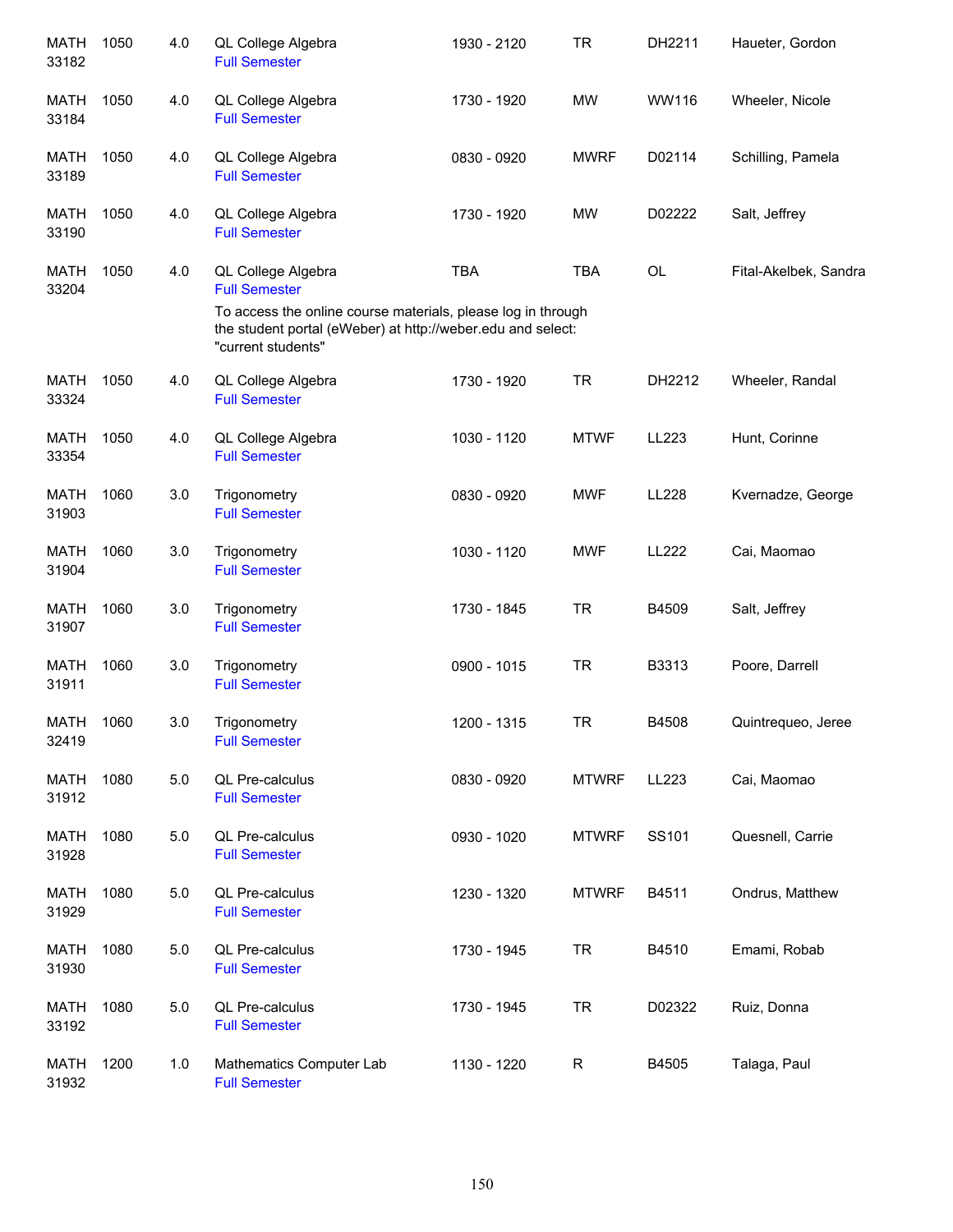| <b>MATH</b><br>32930 | 1200 | 1.0 | Mathematics Computer Lab<br><b>Full Semester</b>                                                                                                  | 1130 - 1220                | Τ               | B4505          | Foster, James       |
|----------------------|------|-----|---------------------------------------------------------------------------------------------------------------------------------------------------|----------------------------|-----------------|----------------|---------------------|
| MATH<br>31934        | 1210 | 4.0 | SI Calculus I<br><b>Full Semester</b>                                                                                                             | 0830 - 0920                | <b>MTWF</b>     | B4511          | Kidman, Kent        |
| MATH<br>31937        | 1210 | 4.0 | SI Calculus I<br><b>Full Semester</b>                                                                                                             | 0930 - 1020<br>0930 - 1020 | <b>MWF</b><br>Τ | B4510<br>B4509 | Wills, Michael      |
| MATH<br>31941        | 1210 | 4.0 | SI Calculus I<br><b>Full Semester</b>                                                                                                             | 1030 - 1120                | <b>MWRF</b>     | B4518          | Kvernadze, George   |
| MATH<br>31942        | 1210 | 4.0 | SI Calculus I<br><b>Full Semester</b>                                                                                                             | 1130 - 1220                | <b>MTWF</b>     | LL223          | Peters, James       |
| MATH<br>32205        | 1210 | 4.0 | SI Calculus I<br><b>Full Semester</b>                                                                                                             | 1230 - 1320                | <b>MTWF</b>     | B4509          | Cocos, Mihail       |
| <b>MATH</b><br>32454 | 1210 | 4.0 | SI Calculus I<br><b>Full Semester</b>                                                                                                             | 1730 - 1920                | MW              | B4518          | Ghoreishi, Afshin   |
| <b>MATH</b><br>31945 | 1220 | 4.0 | SI Calculus II<br><b>Full Semester</b>                                                                                                            | 0730 - 0820                | <b>MTWF</b>     | B4511          | Walthers, Phillip   |
| <b>MATH</b><br>31946 | 1220 | 4.0 | SI Calculus II<br><b>Full Semester</b>                                                                                                            | 0930 - 1020                | <b>MTWF</b>     | B4518          | Ghoreishi, Afshin   |
| <b>MATH</b><br>31948 | 1220 | 4.0 | SI Calculus II<br><b>Full Semester</b>                                                                                                            | 1030 - 1120                | <b>MTWF</b>     | B4509          | Foster, James       |
| MATH<br>31951        | 1220 | 4.0 | SI Calculus II<br><b>Full Semester</b>                                                                                                            | 1130 - 1220<br>1130 - 1220 | <b>MWF</b><br>Τ | B4508<br>B4509 | Kvernadze, George   |
| <b>MATH</b><br>33194 | 1220 | 4.0 | SI Calculus II<br><b>Full Semester</b>                                                                                                            | 1730 - 1920                | <b>MW</b>       | D02318         | Kvernadze, George   |
| <b>MATH</b><br>32608 | 1630 | 4.0 | Discrete Math Applied to Comp<br><b>Full Semester</b>                                                                                             | <b>TBA</b>                 | TBA             | OL             | Ferro, David        |
|                      |      |     | To access the online course material, please log in through<br>the student portal (eWeber) at http://weber.edu and select:<br>"current students." |                            |                 |                |                     |
| MATH<br>34577        | 2010 | 3.0 | Math for Elementary Teachers I<br><b>Full Semester</b>                                                                                            | 0930 - 1020                | <b>MTWF</b>     | B4539          | Allred, Alice       |
| MATH<br>31954        | 2020 | 3.0 | Math for Elem Teachers II<br><b>Full Semester</b>                                                                                                 | 0830 - 0920                | <b>MTWF</b>     | B4539          | Allred, Alice       |
| MATH<br>31960        | 2020 | 3.0 | Math for Elem Teachers II<br><b>Full Semester</b>                                                                                                 | 1130 - 1220                | <b>MTWF</b>     | B4539          | Blackinton, Dixilee |
| MATH<br>34575        | 2020 | 3.0 | Math for Elem Teachers II<br><b>Full Semester</b>                                                                                                 | 1030 - 1120                | <b>MTWF</b>     | B4539          | Blackinton, Dixilee |
| MATH<br>31970        | 2210 | 4.0 | Calculus III<br><b>Full Semester</b>                                                                                                              | 0730 - 0820                | <b>MTWF</b>     | LL128          | Kidman, Kent        |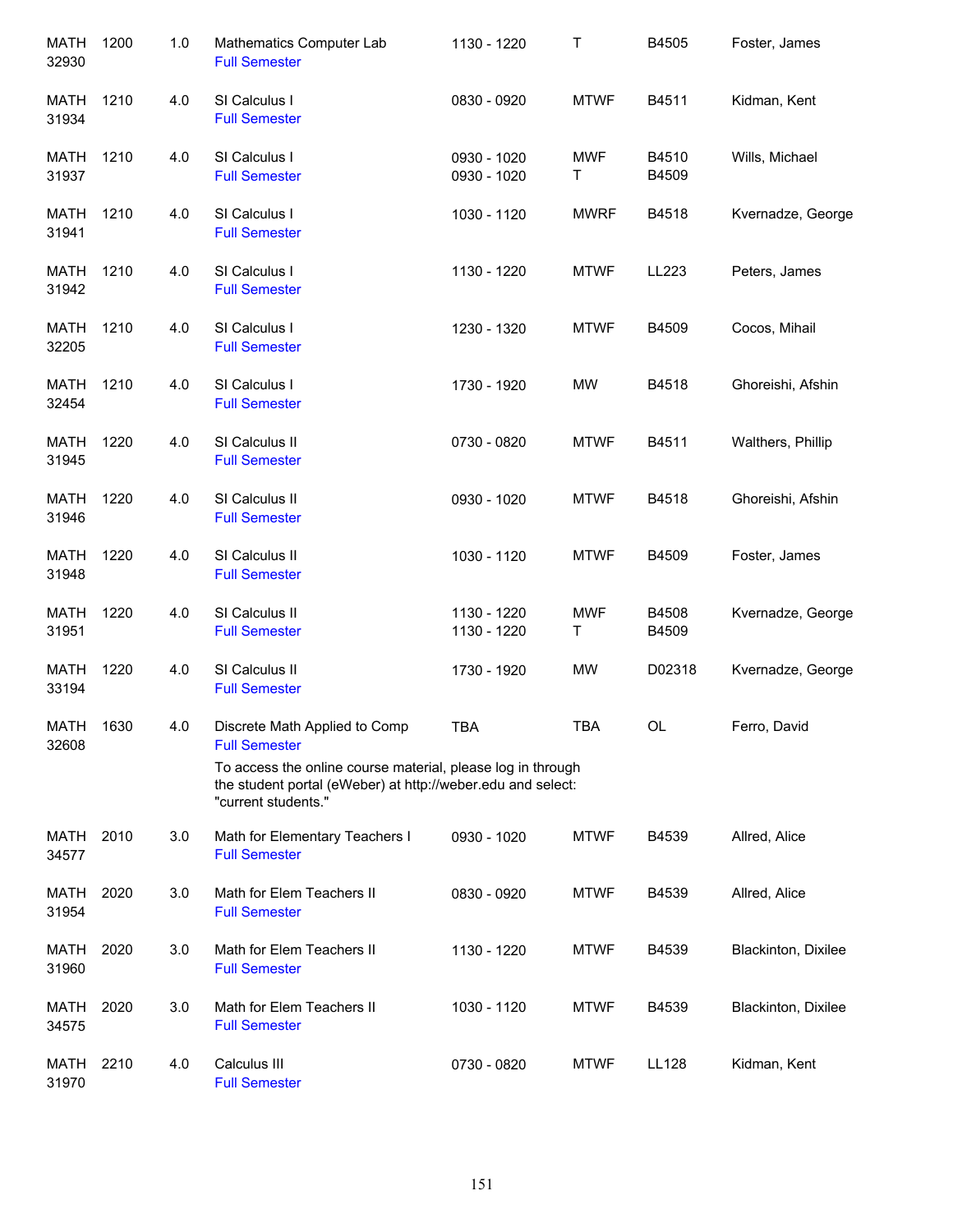| MATH<br>31972        | 2250 | 4.0 | Linear Algebra & Diff Equation<br><b>Full Semester</b>                                                              | 0930 - 1020 | <b>MTWF</b> | B4517  | Peters, James     |
|----------------------|------|-----|---------------------------------------------------------------------------------------------------------------------|-------------|-------------|--------|-------------------|
| MATH<br>31973        | 2270 | 3.0 | Elementary Linear Algebra<br><b>Full Semester</b>                                                                   | 0900 - 1015 | <b>TR</b>   | B4508  | Talaga, Paul      |
| MATH<br>31977        | 2280 | 3.0 | <b>Ordinary Differential Equation</b><br><b>Full Semester</b>                                                       | 1130 - 1220 | <b>MWF</b>  | B4510  | Wills, Michael    |
| MATH<br>31967        | 2410 | 3.0 | Founds of Probability/Stats<br><b>Full Semester</b>                                                                 | 1030 - 1120 | <b>MWF</b>  | B4508  | Ghoreishi, Afshin |
| MATH<br>31979        | 3120 | 3.0 | Euclid & Non-Euclid Geometry<br><b>Full Semester</b>                                                                | 0900 - 1015 | <b>TR</b>   | B4510  | Foster, James     |
| MATH<br>31981        | 3160 | 3.0 | Number Theory<br><b>Full Semester</b>                                                                               | 1230 - 1320 | <b>MWF</b>  | B4508  | Kvernadze, George |
| MATH<br>31982        | 3420 | 3.0 | <b>Probability &amp; Statistics</b><br><b>Full Semester</b>                                                         | 1030 - 1145 | <b>TR</b>   | B4508  | Cai, Maomao       |
| <b>MATH</b><br>31984 | 3750 | 3.0 | <b>Dynamical Systems</b><br><b>Full Semester</b>                                                                    | 0730 - 0845 | <b>TR</b>   | B4508  | Ghoreishi, Afshin |
| <b>MATH</b><br>31985 | 4120 | 3.0 | Modern Algebra II<br><b>Full Semester</b>                                                                           | 1030 - 1120 | <b>MWF</b>  | B4510  | Ondrus, Matthew   |
| <b>MATH</b><br>32222 | 4320 | 3.0 | Topology<br><b>Full Semester</b>                                                                                    | 0930 - 1020 | <b>MWF</b>  | B4509  | Cocos, Mihail     |
| <b>MBA</b><br>32824  | 6020 | 3.0 | Financial & Managerial Account<br><b>Block 2</b><br>MBA Differential \$366.00                                       | 1730 - 2030 | W           | D02112 | Deppe, Larry      |
| <b>MBA</b><br>32809  | 6040 | 3.0 | <b>Managerial Economics</b><br><b>Block 1</b><br>Foundations course.<br>MBA Differential \$366.00                   | 1730 - 2030 | Τ           | D02112 | Grijalva, Therese |
| <b>MBA</b><br>32822  | 6110 | 3.0 | Tools for the Ethical Manager<br><b>Block 2</b><br>Required course<br>MBA Differential \$366.00                     | 1730 - 2030 | Τ           | D02112 | Davis, Brian      |
| <b>MBA</b><br>32772  | 6120 | 3.0 | Organizational Behavior<br><b>Block 1</b><br>Required course<br>MBA Differential \$366.00                           | 1730 - 2030 | M           | D02112 | Stevens, Michael  |
| <b>MBA</b><br>32816  | 6130 | 3.0 | <b>Financial Management</b><br><b>Block 1</b><br>Required Course Prereqs: MBA 6020,6050 6051 or equiv.courses       | 1730 - 2030 | $\mathsf R$ | D02112 | Turner, James     |
| MBA<br>32825         | 6140 | 3.0 | MBA Differential \$366.00<br>Marketing Management<br><b>Block 2</b><br>Required course<br>MBA Differential \$366.00 | 1730 - 2030 | W           | D02113 | Valentin, Erhard  |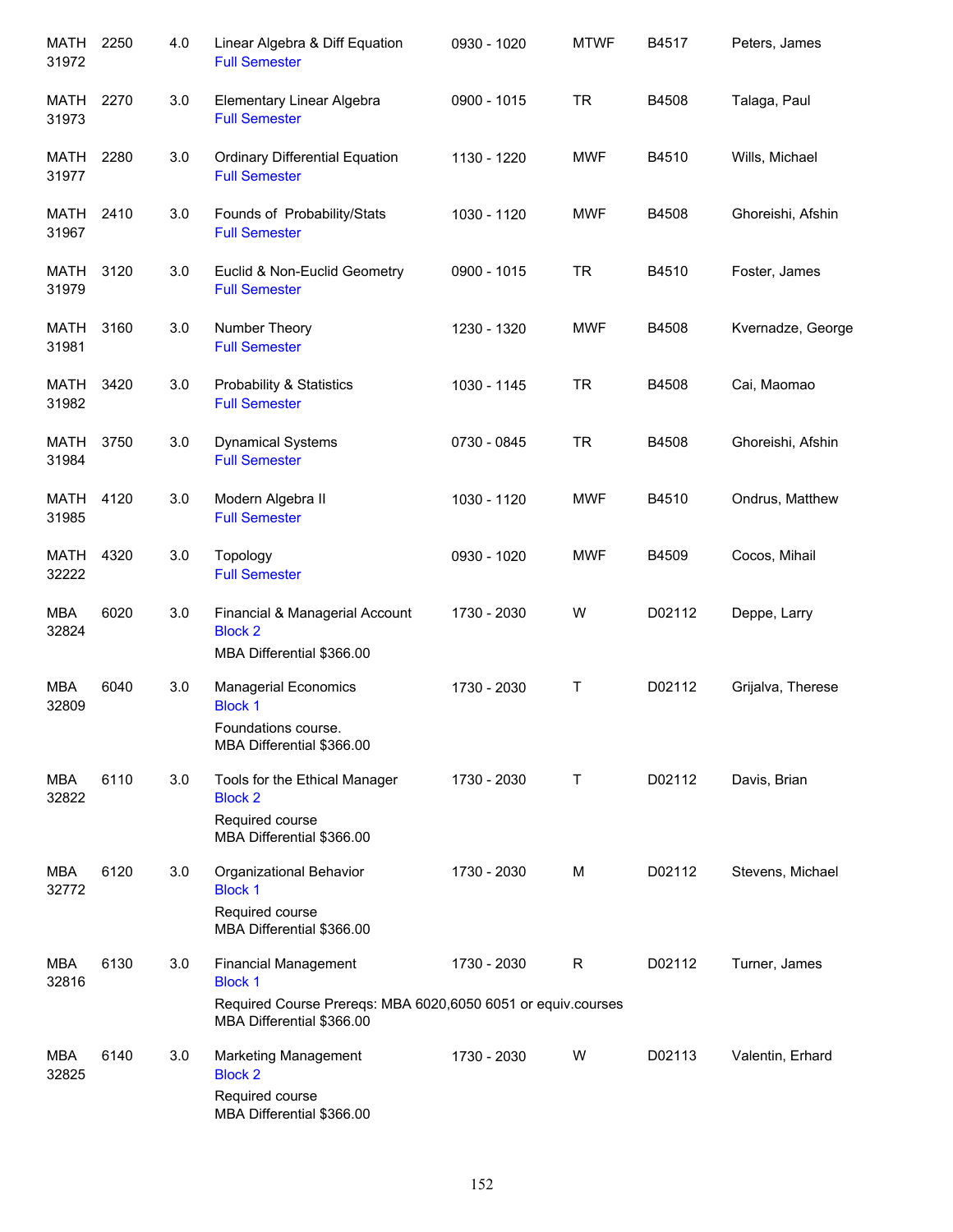| <b>MBA</b><br>32818 | 6180 | 3.0 | Strategic Management<br><b>Block 1</b>                                                                            | 1730 - 2030 | R          | D02113 | Dixon, Rolf        |
|---------------------|------|-----|-------------------------------------------------------------------------------------------------------------------|-------------|------------|--------|--------------------|
|                     |      |     | Required course. Prereqs: MBA 6130,6140,6150<br>MBA Differential \$366.00                                         |             |            |        |                    |
| MBA<br>32814        | 6210 | 3.0 | Management Accounting Control<br><b>Block 1</b>                                                                   | 1730 - 2030 | W          | D02112 | Malone, John       |
|                     |      |     | Required course Prereqs: MBA 6020 or eqiv. accntng courses<br>MBA Differential \$366.00                           |             |            |        |                    |
| <b>MBA</b><br>32819 | 6310 | 3.0 | Info Tech in the Enterprise<br><b>Block 2</b>                                                                     | 1730 - 2030 | M          | D02112 | Mouritsen, Matthew |
|                     |      |     | Required course<br>MBA Differential \$366.00                                                                      |             |            |        |                    |
| <b>MBA</b><br>32826 | 6410 | 3.0 | Global Macroeconomic Condition<br><b>Block 2</b>                                                                  | 1730 - 2030 | R          | D02112 | Stevenson, Doris   |
|                     |      |     | Required course Pre-reqs: MBA 6040 or equiv. econ courses<br>MBA Differential \$366.00                            |             |            |        |                    |
| MBA<br>32828        | 6540 | 3.0 | Negotiations<br><b>Block 2</b>                                                                                    | 1730 - 2030 | R          | D02113 | Skanchy, Randall   |
|                     |      |     | Elective course<br>MBA Differential \$366.00                                                                      |             |            |        |                    |
| MBA<br>32793        | 6580 | 3.0 | Project Management<br><b>Block 1</b>                                                                              | 1730 - 2030 | M          | D02113 | Mouritsen, Matthew |
|                     |      |     | Elective course<br>MBA Differential \$366.00                                                                      |             |            |        |                    |
| MBA<br>32815        | 6640 | 3.0 | Info Assurance in Enterprise<br><b>Block 1</b>                                                                    | 1730 - 2030 | W          | D02113 | Swedin, Eric       |
|                     |      |     | Elective course<br>MBA Differential \$366.00                                                                      |             |            |        |                    |
| <b>MBA</b><br>32830 | 6680 | 3.0 | <b>Graduate Consulting Project</b><br><b>Full Semester</b>                                                        | <b>TBA</b>  | <b>TBA</b> |        | Mouritsen, Matthew |
|                     |      |     | Elective course Requires departmental approval to register<br>MBA Differential \$366.00                           |             |            |        |                    |
| MBA<br>33627        | 6720 | 3.0 | <b>Environmental Economics</b><br><b>Block 2</b>                                                                  | 1730 - 2030 | Τ          | D02113 | Grijalva, Therese  |
|                     |      |     | Elective course. Prereqs: MBA 6040 and MBA 6051 or = stats<br>MBA Differential \$366.00                           |             |            |        |                    |
| MBA<br>32829        | 6800 | 3.0 | <b>Directed Study</b><br><b>Full Semester</b>                                                                     | <b>TBA</b>  | <b>TBA</b> |        | Mouritsen, Matthew |
|                     |      |     | Elective course Dept. approval required to register<br>MBA Differential \$366.00                                  |             |            |        |                    |
| MBA<br>32820        | 6810 | 3.0 | Experimental<br><b>Block 2</b>                                                                                    | 1730 - 2030 | M          | D02113 | Roberts, Curtis    |
|                     |      |     | Elective course<br>MBA Differential \$366.00                                                                      |             |            |        |                    |
| <b>MCJ</b><br>34154 | 6110 | 3.0 | Research Methods in C.J.<br><b>Full Semester</b>                                                                  | 1800 - 2100 | R          | D02325 | Senjo, Scott       |
|                     |      |     | Admittance by permission only. Students must call the<br>department at 801-626-6369.<br>MCJ Differential \$148.95 |             |            |        |                    |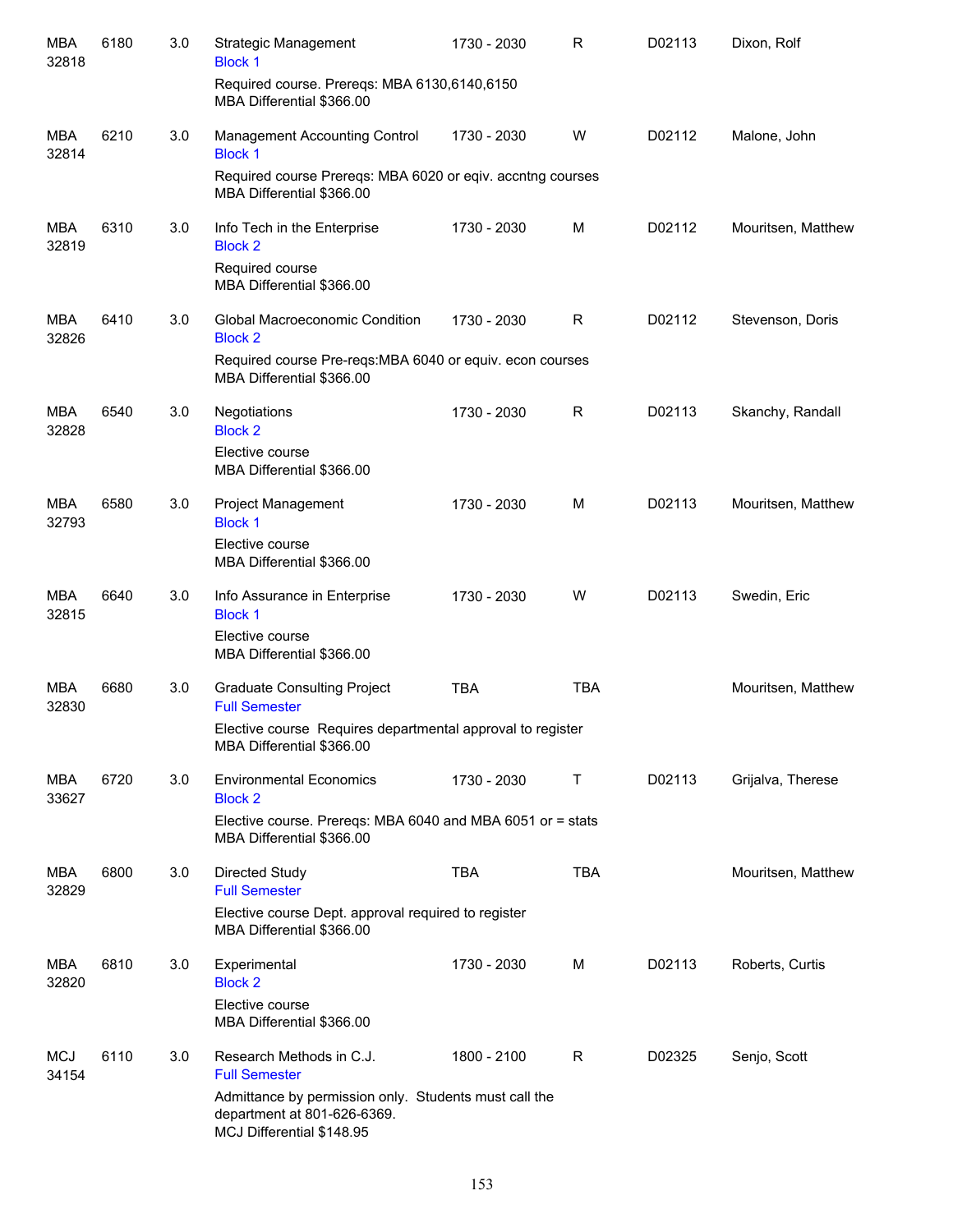| <b>MCJ</b><br>30161 | 6150 | 3.0 | Diversity Issues in Criminal J<br><b>Full Semester</b><br>MCJ Differential \$148.95                                                                                            | 1800 - 2100 | W            | <b>SS226</b> | Buck, Julie       |
|---------------------|------|-----|--------------------------------------------------------------------------------------------------------------------------------------------------------------------------------|-------------|--------------|--------------|-------------------|
| <b>MCJ</b><br>30443 | 6180 | 3.0 | Contemporary Legal Issues<br><b>Full Semester</b><br>MCJ Differential \$148.95                                                                                                 | 1800 - 2100 | M            | <b>SS226</b> | Newton, Samuel    |
| <b>MCJ</b><br>30128 | 6250 | 3.0 | Topics in Criminal Justice<br><b>Full Semester</b><br>MCJ Differential \$49.65                                                                                                 | 1800 - 2100 | $\mathsf{R}$ | <b>SS226</b> | Lynch, David      |
| <b>MCJ</b><br>32634 | 6250 | 3.0 | Topics in Criminal Justice<br><b>Full Semester</b>                                                                                                                             | <b>TBA</b>  | <b>TBA</b>   | <b>OL</b>    | Chabries, Michael |
|                     |      |     | To access the online course material, please log in through<br>the student portal (eWeber) at http://weber.edu and select:<br>"current students."<br>MCJ Differential \$148.95 |             |              |              |                   |
| <b>MCJ</b><br>32645 | 6250 | 3.0 | Topics in Criminal Justice<br><b>Full Semester</b>                                                                                                                             | <b>TBA</b>  | <b>TBA</b>   | OL           | Gillespie, L      |
|                     |      |     | To access the online course material, please log in through<br>the student portal (eWeber) at http://weber.edu and select:<br>"current students."<br>MCJ Differential \$148.95 |             |              |              |                   |
| <b>MCJ</b><br>30118 | 6255 | 3.0 | Great Thought in Crim Justice<br><b>Full Semester</b><br>MCJ Differential \$148.95                                                                                             | 1600 - 1850 | W            | <b>SS335</b> | Gillespie, L      |
| <b>MCJ</b><br>34724 | 6260 | 3.0 | <b>Graduate Readings</b><br><b>Full Semester</b>                                                                                                                               | <b>TBA</b>  | <b>TBA</b>   |              | Gillespie, L      |
|                     |      |     | Upon program approval, contact Robbyn Dunn                                                                                                                                     |             |              |              |                   |
| <b>MCJ</b><br>34722 | 6270 | 3.0 | Project<br><b>Full Semester</b>                                                                                                                                                | <b>TBA</b>  | <b>TBA</b>   |              | Gillespie, L      |
| <b>MED</b><br>31772 | 6000 | 2.0 | Fundamentals of Grad Study<br><b>Full Semester</b>                                                                                                                             | 1630 - 1910 | Τ            | ED319        | Mitchell, Judith  |
| <b>MED</b><br>31905 | 6010 | 2.0 | Advanced Historical Foundation<br><b>Full Semester</b>                                                                                                                         | 1630 - 1910 | T            | ED317        | Cena, Michael     |
| MED<br>31908        | 6020 | 2.0 | Diversity In Education<br><b>Full Semester</b>                                                                                                                                 | 1630 - 1910 | M            | ED233        | Byrd, David       |
| MED<br>31910        | 6020 | 2.0 | Diversity In Education<br><b>Full Semester</b>                                                                                                                                 | 1630 - 1910 | R            | ED330        | Wong, Raymond     |
| MED<br>31913        | 6030 | 2.0 | <b>Advanced Education Psychology</b><br><b>Full Semester</b>                                                                                                                   | 1630 - 1910 | W            | ED330        | Stewart, Pene'e   |
| <b>MED</b><br>31914 | 6050 | 3.0 | Curriculum Design/Eval/Assess<br><b>Full Semester</b>                                                                                                                          | 1630 - 1910 | W            | ED325        | Moulding, Louise  |
| MED<br>31915        | 6050 | 3.0 | Curriculum Design/Eval/Assess<br><b>Full Semester</b>                                                                                                                          | 1630 - 1910 | R            | ED219        | Moulding, Louise  |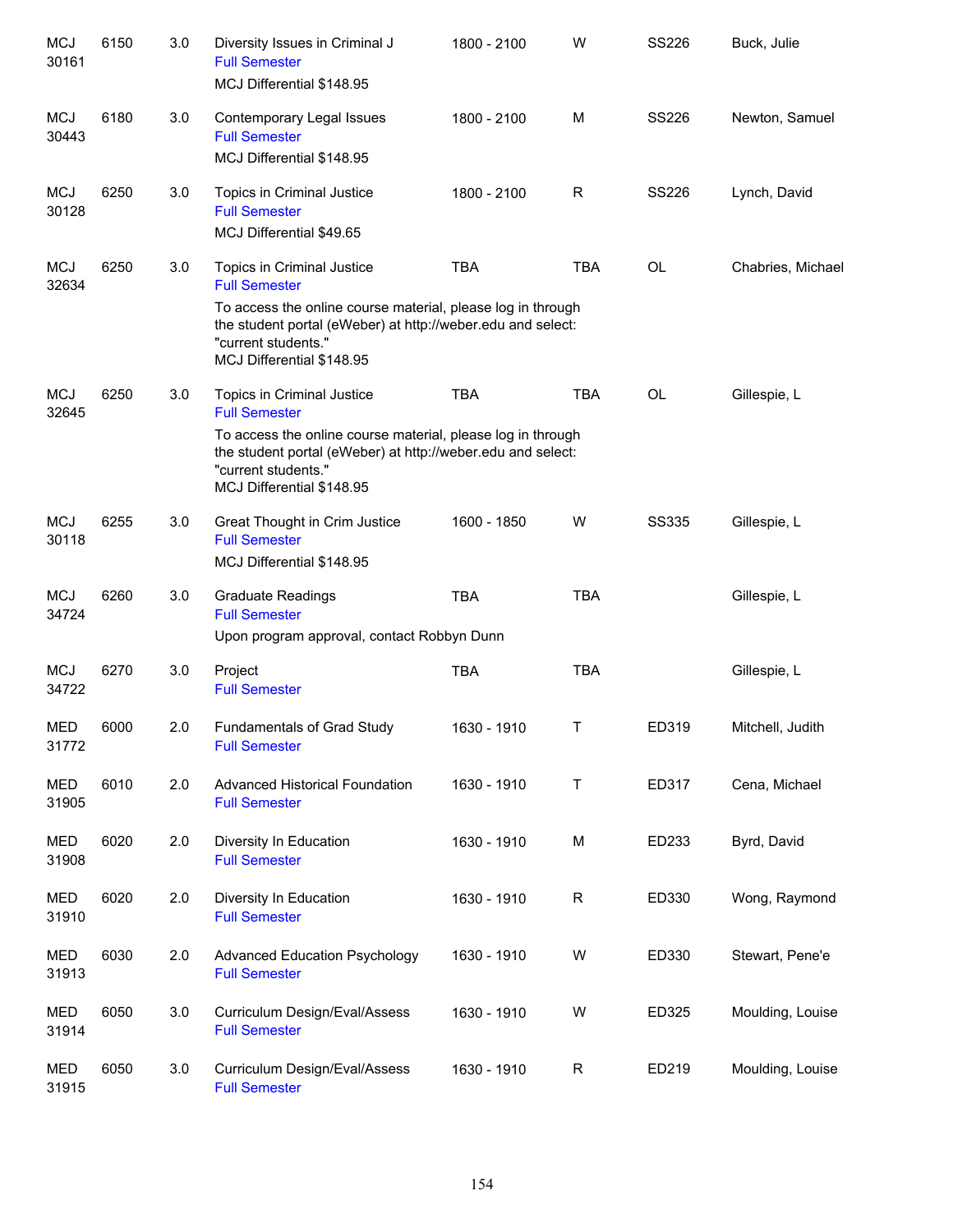| <b>MED</b><br>31916 | 6060 | 2.0 | <b>Instruction Strategies</b><br><b>Full Semester</b>                                                                                                                                                                      | 1630 - 1910 | W           | ED <sub>6</sub> | Eliason, Claudia  |
|---------------------|------|-----|----------------------------------------------------------------------------------------------------------------------------------------------------------------------------------------------------------------------------|-------------|-------------|-----------------|-------------------|
| MED<br>31917        | 6060 | 2.0 | <b>Instruction Strategies</b><br><b>Full Semester</b>                                                                                                                                                                      | 1630 - 1910 | R           | ED325           | Ellis, Ann        |
| <b>MED</b><br>31919 | 6080 | 3.0 | Conducting Edu Research<br><b>Full Semester</b><br>Prerequisite: MEDUC 6000                                                                                                                                                | 1630 - 1910 | Τ           | ED325           | Moulding, Louise  |
| MED<br>31921        | 6085 | 1.0 | Developing Project Proposal<br><b>Full Semester</b><br>Prerequisites: The following MEDUC courses: 6030, 6050,<br>6060, 6080.                                                                                              | 1630 - 1910 | Τ           | ED219           | Hadley, Kristin   |
| MED<br>31922        | 6090 | 3.0 | Masters Project<br><b>Full Semester</b>                                                                                                                                                                                    | <b>TBA</b>  | <b>TBA</b>  |                 | Eliason, Claudia  |
| MED<br>31926        | 6091 | 1.0 | <b>Graduate Synthesis</b><br><b>Full Semester</b><br>Prerequisite: Must have a signed proposal the first night<br>of class. First night of class: 1st Tues. of 3rd week<br>of semester.                                    | 1630 - 1910 | $\mathsf T$ | ED227           | Gowans, Linda     |
| MED<br>31927        | 6110 | 3.0 | Intro to Classroom Management<br><b>Full Semester</b>                                                                                                                                                                      | 1630 - 1910 | M           | ED325           | Cena, Michael     |
| MED<br>31935        | 6230 | 3.0 | Instruction Tech for Teachers<br><b>Full Semester</b>                                                                                                                                                                      | 1630 - 1910 | M           | ED303           | Napper, Vicki     |
| <b>MED</b><br>31936 | 6270 | 3.0 | <b>Literacy Strategies</b><br><b>Full Semester</b>                                                                                                                                                                         | 1630 - 1910 | R           | ED317           | Byrd, David       |
| <b>MED</b><br>31938 | 6312 | 2.0 | Inst Ele School: Mathematics<br><b>Full Semester</b><br>Course intended for Elementary Licensure Candidates-only!                                                                                                          | 1630 - 1910 | W           | ED227           | Hadley, Kristin   |
| <b>MED</b><br>32677 | 6320 | 3.0 | Content Area Literacy Instruct<br><b>Full Semester</b><br>To access the online courses materials please log in through<br>the student portal (eWeber) at http://weber.edu and enter<br>your Wildcat username and password. | TBA         | <b>TBA</b>  | OL              | Gowans, Linda     |
| MED<br>31950        | 6330 | 2.0 | Children Literacy in the Class<br><b>Full Semester</b>                                                                                                                                                                     | 1630 - 1910 | М           | ED <sub>6</sub> | Pitts, Paul       |
| MED<br>31953        | 6495 | 3.0 | Action Research in Gifted Ed<br><b>Full Semester</b>                                                                                                                                                                       | <b>TBA</b>  | <b>TBA</b>  |                 | Ellis, Ann        |
| MED<br>31955        | 6510 | 3.0 | Foundation - Special Education<br><b>Full Semester</b><br>Course fee \$5.00                                                                                                                                                | 1630 - 1910 | М           | ED319           | Alexander, Melina |
| MED<br>31956        | 6530 | 3.0 | Princ/Applic of Spec Ed Assess<br><b>Full Semester</b><br>Course fee \$20.00                                                                                                                                               | 1630 - 1910 | W           | <b>ED15</b>     | Mayhew, John      |
| MED<br>31957        | 6540 | 3.0 | Manag Student Behavior/Skills<br><b>Full Semester</b>                                                                                                                                                                      | 1630 - 1910 | $\mathsf T$ | <b>ED15</b>     | Williams, Natalie |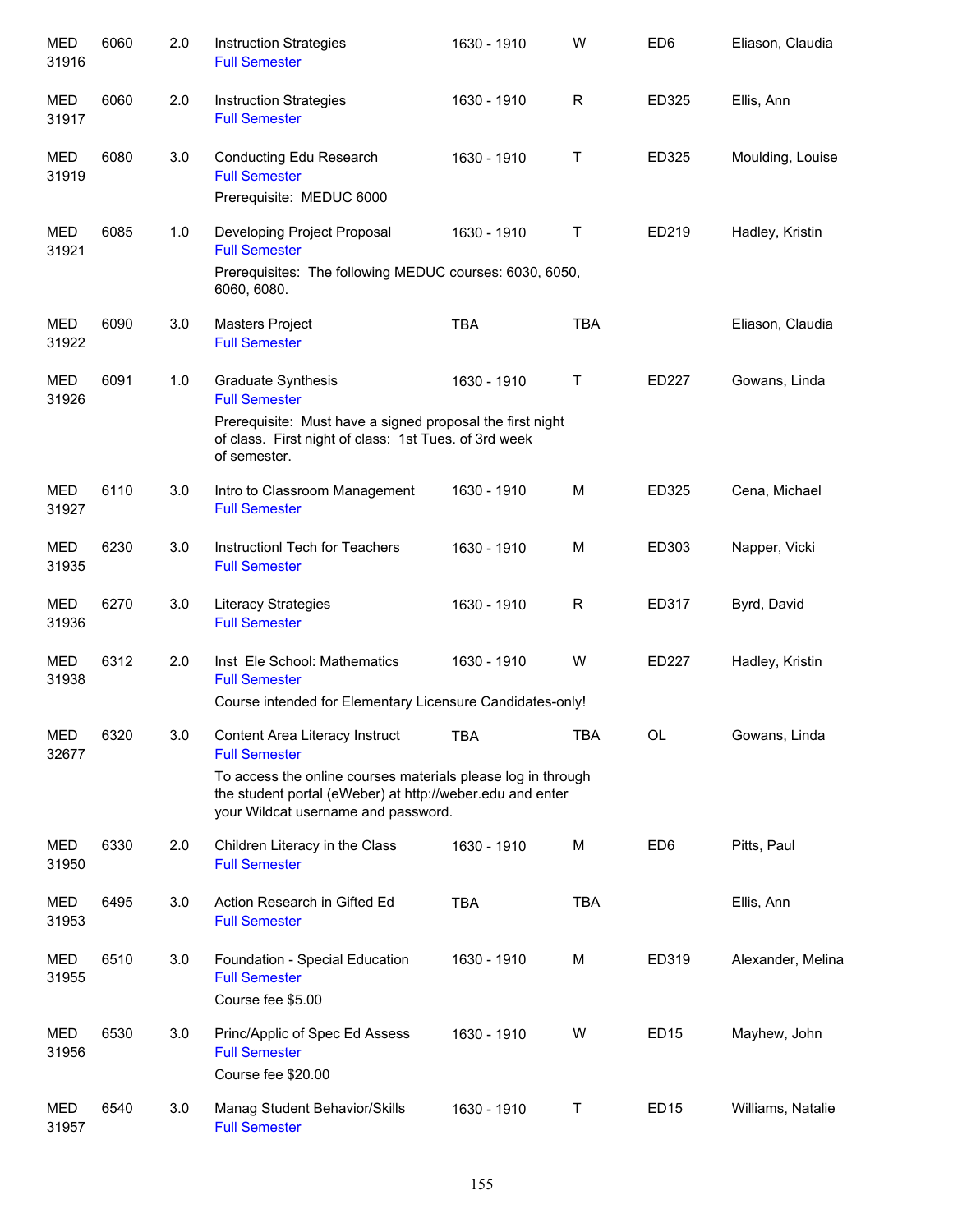| <b>MED</b><br>31959       | 6550 | 3.0 | Cont & Meth for Elem Spec Ed<br><b>Full Semester</b>                                                                                                                         | 1630 - 1910   | M          | <b>ED15</b>     | Butler, Frances  |
|---------------------------|------|-----|------------------------------------------------------------------------------------------------------------------------------------------------------------------------------|---------------|------------|-----------------|------------------|
| MED<br>31961              | 6560 | 4.0 | Adv Instr Method & Pract: Math<br><b>Full Semester</b>                                                                                                                       | 1630 - 1910   | R          | ED15            | Butler, Frances  |
| MED<br>31943              | 6810 | 2.0 | Experimental<br><b>Full Semester</b>                                                                                                                                         | 1630 - 1910   | Τ          | ED <sub>6</sub> | Pitts, Paul      |
|                           |      |     | Course is intended for Elementary Licensure candidates-only!<br>This a newly approved course; course number MED 6315.                                                        |               |            |                 |                  |
| MED<br>31963              | 6900 | 1.0 | Individual Study<br><b>Full Semester</b>                                                                                                                                     | <b>TBA</b>    | <b>TBA</b> | ED              | Eliason, Claudia |
|                           |      |     | Prerequisite: Must have a signed contract.                                                                                                                                   |               |            |                 |                  |
| MED<br>31965              | 6900 | 2.0 | Individual Study<br><b>Full Semester</b>                                                                                                                                     | <b>TBA</b>    | <b>TBA</b> | ED              | Eliason, Claudia |
|                           |      |     | Prerequisite: Must have a signed contract.                                                                                                                                   |               |            |                 |                  |
| MED<br>31968              | 6900 | 3.0 | Individual Study<br><b>Full Semester</b>                                                                                                                                     | <b>TBA</b>    | <b>TBA</b> | ED              | Eliason, Claudia |
|                           |      |     | Prerequisite: Must have a signed contract.                                                                                                                                   |               |            |                 |                  |
| MED<br>31971              | 6990 | 1.0 | <b>Continuing Graduate Advisement</b><br><b>Full Semester</b>                                                                                                                | <b>TBA</b>    | <b>TBA</b> | ED              | Eliason, Claudia |
| <b>MENG</b><br>33191      | 5010 | 3.0 | Introduction to Linguistics<br><b>Full Semester</b><br>MENG Differential \$276.63                                                                                            | 1230 - 1320   | <b>MWF</b> | EH205           | LeTourneau, Mark |
| <b>MENG</b><br>33193      | 5020 | 3.0 | Intro to Study of Lang for Tea<br><b>Full Semester</b><br>MENG Differential \$276.63                                                                                         | 0930 - 1020   | <b>MWF</b> | EH218           | Young, James     |
| <b>MENG</b><br>33195      | 5050 | 3.0 | Grammar/Style/Usage:AdvWriting<br><b>Full Semester</b><br>MENG Differential \$276.63                                                                                         | 1130 - 1220   | <b>MWF</b> | EH205           | LeTourneau, Mark |
| <b>MENG 5080</b><br>33197 |      | 3.0 | Critical Approach to Literatur<br><b>Full Semester</b><br>MENG Differential \$276.63                                                                                         | $0900 - 1015$ | <b>TR</b>  | SS231           | Shigley, Sally   |
| MENG<br>33198             | 5080 | 3.0 | Critical Approach to Literatur<br><b>Full Semester</b><br>MENG Differential \$276.63                                                                                         | 1030 - 1120   | <b>MWF</b> | EH204           | Crimmel, Henry   |
| MENG<br>33199             | 5080 | 3.0 | Critical Approach to Literatur<br><b>Full Semester</b><br>MENG Differential \$276.63                                                                                         | 1030 - 1145   | <b>TR</b>  | EH304           | Shigley, Sally   |
| MENG<br>33200             | 5080 | 3.0 | Critical Approach to Literatur<br><b>Full Semester</b>                                                                                                                       | 1200 - 1315   | <b>TR</b>  | EH218           | Young, James     |
|                           |      |     | MENG Differential \$276.63                                                                                                                                                   |               |            |                 |                  |
| MENG<br>34327             | 5080 | 3.0 | Critical Approach to Literatur<br><b>Full Semester</b>                                                                                                                       | <b>TBA</b>    | <b>TBA</b> | <b>OL</b>       | Krantz, Mary     |
|                           |      |     | To access the online course materials, please log in through<br>the student portal (eWeber) at http://weber.edu and select:<br>"current students" MENG differential \$276.63 |               |            |                 |                  |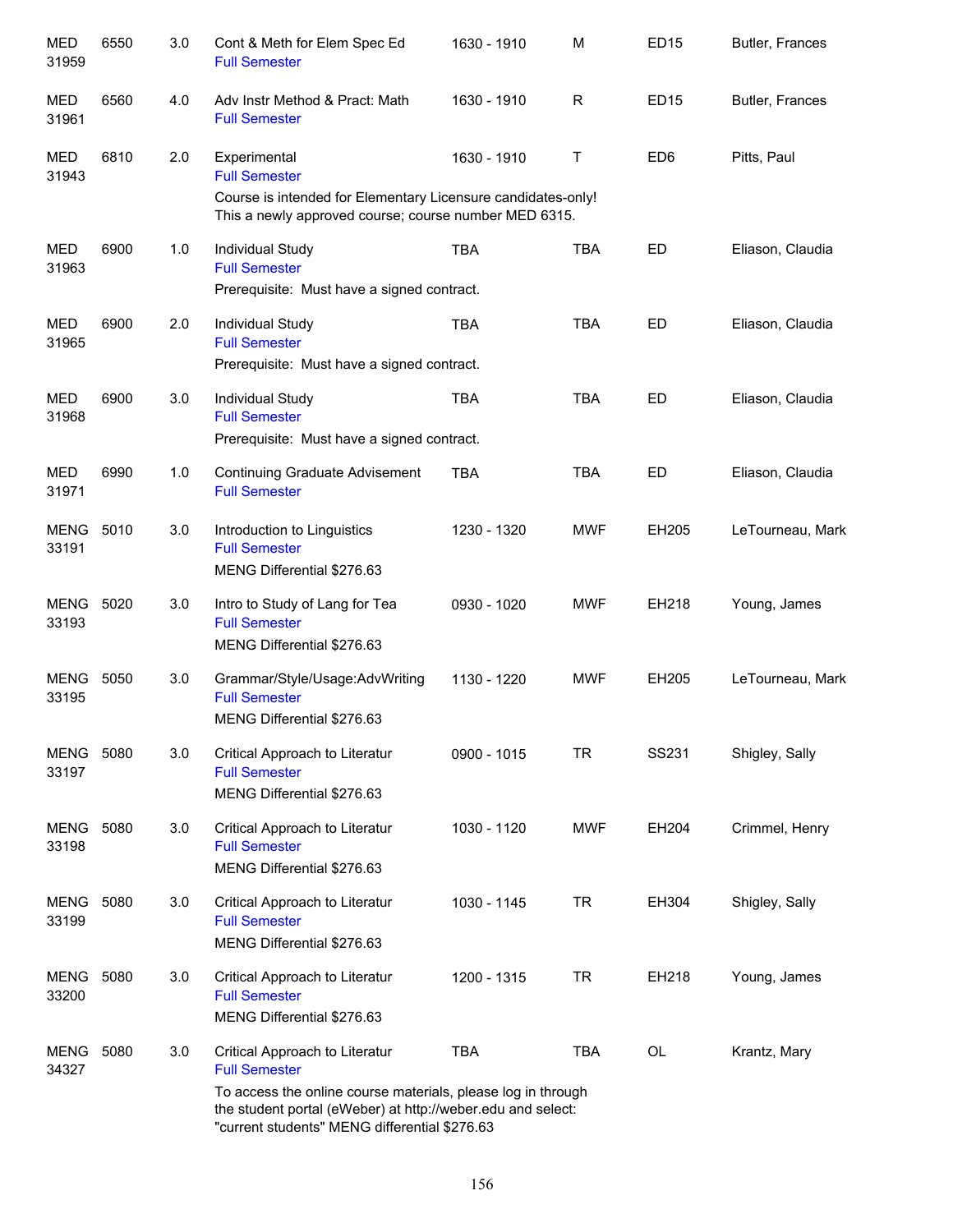| <b>MENG</b><br>33229 | 5530 | 3.0 | Amer Lit/Realism & Naturalism<br><b>Full Semester</b><br>MENG Differential \$276.63       | 1730 - 2010 | $\mathsf{R}$ | D02321  | Hogge, Robert       |
|----------------------|------|-----|-------------------------------------------------------------------------------------------|-------------|--------------|---------|---------------------|
| MENG<br>32430        | 5540 | 3.0 | American Literature: Modern<br><b>Full Semester</b><br>MENG Differential \$276.63         | 1030 - 1120 | <b>MWF</b>   | EH217   | Wutz, Michael       |
| MENG<br>32432        | 5550 | 3.0 | American Lit: Contemporary<br><b>Full Semester</b><br>MENG Differential \$276.63          | 1730 - 2010 | Τ            | EH220   | Burrows, J          |
| MENG<br>32433        | 5610 | 3.0 | <b>British Literature: Medieval</b><br><b>Full Semester</b><br>MENG Differential \$276.63 | 1730 - 2010 | W            | EH217   | Krantz, Mary        |
| MENG<br>32434        | 5620 | 3.0 | British Literature: Renaissanc<br><b>Full Semester</b><br>MENG Differential \$276.63      | 1730 - 2010 | R            | EH217   | Shigley, Sally      |
| MENG<br>32435        | 5630 | 3.0 | Brit Lit: Neoclassical/Romanti<br><b>Full Semester</b><br>MENG Differential \$276.63      | 0930 - 1020 | <b>MWF</b>   | EH217   | Schwiebert, John    |
| MENG<br>32436        | 5640 | 3.0 | British Literature: Victorian<br><b>Full Semester</b><br>MENG Differential \$276.63       | 0900 - 1015 | <b>TR</b>    | EH220   | Vause, L            |
| MENG<br>33230        | 5650 | 3.0 | British Literature: Modern<br><b>Full Semester</b><br>MENG Differential \$276.63          | 1730 - 2010 | Τ            | D02321  | Moloney, Karen      |
| MENG<br>32438        | 5660 | 3.0 | British Lit: Contemporary<br><b>Full Semester</b><br>MENG Differential \$276.63           | 1030 - 1145 | TR           | EH217   | Elsley, Judith      |
| MENG 5730<br>34408   |      | 3.0 | Literature of Cultures/Places<br><b>Full Semester</b><br>MENG differential \$276.63       | 0930 - 1020 | <b>MWF</b>   | EH220   | Subbiah, Mahalingam |
| MENG 5730<br>34412   |      | 3.0 | Literature of Cultures/Places<br><b>Full Semester</b><br>MENG differential \$276.63       | 1030 - 1145 | <b>TR</b>    | EH317   | Herndon, Kathleen   |
| MENG<br>35106        | 6010 | 3.0 | Bibliobraphy/Research Methods<br><b>Full Semester</b>                                     | <b>TBA</b>  | <b>TBA</b>   |         | Young, James        |
| MENG<br>33231        | 6240 | 3.0 | Seminar in American Literature<br><b>Full Semester</b><br>MENG Differential \$276.63      | 1730 - 2010 | Τ            | D02229A | Schwiebert, John    |
| MENG<br>32439        | 6250 | 3.0 | Seminar in British Literature<br><b>Full Semester</b><br>MENG Differential \$276.63       | 1730 - 2010 | $\mathsf{R}$ | EH218   | Krantz, Mary        |
| MENG<br>32440        | 6410 | 3.0 | Strat/Methods of Teaching ESL<br><b>Full Semester</b><br>MENG Differential \$276.63       | 1630 - 1910 | Τ            | EH403   | Conrad, Timothy     |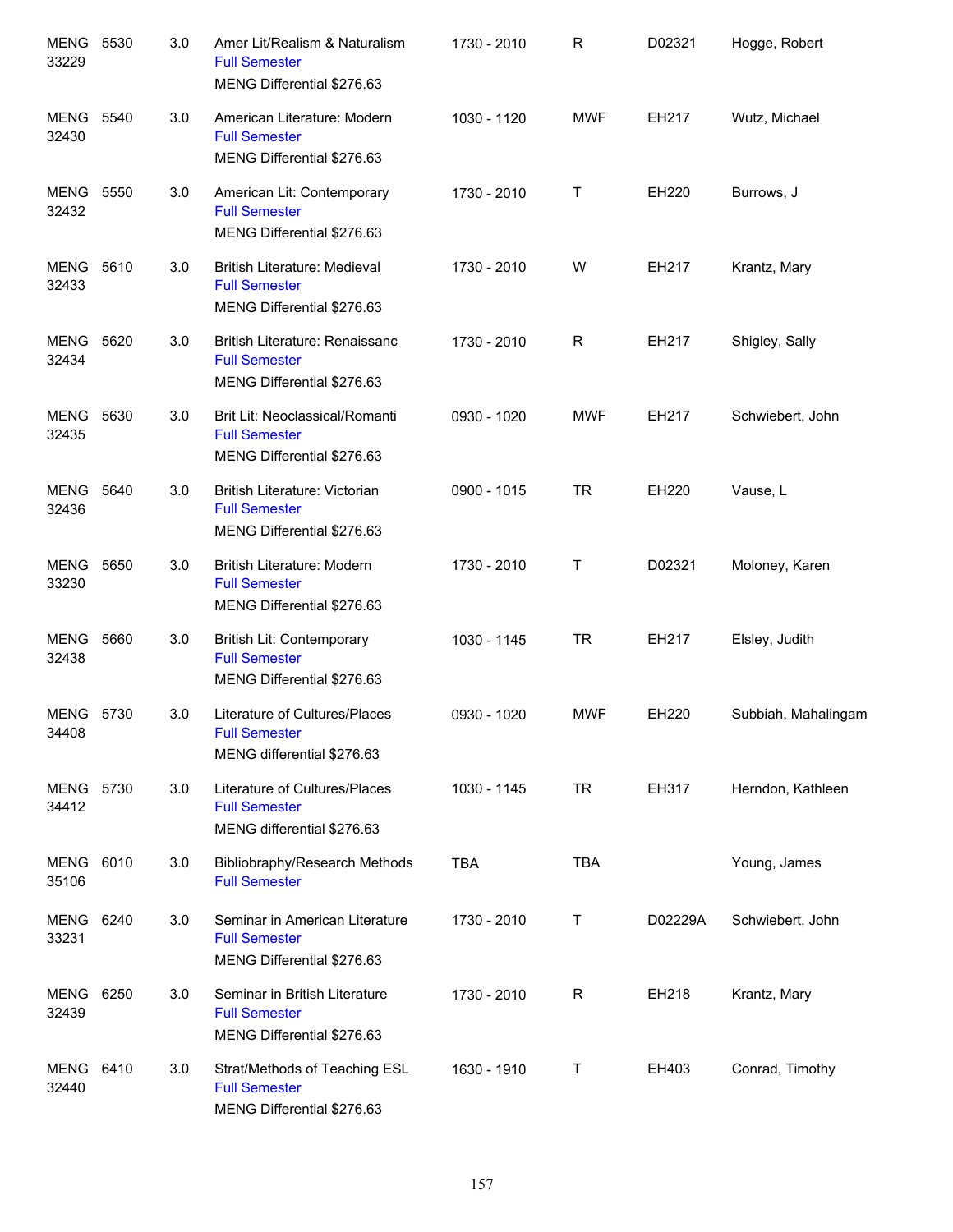| <b>MENG</b><br>34742 | 6410 | 3.0 | Strat/Methods of Teaching ESL<br><b>Full Semester</b>                                 | 1630 - 1910 | R            | EH307  | Conrad, Timothy   |
|----------------------|------|-----|---------------------------------------------------------------------------------------|-------------|--------------|--------|-------------------|
| MENG<br>32441        | 6450 | 3.0 | <b>ESL/Bilingual Assessment</b><br><b>Full Semester</b><br>MENG Differential \$276.63 | 1630 - 1910 | W            | EH218  | Curtis, Giana     |
| MENG<br>33232        | 6510 | 2.0 | Seminar in Eminent Writers<br><b>Block 1</b><br>MENG Differential \$184.42            | 1730 - 2100 | W            | D02306 | Crimmel, Henry    |
| <b>MENG</b><br>33234 | 6510 | 2.0 | Seminar in Eminent Writers<br><b>Block 2</b><br>MENG Differential \$184.42            | 1730 - 2100 | W            | D02306 | Cheney, Merlin    |
| MENG<br>32442        | 6520 | 3.0 | Seminar in Shakespeare<br><b>Full Semester</b><br>MENG Differential \$276.63          | 1730 - 2010 | W            | EH220  | Harper, Gavin     |
| <b>MENG</b><br>32443 | 6610 | 3.0 | Advanced Studies in Genre<br><b>Full Semester</b><br>MENG Differential \$276.63       | 1730 - 2010 | $\mathsf{R}$ | EH219  | Ramirez, Victoria |
| MENG<br>34993        | 6710 | 3.0 | Variable Topics<br><b>Full Semester</b>                                               | <b>TBA</b>  | <b>TBA</b>   |        | Cheney, Merlin    |
| MENG<br>34547        | 6821 | 2.0 | Teach Dev Reading and Writing<br><b>Full Semester</b><br>MENG Differential \$184.42   | <b>TBA</b>  | <b>TBA</b>   |        | Cheney, Merlin    |
| MENG<br>34548        | 6823 | 1.0 | <b>Teaching Practicum</b><br><b>Full Semester</b><br>MENG Differential \$92.21        | <b>TBA</b>  | <b>TBA</b>   |        | Cheney, Merlin    |
| <b>MENG</b><br>32444 | 6830 | 1.0 | Directed Readings<br><b>Full Semester</b><br>MENG Differential \$92.21                | <b>TBA</b>  | <b>TBA</b>   |        | Cheney, Merlin    |
| MENG<br>32445        | 6830 | 2.0 | <b>Directed Readings</b><br><b>Full Semester</b><br>MENG Differential \$184.42        | <b>TBA</b>  | <b>TBA</b>   |        | Cheney, Merlin    |
| MENG<br>32446        | 6830 | 3.0 | <b>Directed Readings</b><br><b>Full Semester</b><br>MENG Differential \$276.63        | <b>TBA</b>  | <b>TBA</b>   |        | Cheney, Merlin    |
| MENG<br>32447        | 6940 | 3.0 | Master's Project<br><b>Full Semester</b><br>MENG Differential \$276.63                | <b>TBA</b>  | <b>TBA</b>   |        | Cheney, Merlin    |
| MENG<br>32448        | 6940 | 6.0 | Master's Project<br><b>Full Semester</b><br>MENG Differential \$553.26                | <b>TBA</b>  | <b>TBA</b>   |        | Cheney, Merlin    |
| MENG<br>32449        | 6960 | 1.0 | <b>Thesis</b><br><b>Full Semester</b><br>MENG Differential \$92.21                    | <b>TBA</b>  | <b>TBA</b>   |        | Cheney, Merlin    |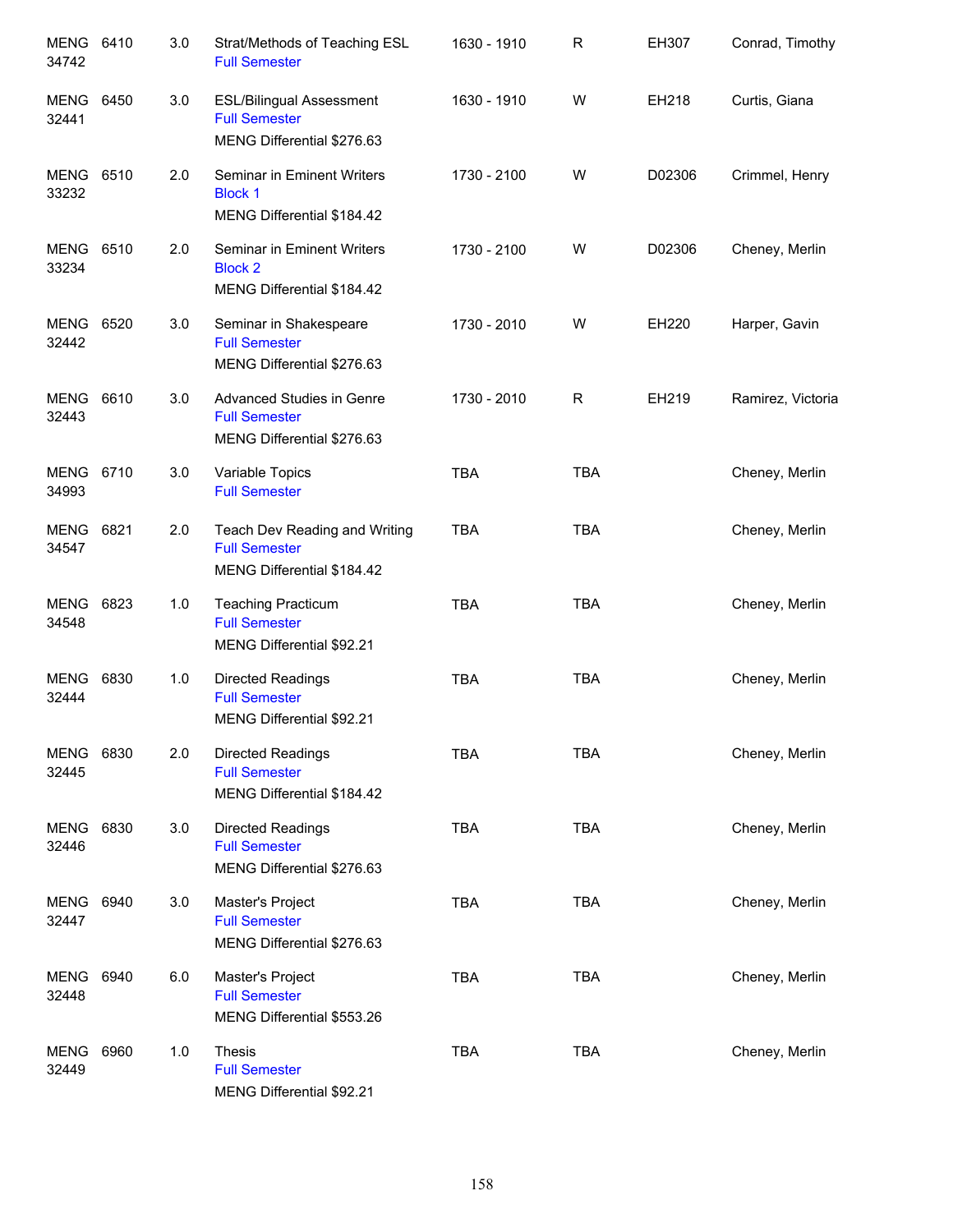| <b>MENG</b><br>32450 | 6960 | 2.0 | <b>Thesis</b><br><b>Full Semester</b><br>MENG Differential \$184.42         | <b>TBA</b>  | <b>TBA</b>   |       | Cheney, Merlin |
|----------------------|------|-----|-----------------------------------------------------------------------------|-------------|--------------|-------|----------------|
| <b>MENG</b><br>32451 | 6960 | 3.0 | <b>Thesis</b><br><b>Full Semester</b><br>MENG Differential \$276.63         | <b>TBA</b>  | <b>TBA</b>   |       | Cheney, Merlin |
| <b>MENG</b><br>32453 | 6960 | 6.0 | <b>Thesis</b><br><b>Full Semester</b><br>MENG Differential \$553.26         | <b>TBA</b>  | <b>TBA</b>   |       | Cheney, Merlin |
| <b>MET</b><br>30056  | 1500 | 3.0 | Mechanical Design Engineering<br><b>Full Semester</b>                       | 0930 - 1020 | <b>MWF</b>   | ET101 | Magda, Daniel  |
| <b>MET</b><br>30058  | 1890 | 3.0 | Coop Work Experience<br><b>Full Semester</b>                                | <b>TBA</b>  | <b>TBA</b>   | ET214 | Magda, Daniel  |
| <b>MET</b><br>30059  | 2500 | 3.0 | Modern Engineering Technolog<br><b>Full Semester</b>                        | 1130 - 1220 | <b>MWF</b>   | ET204 | Hagen, Kirk    |
| <b>MET</b><br>30061  | 2890 | 2.0 | Coop Work Experience<br><b>Full Semester</b>                                | <b>TBA</b>  | <b>TBA</b>   | ET214 | Magda, Daniel  |
| <b>MET</b><br>30063  | 3150 | 3.0 | <b>Engineering Tech Materials</b><br><b>Full Semester</b>                   | 1030 - 1145 | <b>TR</b>    | ET204 | Magda, Daniel  |
| MET<br>30064         | 3500 | 3.0 | Mech Measures & Instruments<br><b>Full Semester</b>                         | 0900 - 1015 | <b>TR</b>    | ET240 | Magda, Daniel  |
| <b>MET</b><br>30088  | 3890 | 2.0 | Coop Work Experience<br><b>Full Semester</b>                                | <b>TBA</b>  | <b>TBA</b>   | ET214 | Magda, Daniel  |
| <b>MET</b><br>30089  | 4200 | 3.0 | Mechanical Design with FEA<br><b>Full Semester</b>                          | 1200 - 1315 | <b>TR</b>    | ET202 | Magda, Daniel  |
| <b>MET</b><br>30090  | 4510 | 3.0 | Senior Project<br><b>Full Semester</b>                                      | 0730 - 0820 | <b>TR</b>    | ET214 | Magda, Daniel  |
| <b>MET</b><br>30091  | 4650 | 5.0 | <b>Thermal-fluid Sciences</b><br><b>Full Semester</b>                       | 0930 - 1020 | <b>MTWRF</b> | ET204 | Hagen, Kirk    |
| <b>MET</b><br>30092  | 4830 | 1.0 | Directed Readings<br><b>Full Semester</b>                                   | <b>TBA</b>  | <b>TBA</b>   | ET214 | Magda, Daniel  |
| <b>MET</b><br>30093  | 4990 | 1.0 | Seminar in MET<br><b>Full Semester</b>                                      | 0830 - 0920 | $\mathsf R$  | ET238 | Hagen, Kirk    |
| <b>MFET</b><br>30314 | 1150 | 1.0 | Pre-Prof Seminar in Manufactur<br><b>Full Semester</b>                      | 1230 - 1320 | M            | ET210 | Harward, Kelly |
| <b>MFET</b><br>30316 | 1210 | 3.0 | <b>Machining Principles I</b><br><b>Full Semester</b><br>Course fee \$25.00 | 1330 - 1550 | <b>MW</b>    | ET205 | Tobin, Kerry   |
| <b>MFET</b><br>30317 | 1210 | 3.0 | <b>Machining Principles I</b><br><b>Full Semester</b><br>Course fee \$25.00 | 0900 - 1120 | <b>TR</b>    | ET205 | Tobin, Kerry   |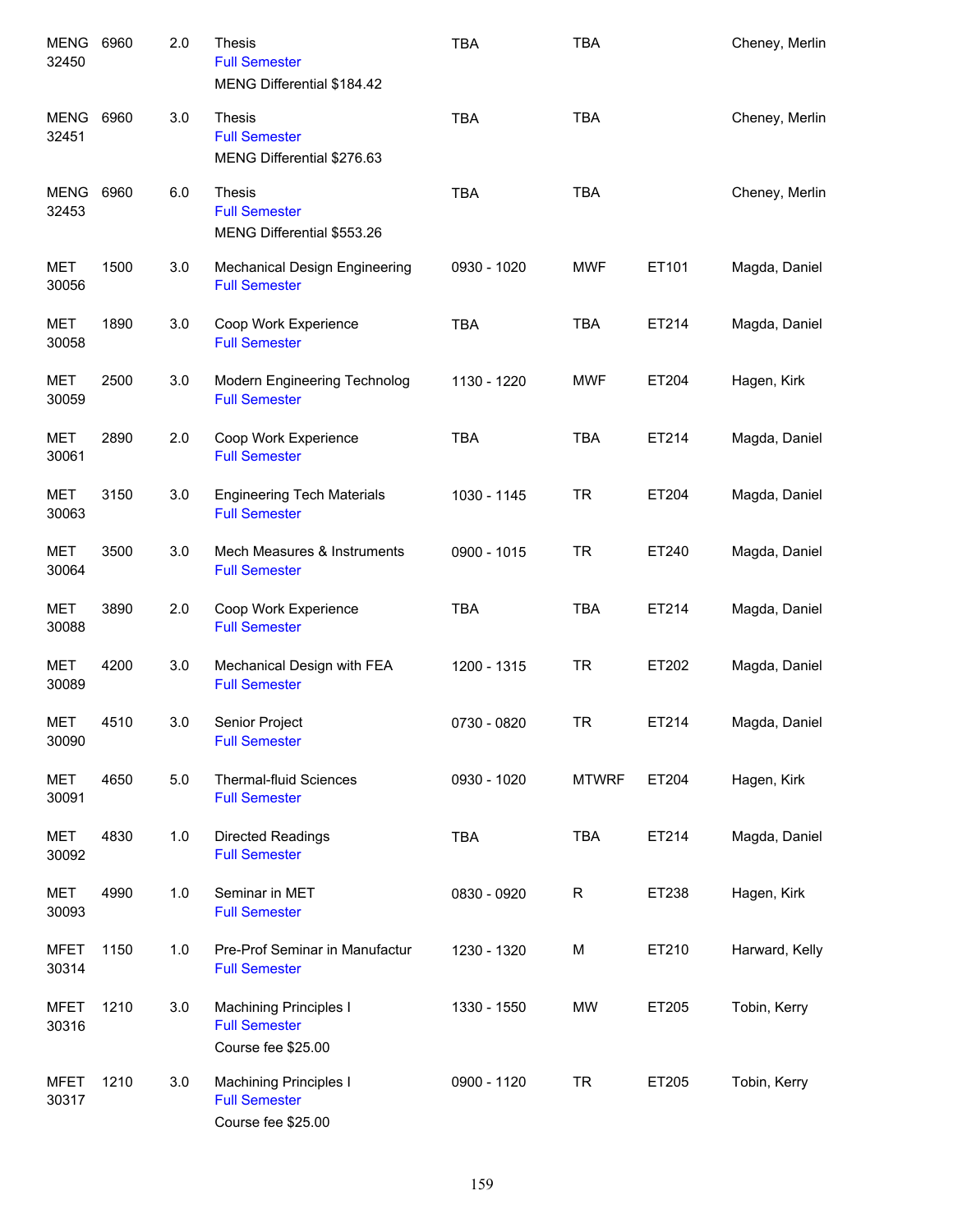| <b>MFET</b><br>30332 | 2300  | 5.0 | SI Statics & Strength Material<br><b>Full Semester</b>                    | 1030 - 1120                | <b>MTWRF</b> | ET238          | Harward, Kelly |
|----------------------|-------|-----|---------------------------------------------------------------------------|----------------------------|--------------|----------------|----------------|
| <b>MFET</b><br>34705 | 2300  | 5.0 | SI Statics & Strength Material<br><b>Full Semester</b>                    | 1630 - 1845                | <b>TR</b>    | ET204          | Harward, Kelly |
| <b>MFET</b><br>30333 | 2360  | 3.0 | Manufng Processes & Materials<br><b>Full Semester</b>                     | 0930 - 1020                | <b>MWF</b>   | ET210          | Tobin, Kerry   |
| <b>MFET</b><br>30334 | 2410  | 3.0 | SI Quality Concept & Stat Apps<br><b>Full Semester</b>                    | 1230 - 1320                | <b>MWF</b>   | ET204          | Comber, George |
| MFET<br>30336        | 2440  | 2.0 | <b>CNC In Manufacturing</b><br><b>Full Semester</b>                       | 0930 - 1020                | <b>MW</b>    | ET205          | Comber, George |
| <b>MFET</b><br>30337 | 2440L | 1.0 | CNC In Manufacturing Lab<br><b>Full Semester</b><br>Course fee \$10.00    | 0930 - 1020                | <b>TR</b>    | ET205          | Comber, George |
| <b>MFET</b><br>30338 | 2670  | 1.0 | GMA, FCA, and GTA Welding<br><b>Full Semester</b>                         | 1230 - 1320                | M            | ET247          | Baugh, Mark    |
| <b>MFET</b><br>30340 | 2670L | 2.0 | GMA, FCA, & GTA Welding Lab<br><b>Full Semester</b><br>Course fee \$15.00 | 1230 - 1420<br>1330 - 1520 | W<br>М       | ET219<br>ET219 | Baugh, Mark    |
| <b>MFET</b><br>30342 | 2830  | 1.0 | Directed Readings<br><b>Full Semester</b>                                 | <b>TBA</b>                 | <b>TBA</b>   | ET214          | Orr, Ricky     |
| <b>MFET</b><br>30343 | 2830  | 2.0 | Directed Readings<br><b>Full Semester</b>                                 | <b>TBA</b>                 | <b>TBA</b>   | ET214          | Orr, Ricky     |
| <b>MFET</b><br>30344 | 2830  | 3.0 | Directed Readings<br><b>Full Semester</b>                                 | <b>TBA</b>                 | <b>TBA</b>   | ET214          | Orr, Ricky     |
| <b>MFET</b><br>31517 | 2870  | 3.0 | Design of Plst/Comp Product<br><b>Full Semester</b>                       | 0830 - 0920                | <b>MWF</b>   | ET101          | Harward, Kelly |
| <b>MFET</b><br>30348 | 2890  | 1.0 | Cooperative Work Experience<br><b>Full Semester</b>                       | <b>TBA</b>                 | <b>TBA</b>   | ET214          | Orr, Ricky     |
| <b>MFET</b><br>30349 | 2890  | 2.0 | Cooperative Work Experience<br><b>Full Semester</b>                       | <b>TBA</b>                 | <b>TBA</b>   | ET214          | Orr, Ricky     |
| <b>MFET</b><br>30350 | 2890  | 3.0 | Cooperative Work Experience<br><b>Full Semester</b>                       | <b>TBA</b>                 | <b>TBA</b>   | ET214          | Orr, Ricky     |
| <b>MFET</b><br>30456 | 3320  | 2.0 | Machine Design<br><b>Full Semester</b>                                    | 0830 - 0920                | <b>TR</b>    | ET210          | Comber, George |
| <b>MFET</b><br>30457 | 3550  | 3.0 | Manufacturing Supervision<br><b>Full Semester</b>                         | 1030 - 1120                | <b>MWF</b>   | ET228          | Drake, Andrew  |
| <b>MFET</b><br>30459 | 3710  | 2.0 | Comp Aided Manuf & Rapid Proto<br><b>Full Semester</b>                    | 1130 - 1220                | <b>MW</b>    | ET205          | Comber, George |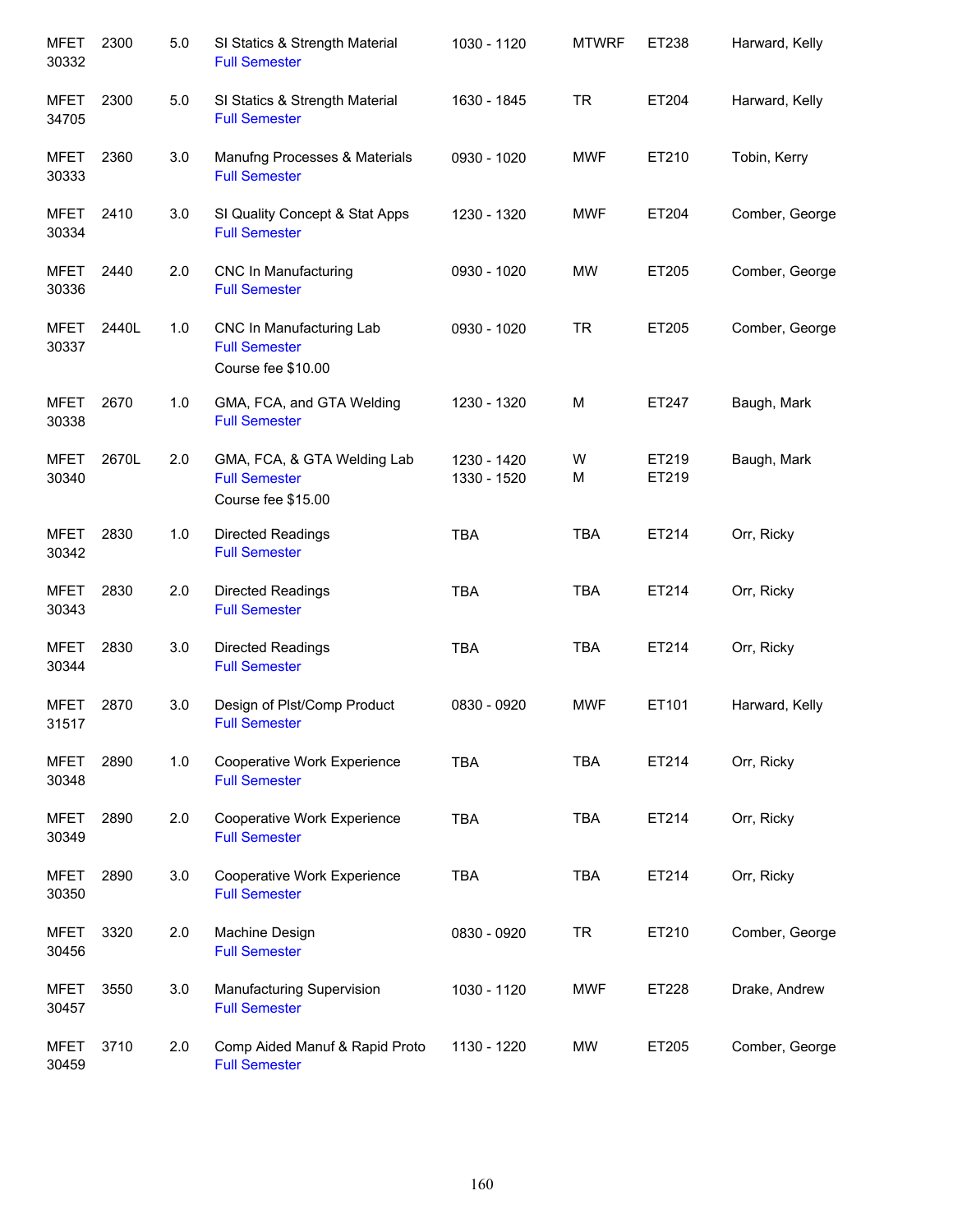| <b>MFET</b><br>30460 | 3710L | 1.0 | Comp Aided Manufacturing Lab<br><b>Full Semester</b><br>Course fee \$10.00 | 1200 - 1250                | <b>TR</b>    | ET205          | Comber, George |
|----------------------|-------|-----|----------------------------------------------------------------------------|----------------------------|--------------|----------------|----------------|
| <b>MFET</b><br>30462 | 3760  | 2.0 | <b>Welding Metallurgy II</b><br><b>Full Semester</b>                       | 1130 - 1220                | <b>MW</b>    | ET247          | Baugh, Mark    |
| <b>MFET</b><br>30464 | 3760L | 1.0 | Welding Metallurgy II Lab<br><b>Full Semester</b><br>Course fee \$25.00    | 1130 - 1320                | $\mathsf F$  | ET219          | Baugh, Mark    |
| <b>MFET</b><br>30466 | 3820  | 3.0 | Nondestructive Testing<br><b>Full Semester</b><br>Course fee \$15.00       | 0930 - 1020                | <b>MWF</b>   | ET247          | Baugh, Mark    |
| <b>MFET</b><br>30737 | 3830  | 3.0 | Reinforced Plastics/Comp<br><b>Full Semester</b>                           | 1330 - 1445<br>1330 - 1610 | Т<br>R       | ET210<br>ET210 | Orr, Ricky     |
| <b>MFET</b><br>30351 | 3890  | 1.0 | Cooperative Work Experience<br><b>Full Semester</b>                        | <b>TBA</b>                 | <b>TBA</b>   | ET214          | Orr, Ricky     |
| <b>MFET</b><br>30352 | 3890  | 2.0 | Cooperative Work Experience<br><b>Full Semester</b>                        | <b>TBA</b>                 | <b>TBA</b>   | ET214          | Orr, Ricky     |
| <b>MFET</b><br>30354 | 3890  | 3.0 | Cooperative Work Experience<br><b>Full Semester</b>                        | <b>TBA</b>                 | <b>TBA</b>   | ET214          | Orr, Ricky     |
| <b>MFET</b><br>30467 | 3910  | 5.0 | Six Sigma Methods & Tools<br><b>Full Semester</b>                          | 0830 - 0920                | <b>MTWRF</b> | ET204          | Orr, Ricky     |
| <b>MFET</b><br>30468 | 4090  | 2.0 | <b>Welding Power Sources</b><br><b>Full Semester</b>                       | 1030 - 1120                | <b>TR</b>    | ET247          | Baugh, Mark    |
| <b>MFET</b><br>30469 | 4310  | 2.0 | <b>Corrosion &amp; Corrosion Control</b><br><b>Full Semester</b>           | 0930 - 1020                | <b>TR</b>    | ET247          | Baugh, Mark    |
| <b>MFET</b><br>30735 | 4590  | 3.0 | Prod Plan & Process Control<br><b>Full Semester</b>                        | 1030 - 1120                | <b>MWF</b>   | ET204          | Orr, Ricky     |
| <b>MFET</b><br>30470 | 4610  | 3.0 | Sr Project Plan & Estimating<br><b>Full Semester</b>                       | 0930 - 1020                | <b>MWF</b>   | ET228          | Drake, Andrew  |
| <b>MFET</b><br>30734 | 4610L | 2.0 | Senior Project & Planning Lab<br><b>Full Semester</b>                      | <b>TBA</b>                 | <b>TBA</b>   | ET214          | Tobin, Kerry   |
| <b>MFET</b><br>30381 | 4620L | 2.0 | Senior Project Lab<br><b>Full Semester</b>                                 | <b>TBA</b>                 | <b>TBA</b>   | ET214          | Baugh, Mark    |
| <b>MFET</b><br>30385 | 4620L | 2.0 | Senior Project Lab<br><b>Full Semester</b>                                 | 1100 - 1250                | M            | ET214          | Orr, Ricky     |
| <b>MFET</b><br>30386 | 4620L | 2.0 | Senior Project Lab<br><b>Full Semester</b>                                 | <b>TBA</b>                 | <b>TBA</b>   | ET214          | Harward, Kelly |
| <b>MFET</b><br>30733 | 4620L | 2.0 | Senior Project Lab<br><b>Full Semester</b>                                 | TBA                        | <b>TBA</b>   | ET214          | West, Glen     |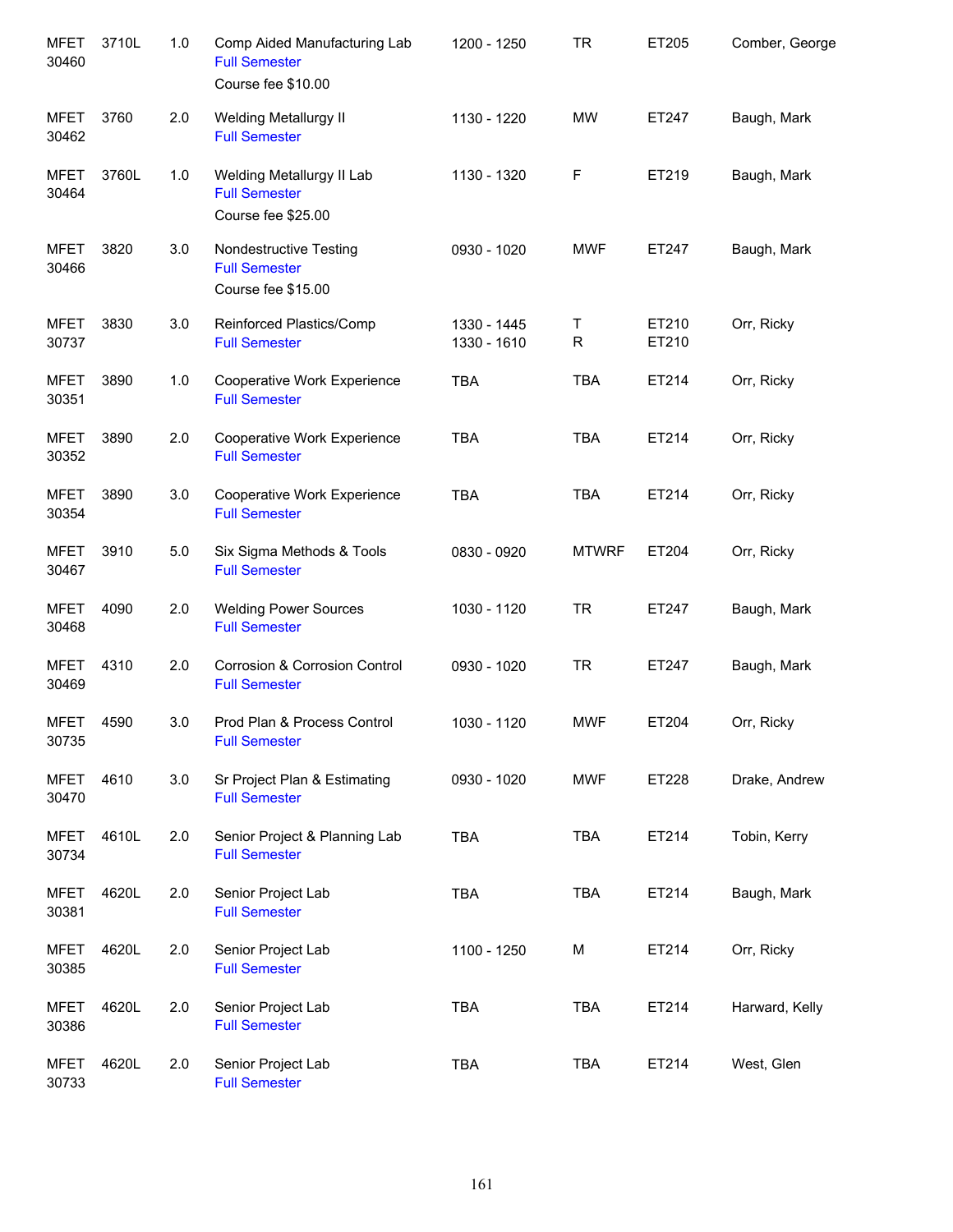| <b>MFET</b><br>30355 | 4800 | $1.0$ | Individual Research<br><b>Full Semester</b>                                                                                                       | <b>TBA</b>  | <b>TBA</b> | ET214        | Orr, Ricky        |
|----------------------|------|-------|---------------------------------------------------------------------------------------------------------------------------------------------------|-------------|------------|--------------|-------------------|
| <b>MFET</b><br>30357 | 4800 | 2.0   | Individual Research<br><b>Full Semester</b>                                                                                                       | <b>TBA</b>  | <b>TBA</b> | ET214        | Orr, Ricky        |
| <b>MFET</b><br>30358 | 4800 | 3.0   | Individual Research<br><b>Full Semester</b>                                                                                                       | <b>TBA</b>  | <b>TBA</b> | ET214        | Orr, Ricky        |
| <b>MFET</b><br>30359 | 4830 | $1.0$ | <b>Directed Readings</b><br><b>Full Semester</b>                                                                                                  | <b>TBA</b>  | <b>TBA</b> | ET214        | Orr, Ricky        |
| MFET<br>30362        | 4830 | 2.0   | Directed Readings<br><b>Full Semester</b>                                                                                                         | <b>TBA</b>  | <b>TBA</b> | ET214        | Orr, Ricky        |
| <b>MFET</b><br>30366 | 4830 | 3.0   | <b>Directed Readings</b><br><b>Full Semester</b>                                                                                                  | <b>TBA</b>  | <b>TBA</b> | ET214        | Orr, Ricky        |
| MFET<br>30370        | 4890 | 1.0   | Cooperative Work Experience<br><b>Full Semester</b>                                                                                               | <b>TBA</b>  | <b>TBA</b> | ET214        | Orr, Ricky        |
| <b>MFET</b><br>30372 | 4890 | 2.0   | Cooperative Work Experience<br><b>Full Semester</b>                                                                                               | <b>TBA</b>  | <b>TBA</b> | ET214        | Orr, Ricky        |
| <b>MFET</b><br>30373 | 4890 | 3.0   | Cooperative Work Experience<br><b>Full Semester</b>                                                                                               | <b>TBA</b>  | <b>TBA</b> | ET214        | Orr, Ricky        |
| MFET<br>30377        | 4995 | 1.0   | <b>CMfgT Exam Review</b><br><b>Full Semester</b>                                                                                                  | 0730 - 0820 | W          | ET224        | Tobin, Kerry      |
| MGMT 2400<br>31051   |      | 3.0   | Project Management<br><b>Full Semester</b>                                                                                                        | 0930 - 1100 | MW         | <b>TE108</b> | Anderson, Gregory |
| <b>MGMT</b><br>32676 | 2400 | 3.0   | <b>Project Management</b><br><b>Full Semester</b>                                                                                                 | 1930 - 2100 | <b>TR</b>  | D02314       | Hilton, Spencer   |
| <b>MGMT</b><br>33791 | 3010 | 3.0   | Organizational Behavior & Mgmt<br><b>Full Semester</b>                                                                                            | 1330 - 1445 | <b>TR</b>  | <b>WB115</b> | Addams, H         |
| MGMT<br>33793        | 3010 | 3.0   | Organizational Behavior & Mgmt<br><b>Full Semester</b>                                                                                            | 1730 - 2010 | Т          | <b>WB114</b> | Stevens, Michael  |
| MGMT<br>34028        | 3010 | 3.0   | Organizational Behavior & Mgmt<br><b>Full Semester</b>                                                                                            | <b>TBA</b>  | TBA        | OL           | Handley, William  |
|                      |      |       | To access the online course material, please log in through<br>the student portal (eWeber) at http://weber.edu and select:<br>"current students." |             |            |              |                   |
| MGMT<br>34038        | 3010 | 3.0   | Organizational Behavior & Mgmt<br><b>Full Semester</b>                                                                                            | <b>TBA</b>  | TBA        | OL           | Handley, William  |
|                      |      |       | To access the online course material, please log in through<br>the student portal (eWeber) at http://weber.edu and select:<br>"current students." |             |            |              |                   |
| MGMT<br>33797        | 3200 | 3.0   | <b>Managerial Communications</b><br><b>Full Semester</b>                                                                                          | 0900 - 1015 | <b>TR</b>  | <b>WB115</b> | Addams, H         |
| MGMT<br>33800        | 3200 | 3.0   | <b>Managerial Communications</b><br><b>Full Semester</b>                                                                                          | 1030 - 1145 | TR         | <b>WB115</b> | Addams, H         |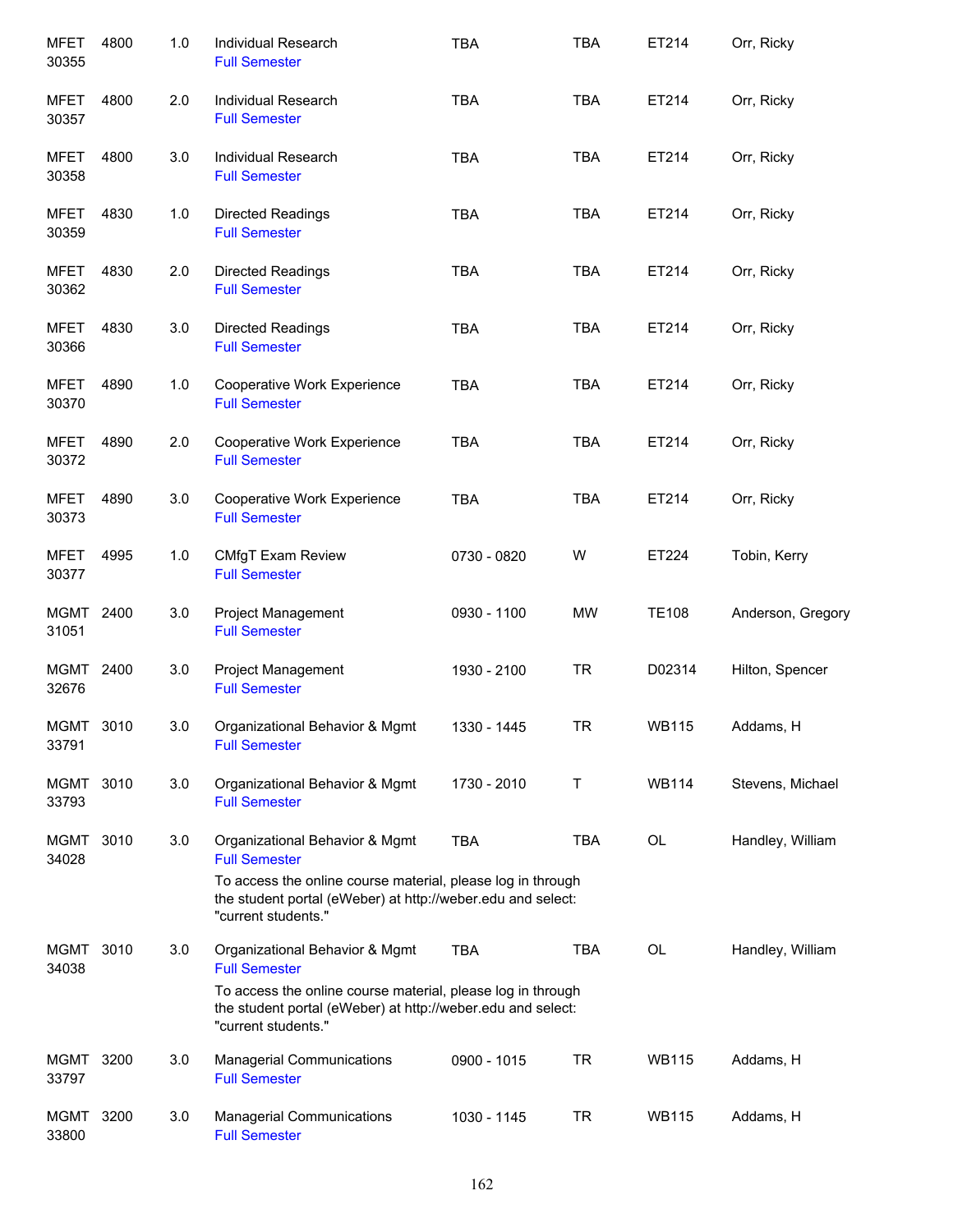| MGMT 3300<br>33802 |      | 3.0 | Human Resource Management<br><b>Full Semester</b>                                                                                                                                                        | 1030 - 1145 | TR          | <b>WB117</b> | Stevens, Michael |
|--------------------|------|-----|----------------------------------------------------------------------------------------------------------------------------------------------------------------------------------------------------------|-------------|-------------|--------------|------------------|
| MGMT<br>33806      | 4300 | 3.0 | Influence/Group Effectiveness<br><b>Full Semester</b>                                                                                                                                                    | 1730 - 2010 | M           | <b>WB116</b> | Dixon, Rolf      |
| MGMT 4310<br>34015 |      | 3.0 | <b>Compensation &amp; Benefits</b><br><b>Full Semester</b>                                                                                                                                               | 0930 - 1210 | S           | D02318       | Davis, Bruce     |
| MGMT 4320<br>33808 |      | 3.0 | <b>Staffing Organizations</b><br><b>Full Semester</b>                                                                                                                                                    | 1430 - 1710 | W           | <b>WB119</b> | Stevens, Michael |
| MGMT 4650<br>34017 |      | 3.0 | Negotiations<br><b>Full Semester</b>                                                                                                                                                                     | 1730 - 2010 | Τ           | D02104       | Skanchy, Randall |
| MGMT 4800<br>33809 |      | 1.0 | Independent Research<br><b>Full Semester</b><br>Instructor and departmental approval required.                                                                                                           | 1800 - 2000 | $\mathsf R$ | <b>WB103</b> | Seal, Anne       |
| MGMT 4860<br>33810 |      | 3.0 | Managment Internship<br><b>Full Semester</b><br>Instructor and departmental approval required.                                                                                                           | <b>TBA</b>  | <b>TBA</b>  | <b>WB</b>    | Russell, Stephen |
| MGMT 4865<br>33811 |      | 3.0 | Human Resource Internship<br><b>Full Semester</b><br>Instructor and departmental approval required.                                                                                                      | <b>TBA</b>  | <b>TBA</b>  | <b>WB</b>    | Russell, Stephen |
| MHA<br>34310       | 6140 | 3.0 | Long-term Care Administration<br><b>Block 1</b>                                                                                                                                                          | 1730 - 2010 | $\mathsf R$ | D02117       | Jones, Brent     |
| MHA<br>34299       | 6250 | 3.0 | <b>Health Care Finance</b><br><b>Block 2</b><br>MHA Differential \$366.00                                                                                                                                | 1730 - 2010 | Τ           | D02117       | Wyant, David     |
| MHA<br>34300       | 6300 | 3.0 | Quality Improve/Risk Managemnt<br><b>Block 1</b><br>MHA Differential \$366.00                                                                                                                            | 1730 - 2010 | Τ           | D02114       |                  |
| MHA<br>34306       | 6360 | 3.0 | Comp International Hith System<br><b>Block 2</b><br>MHA Differential \$366.00                                                                                                                            | 1730 - 2010 | т           | D02114       | Johnson, Kenneth |
| MHA<br>34307       | 6400 | 3.0 | Strategic Health Plan/Mktng<br><b>Block 2</b><br>MHA Differential \$366.00                                                                                                                               | 1730 - 2010 | $\mathsf R$ | D02117       | Burton, Lloyd    |
| MHA<br>34308       | 6450 | 3.0 | Managing Health Information<br><b>Block 1</b><br>MHA Differential \$366.00                                                                                                                               | 1730 - 2010 | Τ           | D02117       | Shaw, Patricia   |
| MHA<br>34693       | 6450 | 3.0 | Managing Health Information<br><b>Full Semester</b><br>To access the online course materials, please log in through<br>the student portal (eWeber) at http://weber.edu and select:<br>"current students" | <b>TBA</b>  | <b>TBA</b>  | <b>OL</b>    | Shaw, Patricia   |
| MHA<br>34309       | 6500 | 3.0 | <b>Field Work</b><br><b>Block 1</b><br>MHA Differential \$366.00                                                                                                                                         | 1730 - 2010 | R           | D02134       | Burton, Lloyd    |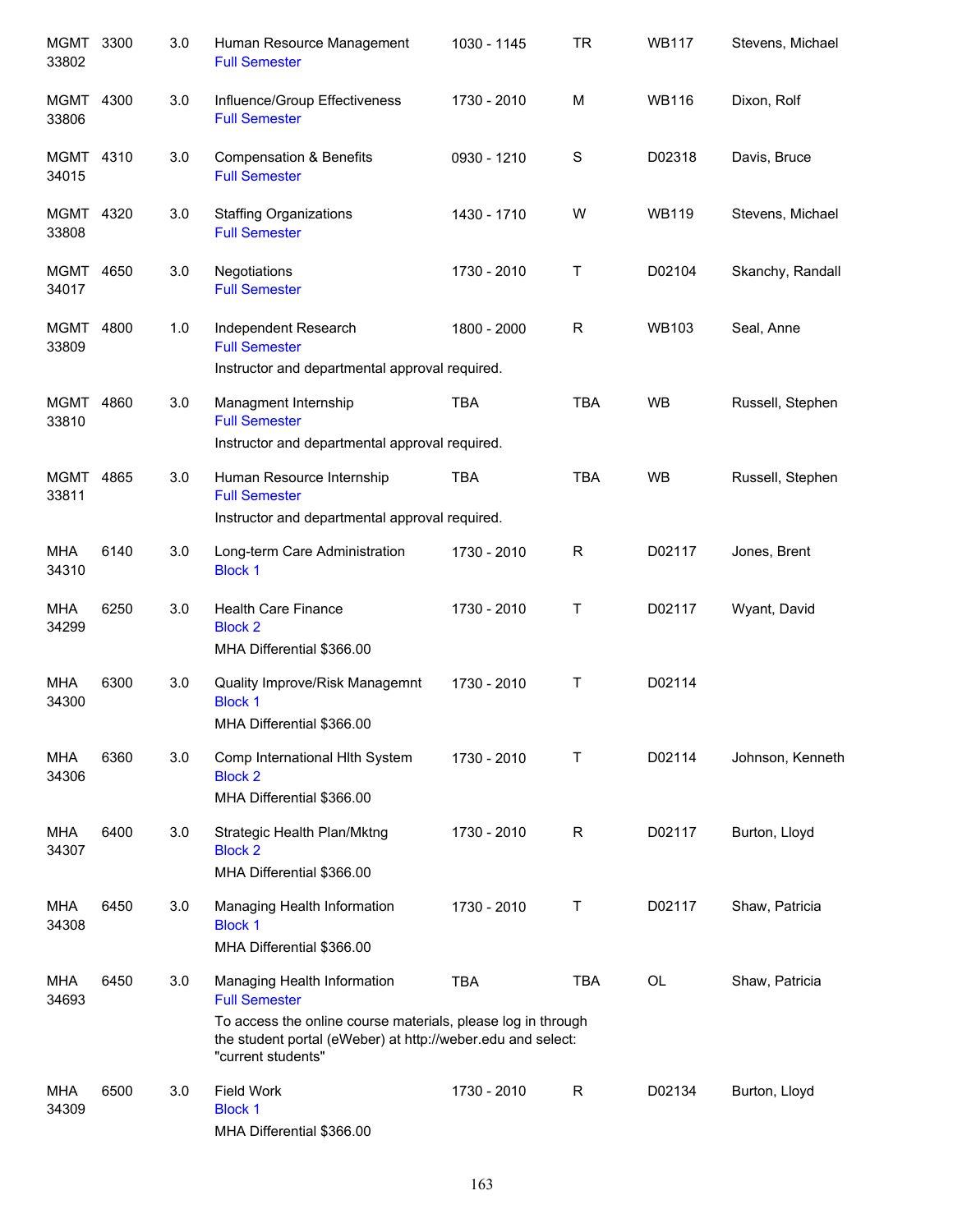| <b>MHA</b><br>35052  | 6810 | 3.0 | Experimental<br><b>Full Semester</b>                                                                                                              | <b>TBA</b>  | <b>TBA</b>   |              | Burton, Lloyd      |
|----------------------|------|-----|---------------------------------------------------------------------------------------------------------------------------------------------------|-------------|--------------|--------------|--------------------|
| <b>MICR</b><br>32261 | 1113 | 3.0 | LS Intro to Microbiology<br><b>Full Semester</b>                                                                                                  | 0730 - 0845 | <b>TR</b>    | <b>LL127</b> | Domek, Matthew     |
| <b>MICR</b><br>32262 | 1113 | 3.0 | LS Intro to Microbiology<br><b>Full Semester</b>                                                                                                  | 0830 - 0920 | <b>MWF</b>   | <b>LL127</b> | Sondossi, Mohammad |
| <b>MICR</b><br>32263 | 1113 | 3.0 | LS Intro to Microbiology<br><b>Full Semester</b>                                                                                                  | 0900 - 1015 | <b>TR</b>    | <b>LL127</b> | Domek, Matthew     |
| <b>MICR</b><br>32264 | 1113 | 3.0 | LS Intro to Microbiology<br><b>Full Semester</b>                                                                                                  | 1030 - 1145 | <b>TR</b>    | <b>LL127</b> | Sondossi, Mohammad |
| <b>MICR</b><br>32265 | 1113 | 3.0 | LS Intro to Microbiology<br><b>Full Semester</b>                                                                                                  | 1130 - 1220 | <b>MWF</b>   | <b>LL127</b> | Lorowitz, William  |
| <b>MICR</b><br>32266 | 1113 | 3.0 | LS Intro to Microbiology<br><b>Full Semester</b>                                                                                                  | 1730 - 2010 | Τ            | <b>LL127</b> | Jackson, Richard   |
| <b>MICR</b><br>33211 | 1113 | 3.0 | LS Intro to Microbiology<br><b>Full Semester</b>                                                                                                  | 1730 - 2010 | $\mathsf{R}$ | D02110       | Burt, Wayne        |
| <b>MICR</b><br>33212 | 1113 | 3.0 | LS Intro to Microbiology<br><b>Full Semester</b>                                                                                                  | 1200 - 1315 | <b>TR</b>    | D02235       | Hartman, Laird     |
| <b>MICR</b><br>33213 | 1113 | 3.0 | LS Intro to Microbiology<br><b>Full Semester</b>                                                                                                  | 1030 - 1120 | <b>MWF</b>   | D02106       | Call, Evan         |
| <b>MICR</b><br>33214 | 1113 | 3.0 | LS Intro to Microbiology<br><b>Full Semester</b>                                                                                                  | 0830 - 1110 | S            | WW116        | Call, Evan         |
| <b>MICR</b><br>33215 | 1113 | 3.0 | LS Intro to Microbiology<br><b>Full Semester</b>                                                                                                  | <b>TBA</b>  | <b>TBA</b>   | OL           | Oberg, Craig       |
|                      |      |     | To access the online course materials, please log in through<br>the student portal (eWeber) at http://weber.edu and select:<br>"current students" |             |              |              |                    |
| <b>MICR</b><br>33216 | 1113 | 3.0 | LS Intro to Microbiology<br><b>Full Semester</b>                                                                                                  | <b>TBA</b>  | <b>TBA</b>   | <b>OL</b>    | Domek, Matthew     |
|                      |      |     | To access the online course materials, please log in through<br>the student portal (eWeber) at http://weber.edu and select:<br>"current students" |             |              |              |                    |
| <b>MICR</b><br>32268 | 1153 | 3.0 | LS Elementary Public Health<br><b>Full Semester</b>                                                                                               | 0830 - 0920 | <b>MWF</b>   | LL229        | Culumber, Michele  |
| <b>MICR</b><br>32271 | 1153 | 3.0 | LS Elementary Public Health<br><b>Full Semester</b>                                                                                               | 0930 - 1020 | <b>MWF</b>   | <b>LL127</b> | Culumber, Michele  |
| <b>MICR</b><br>32272 | 1153 | 3.0 | LS Elementary Public Health<br><b>Full Semester</b>                                                                                               | 0900 - 1015 | <b>TR</b>    | <b>LL128</b> | Nakaoka, Karen     |
| <b>MICR</b><br>32273 | 1153 | 3.0 | LS Elementary Public Health<br><b>Full Semester</b>                                                                                               | 1730 - 2010 | R            | <b>LL127</b> | Jackson, Richard   |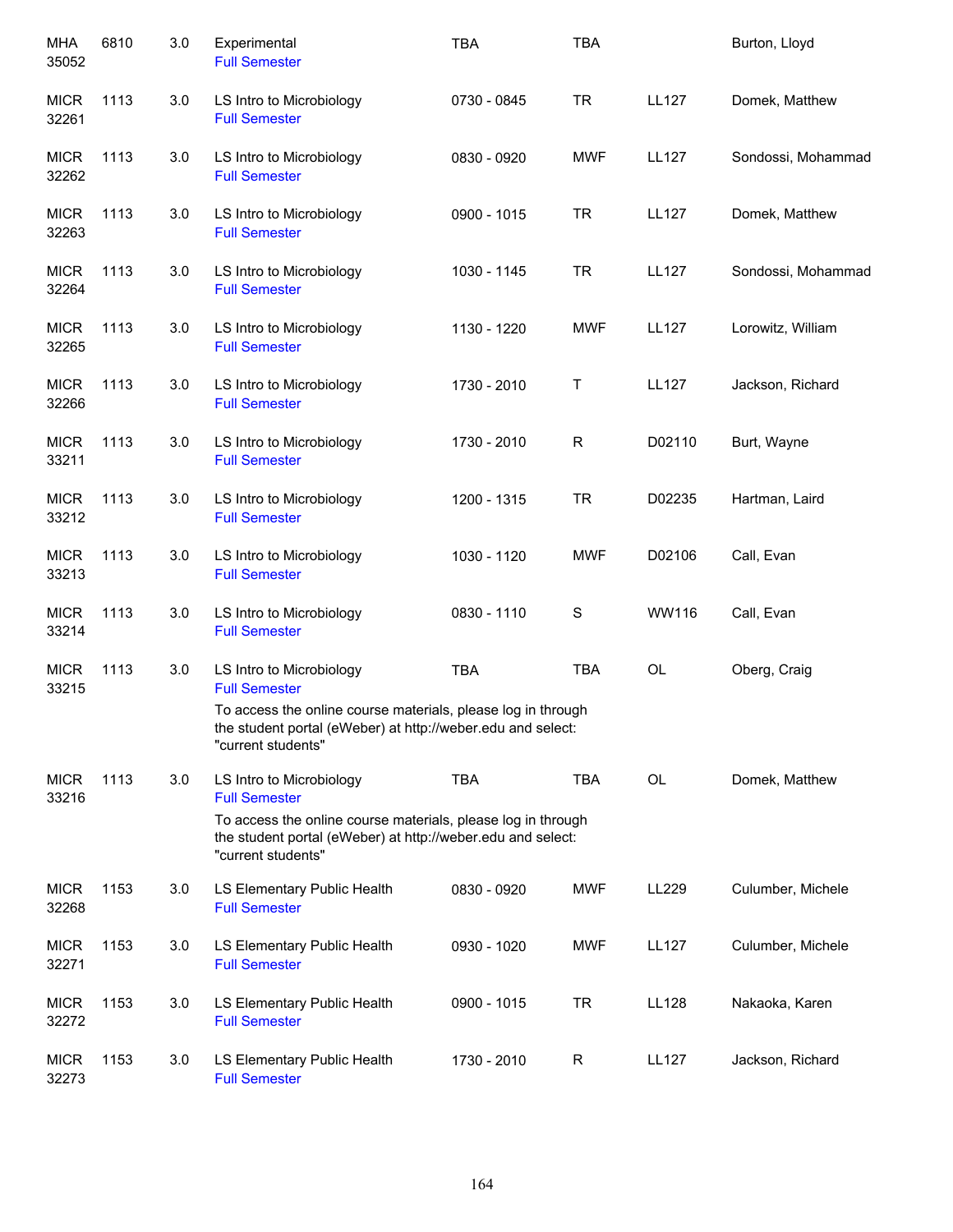| <b>MICR</b><br>33217 | 1153  | 3.0 | LS Elementary Public Health<br><b>Full Semester</b>                                                                                               | <b>TBA</b>                 | <b>TBA</b>     | <b>OL</b>                    | Oberg, Craig      |
|----------------------|-------|-----|---------------------------------------------------------------------------------------------------------------------------------------------------|----------------------------|----------------|------------------------------|-------------------|
|                      |       |     | To access the online course materials, please log in through<br>the student portal (eWeber) at http://weber.edu and select:<br>"current students" |                            |                |                              |                   |
| <b>MICR</b><br>33218 | 1153  | 3.0 | LS Elementary Public Health<br><b>Full Semester</b>                                                                                               | <b>TBA</b>                 | <b>TBA</b>     | <b>OL</b>                    | Culumber, Michele |
|                      |       |     | To access the online course materials, please log in through<br>the student portal (eWeber) at http://weber.edu and select:<br>"current students" |                            |                |                              |                   |
| <b>MICR</b><br>32274 | 1370  | 3.0 | LS/SI Princip of Life Science<br><b>Full Semester</b><br>Lab: Tuesdays, 12:00-2:00 p.m.<br>Course is designed for Elementary Education Majors.    | 1030 - 1145<br>1200 - 1420 | <b>TR</b><br>T | <b>SL421</b><br><b>SL421</b> | Wachocki, Barbara |
| <b>MICR</b><br>32287 | 2054  | 4.0 | LS/SI Princip of Microbiology<br><b>Full Semester</b><br>A lab section must be selected.<br>Course fee \$20.00                                    | 1030 - 1120                | <b>MWF</b>     | <b>LL127</b>                 | Oberg, Craig      |
| <b>MICR</b><br>32291 | 2054L | 0.0 | Prin Micro Lab<br><b>Full Semester</b>                                                                                                            | 0930 - 1120                | Τ              | <b>SL344</b>                 | Oberg, Craig      |
| <b>MICR</b><br>32293 | 2054L | 0.0 | Prin Micro Lab<br><b>Full Semester</b>                                                                                                            | 0930 - 1120                | Τ              | <b>SL345</b>                 | Moyes, Lynn       |
| <b>MICR</b><br>32298 | 2054L | 0.0 | Prin Micro Lab<br><b>Full Semester</b>                                                                                                            | 1130 - 1320                | $\top$         | <b>SL344</b>                 | Domek, Matthew    |
| <b>MICR</b><br>32301 | 2054L | 0.0 | Prin Micro Lab<br><b>Full Semester</b>                                                                                                            | 1330 - 1520                | Τ              | <b>SL344</b>                 | Oberg, Craig      |
| <b>MICR</b><br>32305 | 2600  | 1.0 | Laboratory Safety<br><b>Full Semester</b>                                                                                                         | 1230 - 1320                | W              | LL129                        | Wachocki, Barbara |
| <b>MICR</b><br>33090 | 3053  | 3.0 | Microbiological Procedures<br><b>Full Semester</b><br>Lab: Tuesdays, 11:30-1:20 p.m.<br>Course fee \$20.00                                        | 1030 - 1120<br>1130 - 1320 | <b>TR</b><br>Τ | <b>LL128</b><br><b>SL334</b> | Lorowitz, William |
| <b>MICR</b><br>33092 | 3154  | 4.0 | Microbial Ecology<br><b>Full Semester</b><br>Lab: Tuesdays, 1:30-4:20 p.m.                                                                        | 0900 - 1015<br>1330 - 1620 | TR<br>T.       | LL229<br><b>SL334</b>        | Culumber, Michele |
| <b>MICR</b><br>33094 | 3305  | 5.0 | <b>Medical Microbiology</b><br><b>Full Semester</b><br>Lab: Mondays & Wednesdays, 11:30-1:20 p.m.<br>A lab section must be selected.              | 1030 - 1120                | <b>MWF</b>     | <b>LL128</b>                 | Nakaoka, Karen    |
| <b>MICR</b><br>33095 | 3305L | 0.0 | Medical Micro Lab<br><b>Full Semester</b>                                                                                                         | 1130 - 1320                | MW             | <b>SL344</b>                 | Nakaoka, Karen    |
| <b>MICR</b><br>33096 | 3305L | 0.0 | Medical Micro Lab<br><b>Full Semester</b>                                                                                                         | 1130 - 1320                | MW             | <b>SL345</b>                 | Nakaoka, Karen    |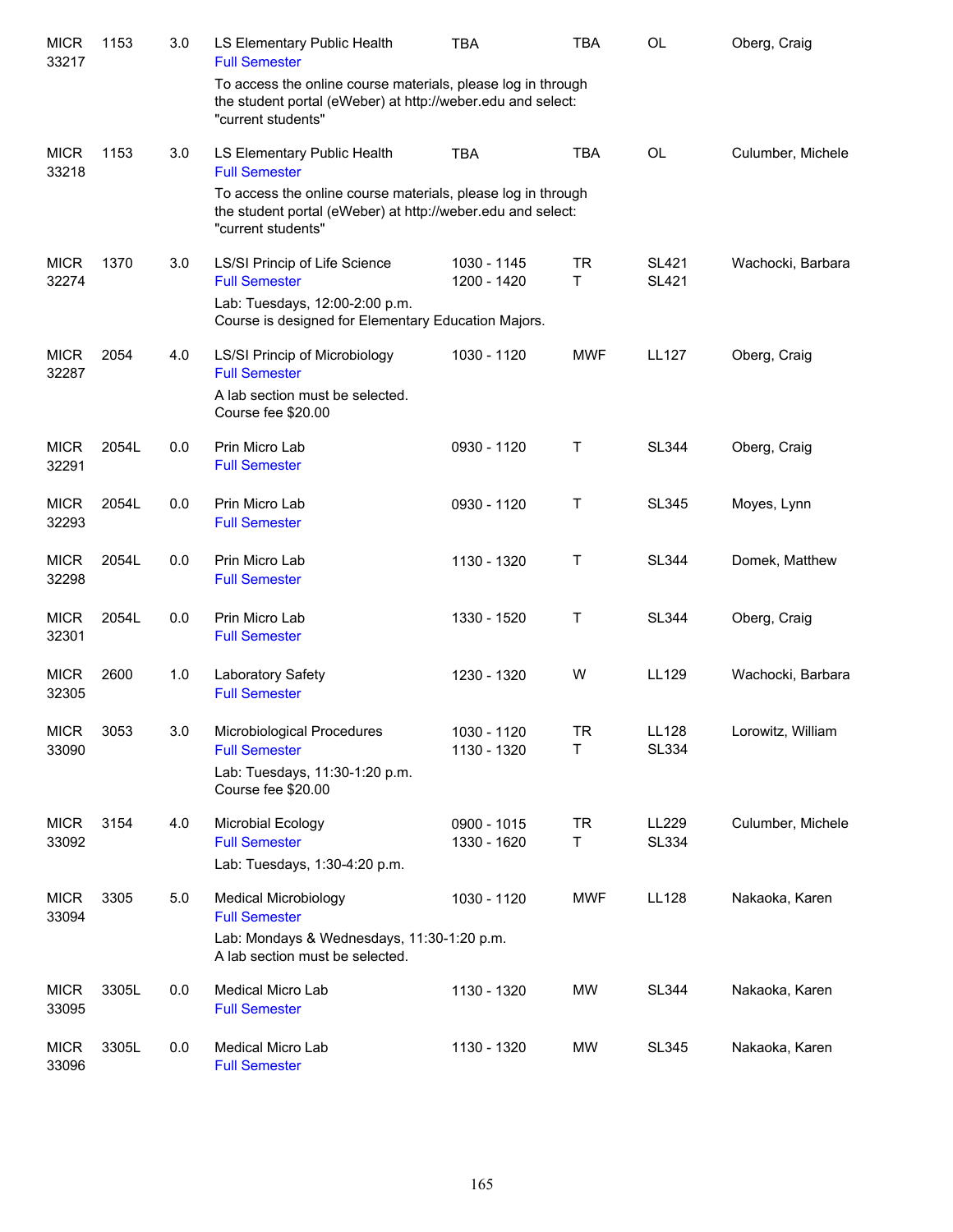| <b>MICR</b><br>33100 | 3403  | 3.0 | <b>Tropical Diseases</b><br><b>Full Semester</b><br>Lab: Thursdays, 10:30-1:20 p.m.                                                               | 1030 - 1220<br>1030 - 1320 | т<br>R          | LL229<br><b>SL345</b>        | Nakaoka, Karen     |
|----------------------|-------|-----|---------------------------------------------------------------------------------------------------------------------------------------------------|----------------------------|-----------------|------------------------------|--------------------|
| <b>MICR</b><br>33102 | 3484  | 4.0 | Environmental Microbiology<br><b>Full Semester</b><br>Lab: Thursdays, 11:30-2:20 p.m.                                                             | 1030 - 1120<br>1130 - 1420 | <b>MWF</b><br>R | LL229<br><b>SL334</b>        | Sondossi, Mohammad |
| <b>MICR</b><br>33219 | 3603  | 3.0 | Adv Micro for Health Professio<br><b>Full Semester</b>                                                                                            | <b>TBA</b>                 | <b>TBA</b>      | <b>OL</b>                    | Nakaoka, Karen     |
|                      |       |     | To access the online course materials, please log in through<br>the student portal (eWeber) at http://weber.edu and select:<br>"current students" |                            |                 |                              |                    |
| <b>MICR</b><br>33220 | 3810  | 3.0 | Experimental<br><b>Full Semester</b>                                                                                                              | <b>TBA</b>                 | <b>TBA</b>      | <b>OL</b>                    | Nakaoka, Karen     |
|                      |       |     | To access the online course materials, please log in through<br>the student portal (eWeber) at http://weber.edu and select:<br>"current students" |                            |                 |                              |                    |
| <b>MICR</b><br>33104 | 4154  | 4.0 | <b>Microbial Genetics</b><br><b>Full Semester</b>                                                                                                 | 0930 - 1020                | <b>MWF</b>      | <b>LL128</b>                 | Oberg, Craig       |
|                      |       |     | A lab section must be selected.<br>Lab: Wednesdays, 1:30-4:20 p.m.<br>Course fee \$20.00                                                          |                            |                 |                              |                    |
| <b>MICR</b><br>33106 | 4154L | 0.0 | Micro Genetics Lab<br><b>Full Semester</b>                                                                                                        | 1330 - 1620                | W               | <b>SL344</b>                 | Oberg, Craig       |
| <b>MICR</b><br>33108 | 4154L | 0.0 | Micro Genetics Lab<br><b>Full Semester</b>                                                                                                        | 1330 - 1620                | W               | <b>SL345</b>                 | Oberg, Craig       |
| <b>MICR</b><br>33109 | 4354  | 4.0 | Industrial Micro & Biotechnolo<br><b>Full Semester</b><br>Lab: Mondays, 1:30-4:20 p.m.                                                            | 0830 - 0920<br>1330 - 1620 | <b>MWF</b><br>М | <b>SL344</b><br><b>SL334</b> | Lorowitz, William  |
| <b>MICR</b><br>33111 | 4554  | 4.0 | Virology<br><b>Full Semester</b><br>A lab section must be selected.<br>Lab: Thursdays, 2:00-4:50 p.m.                                             | 0830 - 0920                | <b>MWF</b>      | <b>LL128</b>                 | Domek, Matthew     |
| <b>MICR</b><br>33114 | 4554L | 0.0 | Virology Lab<br><b>Full Semester</b>                                                                                                              | 1400 - 1650                | R               | <b>SL344</b>                 | Domek, Matthew     |
| <b>MICR</b><br>33115 | 4554L | 0.0 | Virology Lab<br><b>Full Semester</b>                                                                                                              | 1400 - 1650                | R               | <b>SL345</b>                 | Domek, Matthew     |
| <b>MICR</b><br>33118 | 4800  | 1.0 | Directed Research<br><b>Full Semester</b>                                                                                                         | <b>TBA</b>                 | <b>TBA</b>      |                              | Domek, Matthew     |
| <b>MICR</b><br>33119 | 4800  | 1.0 | Directed Research<br><b>Full Semester</b>                                                                                                         | <b>TBA</b>                 | <b>TBA</b>      |                              | Lorowitz, William  |
| <b>MICR</b><br>33120 | 4800  | 1.0 | Directed Research<br><b>Full Semester</b>                                                                                                         | <b>TBA</b>                 | <b>TBA</b>      |                              | Moyes, Lynn        |
| <b>MICR</b><br>33121 | 4800  | 1.0 | Directed Research<br><b>Full Semester</b>                                                                                                         | TBA                        | <b>TBA</b>      |                              | Nakaoka, Karen     |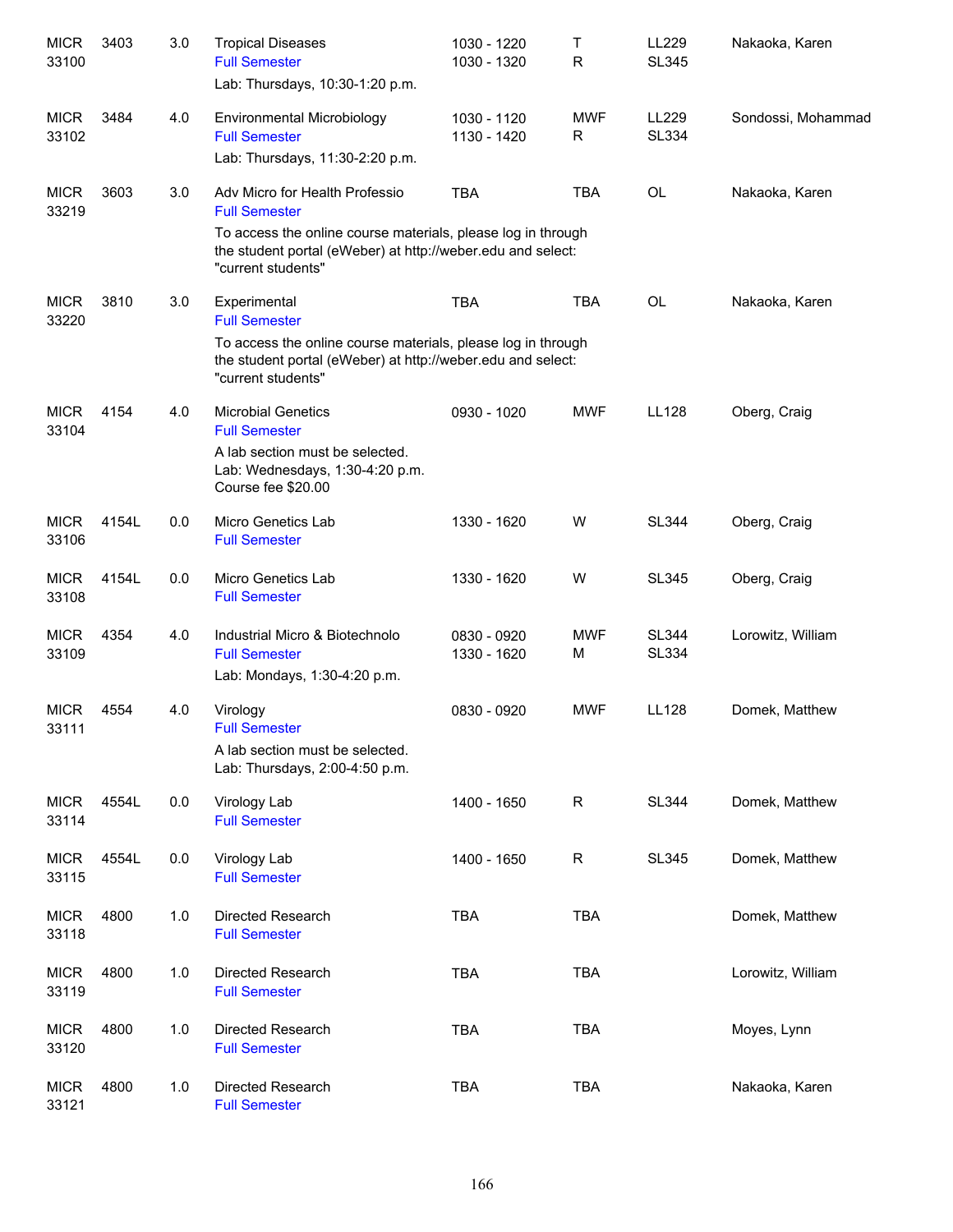| <b>MICR</b><br>33122 | 4800 | 1.0   | Directed Research<br><b>Full Semester</b>        | <b>TBA</b> | <b>TBA</b> | Oberg, Craig       |
|----------------------|------|-------|--------------------------------------------------|------------|------------|--------------------|
| <b>MICR</b><br>33123 | 4800 | 1.0   | Directed Research<br><b>Full Semester</b>        | <b>TBA</b> | <b>TBA</b> | Sondossi, Mohammad |
| <b>MICR</b><br>33124 | 4800 | 1.0   | Directed Research<br><b>Full Semester</b>        | <b>TBA</b> | <b>TBA</b> | Culumber, Michele  |
| <b>MICR</b><br>33125 | 4800 | 2.0   | Directed Research<br><b>Full Semester</b>        | <b>TBA</b> | <b>TBA</b> | Domek, Matthew     |
| <b>MICR</b><br>33126 | 4800 | 2.0   | Directed Research<br><b>Full Semester</b>        | <b>TBA</b> | <b>TBA</b> | Lorowitz, William  |
| <b>MICR</b><br>33127 | 4800 | 2.0   | Directed Research<br><b>Full Semester</b>        | <b>TBA</b> | <b>TBA</b> | Moyes, Lynn        |
| <b>MICR</b><br>33128 | 4800 | 2.0   | Directed Research<br><b>Full Semester</b>        | <b>TBA</b> | <b>TBA</b> | Nakaoka, Karen     |
| <b>MICR</b><br>33129 | 4800 | 2.0   | Directed Research<br><b>Full Semester</b>        | <b>TBA</b> | <b>TBA</b> | Oberg, Craig       |
| <b>MICR</b><br>33131 | 4800 | 2.0   | Directed Research<br><b>Full Semester</b>        | <b>TBA</b> | <b>TBA</b> | Sondossi, Mohammad |
| <b>MICR</b><br>33133 | 4800 | 2.0   | Directed Research<br><b>Full Semester</b>        | <b>TBA</b> | <b>TBA</b> | Culumber, Michele  |
| <b>MICR</b><br>33134 | 4830 | $1.0$ | <b>Directed Readings</b><br><b>Full Semester</b> | <b>TBA</b> | <b>TBA</b> | Domek, Matthew     |
| <b>MICR</b><br>33135 | 4830 | 1.0   | <b>Directed Readings</b><br><b>Full Semester</b> | <b>TBA</b> | <b>TBA</b> | Lorowitz, William  |
| <b>MICR</b><br>33137 | 4830 | 1.0   | <b>Directed Readings</b><br><b>Full Semester</b> | <b>TBA</b> | <b>TBA</b> | Nakaoka, Karen     |
| <b>MICR</b><br>33139 | 4830 | 1.0   | Directed Readings<br><b>Full Semester</b>        | <b>TBA</b> | <b>TBA</b> | Oberg, Craig       |
| <b>MICR</b><br>33140 | 4830 | $1.0$ | Directed Readings<br><b>Full Semester</b>        | TBA        | <b>TBA</b> | Sondossi, Mohammad |
| <b>MICR</b><br>33142 | 4830 | $1.0$ | Directed Readings<br><b>Full Semester</b>        | TBA        | <b>TBA</b> | Culumber, Michele  |
| <b>MICR</b><br>33144 | 4830 | 2.0   | Directed Readings<br><b>Full Semester</b>        | <b>TBA</b> | <b>TBA</b> | Domek, Matthew     |
| <b>MICR</b><br>33145 | 4830 | 2.0   | Directed Readings<br><b>Full Semester</b>        | <b>TBA</b> | <b>TBA</b> | Lorowitz, William  |
| <b>MICR</b><br>33146 | 4830 | 2.0   | Directed Readings<br><b>Full Semester</b>        | <b>TBA</b> | <b>TBA</b> | Nakaoka, Karen     |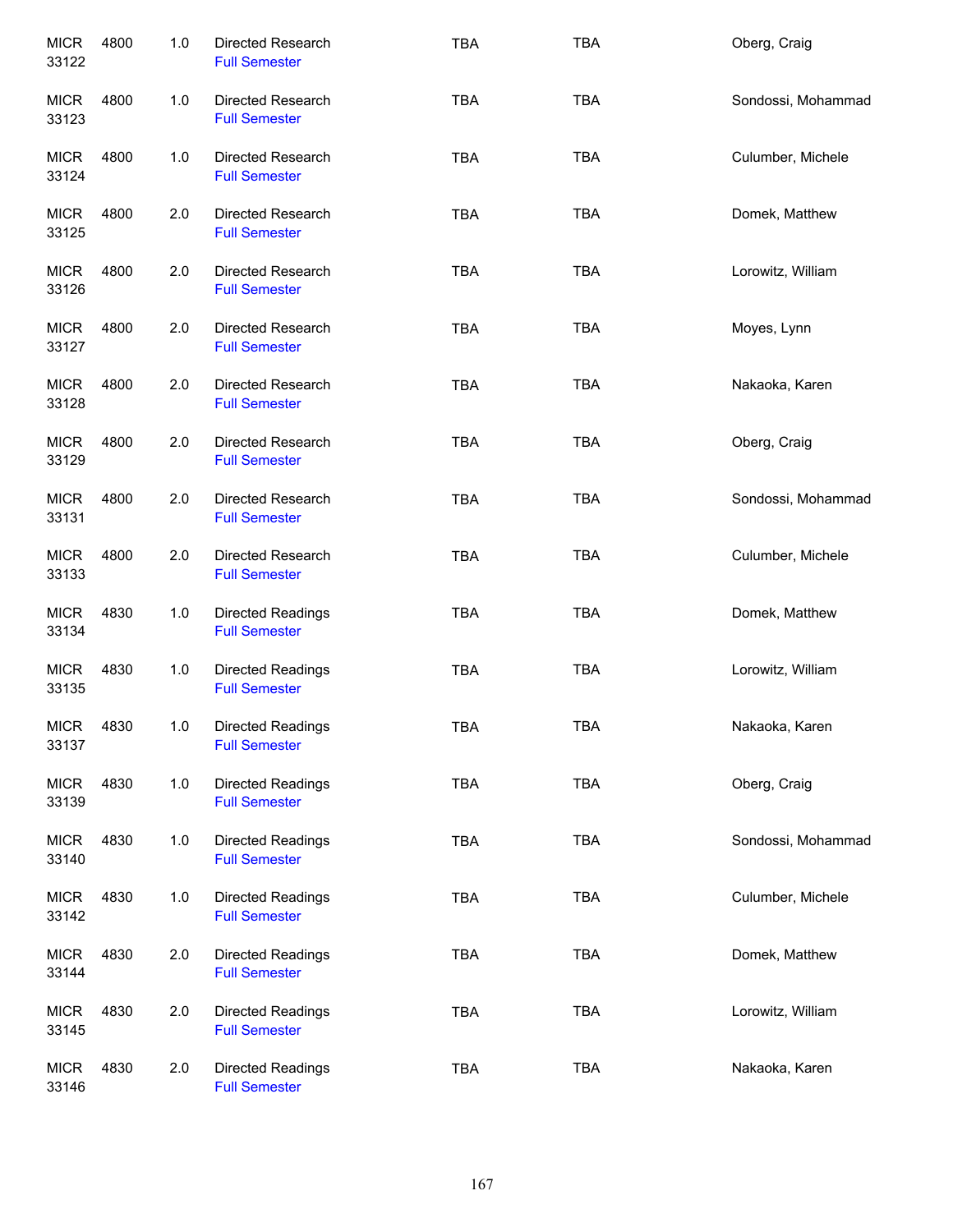| 4830 | 2.0     | Directed Readings<br><b>Full Semester</b>                           | <b>TBA</b>  | <b>TBA</b>   |              | Oberg, Craig       |
|------|---------|---------------------------------------------------------------------|-------------|--------------|--------------|--------------------|
| 4830 | 2.0     | <b>Directed Readings</b><br><b>Full Semester</b>                    | <b>TBA</b>  | <b>TBA</b>   |              | Sondossi, Mohammad |
| 4830 | 2.0     | <b>Directed Readings</b><br><b>Full Semester</b>                    | <b>TBA</b>  | <b>TBA</b>   |              | Culumber, Michele  |
| 4890 | 1.0     | Coop Work Experience<br><b>Full Semester</b>                        | TBA         | <b>TBA</b>   |              | Oberg, Craig       |
| 4890 | 2.0     | Coop Work Experience<br><b>Full Semester</b>                        | <b>TBA</b>  | <b>TBA</b>   |              | Oberg, Craig       |
| 4890 | 3.0     | Coop Work Experience<br><b>Full Semester</b>                        | <b>TBA</b>  | <b>TBA</b>   |              | Oberg, Craig       |
| 4890 | 4.0     | Coop Work Experience<br><b>Full Semester</b>                        | <b>TBA</b>  | <b>TBA</b>   |              | Oberg, Craig       |
| 4890 | 5.0     | Coop Work Experience<br><b>Full Semester</b>                        | <b>TBA</b>  | <b>TBA</b>   |              | Oberg, Craig       |
| 4991 | 1.0     | Microbiology Seminar<br><b>Full Semester</b>                        | 1230 - 1329 | $\mathsf F$  | <b>LL128</b> | Culumber, Michele  |
| 0000 | $0.0\,$ | Leadership Laboratory<br><b>Full Semester</b><br>Course fee \$70.00 | 1330 - 1630 | $\mathsf{R}$ | <b>SS10</b>  | DiTomaso, Steven   |
| 1020 | 2.0     | Intro to Tactical Leadership<br><b>Full Semester</b>                | 1030 - 1220 | T            | <b>SS10</b>  | Telleson, Douglas  |
| 1020 | 2.0     | Intro to Tactical Leadership<br><b>Full Semester</b>                | 1030 - 1220 | ${\sf R}$    | <b>SS10</b>  | Telleson, Douglas  |
| 2020 | 2.0     | Found of Tactical Leadership<br><b>Full Semester</b>                | 0830 - 1020 | Т            | <b>SS10</b>  | Walton, N. Peter   |
| 2020 | 2.0     | Found of Tactical Leadership<br><b>Full Semester</b>                | 0830 - 1020 | $\mathsf{R}$ | <b>SS10</b>  | Walton, N. Peter   |
| 2400 | 1.0     | <b>Physical Readiness</b><br><b>Full Semester</b>                   | 0600 - 0700 | <b>MTWRF</b> | SG           | Perron, Jason      |
| 2830 | 1.0     | Directed Readings & Projects<br><b>Full Semester</b>                | <b>TBA</b>  | <b>TBA</b>   |              | DiTomaso, Steven   |
| 2830 | 2.0     | Directed Readings & Projects<br><b>Full Semester</b>                | <b>TBA</b>  | <b>TBA</b>   |              | DiTomaso, Steven   |
| 2830 | 3.0     | Directed Readings & Projects<br><b>Full Semester</b>                | <b>TBA</b>  | <b>TBA</b>   |              | DiTomaso, Steven   |
| 2921 | 3.0     | ROTC Leader's Training Course<br><b>Full Semester</b>               | <b>TBA</b>  | TBA          |              | Stuart, Jeffrey    |
|      |         |                                                                     |             |              |              |                    |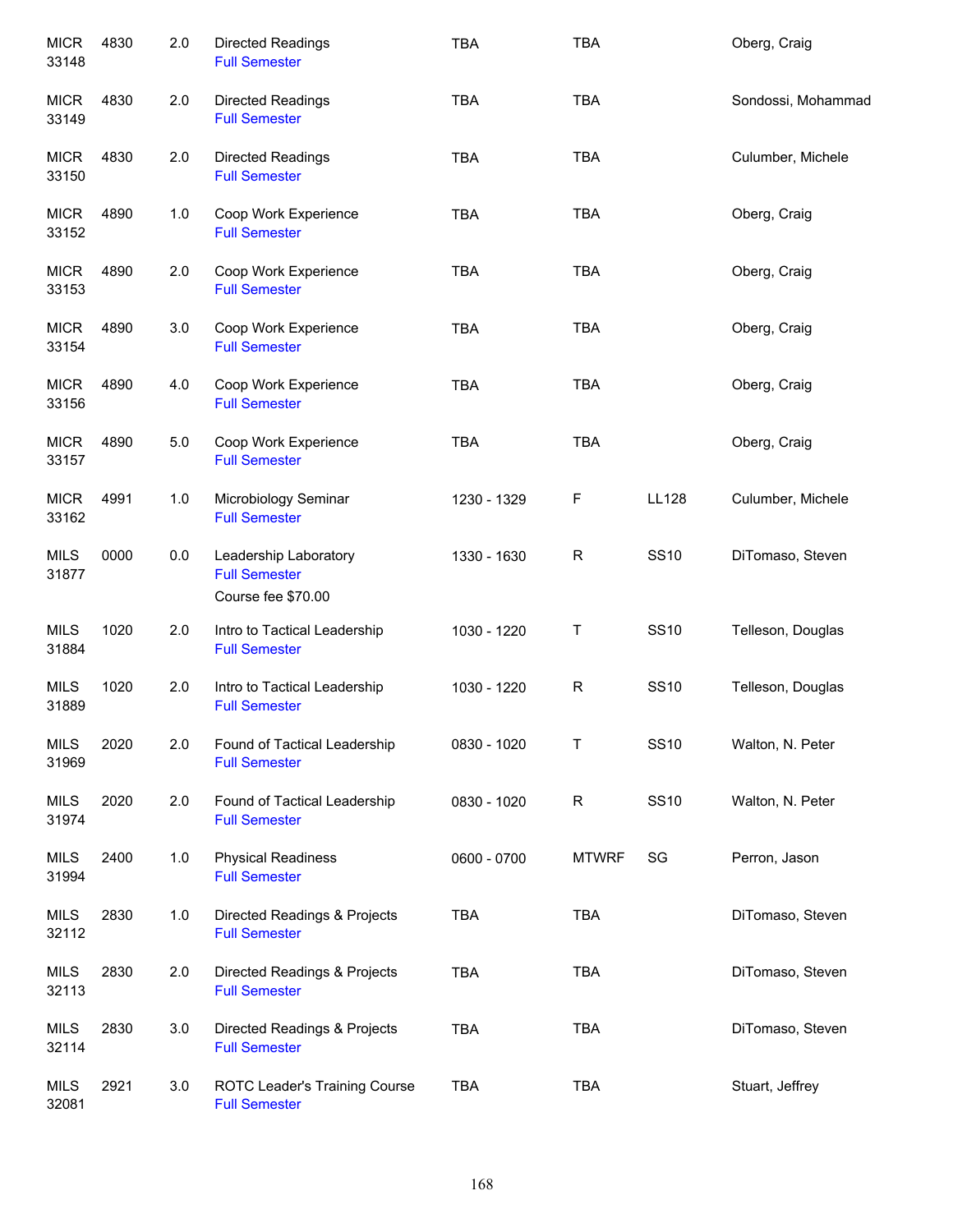| <b>MILS</b><br>31996 | 3020 | 3.0 | Leadership in Changing Environ<br><b>Full Semester</b>                                                                                            | 0930 - 1020 | <b>MWF</b>   | <b>SS10</b>  | Ballinger, Brian |
|----------------------|------|-----|---------------------------------------------------------------------------------------------------------------------------------------------------|-------------|--------------|--------------|------------------|
| MILS<br>32068        | 4020 | 3.0 | Leadership in a Complex World<br><b>Full Semester</b>                                                                                             | 1330 - 1610 | Τ            | <b>SS10</b>  | McVeigh, Keith   |
| <b>MILS</b><br>31997 | 4400 | 2.0 | <b>Advanced Physical Readiness</b><br><b>Full Semester</b>                                                                                        | 0600 - 0700 | <b>MTWRF</b> | SG           | Perron, Jason    |
| MILS<br>32116        | 4830 | 1.0 | Directed Readings & Projects<br><b>Full Semester</b>                                                                                              | <b>TBA</b>  | <b>TBA</b>   |              | McVeigh, Keith   |
| MILS<br>32117        | 4830 | 2.0 | Directed Readings & Projects<br><b>Full Semester</b>                                                                                              | <b>TBA</b>  | <b>TBA</b>   |              | McVeigh, Keith   |
| MILS<br>32118        | 4830 | 3.0 | Directed Readings & Projects<br><b>Full Semester</b>                                                                                              | <b>TBA</b>  | <b>TBA</b>   |              | McVeigh, Keith   |
| <b>MILS</b><br>32070 | 4921 | 3.0 | Leadership Dev/Assess Course<br><b>Full Semester</b>                                                                                              | <b>TBA</b>  | <b>TBA</b>   |              | Shuck, Richard   |
| <b>MILS</b><br>32073 | 4922 | 2.0 | Airborne Operations<br><b>Full Semester</b>                                                                                                       | <b>TBA</b>  | <b>TBA</b>   |              | DiTomaso, Steven |
| <b>MILS</b><br>32079 | 4923 | 2.0 | Cadet Troop Leader Training<br><b>Full Semester</b>                                                                                               | <b>TBA</b>  | <b>TBA</b>   |              | DiTomaso, Steven |
| <b>MKTG</b><br>33777 | 3010 | 3.0 | Marketing Concepts & Practices<br><b>Full Semester</b>                                                                                            | 0730 - 0820 | <b>MWF</b>   | <b>WB105</b> | Hoffman, John    |
| <b>MKTG</b><br>34040 | 3010 | 3.0 | Marketing Concepts & Practices<br><b>Full Semester</b>                                                                                            | <b>TBA</b>  | <b>TBA</b>   | OL           | Allred, Anthony  |
|                      |      |     | To access the online course material, please log in through<br>the student portal (eWeber) at http://weber.edu and select:<br>"current students." |             |              |              |                  |
| <b>MKTG</b><br>34042 | 3100 | 3.0 | <b>Consumer Behavior</b><br><b>Full Semester</b>                                                                                                  | <b>TBA</b>  | <b>TBA</b>   | <b>OL</b>    | Davis, Brian     |
|                      |      |     | To access the online course material, please log in through<br>the student portal (eWeber) at http://weber.edu and select:<br>"current student."  |             |              |              |                  |
| <b>MKTG</b><br>33779 | 3450 | 3.0 | <b>Promotion Managment</b><br><b>Full Semester</b>                                                                                                | 1030 - 1120 | <b>MWF</b>   | <b>WB105</b> | Hoffman, John    |
| <b>MKTG</b><br>34043 | 3500 | 3.0 | Retail Management<br><b>Full Semester</b>                                                                                                         | <b>TBA</b>  | <b>TBA</b>   | <b>OL</b>    | Davis, Brian     |
|                      |      |     | To access the online course material, please log in through<br>the student portal (eWeber) at http://weber.edu and select:<br>"current students." |             |              |              |                  |
| <b>MKTG</b><br>33781 | 3600 | 3.0 | International Marketing<br><b>Full Semester</b>                                                                                                   | 0830 - 0920 | <b>MWF</b>   | <b>WB105</b> | Hoffman, John    |
| <b>MKTG</b><br>34039 | 4400 | 3.0 | <b>Marketing Strategy</b><br><b>Full Semester</b>                                                                                                 | 1730 - 2010 | R            | D02106       | Valentin, Erhard |
| <b>MKTG</b><br>33785 | 4860 | 3.0 | Marketing Internship<br><b>Full Semester</b>                                                                                                      | <b>TBA</b>  | <b>TBA</b>   | <b>WB</b>    | Russell, Stephen |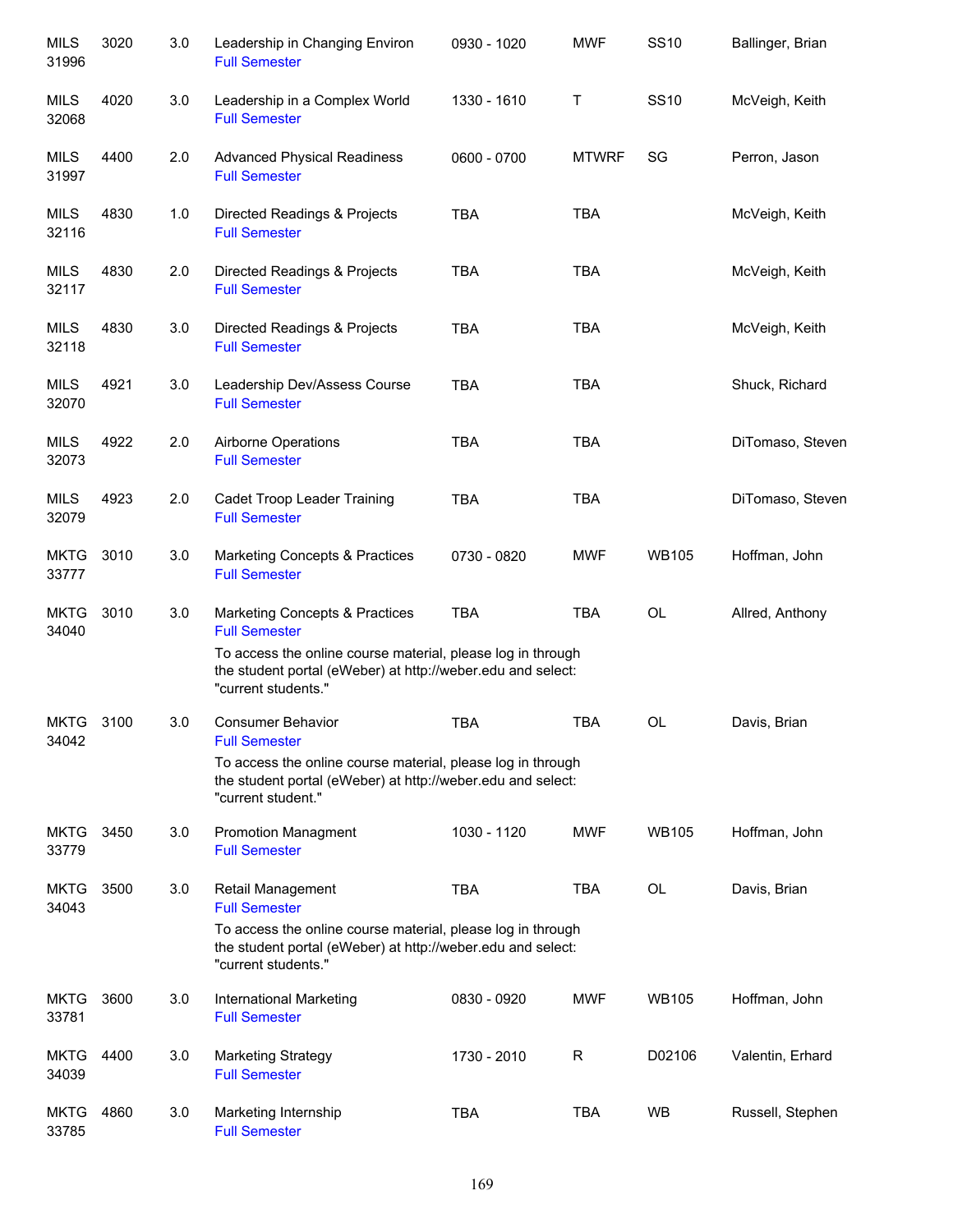| <b>MSAT</b><br>33832 | 6080 | 3.0 | Research Methods I<br><b>Full Semester</b><br>MSAT Differential \$276.63                                                                                                                                                                                                                                                                                                                               | 1230 - 1320 | <b>MWF</b> | <b>SB12</b>  | Herzog, Valerie        |
|----------------------|------|-----|--------------------------------------------------------------------------------------------------------------------------------------------------------------------------------------------------------------------------------------------------------------------------------------------------------------------------------------------------------------------------------------------------------|-------------|------------|--------------|------------------------|
| MSAT<br>33774        | 6090 | 3.0 | <b>Research Methods III</b><br><b>Full Semester</b><br>MSAT Differential \$276.63                                                                                                                                                                                                                                                                                                                      | <b>TBA</b>  | <b>TBA</b> |              | Berry, David           |
| MSAT<br>33776        | 6090 | 3.0 | Research Methods III<br><b>Full Semester</b><br>MSAT Differential \$276.63                                                                                                                                                                                                                                                                                                                             | <b>TBA</b>  | <b>TBA</b> |              | Herzog, Valerie        |
| MSAT<br>33778        | 6090 | 3.0 | <b>Research Methods III</b><br><b>Full Semester</b><br>MSAT Differential \$276.63                                                                                                                                                                                                                                                                                                                      | <b>TBA</b>  | <b>TBA</b> |              | Hamson-Utley, Jennifer |
| MSAT<br>33765        | 6301 | 3.0 | Ortho Assessment: Upper<br><b>Full Semester</b><br>MSAT Differential \$276.63                                                                                                                                                                                                                                                                                                                          | 1330 - 1445 | <b>MW</b>  | <b>SW117</b> | Hamson-Utley, Jennifer |
| MSAT<br>33771        | 6350 | 3.0 | <b>General Med. Conditions</b><br><b>Full Semester</b><br>Course fee \$15.00<br>MSAT Differential \$276.63                                                                                                                                                                                                                                                                                             | 0930 - 1020 | <b>MWF</b> | <b>SW68</b>  | Weir, Nancy            |
| MSAT<br>33762        | 6401 | 3.0 | Advan. Modalities for Injuries<br><b>Full Semester</b><br>Course fee \$20.00<br>MSAT Differential \$276.63                                                                                                                                                                                                                                                                                             | 1030 - 1220 | <b>MW</b>  | <b>SW117</b> | Berry, David           |
| <b>MSAT</b><br>33761 | 6451 | 3.0 | Advan. Rehab. of Injuries<br><b>Full Semester</b><br>Course fee \$15.00<br>MSAT Differential \$276.63                                                                                                                                                                                                                                                                                                  | 0930 - 1020 | <b>MWF</b> | <b>SW117</b> | Herzog, Valerie        |
| <b>MSAT</b><br>33768 | 6501 | 2.0 | CBL Graduate Practicum I<br><b>Full Semester</b><br>Course fee \$40.00;<br>CBL stands for Community-Based Learning which means that<br>students engage in meaningful community service that is<br>connected to specific course objectives. See http://www.<br>weber.edu/CommunityInvolvement/CBL Designation.html for a<br>full list of CBL designated courses.<br>MSAT Differential \$184.42          | 1500 - 1650 | M          | <b>SW117</b> | Herzog, Valerie        |
| MSAT<br>33764        | 6503 | 3.0 | <b>CBL Graduate Practicum III</b><br><b>Full Semester</b><br>Course fee \$25.00;<br>CBL stands for Community-Based Learning which means that<br>students engage in meaningful community service that is<br>connected to specific course objectives. See http://www.<br>weber.edu/CommunityInvolvement/CBL_Designation.html for a<br>full list of CBL designated courses.<br>MSAT Differential \$276.63 | 1230 - 1320 | MW         | SW117        | Hamson-Utley, Jennifer |
| <b>MSN</b><br>32018  | 6120 | 3.0 | <b>Research and Statistics</b><br><b>Full Semester</b><br>MSN Differential \$276.63                                                                                                                                                                                                                                                                                                                    | 0900 - 1200 | F          | MH332        | Gooder, Valerie        |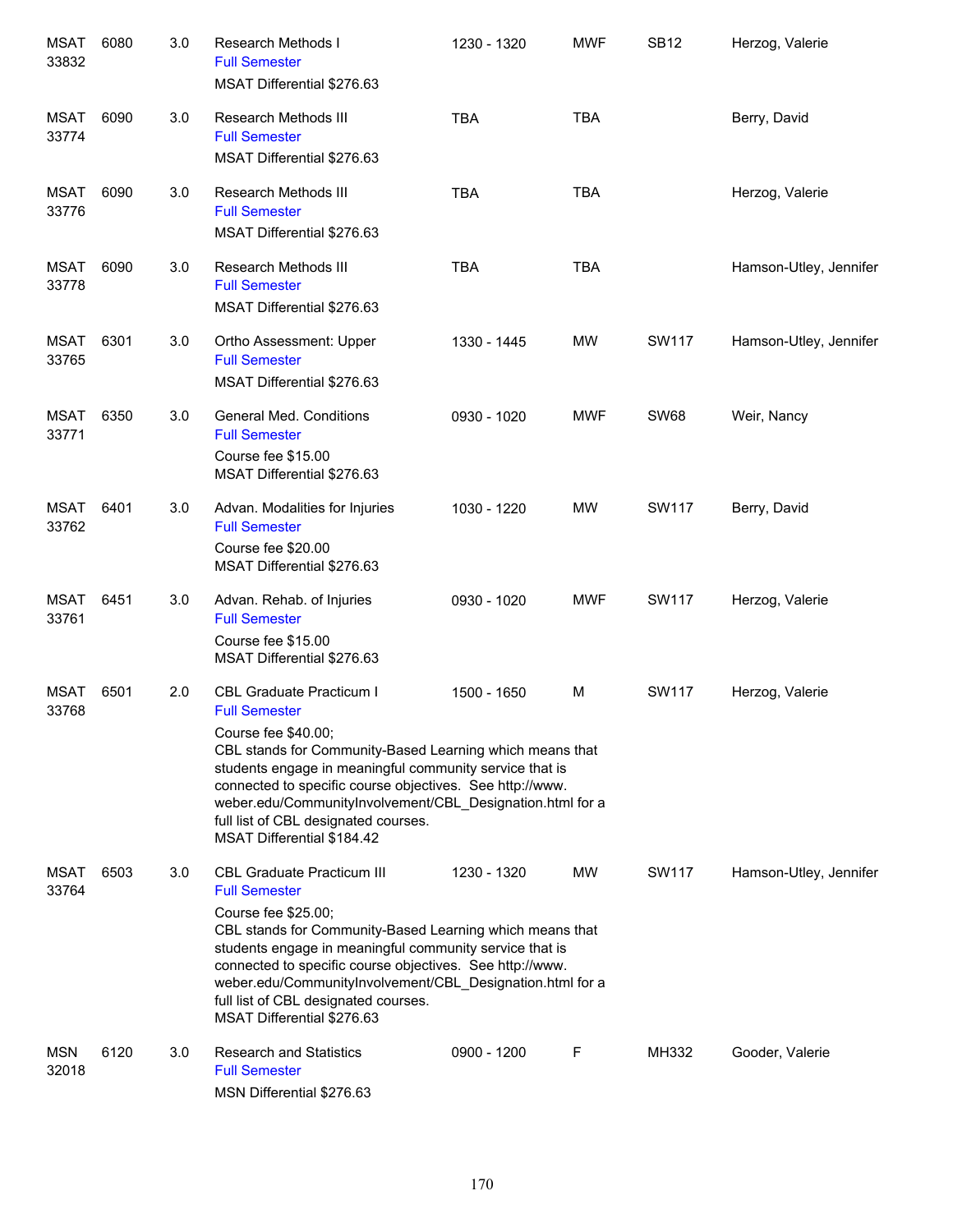| <b>MSN</b><br>32019  | 6160 | 3.0 | <b>Evidence Based Practice</b><br><b>Full Semester</b><br>MSN Differential \$276.63                                                                                                                   | 1200 - 1500 | TF         | MH332     | Gooder, Valerie     |
|----------------------|------|-----|-------------------------------------------------------------------------------------------------------------------------------------------------------------------------------------------------------|-------------|------------|-----------|---------------------|
| <b>MSN</b><br>32021  | 6200 | 3.0 | Theoretical Nursing Admin.<br><b>Full Semester</b><br>MSN Differential \$276.63                                                                                                                       | 1500 - 1800 | F          | MH341     | Hofmann, Linda      |
| <b>MSN</b><br>34732  | 6400 | 3.0 | Nurse Administrator Residency<br><b>Full Semester</b><br>To access the online course materials, please log in through                                                                                 | <b>TBA</b>  | <b>TBA</b> | <b>OL</b> | Huber, Debra        |
|                      |      |     | the student portal (eWeber) at http://weber.edu and enter<br>your Wildcat username and password.                                                                                                      |             |            |           |                     |
| <b>MSN</b><br>32023  | 6500 | 3.0 | Nursing Education Theory<br><b>Full Semester</b><br>MSN Differential \$276.63                                                                                                                         | 1500 - 1800 | F          | MH332     | Sitzman, Kathleen   |
| <b>MSN</b><br>34747  | 6800 | 1.0 | <b>MSN Project</b><br><b>Full Semester</b><br>Hybrid course                                                                                                                                           | <b>TBA</b>  | <b>TBA</b> |           |                     |
| <b>MTHE</b><br>31987 | 3010 | 3.0 | <b>Teaching Secondary Math</b><br><b>Full Semester</b>                                                                                                                                                | 0830 - 0920 | <b>MWF</b> | B4510     | Walthers, Phillip   |
| <b>MTHE</b><br>31988 | 3060 | 3.0 | Probabilites/Stats- Elem Tchrs<br><b>Full Semester</b>                                                                                                                                                | 1030 - 1145 | <b>TR</b>  | B4510     | Walthers, Phillip   |
| <b>MTHE</b><br>31991 | 4010 | 3.0 | Capstone Math/HS Teachers I<br><b>Full Semester</b>                                                                                                                                                   | 0930 - 1020 | <b>MWF</b> | B4508     | Ondrus, Matthew     |
| <b>MTHE</b><br>31990 | 4040 | 3.0 | Problem Solving- Elem Teachers<br><b>Full Semester</b>                                                                                                                                                | 0900 - 1015 | <b>TR</b>  | ED319     | Blackinton, Dixilee |
| <b>MTHE</b><br>31992 | 4700 | 3.0 | Senior Project in Elem Teach<br><b>Full Semester</b>                                                                                                                                                  | <b>TBA</b>  | <b>TBA</b> |           | Blackinton, Dixilee |
| <b>MTHE</b><br>35077 | 6160 | 3.0 | Number Theory<br><b>Full Semester</b>                                                                                                                                                                 | 1230 - 1320 | <b>MWF</b> | B4508     | Kvernadze, George   |
| <b>MUSC</b><br>32680 | 1010 | 3.0 | CA Introduction to Music<br><b>Full Semester</b>                                                                                                                                                      | 1730 - 2010 | Τ          | D02320    | Duffin, Gregory     |
| <b>MUSC</b><br>32681 | 1010 | 3.0 | CA Introduction to Music<br><b>Full Semester</b>                                                                                                                                                      | 1730 - 2010 | R          | D02320    | Johnson, Gordon     |
| <b>MUSC</b><br>32706 | 1010 | 3.0 | CA Introduction to Music<br><b>Full Semester</b>                                                                                                                                                      | 1330 - 1420 | <b>MWF</b> | D02320    | Basinger, Bettie    |
| <b>MUSC</b><br>32712 | 1010 | 3.0 | CA Introduction to Music<br><b>Full Semester</b><br>To access the online course materials, please log in through<br>the student portal (eWeber) at http://weber.edu and select:<br>"current students" | <b>TBA</b>  | <b>TBA</b> | <b>OL</b> | Feller, David       |
| <b>MUSC</b><br>32744 | 1010 | 3.0 | CA Introduction to Music<br><b>Full Semester</b>                                                                                                                                                      | 1730 - 2010 | W          | DH1411    | Duffin, Gregory     |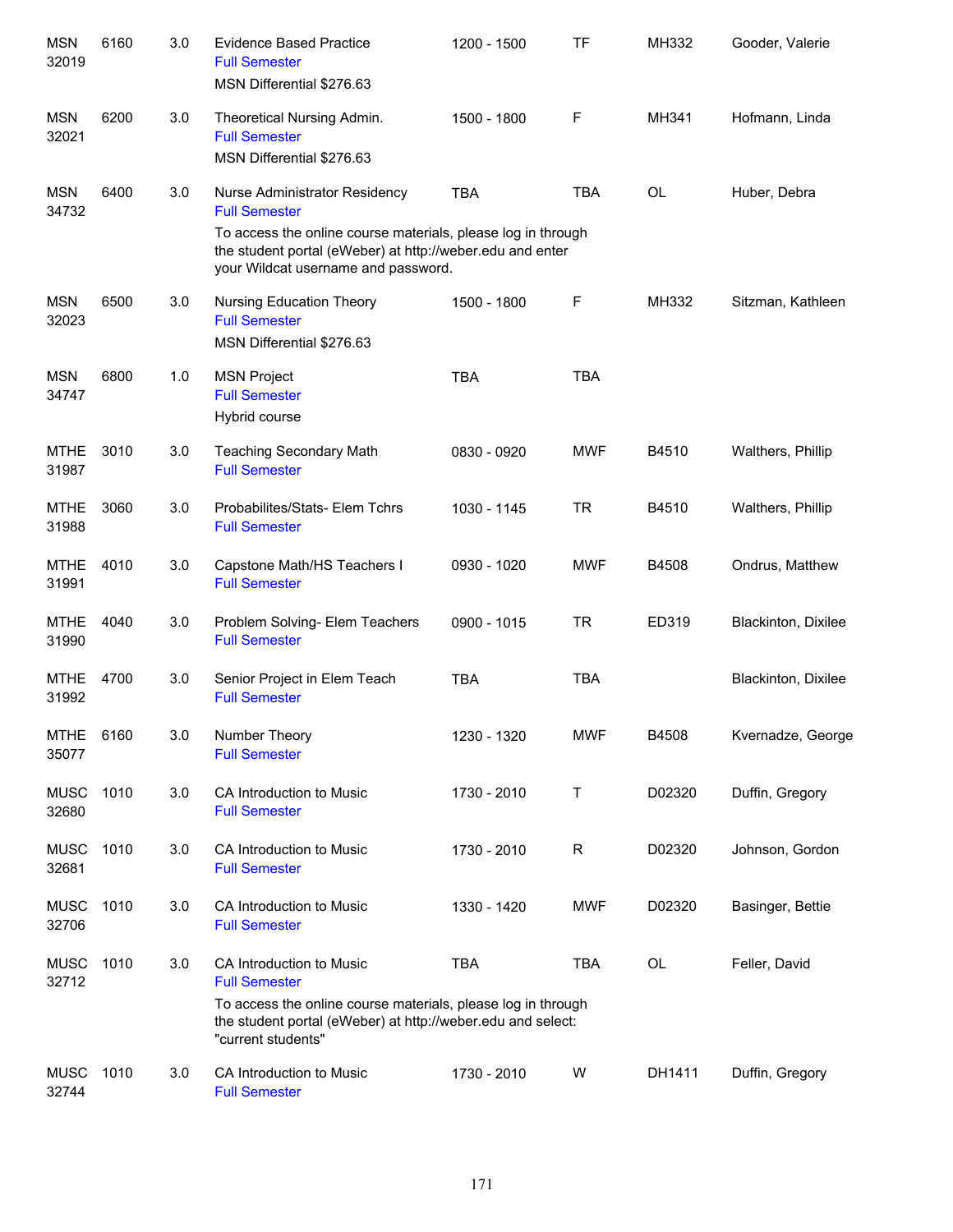| <b>MUSC</b><br>32747 | 1010 | 3.0 | CA Introduction to Music<br><b>Full Semester</b>                                                                                                                                                                                                                                                                                              | 1730 - 2010 | Т          | <b>MR</b>    | Johnson, Gordon  |
|----------------------|------|-----|-----------------------------------------------------------------------------------------------------------------------------------------------------------------------------------------------------------------------------------------------------------------------------------------------------------------------------------------------|-------------|------------|--------------|------------------|
| <b>MUSC</b><br>33003 | 1010 | 3.0 | CA Introduction to Music<br><b>Full Semester</b>                                                                                                                                                                                                                                                                                              | 1330 - 1420 | <b>MWF</b> | <b>BC319</b> | Feller, David    |
| <b>MUSC</b><br>33005 | 1010 | 3.0 | CA Introduction to Music<br><b>Full Semester</b>                                                                                                                                                                                                                                                                                              | 0930 - 1020 | <b>MWF</b> | <b>BC211</b> | Dooley, Donna    |
| <b>MUSC</b><br>33006 | 1010 | 3.0 | CA Introduction to Music<br><b>Full Semester</b>                                                                                                                                                                                                                                                                                              | 0900 - 1020 | <b>TR</b>  | <b>BC117</b> | Dooley, Donna    |
| <b>MUSC</b><br>33007 | 1010 | 3.0 | CA Introduction to Music<br><b>Full Semester</b>                                                                                                                                                                                                                                                                                              | 1200 - 1320 | <b>TR</b>  | <b>BC117</b> | Priest, Thomas   |
| <b>MUSC</b><br>33008 | 1010 | 3.0 | CA Introduction to Music<br><b>Full Semester</b>                                                                                                                                                                                                                                                                                              | 1330 - 1450 | <b>TR</b>  | <b>BC117</b> | Priest, Thomas   |
| <b>MUSC</b><br>33629 | 1010 | 3.0 | CA Introduction to Music<br><b>Full Semester</b>                                                                                                                                                                                                                                                                                              | 0930 - 1210 | S          | <b>BC319</b> | Basinger, Bettie |
| <b>MUSC</b><br>33684 | 1010 | 3.0 | CA Introduction to Music<br><b>Full Semester</b>                                                                                                                                                                                                                                                                                              | 0830 - 0920 | <b>MWF</b> | EH229        | Campbell, Carey  |
| <b>MUSC</b><br>32713 | 1030 | 3.0 | CA Introduction to Jazz<br><b>Full Semester</b><br>To access the online course materials, please log in through<br>the student portal (eWeber) at http://weber.edu and select:                                                                                                                                                                | <b>TBA</b>  | <b>TBA</b> | <b>OL</b>    | Keipp, Donald    |
| <b>MUSC</b>          | 1030 | 3.0 | "current students"<br>CA Introduction to Jazz                                                                                                                                                                                                                                                                                                 | 1030 - 1120 | <b>MWF</b> | <b>BC117</b> | Keipp, Donald    |
| 33634                |      |     | <b>Full Semester</b>                                                                                                                                                                                                                                                                                                                          |             |            |              |                  |
| <b>MUSC</b><br>34224 | 1033 | 3.0 | CA Intro to American Music<br><b>Full Semester</b>                                                                                                                                                                                                                                                                                            | <b>TBA</b>  | <b>TBA</b> | <b>OL</b>    | Campbell, Susan  |
|                      |      |     | To access the online course materials, please log in through<br>the student portal (eWeber) at http://weber.edu and select:<br>"current students"                                                                                                                                                                                             |             |            |              |                  |
| <b>MUSC</b><br>32144 | 1040 | 3.0 | CA DV Music of World Cultures<br><b>Full Semester</b>                                                                                                                                                                                                                                                                                         | 1030 - 1145 | <b>TR</b>  | <b>BC210</b> | Akombo, David    |
|                      |      |     | CBL stands for Community-Based Learning which means that<br>students engage in meaningful community service that is<br>connected to specific course objectives. See http://www.<br>weber.edu/CommunityInvolvement/CBL_Designation.html for a<br>full list of CBL designated courses.                                                          |             |            |              |                  |
| <b>MUSC</b><br>32146 | 1040 | 3.0 | CA DV Music of World Cultures<br><b>Full Semester</b><br>CBL stands for Community-Based Learning which means that<br>students engage in meaningful community service that is<br>connected to specific course objectives. See http://www.<br>weber.edu/CommunityInvolvement/CBL_Designation.html for a<br>full list of CBL designated courses. | 1330 - 1445 | TR         | <b>BC318</b> | Akombo, David    |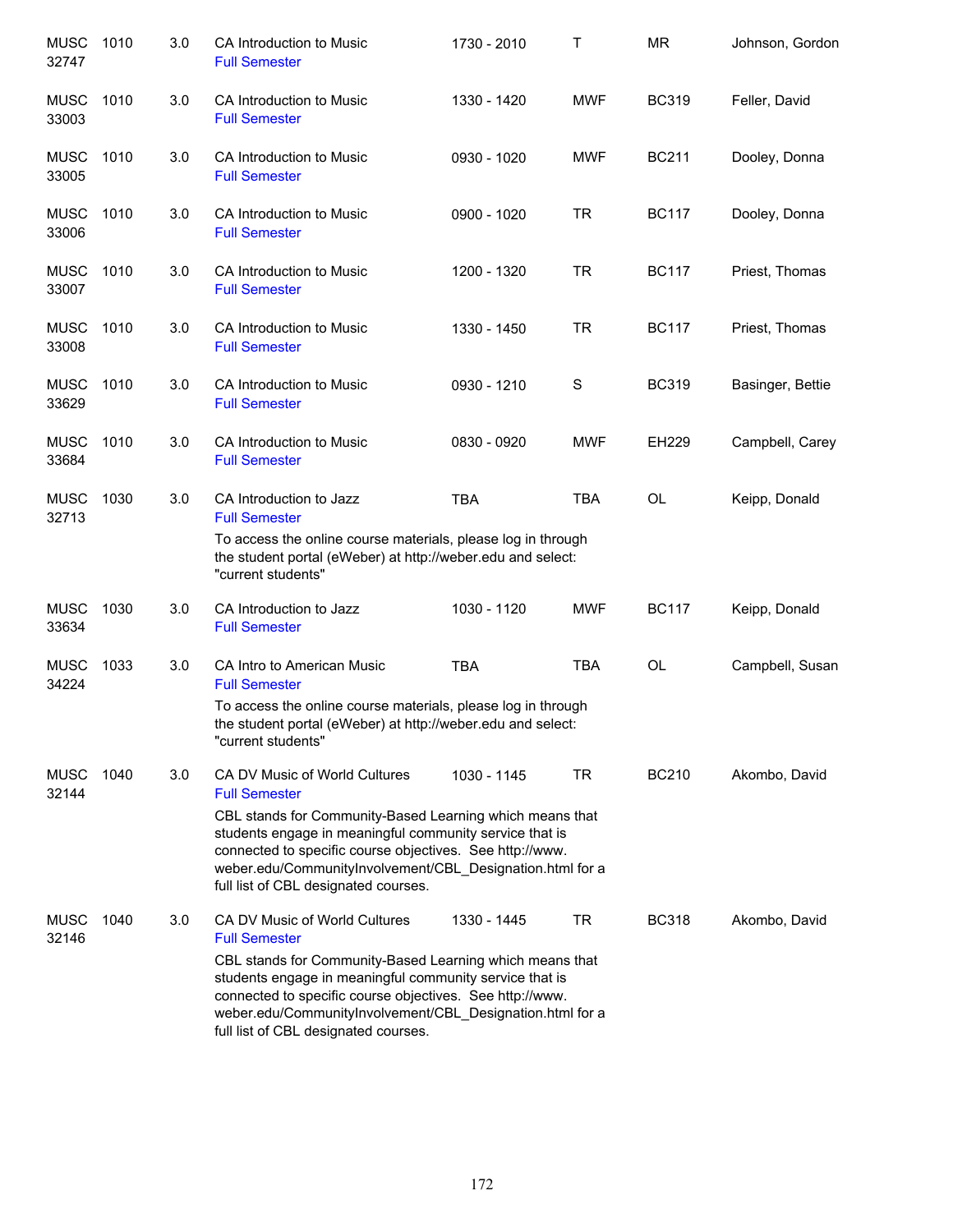| <b>MUSC</b><br>32716 | 1040 | 3.0 | <b>CA DV Music of World Cultures</b><br><b>Full Semester</b>                                                                                                                | <b>TBA</b>  | <b>TBA</b> | <b>OL</b>    | Keipp, Donald       |
|----------------------|------|-----|-----------------------------------------------------------------------------------------------------------------------------------------------------------------------------|-------------|------------|--------------|---------------------|
|                      |      |     | To access the online course materials, please log in through<br>the student portal (eWeber) at http://weber.edu and select:<br>"current students"                           |             |            |              |                     |
| <b>MUSC</b><br>32221 | 1063 | 3.0 | CA Music In Religion<br><b>Full Semester</b>                                                                                                                                | 1030 - 1120 | <b>MWF</b> | <b>BC211</b> | Feller, David       |
| <b>MUSC</b><br>34226 | 1063 | 3.0 | CA Music In Religion<br><b>Full Semester</b><br>To access the online course materials, please log in through<br>the student portal (eWeber) at http://weber.edu and select: | <b>TBA</b>  | <b>TBA</b> | <b>OL</b>    | Campbell, Susan     |
|                      |      |     | "current students"                                                                                                                                                          |             |            |              |                     |
| <b>MUSC</b><br>32223 | 1100 | 2.0 | <b>Fundamentals of Music</b><br><b>Full Semester</b><br>For prospective music majors, minors, & musical theatre<br>majors. Preparation for MUSC 1110 and 1130.              | 0830 - 0920 | <b>TR</b>  | <b>BC319</b> | Palumbo, Michael    |
| <b>MUSC</b><br>32224 | 1120 | 3.0 | Music Theory II<br><b>Full Semester</b>                                                                                                                                     | 1030 - 1120 | <b>MWF</b> | <b>BC210</b> | Uzur, Viktor        |
|                      |      |     | Music majors & minors only. Must be taken in conjunction<br>with MUSC 1140.                                                                                                 |             |            |              |                     |
| <b>MUSC</b><br>32225 | 1120 | 3.0 | Music Theory II<br><b>Full Semester</b>                                                                                                                                     | 1030 - 1120 | <b>MWF</b> | <b>BC318</b> | Van der Beek, Ralph |
|                      |      |     | Music majors & minors only. Must be taken in conjunction<br>with MUSC 1140.                                                                                                 |             |            |              |                     |
| MUSC<br>32226        | 1140 | 1.0 | Sight-Singing / Ear Training II<br><b>Full Semester</b>                                                                                                                     | 0930 - 1020 | <b>MW</b>  | <b>BC210</b> | Uzur, Viktor        |
|                      |      |     | Music majors & minors only. Must be taken in conjunction<br>with MUSC 1120.                                                                                                 |             |            |              |                     |
| MUSC<br>32227        | 1140 | 1.0 | Sight-Singing /Ear Training II<br><b>Full Semester</b>                                                                                                                      | 0930 - 1020 | MW         | <b>BC318</b> | Van der Beek, Ralph |
|                      |      |     | Music majors & minors only. Must be taken in conjunction<br>with MUSC 1120.                                                                                                 |             |            |              |                     |
| <b>MUSC</b><br>32228 | 1160 | 1.0 | Class Piano II<br><b>Full Semester</b>                                                                                                                                      | 1130 - 1220 | WF         | <b>BC320</b> | Yang, Yu-Jane       |
|                      |      |     | Course fee \$7. Music majors & minors only.<br>Prereq: MUSC 1150 or audition.                                                                                               |             |            |              |                     |
| <b>MUSC</b><br>32229 | 1160 | 1.0 | Class Piano II<br><b>Full Semester</b>                                                                                                                                      | 1130 - 1220 | <b>TR</b>  | <b>BC320</b> | Yang, Yu-Jane       |
|                      |      |     | Course fee \$7. Music majors & minors only.<br>Prereq: MUSC 1150 or audition.                                                                                               |             |            |              |                     |
| <b>MUSC</b><br>32230 | 1160 | 1.0 | Class Piano II<br><b>Full Semester</b><br>Course fee \$7. Music majors & minors only.<br>Prereq: MUSC 1150 or audition.                                                     | 0830 - 0920 | <b>TR</b>  | <b>BC320</b> | Wiemer, Gerta       |
| <b>MUSC</b><br>32231 | 1321 | 1.0 | <b>Basic Piano for Adults</b><br><b>Full Semester</b><br>Course fee \$7.00                                                                                                  | 0830 - 0930 | S          | <b>BC320</b> | Johnson, Gordon     |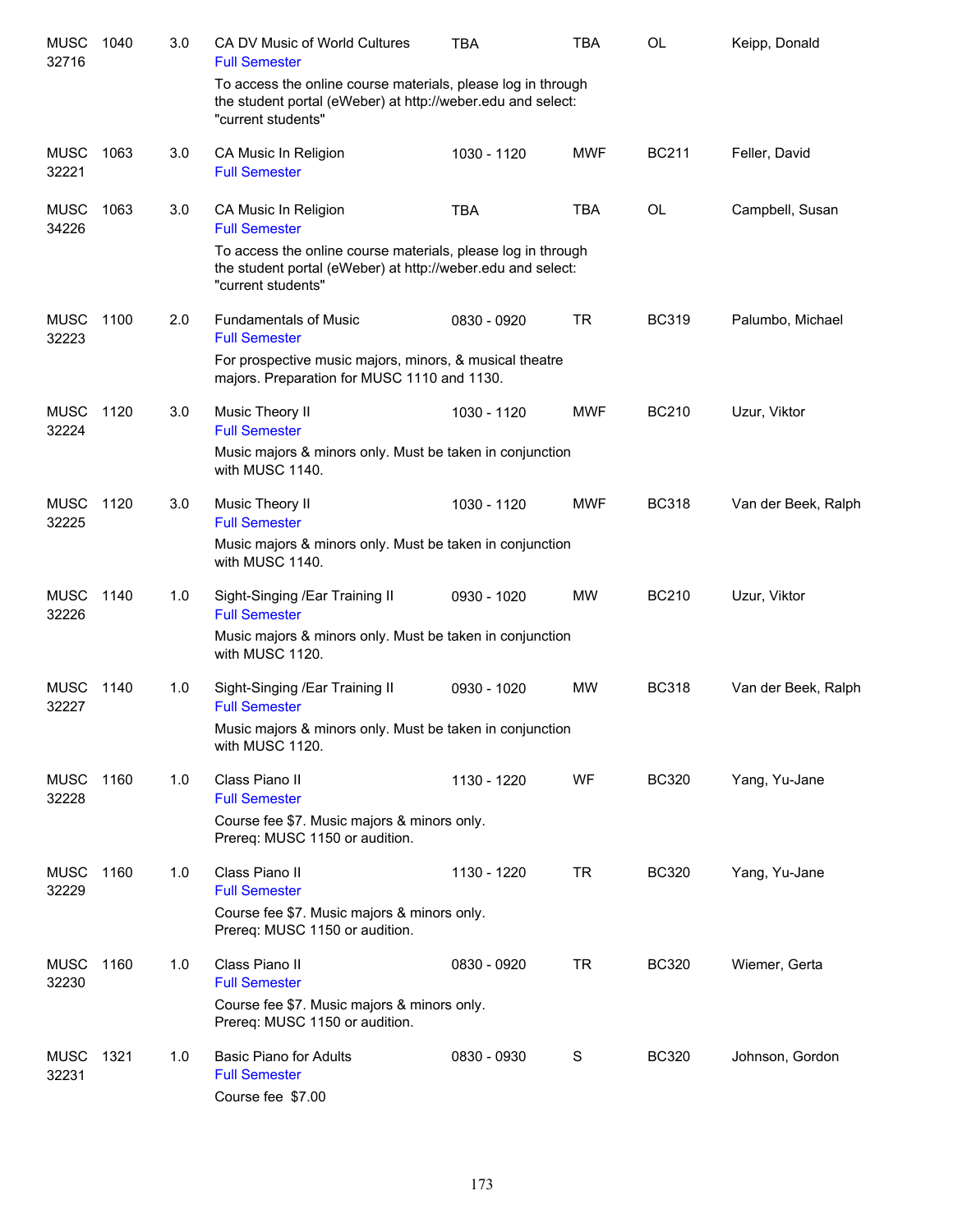| <b>MUSC</b><br>32234 | 1500 | 2.0 | <b>Beg/Int Classical Guitar</b><br><b>Full Semester</b> | 1630 - 1820 | M          | <b>BC136</b> | Woodbury, Todd    |
|----------------------|------|-----|---------------------------------------------------------|-------------|------------|--------------|-------------------|
| <b>MUSC</b><br>32235 | 1500 | 2.0 | Beg/Int Classical Guitar<br><b>Full Semester</b>        | 1830 - 2020 | M          | <b>BC136</b> | Woodbury, Todd    |
| <b>MUSC</b><br>30268 | 1502 | 1.0 | Violin Master Class<br><b>Full Semester</b>             | 1330 - 1420 | F          | <b>BC210</b> | Wang, Shi-hwa     |
| <b>MUSC</b><br>30269 | 1503 | 1.0 | Viola Master Class<br><b>Full Semester</b>              | 1330 - 1420 | F          | <b>BC211</b> | Palumbo, Michael  |
| <b>MUSC</b><br>30270 | 1504 | 1.0 | Cello Master Class<br><b>Full Semester</b>              | 1330 - 1420 | F          | <b>BC318</b> | Uzur, Viktor      |
| <b>MUSC</b><br>30271 | 1505 | 1.0 | <b>String Bass Master</b><br><b>Full Semester</b>       | 1230 - 1320 | М          | <b>BC117</b> | Basinger, Donald  |
| <b>MUSC</b><br>30272 | 1506 | 1.0 | <b>Guitar Master Class</b><br><b>Full Semester</b>      | 1430 - 1520 | М          | <b>BC319</b> | Woodbury, Todd    |
| <b>MUSC</b><br>30273 | 1507 | 1.0 | Harp Master Class<br><b>Full Semester</b>               | <b>TBA</b>  | <b>TBA</b> |              | Vickerman, Louise |
| <b>MUSC</b><br>30274 | 1510 | 1.0 | <b>Trumpet Master Class</b><br><b>Full Semester</b>     | 1430 - 1520 | F          | <b>BC113</b> | Root, Thomas      |
| <b>MUSC</b><br>30275 | 1511 | 1.0 | French Horn Master Class<br><b>Full Semester</b>        | 1430 - 1520 | F          | <b>BC113</b> | Root, Thomas      |
| <b>MUSC</b><br>30276 | 1512 | 1.0 | <b>Trombone Master Class</b><br><b>Full Semester</b>    | 1430 - 1520 | F          | <b>BC113</b> | Root, Thomas      |
| <b>MUSC</b><br>30277 | 1513 | 1.0 | Euphonium/Tuba Master Class<br><b>Full Semester</b>     | 1430 - 1520 | F          | <b>BC113</b> | Root, Thomas      |
| <b>MUSC</b><br>30278 | 1520 | 1.0 | <b>Percussion Master Class</b><br><b>Full Semester</b>  | 1430 - 1520 | F          | <b>BC113</b> | Keipp, Donald     |
| <b>MUSC</b><br>30279 | 1530 | 1.0 | <b>Voice Master Class</b><br><b>Full Semester</b>       | 1430 - 1520 | F          | <b>BC136</b> | Brookens, Karen   |
| <b>MUSC</b><br>30280 | 1540 | 1.0 | <b>Flute Master Class</b><br><b>Full Semester</b>       | 1430 - 1520 | F          | <b>BC113</b> | Feller, David     |
| <b>MUSC</b><br>30281 | 1541 | 1.0 | Oboe Master Class<br><b>Full Semester</b>               | 1430 - 1520 | F          | <b>BC113</b> | Feller, David     |
| <b>MUSC</b><br>30282 | 1542 | 1.0 | <b>Clarinet Master Class</b><br><b>Full Semester</b>    | 1430 - 1520 | F          | <b>BC113</b> | Feller, David     |
| <b>MUSC</b><br>30283 | 1543 | 1.0 | Saxophone Master Class<br><b>Full Semester</b>          | 1430 - 1520 | F          | <b>BC113</b> | Feller, David     |
| <b>MUSC</b><br>30284 | 1544 | 1.0 | <b>Bassoon Master Class</b><br><b>Full Semester</b>     | 1430 - 1520 | F          | <b>BC113</b> | Feller, David     |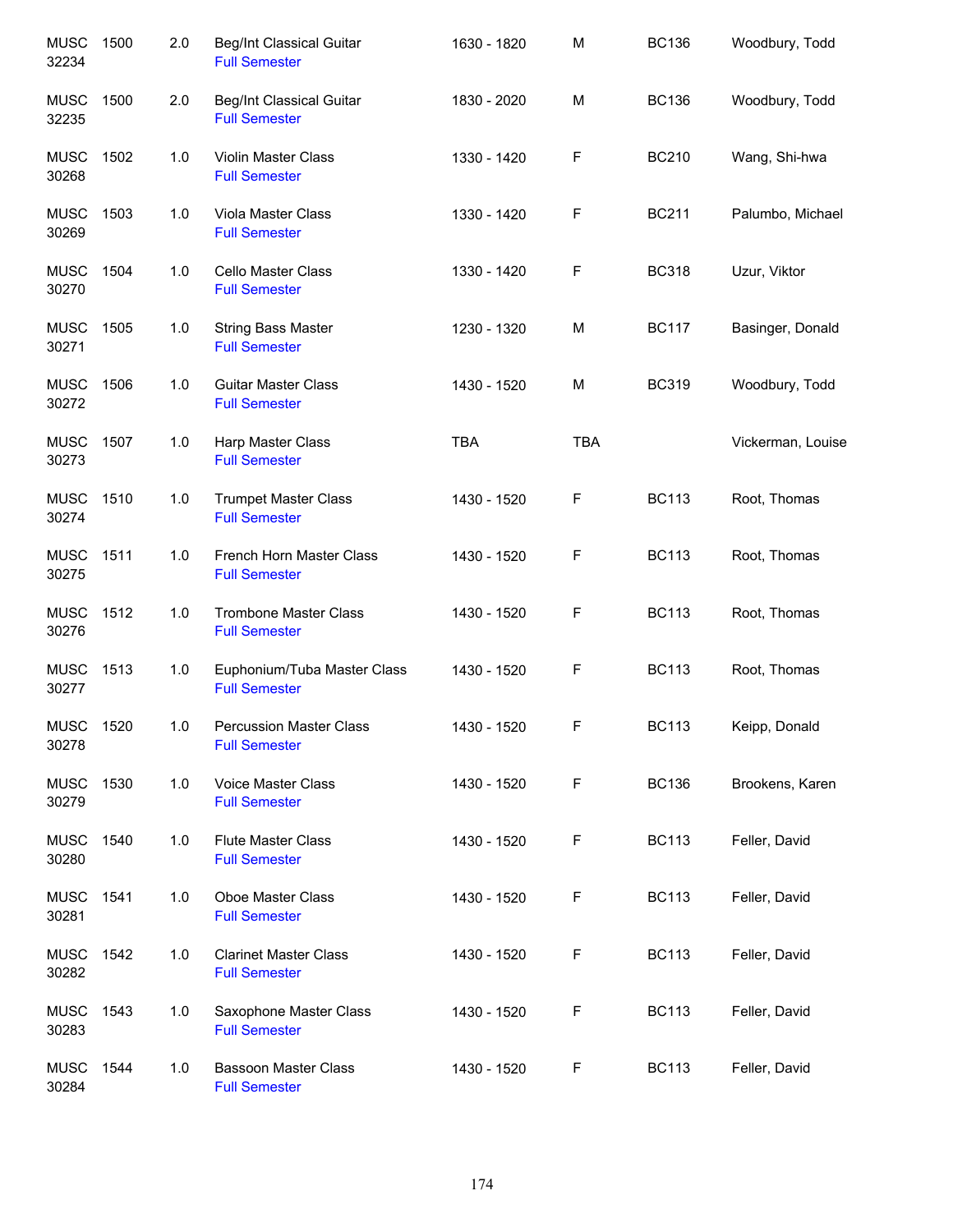| <b>MUSC</b><br>30345 | 1601 | 1.0 | Private Instruction<br><b>Full Semester</b>                                                                                                                                  | TBA        | <b>TBA</b> | Dooley, Lawrence |
|----------------------|------|-----|------------------------------------------------------------------------------------------------------------------------------------------------------------------------------|------------|------------|------------------|
|                      |      |     | For non-music majors and minors. Private lessons in voice/<br>keyboard/woodwinds/brass/strings/percussion.<br>Course fee \$258. Call 626-6437 for a list of instructors.     |            |            |                  |
| <b>MUSC</b><br>30347 | 1601 | 1.0 | Private Instruction<br><b>Full Semester</b>                                                                                                                                  | <b>TBA</b> | <b>TBA</b> | Dooley, Lawrence |
|                      |      |     | For non-music majors and minors. Private lessons in<br>voice/ keyboard/ woodwinds/ brass/ strings/ percussion.<br>Course fee \$258. Call 626-6437 for a list of instructors. |            |            |                  |
| <b>MUSC</b><br>30353 | 1610 | 1.0 | Applied Keyboard: Piano<br><b>Full Semester</b><br>Music majors and minors only. Course fee \$350                                                                            | <b>TBA</b> | <b>TBA</b> | Yang, Yu-Jane    |
| <b>MUSC</b><br>30361 | 1611 | 1.0 | Applied Keyboard: Organ<br><b>Full Semester</b>                                                                                                                              | <b>TBA</b> | <b>TBA</b> | Christiansen, B  |
|                      |      |     | Music majors and minors only. Course fee \$350                                                                                                                               |            |            |                  |
| <b>MUSC</b><br>30363 | 1620 | 1.0 | <b>Applied Voice</b><br><b>Full Semester</b>                                                                                                                                 | <b>TBA</b> | <b>TBA</b> | Brookens, Karen  |
|                      |      |     | Music majors and minors only. Course fee \$350                                                                                                                               |            |            |                  |
| <b>MUSC</b><br>30367 | 1630 | 1.0 | Applied Woodwinds: Flute<br><b>Full Semester</b>                                                                                                                             | <b>TBA</b> | <b>TBA</b> | Feller, David    |
|                      |      |     | Music majors and minors only. Course fee \$350                                                                                                                               |            |            |                  |
| <b>MUSC</b><br>30368 | 1631 | 1.0 | Applied Woodwinds: Oboe<br><b>Full Semester</b><br>Music majors and minors only. Course fee \$350                                                                            | <b>TBA</b> | <b>TBA</b> | Feller, David    |
| <b>MUSC</b><br>30369 | 1632 | 1.0 | Applied Woodwinds: Clarinet<br><b>Full Semester</b><br>Music majors and minors only. Course fee \$350                                                                        | <b>TBA</b> | <b>TBA</b> | Feller, David    |
| <b>MUSC</b>          | 1633 | 1.0 | Applied Woodwinds: Saxaphone                                                                                                                                                 | TBA        | <b>TBA</b> | Feller, David    |
| 30376                |      |     | <b>Full Semester</b><br>Music majors and minors only. Course fee \$350                                                                                                       |            |            |                  |
| <b>MUSC</b><br>30380 | 1634 | 1.0 | Applied Woodwinds: Bassoon<br><b>Full Semester</b>                                                                                                                           | TBA        | <b>TBA</b> | Feller, David    |
|                      |      |     | Music majors and minors only. Course fee \$350                                                                                                                               |            |            |                  |
| <b>MUSC</b><br>30384 | 1640 | 1.0 | Applied Brass: Trumpet<br><b>Full Semester</b>                                                                                                                               | <b>TBA</b> | <b>TBA</b> | Feller, David    |
|                      |      |     | Music majors and minors only. Course fee \$350                                                                                                                               |            |            |                  |
| <b>MUSC</b><br>30391 | 1641 | 1.0 | Applied Brass: French Horn<br><b>Full Semester</b>                                                                                                                           | <b>TBA</b> | <b>TBA</b> | Root, Thomas     |
|                      |      |     | Music majors and minors only. Course fee \$350                                                                                                                               |            |            |                  |
| <b>MUSC</b><br>30392 | 1642 | 1.0 | Applied Brass: Trombone<br><b>Full Semester</b>                                                                                                                              | <b>TBA</b> | <b>TBA</b> | Root, Thomas     |
|                      |      |     | Music majors and minors only. Course fee \$350                                                                                                                               |            |            |                  |
| <b>MUSC</b><br>30394 | 1643 | 1.0 | Applied Brass: Euphonium/Tuba<br><b>Full Semester</b>                                                                                                                        | <b>TBA</b> | <b>TBA</b> | Root, Thomas     |
|                      |      |     | Music majors and minors only. Course fee \$350                                                                                                                               |            |            |                  |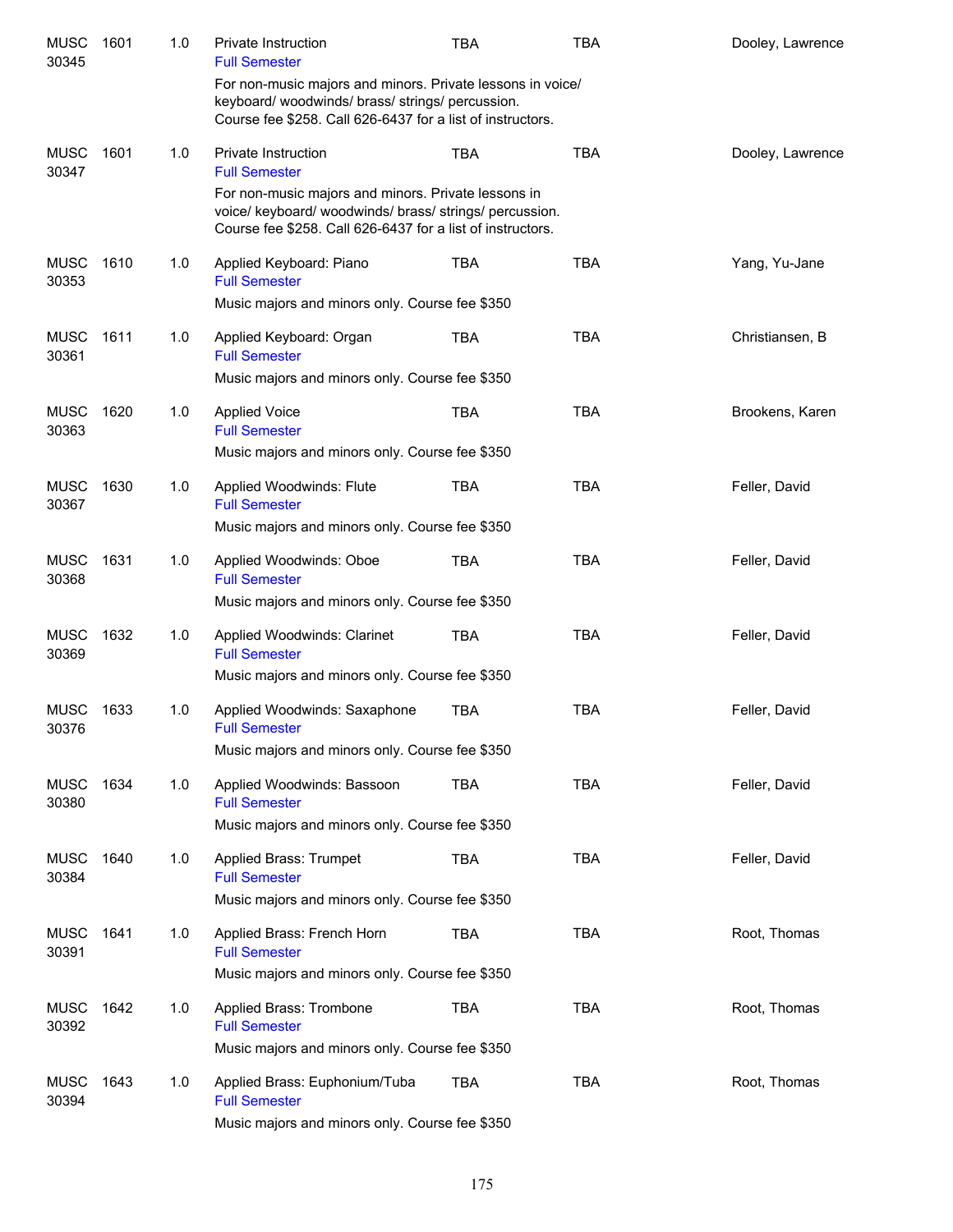| <b>MUSC</b><br>30396 | 1650 | 1.0 | <b>Applied Strings: Violin</b><br><b>Full Semester</b><br>Music majors and minors only. Course fee \$350                                                                                                                                 | <b>TBA</b>                 | <b>TBA</b>              |                              | Palumbo, Michael    |
|----------------------|------|-----|------------------------------------------------------------------------------------------------------------------------------------------------------------------------------------------------------------------------------------------|----------------------------|-------------------------|------------------------------|---------------------|
| <b>MUSC</b><br>30398 | 1651 | 1.0 | Applied Strings: Viola<br><b>Full Semester</b><br>Music majors and minors only. Course fee \$350                                                                                                                                         | <b>TBA</b>                 | <b>TBA</b>              |                              | Palumbo, Michael    |
| <b>MUSC</b><br>30401 | 1652 | 1.0 | Applied Strings: Violincello<br><b>Full Semester</b><br>Music majors and minors only. Course fee \$350                                                                                                                                   | <b>TBA</b>                 | <b>TBA</b>              |                              | Palumbo, Michael    |
| <b>MUSC</b><br>30402 | 1653 | 1.0 | <b>Applied Strings: String Bass</b><br><b>Full Semester</b><br>Music majors and minors only. Course fee \$350                                                                                                                            | <b>TBA</b>                 | <b>TBA</b>              |                              | Palumbo, Michael    |
| <b>MUSC</b><br>30404 | 1654 | 1.0 | <b>Applied Strings: Guitar</b><br><b>Full Semester</b><br>Music majors and minors only. Course fee \$350                                                                                                                                 | <b>TBA</b>                 | <b>TBA</b>              |                              | Palumbo, Michael    |
| <b>MUSC</b><br>30406 | 1655 | 1.0 | Applied Strings: Harp<br><b>Full Semester</b><br>Music majors and minors only. Course fee \$350                                                                                                                                          | <b>TBA</b>                 | <b>TBA</b>              |                              | Palumbo, Michael    |
| <b>MUSC</b><br>30407 | 1660 | 1.0 | <b>Applied Percussion</b><br><b>Full Semester</b><br>Music majors and minors only. Course fee \$350                                                                                                                                      | <b>TBA</b>                 | <b>TBA</b>              |                              | Keipp, Donald       |
| <b>MUSC</b><br>30408 | 1673 | 2.0 | Private Instruction<br><b>Full Semester</b><br>All performance areas. Two hours instruction/ week.<br>Minimum of 18 hrs/ week practice required. One-half hour<br>special assignment. By consent of instructor only.<br>Course fee \$700 | <b>TBA</b>                 | <b>TBA</b>              |                              | Dooley, Lawrence    |
| <b>MUSC</b><br>32029 | 1730 | 1.0 | <b>Keyboard Ensemble</b><br><b>Full Semester</b><br>Piano majors/minors only.                                                                                                                                                            | 1130 - 1220                | M                       | <b>BC136</b>                 | Yang, Yu-Jane       |
| <b>MUSC</b><br>32030 | 1730 | 1.0 | <b>Keyboard Ensemble</b><br><b>Full Semester</b><br>Piano majors/minors only.                                                                                                                                                            | 1130 - 1220                | М                       | <b>BC136</b>                 | Van der Beek, Ralph |
| <b>MUSC</b><br>32031 | 1740 | 1.0 | Weber State Concert Choir<br><b>Full Semester</b>                                                                                                                                                                                        | 1230 - 1320<br>1230 - 1320 | <b>MWF</b><br>MW        | <b>BC136</b><br><b>BC113</b> | Henderson, Mark     |
| <b>MUSC</b><br>32032 | 1741 | 1.0 | <b>Chamber Choir</b><br><b>Full Semester</b><br>By audition or permission of the instructor.                                                                                                                                             | 1230 - 1320<br>1330 - 1420 | <b>TR</b><br><b>MWF</b> | <b>BC136</b><br><b>BC136</b> | Henderson, Mark     |
| <b>MUSC</b><br>32033 | 1743 | 1.0 | Vocal Chamber Ensemble<br><b>Full Semester</b><br>By audition or permission of the instructor.                                                                                                                                           | <b>TBA</b>                 | <b>TBA</b>              |                              | Henderson, Mark     |
| <b>MUSC</b><br>32034 | 1750 | 1.0 | Symphonic Band<br><b>Full Semester</b>                                                                                                                                                                                                   | 1230 - 1420                | <b>TR</b>               | <b>BC133</b>                 | Root, Thomas        |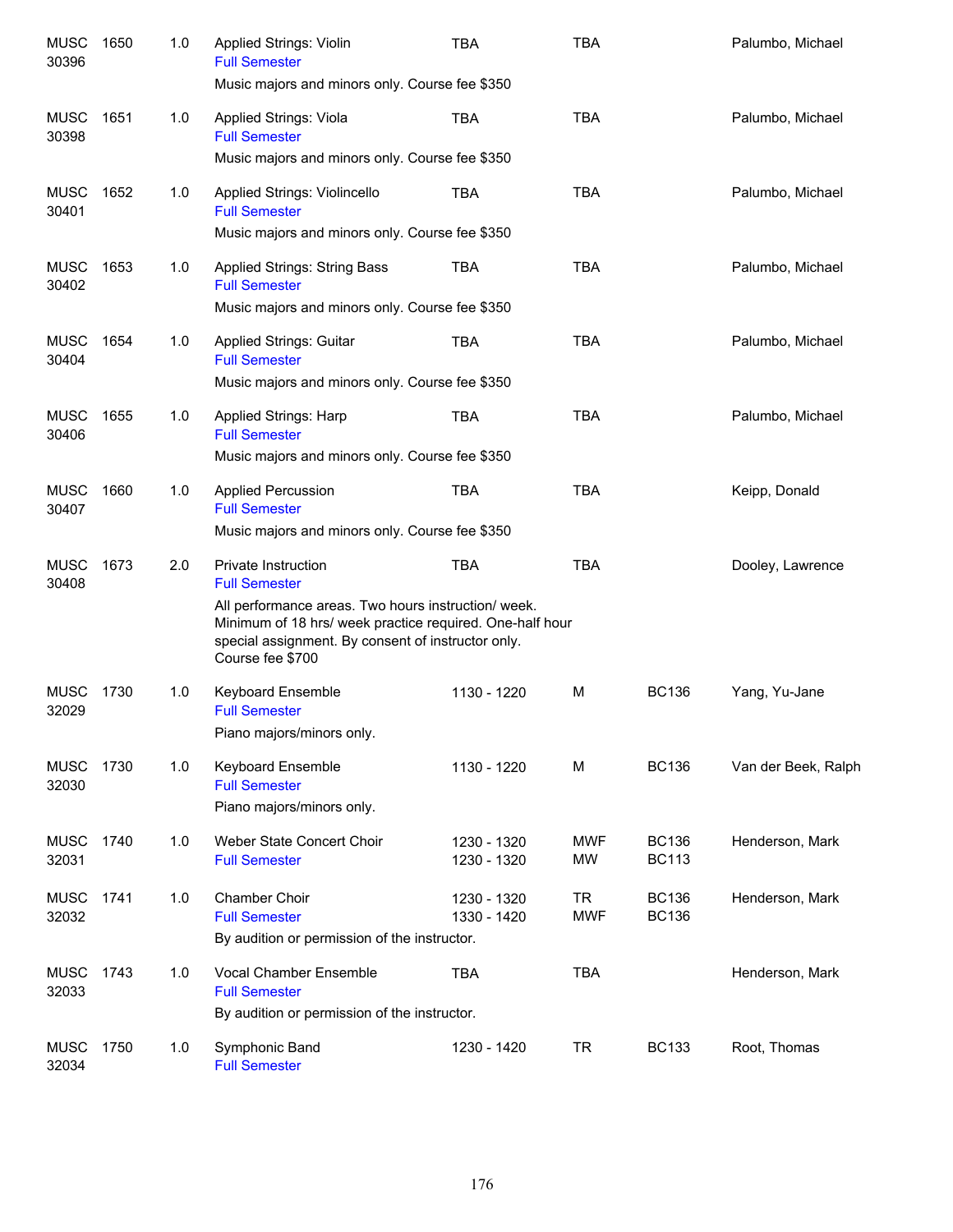| <b>MUSC</b><br>32035 | 1751 | 1.0 | Wind Ensemble<br><b>Full Semester</b><br>By audition or consent of instructor.              | 1230 - 1420 | <b>MWF</b> | <b>BC133</b> | Root, Thomas     |
|----------------------|------|-----|---------------------------------------------------------------------------------------------|-------------|------------|--------------|------------------|
| MUSC<br>32036        | 1753 | 1.0 | Jazz Ensemble<br><b>Full Semester</b><br>By audition or consent of instructor.              | 1130 - 1220 | <b>MWF</b> | <b>BC133</b> | Keipp, Donald    |
| MUSC<br>32037        | 1754 | 1.0 | <b>Percussion Ensemble</b><br><b>Full Semester</b><br>By audition or consent of instructor. | 1530 - 1650 | TR         | <b>BC133</b> | Keipp, Donald    |
| MUSC<br>31111        | 1755 | 1.0 | Instrumental Chamber Ensemble<br><b>Full Semester</b>                                       | <b>TBA</b>  | <b>TBA</b> |              | Feller, David    |
| <b>MUSC</b><br>31119 | 1755 | 1.0 | Instrumental Chamber Ensemble<br><b>Full Semester</b>                                       | <b>TBA</b>  | <b>TBA</b> |              | Keipp, Donald    |
| MUSC<br>31120        | 1755 | 1.0 | Instrumental Chamber Ensemble<br><b>Full Semester</b>                                       | <b>TBA</b>  | <b>TBA</b> |              | Henderson, Cindy |
| <b>MUSC</b><br>31122 | 1755 | 1.0 | Instrumental Chamber Ensemble<br><b>Full Semester</b>                                       | <b>TBA</b>  | <b>TBA</b> |              | Root, Thomas     |
| <b>MUSC</b><br>31124 | 1755 | 1.0 | Instrumental Chamber Ensemble<br><b>Full Semester</b>                                       | <b>TBA</b>  | <b>TBA</b> |              | Wang, Shi-hwa    |
| <b>MUSC</b><br>31125 | 1755 | 1.0 | Instrumental Chamber Ensemble<br><b>Full Semester</b>                                       | <b>TBA</b>  | <b>TBA</b> |              | Uzur, Viktor     |
| <b>MUSC</b><br>31126 | 1755 | 1.0 | Instrumental Chamber Ensemble<br><b>Full Semester</b>                                       | <b>TBA</b>  | <b>TBA</b> |              | Palumbo, Michael |
| <b>MUSC</b><br>32055 | 1756 | 1.0 | Pep Band<br><b>Full Semester</b><br>By audition.                                            | 1530 - 1620 | F          | <b>BC133</b> | Keipp, Donald    |
| <b>MUSC</b><br>32056 | 1760 | 1.0 | Weber State Symphony Orchestra<br><b>Full Semester</b>                                      | 1430 - 1620 | <b>MWF</b> | <b>BC133</b> | Palumbo, Michael |
| <b>MUSC</b><br>32057 | 1761 | 1.0 | Chamber Orchestra<br><b>Full Semester</b>                                                   | 1430 - 1520 | <b>TR</b>  | <b>BC133</b> | Palumbo, Michael |
| MUSC<br>32217        | 1762 | 1.0 | Theatre Orchestra<br><b>Full Semester</b><br>Audition only.                                 | <b>TBA</b>  | <b>TBA</b> |              | Christian, James |
| <b>MUSC</b><br>32058 | 1763 | 1.0 | <b>Guitar Ensemble</b><br><b>Full Semester</b>                                              | 1230 - 1320 | М          | <b>BC125</b> | Woodbury, Todd   |
| <b>MUSC</b><br>32059 | 1911 | 1.0 | Intro to Music Technology<br><b>Full Semester</b><br>Music majors only. Course fee \$20.00  | 1030 - 1120 | Τ          | <b>BC322</b> | Maxson, Mark     |
| MUSC<br>32060        | 1911 | 1.0 | Intro to Music Technology<br><b>Full Semester</b><br>Music majors only. Course fee \$20.00  | 1030 - 1120 | F          | <b>BC322</b> | Maxson, Mark     |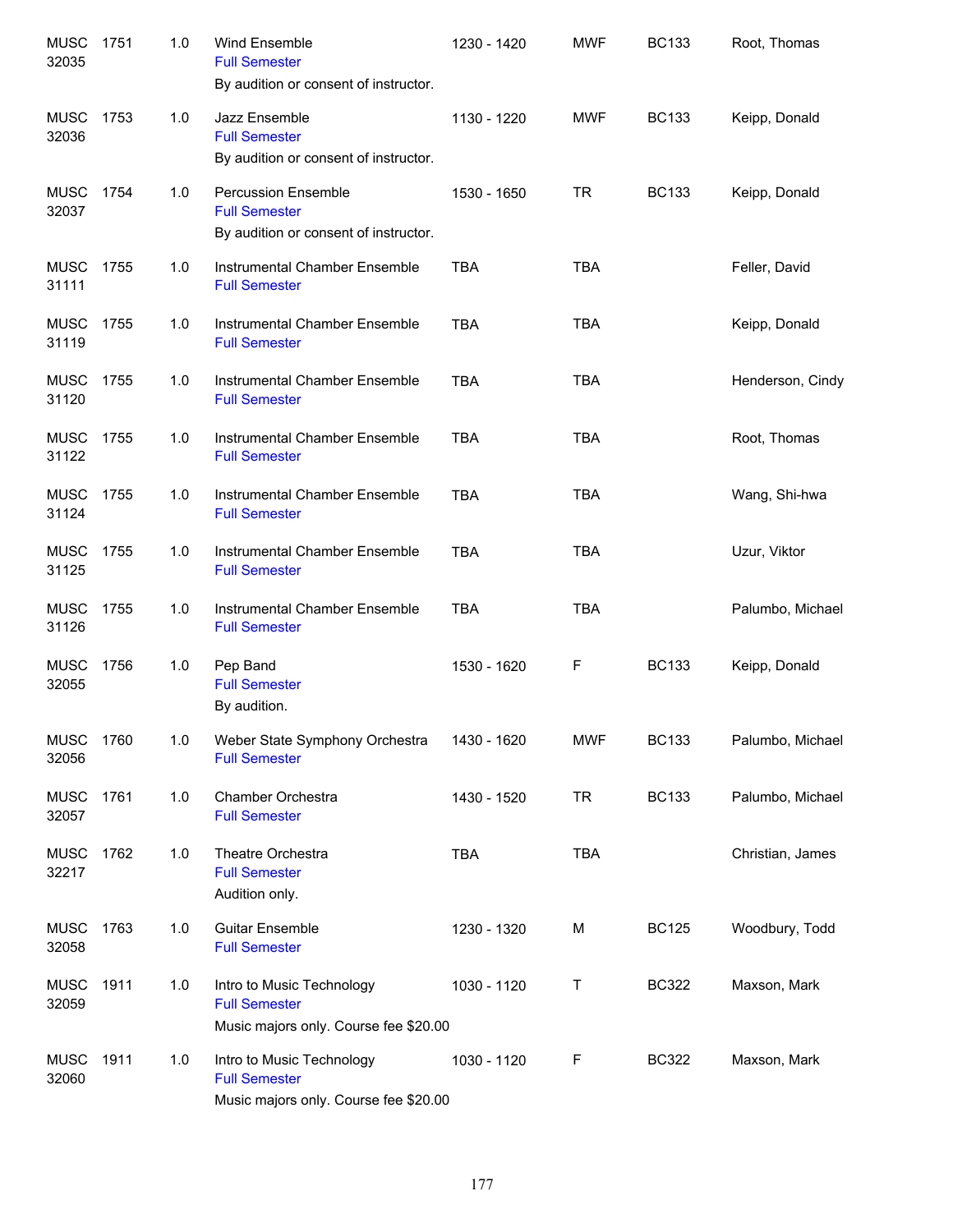| <b>MUSC</b><br>34877 | 1911 | 1.0 | Intro to Music Technology<br><b>Full Semester</b>                                                                                                              | 1030 - 1120 | R          | <b>BC322</b> | Maxson, Mark    |
|----------------------|------|-----|----------------------------------------------------------------------------------------------------------------------------------------------------------------|-------------|------------|--------------|-----------------|
| MUSC<br>32717        | 2100 | 3.0 | Rock Music Styles - A History<br><b>Full Semester</b>                                                                                                          | <b>TBA</b>  | <b>TBA</b> | <b>OL</b>    | Campbell, Carey |
|                      |      |     | To access the online course materials, please log in through<br>the student portal (eWeber) at http://weber.edu and select:<br>"current students"              |             |            |              |                 |
| <b>MUSC</b><br>32062 | 2120 | 3.0 | Music Theory IV<br><b>Full Semester</b><br>Music majors & minors only. Prereq: MUSC 2110<br>& 2130. Must be taken in conjunction with MUSC 2140.               | 0930 - 1020 | <b>MWF</b> | <b>BC319</b> | Root, Thomas    |
| MUSC<br>32063        | 2140 | 1.0 | Sight-Singing/Ear Training IV<br><b>Full Semester</b><br>Music majors & minors only. Prereq: MUSC 2110 &<br>2130. Must be taken in conjunction with MUSC 2120. | 0930 - 1020 | <b>TR</b>  | <b>BC319</b> | Wang, Shi-hwa   |
| <b>MUSC</b><br>32216 | 2160 | 1.0 | Class Piano IV<br><b>Full Semester</b><br>Prereq: MUSC 1160 and MUSC 1120 & 1140<br>Course fee \$7.00                                                          | 1030 - 1120 | <b>MW</b>  | <b>BC320</b> | Yang, Yu-Jane   |
| <b>MUSC</b><br>32064 | 2212 | 2.0 | Survey of Music Hist & Lit II<br><b>Full Semester</b><br>Music majors & minors only. Prereq: MUSC 2202.                                                        | 1130 - 1220 | <b>TR</b>  | <b>BC318</b> | Feller, David   |
| <b>MUSC</b><br>32065 | 2331 | 1.0 | Principles of Piano Accomp II<br><b>Full Semester</b><br>Prereg: MUSC 2321                                                                                     | 1030 - 1120 | Τ          | <b>BC319</b> | Tall, Malinda   |
| <b>MUSC</b><br>30474 | 2610 | 1.0 | Applied Keyboard: Piano<br><b>Full Semester</b><br>Music majors and minors only. Course fee \$350                                                              | <b>TBA</b>  | <b>TBA</b> |              | Yang, Yu-Jane   |
| <b>MUSC</b><br>30475 | 2611 | 1.0 | Applied Keyboard: Organ<br><b>Full Semester</b><br>Music majors and minors only. Course fee \$350                                                              | <b>TBA</b>  | <b>TBA</b> |              | Christiansen, B |
| <b>MUSC</b><br>30476 | 2620 | 1.0 | <b>Applied Voice</b><br><b>Full Semester</b><br>Music majors and minors only. Course fee \$350                                                                 | <b>TBA</b>  | <b>TBA</b> |              | Brookens, Karen |
| <b>MUSC</b><br>30477 | 2630 | 1.0 | Applied Woodwinds: Flute<br><b>Full Semester</b><br>Music majors and minors only. Course fee \$350                                                             | <b>TBA</b>  | <b>TBA</b> |              | Feller, David   |
| <b>MUSC</b><br>30478 | 2631 | 1.0 | Applied Woodwinds: Oboe<br><b>Full Semester</b><br>Music majors and minors only. Course fee \$350                                                              | <b>TBA</b>  | <b>TBA</b> |              | Feller, David   |
| <b>MUSC</b><br>30479 | 2632 | 1.0 | Applied Woodwinds: Clarinet<br><b>Full Semester</b><br>Music majors and minors only. Course fee \$350                                                          | <b>TBA</b>  | <b>TBA</b> |              | Feller, David   |
| <b>MUSC</b><br>30480 | 2633 | 1.0 | Applied Woodwinds: Saxaphone<br><b>Full Semester</b><br>Music majors and minors only. Course fee \$350                                                         | <b>TBA</b>  | <b>TBA</b> |              | Feller, David   |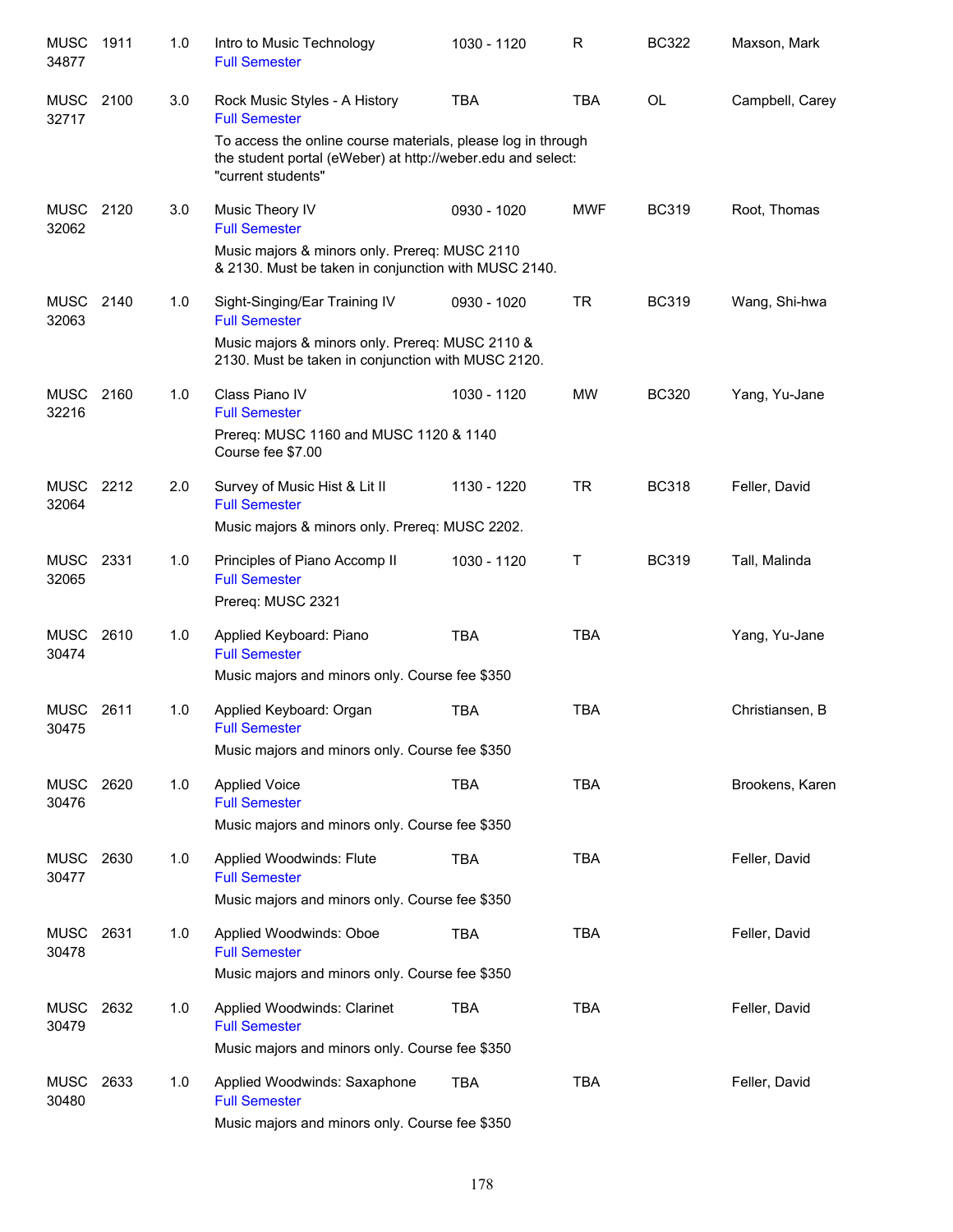| <b>MUSC</b><br>30481 | 2634 | 1.0 | Applied Woodwinds: Bassoon<br><b>Full Semester</b><br>Music majors and minors only. Course fee \$350                                                                                                                                            | <b>TBA</b>  | <b>TBA</b> |              | Feller, David    |
|----------------------|------|-----|-------------------------------------------------------------------------------------------------------------------------------------------------------------------------------------------------------------------------------------------------|-------------|------------|--------------|------------------|
| MUSC<br>30482        | 2640 | 1.0 | Applied Brass: Trumpet<br><b>Full Semester</b><br>Music majors and minors only. Course fee \$350                                                                                                                                                | <b>TBA</b>  | <b>TBA</b> |              | Root, Thomas     |
| MUSC<br>30483        | 2641 | 1.0 | Applied Brass: French Horn<br><b>Full Semester</b><br>Music majors and minors only. Course fee \$350                                                                                                                                            | TBA         | <b>TBA</b> |              | Root, Thomas     |
| MUSC<br>30484        | 2642 | 1.0 | Applied Brass: Trombone<br><b>Full Semester</b><br>Music majors and minors only. Course fee \$350                                                                                                                                               | <b>TBA</b>  | <b>TBA</b> |              | Root, Thomas     |
| MUSC<br>30485        | 2643 | 1.0 | Applied Brass: Euphonium/Tuba<br><b>Full Semester</b><br>Music majors and minors only. Course fee \$350                                                                                                                                         | <b>TBA</b>  | <b>TBA</b> |              | Root, Thomas     |
| <b>MUSC</b><br>30486 | 2650 | 1.0 | <b>Applied Strings: Violin</b><br><b>Full Semester</b><br>Music majors and minors only. Course fee \$350                                                                                                                                        | <b>TBA</b>  | <b>TBA</b> |              | Palumbo, Michael |
| MUSC<br>30487        | 2651 | 1.0 | Applied Strings: Viola<br><b>Full Semester</b><br>Music majors and minors only. Course fee \$350                                                                                                                                                | <b>TBA</b>  | <b>TBA</b> |              | Palumbo, Michael |
| <b>MUSC</b><br>30488 | 2652 | 1.0 | Applied Strings: Violincello<br><b>Full Semester</b><br>Music majors and minors only. Course fee \$350                                                                                                                                          | <b>TBA</b>  | <b>TBA</b> |              | Palumbo, Michael |
| <b>MUSC</b><br>30489 | 2653 | 1.0 | <b>Applied Strings: String Bass</b><br><b>Full Semester</b><br>Music majors and minors only. Course fee \$350                                                                                                                                   | <b>TBA</b>  | <b>TBA</b> |              | Palumbo, Michael |
| <b>MUSC</b><br>30491 | 2654 | 1.0 | Applied Strings: Guitar<br><b>Full Semester</b><br>Music majors and minors only. Course fee \$350                                                                                                                                               | <b>TBA</b>  | <b>TBA</b> |              | Palumbo, Michael |
| MUSC<br>30492        | 2655 | 1.0 | Applied Strings: Harp<br><b>Full Semester</b><br>Music majors and minors only. Course fee \$350                                                                                                                                                 | TBA         | <b>TBA</b> |              | Palumbo, Michael |
| <b>MUSC</b><br>30493 | 2660 | 1.0 | <b>Applied Percussion</b><br><b>Full Semester</b><br>Music majors and minors only. Course fee \$350                                                                                                                                             | <b>TBA</b>  | <b>TBA</b> |              | Keipp, Donald    |
| <b>MUSC</b><br>30494 | 2673 | 2.0 | <b>Private Instruction</b><br><b>Full Semester</b><br>All performance areas. Two hours instruction/ week.<br>Minimum of 18 hrs/ week practice required. One-half<br>hour special assignment. By consent of instructor only.<br>Course fee \$700 | <b>TBA</b>  | <b>TBA</b> |              | Dooley, Lawrence |
| <b>MUSC</b><br>32218 | 2852 | 1.0 | Woodwind Methods II<br><b>Full Semester</b><br>Prereq: MUSC 2851<br>Course fee \$15.00                                                                                                                                                          | 0830 - 0920 | TR         | <b>BC133</b> | Feller, David    |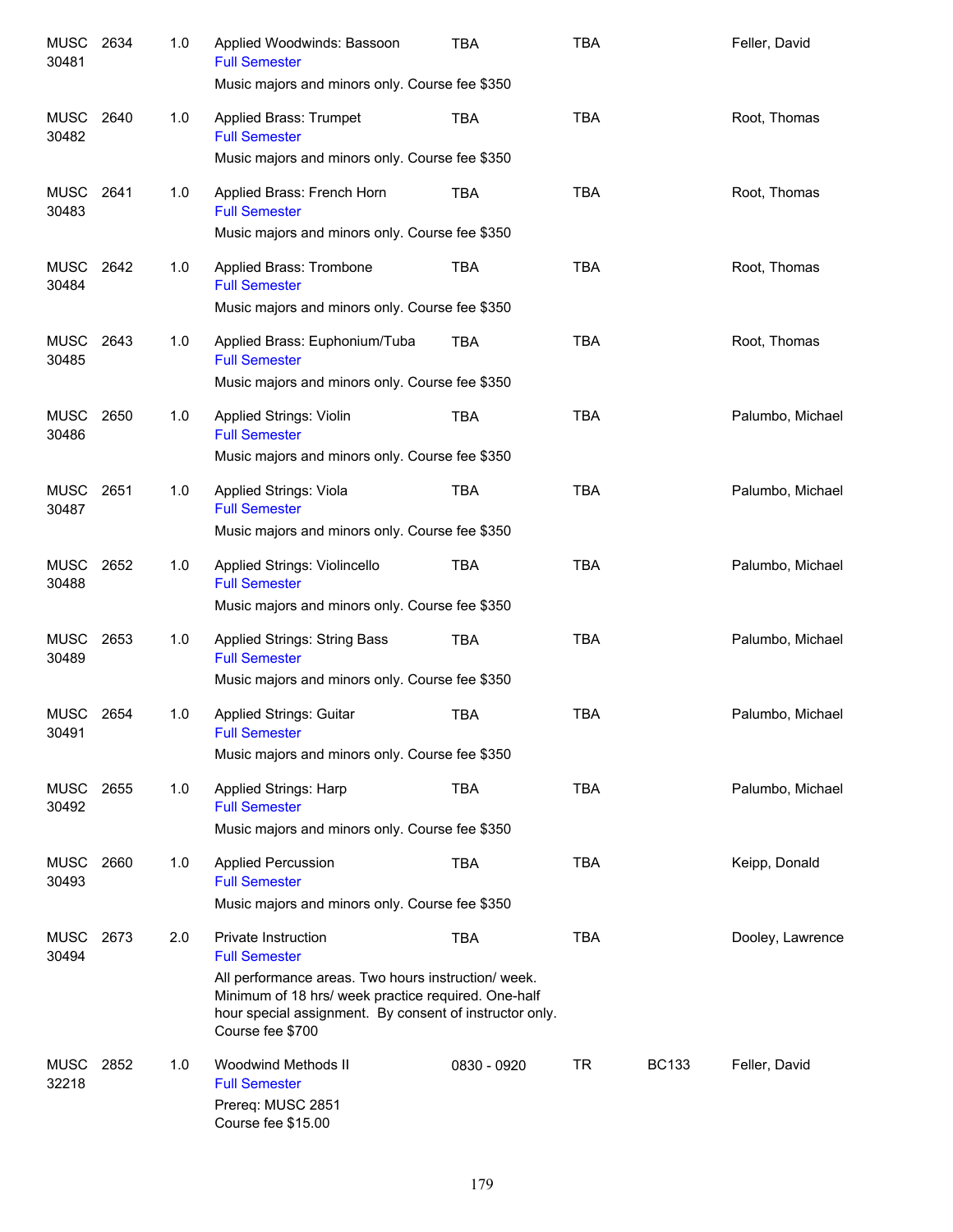| <b>MUSC</b><br>32219 | 2872 | 1.0 | String Methods II<br><b>Full Semester</b><br>Prereq: MUSC 2871              | 1700 - 1850 | T          | <b>BC133</b> | Wang, Shi-hwa    |
|----------------------|------|-----|-----------------------------------------------------------------------------|-------------|------------|--------------|------------------|
|                      |      |     | Course fee \$15.00                                                          |             |            |              |                  |
| MUSC<br>31177        | 2890 | 1.0 | Cooperative Work Experience<br><b>Full Semester</b>                         | <b>TBA</b>  | <b>TBA</b> |              | Dooley, Lawrence |
| <b>MUSC</b><br>31180 | 2890 | 2.0 | Cooperative Work Experience<br><b>Full Semester</b>                         | <b>TBA</b>  | <b>TBA</b> |              | Dooley, Lawrence |
| MUSC<br>31183        | 2890 | 3.0 | Cooperative Work Experience<br><b>Full Semester</b>                         | <b>TBA</b>  | <b>TBA</b> |              | Dooley, Lawrence |
| MUSC<br>31186        | 2890 | 4.0 | Cooperative Work Experience<br><b>Full Semester</b>                         | <b>TBA</b>  | <b>TBA</b> |              | Dooley, Lawrence |
| MUSC<br>31187        | 2890 | 5.0 | Cooperative Work Experience<br><b>Full Semester</b>                         | <b>TBA</b>  | <b>TBA</b> |              | Dooley, Lawrence |
| <b>MUSC</b><br>31188 | 2890 | 6.0 | Cooperative Work Experience<br><b>Full Semester</b>                         | <b>TBA</b>  | <b>TBA</b> |              | Dooley, Lawrence |
| MUSC 2910<br>32106   |      | 2.0 | Opera Production<br><b>Full Semester</b>                                    | 1330 - 1520 | <b>TR</b>  | <b>BC136</b> | Brookens, Karen  |
| MUSC 3112<br>32107   |      | 2.0 | Orchestration<br><b>Full Semester</b><br>Prereq: MUSC 2120 & 2140           | 1030 - 1120 | <b>TR</b>  | <b>BC318</b> | Root, Thomas     |
| <b>MUSC</b><br>32110 | 3122 | 2.0 | <b>Choral Arranging</b><br><b>Full Semester</b><br>Prereq: MUSC 2120 & 2140 | 0830 - 0920 | <b>TR</b>  | <b>BC318</b> | Henderson, Mark  |
| <b>MUSC</b><br>32108 | 3206 | 3.0 | Music Hist II: Baroqu & Classi<br><b>Full Semester</b><br>Prereq: MUSC 3205 | 1030 - 1120 | <b>MWF</b> | <b>BC319</b> | Campbell, Carey  |
| <b>MUSC</b><br>32109 | 3208 | 2.0 | <b>World Music</b><br><b>Full Semester</b>                                  | 1130 - 1220 | <b>TR</b>  | <b>BC319</b> | Campbell, Carey  |
| <b>MUSC</b><br>32111 | 3412 | 2.0 | Vocal Literature II<br><b>Full Semester</b><br>Prereq: MUSC 3402            | 1430 - 1520 | <b>MW</b>  | <b>BC136</b> | Brookens, Karen  |
| <b>MUSC</b><br>30292 | 3502 | 1.0 | Violin Master Class<br><b>Full Semester</b>                                 | 1330 - 1420 | F          | <b>BC210</b> | Wang, Shi-hwa    |
| <b>MUSC</b><br>30293 | 3503 | 1.0 | Viola Master Class<br><b>Full Semester</b>                                  | 1330 - 1420 | F          | <b>BC211</b> | Palumbo, Michael |
| <b>MUSC</b><br>30294 | 3504 | 1.0 | Cello Master Class<br><b>Full Semester</b>                                  | 1330 - 1420 | F          | <b>BC318</b> | Uzur, Viktor     |
| <b>MUSC</b><br>30295 | 3505 | 1.0 | <b>String Bass Master Class</b><br><b>Full Semester</b>                     | 1230 - 1320 | M          | <b>BC117</b> | Basinger, Donald |
| <b>MUSC</b><br>30296 | 3506 | 1.0 | <b>Guitar Master Class</b><br><b>Full Semester</b>                          | 1430 - 1520 | M          | <b>BC319</b> | Woodbury, Todd   |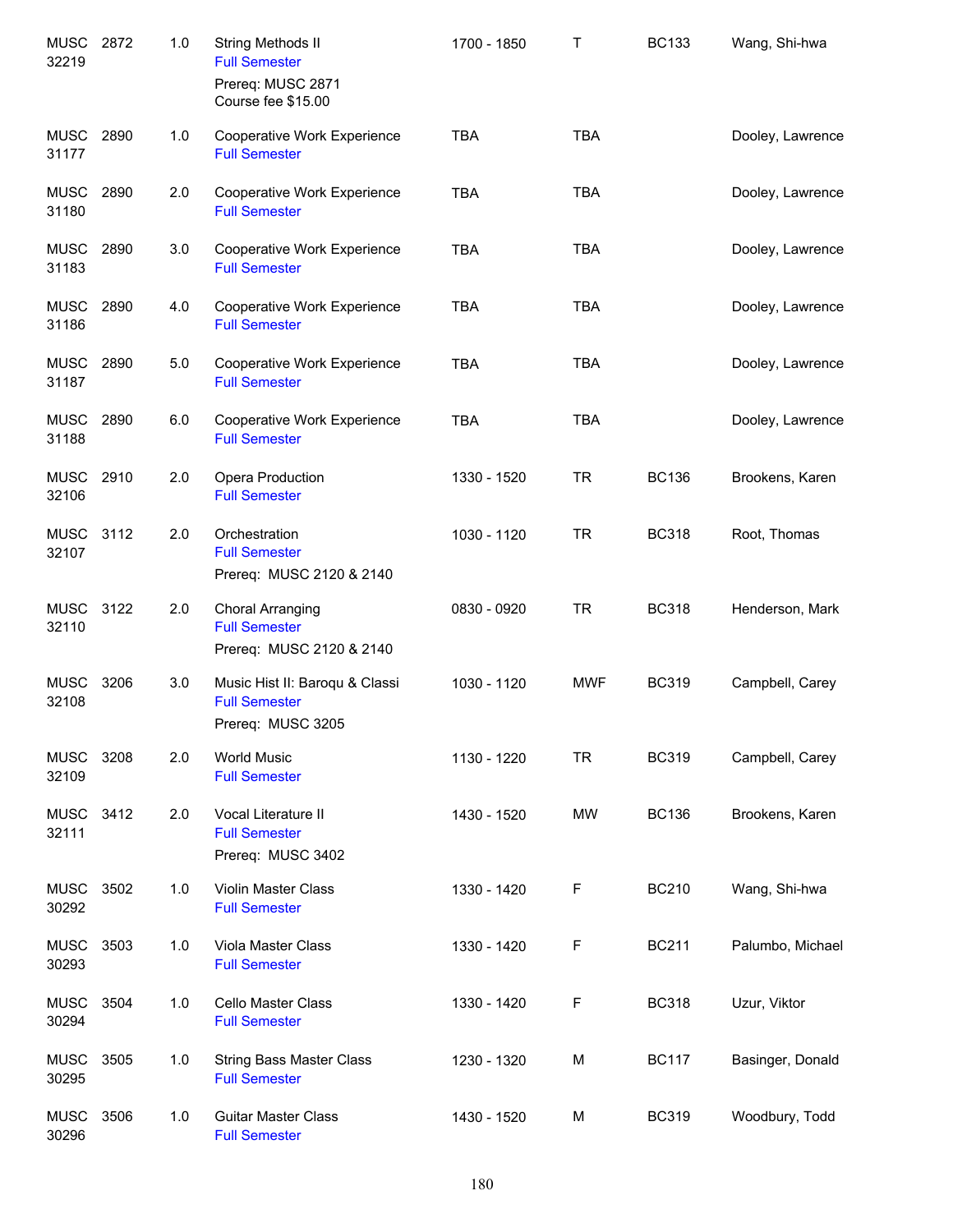| <b>MUSC</b><br>30297 | 3507 | 1.0 | Harp Master Class<br><b>Full Semester</b>                                                                                                                                    | <b>TBA</b>  | <b>TBA</b> |              | Vickerman, Louise |
|----------------------|------|-----|------------------------------------------------------------------------------------------------------------------------------------------------------------------------------|-------------|------------|--------------|-------------------|
| MUSC<br>30298        | 3510 | 1.0 | <b>Trumpet Master Class</b><br><b>Full Semester</b>                                                                                                                          | 1430 - 1520 | F          | <b>BC113</b> | Root, Thomas      |
| MUSC<br>30299        | 3511 | 1.0 | French Horn Master Class<br><b>Full Semester</b>                                                                                                                             | 1430 - 1520 | F          | <b>BC113</b> | Root, Thomas      |
| MUSC<br>30300        | 3512 | 1.0 | <b>Trombone Master Class</b><br><b>Full Semester</b>                                                                                                                         | 1430 - 1520 | F          | <b>BC113</b> | Root, Thomas      |
| <b>MUSC</b><br>30301 | 3513 | 1.0 | Euphonium/Tuba Master Class<br><b>Full Semester</b>                                                                                                                          | 1430 - 1520 | F          | <b>BC113</b> | Root, Thomas      |
| MUSC<br>30302        | 3520 | 1.0 | <b>Percussion Master Class</b><br><b>Full Semester</b>                                                                                                                       | 1430 - 1520 | F          | <b>BC113</b> | Keipp, Donald     |
| <b>MUSC</b><br>30303 | 3530 | 1.0 | <b>Voice Master Class</b><br><b>Full Semester</b>                                                                                                                            | 1430 - 1520 | F          | <b>BC136</b> | Brookens, Karen   |
| MUSC<br>30304        | 3540 | 1.0 | <b>Flute Master Class</b><br><b>Full Semester</b>                                                                                                                            | 1430 - 1520 | F          | <b>BC113</b> | Feller, David     |
| <b>MUSC</b><br>30305 | 3541 | 1.0 | Oboe Master Class<br><b>Full Semester</b>                                                                                                                                    | 1430 - 1520 | F          | <b>BC113</b> | Feller, David     |
| <b>MUSC</b><br>30306 | 3542 | 1.0 | <b>Clarinet Master Class</b><br><b>Full Semester</b>                                                                                                                         | 1430 - 1520 | F          | <b>BC113</b> | Feller, David     |
| <b>MUSC</b><br>30307 | 3543 | 1.0 | Saxophone Master Class<br><b>Full Semester</b>                                                                                                                               | 1430 - 1520 | F          | <b>BC113</b> | Feller, David     |
| <b>MUSC</b><br>30308 | 3544 | 1.0 | <b>Bassoon Master Class</b><br><b>Full Semester</b>                                                                                                                          | 1430 - 1520 | F          | <b>BC113</b> | Feller, David     |
| <b>MUSC</b><br>30508 | 3601 | 1.0 | <b>Private Instruction</b><br><b>Full Semester</b>                                                                                                                           | <b>TBA</b>  | <b>TBA</b> |              | Dooley, Lawrence  |
|                      |      |     | For non-music majors and minors. Private lessons in<br>voice/ keyboard/ woodwinds/ brass/ strings/ percussion.<br>Course fee \$258. Call 626-6437 for a list of instructors. |             |            |              |                   |
| <b>MUSC</b><br>30509 | 3610 | 1.0 | Applied Keyboard: Piano<br><b>Full Semester</b><br>Music majors and minors only. Course fee \$350                                                                            | <b>TBA</b>  | <b>TBA</b> |              | Yang, Yu-Jane     |
| <b>MUSC</b><br>30510 | 3611 | 1.0 | Applied Keyboard: Organ<br><b>Full Semester</b><br>Music majors and minors only. Course fee \$350                                                                            | <b>TBA</b>  | <b>TBA</b> |              | Christiansen, B   |
| <b>MUSC</b><br>30511 | 3620 | 1.0 | <b>Applied Voice</b><br><b>Full Semester</b><br>Music majors and minors only. Course fee \$350                                                                               | <b>TBA</b>  | <b>TBA</b> |              | Brookens, Karen   |
| <b>MUSC</b><br>30512 | 3630 | 1.0 | Applied Woodwinds: Flute<br><b>Full Semester</b><br>Music majors and minors only. Course fee \$350                                                                           | <b>TBA</b>  | <b>TBA</b> |              | Feller, David     |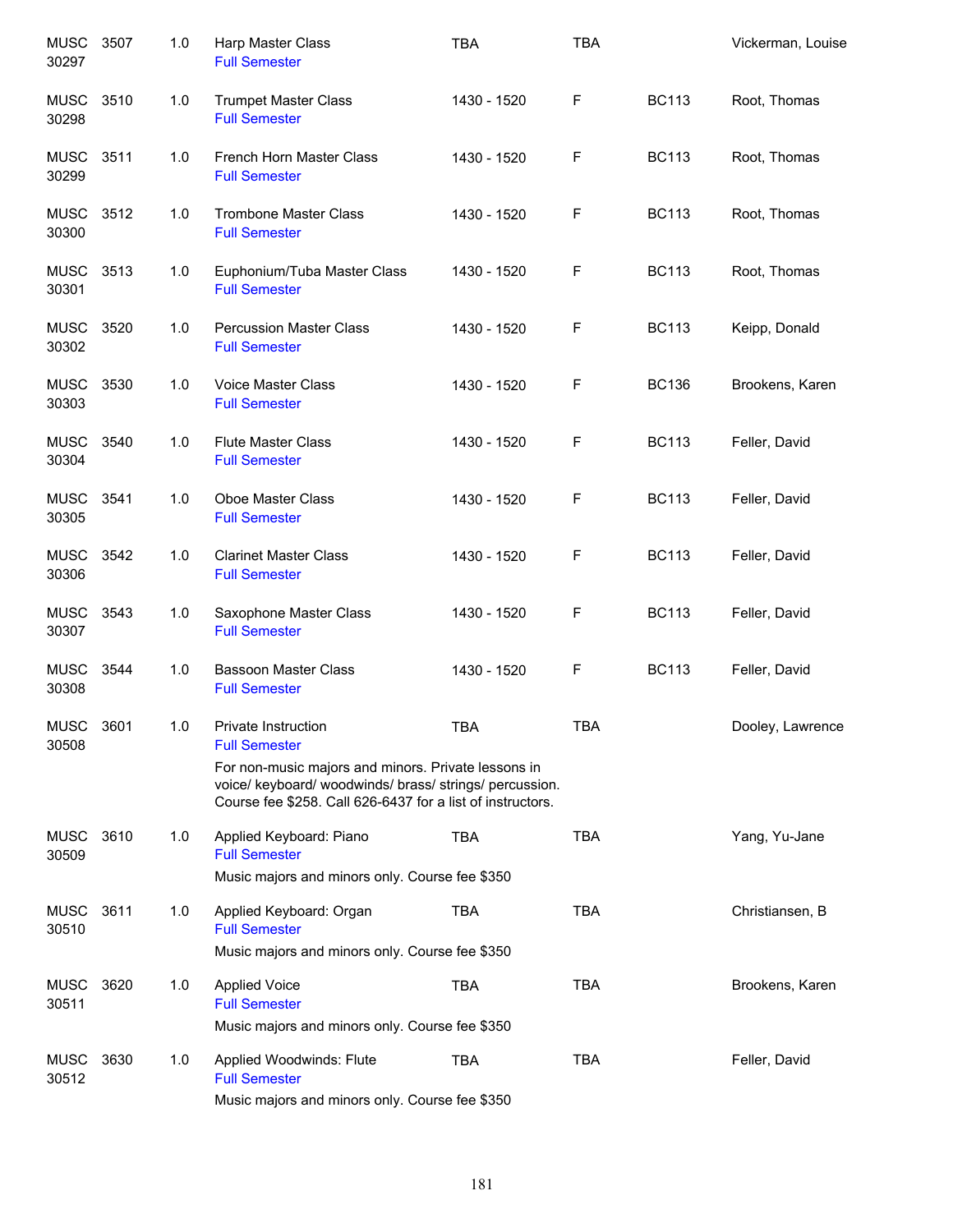| <b>MUSC</b><br>30513 | 3631 | 1.0 | Applied Woodwinds: Oboe<br><b>Full Semester</b><br>Music majors and minors only. Course fee \$350             | <b>TBA</b> | <b>TBA</b> | Feller, David    |
|----------------------|------|-----|---------------------------------------------------------------------------------------------------------------|------------|------------|------------------|
| <b>MUSC</b><br>30514 | 3632 | 1.0 | Applied Woodwinds: Clarinet<br><b>Full Semester</b><br>Music majors and minors only. Course fee \$350         | <b>TBA</b> | <b>TBA</b> | Feller, David    |
| <b>MUSC</b><br>30515 | 3633 | 1.0 | Applied Woodwinds: Saxaphone<br><b>Full Semester</b><br>Music majors and minors only. Course fee \$350        | <b>TBA</b> | <b>TBA</b> | Feller, David    |
| <b>MUSC</b><br>30516 | 3634 | 1.0 | Applied Woodwinds: Bassoon<br><b>Full Semester</b><br>Music majors and minors only. Course fee \$350          | <b>TBA</b> | <b>TBA</b> | Feller, David    |
| <b>MUSC</b><br>30517 | 3640 | 1.0 | Applied Brass: Trumpet<br><b>Full Semester</b><br>Music majors and minors only. Course fee \$350              | <b>TBA</b> | <b>TBA</b> | Root, Thomas     |
| <b>MUSC</b><br>30518 | 3641 | 1.0 | Applied Brass: French Horn<br><b>Full Semester</b><br>Music majors and minors only. Course fee \$350          | <b>TBA</b> | <b>TBA</b> | Root, Thomas     |
| <b>MUSC</b><br>30519 | 3642 | 1.0 | Applied Brass: Trombone<br><b>Full Semester</b><br>Music majors and minors only. Course fee \$350             | <b>TBA</b> | <b>TBA</b> | Root, Thomas     |
| <b>MUSC</b><br>30520 | 3643 | 1.0 | Applied Brass: Euphonium/Tuba<br><b>Full Semester</b><br>Music majors and minors only. Course fee \$350       | <b>TBA</b> | <b>TBA</b> | Root, Thomas     |
| <b>MUSC</b><br>30521 | 3650 | 1.0 | Applied Strings: Vioin<br><b>Full Semester</b><br>Music majors and minors only. Course fee \$350              | <b>TBA</b> | <b>TBA</b> | Palumbo, Michael |
| <b>MUSC</b><br>30522 | 3651 | 1.0 | <b>Applied Strings: Viola</b><br><b>Full Semester</b><br>Music majors and minors only. Course fee \$350       | <b>TBA</b> | <b>TBA</b> | Palumbo, Michael |
| MUSC<br>30523        | 3652 | 1.0 | Applied Strings: Violincello<br><b>Full Semester</b><br>Music majors and minors only. Course fee \$350        | TBA        | <b>TBA</b> | Palumbo, Michael |
| <b>MUSC</b><br>30524 | 3653 | 1.0 | <b>Applied Strings: String Bass</b><br><b>Full Semester</b><br>Music majors and minors only. Course fee \$350 | <b>TBA</b> | <b>TBA</b> | Palumbo, Michael |
| <b>MUSC</b><br>30525 | 3654 | 1.0 | Applied Strings: Guitar<br><b>Full Semester</b><br>Music majors and minors only. Course fee \$350             | <b>TBA</b> | <b>TBA</b> | Palumbo, Michael |
| <b>MUSC</b><br>30526 | 3655 | 1.0 | Applied Strings: Harp<br><b>Full Semester</b><br>Music majors and minors only. Course fee \$350               | <b>TBA</b> | <b>TBA</b> | Palumbo, Michael |
| <b>MUSC</b><br>30527 | 3660 | 1.0 | <b>Applied Percussion</b><br><b>Full Semester</b><br>Music majors and minors only. Course fee \$350           | <b>TBA</b> | <b>TBA</b> | Keipp, Donald    |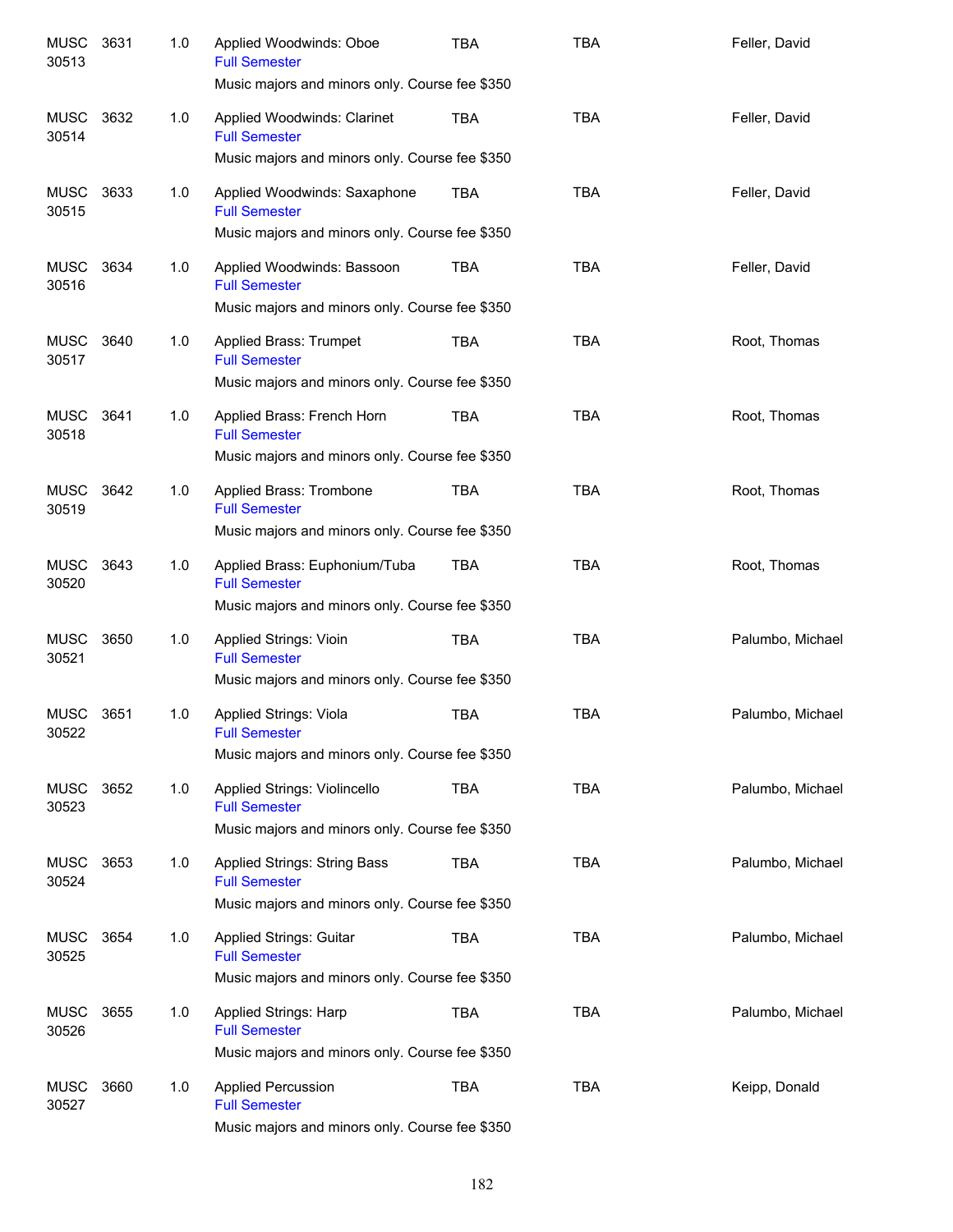| <b>MUSC</b><br>30528 | 3673 | 2.0 | Private Instruction<br><b>Full Semester</b>                                                                                                                                               | <b>TBA</b>                 | TBA                     |                              | Dooley, Lawrence    |
|----------------------|------|-----|-------------------------------------------------------------------------------------------------------------------------------------------------------------------------------------------|----------------------------|-------------------------|------------------------------|---------------------|
|                      |      |     | All performance areas. Two hours instruction/ week. Minimum<br>of 18 hrs/ week practice required. One-half hour special<br>assignment. By consent of instructor only.<br>Course fee \$700 |                            |                         |                              |                     |
| <b>MUSC</b><br>32042 | 3730 | 1.0 | Keyboard Ensemble<br><b>Full Semester</b><br>Piano majors/ minors only.                                                                                                                   | 1130 - 1220                | M                       | <b>BC136</b>                 | Yang, Yu-Jane       |
| <b>MUSC</b><br>32043 | 3730 | 1.0 | Keyboard Ensemble<br><b>Full Semester</b><br>Piano majors/ minors only.                                                                                                                   | 1130 - 1220                | M                       | <b>BC136</b>                 | Van der Beek, Ralph |
| <b>MUSC</b><br>32044 | 3740 | 1.0 | Weber State Concert Choir<br><b>Full Semester</b>                                                                                                                                         | 1230 - 1320<br>1230 - 1320 | <b>MWF</b><br><b>MW</b> | <b>BC136</b><br><b>BC113</b> | Henderson, Mark     |
| <b>MUSC</b><br>32045 | 3741 | 1.0 | Chamber Choir<br><b>Full Semester</b><br>By audition only.                                                                                                                                | 1230 - 1320<br>1330 - 1420 | <b>TR</b><br><b>MWF</b> | <b>BC136</b><br><b>BC136</b> | Henderson, Mark     |
| <b>MUSC</b><br>32046 | 3743 | 1.0 | <b>Vocal Chamber Ensemble</b><br><b>Full Semester</b><br>Consent of instructor.                                                                                                           | <b>TBA</b>                 | <b>TBA</b>              |                              | Henderson, Mark     |
| <b>MUSC</b><br>32047 | 3750 | 1.0 | Symphonic Band<br><b>Full Semester</b>                                                                                                                                                    | 1230 - 1420                | <b>TR</b>               | <b>BC133</b>                 | Root, Thomas        |
| <b>MUSC</b><br>32049 | 3751 | 1.0 | Wind Ensemble<br><b>Full Semester</b><br>By audition or consent of instructor.                                                                                                            | 1230 - 1420                | <b>MWF</b>              | <b>BC133</b>                 | Root, Thomas        |
| <b>MUSC</b><br>32050 | 3753 | 1.0 | Jazz Ensemble<br><b>Full Semester</b><br>By audition or consent of instructor.                                                                                                            | 1130 - 1220                | <b>MWF</b>              | <b>BC133</b>                 | Keipp, Donald       |
| <b>MUSC</b><br>32051 | 3754 | 1.0 | <b>Percussion Ensemble</b><br><b>Full Semester</b><br>By audition or consent of instructor.                                                                                               | 1530 - 1650                | <b>TR</b>               | <b>BC133</b>                 | Keipp, Donald       |
| MUSC<br>31127        | 3755 | 1.0 | Instrumental Chamber Ensemble<br><b>Full Semester</b>                                                                                                                                     | <b>TBA</b>                 | <b>TBA</b>              |                              | Feller, David       |
| <b>MUSC</b><br>31129 | 3755 | 1.0 | Instrumental Chamber Ensemble<br><b>Full Semester</b>                                                                                                                                     | <b>TBA</b>                 | <b>TBA</b>              |                              | Keipp, Donald       |
| <b>MUSC</b><br>31131 | 3755 | 1.0 | Instrumental Chamber Ensemble<br><b>Full Semester</b>                                                                                                                                     | <b>TBA</b>                 | <b>TBA</b>              |                              | Henderson, Cindy    |
| MUSC<br>31132        | 3755 | 1.0 | Instrumental Chamber Ensemble<br><b>Full Semester</b>                                                                                                                                     | <b>TBA</b>                 | <b>TBA</b>              |                              | Root, Thomas        |
| <b>MUSC</b><br>31133 | 3755 | 1.0 | Instrumental Chamber Ensemble<br><b>Full Semester</b>                                                                                                                                     | <b>TBA</b>                 | <b>TBA</b>              |                              | Wang, Shi-hwa       |
| <b>MUSC</b><br>31134 | 3755 | 1.0 | Instrumental Chamber Ensemble<br><b>Full Semester</b>                                                                                                                                     | <b>TBA</b>                 | <b>TBA</b>              |                              | Uzur, Viktor        |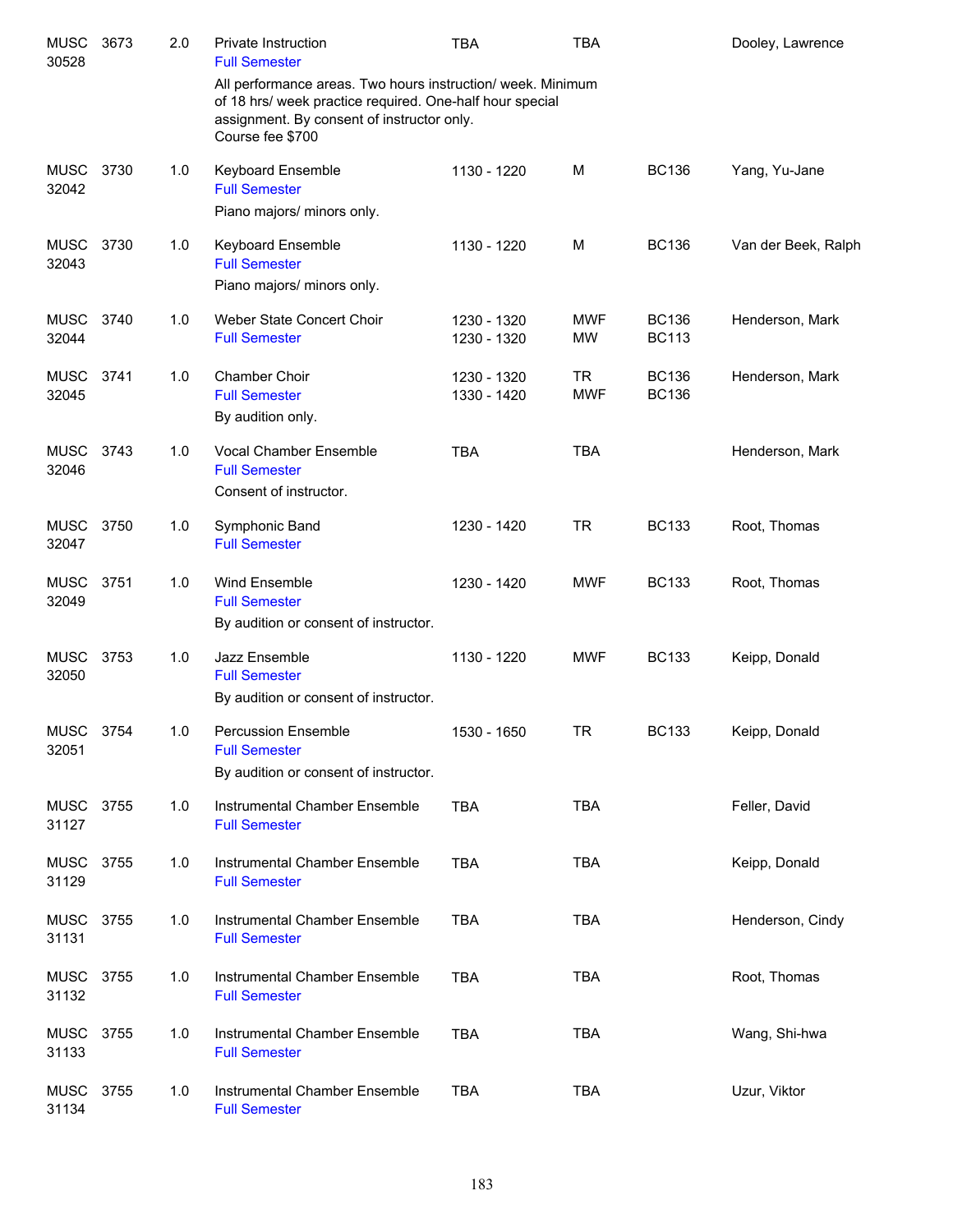| <b>MUSC</b><br>31136 | 3755 | 1.0 | Instrumental Chamber Ensemble<br><b>Full Semester</b>                                                                              | <b>TBA</b>  | <b>TBA</b> |              | Palumbo, Michael |
|----------------------|------|-----|------------------------------------------------------------------------------------------------------------------------------------|-------------|------------|--------------|------------------|
| <b>MUSC</b><br>32096 | 3756 | 1.0 | Pep Band<br><b>Full Semester</b><br>By audition only.                                                                              | 1530 - 1620 | F          | <b>BC133</b> | Keipp, Donald    |
| <b>MUSC</b><br>32097 | 3760 | 1.0 | Weber State Symphony Orchestra<br><b>Full Semester</b><br>By audition or consent of instructor.                                    | 1430 - 1620 | <b>MWF</b> | <b>BC133</b> | Palumbo, Michael |
| <b>MUSC</b><br>32098 | 3761 | 1.0 | Chamber Orchestra<br><b>Full Semester</b><br>By audition or consent of instructor.                                                 | 1430 - 1520 | TR         | <b>BC133</b> | Palumbo, Michael |
| MUSC<br>32099        | 3763 | 1.0 | <b>Guitar Ensemble</b><br><b>Full Semester</b>                                                                                     | 1530 - 1620 | M          | <b>BC136</b> | Woodbury, Todd   |
| <b>MUSC</b><br>32100 | 3823 | 2.0 | Instrument Conducting II<br><b>Full Semester</b><br>Prereq: MUSC 3822                                                              | 0730 - 0820 | <b>TR</b>  | <b>BC133</b> | Palumbo, Michael |
| <b>MUSC</b><br>32101 | 3824 | 4.0 | Music For Elementary Teachers<br><b>Full Semester</b>                                                                              | 1030 - 1220 | MW         | <b>BC125</b> | Akombo, David    |
| <b>MUSC</b><br>31665 | 3991 | 1.0 | Junior Recital<br><b>Full Semester</b><br>Prereq: Piano Proficiency and 3000 level of private<br>instruction.                      | <b>TBA</b>  | <b>TBA</b> |              | Palumbo, Michael |
| <b>MUSC</b><br>32143 | 4312 | 2.0 | Keyboard Pedagogy II<br><b>Full Semester</b><br>Prereq: MUSC 4302. Additional 2 hours of practice teaching<br>time to be arranged. | 1330 - 1450 | W          | <b>BC320</b> | Yang, Yu-Jane    |
| <b>MUSC</b><br>30582 | 4610 | 1.0 | Applied Keyboard: Piano<br><b>Full Semester</b><br>Music majors and minors only. Course fee \$350                                  | TBA         | <b>TBA</b> |              | Yang, Yu-Jane    |
| MUSC<br>30583        | 4611 | 1.0 | Applied Keyboard: Organ<br><b>Full Semester</b><br>Music majors and minors only. Course fee \$350                                  | TBA         | <b>TBA</b> |              | Christiansen, B  |
| <b>MUSC</b><br>30584 | 4620 | 1.0 | <b>Applied Voice</b><br><b>Full Semester</b><br>Music majors and minors only. Course fee \$350                                     | <b>TBA</b>  | <b>TBA</b> |              | Brookens, Karen  |
| <b>MUSC</b><br>30585 | 4630 | 1.0 | Applied Woodwinds: Flute<br><b>Full Semester</b><br>Music majors and minors only. Course fee \$350                                 | TBA         | <b>TBA</b> |              | Feller, David    |
| MUSC<br>30586        | 4631 | 1.0 | Applied Woodwinds: Oboe<br><b>Full Semester</b><br>Music majors and minors only. Course fee \$350                                  | <b>TBA</b>  | <b>TBA</b> |              | Feller, David    |
| MUSC<br>30587        | 4632 | 1.0 | Applied Woodwinds: Clarinet<br><b>Full Semester</b><br>Music majors and minors only. Course fee \$350                              | <b>TBA</b>  | <b>TBA</b> |              | Feller, David    |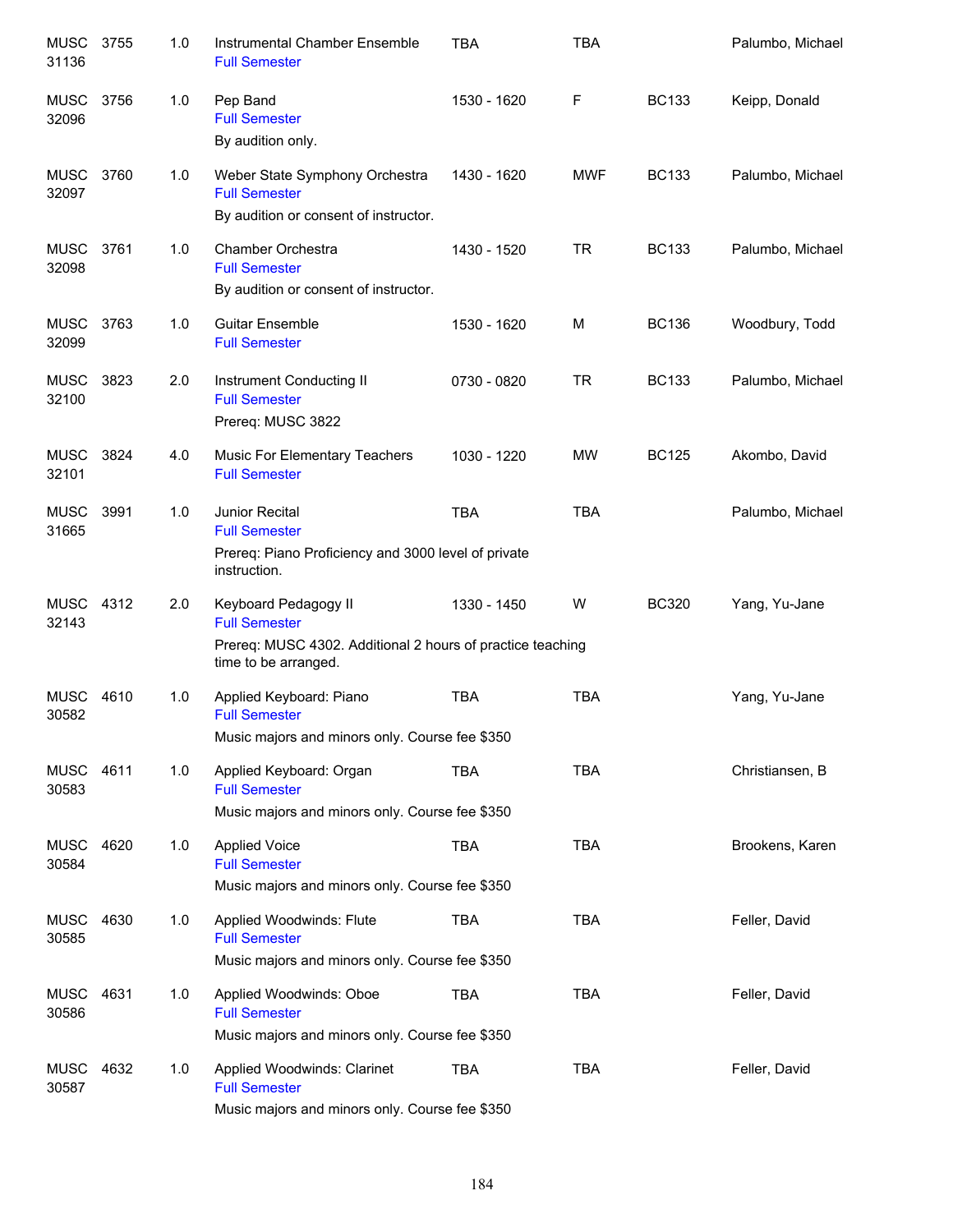| <b>MUSC</b><br>30588 | 4633 | 1.0 | Applied Woodwinds: Saxaphone<br><b>Full Semester</b><br>Music majors and minors only. Course fee \$350                                                                                                                                | TBA        | <b>TBA</b> | Feller, David    |
|----------------------|------|-----|---------------------------------------------------------------------------------------------------------------------------------------------------------------------------------------------------------------------------------------|------------|------------|------------------|
| <b>MUSC</b><br>30589 | 4634 | 1.0 | Applied Woodwinds: Bassoon<br><b>Full Semester</b><br>Music majors and minors only. Course fee \$350                                                                                                                                  | TBA        | <b>TBA</b> | Feller, David    |
| MUSC<br>30591        | 4640 | 1.0 | Applied Brass: Trumpet<br><b>Full Semester</b><br>Music majors and minors only. Course fee \$350                                                                                                                                      | <b>TBA</b> | <b>TBA</b> | Root, Thomas     |
| MUSC<br>30592        | 4641 | 1.0 | Applied Brass: French Horn<br><b>Full Semester</b><br>Music majors and minors only. Course fee \$350                                                                                                                                  | <b>TBA</b> | <b>TBA</b> | Root, Thomas     |
| MUSC<br>30593        | 4642 | 1.0 | Applied Brass: Trombone<br><b>Full Semester</b><br>Music majors and minors only. Course fee \$350.00                                                                                                                                  | <b>TBA</b> | <b>TBA</b> | Root, Thomas     |
| MUSC<br>30594        | 4643 | 1.0 | Applied Brass: Euphonium/Tuba<br><b>Full Semester</b><br>Music majors and minors only. Course fee \$350.00                                                                                                                            | <b>TBA</b> | <b>TBA</b> | Root, Thomas     |
| <b>MUSC</b><br>30595 | 4650 | 1.0 | Applied Strings: Violin<br><b>Full Semester</b><br>Music majors and minors only. Course fee \$350.00                                                                                                                                  | <b>TBA</b> | <b>TBA</b> | Palumbo, Michael |
| <b>MUSC</b><br>30596 | 4651 | 1.0 | Applied Strings: Viola<br><b>Full Semester</b><br>Music majors and minors only. Course fee \$350.00                                                                                                                                   | <b>TBA</b> | <b>TBA</b> | Palumbo, Michael |
| <b>MUSC</b><br>30597 | 4652 | 1.0 | Applied Strings: Violincello<br><b>Full Semester</b><br>Music majors and minors only. Course fee \$350.00                                                                                                                             | <b>TBA</b> | <b>TBA</b> | Palumbo, Michael |
| <b>MUSC</b><br>30599 | 4653 | 1.0 | <b>Applied Strings: String Bass</b><br><b>Full Semester</b><br>Music majors and minors only. Course fee \$350.00                                                                                                                      | TBA        | <b>TBA</b> | Palumbo, Michael |
| MUSC<br>30600        | 4654 | 1.0 | Applied Strings: Guitar<br><b>Full Semester</b><br>Music majors and minors only. Course fee \$350.00                                                                                                                                  | <b>TBA</b> | <b>TBA</b> | Palumbo, Michael |
| <b>MUSC</b><br>30601 | 4655 | 1.0 | Applied Strings: Harp<br><b>Full Semester</b><br>Music majors and minors only. Course fee \$350.00                                                                                                                                    | <b>TBA</b> | <b>TBA</b> | Palumbo, Michael |
| <b>MUSC</b><br>30602 | 4660 | 1.0 | <b>Applied Percussion</b><br><b>Full Semester</b><br>Music majors and minors only. Course fee \$350.00                                                                                                                                | <b>TBA</b> | <b>TBA</b> | Keipp, Donald    |
| <b>MUSC</b><br>30603 | 4673 | 2.0 | Private Instruction<br><b>Full Semester</b><br>All performance areas. Two hours instruction/ week. Minimum<br>of 18 hrs/ week practice required. One-half hour special<br>assignment. By consent of instructor only. Course fee \$700 | <b>TBA</b> | <b>TBA</b> | Dooley, Lawrence |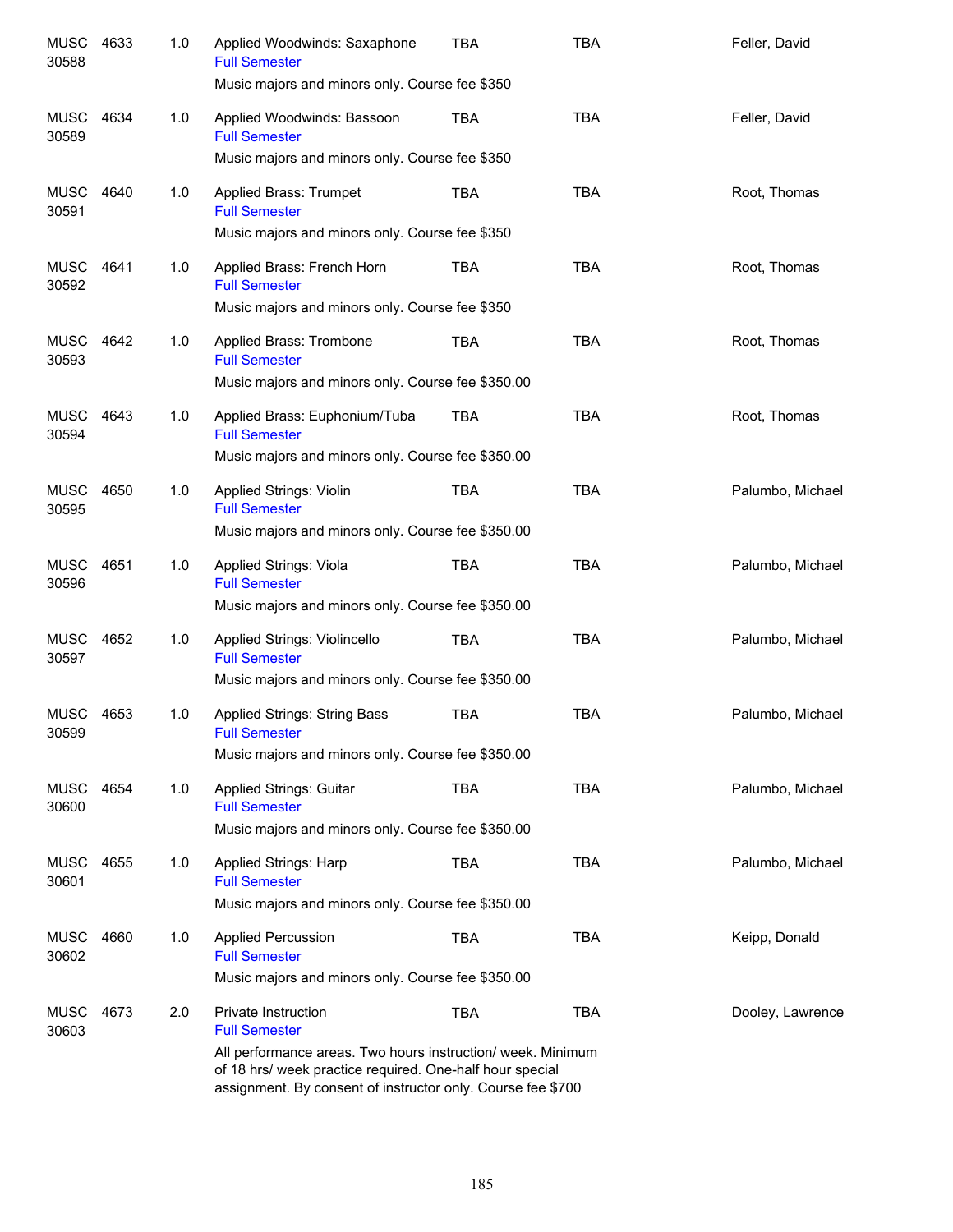| <b>MUSC</b><br>31191 | 4830A | 1.0 | <b>Directed Readings</b><br><b>Full Semester</b>                                        | <b>TBA</b>                 | <b>TBA</b>             |                              | Dooley, Lawrence |
|----------------------|-------|-----|-----------------------------------------------------------------------------------------|----------------------------|------------------------|------------------------------|------------------|
| <b>MUSC</b><br>31192 | 4830A | 2.0 | <b>Directed Readings</b><br><b>Full Semester</b>                                        | <b>TBA</b>                 | <b>TBA</b>             |                              | Dooley, Lawrence |
| <b>MUSC</b><br>31193 | 4830A | 3.0 | <b>Directed Readings</b><br><b>Full Semester</b>                                        | <b>TBA</b>                 | <b>TBA</b>             |                              | Dooley, Lawrence |
| <b>MUSC</b><br>31198 | 4830B | 1.0 | Directed Readings/Vocal Pedago<br><b>Full Semester</b><br>Vocal Pedagogy Majors Only.   | <b>TBA</b>                 | <b>TBA</b>             |                              | Brookens, Karen  |
| <b>MUSC</b><br>31199 | 4830B | 2.0 | Directed Readings/Vocal Pedago<br><b>Full Semester</b><br>Vocal Pedagogy Majors Only.   | <b>TBA</b>                 | <b>TBA</b>             |                              | Brookens, Karen  |
| <b>MUSC</b><br>31200 | 4830B | 3.0 | Directed Readings/Vocal Pedago<br><b>Full Semester</b><br>Vocal Pedagogy Majors Only.   | <b>TBA</b>                 | <b>TBA</b>             |                              | Brookens, Karen  |
| <b>MUSC</b><br>31203 | 4830C | 1.0 | Directed Readings/Music Educat<br><b>Full Semester</b><br>Music Education Majors Only.  | <b>TBA</b>                 | <b>TBA</b>             |                              | Priest, Thomas   |
| <b>MUSC</b><br>31204 | 4830C | 2.0 | Directed Readings/Music Educat<br><b>Full Semester</b><br>Music Education Majors Only.  | <b>TBA</b>                 | <b>TBA</b>             |                              | Priest, Thomas   |
| <b>MUSC</b><br>31205 | 4830C | 3.0 | Directed Readings/Music Educat<br><b>Full Semester</b><br>Music Education Majors Only.  | <b>TBA</b>                 | <b>TBA</b>             |                              | Priest, Thomas   |
| <b>MUSC</b><br>31586 | 4830D | 1.0 | Directed Readings/Keyboarding<br><b>Full Semester</b><br>Keyboard Pedagogy Majors Only. | <b>TBA</b>                 | <b>TBA</b>             |                              | Yang, Yu-Jane    |
| <b>MUSC</b><br>31587 | 4830D | 2.0 | Directed Readings/Keyboarding<br><b>Full Semester</b><br>Keyboard Pedagogy Majors Only. | <b>TBA</b>                 | <b>TBA</b>             |                              | Yang, Yu-Jane    |
| <b>MUSC</b><br>31588 | 4830D | 3.0 | Directed Readings/Keyboarding<br><b>Full Semester</b><br>Keyboard Pedagogy Majors Only. | TBA                        | <b>TBA</b>             |                              | Yang, Yu-Jane    |
| <b>MUSC</b><br>33001 | 4842  | 2.0 | <b>High School Music Methods</b><br><b>Full Semester</b><br>Prereq: MUSC 4822           | 0930 - 1020<br>0930 - 1020 | <b>TR</b><br><b>TR</b> | <b>BC125</b><br><b>BC210</b> | Priest, Thomas   |
| <b>MUSC</b><br>31604 | 4860A | 1.0 | Internship in Music<br><b>Full Semester</b>                                             | <b>TBA</b>                 | <b>TBA</b>             |                              | Palumbo, Michael |
| <b>MUSC</b><br>31605 | 4860A | 2.0 | Internship in Music<br><b>Full Semester</b>                                             | <b>TBA</b>                 | <b>TBA</b>             |                              | Palumbo, Michael |
| <b>MUSC</b><br>31607 | 4860A | 3.0 | Internship in Music<br><b>Full Semester</b>                                             | <b>TBA</b>                 | <b>TBA</b>             |                              | Palumbo, Michael |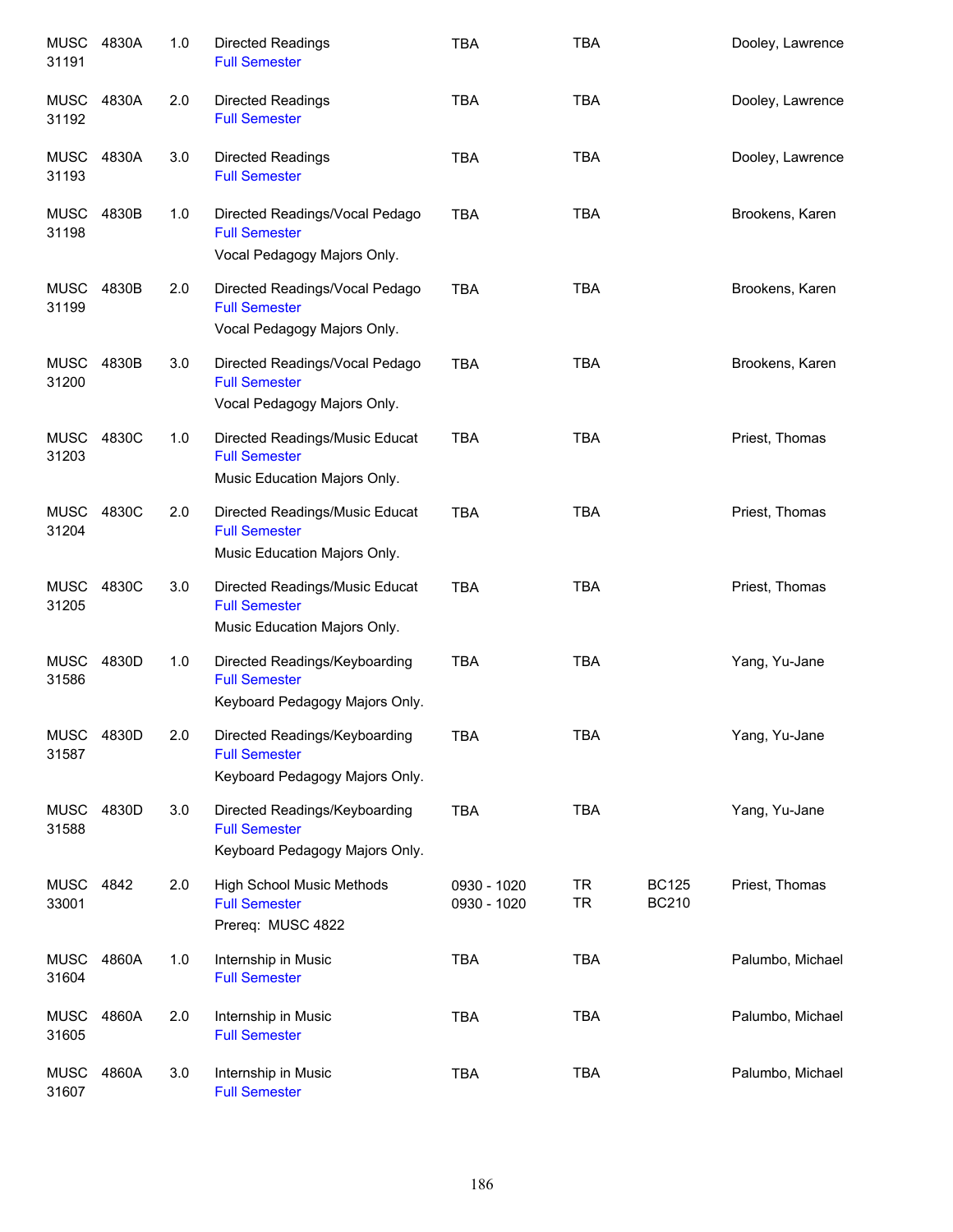| <b>MUSC</b><br>31615 | 4860B | 1.0 | Internship/Vocal Pedagogy<br><b>Full Semester</b><br>Vocal Pedagogy Majors Only.   | <b>TBA</b>  | <b>TBA</b> |              | Brookens, Karen  |
|----------------------|-------|-----|------------------------------------------------------------------------------------|-------------|------------|--------------|------------------|
| <b>MUSC</b><br>31616 | 4860B | 2.0 | Internship/Vocal Pedagogy<br><b>Full Semester</b><br>Vocal Pedagogy Majors Only.   | <b>TBA</b>  | <b>TBA</b> |              | Brookens, Karen  |
| <b>MUSC</b><br>31618 | 4860B | 3.0 | Internship/Vocal Pedagogy<br><b>Full Semester</b><br>Vocal Pedagogy Majors Only.   | <b>TBA</b>  | <b>TBA</b> |              | Brookens, Karen  |
| <b>MUSC</b><br>31621 | 4860C | 1.0 | Internship/Music Education<br><b>Full Semester</b><br>Music Education majors only. | <b>TBA</b>  | <b>TBA</b> |              | Priest, Thomas   |
| <b>MUSC</b><br>31623 | 4860C | 2.0 | Internship/Music Education<br><b>Full Semester</b><br>Music Education majors only. | <b>TBA</b>  | <b>TBA</b> |              | Priest, Thomas   |
| <b>MUSC</b><br>31624 | 4860C | 3.0 | Internship/Music Education<br><b>Full Semester</b><br>Music Education majors only. | <b>TBA</b>  | <b>TBA</b> |              | Priest, Thomas   |
| <b>MUSC</b><br>31625 | 4860D | 1.0 | Intern/Keyboard Pedagogy<br><b>Full Semester</b><br>Keyboard Pedagogy Majors Only. | <b>TBA</b>  | <b>TBA</b> |              | Yang, Yu-Jane    |
| <b>MUSC</b><br>31626 | 4860D | 2.0 | Intern/Keyboard Pedagogy<br><b>Full Semester</b><br>Keyboard Pedagogy Majors Only. | <b>TBA</b>  | <b>TBA</b> |              | Yang, Yu-Jane    |
| <b>MUSC</b><br>31627 | 4860D | 3.0 | Intern/Keyboard Pedagogy<br><b>Full Semester</b><br>Keyboard Pedagogy majors only. | <b>TBA</b>  | <b>TBA</b> |              | Yang, Yu-Jane    |
| MUSC<br>31647        | 4890  | 1.0 | Cooperative Work Experience<br><b>Full Semester</b>                                | <b>TBA</b>  | <b>TBA</b> |              | Dooley, Lawrence |
| <b>MUSC</b><br>31649 | 4890  | 2.0 | Cooperative Work Experience<br><b>Full Semester</b>                                | <b>TBA</b>  | <b>TBA</b> |              | Dooley, Lawrence |
| <b>MUSC</b><br>31650 | 4890  | 3.0 | Cooperative Work Experience<br><b>Full Semester</b>                                | <b>TBA</b>  | <b>TBA</b> |              | Dooley, Lawrence |
| <b>MUSC</b><br>31651 | 4890  | 4.0 | Cooperative Work Experience<br><b>Full Semester</b>                                | <b>TBA</b>  | <b>TBA</b> |              | Dooley, Lawrence |
| <b>MUSC</b><br>31653 | 4890  | 5.0 | Cooperative Work Experience<br><b>Full Semester</b>                                | <b>TBA</b>  | <b>TBA</b> |              | Dooley, Lawrence |
| <b>MUSC</b><br>31654 | 4890  | 6.0 | Cooperative Work Experience<br><b>Full Semester</b>                                | <b>TBA</b>  | <b>TBA</b> |              | Dooley, Lawrence |
| <b>MUSC</b><br>32105 | 4910  | 2.0 | Opera Production<br><b>Full Semester</b>                                           | 1330 - 1520 | <b>TR</b>  | <b>BC136</b> | Brookens, Karen  |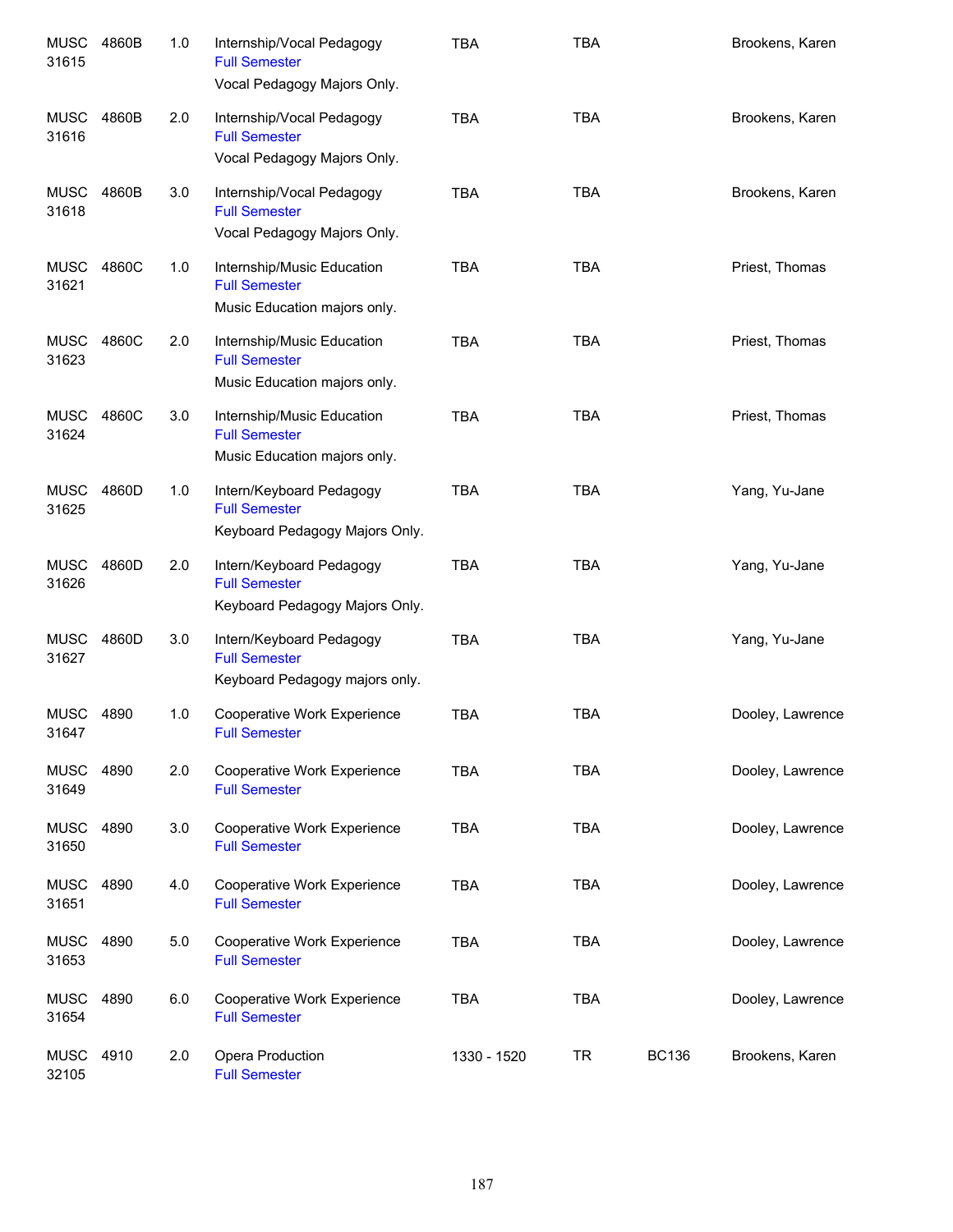| <b>MUSC</b><br>31660 | 4991 | 1.0 | <b>Senior Recital</b><br><b>Full Semester</b><br>4000 level of private instruction.                                                                              | <b>TBA</b>  | <b>TBA</b> |           | Palumbo, Michael |
|----------------------|------|-----|------------------------------------------------------------------------------------------------------------------------------------------------------------------|-------------|------------|-----------|------------------|
| <b>MUSC</b><br>31661 | 4992 | 1.0 | Senior Project<br><b>Full Semester</b><br>4000 level of private instruction. Music<br>Education majors only.                                                     | <b>TBA</b>  | <b>TBA</b> |           | Priest, Thomas   |
| <b>NAVS</b><br>30405 | 1010 | 2.0 | Introduction to Naval Science<br><b>Full Semester</b>                                                                                                            | <b>TBA</b>  | <b>TBA</b> |           | Barraza, Louis   |
| <b>NAVS</b><br>30413 | 1020 | 3.0 | Sea Power and Maritime Affaire<br><b>Full Semester</b>                                                                                                           | <b>TBA</b>  | <b>TBA</b> |           | Barraza, Louis   |
| <b>NAVS</b><br>30490 | 2010 | 3.0 | Naval Ship Systems I<br><b>Full Semester</b>                                                                                                                     | <b>TBA</b>  | <b>TBA</b> |           | Barraza, Louis   |
| <b>NAVS</b><br>30496 | 2020 | 4.0 | Naval Ship Systems II<br><b>Full Semester</b>                                                                                                                    | <b>TBA</b>  | <b>TBA</b> |           | Barraza, Louis   |
| <b>NAVS</b><br>30497 | 2110 | 4.0 | <b>Evolution of Warfare</b><br><b>Full Semester</b>                                                                                                              | <b>TBA</b>  | <b>TBA</b> |           | Barraza, Louis   |
| <b>NAVS</b><br>30499 | 3010 | 3.0 | Naval Operations /Navigation 1<br><b>Full Semester</b>                                                                                                           | <b>TBA</b>  | <b>TBA</b> |           | Barraza, Louis   |
| <b>NAVS</b><br>30501 | 3020 | 3.0 | Naval Operations/ Navigation 2<br><b>Full Semester</b>                                                                                                           | <b>TBA</b>  | <b>TBA</b> |           | Barraza, Louis   |
| <b>NAVS</b><br>30502 | 3110 | 4.0 | Amphibious Warfare<br><b>Full Semester</b>                                                                                                                       | <b>TBA</b>  | <b>TBA</b> |           | Barraza, Louis   |
| <b>NAVS</b><br>30504 | 4010 | 3.0 | Leadership and Management<br><b>Full Semester</b>                                                                                                                | <b>TBA</b>  | <b>TBA</b> |           | Barraza, Louis   |
| <b>NRSG</b><br>31346 | 1040 | 2.0 | Women's Health/Childbearing<br><b>Full Semester</b>                                                                                                              | 0930 - 1130 | W          | D02301    | Leggett, Diane   |
|                      |      |     | Please email msimmons1@weber.edu for departmental override                                                                                                       |             |            |           |                  |
| <b>NRSG</b><br>33056 | 1040 | 2.0 | Women's Health/Childbearing<br><b>Full Semester</b>                                                                                                              | 1230 - 1430 | W          | MH332     | Draper, London   |
|                      |      |     | Please email msimmons1@weber.edu for departmental override.                                                                                                      |             |            |           |                  |
| <b>NRSG</b><br>33257 | 1040 | 2.0 | Women's Health/Childbearing<br><b>Full Semester</b>                                                                                                              | 0930 - 1130 | W          | AS203     | Haas, Debra      |
|                      |      |     | Please email msimmons1@weber.edu for departmental override.                                                                                                      |             |            |           |                  |
| <b>NRSG</b><br>34146 | 1040 | 2.0 | Women's Health/Childbearing<br><b>Full Semester</b>                                                                                                              | <b>TBA</b>  | <b>TBA</b> | <b>OL</b> | Forest, Linda    |
|                      |      |     | To access the online courses materials please log in through<br>the student portal (eWeber) at http://weber.edu and enter<br>your Wildcat username and password. |             |            |           |                  |
| <b>NRSG</b><br>30998 | 1041 | 1.0 | Women's Health Clinical<br><b>Full Semester</b>                                                                                                                  | <b>TBA</b>  | <b>TBA</b> |           | Holman, Rieneke  |
|                      |      |     | Please email msimmons1@weber.edu for departmental override.<br>Course fee \$30.00                                                                                |             |            |           |                  |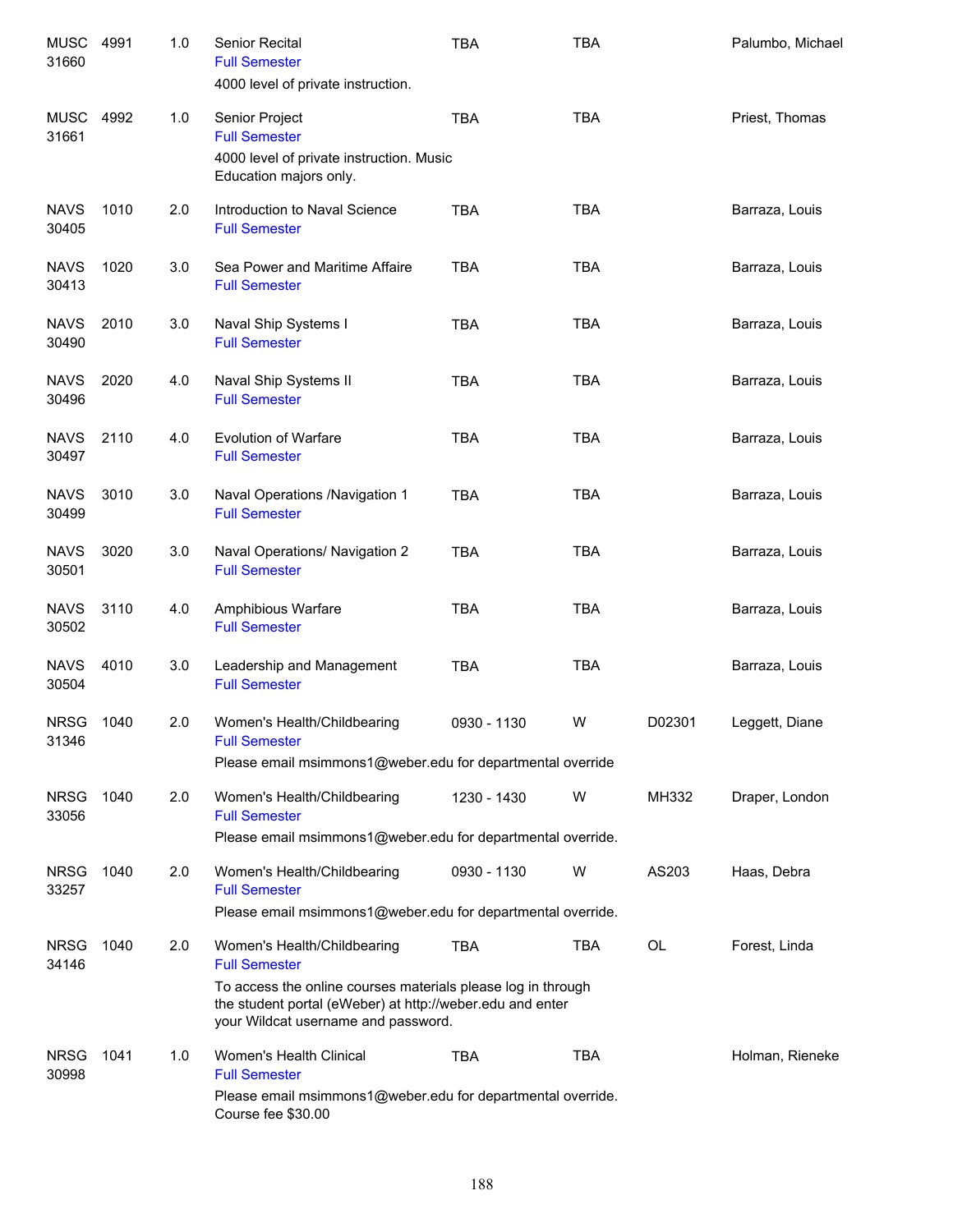| <b>NRSG</b><br>31000 | 1041 | 1.0 | Women's Health Clinical<br><b>Full Semester</b>                                                                                                                                        | <b>TBA</b> | <b>TBA</b> |    | Holman, Rieneke   |
|----------------------|------|-----|----------------------------------------------------------------------------------------------------------------------------------------------------------------------------------------|------------|------------|----|-------------------|
|                      |      |     | Please email msimmons1@weber.edu for departmental override.<br>Course fee \$30.00                                                                                                      |            |            |    |                   |
| <b>NRSG</b><br>31002 | 1041 | 1.0 | Women's Health Clinical<br><b>Full Semester</b>                                                                                                                                        | <b>TBA</b> | <b>TBA</b> |    | Leggett, Diane    |
|                      |      |     | Please email msimmons1@weber.edu for departmental override.<br>Course fee \$30.00                                                                                                      |            |            |    |                   |
| <b>NRSG</b><br>31003 | 1041 | 1.0 | Women's Health Clinical<br><b>Full Semester</b><br>Please email msimmons1@weber.edu for departmental override.                                                                         | <b>TBA</b> | <b>TBA</b> |    | Leggett, Diane    |
|                      |      |     | Course fee \$30.00                                                                                                                                                                     |            |            |    |                   |
| <b>NRSG</b><br>31041 | 1041 | 1.0 | Women's Health Clinical<br><b>Full Semester</b>                                                                                                                                        | <b>TBA</b> | <b>TBA</b> |    | Leggett, Diane    |
|                      |      |     | Please email msimmons1@weber.edu for departmental override.<br>Course fee \$30.00                                                                                                      |            |            |    |                   |
| <b>NRSG</b><br>31042 | 1041 | 1.0 | Women's Health Clinical<br><b>Full Semester</b>                                                                                                                                        | <b>TBA</b> | <b>TBA</b> |    | Leggett, Diane    |
|                      |      |     | Please email msimmons1@weber.edu for departmental override.<br>Course fee \$30.00                                                                                                      |            |            |    |                   |
| <b>NRSG</b><br>31044 | 1041 | 1.0 | Women's Health Clinical<br><b>Full Semester</b>                                                                                                                                        | <b>TBA</b> | <b>TBA</b> |    | Leggett, Diane    |
|                      |      |     | Please email msimmons1@weber.edu for departmental override.<br>Course fee \$30.00                                                                                                      |            |            |    |                   |
| <b>NRSG</b><br>31095 | 1041 | 1.0 | Women's Health Clinical<br><b>Full Semester</b>                                                                                                                                        | <b>TBA</b> | <b>TBA</b> |    | Haas, Debra       |
|                      |      |     | Please email msimmons1@weber.edu for departmental override.<br>Course fee \$30.00                                                                                                      |            |            |    |                   |
| <b>NRSG</b><br>31098 | 1041 | 1.0 | Women's Health Clinical<br><b>Full Semester</b>                                                                                                                                        | <b>TBA</b> | <b>TBA</b> |    | Haas, Debra       |
|                      |      |     | Please email msimmons1@weber.edu for departmental override.<br>Course fee \$30.00                                                                                                      |            |            |    |                   |
| <b>NRSG</b><br>31101 | 1041 | 1.0 | Women's Health Clinical<br><b>Full Semester</b>                                                                                                                                        | <b>TBA</b> | <b>TBA</b> |    | Haas, Debra       |
|                      |      |     | Please email msimmons1@weber.edu for departmental override.<br>Course fee \$30.00                                                                                                      |            |            |    |                   |
| <b>NRSG</b><br>34147 | 1041 | 1.0 | Women's Health Clinical<br><b>Full Semester</b>                                                                                                                                        | <b>TBA</b> | <b>TBA</b> | OL | Hanson, Alexandra |
|                      |      |     | To access the online courses materials please log in through<br>the student portal (eWeber) at http://weber.edu and enter<br>your Wildcat username and password.<br>Course fee \$30.00 |            |            |    |                   |
| <b>NRSG</b><br>34148 | 1041 | 1.0 | Women's Health Clinical<br><b>Full Semester</b>                                                                                                                                        | <b>TBA</b> | <b>TBA</b> | OL | Wankier, Jamie    |
|                      |      |     | To access the online courses materials please log in through<br>the student portal (eWeber) at http://weber.edu and enter<br>your Wildcat username and password.<br>Course fee \$30.00 |            |            |    |                   |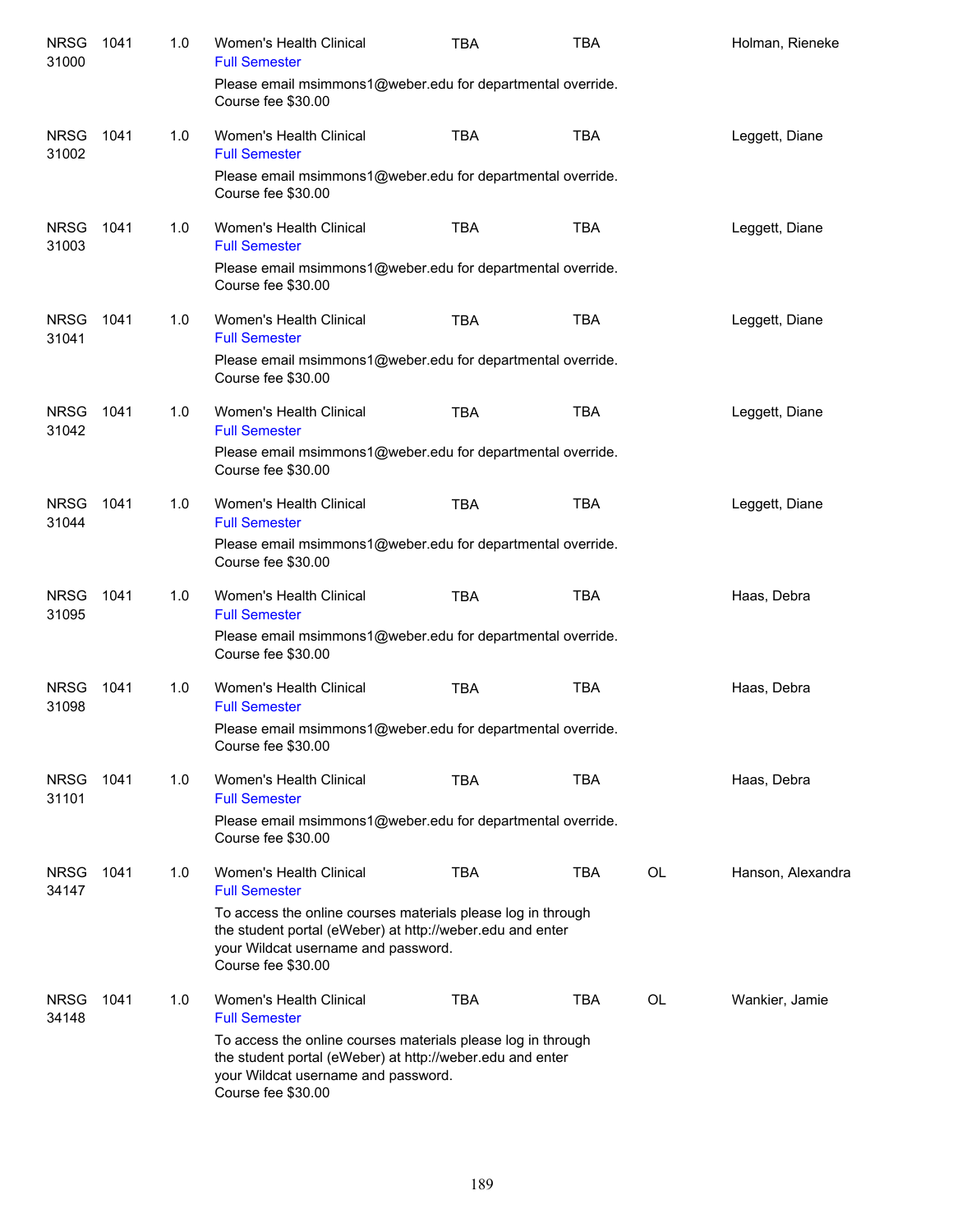| <b>NRSG</b><br>34149 | 1041 | 1.0 | <b>Women's Health Clinical</b><br><b>Full Semester</b>                                                                                                                                 | <b>TBA</b>  | <b>TBA</b> | OL        | Laird, Kathleen    |
|----------------------|------|-----|----------------------------------------------------------------------------------------------------------------------------------------------------------------------------------------|-------------|------------|-----------|--------------------|
|                      |      |     | To access the online courses materials please log in through<br>the student portal (eWeber) at http://weber.edu and enter<br>your Wildcat username and password.<br>Course fee \$30.00 |             |            |           |                    |
| <b>NRSG</b><br>31348 | 1045 | 3.0 | Nursing - Adults & Children I<br><b>Full Semester</b>                                                                                                                                  | 0730 - 0859 | WF         | D02318    | Culliton, Kathleen |
|                      |      |     | Please email msimmons1@weber.edu for departmental override<br>Course fee \$25.00                                                                                                       |             |            |           |                    |
| <b>NRSG</b><br>33058 | 1045 | 3.0 | Nursing - Adults & Children I<br><b>Full Semester</b>                                                                                                                                  | 1430 - 1600 | <b>WR</b>  | MH304     | Culliton, Kathleen |
|                      |      |     | Please email msimmons1@weber.edu for departmental override.<br>Course fee \$25.00                                                                                                      |             |            |           |                    |
| <b>NRSG</b><br>33060 | 1045 | 3.0 | Nursing - Adults & Children I<br><b>Full Semester</b>                                                                                                                                  | 1230 - 1400 | <b>WR</b>  | MH304     | Culliton, Kathleen |
|                      |      |     | Please email msimmons1@weber.edu for departmental override.<br>Course fee \$25.00                                                                                                      |             |            |           |                    |
| <b>NRSG</b><br>33255 | 1045 | 3.0 | Nursing - Adults & Children I<br><b>Full Semester</b>                                                                                                                                  | 0930 - 1220 | м          | AS203     | Kelly, Jonny       |
|                      |      |     | Please email msimmons1@weber.edu for departmental override.<br>Course fee \$25.00                                                                                                      |             |            |           |                    |
| <b>NRSG</b><br>34150 | 1045 | 3.0 | Nursing - Adults & Children I<br><b>Full Semester</b>                                                                                                                                  | <b>TBA</b>  | TBA        | <b>OL</b> | Selman, Robert     |
|                      |      |     | To access the online courses materials please log in through<br>the student portal (eWeber) at http://weber.edu and enter<br>your Wildcat username and password.<br>Course fee \$25.00 |             |            |           |                    |
| <b>NRSG</b><br>31004 | 1046 | 2.0 | Adult & Child I Clinical<br><b>Full Semester</b>                                                                                                                                       | <b>TBA</b>  | <b>TBA</b> |           | Laird, Kathleen    |
|                      |      |     | Please email msimmons1@weber.edu for departmental override.<br>Course fee \$145.00                                                                                                     |             |            |           |                    |
| <b>NRSG</b><br>31008 | 1046 | 2.0 | Adult & Child I Clinical<br><b>Full Semester</b>                                                                                                                                       | <b>TBA</b>  | <b>TBA</b> |           | Jensen, Joslyn     |
|                      |      |     | Please email msimmons1@weber.edu for departmental override.<br>Course fee \$145.00                                                                                                     |             |            |           |                    |
| <b>NRSG</b><br>31009 | 1046 | 2.0 | Adult & Child I Clinical<br><b>Full Semester</b>                                                                                                                                       | <b>TBA</b>  | <b>TBA</b> |           | Salmond, Louise    |
|                      |      |     | Please email msimmons1@weber.edu for departmental override.<br>Course fee \$145.00                                                                                                     |             |            |           |                    |
| <b>NRSG</b><br>31010 | 1046 | 2.0 | Adult & Child I Clinical<br><b>Full Semester</b>                                                                                                                                       | <b>TBA</b>  | <b>TBA</b> |           | Hanson, Alexandra  |
|                      |      |     | Please email msimmons1@weber.edu for departmental override.<br>Course fee \$145.00                                                                                                     |             |            |           |                    |
| <b>NRSG</b><br>31045 | 1046 | 2.0 | Adult & Child I Clinical<br><b>Full Semester</b>                                                                                                                                       | <b>TBA</b>  | <b>TBA</b> |           | Welninski, Carol   |
|                      |      |     | Please email msimmons1@weber.edu for departmental override.<br>Course fee \$145.00                                                                                                     |             |            |           |                    |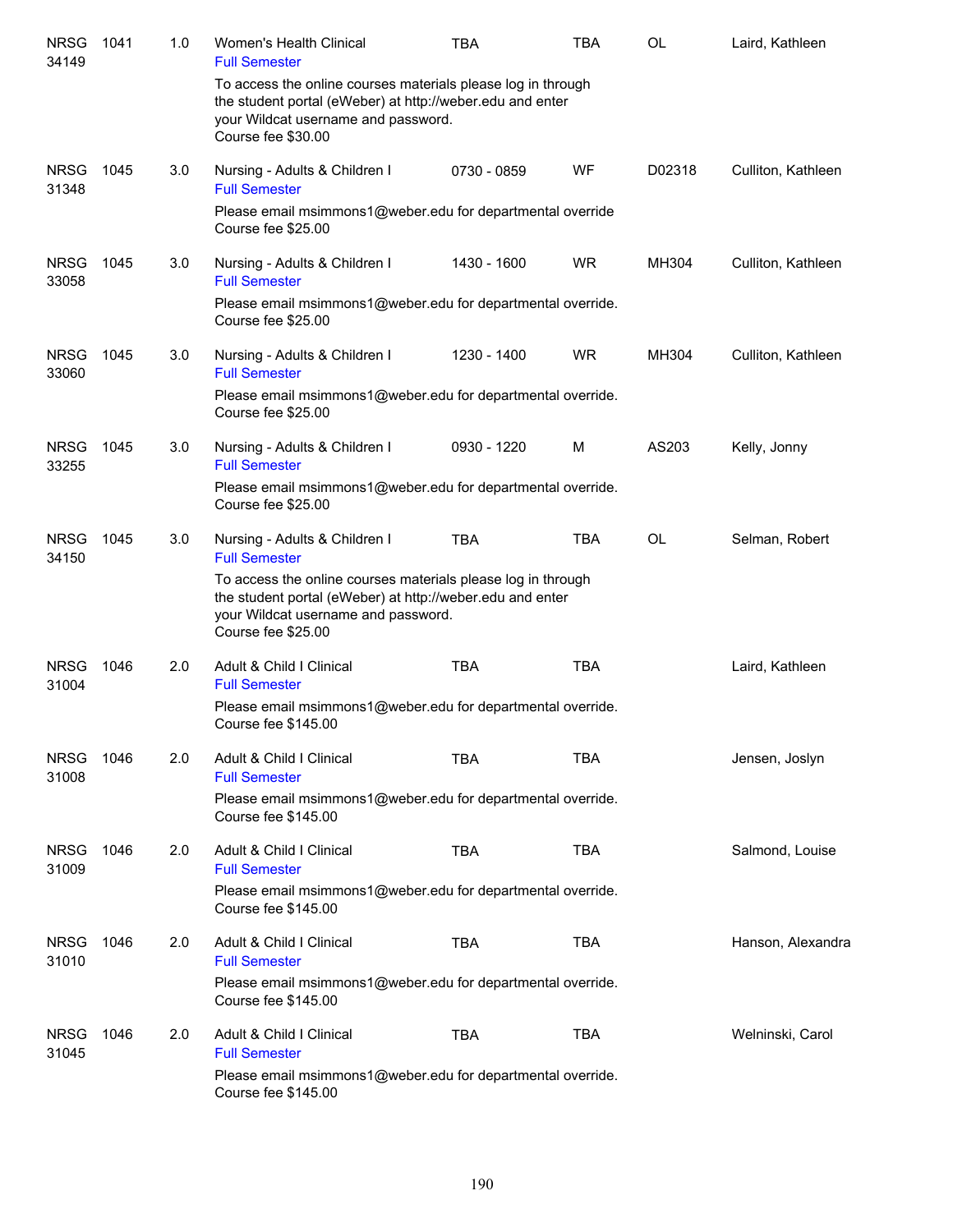| <b>NRSG</b><br>31047 | 1046 | 2.0 | Adult & Child I Clinical<br><b>Full Semester</b>                                                                                                                                        | <b>TBA</b> | <b>TBA</b> |           | Keeler, Sharen    |
|----------------------|------|-----|-----------------------------------------------------------------------------------------------------------------------------------------------------------------------------------------|------------|------------|-----------|-------------------|
|                      |      |     | Please email msimmons1@weber.edu for departmental override.<br>Course fee \$145.00                                                                                                      |            |            |           |                   |
| <b>NRSG</b><br>31048 | 1046 | 2.0 | Adult & Child I Clinical<br><b>Full Semester</b>                                                                                                                                        | <b>TBA</b> | <b>TBA</b> |           | Forest, Linda     |
|                      |      |     | Please email msimmons1@weber.edu for departmental override.<br>Course fee \$145.00                                                                                                      |            |            |           |                   |
| <b>NRSG</b><br>31052 | 1046 | 2.0 | Adult & Child I Clinical<br><b>Full Semester</b>                                                                                                                                        | <b>TBA</b> | <b>TBA</b> |           | Jensen, Joslyn    |
|                      |      |     | Please email msimmons1@weber.edu for departmental override.<br>Course fee \$145.00                                                                                                      |            |            |           |                   |
| <b>NRSG</b><br>31054 | 1046 | 2.0 | Adult & Child I Clinical<br><b>Full Semester</b>                                                                                                                                        | <b>TBA</b> | <b>TBA</b> |           | Harris, Jeanette  |
|                      |      |     | Please email msimmons1@weber.edu for departmental override.<br>Course fee \$145.00                                                                                                      |            |            |           |                   |
| <b>NRSG</b><br>31055 | 1046 | 2.0 | Adult & Child I Clinical<br><b>Full Semester</b>                                                                                                                                        | <b>TBA</b> | <b>TBA</b> |           | Keeler, Sharen    |
|                      |      |     | Please email msimmons1@weber.edu for departmental override.<br>Course fee \$145.00                                                                                                      |            |            |           |                   |
| <b>NRSG</b><br>31103 | 1046 | 2.0 | Adult & Child I Clinical<br><b>Full Semester</b>                                                                                                                                        | <b>TBA</b> | <b>TBA</b> |           | Reese, Jody       |
|                      |      |     | Please email msimmons1@weber.edu for departmental override.<br>Course fee \$145.00                                                                                                      |            |            |           |                   |
| <b>NRSG</b><br>31105 | 1046 | 2.0 | Adult & Child I Clinical<br><b>Full Semester</b>                                                                                                                                        | <b>TBA</b> | <b>TBA</b> |           | Haas, Debra       |
|                      |      |     | Please email msimmons1@weber.edu for departmental override.<br>Course fee \$145.00                                                                                                      |            |            |           |                   |
| <b>NRSG</b><br>31107 | 1046 | 2.0 | Adult & Child I Clinical<br><b>Full Semester</b>                                                                                                                                        | <b>TBA</b> | <b>TBA</b> |           | Reese, Jody       |
|                      |      |     | Please email msimmons1@weber.edu for departmental override.<br>Course fee \$145.00                                                                                                      |            |            |           |                   |
| <b>NRSG</b><br>34151 | 1046 | 2.0 | Adult & Child I Clinical<br><b>Full Semester</b>                                                                                                                                        | <b>TBA</b> | <b>TBA</b> | <b>OL</b> | Hanson, Alexandra |
|                      |      |     | To access the online courses materials please log in through<br>the student portal (eWeber) at http://weber.edu and enter<br>your Wildcat username and password.<br>Course fee \$145.00 |            |            |           |                   |
| <b>NRSG</b><br>34152 | 1046 | 2.0 | Adult & Child   Clinical<br><b>Full Semester</b>                                                                                                                                        | <b>TBA</b> | <b>TBA</b> | OL        | Wankier, Jamie    |
|                      |      |     | To access the online courses materials please log in through<br>the student portal (eWeber) at http://weber.edu and enter<br>your Wildcat username and password.<br>Course fee \$145.00 |            |            |           |                   |
| <b>NRSG</b><br>34153 | 1046 | 2.0 | Adult & Child I Clinical<br><b>Full Semester</b>                                                                                                                                        | <b>TBA</b> | TBA        | OL        | Laird, Kathleen   |
|                      |      |     | To access the online courses materials please log in through<br>the student portal (eWeber) at http://weber.edu and enter<br>your Wildcat username and password.<br>Course fee \$145.00 |            |            |           |                   |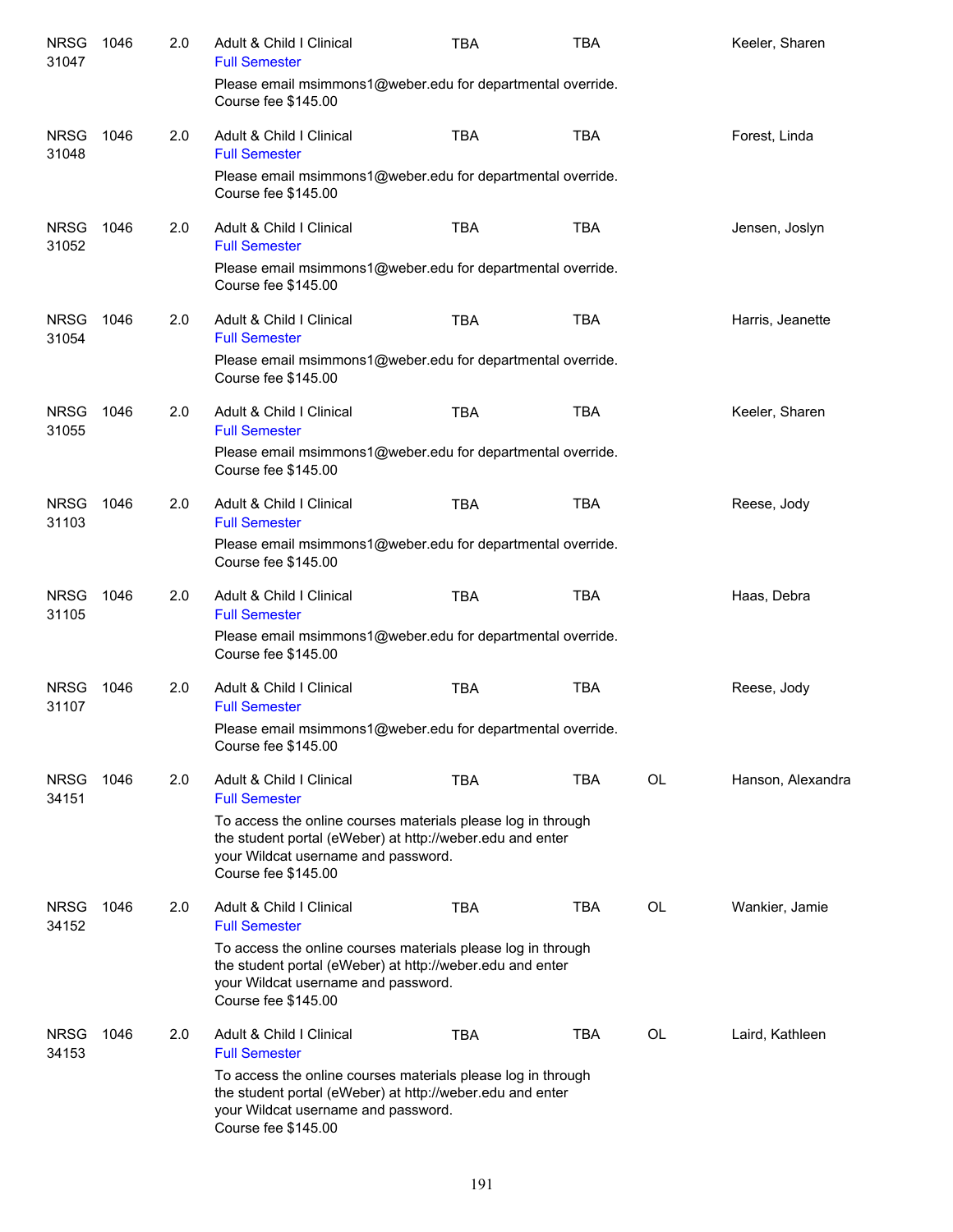| <b>NRSG</b><br>31876 | 2050 | 2.0 | <b>Treatment Modalities</b><br><b>Full Semester</b>                                                                                                              | <b>TBA</b>  | <b>TBA</b> | DT1115    | Stegen, Amy      |
|----------------------|------|-----|------------------------------------------------------------------------------------------------------------------------------------------------------------------|-------------|------------|-----------|------------------|
|                      |      |     | Please email jessica.wilson@datc.edu to clear to register.                                                                                                       |             |            |           |                  |
| <b>NRSG</b><br>33063 | 2050 | 2.0 | <b>Treatment Modalities</b><br><b>Full Semester</b>                                                                                                              | 1030 - 1230 | M          | MH304     | Hugie, Pamela    |
|                      |      |     | Please email msimmons1@weber.edu for departmental override.                                                                                                      |             |            |           |                  |
| <b>NRSG</b><br>31352 | 2060 | 2.0 | Psychiatric/Mental Health<br><b>Full Semester</b>                                                                                                                | 1030 - 1230 | M          | D02301    | Molen, Pamela    |
|                      |      |     | Please email msimmons1@weber.edu for deparmental override<br>Call Marguerite Simmons 801-626-7416 to register.                                                   |             |            |           |                  |
| <b>NRSG</b><br>33065 | 2060 | 2.0 | Psychiatric/Mental Health<br><b>Full Semester</b>                                                                                                                | 1330 - 1530 | M          | MH304     | Molen, Pamela    |
|                      |      |     | Please email msimmons1@weber.edu for departmental override.                                                                                                      |             |            |           |                  |
| <b>NRSG</b><br>33261 | 2060 | 2.0 | Psychiatric/Mental Health<br><b>Full Semester</b>                                                                                                                | 1200 - 1400 | R          | AS203     | Hodges, Linda    |
|                      |      |     | Please email msimmons1@weber.edu for departmental override.                                                                                                      |             |            |           |                  |
| <b>NRSG</b><br>34129 | 2060 | 2.0 | Psychiatric/Mental Health<br><b>Full Semester</b>                                                                                                                | <b>TBA</b>  | <b>TBA</b> | OL        | Molen, Pamela    |
|                      |      |     | To access the online courses materials please log in through<br>the student portal (eWeber) at http://weber.edu and enter<br>your Wildcat username and password. |             |            |           |                  |
| <b>NRSG</b><br>34135 | 2060 | 2.0 | Psychiatric/Mental Health<br><b>Full Semester</b>                                                                                                                | <b>TBA</b>  | <b>TBA</b> | <b>OL</b> | Forest, Linda    |
|                      |      |     | To access the online courses materials please log in through<br>the student portal (eWeber) at http://weber.edu and enter<br>your Wildcat username and password. |             |            |           |                  |
| <b>NRSG</b><br>34552 | 2060 | 2.0 | Psychiatric/Mental Health<br><b>Full Semester</b>                                                                                                                | <b>TBA</b>  | <b>TBA</b> | <b>OL</b> | Jorgensen, Cyndi |
|                      |      |     | To access the online courses materials please log in through<br>the student portal (eWeber) at http://weber.edu and enter<br>your Wildcat username and password. |             |            |           |                  |
| NRSG<br>31012        | 2061 | 1.0 | Psych/Mental Health Clinical<br><b>Full Semester</b>                                                                                                             | TBA         | TBA        |           | Molen, Pamela    |
|                      |      |     | Please email msimmons1@weber.edu for departmental override.                                                                                                      |             |            |           |                  |
| <b>NRSG</b><br>31014 | 2061 | 1.0 | Psych/Mental Health Clinical<br><b>Full Semester</b>                                                                                                             | <b>TBA</b>  | <b>TBA</b> |           | Molen, Pamela    |
|                      |      |     | Please email msimmons1@weber.edu for departmental override.                                                                                                      |             |            |           |                  |
| <b>NRSG</b><br>31015 | 2061 | 1.0 | Psych/Mental Health Clinical<br><b>Full Semester</b>                                                                                                             | <b>TBA</b>  | <b>TBA</b> |           | Molen, Pamela    |
|                      |      |     | Please email msimmons1@weber.edu for departmental override.                                                                                                      |             |            |           |                  |
| <b>NRSG</b><br>31056 | 2061 | 1.0 | Psych/Mental Health Clinical<br><b>Full Semester</b>                                                                                                             | <b>TBA</b>  | <b>TBA</b> |           | Molen, Pamela    |
|                      |      |     | Please email msimmons1@weber.edu for departmental override.                                                                                                      |             |            |           |                  |
| <b>NRSG</b><br>31059 | 2061 | 1.0 | Psych/Mental Health Clinical<br><b>Full Semester</b>                                                                                                             | TBA         | <b>TBA</b> |           | Molen, Pamela    |
|                      |      |     | Please email msimmons1@weber.edu for departmental override.                                                                                                      |             |            |           |                  |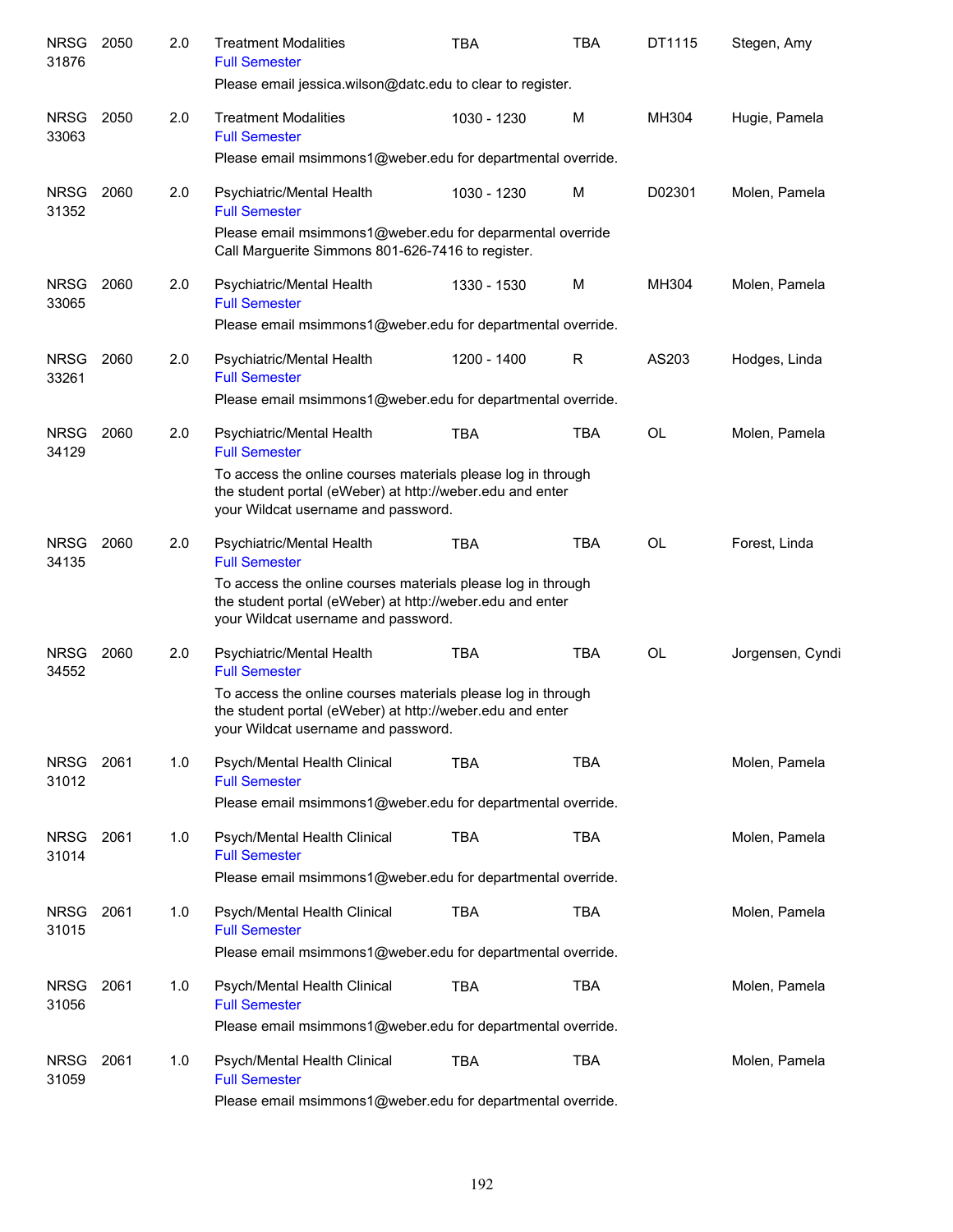| <b>NRSG</b><br>31060 | 2061 | 1.0 | Psych/Mental Health Clinical<br><b>Full Semester</b><br>Please email msimmons1@weber.edu for departmental override.                                              | TBA        | TBA        |           | Forest, Linda              |
|----------------------|------|-----|------------------------------------------------------------------------------------------------------------------------------------------------------------------|------------|------------|-----------|----------------------------|
|                      |      |     |                                                                                                                                                                  |            |            |           |                            |
| <b>NRSG</b><br>31108 | 2061 | 1.0 | Psych/Mental Health Clinical<br><b>Full Semester</b>                                                                                                             | <b>TBA</b> | TBA        |           | Hodges, Linda              |
|                      |      |     | Please email msimmons1@weber.edu for departmental override.                                                                                                      |            |            |           |                            |
| <b>NRSG</b><br>31110 | 2061 | 1.0 | Psych/Mental Health Clinical<br><b>Full Semester</b>                                                                                                             | TBA        | TBA        |           | Hodges, Linda              |
|                      |      |     | Please email msimmons1@weber.edu for departmental override.                                                                                                      |            |            |           |                            |
| <b>NRSG</b><br>34130 | 2061 | 1.0 | Psych/Mental Health Clinical<br><b>Full Semester</b>                                                                                                             | <b>TBA</b> | <b>TBA</b> | OL        | Cavanee-Scartezina, Angela |
|                      |      |     | To access the online courses materials please log in through<br>the student portal (eWeber) at http://weber.edu and enter<br>your Wildcat username and password. |            |            |           |                            |
| <b>NRSG</b><br>34131 | 2061 | 1.0 | Psych/Mental Health Clinical<br><b>Full Semester</b>                                                                                                             | <b>TBA</b> | <b>TBA</b> | <b>OL</b> | Wankier, Jamie             |
|                      |      |     | To access the online courses materials please log in through<br>the student portal (eWeber) at http://weber.edu and enter<br>your Wildcat username and password. |            |            |           |                            |
| <b>NRSG</b><br>34136 | 2061 | 1.0 | Psych/Mental Health Clinical<br><b>Full Semester</b>                                                                                                             | <b>TBA</b> | <b>TBA</b> | <b>OL</b> | Mangelson, Christie        |
|                      |      |     | To access the online courses materials please log in through<br>the student portal (eWeber) at http://weber.edu and enter<br>your Wildcat username and password. |            |            |           |                            |
| <b>NRSG</b><br>34137 | 2061 | 1.0 | Psych/Mental Health Clinical<br><b>Full Semester</b>                                                                                                             | <b>TBA</b> | <b>TBA</b> | OL        | Mangelson, Christie        |
|                      |      |     | To access the online courses materials please log in through<br>the student portal (eWeber) at http://weber.edu and enter<br>your Wildcat username and password. |            |            |           |                            |
| <b>NRSG</b><br>34138 | 2061 | 1.0 | Psych/Mental Health Clinical<br><b>Full Semester</b>                                                                                                             | <b>TBA</b> | <b>TBA</b> | OL        | Mangelson, Christie        |
|                      |      |     | To access the online courses materials please log in through<br>the student portal (eWeber) at http://weber.edu and enter<br>your Wildcat username and password. |            |            |           |                            |
| <b>NRSG</b><br>34553 | 2061 | 1.0 | Psych/Mental Health Clinical<br><b>Full Semester</b>                                                                                                             | <b>TBA</b> | TBA        | OL        | Jorgensen, Cyndi           |
|                      |      |     | To access the online courses materials please log in through<br>the student portal (eWeber) at http://weber.edu and enter<br>your Wildcat username and password. |            |            |           |                            |
| <b>NRSG</b><br>34554 | 2061 | 1.0 | Psych/Mental Health Clinical<br><b>Full Semester</b>                                                                                                             | <b>TBA</b> | TBA        | OL        | Jorgensen, Cyndi           |
|                      |      |     | To access the online courses materials please log in through<br>the student portal (eWeber) at http://weber.edu and enter<br>your Wildcat username and password. |            |            |           |                            |
| <b>NRSG</b><br>34555 | 2061 | 1.0 | Psych/Mental Health Clinical<br><b>Full Semester</b>                                                                                                             | TBA        | TBA        | OL        | Jorgensen, Cyndi           |
|                      |      |     | To access the online courses materials please log in through<br>the student portal (eWeber) at http://weber.edu and enter<br>your Wildcat username and password. |            |            |           |                            |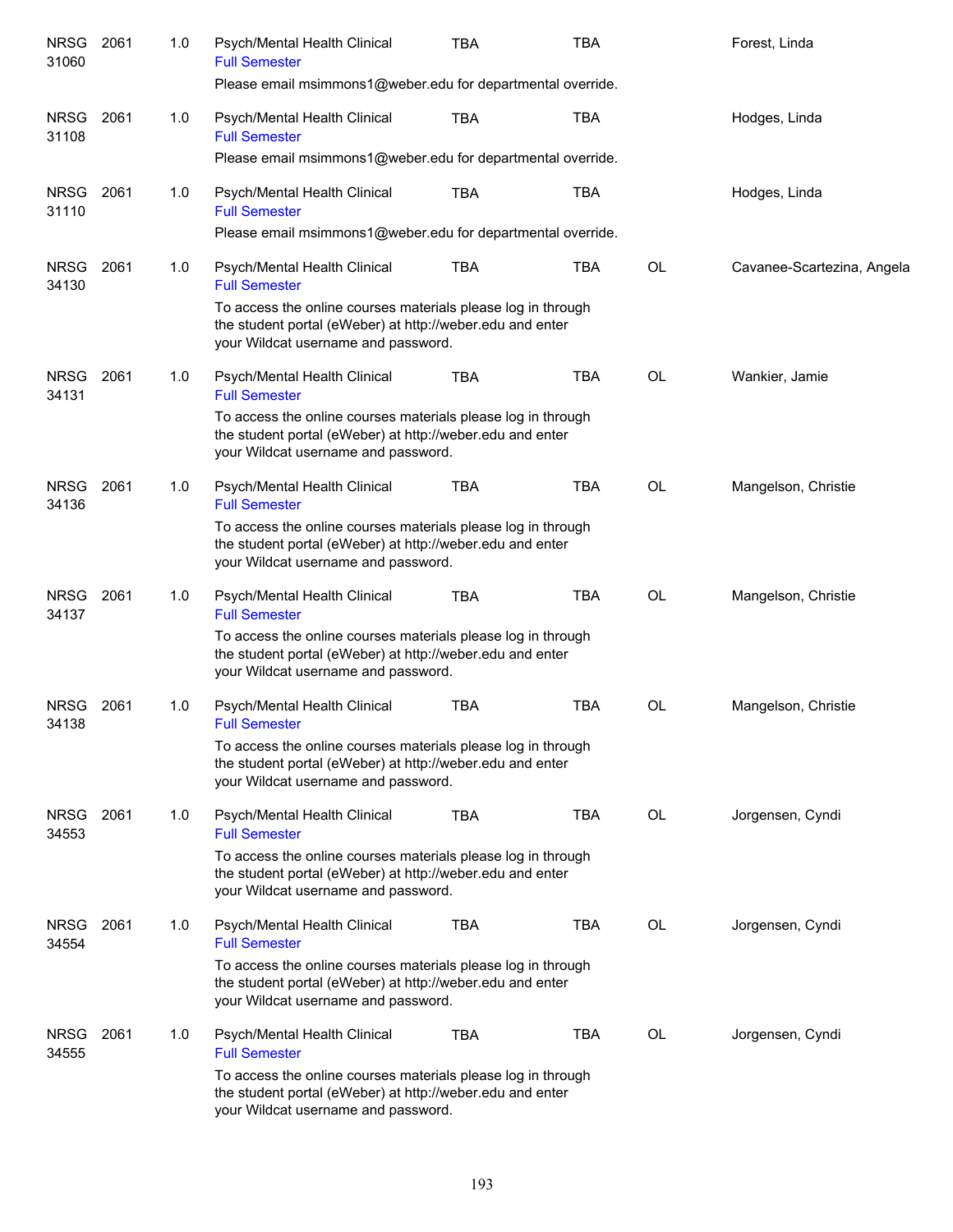| <b>NRSG</b><br>32069 | 2070 | 3.0 | Nurs Care - Adults/Children II<br><b>Full Semester</b><br>Please e-mail jessica.wilson@datc.edu to clear to register. | TBA         | <b>TBA</b>   | DT1115 | Stegen, Amy       |
|----------------------|------|-----|-----------------------------------------------------------------------------------------------------------------------|-------------|--------------|--------|-------------------|
| <b>NRSG</b>          | 2070 | 3.0 | Nurs Care - Adults/Children II                                                                                        | 0830 - 1130 | Т            | MH341  | Hugie, Pamela     |
| 33069                |      |     | <b>Full Semester</b><br>Please email msimmons1@weber.edu for departmental override.                                   |             |              |        |                   |
| <b>NRSG</b><br>31063 | 2071 | 4.0 | Adults/Children II Clinical<br><b>Full Semester</b>                                                                   | <b>TBA</b>  | <b>TBA</b>   |        | Williams, Deanna  |
|                      |      |     | Please email msimmons1@weber.edu for departmental override.<br>Course fee \$300.00                                    |             |              |        |                   |
| <b>NRSG</b><br>31069 | 2071 | 4.0 | Adults/Children II Clinical<br><b>Full Semester</b>                                                                   | <b>TBA</b>  | <b>TBA</b>   |        | Salmond, Louise   |
|                      |      |     | Please email msimmons1@weber.edu for departmental override.<br>Course fee \$300.00                                    |             |              |        |                   |
| <b>NRSG</b><br>31072 | 2071 | 4.0 | Adults/Children II Clinical<br><b>Full Semester</b>                                                                   | <b>TBA</b>  | <b>TBA</b>   |        | Gamble, Joyce     |
|                      |      |     | Please email msimmons1@weber.edu for departmental override.<br>Course fee \$300.00                                    |             |              |        |                   |
| <b>NRSG</b><br>32075 | 2071 | 4.0 | Adults/Children II Clinical<br><b>Full Semester</b>                                                                   | <b>TBA</b>  | <b>TBA</b>   | DT1115 | Dreyer, Katherine |
|                      |      |     | Please e-mail jessica wilson@datc.edu to clear to register.<br>Course fee \$300.00                                    |             |              |        |                   |
| <b>NRSG</b><br>32076 | 2071 | 4.0 | Adults/Children II Clinical<br><b>Full Semester</b>                                                                   | <b>TBA</b>  | <b>TBA</b>   | DT1115 | Dreyer, Katherine |
|                      |      |     | Please e-mail jessica wilson@datc.edu to clear to register.<br>Course fee \$300.00                                    |             |              |        |                   |
| <b>NRSG</b><br>32077 | 2071 | 4.0 | Adults/Children II Clinical<br><b>Full Semester</b>                                                                   | <b>TBA</b>  | <b>TBA</b>   | DT1115 | Dreyer, Katherine |
|                      |      |     | Please e-mail jessica.wilson@datc.edu to clear to register.<br>Course fee \$300.00                                    |             |              |        |                   |
| <b>NRSG</b><br>32078 | 2071 | 4.0 | Adults/Children II Clinical<br><b>Full Semester</b>                                                                   | TBA         | <b>TBA</b>   | DT1115 | Dreyer, Katherine |
|                      |      |     | Please e-mail jessica.wilson@datc.edu to clear to register.<br>Course fee \$300.00                                    |             |              |        |                   |
| <b>NRSG</b><br>31355 | 2080 | 2.0 | Patient Care Management<br><b>Full Semester</b>                                                                       | 1230 - 1430 | M            | D02112 | Thornock, Susan   |
|                      |      |     | Please email msimmons1@weber.edu for departmental override<br>Call Marguerite Simmons 801-626-7416 to register.       |             |              |        |                   |
| <b>NRSG</b><br>33071 | 2080 | 2.0 | Patient Care Management<br><b>Full Semester</b>                                                                       | 0930 - 1130 | Τ            | MH304  | Thornock, Susan   |
|                      |      |     | Please email msimmons1@weber.edu for departmental override.                                                           |             |              |        |                   |
| <b>NRSG</b><br>33073 | 2080 | 2.0 | Patient Care Management<br><b>Full Semester</b>                                                                       | 1230 - 1430 | Τ            | MH304  | Thornock, Susan   |
|                      |      |     | Please email msimmons1@weber.edu for departmental override.                                                           |             |              |        |                   |
| <b>NRSG</b><br>33258 | 2080 | 2.0 | Patient Care Management<br><b>Full Semester</b>                                                                       | 0800 - 1000 | $\mathsf{R}$ | AS203  | Thornock, Susan   |
|                      |      |     | Please email msimmons1@weber.edu for departmental override.                                                           |             |              |        |                   |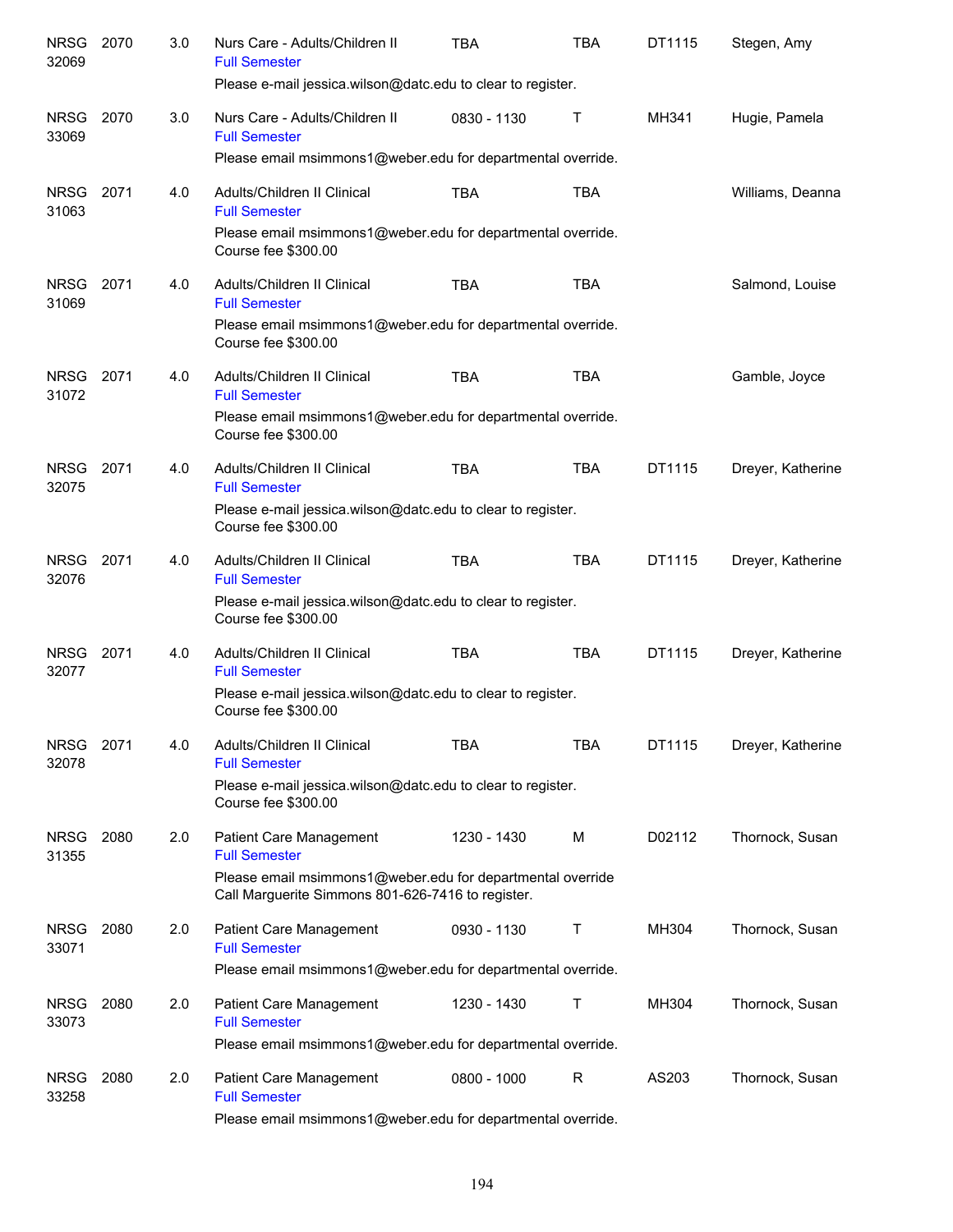| <b>NRSG</b><br>34132 | 2080 | 2.0 | <b>Patient Care Management</b><br><b>Full Semester</b>                                                                                                           | TBA         | TBA        | OL        | Thornock, Susan  |
|----------------------|------|-----|------------------------------------------------------------------------------------------------------------------------------------------------------------------|-------------|------------|-----------|------------------|
|                      |      |     | To access the online courses materials please log in through<br>the student portal (eWeber) at http://weber.edu and enter<br>your Wildcat username and password. |             |            |           |                  |
| <b>NRSG</b><br>34139 | 2080 | 2.0 | Patient Care Management<br><b>Full Semester</b>                                                                                                                  | <b>TBA</b>  | <b>TBA</b> | <b>OL</b> | Thornock, Susan  |
|                      |      |     | To access the online courses materials please log in through<br>the student portal (eWeber) at http://weber.edu and enter<br>your Wildcat username and password. |             |            |           |                  |
| <b>NRSG</b><br>34556 | 2080 | 2.0 | Patient Care Management<br><b>Full Semester</b>                                                                                                                  | <b>TBA</b>  | <b>TBA</b> | <b>OL</b> | Epling, Amber    |
|                      |      |     | To access the online courses materials please log in through<br>the student portal (eWeber) at http://weber.edu and enter<br>your Wildcat username and password. |             |            |           |                  |
| <b>NRSG</b><br>34994 | 2080 | 2.0 | Patient Care Management<br><b>Full Semester</b>                                                                                                                  | 1000 - 1200 | R          | AS203     | Thornock, Susan  |
| <b>NRSG</b><br>31016 | 2081 | 3.0 | Patient Care Mgmt Clinical<br><b>Full Semester</b>                                                                                                               | <b>TBA</b>  | <b>TBA</b> |           | Kraaima, Tina    |
|                      |      |     | Please email msimmons1@weber.edu for departmental override.<br>Course fee \$140.00                                                                               |             |            |           |                  |
| <b>NRSG</b><br>31017 | 2081 | 3.0 | Patient Care Mgmt Clinical<br><b>Full Semester</b>                                                                                                               | <b>TBA</b>  | <b>TBA</b> |           | Williams, Deanna |
|                      |      |     | Please email msimmons1@weber.edu for departmental override.<br>Course fee \$140.00                                                                               |             |            |           |                  |
| <b>NRSG</b><br>31019 | 2081 | 3.0 | Patient Care Mgmt Clinical<br><b>Full Semester</b>                                                                                                               | <b>TBA</b>  | <b>TBA</b> |           | Keeler, Sharen   |
|                      |      |     | Please email msimmons1@weber.edu for departmental override.<br>Course fee \$140.00                                                                               |             |            |           |                  |
| <b>NRSG</b><br>31074 | 2081 | 3.0 | Patient Care Mgmt Clinical<br><b>Full Semester</b>                                                                                                               | <b>TBA</b>  | <b>TBA</b> |           | Kraaima, Tina    |
|                      |      |     | Please email msimmons1@weber.edu for departmental override.<br>Course fee \$140.00                                                                               |             |            |           |                  |
| <b>NRSG</b><br>31076 | 2081 | 3.0 | Patient Care Mgmt Clinical<br><b>Full Semester</b>                                                                                                               | <b>TBA</b>  | <b>TBA</b> |           |                  |
|                      |      |     | Please email msimmons1@weber.edu for departmental override.<br>Course fee \$140.00                                                                               |             |            |           |                  |
| <b>NRSG</b><br>31080 | 2081 | 3.0 | Patient Care Mgmt Clinical<br><b>Full Semester</b>                                                                                                               | <b>TBA</b>  | <b>TBA</b> |           | Kraaima, Tina    |
|                      |      |     | Please email msimmons1@weber.edu for departmental override.<br>Course fee \$140.00                                                                               |             |            |           |                  |
| <b>NRSG</b><br>31085 | 2081 | 3.0 | Patient Care Mgmt Clinical<br><b>Full Semester</b>                                                                                                               | <b>TBA</b>  | <b>TBA</b> |           | Salmond, Louise  |
|                      |      |     | Please email msimmons1@weber.edu for departmental override.<br>Course fee \$140.00                                                                               |             |            |           |                  |
| <b>NRSG</b><br>31088 | 2081 | 3.0 | Patient Care Mgmt Clinical<br><b>Full Semester</b>                                                                                                               | <b>TBA</b>  | <b>TBA</b> |           | Killebrew, Julie |
|                      |      |     | Please email msimmons1@weber.edu for departmental override.<br>Course fee \$140.00                                                                               |             |            |           |                  |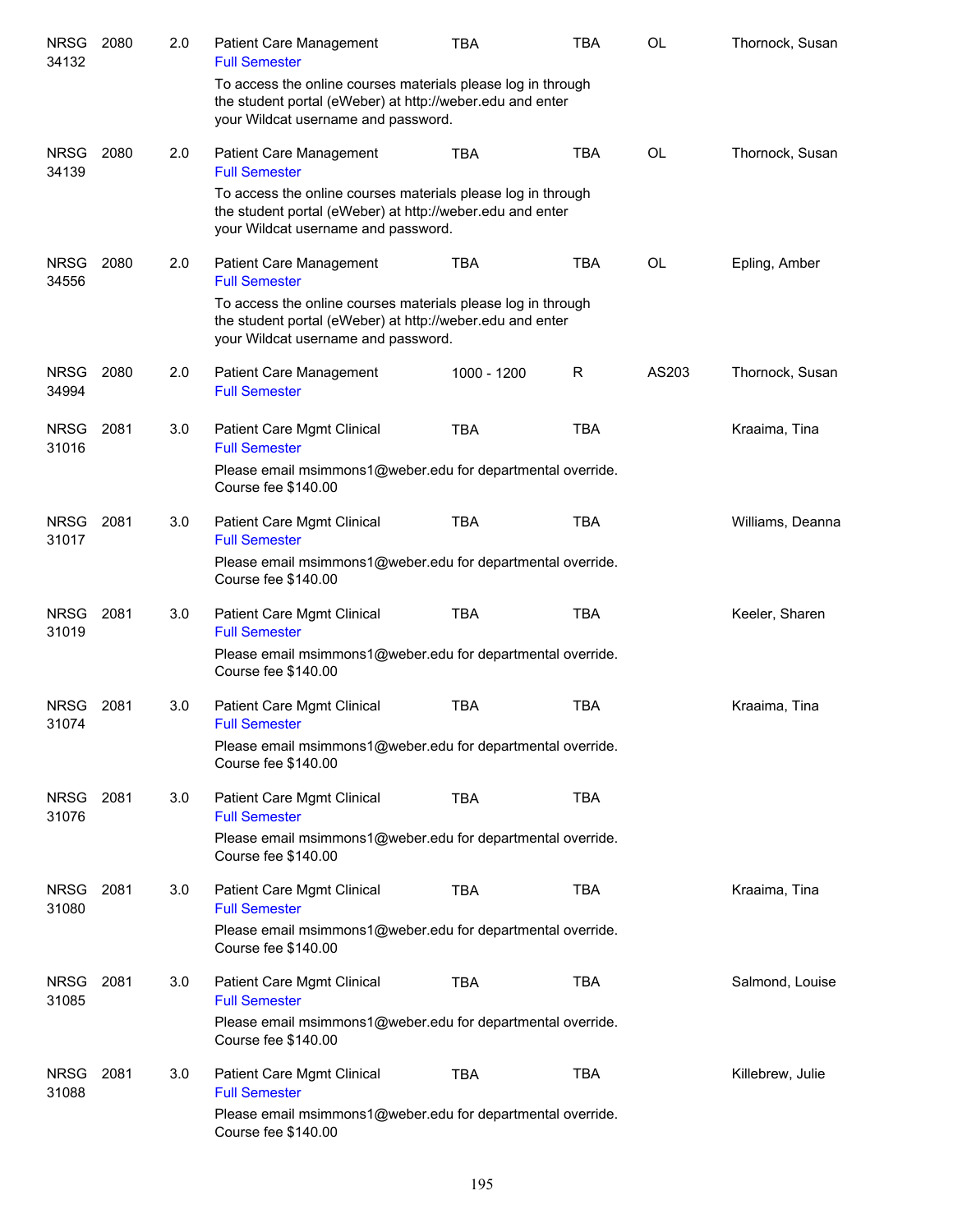| <b>NRSG</b><br>31092 | 2081 | 3.0 | Patient Care Mgmt Clinical<br><b>Full Semester</b>                                                                                                                                      | <b>TBA</b> | <b>TBA</b> |           | Killebrew, Julie           |
|----------------------|------|-----|-----------------------------------------------------------------------------------------------------------------------------------------------------------------------------------------|------------|------------|-----------|----------------------------|
|                      |      |     | Please email msimmons1@weber.edu for departmental override.<br>Course fee \$140.00                                                                                                      |            |            |           |                            |
| <b>NRSG</b><br>31113 | 2081 | 3.0 | <b>Patient Care Mgmt Clinical</b><br><b>Full Semester</b>                                                                                                                               | <b>TBA</b> | <b>TBA</b> |           | Hodges, Linda              |
|                      |      |     | Please email msimmons1@weber.edu for departmental override.<br>Course fee \$140.00                                                                                                      |            |            |           |                            |
| <b>NRSG</b><br>31116 | 2081 | 3.0 | Patient Care Mgmt Clinical<br><b>Full Semester</b>                                                                                                                                      | <b>TBA</b> | <b>TBA</b> |           | Hodges, Linda              |
|                      |      |     | Please email msimmons1@weber.edu for departmental override.<br>Course fee \$140.00                                                                                                      |            |            |           |                            |
| <b>NRSG</b><br>31117 | 2081 | 3.0 | Patient Care Mgmt Clinical<br><b>Full Semester</b>                                                                                                                                      | <b>TBA</b> | <b>TBA</b> |           | Kelly, Jonny               |
|                      |      |     | Please email msimmons1@weber.edu for departmental override.<br>Course fee \$140.00                                                                                                      |            |            |           |                            |
| <b>NRSG</b><br>31121 | 2081 | 3.0 | <b>Patient Care Mgmt Clinical</b><br><b>Full Semester</b>                                                                                                                               | <b>TBA</b> | <b>TBA</b> |           | Reese, Jody                |
|                      |      |     | Please email msimmons1@weber.edu for departmental override.<br>Course fee \$140.00                                                                                                      |            |            |           |                            |
| <b>NRSG</b><br>34133 | 2081 | 3.0 | Patient Care Mgmt Clinical<br><b>Full Semester</b>                                                                                                                                      | <b>TBA</b> | <b>TBA</b> | OL        | Cavanee-Scartezina, Angela |
|                      |      |     | To access the online courses materials please log in through<br>the student portal (eWeber) at http://weber.edu and enter<br>your Wildcat username and password.<br>Course fee \$140.00 |            |            |           |                            |
| <b>NRSG</b><br>34134 | 2081 | 3.0 | Patient Care Mgmt Clinical<br><b>Full Semester</b>                                                                                                                                      | <b>TBA</b> | <b>TBA</b> | OL        | Wankier, Jamie             |
|                      |      |     | To access the online courses materials please log in through<br>the student portal (eWeber) at http://weber.edu and enter<br>your Wildcat username and password.<br>Course fee \$140.00 |            |            |           |                            |
| <b>NRSG</b><br>34140 | 2081 | 3.0 | Patient Care Mgmt Clinical<br><b>Full Semester</b>                                                                                                                                      | <b>TBA</b> | TBA        | OL        | Mangelson, Christie        |
|                      |      |     | To access the online courses materials please log in through<br>the student portal (eWeber) at http://weber.edu and enter<br>your Wildcat username and password.<br>Course fee \$140.00 |            |            |           |                            |
| <b>NRSG</b><br>34141 | 2081 | 3.0 | Patient Care Mgmt Clinical<br><b>Full Semester</b>                                                                                                                                      | <b>TBA</b> | <b>TBA</b> | OL        | Mangelson, Christie        |
|                      |      |     | To access the online courses materials please log in through<br>the student portal (eWeber) at http://weber.edu and enter<br>your Wildcat username and password.<br>Course fee \$140.00 |            |            |           |                            |
| <b>NRSG</b><br>34142 | 2081 | 3.0 | Patient Care Mgmt Clinical<br><b>Full Semester</b>                                                                                                                                      | <b>TBA</b> | <b>TBA</b> | <b>OL</b> |                            |
|                      |      |     | To access the online courses materials please log in through<br>the student portal (eWeber) at http://weber.edu and enter<br>your Wildcat username and password.<br>Course fee \$140.00 |            |            |           |                            |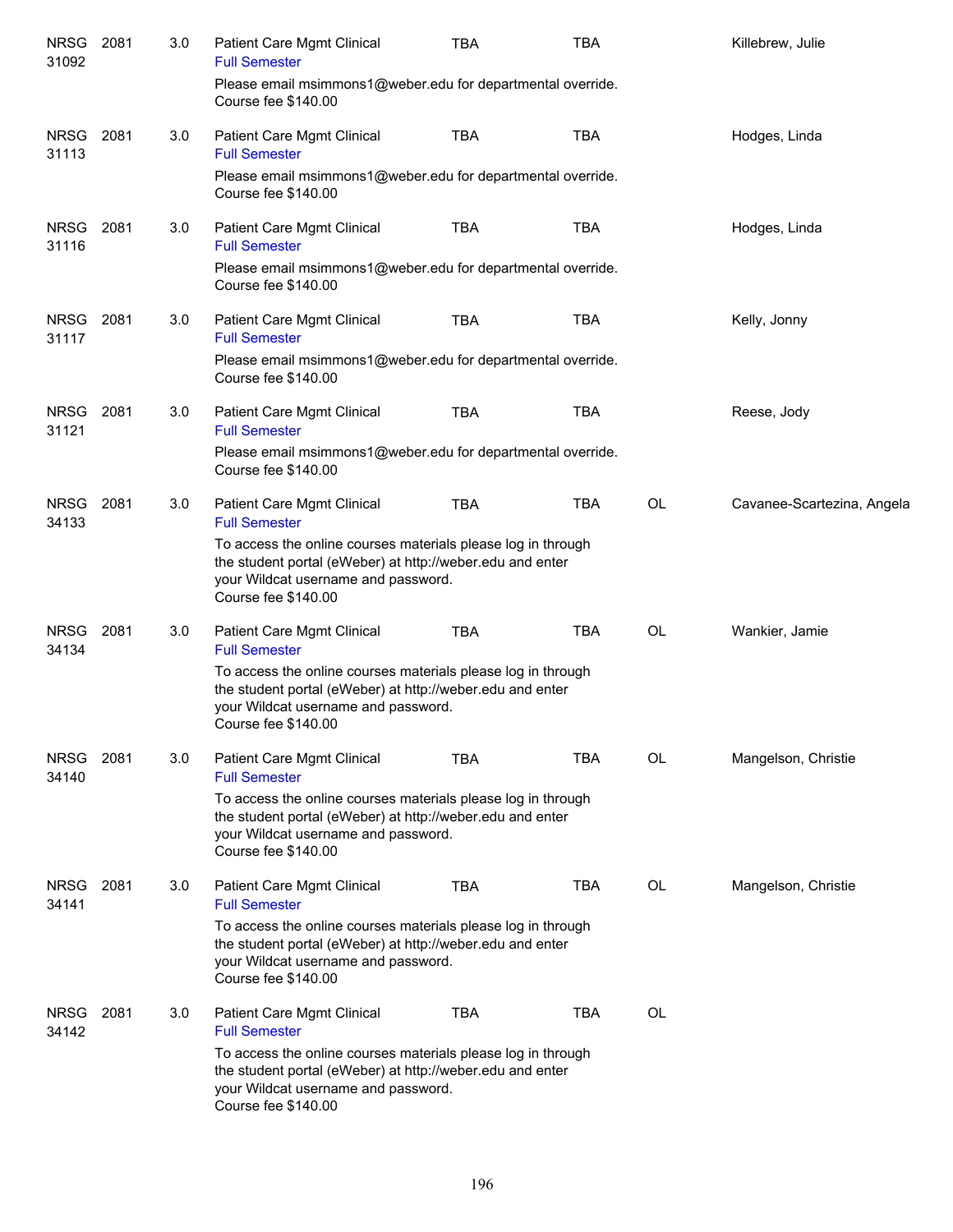| <b>NRSG</b><br>34557 | 2081 | 3.0 | Patient Care Mgmt Clinical<br><b>Full Semester</b>                                                                                                                                      | <b>TBA</b> | TBA        | OL        | Jorgensen, Cyndi |
|----------------------|------|-----|-----------------------------------------------------------------------------------------------------------------------------------------------------------------------------------------|------------|------------|-----------|------------------|
|                      |      |     | To access the online courses materials please log in through<br>the student portal (eWeber) at http://weber.edu and enter<br>your Wildcat username and password.<br>Course fee \$140.00 |            |            |           |                  |
| <b>NRSG</b><br>34558 | 2081 | 3.0 | Patient Care Mgmt Clinical<br><b>Full Semester</b>                                                                                                                                      | <b>TBA</b> | <b>TBA</b> | OL        | Jorgensen, Cyndi |
|                      |      |     | To access the online courses materials please log in through<br>the student portal (eWeber) at http://weber.edu and enter<br>your Wildcat username and password.<br>Course fee \$140.00 |            |            |           |                  |
| <b>NRSG</b><br>34559 | 2081 | 3.0 | Patient Care Mgmt Clinical<br><b>Full Semester</b>                                                                                                                                      | <b>TBA</b> | <b>TBA</b> | <b>OL</b> |                  |
|                      |      |     | To access the online courses materials please log in through<br>the student portal (eWeber) at http://weber.edu and enter<br>your Wildcat username and password.<br>Course fee \$140.00 |            |            |           |                  |
| <b>NRSG</b><br>31032 | 2283 | 1.0 | Directed Readings & Projects<br><b>Full Semester</b>                                                                                                                                    | <b>TBA</b> | <b>TBA</b> | MH420     | Rice, Pamela     |
|                      |      |     | Please email msimmons1@weber.edu for departmental override.                                                                                                                             |            |            |           |                  |
| <b>NRSG</b><br>31037 | 2283 | 2.0 | Directed Readings & Projects<br><b>Full Semester</b>                                                                                                                                    | <b>TBA</b> | <b>TBA</b> | MH420     | Rice, Pamela     |
|                      |      |     | Please email msimmons1@weber.edu for departmental override.                                                                                                                             |            |            |           |                  |
| <b>NRSG</b><br>31038 | 2283 | 3.0 | Directed Readings & Projects<br><b>Full Semester</b>                                                                                                                                    | <b>TBA</b> | <b>TBA</b> | MH420     | Rice, Pamela     |
|                      |      |     | Please email msimmons1@weber.edu for departmental override.                                                                                                                             |            |            |           |                  |
| <b>NRSG</b><br>31880 | 2283 | 1.0 | Directed Readings & Projects<br><b>Full Semester</b>                                                                                                                                    | <b>TBA</b> | <b>TBA</b> | DT1115    | Kuncl, Nancy     |
|                      |      |     | Please email jessica.wilson@datc.edu to clear to register.                                                                                                                              |            |            |           |                  |
| <b>NRSG</b><br>31882 | 2283 | 2.0 | Directed Readings & Projects<br><b>Full Semester</b>                                                                                                                                    | <b>TBA</b> | <b>TBA</b> | DT1115    |                  |
|                      |      |     | Please email jessica wilson@datc.edu to clear to register.                                                                                                                              |            |            |           |                  |
| <b>NRSG</b><br>31883 | 2283 | 3.0 | Directed Readings & Projects<br><b>Full Semester</b>                                                                                                                                    | <b>TBA</b> | <b>TBA</b> | DT1115    | Kuncl, Nancy     |
|                      |      |     | Please email jessica.wilson@datc.edu to clear to register.                                                                                                                              |            |            |           |                  |
| <b>NRSG</b><br>34143 | 2283 | 1.0 | Directed Readings & Projects<br><b>Full Semester</b>                                                                                                                                    | <b>TBA</b> | <b>TBA</b> | OL        | Rice, Pamela     |
|                      |      |     | To access the online courses materials please log in through<br>the student portal (eWeber) at http://weber.edu and enter<br>your Wildcat username and password.                        |            |            |           |                  |
| <b>NRSG</b><br>34144 | 2283 | 2.0 | Directed Readings & Projects<br><b>Full Semester</b>                                                                                                                                    | <b>TBA</b> | <b>TBA</b> | <b>OL</b> | Rice, Pamela     |
|                      |      |     | To access the online courses materials please log in through<br>the student portal (eWeber) at http://weber.edu and enter<br>your Wildcat username and password.                        |            |            |           |                  |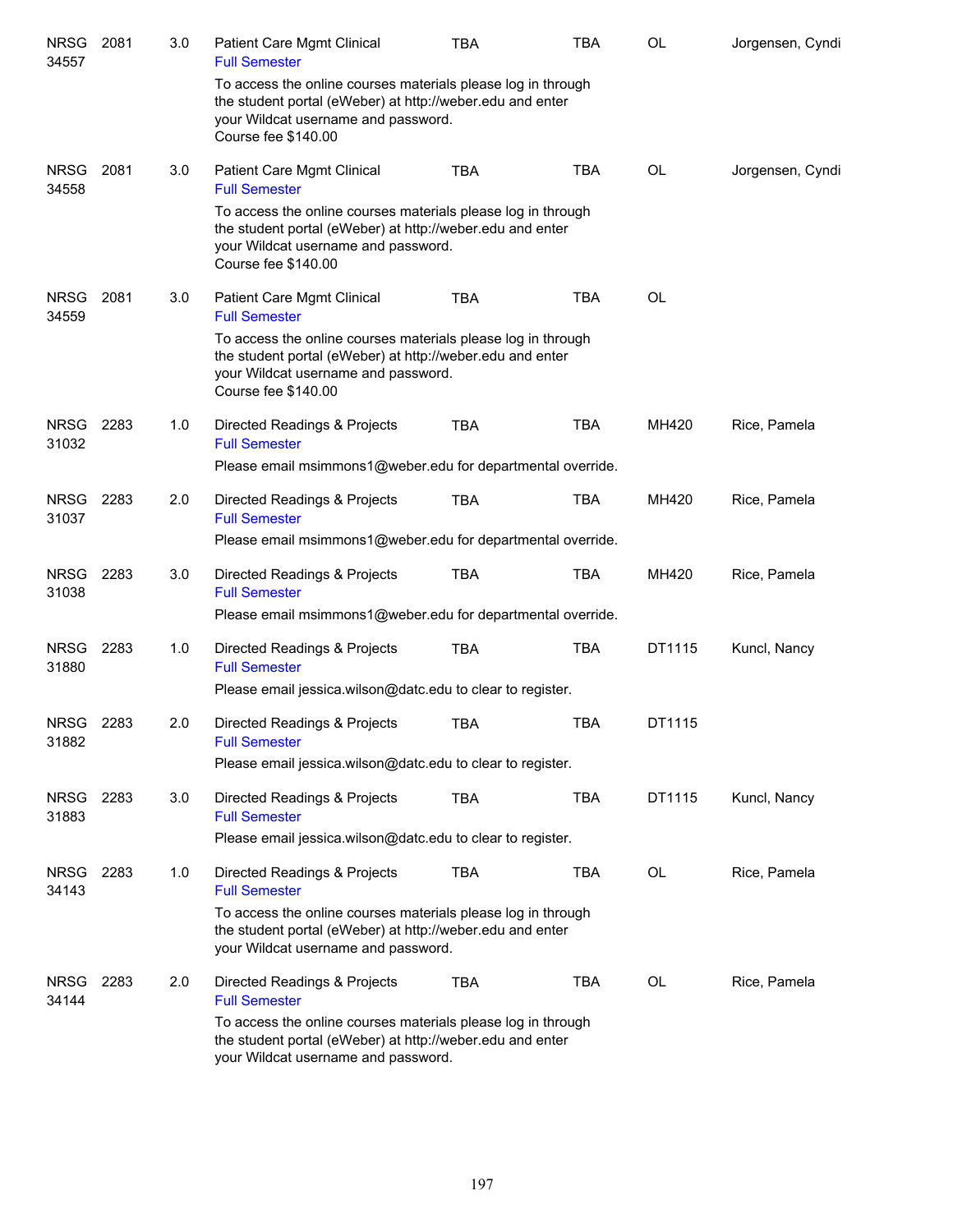| <b>NRSG</b><br>34145 | 2283 | 3.0 | Directed Readings & Projects<br><b>Full Semester</b>                                                                                                             | <b>TBA</b>  | <b>TBA</b> | <b>OL</b> | Rice, Pamela        |
|----------------------|------|-----|------------------------------------------------------------------------------------------------------------------------------------------------------------------|-------------|------------|-----------|---------------------|
|                      |      |     | To access the online courses materials please log in through<br>the student portal (eWeber) at http://weber.edu and enter<br>your Wildcat username and password. |             |            |           |                     |
| <b>NRSG</b><br>34560 | 2283 | 1.0 | Directed Readings & Projects<br><b>Full Semester</b>                                                                                                             | <b>TBA</b>  | <b>TBA</b> | <b>OL</b> | Rice, Pamela        |
|                      |      |     | To access the online courses materials please log in through<br>the student portal (eWeber) at http://weber.edu and enter<br>your Wildcat username and password. |             |            |           |                     |
| <b>NRSG</b><br>34561 | 2283 | 2.0 | Directed Readings & Projects<br><b>Full Semester</b>                                                                                                             | <b>TBA</b>  | <b>TBA</b> | <b>OL</b> | Rice, Pamela        |
|                      |      |     | To access the online courses materials please log in through<br>the student portal (eWeber) at http://weber.edu and enter<br>your Wildcat username and password. |             |            |           |                     |
| <b>NRSG</b><br>34562 | 2283 | 3.0 | Directed Readings & Projects<br><b>Full Semester</b>                                                                                                             | <b>TBA</b>  | <b>TBA</b> | IN        | Rice, Pamela        |
|                      |      |     | To access the online courses materials please log in through<br>the student portal (eWeber) at http://weber.edu and enter<br>your Wildcat username and password. |             |            |           |                     |
| <b>NRSG</b><br>33338 | 3010 | 3.0 | Nursing History & Theory<br><b>Full Semester</b>                                                                                                                 | <b>TBA</b>  | <b>TBA</b> | <b>OL</b> | Overdiek, Kirk      |
|                      |      |     | To access the online courses materials please log in through<br>the student portal (eWeber) at http://weber.edu and enter<br>your Wildcat username and password. |             |            |           |                     |
| <b>NRSG</b><br>33989 | 3010 | 3.0 | Nursing History & Theory<br><b>Full Semester</b>                                                                                                                 | 0930 - 1220 | W          | MH327     | Judd, Deborah       |
| <b>NRSG</b><br>33990 | 3010 | 3.0 | Nursing History & Theory<br><b>Full Semester</b>                                                                                                                 | 0930 - 1220 | W          | MH341     | Burton, Karen       |
| <b>NRSG</b><br>33340 | 3020 | 3.0 | SI Nursing Research<br><b>Full Semester</b>                                                                                                                      | TBA         | <b>TBA</b> | OL        | Huber, Debra        |
|                      |      |     | To access the online courses materials please log in through<br>the student portal (eWeber) at http://weber.edu and enter<br>your Wildcat username and password. |             |            |           |                     |
| <b>NRSG</b><br>33991 | 3020 | 3.0 | SI Nursing Research<br><b>Full Semester</b>                                                                                                                      | 0830 - 1120 | т          | MН        | Huber, Debra        |
| <b>NRSG</b><br>33992 | 3020 | 3.0 | SI Nursing Research<br><b>Full Semester</b>                                                                                                                      | 0830 - 1120 | R          | MH304     | Culliton, Kathleen  |
| <b>NRSG</b><br>33342 | 3030 | 3.0 | SI Assessment Across Life Span<br><b>Full Semester</b>                                                                                                           | <b>TBA</b>  | <b>TBA</b> | <b>OL</b> | Hicks, Michelle     |
|                      |      |     | To access the online courses materials please log in through<br>the student portal (eWeber) at http://weber.edu and enter<br>your Wildcat username and password. |             |            |           |                     |
| <b>NRSG</b><br>33993 | 3030 | 3.0 | SI Assessment Across Life Span<br><b>Full Semester</b>                                                                                                           | 1130 - 1420 | т          | MH341     | Cox, Marilyn        |
| <b>NRSG</b><br>33994 | 3030 | 3.0 | SI Assessment Across Life Span<br><b>Full Semester</b>                                                                                                           | 1130 - 1420 | R          | MH341     | Ballingham, Suzanne |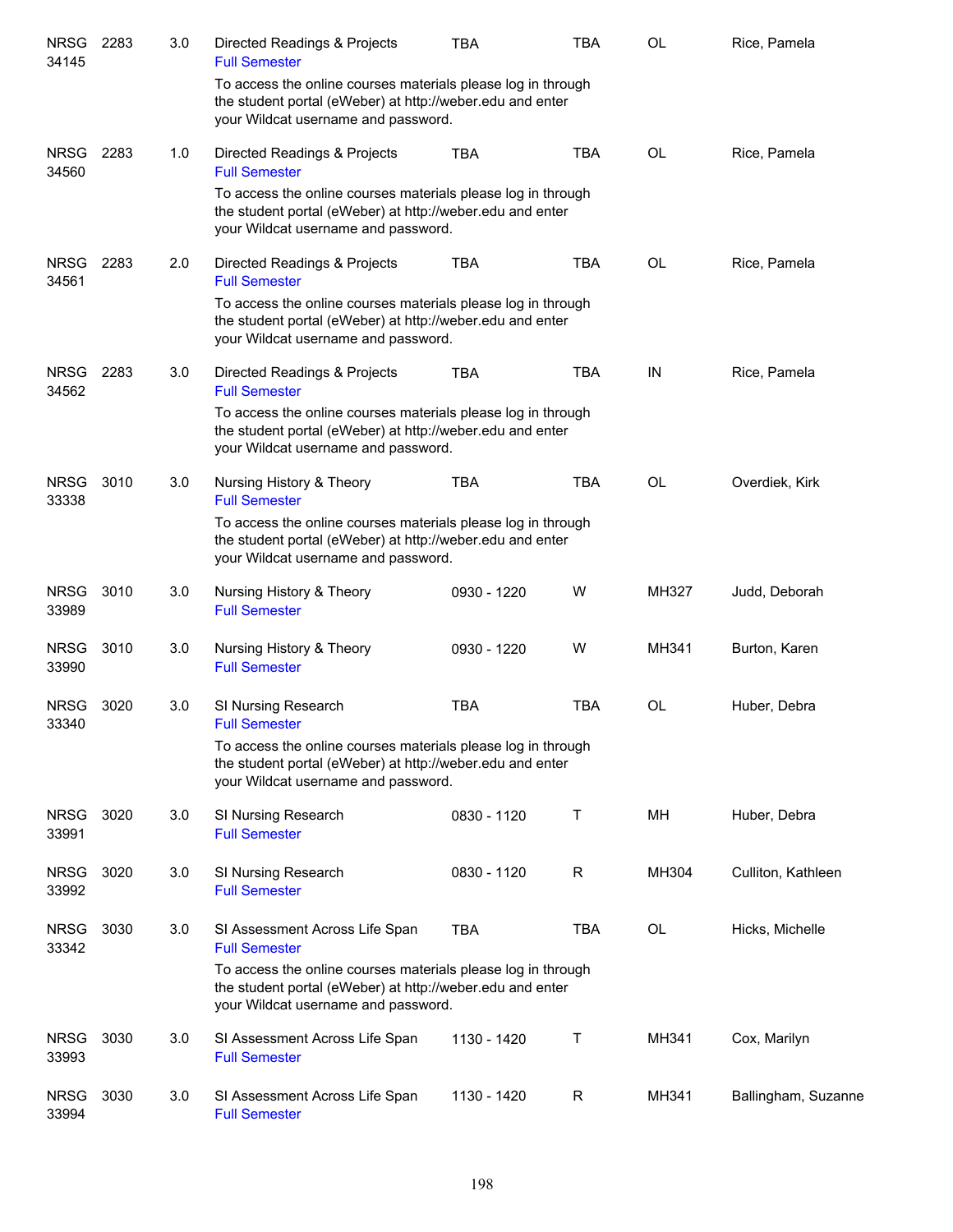| <b>NRSG</b><br>33344 | 3031 | 1.0 | SI Assess Life Span Clinical<br><b>Full Semester</b>                                                                                                                                   | <b>TBA</b>  | <b>TBA</b> | <b>OL</b>    | Overdiek, Kirk              |
|----------------------|------|-----|----------------------------------------------------------------------------------------------------------------------------------------------------------------------------------------|-------------|------------|--------------|-----------------------------|
|                      |      |     | To access the online courses materials please log in through<br>the student portal (eWeber) at http://weber.edu and enter<br>your Wildcat username and password.<br>Course fee \$80.00 |             |            |              |                             |
| <b>NRSG</b><br>33995 | 3031 | 1.0 | SI Assess Life Span Clinical<br><b>Full Semester</b>                                                                                                                                   | 0430 - 1620 | Τ          |              | MHNP LAB Cox, Marilyn       |
|                      |      |     | Course fee \$80.00                                                                                                                                                                     |             |            |              |                             |
| <b>NRSG</b><br>33996 | 3031 | 1.0 | SI Assess Life Span Clinical<br><b>Full Semester</b><br>Course fee \$80.00                                                                                                             | 0430 - 1620 | Τ          |              | MHNP LAB Renstrom, Collette |
| <b>NRSG</b>          | 3031 | 1.0 | SI Assess Life Span Clinical                                                                                                                                                           | 1430 - 1620 | R          | MHNP LAB     | Ballingham, Suzanne         |
| 33997                |      |     | <b>Full Semester</b><br>Course fee \$80.00                                                                                                                                             |             |            |              |                             |
| <b>NRSG</b><br>33998 | 3031 | 1.0 | SI Assess Life Span Clinical<br><b>Full Semester</b>                                                                                                                                   | 1430 - 1620 | R          | МH           | Burton, Karen               |
|                      |      |     | Course fee \$80.00                                                                                                                                                                     |             |            |              |                             |
| <b>NRSG</b><br>33345 | 3035 | 2.0 | Gerontological Nursing<br><b>Full Semester</b>                                                                                                                                         | <b>TBA</b>  | <b>TBA</b> | <b>OL</b>    | Chase, Tamara               |
|                      |      |     | To access the online courses materials please log in through<br>the student portal (eWeber) at http://weber.edu and enter<br>your Wildcat username and password.                       |             |            |              |                             |
| <b>NRSG</b><br>33999 | 3035 | 2.0 | <b>Gerontological Nursing</b><br><b>Block 2</b>                                                                                                                                        | 1300 - 1450 | W          | MH327        | Chase, Tamara               |
| <b>NRSG</b><br>34000 | 3035 | 2.0 | <b>Gerontological Nursing</b><br><b>Block 1</b>                                                                                                                                        | 1300 - 1450 | W          | <b>MH327</b> | Chase, Tamara               |
| <b>NRSG</b><br>33311 | 3040 | 3.0 | <b>Nursing Concepts/Acute Illness</b><br><b>Full Semester</b>                                                                                                                          | <b>TBA</b>  | <b>TBA</b> | <b>OL</b>    | Williams, Kristiann         |
|                      |      |     | To access the online courses materials please log in through<br>the student portal (eWeber) at http://weber.edu and enter<br>your Wildcat username and password.                       |             |            |              |                             |
| <b>NRSG</b><br>34001 | 3040 | 3.0 | Nursing Concepts/Acute Illness<br><b>Full Semester</b>                                                                                                                                 | 1030 - 1320 | W          | MН           | Cox, Marilyn                |
| <b>NRSG</b><br>34002 | 3040 | 3.0 | <b>Nursing Concepts/Acute Illness</b><br><b>Full Semester</b>                                                                                                                          | 1030 - 1320 | W          | MH480        | Williams, Kristiann         |
| <b>NRSG</b><br>33318 | 3045 | 2.0 | Decision Making in Practice<br><b>Block 2</b>                                                                                                                                          | <b>TBA</b>  | <b>TBA</b> | OL           | Judkins, Bonnie             |
|                      |      |     | To access the online courses materials please log in through<br>the student portal (eWeber) at http://weber.edu and enter<br>your Wildcat username and password.                       |             |            |              |                             |
| <b>NRSG</b><br>34003 | 3045 | 2.0 | Decision Making in Practice<br><b>Block 2</b>                                                                                                                                          | 1330 - 1520 | W          | MH480        | Burton, Karen               |
| <b>NRSG</b><br>34045 | 3045 | 2.0 | Decision Making in Practice<br><b>Block 1</b>                                                                                                                                          | 1330 - 1520 | W          | MH480        | Burton, Karen               |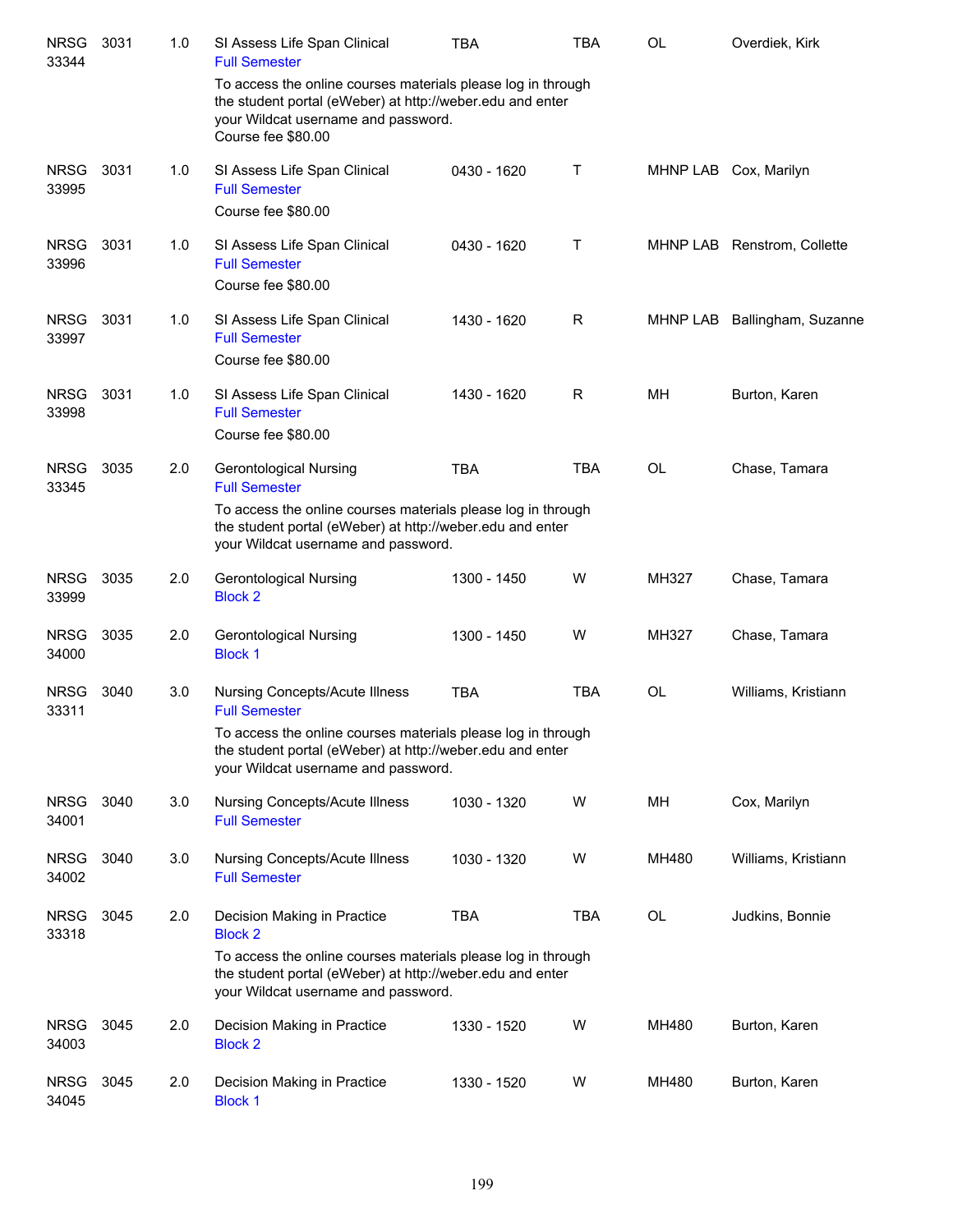| <b>NRSG</b><br>33292 | 3050 | 3.0 | Nursing: High Risk Family<br><b>Full Semester</b>                                                                                                                                      | TBA         | TBA         | OL    | Ballingham, Suzanne           |
|----------------------|------|-----|----------------------------------------------------------------------------------------------------------------------------------------------------------------------------------------|-------------|-------------|-------|-------------------------------|
|                      |      |     | To access the online courses materials please log in through<br>the student portal (eWeber) at http://weber.edu and enter<br>your Wildcat username and password.                       |             |             |       |                               |
| <b>NRSG</b><br>34046 | 3050 | 3.0 | Nursing: High Risk Family<br><b>Full Semester</b>                                                                                                                                      | 1130 - 1420 | Т           | MH327 | Burton, Karen                 |
| <b>NRSG</b><br>33295 | 3051 | 1.0 | High Risk Family Laboratory<br><b>Full Semester</b>                                                                                                                                    | <b>TBA</b>  | <b>TBA</b>  | OL    | Burton, Karen                 |
|                      |      |     | To access the online courses materials please log in through<br>the student portal (eWeber) at http://weber.edu and enter<br>your Wildcat username and password.<br>Course fee \$15.00 |             |             |       |                               |
| <b>NRSG</b><br>34047 | 3051 | 1.0 | High Risk Family Laboratory<br><b>Full Semester</b><br>Course fee \$15.00                                                                                                              | 1430 - 1520 | Τ           |       | MHSIM LAE Ballingham, Suzanne |
| <b>NRSG</b><br>34048 | 3051 | 1.0 | High Risk Family Laboratory<br><b>Full Semester</b><br>Course fee \$15.00                                                                                                              | 1430 - 1520 | Τ           |       | MHSIM LAE Burton, Karen       |
| <b>NRSG</b><br>33328 | 3060 | 3.0 | Nursing: High Risk Adult<br><b>Full Semester</b>                                                                                                                                       | <b>TBA</b>  | <b>TBA</b>  | OL    |                               |
|                      |      |     | To access the online courses materials please log in through<br>the student portal (eWeber) at http://weber.edu and enter<br>your Wildcat username and password.                       |             |             |       |                               |
| <b>NRSG</b><br>34049 | 3060 | 3.0 | Nursing: High Risk Adult<br><b>Full Semester</b>                                                                                                                                       | 1130 - 1420 | R           | MH327 | Cantwell, Sally               |
| <b>NRSG</b><br>33329 | 3061 | 1.0 | High Risk Adult Laboratory<br><b>Full Semester</b>                                                                                                                                     | <b>TBA</b>  | <b>TBA</b>  | OL    |                               |
|                      |      |     | To access the online courses materials please log in through<br>the student portal (eWeber) at http://weber.edu and enter<br>your Wildcat username and password.<br>Course fee \$15.00 |             |             |       |                               |
| <b>NRSG</b><br>34050 | 3061 | 1.0 | High Risk Adult Laboratory<br><b>Full Semester</b><br>Course fee \$15.00                                                                                                               | 1430 - 1520 | R           |       | MHSIM LAE Cantwell, Sally     |
| <b>NRSG</b><br>34051 | 3061 | 1.0 | <b>High Risk Adult Laboratory</b><br><b>Full Semester</b><br>Course fee \$15.00                                                                                                        | 1430 - 1520 | $\mathsf R$ |       | MHSIM LAE Cantwell, Sally     |
| <b>NRSG</b><br>34052 | 3070 | 3.0 | Threats & Crises: Nrsg Response<br><b>Full Semester</b>                                                                                                                                | 1200 - 1450 | $\mathsf R$ | MH117 | Gooder, Valerie               |
| <b>NRSG</b><br>34053 | 3071 | 1.0 | Threats/Crisis: Response Lab<br><b>Full Semester</b><br>Course fee \$15.00                                                                                                             | 1500 - 1550 | R           | MH327 | Draper, London                |
| <b>NRSG</b><br>34054 | 3071 | 1.0 | Threats/Crisis: Response Lab<br><b>Full Semester</b><br>Course fee \$15.00                                                                                                             | 1500 - 1550 | R           | MH327 | Gooder, Valerie               |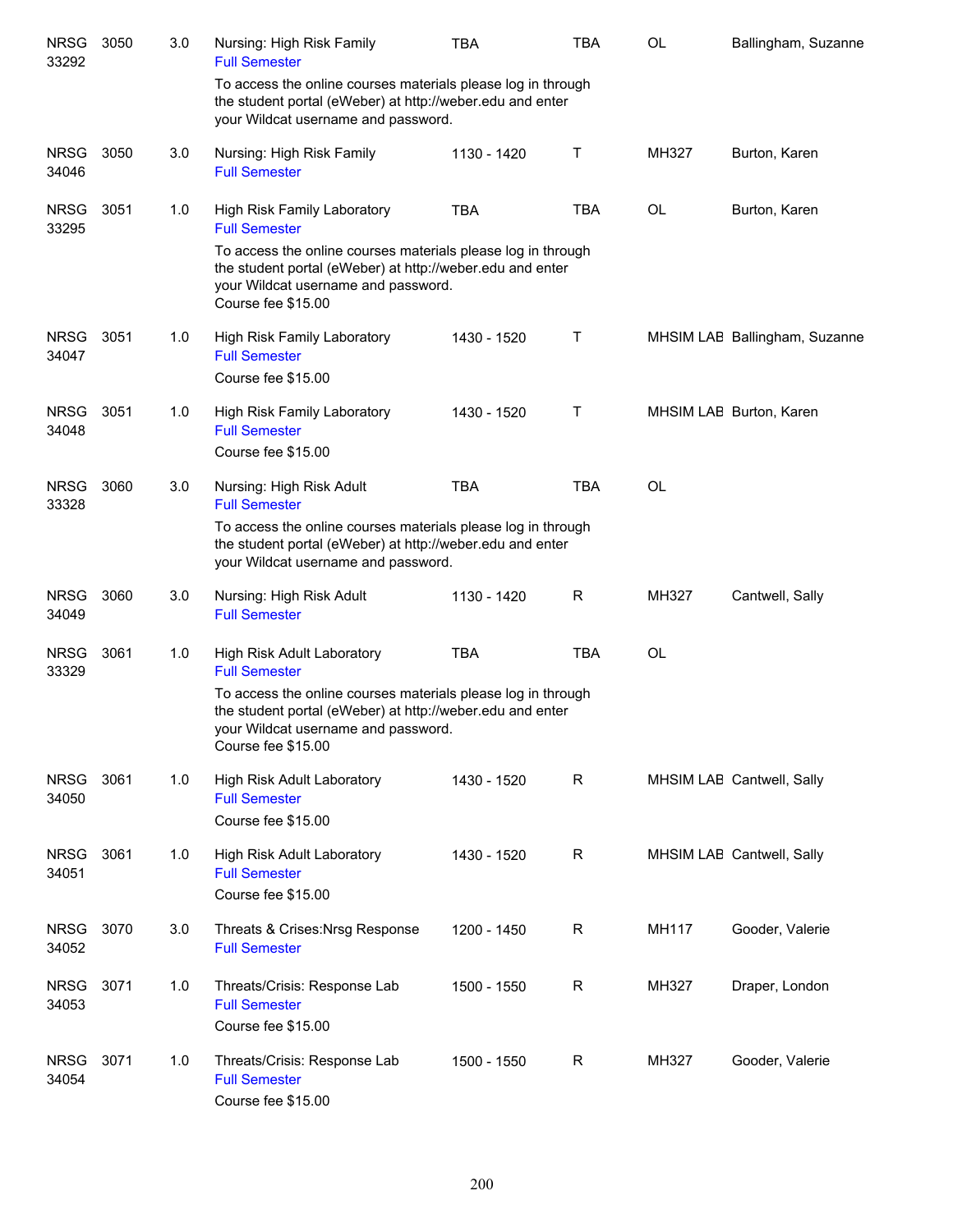| <b>NRSG</b><br>33299 | 4020 | 3.0 | DV Nursing: Community Health<br><b>Full Semester</b>                                                                                                             | TBA         | <b>TBA</b> | OL        | Renstrom, Collette |
|----------------------|------|-----|------------------------------------------------------------------------------------------------------------------------------------------------------------------|-------------|------------|-----------|--------------------|
|                      |      |     | To access the online courses materials please log in through<br>the student portal (eWeber) at http://weber.edu and enter<br>your Wildcat username and password. |             |            |           |                    |
| <b>NRSG</b><br>33325 | 4020 | 3.0 | DV Nursing: Community Health<br><b>Full Semester</b>                                                                                                             | <b>TBA</b>  | <b>TBA</b> | <b>OL</b> | Pratt, Judith      |
|                      |      |     | To access the online courses materials please log in through<br>the student portal (eWeber) at http://weber.edu and enter<br>your Wildcat username and password. |             |            |           |                    |
| <b>NRSG</b><br>34055 | 4020 | 3.0 | DV Nursing: Community Health<br><b>Full Semester</b>                                                                                                             | 0830 - 1120 | Τ          | MН        | Pratt, Judith      |
| <b>NRSG</b><br>33300 | 4021 | 1.0 | DV Community Nursing Lab<br><b>Full Semester</b>                                                                                                                 | <b>TBA</b>  | <b>TBA</b> | <b>OL</b> | Renstrom, Collette |
|                      |      |     | To access the online courses materials please log in through<br>the student portal (eWeber) at http://weber.edu and enter<br>your Wildcat username and password. |             |            |           |                    |
| <b>NRSG</b><br>33327 | 4021 | 1.0 | DV Community Nursing Lab<br><b>Full Semester</b>                                                                                                                 | <b>TBA</b>  | <b>TBA</b> | <b>OL</b> | Pratt, Judith      |
|                      |      |     | To access the online courses materials please log in through<br>the student portal (eWeber) at http://weber.edu and enter<br>your Wildcat username and password. |             |            |           |                    |
| <b>NRSG</b><br>34056 | 4021 | 1.0 | DV Community Nursing Lab<br><b>Full Semester</b>                                                                                                                 | <b>TBA</b>  | Τ          |           | Pratt, Judith      |
| <b>NRSG</b><br>34057 | 4021 | 1.0 | DV Community Nursing Lab<br><b>Full Semester</b>                                                                                                                 | <b>TBA</b>  | Τ          |           | Pratt, Judith      |
| <b>NRSG</b><br>34058 | 4021 | 1.0 | DV Community Nursing Lab<br><b>Full Semester</b>                                                                                                                 | <b>TBA</b>  | Τ          |           | Pratt, Judith      |
| <b>NRSG</b><br>33319 | 4030 | 2.0 | Power/Policy/Politics in Nursi<br><b>Block 1</b>                                                                                                                 | <b>TBA</b>  | <b>TBA</b> | <b>OL</b> | Judkins, Bonnie    |
|                      |      |     | To access the online courses materials please log in through<br>the student portal (eWeber) at http://weber.edu and enter<br>your Wildcat username and password. |             |            |           |                    |
| <b>NRSG</b><br>34059 | 4030 | 2.0 | Power/Policy/Politics in Nursi<br><b>Block 1</b>                                                                                                                 | 1330 - 1520 | W          | MH101     | Judd, Deborah      |
| <b>NRSG</b><br>34060 | 4030 | 2.0 | Power/Policy/Politics in Nursi<br><b>Block 2</b>                                                                                                                 | 1330 - 1520 | W          | MH101     | Judd, Deborah      |
| <b>NRSG</b><br>33288 | 4040 | 3.0 | Leadership & Management<br><b>Full Semester</b>                                                                                                                  | <b>TBA</b>  | <b>TBA</b> | OL        | Hugie, Pamela      |
|                      |      |     | To access the online courses materials please log in through<br>the student portal (eWeber) at http://weber.edu and enter<br>your Wildcat username and password. |             |            |           |                    |
| <b>NRSG</b><br>33331 | 4040 | 3.0 | Leadership & Management<br><b>Full Semester</b>                                                                                                                  | <b>TBA</b>  | <b>TBA</b> | <b>OL</b> | Barra, Joyce       |
|                      |      |     | To access the online courses materials please log in through<br>the student portal (eWeber) at http://weber.edu and enter<br>your Wildcat username and password. |             |            |           |                    |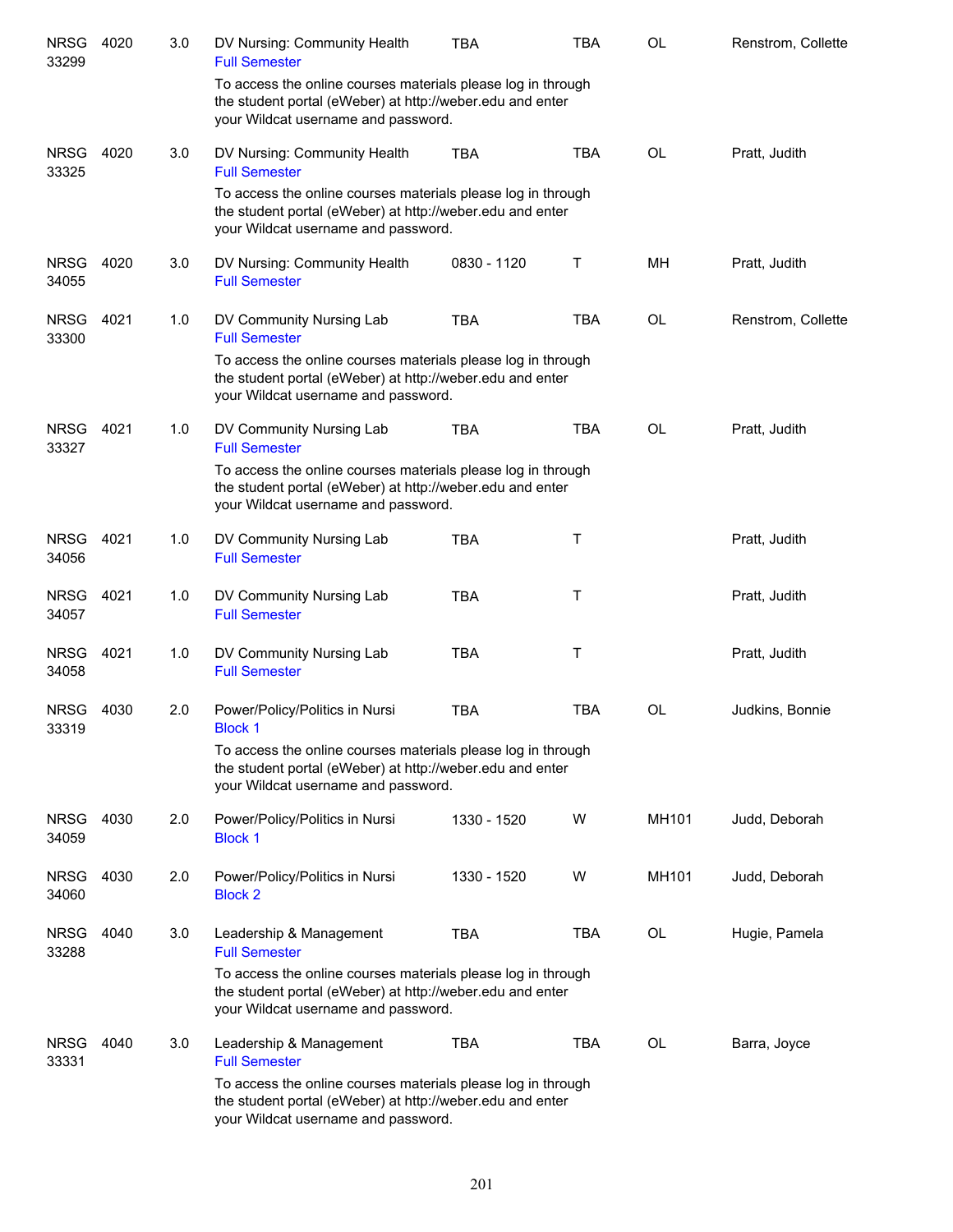| <b>NRSG</b><br>34061 | 4040 | 3.0 | Leadership & Management<br><b>Full Semester</b>                                                                                                                  | 0830 - 1120 | R          | MH341        | Hofmann, Linda      |
|----------------------|------|-----|------------------------------------------------------------------------------------------------------------------------------------------------------------------|-------------|------------|--------------|---------------------|
| <b>NRSG</b><br>33290 | 4041 | 1.0 | Leadership & Mgmt Laboratory<br><b>Full Semester</b>                                                                                                             | <b>TBA</b>  | <b>TBA</b> | <b>OL</b>    | Hugie, Pamela       |
|                      |      |     | To access the online courses materials please log in through<br>the student portal (eWeber) at http://weber.edu and enter<br>your Wildcat username and password. |             |            |              |                     |
| <b>NRSG</b><br>33333 | 4041 | 1.0 | Leadership & Mgmt Laboratory<br><b>Full Semester</b>                                                                                                             | <b>TBA</b>  | <b>TBA</b> | <b>OL</b>    | Draper, London      |
|                      |      |     | To access the online courses materials please log in through<br>the student portal (eWeber) at http://weber.edu and enter<br>your Wildcat username and password. |             |            |              |                     |
| <b>NRSG</b><br>34062 | 4041 | 1.0 | Leadership & Mgmt Laboratory<br><b>Full Semester</b>                                                                                                             | <b>TBA</b>  | R          |              | Draper, London      |
| <b>NRSG</b><br>34063 | 4041 | 1.0 | Leadership & Mgmt Laboratory<br><b>Full Semester</b>                                                                                                             | <b>TBA</b>  | R          |              | Draper, London      |
| <b>NRSG</b><br>34064 | 4041 | 1.0 | Leadership & Mgmt Laboratory<br><b>Full Semester</b>                                                                                                             | <b>TBA</b>  | R          |              | Draper, London      |
| <b>NRSG</b><br>34065 | 4060 | 3.0 | <b>Oncology Nursing</b><br><b>Full Semester</b>                                                                                                                  | 1200 - 1450 | Τ          | <b>MH117</b> | Killebrew, Julie    |
| <b>NRSG</b><br>34066 | 4061 | 1.0 | <b>Oncology Nursing Laboratory</b><br><b>Full Semester</b>                                                                                                       | 1500 - 1550 | Τ          | MH304        | Draper, London      |
| <b>NRSG</b><br>34068 | 4830 | 1.0 | <b>Directed Theoretical Readings</b><br><b>Full Semester</b>                                                                                                     | <b>TBA</b>  | <b>TBA</b> | OL           | Cox, Marilyn        |
| <b>NRSG</b><br>34070 | 4840 | 3.0 | Honors Nursing Seminar<br><b>Full Semester</b>                                                                                                                   | 1800 - 1850 | Τ          | MH341        | Draper, London      |
| <b>NRSG</b><br>33296 | 4900 | 2.0 | Integration of Prof Concepts<br><b>Full Semester</b>                                                                                                             | <b>TBA</b>  | <b>TBA</b> | <b>OL</b>    | Hugie, Pamela       |
|                      |      |     | To access the online courses materials please log in through<br>the student portal (eWeber) at http://weber.edu and enter<br>your Wildcat username and password. |             |            |              |                     |
| <b>NRSG</b><br>33303 | 4900 | 2.0 | Integration of Prof Concepts<br><b>Full Semester</b>                                                                                                             | <b>TBA</b>  | <b>TBA</b> | <b>OL</b>    | Cox, Marilyn        |
|                      |      |     | To access the online courses materials please log in through<br>the student portal (eWeber) at http://weber.edu and enter<br>your Wildcat username and password. |             |            |              |                     |
| <b>NRSG</b><br>33309 | 4900 | 2.0 | Integration of Prof Concepts<br><b>Full Semester</b>                                                                                                             | TBA         | <b>TBA</b> | <b>OL</b>    |                     |
|                      |      |     | To access the online courses materials please log in through<br>the student portal (eWeber) at http://weber.edu and enter<br>your Wildcat username and password. |             |            |              |                     |
| <b>NRSG</b><br>33336 | 4900 | 2.0 | Integration of Prof Concepts<br><b>Full Semester</b>                                                                                                             | <b>TBA</b>  | TBA        | OL           | Ballingham, Suzanne |
|                      |      |     | To access the online courses materials please log in through<br>the student portal (eWeber) at http://weber.edu and enter<br>your Wildcat username and password. |             |            |              |                     |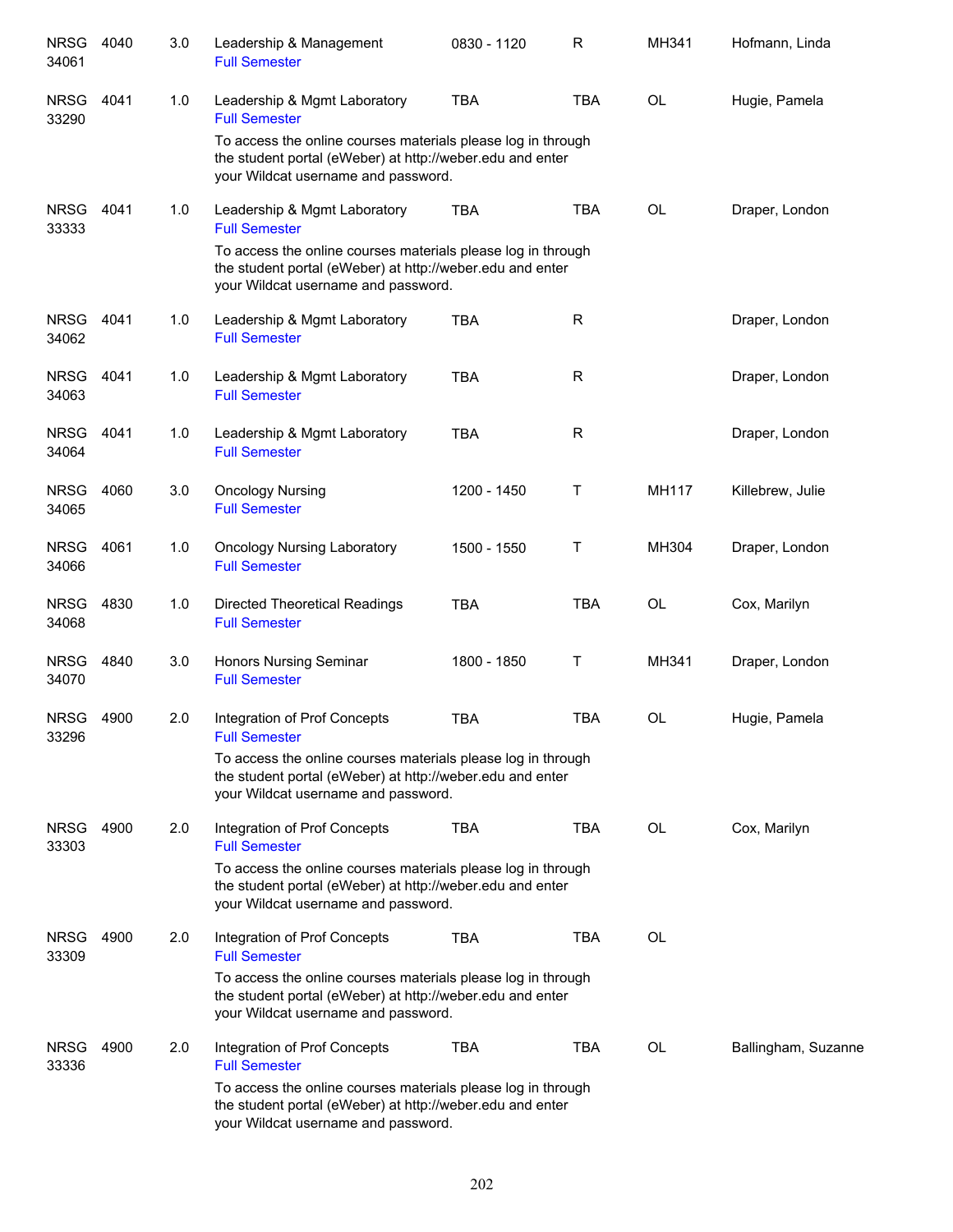| <b>NRSG</b><br>34071      | 4900 | 2.0 | Integration of Prof Concepts<br><b>Full Semester</b>                      | 1600 - 1750 | Т           | MH304        | Chase, Tamara     |
|---------------------------|------|-----|---------------------------------------------------------------------------|-------------|-------------|--------------|-------------------|
| <b>NRSG</b><br>34072      | 4900 | 2.0 | Integration of Prof Concepts<br><b>Full Semester</b>                      | 1600 - 1750 | $\mathsf R$ | MH304        | Chase, Tamara     |
| <b>NUCM</b><br>31459      | 4203 | 3.0 | Scanning/Imaging Procedures I<br><b>Full Semester</b>                     | <b>TBA</b>  | <b>TBA</b>  | MH           | Hawk, Julie       |
| <b>NUCM 4203</b><br>31632 |      | 3.0 | Scanning/Imaging Procedures I<br><b>Full Semester</b>                     | <b>TBA</b>  | <b>TBA</b>  |              | Hawk, Julie       |
| <b>NUCM 4303</b><br>31461 |      | 3.0 | Radionuclide Phsx/Instrumentat<br><b>Full Semester</b>                    | <b>TBA</b>  | TBA         | MH           | Harrison, Wynn    |
| <b>NUCM 4303</b><br>31633 |      | 3.0 | Radionuclide Phsx/Instrumentat<br><b>Full Semester</b>                    | <b>TBA</b>  | <b>TBA</b>  |              | Harrison, Wynn    |
| <b>NUCM</b><br>31465      | 4862 | 3.0 | <b>Clinical Education</b><br><b>Full Semester</b>                         | <b>TBA</b>  | <b>TBA</b>  | MH           | Harrison, Wynn    |
| <b>NUCM</b><br>31634      | 4862 | 3.0 | <b>Clinical Education</b><br><b>Full Semester</b>                         | <b>TBA</b>  | <b>TBA</b>  |              | Harrison, Wynn    |
| <b>NUTR</b><br>33631      | 1020 | 3.0 | LS Foundations in Nutrition<br><b>Full Semester</b><br>Course fee \$15.00 | 0930 - 1020 | <b>MWF</b>  | D02318       | Hansen, Julie     |
| <b>NUTR</b><br>33632      | 1020 | 3.0 | LS Foundations in Nutrition<br><b>Full Semester</b><br>Course fee \$15.00 | 1030 - 1120 | <b>MWF</b>  | D02318       | Hansen, Julie     |
| <b>NUTR</b><br>33633      | 1020 | 3.0 | LS Foundations in Nutrition<br><b>Full Semester</b><br>Course fee \$15.00 | 0900 - 1015 | <b>TR</b>   | D02318       | Richards, Rebecca |
| <b>NUTR</b><br>33636      | 1020 | 3.0 | LS Foundations in Nutrition<br><b>Full Semester</b><br>Course fee \$15.00 | 1030 - 1145 | <b>TR</b>   | D02318       | Richards, Rebecca |
| <b>NUTR</b><br>33637      | 1020 | 3.0 | LS Foundations in Nutrition<br><b>Full Semester</b><br>Course fee \$15.00 | 1730 - 2010 | Τ           | D02318       | Johnson, Natalie  |
| <b>NUTR</b><br>33638      | 1020 | 3.0 | LS Foundations in Nutrition<br><b>Full Semester</b><br>Course fee \$15.00 | 1200 - 1315 | <b>TR</b>   | <b>WW108</b> | Wycherley, Nicole |
| <b>NUTR</b><br>33640      | 1020 | 3.0 | LS Foundations in Nutrition<br><b>Full Semester</b><br>Course fee \$15.00 | 1730 - 2010 | Τ           | <b>WW108</b> | Wycherley, Nicole |
| <b>NUTR</b><br>33833      | 1020 | 3.0 | LS Foundations in Nutrition<br><b>Full Semester</b><br>Course fee \$15.00 | 0830 - 0920 | <b>MWF</b>  | <b>SW34</b>  | Hansen, Rodney    |
| <b>NUTR</b><br>33834      | 1020 | 3.0 | LS Foundations in Nutrition<br><b>Full Semester</b><br>Course fee \$15.00 | 0930 - 1020 | <b>MWF</b>  | <b>SW34</b>  | Hansen, Rodney    |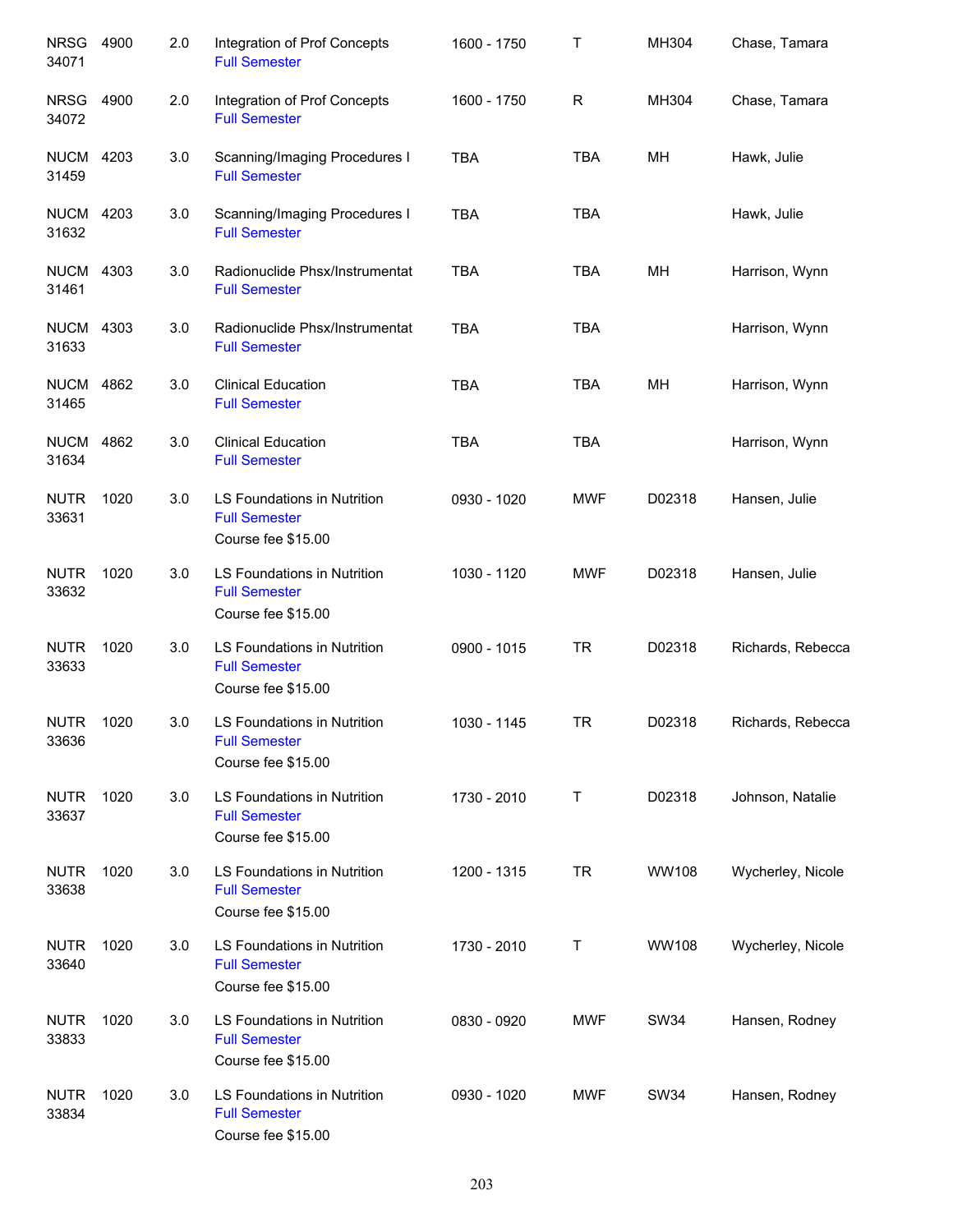| <b>NUTR</b><br>33835 | 1020 | 3.0 | <b>LS Foundations in Nutrition</b><br><b>Full Semester</b><br>Course fee \$15.00                                                                                                                                                              | 1030 - 1120 | <b>MWF</b> | <b>SW34</b> | Turley, Jennifer  |
|----------------------|------|-----|-----------------------------------------------------------------------------------------------------------------------------------------------------------------------------------------------------------------------------------------------|-------------|------------|-------------|-------------------|
| <b>NUTR</b><br>33836 | 1020 | 3.0 | LS Foundations in Nutrition<br><b>Full Semester</b><br>Course fee \$15.00                                                                                                                                                                     | 0900 - 1015 | <b>TR</b>  | <b>SW34</b> | Thompson, Joan    |
| <b>NUTR</b><br>33837 | 1020 | 3.0 | LS Foundations in Nutrition<br><b>Full Semester</b><br>Course fee \$15.00                                                                                                                                                                     | 1030 - 1145 | <b>TR</b>  | <b>SW34</b> | Thompson, Joan    |
| <b>NUTR</b><br>33838 | 1020 | 3.0 | LS Foundations in Nutrition<br><b>Full Semester</b><br>Course fee \$15.00                                                                                                                                                                     | 1730 - 2010 | W          | <b>SW34</b> | Garr, Lindsay     |
| <b>NUTR</b><br>33839 | 1020 | 3.0 | <b>LS Foundations in Nutrition</b><br><b>Full Semester</b><br>Course fee \$15.00                                                                                                                                                              | 1730 - 2010 | T          | <b>SW34</b> | Richards, Rebecca |
| <b>NUTR</b><br>33840 | 1020 | 3.0 | <b>LS Foundations in Nutrition</b><br><b>Full Semester</b><br>Course fee \$15.00                                                                                                                                                              | 1730 - 2010 | R          | <b>SW34</b> | Richards, Rebecca |
| <b>NUTR</b><br>33841 | 1020 | 3.0 | LS Foundations in Nutrition<br><b>Full Semester</b><br>Course fee \$15.00                                                                                                                                                                     | 0830 - 1110 | S          | <b>SW34</b> | Wycherley, Nicole |
| <b>NUTR</b><br>34402 | 1020 | 3.0 | LS Foundations in Nutrition<br><b>Full Semester</b><br>To access the online courses materials please log in through<br>the student portal (eWeber) at http://weber.edu and enter<br>your Wildcat username and password.<br>Course fee \$15.00 | <b>TBA</b>  | <b>TBA</b> | <b>OL</b>   | Turley, Jennifer  |
| <b>NUTR</b><br>34403 | 1020 | 3.0 | LS Foundations in Nutrition<br><b>Full Semester</b><br>To access the online courses materials please log in through<br>the student portal (eWeber) at http://weber.edu and enter<br>your Wildcat username and password.<br>Course fee \$15.00 | <b>TBA</b>  | <b>TBA</b> | <b>OL</b>   | Thompson, Joan    |
| <b>NUTR</b><br>34404 | 1020 | 3.0 | LS Foundations in Nutrition<br><b>Full Semester</b><br>To access the online courses materials please log in through<br>the student portal (eWeber) at http://weber.edu and enter<br>your Wildcat username and password.<br>Course fee \$15.00 | TBA         | <b>TBA</b> | OL          | Hansen, Rodney    |
| <b>NUTR</b><br>34405 | 1020 | 3.0 | LS Foundations in Nutrition<br><b>Full Semester</b><br>To access the online courses materials please log in through<br>the student portal (eWeber) at http://weber.edu and enter<br>your Wildcat username and password.<br>Course fee \$15.00 | <b>TBA</b>  | <b>TBA</b> | OL          | Ruden, Timothy    |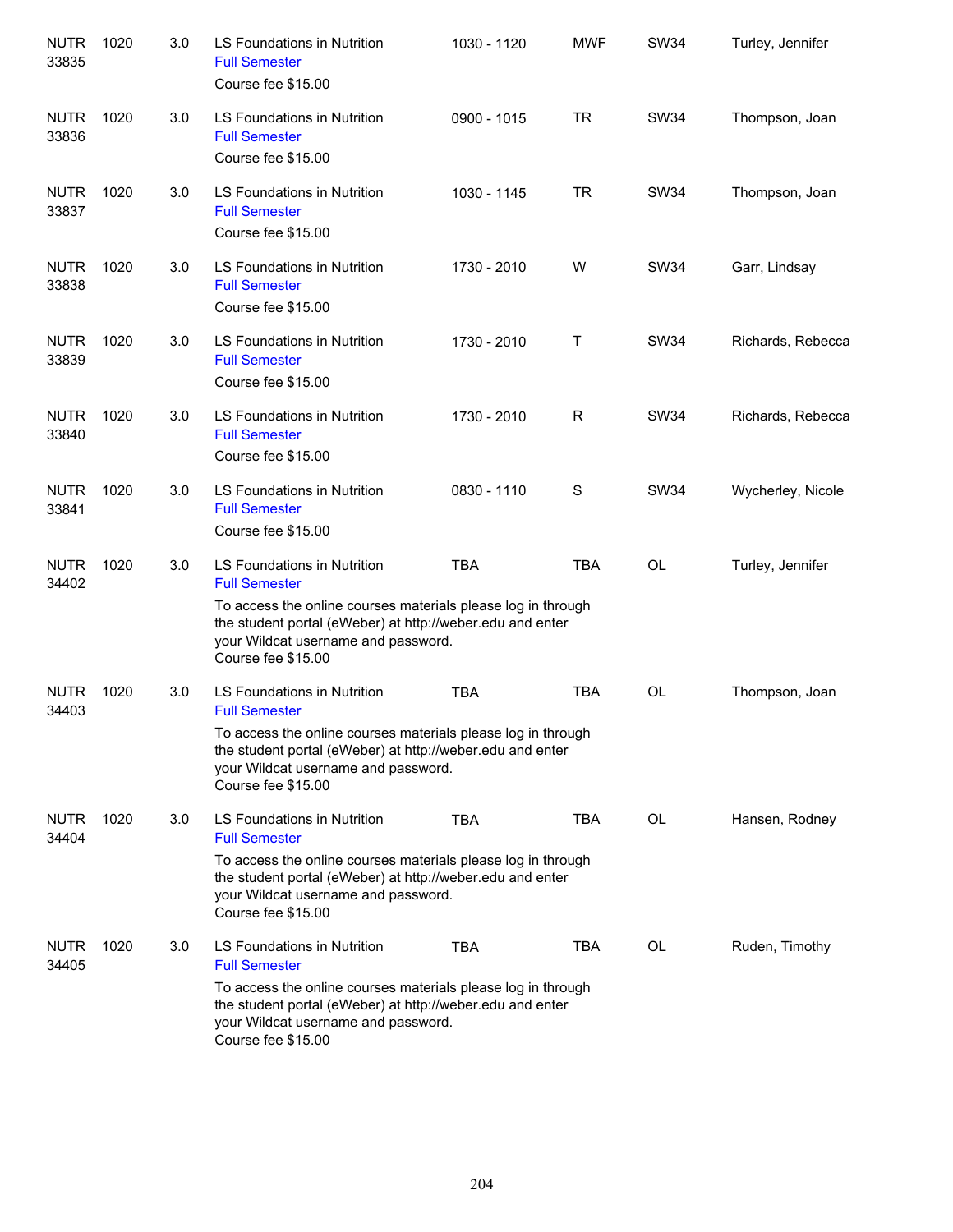| <b>NUTR</b><br>34406 | 1020 | 3.0 | LS Foundations in Nutrition<br><b>Full Semester</b>                                                                                                                                    | <b>TBA</b> | <b>TBA</b> | OL        | Richards, Maria      |
|----------------------|------|-----|----------------------------------------------------------------------------------------------------------------------------------------------------------------------------------------|------------|------------|-----------|----------------------|
|                      |      |     | To access the online courses materials please log in through<br>the student portal (eWeber) at http://weber.edu and enter<br>your Wildcat username and password.<br>Course fee \$15.00 |            |            |           |                      |
| <b>NUTR</b><br>34407 | 1020 | 3.0 | LS Foundations in Nutrition<br><b>Full Semester</b>                                                                                                                                    | <b>TBA</b> | <b>TBA</b> | OL        | Dawson, Lynne        |
|                      |      |     | To access the online courses materials please log in through<br>the student portal (eWeber) at http://weber.edu and enter<br>your Wildcat username and password.<br>Course fee \$15.00 |            |            |           |                      |
| <b>NUTR</b><br>34409 | 1020 | 3.0 | LS Foundations in Nutrition<br><b>Full Semester</b>                                                                                                                                    | <b>TBA</b> | <b>TBA</b> | OL        | Schwarzenbach, Belle |
|                      |      |     | To access the online courses materials please log in through<br>the student portal (eWeber) at http://weber.edu and enter<br>your Wildcat username and password.<br>Course fee \$15.00 |            |            |           |                      |
| <b>NUTR</b><br>34411 | 2220 | 2.0 | Prenatal and Infant Nutrition<br><b>Full Semester</b>                                                                                                                                  | <b>TBA</b> | <b>TBA</b> | <b>OL</b> | Dawson, Lynne        |
|                      |      |     | To access the online courses materials please log in through<br>the student portal (eWeber) at http://weber.edu and enter<br>your Wildcat username and password.                       |            |            |           |                      |
| <b>NUTR</b><br>34413 | 2320 | 3.0 | Food Values, Diet Design, Healt<br><b>Full Semester</b>                                                                                                                                | <b>TBA</b> | <b>TBA</b> | <b>OL</b> | Turley, Jennifer     |
|                      |      |     | To access the online courses materials please log in through<br>the student portal (eWeber) at http://weber.edu and enter<br>your Wildcat username and password.<br>Course fee \$25.00 |            |            |           |                      |
| <b>NUTR</b><br>34414 | 2320 | 3.0 | Food Values, Diet Design, Healt<br><b>Full Semester</b>                                                                                                                                | <b>TBA</b> | <b>TBA</b> | OL        | Turley, Jennifer     |
|                      |      |     | To access the online courses materials please log in through<br>the student portal (eWeber) at http://weber.edu and enter<br>your Wildcat username and password.<br>Course fee \$25.00 |            |            |           |                      |
| <b>NUTR</b><br>34764 | 2320 | 3.0 | Food Values, Diet Design, Healt<br><b>Full Semester</b>                                                                                                                                | <b>TBA</b> | TBA        | <b>OL</b> | Turley, Jennifer     |
|                      |      |     | To access the online course materials, please log in through<br>the student portal (eWeber) at http://weber.edu and enter<br>your Wildcat username and password.                       |            |            |           |                      |
| <b>NUTR</b><br>34415 | 2420 | 2.0 | Childhood/ Adolescent Nutriton<br><b>Full Semester</b>                                                                                                                                 | <b>TBA</b> | <b>TBA</b> | OL        | Hansen, Julie        |
|                      |      |     | To access the online courses materials please log in through<br>the student portal (eWeber) at http://weber.edu and enter<br>your Wildcat username and password.                       |            |            |           |                      |
| <b>NUTR</b><br>34416 | 3020 | 3.0 | <b>Sports Nutrition</b><br><b>Full Semester</b>                                                                                                                                        | TBA        | TBA        | OL        | Thompson, Joan       |
|                      |      |     | To access the online courses materials please log in through<br>the student portal (eWeber) at http://weber.edu and enter<br>your Wildcat username and password.                       |            |            |           |                      |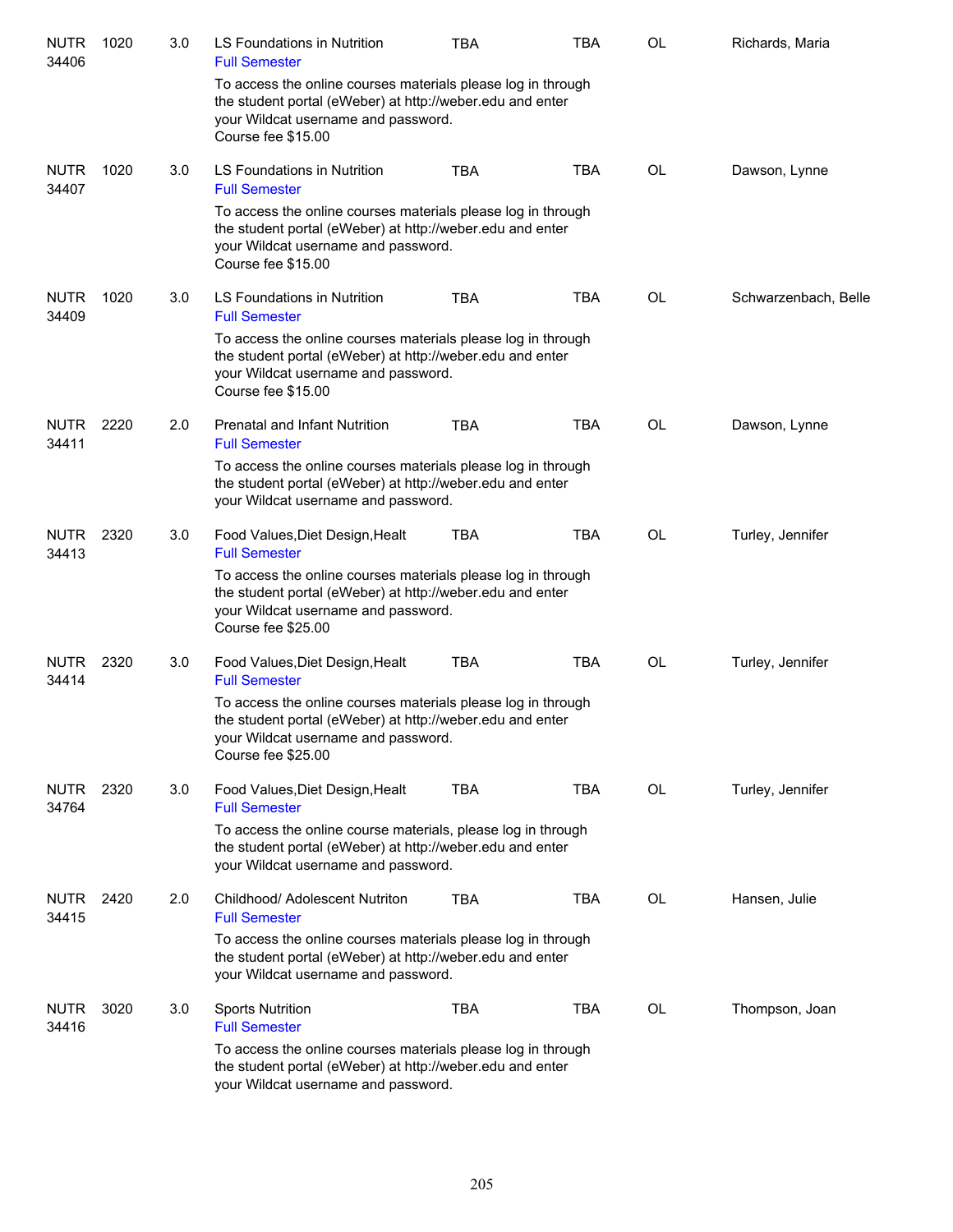| <b>NUTR</b><br>34417 | 3220 | 2.0 | Foundations in Diet Therapy<br><b>Full Semester</b>                                                                                                              | <b>TBA</b>  | TBA        | <b>OL</b>   | Richards, Maria  |
|----------------------|------|-----|------------------------------------------------------------------------------------------------------------------------------------------------------------------|-------------|------------|-------------|------------------|
|                      |      |     | To access the online courses materials please log in through<br>the student portal (eWeber) at http://weber.edu and enter<br>your Wildcat username and password. |             |            |             |                  |
| <b>NUTR</b><br>34419 | 3320 | 3.0 | Hith & Nutr in the Older Adult<br><b>Full Semester</b>                                                                                                           | <b>TBA</b>  | <b>TBA</b> | <b>OL</b>   | Richards, Maria  |
|                      |      |     | To access the online courses materials please log in through<br>the student portal (eWeber) at http://weber.edu and enter<br>your Wildcat username and password. |             |            |             |                  |
| <b>NUTR</b><br>33842 | 3420 | 3.0 | DV Multicultural Hith & Nutr<br><b>Full Semester</b><br>Course fee \$15.00                                                                                       | 1230 - 1330 | <b>MWF</b> | <b>SW80</b> | Turley, Jennifer |
| <b>NUTR</b><br>33843 | 4320 | 2.0 | <b>Current Issues in Nutrition</b><br><b>Full Semester</b>                                                                                                       | 1030 - 1120 | <b>MW</b>  | <b>SW80</b> | Thompson, Joan   |
| <b>NUTR</b><br>33845 | 4420 | 3.0 | <b>Nutrition and Fitness</b><br><b>Full Semester</b><br>Course fee \$50.00                                                                                       | 0900 - 1015 | <b>TR</b>  | <b>SW80</b> | Hansen, Rodney   |
| <b>NUTR</b><br>33847 | 4520 | 1.0 | Directed Nutrition Research<br><b>Full Semester</b><br>Instructor approval required.                                                                             | 1330 - 1420 | R          | SW33        | Hansen, Rodney   |
| <b>NUTR</b><br>33848 | 4520 | 2.0 | Directed Nutrition Research<br><b>Full Semester</b><br>Instructor approval required.                                                                             | 1330 - 1420 | R          | SW33        | Hansen, Rodney   |
| <b>NUTR</b><br>33849 | 4520 | 3.0 | Directed Nutrition Research<br><b>Full Semester</b><br>Instructor approval required.                                                                             | 1330 - 1420 | R          | SW34        | Hansen, Rodney   |
| <b>NUTR</b><br>33850 | 4520 | 4.0 | <b>Directed Nutrition Research</b><br><b>Full Semester</b>                                                                                                       |             |            |             |                  |
| <b>NUTR</b><br>33844 | 6320 | 2.0 | <b>Current Issues in Nutrition</b><br><b>Full Semester</b>                                                                                                       | 1030 - 1120 | MW         | <b>SW80</b> | Thompson, Joan   |
| <b>NUTR</b><br>33846 | 6420 | 3.0 | <b>Nutrition and Fitness</b><br><b>Full Semester</b><br>Course fee \$50.00                                                                                       | 0900 - 1015 | <b>TR</b>  | <b>SW80</b> | Hansen, Rodney   |
| <b>NUTR</b><br>33852 | 6520 | 1.0 | Directed Nutrition Research<br><b>Full Semester</b><br>Instructor approval required.                                                                             | 1330 - 1420 | R          |             | Hansen, Rodney   |
| <b>NUTR</b><br>33857 | 6520 | 2.0 | <b>Directed Nutrition Research</b><br><b>Full Semester</b><br>Instructor approval required.                                                                      | 1330 - 1420 | R          | <b>SW33</b> | Hansen, Rodney   |
| <b>NUTR</b><br>33858 | 6520 | 3.0 | <b>Directed Nutrition Research</b><br><b>Full Semester</b><br>Instructor approval required.                                                                      | 1330 - 1420 | R          | <b>SW33</b> | Hansen, Rodney   |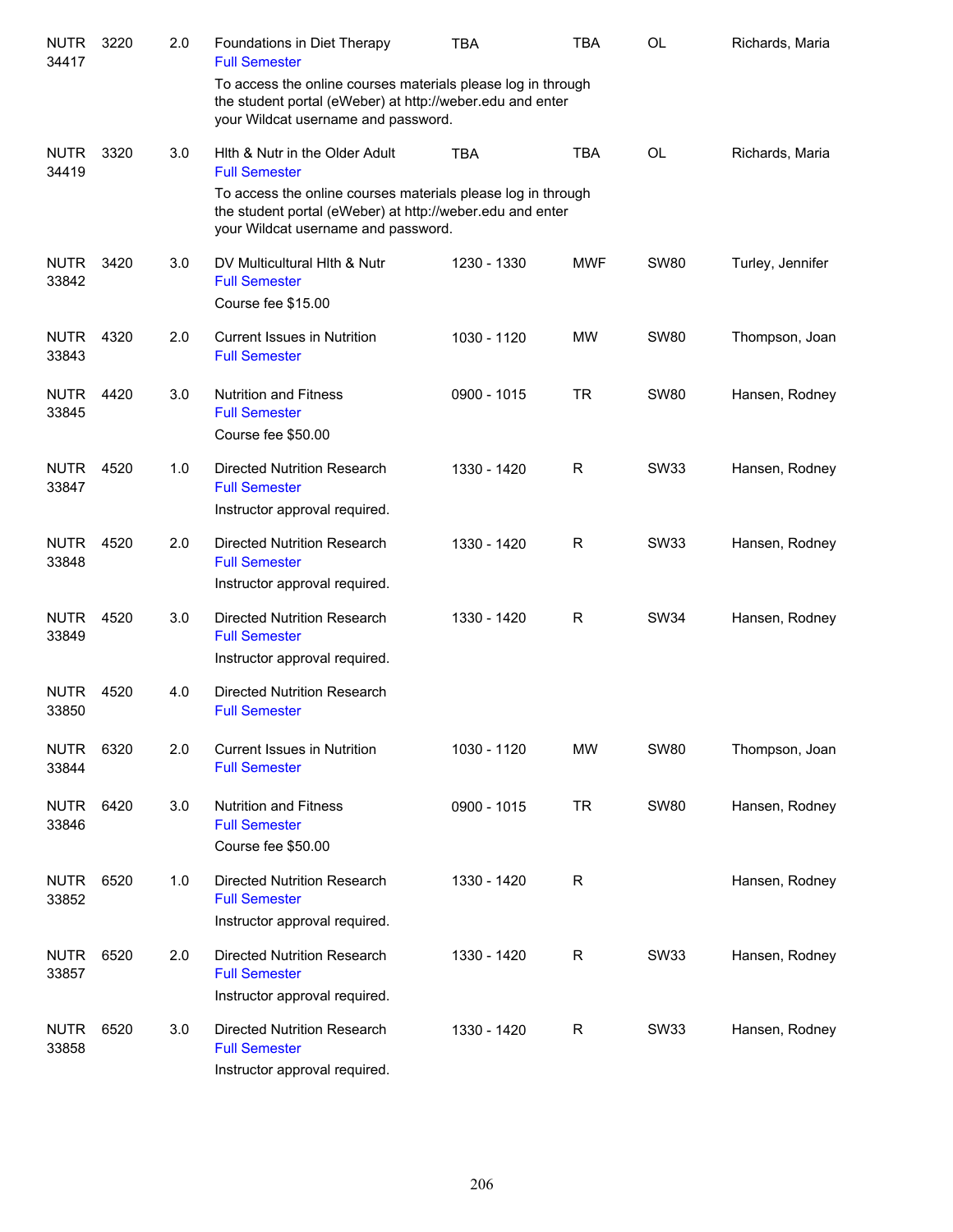| <b>NUTR</b><br>33859 | 6520 | 4.0 | <b>Directed Nutrition Research</b><br><b>Full Semester</b><br>Instructor approval required.                                    | 1330 - 1420 | $\mathsf R$ | <b>SW33</b> | Hansen, Rodney     |
|----------------------|------|-----|--------------------------------------------------------------------------------------------------------------------------------|-------------|-------------|-------------|--------------------|
| <b>PAR</b><br>33863  | 1000 | 2.0 | <b>Emergency Medical Technician</b><br><b>Full Semester</b>                                                                    | 1300 - 1700 | MF          | MH417       | Belnap, Cynthia    |
| <b>PAR</b><br>33864  | 1001 | 4.0 | EMT - Basic Lab<br><b>Full Semester</b><br>Course fee \$16.00                                                                  | 1300 - 1700 | MF          | MH417       | Belnap, Cynthia    |
| <b>PAR</b><br>33865  | 1005 | 3.0 | EMT - Basic Field Experience I<br><b>Full Semester</b>                                                                         | <b>TBA</b>  | <b>TBA</b>  |             | Grunow, Jeffrey    |
| <b>PAR</b><br>33869  | 1021 | 2.0 | EMT - Intermediate Lab<br><b>Full Semester</b>                                                                                 | <b>TBA</b>  | <b>TBA</b>  |             | Grunow, Jeffrey    |
| <b>PAR</b><br>33876  | 1031 | 1.0 | Adv Cardiac Life Support<br><b>Full Semester</b>                                                                               | <b>TBA</b>  | <b>TBA</b>  |             | Grunow, Jeffrey    |
| <b>PAR</b><br>33903  | 2020 | 3.0 | <b>Traumatic Emergenc</b><br><b>Full Semester</b>                                                                              | <b>TBA</b>  | <b>TBA</b>  | MH417       | Grunow, Jeffrey    |
| <b>PAR</b><br>33905  | 2030 | 3.0 | <b>Special Consideration/Practice</b><br><b>Block 1</b>                                                                        | 0900 - 1700 | <b>TWR</b>  | MH417       | Grunow, Jeffrey    |
| <b>PAR</b><br>33910  | 2100 | 4.0 | Adv Paramedic Practice<br><b>Full Semester</b><br>Course fee \$98.00                                                           | 0900 - 1700 | <b>TWR</b>  | MH417       | Grunow, Jeffrey    |
| <b>PAR</b><br>33915  | 2110 | 3.0 | Paramedic Clinical II<br><b>Full Semester</b>                                                                                  | <b>TBA</b>  | <b>TBA</b>  | MH417       | Grunow, Jeffrey    |
| <b>PAR</b><br>33916  | 2120 | 9.0 | Paramedic Internship<br><b>Full Semester</b>                                                                                   | <b>TBA</b>  | <b>TBA</b>  | MH417       | Grunow, Jeffrey    |
| <b>PAR</b><br>33918  | 2120 | 9.0 | Paramedic Internship<br><b>Full Semester</b>                                                                                   | <b>TBA</b>  | <b>TBA</b>  | MH417       | Belnap, Cynthia    |
| <b>PAR</b><br>33921  | 2120 | 9.0 | Paramedic Internship<br><b>Full Semester</b>                                                                                   | <b>TBA</b>  | <b>TBA</b>  | MH417       | Belnap, Cynthia    |
| <b>PE</b><br>34331   | 1010 | 1.0 | Aerobics, Level I<br><b>Full Semester</b><br>Course Fee \$5.00                                                                 | 1130 - 1220 | <b>MW</b>   | <b>PEFA</b> | Titmus, Amy        |
| <b>PE</b><br>34357   | 1010 | 1.0 | Aerobics, Level I<br><b>Full Semester</b><br>Course Fee \$5.00                                                                 | 1630 - 1720 | MW          | <b>PEFA</b> | Watson, Megan      |
| PE<br>34363          | 1010 | 1.0 | Aerobics, Level I<br><b>Full Semester</b><br>Independent Conditioning. Contact christopherfritz@weber.edu<br>Course Fee \$5.00 | <b>TBA</b>  | <b>TBA</b>  |             | Fritz, Christopher |
| <b>PE</b><br>34358   | 1011 | 1.0 | Aerobics, Level II<br><b>Full Semester</b><br>Course Fee \$5.00                                                                | 1130 - 1220 | MW          | <b>PEFA</b> | Titmus, Amy        |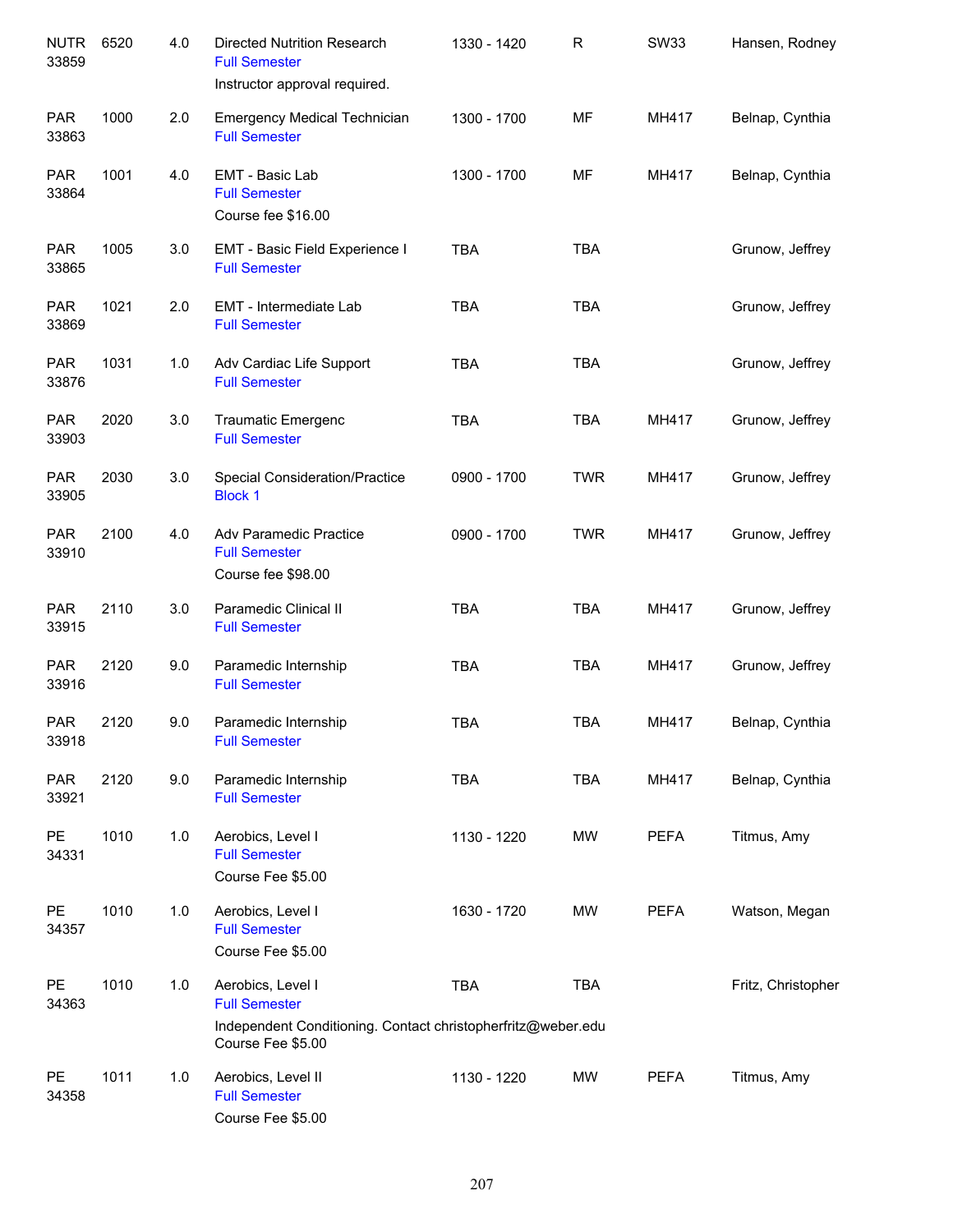| PE<br>34359        | 1011 | 1.0 | Aerobics, Level II<br><b>Full Semester</b><br>Course Fee \$5.00                                                                             | 1630 - 1720 | <b>MW</b>  | <b>PEFA</b> | Watson, Megan      |
|--------------------|------|-----|---------------------------------------------------------------------------------------------------------------------------------------------|-------------|------------|-------------|--------------------|
| PE<br>34364        | 1011 | 1.0 | Aerobics, Level II<br><b>Full Semester</b><br>Independent Conditioning. Contact christopherfritz@weber.edu<br>Course Fee \$5.00             | <b>TBA</b>  | <b>TBA</b> |             | Fritz, Christopher |
| <b>PE</b><br>34360 | 1012 | 1.0 | Aerobics, Level III<br><b>Full Semester</b><br>Course Fee \$5.00                                                                            | 1130 - 1220 | MW         | <b>PEFA</b> | Titmus, Amy        |
| <b>PE</b><br>34361 | 1012 | 1.0 | Aerobics, Level III<br><b>Full Semester</b><br>Course Fee \$5.00                                                                            | 1630 - 1720 | MW         | <b>PEFA</b> | Watson, Megan      |
| <b>PE</b><br>34367 | 1012 | 1.0 | Aerobics, Level III<br><b>Full Semester</b><br>Independent Conditioning. Contact christopherfritz@weber.edu<br>Course fee \$5.00            | <b>TBA</b>  | <b>TBA</b> |             | Fritz, Christopher |
| <b>PE</b><br>34370 | 1040 | 1.0 | Walking for Fitness, Level I<br><b>Full Semester</b><br>Course Fee \$5.00                                                                   | 0830 - 0920 | <b>TR</b>  | <b>PEFA</b> | Conway, Adrian     |
| <b>PE</b><br>34373 | 1040 | 1.0 | Walking for Fitness, Level I<br><b>Full Semester</b><br>Independent Conditioning. Contact christopherfritz@weber.edu<br>Course Fee \$5.00   | <b>TBA</b>  | <b>TBA</b> |             | Fritz, Christopher |
| <b>PE</b><br>34371 | 1041 | 1.0 | Walking For Fitness, Level II<br><b>Full Semester</b><br>Course Fee \$5.00                                                                  | 0830 - 0920 | <b>TR</b>  | <b>PEFA</b> | Conway, Adrian     |
| <b>PE</b><br>34374 | 1041 | 1.0 | Walking For Fitness, Level II<br><b>Full Semester</b><br>Independent Conditioning. Contact christopherfritz@weber.edu<br>Course Fee \$5.00  | <b>TBA</b>  | <b>TBA</b> |             | Fritz, Christopher |
| <b>PE</b><br>34372 | 1042 | 1.0 | Walking for Fitness, Level III<br><b>Full Semester</b><br>Course Fee \$5.00                                                                 | 0830 - 0920 | <b>TR</b>  | <b>PEFA</b> | Conway, Adrian     |
| <b>PE</b><br>34375 | 1042 | 1.0 | Walking for Fitness, Level III<br><b>Full Semester</b><br>Independent Conditioning. Contact christopherfritz@weber.edu<br>Course Fee \$5.00 | <b>TBA</b>  | <b>TBA</b> |             | Fritz, Christopher |
| <b>PE</b><br>34320 | 1043 | 1.0 | Jogging, Level I<br><b>Full Semester</b><br>Course Fee \$3.00                                                                               | 1230 - 1320 | <b>MW</b>  | <b>SBFA</b> | Thompson, Joan     |
| <b>PE</b><br>34321 | 1044 | 1.0 | Jogging II<br><b>Full Semester</b><br>Course Fee \$3.00                                                                                     | 1230 - 1320 | MW         | <b>SBFA</b> | Thompson, Joan     |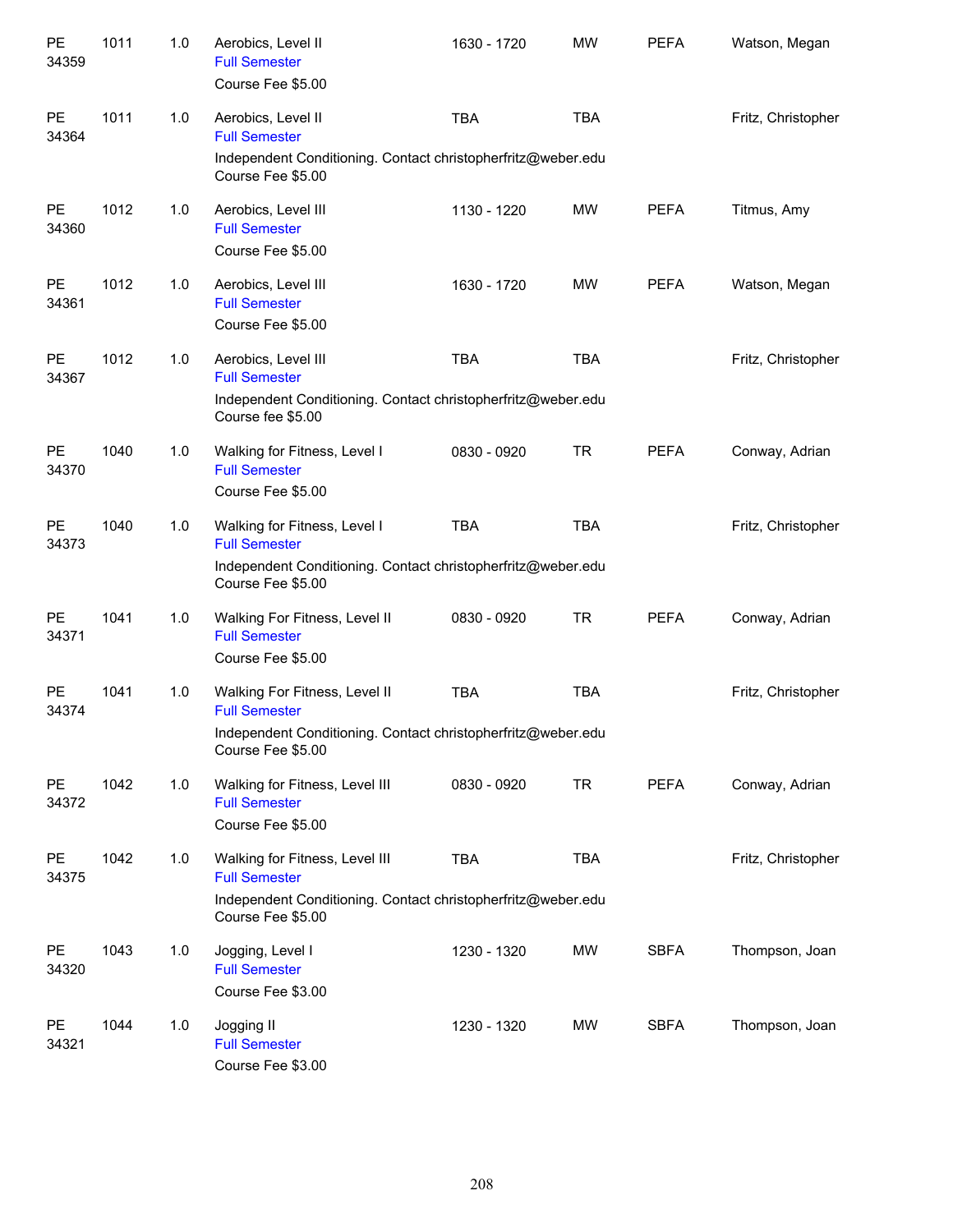| PE<br>34322        | 1045 | 1.0 | Jogging III<br><b>Full Semester</b><br>Course Fee \$3.00                                                                                     | 1230 - 1320 | <b>MW</b>  | <b>SBFA</b> | Thompson, Joan     |
|--------------------|------|-----|----------------------------------------------------------------------------------------------------------------------------------------------|-------------|------------|-------------|--------------------|
| PE<br>34400        | 1057 | 1.0 | Hatha Yoga<br><b>Full Semester</b>                                                                                                           | 1130 - 1220 | <b>TR</b>  | <b>PE19</b> | Needham, Kathy     |
| PE<br>34376        | 1070 | 1.0 | Cross Train for Fitness Lev I<br><b>Full Semester</b><br>Course Fee \$7.50                                                                   | 1230 - 1320 | <b>TR</b>  | <b>PEFA</b> | Conway, Adrian     |
| PE<br>34377        | 1070 | 1.0 | Cross Train for Fitness Lev I<br><b>Full Semester</b><br>Course Fee \$7.50                                                                   | 1630 - 1720 | TR         | <b>PEFA</b> | Fritz, Christopher |
| PE<br>34382        | 1070 | 1.0 | Cross Train for Fitness Lev I<br><b>Full Semester</b><br>Independent Conditioning. Contact christopherfritz@weber.edu<br>Course Fee \$7.50   | <b>TBA</b>  | <b>TBA</b> |             | Fritz, Christopher |
| PE<br>34378        | 1071 | 1.0 | Cross Train for Fitness Lev II<br><b>Full Semester</b><br>Course Fee \$7.50                                                                  | 1230 - 1320 | <b>TR</b>  | <b>PEFA</b> | Conway, Adrian     |
| PE<br>34379        | 1071 | 1.0 | Cross Train for Fitness Lev II<br><b>Full Semester</b><br>Course Fee \$7.50                                                                  | 1630 - 1720 | <b>TR</b>  | <b>PEFA</b> | Fritz, Christopher |
| PE<br>34383        | 1071 | 1.0 | Cross Train for Fitness Lev II<br><b>Full Semester</b><br>Independent Conditioning. Contact christopherfritz@weber.edu<br>Course Fee \$7.50  | <b>TBA</b>  | <b>TBA</b> |             | Fritz, Christopher |
| PE<br>34380        | 1072 | 1.0 | <b>Cross Training Level III</b><br><b>Full Semester</b><br>Course Fee \$7.50                                                                 | 1230 - 1320 | <b>TR</b>  | <b>PEFA</b> | Conway, Adrian     |
| PE<br>34381        | 1072 | 1.0 | <b>Cross Training Level III</b><br><b>Full Semester</b><br>Course Fee \$7.50                                                                 | 1630 - 1720 | <b>TR</b>  | PEFA        | Fritz, Christopher |
| <b>PE</b><br>34384 | 1072 | 1.0 | <b>Cross Training Level III</b><br><b>Full Semester</b><br>Independent Conditioning. Contact christopherfritz@weber.edu<br>Course Fee \$7.50 | <b>TBA</b>  | <b>TBA</b> |             | Fritz, Christopher |
| <b>PE</b><br>34385 | 1080 | 1.0 | Strength Training, Level I<br><b>Full Semester</b><br>Course Fee \$7.50                                                                      | 0930 - 1020 | <b>TR</b>  | <b>PEFA</b> | Fritz, Christopher |
| <b>PE</b><br>34386 | 1080 | 1.0 | Strength Training, Level I<br><b>Full Semester</b><br>Course Fee \$7.50                                                                      | 1130 - 1220 | <b>TR</b>  | <b>PEFA</b> | Conway, Adrian     |
| <b>PE</b><br>34387 | 1080 | 1.0 | Strength Training, Level I<br><b>Full Semester</b><br>Course Fee \$7.50                                                                      | 1630 - 1720 | MW         | <b>PEFA</b> | Fritz, Christopher |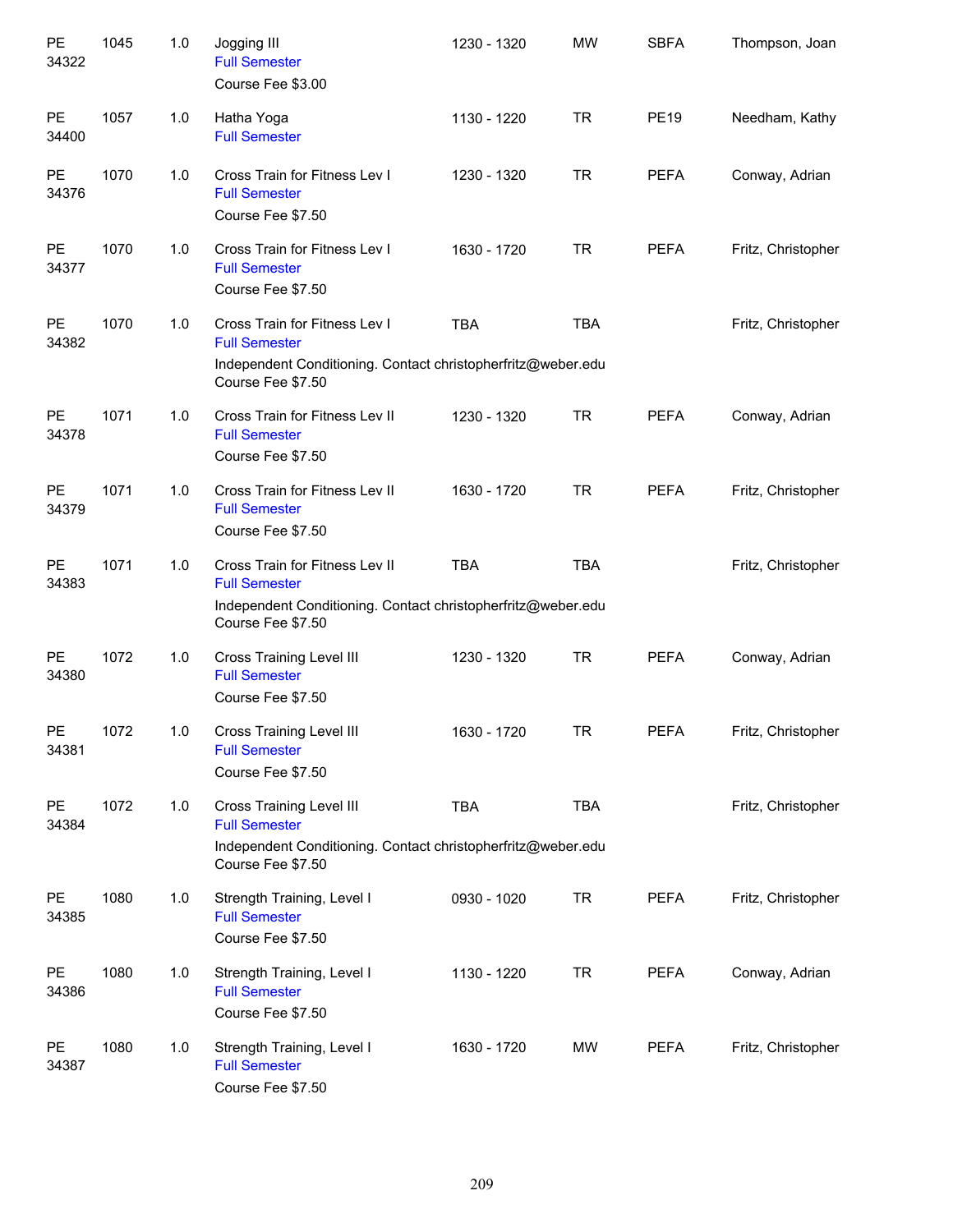| PE<br>34388        | 1080 | 1.0 | Strength Training, Level I<br><b>Full Semester</b><br>Course Fee \$7.50                                                                   | 1630 - 1720 | <b>TR</b>  | <b>PEFA</b> | Johnson, Brandon   |
|--------------------|------|-----|-------------------------------------------------------------------------------------------------------------------------------------------|-------------|------------|-------------|--------------------|
| PE<br>34397        | 1080 | 1.0 | Strength Training, Level I<br><b>Full Semester</b><br>Independent Conditioning. Contact christopherfritz@weber.edu<br>Course Fee \$7.50   | <b>TBA</b>  | <b>TBA</b> |             | Fritz, Christopher |
| <b>PE</b><br>34389 | 1081 | 1.0 | Strength Training, Level II<br><b>Full Semester</b><br>Course Fee \$7.50                                                                  | 0930 - 1020 | <b>TR</b>  | <b>PEFA</b> | Fritz, Christopher |
| <b>PE</b><br>34390 | 1081 | 1.0 | Strength Training, Level II<br><b>Full Semester</b><br>Course Fee \$7.50                                                                  | 1130 - 1220 | <b>TR</b>  | <b>PEFA</b> | Conway, Adrian     |
| <b>PE</b><br>34391 | 1081 | 1.0 | Strength Training, Level II<br><b>Full Semester</b><br>Course Fee \$7.50                                                                  | 1630 - 1720 | <b>MW</b>  | <b>PEFA</b> | Fritz, Christopher |
| <b>PE</b><br>34392 | 1081 | 1.0 | Strength Training, Level II<br><b>Full Semester</b><br>Course Fee \$7.50                                                                  | 1630 - 1720 | <b>TR</b>  | <b>PEFA</b> | Johnson, Brandon   |
| <b>PE</b><br>34398 | 1081 | 1.0 | Strength Training, Level II<br><b>Full Semester</b><br>Independent Conditioning. Contact christopherfritz@weber.edu<br>Course Fee \$7.50  | <b>TBA</b>  | <b>TBA</b> |             | Fritz, Christopher |
| PE<br>34393        | 1082 | 1.0 | Strength Training, Level III<br><b>Full Semester</b><br>Course Fee \$7.50                                                                 | 0930 - 1020 | <b>TR</b>  | <b>PEFA</b> | Fritz, Christopher |
| PE<br>34394        | 1082 | 1.0 | Strength Training, Level III<br><b>Full Semester</b><br>Course Fee \$7.50                                                                 | 1130 - 1220 | <b>TR</b>  | <b>PEFA</b> | Conway, Adrian     |
| PE<br>34395        | 1082 | 1.0 | Strength Training, Level III<br><b>Full Semester</b><br>Course Fee \$7.50                                                                 | 1630 - 1720 | <b>MW</b>  | <b>PEFA</b> | Fritz, Christopher |
| PE<br>34396        | 1082 | 1.0 | Strength Training, Level III<br><b>Full Semester</b><br>Course Fee \$7.50                                                                 | 1630 - 1720 | <b>TR</b>  | <b>PEFA</b> | Johnson, Brandon   |
| PE<br>34399        | 1082 | 1.0 | Strength Training, Level III<br><b>Full Semester</b><br>Independent Conditioning. Contact christopherfritz@weber.edu<br>Course Fee \$7.50 | <b>TBA</b>  | <b>TBA</b> |             | Fritz, Christopher |
| <b>PE</b><br>34323 | 1110 | 1.0 | Racquetball, Level I<br><b>Full Semester</b>                                                                                              | 0930 - 1020 | <b>TR</b>  | <b>SBRB</b> | Corbridge, Lynn    |
| PE<br>34324        | 1111 | 1.0 | Racquetball, Level II<br><b>Full Semester</b>                                                                                             | 1730 - 1820 | MW         | <b>SBRB</b> | Corbridge, Lynn    |
| PE<br>34325        | 1112 | 1.0 | Racquetball, Level III<br><b>Full Semester</b>                                                                                            | 1730 - 1820 | MW         | <b>SBRB</b> | Corbridge, Lynn    |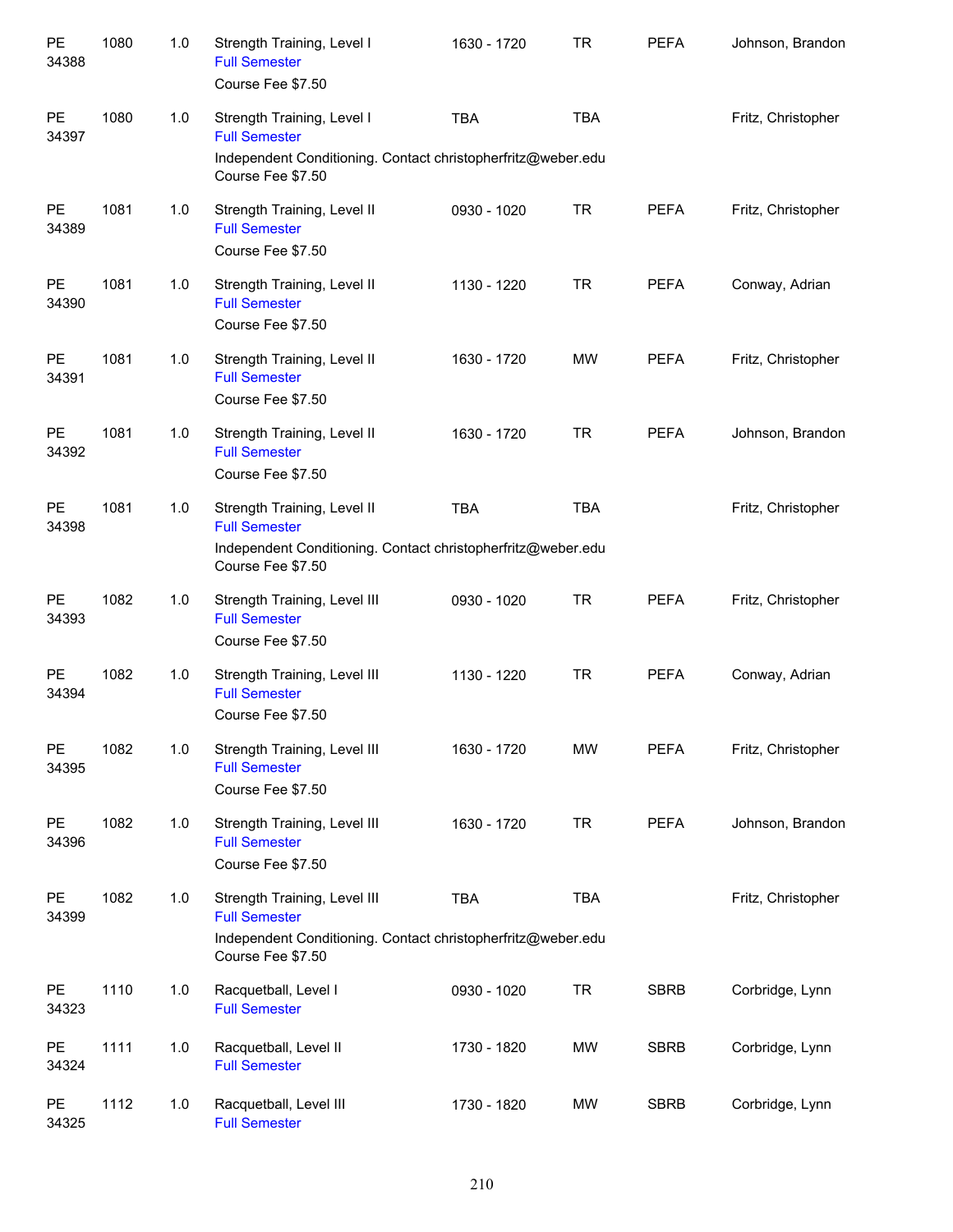| PE<br>34624        | 1130 | $1.0$ | Golf, Level I<br><b>Full Semester</b>                            | 1630 - 1820 | <b>MW</b> | SW          | Romney, Trevor     |
|--------------------|------|-------|------------------------------------------------------------------|-------------|-----------|-------------|--------------------|
| PE<br>34634        | 1130 | 1.0   | Golf, Level I<br><b>Full Semester</b>                            | 1630 - 1820 | MW        | <b>VVG</b>  | Lyons, Matthew     |
| PE<br>34625        | 1131 | 1.0   | Golf, Level II<br><b>Full Semester</b>                           | 1630 - 1820 | MW        | SW          | Romney, Trevor     |
| PE<br>34640        | 1131 | $1.0$ | Golf, Level II<br><b>Full Semester</b>                           | 1630 - 1820 | MW        | <b>VVG</b>  | Lyons, Matthew     |
| PE<br>34633        | 1132 | 1.0   | Golf, Level III<br><b>Full Semester</b>                          | 1630 - 1820 | MW        | SW          | Romney, Trevor     |
| <b>PE</b><br>34644 | 1132 | $1.0$ | Golf, Level III<br><b>Full Semester</b>                          | 1630 - 1820 | MW        | <b>VVG</b>  | Lyons, Matthew     |
| PE<br>34436        | 1145 | 1.0   | Bowling, Level I<br><b>Full Semester</b><br>Course Fee \$53.00   | 0930 - 1020 | <b>TR</b> | <b>SUBA</b> | Wright, Austin     |
| PE<br>34437        | 1145 | $1.0$ | Bowling, Level I<br><b>Full Semester</b><br>Course Fee \$53.00   | 1030 - 1120 | <b>TR</b> | <b>SUBA</b> | Meaders, Frederick |
| <b>PE</b><br>34438 | 1145 | $1.0$ | Bowling, Level I<br><b>Full Semester</b><br>Course Fee \$53.00   | 1130 - 1220 | <b>TR</b> | <b>SUBA</b> | Funk, Brandon      |
| <b>PE</b><br>34439 | 1145 | $1.0$ | Bowling, Level I<br><b>Full Semester</b><br>Course Fee \$53.00   | 0930 - 1020 | MW        | <b>SUBA</b> | Jackson, Travis    |
| PE<br>34440        | 1145 | $1.0$ | Bowling, Level I<br><b>Full Semester</b><br>Course Fee \$53.00   | 1030 - 1120 | MW        | <b>SUBA</b> | Hardman, Dustin    |
| <b>PE</b><br>34441 | 1145 | 1.0   | Bowling, Level I<br><b>Full Semester</b><br>Course Fee \$53.00   | 1130 - 1220 | MW        | <b>SUBA</b> | Mandell, Mark      |
| <b>PE</b><br>34442 | 1145 | 1.0   | Bowling, Level I<br><b>Full Semester</b><br>Course Fee \$53.00   | 1230 - 1320 | MW        | <b>SUBA</b> | Mosness, Ronald    |
| <b>PE</b><br>34443 | 1145 | 1.0   | Bowling, Level I<br><b>Full Semester</b><br>Course Fee \$53.00   | 1630 - 1820 | W         | <b>SUBA</b> | Hekimian, John     |
| <b>PE</b><br>34444 | 1146 | 1.0   | Bowling, Level II<br><b>Full Semester</b><br>Course Fee \$53.00  | 1030 - 1120 | <b>TR</b> | <b>SUBA</b> | Meaders, Frederick |
| <b>PE</b><br>34446 | 1150 | 1.0   | Billiards, Level I<br><b>Full Semester</b><br>Course Fee \$30.00 | 1330 - 1420 | MW        | SU          | Giles, Jeffrey     |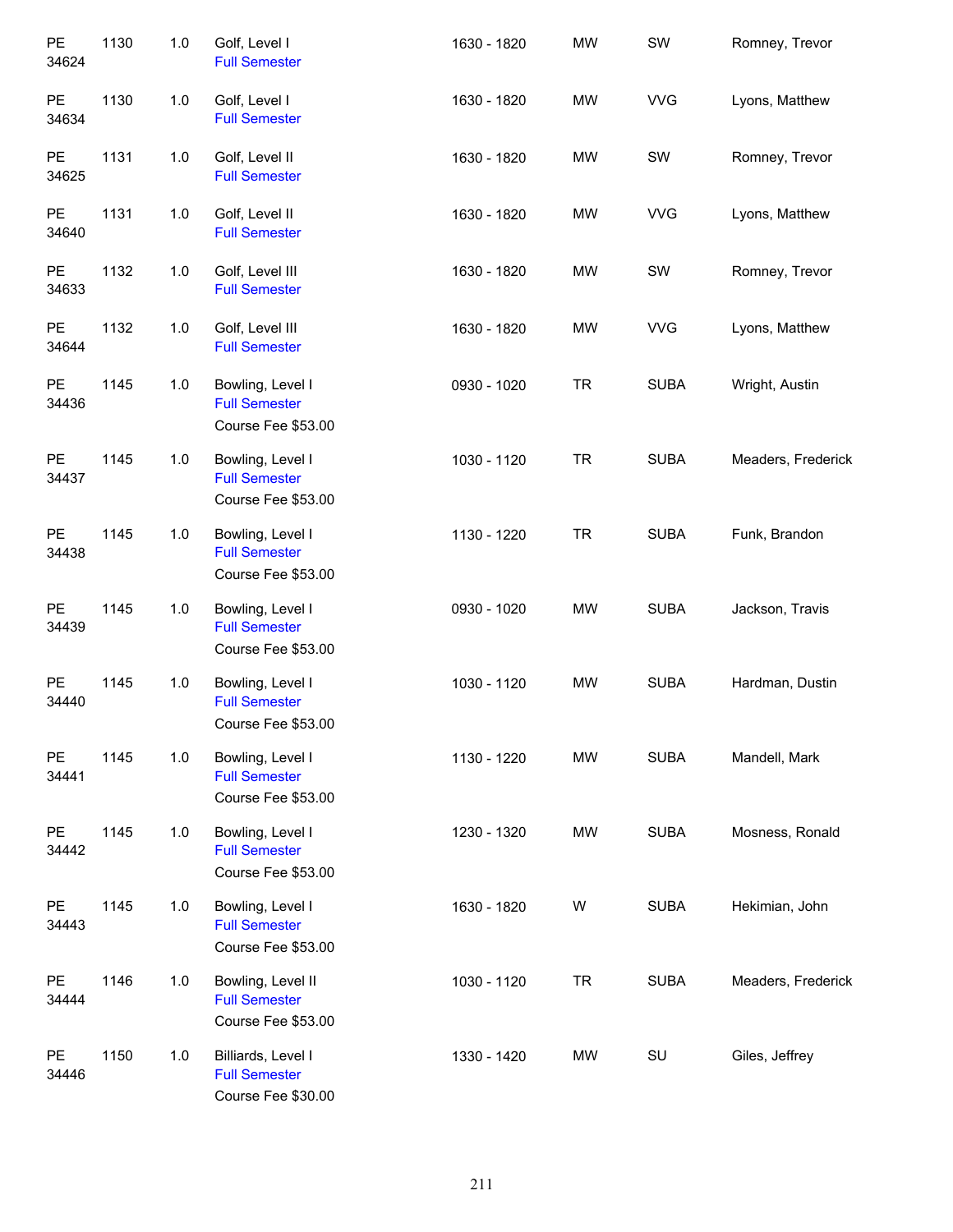| PE<br>34447        | 1150 | 1.0   | Billiards, Level I<br><b>Full Semester</b><br>Course Fee \$30.00            | 0930 - 1020 | <b>MW</b>    | SU          | Langford, Russell |
|--------------------|------|-------|-----------------------------------------------------------------------------|-------------|--------------|-------------|-------------------|
| <b>PE</b><br>34448 | 1150 | 1.0   | Billiards, Level I<br><b>Full Semester</b><br>Course Fee \$30.00            | 1030 - 1120 | <b>MW</b>    | SU          | Monson, Alan      |
| PE<br>34449        | 1150 | 1.0   | Billiards, Level I<br><b>Full Semester</b><br>Course Fee \$30.00            | 1230 - 1320 | <b>MW</b>    | SU          | Lilly, Richard    |
| <b>PE</b><br>34450 | 1150 | 1.0   | Billiards, Level I<br><b>Full Semester</b><br>Course Fee \$30.00            | 0930 - 1020 | <b>TR</b>    | SU          | Giles, Jonathan   |
| PE<br>34451        | 1150 | 1.0   | Billiards, Level I<br><b>Full Semester</b><br>Course Fee \$30.00            | 1130 - 1220 | <b>TR</b>    | SU          | Giles, Jonathan   |
| PE<br>34452        | 1150 | 1.0   | Billiards, Level I<br><b>Full Semester</b><br>Course Fee \$30.00            | 1030 - 1220 | F            | SU          | Campbell, Lonnie  |
| PE<br>34453        | 1150 | 1.0   | Billiards, Level I<br><b>Full Semester</b><br>Course Fee \$30.00            | 1130 - 1220 | <b>MW</b>    | SU          | Monson, Alan      |
| PE<br>34454        | 1150 | 1.0   | Billiards, Level I<br><b>Full Semester</b><br>Course Fee \$30.00            | 1730 - 1920 | W            | SU          | Marriott, Matt    |
| PE<br>34455        | 1151 | 1.0   | Billiards, Level II<br><b>Full Semester</b><br>Course Fee \$30.00           | 1730 - 1920 | W            | SU          | Marriott, Matt    |
| <b>PE</b><br>34326 | 1155 | 1.0   | Fencing, Level I<br><b>Full Semester</b><br>Course Fee \$40.00              | 0930 - 1020 | <b>TR</b>    | <b>SBFA</b> | Nopens, Kenny     |
| PE<br>34565        | 1201 | $1.0$ | Basketball, Level II<br><b>Full Semester</b>                                | 1130 - 1220 | <b>TR</b>    | PEFA        | Rahe, Laura       |
| PE<br>34566        | 1202 | 1.0   | Basketball, Level III<br><b>Full Semester</b>                               | 1130 - 1220 | <b>TR</b>    | <b>PEFA</b> | Rahe, Laura       |
| PE<br>34567        | 1211 | 1.0   | Volleyball, Level II<br><b>Full Semester</b>                                | 0830 - 0920 | MW           | <b>PEFA</b> | Givens, Albert    |
| PE<br>34568        | 1212 | 1.0   | Volleyball, Level III<br><b>Full Semester</b>                               | 0830 - 0920 | MW           | <b>PEFA</b> | Givens, Albert    |
| PE<br>34723        | 1225 | 1.0   | Softball<br><b>Full Semester</b>                                            | TBA         | <b>MTWRF</b> | <b>SBFA</b> | Johnson, Tina     |
| PE<br>34456        | 1265 | 1.0   | <b>Water Sports</b><br><b>Full Semester</b><br>Water Polo Course fee \$5.00 | 1630 - 1720 | MW           | SWPOOL      | Kaneko, Pepper    |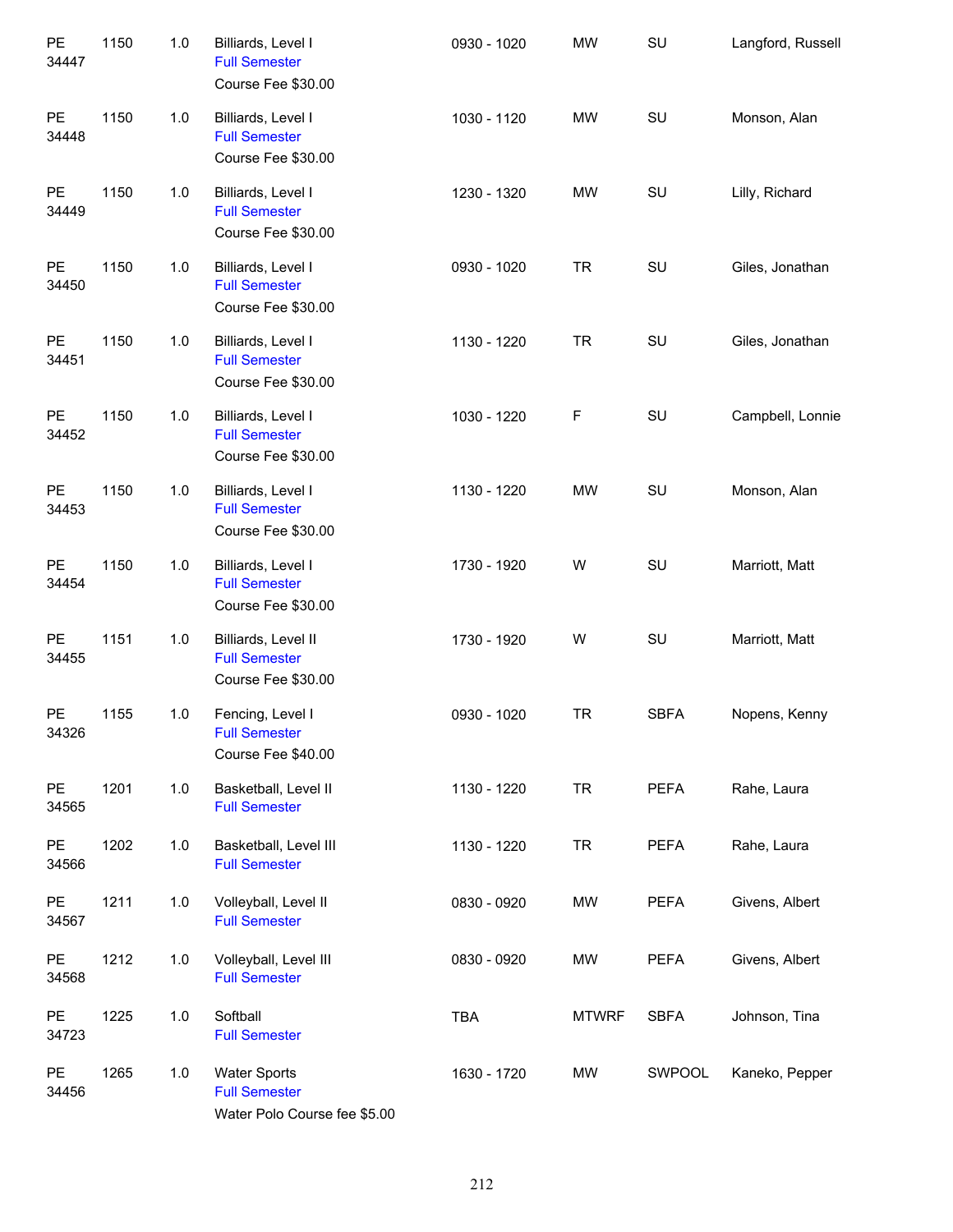| PE<br>34457        | 1300 | 1.0   | Swimming, Level I<br><b>Full Semester</b><br>Course Fee \$5.00        | 1330 - 1420 | <b>MW</b>  | SWPOOL      | Kaneko, Pepper    |
|--------------------|------|-------|-----------------------------------------------------------------------|-------------|------------|-------------|-------------------|
| <b>PE</b><br>34459 | 1301 | 1.0   | Swimming, Level II<br><b>Full Semester</b><br>Course Fee \$5.00       | 0830 - 0920 | <b>TR</b>  | SWPOOL      | Kaneko, Pepper    |
| <b>PE</b><br>34460 | 1302 | 1.0   | Swimming, Level III<br><b>Full Semester</b><br>Course Fee \$5.00      | 0830 - 0920 | <b>TR</b>  | SWPOOL      | Kaneko, Pepper    |
| <b>PE</b><br>34461 | 1310 | 1.0   | Water Aerobics, Level I<br><b>Full Semester</b><br>Course Fee \$5.00  | 1730 - 1820 | <b>MW</b>  | SWPOOL      | Miller, Cherise   |
| <b>PE</b><br>34462 | 1311 | 1.0   | Water Aerobics, Level II<br><b>Full Semester</b><br>Course Fee \$5.00 | 1730 - 1820 | <b>MW</b>  | SWPOOL      | Miller, Cherise   |
| <b>PE</b><br>34645 | 1350 | 1.0   | Scuba I<br><b>Full Semester</b><br>Course fee \$55.00                 | <b>TBA</b>  | <b>TBA</b> | DU          |                   |
| PE<br>34647        | 1350 | 1.0   | Scuba I<br><b>Full Semester</b><br>Course fee \$55.00                 | <b>TBA</b>  | <b>TBA</b> | AW          | Gilbert, Lynnette |
| PE<br>34464        | 1400 | 1.0   | Self Defense, Level I<br><b>Full Semester</b>                         | 1830 - 2020 | W          | <b>PE19</b> | Pearce, Shayne    |
| <b>PE</b><br>34465 | 1401 | 1.0   | Self Defense, Level II<br><b>Full Semester</b>                        | 1830 - 2020 | W          | <b>PE19</b> | Pearce, Shayne    |
| PE<br>34466        | 1410 | 1.0   | TaiChi, Level I<br><b>Full Semester</b>                               | 1130 - 1220 | <b>MW</b>  | <b>PE19</b> | Jones, Lee        |
| PE<br>34467        | 1410 | 1.0   | TaiChi, Level I<br><b>Full Semester</b>                               | 1630 - 1720 | MW         | <b>PE19</b> | Jones, Lee        |
| PE<br>34707        | 1410 | $1.0$ | TaiChi, Level I<br><b>Full Semester</b>                               | 0830 - 0920 | <b>TR</b>  | <b>SB19</b> | Jones, Lee        |
| PE<br>34468        | 1435 | 1.0   | Kempo, Level I<br><b>Full Semester</b>                                | 1030 - 1120 | <b>TR</b>  | <b>PE19</b> | Jones, Lee        |
| PE<br>34469        | 1435 | 1.0   | Kempo, Level I<br><b>Full Semester</b>                                | 1730 - 1820 | MW         | <b>PE19</b> | Jones, Lee        |
| PE<br>34470        | 1436 | $1.0$ | Kempo, Level II<br><b>Full Semester</b>                               | 1030 - 1120 | <b>TR</b>  | <b>PE19</b> | Jones, Lee        |
| PE<br>34471        | 1436 | $1.0$ | Kempo, Level II<br><b>Full Semester</b>                               | 1730 - 1820 | MW         | <b>PE19</b> | Jones, Lee        |
| PE<br>34472        | 1437 | $1.0$ | Kempo, Level III<br><b>Full Semester</b>                              | 1030 - 1120 | <b>TR</b>  | <b>PE19</b> | Jones, Lee        |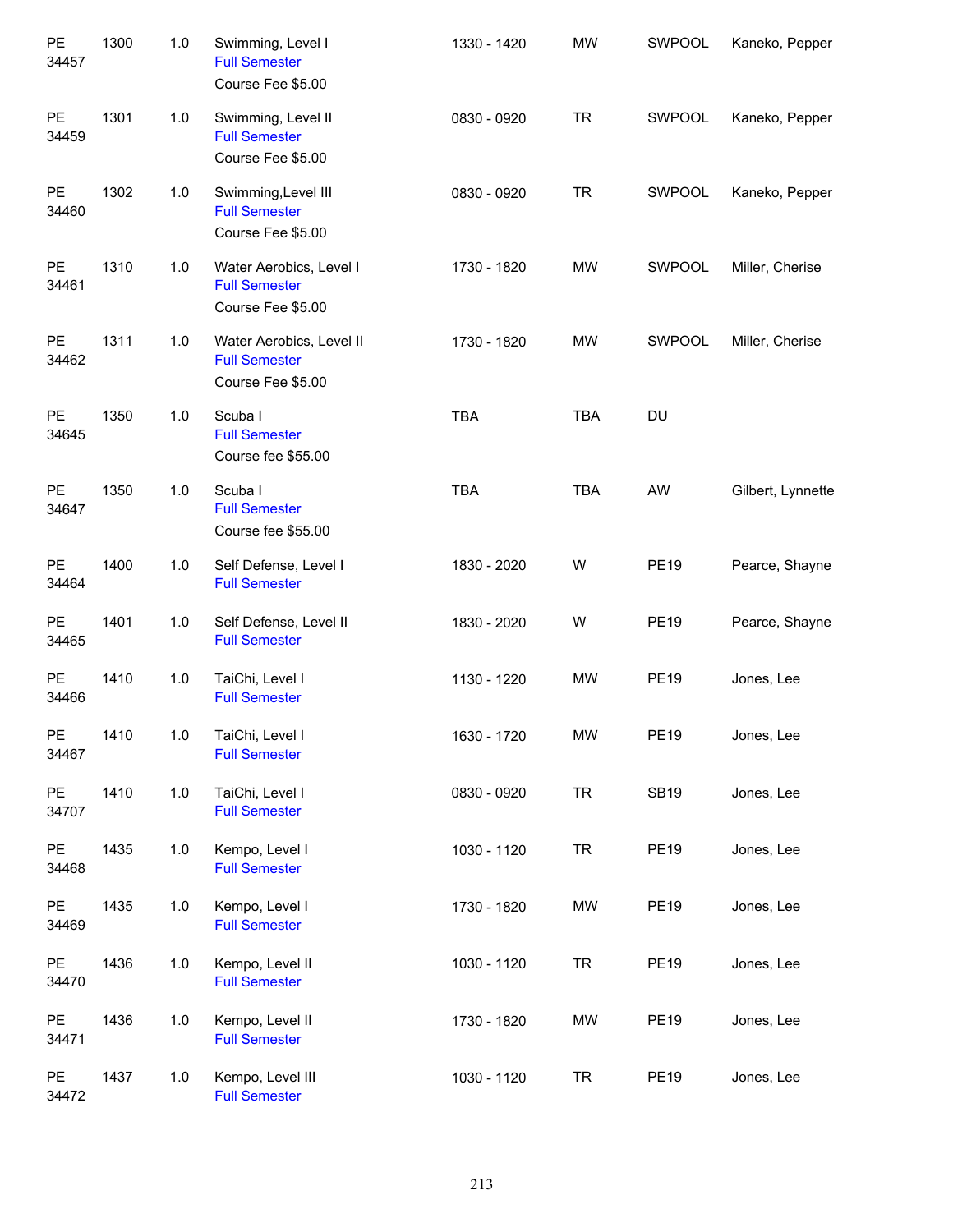| PE<br>34473        | 1437 | 1.0   | Kempo, Level III<br><b>Full Semester</b>                                                                 | 1730 - 1820 | <b>MW</b>   | <b>PE19</b> | Jones, Lee       |
|--------------------|------|-------|----------------------------------------------------------------------------------------------------------|-------------|-------------|-------------|------------------|
| PE<br>34474        | 1445 | 1.0   | Tae Kwon-do, Level I<br><b>Full Semester</b>                                                             | 1030 - 1120 | <b>MW</b>   | <b>PE19</b> | Edmondson, David |
| PE<br>34475        | 1445 | 1.0   | Tae Kwon-do, Level I<br><b>Full Semester</b>                                                             | 1730 - 1820 | <b>TR</b>   | <b>PE19</b> | Edmondson, David |
| PE<br>34476        | 1446 | 1.0   | Tae Kwon-do, Level II<br><b>Full Semester</b>                                                            | 1030 - 1120 | <b>MW</b>   | <b>PE19</b> | Edmondson, David |
| PE<br>34477        | 1446 | 1.0   | Tae Kwon-do, Level II<br><b>Full Semester</b>                                                            | 1730 - 1820 | <b>TR</b>   | <b>PE19</b> | Edmondson, David |
| PE<br>34478        | 1447 | 1.0   | Tai Kwon-do, Level III<br><b>Full Semester</b>                                                           | 1030 - 1120 | <b>MW</b>   | <b>PE19</b> | Edmondson, David |
| <b>PE</b><br>34479 | 1447 | 1.0   | Tai Kwon-do, Level III<br><b>Full Semester</b>                                                           | 1730 - 1820 | <b>TR</b>   | <b>PE19</b> | Edmondson, David |
| PE<br>34480        | 1520 | 1.0   | Hiking, Level I<br><b>Block 2</b>                                                                        | 1230 - 1530 | F           | <b>SW69</b> | Willden, Gary    |
| PE<br>34481        | 1527 | 1.0   | Rock Climbing, Level I<br><b>Block 1</b><br>Indoor climbing pass at Weber Rocks wall Course Fee \$35.00  | 1630 - 1750 | <b>TR</b>   | <b>PEFA</b> | Willden, Gary    |
| <b>PE</b><br>34482 | 1527 | 1.0   | Rock Climbing, Level I<br><b>Block 2</b><br>Course Fee \$35.00                                           | 1415 - 1700 | <b>TR</b>   | <b>SW69</b> | Willden, Gary    |
| PE<br>34484        | 1527 | 1.0   | Rock Climbing, Level I<br><b>Block 1</b><br>Indoor climbing class at Weber Rocks wall Course Fee \$35.00 | 0830 - 1020 | <b>TR</b>   | <b>PEFA</b> | Turner, Daniel   |
| PE<br>34485        | 1527 | 1.0   | Rock Climbing, Level I<br><b>Block 2</b><br>Indoor climbing class at Weber Rocks wall Course Fee \$35.00 | 0830 - 1020 | <b>TR</b>   | <b>PEFA</b> | Turner, Daniel   |
| PE<br>34483        | 1528 | $1.0$ | Rock Climbing, Level II<br><b>Block 2</b><br>Course Fee \$35.00                                          | 1130 - 1415 | <b>TR</b>   | <b>SW69</b> | Willden, Gary    |
| <b>PE</b><br>34584 | 1610 | $1.0$ | Skiing, Level I<br><b>Full Semester</b><br>Course fee \$50.00                                            | 1300 - 1500 | ${\sf R}$   | PM          | Willden, Gary    |
| PE<br>34598        | 1610 | 1.0   | Skiing, Level I<br><b>Full Semester</b><br>Course fee \$50.00                                            | 1300 - 1500 | $\mathsf F$ | PM          | Conlin, Gerilynn |
| PE<br>34605        | 1610 | 1.0   | Skiing, Level I<br><b>Full Semester</b><br>Course fee \$50.00                                            | 1300 - 1500 | $\mathbf S$ | PM          | Davis, Myron     |
| PE<br>34613        | 1610 | 1.0   | Skiing, Level I<br><b>Full Semester</b><br>Course fee \$50.00                                            | 1300 - 1500 | U           | PM          | Davis, Myron     |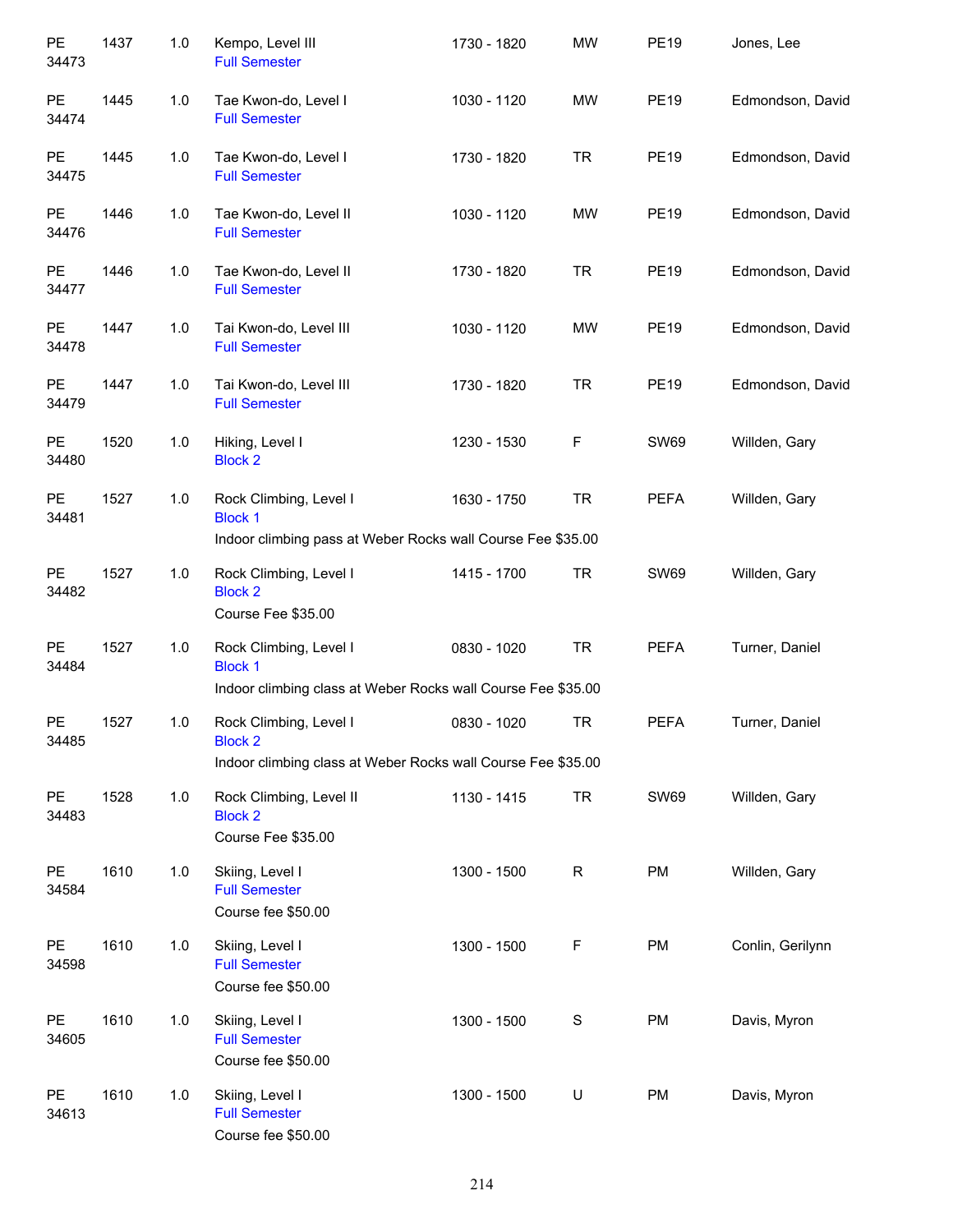| PE<br>34590 | 1611 | 1.0 | Skiing, Level II<br><b>Full Semester</b><br>Course fee \$50.00       | 1300 - 1500 | $\mathsf R$   | <b>PM</b> | Willden, Gary    |
|-------------|------|-----|----------------------------------------------------------------------|-------------|---------------|-----------|------------------|
| PE<br>34599 | 1611 | 1.0 | Skiing, Level II<br><b>Full Semester</b><br>Course fee \$50.00       | 1300 - 1500 | $\mathsf F$   | PM        | Conlin, Gerilynn |
| PE<br>34606 | 1611 | 1.0 | Skiing, Level II<br><b>Full Semester</b><br>Course fee \$50.00       | 1300 - 1500 | $\mathbb S$   | PM        | Davis, Myron     |
| PE<br>34614 | 1611 | 1.0 | Skiing, Level II<br><b>Full Semester</b><br>Course fee \$50.00       | 1300 - 1500 | U             | PM        | Davis, Myron     |
| PE<br>34593 | 1612 | 1.0 | Skiing, Level III<br><b>Full Semester</b><br>Course fee \$50.00      | 1300 - 1500 | ${\sf R}$     | PM        | Willden, Gary    |
| PE<br>34600 | 1612 | 1.0 | Skiing, Level III<br><b>Full Semester</b><br>Course fee \$50.00      | 1300 - 1500 | $\mathsf F$   | PM        | Conlin, Gerilynn |
| PE<br>34607 | 1612 | 1.0 | Skiing, Level III<br><b>Full Semester</b><br>Course fee \$50.00      | 1300 - 1500 | ${\mathbb S}$ | PM        | Davis, Myron     |
| PE<br>34615 | 1612 | 1.0 | Skiing, Level III<br><b>Full Semester</b><br>Course fee \$50.00      | 1300 - 1500 | U             | PM        | Davis, Myron     |
| PE<br>34594 | 1620 | 1.0 | Snowboarding, Level I<br><b>Full Semester</b><br>Course fee \$50.00  | 1300 - 1500 | ${\sf R}$     | PM        | Willden, Gary    |
| PE<br>34601 | 1620 | 1.0 | Snowboarding, Level I<br><b>Full Semester</b><br>Course fee \$50.00  | 1300 - 1500 | $\mathsf F$   | PM        | Conlin, Gerilynn |
| PE<br>34609 | 1620 | 1.0 | Snowboarding, Level I<br><b>Full Semester</b><br>Course fee \$50.00  | 1300 - 1500 | $\mathbb S$   | PM        | Davis, Myron     |
| PE<br>34617 | 1620 | 1.0 | Snowboarding, Level I<br><b>Full Semester</b><br>Course fee \$50.00  | 1300 - 1500 | U             | PM        | Davis, Myron     |
| PE<br>34596 | 1621 | 1.0 | Snowboarding, Level II<br><b>Full Semester</b><br>Course fee \$50.00 | 1300 - 1500 | $\mathsf R$   | PM        | Willden, Gary    |
| PE<br>34602 | 1621 | 1.0 | Snowboarding, Level II<br><b>Full Semester</b><br>Course fee \$50.00 | 1300 - 1500 | F             | PM        | Conlin, Gerilynn |
| PE<br>34611 | 1621 | 1.0 | Snowboarding, Level II<br><b>Full Semester</b><br>Course fee \$50.00 | 1300 - 1500 | $\mathbb S$   | <b>PM</b> | Davis, Myron     |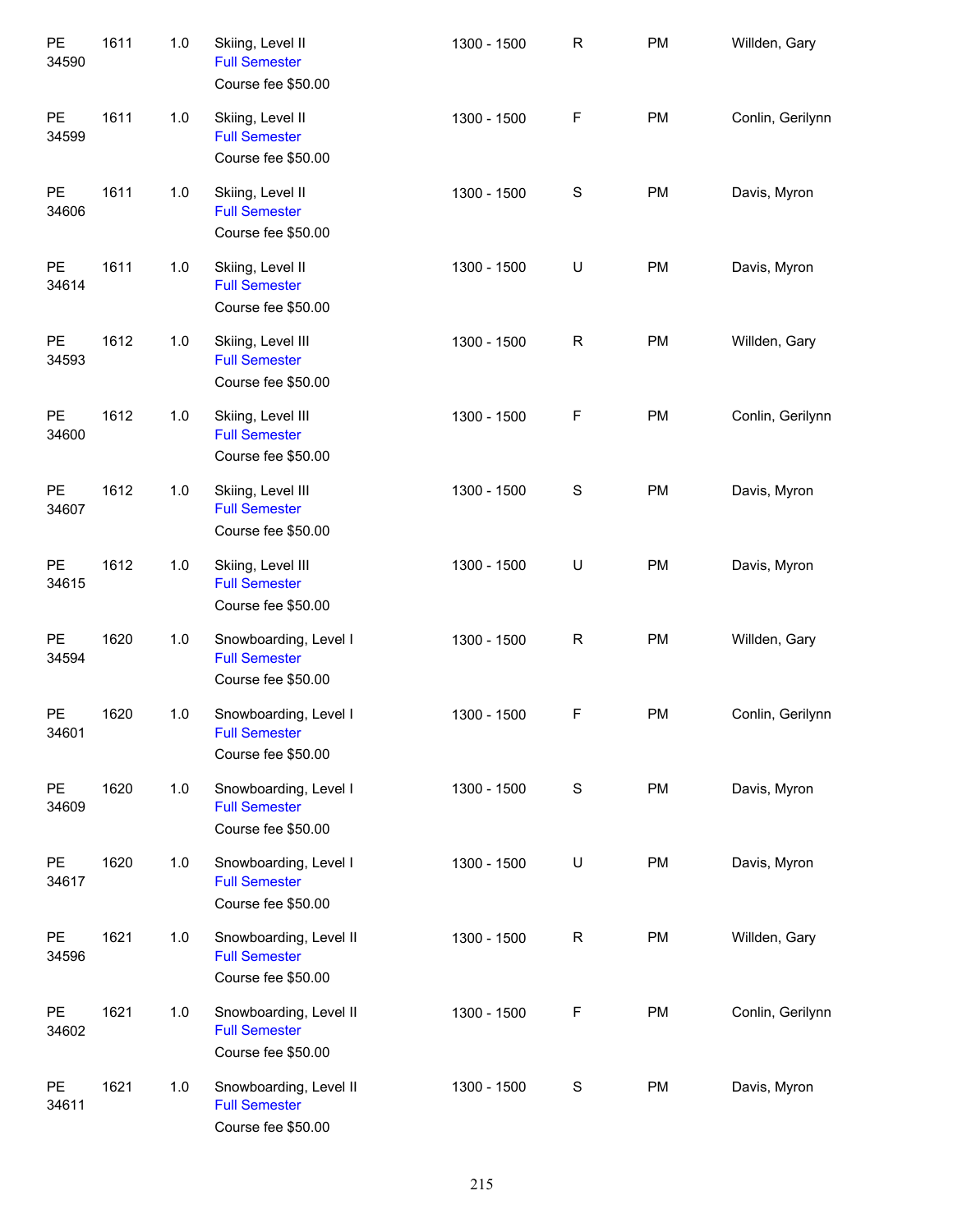| PE<br>34618         | 1621 | 1.0 | Snowboarding, Level II<br><b>Full Semester</b><br>Course fee \$50.00                | 1300 - 1500 | $\cup$      | PM          | Davis, Myron      |
|---------------------|------|-----|-------------------------------------------------------------------------------------|-------------|-------------|-------------|-------------------|
| <b>PE</b><br>34597  | 1622 | 1.0 | Snowboarding, Level III<br><b>Full Semester</b><br>Course fee \$50.00               | 1300 - 1500 | R           | <b>PM</b>   | Willden, Gary     |
| <b>PE</b><br>34603  | 1622 | 1.0 | Snowboarding, Level III<br><b>Full Semester</b><br>Course fee \$50.00               | 1300 - 1500 | $\mathsf F$ | <b>PM</b>   | Conlin, Gerilynn  |
| <b>PE</b><br>34612  | 1622 | 1.0 | Snowboarding, Level III<br><b>Full Semester</b><br>Course fee \$50.00               | 1300 - 1500 | $\mathbb S$ | <b>PM</b>   | Davis, Myron      |
| <b>PE</b><br>34619  | 1622 | 1.0 | Snowboarding, Level III<br><b>Full Semester</b><br>Course fee \$50.00               | 1300 - 1500 | U           | <b>PM</b>   | Davis, Myron      |
| <b>PE</b><br>34571  | 1630 | 1.0 | Cross Country Skiing, Level I<br><b>Block 1</b>                                     | 1230 - 1500 | T           | <b>SW69</b> | Willden, Gary     |
| PE<br>34710         | 1631 | 1.0 | Cross Country Skiing, Level II<br><b>Block 1</b>                                    | 1230 - 1500 | $\sf T$     | <b>SW69</b> | Willden, Gary     |
| PE<br>34648         | 2810 | 1.0 | Experimental<br><b>Full Semester</b>                                                | <b>TBA</b>  | <b>TBA</b>  | DU          |                   |
| PE<br>34649         | 2810 | 1.0 | Experimental<br><b>Full Semester</b>                                                | <b>TBA</b>  | <b>TBA</b>  | AW          | Gilbert, Lynnette |
| <b>PE</b><br>34680  | 2810 | 1.0 | Experimental<br><b>Full Semester</b>                                                | 1230 - 1320 | <b>TR</b>   | <b>PE19</b> | Needham, Kathy    |
| PE<br>34681         | 2810 | 1.0 | Experimental<br><b>Block 2</b><br>Whitewater Kayaking, Level I                      | 1320 - 1530 | <b>TR</b>   | SWPOOL      | Turner, Daniel    |
| <b>PEP</b><br>33872 | 2000 | 3.0 | Foundations of Physical Educ<br><b>Full Semester</b>                                | 0930 - 1020 | <b>MWF</b>  | SW116       | Conlin, Gerilynn  |
| <b>PEP</b><br>33866 | 2100 | 3.0 | Introduction to Coaching Sport<br><b>Full Semester</b>                              | 0830 - 0920 | <b>MWF</b>  | SW116       | Corbridge, Lynn   |
| PEP<br>33912        | 2200 | 2.0 | Human Performance Mgmt Prof<br><b>Full Semester</b><br>Course fee \$5.00            | 1130 - 1220 | MW          | <b>SW80</b> | Jensen, Sherrie   |
| <b>PEP</b><br>33914 | 2300 | 3.0 | <b>Hith Fitness Evaluation/Prescr</b><br><b>Full Semester</b><br>Course fee \$20.00 | 0930 - 1020 | <b>MWF</b>  | <b>SB12</b> | Ruden, Timothy    |
| <b>PEP</b><br>33874 | 2500 | 2.0 | Skills-Drills-Stragies/Coaches<br><b>Full Semester</b><br>Course fee \$3.00         | 1030 - 1120 | MW          | SW202       | Corbridge, Lynn   |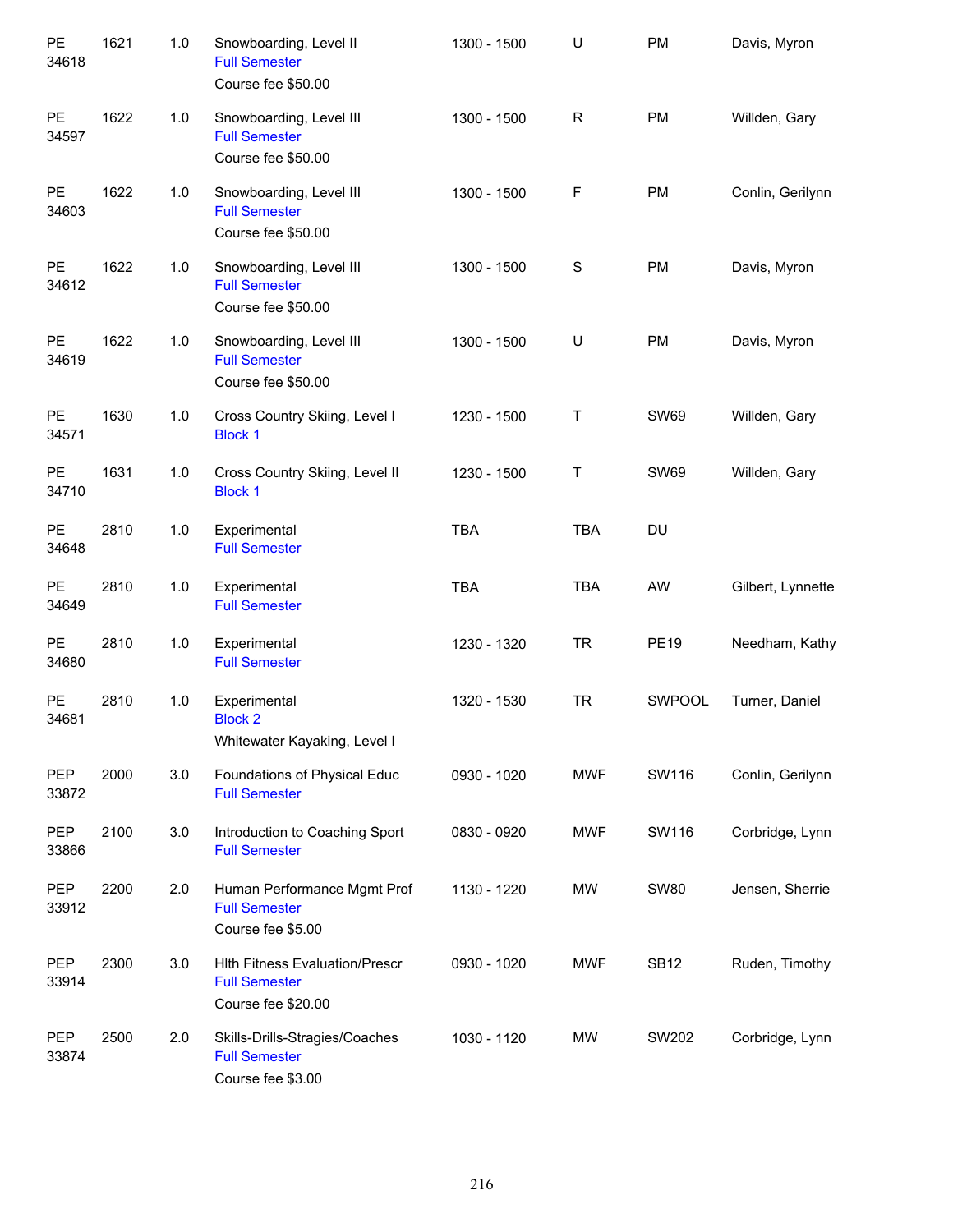| <b>PEP</b><br>33871 | 2600 | 3.0 | Growth/Motor Development<br><b>Full Semester</b><br>Course fee \$5.00                                         | 0830 - 0920                | <b>MWF</b>     | SW202                      | Carboni, Cuauhtemoc |
|---------------------|------|-----|---------------------------------------------------------------------------------------------------------------|----------------------------|----------------|----------------------------|---------------------|
| <b>PEP</b><br>33945 | 2890 | 1.0 | Cooperative Work Experience<br><b>Full Semester</b><br>Instructor approval required. Contact mdavis@weber.edu | 1330 - 1420                | Т              | <b>SB12</b>                | Davis, Myron        |
|                     |      |     |                                                                                                               |                            |                |                            |                     |
| <b>PEP</b><br>33950 | 2890 | 2.0 | <b>Cooperative Work Experience</b><br><b>Full Semester</b>                                                    | 1330 - 1420                | $\mathsf T$    | <b>SB12</b>                | Davis, Myron        |
|                     |      |     | Instructor approval required. Contact mdavis@weber.edu                                                        |                            |                |                            |                     |
| <b>PEP</b><br>33952 | 2890 | 3.0 | Cooperative Work Experience<br><b>Full Semester</b>                                                           | 1330 - 1420                | Т              | <b>SB12</b>                | Davis, Myron        |
|                     |      |     | Instructor approval required. Contact mdavis@weber.edu                                                        |                            |                |                            |                     |
| <b>PEP</b><br>33954 | 2890 | 4.0 | <b>Cooperative Work Experience</b><br><b>Full Semester</b>                                                    | 1330 - 1420                | Т              | <b>SB12</b>                | Davis, Myron        |
|                     |      |     | Instructor approval required. Contact mdavis@weber.edu                                                        |                            |                |                            |                     |
| <b>PEP</b><br>33955 | 2890 | 5.0 | Cooperative Work Experience<br><b>Full Semester</b>                                                           | 1330 - 1420                | Т              | <b>SB12</b>                | Davis, Myron        |
|                     |      |     | Instructor approval required. Contact mdavis@weber.edu                                                        |                            |                |                            |                     |
| <b>PEP</b><br>33956 | 2890 | 6.0 | Cooperative Work Experience<br><b>Full Semester</b>                                                           | 1330 - 1420                | Т              | <b>SB12</b>                | Davis, Myron        |
|                     |      |     | Instructor approval required. Contact mdavis@weber.edu                                                        |                            |                |                            |                     |
| <b>PEP</b><br>33884 | 3242 | 3.0 | Skill Dev Meth of Teach Court<br><b>Full Semester</b><br>Course fee \$10.00                                   | 1030 - 1145                | <b>TR</b>      | SW116                      | Carboni, Cuauhtemoc |
| <b>PEP</b><br>33889 | 3262 | 3.0 | Skill Dev/Methods Indiv Sports<br><b>Full Semester</b><br>Course fee \$40.00                                  | 1330 - 1445                | <b>TR</b>      | SW116                      | Corbridge, Lynn     |
| <b>PEP</b><br>34313 | 3270 | 2.0 | <b>Teaching Aerobic Cond</b><br><b>Full Semester</b><br>Course Fee \$10.00                                    | 0930 - 1020                | <b>TR</b>      | <b>PE19</b>                | Bladen, Theresa     |
| PEP<br>33875        | 3280 | 2.0 | <b>Teach Neuromuscular Cond</b><br><b>Full Semester</b><br>Course fee \$10.00                                 | 1030 - 1120                | <b>MW</b>      | SW116                      | Carboni, Cuauhtemoc |
| PEP<br>34316        | 3290 | 3.0 | Methods/Teach Fitness for Life<br><b>Full Semester</b><br>Course Fee \$10.00                                  | 1230 - 1320                | <b>MW</b>      | SW202                      | Carboni, Cuauhtemoc |
| PEP<br>33934        | 3500 | 3.0 | SI Kinesiology<br><b>Full Semester</b><br>Course fee \$25.00                                                  | 0700 - 0750<br>0700 - 0850 | <b>MW</b><br>F | SW116<br><b>SB12</b>       | Rhodes, Jonathan    |
| PEP<br>33937        | 3510 | 3.0 | <b>Exercise Physiology</b><br><b>Full Semester</b><br>Course fee \$30.00                                      | 1030 - 1220<br>1330 - 1420 | F<br><b>MW</b> | <b>SB12</b><br><b>SW62</b> | Smith, Molly        |
| PEP<br>33938        | 3510 | 3.0 | <b>Exercise Physiology</b><br><b>Full Semester</b><br>Course fee \$30.00                                      | 1330 - 1420<br>1330 - 1520 | <b>MW</b><br>F | <b>SW62</b><br><b>SB12</b> | Smith, Molly        |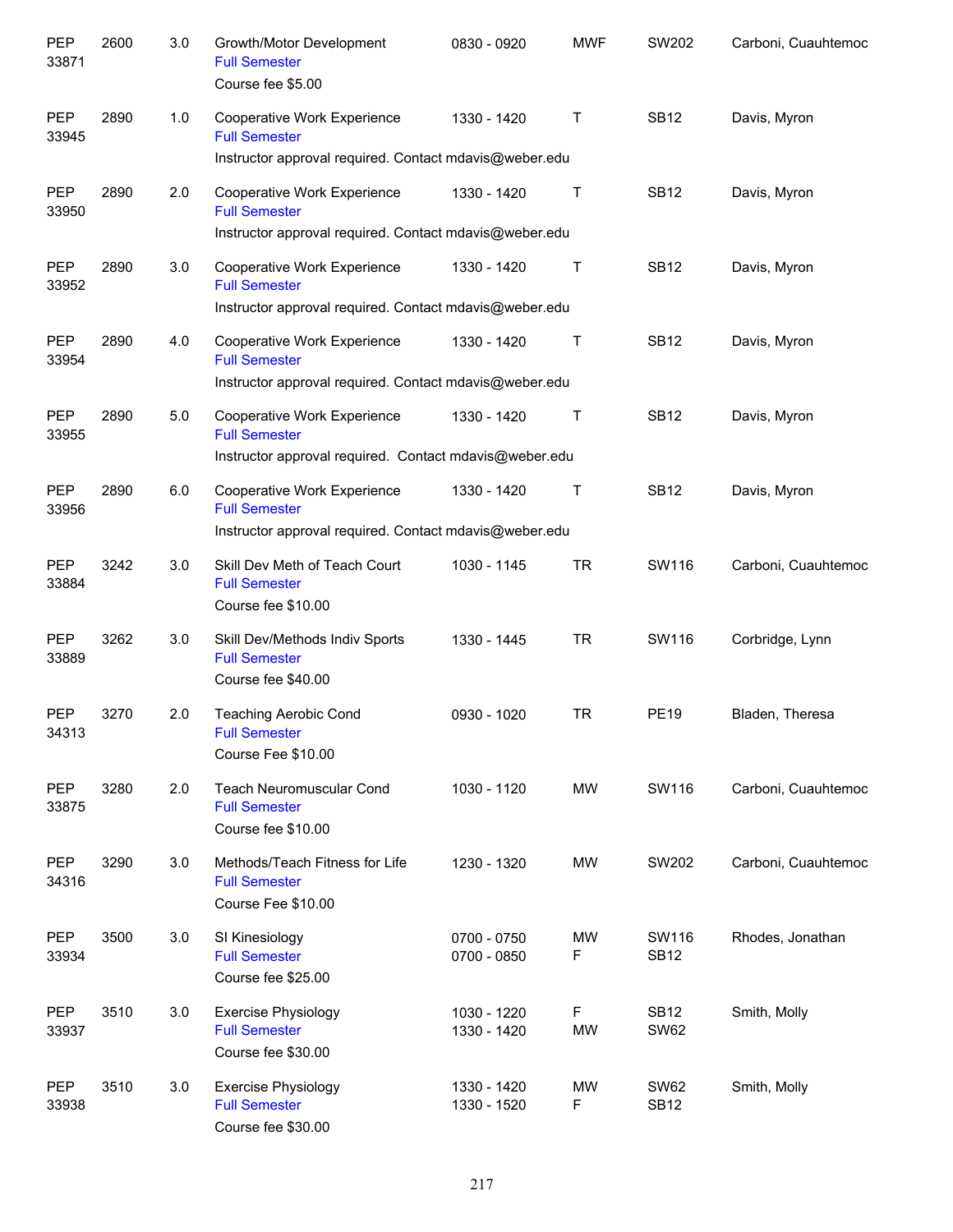| PEP<br>33885        | 3520 | 3.0 | <b>Curr Dev/InstructionI Strategy</b><br><b>Full Semester</b><br>Course fee \$7.00                                                                                      | 1200 - 1315 | <b>TR</b>    | SW116       | Conlin, Gerilynn     |
|---------------------|------|-----|-------------------------------------------------------------------------------------------------------------------------------------------------------------------------|-------------|--------------|-------------|----------------------|
| PEP<br>34317        | 3550 | 2.0 | Issues in Sport<br><b>Full Semester</b>                                                                                                                                 | 0830 - 0920 | <b>TR</b>    | SW116       | Corbridge, Lynn      |
| <b>PEP</b><br>33932 | 3600 | 3.0 | SI Measurement Eval/Research<br><b>Full Semester</b>                                                                                                                    | 1030 - 1215 | <b>TR</b>    | <b>SB12</b> | Davis, Myron         |
| <b>PEP</b><br>33877 | 3630 | 3.0 | Physical Education K-6<br><b>Full Semester</b><br>Students in the Education Program must contact<br>the HPHP Dept to register, Ipedersen@weber.edu<br>Course fee \$7.00 | 0900 - 1145 | <b>TR</b>    | SW202       | Rahe, Laura          |
| <b>PEP</b><br>33879 | 3630 | 3.0 | Physical Education K-6<br><b>Full Semester</b><br>Students in the Education Program must contact<br>the HPHP dept to register, Ipedersen@weber.edu<br>Course fee \$7.00 | 1330 - 1615 | <b>TR</b>    | SW202       | Rahe, Laura          |
| <b>PEP</b><br>33873 | 3660 | 2.0 | PE/Students with Disabilities<br><b>Full Semester</b>                                                                                                                   | 0930 - 1020 | <b>MWF</b>   | SW202       | Hafey-Francke, Jamie |
| <b>PEP</b><br>33923 | 3700 | 3.0 | Sports Facilities/Events Mgmt<br><b>Full Semester</b>                                                                                                                   | 1030 - 1120 | <b>TR</b>    | <b>SW80</b> | Loughton, S          |
| PEP<br>33930        | 4370 | 2.0 | Exercise Mgmt/Special Populatn<br><b>Full Semester</b><br>Course fee \$20.00                                                                                            | 1130 - 1220 | <b>MW</b>    | <b>SB12</b> | Smith, Molly         |
| PEP<br>33919        | 4620 | 3.0 | Leadership Concepts<br><b>Full Semester</b>                                                                                                                             | 1030 - 1120 | <b>MWF</b>   | <b>SW69</b> | Loughton, S          |
| PEP<br>33965        | 4800 | 1.0 | Individual Projects<br><b>Full Semester</b><br>Instructor approval required. Contact mdavis@weber.edu                                                                   | 1430 - 1520 | $\mathsf{R}$ | <b>SB12</b> | Davis, Myron         |
| <b>PEP</b><br>33966 | 4800 | 2.0 | <b>Individual Projects</b><br><b>Full Semester</b><br>Instructor approval required. Contact mdavis@weber.edu                                                            | 1430 - 1520 | $\mathsf{R}$ | <b>SB12</b> | Davis, Myron         |
| <b>PEP</b><br>33967 | 4800 | 3.0 | Individual Projects<br><b>Full Semester</b><br>Instructor approval required. Contact mdavis@weber.edu                                                                   | 1430 - 1520 | $\mathsf{R}$ | <b>SB12</b> | Davis, Myron         |
| <b>PEP</b><br>33968 | 4800 | 4.0 | Individual Projects<br><b>Full Semester</b><br>Instructor approval required. Contact mdavis@weber.edu                                                                   | 1430 - 1520 | $\mathsf{R}$ | <b>SB12</b> | Davis, Myron         |
| <b>PEP</b><br>33970 | 4800 | 2.0 | Individual Projects<br><b>Full Semester</b>                                                                                                                             | <b>TBA</b>  | <b>TBA</b>   |             | Corbridge, Lynn      |
| PEP<br>33971        | 4800 | 3.0 | Individual Projects<br><b>Full Semester</b>                                                                                                                             | <b>TBA</b>  | <b>TBA</b>   |             | Corbridge, Lynn      |
| <b>PEP</b><br>33972 | 4800 | 1.0 | Individual Projects<br><b>Full Semester</b>                                                                                                                             | <b>TBA</b>  | <b>TBA</b>   |             | Conlin, Gerilynn     |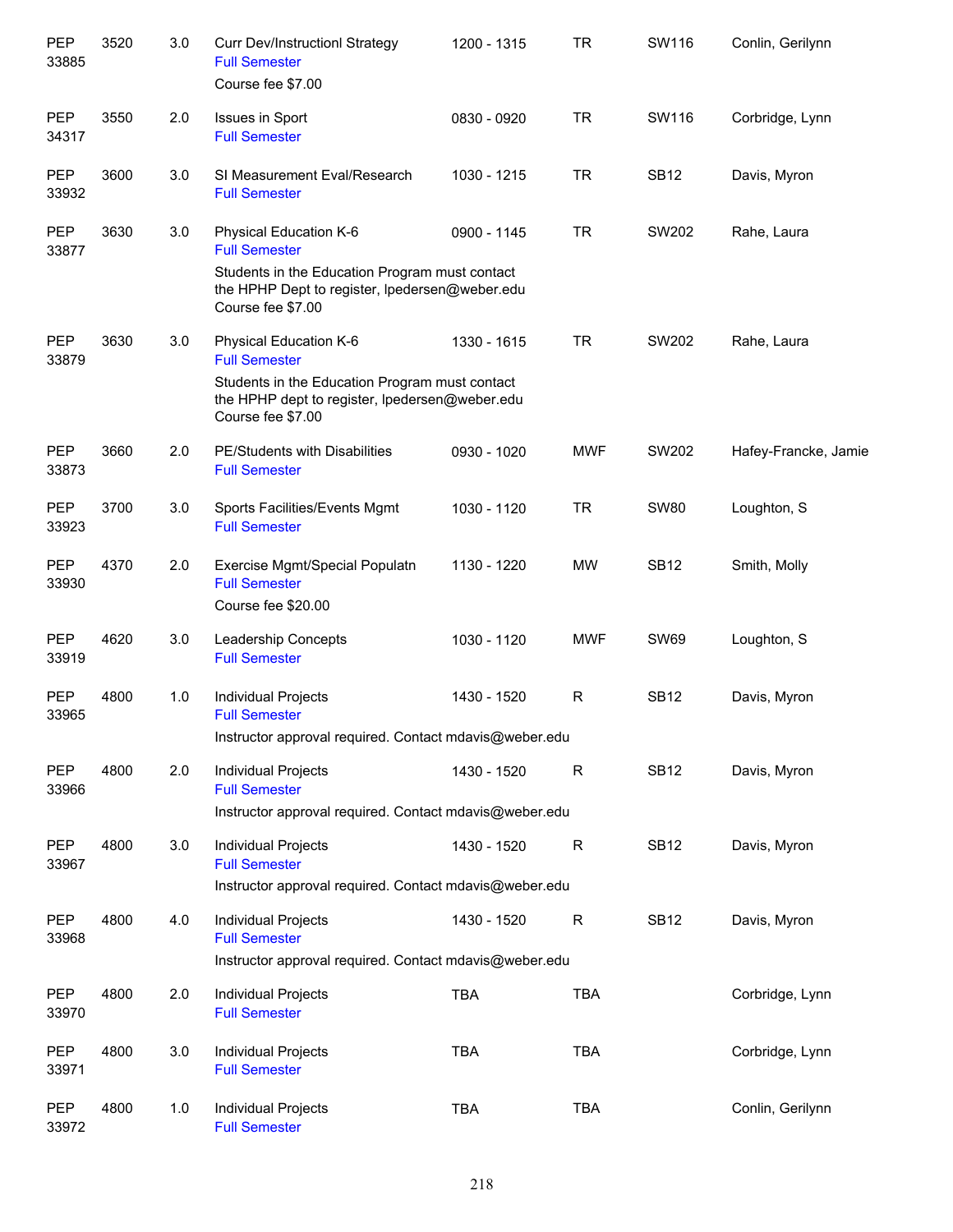| <b>PEP</b><br>34870 | 4800  | 2.0 | Individual Projects<br><b>Full Semester</b>                                                                                    | <b>TBA</b>  | <b>TBA</b>  |             | Corbridge, Lynn  |
|---------------------|-------|-----|--------------------------------------------------------------------------------------------------------------------------------|-------------|-------------|-------------|------------------|
|                     |       |     | "Contact Icorbridge@weber.edu, Swenson Building 125D."                                                                         |             |             |             |                  |
| <b>PEP</b><br>34871 | 4800  | 3.0 | <b>Individual Projects</b><br><b>Full Semester</b>                                                                             | <b>TBA</b>  | <b>TBA</b>  |             | Corbridge, Lynn  |
|                     |       |     | "Contact Icorbridge@weber.edu, Swenson Building 125D."                                                                         |             |             |             |                  |
| <b>PEP</b><br>33906 | 4830  | 1.0 | <b>Directed Readings</b><br><b>Full Semester</b>                                                                               | 1030 - 1120 | Τ           | <b>SW68</b> | Conlin, Gerilynn |
| <b>PEP</b><br>33942 | 4830  | 3.0 | <b>Directed Readings</b><br><b>Full Semester</b>                                                                               | <b>TBA</b>  | <b>TBA</b>  |             | Willden, Gary    |
| <b>PEP</b><br>34646 | 4860C | 3.0 | Field Experience Coaching<br><b>Full Semester</b>                                                                              | <b>TBA</b>  | <b>TBA</b>  | SW          | Corbridge, Lynn  |
| <b>PEP</b><br>33958 | 4890  | 1.0 | Cooperative Work Experience<br><b>Full Semester</b>                                                                            | 1330 - 1420 | Τ           | <b>SB12</b> | Davis, Myron     |
|                     |       |     | Instructor approval required. Contact mdavis@weber.edu                                                                         |             |             |             |                  |
| <b>PEP</b><br>33959 | 4890  | 2.0 | Cooperative Work Experience<br><b>Full Semester</b>                                                                            | 1330 - 1420 | Τ           | <b>SB12</b> | Davis, Myron     |
|                     |       |     | Instructor approval required. Contact mdavis@weber.edu                                                                         |             |             |             |                  |
| <b>PEP</b><br>33960 | 4890  | 3.0 | Cooperative Work Experience<br><b>Full Semester</b>                                                                            | 1330 - 1420 | Τ           | <b>SB12</b> | Davis, Myron     |
|                     |       |     | Instructor approval required. Contact mdavis@weber.edu                                                                         |             |             |             |                  |
| <b>PEP</b><br>33962 | 4890  | 4.0 | Cooperative Work Experience<br><b>Full Semester</b>                                                                            | 1330 - 1420 | Τ           | <b>SB12</b> | Davis, Myron     |
|                     |       |     | Instructor approval required. Contact mdavis@weber.edu                                                                         |             |             |             |                  |
| <b>PEP</b><br>33963 | 4890  | 5.0 | Cooperative Work Experience<br><b>Full Semester</b>                                                                            | 1330 - 1420 | Τ           | <b>SB12</b> | Davis, Myron     |
|                     |       |     | Instructor approval required. Contact mdavis@weber.edu                                                                         |             |             |             |                  |
| PEP<br>33964        | 4890  | 6.0 | Cooperative Work Experience<br><b>Full Semester</b>                                                                            | 1330 - 1420 | T           | <b>SB12</b> | Davis, Myron     |
|                     |       |     | Instructor approval required. Contact mdavis@weber.edu                                                                         |             |             |             |                  |
| PEP<br>34867        | 4890  | 1.0 | <b>Cooperative Work Experience</b><br><b>Full Semester</b><br>"For Athletic Therapy Majors Only!<br>Contact dberry@weber.edu." | <b>TBA</b>  | TBA         |             | Berry, David     |
| PEP                 | 4890  | 2.0 | <b>Cooperative Work Experience</b>                                                                                             | <b>TBA</b>  | <b>TBA</b>  |             | Berry, David     |
| 34868               |       |     | <b>Full Semester</b><br>"For Athletic Therapy Majors Only!<br>Contact dberry@weber.edu."                                       |             |             |             |                  |
| <b>PEP</b><br>34869 | 4890  | 3.0 | Cooperative Work Experience<br><b>Full Semester</b><br>"For Athletic Therapy Majors Only!<br>Contact dberry@weber.edu."        | <b>TBA</b>  | <b>TBA</b>  |             | Berry, David     |
| <b>PEP</b><br>33909 | 4990  | 2.0 | Field Experience/Sr Seminar<br><b>Full Semester</b>                                                                            | 1030 - 1145 | $\mathsf R$ | <b>SW68</b> | Conlin, Gerilynn |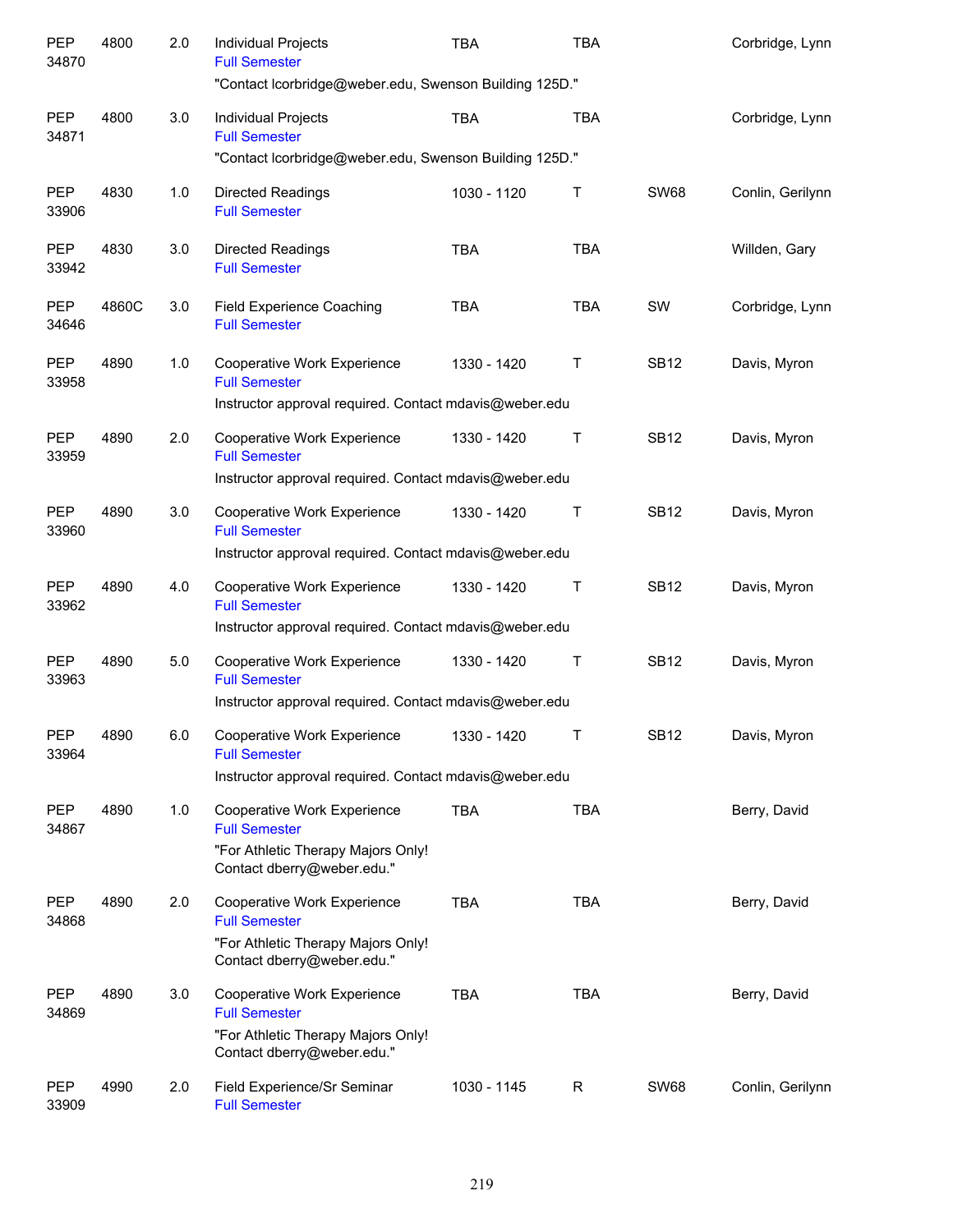| PHIL<br>31230        | 1000 | 3.0 | HU Introduction to Philosophy<br><b>Full Semester</b>                                                                                                            | 1730 - 2010 | R          | SS203        | Miller, Shaun    |
|----------------------|------|-----|------------------------------------------------------------------------------------------------------------------------------------------------------------------|-------------|------------|--------------|------------------|
| PHIL<br>31319        | 1000 | 3.0 | HU Introduction to Philosophy<br><b>Full Semester</b>                                                                                                            | 1030 - 1120 | <b>MWF</b> | SS203        | Miller, Shaun    |
| <b>PHIL</b><br>31321 | 1000 | 3.0 | HU Introduction to Philosophy<br><b>Full Semester</b>                                                                                                            | 1030 - 1145 | <b>TR</b>  | SS203        | Miller, Shaun    |
| <b>PHIL</b><br>31440 | 1000 | 3.0 | HU Introduction to Philosophy<br><b>Full Semester</b>                                                                                                            | 0830 - 0920 | <b>MWF</b> | SS203        | Fudge, Robert    |
| <b>PHIL</b><br>31441 | 1000 | 3.0 | HU Introduction to Philosophy<br><b>Full Semester</b>                                                                                                            | 0930 - 1020 | <b>MWF</b> | SS276        | Fudge, Robert    |
| <b>PHIL</b><br>32366 | 1000 | 3.0 | HU Introduction to Philosophy<br><b>Full Semester</b>                                                                                                            | 1730 - 2010 | Τ          | DH2409       | Jonesinski, Adam |
| <b>PHIL</b><br>32371 | 1000 | 3.0 | HU Introduction to Philosophy<br><b>Full Semester</b>                                                                                                            | 0900 - 1015 | <b>TR</b>  | D02113       | Hermon, Michael  |
| <b>PHIL</b><br>32374 | 1000 | 3.0 | HU Introduction to Philosophy<br><b>Full Semester</b>                                                                                                            | <b>TBA</b>  | <b>TBA</b> | <b>OL</b>    | Greene, Richard  |
|                      |      |     | To access the online courses materials please log in through<br>the student portal (eWeber) at http://weber.edu and enter<br>your Wildcat username and password. |             |            |              |                  |
| <b>PHIL</b><br>31323 | 1120 | 3.0 | HU Contemporary Moral Problems<br><b>Full Semester</b>                                                                                                           | 1130 - 1220 | <b>MWF</b> | <b>SS276</b> | Hermon, Michael  |
| <b>PHIL</b><br>32375 | 1120 | 3.0 | HU Contemporary Moral Problems<br><b>Full Semester</b>                                                                                                           | <b>TBA</b>  | <b>TBA</b> | <b>OL</b>    | Greene, Richard  |
|                      |      |     | To access the online courses materials please log in through<br>the student portal (eWeber) at http://weber.edu and enter<br>your Wildcat username and password. |             |            |              |                  |
| <b>PHIL</b><br>31435 | 2200 | 3.0 | QL-Deductive Logic<br><b>Full Semester</b>                                                                                                                       | 1330 - 1610 | W          | <b>SS233</b> | Greene, Richard  |
| PHIL<br>31436        | 2200 | 3.0 | QL-Deductive Logic<br><b>Full Semester</b>                                                                                                                       | 0900 - 1015 | <b>TR</b>  | <b>SS203</b> | Greene, Richard  |
| <b>PHIL</b><br>32368 | 2200 | 3.0 | QL-Deductive Logic<br><b>Full Semester</b>                                                                                                                       | 1730 - 2010 | Τ          | WW103        | Hermon, Michael  |
| PHIL<br>32376        | 2200 | 3.0 | QL-Deductive Logic<br><b>Full Semester</b>                                                                                                                       | <b>TBA</b>  | <b>TBA</b> | OL           | Fudge, Robert    |
|                      |      |     | To access the online courses materials please log in through<br>the student portal (eWeber) at http://weber.edu and enter<br>your Wildcat username and password. |             |            |              |                  |
| PHIL<br>30005        | 2920 | 2.0 | Short Courses/Wrkshps/Special<br><b>Full Semester</b><br>Location: Ogden Weber Community Action Career Center                                                    | <b>TBA</b>  | <b>TBA</b> | AC           | Fudge, Robert    |
|                      |      |     |                                                                                                                                                                  |             |            |              |                  |
| <b>PHIL</b><br>31443 | 3300 | 3.0 | Great Issues in Philosophy<br><b>Full Semester</b>                                                                                                               | 1230 - 1320 | <b>MWF</b> | <b>SS278</b> | Fudge, Robert    |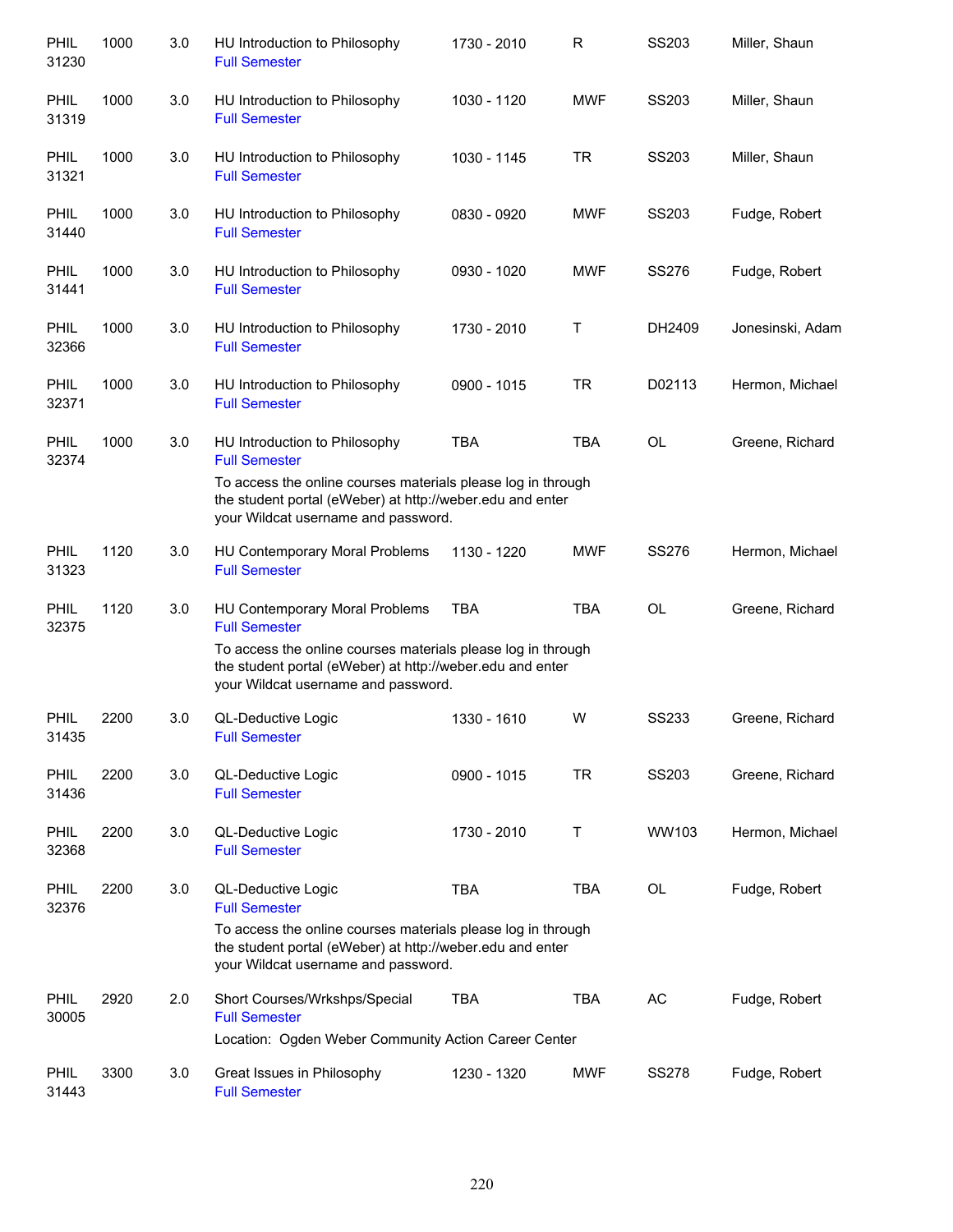| <b>PHIL</b><br>31446 | 4250 | 3.0 | Philosophy Of Law<br><b>Full Semester</b>                                                                                                                                                                            | 1130 - 1220 | <b>MWF</b>   | <b>SS278</b> | Fudge, Robert      |
|----------------------|------|-----|----------------------------------------------------------------------------------------------------------------------------------------------------------------------------------------------------------------------|-------------|--------------|--------------|--------------------|
| PHIL<br>31437        | 4510 | 3.0 | Metaphysics<br><b>Full Semester</b>                                                                                                                                                                                  | 1030 - 1145 | <b>TR</b>    | SS276        | Greene, Richard    |
| <b>PHIL</b><br>31463 | 4830 | 1.0 | <b>Directed Readings</b><br><b>Full Semester</b>                                                                                                                                                                     | <b>TBA</b>  | <b>TBA</b>   |              | Greene, Richard    |
| <b>PHIL</b><br>31464 | 4830 | 2.0 | Directed Readings<br><b>Full Semester</b>                                                                                                                                                                            | <b>TBA</b>  | <b>TBA</b>   |              | Greene, Richard    |
| <b>PHIL</b><br>31439 | 4900 | 3.0 | Senior Capstone Seminar<br><b>Full Semester</b>                                                                                                                                                                      | 0930 - 1020 | <b>MWF</b>   | <b>SS237</b> | Greene, Richard    |
| <b>PHYS</b><br>33453 | 1010 | 3.0 | PS/SI Elementary Physics<br><b>Full Semester</b>                                                                                                                                                                     | 1030 - 1120 | MWF          | LL121        | Galli, J           |
| <b>PHYS</b><br>33454 | 1010 | 3.0 | PS/SI Elementary Physics<br><b>Full Semester</b>                                                                                                                                                                     | 1130 - 1220 | <b>MWF</b>   | LL121        | Amiri, Farhang     |
| <b>PHYS</b><br>33466 | 1010 | 3.0 | PS/SI Elementary Physics<br><b>Full Semester</b>                                                                                                                                                                     | 1030 - 1145 | <b>TR</b>    | LL121        | Galli, J           |
| <b>PHYS</b><br>33479 | 1010 | 3.0 | PS/SI Elementary Physics<br><b>Full Semester</b>                                                                                                                                                                     | 1330 - 1445 | <b>TR</b>    | LL121        | Galli, J           |
| <b>PHYS</b><br>33731 | 1010 | 3.0 | PS/SI Elementary Physics<br><b>Full Semester</b><br>To access the online courses materials please log in through<br>the student portal (eWeber) at http://weber.edu and enter<br>your Wildcat username and password. | <b>TBA</b>  | <b>TBA</b>   | OL           | Amiri, Farhang     |
| <b>PHYS</b><br>30007 | 1040 | 3.0 | PS/SI Elementary Astronomy<br><b>Full Semester</b><br>To access the online course materials, please log in through<br>the student portal (eWeber) at http://weber.edu and select:<br>"current students"              | <b>TBA</b>  | TBA          | <b>OL</b>    | Carroll, Bradley   |
| <b>PHYS</b><br>33449 | 1040 | 3.0 | PS/SI Elementary Astronomy<br><b>Full Semester</b>                                                                                                                                                                   | 1030 - 1120 | <b>MWF</b>   | <b>LL125</b> | Armstrong, John    |
| <b>PHYS</b><br>33480 | 1040 | 3.0 | PS/SI Elementary Astronomy<br><b>Full Semester</b>                                                                                                                                                                   | 0830 - 0920 | <b>MWF</b>   | LL203        | Sohl, John         |
| <b>PHYS</b><br>33481 | 1040 | 3.0 | PS/SI Elementary Astronomy<br><b>Full Semester</b>                                                                                                                                                                   | 0930 - 1020 | <b>MWF</b>   | LL203        | Sohl, John         |
| <b>PHYS</b><br>33482 | 1040 | 3.0 | PS/SI Elementary Astronomy<br><b>Full Semester</b>                                                                                                                                                                   | 0900 - 1015 | <b>TR</b>    | LL203        | Jennings, Cristine |
| <b>PHYS</b><br>33483 | 1040 | 3.0 | PS/SI Elementary Astronomy<br><b>Full Semester</b>                                                                                                                                                                   | 1730 - 2010 | Τ            | LL203        | Kaur, Simranjit    |
| <b>PHYS</b><br>33484 | 2010 | 5.0 | PS/SI College Physics I<br><b>Full Semester</b>                                                                                                                                                                      | 0730 - 0820 | <b>MTWRF</b> | LL121        | Palen, Stacy       |
| <b>PHYS</b><br>33485 | 2010 | 5.0 | PS/SI College Physics I<br><b>Full Semester</b>                                                                                                                                                                      | 1730 - 1945 | MW           | LL121        | Gogosha, Orest     |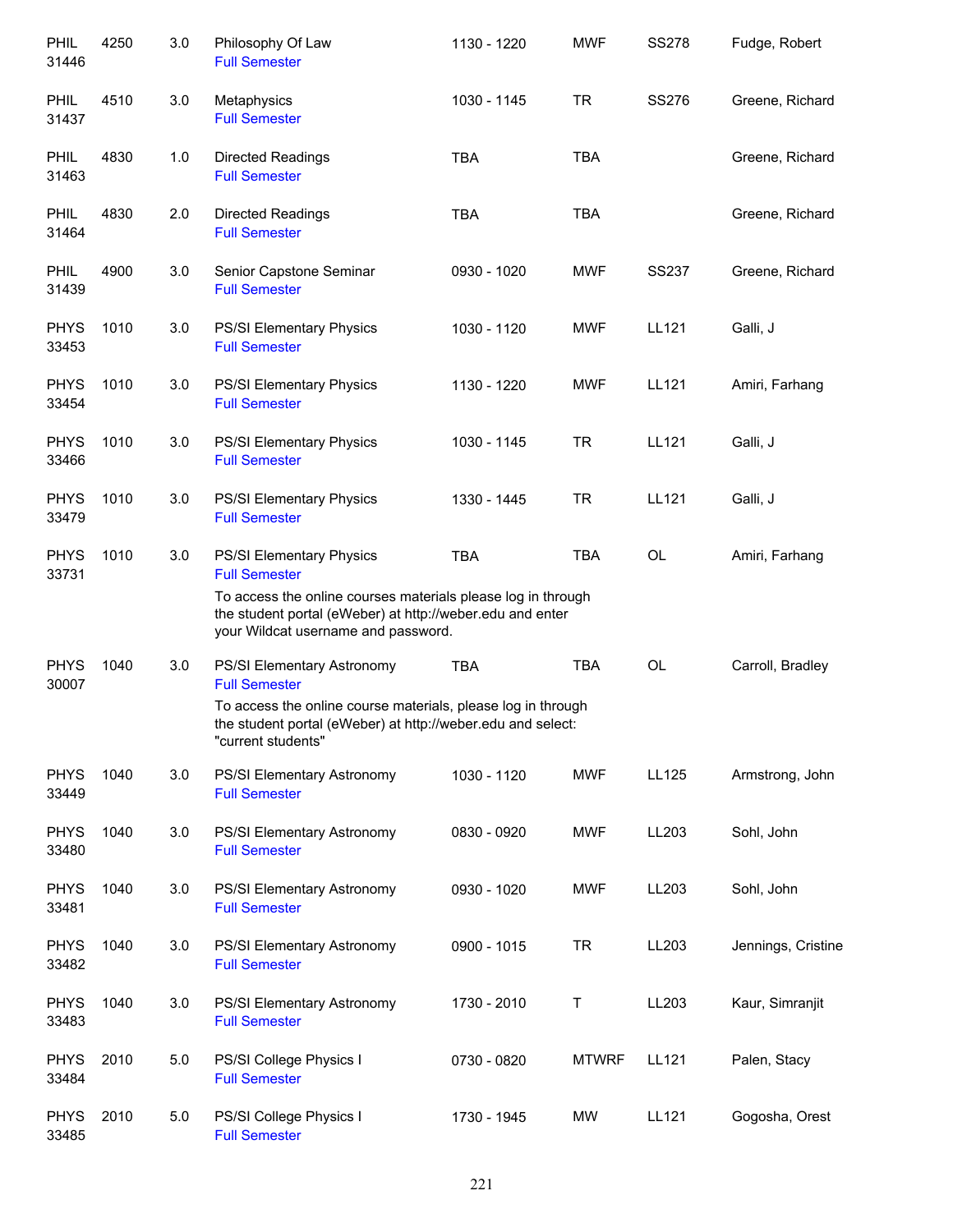| <b>PHYS</b><br>33486 | 2019 | 0.0 | College Physics I Lab<br><b>Full Semester</b><br>Cross-listed with PHYS 2219.                                                    | 0930 - 1220 | Τ            | <b>SL225</b> | Palen, Stacy      |
|----------------------|------|-----|----------------------------------------------------------------------------------------------------------------------------------|-------------|--------------|--------------|-------------------|
|                      |      |     | Course fee \$25.00                                                                                                               |             |              |              |                   |
| <b>PHYS</b><br>33487 | 2019 | 0.0 | College Physics I Lab<br><b>Full Semester</b>                                                                                    | 1330 - 1620 | Τ            | <b>SL225</b> | Johnston, Adam    |
|                      |      |     | Cross-listed with PHYS 2219.<br>Course fee \$25.00                                                                               |             |              |              |                   |
| <b>PHYS</b><br>33488 | 2019 | 0.0 | College Physics I Lab<br><b>Full Semester</b><br>Cross-listed with PHYS 2219.<br>Course fee \$25.00                              | 0930 - 1220 | W            | <b>SL225</b> | Johnston, Adam    |
| <b>PHYS</b><br>33489 | 2019 | 0.0 | College Physics I Lab<br><b>Full Semester</b><br>Cross-listed with PHYS 2219.<br>Course fee \$25.00                              | 1430 - 1720 | W            | <b>SL225</b> | Palen, Stacy      |
| <b>PHYS</b><br>33491 | 2019 | 0.0 | College Physics I Lab<br><b>Full Semester</b><br>Cross-listed with PHYS 2219.                                                    | 1330 - 1620 | R            | <b>SL225</b> | Johnston, Adam    |
| <b>PHYS</b><br>33494 | 2019 | 0.0 | Course fee \$25.00<br>College Physics I Lab<br><b>Full Semester</b><br>Course fee \$25.00                                        | 1730 - 2020 | R            | <b>SL225</b> | Carroll, Bradley  |
| <b>PHYS</b><br>35072 | 2019 | 0.0 | College Physics I Lab<br><b>Full Semester</b>                                                                                    | 0930 - 1230 | R            |              | Carroll, Bradley  |
| <b>PHYS</b><br>33505 | 2020 | 5.0 | SI College Physics II<br><b>Full Semester</b>                                                                                    | 0830 - 0920 | <b>MTWRF</b> | LL121        | Inglefield, Colin |
| <b>PHYS</b><br>33507 | 2029 | 0.0 | College Physics II Lab<br><b>Full Semester</b><br>Course fee \$25.00                                                             | 1330 - 1620 | Τ            | <b>SL222</b> | Armstrong, John   |
| <b>PHYS</b><br>33510 | 2029 | 0.0 | College Physics II Lab<br><b>Full Semester</b><br>Course fee \$25.00                                                             | 1330 - 1620 | R            | <b>SL222</b> | Carroll, Bradley  |
| <b>PHYS</b><br>33516 | 2090 | 3.0 | Environmental Phs Energy&power<br><b>Full Semester</b><br>For meeting time and day, contact Dr. Stacy Palen:<br>spalen@weber.edu | <b>TBA</b>  | <b>TBA</b>   |              | Palen, Stacy      |
| <b>PHYS</b><br>33517 | 2210 | 5.0 | PS/SI Phsx /Scien & Engneers I<br><b>Full Semester</b>                                                                           | 1230 - 1320 | <b>MTWRF</b> | LL121        | Schroeder, Daniel |
| <b>PHYS</b><br>35097 | 2215 | 1.0 | Phys - Scien/Engineers I Lab<br><b>Full Semester</b>                                                                             | <b>TBA</b>  | <b>TBA</b>   |              | Palen, Stacy      |
| <b>PHYS</b><br>33496 | 2219 | 0.0 | Physics lab I, Scientist/Eng.<br><b>Full Semester</b><br>Cross-listed with PHYS 2019.                                            | 0930 - 1220 | Τ            | <b>SL225</b> | Palen, Stacy      |
|                      |      |     | Course fee \$25.00                                                                                                               |             |              |              |                   |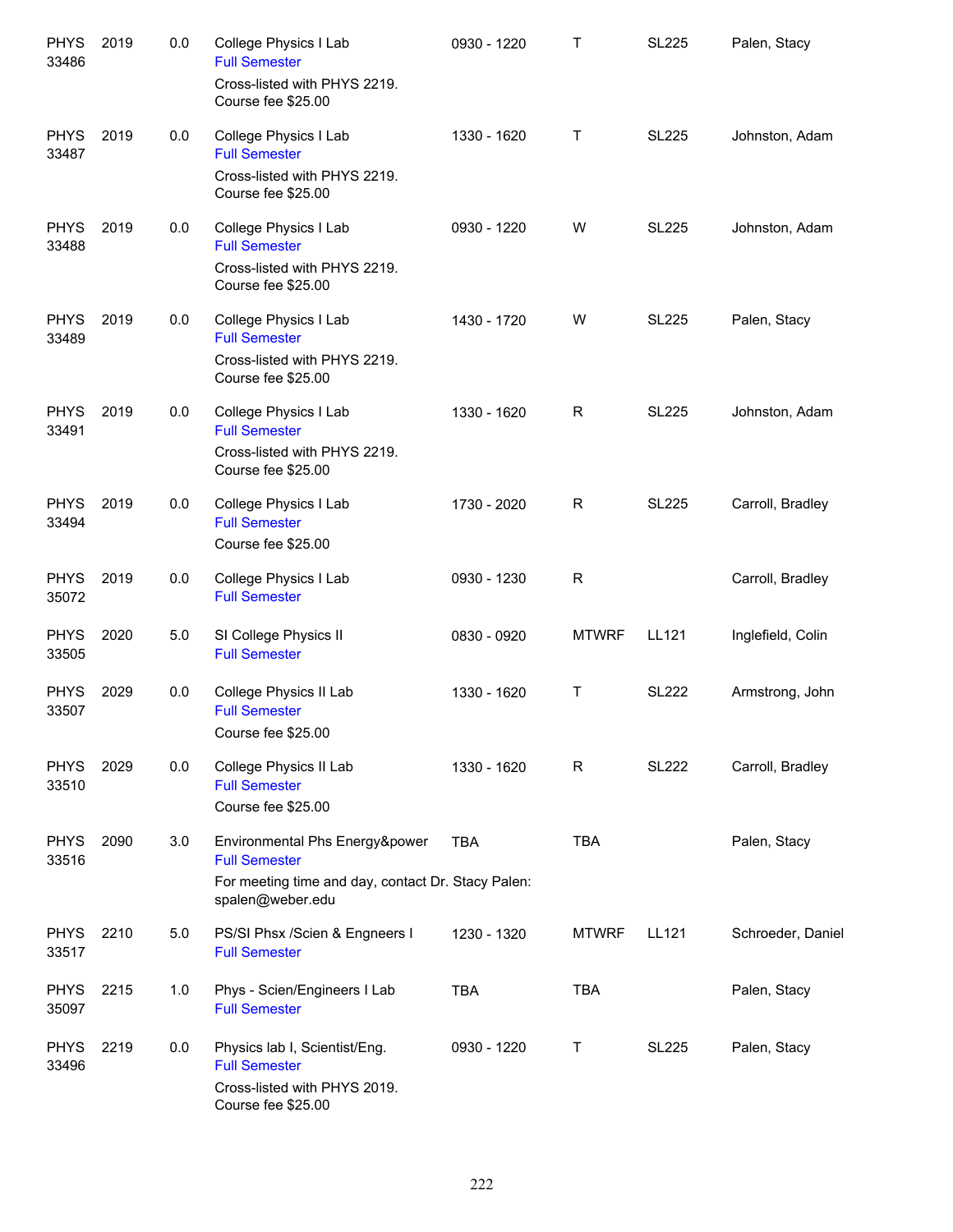| <b>PHYS</b><br>33497 | 2219 | 0.0 | Physics lab I, Scientist/Eng.<br><b>Full Semester</b><br>Cross-listed with PHYS 2019.<br>Course fee \$25.00 | 1330 - 1620 | Т            | <b>SL225</b> | Johnston, Adam    |
|----------------------|------|-----|-------------------------------------------------------------------------------------------------------------|-------------|--------------|--------------|-------------------|
| <b>PHYS</b><br>33499 | 2219 | 0.0 | Physics lab I, Scientist/Eng.<br><b>Full Semester</b><br>Cross-listed with PHYS 2019.<br>Course fee \$25.00 | 0930 - 1220 | W            | <b>SL225</b> | Johnston, Adam    |
| <b>PHYS</b><br>33500 | 2219 | 0.0 | Physics lab I, Scientist/Eng.<br><b>Full Semester</b><br>Cross-listed with PHYS 2019.<br>Course fee \$25.00 | 1430 - 1720 | W            | <b>SL225</b> | Palen, Stacy      |
| <b>PHYS</b><br>33503 | 2219 | 0.0 | Physics lab I, Scientist/Eng.<br><b>Full Semester</b><br>Cross-listed with PHYS 2019.<br>Course fee \$25.00 | 1330 - 1620 | R            | <b>SL225</b> | Johnston, Adam    |
| <b>PHYS</b><br>35073 | 2219 | 0.0 | Physics lab I, Scientist/Eng.<br><b>Full Semester</b>                                                       | 0930 - 1220 | R            |              | Carroll, Bradley  |
| <b>PHYS</b><br>33519 | 2220 | 5.0 | SI Phsx /Scien & Engineers II<br><b>Full Semester</b>                                                       | 0930 - 1020 | <b>MTWRF</b> | LL121        | Armstrong, John   |
| <b>PHYS</b><br>33525 | 2229 | 0.0 | Physics lab II, Scientist/Eng.<br><b>Full Semester</b><br>Course fee \$25.00                                | 1330 - 1620 | Т            | <b>SL221</b> | Armstrong, John   |
| <b>PHYS</b><br>33528 | 2229 | 0.0 | Physics lab II, Scientist/Eng.<br><b>Full Semester</b><br>Course fee \$25.00                                | 1330 - 1620 | R            | <b>SL221</b> | Carroll, Bradley  |
| <b>PHYS</b><br>33530 | 2229 | 0.0 | Physics lab II, Scientist/Eng.<br><b>Full Semester</b><br>Course fee \$25.00                                | 1730 - 2020 | W            | <b>SL221</b> | Inglefield, Colin |
| <b>PHYS</b><br>33533 | 2600 | 1.0 | Laboratory Safety<br><b>Full Semester</b>                                                                   | 1230 - 1320 | W            | LL129        | Sohl, John        |
| <b>PHYS</b><br>33541 | 2710 | 3.0 | Introductory Modern Physics<br><b>Full Semester</b>                                                         | 0830 - 0920 | <b>MWF</b>   | <b>SL240</b> | Schroeder, Daniel |
| <b>PHYS</b><br>35085 | 2800 | 1.0 | Individual Research Problems<br><b>Full Semester</b>                                                        | <b>TBA</b>  | <b>TBA</b>   |              | Inglefield, Colin |
| <b>PHYS</b><br>35054 | 2830 | 1.0 | Intro Readings in Physics<br><b>Full Semester</b>                                                           | <b>TBA</b>  | <b>TBA</b>   |              | Carroll, Bradley  |
| <b>PHYS</b><br>33544 | 3180 | 3.0 | <b>Thermal Physics</b><br><b>Full Semester</b>                                                              | 1030 - 1120 | <b>MWF</b>   | <b>SL240</b> | Schroeder, Daniel |
| <b>PHYS</b><br>33547 | 3200 | 3.0 | Solid State Physics<br><b>Full Semester</b>                                                                 | 1230 - 1320 | <b>MWF</b>   | <b>SL240</b> | Inglefield, Colin |
| <b>PHYS</b><br>33549 | 3540 | 3.0 | Mechanic/Electromagnetic Waves<br><b>Full Semester</b>                                                      | 1130 - 1220 | <b>MWF</b>   | <b>SL240</b> | Carroll, Bradley  |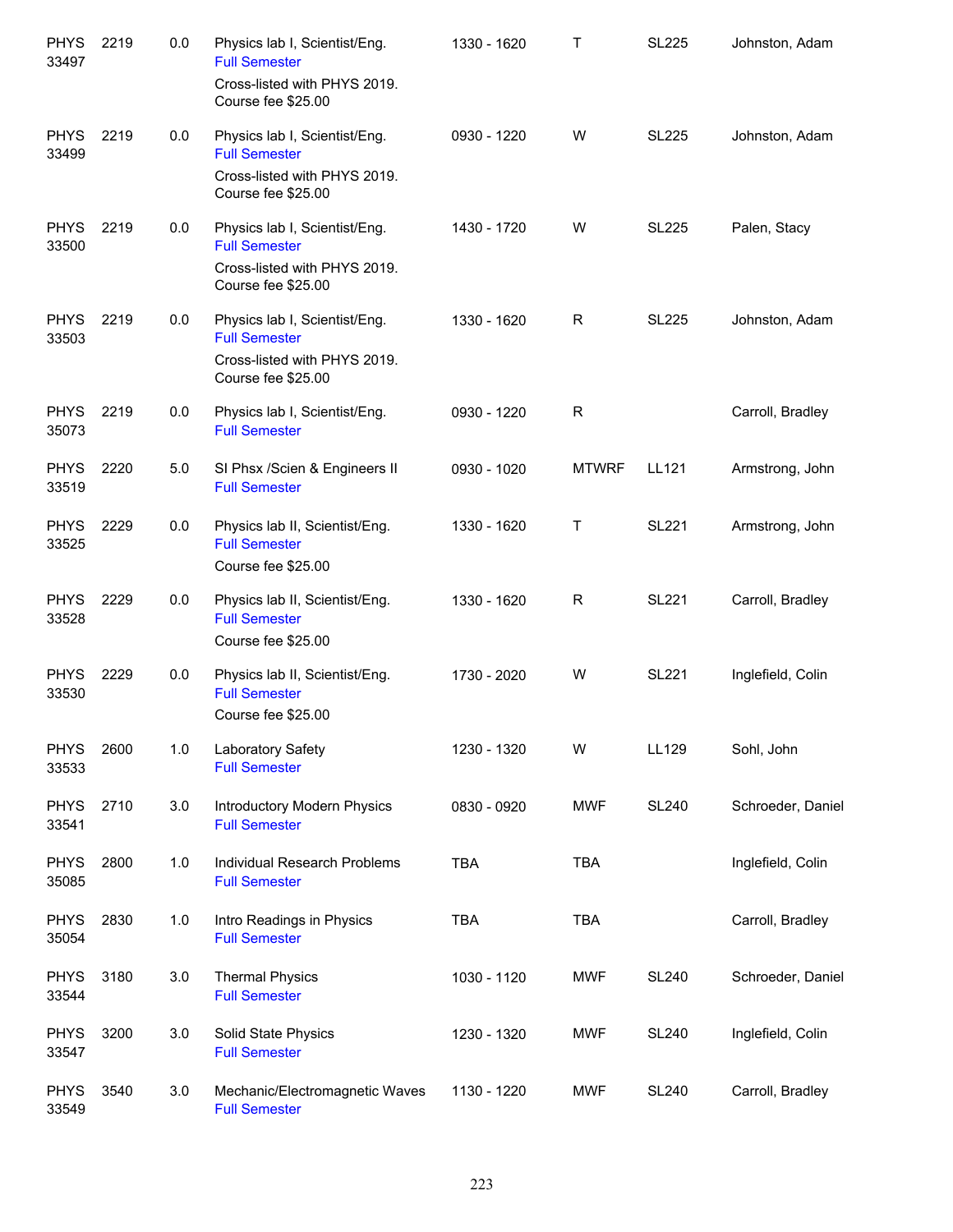| <b>PHYS</b><br>33553 | 3640 | 2.0 | Advanced Physics Lab<br><b>Full Semester</b>                                                                                                                                          | 1430 - 1720 | <b>MW</b>  | <b>SL226</b> | Inglefield, Colin |
|----------------------|------|-----|---------------------------------------------------------------------------------------------------------------------------------------------------------------------------------------|-------------|------------|--------------|-------------------|
| <b>PHYS</b><br>33554 | 4620 | 3.0 | Atomic/Nuclear/Particle Physic<br><b>Full Semester</b>                                                                                                                                | 0900 - 1015 | <b>TR</b>  | <b>SL240</b> | Amiri, Farhang    |
| <b>PHYS</b><br>34755 | 4800 | 2.0 | Individual Research Problems<br><b>Full Semester</b>                                                                                                                                  | <b>TBA</b>  | <b>TBA</b> |              | Arnold, Michelle  |
| <b>PHYS</b><br>34813 | 4800 | 1.0 | Individual Research Problems<br><b>Full Semester</b>                                                                                                                                  | <b>TBA</b>  | <b>TBA</b> |              | Johnston, Adam    |
| <b>PHYS</b><br>35058 | 4800 | 3.0 | Individual Research Problems<br><b>Full Semester</b>                                                                                                                                  | <b>TBA</b>  | <b>TBA</b> |              | Armstrong, John   |
| <b>PHYS</b><br>35076 | 4800 | 1.0 | Individual Research Problems<br><b>Full Semester</b>                                                                                                                                  | <b>TBA</b>  | <b>TBA</b> |              | Inglefield, Colin |
| <b>PHYS</b><br>34694 | 4830 | 1.0 | Readings in Physics<br><b>Full Semester</b>                                                                                                                                           | <b>TBA</b>  | <b>TBA</b> |              | Carroll, Bradley  |
| <b>PHYS</b><br>34714 | 4830 | 1.0 | Readings in Physics<br><b>Full Semester</b>                                                                                                                                           | <b>TBA</b>  | <b>TBA</b> |              | Armstrong, John   |
| <b>PHYS</b><br>34739 | 4830 | 1.0 | Readings in Physics<br><b>Full Semester</b>                                                                                                                                           | <b>TBA</b>  | <b>TBA</b> |              | Sohl, John        |
| <b>PHYS</b><br>35060 | 4830 | 2.0 | Readings in Physics<br><b>Full Semester</b>                                                                                                                                           | <b>TBA</b>  | <b>TBA</b> |              | Schroeder, Daniel |
| <b>PHYS</b><br>35086 | 4830 | 1.0 | Readings in Physics<br><b>Full Semester</b>                                                                                                                                           | <b>TBA</b>  | <b>TBA</b> |              | Johnston, Adam    |
| <b>PHYS</b><br>35095 | 4830 | 2.0 | Readings in Physics<br><b>Full Semester</b>                                                                                                                                           | <b>TBA</b>  | <b>TBA</b> |              | Armstrong, John   |
| <b>PHYS</b><br>33556 | 4990 | 1.0 | Seminar in Physics<br><b>Full Semester</b>                                                                                                                                            | 1330 - 1420 | W          | LL121        | Johnston, Adam    |
|                      |      |     | May be taken twice for credit. Prerequisite: previous upper<br>division physics course. Requires instructor's approval to<br>enroll: contact Dr. Johnston for registration overrides. |             |            |              |                   |
| <b>POLS</b><br>31332 | 1100 | 3.0 | Al American Ntnl Government<br><b>Full Semester</b>                                                                                                                                   | 1230 - 1320 | <b>MWF</b> | <b>SS229</b> | Reddy, T          |
| <b>POLS</b><br>31337 | 1100 | 3.0 | Al American Ntnl Government<br><b>Full Semester</b>                                                                                                                                   | 1330 - 1420 | <b>MWF</b> | <b>SS229</b> | Reddy, T          |
| <b>POLS</b><br>31339 | 1100 | 3.0 | Al American Ntnl Government<br><b>Full Semester</b>                                                                                                                                   | 1730 - 2010 | W          | <b>SS278</b> | Julander, Roydon  |
| <b>POLS</b><br>31359 | 1100 | 3.0 | Al American Ntnl Government<br><b>Full Semester</b>                                                                                                                                   | 0930 - 1020 | <b>MWF</b> | SS203        | Kuehls, Thomas    |
| <b>POLS</b><br>31361 | 1100 | 3.0 | Al American Ntnl Government<br><b>Full Semester</b>                                                                                                                                   | 0900 - 1015 | <b>TR</b>  | <b>SS278</b> | Kuehls, Thomas    |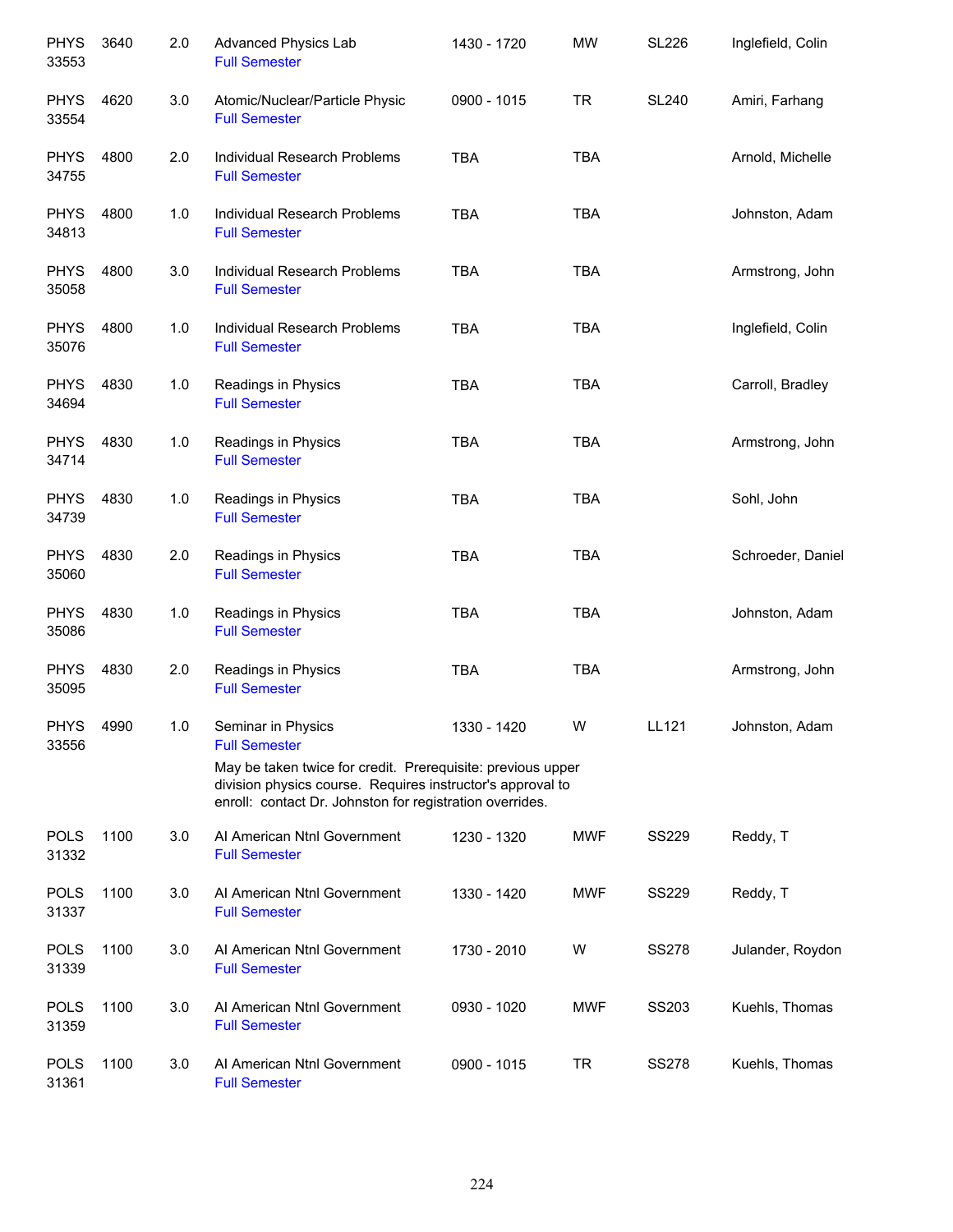| 1100<br>1100<br>1100 | 3.0<br>3.0<br>3.0 | Al American Ntnl Government<br><b>Full Semester</b><br>Al American Ntnl Government | 1030 - 1145          | <b>TR</b>                                                                                                                                                                | <b>SS278</b>                                                                                                                                                                                                                                                                                                                                                                                                                                                                                               | Murray, Leah    |
|----------------------|-------------------|------------------------------------------------------------------------------------|----------------------|--------------------------------------------------------------------------------------------------------------------------------------------------------------------------|------------------------------------------------------------------------------------------------------------------------------------------------------------------------------------------------------------------------------------------------------------------------------------------------------------------------------------------------------------------------------------------------------------------------------------------------------------------------------------------------------------|-----------------|
|                      |                   |                                                                                    |                      |                                                                                                                                                                          |                                                                                                                                                                                                                                                                                                                                                                                                                                                                                                            |                 |
|                      |                   | <b>Full Semester</b>                                                               | 0830 - 0920          | <b>MWF</b>                                                                                                                                                               | <b>SS278</b>                                                                                                                                                                                                                                                                                                                                                                                                                                                                                               | Johnson, Gary   |
|                      |                   | Al American Ntnl Government<br><b>Full Semester</b>                                | 1030 - 1120          | <b>MWF</b>                                                                                                                                                               | <b>SS278</b>                                                                                                                                                                                                                                                                                                                                                                                                                                                                                               | Johnson, Gary   |
| 1100                 | 3.0               | Al American Ntnl Government<br><b>Full Semester</b>                                | 0900 - 1015          | <b>TR</b>                                                                                                                                                                | D02104                                                                                                                                                                                                                                                                                                                                                                                                                                                                                                     | Lee, Roger      |
| 1100                 | 3.0               | Al American Ntnl Government<br><b>Full Semester</b>                                | 1730 - 2010          | Т                                                                                                                                                                        | D02223                                                                                                                                                                                                                                                                                                                                                                                                                                                                                                     | Hunter, Robert  |
| 1100                 | 3.0               | Al American Ntnl Government<br><b>Full Semester</b>                                | <b>TBA</b>           | <b>TBA</b>                                                                                                                                                               | <b>OL</b>                                                                                                                                                                                                                                                                                                                                                                                                                                                                                                  | Murray, Leah    |
|                      |                   |                                                                                    |                      |                                                                                                                                                                          |                                                                                                                                                                                                                                                                                                                                                                                                                                                                                                            |                 |
| 1100                 | 3.0               | Al American Ntnl Government<br><b>Full Semester</b>                                | <b>TBA</b>           | <b>TBA</b>                                                                                                                                                               | OL                                                                                                                                                                                                                                                                                                                                                                                                                                                                                                         | Reddy, T        |
|                      |                   |                                                                                    |                      |                                                                                                                                                                          |                                                                                                                                                                                                                                                                                                                                                                                                                                                                                                            |                 |
| 2100                 | 3.0               | SS Intro - Interntnl Politics<br><b>Full Semester</b>                              | 0830 - 0920          | <b>MWF</b>                                                                                                                                                               | SS276                                                                                                                                                                                                                                                                                                                                                                                                                                                                                                      | Haanstad, Nancy |
| 2100                 | 3.0               | SS Intro - Interntnl Politics<br><b>Full Semester</b>                              | <b>TBA</b>           | <b>TBA</b>                                                                                                                                                               | <b>OL</b>                                                                                                                                                                                                                                                                                                                                                                                                                                                                                                  | Reddy, T        |
|                      |                   |                                                                                    |                      |                                                                                                                                                                          |                                                                                                                                                                                                                                                                                                                                                                                                                                                                                                            |                 |
| 2200                 | 3.0               | SS Intro - Comparative Politic<br><b>Full Semester</b>                             | 0900 - 1015          | <b>TR</b>                                                                                                                                                                | <b>SS229</b>                                                                                                                                                                                                                                                                                                                                                                                                                                                                                               | Reddy, T        |
| 2200                 | 3.0               | SS Intro - Comparative Politic<br><b>Full Semester</b>                             | 1730 - 2010          | W                                                                                                                                                                        | D02235                                                                                                                                                                                                                                                                                                                                                                                                                                                                                                     | Goggi, Paul     |
| 2300                 | 3.0               | SS Intro to Political Theory<br><b>Full Semester</b>                               | 1030 - 1120          | <b>MWF</b>                                                                                                                                                               | <b>SS229</b>                                                                                                                                                                                                                                                                                                                                                                                                                                                                                               | Kuehls, Thomas  |
| 2920                 | 1.0               | Workshop<br><b>Block 2</b>                                                         | 0900 - 1400          | S                                                                                                                                                                        | <b>SS278</b>                                                                                                                                                                                                                                                                                                                                                                                                                                                                                               | Murray, Leah    |
|                      |                   | internship                                                                         |                      |                                                                                                                                                                          |                                                                                                                                                                                                                                                                                                                                                                                                                                                                                                            |                 |
| 3150                 | 2.0               | <b>Model United Nations</b>                                                        | 1130 - 1220          | МW                                                                                                                                                                       | <b>SS233</b>                                                                                                                                                                                                                                                                                                                                                                                                                                                                                               | Haanstad, Nancy |
|                      |                   |                                                                                    | <b>Full Semester</b> | your Wildcat username and password.<br>your Wildcat username and password.<br>your Wildcat username and password.<br>each class to receive credit and be eligible for an | To access the online courses materials please log in through<br>the student portal (eWeber) at http://weber.edu and enter<br>To access the online courses materials please log in through<br>the student portal (eWeber) at http://weber.edu and enter<br>To access the online courses materials please log in through<br>the student portal (eWeber) at http://weber.edu and enter<br>This class meets on Saturday March 6th, March 13th and<br>March 20th from 9:00am until 2:00 pm. Student must attend |                 |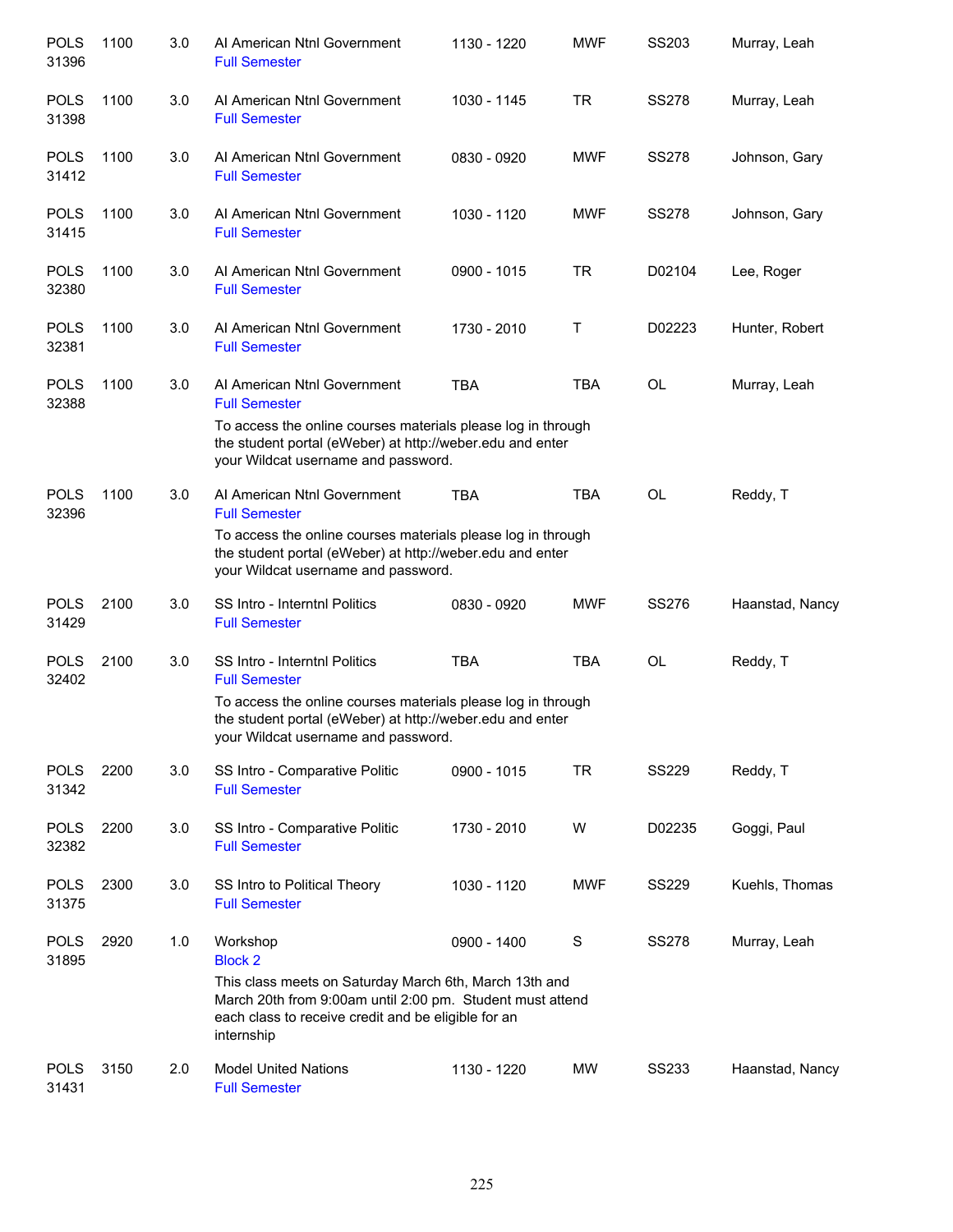| <b>POLS</b><br>32404 | 3760 | 3.0   | <b>State Government and Politics</b><br><b>Full Semester</b>                                                                                                     | <b>TBA</b>  | <b>TBA</b> | OL           | Petersen, Michael |
|----------------------|------|-------|------------------------------------------------------------------------------------------------------------------------------------------------------------------|-------------|------------|--------------|-------------------|
|                      |      |       | To access the online courses materials please log in through<br>the student portal (eWeber) at http://weber.edu and enter<br>your Wildcat username and password. |             |            |              |                   |
| <b>POLS</b><br>31405 | 3990 | 3.0   | SI Intro - Poli Sci Research<br><b>Full Semester</b>                                                                                                             | 0930 - 1020 | <b>MWF</b> | <b>SS233</b> | Murray, Leah      |
| <b>POLS</b><br>31418 | 4020 | 3.0   | Amer Constitutional Law I<br><b>Full Semester</b>                                                                                                                | 1230 - 1320 | <b>MWF</b> | SS276        | Johnson, Gary     |
| <b>POLS</b><br>31326 | 4060 | 3.0   | Elements Of Law<br><b>Full Semester</b>                                                                                                                          | 1200 - 1315 | <b>TR</b>  | <b>SS276</b> | Hoskins, Kyle     |
| <b>POLS</b><br>31433 | 4180 | 3.0   | Internatl Law & Organization<br><b>Full Semester</b>                                                                                                             | 1030 - 1120 | <b>MWF</b> | SS276        | Haanstad, Nancy   |
| <b>POLS</b><br>31351 | 4280 | 3.0   | Foreign Policies/Major Powers<br><b>Full Semester</b>                                                                                                            | 1200 - 1315 | <b>TR</b>  | <b>SS229</b> | Reddy, T          |
| <b>POLS</b><br>31377 | 4380 | 3.0   | <b>Modern Political Thought</b><br><b>Full Semester</b>                                                                                                          | 1030 - 1120 | <b>TR</b>  | <b>SS229</b> | Kuehls, Thomas    |
| <b>POLS</b><br>31407 | 4600 | 3.0   | American Congress<br><b>Full Semester</b>                                                                                                                        | 0900 - 1015 | <b>TR</b>  | <b>SS276</b> | Murray, Leah      |
| <b>POLS</b><br>31425 | 4640 | 3.0   | American Presidency<br><b>Full Semester</b>                                                                                                                      | 0730 - 0845 | <b>TR</b>  | <b>SS278</b> | Johnson, Gary     |
| <b>POLS</b><br>31450 | 4800 | 1.0   | Indiv Projects and Research<br><b>Full Semester</b>                                                                                                              | <b>TBA</b>  | <b>TBA</b> |              | Kuehls, Thomas    |
| <b>POLS</b><br>31454 | 4800 | 2.0   | Indiv Projects and Research<br><b>Full Semester</b>                                                                                                              | <b>TBA</b>  | <b>TBA</b> |              | Kuehls, Thomas    |
| <b>POLS</b><br>31457 | 4800 | 3.0   | Indiv Projects and Research<br><b>Full Semester</b>                                                                                                              | <b>TBA</b>  | <b>TBA</b> |              | Kuehls, Thomas    |
| <b>POLS</b><br>31460 | 4830 | $1.0$ | <b>Directed Readings</b><br><b>Full Semester</b>                                                                                                                 | <b>TBA</b>  | <b>TBA</b> |              | Kuehls, Thomas    |
| <b>POLS</b><br>31462 | 4830 | 2.0   | <b>Directed Readings</b><br><b>Full Semester</b>                                                                                                                 | <b>TBA</b>  | <b>TBA</b> |              | Kuehls, Thomas    |
| <b>POLS</b><br>31467 | 4860 | 1.0   | Internships<br><b>Full Semester</b>                                                                                                                              | <b>TBA</b>  | <b>TBA</b> |              | Murray, Leah      |
| <b>POLS</b><br>31468 | 4860 | 2.0   | Internships<br><b>Full Semester</b>                                                                                                                              | <b>TBA</b>  | <b>TBA</b> |              | Murray, Leah      |
| <b>POLS</b><br>31471 | 4860 | 3.0   | Internships<br><b>Full Semester</b>                                                                                                                              | <b>TBA</b>  | <b>TBA</b> |              | Murray, Leah      |
| <b>POLS</b><br>31472 | 4860 | 4.0   | Internships<br><b>Full Semester</b>                                                                                                                              | TBA         | <b>TBA</b> |              | Murray, Leah      |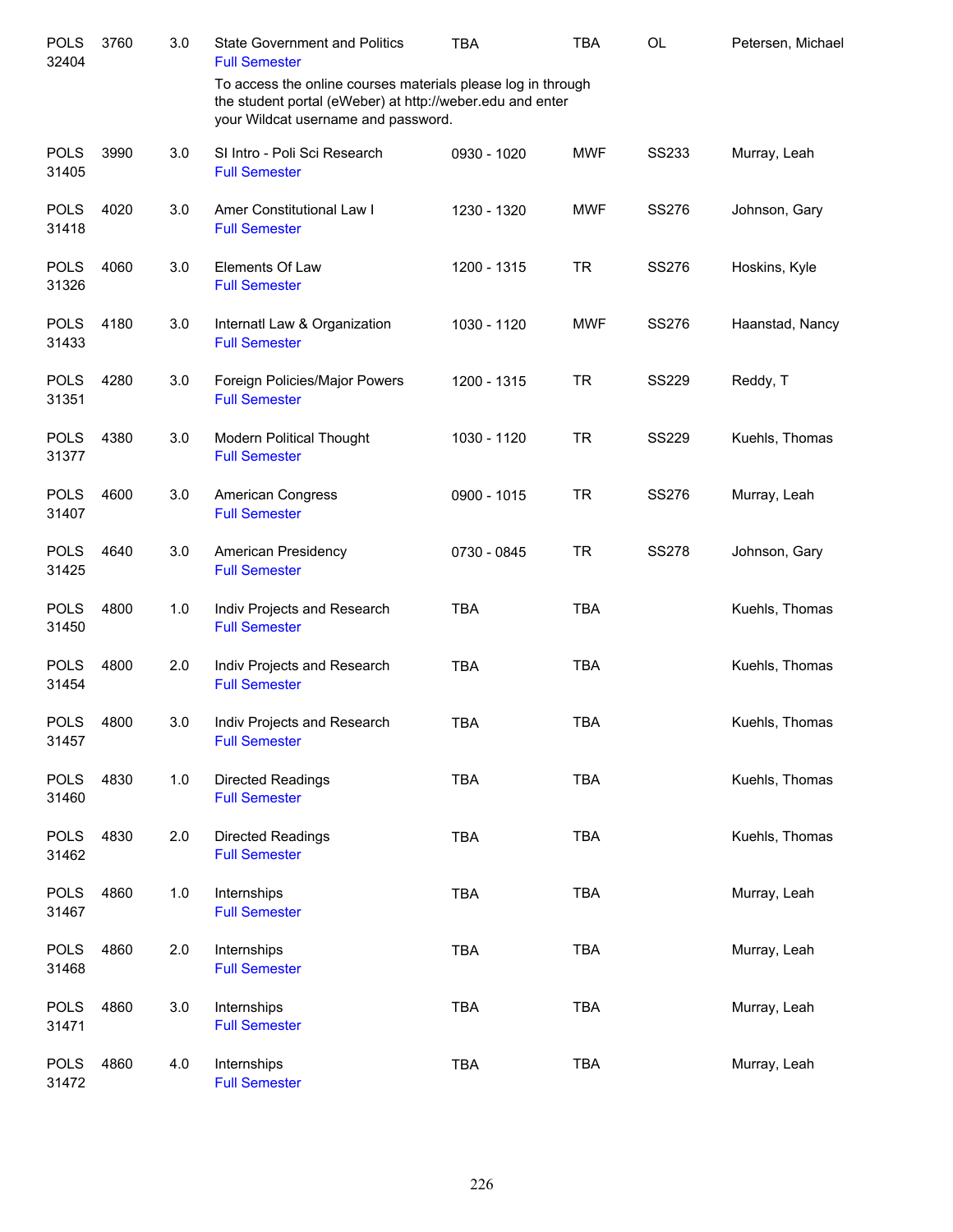| <b>POLS</b><br>31474 | 4860 | 5.0 | Internships<br><b>Full Semester</b>                                                                                                                                              | <b>TBA</b>  | <b>TBA</b>  |              | Murray, Leah           |
|----------------------|------|-----|----------------------------------------------------------------------------------------------------------------------------------------------------------------------------------|-------------|-------------|--------------|------------------------|
| <b>POLS</b><br>31476 | 4860 | 6.0 | Internships<br><b>Full Semester</b>                                                                                                                                              | <b>TBA</b>  | <b>TBA</b>  |              | Murray, Leah           |
| <b>POLS</b><br>31478 | 4870 | 3.0 | Politics in Perspective<br><b>Full Semester</b>                                                                                                                                  | <b>TBA</b>  | <b>TBA</b>  |              | Murray, Leah           |
| <b>POLS</b><br>31479 | 4880 | 3.0 | Internship Research<br><b>Full Semester</b>                                                                                                                                      | <b>TBA</b>  | <b>TBA</b>  |              | Murray, Leah           |
| <b>PSY</b><br>31501  | 1010 | 3.0 | SS Introductory Psychology<br><b>Full Semester</b>                                                                                                                               | 1200 - 1315 | <b>TR</b>   | SS394        | Amsel, Eric            |
| <b>PSY</b><br>31502  | 1010 | 3.0 | SS Introductory Psychology<br><b>Full Semester</b>                                                                                                                               | 1130 - 1220 | <b>MWF</b>  | SS394        | Baird, Todd            |
| <b>PSY</b><br>31503  | 1010 | 3.0 | SS Introductory Psychology<br><b>Full Semester</b>                                                                                                                               | 0930 - 1020 | <b>MWF</b>  | SS394        | Fowler, Laurie         |
| <b>PSY</b><br>31504  | 1010 | 3.0 | SS Introductory Psychology<br><b>Full Semester</b>                                                                                                                               | 1030 - 1120 | <b>MWF</b>  | SS394        | Garza, Azenett         |
| <b>PSY</b><br>31505  | 1010 | 3.0 | SS Introductory Psychology<br><b>Full Semester</b>                                                                                                                               | 0730 - 0845 | <b>TR</b>   | SS394        | Horvat, Joseph         |
| <b>PSY</b><br>31506  | 1010 | 3.0 | SS Introductory Psychology<br><b>Full Semester</b>                                                                                                                               | 0900 - 1015 | <b>TR</b>   | SS394        | Horvat, Joseph         |
| <b>PSY</b><br>31508  | 1010 | 3.0 | SS Introductory Psychology<br><b>Full Semester</b>                                                                                                                               | 0830 - 0920 | <b>MWF</b>  | SS394        | Kay, Theresa           |
| <b>PSY</b><br>31510  | 1010 | 3.0 | SS Introductory Psychology<br><b>Full Semester</b>                                                                                                                               | 1030 - 1145 | <b>TR</b>   | SS394        | Russell-Stamp, Melinda |
| <b>PSY</b><br>31581  | 1010 | 3.0 | SS Introductory Psychology<br><b>Full Semester</b>                                                                                                                               | 1230 - 1320 | <b>MWF</b>  | SS394        | Haslam, W              |
| <b>PSY</b><br>32280  | 1010 | 3.0 | SS Introductory Psychology<br><b>Full Semester</b>                                                                                                                               | 1730 - 2010 | M           | WW102        | Flinders, Shauna       |
| <b>PSY</b><br>32285  | 1010 | 3.0 | SS Introductory Psychology<br><b>Full Semester</b>                                                                                                                               | 1730 - 2010 | R           | <b>SS394</b> | Oreshnick, Craig       |
| <b>PSY</b><br>32288  | 1010 | 3.0 | SS Introductory Psychology<br><b>Block 2</b><br>Hybrid course will have an online component added to the<br>face-to-face portion. Class meets the second 7 week<br>session only. | 1730 - 2010 | $\mathsf R$ | SS317        | Alder, Melissa         |
| <b>PSY</b><br>32307  | 1010 | 3.0 | SS Introductory Psychology<br><b>Full Semester</b>                                                                                                                               | 0830 - 0920 | <b>MWF</b>  | D02104       | Russell-Stamp, Melinda |
| <b>PSY</b><br>32315  | 1010 | 3.0 | SS Introductory Psychology<br><b>Full Semester</b>                                                                                                                               | 0930 - 1020 | <b>MWF</b>  | D02104       | Russell-Stamp, Melinda |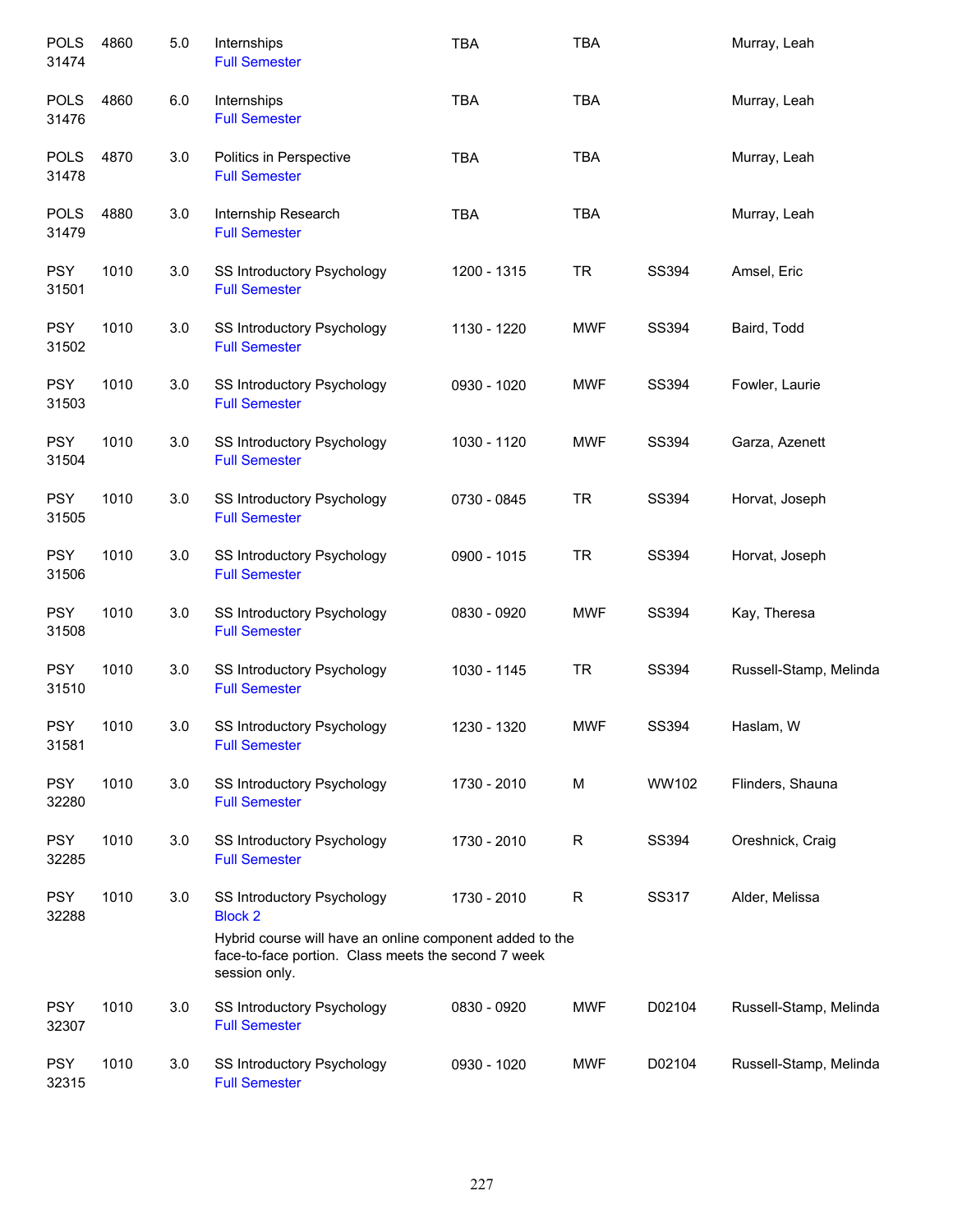| <b>PSY</b><br>32317 | 1010 | 3.0 | SS Introductory Psychology<br><b>Full Semester</b>                                                                                                                                                                                                         | 0900 - 1015 | <b>TR</b>  | D02325        | Kay, Theresa         |
|---------------------|------|-----|------------------------------------------------------------------------------------------------------------------------------------------------------------------------------------------------------------------------------------------------------------|-------------|------------|---------------|----------------------|
| <b>PSY</b><br>32318 | 1010 | 3.0 | <b>SS Introductory Psychology</b><br><b>Full Semester</b>                                                                                                                                                                                                  | 1730 - 2010 | Τ          | D02110        | Farnsworth, Sarah    |
| <b>PSY</b><br>32321 | 1010 | 3.0 | <b>SS Introductory Psychology</b><br><b>Full Semester</b>                                                                                                                                                                                                  | <b>TBA</b>  | <b>TBA</b> | <b>OL</b>     | Fowler, Laurie       |
|                     |      |     | To access the online courses materials please log in through<br>the student portal (eWeber) at http://weber.edu and enter<br>your Wildcat username and password.<br>Please e-mail the department to be placed on a waiting list<br>aubreyjenkins@weber.edu |             |            |               |                      |
| <b>PSY</b><br>32325 | 1010 | 3.0 | SS Introductory Psychology<br><b>Full Semester</b>                                                                                                                                                                                                         | <b>TBA</b>  | <b>TBA</b> | <b>OL</b>     | Kay, Theresa         |
|                     |      |     | To access the online courses materials please log in through<br>the student portal (eWeber) at http://weber.edu and enter<br>your Wildcat username and password.<br>Pleae e-mail the department to be placed on a waiting list<br>aubreyjenkins@weber.edu  |             |            |               |                      |
| <b>PSY</b><br>32326 | 1010 | 3.0 | SS Introductory Psychology<br><b>Full Semester</b>                                                                                                                                                                                                         | <b>TBA</b>  | <b>TBA</b> | <b>OL</b>     | Ashley, Aaron        |
|                     |      |     | To access the online courses materials please log in through<br>the student portal (eWeber) at http://weber.edu and enter<br>your Wildcat username and password.<br>Please e-mail the department to be placed on a witing list<br>aubreyjenkins@weber.edu  |             |            |               |                      |
| <b>PSY</b><br>31566 | 1540 | 3.0 | Psych of Adjustment/Growth<br><b>Full Semester</b>                                                                                                                                                                                                         | 1030 - 1145 | <b>TR</b>  | <b>SC167A</b> | Helmbrecht, Lawrence |
| <b>PSY</b><br>31580 | 2000 | 3.0 | SS Interpersonal Relationships<br><b>Full Semester</b>                                                                                                                                                                                                     | 0730 - 0820 | <b>MWF</b> | SS317         | Adams, Mark          |
| <b>PSY</b><br>32294 | 2000 | 3.0 | SS Interpersonal Relationships<br><b>Full Semester</b>                                                                                                                                                                                                     | 1730 - 2010 | R          | DH2508        | Adams, Mark          |
| <b>PSY</b><br>32304 | 2000 | 3.0 | SS Interpersonal Relationships<br><b>Full Semester</b>                                                                                                                                                                                                     | 0930 - 1220 | S          | SS394         | Oreshnick, Craig     |
| <b>PSY</b><br>32320 | 2000 | 3.0 | SS Interpersonal Relationships<br><b>Full Semester</b>                                                                                                                                                                                                     | 0730 - 0845 | <b>TR</b>  | D02320        | Kay, Theresa         |
| <b>PSY</b><br>31512 | 2730 | 3.0 | Biopsychology<br><b>Full Semester</b>                                                                                                                                                                                                                      | 1030 - 1145 | <b>TR</b>  | SS347         | Fowler, Laurie       |
| <b>PSY</b><br>31514 | 2730 | 3.0 | Biopsychology<br><b>Full Semester</b>                                                                                                                                                                                                                      | 1130 - 1220 | <b>MWF</b> | SS347         | Schmolesky, Matthew  |
| <b>PSY</b><br>31567 | 2830 | 1.0 | Directed Readings<br><b>Full Semester</b>                                                                                                                                                                                                                  | <b>TBA</b>  | <b>TBA</b> |               | Amsel, Eric          |
| <b>PSY</b><br>31568 | 2830 | 2.0 | <b>Directed Readings</b><br><b>Full Semester</b>                                                                                                                                                                                                           | <b>TBA</b>  | <b>TBA</b> |               | Amsel, Eric          |
| <b>PSY</b><br>31570 | 2890 | 2.0 | Co-op Work Experience<br><b>Full Semester</b>                                                                                                                                                                                                              | <b>TBA</b>  | <b>TBA</b> |               | Amsel, Eric          |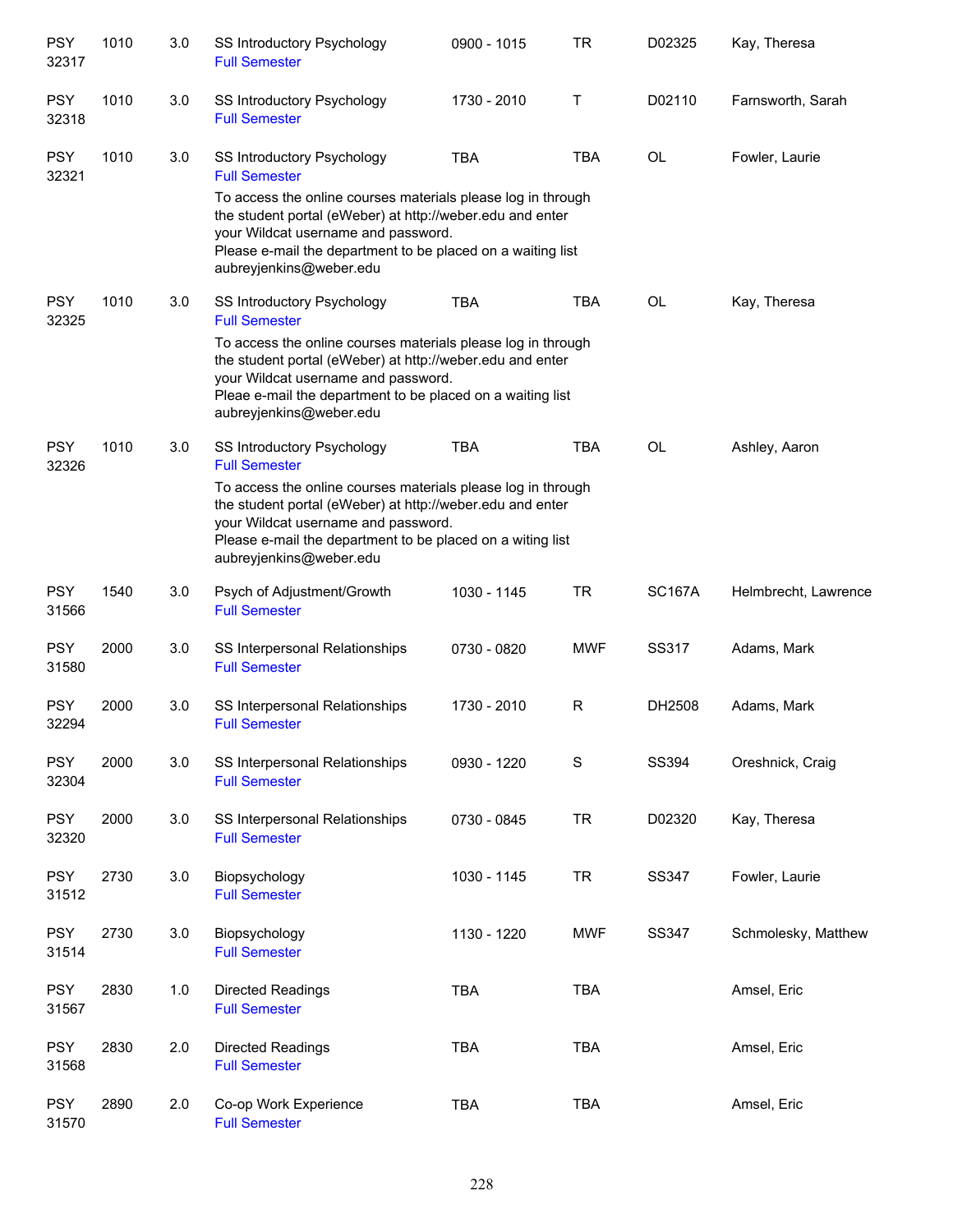| <b>PSY</b><br>31571 | 2890 | 1.0 | Co-op Work Experience<br><b>Full Semester</b>                                                                                                                                                                                                              | <b>TBA</b>  | <b>TBA</b> |              | Amsel, Eric              |
|---------------------|------|-----|------------------------------------------------------------------------------------------------------------------------------------------------------------------------------------------------------------------------------------------------------------|-------------|------------|--------------|--------------------------|
| <b>PSY</b><br>31518 | 3000 | 3.0 | Child Psychology<br><b>Full Semester</b>                                                                                                                                                                                                                   | 0900 - 1015 | <b>TR</b>  | SS349        | Shaw, Leigh              |
| <b>PSY</b><br>31520 | 3010 | 3.0 | Abnormal Psychology<br><b>Full Semester</b>                                                                                                                                                                                                                | 1030 - 1145 | <b>TR</b>  | SS323        | Horvat, Joseph           |
| <b>PSY</b><br>31522 | 3010 | 3.0 | Abnormal Psychology<br><b>Full Semester</b>                                                                                                                                                                                                                | 1730 - 2020 | Τ          | <b>SS323</b> | Horvat, Joseph           |
| <b>PSY</b><br>31524 | 3010 | 3.0 | Abnormal Psychology<br><b>Full Semester</b>                                                                                                                                                                                                                | 0730 - 0820 | <b>MWF</b> | SS349        | Kay, Theresa             |
| <b>PSY</b><br>32329 | 3010 | 3.0 | Abnormal Psychology<br><b>Full Semester</b>                                                                                                                                                                                                                | <b>TBA</b>  | <b>TBA</b> | OL           | Baird, Todd              |
|                     |      |     | To access the online courses materials please log in through<br>the student portal (eWeber) at http://weber.edu and enter<br>your Wildcat username and password.<br>Please e-mail the department to be placed on a waiting list<br>aubreyjenkins@weber.edu |             |            |              |                          |
| <b>PSY</b><br>30041 | 3020 | 3.0 | Child & Adolescent Psychopatho<br><b>Full Semester</b>                                                                                                                                                                                                     | 1630 - 1910 | W          | P2101        | Russell-Stamp, Melinda   |
| <b>PSY</b><br>31527 | 3020 | 3.0 | Child & Adolescent Psychopatho<br><b>Full Semester</b>                                                                                                                                                                                                     | 0900 - 1015 | <b>TR</b>  | SS347        | Russell-Stamp, Melinda   |
| <b>PSY</b><br>31538 | 3100 | 3.0 | DV Psychology of Diversity<br><b>Full Semester</b>                                                                                                                                                                                                         | 1730 - 2020 | M          | SS349        | Parrilla de Kokal, Maria |
| <b>PSY</b><br>31539 | 3140 | 3.0 | Psychology of Adolescence<br><b>Full Semester</b>                                                                                                                                                                                                          | 0830 - 0920 | <b>MWF</b> | SS349        | Parrilla de Kokal, Maria |
| <b>PSY</b><br>31541 | 3140 | 3.0 | Psychology of Adolescence<br><b>Full Semester</b>                                                                                                                                                                                                          | 1030 - 1145 | <b>TR</b>  | SS349        | Shaw, Leigh              |
| <b>PSY</b><br>32331 | 3140 | 3.0 | Psychology of Adolescence<br><b>Full Semester</b>                                                                                                                                                                                                          | <b>TBA</b>  | <b>TBA</b> | OL           | Parrilla de Kokal, Maria |
|                     |      |     | To access the online courses materials please log in through<br>the student portal (eWeber) at http://weber.edu and enter<br>your Wildcat username and password.<br>Please e-mail the department to be placed on a witing list<br>aubreyjenkins@weber.edu  |             |            |              |                          |
| <b>PSY</b><br>32308 | 3250 | 3.0 | Conditioning & Learning<br><b>Full Semester</b>                                                                                                                                                                                                            | 0730 - 0845 | <b>TR</b>  | SS349        | Haslam, W                |
| <b>PSY</b><br>32311 | 3250 | 3.0 | Conditioning & Learning<br><b>Full Semester</b>                                                                                                                                                                                                            | 1030 - 1120 | <b>MWF</b> | SS349        | Haslam, W                |
| <b>PSY</b><br>31543 | 3430 | 3.0 | Theories of Personality<br><b>Full Semester</b>                                                                                                                                                                                                            | 0930 - 1020 | <b>MWF</b> | SS349        | Baird, Todd              |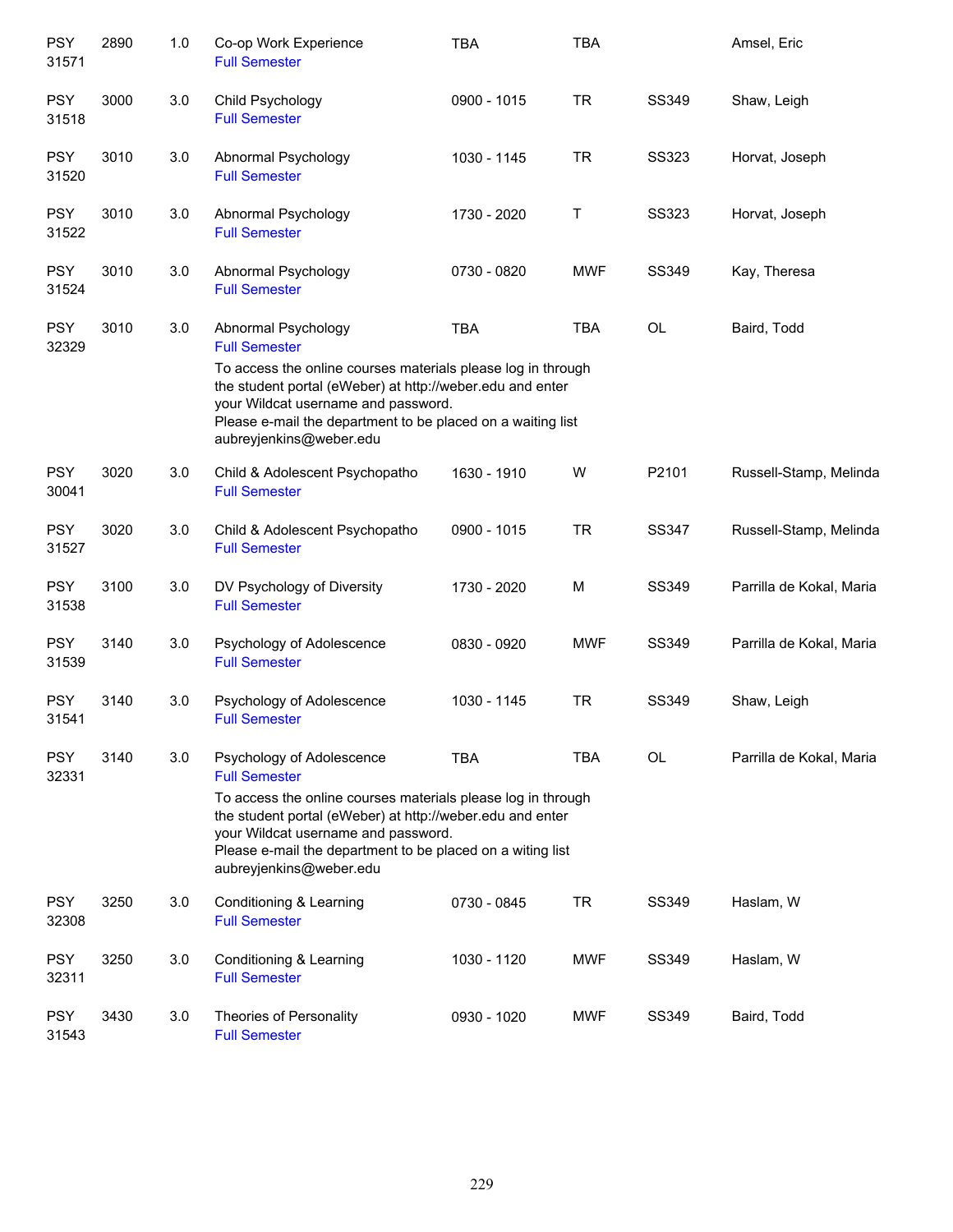| <b>PSY</b><br>32333 | 3430 | 3.0 | Theories of Personality<br><b>Full Semester</b>                                                                                                                                                                                                            | TBA         | TBA        | OL           | Baird, Todd         |
|---------------------|------|-----|------------------------------------------------------------------------------------------------------------------------------------------------------------------------------------------------------------------------------------------------------------|-------------|------------|--------------|---------------------|
|                     |      |     | To access the online courses materials please log in through<br>the student portal (eWeber) at http://weber.edu and enter<br>your Wildcat username and password.<br>Pleae e-mail the department to be placed on a waiting list<br>aubreyjenkins@weber.edu  |             |            |              |                     |
| <b>PSY</b><br>31544 | 3460 | 3.0 | Social Psychology<br><b>Full Semester</b>                                                                                                                                                                                                                  | 1130 - 1220 | <b>MWF</b> | SS349        | Garza, Azenett      |
| <b>PSY</b><br>31547 | 3460 | 3.0 | Social Psychology<br><b>Full Semester</b>                                                                                                                                                                                                                  | 1200 - 1315 | <b>TR</b>  | SS349        | Garza, Azenett      |
| <b>PSY</b><br>32334 | 3500 | 3.0 | Cognition<br><b>Full Semester</b>                                                                                                                                                                                                                          | <b>TBA</b>  | <b>TBA</b> | OL           | Ashley, Aaron       |
|                     |      |     | To access the online courses materials please log in through<br>the student portal (eWeber) at http://weber.edu and enter<br>your Wildcat username and password.<br>Please e-mail the department to be placed on a waiting list<br>aubreyjenkins@weber.edu |             |            |              |                     |
| <b>PSY</b><br>31555 | 3600 | 3.0 | SI Statistics in Psychology<br><b>Full Semester</b>                                                                                                                                                                                                        | 1030 - 1145 | <b>TR</b>  | SS317        | Garza, Azenett      |
| PSY<br>31557        | 3600 | 3.0 | SI Statistics in Psychology<br><b>Full Semester</b>                                                                                                                                                                                                        | 0830 - 0920 | MWF        | SS378        | Ashley, Aaron       |
| <b>PSY</b><br>31558 | 3600 | 3.0 | SI Statistics in Psychology<br><b>Full Semester</b>                                                                                                                                                                                                        | 1030 - 1120 | MWF        | SS317        | Schmolesky, Matthew |
| <b>PSY</b><br>31559 | 3610 | 4.0 | SI Research Methods in Psych<br><b>Full Semester</b>                                                                                                                                                                                                       | 1730 - 2020 | M          | SS317        | Amsel, Eric         |
| <b>PSY</b><br>31560 | 3610 | 4.0 | SI Research Methods in Psych<br><b>Full Semester</b>                                                                                                                                                                                                       | 1200 - 1340 | <b>TR</b>  | SS317        | Ashley, Aaron       |
| <b>PSY</b><br>31561 | 3610 | 4.0 | SI Research Methods in Psych<br><b>Full Semester</b>                                                                                                                                                                                                       | 0715 - 0820 | <b>MWF</b> | <b>SS323</b> | Baird, Todd         |
| <b>PSY</b><br>34716 | 3610 | 4.0 | SI Research Methods in Psych<br><b>Full Semester</b>                                                                                                                                                                                                       | 1730 - 2020 | M          | SS317        | Amsel, Eric         |
| <b>PSY</b><br>31562 | 3740 | 3.0 | Drugs & Behavior<br><b>Full Semester</b>                                                                                                                                                                                                                   | 1030 - 1120 | <b>MWF</b> | <b>SS347</b> | Fowler, Laurie      |
| <b>PSY</b><br>31572 | 4380 | 2.0 | Practicum<br><b>Full Semester</b>                                                                                                                                                                                                                          | <b>TBA</b>  | TBA        |              | Amsel, Eric         |
| <b>PSY</b><br>31573 | 4800 | 2.0 | Projects and Research<br><b>Full Semester</b>                                                                                                                                                                                                              | <b>TBA</b>  | <b>TBA</b> |              | Amsel, Eric         |
| <b>PSY</b><br>31574 | 4800 | 3.0 | Projects and Research<br><b>Full Semester</b>                                                                                                                                                                                                              | <b>TBA</b>  | <b>TBA</b> |              | Amsel, Eric         |
| <b>PSY</b><br>31575 | 4830 | 2.0 | Directed Readings<br><b>Full Semester</b>                                                                                                                                                                                                                  | <b>TBA</b>  | TBA        |              | Amsel, Eric         |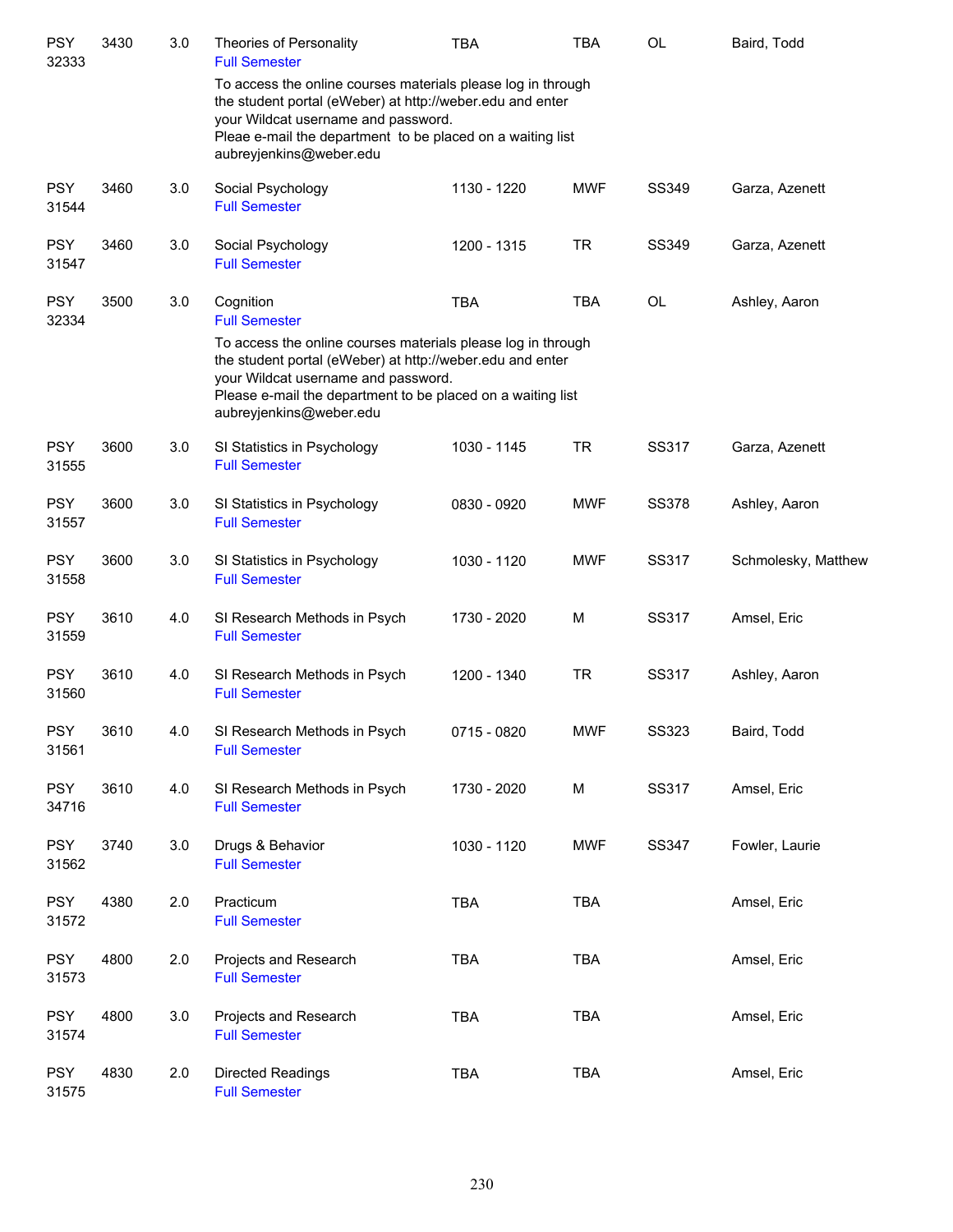| <b>PSY</b><br>31576  | 4830 | 3.0 | Directed Readings<br><b>Full Semester</b>                                     | <b>TBA</b>  | <b>TBA</b>   |              | Amsel, Eric              |
|----------------------|------|-----|-------------------------------------------------------------------------------|-------------|--------------|--------------|--------------------------|
| <b>PSY</b><br>31577  | 4890 | 1.0 | Cooperative Work Experience<br><b>Full Semester</b>                           | <b>TBA</b>  | <b>TBA</b>   |              | Amsel, Eric              |
| <b>PSY</b><br>31578  | 4890 | 2.0 | Cooperative Work Experience<br><b>Full Semester</b>                           | <b>TBA</b>  | <b>TBA</b>   |              | Amsel, Eric              |
| <b>PSY</b><br>31564  | 4900 | 3.0 | Selected Topics in Psychology<br><b>Full Semester</b>                         | 1030 - 1145 | <b>TR</b>    | SS343        | Ashley, Aaron            |
| <b>PSY</b><br>31947  | 4900 | 3.0 | Selected Topics in Psychology<br><b>Full Semester</b>                         | 1200 - 1315 | <b>TR</b>    | SS343        | Schmolesky, Matthew      |
| <b>PSY</b><br>31952  | 4900 | 3.0 | Selected Topics in Psychology<br><b>Full Semester</b>                         | 1130 - 1220 | <b>MWF</b>   | <b>SS46</b>  | Buck, Julie              |
|                      |      |     | Students can also register under CJ 4900, CRN 30159                           |             |              |              |                          |
| <b>PSY</b><br>34822  | 4900 | 2.0 | Selected Topics in Psychology<br><b>Full Semester</b>                         | 1200 - 1350 | R            |              | Parrilla de Kokal, Maria |
| <b>PSY</b><br>31579  | 4910 | 3.0 | Capstone Research Project<br><b>Full Semester</b>                             | <b>TBA</b>  | <b>TBA</b>   |              | Amsel, Eric              |
| <b>PSY</b><br>35219  | 4990 | 1.0 | Seminar<br><b>Block 2</b>                                                     | <b>TBA</b>  | <b>TBA</b>   |              | Amsel, Eric              |
| <b>PTGS</b><br>30611 | 3160 | 3.0 | Intro To Portuguese Literature<br><b>Full Semester</b><br>Course fee \$6.00   | 1730 - 2010 | T            | EH117        | Vettori, Leda            |
| QUAN<br>33312        | 2400 | 3.0 | SI Business Calculus<br><b>Full Semester</b>                                  | 0830 - 0920 | <b>MWF</b>   | <b>WB114</b> | Parkhurst, Gregory       |
| QUAN<br>33316        | 2400 | 3.0 | SI Business Calculus<br><b>Full Semester</b>                                  | 1030 - 1120 | <b>MWF</b>   | <b>WB121</b> | Rogers, Philip           |
| <b>QUAN</b><br>33320 | 2400 | 3.0 | SI Business Calculus<br><b>Full Semester</b>                                  | 1730 - 2010 | $\mathsf{T}$ | <b>WB104</b> | Rogers, Philip           |
| QUAN<br>34259        | 2400 | 3.0 | SI Business Calculus<br><b>Full Semester</b>                                  | 0730 - 0845 | <b>TR</b>    | D02112       | Lee, Roger               |
| QUAN<br>33321        | 2600 | 3.0 | <b>SI Business Statistics I</b><br><b>Full Semester</b><br>Course fee \$15.00 | 0830 - 0920 | <b>MWF</b>   | <b>WB119</b> | Christensen, Bruce       |
| QUAN<br>33323        | 2600 | 3.0 | SI Business Statistics I<br><b>Full Semester</b><br>Course fee \$15.00        | 0930 - 1020 | <b>MWF</b>   | <b>WB119</b> | Christensen, Bruce       |
| QUAN<br>33326        | 2600 | 3.0 | SI Business Statistics I<br><b>Full Semester</b><br>Course fee \$15.00        | 0900 - 1015 | <b>TR</b>    | <b>WB114</b> | Christensen, Bruce       |
| QUAN<br>33330        | 2600 | 3.0 | SI Business Statistics I<br><b>Full Semester</b><br>Course fee \$15.00        | 1030 - 1145 | <b>TR</b>    | <b>WB119</b> | Wrenn, Mary              |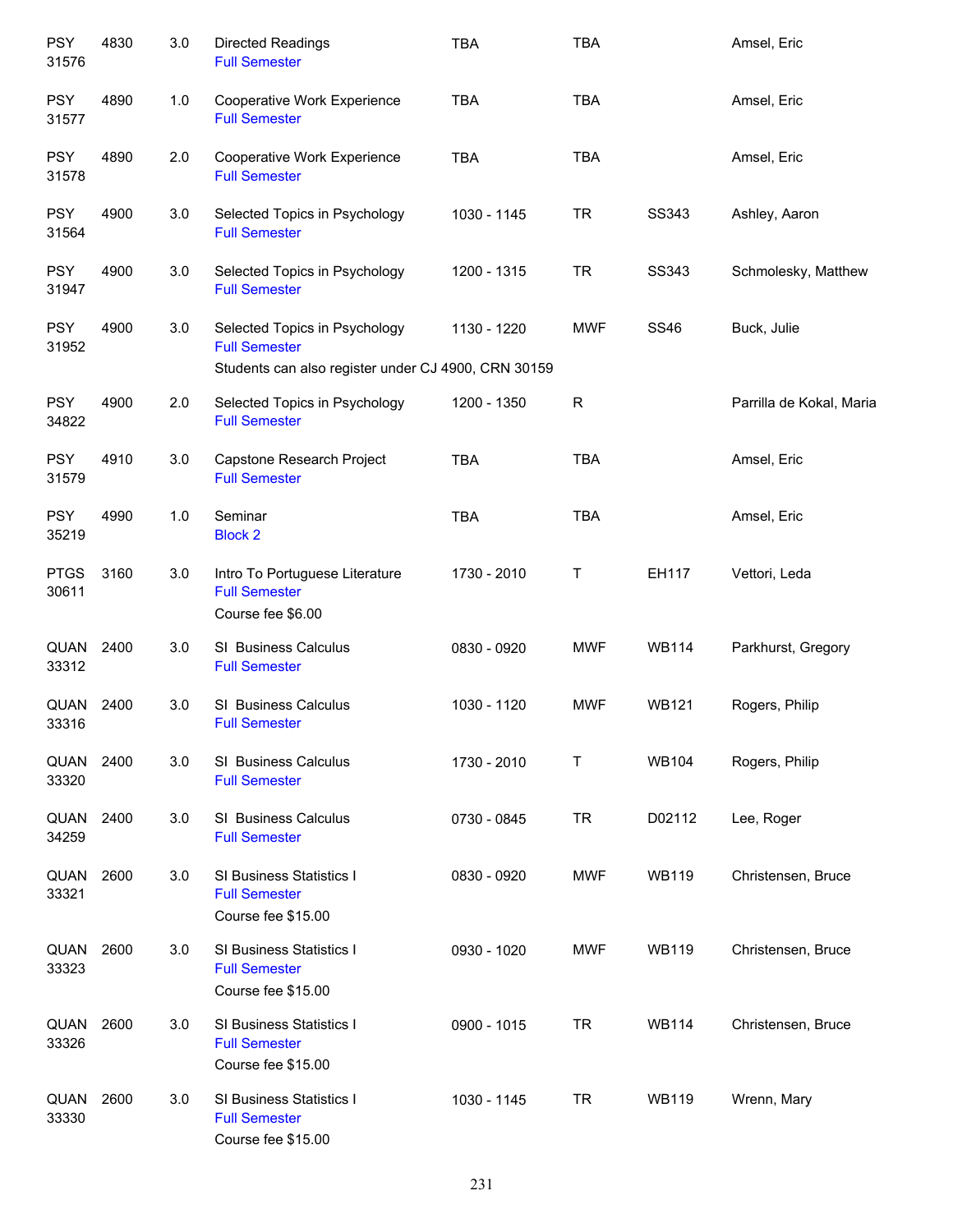| QUAN<br>34261        | 2600 | 3.0 | SI Business Statistics I<br><b>Full Semester</b><br>Course fee \$15.00                        | 0730 - 0845 | <b>TR</b>    | D02318       | Palmer, Stanley   |
|----------------------|------|-----|-----------------------------------------------------------------------------------------------|-------------|--------------|--------------|-------------------|
| QUAN<br>34263        | 2600 | 3.0 | SI Business Statistics I<br><b>Full Semester</b><br>Course fee \$15.00                        | 1730 - 2010 | $\mathsf{R}$ | D02111       | Palmer, Stanley   |
| QUAN<br>33332        | 3610 | 3.0 | SI Business Statistics II<br><b>Full Semester</b><br>Course fee \$15.00                       | 0930 - 1020 | <b>MWF</b>   | <b>WB116</b> | Russell, Stephen  |
| QUAN<br>33335        | 3610 | 3.0 | SI Business Statistics II<br><b>Full Semester</b><br>Course fee \$15.00                       | 1030 - 1120 | <b>MWF</b>   | <b>WB116</b> | Russell, Stephen  |
| QUAN<br>33337        | 3610 | 3.0 | SI Business Statistics II<br><b>Full Semester</b><br>Course fee \$15.00                       | 0830 - 0920 | <b>MWF</b>   | <b>WB104</b> | Skocki, Ronald    |
| QUAN<br>33339        | 3610 | 3.0 | SI Business Statistics II<br><b>Full Semester</b><br>Course fee \$15.00                       | 1730 - 2010 | W            | <b>WB104</b> | Skocki, Ronald    |
| QUAN<br>34264        | 3610 | 3.0 | SI Business Statistics II<br><b>Full Semester</b><br>Course fee \$15.00                       | 1730 - 2010 | M            | D02117       | Goodwin, Robert   |
| <b>RADT</b><br>30714 | 1512 | 3.0 | Radio Anatomy/Positioning II<br><b>Full Semester</b><br>Course fee \$18.00                    | 1330 - 1425 | W            | MH354        | Walker, Robert    |
| <b>RADT</b><br>30717 | 1512 | 3.0 | Radio Anatomy/Positioning II<br><b>Full Semester</b><br>Course fee \$18.00                    | 1330 - 1425 | T            | MH354        | Nolan, Tanya      |
| <b>RADT</b><br>30718 | 1512 | 3.0 | Radio Anatomy/Positioning II<br><b>Full Semester</b><br><b>OUTREACH</b><br>Course fee \$18.00 | 0800 - 0855 | F            | MH354        |                   |
| <b>RADT</b><br>30719 | 1512 | 3.0 | Radio Anatomy/Positioning II<br><b>Full Semester</b><br><b>PROVO</b><br>Course fee \$18.00    | 0800 - 0855 | M            |              | Nolan, Tanya      |
| <b>RADT</b><br>31525 | 1512 | 3.0 | Radio Anatomy/Positioning II<br><b>Full Semester</b><br>Course fee \$18.00                    | <b>TBA</b>  | <b>TBA</b>   | MН           | Nolan, Tanya      |
| <b>RADT</b><br>31704 | 1512 | 3.0 | Radio Anatomy/Positioning II<br><b>Full Semester</b><br>Course fee \$18.00                    | <b>TBA</b>  | <b>TBA</b>   |              | Walker, Robert    |
| <b>RADT</b><br>31712 | 1512 | 3.0 | Radio Anatomy/Positioning II<br><b>Full Semester</b><br>Course fee \$18.00                    | <b>TBA</b>  | <b>TBA</b>   |              | Jurkiewicz, Terri |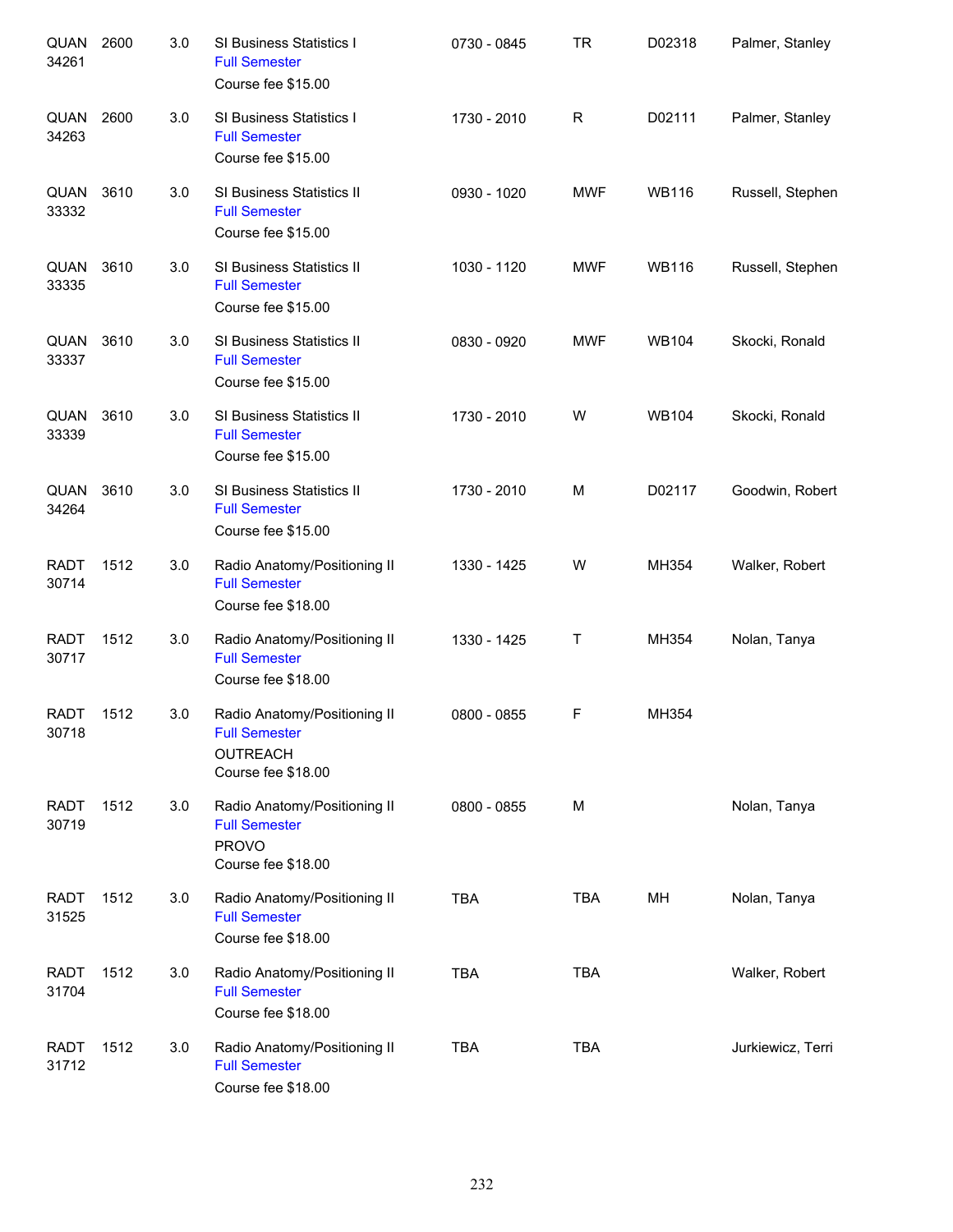| <b>RADT</b><br>31744 | 1512 | 3.0 | Radio Anatomy/Positioning II<br><b>Full Semester</b><br>Course fee \$18.00 | <b>TBA</b>  | <b>TBA</b> |               | Jurkiewicz, Terri |
|----------------------|------|-----|----------------------------------------------------------------------------|-------------|------------|---------------|-------------------|
| <b>RADT</b><br>30720 | 1621 | 2.0 | Lab Experience<br><b>Full Semester</b><br>Course fee \$12.00               | 1330 - 1525 | Τ          | MH372         | Oakley, Kathryn   |
| <b>RADT</b><br>30721 | 1621 | 2.0 | Lab Experience<br><b>Full Semester</b><br>Course fee \$12.00               | 1330 - 1525 | Τ          | <b>MH372E</b> | Kawamura, Diane   |
| <b>RADT</b><br>30722 | 1621 | 2.0 | Lab Experience<br><b>Full Semester</b><br>Course fee \$12.00               | 1330 - 1525 | Τ          | <b>MH372A</b> | Harrison, Wynn    |
| <b>RADT</b><br>30723 | 1621 | 2.0 | Lab Experience<br><b>Full Semester</b><br>Course fee \$12.00               | 1530 - 1725 | Τ          | MH372         | Jurkiewicz, Terri |
| <b>RADT</b><br>30724 | 1621 | 2.0 | Lab Experience<br><b>Full Semester</b><br>Course fee \$12.00               | 1530 - 1725 | Т          | <b>MH372A</b> | Oakley, Kathryn   |
| <b>RADT</b><br>30725 | 1621 | 2.0 | Lab Experience<br><b>Full Semester</b><br>Course fee \$12.00               | 1330 - 1525 | W          | <b>MH372A</b> | Oakley, Kathryn   |
| <b>RADT</b><br>30726 | 1621 | 2.0 | Lab Experience<br><b>Full Semester</b><br>Course fee \$12.00               | 1330 - 1525 | W          | <b>MH372E</b> | Kawamura, Diane   |
| <b>RADT</b><br>30727 | 1621 | 2.0 | Lab Experience<br><b>Full Semester</b><br>Course fee \$12.00               | 1530 - 1725 | W          | <b>MH372F</b> | Harrison, Wynn    |
| <b>RADT</b><br>30728 | 1621 | 2.0 | Lab Experience<br><b>Full Semester</b><br>Course fee \$12.00               | 1330 - 1525 | W          | <b>MH372A</b> | Jurkiewicz, Terri |
| <b>RADT</b><br>30729 | 1621 | 2.0 | Lab Experience<br><b>Full Semester</b><br>Course fee \$12.00               | 1530 - 1725 | W          | <b>MH372E</b> | Nolan, Tanya      |
| <b>RADT</b><br>30804 | 1621 | 2.0 | Lab Experience<br><b>Full Semester</b><br>Outreach<br>Course fee \$12.00   | 1330 - 1525 | Т          | <b>MH372A</b> | Kawamura, Diane   |
| <b>RADT</b><br>30808 | 1621 | 2.0 | Lab Experience<br><b>Full Semester</b><br>Outreach<br>Course fee \$12.00   | 1330 - 1525 | Т          | <b>MH372E</b> | Nolan, Tanya      |
| <b>RADT</b><br>30809 | 1621 | 2.0 | Lab Experience<br><b>Full Semester</b><br>Outreach<br>Course fee \$12.00   | 1330 - 1525 | W          | <b>MH372F</b> | Harrison, Wynn    |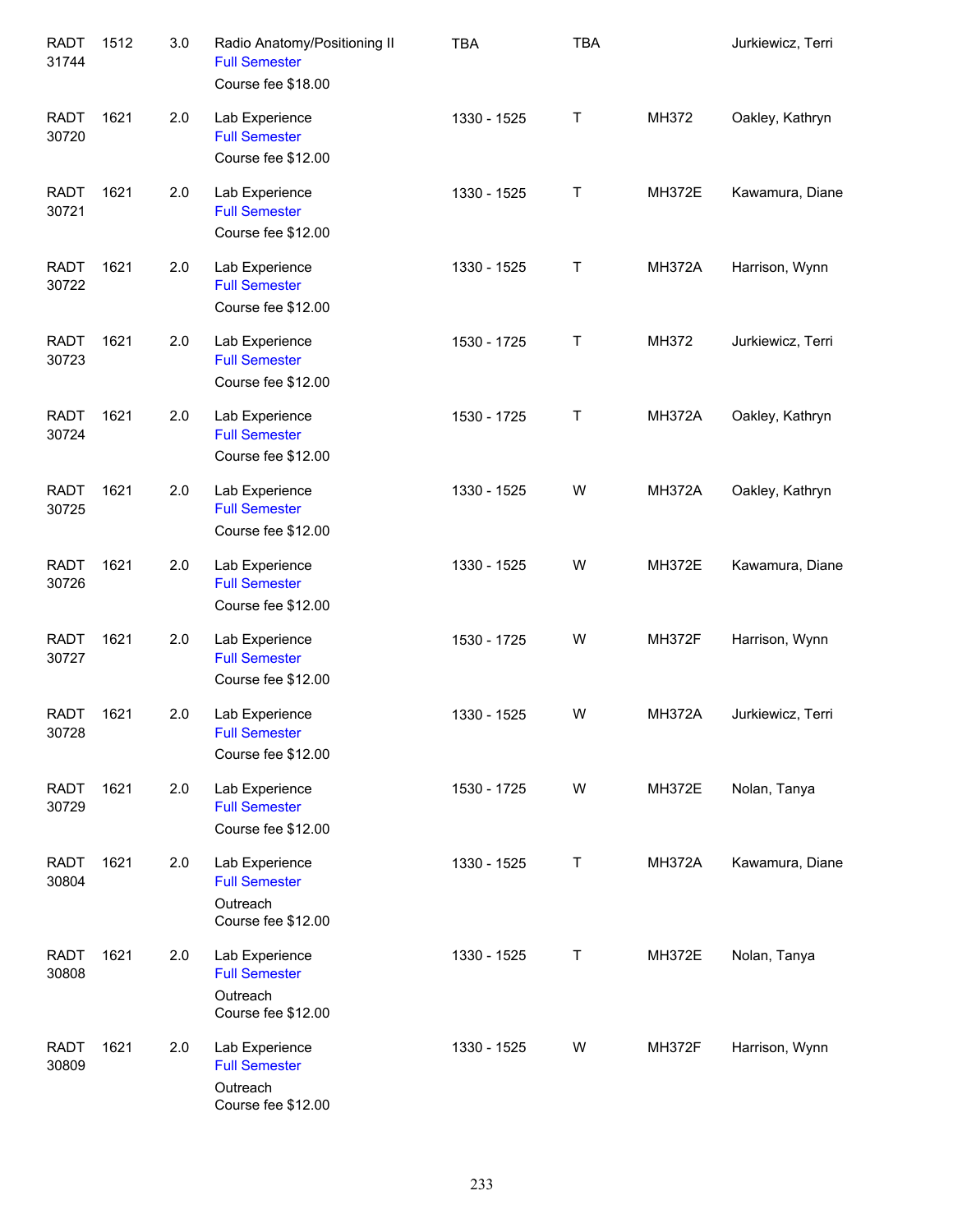| <b>RADT</b><br>30811 | 1621 | 2.0 | Lab Experience<br><b>Full Semester</b><br>Outreach<br>Course fee \$12.00                | 1530 - 1725 | Τ           | <b>MH372A</b> | Oakley, Kathryn  |
|----------------------|------|-----|-----------------------------------------------------------------------------------------|-------------|-------------|---------------|------------------|
| <b>RADT</b><br>30815 | 1621 | 2.0 | Lab Experience<br><b>Full Semester</b><br>Outreach<br>Course fee \$12.00                | 1530 - 1725 | W           | <b>MH372A</b> | Nolan, Tanya     |
| <b>RADT</b><br>30816 | 1621 | 2.0 | Lab Experience<br><b>Full Semester</b><br>Provo<br>Course fee \$12.00                   | 0800 - 0955 | W           |               | Nolan, Tanya     |
| <b>RADT</b><br>31526 | 1621 | 2.0 | Lab Experience<br><b>Full Semester</b><br>Course fee \$12.00                            | <b>TBA</b>  | <b>TBA</b>  | MH            | Harrison, Wynn   |
| <b>RADT</b><br>31705 | 1621 | 2.0 | Lab Experience<br><b>Full Semester</b><br>Course fee \$12.00                            | <b>TBA</b>  | <b>TBA</b>  |               | Walker, Robert   |
| <b>RADT</b><br>31713 | 1621 | 2.0 | Lab Experience<br><b>Full Semester</b><br>Course fee \$12.00                            | <b>TBA</b>  | <b>TBA</b>  |               | Christensen, Rex |
| <b>RADT</b><br>31745 | 1621 | 2.0 | Lab Experience<br><b>Full Semester</b><br>Course fee \$12.00                            | <b>TBA</b>  | <b>TBA</b>  |               | Nolan, Tanya     |
| <b>RADT</b><br>30780 | 2043 | 2.0 | Patient Care and Assessment I<br><b>Full Semester</b><br>Course fee \$12.00             | 1000 - 1155 | $\mathsf R$ | MH351         | Oakley, Kathryn  |
| <b>RADT</b><br>30781 | 2043 | 2.0 | Patient Care and Assessment I<br><b>Full Semester</b><br>Course fee \$12.00             | 0800 - 0955 | M           | MH351         | Oakley, Kathryn  |
| RADT<br>30826        | 2043 | 2.0 | Patient Care and Assessment I<br><b>Full Semester</b><br>Outreach<br>Course fee \$12.00 | 1400 - 1555 | R           | MH351         | Oakley, Kathryn  |
| RADT<br>30827        | 2043 | 2.0 | Patient Care and Assessment I<br><b>Full Semester</b><br>Provo<br>Course fee \$12.00    | 1000 - 1155 | W           |               | Walker, Robert   |
| <b>RADT</b><br>31529 | 2043 | 2.0 | Patient Care and Assessment I<br><b>Full Semester</b><br>Course fee \$12.00             | <b>TBA</b>  | TBA         | MН            | Oakley, Kathryn  |
| <b>RADT</b><br>31706 | 2043 | 2.0 | Patient Care and Assessment I<br><b>Full Semester</b><br>Course fee \$12.00             | <b>TBA</b>  | <b>TBA</b>  |               | Walker, Robert   |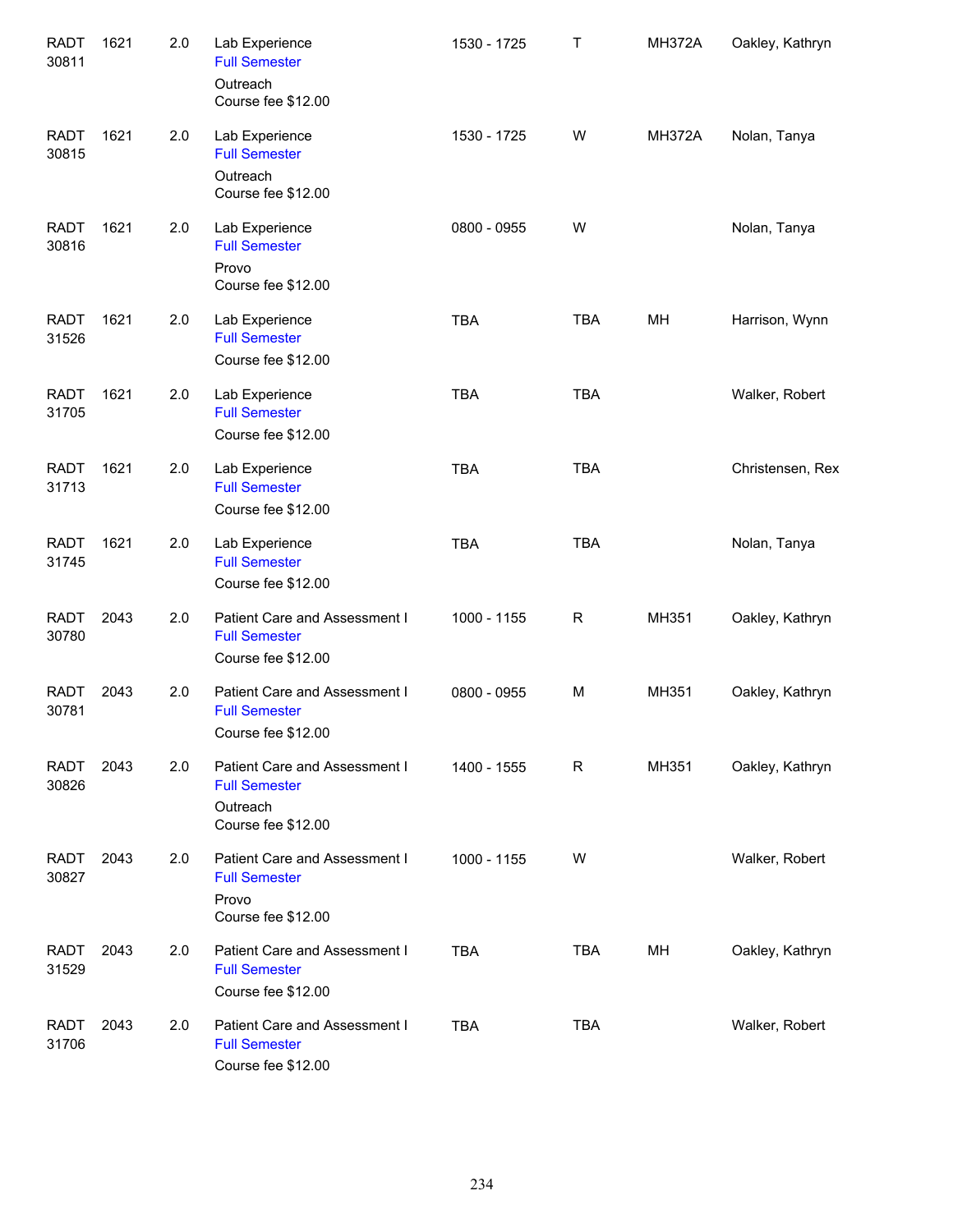| <b>RADT</b><br>31715 | 2043 | 2.0 | Patient Care and Assessment I<br><b>Full Semester</b><br>Course fee \$12.00 | <b>TBA</b>  | TBA         |       | Oakley, Kathryn   |
|----------------------|------|-----|-----------------------------------------------------------------------------|-------------|-------------|-------|-------------------|
| <b>RADT</b><br>31746 | 2043 | 2.0 | Patient Care and Assessment I<br><b>Full Semester</b><br>Course fee \$12.00 | <b>TBA</b>  | <b>TBA</b>  |       | Oakley, Kathryn   |
| <b>RADT</b><br>30782 | 2272 | 2.0 | <b>Basic Sectional Anatomy</b><br><b>Full Semester</b>                      | 1400 - 1555 | R           | MH354 | Jurkiewicz, Terri |
| <b>RADT</b><br>30785 | 2272 | 2.0 | <b>Basic Sectional Anatomy</b><br><b>Full Semester</b>                      | 1500 - 1655 | M           | MH351 | Jurkiewicz, Terri |
| <b>RADT</b><br>30828 | 2272 | 2.0 | <b>Basic Sectional Anatomy</b><br><b>Full Semester</b><br>Outreach          | 0700 - 0855 | M           | MH355 | Jurkiewicz, Terri |
| <b>RADT</b><br>30829 | 2272 | 2.0 | <b>Basic Sectional Anatomy</b><br><b>Full Semester</b><br>Provo             | 1330 - 1525 | M           |       | Walker, Robert    |
| <b>RADT</b><br>31530 | 2272 | 2.0 | <b>Basic Sectional Anatomy</b><br><b>Full Semester</b>                      | <b>TBA</b>  | <b>TBA</b>  | MH    | Jurkiewicz, Terri |
| <b>RADT</b><br>31707 | 2272 | 2.0 | <b>Basic Sectional Anatomy</b><br><b>Full Semester</b>                      | <b>TBA</b>  | <b>TBA</b>  |       | Walker, Robert    |
| RADT<br>31716        | 2272 | 2.0 | <b>Basic Sectional Anatomy</b><br><b>Full Semester</b>                      | <b>TBA</b>  | <b>TBA</b>  |       | Jurkiewicz, Terri |
| <b>RADT</b><br>31748 | 2272 | 2.0 | <b>Basic Sectional Anatomy</b><br><b>Full Semester</b>                      | <b>TBA</b>  | <b>TBA</b>  |       | Jurkiewicz, Terri |
| RADT<br>30786        | 2403 | 2.0 | Radiographic Exposure II<br><b>Full Semester</b>                            | 1000 - 1155 | W           | MH354 | Harrison, Wynn    |
| <b>RADT</b><br>30788 | 2403 | 2.0 | Radiographic Exposure II<br><b>Full Semester</b>                            | 1000 - 1155 | Т           | MH354 | Harrison, Wynn    |
| <b>RADT</b><br>30830 | 2403 | 2.0 | Radiographic Exposure II<br><b>Full Semester</b><br>Outreach                | 1700 - 1855 | $\mathsf R$ | MH354 | Harrison, Wynn    |
| <b>RADT</b><br>30838 | 2403 | 2.0 | Radiographic Exposure II<br><b>Full Semester</b><br>Provo                   | 0900 - 1055 | M           |       | Harrison, Wynn    |
| <b>RADT</b><br>31531 | 2403 | 2.0 | Radiographic Exposure II<br><b>Full Semester</b>                            | <b>TBA</b>  | <b>TBA</b>  | MH    | Harrison, Wynn    |
| <b>RADT</b><br>31709 | 2403 | 2.0 | Radiographic Exposure II<br><b>Full Semester</b>                            | <b>TBA</b>  | <b>TBA</b>  |       | Walker, Robert    |
| <b>RADT</b><br>31719 | 2403 | 2.0 | Radiographic Exposure II<br><b>Full Semester</b>                            | <b>TBA</b>  | <b>TBA</b>  |       | Harrison, Wynn    |
| <b>RADT</b><br>31750 | 2403 | 2.0 | Radiographic Exposure II<br><b>Full Semester</b>                            | <b>TBA</b>  | <b>TBA</b>  |       | Harrison, Wynn    |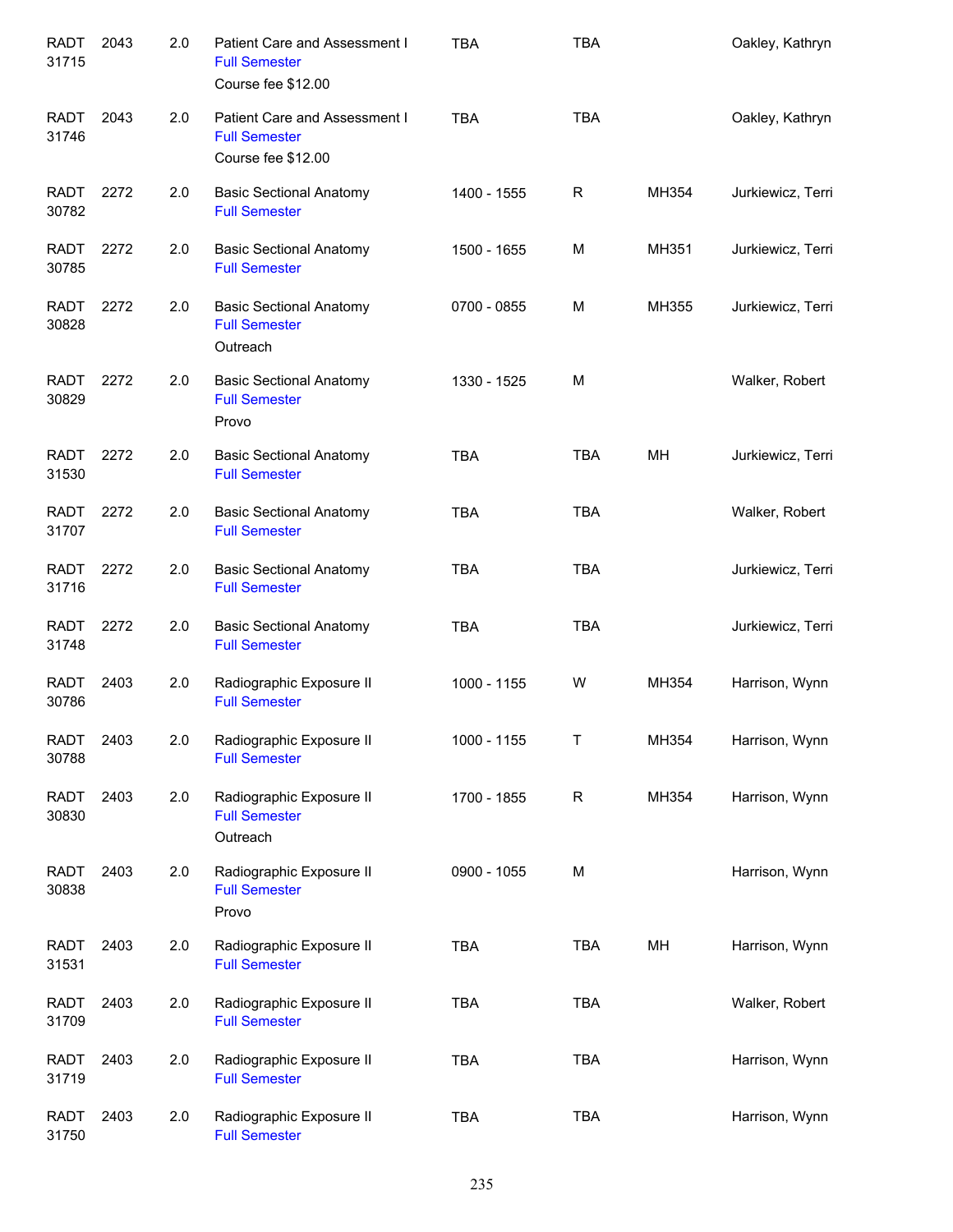| <b>RADT</b><br>34688 | 2803 | 1.0 | Independent Research<br><b>Full Semester</b><br>To register call continuing education at 801-626-6600 | <b>TBA</b>  | <b>TBA</b> | MH    | Walker, Robert    |
|----------------------|------|-----|-------------------------------------------------------------------------------------------------------|-------------|------------|-------|-------------------|
| <b>RADT</b><br>30789 | 2833 | 3.0 | Directed Readings & Research<br><b>Full Semester</b>                                                  | 0900 - 0955 | F          | MH354 | Kawamura, Diane   |
| <b>RADT</b><br>30790 | 2833 | 3.0 | Directed Readings & Research<br><b>Full Semester</b>                                                  | 1000 - 1055 | F          | MH354 | Kawamura, Diane   |
| <b>RADT</b><br>30840 | 2833 | 3.0 | Directed Readings & Research<br><b>Full Semester</b><br>Outreach                                      | 1100 - 1155 | F          | MH354 | Kawamura, Diane   |
| <b>RADT</b><br>30844 | 2833 | 3.0 | Directed Readings & Research<br><b>Full Semester</b><br>Provo                                         | 0900 - 0955 | М          |       | Walker, Robert    |
| <b>RADT</b><br>30857 | 2833 | 3.0 | Directed Readings & Research<br><b>Full Semester</b>                                                  | 1100 - 1155 | М          | MH354 | Kawamura, Diane   |
| <b>RADT</b><br>30859 | 2833 | 3.0 | Directed Readings & Research<br><b>Full Semester</b>                                                  | 0900 - 0955 | М          | MH354 | Kawamura, Diane   |
| <b>RADT</b><br>30860 | 2833 | 3.0 | Directed Readings & Research<br><b>Full Semester</b><br>Outreach                                      | 0700 - 0755 | R          | MH355 | Kawamura, Diane   |
| <b>RADT</b><br>30861 | 2833 | 3.0 | Directed Readings & Research<br><b>Full Semester</b><br>Provo                                         | 1000 - 1055 | M          |       | Walker, Robert    |
| <b>RADT</b><br>31533 | 2833 | 3.0 | Directed Readings & Research<br><b>Full Semester</b>                                                  | <b>TBA</b>  | <b>TBA</b> | MH    | Kawamura, Diane   |
| <b>RADT</b><br>31550 | 2833 | 3.0 | Directed Readings & Research<br><b>Full Semester</b>                                                  | <b>TBA</b>  | <b>TBA</b> | MH    | Kawamura, Diane   |
| <b>RADT</b><br>31708 | 2833 | 3.0 | Directed Readings & Research<br><b>Full Semester</b>                                                  | <b>TBA</b>  | <b>TBA</b> |       | Walker, Robert    |
| <b>RADT</b><br>31718 | 2833 | 3.0 | Directed Readings & Research<br><b>Full Semester</b>                                                  | <b>TBA</b>  | <b>TBA</b> |       | Kawamura, Diane   |
| <b>RADT</b><br>31738 | 2833 | 3.0 | Directed Readings & Research<br><b>Full Semester</b>                                                  | <b>TBA</b>  | <b>TBA</b> |       | Kawamura, Diane   |
| <b>RADT</b><br>31749 | 2833 | 3.0 | Directed Readings & Research<br><b>Full Semester</b>                                                  | <b>TBA</b>  | <b>TBA</b> |       | Kawamura, Diane   |
| <b>RADT</b><br>31756 | 2833 | 3.0 | Directed Readings & Research<br><b>Full Semester</b>                                                  | <b>TBA</b>  | <b>TBA</b> |       | Kawamura, Diane   |
| <b>RADT</b><br>30791 | 2862 | 3.0 | <b>Clinical Education</b><br><b>Full Semester</b><br>Alta View/Cottonwood Hospitals                   | 1400 - 1555 | W          | MH351 | Jurkiewicz, Terri |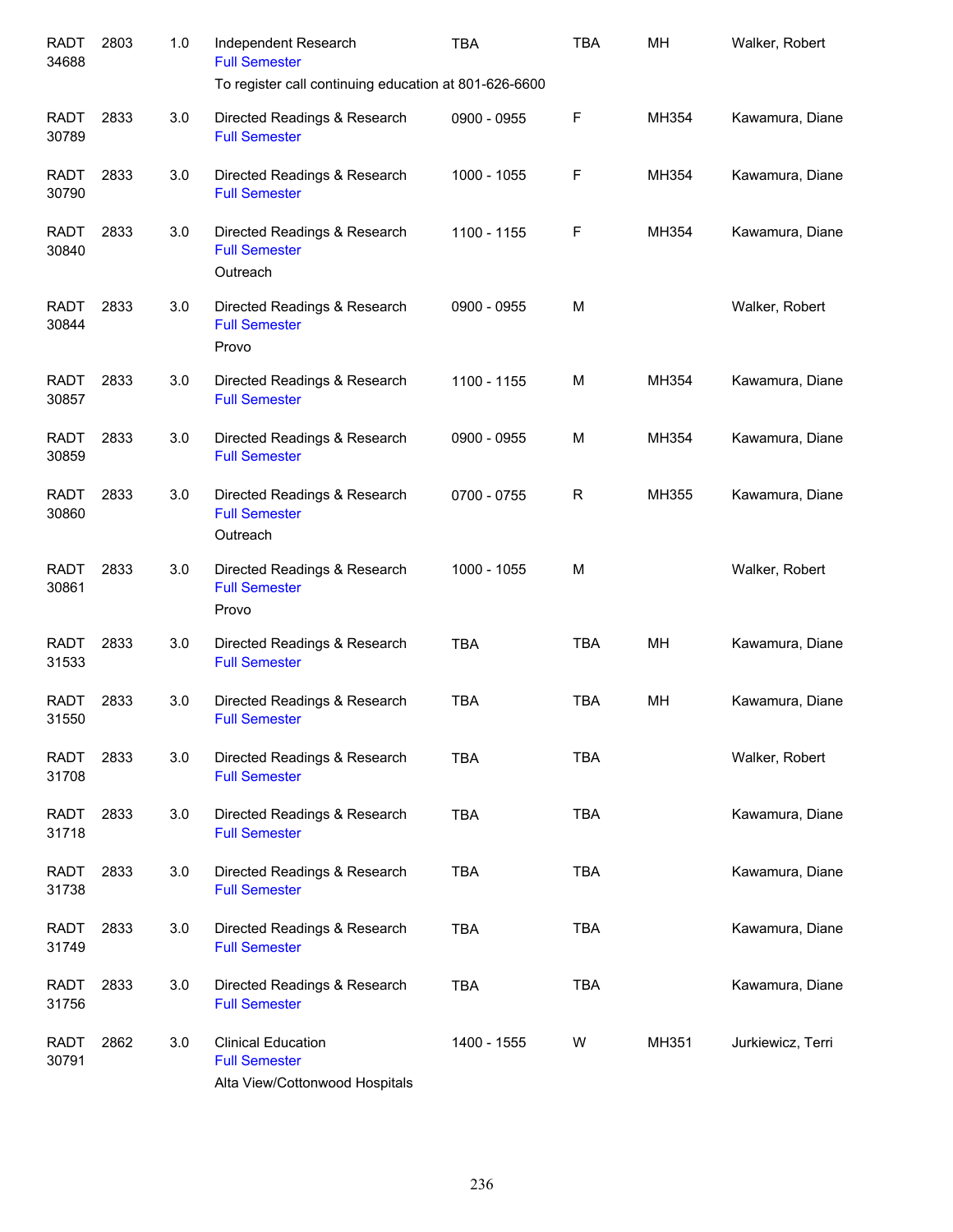| <b>RADT</b><br>30792 | 2862 | 3.0 | <b>Clinical Education</b><br><b>Full Semester</b>                                                         | 1430 - 1625 | F          | MH351 | Kawamura, Diane   |
|----------------------|------|-----|-----------------------------------------------------------------------------------------------------------|-------------|------------|-------|-------------------|
|                      |      |     | Ogden Regional/Ogden Clinic/NowCares                                                                      |             |            |       |                   |
| <b>RADT</b><br>30794 | 2862 | 3.0 | <b>Clinical Education</b><br><b>Full Semester</b>                                                         | 1500 - 1655 | M          | MH351 | Oakley, Kathryn   |
|                      |      |     | LDS/SL InstaCares/Tooele/Park City Hospitals                                                              |             |            |       |                   |
| <b>RADT</b><br>30795 | 2862 | 3.0 | <b>Clinical Education</b><br><b>Full Semester</b><br><b>IHC</b>                                           | 1730 - 1925 | Τ          | MH351 | Jurkiewicz, Terri |
| <b>RADT</b><br>30796 | 2862 | 3.0 | <b>Clinical Education</b><br><b>Full Semester</b><br>Davis/Lakeview Davis InstaCare Hospitals             | 1730 - 1925 | Т          | MH351 | Jurkiewicz, Terri |
| <b>RADT</b><br>30797 | 2862 | 3.0 | <b>Clinical Education</b><br><b>Full Semester</b><br>McKay Dee/Weber InstaCare Hospitals                  | 1430 - 1625 | F          | MH351 | Kawamura, Diane   |
| <b>RADT</b><br>30798 | 2862 | 3.0 | <b>Clinical Education</b><br><b>Full Semester</b><br>Brigham City/Logan/Tremonton/Cache Hospitals         | 1700 - 1955 | W          | MH351 | Kawamura, Diane   |
| <b>RADT</b><br>30799 | 2862 | 3.0 | <b>Clinical Education</b><br><b>Full Semester</b><br>SL Regional/Pioneer/Jordan Valley/St Marks Hospitals | 1700 - 1955 | W          | MH351 | Harrison, Wynn    |
| <b>RADT</b><br>30846 | 2862 | 3.0 | <b>Clinical Education</b><br><b>Full Semester</b><br>Price/Uintah Basin Hospitals<br>Outreach             | 1730 - 1825 | F          | MH351 | Harrison, Wynn    |
| <b>RADT</b><br>30847 | 2862 | 3.0 | <b>Clinical Education</b><br><b>Full Semester</b><br><b>Cedar City Hospitals</b><br>Outreach              | 1730 - 1825 | F          | MH351 | Kawamura, Diane   |
| <b>RADT</b><br>30848 | 2862 | 3.0 | <b>Clinical Education</b><br><b>Full Semester</b><br>Richfield/Central Valley Hospitals<br>Outreach       | 1730 - 1825 | F          | MH351 | Oakley, Kathryn   |
| <b>RADT</b><br>30852 | 2862 | 3.0 | <b>Clinical Education</b><br><b>Full Semester</b><br>Provo                                                | 0800 - 0955 | Τ          |       | Walker, Robert    |
| <b>RADT</b><br>31535 | 2862 | 3.0 | <b>Clinical Education</b><br><b>Full Semester</b>                                                         | <b>TBA</b>  | <b>TBA</b> | MH    | Walker, Robert    |
| <b>RADT</b><br>31711 | 2862 | 3.0 | <b>Clinical Education</b><br><b>Full Semester</b>                                                         | <b>TBA</b>  | <b>TBA</b> |       | Jurkiewicz, Terri |
| <b>RADT</b><br>31720 | 2862 | 3.0 | <b>Clinical Education</b><br><b>Full Semester</b>                                                         | <b>TBA</b>  | <b>TBA</b> |       | Walker, Robert    |
| <b>RADT</b><br>31751 | 2862 | 3.0 | <b>Clinical Education</b><br><b>Full Semester</b>                                                         | <b>TBA</b>  | <b>TBA</b> |       | Christensen, Rex  |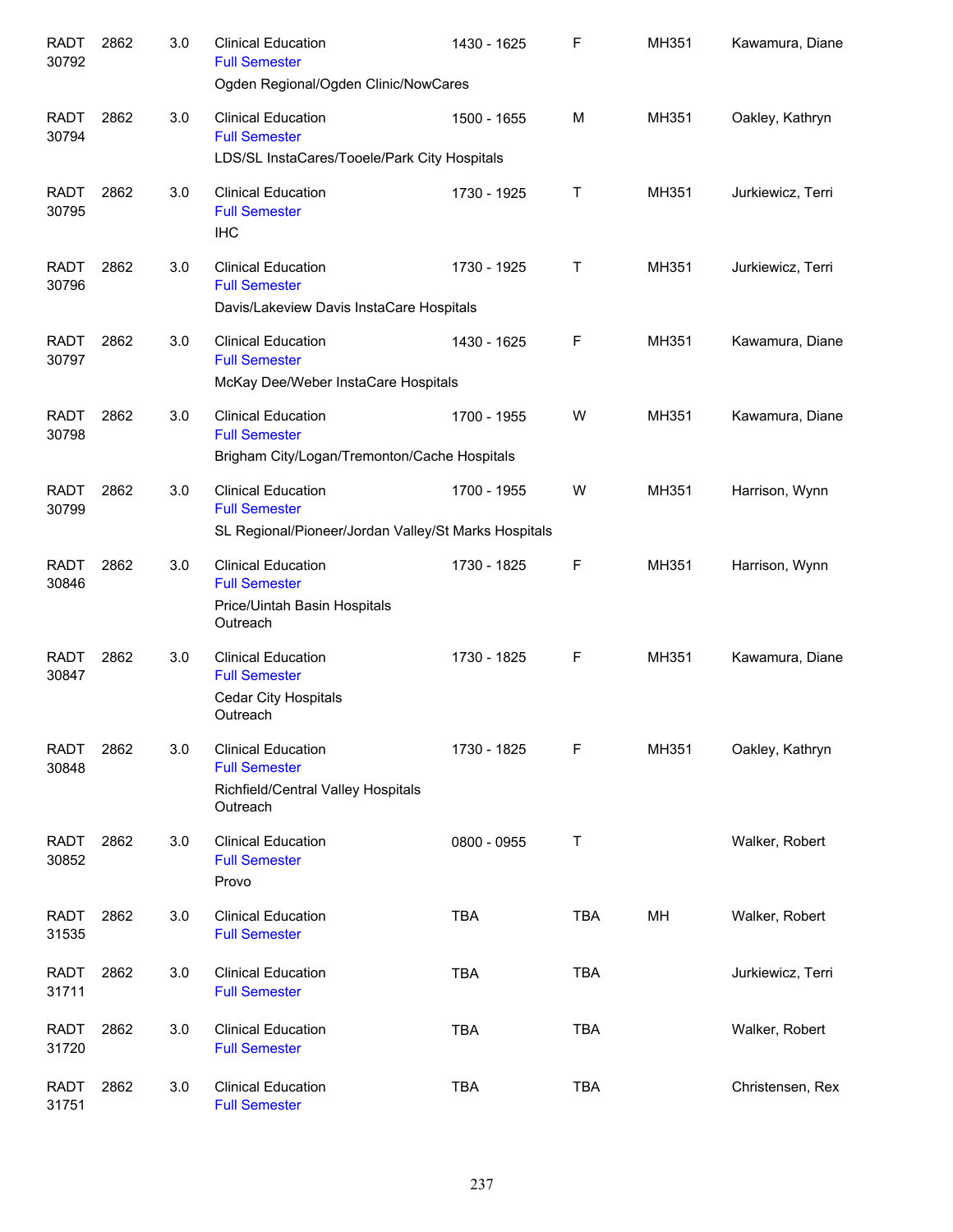| <b>RADT</b><br>35154 | 2863 | 3.0 | <b>Clinical Education</b><br><b>Full Semester</b><br>SL Reg/Pioneer/Jordan Valley/St Marks                     | 1100 - 1155 | F           |               | Nolan, Tanya      |
|----------------------|------|-----|----------------------------------------------------------------------------------------------------------------|-------------|-------------|---------------|-------------------|
| <b>RADT</b><br>30863 | 2865 | 2.0 | <b>Clinical Education</b><br><b>Full Semester</b><br>SL Regional/Pioneer/Jordan Valley/St Marks/Alta View Hosp | 1130 - 1325 | Τ           | MH351         | Harrison, Wynn    |
| <b>RADT</b><br>30876 | 2865 | 2.0 | <b>Clinical Education</b><br><b>Full Semester</b><br>Ogden Regional/Ogden Clinic/NowCares                      | 1130 - 1325 | м           | <b>MH372F</b> | Harrison, Wynn    |
| <b>RADT</b><br>30877 | 2865 | 2.0 | <b>Clinical Education</b><br><b>Full Semester</b><br>LDS/SL InstaCares/Tooele/Park City Hospitals              | 1200 - 1355 | м           | MH351         | Oakley, Kathryn   |
| <b>RADT</b><br>30878 | 2865 | 2.0 | <b>Clinical Education</b><br><b>Full Semester</b><br><b>IHC</b>                                                | 0930 - 1125 | W           | MH351         | Jurkiewicz, Terri |
| <b>RADT</b><br>30879 | 2865 | 2.0 | <b>Clinical Education</b><br><b>Full Semester</b><br>Davis/Lakeview/Davis InstaCare Hospitals                  | 0930 - 1125 | W           | MH351         | Oakley, Kathryn   |
| <b>RADT</b><br>30880 | 2865 | 2.0 | <b>Clinical Education</b><br><b>Full Semester</b><br>McKay Dee/Weber InstaCares                                | 1200 - 1355 | M           | <b>MH372E</b> | Walker, Robert    |
| <b>RADT</b><br>30881 | 2865 | 2.0 | <b>Clinical Education</b><br><b>Full Semester</b><br>Brigham/Logan/Tremonton/Cache Hospitals                   | 1400 - 1555 | R           | MH351         | Kawamura, Diane   |
| <b>RADT</b><br>30882 | 2865 | 2.0 | <b>Clinical Education</b><br><b>Full Semester</b><br>Price/Uihtah Basin Hospitals                              | 1830 - 2025 | R           | MH351         | Nolan, Tanya      |
| <b>RADT</b><br>30883 | 2865 | 2.0 | <b>Clinical Education</b><br><b>Full Semester</b><br>Cedar City Hospital                                       | 1800 - 1955 | R           | MH351         | Kawamura, Diane   |
| <b>RADT</b><br>30885 | 2865 | 2.0 | <b>Clinical Education</b><br><b>Full Semester</b><br>Richfield/Central Valley Hospitals                        | 0930 - 1125 | $\mathsf R$ | MH351         | Oakley, Kathryn   |
| <b>RADT</b><br>30888 | 2865 | 2.0 | <b>Clinical Education</b><br><b>Full Semester</b><br>Provo                                                     | 1300 - 1455 | M           |               | Walker, Robert    |
| <b>RADT</b><br>31546 | 2865 | 2.0 | <b>Clinical Education</b><br><b>Full Semester</b>                                                              | <b>TBA</b>  | <b>TBA</b>  | MH            | Nolan, Tanya      |
| <b>RADT</b><br>31723 | 2865 | 2.0 | <b>Clinical Education</b><br><b>Full Semester</b>                                                              | <b>TBA</b>  | <b>TBA</b>  |               | Nolan, Tanya      |
| <b>RADT</b><br>31753 | 2865 | 2.0 | <b>Clinical Education</b><br><b>Full Semester</b>                                                              | <b>TBA</b>  | <b>TBA</b>  |               | Nolan, Tanya      |
| <b>RADT</b><br>30890 | 2866 | 2.0 | Final Competency Evaluation<br><b>Full Semester</b>                                                            | 1200 - 1355 | R           | MH354         | Nolan, Tanya      |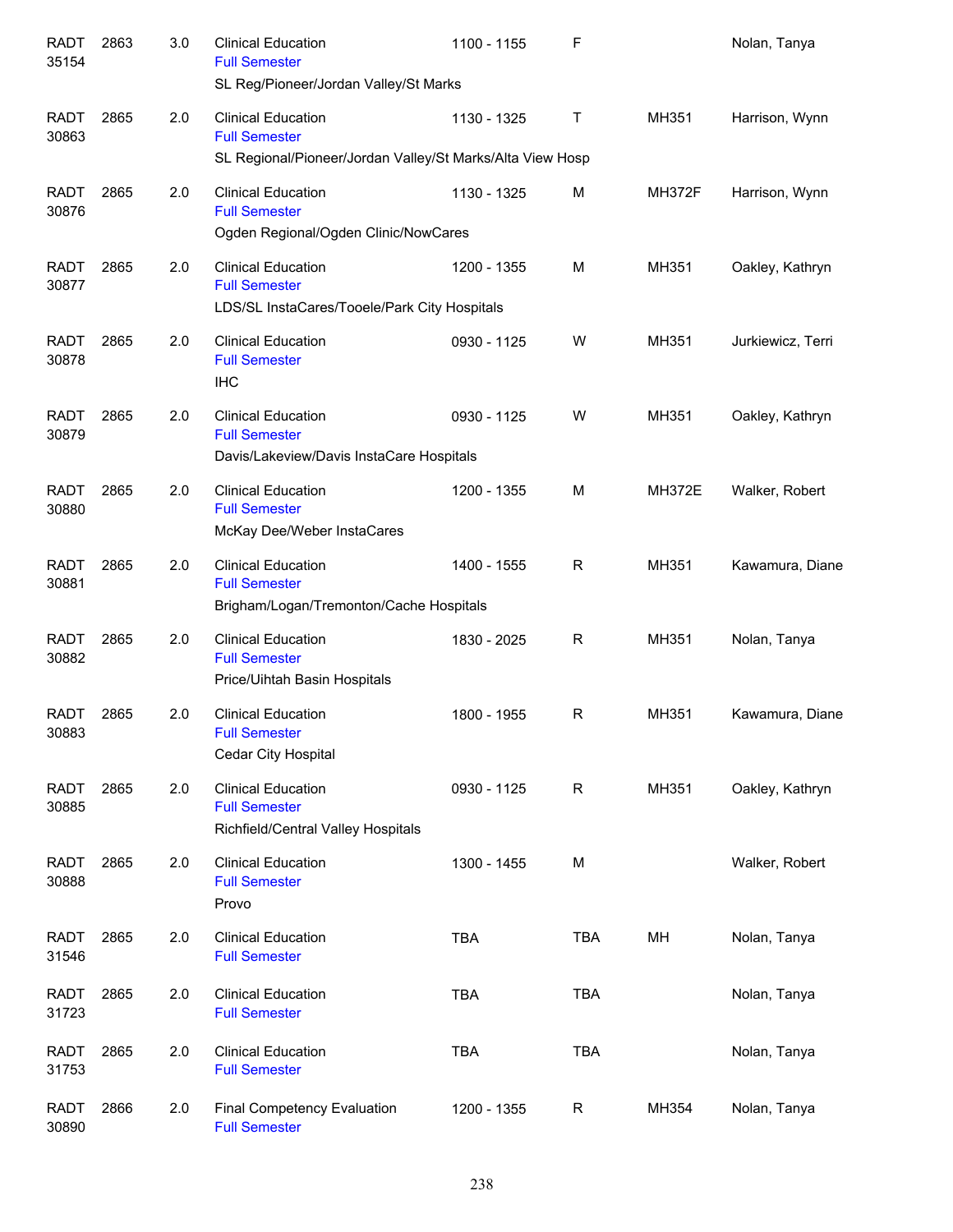| <b>RADT</b><br>30892 | 2866 | 2.0 | <b>Final Competency Evaluation</b><br><b>Full Semester</b>      | 1200 - 1355 | F           | MH354 | Nolan, Tanya      |
|----------------------|------|-----|-----------------------------------------------------------------|-------------|-------------|-------|-------------------|
| <b>RADT</b><br>30894 | 2866 | 2.0 | Final Competency Evaluation<br><b>Full Semester</b><br>Outreach | 0800 - 0955 | W           | MH354 | Walker, Robert    |
| <b>RADT</b><br>30896 | 2866 | 2.0 | Final Competency Evaluation<br><b>Full Semester</b><br>Provo    | 1400 - 1555 | M           |       | Christensen, Rex  |
| <b>RADT</b><br>31548 | 2866 | 2.0 | <b>Final Competency Evaluation</b><br><b>Full Semester</b>      | <b>TBA</b>  | <b>TBA</b>  | MH    | Nolan, Tanya      |
| <b>RADT</b><br>31730 | 2866 | 2.0 | Final Competency Evaluation<br><b>Full Semester</b>             | <b>TBA</b>  | <b>TBA</b>  |       | Jurkiewicz, Terri |
| <b>RADT</b><br>31754 | 2866 | 2.0 | Final Competency Evaluation<br><b>Full Semester</b>             | <b>TBA</b>  | <b>TBA</b>  |       | Nolan, Tanya      |
| <b>RADT</b><br>30897 | 2913 | 2.0 | <b>Comprehensive Review</b><br><b>Full Semester</b>             | 0800 - 0955 | Τ           | MH351 | Kawamura, Diane   |
| <b>RADT</b><br>30898 | 2913 | 2.0 | <b>Comprehensive Review</b><br><b>Full Semester</b>             | 0800 - 0955 | R           | MH351 | Kawamura, Diane   |
| <b>RADT</b><br>30899 | 2913 | 2.0 | <b>Comprehensive Review</b><br><b>Full Semester</b><br>Outreach | 0800 - 0955 | $\mathsf T$ | MH355 | Kawamura, Diane   |
| <b>RADT</b><br>30900 | 2913 | 2.0 | <b>Comprehensive Review</b><br><b>Full Semester</b><br>Provo    | 1130 - 1325 | M           |       | Christensen, Rex  |
| <b>RADT</b><br>31549 | 2913 | 2.0 | <b>Comprehensive Review</b><br><b>Full Semester</b>             | <b>TBA</b>  | <b>TBA</b>  | MH    | Kawamura, Diane   |
| <b>RADT</b><br>31734 | 2913 | 2.0 | <b>Comprehensive Review</b><br><b>Full Semester</b>             | <b>TBA</b>  | <b>TBA</b>  |       | Kawamura, Diane   |
| <b>RADT</b><br>31755 | 2913 | 2.0 | Comprehensive Review<br><b>Full Semester</b>                    | TBA         | <b>TBA</b>  |       | Kawamura, Diane   |
| <b>RADT</b><br>31381 | 3003 | 3.0 | DV Psycho-Social Medicine<br><b>Full Semester</b>               | <b>TBA</b>  | <b>TBA</b>  | MH    | Walker, Robert    |
| <b>RADT</b><br>31693 | 3003 | 3.0 | DV Psycho-Social Medicine<br><b>Full Semester</b>               | <b>TBA</b>  | <b>TBA</b>  |       | Walker, Robert    |
| <b>RADT</b><br>33259 | 3003 | 3.0 | DV Psycho-Social Medicine<br><b>Full Semester</b>               | <b>TBA</b>  | <b>TBA</b>  |       | Walker, Robert    |
| <b>RADT</b><br>31382 | 3043 | 3.0 | Medical Ethics and Law<br><b>Full Semester</b>                  | <b>TBA</b>  | <b>TBA</b>  | MH    | Newham, M         |
| <b>RADT</b><br>31589 | 3043 | 3.0 | Medical Ethics and Law<br><b>Full Semester</b>                  | <b>TBA</b>  | <b>TBA</b>  |       | Newham, M         |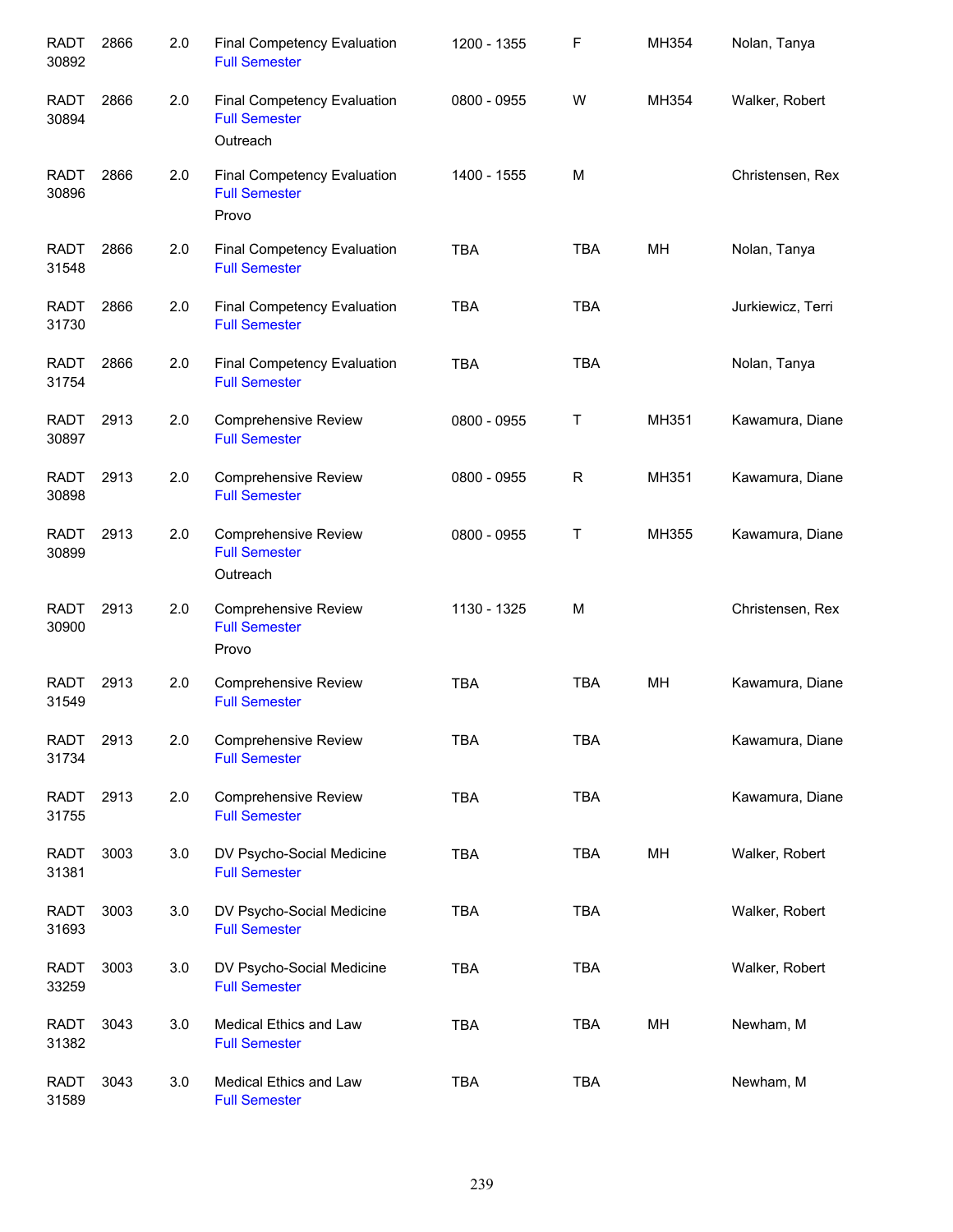| <b>RADT</b><br>31657 | 3123 | 3.0 | Sectional Anatomy<br><b>Full Semester</b>                                               | <b>TBA</b>  | <b>TBA</b> |       | Newham, M         |
|----------------------|------|-----|-----------------------------------------------------------------------------------------|-------------|------------|-------|-------------------|
| RADT<br>31384        | 3243 | 3.0 | Patient Care & Assessment II<br><b>Full Semester</b>                                    | <b>TBA</b>  | <b>TBA</b> | MH    | Walker, Robert    |
| <b>RADT</b><br>31590 | 3243 | 3.0 | Patient Care & Assessment II<br><b>Full Semester</b>                                    | <b>TBA</b>  | <b>TBA</b> |       | Walker, Robert    |
| <b>RADT</b><br>31385 | 3253 | 3.0 | Patient Care & Assessment III<br><b>Full Semester</b><br>Course fee \$12.00             | <b>TBA</b>  | <b>TBA</b> | MН    | Walker, Robert    |
| RADT<br>31591        | 3253 | 3.0 | Patient Care & Assessment III<br><b>Full Semester</b><br>Course fee \$12.00             | <b>TBA</b>  | <b>TBA</b> |       | Walker, Robert    |
| <b>RADT</b><br>31658 | 3253 | 3.0 | Patient Care & Assessment III<br><b>Full Semester</b><br>Course fee \$12.00             | <b>TBA</b>  | <b>TBA</b> |       | Walker, Robert    |
| RADT<br>31386        | 3263 | 3.0 | Diagnostic Services Pharmacol<br><b>Full Semester</b>                                   | <b>TBA</b>  | <b>TBA</b> | MH    | Walker, Robert    |
| RADT<br>31592        | 3263 | 3.0 | Diagnostic Services Pharmacol<br><b>Full Semester</b>                                   | <b>TBA</b>  | <b>TBA</b> |       | Walker, Robert    |
| RADT<br>31659        | 3263 | 3.0 | Diagnostic Services Pharmacol<br><b>Full Semester</b>                                   | <b>TBA</b>  | <b>TBA</b> |       | Walker, Robert    |
| <b>RADT</b><br>31387 | 3403 | 3.0 | Radiobiolgy Physic<br><b>Full Semester</b>                                              | <b>TBA</b>  | <b>TBA</b> | MН    | Newham, M         |
| <b>RADT</b><br>31593 | 3403 | 3.0 | Radiobiolgy Physic<br><b>Full Semester</b>                                              | <b>TBA</b>  | <b>TBA</b> |       | Newham, M         |
| <b>RADT</b><br>31388 | 3423 | 3.0 | <b>Federal Regulations</b><br><b>Full Semester</b>                                      | <b>TBA</b>  | <b>TBA</b> | MН    | Harrison, Wynn    |
| <b>RADT</b><br>31594 | 3423 | 3.0 | <b>Federal Regulations</b><br><b>Full Semester</b>                                      | <b>TBA</b>  | <b>TBA</b> |       | Harrison, Wynn    |
| RADT<br>30901        | 3443 | 3.0 | SI Quality Assur in Radiology<br><b>Full Semester</b><br>Provo<br>Course fee \$18.00    | 1130 - 1425 | M          |       | Christensen, Rex  |
| RADT<br>30902        | 3443 | 3.0 | SI Quality Assur in Radiology<br><b>Full Semester</b><br>Course fee \$18.00             | 1000 - 1255 | Т          | MH355 | Jurkiewicz, Terri |
| RADT<br>30903        | 3443 | 3.0 | SI Quality Assur in Radiology<br><b>Full Semester</b><br>Course fee \$18.00             | 1500 - 1655 | W          | MH355 | Jurkiewicz, Terri |
| <b>RADT</b><br>30904 | 3443 | 3.0 | SI Quality Assur in Radiology<br><b>Full Semester</b><br>Outreach<br>Course fee \$18.00 | 1130 - 1425 | M          | MH355 | Jurkiewicz, Terri |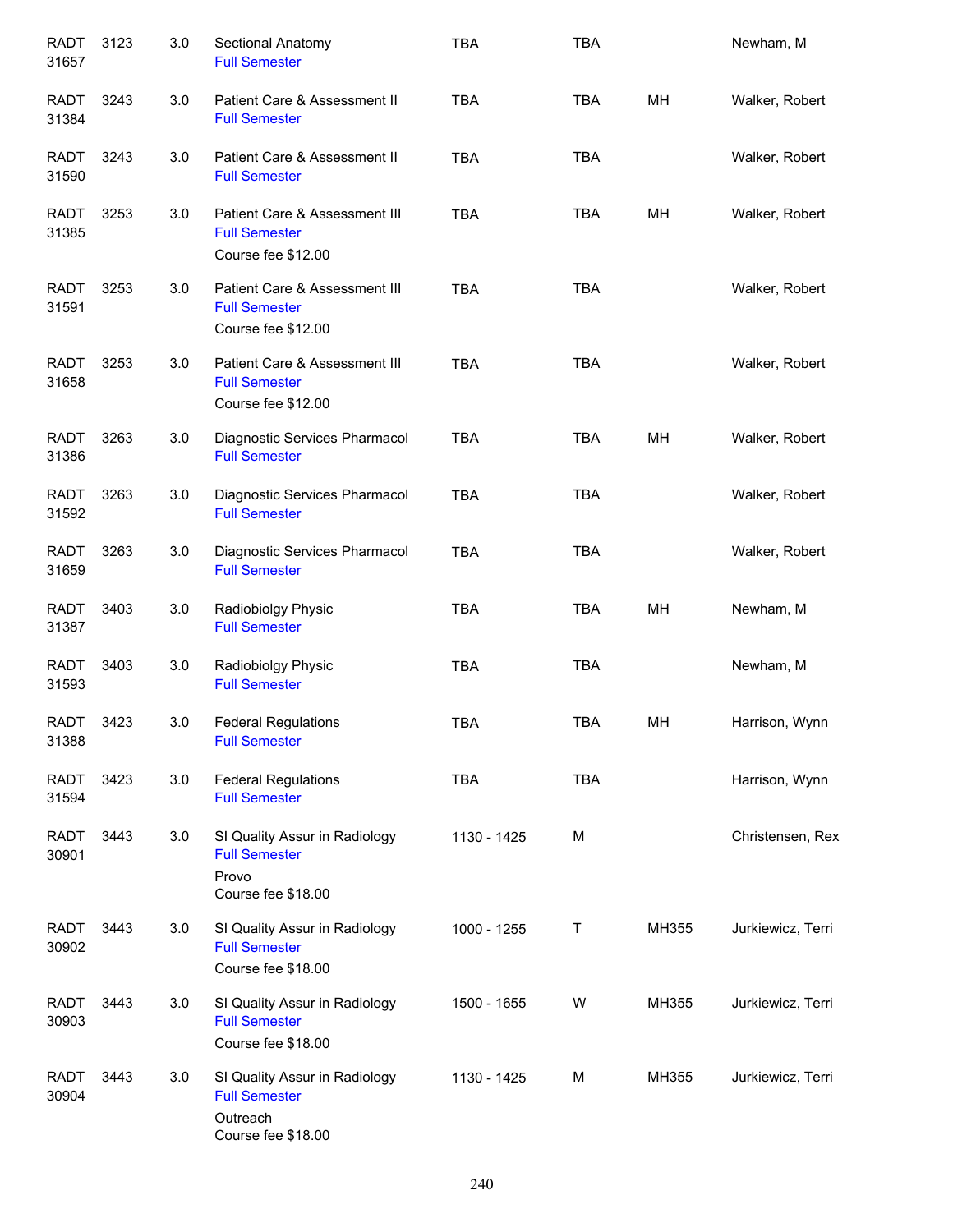| <b>RADT</b><br>31389 | 3443 | 3.0 | SI Quality Assur in Radiology<br><b>Full Semester</b><br>Course fee \$18.00 | <b>TBA</b> | <b>TBA</b> | MH | Jurkiewicz, Terri |
|----------------------|------|-----|-----------------------------------------------------------------------------|------------|------------|----|-------------------|
| <b>RADT</b><br>31551 | 3443 | 3.0 | SI Quality Assur in Radiology<br><b>Full Semester</b><br>Course fee \$18.00 | <b>TBA</b> | <b>TBA</b> | MH | Jurkiewicz, Terri |
| <b>RADT</b><br>31595 | 3443 | 3.0 | SI Quality Assur in Radiology<br><b>Full Semester</b><br>Course fee \$18.00 | <b>TBA</b> | <b>TBA</b> |    | Jurkiewicz, Terri |
| <b>RADT</b><br>31742 | 3443 | 3.0 | SI Quality Assur in Radiology<br><b>Full Semester</b><br>Course fee \$18.00 | <b>TBA</b> | <b>TBA</b> |    | Jurkiewicz, Terri |
| <b>RADT</b><br>31757 | 3443 | 3.0 | SI Quality Assur in Radiology<br><b>Full Semester</b><br>Course fee \$18.00 | <b>TBA</b> | <b>TBA</b> |    | Jurkiewicz, Terri |
| <b>RADT</b><br>31859 | 3563 | 3.0 | Managing Clinical Information<br><b>Full Semester</b>                       | <b>TBA</b> | <b>TBA</b> |    | Christensen, Rex  |
| RADT<br>31392        | 3863 | 2.0 | Clinical Internship<br><b>Full Semester</b>                                 | <b>TBA</b> | <b>TBA</b> | MH | Christensen, Rex  |
| <b>RADT</b><br>31400 | 3863 | 3.0 | Clinical Internship<br><b>Full Semester</b>                                 | <b>TBA</b> | <b>TBA</b> | MH | Christensen, Rex  |
| <b>RADT</b><br>31401 | 3863 | 4.0 | Clinical Internship<br><b>Full Semester</b>                                 | <b>TBA</b> | <b>TBA</b> | MH | Christensen, Rex  |
| <b>RADT</b><br>31403 | 3863 | 5.0 | Clinical Internship<br><b>Full Semester</b>                                 | <b>TBA</b> | <b>TBA</b> | MH | Christensen, Rex  |
| <b>RADT</b><br>31404 | 3863 | 6.0 | Clinical Internship<br><b>Full Semester</b>                                 | <b>TBA</b> | <b>TBA</b> | MH | Christensen, Rex  |
| <b>RADT</b><br>31596 | 3863 | 2.0 | Clinical Internship<br><b>Full Semester</b>                                 | <b>TBA</b> | <b>TBA</b> |    | Christensen, Rex  |
| <b>RADT</b><br>31597 | 3863 | 3.0 | Clinical Internship<br><b>Full Semester</b>                                 | <b>TBA</b> | <b>TBA</b> |    | Christensen, Rex  |
| <b>RADT</b><br>31598 | 3863 | 4.0 | Clinical Internship<br><b>Full Semester</b>                                 | <b>TBA</b> | <b>TBA</b> |    | Christensen, Rex  |
| <b>RADT</b><br>31599 | 3863 | 5.0 | Clinical Internship<br><b>Full Semester</b>                                 | <b>TBA</b> | <b>TBA</b> |    | Christensen, Rex  |
| <b>RADT</b><br>31600 | 3863 | 6.0 | Clinical Internship<br><b>Full Semester</b>                                 | <b>TBA</b> | <b>TBA</b> |    | Christensen, Rex  |
| <b>RADT</b><br>35171 | 4203 | 3.0 | Patient Education in Radiology<br><b>Full Semester</b>                      |            |            |    |                   |
| <b>RADT</b><br>31406 | 4233 | 3.0 | Fiscal Analysis in Radiology<br><b>Full Semester</b>                        | <b>TBA</b> | TBA        | MH | Newham, M         |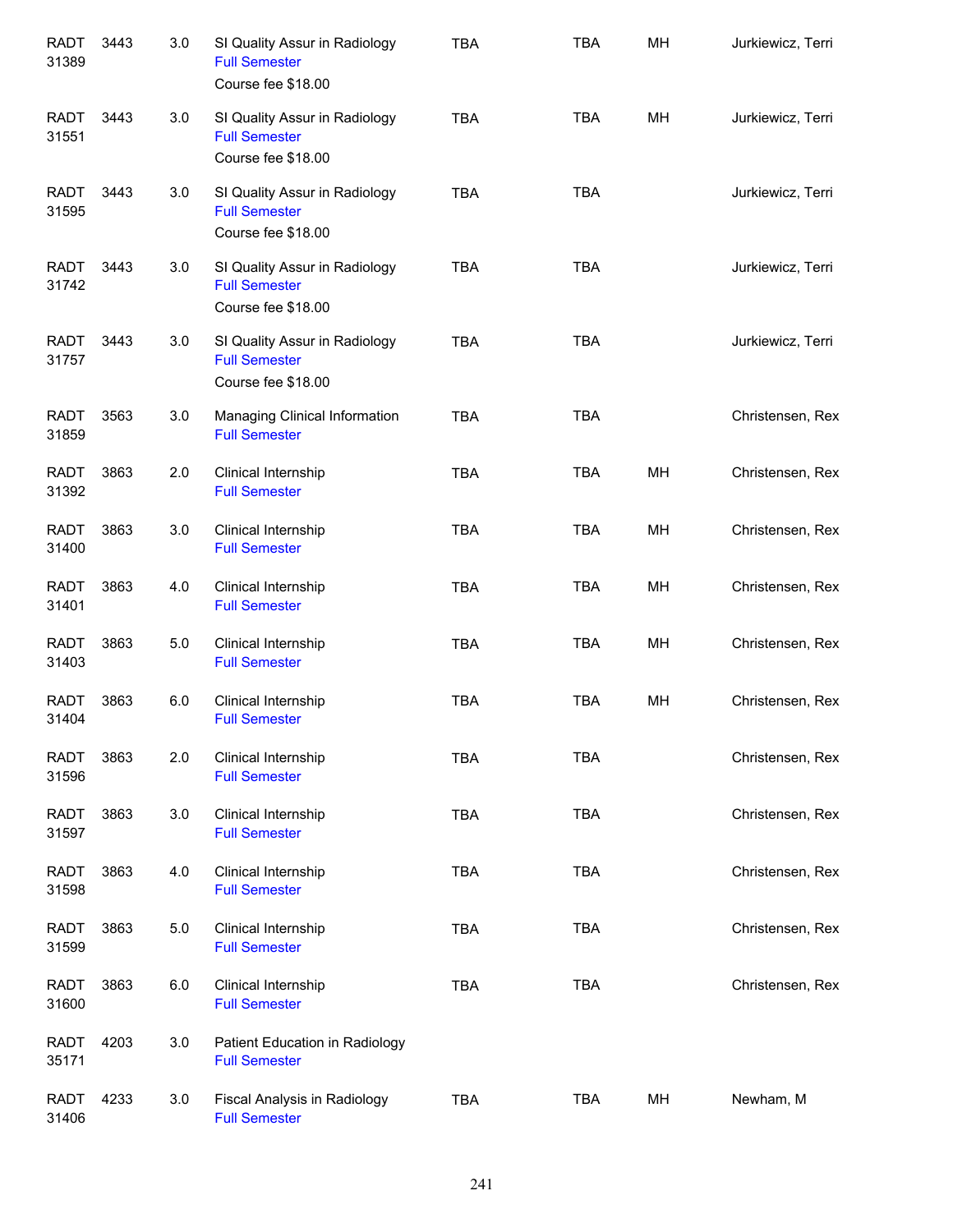| <b>RADT</b><br>31601 | 4233 | 3.0 | Fiscal Analysis in Radiology<br><b>Full Semester</b>   | <b>TBA</b> | <b>TBA</b> |    | Newham, M         |
|----------------------|------|-----|--------------------------------------------------------|------------|------------|----|-------------------|
| <b>RADT</b><br>31408 | 4243 | 3.0 | Quality Management/Radiology<br><b>Full Semester</b>   | <b>TBA</b> | <b>TBA</b> | MН | Newham, M         |
| <b>RADT</b><br>31602 | 4243 | 3.0 | Quality Management/Radiology<br><b>Full Semester</b>   | <b>TBA</b> | <b>TBA</b> |    | Newham, M         |
| <b>RADT</b><br>31466 | 4303 | 3.0 | Cardiology<br><b>Full Semester</b>                     | <b>TBA</b> | <b>TBA</b> | MН | Walker, Robert    |
| RADT<br>31635        | 4303 | 3.0 | Cardiology<br><b>Full Semester</b>                     | <b>TBA</b> | <b>TBA</b> |    | Walker, Robert    |
| <b>RADT</b><br>31451 | 4343 | 3.0 | Thoracic/Venous Procedures<br><b>Full Semester</b>     | <b>TBA</b> | <b>TBA</b> | MН | Walker, Robert    |
| <b>RADT</b><br>31628 | 4343 | 3.0 | Thoracic/Venous Procedures<br><b>Full Semester</b>     | <b>TBA</b> | <b>TBA</b> |    | Walker, Robert    |
| <b>RADT</b><br>31410 | 4413 | 3.0 | Forensic Radiology<br><b>Full Semester</b>             | <b>TBA</b> | <b>TBA</b> | MH | Newham, M         |
| <b>RADT</b><br>31603 | 4413 | 3.0 | Forensic Radiology<br><b>Full Semester</b>             | <b>TBA</b> | <b>TBA</b> |    | Newham, M         |
| <b>RADT</b><br>31411 | 4433 | 3.0 | <b>PACS Administration</b><br><b>Full Semester</b>     | <b>TBA</b> | <b>TBA</b> | MH | Christensen, Rex  |
| <b>RADT</b><br>31606 | 4433 | 3.0 | <b>PACS Administration</b><br><b>Full Semester</b>     | <b>TBA</b> | <b>TBA</b> |    | Christensen, Rex  |
| <b>RADT</b><br>31413 | 4443 | 3.0 | Imaging Informatics<br><b>Full Semester</b>            | <b>TBA</b> | <b>TBA</b> | MH | Christensen, Rex  |
| RADT<br>31608        | 4443 | 3.0 | Imaging Informatics<br><b>Full Semester</b>            | TBA        | <b>TBA</b> |    | Christensen, Rex  |
| RADT<br>31442        | 4572 | 2.0 | Patient Educ & Clinical Examin<br><b>Full Semester</b> | <b>TBA</b> | <b>TBA</b> | MH | Jurkiewicz, Terri |
| <b>RADT</b><br>31582 | 4572 | 2.0 | Patient Educ & Clinical Examin<br><b>Full Semester</b> | <b>TBA</b> | <b>TBA</b> |    | Jurkiewicz, Terri |
| RADT<br>31416        | 4573 | 3.0 | Female Patient/Medical Imaging<br><b>Full Semester</b> | <b>TBA</b> | TBA        | MH | Newham, M         |
| <b>RADT</b><br>31609 | 4573 | 3.0 | Female Patient/Medical Imaging<br><b>Full Semester</b> | <b>TBA</b> | <b>TBA</b> |    | Newham, M         |
| RADT<br>31453        | 4613 | 3.0 | Comp Tomography/Torso & Limbs<br><b>Full Semester</b>  | <b>TBA</b> | <b>TBA</b> | MH | Newham, M         |
| <b>RADT</b><br>31521 | 4613 | 3.0 | Comp Tomography/Torso & Limbs<br><b>Full Semester</b>  | <b>TBA</b> | TBA        | MH | Newham, M         |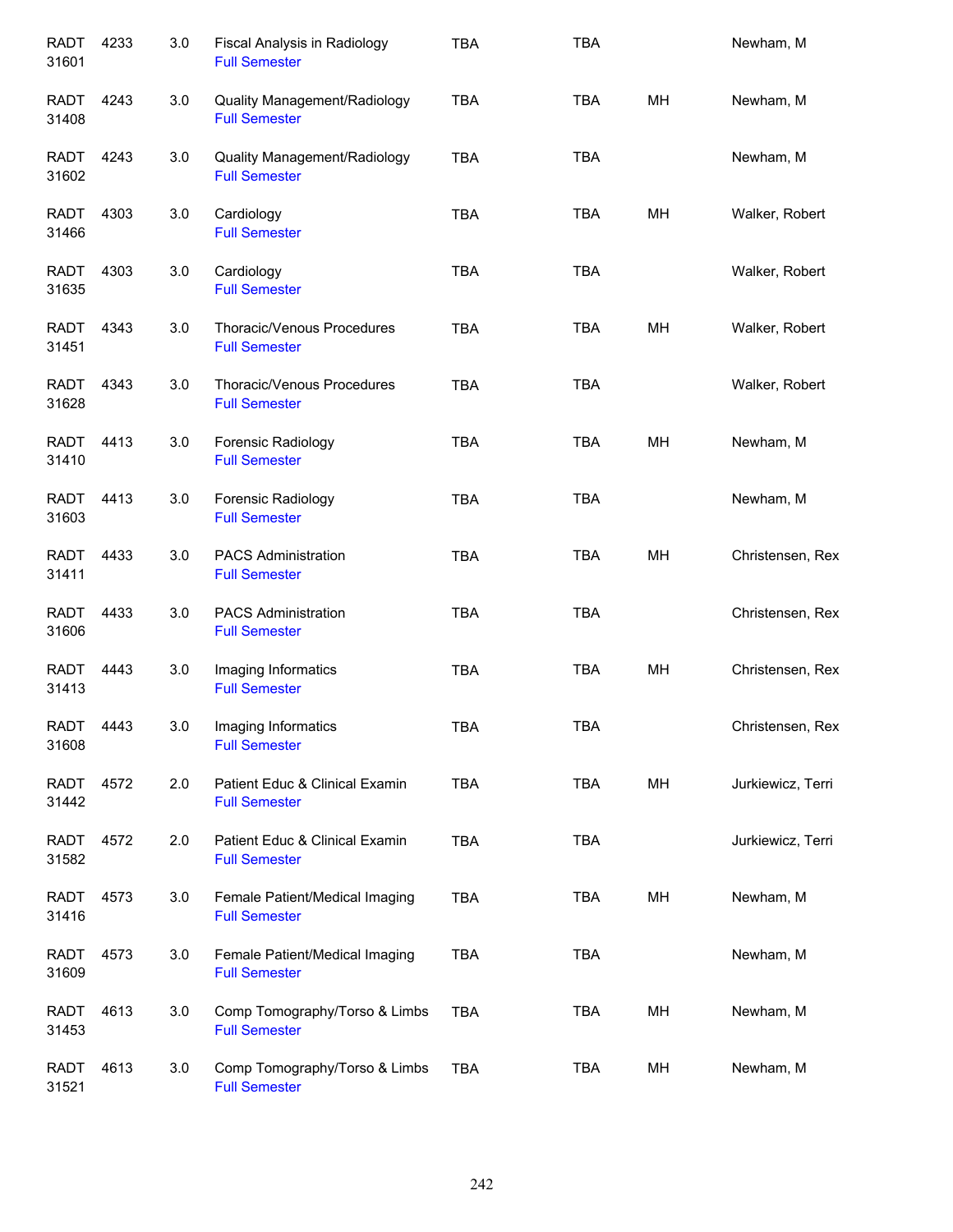| <b>RADT</b><br>31629 | 4613 | 3.0 | Comp Tomography/Torso & Limbs<br><b>Full Semester</b> | <b>TBA</b> | <b>TBA</b> |    | Newham, M           |
|----------------------|------|-----|-------------------------------------------------------|------------|------------|----|---------------------|
| RADT<br>31656        | 4613 | 3.0 | Comp Tomography/Torso & Limbs<br><b>Full Semester</b> | <b>TBA</b> | <b>TBA</b> |    | Newham, M           |
| RADT<br>31456        | 4623 | 3.0 | Adv MRI Procedures & Safety<br><b>Full Semester</b>   | <b>TBA</b> | <b>TBA</b> | MН | Christensen, Rex    |
| RADT<br>31515        | 4623 | 3.0 | Adv MRI Procedures & Safety<br><b>Full Semester</b>   | <b>TBA</b> | <b>TBA</b> | MН | Christensen, Rex    |
| <b>RADT</b><br>31630 | 4623 | 3.0 | Adv MRI Procedures & Safety<br><b>Full Semester</b>   | <b>TBA</b> | <b>TBA</b> |    | Christensen, Rex    |
| <b>RADT</b><br>31652 | 4623 | 3.0 | Adv MRI Procedures & Safety<br><b>Full Semester</b>   | <b>TBA</b> | <b>TBA</b> |    | Christensen, Rex    |
| <b>RADT</b><br>31458 | 4643 | 3.0 | MRI of the Torso & Limbs<br><b>Full Semester</b>      | <b>TBA</b> | <b>TBA</b> | MН | Christensen, Rex    |
| <b>RADT</b><br>31519 | 4643 | 3.0 | MRI of the Torso & Limbs<br><b>Full Semester</b>      | <b>TBA</b> | <b>TBA</b> | MН | Christensen, Rex    |
| <b>RADT</b><br>31631 | 4643 | 3.0 | MRI of the Torso & Limbs<br><b>Full Semester</b>      | <b>TBA</b> | <b>TBA</b> |    | Christensen, Rex    |
| <b>RADT</b><br>31655 | 4643 | 3.0 | MRI of the Torso & Limbs<br><b>Full Semester</b>      | <b>TBA</b> | <b>TBA</b> |    | Christensen, Rex    |
| <b>RADT</b><br>31419 | 4803 | 1.0 | Individual Research<br><b>Full Semester</b>           | <b>TBA</b> | <b>TBA</b> | MН | Walker, Robert      |
| <b>RADT</b><br>31421 | 4803 | 2.0 | Individual Research<br><b>Full Semester</b>           | <b>TBA</b> | <b>TBA</b> | MН | Walker, Robert      |
| <b>RADT</b><br>31423 | 4803 | 3.0 | Individual Research<br><b>Full Semester</b>           | <b>TBA</b> | TBA        | MН | Walker, Robert      |
| <b>RADT</b><br>31610 | 4803 | 1.0 | Individual Research<br><b>Full Semester</b>           | <b>TBA</b> | <b>TBA</b> |    | Walker, Robert      |
| <b>RADT</b><br>31611 | 4803 | 2.0 | Individual Research<br><b>Full Semester</b>           | <b>TBA</b> | <b>TBA</b> |    | Walker, Robert      |
| <b>RADT</b><br>31612 | 4803 | 3.0 | Individual Research<br><b>Full Semester</b>           | <b>TBA</b> | <b>TBA</b> |    | Walker, Robert      |
| <b>RADT</b><br>31694 | 4803 | 2.0 | Individual Research<br><b>Full Semester</b>           | <b>TBA</b> | <b>TBA</b> |    | Brenkendorff, Teena |
| <b>RADT</b><br>31424 | 4833 | 3.0 | Directed Readings & Research<br><b>Full Semester</b>  | <b>TBA</b> | <b>TBA</b> | MH | Kawamura, Diane     |
| <b>RADT</b><br>31613 | 4833 | 3.0 | Directed Readings & Research<br><b>Full Semester</b>  | <b>TBA</b> | <b>TBA</b> |    | Kawamura, Diane     |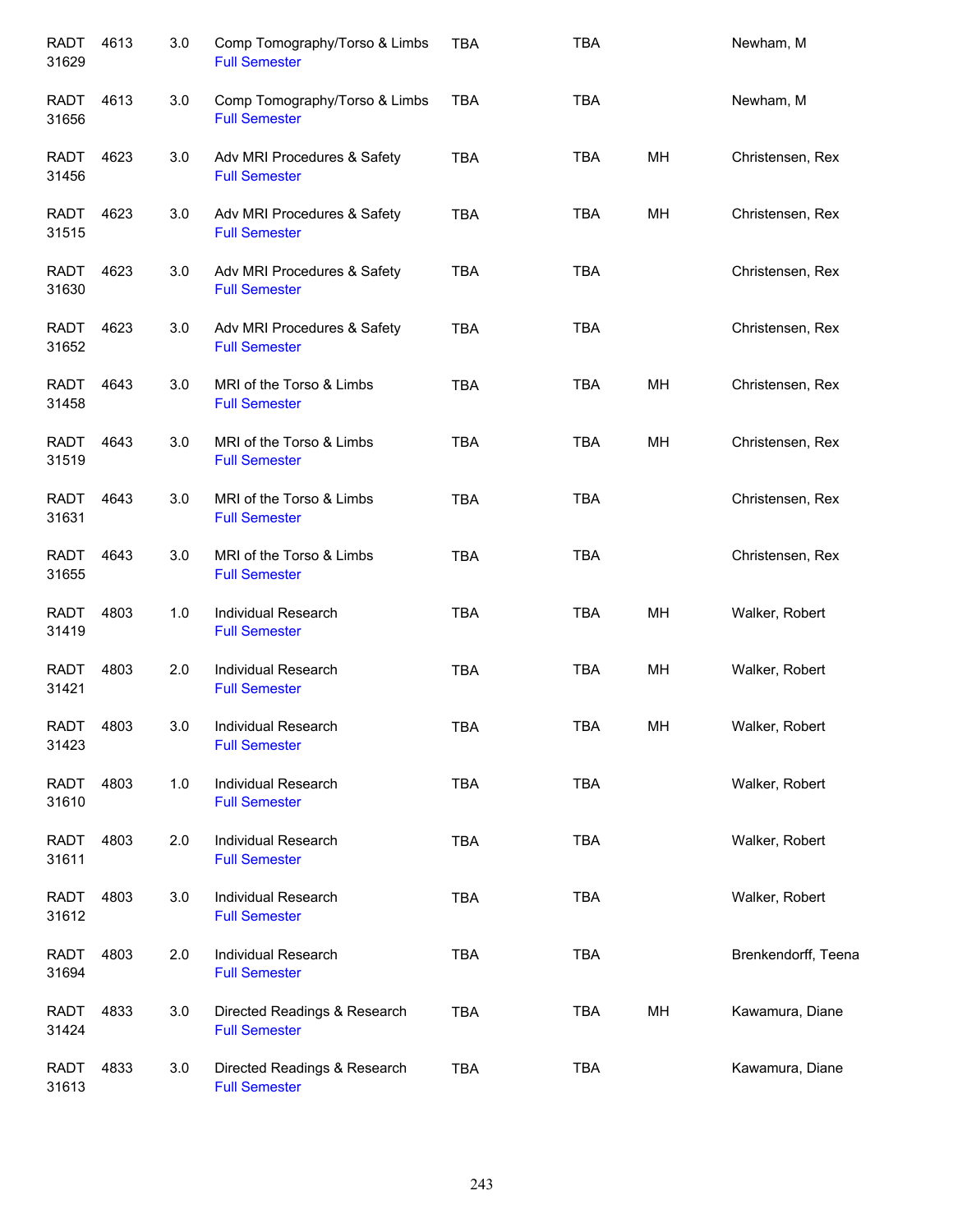| <b>RADT</b><br>31426 | 4922 | 2.0 | Workshop<br><b>Full Semester</b>                       | <b>TBA</b> | <b>TBA</b> | MH | Walker, Robert      |
|----------------------|------|-----|--------------------------------------------------------|------------|------------|----|---------------------|
| RADT<br>31614        | 4922 | 2.0 | Workshop<br><b>Full Semester</b>                       | <b>TBA</b> | <b>TBA</b> |    | Walker, Robert      |
| RADT<br>31428        | 4933 | 3.0 | <b>Research Methods</b><br><b>Full Semester</b>        | <b>TBA</b> | <b>TBA</b> | MH | Kawamura, Diane     |
| RADT<br>31617        | 4933 | 3.0 | <b>Research Methods</b><br><b>Full Semester</b>        | <b>TBA</b> | <b>TBA</b> |    | Kawamura, Diane     |
| RADT<br>31662        | 4933 | 3.0 | <b>Research Methods</b><br><b>Full Semester</b>        | <b>TBA</b> | <b>TBA</b> |    | Newham, M           |
| RADT<br>31430        | 4943 | 3.0 | SI Baccalaureate Thesis<br><b>Full Semester</b>        | <b>TBA</b> | <b>TBA</b> | MH | Kawamura, Diane     |
| <b>RADT</b><br>31619 | 4943 | 3.0 | SI Baccalaureate Thesis<br><b>Full Semester</b>        | <b>TBA</b> | <b>TBA</b> |    | Kawamura, Diane     |
| <b>RADT</b><br>31432 | 4992 | 1.0 | Seminar<br><b>Full Semester</b>                        | <b>TBA</b> | <b>TBA</b> | MH | Oakley, Kathryn     |
| <b>RADT</b><br>31434 | 4992 | 2.0 | Seminar<br><b>Full Semester</b>                        | <b>TBA</b> | <b>TBA</b> | MH | Oakley, Kathryn     |
| <b>RADT</b><br>31620 | 4992 | 1.0 | Seminar<br><b>Full Semester</b>                        | <b>TBA</b> | <b>TBA</b> |    | Oakley, Kathryn     |
| <b>RADT</b><br>31622 | 4992 | 2.0 | Seminar<br><b>Full Semester</b>                        | <b>TBA</b> | <b>TBA</b> |    | Oakley, Kathryn     |
| <b>RADT</b><br>31663 | 5413 | 3.0 | Evaluation of the Chest<br><b>Full Semester</b>        | <b>TBA</b> | <b>TBA</b> |    | Newham, M           |
| RADT<br>31696        | 5453 | 3.0 | Eval/CNS and Facial Structures<br><b>Full Semester</b> | TBA        | <b>TBA</b> |    | Brenkendorff, Teena |
| RADT<br>32012        | 5463 | 3.0 | Problem Patient Management<br><b>Full Semester</b>     | <b>TBA</b> | <b>TBA</b> |    | Newham, M           |
| <b>RADT</b><br>31664 | 5862 | 3.0 | <b>Clinical Preceptorship</b><br><b>Full Semester</b>  | <b>TBA</b> | <b>TBA</b> |    | Newham, M           |
| <b>RADT</b><br>32013 | 5865 | 3.0 | <b>Clinical Preceptorship</b><br><b>Full Semester</b>  | <b>TBA</b> | <b>TBA</b> |    | Newham, M           |
| <b>RADT</b><br>32014 | 5868 | 3.0 | Final Competency Assessment<br><b>Full Semester</b>    | <b>TBA</b> | <b>TBA</b> |    | Newham, M           |
| <b>RATH</b><br>31494 | 4342 | 3.0 | Intro to Treatment Planning<br><b>Full Semester</b>    | <b>TBA</b> | <b>TBA</b> | МH | Tobler, Matthew     |
| <b>RATH</b><br>31636 | 4342 | 3.0 | Intro to Treatment Planning<br><b>Full Semester</b>    | <b>TBA</b> | <b>TBA</b> |    | Tobler, Matthew     |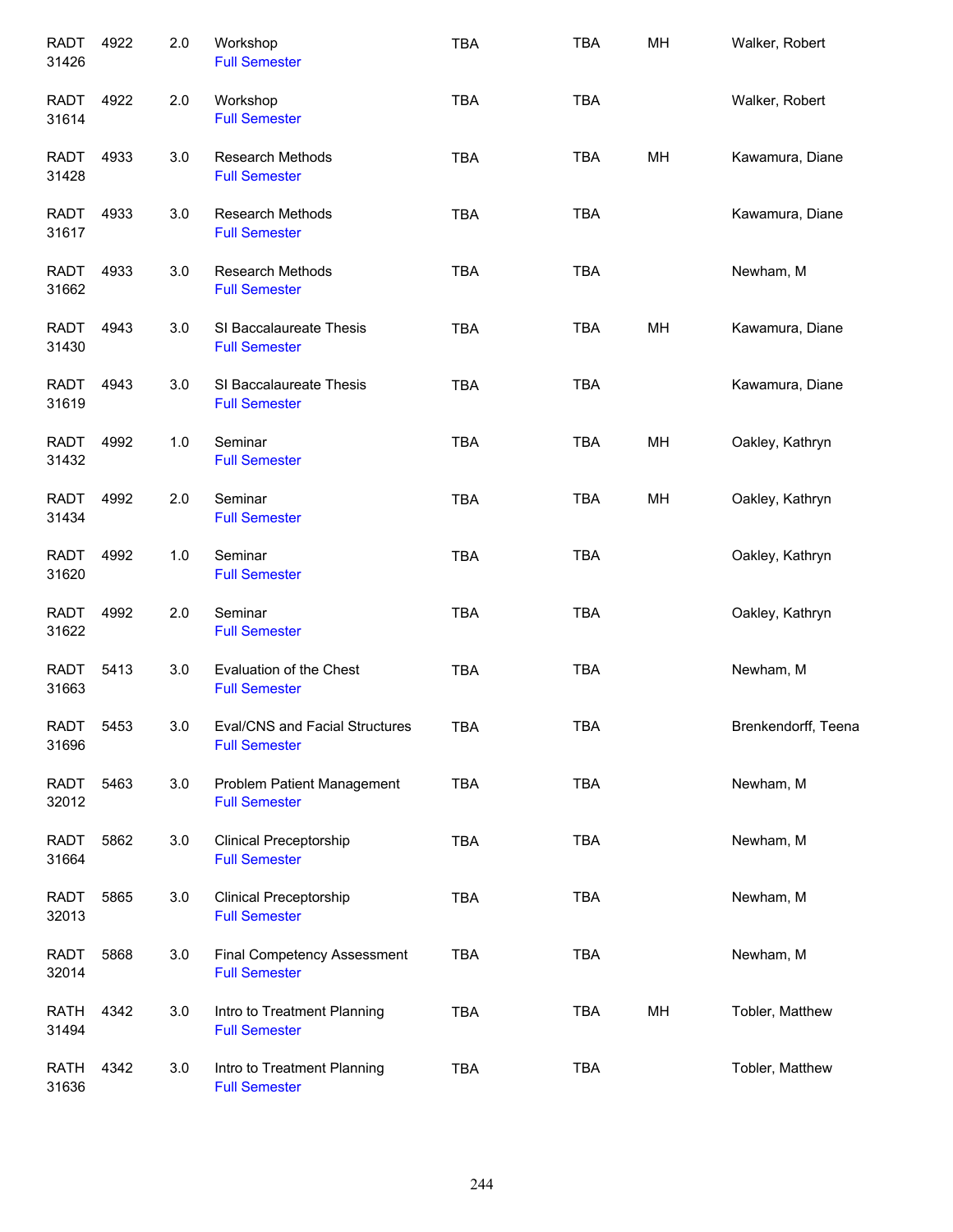| <b>RATH</b><br>31495 | 4412 | 3.0 | Radiation Oncology II<br><b>Full Semester</b>                                                                                                                                                                          | <b>TBA</b>                 | <b>TBA</b>     | MH                         | Oakley, Kathryn   |
|----------------------|------|-----|------------------------------------------------------------------------------------------------------------------------------------------------------------------------------------------------------------------------|----------------------------|----------------|----------------------------|-------------------|
| <b>RATH</b><br>31637 | 4412 | 3.0 | Radiation Oncology II<br><b>Full Semester</b>                                                                                                                                                                          | <b>TBA</b>                 | <b>TBA</b>     |                            | Oakley, Kathryn   |
| <b>RATH</b><br>31759 | 4448 | 3.0 | New Technology in Rad Therapy<br><b>Full Semester</b>                                                                                                                                                                  | <b>TBA</b>                 | <b>TBA</b>     | MH                         | Hecox, Ryan       |
| <b>RATH</b><br>34546 | 4448 | 3.0 | New Technology in Rad Therapy<br><b>Full Semester</b>                                                                                                                                                                  | <b>TBA</b>                 | <b>TBA</b>     |                            | Hecox, Ryan       |
| <b>RATH</b><br>31496 | 4862 | 3.0 | <b>Clinical Education II</b><br><b>Full Semester</b>                                                                                                                                                                   | <b>TBA</b>                 | TBA            | MН                         | Oakley, Kathryn   |
| <b>RATH</b><br>31639 | 4862 | 3.0 | <b>Clinical Education II</b><br><b>Full Semester</b>                                                                                                                                                                   | <b>TBA</b>                 | <b>TBA</b>     |                            | Oakley, Kathryn   |
| <b>REC</b><br>33861  | 3600 | 3.0 | <b>Outdoor Recreation</b><br><b>Full Semester</b>                                                                                                                                                                      | 1030 - 1120<br>1030 - 1220 | <b>MW</b><br>F | <b>SW68</b><br><b>SW68</b> | Willden, Gary     |
| <b>REC</b><br>33860  | 3810 | 3.0 | Rec Leadership & Management<br><b>Full Semester</b>                                                                                                                                                                    | 0830 - 0920                | <b>MWF</b>     | <b>SW68</b>                | Willden, Gary     |
| <b>REC</b><br>33862  | 4550 | 2.0 | <b>Outdoor Education</b><br><b>Full Semester</b>                                                                                                                                                                       | 0830 - 0945                | <b>TR</b>      | <b>SW68</b>                | Willden, Gary     |
| <b>REST</b><br>32148 | 1540 | 1.0 | Survey Respiratory Therapy<br><b>Full Semester</b>                                                                                                                                                                     | 0930 - 1020                | W              | MH314                      | Gardiner, Janelle |
| <b>REST</b><br>33969 | 1540 | 1.0 | Survey Respiratory Therapy<br><b>Full Semester</b><br>To access the online courses materials please log in through<br>the student portal (eWeber) at http://weber.edu and enter<br>your Wildcat username and password. | <b>TBA</b>                 | <b>TBA</b>     | OL                         | Oki, Michell      |
| <b>REST</b><br>32150 | 1560 | 1.0 | Multi-Skill Health Care Worker<br><b>Full Semester</b>                                                                                                                                                                 | 1030 - 1120                | W              | MH314                      | Oki, Michell      |
| <b>REST</b><br>34088 | 2140 | 3.0 | Intro Basic Therapeutic Modali<br><b>Full Semester</b>                                                                                                                                                                 | <b>TBA</b>                 | <b>TBA</b>     | <b>SR</b>                  | Trujillo, Lisa    |
| <b>REST</b><br>32153 | 2160 | 3.0 | Equipment Management Lab<br><b>Full Semester</b>                                                                                                                                                                       | 1030 - 1520<br>1230 - 1420 | <b>TR</b><br>W | MH312<br>MH312             | Oki, Michell      |
| <b>REST</b><br>32157 | 2160 | 3.0 | Equipment Management Lab<br><b>Full Semester</b>                                                                                                                                                                       | 1030 - 1520<br>1230 - 1420 | <b>TR</b><br>W | MH312<br>MH312             | Gardiner, Janelle |
| <b>REST</b><br>34089 | 2210 | 3.0 | Elem Cardiopulm Anatomy/Physio<br><b>Full Semester</b>                                                                                                                                                                 | <b>TBA</b>                 | TBA            | <b>SR</b>                  | Eberle, Paul      |
| <b>REST</b><br>34090 | 2250 | 2.0 | <b>Basic Patient Assessment</b><br><b>Full Semester</b>                                                                                                                                                                | <b>TBA</b>                 | <b>TBA</b>     | <b>SR</b>                  | Eberle, Paul      |
| <b>REST</b><br>32159 | 2270 | 4.0 | Application CardiopImnary Diag<br><b>Full Semester</b>                                                                                                                                                                 | 0930 - 1120                | МW             | MH304                      | Eberle, Paul      |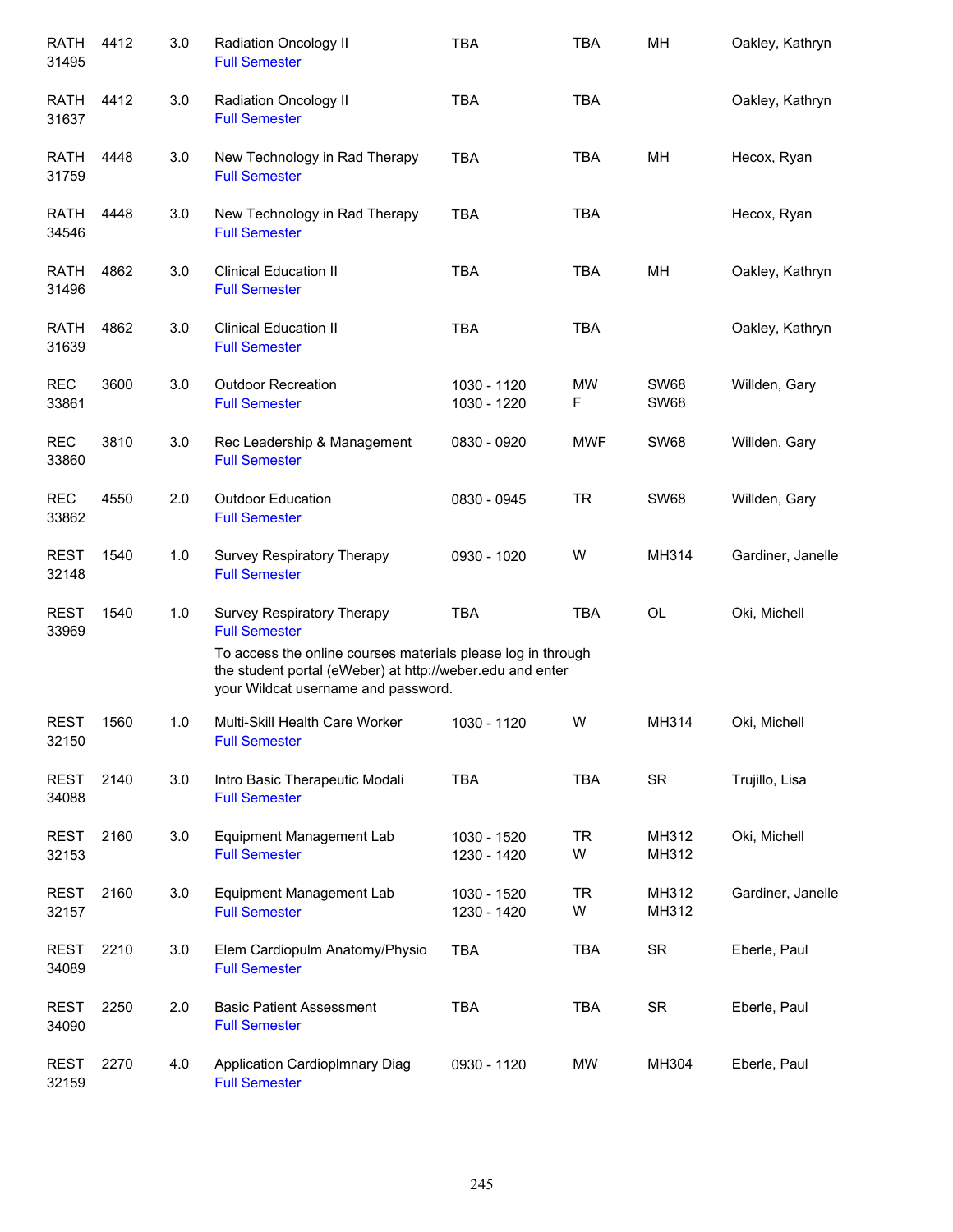| <b>REST</b><br>34091 | 2300 | 3.0 | Basic Modalities Resp Care I<br><b>Full Semester</b>          | <b>TBA</b>                                               | <b>TBA</b>       | <b>SR</b>                        | Allison, Emily     |
|----------------------|------|-----|---------------------------------------------------------------|----------------------------------------------------------|------------------|----------------------------------|--------------------|
| <b>REST</b><br>34092 | 2310 | 3.0 | Basic Modalities Resp Care II<br><b>Full Semester</b>         | <b>TBA</b>                                               | <b>TBA</b>       | <b>SR</b>                        | Dwan, Erin         |
| <b>REST</b><br>32206 | 2320 | 2.0 | <b>Essentials Mechani Ventilation</b><br><b>Full Semester</b> | 0930 - 1020<br>1130 - 1320                               | <b>TR</b><br>М   | MH312                            | Trujillo, Lisa     |
| <b>REST</b><br>32208 | 2330 | 1.0 | Entry Level Resp Therapy Revie<br><b>Full Semester</b>        | 1130 - 1220                                              | W                | MH304                            | Gardiner, Janelle  |
| <b>REST</b><br>32210 | 2520 | 2.0 | Principles Pharmacology<br><b>Full Semester</b>               | 0930 - 1120                                              | F                | MH304                            | Gardiner, Janelle  |
| <b>REST</b><br>34093 | 2700 | 4.0 | <b>Clinical Applications</b><br><b>Full Semester</b>          | <b>TBA</b>                                               | <b>TBA</b>       | <b>SR</b>                        | Trujillo, Lisa     |
| <b>REST</b><br>32211 | 2710 | 1.0 | <b>Specialty Clinical Experiences</b><br><b>Full Semester</b> | 1130 - 1220<br><b>TBA</b>                                | F<br><b>TR</b>   | MH312                            | Trujillo, Lisa     |
| <b>REST</b><br>32213 | 2720 | 3.0 | <b>Clinical Applications</b><br><b>Full Semester</b>          | 1230 - 1320<br><b>TBA</b>                                | F<br><b>TR</b>   | MH312                            | Trujillo, Lisa     |
| <b>REST</b><br>32214 | 2720 | 3.0 | <b>Clinical Applications</b><br><b>Full Semester</b>          | 1230 - 1320<br><b>TBA</b>                                | F<br><b>TR</b>   |                                  | Oki, Michell       |
| <b>REST</b><br>34094 | 3210 | 2.0 | Adv Cardiopulm Anatomy/Physiol<br><b>Full Semester</b>        | <b>TBA</b>                                               | <b>TBA</b>       | D02106                           | Eberle, Paul       |
| <b>REST</b><br>32232 | 3220 | 2.0 | Adv Cardiopulm Pathophysiology<br><b>Full Semester</b>        | 1130 - 1320                                              | F                | MH327                            | Eberle, Paul       |
| <b>REST</b><br>32233 | 3230 | 2.0 | Adv Cardiopulmonary Technology<br><b>Full Semester</b>        | 0930 - 1120                                              | F                | MH327                            | Oki, Michell       |
| <b>REST</b><br>33961 | 3260 | 2.0 | Neonatal/Pediatric Respir Care<br><b>Full Semester</b>        | <b>TBA</b>                                               | <b>TBA</b>       | <b>UM</b>                        | Guenter, Robert    |
| <b>REST</b><br>34096 | 3260 | 2.0 | Neonatal/Pediatric Respir Care<br><b>Full Semester</b>        | <b>TBA</b>                                               | <b>TBA</b>       | D02106                           | Bouwhuis, Kristine |
| <b>REST</b><br>33985 | 3270 | 2.0 | <b>Adult Critical Care</b><br><b>Full Semester</b>            | <b>TBA</b>                                               | <b>TBA</b>       | UM                               | Clawson, Gary      |
| <b>REST</b><br>34097 | 3270 | 2.0 | <b>Adult Critical Care</b><br><b>Full Semester</b>            | <b>TBA</b>                                               | <b>TBA</b>       | D02106                           | Hudson, Keith      |
| <b>REST</b><br>33986 | 3280 | 3.0 | Patient Care Continuum/Quality<br><b>Full Semester</b>        | <b>TBA</b>                                               | TBA              | UM                               | Guenter, Robert    |
| <b>REST</b><br>34098 | 3280 | 3.0 | Patient Care Continuum/Quality<br><b>Full Semester</b>        | <b>TBA</b>                                               | <b>TBA</b>       | D02106                           | Gardiner, Janelle  |
| <b>REST</b><br>34684 | 3502 | 2.0 | Intro to Sleep Disorders<br><b>Full Semester</b>              | 1400 - 1700<br>1400 - 1700<br>1400 - 1700<br>1400 - 1700 | F<br>F<br>F<br>F | MH327<br>MH327<br>MH327<br>MH327 | Oki, Michell       |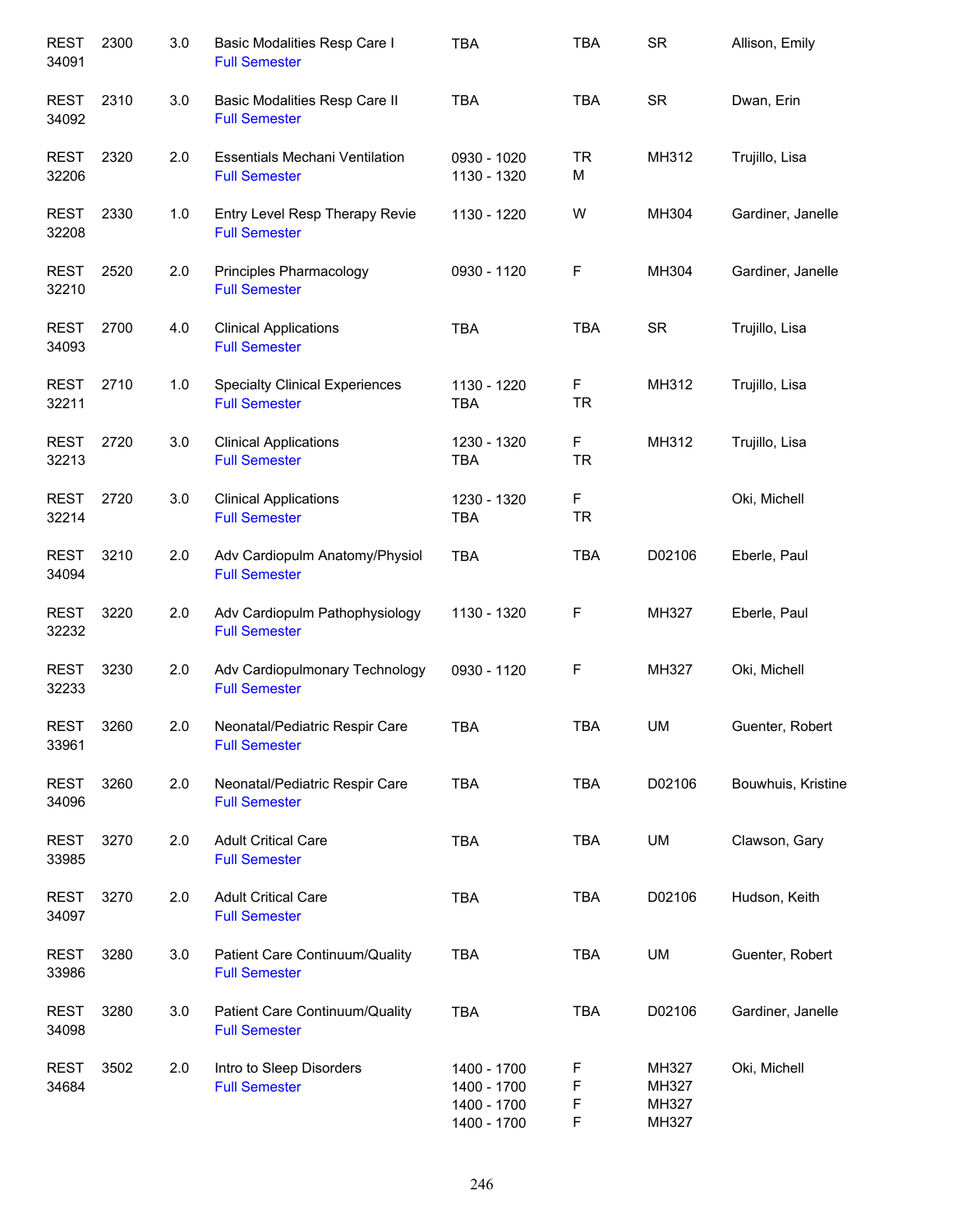| <b>REST</b><br>32236 | 3760 | 4.0 | Clin Appl Neonatal/Pediatric<br><b>Full Semester</b>                                                                                                                                                                                                                                                                                 | 0930 - 1020<br><b>TBA</b>  | М<br><b>TR</b> | MH314  | Trujillo, Lisa     |
|----------------------|------|-----|--------------------------------------------------------------------------------------------------------------------------------------------------------------------------------------------------------------------------------------------------------------------------------------------------------------------------------------|----------------------------|----------------|--------|--------------------|
| <b>REST</b><br>33987 | 3770 | 4.0 | Clinical Apps Adult Critical C<br><b>Full Semester</b>                                                                                                                                                                                                                                                                               | <b>TBA</b>                 | <b>TBA</b>     | UM     | Clawson, Gary      |
| <b>REST</b><br>34099 | 3770 | 4.0 | Clinical Apps Adult Critical C<br><b>Full Semester</b>                                                                                                                                                                                                                                                                               | <b>TBA</b>                 | <b>TBA</b>     | D02106 | Bouwhuis, Kristine |
| <b>REST</b><br>33988 | 3780 | 2.0 | <b>Clinical Applications</b><br><b>Full Semester</b>                                                                                                                                                                                                                                                                                 | <b>TBA</b>                 | <b>TBA</b>     | UM     | Guenter, Robert    |
| <b>REST</b><br>34100 | 3780 | 2.0 | <b>Clinical Applications</b><br><b>Full Semester</b>                                                                                                                                                                                                                                                                                 | <b>TBA</b>                 | <b>TBA</b>     | D02106 | Gardiner, Janelle  |
| <b>REST</b><br>32237 | 3900 | 2.0 | <b>SI Clinical Simulation Seminar</b><br><b>Full Semester</b>                                                                                                                                                                                                                                                                        | 0830 - 1600<br>1030 - 1220 | М<br>M         |        | Oki, Michell       |
| <b>REST</b><br>32239 | 4800 | 1.0 | Independent Projects<br><b>Full Semester</b><br>CBL stands for Community-Based Learning which means that<br>students engage in meaningful community service that is<br>connected to specific course objectives. See http://www.<br>weber.edu/CommunityInvolvement/CBL_Designation.html for a<br>full list of CBL designated courses. | TBA                        | <b>TBA</b>     |        | Eberle, Paul       |
| <b>REST</b><br>32241 | 4800 | 2.0 | Independent Projects<br><b>Full Semester</b><br>CBL stands for Community-Based Learning which means that<br>students engage in meaningful community service that is<br>connected to specific course objectives. See http://www.<br>weber.edu/CommunityInvolvement/CBL_Designation.html for a<br>full list of CBL designated courses. | <b>TBA</b>                 | <b>TBA</b>     |        | Eberle, Paul       |
| <b>REST</b><br>32243 | 4800 | 1.0 | Independent Projects<br><b>Full Semester</b><br>CBL stands for Community-Based Learning which means that<br>students engage in meaningful community service that is<br>connected to specific course objectives. See http://www.<br>weber.edu/CommunityInvolvement/CBL_Designation.html for a<br>full list of CBL designated courses. | <b>TBA</b>                 | <b>TBA</b>     |        | Oki, Michell       |
| <b>REST</b><br>32244 | 4800 | 2.0 | Independent Projects<br><b>Full Semester</b><br>CBL stands for Community-Based Learning which means that<br>students engage in meaningful community service that is<br>connected to specific course objectives. See http://www.<br>weber.edu/CommunityInvolvement/CBL_Designation.html for a<br>full list of CBL designated courses. | <b>TBA</b>                 | <b>TBA</b>     |        | Oki, Michell       |
| <b>REST</b><br>32245 | 4800 | 1.0 | Independent Projects<br><b>Full Semester</b><br>CBL stands for Community-Based Learning which means that<br>students engage in meaningful community service that is<br>connected to specific course objectives. See http://www.<br>weber.edu/CommunityInvolvement/CBL_Designation.html for a<br>full list of CBL designated courses. | <b>TBA</b>                 | <b>TBA</b>     |        | Trujillo, Lisa     |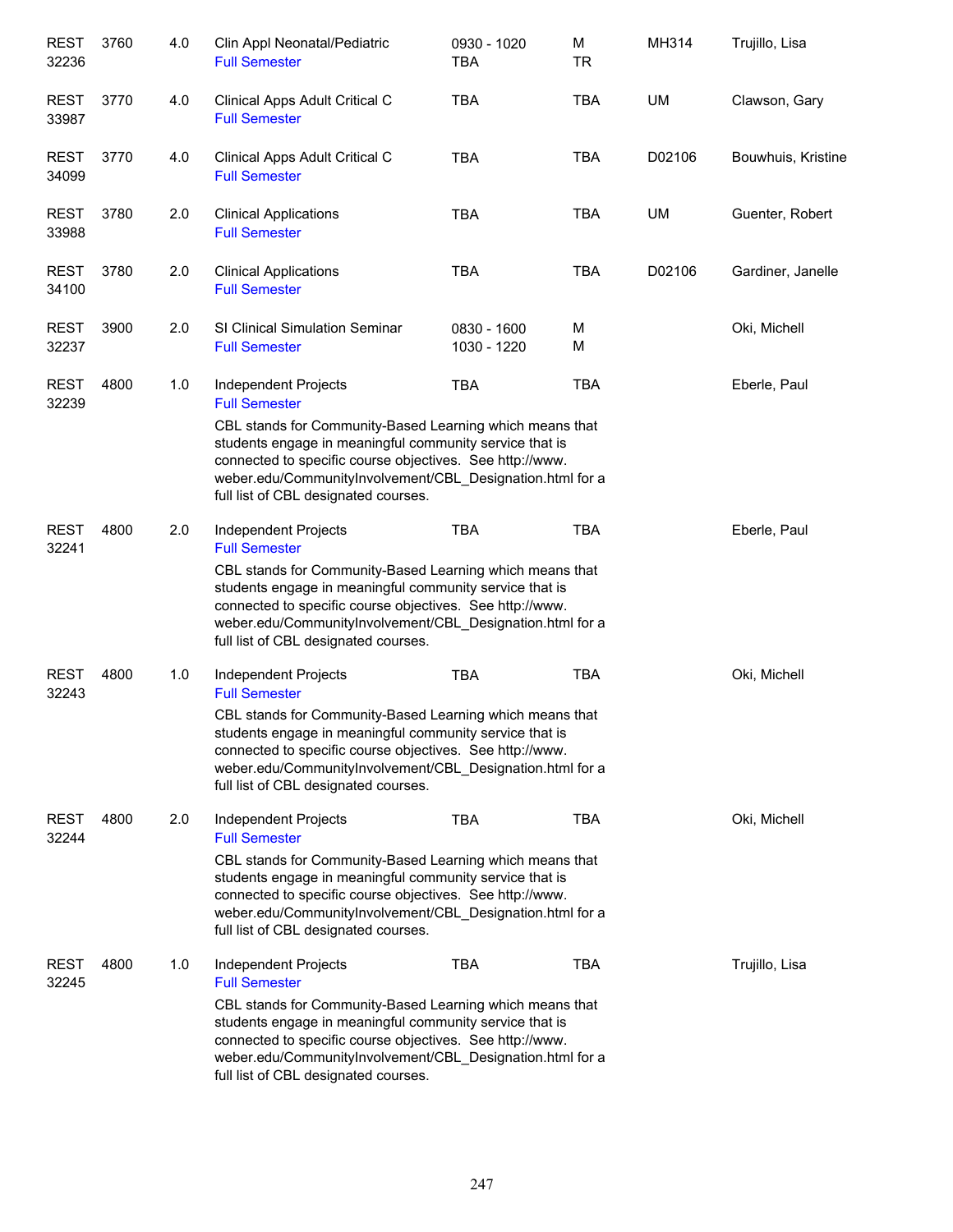| <b>REST</b><br>32247 | 4800 | 2.0 | Independent Projects<br><b>Full Semester</b>                                                                                                                                                                                                                                         | <b>TBA</b>  | <b>TBA</b> |              | Trujillo, Lisa      |
|----------------------|------|-----|--------------------------------------------------------------------------------------------------------------------------------------------------------------------------------------------------------------------------------------------------------------------------------------|-------------|------------|--------------|---------------------|
|                      |      |     | CBL stands for Community-Based Learning which means that<br>students engage in meaningful community service that is<br>connected to specific course objectives. See http://www.<br>weber.edu/CommunityInvolvement/CBL_Designation.html for a<br>full list of CBL designated courses. |             |            |              |                     |
| <b>REST</b><br>32249 | 4800 | 1.0 | Independent Projects<br><b>Full Semester</b>                                                                                                                                                                                                                                         | <b>TBA</b>  | <b>TBA</b> |              | Gardiner, Janelle   |
|                      |      |     | CBL stands for Community-Based Learning which means that<br>students engage in meaningful community service that is<br>connected to specific course objectives. See http://www.<br>weber.edu/CommunityInvolvement/CBL_Designation.html for a<br>full list of CBL designated courses. |             |            |              |                     |
| <b>REST</b><br>32250 | 4800 | 2.0 | Independent Projects<br><b>Full Semester</b>                                                                                                                                                                                                                                         | <b>TBA</b>  | <b>TBA</b> |              | Gardiner, Janelle   |
|                      |      |     | CBL stands for Community-Based Learning which means that<br>students engage in meaningful community service that is<br>connected to specific course objectives. See http://www.<br>weber.edu/CommunityInvolvement/CBL_Designation.html for a<br>full list of CBL designated courses. |             |            |              |                     |
| <b>SCM</b><br>33756  | 3050 | 3.0 | Operations & Logistics Mgmt<br><b>Full Semester</b>                                                                                                                                                                                                                                  | 0730 - 0820 | <b>MWF</b> | <b>WB110</b> | Hill, Stephen       |
| <b>SCM</b><br>33760  | 3050 | 3.0 | Operations & Logistics Mgmt<br><b>Full Semester</b>                                                                                                                                                                                                                                  | 1730 - 2010 | Т          | <b>WB110</b> | Hill, Stephen       |
| <b>SCM</b><br>34044  | 3050 | 3.0 | Operations & Logistics Mgmt<br><b>Full Semester</b>                                                                                                                                                                                                                                  | <b>TBA</b>  | <b>TBA</b> | OL           | Christensen, Bruce  |
|                      |      |     | To access the online course material, please log in through<br>the student portal (eWeber) at http://weber.edu and select:<br>"current students."                                                                                                                                    |             |            |              |                     |
| <b>SCM</b><br>33763  | 3500 | 3.0 | SI Computer Models/Application<br><b>Full Semester</b>                                                                                                                                                                                                                               | 1030 - 1120 | <b>MWF</b> | <b>WB119</b> | Christensen, Bruce  |
| <b>SCM</b><br>33766  | 4050 | 3.0 | Contemp Supply Chain Mgmt<br><b>Full Semester</b>                                                                                                                                                                                                                                    | 0930 - 1020 | <b>MWF</b> | <b>WB110</b> | Hill, Stephen       |
| <b>SCM</b><br>33767  | 4100 | 3.0 | <b>Quality Mgmt &amp; Productivity</b><br><b>Full Semester</b>                                                                                                                                                                                                                       | 1730 - 2010 | М          | <b>WB110</b> | Hill, Stephen       |
| <b>SCM</b><br>33769  | 4410 | 3.0 | SI Material & Inventory Mngmnt<br><b>Full Semester</b>                                                                                                                                                                                                                               | 0730 - 0820 | <b>MWF</b> | <b>WB119</b> | Christensen, Bruce  |
| <b>SCM</b><br>34814  | 4800 | 3.0 | Independent Research<br><b>Full Semester</b>                                                                                                                                                                                                                                         | <b>TBA</b>  | <b>TBA</b> |              | Dixon, Rolf         |
| <b>SCM</b><br>33772  | 4860 | 3.0 | Supply Chain Mngmt Internship<br><b>Full Semester</b>                                                                                                                                                                                                                                | <b>TBA</b>  | <b>TBA</b> |              | Russell, Stephen    |
|                      |      |     | Instructor and departmental approval required.                                                                                                                                                                                                                                       |             |            |              |                     |
| SOC<br>30945         | 1010 | 3.0 | SS/DV Intro to Sociology<br><b>Full Semester</b>                                                                                                                                                                                                                                     | 0930 - 1020 | <b>MWF</b> | SS109        | Wei-Arthus, Huiying |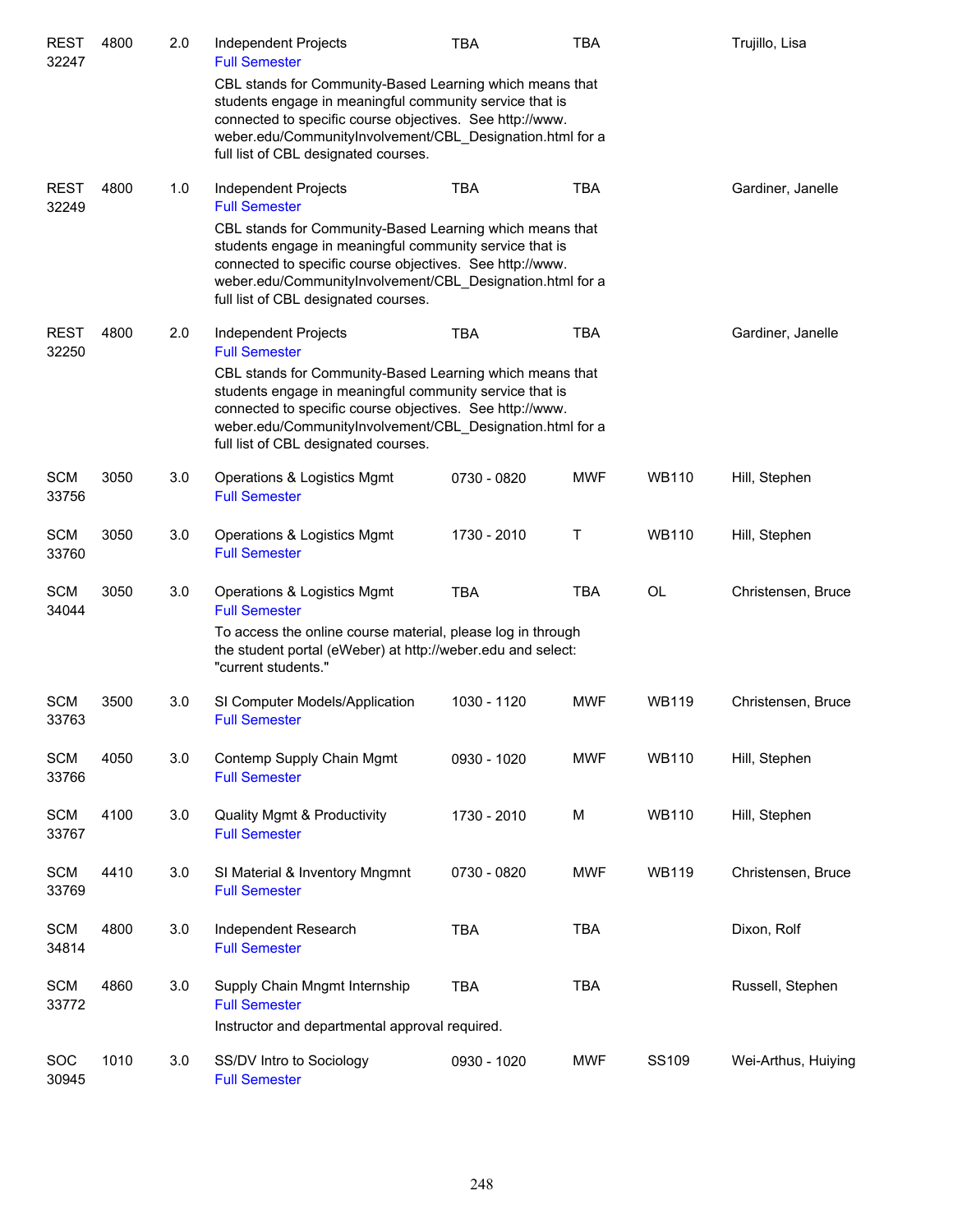| <b>SOC</b><br>30953 | 1010 | 3.0 | SS/DV Intro to Sociology<br><b>Full Semester</b>                                                                                                               | 1030 - 1120 | <b>MWF</b> | SS109       | Wei-Arthus, Huiying |
|---------------------|------|-----|----------------------------------------------------------------------------------------------------------------------------------------------------------------|-------------|------------|-------------|---------------------|
| SOC<br>30996        | 1010 | 3.0 | SS/DV Intro to Sociology<br><b>Full Semester</b>                                                                                                               | 1730 - 2020 | W          | SS109       | Richens, Greg       |
| SOC<br>32003        | 1010 | 3.0 | SS/DV Intro to Sociology<br><b>Full Semester</b>                                                                                                               | 0830 - 0920 | <b>MWF</b> | D02106      | Ollilainen, Anne    |
| <b>SOC</b><br>32004 | 1010 | 3.0 | SS/DV Intro to Sociology<br><b>Full Semester</b>                                                                                                               | 0930 - 1020 | <b>MWF</b> | D02106      | Ollilainen, Anne    |
| <b>SOC</b><br>32008 | 1010 | 3.0 | SS/DV Intro to Sociology<br><b>Full Semester</b>                                                                                                               | <b>TBA</b>  | <b>TBA</b> | <b>OL</b>   | Wei-Arthus, Huiying |
|                     |      |     | To access the online course materials please log in through<br>the student portal (eWeber) at http://weber.edu and enter<br>your Wildcat username and password |             |            |             |                     |
| SOC<br>32009        | 1010 | 3.0 | SS/DV Intro to Sociology<br><b>Full Semester</b>                                                                                                               | <b>TBA</b>  | <b>TBA</b> | <b>OL</b>   | Reynolds, Robert    |
|                     |      |     | To access the online course materials please log in through<br>the student portal (eWeber) at http://weber.edu and enter<br>your Wildcat username and password |             |            |             |                     |
| <b>SOC</b><br>30943 | 1020 | 3.0 | <b>SS/DV Social Problems</b><br><b>Full Semester</b>                                                                                                           | 0830 - 0920 | <b>MWF</b> | SS109       | Higley, Ramona      |
| <b>SOC</b><br>30956 | 1020 | 3.0 | <b>SS/DV Social Problems</b><br><b>Full Semester</b>                                                                                                           | 1130 - 1220 | <b>MWF</b> | SS109       | Higley, Ramona      |
| <b>SOC</b><br>30957 | 1020 | 3.0 | <b>SS/DV Social Problems</b><br><b>Full Semester</b>                                                                                                           | 1230 - 1320 | <b>MWF</b> | SS109       | Kearin, Thomas      |
| SOC<br>30963        | 1020 | 3.0 | <b>SS/DV Social Problems</b><br><b>Full Semester</b>                                                                                                           | 1330 - 1420 | <b>MWF</b> | SS109       | Kearin, Thomas      |
| <b>SOC</b><br>30983 | 1020 | 3.0 | <b>SS/DV Social Problems</b><br><b>Full Semester</b>                                                                                                           | 0900 - 1015 | <b>TR</b>  | SS109       | Trentelman, Carla   |
| SOC<br>30984        | 1020 | 3.0 | <b>SS/DV Social Problems</b><br><b>Full Semester</b>                                                                                                           | 1030 - 1145 | <b>TR</b>  | SS109       | Trentelman, Carla   |
| SOC<br>30994        | 1020 | 3.0 | <b>SS/DV Social Problems</b><br><b>Full Semester</b>                                                                                                           | 1730 - 2010 | Т          | SS109       | Kearin, Thomas      |
| SOC<br>32007        | 1020 | 3.0 | <b>SS/DV Social Problems</b><br><b>Full Semester</b>                                                                                                           | 0730 - 0845 | <b>TR</b>  | D02104      | Richens, Greg       |
| <b>SOC</b><br>32010 | 1020 | 3.0 | <b>SS/DV Social Problems</b><br><b>Full Semester</b>                                                                                                           | <b>TBA</b>  | <b>TBA</b> | OL          | Higley, Ramona      |
|                     |      |     | To access the online course materials please log in through<br>the student portal (eWeber) at http://weber.edu and enter<br>your Wildcat username and password |             |            |             |                     |
| <b>SOC</b><br>32011 | 3000 | 3.0 | Social Psychology<br><b>Full Semester</b>                                                                                                                      | 1630 - 1910 | W          | P3102       | Blake, Spencer      |
| SOC<br>30965        | 3030 | 3.0 | <b>Classical Sociological Theory</b><br><b>Full Semester</b>                                                                                                   | 0930 - 1020 | <b>MWF</b> | <b>SS44</b> | Trentelman, Carla   |
|                     |      |     |                                                                                                                                                                |             |            |             |                     |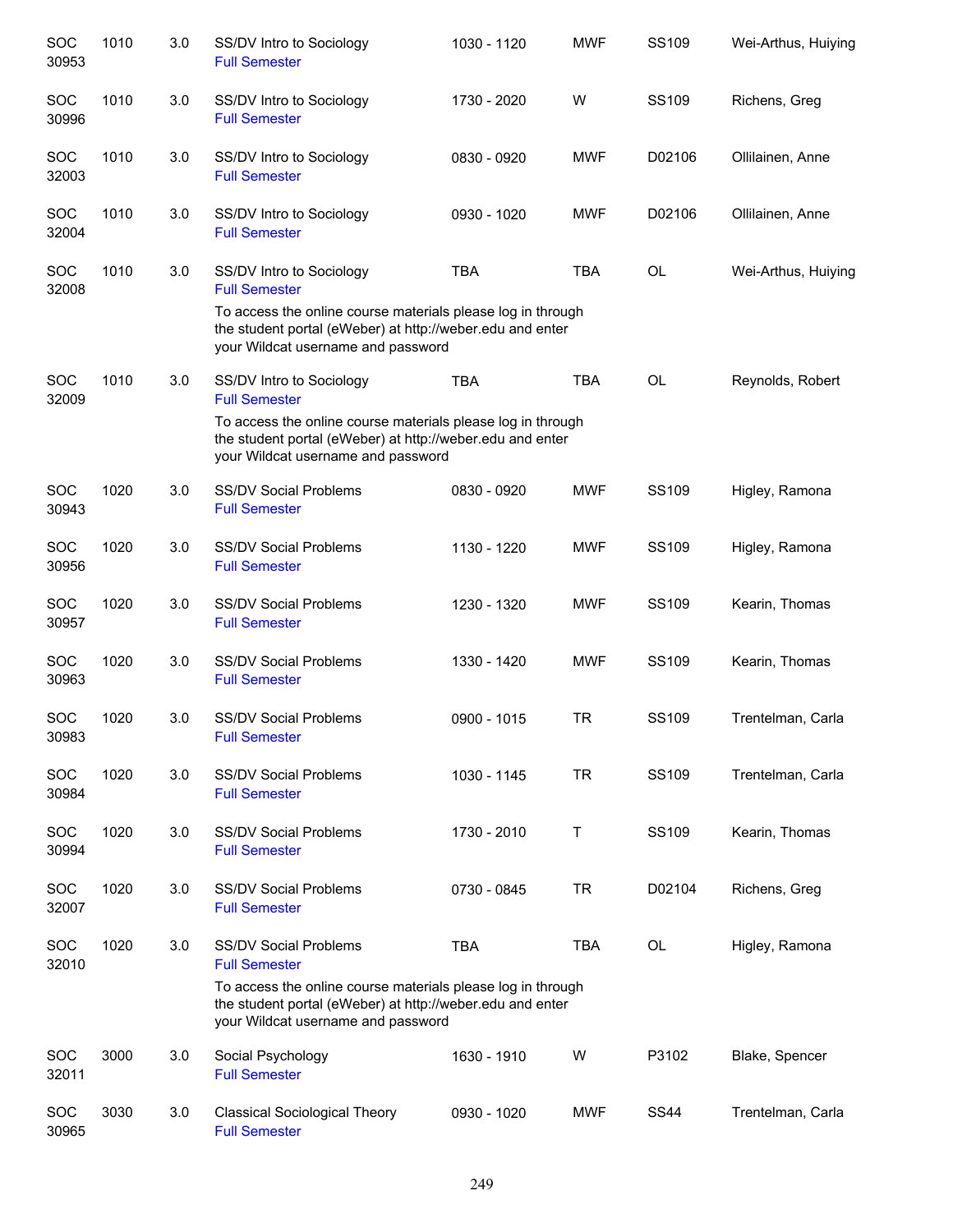| SOC<br>32005        | 3030 | 3.0 | <b>Classical Sociological Theory</b><br><b>Full Semester</b>                                                                                                                                                                                                                                                                                | 1730 - 2010 | Τ          | D02324      | Ollilainen, Anne    |
|---------------------|------|-----|---------------------------------------------------------------------------------------------------------------------------------------------------------------------------------------------------------------------------------------------------------------------------------------------------------------------------------------------|-------------|------------|-------------|---------------------|
| SOC<br>30990        | 3110 | 3.0 | Sociology Of Family<br><b>Full Semester</b>                                                                                                                                                                                                                                                                                                 | 1030 - 1145 | TR         | <b>SS44</b> | Kowalewski, Brenda  |
| <b>SOC</b><br>32006 | 3130 | 3.0 | Sociology of Gender<br><b>Full Semester</b>                                                                                                                                                                                                                                                                                                 | 1200 - 1315 | <b>TR</b>  | D02325      | Ollilainen, Anne    |
| <b>SOC</b><br>30967 | 3250 | 3.0 | Deviance and Social Control<br><b>Full Semester</b>                                                                                                                                                                                                                                                                                         | 1030 - 1120 | <b>MWF</b> | <b>SS44</b> | Higley, Ramona      |
| <b>SOC</b><br>30964 | 3420 | 3.0 | Sociology of Education<br><b>Full Semester</b>                                                                                                                                                                                                                                                                                              | 0830 - 0920 | <b>MWF</b> | <b>SS44</b> | Trentelman, Carla   |
| <b>SOC</b><br>30986 | 3600 | 3.0 | <b>SI Social Statistics</b><br><b>Full Semester</b><br>CBL stands for Community-Based Learning which means that<br>students engage in meaningful community service that is<br>connected to specific course objectives. See http://www.<br>weber.edu/CommunityInvolvement/CBL_Designation.html for a<br>full list of CBL designated courses. | 0730 - 0845 | <b>TR</b>  | <b>SS44</b> | Reynolds, Robert    |
| SOC<br>30985        | 3660 | 3.0 | SI Sociological Research<br><b>Full Semester</b><br>CBL stands for Community-Based Learning which means that<br>students engage in meaningful community service that is<br>connected to specific course objectives. See http://www.<br>weber.edu/CommunityInvolvement/CBL_Designation.html for a<br>full list of CBL designated courses.    | 1200 - 1315 | TR         | SS109       | Kowalewski, Brenda  |
| SOC<br>30980        | 3850 | 3.0 | DV American Minorities Urban<br><b>Full Semester</b>                                                                                                                                                                                                                                                                                        | 1130 - 1220 | <b>MWF</b> | <b>SS44</b> | Wei-Arthus, Huiying |
| SOC<br>30987        | 4030 | 3.0 | Contemporary Soc Theory<br><b>Full Semester</b>                                                                                                                                                                                                                                                                                             | 0900 - 1015 | <b>TR</b>  | <b>SS44</b> | Wei-Arthus, Huiying |
| SOC<br>31239        | 4830 | 1.0 | Readings and/or Projects<br><b>Full Semester</b>                                                                                                                                                                                                                                                                                            | <b>TBA</b>  | <b>TBA</b> |             | Reynolds, Robert    |
| <b>SOC</b><br>31242 | 4830 | 2.0 | Readings and/or Projects<br><b>Full Semester</b>                                                                                                                                                                                                                                                                                            | <b>TBA</b>  | <b>TBA</b> |             | Reynolds, Robert    |
| <b>SOC</b><br>31243 | 4830 | 3.0 | Readings and/or Projects<br><b>Full Semester</b>                                                                                                                                                                                                                                                                                            | <b>TBA</b>  | <b>TBA</b> |             | Reynolds, Robert    |
| <b>SOC</b><br>31250 | 4890 | 1.0 | Internship<br><b>Full Semester</b>                                                                                                                                                                                                                                                                                                          | <b>TBA</b>  | <b>TBA</b> |             | Reynolds, Robert    |
| <b>SOC</b><br>31552 | 4890 | 2.0 | Internship<br><b>Full Semester</b>                                                                                                                                                                                                                                                                                                          | <b>TBA</b>  | <b>TBA</b> |             | Reynolds, Robert    |
| <b>SOC</b><br>31553 | 4890 | 3.0 | Internship<br><b>Full Semester</b>                                                                                                                                                                                                                                                                                                          | <b>TBA</b>  | <b>TBA</b> |             | Reynolds, Robert    |
| <b>SOC</b><br>31554 | 4890 | 4.0 | Internship<br><b>Full Semester</b>                                                                                                                                                                                                                                                                                                          | <b>TBA</b>  | <b>TBA</b> |             | Reynolds, Robert    |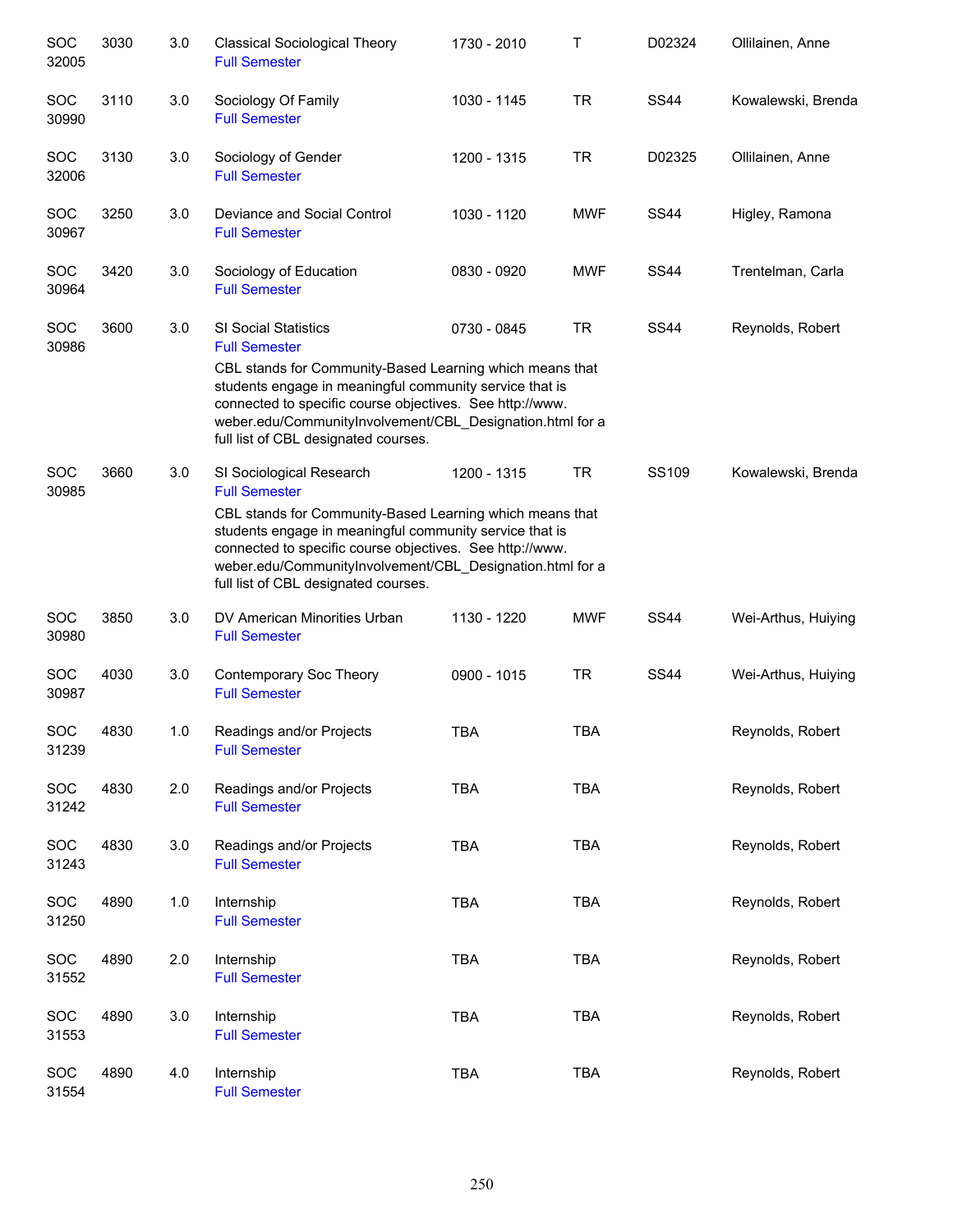| SOC<br>31556         | 4890 | 5.0 | Internship<br><b>Full Semester</b>                                 | <b>TBA</b>  | <b>TBA</b>  |              | Reynolds, Robert   |
|----------------------|------|-----|--------------------------------------------------------------------|-------------|-------------|--------------|--------------------|
| SOC<br>31565         | 4890 | 6.0 | Internship<br><b>Full Semester</b>                                 | <b>TBA</b>  | <b>TBA</b>  |              | Reynolds, Robert   |
| SOC<br>30981         | 4900 | 3.0 | Senior Capstone Course<br><b>Full Semester</b>                     | 1230 - 1320 | <b>MWF</b>  | <b>SS44</b>  | Reynolds, Robert   |
| SOC<br>30997         | 4900 | 3.0 | Senior Capstone Course<br><b>Full Semester</b>                     | 1730 - 2010 | R           | SS109        | Reynolds, Robert   |
| SOC<br>35229         | 4990 | 3.0 | Seminar In Sociology<br><b>Full Semester</b>                       | <b>TBA</b>  | <b>TBA</b>  |              | Kowalewski, Brenda |
| <b>SPAN</b><br>30615 | 1010 | 4.0 | First Year Spanish I<br><b>Full Semester</b><br>Course fee \$8.00  | 0830 - 0920 | <b>MTWR</b> | EH115        | Guadano, Luis      |
| <b>SPAN</b><br>30618 | 1010 | 4.0 | First Year Spanish I<br><b>Full Semester</b><br>Course fee \$8.00  | 0930 - 1020 | <b>MTWR</b> | EH115        | Guadano, Luis      |
| <b>SPAN</b><br>30621 | 1010 | 4.0 | First Year Spanish I<br><b>Full Semester</b><br>Course fee \$8.00  | 1030 - 1120 | <b>MTWR</b> | EH115        | Jasmer, Dolores    |
| <b>SPAN</b><br>30624 | 1010 | 4.0 | First Year Spanish I<br><b>Full Semester</b><br>Course fee \$8.00  | 1130 - 1220 | <b>MTWR</b> | EH115        | Fielding, Maria    |
| <b>SPAN</b><br>30626 | 1010 | 4.0 | First Year Spanish I<br><b>Full Semester</b><br>Course fee \$8.00  | 1730 - 1920 | <b>TR</b>   | EH104        | Nebeker, Jared     |
| <b>SPAN</b><br>30629 | 1020 | 4.0 | First Year Spanish II<br><b>Full Semester</b><br>Course fee \$8.00 | 0930 - 1020 | <b>MTWR</b> | EH104        | Spanos, Anthony    |
| <b>SPAN</b><br>30634 | 1020 | 4.0 | First Year Spanish II<br><b>Full Semester</b><br>Course fee \$8.00 | 1130 - 1220 | <b>MTRF</b> | EH104        | Stokes, Jeffery    |
| <b>SPAN</b><br>30636 | 1020 | 4.0 | First Year Spanish II<br><b>Full Semester</b><br>Course fee \$8.00 | 1730 - 1920 | <b>TR</b>   | EH105        | Compton, Greg      |
| <b>SPAN</b><br>30787 | 1020 | 4.0 | First Year Spanish II<br><b>Full Semester</b><br>Course fee \$8.00 | 0830 - 0920 | <b>MTWR</b> | EH104        | Giralt, Alicia     |
| <b>SPAN</b><br>31169 | 1020 | 4.0 | First Year Spanish II<br><b>Full Semester</b><br>Course fee \$8.00 | 1730 - 1920 | <b>MW</b>   | D02320       | Michalek, Vanesa   |
| <b>SPAN</b><br>30638 | 2000 | 1.0 | <b>Proficiency Development</b><br><b>Full Semester</b>             | 1730 - 1920 | R           | <b>WB111</b> | Asensio, Isabel    |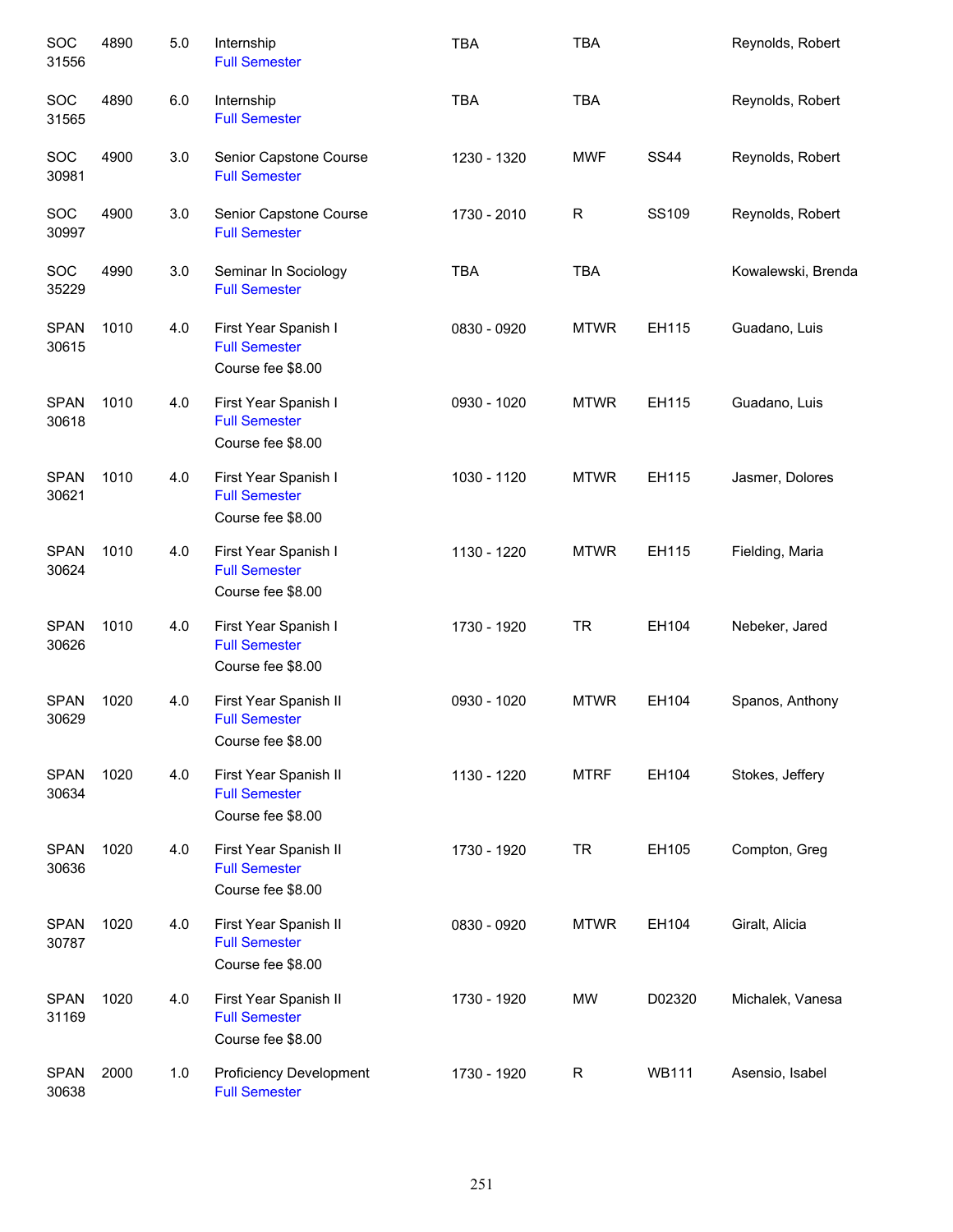| <b>SPAN</b><br>30639 | 2010 | 4.0 | Second Year Spanish I<br><b>Full Semester</b><br>Course fee \$8.00                                                                                                                    | 1130 - 1220 | <b>MTWR</b> | EH106        | Norseth, Marianna |
|----------------------|------|-----|---------------------------------------------------------------------------------------------------------------------------------------------------------------------------------------|-------------|-------------|--------------|-------------------|
| <b>SPAN</b><br>30640 | 2020 | 4.0 | HU Second Year Spanish II<br><b>Full Semester</b><br>Course fee \$8.00                                                                                                                | 0830 - 0920 | <b>MTWR</b> | EH106        | Maughan, Rona Lee |
| <b>SPAN</b><br>30641 | 2020 | 4.0 | HU Second Year Spanish II<br><b>Full Semester</b><br>Course fee \$8.00                                                                                                                | 1030 - 1120 | <b>MTWR</b> | EH117        | Bergeson, Craig   |
| <b>SPAN</b><br>30642 | 2020 | 4.0 | HU Second Year Spanish II<br><b>Full Semester</b><br>Course fee \$8.00                                                                                                                | 1730 - 1920 | <b>MW</b>   | EH118        | Nebeker, Jared    |
| <b>SPAN</b><br>34572 | 2851 | 3.0 | HU Study Abroad<br><b>Full Semester</b>                                                                                                                                               | <b>TBA</b>  | <b>TBA</b>  |              | Giralt, Alicia    |
| <b>SPAN</b><br>34573 | 2852 | 3.0 | Study Abroad<br><b>Full Semester</b>                                                                                                                                                  | <b>TBA</b>  | <b>TBA</b>  |              | Giralt, Alicia    |
| <b>SPAN</b><br>35237 | 2852 | 1.0 | Study Abroad<br><b>Full Semester</b>                                                                                                                                                  | <b>TBA</b>  | <b>TBA</b>  |              | Giralt, Alicia    |
| <b>SPAN</b><br>30644 | 3060 | 3.0 | Grammar & Composition<br><b>Full Semester</b><br>Course fee \$6.00                                                                                                                    | 1230 - 1320 | <b>MWF</b>  | EH118        | Bergeson, Craig   |
| <b>SPAN</b><br>30646 | 3060 | 3.0 | Grammar & Composition<br><b>Full Semester</b><br>Course fee \$6.00                                                                                                                    | 0930 - 1020 | <b>MWF</b>  | EH118        | Mathews, Thomas   |
| <b>SPAN</b><br>30647 | 3060 | 3.0 | Grammar & Composition<br><b>Full Semester</b><br>Course fee \$6.00                                                                                                                    | 1030 - 1145 | <b>TR</b>   | EH118        | Guadano, Luis     |
| <b>SPAN</b><br>30649 | 3060 | 3.0 | <b>Grammar &amp; Composition</b><br><b>Full Semester</b><br>Course fee \$6.00                                                                                                         | 1730 - 2010 | W           | EH115        | Norseth, Marianna |
| <b>SPAN</b><br>31174 | 3060 | 3.0 | Grammar & Composition<br><b>Full Semester</b><br>To access the online course materials, please log in through<br>the student portal (eWeber) at http://weber.edu<br>Course fee \$6.00 | <b>TBA</b>  | <b>TBA</b>  | OL           | Fielding, Maria   |
| <b>SPAN</b><br>30662 | 3160 | 3.0 | Introduction to Literature<br><b>Full Semester</b><br>Course fee \$6.00                                                                                                               | 1130 - 1220 | <b>MWF</b>  | <b>WB111</b> | Asensio, Isabel   |
| <b>SPAN</b><br>30665 | 3160 | 3.0 | Introduction to Literature<br><b>Full Semester</b><br>Course fee \$6.00                                                                                                               | 0830 - 0920 | <b>MWF</b>  | EH118        | Bergeson, Craig   |
| <b>SPAN</b><br>30668 | 3160 | 3.0 | Introduction to Literature<br><b>Full Semester</b><br>Course fee \$6.00                                                                                                               | 1730 - 2010 | Τ           | EH118        | Norseth, Marianna |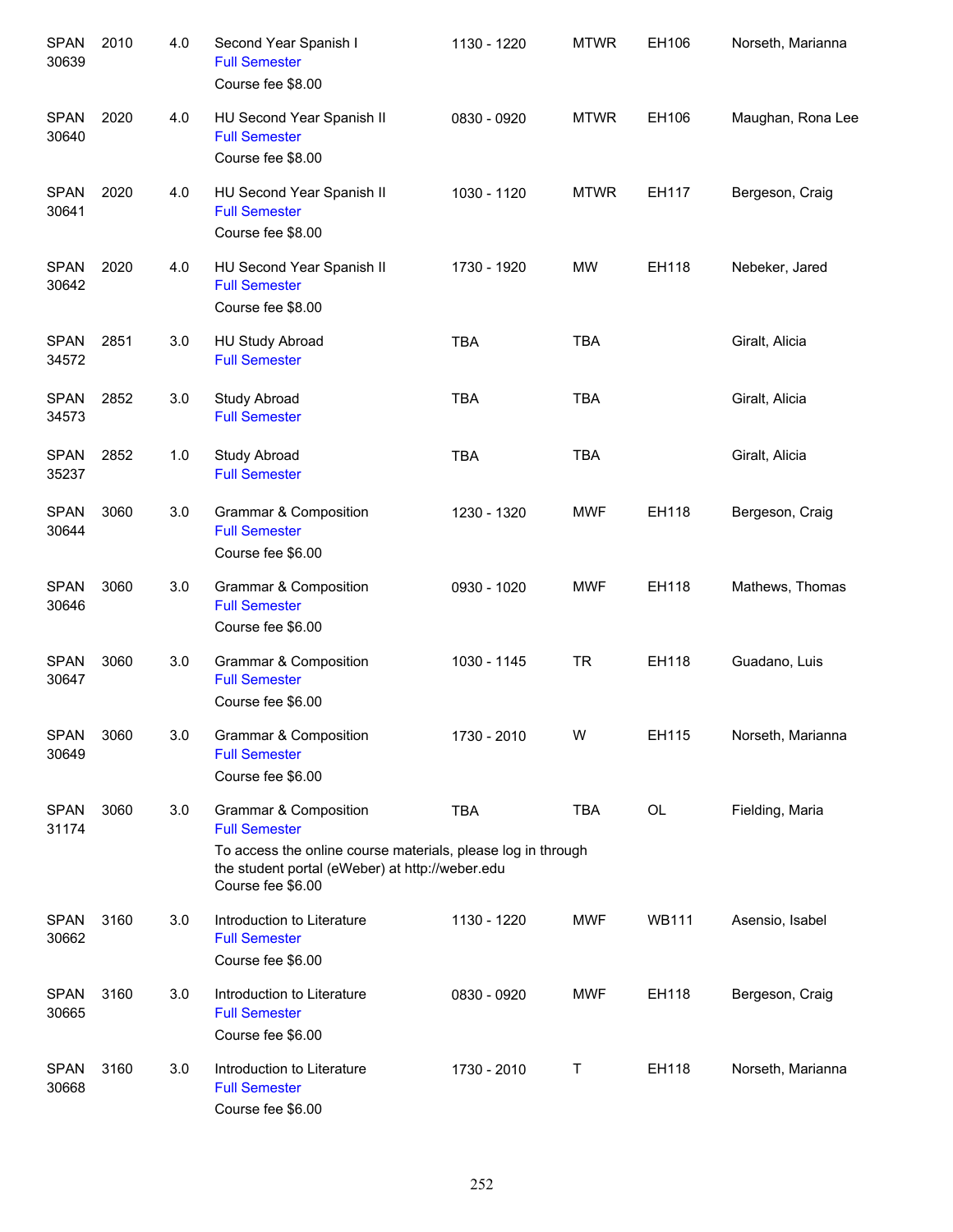| <b>SPAN</b><br>30670 | 3220 | 3.0 | Phonetics & Phonology<br><b>Full Semester</b><br>Course fee \$6.00           | 0930 - 1020 | <b>MWF</b> | EH105        | Stokes, Jeffery |
|----------------------|------|-----|------------------------------------------------------------------------------|-------------|------------|--------------|-----------------|
| <b>SPAN</b><br>30673 | 3320 | 3.0 | <b>Applied Language Studies</b><br><b>Full Semester</b><br>Course fee \$6.00 | 1130 - 1220 | <b>MWF</b> | EH118        | Giralt, Alicia  |
| <b>SPAN</b><br>30675 | 3320 | 3.0 | <b>Applied Language Studies</b><br><b>Full Semester</b><br>Course fee \$6.00 | 1230 - 1320 | <b>MWF</b> | EH105        | Spanos, Anthony |
| <b>SPAN</b><br>30678 | 3360 | 3.0 | <b>Advanced Grammar</b><br><b>Full Semester</b><br>Course fee \$6.00         | 1030 - 1120 | <b>MWF</b> | EH118        | Mathews, Thomas |
| <b>SPAN</b><br>30681 | 3550 | 3.0 | Study in Culture/Civilization<br><b>Full Semester</b><br>Course fee \$6.00   | 1200 - 1315 | <b>TR</b>  | EH118        | Giralt, Alicia  |
| <b>SPAN</b><br>30682 | 3560 | 3.0 | Cultural Heritage II<br><b>Full Semester</b><br>Course fee \$6.00            | 0900 - 1015 | <b>TR</b>  | EH105        | Stokes, Jeffery |
| <b>SPAN</b><br>30683 | 3570 | 3.0 | Special Topics in Culture<br><b>Full Semester</b><br>Course fee \$6.00       | 0830 - 0920 | <b>MWF</b> | EH105        | Spanos, Anthony |
| <b>SPAN</b><br>30686 | 3630 | 3.0 | Literature Genres<br><b>Full Semester</b><br>Course fee \$6.00               | 1730 - 2010 | R          | EH118        | Guadano, Luis   |
| <b>SPAN</b><br>30691 | 3730 | 3.0 | Language/Specific Purposes II<br><b>Full Semester</b><br>Course fee \$6.00   | 1200 - 1315 | <b>TR</b>  | <b>WB111</b> | Asensio, Isabel |
| <b>SPAN</b><br>34708 | 3850 | 3.0 | Study Abroad<br><b>Full Semester</b>                                         | <b>TBA</b>  | <b>TBA</b> |              | Giralt, Alicia  |
| <b>SPAN</b><br>34709 | 3850 | 6.0 | Study Abroad<br><b>Full Semester</b>                                         | <b>TBA</b>  | <b>TBA</b> |              | Giralt, Alicia  |
| <b>SPAN</b><br>32095 | 4690 | 3.0 | Special Topics in Literature<br><b>Full Semester</b><br>Course fee \$6.00    | 0900 - 1015 | <b>TR</b>  | EH117        | Bergeson, Craig |
| <b>SPAN</b><br>30692 | 4710 | 3.0 | <b>Business Language II</b><br><b>Full Semester</b><br>Course fee \$6.00     | 1030 - 1145 | <b>TR</b>  | EH105        | Giralt, Alicia  |
| <b>SPAN</b><br>30749 | 4830 | 1.0 | Directed Readings<br><b>Full Semester</b>                                    | <b>TBA</b>  | <b>TBA</b> |              | Mathews, Thomas |
| <b>SPAN</b><br>34762 | 4830 | 3.0 | Directed Readings<br><b>Full Semester</b>                                    | <b>TBA</b>  | <b>TBA</b> |              | Giralt, Alicia  |
| <b>SPAN</b><br>34913 | 4830 | 3.0 | Directed Readings<br><b>Full Semester</b>                                    | <b>TBA</b>  | <b>TBA</b> |              | Mathews, Thomas |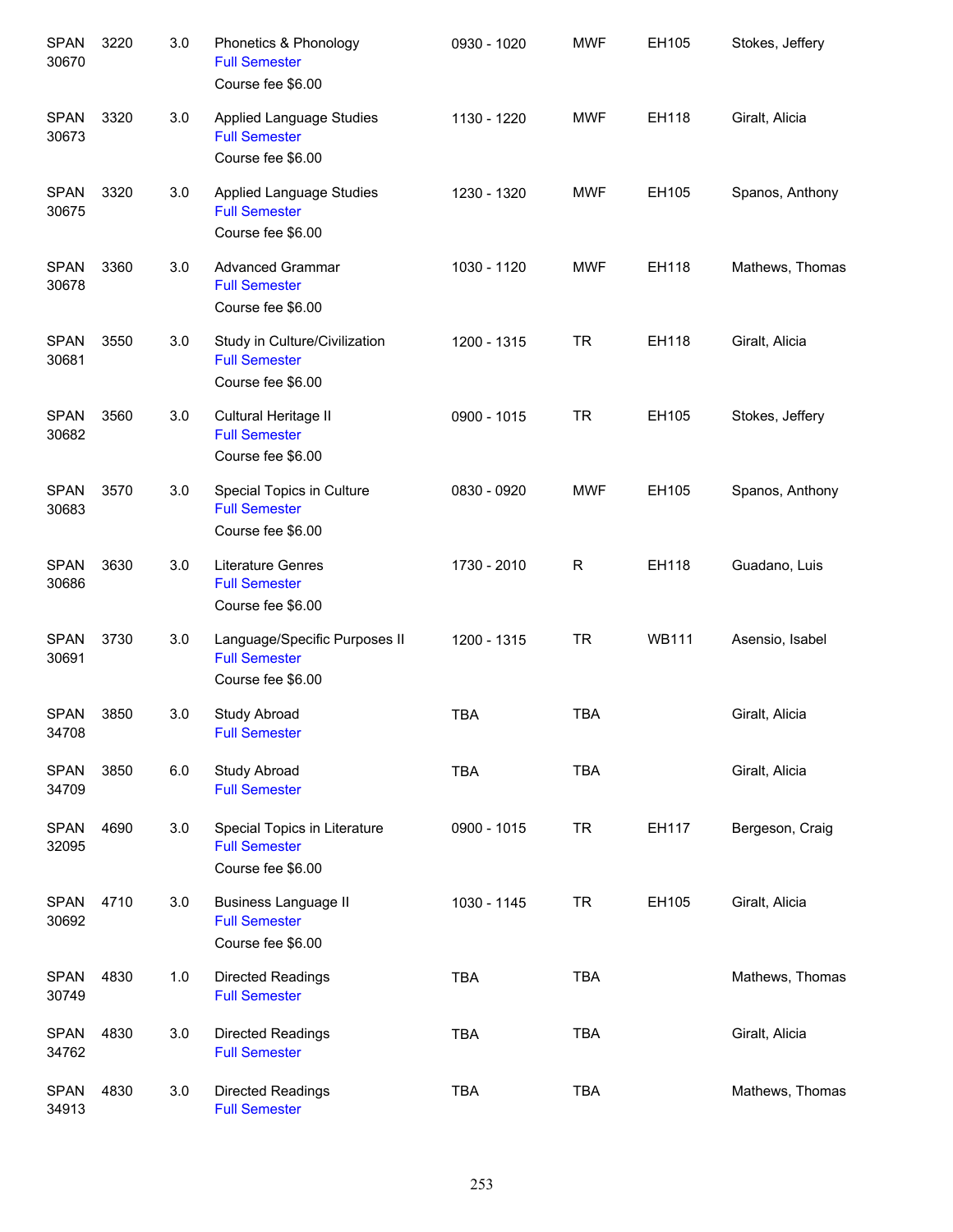| <b>SPAN</b><br>35099 | 4830 | 3.0 | <b>Directed Readings</b><br><b>Full Semester</b>                                                                                                                | <b>TBA</b>  | <b>TBA</b> |               | Asensio, Isabel    |
|----------------------|------|-----|-----------------------------------------------------------------------------------------------------------------------------------------------------------------|-------------|------------|---------------|--------------------|
| <b>SPAN</b><br>34435 | 4920 | 1.0 | Workshop<br><b>Full Semester</b>                                                                                                                                | 1500 - 1700 | R          | <b>EH229</b>  | Guadano, Luis      |
|                      |      |     | Spanish Film Series: meets every other week                                                                                                                     |             |            |               |                    |
| <b>SST</b><br>30034  | 1143 | 3.0 | <b>Fundamental Selling Techniques</b><br><b>Full Semester</b>                                                                                                   | 1030 - 1145 | <b>TR</b>  | B3333         | Border, Tim        |
| <b>SST</b><br>30039  | 1143 | 3.0 | <b>Fundamental Selling Techniques</b><br><b>Full Semester</b>                                                                                                   | 0830 - 0920 | <b>MWF</b> | <b>TE202N</b> | Grunander, Carl    |
| <b>SST</b><br>31040  | 1143 | 3.0 | <b>Fundamental Selling Techniques</b><br><b>Full Semester</b>                                                                                                   | <b>TBA</b>  | <b>TBA</b> | <b>OL</b>     | Litchford, Charles |
|                      |      |     | To access the online course materials, please log in through<br>the student portal (eWeber) at http://www.weber.edu and<br>enter Wildcat username and password  |             |            |               |                    |
| <b>SST</b><br>31057  | 1143 | 3.0 | <b>Fundamental Selling Techniques</b><br><b>Full Semester</b>                                                                                                   | TBA         | <b>TBA</b> | <b>OL</b>     | Litchford, Charles |
|                      |      |     | To access the online course materials, please log in through<br>the student portal (eWeber) at http://www.weber.edu and<br>enter Wildcat username and password  |             |            |               |                    |
| <b>SST</b><br>30052  | 1303 | 3.0 | <b>Distribution Principles</b><br><b>Full Semester</b>                                                                                                          | 0930 - 1020 | <b>MWF</b> | <b>TE202N</b> | Eichmeier, Steven  |
| <b>SST</b><br>31062  | 1303 | 3.0 | <b>Distribution Principles</b><br><b>Full Semester</b>                                                                                                          | <b>TBA</b>  | <b>TBA</b> | <b>OL</b>     | Eichmeier, Steven  |
|                      |      |     | To access the online course materials, please log in through<br>the student portal (eWeber) at http://weber.edu and enter<br>Wildcat username and password      |             |            |               |                    |
| <b>SST</b><br>31065  | 1303 | 3.0 | <b>Distribution Principles</b><br><b>Full Semester</b>                                                                                                          | <b>TBA</b>  | <b>TBA</b> | <b>OL</b>     | Summers, Kent      |
|                      |      |     | To access the online course materials, please log in through<br>the student portal (eWeber) at http://weber.edu and enter<br>your Wildcat username and password |             |            |               |                    |
| <b>SST</b><br>30102  | 1401 | 1.0 | Intoduction to SST<br><b>Full Semester</b>                                                                                                                      | 1030 - 1120 | F          | <b>TE102C</b> | Eichmeier, Steven  |
| <b>SST</b><br>31070  | 1401 | 1.0 | Intoduction to SST<br><b>Full Semester</b>                                                                                                                      | <b>TBA</b>  | <b>TBA</b> | OL            | Eichmeier, Steven  |
|                      |      |     | To access the online course materials, please log in through<br>the student portal (eWeber) at http://weber.edu and enter<br>your Wildcat username and password |             |            |               |                    |
| <b>SST</b><br>31079  | 1503 | 3.0 | Intro to Fashion Merchandising<br><b>Full Semester</b>                                                                                                          | <b>TBA</b>  | <b>TBA</b> | OL            | Cooper, Desiree    |
|                      |      |     | To access the online course materials please log in through<br>the student portal (eWeber) at http://weber.edu and enter<br>your Wildcat username and password  |             |            |               |                    |
| <b>SST</b><br>30100  | 1602 | 2.0 | <b>Advanced Selling Techniques</b><br><b>Full Semester</b>                                                                                                      | 1030 - 1120 | MW         | ET128         | Grunander, Carl    |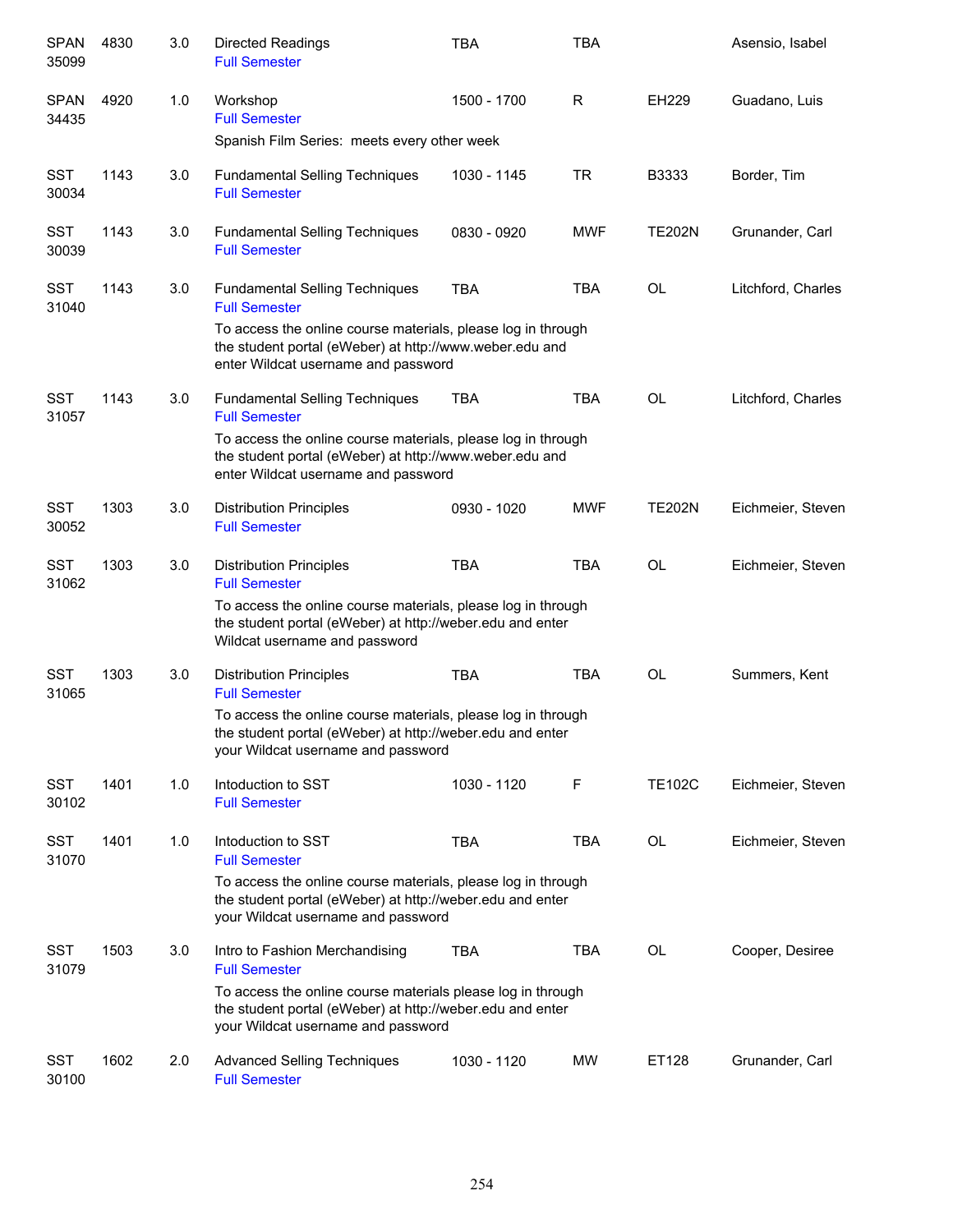| <b>SST</b><br>31093 | 1602 | 2.0 | <b>Advanced Selling Techniques</b><br><b>Full Semester</b>                                                                                                      | <b>TBA</b>  | TBA        | <b>OL</b>     | Litchford, Charles |
|---------------------|------|-----|-----------------------------------------------------------------------------------------------------------------------------------------------------------------|-------------|------------|---------------|--------------------|
|                     |      |     | To access the online course materials please log in through<br>the student portal (eWeber) at http://weber.edu and enter<br>your Wildcat username and password  |             |            |               |                    |
| <b>SST</b><br>31099 | 1602 | 2.0 | <b>Advanced Selling Techniques</b><br><b>Full Semester</b>                                                                                                      | <b>TBA</b>  | <b>TBA</b> | <b>OL</b>     | Litchford, Charles |
|                     |      |     | To access the online course materials please log in through<br>the students portal (eWeber) at http://weber.edu and enter<br>your Wildcat username and password |             |            |               |                    |
| <b>SST</b><br>35220 | 1602 | 2.0 | <b>Advanced Selling Techniques</b><br><b>Full Semester</b>                                                                                                      | <b>TBA</b>  | <b>TBA</b> |               | Border, Tim        |
| <b>SST</b><br>30169 | 1890 | 2.0 | <b>Work Experience</b><br><b>Full Semester</b>                                                                                                                  | <b>TBA</b>  | TBA        |               | Eichmeier, Steven  |
| <b>SST</b><br>30182 | 1890 | 1.0 | <b>Work Experience</b><br><b>Full Semester</b>                                                                                                                  | <b>TBA</b>  | <b>TBA</b> |               | Eichmeier, Steven  |
| <b>SST</b><br>31106 | 2182 | 2.0 | <b>Credit and Collection Methods</b><br><b>Full Semester</b>                                                                                                    | <b>TBA</b>  | <b>TBA</b> | <b>OL</b>     | Hardman, David     |
|                     |      |     | To access the online course materials please log in through<br>the student portal (eWeber) at http://weber.edu and enter<br>your Wildcat username and password  |             |            |               |                    |
| <b>SST</b><br>30057 | 2383 | 3.0 | Retail Merchandising/Buying Me<br><b>Full Semester</b>                                                                                                          | 0830 - 0920 | <b>MWF</b> | <b>TE102C</b> | Jonsson, Jo Ellen  |
| <b>SST</b><br>31109 | 2383 | 3.0 | Retail Merchandising/Buying Me<br><b>Full Semester</b>                                                                                                          | <b>TBA</b>  | <b>TBA</b> | <b>OL</b>     | Jonsson, Jo Ellen  |
|                     |      |     | To access the online course materials please log in through<br>the students portal (eWeber) at http://weber.edu and enter<br>your Wildcat username and password |             |            |               |                    |
| <b>SST</b><br>30186 | 2443 | 3.0 | <b>Advertising Methods</b><br><b>Full Semester</b>                                                                                                              | 1130 - 1220 | <b>MWF</b> | <b>TE102C</b> | Grunander, Carl    |
| <b>SST</b><br>31114 | 2443 | 3.0 | <b>Advertising Methods</b><br><b>Full Semester</b>                                                                                                              | <b>TBA</b>  | <b>TBA</b> | OL            | Grunander, Carl    |
|                     |      |     | To access the online course materials please log in through<br>the student portal (eWeber) at http://weber.edu and enter<br>your Wildcat username and password  |             |            |               |                    |
| <b>SST</b><br>31123 | 2703 | 3.0 | Internet Sales and Service<br><b>Full Semester</b>                                                                                                              | <b>TBA</b>  | <b>TBA</b> | OL            | Burgess, Cheryl    |
|                     |      |     | To access the online course materials please log in through<br>the student portal (eWeber) at http://weber.edu and enter<br>your Wildcat username and password  |             |            |               |                    |
| <b>SST</b><br>30183 | 2890 | 1.0 | Work Experience II<br><b>Full Semester</b>                                                                                                                      | TBA         | <b>TBA</b> |               | Eichmeier, Steven  |
| <b>SST</b><br>30185 | 2890 | 2.0 | Work Experience II<br><b>Full Semester</b>                                                                                                                      | <b>TBA</b>  | <b>TBA</b> |               | Eichmeier, Steven  |
| SST<br>30170        | 2991 | 3.0 | <b>SST Seminar</b><br><b>Full Semester</b>                                                                                                                      | 1130 - 1220 | <b>MWF</b> | <b>TE202N</b> | Casler, Velton     |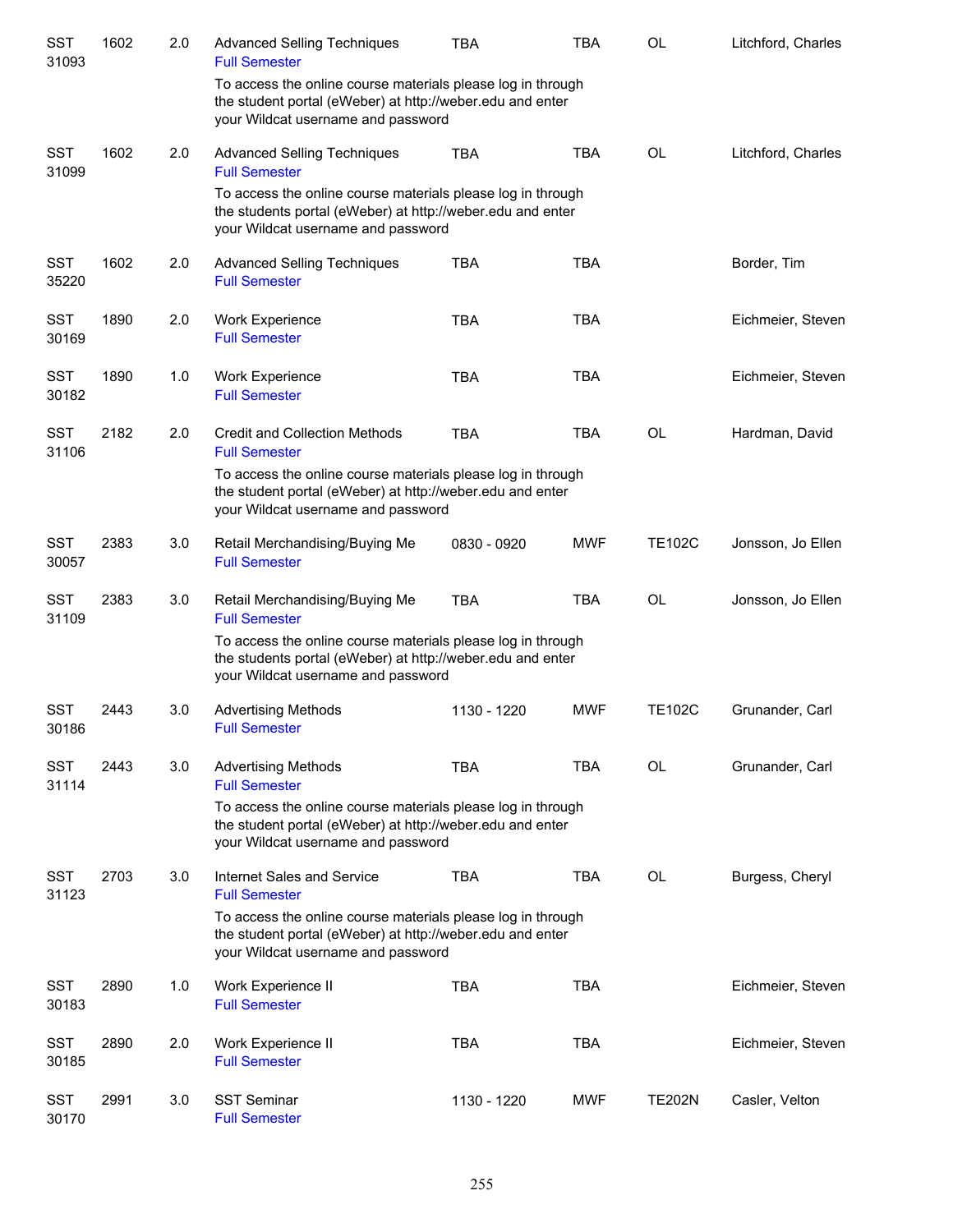| <b>SST</b><br>30066 | 3103 | 3.0 | Sales Personalities & Profiles<br><b>Full Semester</b>                                                                                                           | 0900 - 1015 | TR         | <b>TE102C</b> | Jonsson, Jo Ellen  |
|---------------------|------|-----|------------------------------------------------------------------------------------------------------------------------------------------------------------------|-------------|------------|---------------|--------------------|
| <b>SST</b><br>31135 | 3103 | 3.0 | Sales Personalities & Profiles<br><b>Full Semester</b>                                                                                                           | <b>TBA</b>  | <b>TBA</b> | <b>OL</b>     | Litchford, Charles |
|                     |      |     | To access the online course materials please log in through<br>the student portal (eWeber) at http://weber.edu and enter<br>your Wildcat username and password   |             |            |               |                    |
| <b>SST</b><br>31141 | 3103 | 3.0 | Sales Personalities & Profiles<br><b>Full Semester</b>                                                                                                           | <b>TBA</b>  | <b>TBA</b> | <b>OL</b>     | Litchford, Charles |
|                     |      |     | To access the online course materials please log in through<br>the student portal (eWeber) at http://weber.edu and enter<br>your Wildcat username and password   |             |            |               |                    |
| <b>SST</b><br>35221 | 3103 | 3.0 | Sales Personalities & Profiles<br><b>Full Semester</b>                                                                                                           | <b>TBA</b>  | <b>TBA</b> |               | Border, Tim        |
| <b>SST</b><br>30062 | 3203 | 3.0 | <b>Customer Service Techniques</b><br><b>Full Semester</b>                                                                                                       | 0830 - 0920 | <b>MWF</b> | ET128         | Eichmeier, Steven  |
| <b>SST</b><br>30101 | 3203 | 3.0 | <b>Customer Service Techniques</b><br><b>Full Semester</b>                                                                                                       | 1030 - 1145 | <b>TR</b>  | ET128         | Grunander, Carl    |
| <b>SST</b><br>31144 | 3203 | 3.0 | <b>Customer Service Techniques</b><br><b>Full Semester</b>                                                                                                       | <b>TBA</b>  | <b>TBA</b> | <b>OL</b>     | Eichmeier, Steven  |
|                     |      |     | To access the online courses materials please log in through<br>the student portal (eWeber) at http://weber.edu and enter<br>your Wildcat username and password. |             |            |               |                    |
| <b>SST</b><br>31147 | 3203 | 3.0 | <b>Customer Service Techniques</b><br><b>Full Semester</b>                                                                                                       | <b>TBA</b>  | TBA        | <b>OL</b>     | Grunander, Carl    |
|                     |      |     | To access the online course materials please log in through<br>the student portal (eWeber) at http://weber.edu and enter<br>your Wildcat username and password   |             |            |               |                    |
| <b>SST</b><br>30067 | 3363 | 3.0 | Contract & Sales Negotiation<br><b>Full Semester</b>                                                                                                             | 0900 - 1015 | TR         | ET128         | Border, Tim        |
| <b>SST</b><br>31154 | 3363 | 3.0 | Contract & Sales Negotiation<br><b>Full Semester</b>                                                                                                             | TBA         | TBA        | OL            | Border, Tim        |
|                     |      |     | To access the online course materials please log in through<br>the student portal (eWeber) at http://weber.edu and enter<br>your Wildcat username and password   |             |            |               |                    |
| <b>SST</b><br>31156 | 3363 | 3.0 | <b>Contract &amp; Sales Negotiation</b><br><b>Full Semester</b>                                                                                                  | <b>TBA</b>  | TBA        | <b>OL</b>     | Casler, Velton     |
|                     |      |     | To access the online course materials please log in through<br>the student portal (eWeber) at http://weber.edu and enter<br>your Wildcat username and password   |             |            |               |                    |
| <b>SST</b><br>30097 | 3563 | 3.0 | Principles of Supervision<br><b>Full Semester</b>                                                                                                                | 1030 - 1145 | TR         | TE202N        | Jonsson, Jo Ellen  |
| SST<br>31158        | 3563 | 3.0 | Principles of Supervision<br><b>Full Semester</b>                                                                                                                | <b>TBA</b>  | <b>TBA</b> | OL            | Dove, Rick         |
|                     |      |     | To access the online course materials please log in through<br>the student portal (eWeber) at http://weber.edu and enter<br>your Wildcat username and password   |             |            |               |                    |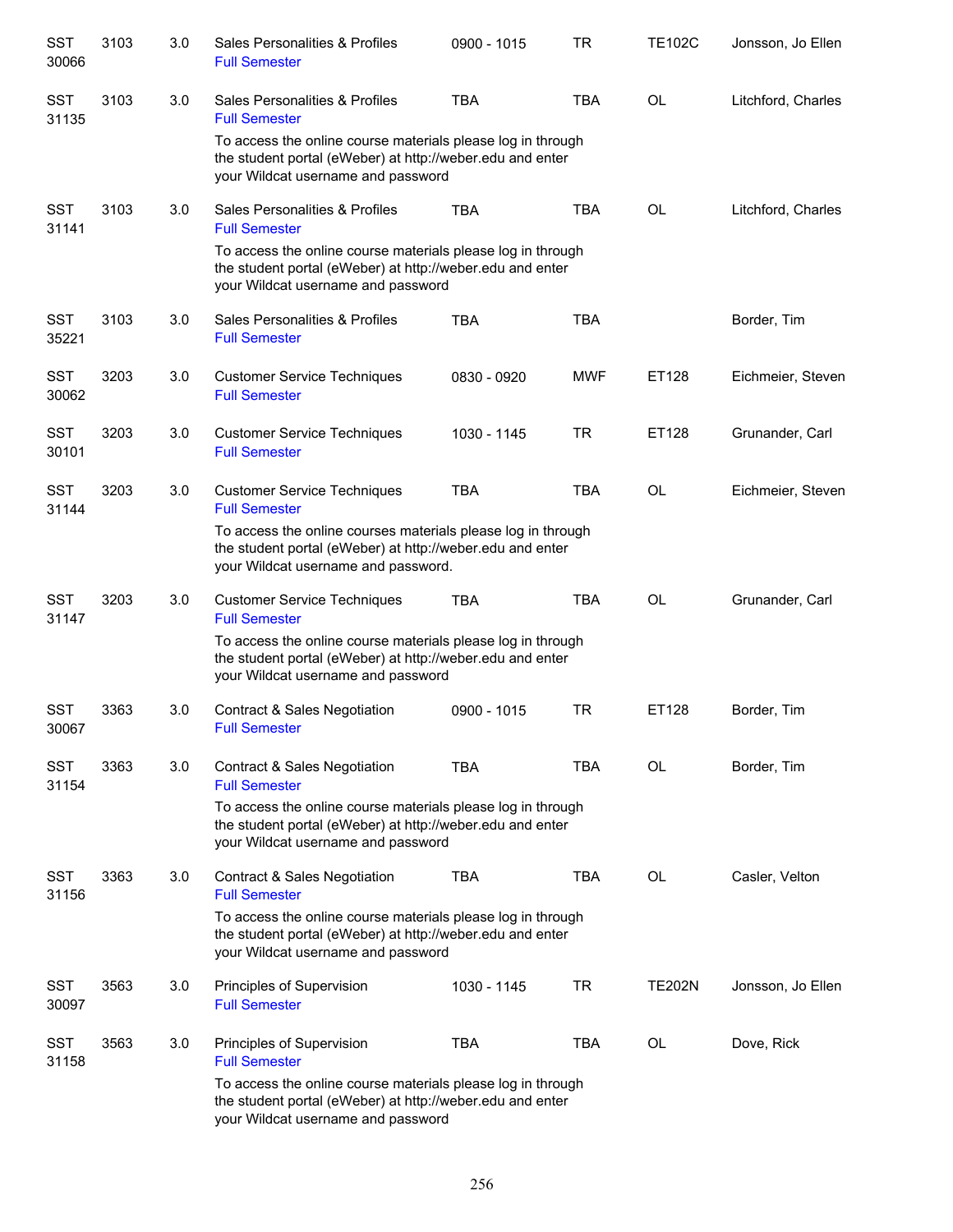| <b>SST</b><br>31160 | 3563 | 3.0 | Principles of Supervision<br><b>Full Semester</b>                                                                                                              | <b>TBA</b>                 | <b>TBA</b>     | <b>OL</b>                      | Eichmeier, Steven |
|---------------------|------|-----|----------------------------------------------------------------------------------------------------------------------------------------------------------------|----------------------------|----------------|--------------------------------|-------------------|
|                     |      |     | To access the online course materials please log in through<br>the student portal (eWeber) at http://weber.edu and enter<br>your Wildcat username and password |                            |                |                                |                   |
| <b>SST</b><br>30243 | 3702 | 2.0 | Devloping Team Leadrshp Skills<br><b>Full Semester</b>                                                                                                         | 0900 - 1900<br>1200 - 2100 | S<br><b>RF</b> | <b>TE202N</b><br><b>TE202N</b> | Dove, Rick        |
|                     |      |     | 3 days only Jan 28-29, 12-9 pm & Jan 30th, 9 - 7 in TE 202N                                                                                                    |                            |                |                                |                   |
| <b>SST</b><br>30244 | 3702 | 2.0 | Devloping Team Leadrshp Skills<br><b>Full Semester</b>                                                                                                         | 0900 - 1900<br>1200 - 2100 | S<br><b>RF</b> | <b>TE202N</b><br><b>TE202N</b> | Dove, Rick        |
|                     |      |     | 3 days only Feb 25-26, 12-9 and Feb 27, 9am - 7 pm TE 202N                                                                                                     |                            |                |                                |                   |
| <b>SST</b><br>30246 | 3702 | 2.0 | Devloping Team Leadrshp Skills<br><b>Full Semester</b>                                                                                                         | 0900 - 1900<br>1200 - 2100 | S<br>RF        | <b>TE202N</b><br><b>TE202N</b> | Dove, Rick        |
|                     |      |     | 3 days only, Apr 8-9, 12-9 pm & Apr 10, 9 am-7pm TE 202N                                                                                                       |                            |                |                                |                   |
| <b>SST</b><br>31162 | 3803 | 3.0 | Sales Engineering Techniques<br><b>Full Semester</b>                                                                                                           | <b>TBA</b>                 | <b>TBA</b>     | <b>OL</b>                      | Dove, Rick        |
|                     |      |     | To access the online course materials please log in through<br>the student portal (eWeber) at http://weber.edu and enter<br>your Wildcat username and password |                            |                |                                |                   |
| <b>SST</b><br>31165 | 3803 | 3.0 | Sales Engineering Techniques<br><b>Full Semester</b>                                                                                                           | <b>TBA</b>                 | <b>TBA</b>     | <b>OL</b>                      | Short, Angela     |
|                     |      |     | To access the online course materials please log in through<br>the student portal (eWeber) at http://weber.edu and enter<br>your Wildcat username and password |                            |                |                                |                   |
| <b>SST</b><br>30099 | 3903 | 3.0 | <b>Sales Presentation Strategies</b><br><b>Full Semester</b>                                                                                                   | 1030 - 1145                | <b>TR</b>      | <b>TE102C</b>                  | Cooper, Desiree   |
| <b>SST</b><br>31168 | 3903 | 3.0 | Sales Presentation Strategies<br><b>Full Semester</b>                                                                                                          | <b>TBA</b>                 | <b>TBA</b>     | <b>OL</b>                      | Cooper, Desiree   |
|                     |      |     | To access the online course materials please log in through<br>the student portal (eWeber) at http://weber.edu and enter<br>your Wildcat username and password |                            |                |                                |                   |
| <b>SST</b><br>30179 | 4203 | 3.0 | <b>Ethical Sales and Service</b><br><b>Full Semester</b>                                                                                                       | 1800 - 2100                | т              | <b>TE102C</b>                  | Dove, Rick        |
| <b>SST</b><br>31171 | 4203 | 3.0 | <b>Ethical Sales and Service</b><br><b>Full Semester</b>                                                                                                       | <b>TBA</b>                 | <b>TBA</b>     | <b>OL</b>                      | Jonsson, Jo Ellen |
|                     |      |     | To access the online course materials please log in through<br>the student portal (eWeber) at http://weber.edu and enter<br>your Wildcat username and password |                            |                |                                |                   |
| <b>SST</b><br>30187 | 4610 | 3.0 | Senior Project I<br><b>Full Semester</b>                                                                                                                       | <b>TBA</b>                 | <b>TBA</b>     |                                | Casler, Velton    |
| <b>SST</b><br>31175 | 4610 | 3.0 | Senior Project I<br><b>Full Semester</b>                                                                                                                       | <b>TBA</b>                 | TBA            | OL                             | Casler, Velton    |
|                     |      |     | To access the online course materials please log in through<br>the student portal (eWeber) at http://weber.edu and enter<br>your Wildcat username and password |                            |                |                                |                   |
| <b>SST</b><br>30188 | 4620 | 3.0 | Senior Project II<br><b>Full Semester</b>                                                                                                                      | <b>TBA</b>                 | <b>TBA</b>     |                                | Casler, Velton    |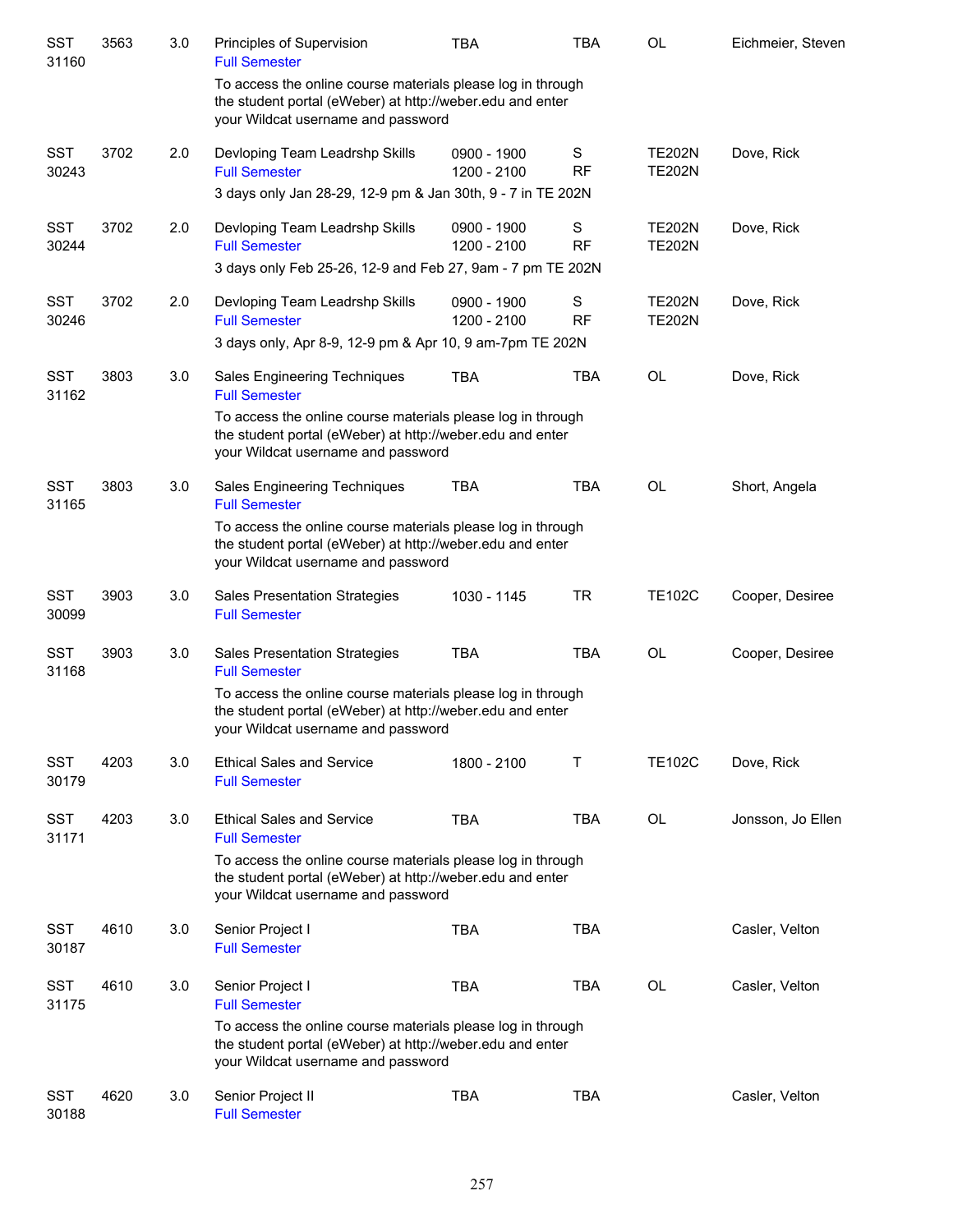| <b>SST</b><br>31178 | 4620 | 3.0 | Senior Project II<br><b>Full Semester</b>                                                                                                                                                                                                                                            | <b>TBA</b>  | <b>TBA</b> | <b>OL</b>     | Casler, Velton    |
|---------------------|------|-----|--------------------------------------------------------------------------------------------------------------------------------------------------------------------------------------------------------------------------------------------------------------------------------------|-------------|------------|---------------|-------------------|
|                     |      |     | To access the online course materials please log in through<br>the student portal (eWeber) at http://weber.edu and enter<br>your Wildcat username and password                                                                                                                       |             |            |               |                   |
| <b>SST</b><br>30189 | 4830 | 1.0 | <b>Directed Readings</b><br><b>Full Semester</b>                                                                                                                                                                                                                                     | <b>TBA</b>  | <b>TBA</b> |               | Cooper, Desiree   |
|                     |      |     | One time meeting, January 8, 2010 at 8:00 am in TE 101J                                                                                                                                                                                                                              |             |            |               |                   |
| <b>SST</b><br>30191 | 4830 | 2.0 | <b>Directed Readings</b><br><b>Full Semester</b>                                                                                                                                                                                                                                     | <b>TBA</b>  | <b>TBA</b> |               | Cooper, Desiree   |
|                     |      |     | One time meeting January 8, 2010 at 8:00 am in TE 101J                                                                                                                                                                                                                               |             |            |               |                   |
| <b>SST</b><br>30287 | 4920 | 2.0 | Workshop<br><b>Full Semester</b>                                                                                                                                                                                                                                                     | 1730 - 1915 | R          | <b>TE102C</b> | Kammeyer, James   |
| <b>SST</b><br>30096 | 4992 | 2.0 | Senior Seminar<br><b>Full Semester</b>                                                                                                                                                                                                                                               | 1030 - 1120 | <b>MW</b>  | <b>TE202N</b> | Eichmeier, Steven |
| <b>SST</b><br>32160 | 4992 | 2.0 | Senior Seminar<br><b>Full Semester</b>                                                                                                                                                                                                                                               | <b>TBA</b>  | <b>TBA</b> |               | Cooper, Desiree   |
| SW<br>30793         | 1010 | 3.0 | <b>SS Intro Generalist Soc Work</b><br><b>Full Semester</b>                                                                                                                                                                                                                          | 0730 - 0820 | <b>MWF</b> | SS101         | Gold, Deborah     |
|                     |      |     | CBL stands for Community-Based Learning which means that<br>students engage in meaningful community service that is<br>connected to specific course objectives. See http://www.<br>weber.edu/CommunityInvolvement/CBL_Designation.html for a<br>full list of CBL designated courses. |             |            |               |                   |
| SW<br>30805         | 1010 | 3.0 | <b>SS Intro Generalist Soc Work</b><br><b>Full Semester</b>                                                                                                                                                                                                                          | 1030 - 1145 | <b>TR</b>  | SS121         | Tadehara, Corina  |
|                     |      |     | CBL stands for Community-Based Learning which means that<br>students engage in meaningful community service that is<br>connected to specific course objectives. See http://www.<br>weber.edu/CommunityInvolvement/CBL Designation.html for a<br>full list of CBL designated courses. |             |            |               |                   |
| SW<br>30810         | 1010 | 3.0 | <b>SS Intro Generalist Soc Work</b><br><b>Full Semester</b>                                                                                                                                                                                                                          | 1030 - 1120 | MWF        | SS101         | Bigler, Mark      |
|                     |      |     | CBL stands for Community-Based Learning which means that<br>students engage in meaningful community service that is<br>connected to specific course objectives. See http://www.<br>weber.edu/CommunityInvolvement/CBL_Designation.html for a<br>full list of CBL designated courses. |             |            |               |                   |
| SW<br>30813         | 1010 | 3.0 | SS Intro Generalist Soc Work<br><b>Full Semester</b>                                                                                                                                                                                                                                 | 1330 - 1420 | <b>MWF</b> | SS121         | Fonnesbeck, Sarah |
|                     |      |     | CBL stands for Community-Based Learning which means that<br>students engage in meaningful community service that is<br>connected to specific course objectives. See http://www.<br>weber.edu/CommunityInvolvement/CBL_Designation.html for a<br>full list of CBL designated courses. |             |            |               |                   |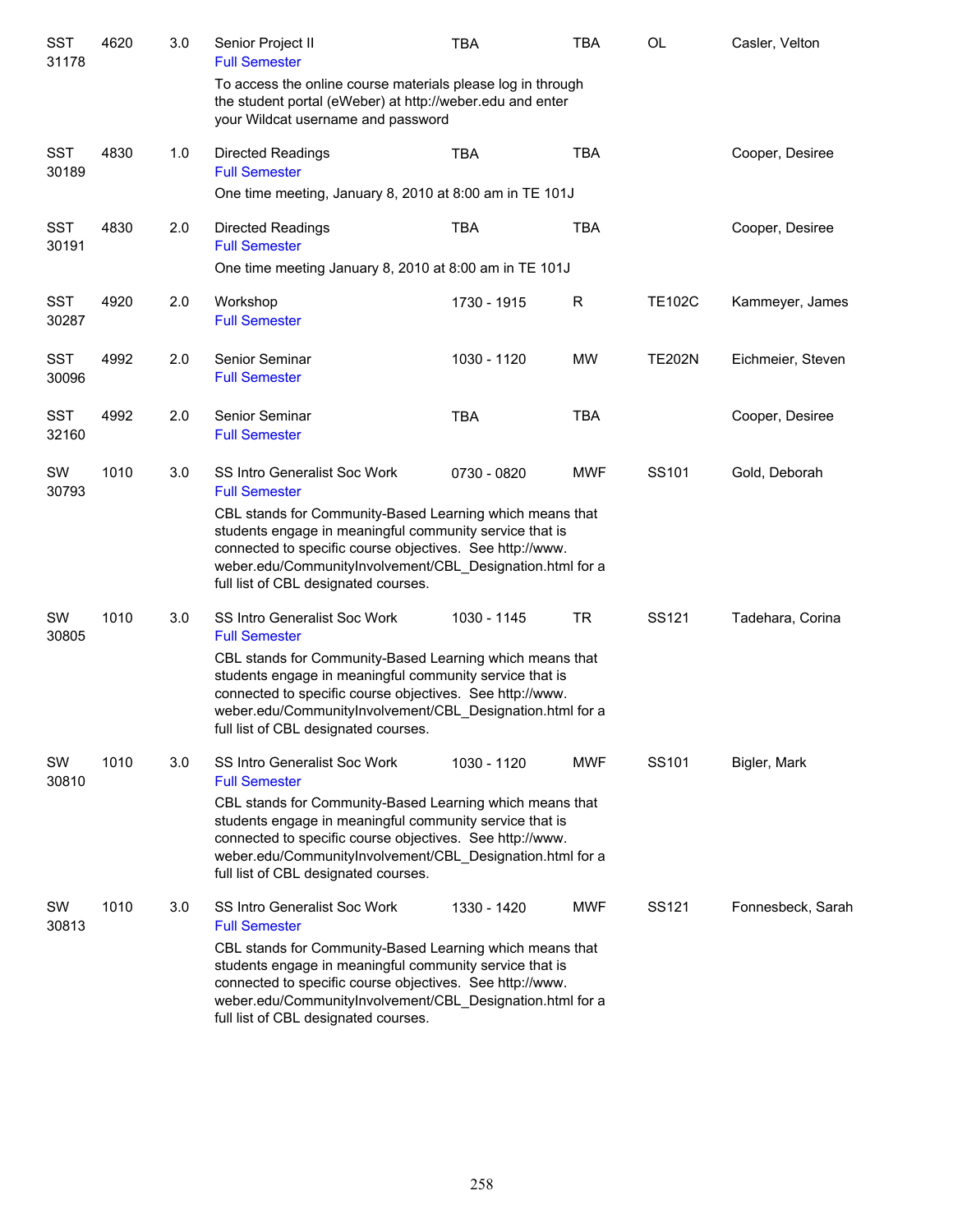| SW<br>31170 | 1010 | 3.0 | SS Intro Generalist Soc Work<br><b>Block 1</b>                                                                                                                                                                                                                                                                                                                                                                                                                      | 1730 - 2010 | т          | SS101     | Bigler, Mark     |
|-------------|------|-----|---------------------------------------------------------------------------------------------------------------------------------------------------------------------------------------------------------------------------------------------------------------------------------------------------------------------------------------------------------------------------------------------------------------------------------------------------------------------|-------------|------------|-----------|------------------|
|             |      |     | This SW1010 class will be taught from Jan 5 thru Feb 16.<br>This class will meet the first day of class. Hybrid classes<br>are 50% face to face and 50% online instruction.<br>CBL stands for Community-Based Learning which means that<br>students engage in meaningful community service that is<br>connected to specific course objectives. See http://www.<br>weber.edu/CommunityInvolvement/CBL_Designation.html for a<br>full list of CBL designated courses. |             |            |           |                  |
| SW<br>32147 | 1010 | 3.0 | SS Intro Generalist Soc Work<br><b>Full Semester</b>                                                                                                                                                                                                                                                                                                                                                                                                                | <b>TBA</b>  | <b>TBA</b> | <b>OL</b> | Bigler, Mark     |
|             |      |     | To access the online course materials please log in through<br>the student portal (eWeber) at http://weber.edu and enter<br>your Wildcat username and password                                                                                                                                                                                                                                                                                                      |             |            |           |                  |
| SW<br>32151 | 1010 | 3.0 | <b>SS Intro Generalist Soc Work</b><br><b>Full Semester</b>                                                                                                                                                                                                                                                                                                                                                                                                         | 0930 - 1020 | <b>MWF</b> | D02325    | Hooten, Herman   |
|             |      |     | CBL stands for Community-Based Learning which means that<br>students engage in meaningful community service that is<br>connected to specific course objectives. See http://www.<br>weber.edu/CommunityInvolvement/CBL_Designation.html for a<br>full list of CBL designated courses.                                                                                                                                                                                |             |            |           |                  |
| SW<br>32152 | 1010 | 3.0 | <b>SS Intro Generalist Soc Work</b><br><b>Full Semester</b>                                                                                                                                                                                                                                                                                                                                                                                                         | 1730 - 2010 | Τ          | D02306    | Hooten, Herman   |
|             |      |     | CBL stands for Community-Based Learning which means that<br>students engage in meaningful community service that is<br>connected to specific course objectives. See http://www.<br>weber.edu/CommunityInvolvement/CBL_Designation.html for a<br>full list of CBL designated courses.                                                                                                                                                                                |             |            |           |                  |
| SW<br>30831 | 2100 | 3.0 | Human Behavior & Social Enviro<br><b>Full Semester</b>                                                                                                                                                                                                                                                                                                                                                                                                              | 0900 - 1015 | <b>TR</b>  | SS121     | Tadehara, Corina |
| SW<br>31184 | 2100 | 3.0 | Human Behavior & Social Enviro<br><b>Block 2</b>                                                                                                                                                                                                                                                                                                                                                                                                                    | 1730 - 2010 | Τ          | SS101     | Tadehara, Corina |
|             |      |     | This Hybrid class will be taught from Mar 1 through Apr 19.<br>This class will meet the first day of class. Hybrid classes<br>are 50% face to face and 50% online instruction.                                                                                                                                                                                                                                                                                      |             |            |           |                  |
| SW<br>32149 | 2100 | 3.0 | Human Behavior & Social Enviro<br><b>Full Semester</b>                                                                                                                                                                                                                                                                                                                                                                                                              | TBA         | <b>TBA</b> | OL        | Tadehara, Corina |
|             |      |     | To access the online course materials please log in through<br>the student portal (eWeber) at http://weber.edu and enter<br>your Wildcat username and password                                                                                                                                                                                                                                                                                                      |             |            |           |                  |
| SW<br>32154 | 2100 | 3.0 | Human Behavior & Social Enviro<br><b>Full Semester</b>                                                                                                                                                                                                                                                                                                                                                                                                              | 1030 - 1120 | <b>MWF</b> | D02325    | Hooten, Herman   |
| SW<br>30817 | 2200 | 3.0 | DV Issues in Diversity<br><b>Full Semester</b>                                                                                                                                                                                                                                                                                                                                                                                                                      | 1430 - 1720 | Τ          | SS121     | Tadehara, Corina |
|             |      |     | CBL stands for Community-Based Learning which means that<br>students engage in meaningful community service that is<br>connected to specific course objectives. See http://www.<br>weber.edu/CommunityInvolvement/CBL_Designation.html for a<br>full list of CBL designated courses.                                                                                                                                                                                |             |            |           |                  |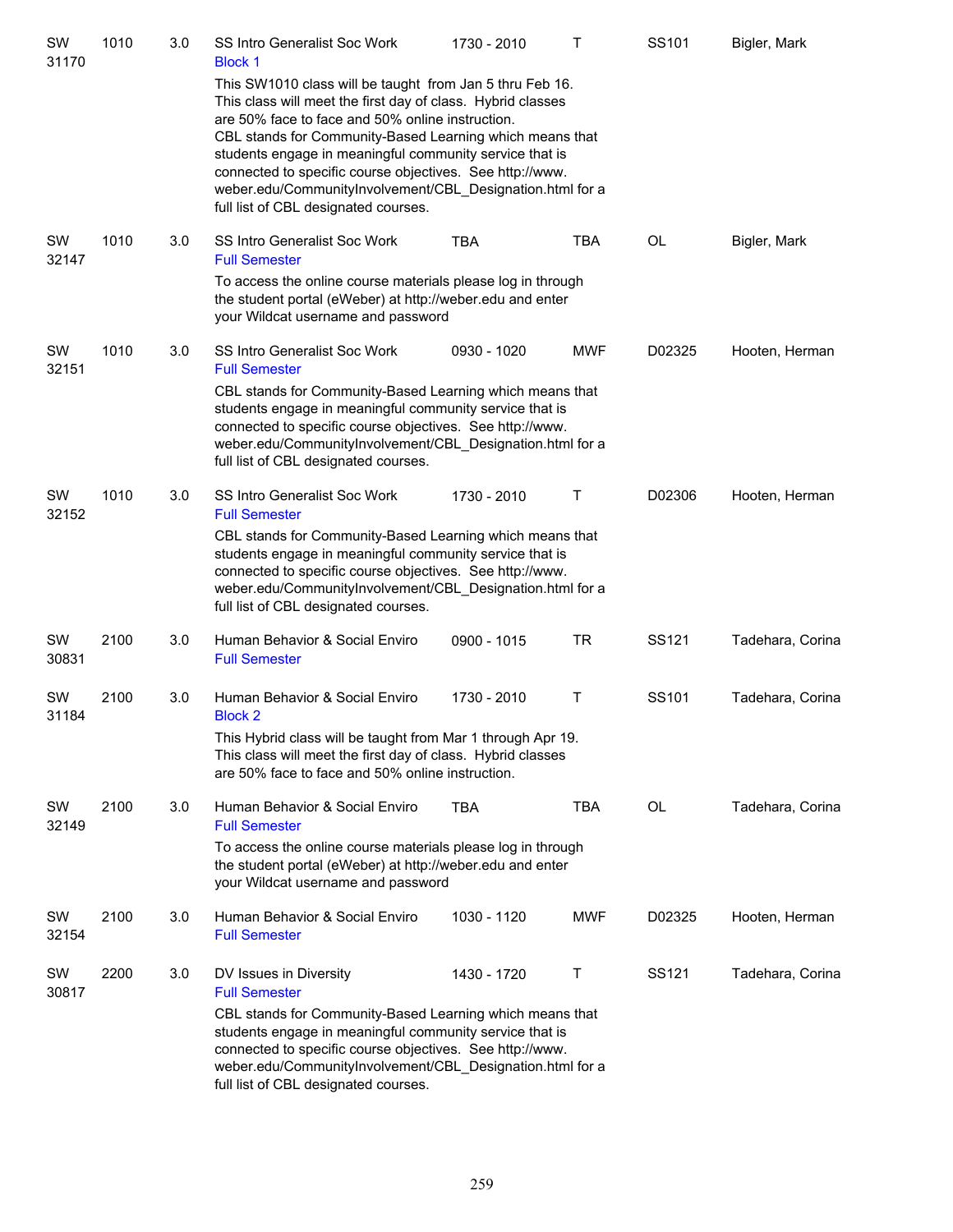| SW<br>32155 | 2200 | 3.0 | DV Issues in Diversity<br><b>Full Semester</b>                                                                                           | 1030 - 1145                               | <b>TR</b>             | D02325                  | Hooten, Herman         |
|-------------|------|-----|------------------------------------------------------------------------------------------------------------------------------------------|-------------------------------------------|-----------------------|-------------------------|------------------------|
| SW<br>32156 | 2200 | 3.0 | DV Issues in Diversity<br><b>Full Semester</b>                                                                                           | 1730 - 2010                               | W                     | D02229A                 | Hooten, Herman         |
| SW<br>30858 | 2920 | 1.5 | Workshop<br><b>Full Semester</b><br>Classes meet Friday, Saturday, and the following Saturday.                                           | 0830 - 1730<br>0830 - 1730<br>1230 - 1730 | S<br>$\mathbf S$<br>F | SS101<br>SS101<br>SS101 | Watson, Steven         |
|             |      |     | Contact Social Work Dept for more information, 801-626-6157.<br>Dates: Jan 22, 23, 30                                                    |                                           |                       |                         |                        |
| SW<br>31320 | 3000 | 3.0 | Death and Dying<br><b>Full Semester</b>                                                                                                  | 1200 - 1315                               | <b>TR</b>             | SS121                   | Tadehara, Corina       |
| SW<br>30819 | 3100 | 2.0 | Human Behavoir & Social Enviro<br><b>Full Semester</b>                                                                                   | 1030 - 1145                               | <b>TR</b>             | SS101                   | Bigler, Mark           |
|             |      |     | Prerequisites: SW1010, 2100, and formal admittance to the<br>Social Work Program.                                                        |                                           |                       |                         |                        |
| SW<br>30820 | 3200 | 2.0 | Child and Family Welfare<br><b>Full Semester</b>                                                                                         | 1330 - 1420                               | <b>TR</b>             | SS101                   | Vigil, Steven          |
| SW<br>30821 | 3500 | 3.0 | Social Welfare & Policy Devel<br><b>Full Semester</b>                                                                                    | 1200 - 1315                               | <b>TR</b>             | SS101                   | Pressey, Sean          |
| SW<br>31013 | 3500 | 3.0 | Social Welfare & Policy Devel<br><b>Full Semester</b>                                                                                    | 1730 - 2010                               | $\mathsf{R}$          | SS101                   | Pressey, Sean          |
| SW<br>30822 | 3600 | 3.0 | <b>SI Social Statistics</b><br><b>Full Semester</b>                                                                                      | 0930 - 1020                               | <b>MWF</b>            | SS121                   | Kennedy-Pressey, Kerry |
| SW<br>30834 | 3600 | 3.0 | <b>SI Social Statistics</b><br><b>Full Semester</b>                                                                                      | 1730 - 2030                               | M                     | SS101                   | Kennedy-Pressey, Kerry |
| SW<br>30823 | 3700 | 3.0 | SI Social Work Research<br><b>Full Semester</b>                                                                                          | 1030 - 1120                               | <b>MWF</b>            | SS121                   | Kennedy-Pressey, Kerry |
| SW<br>30824 | 3900 | 3.0 | Social Work Methods, Values<br><b>Full Semester</b>                                                                                      | 1730 - 2010                               | Τ                     | SS121                   | Simpson, Kendall       |
|             |      |     | Prerequisites: Formal admittance to the Social Work Program<br>SW1010/SW2100/SW2200.                                                     |                                           |                       |                         |                        |
| SW<br>30825 | 3910 | 3.0 | Social Work Practice I<br><b>Full Semester</b>                                                                                           | 1430 - 1720                               | T                     | SS101                   | Kennedy-Pressey, Kerry |
|             |      |     | Prerequisites: Formal admittance the the Social Work Program<br>& SW3900. Special Permission needed to take SW3900 and 3910<br>together. |                                           |                       |                         |                        |
| SW<br>30839 | 3920 | 3.0 | Social work Practice II<br><b>Full Semester</b>                                                                                          | 1430 - 1720                               | M                     | SS121                   | Tadehara, Corina       |
| SW<br>30841 | 3930 | 3.0 | Social Work Practice III<br><b>Full Semester</b>                                                                                         | 1730 - 2010                               | W                     | SS121                   | Fitzgerald, Nanette    |
| SW<br>30842 | 4150 | 3.0 | <b>DSM IV-TR</b><br><b>Full Semester</b>                                                                                                 | 1730 - 2010                               | W                     | SS101                   | Vigil, Steven          |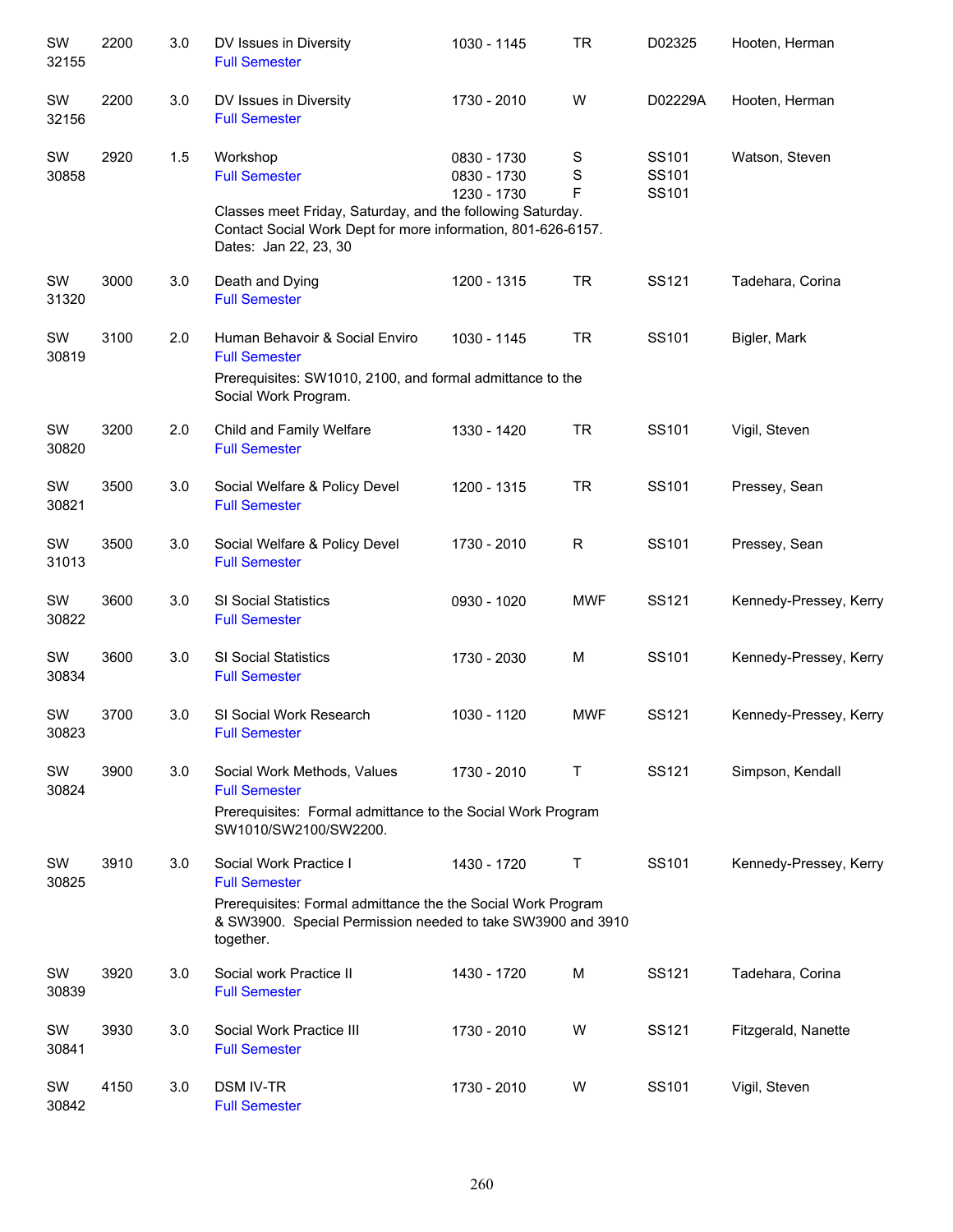| SW<br>30843 | 4250 | 3.0   | <b>Medical Social Work</b><br><b>Full Semester</b>                                                                                                                                                                                                                                   | 1730 - 2010 | $\mathsf R$ | SS121 | Fitzgerald, Nanette |
|-------------|------|-------|--------------------------------------------------------------------------------------------------------------------------------------------------------------------------------------------------------------------------------------------------------------------------------------|-------------|-------------|-------|---------------------|
| SW<br>30845 | 4500 | 3.0   | Interventions for Pop at Risk<br><b>Full Semester</b>                                                                                                                                                                                                                                | 1430 - 1720 | W           | SS121 | Tadehara, Corina    |
|             |      |       | CBL stands for Community-Based Learning which means that<br>students engage in meaningful community service that is<br>connected to specific course objectives. See http://www.<br>weber.edu/CommunityInvolvement/CBL_Designation.html for a<br>full list of CBL designated courses. |             |             |       |                     |
| SW<br>31020 | 4800 | 1.0   | Projects and Ressearch<br><b>Full Semester</b><br>Instructor approval required. Contact the Social Work &<br>Gerontology Office for instructions at 801-626-6157.                                                                                                                    | <b>TBA</b>  | <b>TBA</b>  |       | Bigler, Mark        |
| SW<br>31021 | 4800 | 2.0   | Projects and Ressearch<br><b>Full Semester</b>                                                                                                                                                                                                                                       | <b>TBA</b>  | <b>TBA</b>  |       | Bigler, Mark        |
|             |      |       | Instructor approval required. Contact the Social Work &<br>Gerontology Office for instructions at 801-636-6157.                                                                                                                                                                      |             |             |       |                     |
| SW<br>31022 | 4800 | 3.0   | Projects and Ressearch<br><b>Full Semester</b>                                                                                                                                                                                                                                       | <b>TBA</b>  | <b>TBA</b>  |       | Bigler, Mark        |
|             |      |       | Instructor approval required. Contact the Social Work &<br>Gerontology Office for instructions at 801-626-6157.                                                                                                                                                                      |             |             |       |                     |
| SW<br>31034 | 4830 | $1.0$ | <b>Directed Readings</b><br><b>Full Semester</b><br>Instructor approval required. Contact the Social Work &<br>Gerontology Office for instructions at 801-616-6157.                                                                                                                  | <b>TBA</b>  | <b>TBA</b>  |       | Bigler, Mark        |
| SW<br>31035 | 4830 | 2.0   | <b>Directed Readings</b><br><b>Full Semester</b><br>Instructor approval required. Contact the Social Work and                                                                                                                                                                        | <b>TBA</b>  | <b>TBA</b>  |       | Bigler, Mark        |
|             |      |       | Gerontology Office for instructions at 801-626-6157.                                                                                                                                                                                                                                 |             |             |       |                     |
| SW<br>31036 | 4830 | 3.0   | <b>Directed Readings</b><br><b>Full Semester</b>                                                                                                                                                                                                                                     | <b>TBA</b>  | <b>TBA</b>  |       | Bigler, Mark        |
|             |      |       | Instructor approval required. Contact the Social Work &<br>Gerontology Office for instructions at 801-626-6157.                                                                                                                                                                      |             |             |       |                     |
| SW<br>30853 | 4860 | 4.0   | Social Service Field Exp I<br><b>Full Semester</b>                                                                                                                                                                                                                                   | 1730 - 2030 | м           | SS121 | Vigil, Steven       |
|             |      |       | Admission to the Field is required. To be taken concurrently<br>with SW3920 & 3930. Contact the SW Office for more<br>information. 801-626-6157. INSTRUCTOR APPROVAL IS REQUIRED<br>DATES OF CLASS: TBD<br>Course fee \$20.00                                                        |             |             |       |                     |
| SW<br>30855 | 4861 | 4.0   | Social Service Field Exp II<br><b>Full Semester</b><br>Admission to the Field is required. To be taken concurently<br>with SW4990. Contact SW Office for more information<br>801-626-6157. INSTRUCTOR APPROVAL IS REQUIRED.                                                          | 1730 - 2030 | м           | SS121 | Vigil, Steven       |
|             |      |       | DATES: TBD<br>Course fee \$20.00                                                                                                                                                                                                                                                     |             |             |       |                     |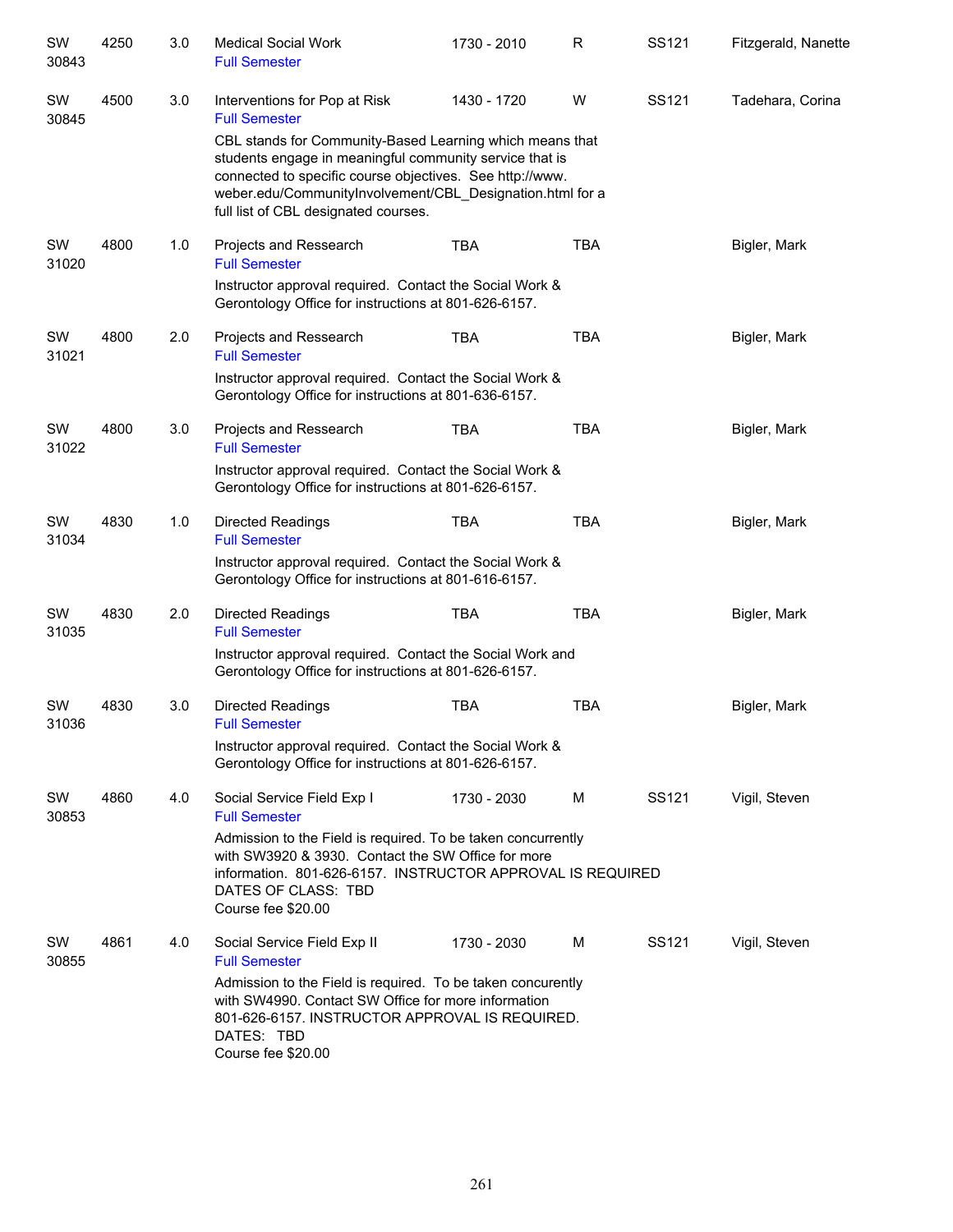| SW                  | 4920 | 1.5 | Workshop                                                                                                                                                                              | 0830 - 1730 | S          | SS101 | Watson, Steven |
|---------------------|------|-----|---------------------------------------------------------------------------------------------------------------------------------------------------------------------------------------|-------------|------------|-------|----------------|
| 30862               |      |     | <b>Full Semester</b>                                                                                                                                                                  | 0830 - 1730 | S          | SS101 |                |
|                     |      |     |                                                                                                                                                                                       | 1230 - 1730 | F          | SS101 |                |
|                     |      |     | Classes meet Friday, Saturday, and the following Saturday.<br>Contact Social Work Dept for more information, 801-626-6157.<br>Dates: Feb 19, 20, 27                                   |             |            |       |                |
| SW<br>30856         | 4990 | 2.0 | Social Work Senior Seminar<br><b>Full Semester</b>                                                                                                                                    | 1545 - 1725 | M          | SS101 | Vigil, Steven  |
|                     |      |     | INSTRUCTOR APPROVAL IS REQUIRED TO REGISTER.<br>Must be taken with SW4861. Contact 801-626-6157<br>for more information.                                                              |             |            |       |                |
| <b>TBE</b><br>30382 | 1501 | 0.5 | TA Word Processing Comp Exam<br><b>Full Semester</b>                                                                                                                                  | <b>TBA</b>  | <b>TBA</b> | EH311 | Lapine, Carole |
|                     |      |     | After registering find practice problems and schedule exam<br>at http://programs.weber.edu/cil Course fee \$5.00                                                                      |             |            |       |                |
| <b>TBE</b><br>33455 | 1501 | 0.5 | TA Word Processing Comp Exam<br><b>Full Semester</b>                                                                                                                                  | <b>TBA</b>  | <b>TBA</b> | OL    | Lapine, Carole |
|                     |      |     | To access the online courses materials please log in through<br>the student portal (eWeber) at http://weber.edu and enter<br>your Wildcat username and password.<br>Course fee \$5.00 |             |            |       |                |
| <b>TBE</b><br>30387 | 1502 | 0.5 | TB Micro, Operating Sys Exam<br><b>Full Semester</b>                                                                                                                                  | <b>TBA</b>  | <b>TBA</b> | EH311 | Lapine, Carole |
|                     |      |     | After registering find practice problems and schedule exam<br>at http://programs.weber.edu/cil Course fee \$5.00                                                                      |             |            |       |                |
| <b>TBE</b><br>33458 | 1502 | 0.5 | TB Micro, Operating Sys Exam<br><b>Full Semester</b>                                                                                                                                  | <b>TBA</b>  | <b>TBA</b> | OL    | Lapine, Carole |
|                     |      |     | To access the online courses materials please log in through<br>the student portal (eWeber) at http://weber.edu and enter<br>your Wildcat username and password.<br>Course fee \$5.00 |             |            |       |                |
| TBE<br>30417        | 1503 | 0.5 | TC Spreadsheet Competency Exam TBA<br><b>Full Semester</b>                                                                                                                            |             | <b>TBA</b> | EH311 | Lapine, Carole |
|                     |      |     | After registering find practice problems and schedule exam<br>At http://programs.weber.edu/cil Course fee \$5.00                                                                      |             |            |       |                |
| <b>TBE</b><br>33461 | 1503 | 0.5 | TC Spreadsheet Competency Exam TBA<br><b>Full Semester</b>                                                                                                                            |             | <b>TBA</b> | OL    | Lapine, Carole |
|                     |      |     | To access the online courses materials please log in through<br>the student portal (eWeber) at http://weber.edu and enter<br>your Wildcat username and password. Course fee \$5.00    |             |            |       |                |
| <b>TBE</b><br>30418 | 1504 | 0.5 | TD Info Literacy Comp Exam<br><b>Full Semester</b>                                                                                                                                    | <b>TBA</b>  | TBA        | EH311 | Lapine, Carole |
|                     |      |     | After registering find practice problems and schedule exam<br>At http://programs.weber.edu/cil Course fee \$5.00                                                                      |             |            |       |                |
| TBE<br>33464        | 1504 | 0.5 | TD Info Literacy Comp Exam<br><b>Full Semester</b>                                                                                                                                    | <b>TBA</b>  | TBA        | OL    | Lapine, Carole |
|                     |      |     | To access the online courses materials please log in through<br>the student portal (eWeber) at http://weber.edu and enter<br>your Wildcat username and password. Course fee \$5.00    |             |            |       |                |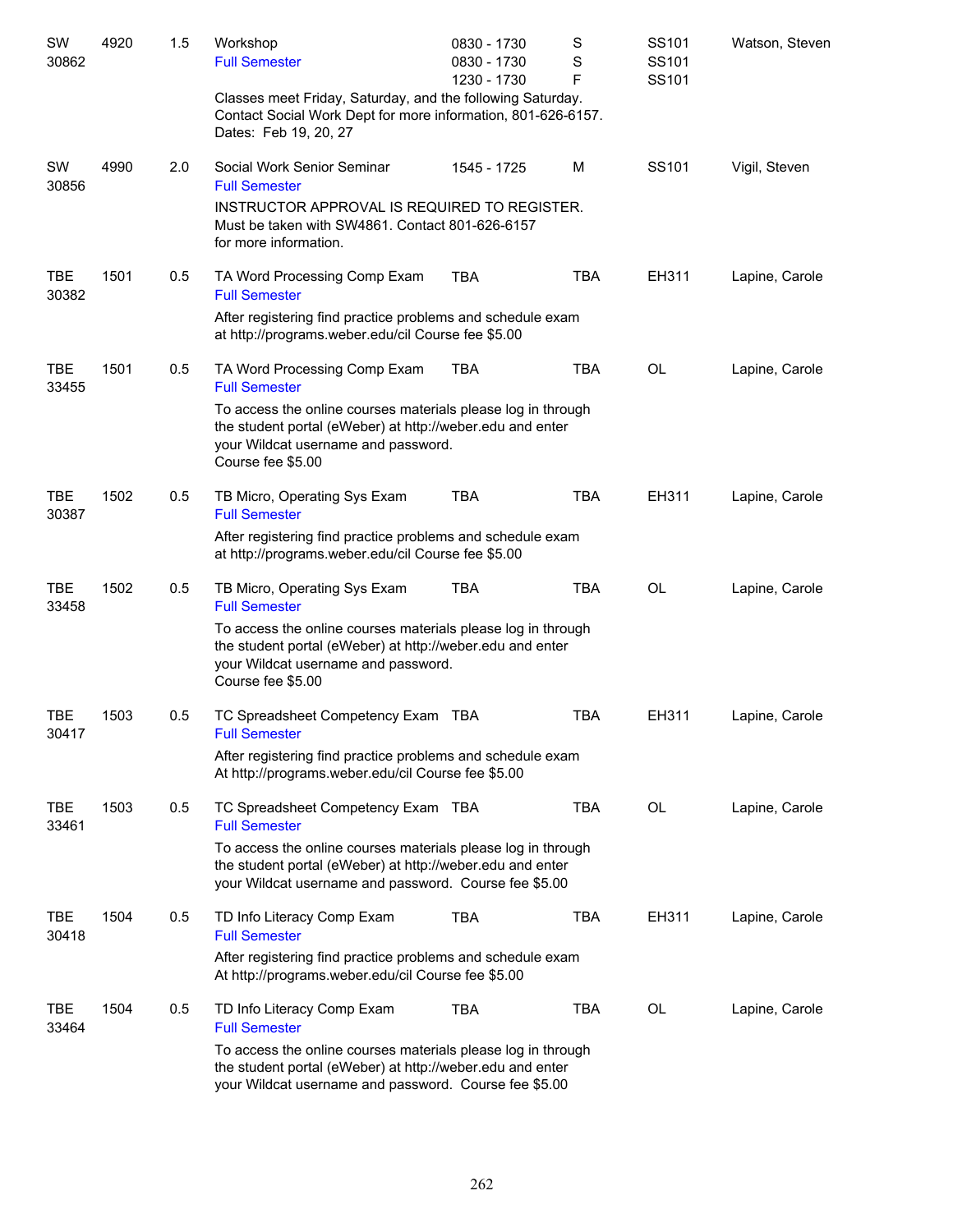| <b>TBE</b><br>30431 | 1700 | 3.0 | TE Intro to Microcomputer App<br><b>Full Semester</b><br>Keyboarding 25 wpm recommended. Course fee \$15.00                         | 0900 - 1015 | <b>TR</b>  | EH318 | Porter, Joyce     |
|---------------------|------|-----|-------------------------------------------------------------------------------------------------------------------------------------|-------------|------------|-------|-------------------|
| <b>TBE</b>          | 1700 | 3.0 | TE Intro to Microcomputer App                                                                                                       | 0930 - 1020 | <b>MWF</b> | EH318 | MacLeod, Laura    |
| 30463               |      |     | <b>Full Semester</b><br>Keyboarding 25 wpm recommended. Course fee \$15.00                                                          |             |            |       |                   |
|                     |      |     |                                                                                                                                     |             |            |       |                   |
| <b>TBE</b><br>30529 | 1700 | 3.0 | TE Intro to Microcomputer App<br><b>Full Semester</b>                                                                               | 1030 - 1145 | <b>TR</b>  | EH318 | Porter, Joyce     |
|                     |      |     | Keyboarding 25 wpm recommended. Course fee \$15.00                                                                                  |             |            |       |                   |
| <b>TBE</b><br>30531 | 1700 | 3.0 | TE Intro to Microcomputer App<br><b>Full Semester</b>                                                                               | 1200 - 1315 | <b>TR</b>  | EH318 | Porter, Joyce     |
|                     |      |     | Keyboarding 25 wpm recommended. Course fee \$15.00                                                                                  |             |            |       |                   |
| <b>TBE</b><br>30759 | 1700 | 3.0 | TE Intro to Microcomputer App<br><b>Block 2</b>                                                                                     | 1330 - 1520 | <b>MWF</b> | EH318 | Lapine, Carole    |
|                     |      |     | Keyboarding 25 wpm recommended. Course fee \$15.00                                                                                  |             |            |       |                   |
| <b>TBE</b><br>30760 | 1700 | 3.0 | TE Intro to Microcomputer App<br><b>Block 1</b>                                                                                     | 1330 - 1520 | <b>MWF</b> | EH318 | Lapine, Carole    |
|                     |      |     | Keyboarding 25 wpm recommended. Course fee \$15.00<br>This class will meet during Spring break!                                     |             |            |       |                   |
| <b>TBE</b><br>30783 | 1700 | 3.0 | TE Intro to Microcomputer App<br><b>Full Semester</b>                                                                               | 1330 - 1445 | <b>TR</b>  | EH318 | Anderson, Nanette |
|                     |      |     | Keyboarding 25 wpm recommended. Course fee \$15.00                                                                                  |             |            |       |                   |
| <b>TBE</b><br>30784 | 1700 | 3.0 | TE Intro to Microcomputer App<br><b>Full Semester</b>                                                                               | 1500 - 1615 | <b>TR</b>  | EH318 | Anderson, Nanette |
|                     |      |     | Keyboarding 25 wpm recommended. Course fee \$15.00                                                                                  |             |            |       |                   |
| <b>TBE</b><br>32161 | 1700 | 3.0 | TE Intro to Microcomputer App<br><b>Full Semester</b>                                                                               | 0730 - 0820 | <b>MWF</b> | EH318 | Hoyt, Nancy       |
|                     |      |     | Keyboarding 25 wpm recommended. Course fee \$15.00                                                                                  |             |            |       |                   |
| <b>TBE</b><br>32162 | 1700 | 3.0 | TE Intro to Microcomputer App<br><b>Full Semester</b>                                                                               | 0830 - 0920 | <b>MWF</b> | EH318 | Hoyt, Nancy       |
|                     |      |     | Keyboarding 25 wpm recommended. Course fee \$15.00                                                                                  |             |            |       |                   |
| <b>TBE</b><br>32163 | 1700 | 3.0 | TE Intro to Microcomputer App<br><b>Full Semester</b>                                                                               | 1030 - 1120 | <b>MWF</b> | EH318 | Hoyt, Nancy       |
|                     |      |     | Keyboarding 25 wpm recommended. Course fee \$15.00                                                                                  |             |            |       |                   |
| <b>TBE</b><br>32164 | 1700 | 3.0 | TE Intro to Microcomputer App<br><b>Full Semester</b>                                                                               | 1230 - 1510 | S          | EH318 | Marriott, Naloni  |
|                     |      |     | Keyboarding 25 wpm recommended. Course fee \$15.00                                                                                  |             |            |       |                   |
| <b>TBE</b><br>32165 | 1700 | 3.0 | TE Intro to Microcomputer App<br><b>Block 1</b>                                                                                     | 1730 - 2010 | Τ          | EH318 | Marriott, Naloni  |
|                     |      |     | Keyboarding 25 wpm recommended. Course fee \$15.00<br>Hybrid: meets Tuesday only first seven weeks.                                 |             |            |       |                   |
| <b>TBE</b><br>32166 | 1700 | 3.0 | TE Intro to Microcomputer App<br><b>Block 2</b>                                                                                     | 1730 - 2010 | Τ          | EH318 | Marriott, Naloni  |
|                     |      |     | Keyboarding 25 wpm recommended. Course fee \$15.00<br>Hybrid: meets Tuesday only second seven weeks.<br>Course begins March 2, 2010 |             |            |       |                   |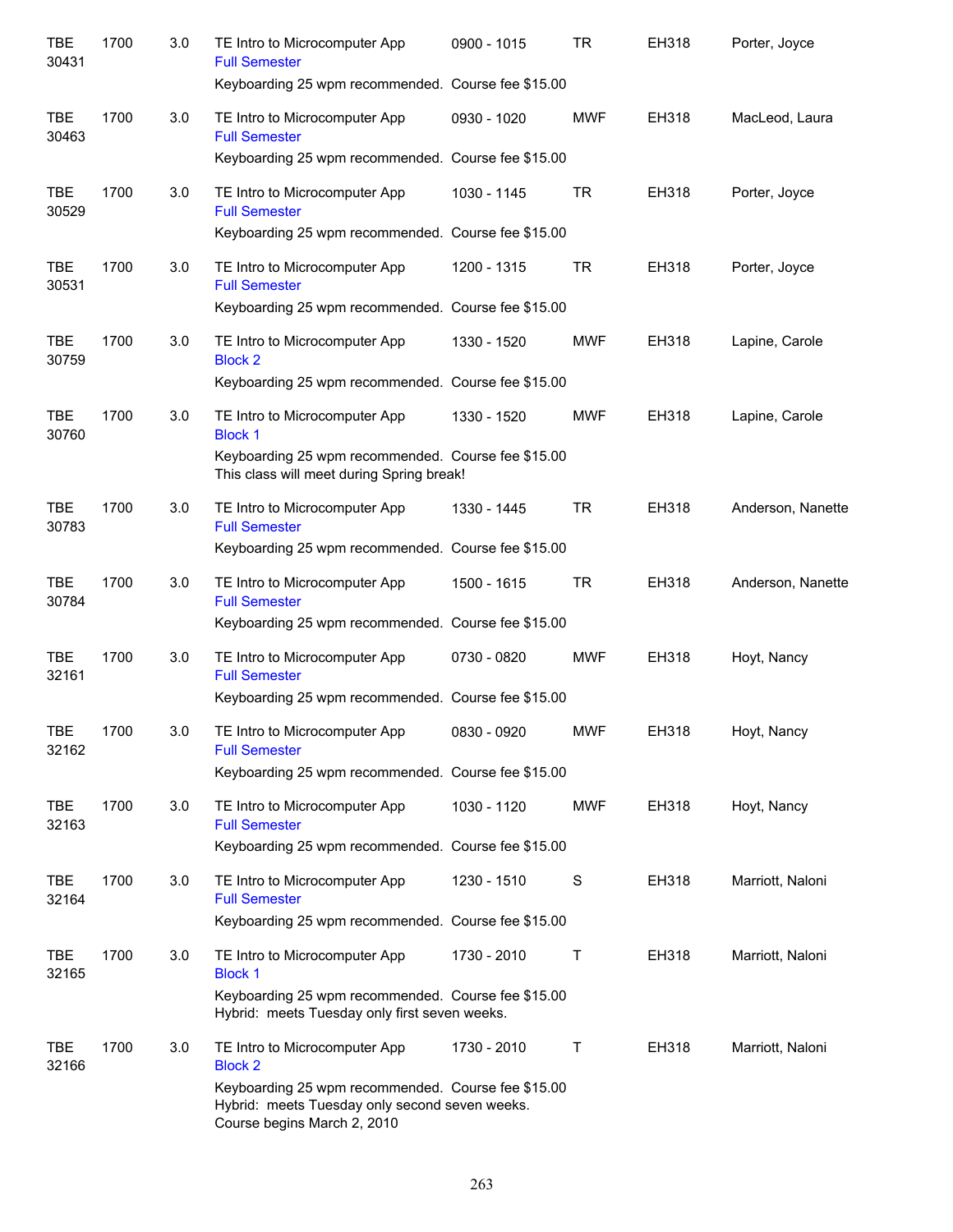| <b>TBE</b><br>32167 | 1700 | 3.0 | TE Intro to Microcomputer App<br><b>Full Semester</b>                                                                                                    | 1630 - 1745 | <b>MW</b>    | EH318  | Pollard, James     |
|---------------------|------|-----|----------------------------------------------------------------------------------------------------------------------------------------------------------|-------------|--------------|--------|--------------------|
|                     |      |     | Keyboarding 25 wpm recommended. Course fee \$15.00                                                                                                       |             |              |        |                    |
| <b>TBE</b><br>32171 | 1700 | 3.0 | TE Intro to Microcomputer App<br><b>Full Semester</b>                                                                                                    | 1800 - 1915 | <b>MW</b>    | EH318  | Pollard, James     |
|                     |      |     | Keyboarding 25 wpm recommended. Course fee \$15.00                                                                                                       |             |              |        |                    |
| <b>TBE</b><br>32199 | 1700 | 3.0 | TE Intro to Microcomputer App<br><b>Block 1</b>                                                                                                          | 0730 - 0845 | $\mathsf{T}$ | EH318  | Porter, Joyce      |
|                     |      |     | Keyboarding 25 wpm recommended. Course fee \$15.00<br>Hybrid: meets Tuesday only first seven weeks.                                                      |             |              |        |                    |
| <b>TBE</b><br>34205 | 1700 | 3.0 | TE Intro to Microcomputer App<br><b>Full Semester</b>                                                                                                    | 0900 - 1015 | <b>TR</b>    | D02315 | Watson, Sharon     |
|                     |      |     | Course fee \$15.00                                                                                                                                       |             |              |        |                    |
| <b>TBE</b><br>34206 | 1700 | 3.0 | TE Intro to Microcomputer App<br><b>Full Semester</b><br>Course fee \$15.00                                                                              | 1030 - 1145 | <b>TR</b>    | D02315 | Watson, Sharon     |
| <b>TBE</b><br>34207 | 1700 | 3.0 | TE Intro to Microcomputer App<br><b>Full Semester</b><br>Course fee \$15.00                                                                              | 0730 - 0845 | <b>MW</b>    | D02315 | McFerson, Patricia |
| <b>TBE</b><br>34208 | 1700 | 3.0 | TE Intro to Microcomputer App<br><b>Full Semester</b><br>Course fee \$15.00                                                                              | 0900 - 1015 | <b>MW</b>    | D02315 | McFerson, Patricia |
| <b>TBE</b><br>34209 | 1700 | 3.0 | TE Intro to Microcomputer App<br><b>Full Semester</b><br>Course fee \$15.00                                                                              | 1730 - 2010 | M            | D02315 | Gardner, Jon       |
| <b>TBE</b><br>34210 | 1700 | 3.0 | TE Intro to Microcomputer App<br><b>Full Semester</b><br>Course fee \$15.00                                                                              | 1730 - 2010 | $\mathsf{T}$ | D02315 | Morgan, Jennifer   |
| TBE<br>34211        | 1700 | 3.0 | TE Intro to Microcomputer App<br><b>Full Semester</b><br>Course fee \$15.00                                                                              | 1730 - 2010 | W            | D02315 | Greenwood, Linda   |
| <b>TBE</b><br>34221 | 1700 | 3.0 | TE Intro to Microcomputer App<br><b>Full Semester</b><br>Course fee \$15.00                                                                              | 1730 - 2010 | R            | MR403  | Morgan, Jennifer   |
| <b>TBE</b><br>34222 | 1700 | 3.0 | TE Intro to Microcomputer App<br><b>Full Semester</b><br>Course fee \$15.00                                                                              | 1730 - 2010 | Τ            | DH1801 | Greenwood, Linda   |
| <b>TBE</b><br>34223 | 1700 | 3.0 | TE Intro to Microcomputer App<br><b>Full Semester</b><br>Course fee \$15.00                                                                              | 1730 - 2010 | R            | WW103  | Roghaar, Sharon    |
| <b>TBE</b><br>30753 | 1701 | 1.0 | TA Intro to Word Processing<br><b>Block 1</b><br>Class runs from January 4 - February 5, 2010<br>Come to EH 311 for more information the 1st week of the | <b>TBA</b>  | <b>TBA</b>   | EH311  | Talbot, Alden      |
|                     |      |     | semester. Course fee \$5.00                                                                                                                              |             |              |        |                    |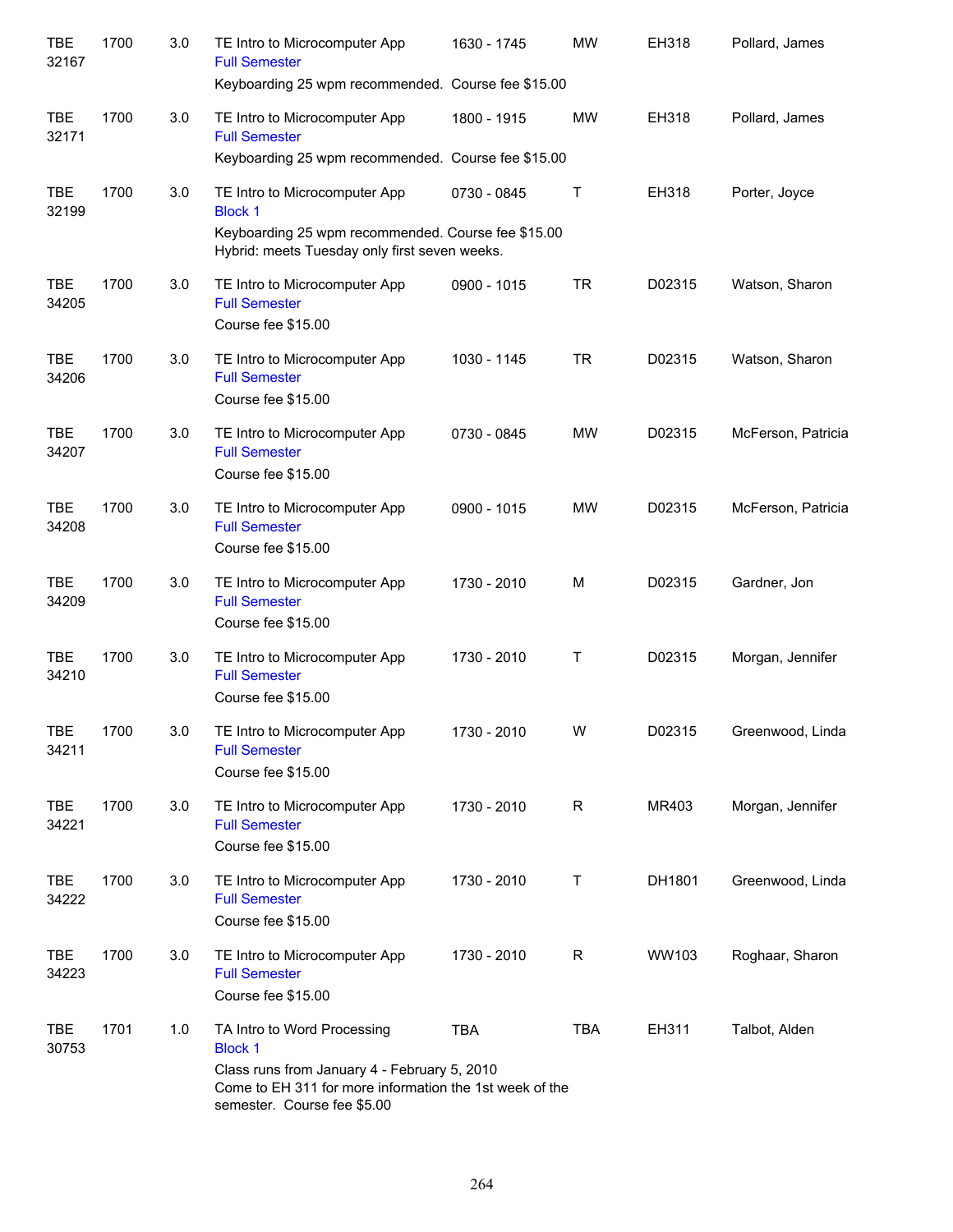| <b>TBE</b><br>33467 | 1701 | 1.0 | TA Intro to Word Processing<br><b>Block 1</b>                                                                                                                                                              | <b>TBA</b>  | <b>TBA</b> | <b>OL</b> | Talbot, Alden      |
|---------------------|------|-----|------------------------------------------------------------------------------------------------------------------------------------------------------------------------------------------------------------|-------------|------------|-----------|--------------------|
|                     |      |     | To access the online courses materials please log in through<br>the student portal (eWeber) at http://weber.edu and enter<br>your Wildcat username and password. Course fee \$5.00                         |             |            |           |                    |
| <b>TBE</b><br>30754 | 1702 | 1.0 | TB Intro to Micro, E-mail, Op<br><b>Block 1</b>                                                                                                                                                            | <b>TBA</b>  | <b>TBA</b> | EH311     | Porter, Joyce      |
|                     |      |     | Class runs from January - March 5, 2010<br>Come to EH 311 for more information the 1st week of the<br>semester. Course fee \$5.00                                                                          |             |            |           |                    |
| <b>TBE</b><br>33469 | 1702 | 1.0 | TB Intro to Micro, E-mail, Op<br><b>Block 1</b>                                                                                                                                                            | <b>TBA</b>  | <b>TBA</b> | <b>OL</b> | Porter, Joyce      |
|                     |      |     | To access the online courses materials please log in through<br>the student portal (eWeber) at http://weber.edu and enter<br>your Wildcat username and password. Course fee \$5.00                         |             |            |           |                    |
| <b>TBE</b><br>30748 | 1703 | 1.0 | TC Intro to Spreadsheets<br><b>Full Semester</b>                                                                                                                                                           | <b>TBA</b>  | <b>TBA</b> | EH311     | MacLeod, Laura     |
|                     |      |     | Class runs from Jan 4-Apr 22, 2010<br>Come to EH 311 for more information the 1st week of the<br>semester. Course fee \$5.00<br>This course is a part of term 3 starting March - April.                    |             |            |           |                    |
| <b>TBE</b>          | 1703 | 1.0 | TC Intro to Spreadsheets                                                                                                                                                                                   | <b>TBA</b>  | <b>TBA</b> | <b>OL</b> | MacLeod, Laura     |
| 33471               |      |     | <b>Full Semester</b><br>To access the online courses materials please log in through<br>the student portal (eWeber) at http://weber.edu and enter<br>your Wildcat username and password. Course fee \$5.00 |             |            |           |                    |
| <b>TBE</b><br>33472 | 2010 | 3.0 | <b>Business English Applications</b><br><b>Full Semester</b>                                                                                                                                               | <b>TBA</b>  | <b>TBA</b> | <b>OL</b> | Saunders, Allyson  |
|                     |      |     | To access the online courses materials please log in through<br>the student portal (eWeber) at http://weber.edu and enter<br>your Wildcat username and password. Course fee \$15.00                        |             |            |           |                    |
| <b>TBE</b><br>33474 | 2080 | 1.0 | Database Applications<br><b>Full Semester</b>                                                                                                                                                              | <b>TBA</b>  | <b>TBA</b> | <b>OL</b> | Saunders, Allyson  |
|                     |      |     | To access the online courses materials please log in through<br>the student portal (eWeber) at http://weber.edu and enter<br>your Wildcat username and password. Course fee \$5.00                         |             |            |           |                    |
| TBE<br>30420        | 2300 | 3.0 | Intro to LAN Management<br><b>Full Semester</b>                                                                                                                                                            | 0900 - 1015 | <b>TR</b>  | B3338     | Cuddeback, Kenneth |
|                     |      |     | Course fee \$15.00                                                                                                                                                                                         |             |            |           |                    |
| TBE<br>34212        | 2415 | 3.0 | Cisco TCP/IP Routing Protocols<br><b>Full Semester</b><br>Course fee \$15.00                                                                                                                               | 1730 - 2010 | Τ          | D02311    | Cuddeback, Kenneth |
| TBE<br>30365        | 2435 | 3.0 | Cisco Adv LAN/WAN Switching/Ro<br><b>Full Semester</b><br>Course fee \$15.00                                                                                                                               | 0730 - 0845 | <b>TR</b>  | B3338     | Cuddeback, Kenneth |
| TBE<br>34213        | 2500 | 3.0 | Intro to Telecommunications<br><b>Full Semester</b>                                                                                                                                                        | 1730 - 2010 | M          | D02311    | Welch, Larry       |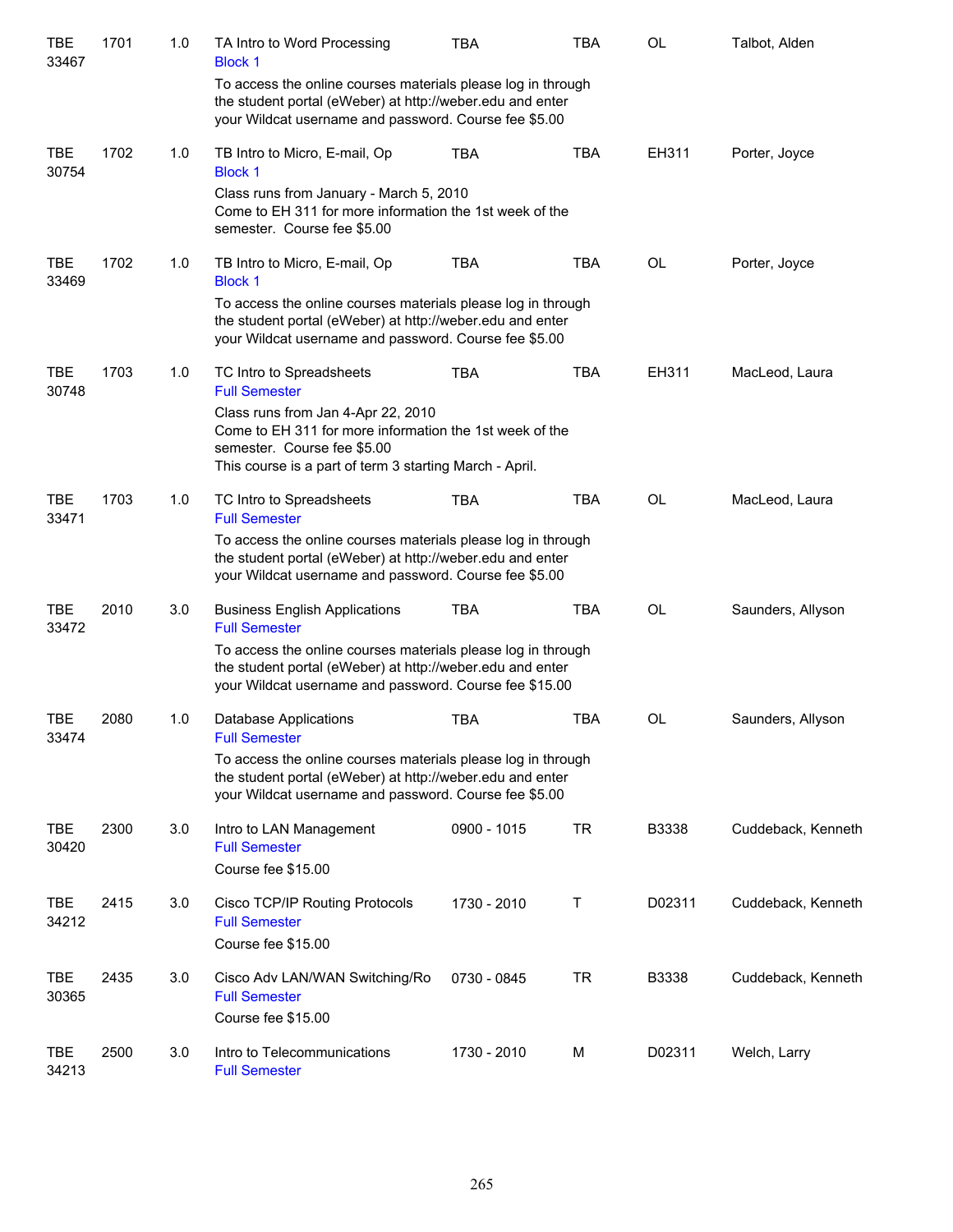| TBE<br>32175        | 2532 | 3.0 | Web Page Design/ Development<br><b>Full Semester</b><br>Course fee \$15.00                                                                                                                                                                        | 1730 - 2010 | W           | EH313        | Porter, Joyce      |
|---------------------|------|-----|---------------------------------------------------------------------------------------------------------------------------------------------------------------------------------------------------------------------------------------------------|-------------|-------------|--------------|--------------------|
| <b>TBE</b><br>30507 | 2533 | 3.0 | Image Editing Solutions<br><b>Full Semester</b><br>Course fee \$15.00                                                                                                                                                                             | 1030 - 1145 | <b>TR</b>   | EH313        | MacLeod, Laura     |
| <b>TBE</b><br>34214 | 2730 | 3.0 | Digital Switching/Transport Ap<br><b>Full Semester</b><br>Course fee \$15.00                                                                                                                                                                      | 1730 - 2010 | $\mathsf R$ | D02311       | Myers, Darin       |
| <b>TBE</b><br>33476 | 3000 | 1.0 | <b>Advanced Word Processing</b><br><b>Full Semester</b><br>To access the online courses materials please log in through<br>the student portal (eWeber) at http://weber.edu and enter<br>your Wildcat username and password. Course fee \$5.00     | <b>TBA</b>  | <b>TBA</b>  | <b>OL</b>    | Talbot, Alden      |
| <b>TBE</b><br>30738 | 3070 | 1.0 | <b>Advanced Spreadsheet Applicat</b><br><b>Full Semester</b><br>Come to EH 311 for more information the 1st week of the<br>semester. Course fee \$5.00                                                                                            | <b>TBA</b>  | <b>TBA</b>  | EH311        | Green, Diana       |
| <b>TBE</b><br>33477 | 3070 | 1.0 | Advanced Spreadsheet Applicat<br><b>Full Semester</b><br>To access the online courses materials please log in through<br>the student portal (eWeber) at http://weber.edu and enter<br>your Wildcat username and password. Course fee \$5.00       | <b>TBA</b>  | <b>TBA</b>  | <b>OL</b>    | Green, Diana       |
| <b>TBE</b><br>30747 | 3090 | 2.0 | <b>Adv Electronic Presentations</b><br><b>Full Semester</b><br>Come to EH 311 for more information the 1st week of the<br>semester. Course fee \$5.00                                                                                             | <b>TBA</b>  | <b>TBA</b>  | EH311        | MacLeod, Laura     |
| TBE<br>30750        | 3090 | 2.0 | <b>Adv Electronic Presentations</b><br><b>Full Semester</b><br>Come to EH 311 for more information the 1st week of the<br>semester. Course fee \$5.00                                                                                             | <b>TBA</b>  | <b>TBA</b>  | EH311        | Saunders, Allyson  |
| <b>TBE</b><br>33478 | 3090 | 2.0 | <b>Adv Electronic Presentations</b><br><b>Full Semester</b><br>To access the online courses materials please log in through<br>the student portal (eWeber) at http://weber.edu and enter<br>your Wildcat username and password. Course fee \$5.00 | <b>TBA</b>  | <b>TBA</b>  | <b>OL</b>    | MacLeod, Laura     |
| <b>TBE</b><br>34215 | 3210 | 3.0 | Adv Linux Systems Administratn<br><b>Full Semester</b><br>Course fee \$15.00                                                                                                                                                                      | 0930 - 1020 | <b>MWF</b>  | D02311       | Cuddeback, Kenneth |
| <b>TBE</b><br>30419 | 3250 | 3.0 | <b>Business Communication</b><br><b>Full Semester</b>                                                                                                                                                                                             | 0830 - 0920 | <b>MWF</b>  | <b>B3338</b> | Green, Diana       |
| <b>TBE</b><br>30500 | 3250 | 3.0 | <b>Business Communication</b><br><b>Full Semester</b>                                                                                                                                                                                             | 0930 - 1020 | <b>MWF</b>  | <b>B3338</b> | Green, Diana       |
| TBE<br>30755        | 3250 | 3.0 | <b>Business Communication</b><br><b>Full Semester</b>                                                                                                                                                                                             | 1730 - 2010 | Τ           | B3338        | Lapine, Carole     |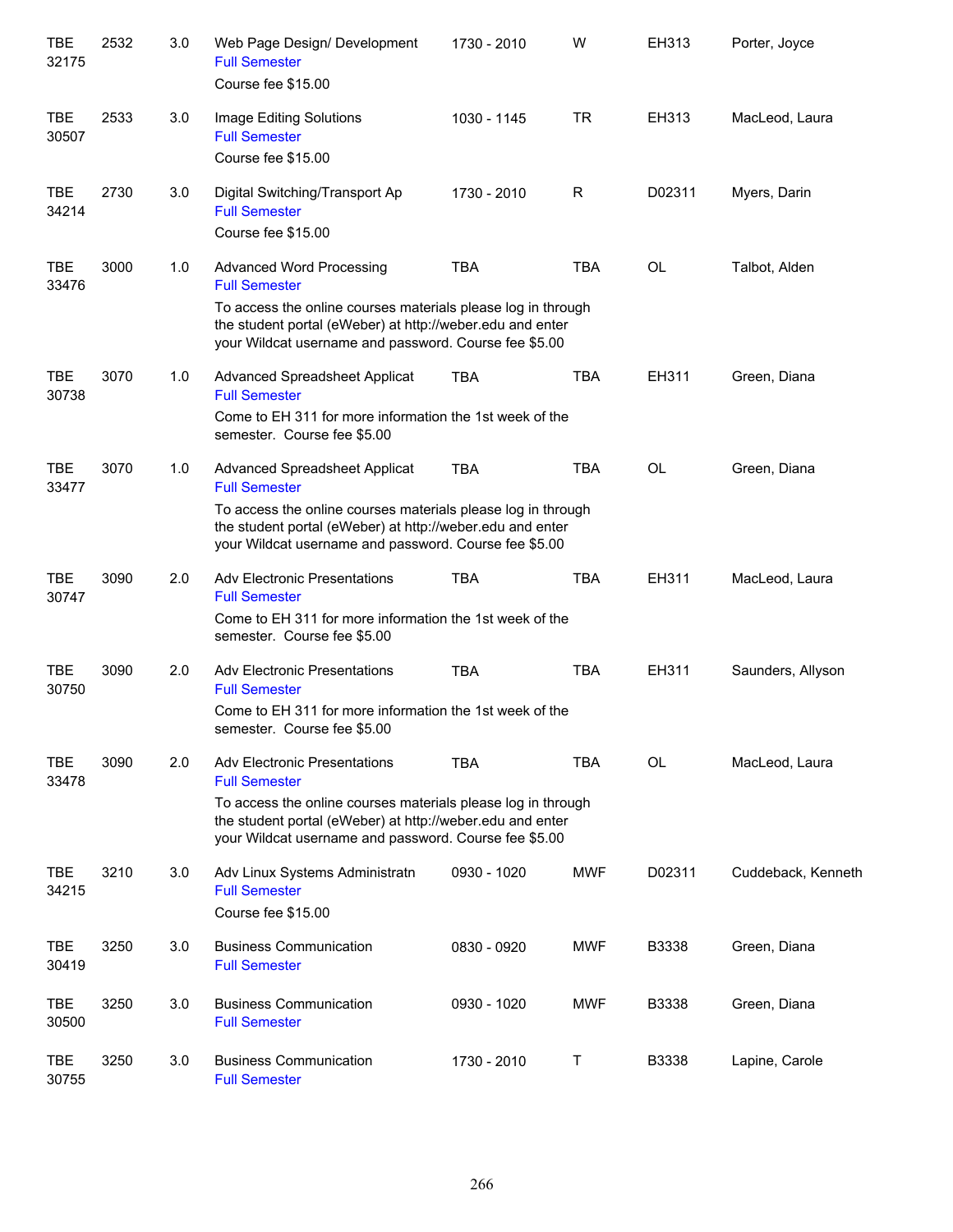| <b>TBE</b><br>34216  | 3300 | 3.0     | Advanced LAN Security Manageme<br><b>Full Semester</b><br>Course fee \$15.00        | 0730 - 0820 | <b>MWF</b> | D02311       | Cuddeback, Kenneth |
|----------------------|------|---------|-------------------------------------------------------------------------------------|-------------|------------|--------------|--------------------|
| <b>TBE</b><br>30530  | 3400 | 3.0     | <b>Training the Trainer</b><br><b>Full Semester</b>                                 | 1130 - 1220 | <b>MWF</b> | EH313        | Green, Diana       |
| TBE<br>32183         | 3532 | 3.0     | Web/Database Integration<br><b>Full Semester</b><br>Course fee \$15.00              | 1630 - 1745 | <b>TR</b>  | EH313        | Tuck, Garth        |
| TBE<br>32186         | 3534 | 3.0     | Advanced Multimedia Applicatio<br><b>Full Semester</b><br>Course fee \$15.00        | 1800 - 2010 | Τ          | EH313        | Tuck, Garth        |
| <b>TBE</b><br>30423  | 3535 | 3.0     | <b>Creating Computer Illustration</b><br><b>Full Semester</b><br>Course fee \$15.00 | 0900 - 1015 | <b>TR</b>  | EH313        | MacLeod, Laura     |
| <b>TBE</b><br>34217  | 3550 | 3.0     | Supervising Information Techno<br><b>Full Semester</b>                              | 1730 - 2010 | R          | D02315       | Green, Diana       |
| TBE<br>30732         | 3600 | 3.0     | Prin of Business/Marketing Edu<br><b>Full Semester</b>                              | 1500 - 1720 | W          | EH313        | Saunders, Allyson  |
| <b>TBE</b><br>34218  | 3710 | 3.0     | Fiber Optics in Telecomm<br><b>Full Semester</b><br>Course fee \$15.00              | 1730 - 2010 | M          | D02322       | Checketts, Scott   |
| <b>TBE</b><br>34219  | 4700 | 3.0     | Data Network Design<br><b>Full Semester</b><br>Course fee \$15.00                   | 1730 - 2010 | W          | D02311       | Swalberg, Randy    |
| <b>TBE</b><br>34220  | 4710 | 3.0     | SI Traffic Tech & Voice Ntwrk<br><b>Full Semester</b>                               | 1730 - 2010 | M          | D02324       | Sagers, Mark       |
| <b>TBE</b><br>30739  | 4760 | 3.0     | Telecommunications Internship<br><b>Full Semester</b>                               | <b>TBA</b>  | <b>TBA</b> | EH301        | Green, Diana       |
| TBE<br>30743         | 4790 | 2.0     | <b>Telecom Senior Project</b><br><b>Full Semester</b>                               | <b>TBA</b>  | <b>TBA</b> | EH301        | Green, Diana       |
| TBE<br>30756         | 4800 | 1.0     | Independent Research<br><b>Full Semester</b>                                        | <b>TBA</b>  | TBA        | EH301        | Talbot, Alden      |
| TBE<br>30757         | 4800 | 2.0     | Independent Research<br><b>Full Semester</b>                                        | <b>TBA</b>  | <b>TBA</b> | EH301        | Talbot, Alden      |
| <b>TBE</b><br>30758  | 4800 | 3.0     | Independent Research<br><b>Full Semester</b>                                        | <b>TBA</b>  | <b>TBA</b> | EH301        | Talbot, Alden      |
| TBE<br>30532         | 4860 | $3.0\,$ | <b>BMT</b> Internship<br><b>Full Semester</b>                                       | 1200 - 1315 | <b>TR</b>  | EH301        | Talbot, Alden      |
| TBE<br>30736         | 6600 | $3.0\,$ | Principles of Bus/Marketing Ed<br><b>Full Semester</b>                              | 1500 - 1720 | W          | EH313        | Saunders, Allyson  |
| <b>THEA</b><br>32393 | 1013 | 3.0     | CA Intro to Theatre/Survey<br><b>Full Semester</b>                                  | 0830 - 0920 | <b>MWF</b> | <b>BC211</b> | Gray, Matthew      |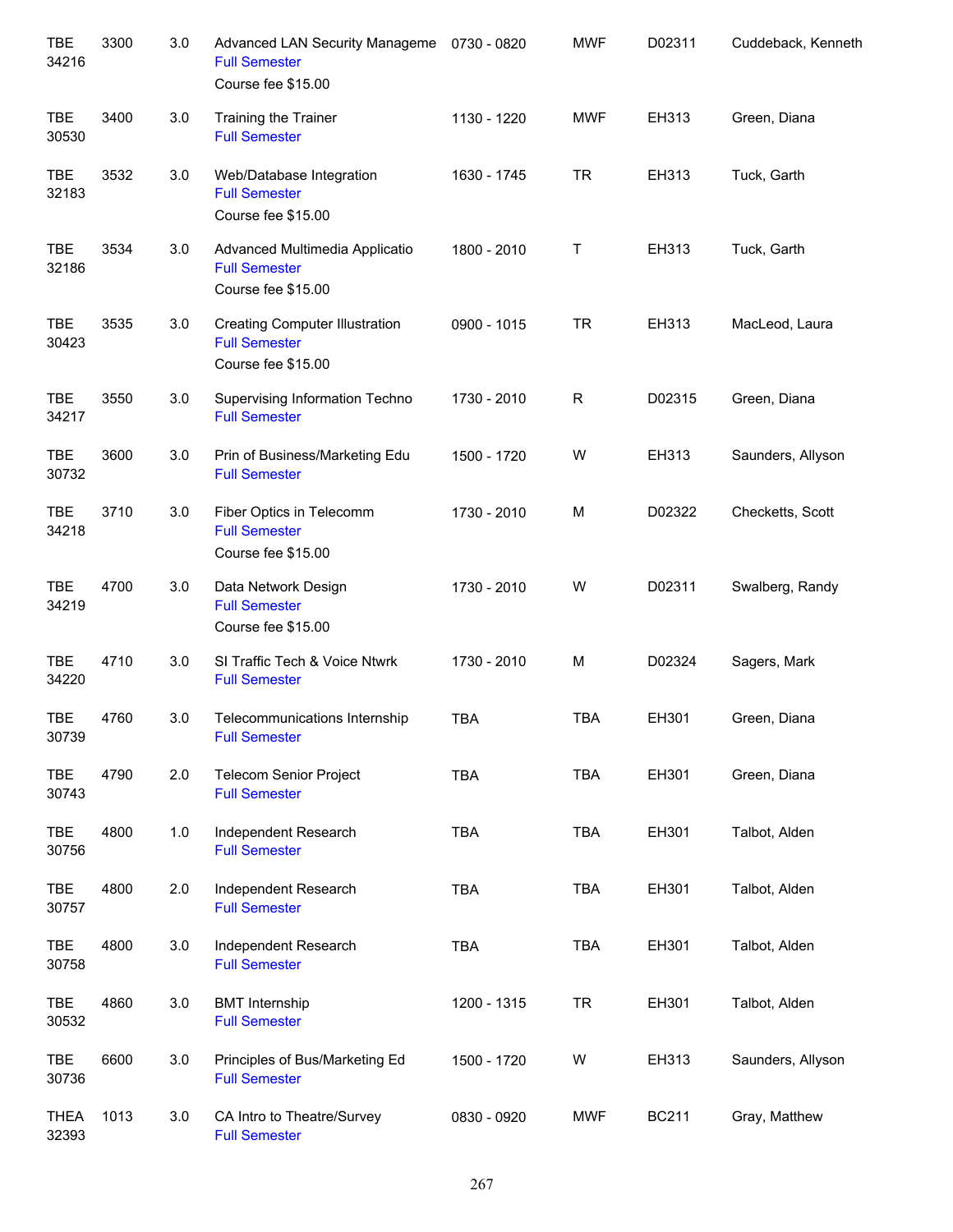| <b>THEA</b><br>32506 | 1013 | 3.0 | CA Intro to Theatre/Survey<br><b>Full Semester</b>                                                                                                                                 | <b>TBA</b>  | <b>TBA</b> | OL           | Lowe, Phillip          |
|----------------------|------|-----|------------------------------------------------------------------------------------------------------------------------------------------------------------------------------------|-------------|------------|--------------|------------------------|
|                      |      |     | To access the online courses materials please log in through<br>the student portal (eWeber) at http://weber.edu and enter<br>your Wildcat username and password.                   |             |            |              |                        |
| <b>THEA</b><br>32391 | 1023 | 3.0 | CA Introduction to Film<br><b>Full Semester</b><br>Course fee \$8.00                                                                                                               | 1030 - 1120 | <b>MWF</b> | <b>BC113</b> | Jensen, Scott          |
| <b>THEA</b><br>32405 | 1023 | 3.0 | CA Introduction to Film<br><b>Full Semester</b><br>Course fee \$8.00                                                                                                               | 1630 - 1920 | т          | <b>BC113</b> | Spangler, Edward       |
| <b>THEA</b><br>32406 | 1023 | 3.0 | CA Introduction to Film<br><b>Full Semester</b><br>Course fee \$8.00                                                                                                               | 1630 - 1920 | W          | <b>BC113</b> | Spangler, Edward       |
| <b>THEA</b><br>32412 | 1023 | 3.0 | CA Introduction to Film<br><b>Full Semester</b><br>Course fee \$8.00                                                                                                               | 1130 - 1220 | <b>MWF</b> | <b>BC113</b> | Jensen, Scott          |
| <b>THEA</b><br>32502 | 1023 | 3.0 | CA Introduction to Film<br><b>Full Semester</b><br>Course fee \$8.00                                                                                                               | 1730 - 2010 | т          | DH2410       | Pecchia-Bekkum, Steven |
| <b>THEA</b><br>32503 | 1023 | 3.0 | CA Introduction to Film<br><b>Full Semester</b><br>Course fee \$8.00                                                                                                               | 1630 - 1910 | R          | WW102        | Woodmansee, Carla      |
| <b>THEA</b><br>32505 | 1023 | 3.0 | CA Introduction to Film<br><b>Full Semester</b><br>Course fee \$8.00                                                                                                               | 0930 - 1210 | S          | D02320       | Pecchia-Bekkum, Steven |
| <b>THEA</b><br>32507 | 1023 | 3.0 | CA Introduction to Film<br><b>Full Semester</b>                                                                                                                                    | <b>TBA</b>  | <b>TBA</b> | <b>OL</b>    | Spangler, Edward       |
|                      |      |     | To access the online courses materials please log in through<br>the student portal (eWeber) at http://weber.edu and enter<br>your Wildcat username and password. Course fee \$8.00 |             |            |              |                        |
| <b>THEA</b><br>32508 | 1023 | 3.0 | CA Introduction to Film<br><b>Full Semester</b>                                                                                                                                    | <b>TBA</b>  | TBA        | OL           | Zublin, Catherine      |
|                      |      |     | To access the online courses materials please log in through<br>the student portal (eWeber) at http://weber.edu and enter<br>your Wildcat username and password. Course fee \$8.00 |             |            |              |                        |
| <b>THEA</b><br>33630 | 1023 | 3.0 | CA Introduction to Film<br><b>Full Semester</b><br>Course fee \$8.00                                                                                                               | 1730 - 2010 | M          | EH229        | Woodmansee, Carla      |
| <b>THEA</b><br>32411 | 1030 | 3.0 | Voice & Movement for the Actor<br><b>Full Semester</b>                                                                                                                             | 1030 - 1120 | <b>MWF</b> | <b>BC230</b> | Callahan, Tracy        |
| <b>THEA</b><br>32383 | 1033 | 3.0 | CA Acting I<br><b>Full Semester</b><br>Majors Only.                                                                                                                                | 1200 - 1320 | <b>TR</b>  | <b>BC230</b> | Callahan, Tracy        |
| <b>THEA</b><br>32401 | 1033 | 3.0 | CA Acting I<br><b>Full Semester</b>                                                                                                                                                | 0930 - 1020 | <b>MWF</b> | <b>BC217</b> | Bartlo, Sarah          |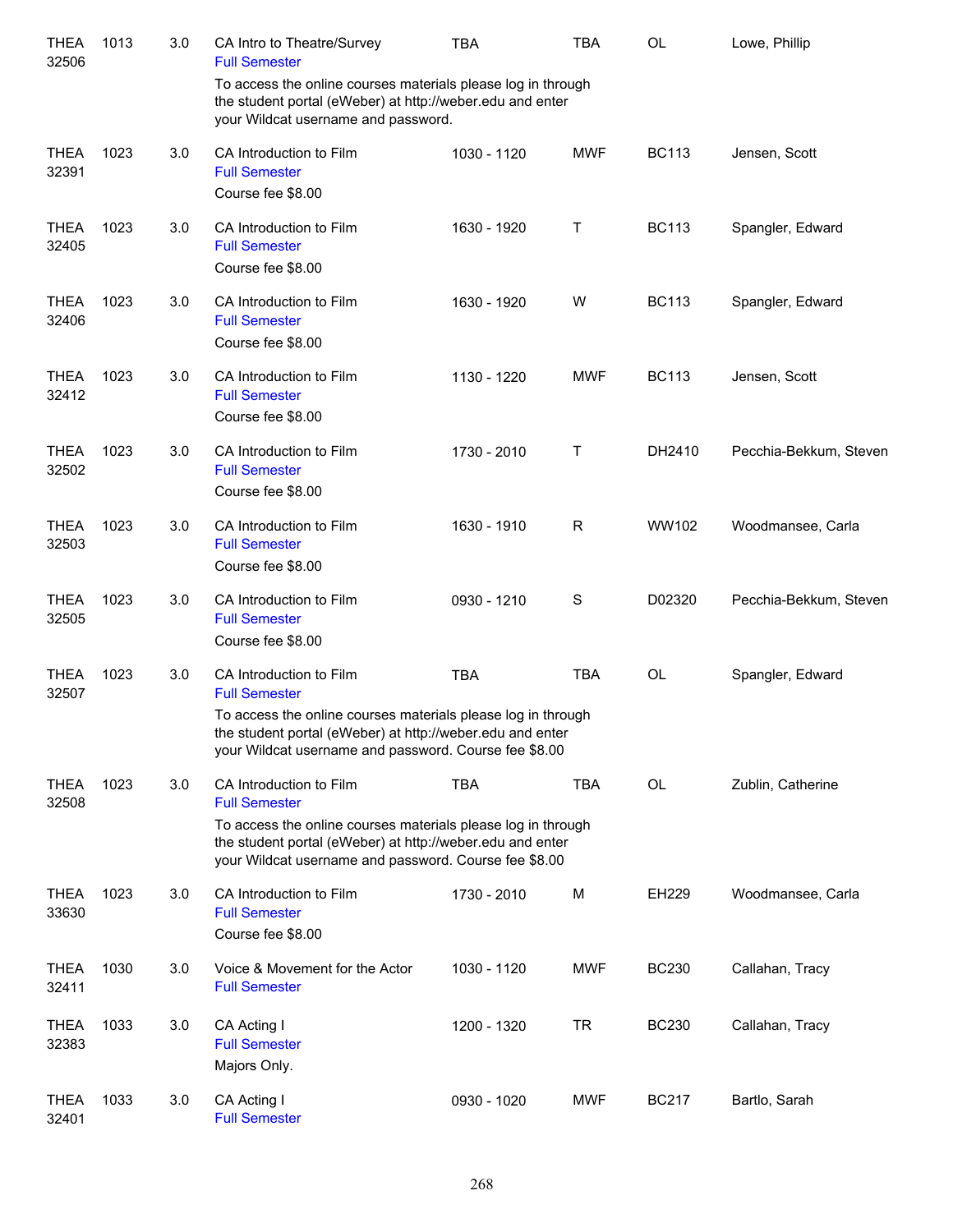| <b>THEA</b><br>32403 | 1033 | 3.0 | CA Acting I<br><b>Full Semester</b>                                                                                       | 1030 - 1150 | <b>TR</b>  | <b>BC217</b> | Stamp, Darryl     |
|----------------------|------|-----|---------------------------------------------------------------------------------------------------------------------------|-------------|------------|--------------|-------------------|
| <b>THEA</b><br>32542 | 1033 | 3.0 | CA Acting I<br><b>Full Semester</b>                                                                                       | 1200 - 1320 | <b>TR</b>  | <b>BC217</b> | Stamp, Darryl     |
| <b>THEA</b><br>32400 | 1043 | 3.0 | <b>CA American Musical Theatre</b><br><b>Full Semester</b>                                                                | 0830 - 0920 | <b>MWF</b> | <b>BC113</b> | Waite, Julia      |
| <b>THEA</b><br>32397 | 1051 | 1.0 | Freshman Seminar<br><b>Full Semester</b>                                                                                  | 0900 - 1020 | Τ          | <b>BC317</b> | Zublin, Catherine |
| <b>THEA</b><br>32384 | 1713 | 3.0 | <b>Script Analysis</b><br><b>Full Semester</b>                                                                            | 0930 - 1020 | <b>MWF</b> | <b>BC230</b> | Callahan, Tracy   |
| <b>THEA</b><br>32533 | 2022 | 2.0 | Stage Costume<br><b>Block 2</b><br>Class meets March 1st to April 23rd.                                                   | 1030 - 1120 | <b>MWF</b> | <b>BC317</b> | Zublin, Catherine |
| <b>THEA</b><br>32532 | 2032 | 2.0 | Stage Lighting<br><b>Block 1</b><br>Class meets January 4th to February 26th.                                             | 1030 - 1120 | <b>MWF</b> | <b>BC317</b> | Tinkham, Van      |
| <b>THEA</b><br>32385 | 3033 | 3.0 | <b>Advanced Acting</b><br><b>Full Semester</b><br>By Instructor Approval Only.                                            | 1030 - 1150 | <b>TR</b>  | <b>BC230</b> | Callahan, Tracy   |
| <b>THEA</b><br>32395 | 3212 | 2.0 | Scenic Design<br><b>Block 2</b><br>Class meets March 1st to April 23rd.                                                   | 1030 - 1150 | <b>TR</b>  | <b>BC317</b> | Tinkham, Van      |
| <b>THEA</b><br>32390 | 3313 | 3.0 | History & Lit of Theatre II<br><b>Full Semester</b>                                                                       | 0930 - 1020 | <b>MWF</b> | <b>BC317</b> | Dooley, Lawrence  |
| <b>THEA</b><br>32392 | 3340 | 3.0 | Theatre Management<br><b>Full Semester</b>                                                                                | 0900 - 1020 | <b>TR</b>  | <b>BC104</b> | Garman, Herbert   |
| <b>THEA</b><br>32386 | 3343 | 3.0 | Hist & Lit of Musical Theatre<br><b>Full Semester</b>                                                                     | 0930 - 1020 | <b>MWF</b> | <b>BC113</b> | Christian, James  |
| <b>THEA</b><br>32387 | 3443 | 3.0 | Scene Study for Musical Theatr<br><b>Full Semester</b>                                                                    | 1230 - 1320 | <b>MWF</b> | <b>BC230</b> | Christian, James  |
| <b>THEA</b><br>33112 | 3505 | 3.0 | Playwriting<br><b>Full Semester</b><br>Prereq: Eng 1010 or Instructor Permission.                                         | 0900 - 1020 | <b>TR</b>  | <b>BC230</b> | Dooley, Lawrence  |
| <b>THEA</b><br>33186 | 3810 | 1.0 | Weber State Encore<br><b>Full Semester</b><br>BY AUDITION ONLY.                                                           | 1330 - 1420 | <b>MWF</b> | <b>BC230</b> | Tarbox, Ruth      |
| <b>THEA</b><br>34650 | 4002 | 2.0 | <b>Special Studies Theatre</b><br><b>Block 1</b><br>Introduction to Sound Design                                          | 1030 - 1150 | <b>TR</b>  | <b>BC317</b> | Snarr, Bart       |
| <b>THEA</b><br>32389 | 4143 | 3.0 | Directing & Choreography<br><b>Full Semester</b><br>Prereq: THEA 3103 and by audition or permission of the<br>instructor. | 1330 - 1450 | <b>TR</b>  | <b>BC230</b> | Christian, James  |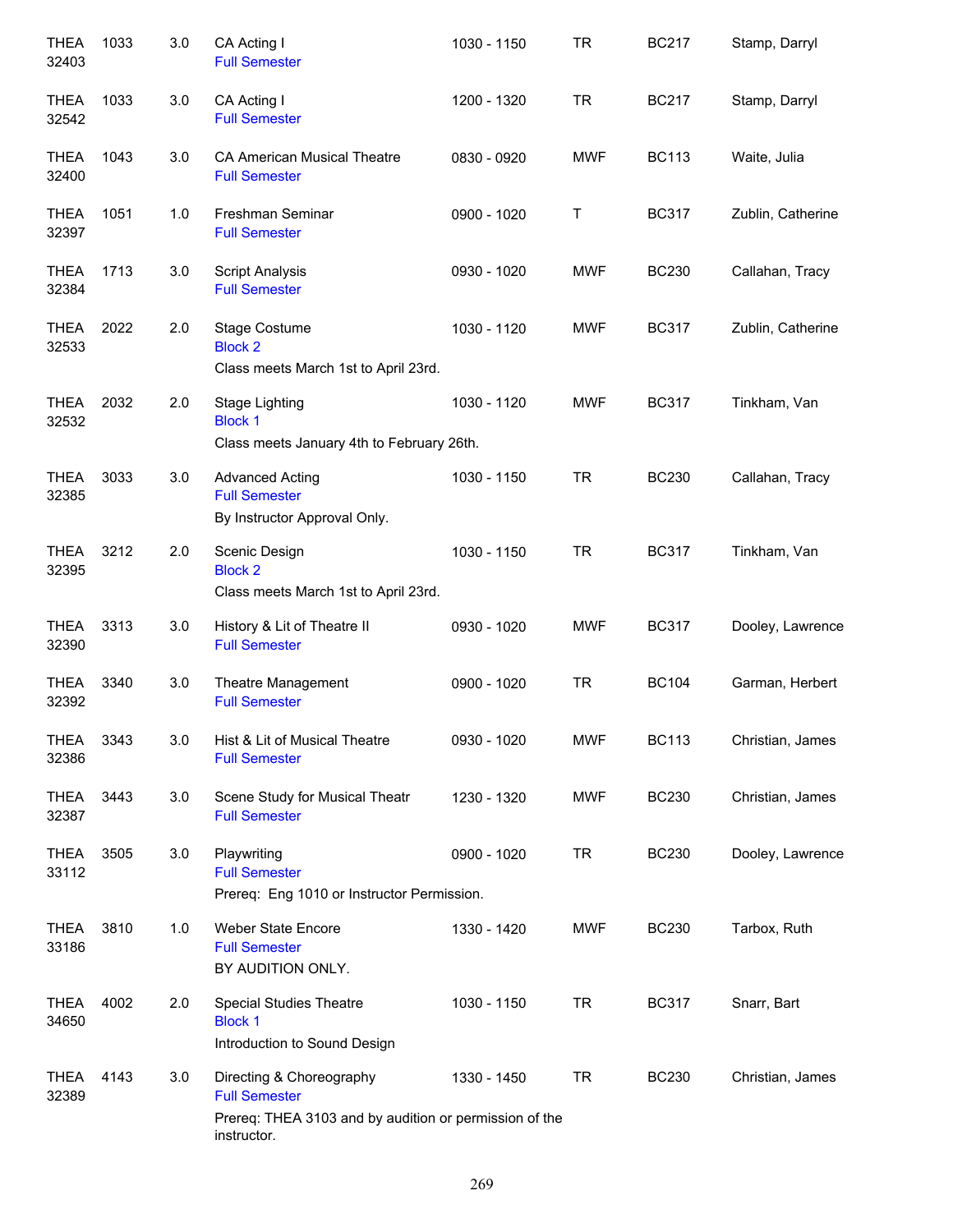| <b>THEA</b><br>32535 | 4203  | 3.0 | Costume Design<br><b>Full Semester</b>                                        | 1200 - 1320 | <b>TR</b>  | <b>BC317</b> | Zublin, Catherine |
|----------------------|-------|-----|-------------------------------------------------------------------------------|-------------|------------|--------------|-------------------|
| <b>THEA</b><br>34664 | 4220  | 1.0 | Design Seminar<br><b>Full Semester</b>                                        | 1130 - 1220 | F          | <b>BC317</b> | Tinkham, Van      |
| <b>THEA</b><br>31686 | 4651  | 1.0 | Indiv Training in Stage Voice<br><b>Full Semester</b><br>Course fee \$350.00  | <b>TBA</b>  | <b>TBA</b> |              | Christian, James  |
| <b>THEA</b><br>35055 | 4651  | 1.0 | Indiv Training in Stage Voice<br><b>Full Semester</b><br>Course fee: \$350.00 | <b>TBA</b>  | <b>TBA</b> |              | Christian, James  |
| THEA<br>31687        | 4830  | 1.0 | <b>Directed Readings</b><br><b>Full Semester</b>                              | <b>TBA</b>  | <b>TBA</b> |              | Dooley, Lawrence  |
| <b>THEA</b><br>31688 | 4830  | 2.0 | Directed Readings<br><b>Full Semester</b>                                     | <b>TBA</b>  | <b>TBA</b> |              | Dooley, Lawrence  |
| <b>THEA</b><br>31689 | 4830  | 3.0 | Directed Readings<br><b>Full Semester</b>                                     | <b>TBA</b>  | <b>TBA</b> |              | Dooley, Lawrence  |
| <b>THEA</b><br>31721 | 4851C | 1.0 | Costume Tech Practicum<br><b>Full Semester</b>                                | <b>TBA</b>  | <b>TBA</b> |              | Tinkham, Van      |
| <b>THEA</b><br>31722 | 4851C | 1.0 | Costume Tech Practicum<br><b>Full Semester</b>                                | <b>TBA</b>  | <b>TBA</b> |              | Tinkham, Van      |
| <b>THEA</b><br>31724 | 4851L | 1.0 | Stage Lighting Tech Practicum<br><b>Full Semester</b>                         | <b>TBA</b>  | <b>TBA</b> |              | Tinkham, Van      |
| <b>THEA</b><br>31726 | 4851L | 1.0 | Stage Lighting Tech Practicum<br><b>Full Semester</b>                         | <b>TBA</b>  | <b>TBA</b> |              | Tinkham, Van      |
| <b>THEA</b><br>31729 | 4851M | 1.0 | Management Tech Practicum<br><b>Full Semester</b>                             | <b>TBA</b>  | <b>TBA</b> |              | Tinkham, Van      |
| <b>THEA</b><br>31731 | 4851M | 1.0 | Management Tech Practicum<br><b>Full Semester</b>                             | <b>TBA</b>  | <b>TBA</b> |              | Tinkham, Van      |
| <b>THEA</b><br>31732 | 4851S | 1.0 | Scenic Tech Practicum<br><b>Full Semester</b>                                 | <b>TBA</b>  | <b>TBA</b> |              | Tinkham, Van      |
| <b>THEA</b><br>31733 | 4851S | 1.0 | Scenic Tech Practicum<br><b>Full Semester</b>                                 | <b>TBA</b>  | <b>TBA</b> |              | Tinkham, Van      |
| <b>THEA</b><br>31735 | 4861  | 1.0 | Performance Practicum<br><b>Full Semester</b>                                 | <b>TBA</b>  | <b>TBA</b> |              | Tinkham, Van      |
| <b>THEA</b><br>31736 | 4861  | 1.0 | Performance Practicum<br><b>Full Semester</b>                                 | <b>TBA</b>  | <b>TBA</b> |              | Tinkham, Van      |
| <b>THEA</b><br>31737 | 4890  | 3.0 | Cooperative Work Experience<br><b>Full Semester</b>                           | <b>TBA</b>  | <b>TBA</b> |              | Dooley, Lawrence  |
| <b>THEA</b><br>31739 | 4900  | 1.0 | Senior Project<br><b>Full Semester</b>                                        | <b>TBA</b>  | <b>TBA</b> |              | Dooley, Lawrence  |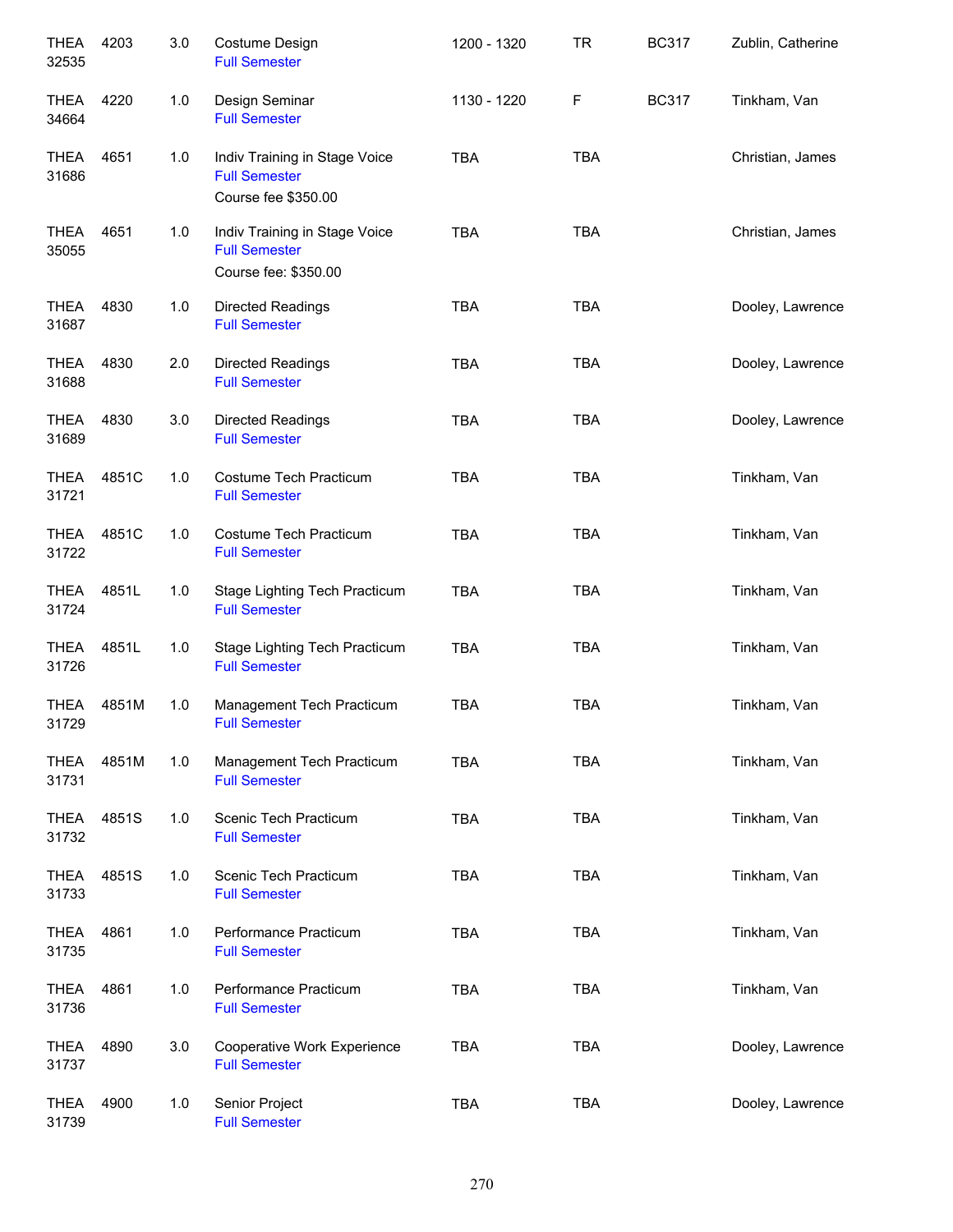| <b>THEA</b><br>31740 | 4950 | 1.0     | Theatre Festival Participation<br><b>Full Semester</b>                                                                                                                                                               | <b>TBA</b>  | <b>TBA</b> |              | Zublin, Catherine        |
|----------------------|------|---------|----------------------------------------------------------------------------------------------------------------------------------------------------------------------------------------------------------------------|-------------|------------|--------------|--------------------------|
| <b>THEA</b><br>31741 | 4950 | 1.0     | Theatre Festival Participation<br><b>Full Semester</b>                                                                                                                                                               | <b>TBA</b>  | <b>TBA</b> |              | Zublin, Catherine        |
| WS<br>31222          | 1500 | $3.0\,$ | SS/DV Intro to Women's Studies<br><b>Full Semester</b>                                                                                                                                                               | 1200 - 1315 | <b>TR</b>  | SS217        | Johns, Rebecca           |
| WS<br>31227          | 1500 | 3.0     | SS/DV Intro to Women's Studies<br><b>Full Semester</b>                                                                                                                                                               | 1730 - 2010 | R          | <b>SS137</b> | Hunter, Donna            |
| WS<br>34541          | 3050 | 3.0     | DV Feminist Theories 1700-Pres<br><b>Full Semester</b>                                                                                                                                                               | 1730 - 2010 | Т          | D02303       | Gillespie, Adrienne      |
| WS<br>34955          | 4060 | 2.0     | Research Project<br><b>Full Semester</b>                                                                                                                                                                             | <b>TBA</b>  | <b>TBA</b> |              | Parrilla de Kokal, Maria |
| WS<br>34698          | 4830 | 1.0     | Directed Readings<br><b>Full Semester</b>                                                                                                                                                                            | <b>TBA</b>  | <b>TBA</b> |              | Parrilla de Kokal, Maria |
| WS<br>34699          | 4830 | 2.0     | <b>Directed Readings</b><br><b>Full Semester</b>                                                                                                                                                                     | <b>TBA</b>  | <b>TBA</b> |              | Parrilla de Kokal, Maria |
| WS<br>34701          | 4830 | 3.0     | <b>Directed Readings</b><br><b>Full Semester</b>                                                                                                                                                                     | <b>TBA</b>  | <b>TBA</b> |              | Parrilla de Kokal, Maria |
| WS<br>34696          | 4860 | 1.0     | Internship in Women's Studies<br><b>Full Semester</b>                                                                                                                                                                | <b>TBA</b>  | <b>TBA</b> |              | Parrilla de Kokal, Maria |
| WS<br>34697          | 4860 | 2.0     | Internship in Women's Studies<br><b>Full Semester</b>                                                                                                                                                                | <b>TBA</b>  | <b>TBA</b> |              | Parrilla de Kokal, Maria |
| WS<br>35013          | 4990 | 2.0     | Senior Seminar<br><b>Full Semester</b>                                                                                                                                                                               | <b>TBA</b>  | <b>TBA</b> |              | Parrilla de Kokal, Maria |
| ZOOL<br>31975        | 1010 | 3.0     | LS Animal Biology<br><b>Full Semester</b>                                                                                                                                                                            | 0830 - 0920 | <b>MWF</b> | LL130        | Okazaki, Robert          |
| ZOOL<br>33421        | 1010 | 3.0     | <b>LS Animal Biology</b><br><b>Full Semester</b>                                                                                                                                                                     | 1500 - 1615 | MW         | LL130        | Prothero, Walter         |
| ZOOL<br>33424        | 1010 | 3.0     | <b>LS Animal Biology</b><br><b>Full Semester</b>                                                                                                                                                                     | 1730 - 2010 | R          | D02318       | Robinson, Ami            |
| ZOOL<br>33926        | 1010 | 3.0     | <b>LS Animal Biology</b><br><b>Full Semester</b><br>To access the online courses materials please log in through<br>the student portal (eWeber) at http://weber.edu and enter<br>your Wildcat username and password. | <b>TBA</b>  | <b>TBA</b> | OL           | Okazaki, Robert          |
| ZOOL<br>31980        | 1020 | 3.0     | LS Human Biology<br><b>Full Semester</b>                                                                                                                                                                             | 0930 - 1020 | <b>MWF</b> | LL130        | Chung, Brian             |
| ZOOL<br>32452        | 1020 | 3.0     | LS Human Biology<br><b>Full Semester</b>                                                                                                                                                                             | 0730 - 0845 | <b>TR</b>  | LL130        | Berthelemy, Nicole       |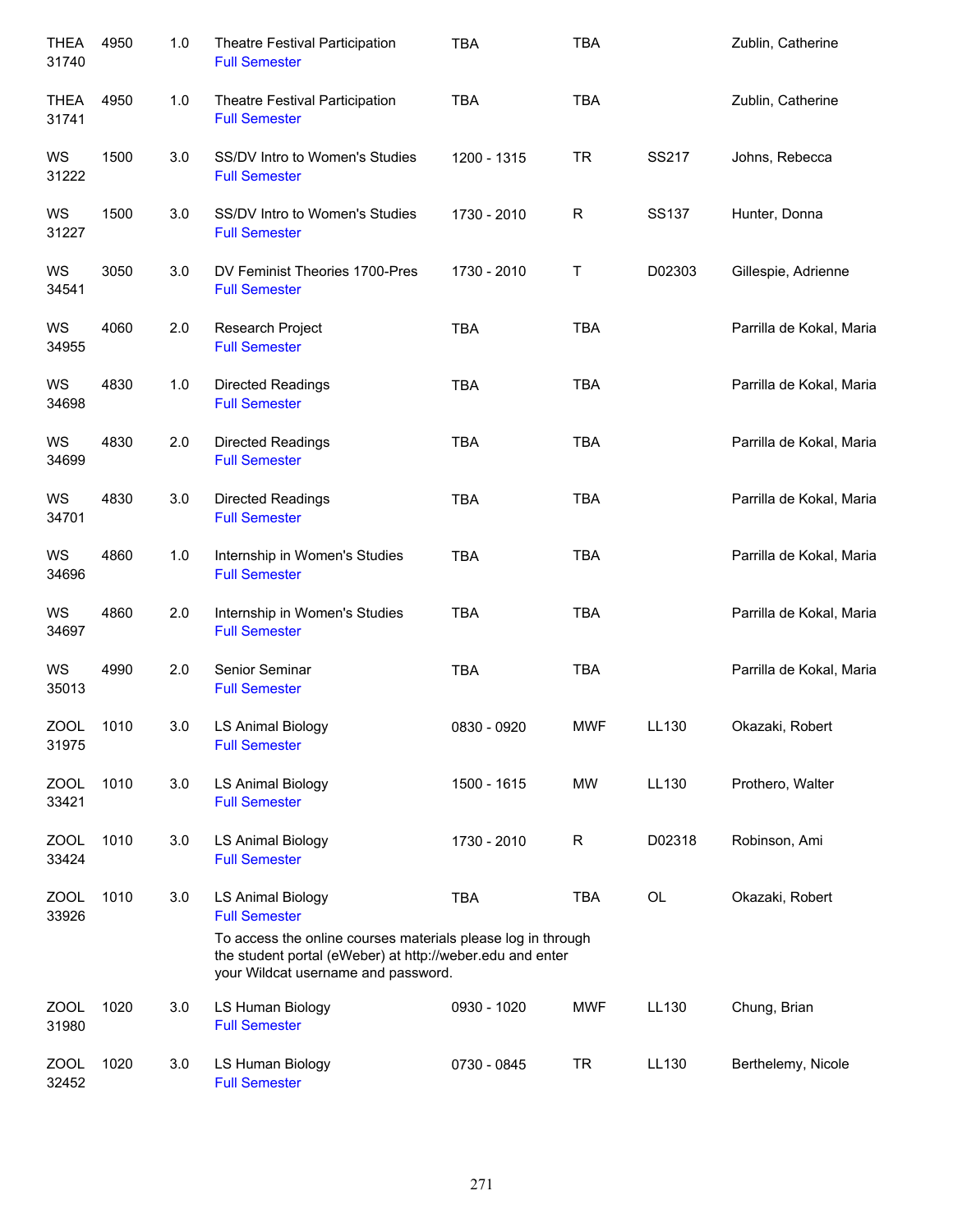| <b>ZOOL</b><br>33422 | 1020  | 3.0 | LS Human Biology<br><b>Full Semester</b>                                                                                                                                                                         | 1730 - 2010 | W            | D02117       | Prothero, Walter       |
|----------------------|-------|-----|------------------------------------------------------------------------------------------------------------------------------------------------------------------------------------------------------------------|-------------|--------------|--------------|------------------------|
| <b>ZOOL</b><br>33423 | 1020  | 3.0 | LS Human Biology<br><b>Full Semester</b>                                                                                                                                                                         | 1630 - 1745 | <b>MW</b>    | ET128        | Gurr, Susan            |
| <b>ZOOL</b><br>33927 | 1020  | 3.0 | LS Human Biology<br><b>Full Semester</b><br>To access the online courses materials please log in through<br>the student portal (eWeber) at http://weber.edu and enter<br>your Wildcat username and password.     | <b>TBA</b>  | <b>TBA</b>   | OL           | Robinson, Ami          |
| <b>ZOOL</b><br>33928 | 1030  | 3.0 | LS The Nature of Sex<br><b>Full Semester</b><br>To access the online courses materials please log in through<br>the student portal (eWeber) at http://weber.edu and enter<br>your Wildcat username and password. | <b>TBA</b>  | <b>TBA</b>   | <b>OL</b>    | Zeveloff, Samuel       |
| <b>ZOOL</b><br>32687 | 1110  | 4.0 | SI Principles of Zoology I<br><b>Full Semester</b><br>Course fee \$20.00                                                                                                                                         | 1030 - 1120 | <b>MWF</b>   | LL130        | Okazaki, Robert        |
| <b>ZOOL</b><br>32688 | 1110L | 0.0 | Lab<br><b>Full Semester</b>                                                                                                                                                                                      | 1430 - 1620 | Т            | <b>SL429</b> | Okazaki, Robert        |
| ZOOL<br>32689        | 1110L | 0.0 | Lab<br><b>Full Semester</b>                                                                                                                                                                                      | 1430 - 1620 | W            | <b>SL429</b> | Okazaki, Robert        |
| <b>ZOOL</b><br>32690 | 1110L | 0.0 | Lab<br><b>Full Semester</b>                                                                                                                                                                                      | 1230 - 1420 | W            | <b>SL429</b> | Mull, John             |
| <b>ZOOL</b><br>32691 | 1120  | 4.0 | SI Principles of Zoology II<br><b>Full Semester</b><br>Course fee \$20.00                                                                                                                                        | 1130 - 1220 | <b>MWF</b>   | LL130        | Hoagstrom, Christopher |
| <b>ZOOL</b><br>32693 | 1120L | 0.0 | Lab<br><b>Full Semester</b>                                                                                                                                                                                      | 1230 - 1420 | R            | <b>SL429</b> | Meyers, Ronald         |
| ZOOL<br>32694        | 1120L | 0.0 | Lab<br><b>Full Semester</b>                                                                                                                                                                                      | 1430 - 1620 | $\mathsf{R}$ | <b>SL429</b> | Meyers, Ronald         |
| <b>ZOOL</b><br>32695 | 1120L | 0.0 | Lab<br><b>Full Semester</b>                                                                                                                                                                                      | 1230 - 1420 | F            | <b>SL429</b> | Hoagstrom, Christopher |
| <b>ZOOL</b><br>32697 | 1120L | 0.0 | Lab<br><b>Full Semester</b>                                                                                                                                                                                      | 1430 - 1620 | F            | <b>SL429</b> | Hoagstrom, Christopher |
| <b>ZOOL</b><br>32701 | 1370  | 3.0 | LS/SI Princip of Life Science<br><b>Full Semester</b>                                                                                                                                                            | 1030 - 1145 | <b>TR</b>    | <b>SL421</b> | Mull, John             |
| <b>ZOOL</b><br>32705 | 1370L | 0.0 | Lab<br><b>Full Semester</b>                                                                                                                                                                                      | 1200 - 1430 | Τ            | <b>SL421</b> | Mull, John             |
| <b>ZOOL</b><br>32707 | 2100  | 4.0 | Human Anatomy<br><b>Full Semester</b><br>Course fee \$25.00                                                                                                                                                      | 1130 - 1220 | <b>MWF</b>   | LL126        | Berthelemy, Nicole     |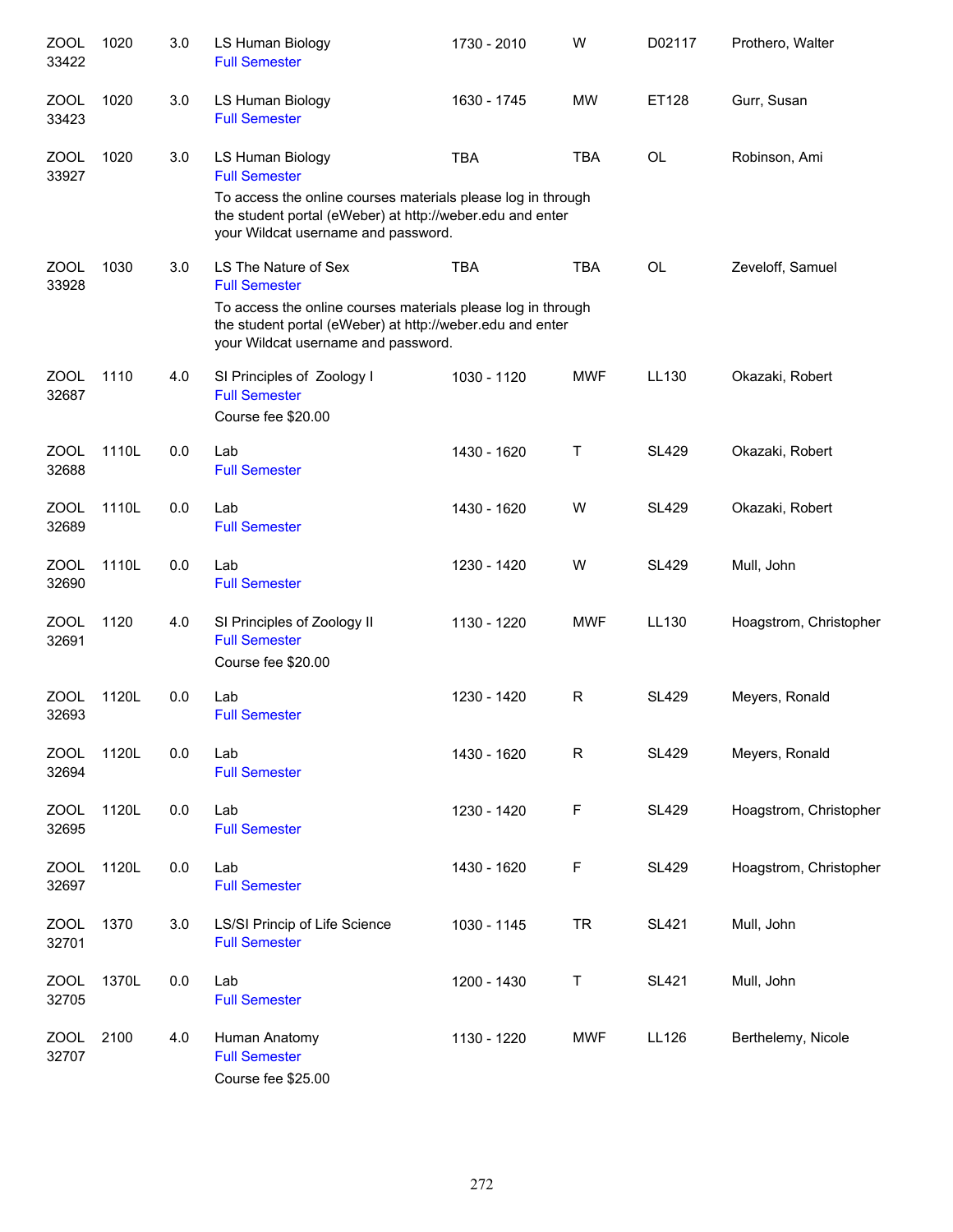| <b>ZOOL</b><br>33685 | 2100  | 4.0 | Human Anatomy<br><b>Full Semester</b><br>Course fee \$25.00    | 1030 - 1145 | <b>TR</b>   | LL126           | Chung, Brian       |
|----------------------|-------|-----|----------------------------------------------------------------|-------------|-------------|-----------------|--------------------|
| <b>ZOOL</b><br>32721 | 2100L | 0.0 | Lab<br><b>Full Semester</b>                                    | 1030 - 1220 | Τ           | LL <sub>3</sub> | Berthelemy, Nicole |
| <b>ZOOL</b><br>32725 | 2100L | 0.0 | Lab<br><b>Full Semester</b>                                    | 1230 - 1420 | Τ           | LL3             | Chung, Brian       |
| <b>ZOOL</b><br>32726 | 2100L | 0.0 | Lab<br><b>Full Semester</b>                                    | 1430 - 1620 | Τ           | LL3             | Chung, Brian       |
| <b>ZOOL</b><br>32727 | 2100L | 0.0 | Lab<br><b>Full Semester</b>                                    | 1630 - 1820 | Τ           | LL3             | Chung, Brian       |
| <b>ZOOL</b><br>32728 | 2100L | 0.0 | Lab<br><b>Full Semester</b>                                    | 1030 - 1220 | W           | LL3             | Chung, Brian       |
| <b>ZOOL</b><br>32729 | 2100L | 0.0 | Lab<br><b>Full Semester</b>                                    | 1430 - 1620 | W           | LL3             | Chung, Brian       |
| <b>ZOOL</b><br>32730 | 2100L | 0.0 | Lab<br><b>Full Semester</b>                                    | 1630 - 1820 | W           | LL3             | Berthelemy, Nicole |
| <b>ZOOL</b><br>32733 | 2100L | 0.0 | Lab<br><b>Full Semester</b>                                    | 1030 - 1220 | $\mathsf R$ | LL3             | Berthelemy, Nicole |
| <b>ZOOL</b><br>32737 | 2100L | 0.0 | Lab<br><b>Full Semester</b>                                    | 1230 - 1420 | $\mathsf R$ | LL3             | Berthelemy, Nicole |
| <b>ZOOL</b><br>32741 | 2100L | 0.0 | Lab<br><b>Full Semester</b>                                    | 1430 - 1620 | $\mathsf R$ | LL3             | Berthelemy, Nicole |
| <b>ZOOL</b><br>32751 | 2100L | 0.0 | Lab<br><b>Full Semester</b>                                    | 0830 - 1020 | F           | LL3             | Berthelemy, Nicole |
| <b>ZOOL</b><br>32752 | 2100L | 0.0 | Lab<br><b>Full Semester</b>                                    | 1030 - 1220 | F           | LL3             | Chung, Brian       |
| <b>ZOOL</b><br>32755 | 2100L | 0.0 | Lab<br><b>Full Semester</b>                                    | 1230 - 1420 | F           | LL3             | Chung, Brian       |
| <b>ZOOL</b><br>32757 | 2100L | 0.0 | Lab<br><b>Full Semester</b>                                    | 1430 - 1620 | F           | LL3             | Berthelemy, Nicole |
| <b>ZOOL</b><br>34163 | 2100L | 0.0 | Lab<br><b>Full Semester</b>                                    | 1630 - 1820 | R           | LL3             | Berthelemy, Nicole |
| <b>ZOOL</b><br>34166 | 2100L | 0.0 | Lab<br><b>Full Semester</b>                                    | 1230 - 1420 | W           |                 | Chung, Brian       |
| <b>ZOOL</b><br>32758 | 2200  | 4.0 | Human Physiology<br><b>Full Semester</b><br>Course fee \$25.00 | 0730 - 0820 | <b>MWF</b>  | LL126           | Skopec, Michele    |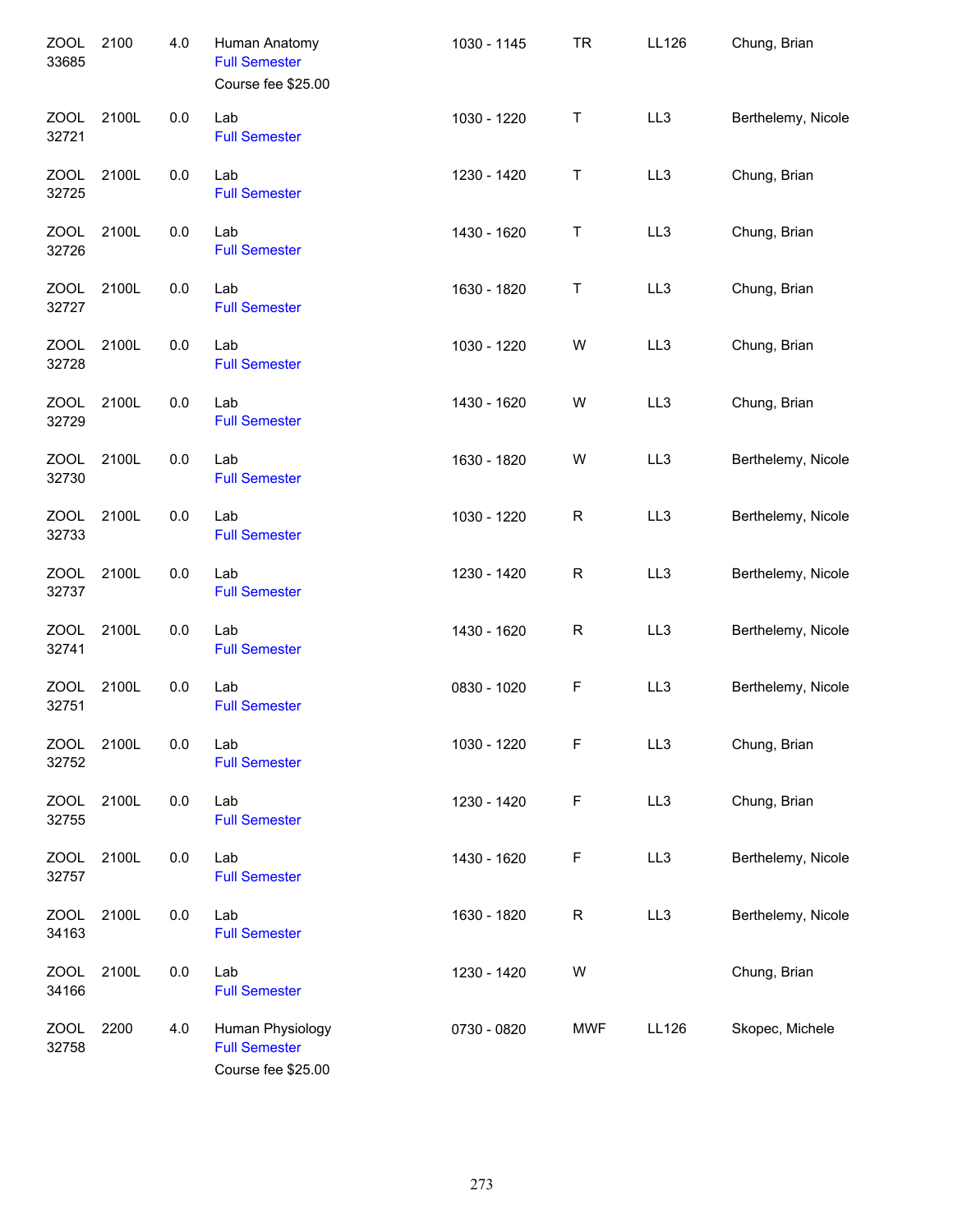| ZOOL<br>32851        | 2200  | 4.0 | Human Physiology<br><b>Full Semester</b><br>Course fee \$25.00                                                                                                   | 0900 - 1015                | <b>TR</b>                  | LL130                        | Trask, Barbara         |
|----------------------|-------|-----|------------------------------------------------------------------------------------------------------------------------------------------------------------------|----------------------------|----------------------------|------------------------------|------------------------|
| <b>ZOOL</b><br>32852 | 2200L | 0.0 | Human Physiology Lab<br><b>Full Semester</b>                                                                                                                     | 1130 - 1320                | W                          | <b>SL426</b>                 | Skopec, Michele        |
| <b>ZOOL</b><br>32853 | 2200L | 0.0 | Human Physiology Lab<br><b>Full Semester</b>                                                                                                                     | 1330 - 1520                | W                          | <b>SL426</b>                 | Skopec, Michele        |
| <b>ZOOL</b><br>32855 | 2200L | 0.0 | Human Physiology Lab<br><b>Full Semester</b>                                                                                                                     | 1530 - 1720                | W                          | <b>SL426</b>                 | Skopec, Michele        |
| ZOOL<br>32858        | 2200L | 0.0 | Human Physiology Lab<br><b>Full Semester</b>                                                                                                                     | 1130 - 1320                | R                          | <b>SL426</b>                 | Trask, Barbara         |
| ZOOL<br>32861        | 2200L | 0.0 | Human Physiology Lab<br><b>Full Semester</b>                                                                                                                     | 1330 - 1520                | R                          | <b>SL426</b>                 | Trask, Barbara         |
| <b>ZOOL</b><br>32866 | 2200L | 0.0 | Human Physiology Lab<br><b>Full Semester</b>                                                                                                                     | 1530 - 1720                | $\mathsf{R}$               | <b>SL426</b>                 | Trask, Barbara         |
| ZOOL<br>32869        | 3200  | 4.0 | Cell Biology<br><b>Full Semester</b><br>Course fee \$25.00.                                                                                                      | 0900 - 1015<br>1330 - 1630 | <b>TR</b><br>Τ             | <b>SL427</b><br><b>SL430</b> | Clark, Jonathan        |
| <b>ZOOL</b><br>32874 | 3300  | 4.0 | Genetics<br><b>Full Semester</b><br>Course Fee \$25.00<br>Combined lecture<br>and lab.                                                                           | 0930 - 1020<br>1330 - 1630 | <b>MWF</b><br>$\mathsf{R}$ | <b>SL430</b><br><b>SL430</b> | Clark, Jonathan        |
| ZOOL<br>32878        | 3300  | 4.0 | Genetics<br><b>Full Semester</b><br>Course Fee \$25.00<br>Combined lecture<br>and lab.                                                                           | 1200 - 1315<br>1330 - 1630 | <b>TR</b><br>M             | <b>SL427</b><br><b>SL427</b> | Marshall, Jon          |
| <b>ZOOL</b><br>32883 | 3450  | 4.0 | Ecology<br><b>Full Semester</b><br>Course fee \$25.00                                                                                                            | 0930 - 1020<br>1330 - 1630 | <b>MWF</b><br>R            | ET139<br>ET139               | Mull, John             |
| <b>ZOOL</b><br>32893 | 3470  | 3.0 | Zoogeography<br><b>Full Semester</b>                                                                                                                             | 1200 - 1315                | <b>TR</b>                  | ET139                        | Hoagstrom, Christopher |
| <b>ZOOL</b><br>33710 | 3500  | 3.0 | <b>Conservation Biology</b><br><b>Full Semester</b>                                                                                                              | 1030 - 1120                | <b>MWF</b>                 | <b>SL429</b>                 | Zeveloff, Samuel       |
| <b>ZOOL</b><br>32895 | 3720  | 3.0 | Evolution<br><b>Full Semester</b>                                                                                                                                | 1130 - 1220                | <b>MWF</b>                 | <b>SL427</b>                 | Marshall, Jon          |
| <b>ZOOL</b><br>33929 | 3720  | 3.0 | Evolution<br><b>Full Semester</b>                                                                                                                                | <b>TBA</b>                 | <b>TBA</b>                 | OL                           | Zeveloff, Samuel       |
|                      |       |     | To access the online courses materials please log in through<br>the student portal (eWeber) at http://weber.edu and enter<br>your Wildcat username and password. |                            |                            |                              |                        |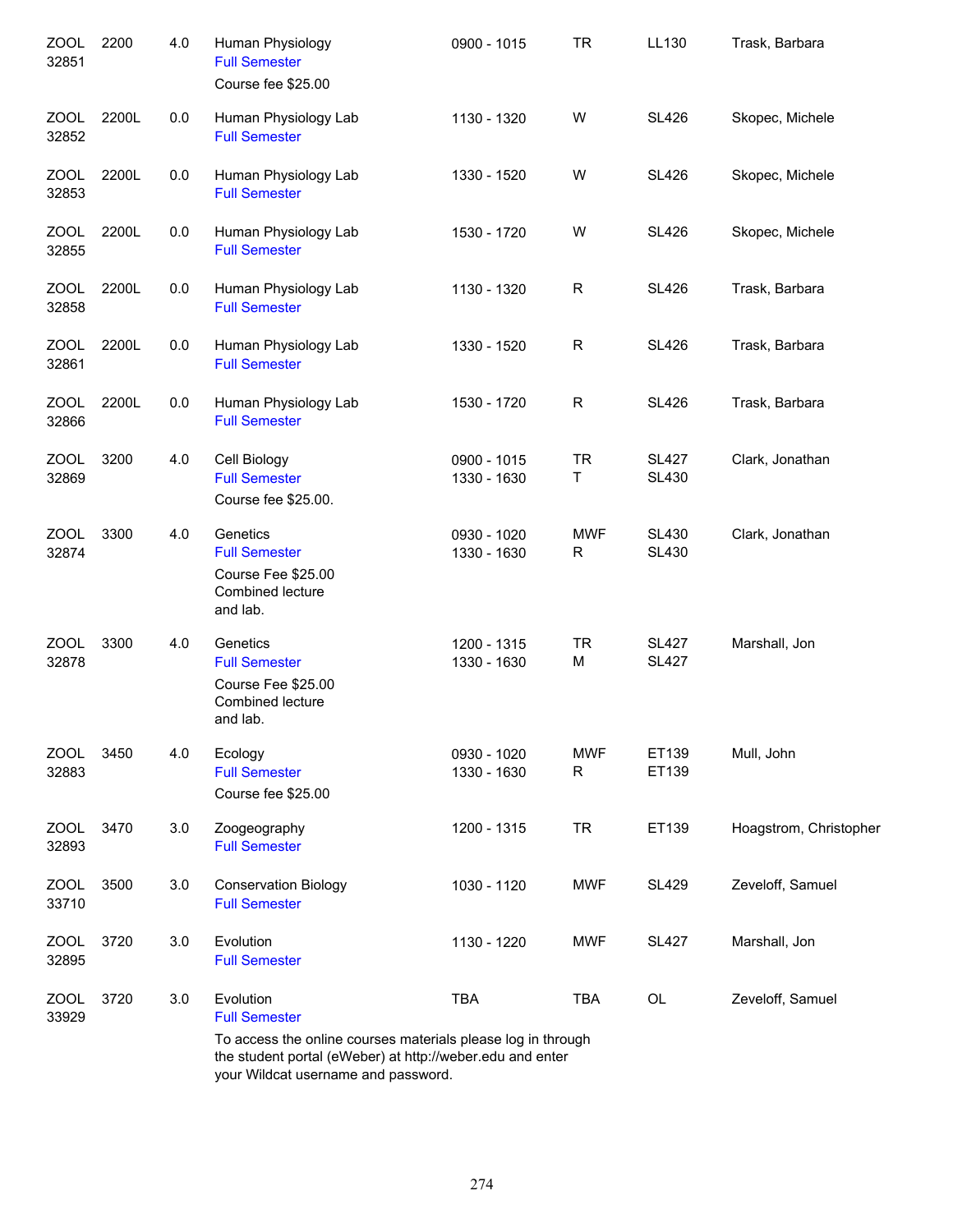| <b>ZOOL</b><br>32897 | 4060 | 4.0 | <b>Comparative Physiology</b><br><b>Full Semester</b><br>Course fee \$25.00 | 0930 - 1020<br>1330 - 1630 | <b>MWF</b><br>F | <b>SL427</b><br><b>SL427</b> | Skopec, Michele        |
|----------------------|------|-----|-----------------------------------------------------------------------------|----------------------------|-----------------|------------------------------|------------------------|
| <b>ZOOL</b><br>32904 | 4100 | 4.0 | Vertebrate Embryology<br><b>Full Semester</b>                               | 1030 - 1145<br>1330 - 1630 | <b>TR</b><br>W  | <b>SL430</b><br><b>SL430</b> | Meyers, Ronald         |
| <b>ZOOL</b><br>32918 | 4670 | 4.0 | Ornithology<br><b>Full Semester</b>                                         | 0730 - 1020<br>1030 - 1145 | Τ<br><b>TR</b>  | ET139<br>ET139               | Cavitt, John           |
| ZOOL<br>33393        | 4800 | 1.0 | Problems in Zoology<br><b>Full Semester</b>                                 | <b>TBA</b>                 | <b>TBA</b>      |                              | Cavitt, John           |
| <b>ZOOL</b><br>33395 | 4800 | 2.0 | Problems in Zoology<br><b>Full Semester</b>                                 | <b>TBA</b>                 | <b>TBA</b>      |                              | Cavitt, John           |
| <b>ZOOL</b><br>33398 | 4800 | 3.0 | Problems in Zoology<br><b>Full Semester</b>                                 | <b>TBA</b>                 | <b>TBA</b>      |                              | Cavitt, John           |
| <b>ZOOL</b><br>33399 | 4800 | 4.0 | Problems in Zoology<br><b>Full Semester</b>                                 | <b>TBA</b>                 | <b>TBA</b>      |                              | Cavitt, John           |
| <b>ZOOL</b><br>33400 | 4800 | 1.0 | Problems in Zoology<br><b>Full Semester</b>                                 | <b>TBA</b>                 | <b>TBA</b>      |                              | Chung, Brian           |
| ZOOL<br>33402        | 4800 | 2.0 | Problems in Zoology<br><b>Full Semester</b>                                 | <b>TBA</b>                 | <b>TBA</b>      |                              | Chung, Brian           |
| <b>ZOOL</b><br>33406 | 4800 | 4.0 | Problems in Zoology<br><b>Full Semester</b>                                 | <b>TBA</b>                 | <b>TBA</b>      |                              | Chung, Brian           |
| <b>ZOOL</b><br>33407 | 4800 | 1.0 | Problems in Zoology<br><b>Full Semester</b>                                 | <b>TBA</b>                 | <b>TBA</b>      |                              | Clark, Jonathan        |
| <b>ZOOL</b><br>33408 | 4800 | 2.0 | Problems in Zoology<br><b>Full Semester</b>                                 | <b>TBA</b>                 | <b>TBA</b>      |                              | Clark, Jonathan        |
| <b>ZOOL</b><br>33409 | 4800 | 3.0 | Problems in Zoology<br><b>Full Semester</b>                                 | <b>TBA</b>                 | <b>TBA</b>      |                              | Clark, Jonathan        |
| ZOOL<br>33411        | 4800 | 4.0 | Problems in Zoology<br><b>Full Semester</b>                                 | <b>TBA</b>                 | <b>TBA</b>      |                              | Clark, Jonathan        |
| ZOOL<br>33412        | 4800 | 1.0 | Problems in Zoology<br><b>Full Semester</b>                                 | <b>TBA</b>                 | <b>TBA</b>      |                              | Hoagstrom, Christopher |
| ZOOL<br>33414        | 4800 | 2.0 | Problems in Zoology<br><b>Full Semester</b>                                 | <b>TBA</b>                 | <b>TBA</b>      |                              | Hoagstrom, Christopher |
| ZOOL<br>33415        | 4800 | 3.0 | Problems in Zoology<br><b>Full Semester</b>                                 | <b>TBA</b>                 | <b>TBA</b>      |                              | Hoagstrom, Christopher |
| <b>ZOOL</b><br>33416 | 4800 | 4.0 | Problems in Zoology<br><b>Full Semester</b>                                 | <b>TBA</b>                 | <b>TBA</b>      |                              | Hoagstrom, Christopher |
| <b>ZOOL</b><br>33417 | 4800 | 1.0 | Problems in Zoology<br><b>Full Semester</b>                                 | <b>TBA</b>                 | <b>TBA</b>      |                              | Marshall, Jon          |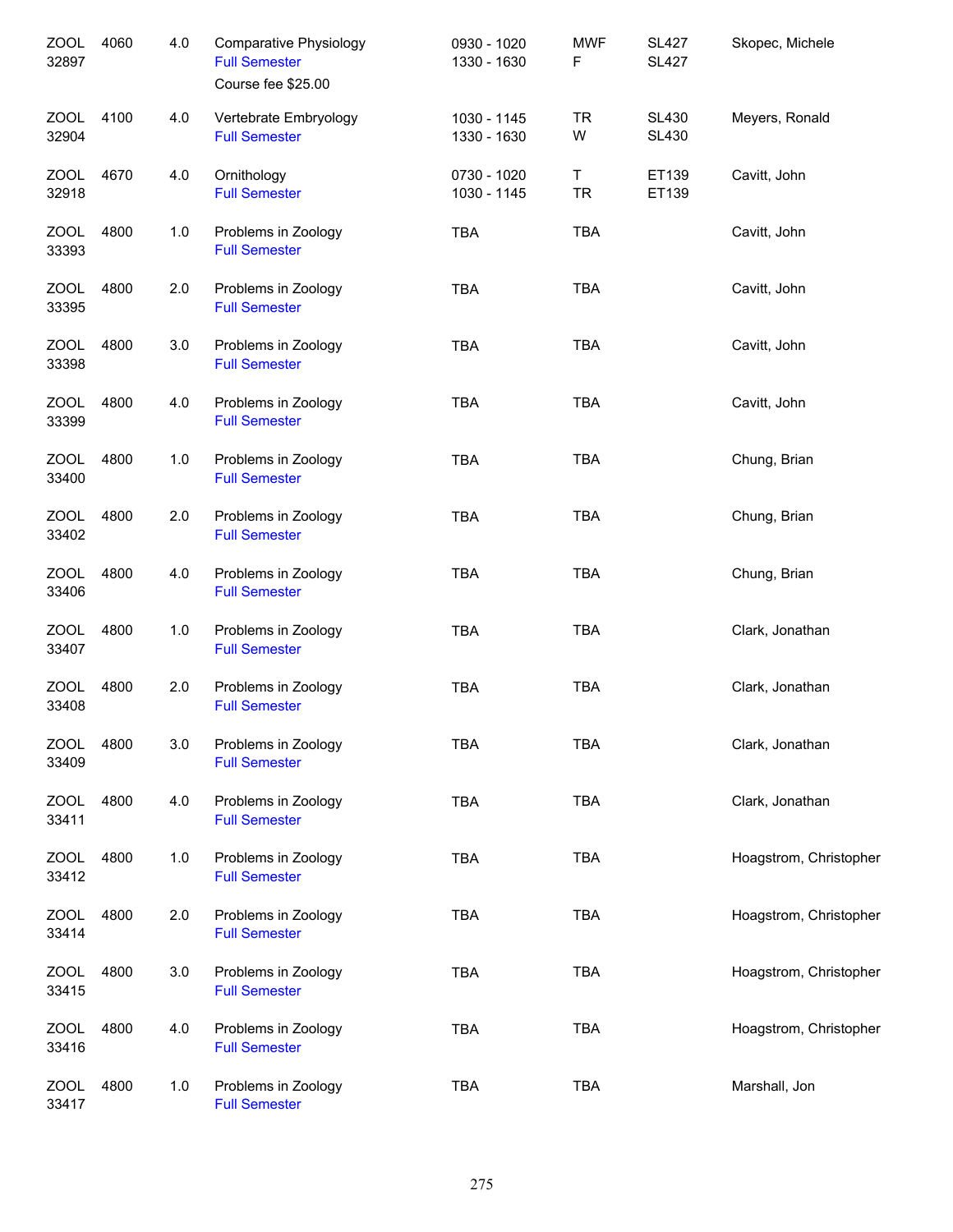| <b>ZOOL</b><br>33418 | 4800 | 2.0 | Problems in Zoology<br><b>Full Semester</b> | <b>TBA</b> | <b>TBA</b> | Marshall, Jon      |
|----------------------|------|-----|---------------------------------------------|------------|------------|--------------------|
| ZOOL<br>33419        | 4800 | 3.0 | Problems in Zoology<br><b>Full Semester</b> | TBA        | <b>TBA</b> | Marshall, Jon      |
| ZOOL<br>33420        | 4800 | 4.0 | Problems in Zoology<br><b>Full Semester</b> | <b>TBA</b> | <b>TBA</b> | Marshall, Jon      |
| ZOOL<br>33445        | 4800 | 1.0 | Problems in Zoology<br><b>Full Semester</b> | <b>TBA</b> | <b>TBA</b> | Mull, John         |
| ZOOL<br>33447        | 4800 | 2.0 | Problems in Zoology<br><b>Full Semester</b> | <b>TBA</b> | <b>TBA</b> | Mull, John         |
| ZOOL<br>33450        | 4800 | 3.0 | Problems in Zoology<br><b>Full Semester</b> | <b>TBA</b> | <b>TBA</b> | Chung, Brian       |
| <b>ZOOL</b><br>33512 | 4800 | 2.0 | Problems in Zoology<br><b>Full Semester</b> | <b>TBA</b> | <b>TBA</b> | Meyers, Ronald     |
| ZOOL<br>33515        | 4800 | 3.0 | Problems in Zoology<br><b>Full Semester</b> | <b>TBA</b> | <b>TBA</b> | Meyers, Ronald     |
| <b>ZOOL</b><br>33520 | 4800 | 4.0 | Problems in Zoology<br><b>Full Semester</b> | <b>TBA</b> | <b>TBA</b> | Meyers, Ronald     |
| <b>ZOOL</b><br>33524 | 4800 | 1.0 | Problems in Zoology<br><b>Full Semester</b> | <b>TBA</b> | <b>TBA</b> | Berthelemy, Nicole |
| <b>ZOOL</b><br>33534 | 4800 | 2.0 | Problems in Zoology<br><b>Full Semester</b> | <b>TBA</b> | <b>TBA</b> | Berthelemy, Nicole |
| <b>ZOOL</b><br>33539 | 4800 | 3.0 | Problems in Zoology<br><b>Full Semester</b> | <b>TBA</b> | <b>TBA</b> | Berthelemy, Nicole |
| <b>ZOOL</b><br>33545 | 4800 | 1.0 | Problems in Zoology<br><b>Full Semester</b> | TBA        | <b>TBA</b> | Okazaki, Robert    |
| <b>ZOOL</b><br>33551 | 4800 | 2.0 | Problems in Zoology<br><b>Full Semester</b> | <b>TBA</b> | <b>TBA</b> | Okazaki, Robert    |
| ZOOL<br>33555        | 4800 | 3.0 | Problems in Zoology<br><b>Full Semester</b> | <b>TBA</b> | <b>TBA</b> | Okazaki, Robert    |
| ZOOL<br>33558        | 4800 | 4.0 | Problems in Zoology<br><b>Full Semester</b> | <b>TBA</b> | <b>TBA</b> | Okazaki, Robert    |
| <b>ZOOL</b><br>33560 | 4800 | 1.0 | Problems in Zoology<br><b>Full Semester</b> | <b>TBA</b> | <b>TBA</b> | Skopec, Michele    |
| <b>ZOOL</b><br>33562 | 4800 | 2.0 | Problems in Zoology<br><b>Full Semester</b> | <b>TBA</b> | <b>TBA</b> | Skopec, Michele    |
| <b>ZOOL</b><br>33564 | 4800 | 3.0 | Problems in Zoology<br><b>Full Semester</b> | <b>TBA</b> | <b>TBA</b> | Skopec, Michele    |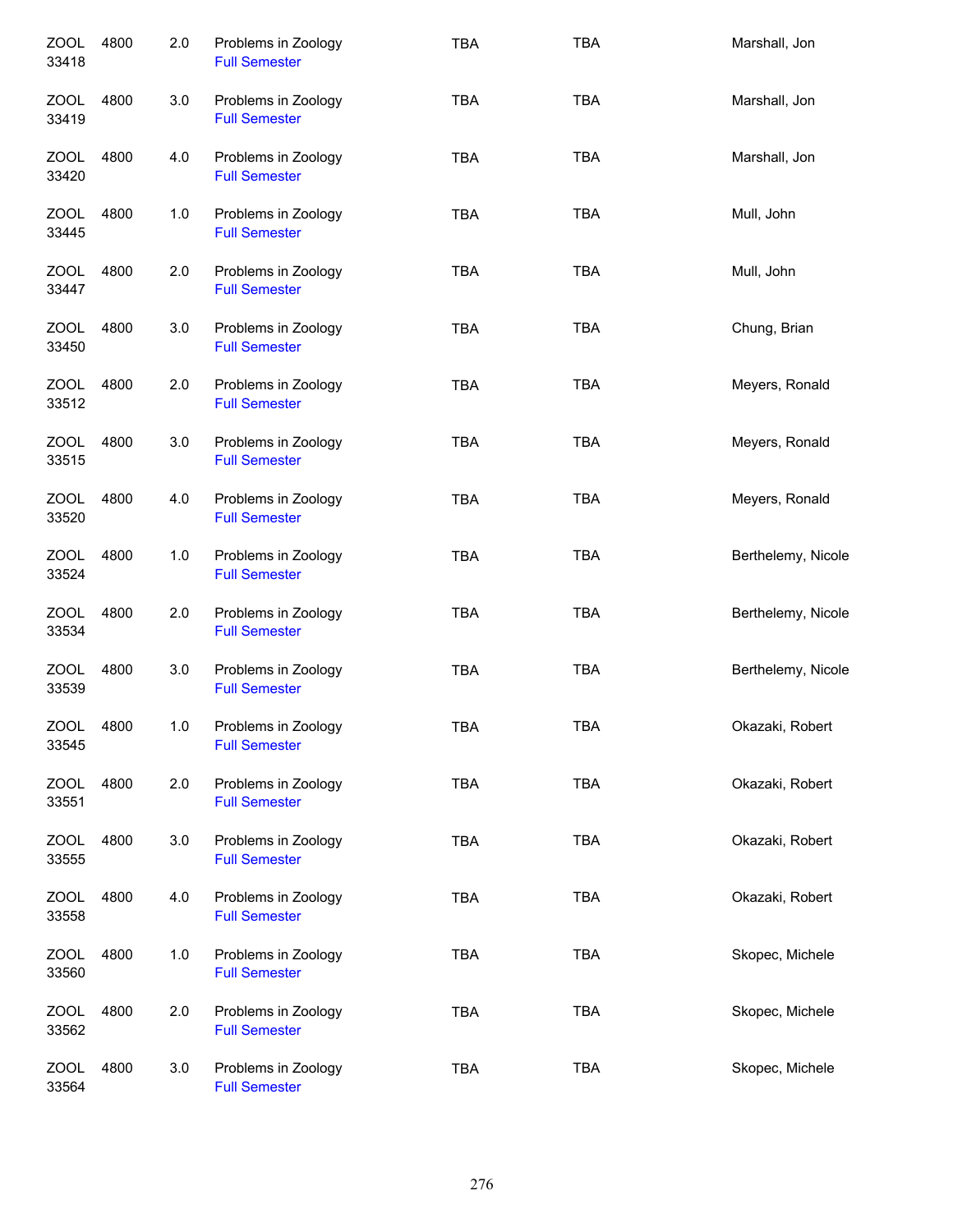| <b>ZOOL</b><br>33567 | 4800 | 4.0 | Problems in Zoology<br><b>Full Semester</b> | <b>TBA</b> | <b>TBA</b> | Skopec, Michele  |
|----------------------|------|-----|---------------------------------------------|------------|------------|------------------|
| ZOOL<br>33568        | 4800 | 1.0 | Problems in Zoology<br><b>Full Semester</b> | <b>TBA</b> | <b>TBA</b> | Trask, Barbara   |
| ZOOL<br>33573        | 4800 | 2.0 | Problems in Zoology<br><b>Full Semester</b> | <b>TBA</b> | <b>TBA</b> | Trask, Barbara   |
| ZOOL<br>33574        | 4800 | 3.0 | Problems in Zoology<br><b>Full Semester</b> | <b>TBA</b> | <b>TBA</b> | Trask, Barbara   |
| ZOOL<br>33575        | 4800 | 4.0 | Problems in Zoology<br><b>Full Semester</b> | <b>TBA</b> | <b>TBA</b> | Trask, Barbara   |
| ZOOL<br>33576        | 4800 | 1.0 | Problems in Zoology<br><b>Full Semester</b> | <b>TBA</b> | <b>TBA</b> | Zeveloff, Samuel |
| ZOOL<br>33577        | 4800 | 2.0 | Problems in Zoology<br><b>Full Semester</b> | <b>TBA</b> | <b>TBA</b> | Zeveloff, Samuel |
| ZOOL<br>33578        | 4800 | 3.0 | Problems in Zoology<br><b>Full Semester</b> | <b>TBA</b> | <b>TBA</b> | Zeveloff, Samuel |
| <b>ZOOL</b><br>33580 | 4800 | 4.0 | Problems in Zoology<br><b>Full Semester</b> | <b>TBA</b> | <b>TBA</b> | Zeveloff, Samuel |
| <b>ZOOL</b><br>33853 | 4800 | 1.0 | Problems in Zoology<br><b>Full Semester</b> | <b>TBA</b> | <b>TBA</b> | Meyers, Ronald   |
| <b>ZOOL</b><br>33583 | 4830 | 1.0 | Readings in Zoology<br><b>Full Semester</b> | <b>TBA</b> | <b>TBA</b> | Cavitt, John     |
| <b>ZOOL</b><br>33586 | 4830 | 2.0 | Readings in Zoology<br><b>Full Semester</b> | <b>TBA</b> | <b>TBA</b> | Cavitt, John     |
| <b>ZOOL</b><br>33587 | 4830 | 3.0 | Readings in Zoology<br><b>Full Semester</b> | <b>TBA</b> | <b>TBA</b> | Cavitt, John     |
| <b>ZOOL</b><br>33589 | 4830 | 4.0 | Readings in Zoology<br><b>Full Semester</b> | <b>TBA</b> | <b>TBA</b> | Cavitt, John     |
| ZOOL<br>33645        | 4830 | 1.0 | Readings in Zoology<br><b>Full Semester</b> | <b>TBA</b> | <b>TBA</b> | Chung, Brian     |
| ZOOL<br>33648        | 4830 | 2.0 | Readings in Zoology<br><b>Full Semester</b> | <b>TBA</b> | <b>TBA</b> | Chung, Brian     |
| ZOOL<br>33649        | 4830 | 3.0 | Readings in Zoology<br><b>Full Semester</b> | <b>TBA</b> | <b>TBA</b> | Chung, Brian     |
| <b>ZOOL</b><br>33650 | 4830 | 4.0 | Readings in Zoology<br><b>Full Semester</b> | <b>TBA</b> | <b>TBA</b> | Chung, Brian     |
| ZOOL<br>33651        | 4830 | 1.0 | Readings in Zoology<br><b>Full Semester</b> | <b>TBA</b> | <b>TBA</b> | Clark, Jonathan  |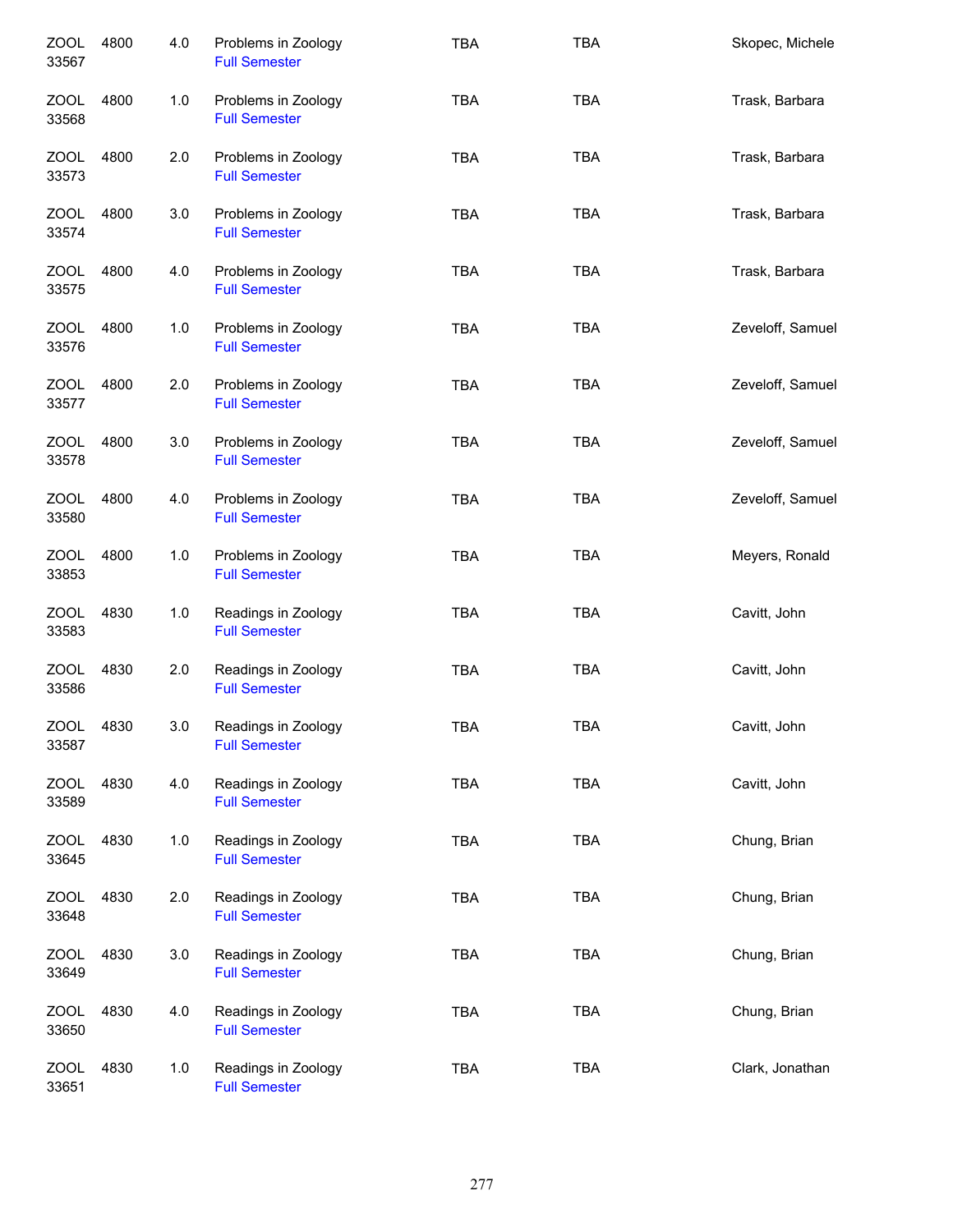| <b>ZOOL</b><br>33652 | 4830 | 2.0 | Readings in Zoology<br><b>Full Semester</b> | <b>TBA</b> | <b>TBA</b> | Clark, Jonathan        |
|----------------------|------|-----|---------------------------------------------|------------|------------|------------------------|
| ZOOL<br>33653        | 4830 | 3.0 | Readings in Zoology<br><b>Full Semester</b> | <b>TBA</b> | <b>TBA</b> | Clark, Jonathan        |
| ZOOL<br>33654        | 4830 | 4.0 | Readings in Zoology<br><b>Full Semester</b> | <b>TBA</b> | <b>TBA</b> | Clark, Jonathan        |
| ZOOL<br>33655        | 4830 | 1.0 | Readings in Zoology<br><b>Full Semester</b> | <b>TBA</b> | <b>TBA</b> | Hoagstrom, Christopher |
| ZOOL<br>33656        | 4830 | 2.0 | Readings in Zoology<br><b>Full Semester</b> | <b>TBA</b> | <b>TBA</b> | Hoagstrom, Christopher |
| ZOOL<br>33657        | 4830 | 3.0 | Readings in Zoology<br><b>Full Semester</b> | <b>TBA</b> | <b>TBA</b> | Mull, John             |
| ZOOL<br>33658        | 4830 | 4.0 | Readings in Zoology<br><b>Full Semester</b> | <b>TBA</b> | <b>TBA</b> | Hoagstrom, Christopher |
| <b>ZOOL</b><br>33659 | 4830 | 1.0 | Readings in Zoology<br><b>Full Semester</b> | <b>TBA</b> | <b>TBA</b> | Marshall, Jon          |
| <b>ZOOL</b><br>33660 | 4830 | 2.0 | Readings in Zoology<br><b>Full Semester</b> | <b>TBA</b> | <b>TBA</b> | Marshall, Jon          |
| <b>ZOOL</b><br>33661 | 4830 | 3.0 | Readings in Zoology<br><b>Full Semester</b> | <b>TBA</b> | <b>TBA</b> | Marshall, Jon          |
| <b>ZOOL</b><br>33662 | 4830 | 4.0 | Readings in Zoology<br><b>Full Semester</b> | <b>TBA</b> | <b>TBA</b> | Marshall, Jon          |
| <b>ZOOL</b><br>33663 | 4830 | 1.0 | Readings in Zoology<br><b>Full Semester</b> | TBA        | <b>TBA</b> | Meyers, Ronald         |
| <b>ZOOL</b><br>33664 | 4830 | 2.0 | Readings in Zoology<br><b>Full Semester</b> | <b>TBA</b> | <b>TBA</b> | Meyers, Ronald         |
| <b>ZOOL</b><br>33665 | 4830 | 3.0 | Readings in Zoology<br><b>Full Semester</b> | <b>TBA</b> | <b>TBA</b> | Meyers, Ronald         |
| ZOOL<br>33666        | 4830 | 4.0 | Readings in Zoology<br><b>Full Semester</b> | TBA        | <b>TBA</b> | Meyers, Ronald         |
| ZOOL<br>33667        | 4830 | 1.0 | Readings in Zoology<br><b>Full Semester</b> | TBA        | <b>TBA</b> | Berthelemy, Nicole     |
| ZOOL<br>33668        | 4830 | 2.0 | Readings in Zoology<br><b>Full Semester</b> | <b>TBA</b> | <b>TBA</b> | Berthelemy, Nicole     |
| ZOOL<br>33669        | 4830 | 3.0 | Readings in Zoology<br><b>Full Semester</b> | <b>TBA</b> | <b>TBA</b> | Berthelemy, Nicole     |
| <b>ZOOL</b><br>33670 | 4830 | 4.0 | Readings in Zoology<br><b>Full Semester</b> | TBA        | <b>TBA</b> | Berthelemy, Nicole     |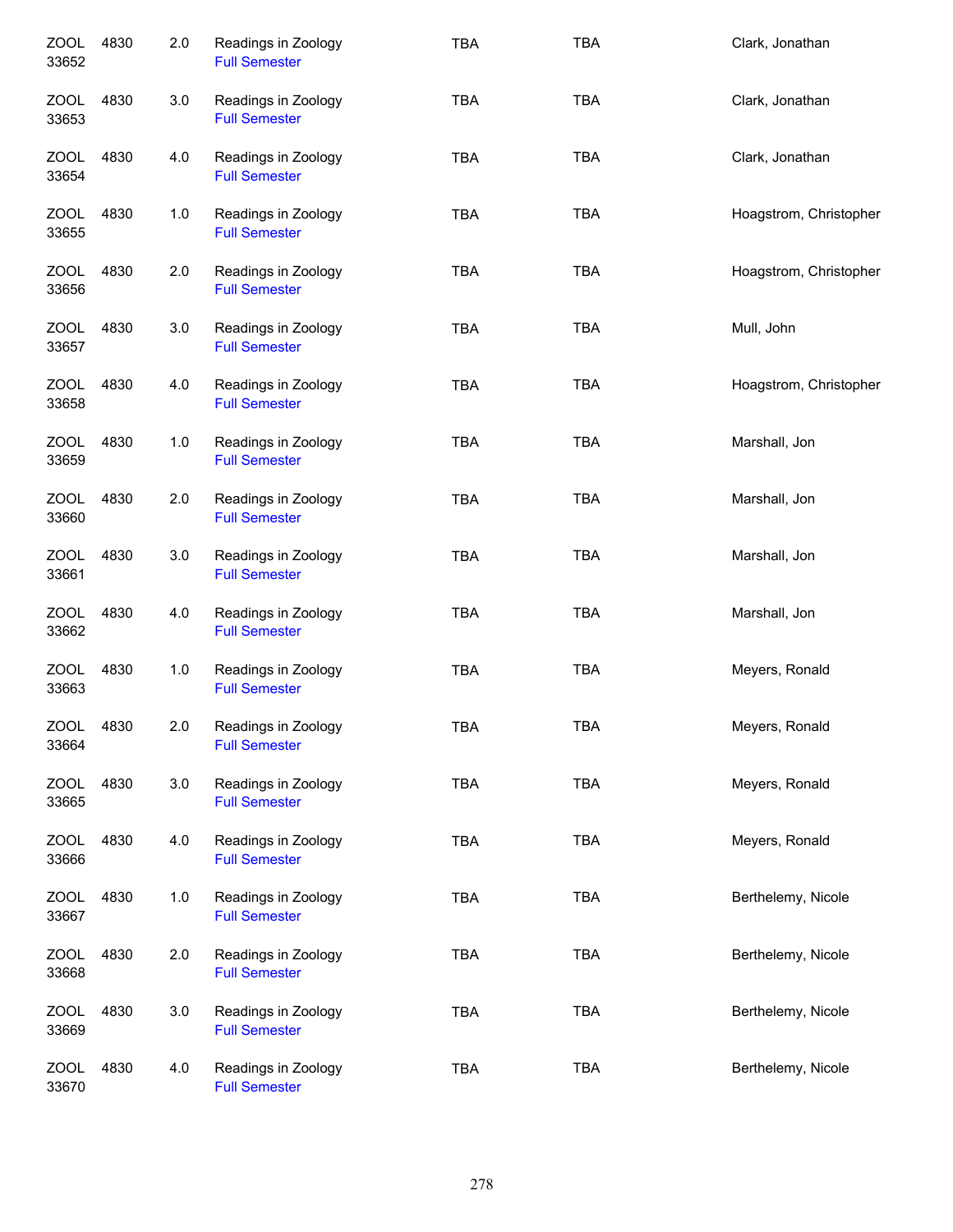| <b>ZOOL</b><br>33671 | 4830 | 1.0     | Readings in Zoology<br><b>Full Semester</b> | <b>TBA</b> | <b>TBA</b> | Okazaki, Robert        |
|----------------------|------|---------|---------------------------------------------|------------|------------|------------------------|
| ZOOL<br>33672        | 4830 | 2.0     | Readings in Zoology<br><b>Full Semester</b> | <b>TBA</b> | <b>TBA</b> | Okazaki, Robert        |
| ZOOL<br>33673        | 4830 | $3.0\,$ | Readings in Zoology<br><b>Full Semester</b> | <b>TBA</b> | <b>TBA</b> | Okazaki, Robert        |
| ZOOL<br>33674        | 4830 | 4.0     | Readings in Zoology<br><b>Full Semester</b> | <b>TBA</b> | <b>TBA</b> | Okazaki, Robert        |
| ZOOL<br>33675        | 4830 | 1.0     | Readings in Zoology<br><b>Full Semester</b> | <b>TBA</b> | <b>TBA</b> | Trask, Barbara         |
| ZOOL<br>33676        | 4830 | 2.0     | Readings in Zoology<br><b>Full Semester</b> | <b>TBA</b> | <b>TBA</b> | Trask, Barbara         |
| ZOOL<br>33677        | 4830 | 3.0     | Readings in Zoology<br><b>Full Semester</b> | <b>TBA</b> | <b>TBA</b> | Trask, Barbara         |
| <b>ZOOL</b><br>33678 | 4830 | 4.0     | Readings in Zoology<br><b>Full Semester</b> | <b>TBA</b> | <b>TBA</b> | Trask, Barbara         |
| <b>ZOOL</b><br>33679 | 4830 | 1.0     | Readings in Zoology<br><b>Full Semester</b> | <b>TBA</b> | <b>TBA</b> | Zeveloff, Samuel       |
| <b>ZOOL</b><br>33680 | 4830 | 2.0     | Readings in Zoology<br><b>Full Semester</b> | <b>TBA</b> | <b>TBA</b> | Zeveloff, Samuel       |
| <b>ZOOL</b><br>33681 | 4830 | 3.0     | Readings in Zoology<br><b>Full Semester</b> | <b>TBA</b> | <b>TBA</b> | Zeveloff, Samuel       |
| <b>ZOOL</b><br>33682 | 4830 | 4.0     | Readings in Zoology<br><b>Full Semester</b> | <b>TBA</b> | <b>TBA</b> | Zeveloff, Samuel       |
| <b>ZOOL</b><br>33856 | 4830 | 3.0     | Readings in Zoology<br><b>Full Semester</b> | <b>TBA</b> | <b>TBA</b> | Hoagstrom, Christopher |
| <b>ZOOL</b><br>33896 | 4830 | 2.0     | Readings in Zoology<br><b>Full Semester</b> | <b>TBA</b> | TBA        |                        |
| <b>ZOOL</b><br>33897 | 4830 | 4.0     | Readings in Zoology<br><b>Full Semester</b> | <b>TBA</b> | <b>TBA</b> | Mull, John             |
| <b>ZOOL</b><br>33924 | 4830 | 2.0     | Readings in Zoology<br><b>Full Semester</b> | TBA        | <b>TBA</b> | Mull, John             |
| <b>ZOOL</b><br>33925 | 4830 | 1.0     | Readings in Zoology<br><b>Full Semester</b> | <b>TBA</b> | <b>TBA</b> | Mull, John             |
| <b>ZOOL</b><br>34856 | 4830 | 1.0     | Readings in Zoology<br><b>Full Semester</b> | <b>TBA</b> | <b>TBA</b> | Skopec, Michele        |
| <b>ZOOL</b><br>34857 | 4830 | 2.0     | Readings in Zoology<br><b>Full Semester</b> | <b>TBA</b> | TBA        | Skopec, Michele        |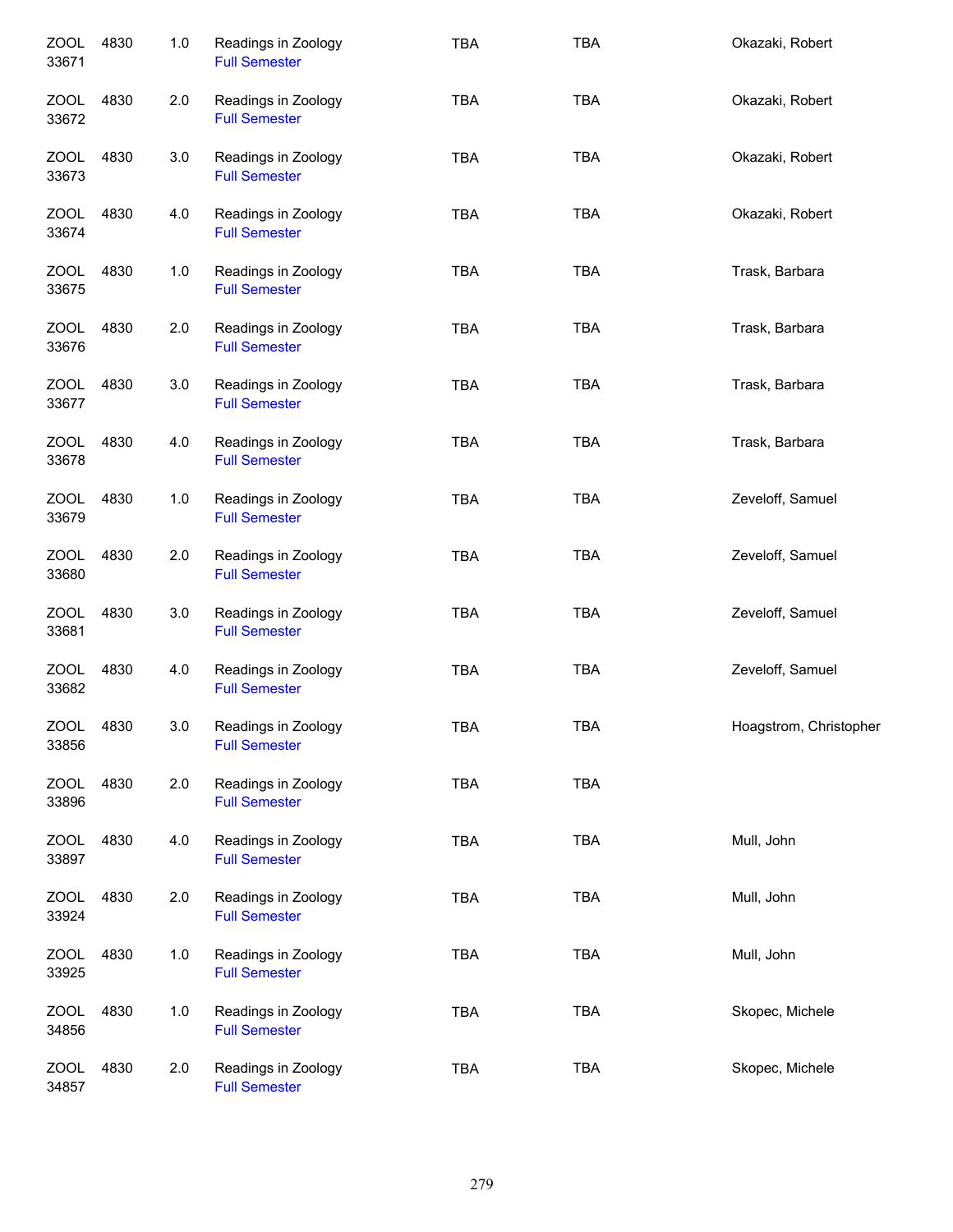| <b>ZOOL</b><br>34858 | 4830 | 3.0 | Readings in Zoology<br><b>Full Semester</b>   | <b>TBA</b>  | <b>TBA</b> |     | Skopec, Michele        |
|----------------------|------|-----|-----------------------------------------------|-------------|------------|-----|------------------------|
| <b>ZOOL</b><br>34859 | 4830 | 4.0 | Readings in Zoology<br><b>Full Semester</b>   | <b>TBA</b>  | <b>TBA</b> |     | Skopec, Michele        |
| <b>ZOOL</b><br>33687 | 4890 | 1.0 | Co-op Work Experience<br><b>Full Semester</b> | <b>TBA</b>  | <b>TBA</b> |     | Zeveloff, Samuel       |
| ZOOL<br>33688        | 4890 | 2.0 | Co-op Work Experience<br><b>Full Semester</b> | <b>TBA</b>  | <b>TBA</b> |     | Zeveloff, Samuel       |
| ZOOL<br>33690        | 4890 | 3.0 | Co-op Work Experience<br><b>Full Semester</b> | <b>TBA</b>  | <b>TBA</b> |     | Zeveloff, Samuel       |
| <b>ZOOL</b><br>33691 | 4890 | 4.0 | Co-op Work Experience<br><b>Full Semester</b> | <b>TBA</b>  | <b>TBA</b> |     | Zeveloff, Samuel       |
| <b>ZOOL</b><br>33692 | 4900 | 2.0 | Topics In Zoology<br><b>Full Semester</b>     | 1330 - 1600 | M          | LL3 | Chung, Brian           |
| <b>ZOOL</b><br>33693 | 4900 | 2.0 | Topics In Zoology<br><b>Full Semester</b>     | 1330 - 1600 | M          | LL3 | Chung, Brian           |
| <b>ZOOL</b><br>33694 | 4900 | 2.0 | Topics In Zoology<br><b>Full Semester</b>     | <b>TBA</b>  | <b>TBA</b> |     | Chung, Brian           |
| <b>ZOOL</b><br>33695 | 4900 | 2.0 | Topics In Zoology<br><b>Full Semester</b>     | 1330 - 1600 | M          | LL3 | Chung, Brian           |
| <b>ZOOL</b><br>33696 | 4900 | 2.0 | Topics In Zoology<br><b>Full Semester</b>     | 1330 - 1600 | M          | LL3 | Chung, Brian           |
| <b>ZOOL</b><br>33697 | 4970 | 2.0 | Thesis<br><b>Full Semester</b>                | <b>TBA</b>  | <b>TBA</b> |     | Cavitt, John           |
| ZOOL<br>33698        | 4970 | 2.0 | <b>Thesis</b><br><b>Full Semester</b>         | <b>TBA</b>  | <b>TBA</b> |     | Chung, Brian           |
| <b>ZOOL</b><br>33699 | 4970 | 2.0 | Thesis<br><b>Full Semester</b>                | <b>TBA</b>  | <b>TBA</b> |     | Clark, Jonathan        |
| <b>ZOOL</b><br>33700 | 4970 | 2.0 | Thesis<br><b>Full Semester</b>                | <b>TBA</b>  | <b>TBA</b> |     | Hoagstrom, Christopher |
| <b>ZOOL</b><br>33701 | 4970 | 2.0 | Thesis<br><b>Full Semester</b>                | <b>TBA</b>  | <b>TBA</b> |     | Marshall, Jon          |
| <b>ZOOL</b><br>33702 | 4970 | 2.0 | Thesis<br><b>Full Semester</b>                | <b>TBA</b>  | <b>TBA</b> |     | Meyers, Ronald         |
| <b>ZOOL</b><br>33703 | 4970 | 2.0 | <b>Thesis</b><br><b>Full Semester</b>         | <b>TBA</b>  | <b>TBA</b> |     | Berthelemy, Nicole     |
| <b>ZOOL</b><br>33704 | 4970 | 2.0 | Thesis<br><b>Full Semester</b>                | TBA         | <b>TBA</b> |     | Okazaki, Robert        |